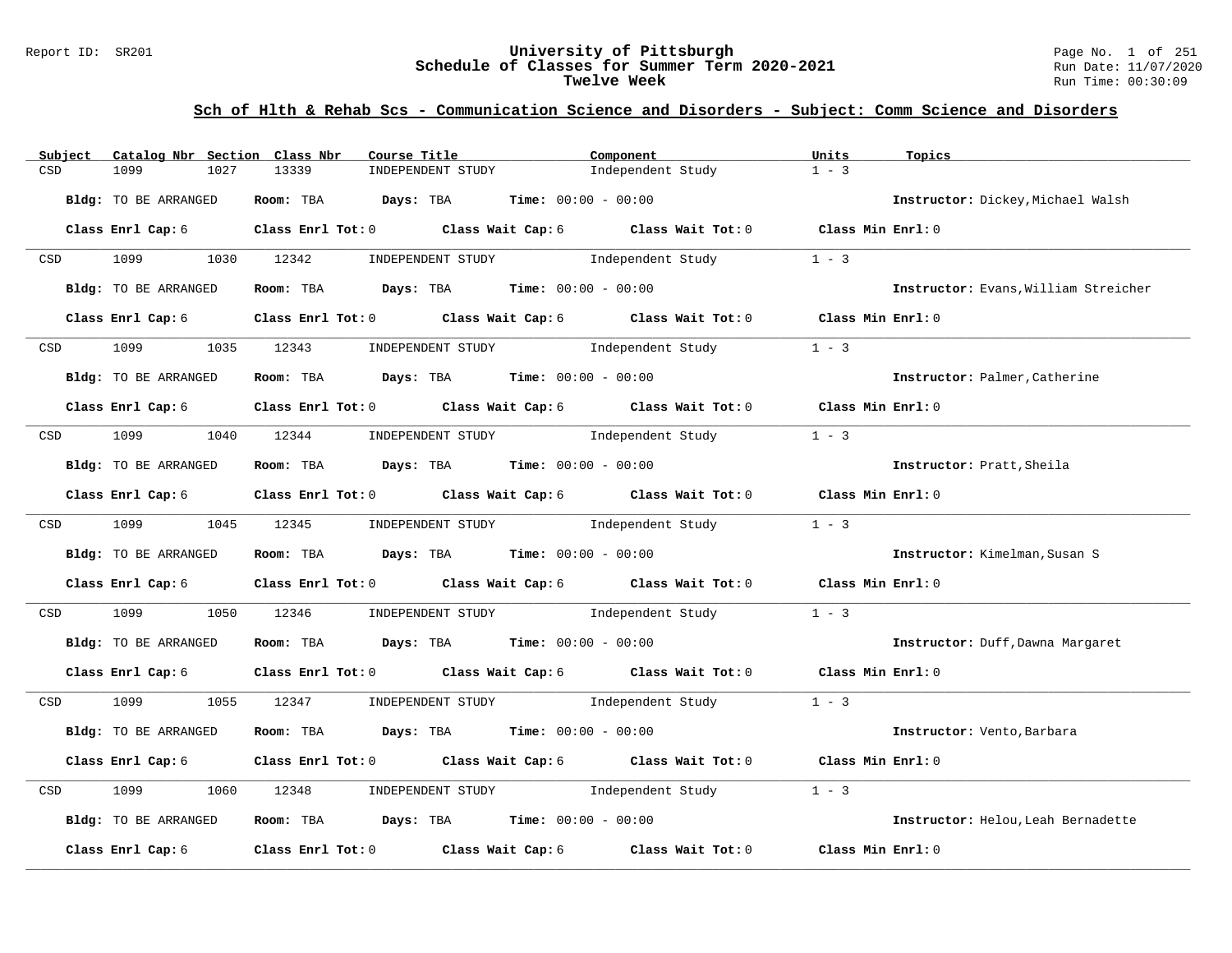| CSD | 1099<br>1065         | 12349<br>INDEPENDENT STUDY Independent Study                                                                                                                                                                                                                                                                                                                                                                                                                                                                                                                    | $1 - 3$                                   |
|-----|----------------------|-----------------------------------------------------------------------------------------------------------------------------------------------------------------------------------------------------------------------------------------------------------------------------------------------------------------------------------------------------------------------------------------------------------------------------------------------------------------------------------------------------------------------------------------------------------------|-------------------------------------------|
|     | Bldg: TO BE ARRANGED | Room: TBA $Days:$ TBA $Time: 00:00 - 00:00$                                                                                                                                                                                                                                                                                                                                                                                                                                                                                                                     | Instructor: Iverson, Jana Marie           |
|     |                      | Class Enrl Cap: 6 Class Enrl Tot: 0 Class Wait Cap: 6 Class Wait Tot: 0 Class Min Enrl: 0                                                                                                                                                                                                                                                                                                                                                                                                                                                                       |                                           |
|     | CSD 1099 1070 16129  | $\begin{minipage}[c]{0.9\linewidth} \textbf{INDEX} & \textbf{STUDY} \\ \textbf{Index} & \textbf{Index} \\ \textbf{Index} & \textbf{Index} \\ \textbf{Index} & \textbf{Index} \\ \textbf{Index} & \textbf{Index} \\ \textbf{Index} & \textbf{Index} \\ \textbf{Index} & \textbf{Index} \\ \textbf{Index} & \textbf{Index} \\ \textbf{Index} & \textbf{Index} \\ \textbf{Index} & \textbf{Index} \\ \textbf{Index} & \textbf{Index} \\ \textbf{Index} & \textbf{Index} \\ \textbf{Index} & \textbf{Index} \\ \textbf{Index} & \textbf{Index} \\ \textbf{Index} &$ |                                           |
|     | Bldg: TO BE ARRANGED | Room: TBA $\rule{1em}{0.15mm}$ Days: TBA Time: $00:00 - 00:00$                                                                                                                                                                                                                                                                                                                                                                                                                                                                                                  | Instructor: Gross, Roxann D               |
|     |                      | Class Enrl Cap: 6 Class Enrl Tot: 0 Class Wait Cap: 6 Class Wait Tot: 0 Class Min Enrl: 0                                                                                                                                                                                                                                                                                                                                                                                                                                                                       |                                           |
|     |                      | CSD 1099 1300 16334 INDEPENDENT STUDY Independent Study 1 - 3                                                                                                                                                                                                                                                                                                                                                                                                                                                                                                   |                                           |
|     |                      | Bldg: TO BE ARRANGED Room: TBA Days: TBA Time: 00:00 - 00:00                                                                                                                                                                                                                                                                                                                                                                                                                                                                                                    | Instructor: Brown, Christopher A          |
|     |                      | Class Enrl Cap: 6 Class Enrl Tot: 0 Class Wait Cap: 6 Class Wait Tot: 0 Class Min Enrl: 0                                                                                                                                                                                                                                                                                                                                                                                                                                                                       |                                           |
|     |                      | CSD 1099 1305 16335 INDEPENDENT STUDY Independent Study 1 - 3                                                                                                                                                                                                                                                                                                                                                                                                                                                                                                   |                                           |
|     | Bldg: TO BE ARRANGED | Room: TBA $\rule{1em}{0.15mm}$ Days: TBA Time: $00:00 - 00:00$                                                                                                                                                                                                                                                                                                                                                                                                                                                                                                  | Instructor: Cohn, Ellen R                 |
|     |                      | Class Enrl Cap: 6 Class Enrl Tot: 0 Class Wait Cap: 6 Class Wait Tot: 0 Class Min Enrl: 0                                                                                                                                                                                                                                                                                                                                                                                                                                                                       |                                           |
|     |                      | CSD 1099 1310 16336 INDEPENDENT STUDY Independent Study 1 - 3                                                                                                                                                                                                                                                                                                                                                                                                                                                                                                   |                                           |
|     |                      | Bldg: TO BE ARRANGED Room: TBA Days: TBA Time: 00:00 - 00:00                                                                                                                                                                                                                                                                                                                                                                                                                                                                                                    | Instructor: Coyle, James L.               |
|     |                      | Class Enrl Cap: 6 Class Enrl Tot: 0 Class Wait Cap: 6 Class Wait Tot: 0 Class Min Enrl: 0                                                                                                                                                                                                                                                                                                                                                                                                                                                                       |                                           |
|     |                      | CSD 1099 1315 16337 INDEPENDENT STUDY Independent Study 1 - 3                                                                                                                                                                                                                                                                                                                                                                                                                                                                                                   |                                           |
|     |                      | Bldg: TO BE ARRANGED Room: TBA Days: TBA Time: 00:00 - 00:00                                                                                                                                                                                                                                                                                                                                                                                                                                                                                                    | <b>Instructor:</b> Fredericks, Geoffrey V |
|     |                      | Class Enrl Cap: 6 $\qquad$ Class Enrl Tot: 0 $\qquad$ Class Wait Cap: 6 $\qquad$ Class Wait Tot: 0                                                                                                                                                                                                                                                                                                                                                                                                                                                              | Class Min Enrl: 0                         |
| CSD |                      | 1099 1320 16338 INDEPENDENT STUDY Independent Study 1 - 3                                                                                                                                                                                                                                                                                                                                                                                                                                                                                                       |                                           |
|     | Bldg: TO BE ARRANGED | <b>Room:</b> TBA $Days: TBA$ <b>Time:</b> $00:00 - 00:00$                                                                                                                                                                                                                                                                                                                                                                                                                                                                                                       | Instructor: Hill, Katharine J.            |
|     |                      | Class Enrl Cap: 6 Class Enrl Tot: 0 Class Wait Cap: 6 Class Wait Tot: 0                                                                                                                                                                                                                                                                                                                                                                                                                                                                                         | Class Min Enrl: 0                         |
|     | CSD 1099             | 1325 16339 INDEPENDENT STUDY Independent Study 1 - 3                                                                                                                                                                                                                                                                                                                                                                                                                                                                                                            |                                           |
|     | Bldg: TO BE ARRANGED | Room: TBA $Days: TBA$ Time: $00:00 - 00:00$                                                                                                                                                                                                                                                                                                                                                                                                                                                                                                                     | Instructor: Staff                         |
|     |                      | Class Enrl Cap: 6 Class Enrl Tot: 0 Class Wait Cap: 6 Class Wait Tot: 0 Class Min Enrl: 0                                                                                                                                                                                                                                                                                                                                                                                                                                                                       |                                           |
|     |                      | CSD 1099 1330 16340 INDEPENDENT STUDY Independent Study 1 - 3                                                                                                                                                                                                                                                                                                                                                                                                                                                                                                   |                                           |
|     |                      | Bldg: TO BE ARRANGED ROOM: TBA Days: TBA Time: $00:00 - 00:00$                                                                                                                                                                                                                                                                                                                                                                                                                                                                                                  | Instructor: Messick, Cheryl K             |
|     | Class Enrl Cap: 6    | Class Enrl Tot: $0$ Class Wait Cap: $6$ Class Wait Tot: $0$                                                                                                                                                                                                                                                                                                                                                                                                                                                                                                     | Class Min Enrl: 0                         |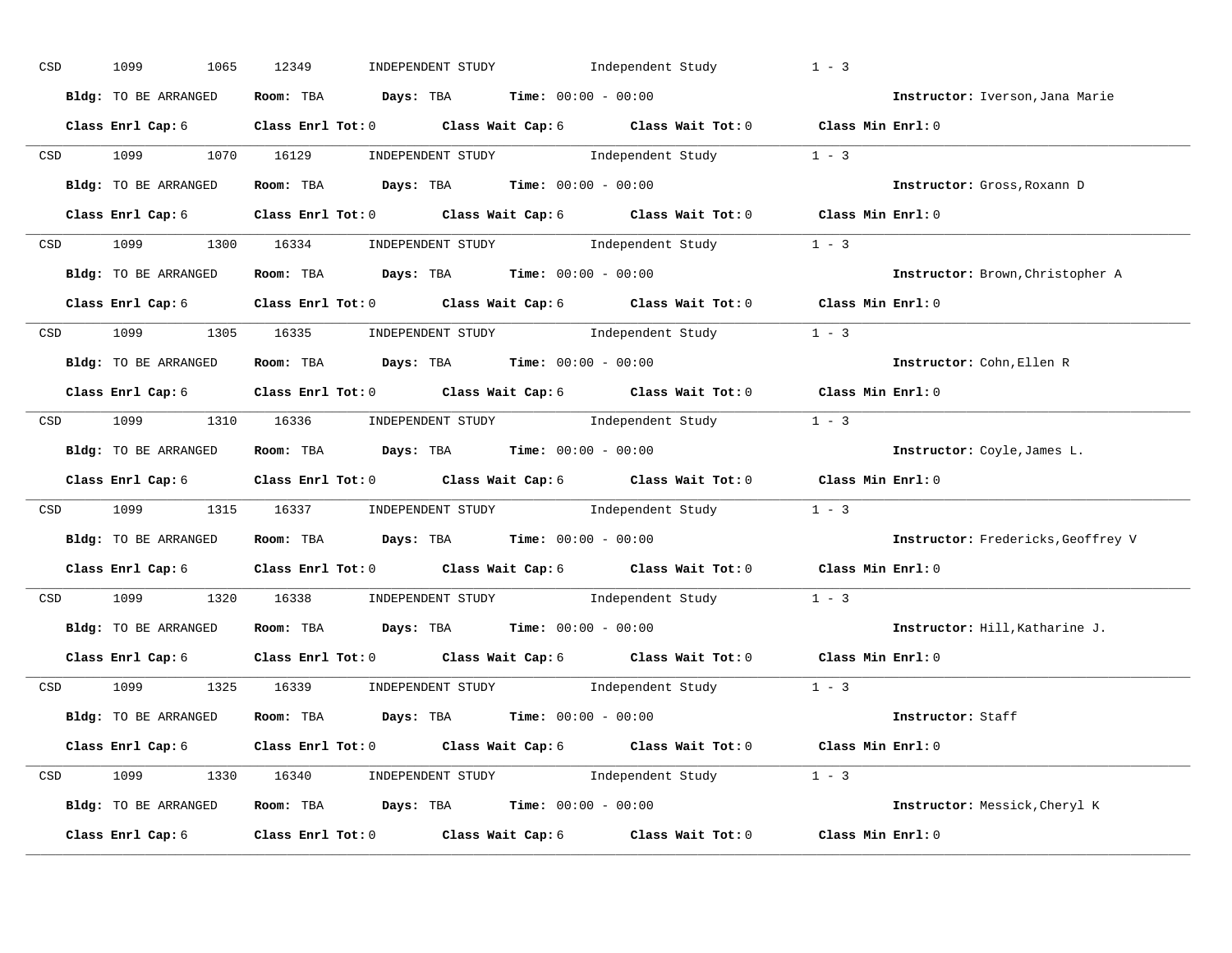### Report ID: SR201 **University of Pittsburgh** Page No. 3 of 251 **Schedule of Classes for Summer Term 2020-2021** Run Date: 11/07/2020 **Twelve Week** Run Time: 00:30:09

| Subject    | Catalog Nbr Section Class Nbr | Course Title                                                                                                                  |                                     | Component                           | Units             | Topics                                    |
|------------|-------------------------------|-------------------------------------------------------------------------------------------------------------------------------|-------------------------------------|-------------------------------------|-------------------|-------------------------------------------|
| CSD        | 1099<br>1335                  | 16341                                                                                                                         | INDEPENDENT STUDY                   | Independent Study                   | $1 - 3$           |                                           |
|            | Bldg: TO BE ARRANGED          | Room: TBA $Days:$ TBA $Time: 00:00 - 00:00$                                                                                   |                                     |                                     |                   | Instructor: Mormer, Elaine A.             |
|            |                               | Class Enrl Cap: 6 $\qquad$ Class Enrl Tot: 0 $\qquad$ Class Wait Cap: 6 $\qquad$ Class Wait Tot: 0 $\qquad$ Class Min Enrl: 0 |                                     |                                     |                   |                                           |
| CSD        | 1099                          | 1340 16342                                                                                                                    | INDEPENDENT STUDY 1ndependent Study |                                     | $1 - 3$           |                                           |
|            | Bldg: TO BE ARRANGED          | Room: TBA $Days:$ TBA $Time: 00:00 - 00:00$                                                                                   |                                     |                                     |                   | Instructor: Rossman, Reva N               |
|            | Class Enrl Cap: 6             | Class Enrl Tot: $0$ Class Wait Cap: $6$ Class Wait Tot: $0$ Class Min Enrl: $0$                                               |                                     |                                     |                   |                                           |
| CSD        | 1099                          | 1350 16343                                                                                                                    | INDEPENDENT STUDY                   | Independent Study                   | $1 - 3$           |                                           |
|            | Bldg: TO BE ARRANGED          | Room: TBA $Days:$ TBA $Time: 00:00 - 00:00$                                                                                   |                                     |                                     |                   | Instructor: Vance, Janice Elizabeth       |
|            |                               | Class Enrl Cap: 6 Class Enrl Tot: 0 Class Wait Cap: 6 Class Wait Tot: 0 Class Min Enrl: 0                                     |                                     |                                     |                   |                                           |
| CSD        | 1099 700                      | 1355 16945                                                                                                                    | INDEPENDENT STUDY 1ndependent Study |                                     | $1 - 3$           |                                           |
|            | Bldg: TO BE ARRANGED          | Room: TBA $Days: TBA$ Time: $00:00 - 00:00$                                                                                   |                                     |                                     |                   | Instructor: Lundblom, Erin Elizabeth Gill |
|            |                               | Class Enrl Cap: 6 $\qquad$ Class Enrl Tot: 0 $\qquad$ Class Wait Cap: 6 $\qquad$ Class Wait Tot: 0 $\qquad$ Class Min Enrl: 0 |                                     |                                     |                   |                                           |
|            | CSD 1099                      | 1360 19562                                                                                                                    | INDEPENDENT STUDY 1ndependent Study |                                     | $1 - 3$           |                                           |
|            | Bldg: TO BE ARRANGED          | Room: TBA $\rule{1em}{0.15mm}$ Days: TBA Time: $00:00 - 00:00$                                                                |                                     |                                     |                   | Instructor: Chandrasekaran, Bharath       |
|            |                               | Class Enrl Cap: 6 $\qquad$ Class Enrl Tot: 0 $\qquad$ Class Wait Cap: 6 $\qquad$ Class Wait Tot: 0 $\qquad$ Class Min Enrl: 0 |                                     |                                     |                   |                                           |
| CSD        | 1099                          | 1365 19563                                                                                                                    |                                     | INDEPENDENT STUDY 1ndependent Study | $1 - 3$           |                                           |
|            | Bldg: TO BE ARRANGED          | Room: TBA $Days:$ TBA $Time: 00:00 - 00:00$                                                                                   |                                     |                                     |                   | Instructor: Helou, Leah Bernadette        |
|            | Class Enrl Cap: 6             | Class Enrl Tot: 0 Class Wait Cap: 6 Class Wait Tot: 0 Class Min Enrl: 0                                                       |                                     |                                     |                   |                                           |
| <b>CSD</b> | 1902 1903                     | 1026 13368<br>DIRECTED STUDY                                                                                                  |                                     | Directed Studies                    | $1 - 3$           |                                           |
|            | Bldg: TO BE ARRANGED          | Room: TBA $Days:$ TBA $Time: 00:00 - 00:00$                                                                                   |                                     |                                     |                   | Instructor: Hill, Katharine J.            |
|            |                               | Class Enrl Cap: 6 Class Enrl Tot: 0 Class Wait Cap: 6 Class Wait Tot: 0                                                       |                                     |                                     | Class Min Enrl: 0 |                                           |
| CSD        | 1902<br>1027                  | 13369<br>DIRECTED STUDY                                                                                                       |                                     | Directed Studies                    | $1 - 3$           |                                           |
|            | Bldg: TO BE ARRANGED          | Room: TBA $Days:$ TBA $Time: 00:00 - 00:00$                                                                                   |                                     |                                     |                   | Instructor: Staff                         |
|            | Class Enrl Cap: 6             | Class Enrl Tot: 0 $\qquad$ Class Wait Cap: 6 $\qquad$ Class Wait Tot: 0 $\qquad$ Class Min Enrl: 0                            |                                     |                                     |                   |                                           |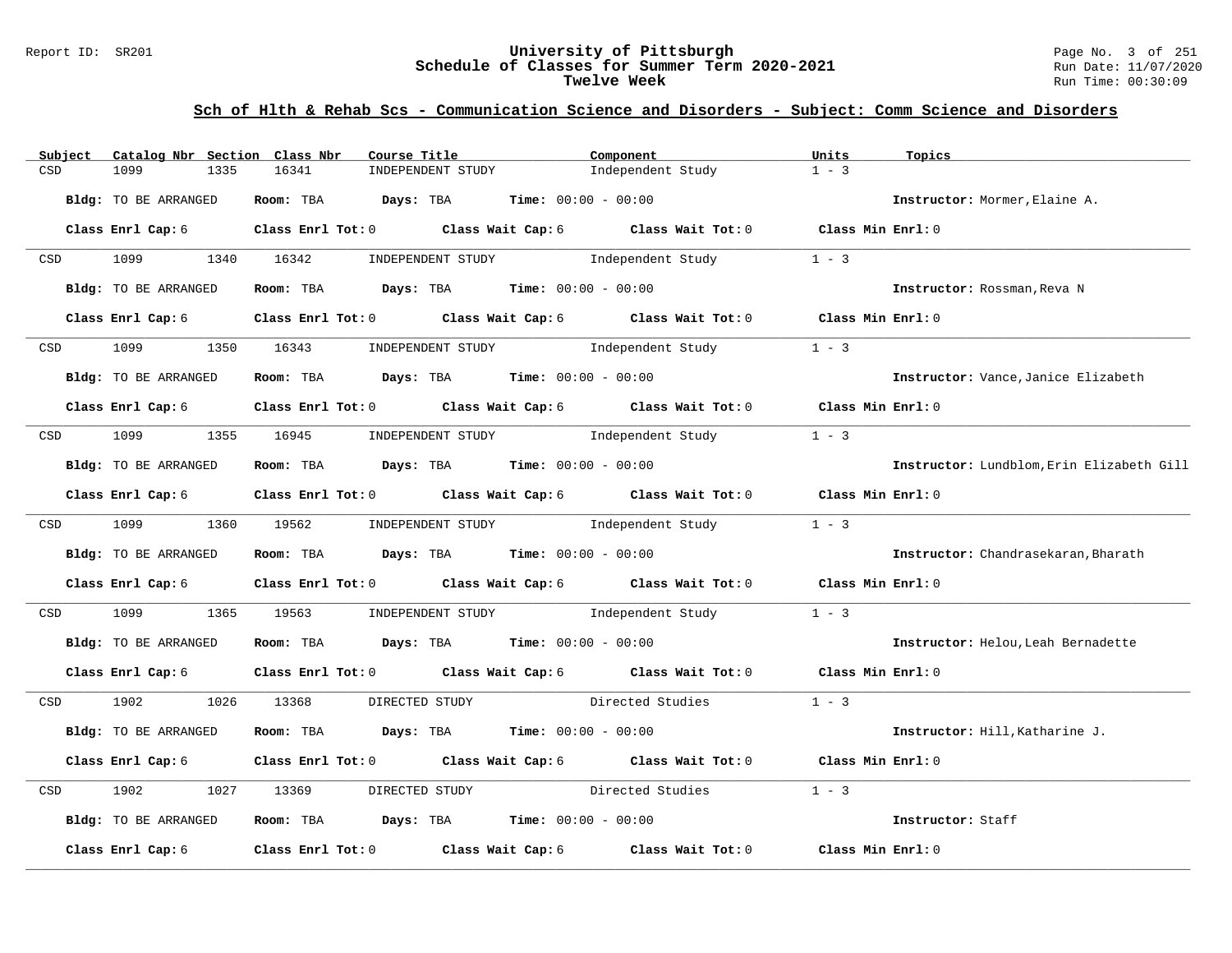| $_{\tt CSD}$ | 1902<br>1028         | 13370<br>DIRECTED STUDY                               |                                               | Directed Studies                                                                                   | $1 - 3$                              |
|--------------|----------------------|-------------------------------------------------------|-----------------------------------------------|----------------------------------------------------------------------------------------------------|--------------------------------------|
|              | Bldg: TO BE ARRANGED | Room: TBA                                             | <b>Time:</b> $00:00 - 00:00$<br>Days: TBA     |                                                                                                    | Instructor: Fredericks, Geoffrey V   |
|              | Class Enrl Cap: 6    |                                                       |                                               | Class Enrl Tot: $0$ Class Wait Cap: $6$ Class Wait Tot: $0$ Class Min Enrl: $0$                    |                                      |
| CSD          | 1902<br>1029         | 13371                                                 | DIRECTED STUDY                                | Directed Studies                                                                                   | $1 - 3$                              |
|              | Bldg: TO BE ARRANGED | Room: TBA                                             | <b>Days:</b> TBA <b>Time:</b> $00:00 - 00:00$ |                                                                                                    | Instructor: Coyle, James L.          |
|              | Class Enrl Cap: 6    |                                                       |                                               | Class Enrl Tot: 0 Class Wait Cap: 6 Class Wait Tot: 0                                              | Class Min Enrl: 0                    |
| CSD          | 1902<br>1030         | 12367                                                 |                                               | DIRECTED STUDY Directed Studies 1 - 3                                                              |                                      |
|              | Bldg: TO BE ARRANGED | Room: TBA                                             | $\texttt{Days:}$ TBA Time: $00:00 - 00:00$    |                                                                                                    | Instructor: Evans, William Streicher |
|              | Class Enrl Cap: 6    | Class Enrl Tot: 0 Class Wait Cap: 6 Class Wait Tot: 0 |                                               |                                                                                                    | $Class$ Min $Enr1:0$                 |
| CSD          | 1902<br>1035         | 12368                                                 | DIRECTED STUDY                                | Directed Studies                                                                                   | $1 - 3$                              |
|              | Bldg: TO BE ARRANGED | Room: TBA                                             | <b>Days:</b> TBA <b>Time:</b> $00:00 - 00:00$ |                                                                                                    | Instructor: Palmer, Catherine        |
|              | Class Enrl Cap: 6    | Class Enrl Tot: 0 Class Wait Cap: 6 Class Wait Tot: 0 |                                               |                                                                                                    | Class Min Enrl: 0                    |
| CSD          | 1902<br>1040         | 12369                                                 |                                               | DIRECTED STUDY Directed Studies                                                                    | $1 - 3$                              |
|              | Bldg: TO BE ARRANGED | Room: TBA                                             | <b>Days:</b> TBA <b>Time:</b> $00:00 - 00:00$ |                                                                                                    | Instructor: Pratt, Sheila            |
|              | Class Enrl Cap: 6    | Class Enrl Tot: 0 Class Wait Cap: 6 Class Wait Tot: 0 |                                               |                                                                                                    | Class Min Enrl: 0                    |
| CSD          | 1902<br>1045         | 12370                                                 | DIRECTED STUDY Directed Studies               |                                                                                                    | $1 - 3$                              |
|              | Bldg: TO BE ARRANGED | Room: TBA                                             | <b>Days:</b> TBA <b>Time:</b> $00:00 - 00:00$ |                                                                                                    | Instructor: Kimelman, Susan S        |
|              | Class Enrl Cap: 6    | Class Enrl Tot: 0 Class Wait Cap: 6 Class Wait Tot: 0 |                                               |                                                                                                    | Class Min Enrl: 0                    |
| CSD          | 1902<br>1050         | 12371                                                 | DIRECTED STUDY                                | Directed Studies                                                                                   | $1 - 3$                              |
|              | Bldg: TO BE ARRANGED | Room: TBA                                             | <b>Days:</b> TBA <b>Time:</b> $00:00 - 00:00$ |                                                                                                    | Instructor: Duff, Dawna Margaret     |
|              | Class Enrl Cap: 6    | Class Enrl Tot: 0 Class Wait Cap: 6 Class Wait Tot: 0 |                                               |                                                                                                    | Class Min Enrl: 0                    |
| CSD          | 1902<br>1055         | 12372                                                 | DIRECTED STUDY                                | Directed Studies                                                                                   | $1 - 3$                              |
|              | Bldg: TO BE ARRANGED | Room: TBA                                             | <b>Days:</b> TBA <b>Time:</b> $00:00 - 00:00$ |                                                                                                    | Instructor: Vento, Barbara           |
|              | Class Enrl Cap: 6    |                                                       |                                               | Class Enrl Tot: 0 $\qquad$ Class Wait Cap: 6 $\qquad$ Class Wait Tot: 0 $\qquad$ Class Min Enrl: 0 |                                      |
| CSD          | 1902<br>1060         | 12373                                                 |                                               | DIRECTED STUDY Directed Studies 1 - 3                                                              |                                      |
|              | Bldg: TO BE ARRANGED | Room: TBA                                             | <b>Days:</b> TBA <b>Time:</b> $00:00 - 00:00$ |                                                                                                    | Instructor: Helou, Leah Bernadette   |
|              | Class Enrl Cap: 6    | Class Enrl Tot: 0                                     | Class Wait Cap: 6                             | Class Wait Tot: 0                                                                                  | Class Min Enrl: 0                    |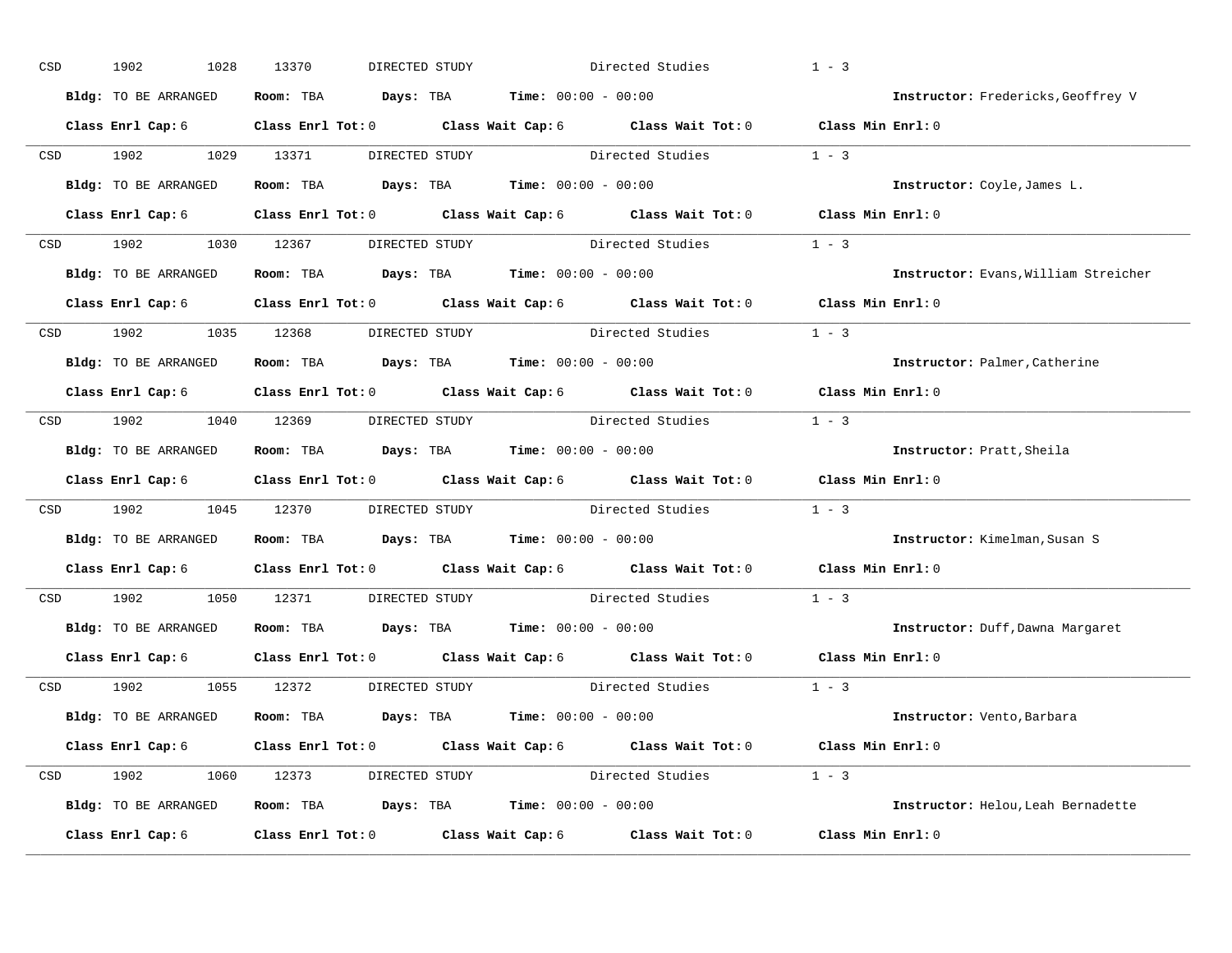#### Report ID: SR201 **University of Pittsburgh** Page No. 5 of 251 **Schedule of Classes for Summer Term 2020-2021** Run Date: 11/07/2020 **Twelve Week** Run Time: 00:30:09

| Subject    | Catalog Nbr Section Class Nbr | Course Title                                                                             | Component                                                                                          | Units<br>Topics                           |
|------------|-------------------------------|------------------------------------------------------------------------------------------|----------------------------------------------------------------------------------------------------|-------------------------------------------|
| CSD        | 1902<br>1300                  | 16299<br>DIRECTED STUDY                                                                  | Directed Studies                                                                                   | $1 - 3$                                   |
|            | Bldg: TO BE ARRANGED          | Room: TBA $Days: TBA$ Time: $00:00 - 00:00$                                              |                                                                                                    | Instructor: Brown, Christopher A          |
|            |                               |                                                                                          | Class Enrl Cap: 6 Class Enrl Tot: 0 Class Wait Cap: 6 Class Wait Tot: 0 Class Min Enrl: 0          |                                           |
|            | CSD 1902                      | 1305 16300<br>DIRECTED STUDY                                                             | Directed Studies                                                                                   | $1 - 3$                                   |
|            | Bldg: TO BE ARRANGED          | Room: TBA $Days: TBA$ Time: $00:00 - 00:00$                                              |                                                                                                    | Instructor: Cohn, Ellen R                 |
|            | Class Enrl Cap: 6             |                                                                                          | Class Enrl Tot: 0 Class Wait Cap: 6 Class Wait Tot: 0                                              | Class Min Enrl: 0                         |
| <b>CSD</b> | 1902                          | 1310 16301<br>DIRECTED STUDY                                                             | Directed Studies                                                                                   | $1 - 3$                                   |
|            | Bldg: TO BE ARRANGED          | Room: TBA $Days:$ TBA $Time: 00:00 - 00:00$                                              |                                                                                                    | Instructor: Dickey, Michael Walsh         |
|            |                               |                                                                                          | Class Enrl Cap: 6 Class Enrl Tot: 0 Class Wait Cap: 6 Class Wait Tot: 0                            | Class Min Enrl: 0                         |
| CSD        | 1902 1315 16302               |                                                                                          | DIRECTED STUDY Directed Studies                                                                    | $1 - 3$                                   |
|            | Bldg: TO BE ARRANGED          | Room: TBA $Days:$ TBA $Time: 00:00 - 00:00$                                              |                                                                                                    | Instructor: Gross, Roxann D               |
|            | Class Enrl Cap: 6             |                                                                                          | Class Enrl Tot: 0 $\qquad$ Class Wait Cap: 6 $\qquad$ Class Wait Tot: 0 $\qquad$ Class Min Enrl: 0 |                                           |
|            | CSD 1902                      | 1320 16303                                                                               | DIRECTED STUDY Directed Studies                                                                    | $1 - 3$                                   |
|            | Bldg: TO BE ARRANGED          | Room: TBA $\rule{1em}{0.15mm}$ Days: TBA $\rule{1.15mm}]{0.15mm}$ Time: $0.000 - 0.0000$ |                                                                                                    | Instructor: Messick, Cheryl K             |
|            | Class Enrl Cap: 6             |                                                                                          | Class Enrl Tot: 0 Class Wait Cap: 6 Class Wait Tot: 0 Class Min Enrl: 0                            |                                           |
| CSD        | 1902                          | 1325 16304                                                                               | DIRECTED STUDY Directed Studies                                                                    | $1 - 3$                                   |
|            | Bldg: TO BE ARRANGED          | Room: TBA $Days:$ TBA $Time: 00:00 - 00:00$                                              |                                                                                                    | Instructor: Mormer, Elaine A.             |
|            | Class Enrl Cap: 6             |                                                                                          | Class Enrl Tot: 0 Class Wait Cap: 6 Class Wait Tot: 0 Class Min Enrl: 0                            |                                           |
|            | CSD 1902                      | 1335 17495<br>DIRECTED STUDY                                                             | Directed Studies                                                                                   | $1 - 3$                                   |
|            | Bldg: TO BE ARRANGED          | Room: TBA $Days:$ TBA $Time: 00:00 - 00:00$                                              |                                                                                                    | Instructor: Lundblom, Erin Elizabeth Gill |
|            |                               |                                                                                          | Class Enrl Cap: 6 Class Enrl Tot: 0 Class Wait Cap: 6 Class Wait Tot: 0                            | Class Min Enrl: 0                         |
| CSD        | 1902<br>1340                  | 16305                                                                                    | Directed Studies<br>DIRECTED STUDY                                                                 | $1 - 3$                                   |
|            | Bldg: TO BE ARRANGED          | Room: TBA $Days:$ TBA $Time: 00:00 - 00:00$                                              |                                                                                                    | Instructor: Rossman, Reva N               |
|            | Class Enrl Cap: 6             |                                                                                          | Class Enrl Tot: 0 Class Wait Cap: 6 Class Wait Tot: 0                                              | Class Min Enrl: 0                         |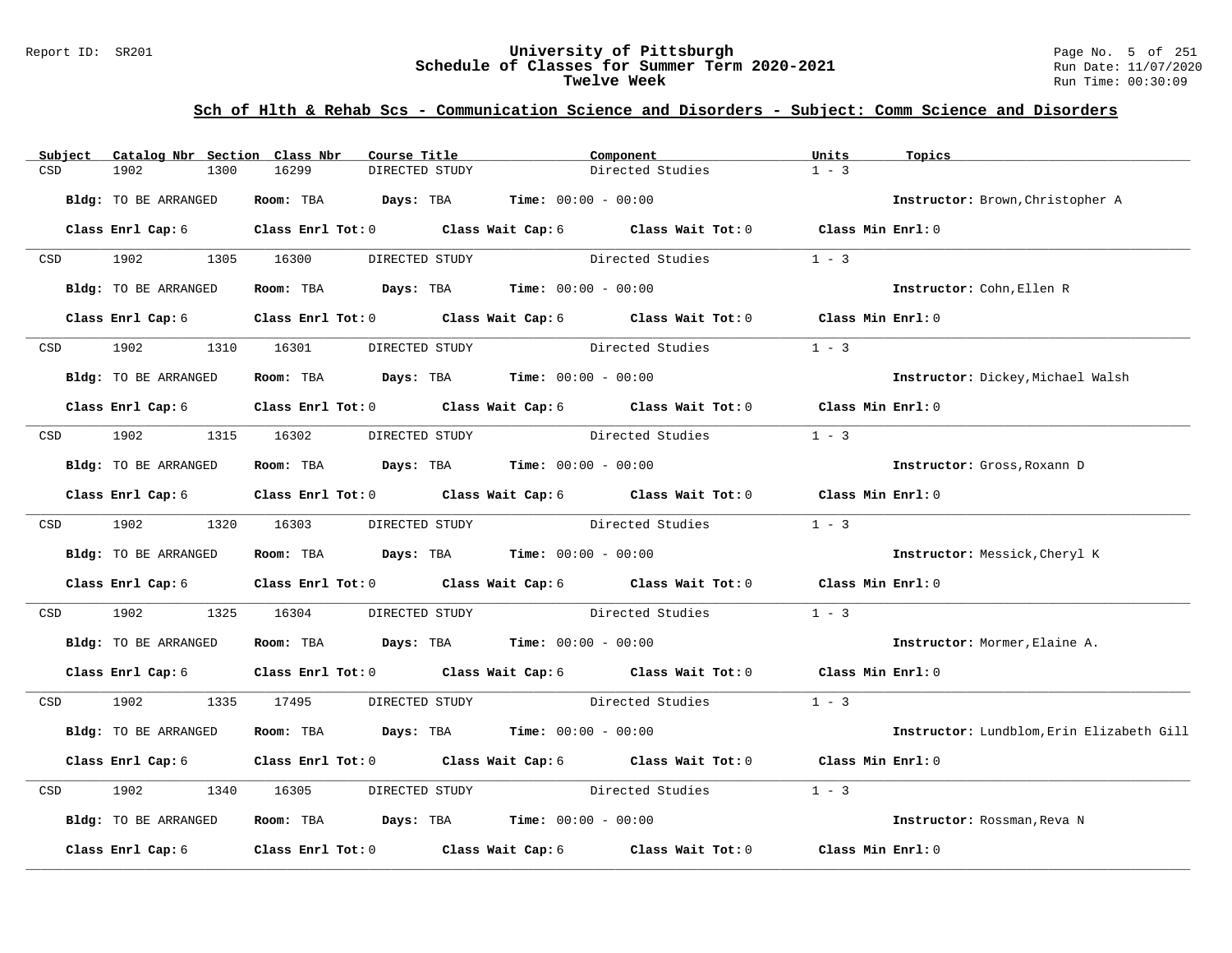| CSD | 1902<br>1350                | 16306     | DIRECTED STUDY                                                           | Directed Studies                                                                                   | $1 - 3$                              |
|-----|-----------------------------|-----------|--------------------------------------------------------------------------|----------------------------------------------------------------------------------------------------|--------------------------------------|
|     | Bldg: TO BE ARRANGED        | Room: TBA | <b>Days:</b> TBA <b>Time:</b> $00:00 - 00:00$                            |                                                                                                    | Instructor: Vance, Janice Elizabeth  |
|     | Class Enrl Cap: 6           |           |                                                                          | Class Enrl Tot: $0$ Class Wait Cap: $6$ Class Wait Tot: $0$ Class Min Enrl: $0$                    |                                      |
| CSD | 1902<br>1355                | 18475     |                                                                          | DIRECTED STUDY Directed Studies                                                                    | $1 - 3$                              |
|     | Bldg: TO BE ARRANGED        | Room: TBA | <b>Days:</b> TBA <b>Time:</b> $00:00 - 00:00$                            |                                                                                                    | Instructor: Iverson, Jana Marie      |
|     | Class Enrl Cap: 6           |           |                                                                          | Class Enrl Tot: 0 $\qquad$ Class Wait Cap: 6 $\qquad$ Class Wait Tot: 0 $\qquad$ Class Min Enrl: 0 |                                      |
| CSD | 1902<br>1360                | 19564     | DIRECTED STUDY Directed Studies                                          |                                                                                                    | $1 - 3$                              |
|     | Bldg: TO BE ARRANGED        | Room: TBA | <b>Days:</b> TBA <b>Time:</b> $00:00 - 00:00$                            |                                                                                                    | Instructor: Chandrasekaran, Bharath  |
|     | Class Enrl Cap: 6           |           | Class Enrl Tot: 0 $\qquad$ Class Wait Cap: 6 $\qquad$ Class Wait Tot: 0  |                                                                                                    | Class Min $Enr1:0$                   |
| CSD | 1902<br>1365                | 19565     | DIRECTED STUDY                                                           | Directed Studies                                                                                   | $1 - 3$                              |
|     | <b>Bldg:</b> TO BE ARRANGED | Room: TBA | <b>Days:</b> TBA <b>Time:</b> $00:00 - 00:00$                            |                                                                                                    | Instructor: Chandrasekaran, Bharath  |
|     | Class Enrl Cap: 6           |           | Class Enrl Tot: 0 Class Wait Cap: 6 Class Wait Tot: 0                    |                                                                                                    | Class Min Enrl: 0                    |
| CSD | 2000<br>1025                | 12396     | RESEARCH & THESIS MASTR'S DEGRThesis Research                            |                                                                                                    | $1 - 6$                              |
|     | Bldg: TO BE ARRANGED        | Room: TBA | <b>Days:</b> TBA <b>Time:</b> $00:00 - 00:00$                            |                                                                                                    | Instructor: Fredericks, Geoffrey V   |
|     |                             |           | Class Enrl Cap: 35 Class Enrl Tot: 0 Class Wait Cap: 0 Class Wait Tot: 0 |                                                                                                    | Class Min Enrl: 0                    |
| CSD | 2000<br>1026                | 13374     | RESEARCH & THESIS MASTR'S DEGRINES S Research                            |                                                                                                    | $1 - 6$                              |
|     | Bldg: TO BE ARRANGED        | Room: TBA | <b>Days:</b> TBA <b>Time:</b> $00:00 - 00:00$                            |                                                                                                    | Instructor: Hill, Katharine J.       |
|     |                             |           | Class Enrl Cap: 35 Class Enrl Tot: 0 Class Wait Cap: 0 Class Wait Tot: 0 |                                                                                                    | Class Min Enrl: 0                    |
| CSD | 2000<br>1027                | 13375     | RESEARCH & THESIS MASTR'S DEGRIPesis Research                            |                                                                                                    | $1 - 6$                              |
|     | Bldg: TO BE ARRANGED        | Room: TBA | <b>Days:</b> TBA <b>Time:</b> $00:00 - 00:00$                            |                                                                                                    | Instructor: Staff                    |
|     |                             |           | Class Enrl Cap: 35 Class Enrl Tot: 0 Class Wait Cap: 0 Class Wait Tot: 0 |                                                                                                    | Class Min Enrl: 0                    |
| CSD | 2000<br>1029                | 13376     | RESEARCH & THESIS MASTR'S DEGRThesis Research                            |                                                                                                    | $1 - 6$                              |
|     | Bldg: TO BE ARRANGED        | Room: TBA | <b>Days:</b> TBA <b>Time:</b> $00:00 - 00:00$                            |                                                                                                    | Instructor: Coyle, James L.          |
|     | Class Enrl Cap: 35          |           |                                                                          | Class Enrl Tot: 0 $\qquad$ Class Wait Cap: 0 $\qquad$ Class Wait Tot: 0 $\qquad$ Class Min Enrl: 0 |                                      |
| CSD | 2000<br>1030                | 12397     |                                                                          | RESEARCH & THESIS MASTR'S DEGRThesis Research 1 - 6                                                |                                      |
|     | Bldg: TO BE ARRANGED        | Room: TBA | <b>Days:</b> TBA <b>Time:</b> $00:00 - 00:00$                            |                                                                                                    | Instructor: Evans, William Streicher |
|     |                             |           |                                                                          |                                                                                                    |                                      |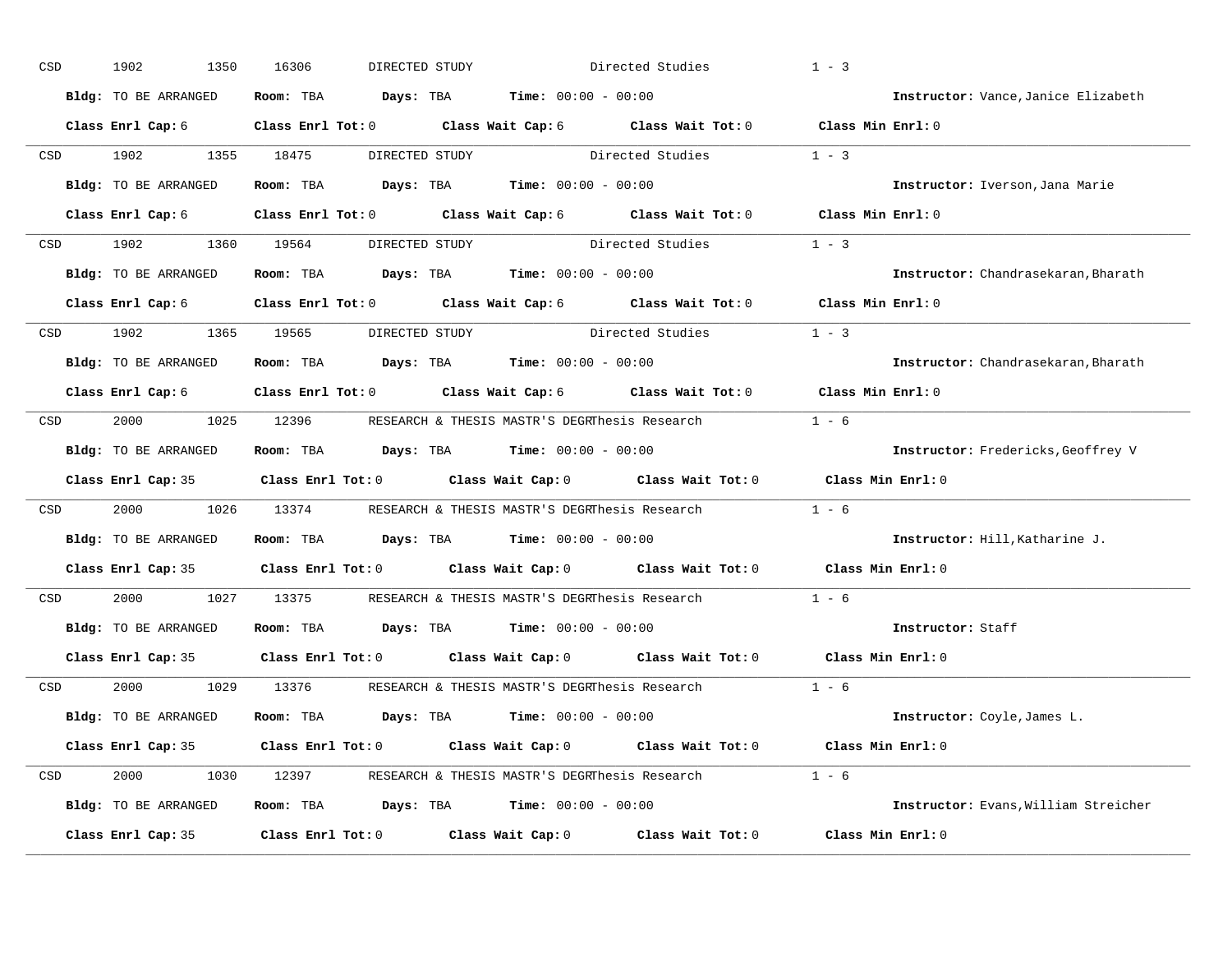### Report ID: SR201 **University of Pittsburgh** Page No. 7 of 251 **Schedule of Classes for Summer Term 2020-2021** Run Date: 11/07/2020 **Twelve Week** Run Time: 00:30:09

| Subject | Catalog Nbr Section Class Nbr | Course Title                                                                                        |                                               | Component | Units<br>Topics                    |  |
|---------|-------------------------------|-----------------------------------------------------------------------------------------------------|-----------------------------------------------|-----------|------------------------------------|--|
| CSD     | 2000<br>1035                  | 12398                                                                                               | RESEARCH & THESIS MASTR'S DEGRThesis Research |           | $1 - 6$                            |  |
|         | Bldg: TO BE ARRANGED          | Room: TBA                                                                                           | <b>Days:</b> TBA <b>Time:</b> $00:00 - 00:00$ |           | Instructor: Palmer, Catherine      |  |
|         |                               | Class Enrl Cap: 35 $\,$ Class Enrl Tot: 0 $\,$ Class Wait Cap: 0 $\,$ Class Wait Tot: 0 $\,$        |                                               |           | Class Min Enrl: 0                  |  |
| CSD     | 2000                          | 1040 12399                                                                                          | RESEARCH & THESIS MASTR'S DEGRThesis Research |           | $1 - 6$                            |  |
|         | Bldg: TO BE ARRANGED          | Room: TBA $Days:$ TBA $Time: 00:00 - 00:00$                                                         |                                               |           | Instructor: Pratt, Sheila          |  |
|         |                               | Class Enrl Cap: 35 Class Enrl Tot: 0 Class Wait Cap: 0 Class Wait Tot: 0 Class Min Enrl: 0          |                                               |           |                                    |  |
| CSD     | 2000 000                      | 1045 12400                                                                                          | RESEARCH & THESIS MASTR'S DEGRThesis Research |           | $1 - 6$                            |  |
|         | Bldg: TO BE ARRANGED          | Room: TBA $Days:$ TBA $Time: 00:00 - 00:00$                                                         |                                               |           | Instructor: Kimelman, Susan S      |  |
|         |                               | Class Enrl Cap: 35 $\qquad$ Class Enrl Tot: 0 $\qquad$ Class Wait Cap: 0 $\qquad$ Class Wait Tot: 0 |                                               |           | Class Min Enrl: 0                  |  |
| CSD     | 2000<br>1050                  | 12401                                                                                               | RESEARCH & THESIS MASTR'S DEGRThesis Research |           | $1 - 6$                            |  |
|         | Bldg: TO BE ARRANGED          | Room: TBA $\rule{1em}{0.15mm}$ Days: TBA $\qquad$ Time: $00:00 - 00:00$                             |                                               |           | Instructor: Duff, Dawna Margaret   |  |
|         |                               | Class Enrl Cap: 35 Class Enrl Tot: 0 Class Wait Cap: 0 Class Wait Tot: 0 Class Min Enrl: 0          |                                               |           |                                    |  |
| CSD     | 2000 000                      | 1055 12402                                                                                          | RESEARCH & THESIS MASTR'S DEGRThesis Research |           | $1 - 6$                            |  |
|         | Bldg: TO BE ARRANGED          | Room: TBA $Days:$ TBA $Time: 00:00 - 00:00$                                                         |                                               |           | Instructor: Vento, Barbara         |  |
|         |                               | Class Enrl Cap: 35 Class Enrl Tot: 0 Class Wait Cap: 0 Class Wait Tot: 0 Class Min Enrl: 0          |                                               |           |                                    |  |
| CSD     | 2000<br>1060                  | 12403                                                                                               | RESEARCH & THESIS MASTR'S DEGRThesis Research |           | $1 - 6$                            |  |
|         | Bldg: TO BE ARRANGED          | Room: TBA $Days:$ TBA $Time: 00:00 - 00:00$                                                         |                                               |           | Instructor: Helou, Leah Bernadette |  |
|         |                               | Class Enrl Cap: 35 Class Enrl Tot: 0 Class Wait Cap: 0 Class Wait Tot: 0 Class Min Enrl: 0          |                                               |           |                                    |  |
| CSD     | 2000 000                      | 1070 16986                                                                                          | RESEARCH & THESIS MASTR'S DEGRThesis Research |           | $1 - 6$                            |  |
|         | Bldg: TO BE ARRANGED          | Room: TBA $Days:$ TBA $Time: 00:00 - 00:00$                                                         |                                               |           | Instructor: Cohn, Ellen R          |  |
|         |                               | Class Enrl Cap: 35 Class Enrl Tot: 0 Class Wait Cap: 0 Class Wait Tot: 0 Class Min Enrl: 0          |                                               |           |                                    |  |
| CSD     | 2000<br>1075                  | 16987                                                                                               | RESEARCH & THESIS MASTR'S DEGRThesis Research |           | $1 - 6$                            |  |
|         | Bldg: TO BE ARRANGED          | Room: TBA $Days:$ TBA $Time: 00:00 - 00:00$                                                         |                                               |           | Instructor: Messick, Cheryl K      |  |
|         | Class Enrl Cap: 35            | Class Enrl Tot: $0$ Class Wait Cap: $0$ Class Wait Tot: $0$                                         |                                               |           | Class Min Enrl: 0                  |  |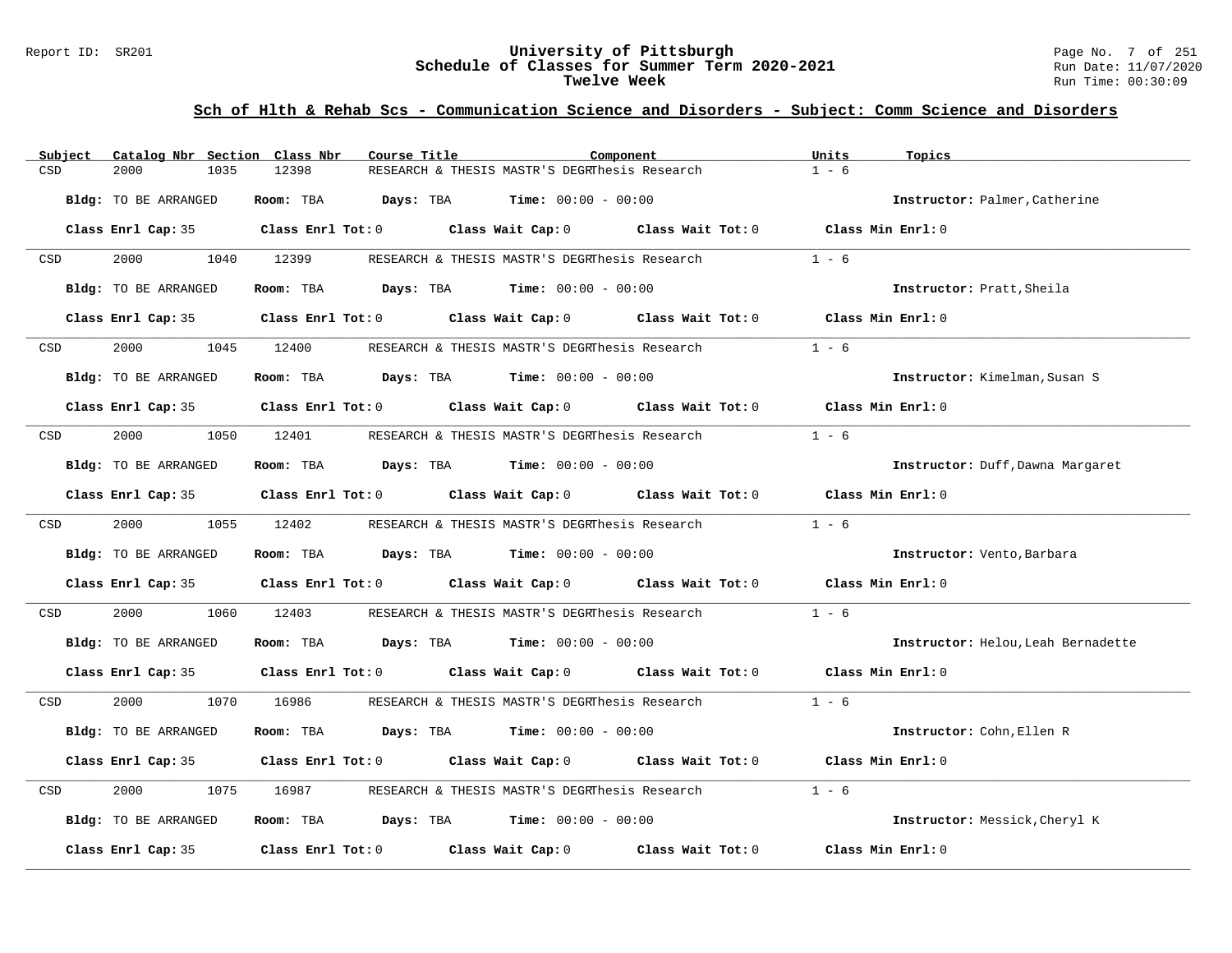| CSD | 2000<br>1080          | 19555                                                                                                                                   | RESEARCH & THESIS MASTR'S DEGRIDesis Research | $1 - 6$                             |
|-----|-----------------------|-----------------------------------------------------------------------------------------------------------------------------------------|-----------------------------------------------|-------------------------------------|
|     | Bldg: TO BE ARRANGED  | <b>Days:</b> TBA <b>Time:</b> $00:00 - 00:00$<br>Room: TBA                                                                              |                                               | Instructor: Rousseau, Bernard       |
|     |                       | Class Enrl Cap: 35 Class Enrl Tot: 0 Class Wait Cap: 0 Class Wait Tot: 0 Class Min Enrl: 0                                              |                                               |                                     |
| CSD | 2000<br>1085          | 19556                                                                                                                                   | RESEARCH & THESIS MASTR'S DEGRThesis Research | $1 - 6$                             |
|     | Bldg: TO BE ARRANGED  | Room: TBA<br>Days: TBA                                                                                                                  | <b>Time:</b> $00:00 - 00:00$                  | Instructor: Chandrasekaran, Bharath |
|     |                       | Class Enrl Cap: 35 Class Enrl Tot: 0 Class Wait Cap: 0 Class Wait Tot: 0 Class Min Enrl: 0                                              |                                               |                                     |
| CSD | 2029                  | 1300 20243<br>IMPLANTABLES IN CLINICAL PRACTLecture                                                                                     |                                               | 1                                   |
|     |                       | Bldg: TBA                   Room: TBA         Days: Th         Time: 16:30 - 18:30                                                      |                                               | Instructor: Boss, Benjamin M        |
|     | Class Enrl Cap: 18    | Class Enrl Tot: 0<br>Room Characteristics: PeopleSoft - Scheduled (PS)(1)                                                               | Class Wait Cap: $0$ Class Wait Tot: $0$       | Class Min Enrl: 0                   |
| CSD | 2029<br>1305          | 20244 IMPLANTABLES IN CLINICAL PRACTLecture                                                                                             |                                               | $\mathbf{1}$                        |
|     | Bldg: TBA             | <b>Room:</b> TBA $\qquad \qquad$ <b>Days:</b> Th $\qquad \qquad$ <b>Time:</b> 16:30 - 17:30                                             |                                               | Instructor: Boss, Benjamin M        |
|     | Class Enrl Cap: 18    | Class Enrl Tot: $0$ Class Wait Cap: $0$ Class Wait Tot: $0$ Class Min Enrl: $0$<br>Room Characteristics: PeopleSoft - Scheduled (PS)(1) |                                               |                                     |
| CSD | 2044<br>1050          | 16130<br>DIFFERENTIAL DIAGNOSIS                                                                                                         | Seminar                                       | $\overline{4}$                      |
|     | Bldg: WEB Based Class | <b>Days:</b> Th <b>Time:</b> $11:00 - 13:00$<br>Room: TBA                                                                               |                                               | Instructor: Vento, Barbara          |
|     | Bldg: WEB Based Class | <b>Room:</b> TBA <b>Days:</b> Th <b>Time:</b> $08:00 - 10:00$                                                                           |                                               | Instructor: Vento, Barbara          |
|     |                       | Class Enrl Cap: 24 Class Enrl Tot: 0 Class Wait Cap: 0 Class Wait Tot: 0 Class Min Enrl: 0                                              |                                               |                                     |
| CSD | 2053                  | 1100 16126 CLINICAL PROCEDURES LAB 2-1 Clinical                                                                                         |                                               | <sup>1</sup>                        |
|     | Bldg: TBA             | <b>Room:</b> TBA <b>Days:</b> Tu <b>Time:</b> $17:00 - 18:00$                                                                           |                                               | Instructor: Milne, Virginia A       |
|     | Class Enrl Cap: 35    | Class Enrl Tot: 0 Class Wait Cap: 0 Class Wait Tot: 0 Class Min Enrl: 0<br>Room Characteristics: PeopleSoft - Scheduled (PS)(1)         |                                               |                                     |
| CSD | 2053<br>1300          | 16321 CLINICAL PROCEDURES LAB 2-1 Clinical                                                                                              |                                               | $\mathbf{1}$                        |
|     |                       | $Bldq$ : TBA $Room$ : TBA $Days$ : Tu $Time$ : 18:00 - 19:00                                                                            |                                               | Instructor: Milne, Virginia A       |
|     | Class Enrl Cap: 35    | Class Enrl Tot: 0<br>Room Characteristics: PeopleSoft - Scheduled (PS)(1)                                                               | Class Wait Cap: 0 Class Wait Tot: 0           | Class Min Enrl: 0                   |
| CSD | 2054<br>1000          | 19690<br>SCIENCE OF IMPLANTABLES                                                                                                        | Lecture                                       | $\mathbf{3}$                        |
|     |                       | Bldg: TBA                       Room: TBA          Days: W            Time: 17:30 - 20:30                                               |                                               | Instructor: Johnston, Deborrah Lynn |
|     | Class Enrl Cap: 30    | Class Enrl Tot: 0<br>Class Wait Cap: 0<br>Room Characteristics: PeopleSoft - Scheduled (PS)(1)                                          | Class Wait Tot: 0                             | Class Min Enrl: 0                   |

**\_\_\_\_\_\_\_\_\_\_\_\_\_\_\_\_\_\_\_\_\_\_\_\_\_\_\_\_\_\_\_\_\_\_\_\_\_\_\_\_\_\_\_\_\_\_\_\_\_\_\_\_\_\_\_\_\_\_\_\_\_\_\_\_\_\_\_\_\_\_\_\_\_\_\_\_\_\_\_\_\_\_\_\_\_\_\_\_\_\_\_\_\_\_\_\_\_\_\_\_\_\_\_\_\_\_\_\_\_\_\_\_\_\_\_\_\_\_\_\_\_\_\_\_\_\_\_\_\_\_\_\_\_\_\_\_\_\_\_\_\_\_\_\_\_\_\_\_\_\_\_\_\_\_\_\_**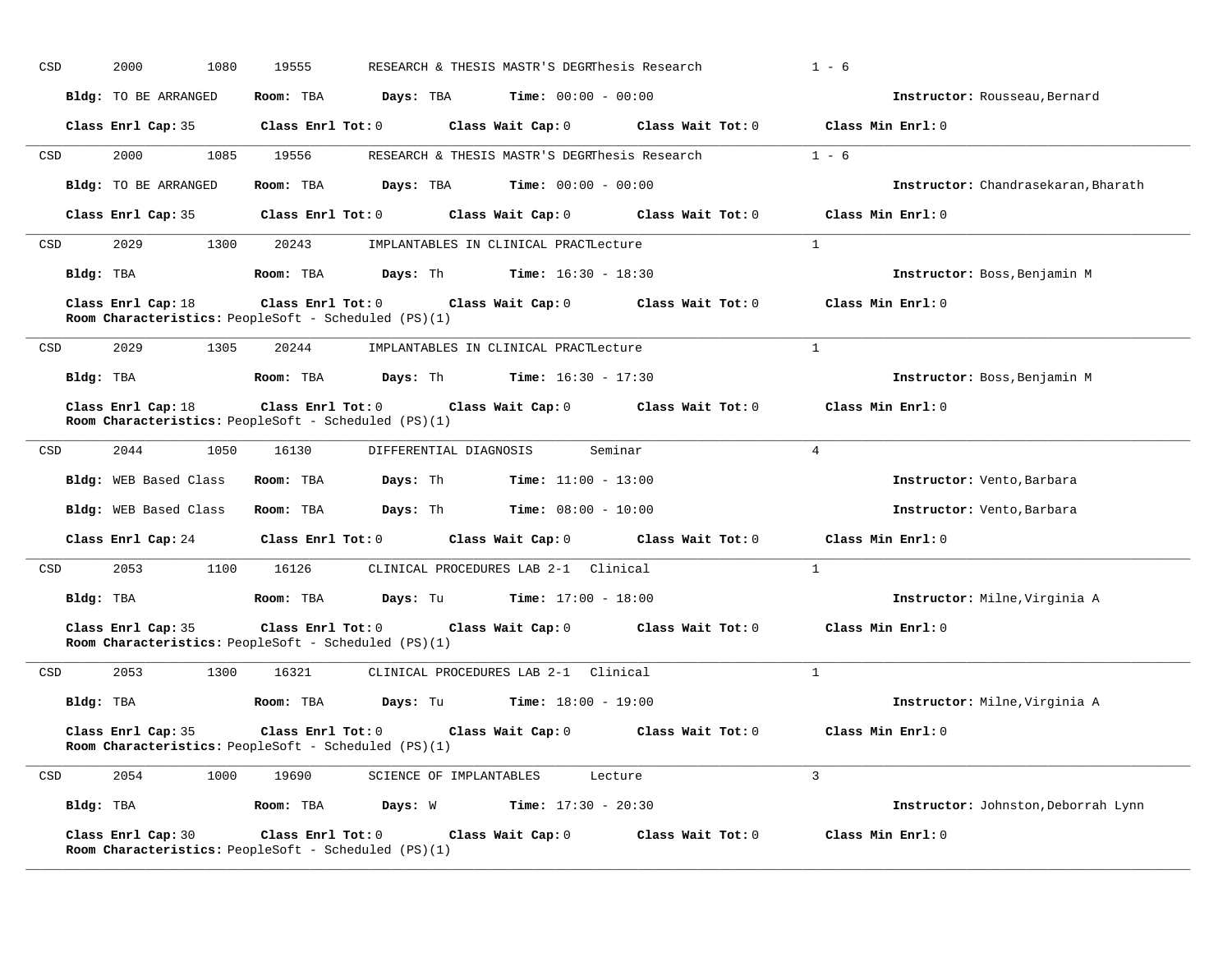| CSD | 2056<br>1010                | 12263                                                                                                                                                                                                                              | AUDIOLOGY PRAC NETWORK - AUD Practicum  |                   | $1 - 6$           |                                           |
|-----|-----------------------------|------------------------------------------------------------------------------------------------------------------------------------------------------------------------------------------------------------------------------------|-----------------------------------------|-------------------|-------------------|-------------------------------------------|
|     | Bldg: TO BE ARRANGED        | Room: TBA<br>Days: TBA                                                                                                                                                                                                             | <b>Time:</b> $00:00 - 00:00$            |                   |                   | Instructor: Mormer, Elaine A.             |
|     | Class Enrl Cap: 15          | Class Enrl Tot: 0                                                                                                                                                                                                                  | Class Wait Cap: 0                       | Class Wait Tot: 0 | Class Min Enrl: 0 |                                           |
| CSD | 2056<br>1015                | 16140                                                                                                                                                                                                                              | AUDIOLOGY PRAC NETWORK - AUD Practicum  |                   | $1 - 6$           |                                           |
|     | <b>Bldg:</b> TO BE ARRANGED | Days: TBA<br>Room: TBA                                                                                                                                                                                                             | <b>Time:</b> $00:00 - 00:00$            |                   |                   | Instructor: Palmer, Catherine             |
|     |                             |                                                                                                                                                                                                                                    |                                         |                   |                   | Mormer, Elaine A.                         |
|     | Class Enrl Cap: 35          | Class Enrl Tot: 0                                                                                                                                                                                                                  | Class Wait Cap: 0                       | Class Wait Tot: 0 | Class Min Enrl: 0 |                                           |
| CSD | 2056<br>1025                | 16141                                                                                                                                                                                                                              | AUDIOLOGY PRAC NETWORK - AUD Practicum  |                   | $1 - 6$           |                                           |
|     | Bldg: TO BE ARRANGED        | Room: TBA<br>Days: TBA                                                                                                                                                                                                             | Time: $00:00 - 00:00$                   |                   |                   | Instructor: Vento, Barbara                |
|     |                             |                                                                                                                                                                                                                                    |                                         |                   |                   | Mormer, Elaine A.                         |
|     | Class Enrl Cap: 35          | Class Enrl Tot: 0                                                                                                                                                                                                                  | Class Wait Cap: 0                       | Class Wait Tot: 0 | Class Min Enrl: 0 |                                           |
| CSD | 2057<br>1010                | 12306                                                                                                                                                                                                                              | AUDIOLGY PRACTICUM OUTPLACMENTPracticum |                   | $1 - 6$           |                                           |
|     | Bldg: TO BE ARRANGED        | Days: TBA<br>Room: TBA                                                                                                                                                                                                             | <b>Time:</b> $00:00 - 00:00$            |                   |                   | Instructor: Mormer, Elaine A.             |
|     | Class Enrl Cap: 45          | Class Enrl Tot: 0                                                                                                                                                                                                                  | Class Wait Cap: 0                       | Class Wait Tot: 0 | Class Min Enrl: 0 |                                           |
| CSD | 2065<br>1010                | 12258                                                                                                                                                                                                                              | SPEECH PRACTICUM NETWORK                | Practicum         | $1 - 3$           |                                           |
|     | Bldg: TO BE ARRANGED        | Room: TBA<br>Days: TBA                                                                                                                                                                                                             | <b>Time:</b> $00:00 - 00:00$            |                   |                   | Instructor: Lundblom, Erin Elizabeth Gill |
|     | Class Enrl Cap: 40          | Class Enrl Tot: 0                                                                                                                                                                                                                  | Class Wait Cap: 0                       | Class Wait Tot: 0 | Class Min Enrl: 0 |                                           |
|     |                             | <b></b> This class has an additional fee. For more information go to <a <br="" href="http://www.registrar.pitt.edu">target="_blank"&gt;http://www.registrar.pitt.edu/</a> , and click on Faculty and Staff, then Course and Class. |                                         |                   |                   |                                           |
| CSD | 2065<br>1015                | 16136                                                                                                                                                                                                                              | SPEECH PRACTICUM NETWORK                | Practicum         | $1 - 3$           |                                           |
|     | Bldg: TO BE ARRANGED        | Days: TBA<br>Room: TBA                                                                                                                                                                                                             | <b>Time:</b> $00:00 - 00:00$            |                   |                   | Instructor: Matthews, Christine Therese   |
|     |                             |                                                                                                                                                                                                                                    |                                         |                   |                   | Lundblom, Erin Elizabeth Gill             |
|     | Class Enrl Cap: 35          | Class Enrl Tot: 0                                                                                                                                                                                                                  | Class Wait Cap: 0                       | Class Wait Tot: 0 | Class Min Enrl: 0 |                                           |
|     |                             | <b></b> This class has an additional fee. For more information go to <a <br="" href="http://www.registrar.pitt.edu">target="_blank"&gt;http://www.registrar.pitt.edu/</a> , and click on Faculty and Staff, then Course and Class. |                                         |                   |                   |                                           |

**\_\_\_\_\_\_\_\_\_\_\_\_\_\_\_\_\_\_\_\_\_\_\_\_\_\_\_\_\_\_\_\_\_\_\_\_\_\_\_\_\_\_\_\_\_\_\_\_\_\_\_\_\_\_\_\_\_\_\_\_\_\_\_\_\_\_\_\_\_\_\_\_\_\_\_\_\_\_\_\_\_\_\_\_\_\_\_\_\_\_\_\_\_\_\_\_\_\_\_\_\_\_\_\_\_\_\_\_\_\_\_\_\_\_\_\_\_\_\_\_\_\_\_\_\_\_\_\_\_\_\_\_\_\_\_\_\_\_\_\_\_\_\_\_\_\_\_\_\_\_\_\_\_\_\_\_**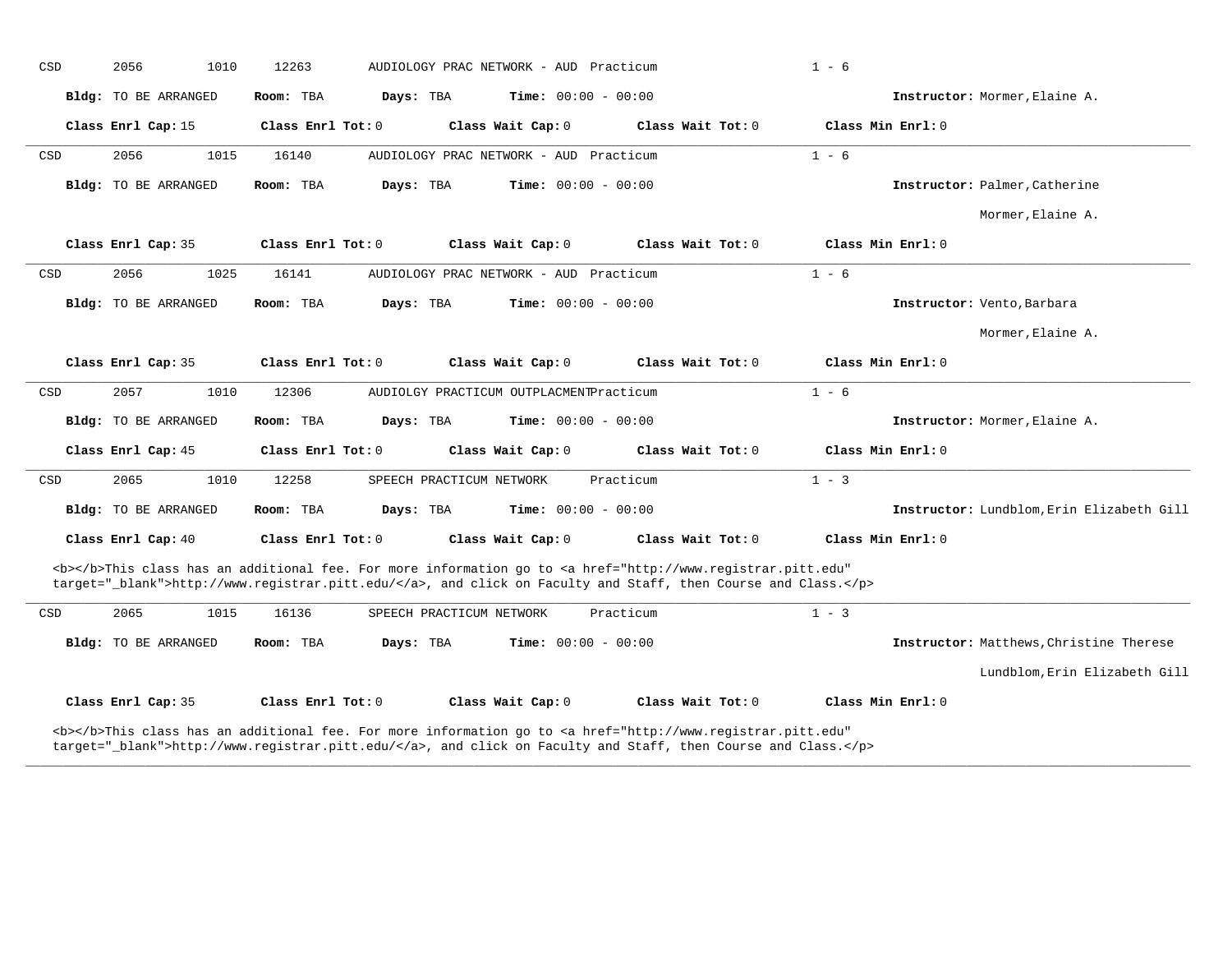### Report ID: SR201 **University of Pittsburgh** Page No. 10 of 251 **Schedule of Classes for Summer Term 2020-2021** Run Date: 11/07/2020 **Twelve Week** Run Time: 00:30:09

### **Sch of Hlth & Rehab Scs - Communication Science and Disorders - Subject: Comm Science and Disorders**

| Subject |                      |      | Catalog Nbr Section Class Nbr | Course Title |                          |                   | Component                    |                                                                                                                                                                                                                                    | Units   | Topics            |                                    |
|---------|----------------------|------|-------------------------------|--------------|--------------------------|-------------------|------------------------------|------------------------------------------------------------------------------------------------------------------------------------------------------------------------------------------------------------------------------------|---------|-------------------|------------------------------------|
| CSD     | 2065                 | 1020 | 16137                         |              | SPEECH PRACTICUM NETWORK |                   | Practicum                    |                                                                                                                                                                                                                                    | $1 - 3$ |                   |                                    |
|         | Bldg: TO BE ARRANGED |      | Room: TBA                     | Days: TBA    |                          |                   | <b>Time:</b> $00:00 - 00:00$ |                                                                                                                                                                                                                                    |         |                   | Instructor: Fredericks, Geoffrey V |
|         |                      |      |                               |              |                          |                   |                              |                                                                                                                                                                                                                                    |         |                   | Lundblom, Erin Elizabeth Gill      |
|         | Class Enrl Cap: 35   |      | Class Enrl Tot: 0             |              |                          | Class Wait Cap: 0 |                              | Class Wait Tot: 0                                                                                                                                                                                                                  |         | Class Min Enrl: 0 |                                    |
|         |                      |      |                               |              |                          |                   |                              | <b></b> This class has an additional fee. For more information go to <a <br="" href="http://www.registrar.pitt.edu">target=" blank"&gt;http://www.registrar.pitt.edu/</a> , and click on Faculty and Staff, then Course and Class. |         |                   |                                    |
| CSD     | 2065                 | 1025 | 16138                         |              | SPEECH PRACTICUM NETWORK |                   | Practicum                    |                                                                                                                                                                                                                                    | $1 - 3$ |                   |                                    |
|         | Bldg: TO BE ARRANGED |      | Room: TBA                     | Days: TBA    |                          |                   | <b>Time:</b> $00:00 - 00:00$ |                                                                                                                                                                                                                                    |         |                   | Instructor: Coyle, James L.        |
|         |                      |      |                               |              |                          |                   |                              |                                                                                                                                                                                                                                    |         |                   | Lundblom, Erin Elizabeth Gill      |
|         | Class Enrl Cap: 35   |      | Class Enrl Tot: 0             |              |                          | Class Wait Cap: 0 |                              | Class Wait Tot: 0                                                                                                                                                                                                                  |         | Class Min Enrl: 0 |                                    |
|         |                      |      |                               |              |                          |                   |                              | <b></b> This class has an additional fee. For more information go to <a <br="" href="http://www.registrar.pitt.edu">target="_blank"&gt;http://www.registrar.pitt.edu/</a> , and click on Faculty and Staff, then Course and Class. |         |                   |                                    |
| CSD     | 2065                 | 1030 | 16139                         |              | SPEECH PRACTICUM NETWORK |                   | Practicum                    |                                                                                                                                                                                                                                    | $1 - 3$ |                   |                                    |
|         | Bldg: TO BE ARRANGED |      | Room: TBA                     | Days: TBA    |                          |                   | Time: $00:00 - 00:00$        |                                                                                                                                                                                                                                    |         |                   | Instructor: Metzler, Robin S       |
|         |                      |      |                               |              |                          |                   |                              |                                                                                                                                                                                                                                    |         |                   | Lundblom, Erin Elizabeth Gill      |
|         | Class Enrl Cap: 35   |      | Class Enrl Tot: 0             |              |                          | Class Wait Cap: 0 |                              | Class Wait Tot: 0                                                                                                                                                                                                                  |         | Class Min Enrl: 0 |                                    |
|         |                      |      |                               |              |                          |                   |                              | <b></b> This class has an additional fee. For more information go to <a <br="" href="http://www.registrar.pitt.edu">target="_blank"&gt;http://www.registrar.pitt.edu/</a> , and click on Faculty and Staff, then Course and Class. |         |                   |                                    |
| CSD     | 2065                 | 1040 | 17861                         |              | SPEECH PRACTICUM NETWORK |                   | Practicum                    |                                                                                                                                                                                                                                    | $1 - 3$ |                   |                                    |
|         | Bldg: TO BE ARRANGED |      | Room: TBA                     | Days: TBA    |                          |                   | <b>Time:</b> $00:00 - 00:00$ |                                                                                                                                                                                                                                    |         |                   | Instructor: Hill, Katharine J.     |
|         |                      |      |                               |              |                          |                   |                              |                                                                                                                                                                                                                                    |         |                   | Lundblom, Erin Elizabeth Gill      |
|         | Class Enrl Cap: 35   |      | Class Enrl Tot: 0             |              |                          | Class Wait Cap: 0 |                              | Class Wait Tot: 0                                                                                                                                                                                                                  |         | Class Min Enrl: 0 |                                    |
|         |                      |      |                               |              |                          |                   |                              | <b></b> This class has an additional fee. For more information go to <a <br="" href="http://www.registrar.pitt.edu">target="_blank"&gt;http://www.registrar.pitt.edu/</a> , and click on Faculty and Staff, then Course and Class. |         |                   |                                    |

**\_\_\_\_\_\_\_\_\_\_\_\_\_\_\_\_\_\_\_\_\_\_\_\_\_\_\_\_\_\_\_\_\_\_\_\_\_\_\_\_\_\_\_\_\_\_\_\_\_\_\_\_\_\_\_\_\_\_\_\_\_\_\_\_\_\_\_\_\_\_\_\_\_\_\_\_\_\_\_\_\_\_\_\_\_\_\_\_\_\_\_\_\_\_\_\_\_\_\_\_\_\_\_\_\_\_\_\_\_\_\_\_\_\_\_\_\_\_\_\_\_\_\_\_\_\_\_\_\_\_\_\_\_\_\_\_\_\_\_\_\_\_\_\_\_\_\_\_\_\_\_\_\_\_\_\_**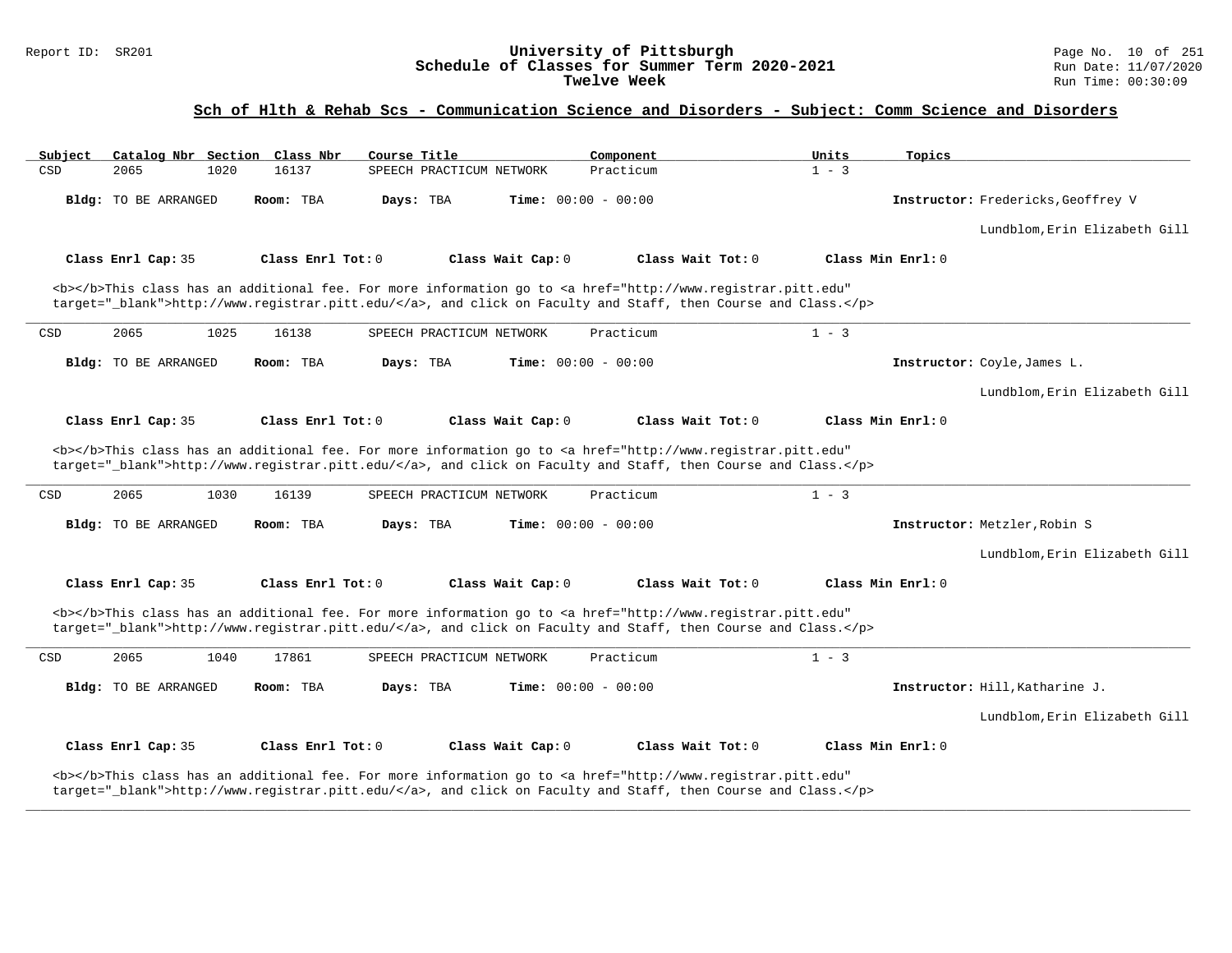### Report ID: SR201 **University of Pittsburgh** Page No. 11 of 251 **Schedule of Classes for Summer Term 2020-2021** Run Date: 11/07/2020 **Twelve Week** Run Time: 00:30:09

| Subject |                                                                            |      | Catalog Nbr Section Class Nbr | Course Title |                          |                                         | Component                                                                                                                                                                                                                          | Units          | Topics              |                                           |
|---------|----------------------------------------------------------------------------|------|-------------------------------|--------------|--------------------------|-----------------------------------------|------------------------------------------------------------------------------------------------------------------------------------------------------------------------------------------------------------------------------------|----------------|---------------------|-------------------------------------------|
| CSD     | 2065                                                                       | 1100 | 12264                         |              | SPEECH PRACTICUM NETWORK |                                         | Practicum                                                                                                                                                                                                                          | $1 - 3$        |                     |                                           |
|         | Bldg: TBA                                                                  |      | Room: TBA                     | Days: TBA    |                          | Time: TBA                               |                                                                                                                                                                                                                                    |                |                     | Instructor: Lundblom, Erin Elizabeth Gill |
|         |                                                                            |      |                               |              |                          |                                         |                                                                                                                                                                                                                                    |                |                     | Messick, Cheryl K                         |
|         | Class Enrl Cap: 35                                                         |      | Class Enrl Tot: 0             |              |                          | Class Wait Cap: 0                       | Class Wait Tot: 0                                                                                                                                                                                                                  |                | Class Min Enrl: 0   |                                           |
|         |                                                                            |      |                               |              |                          |                                         | <b></b> This class has an additional fee. For more information go to <a <br="" href="http://www.registrar.pitt.edu">target="_blank"&gt;http://www.registrar.pitt.edu/</a> , and click on Faculty and Staff, then Course and Class. |                |                     |                                           |
| CSD     | 2066                                                                       | 1010 | 12276                         |              |                          | SPEECH PRACTICUM OUTPLACEMENT Practicum |                                                                                                                                                                                                                                    | $1 - 9$        |                     |                                           |
|         | <b>Bldg:</b> TO BE ARRANGED                                                |      | Room: TBA                     | Days: TBA    |                          | <b>Time:</b> $00:00 - 00:00$            |                                                                                                                                                                                                                                    |                |                     | Instructor: Lundblom, Erin Elizabeth Gill |
|         | Class Enrl Cap: 50                                                         |      | Class Enrl Tot: $0$           |              |                          | Class Wait Cap: 0                       | Class Wait Tot: 0                                                                                                                                                                                                                  |                | Class Min $Enrl: 0$ |                                           |
|         |                                                                            |      |                               |              |                          |                                         | <b></b> This class has an additional fee. For more information go to <a <br="" href="http://www.registrar.pitt.edu">target="_blank"&gt;http://www.registrar.pitt.edu/</a> , and click on Faculty and Staff, then Course and Class. |                |                     |                                           |
| CSD     | 2084                                                                       | 1300 | 20302                         |              | SCIENCE OF IMPLANTABLES  |                                         | Lecture                                                                                                                                                                                                                            | 2              |                     |                                           |
|         | Bldg: TBA                                                                  |      | Room: TBA                     | Days: W      |                          | Time: $17:30 - 19:30$                   |                                                                                                                                                                                                                                    |                |                     | Instructor: Brown, Christopher A          |
|         | Class Enrl Cap: 18<br>Room Characteristics: PeopleSoft - Scheduled (PS)(1) |      | Class Enrl Tot: 0             |              |                          | Class Wait Cap: 0                       | Class Wait Tot: 0                                                                                                                                                                                                                  |                | Class Min Enrl: 0   |                                           |
| CSD     | 2251                                                                       | 1010 | 19045                         |              |                          | VESTIBULAR ASSESSMENT & REHAB Seminar   |                                                                                                                                                                                                                                    | $\overline{3}$ |                     |                                           |
|         | Bldg: WEB Based Class                                                      |      | Room: TBA                     | Days: M      |                          | Time: $17:00 - 20:00$                   |                                                                                                                                                                                                                                    |                |                     | Instructor: Roxberg, Jillyn Jai           |
|         | Class Enrl Cap: 35                                                         |      | Class Enrl Tot: 0             |              |                          | Class Wait Cap: 0                       | Class Wait Tot: 0                                                                                                                                                                                                                  |                | Class Min Enrl: 0   |                                           |
| CSD     | 2451                                                                       | 1300 | 18502                         |              |                          | AUDIOLOGY MASTERS COMPREHNSV Seminar    |                                                                                                                                                                                                                                    | 1              |                     |                                           |
|         | Bldg: TO BE ARRANGED                                                       |      | Room: TBA                     | Days: TBA    |                          | <b>Time:</b> $00:00 - 00:00$            |                                                                                                                                                                                                                                    |                |                     | Instructor: Palmer, Catherine             |
|         | Class Enrl Cap: 35                                                         |      | Class Enrl Tot: 0             |              |                          | Class Wait Cap: 0                       | Class Wait Tot: 0                                                                                                                                                                                                                  |                | Class Min Enrl: 0   |                                           |
| CSD     | 2479                                                                       | 1010 | 18319                         |              |                          | SEM IN SPEECH-LANG PATHOLOGY Seminar    |                                                                                                                                                                                                                                    | $1 - 3$        |                     |                                           |
|         | <b>Bldg:</b> TO BE ARRANGED                                                |      | Room: TBA                     | Days: TBA    |                          | <b>Time:</b> $00:00 - 00:00$            |                                                                                                                                                                                                                                    |                |                     | Instructor: Lundblom, Erin Elizabeth Gill |
|         | Class Enrl Cap: 35                                                         |      | $Class$ $Enr1$ $Tot: 0$       |              |                          | Class Wait Cap: 0                       | Class Wait $Tot: 0$                                                                                                                                                                                                                |                | Class Min Enrl: 0   |                                           |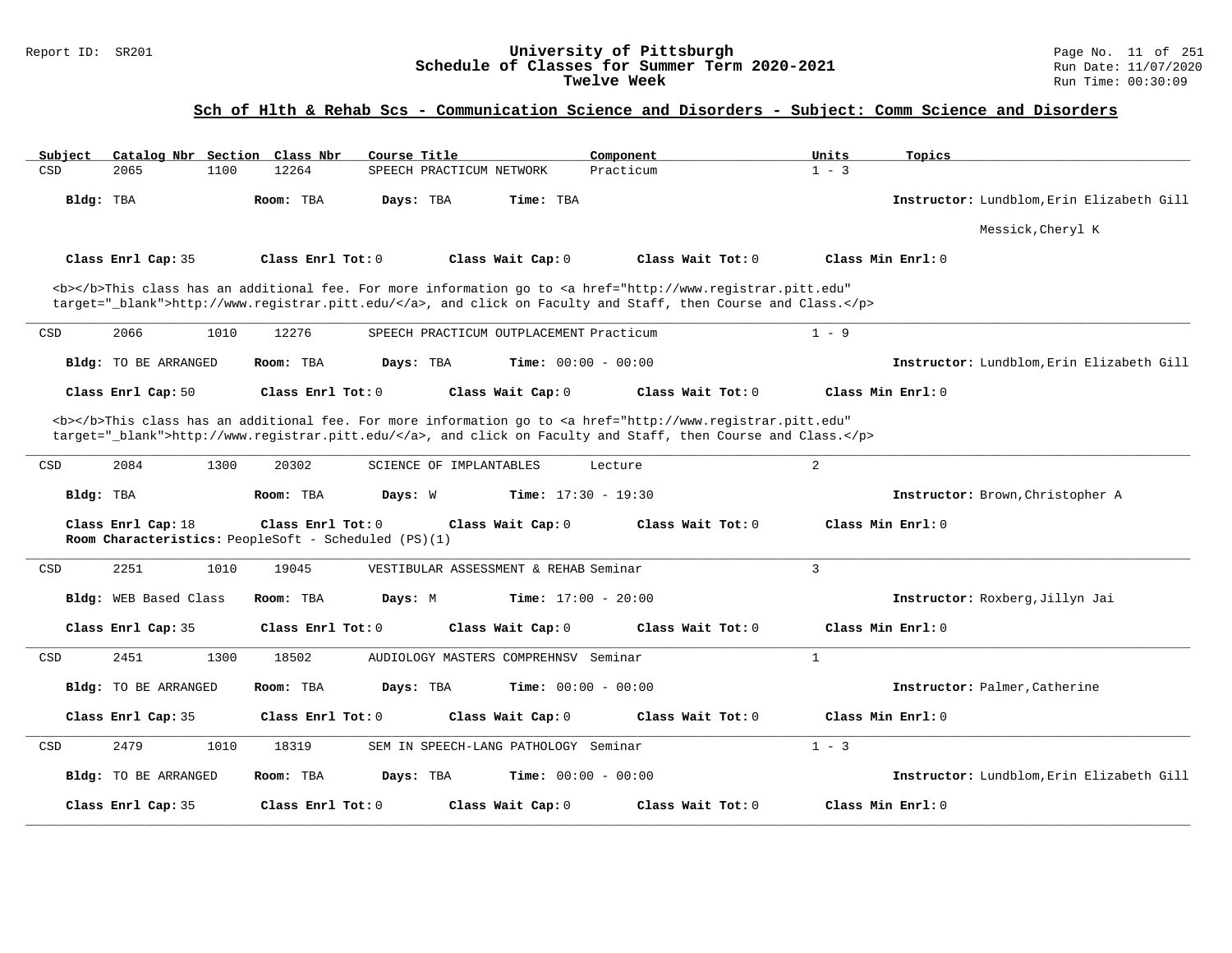### Report ID: SR201 **University of Pittsburgh** Page No. 12 of 251 **Schedule of Classes for Summer Term 2020-2021** Run Date: 11/07/2020 **Twelve Week** Run Time: 00:30:09

| Subject<br>Catalog Nbr Section Class Nbr | Component<br>Course Title                                    | Units<br>Topics                         |
|------------------------------------------|--------------------------------------------------------------|-----------------------------------------|
| CSD<br>2513<br>1010                      | 19182<br>NON SLP CLINICAL ROTATIONS<br>Internship            | $1 - 7$                                 |
| Bldg: TO BE ARRANGED                     | Room: TBA<br>Days: TBA<br><b>Time:</b> $00:00 - 00:00$       | Instructor: Messick, Cheryl K           |
| Class Enrl Cap: 10                       | Class Enrl Tot: $0$ Class Wait Cap: $0$ Class Wait Tot: $0$  | Class Min Enrl: 0                       |
| 2520<br>CSD<br>1010                      | 19183<br>MENTORED CLINICAL INTERNSHIP Internship             | $1 - 6$                                 |
| Bldg: TO BE ARRANGED                     | <b>Days:</b> TBA <b>Time:</b> $00:00 - 00:00$<br>Room: TBA   | Instructor: Sayce, Leanne Jane          |
| Class Enrl Cap: 35                       | Class Enrl Tot: 0 Class Wait Cap: 0                          | Class Wait Tot: 0<br>Class Min Enrl: 0  |
| 2520<br>1015<br>CSD                      | 19184<br>MENTORED CLINICAL INTERNSHIP Internship             | $1 - 6$                                 |
| Bldg: TO BE ARRANGED                     | <b>Time:</b> $00:00 - 00:00$<br>Room: TBA<br>Days: TBA       | Instructor: Fredericks, Geoffrey V      |
| Class Enrl Cap: 35                       | Class Enrl Tot: $0$ Class Wait Cap: $0$ Class Wait Tot: $0$  | Class Min Enrl: 0                       |
| 2520<br>1020<br>CSD                      | 19185<br>MENTORED CLINICAL INTERNSHIP Internship             | $1 - 6$                                 |
| Bldg: TO BE ARRANGED                     | Room: TBA<br><b>Days:</b> TBA <b>Time:</b> $00:00 - 00:00$   | Instructor: Messick, Cheryl K           |
| Class Enrl Cap: 35                       | Class Enrl Tot: 0 Class Wait Cap: 0                          | Class Min Enrl: 0<br>Class Wait Tot: 0  |
| 1025<br>2520<br>CSD                      | 19186<br>MENTORED CLINICAL INTERNSHIP Internship             | $1 - 6$                                 |
| Bldg: TO BE ARRANGED                     | <b>Days:</b> TBA <b>Time:</b> $00:00 - 00:00$<br>Room: TBA   | Instructor: Coyle, James L.             |
| Class Enrl Cap: 35                       | Class Enrl Tot: 0 Class Wait Cap: 0 Class Wait Tot: 0        | Class Min Enrl: 0                       |
| 2520<br>CSD<br>1030                      | 19187<br>MENTORED CLINICAL INTERNSHIP Internship             | $1 - 6$                                 |
| Bldg: TO BE ARRANGED                     | <b>Days:</b> TBA <b>Time:</b> $00:00 - 00:00$<br>Room: TBA   | Instructor: Doyle, Patrick              |
| Class Enrl Cap: 35                       | Class Enrl Tot: $0$ Class Wait Cap: $0$ Class Wait Tot: $0$  | Class Min Enrl: 0                       |
| 2520<br>1035<br>CSD                      | 19188<br>MENTORED CLINICAL INTERNSHIP Internship             | $1 - 6$                                 |
| Bldg: TO BE ARRANGED                     | Room: TBA<br>Days: TBA<br><b>Time:</b> $00:00 - 00:00$       | Instructor: Matthews, Christine Therese |
| Class Enrl Cap: 35                       | Class Wait Cap: $0$ Class Wait Tot: $0$<br>Class Enrl Tot: 0 | Class Min Enrl: 0                       |
| 2520<br>1040<br>CSD                      | 19189<br>MENTORED CLINICAL INTERNSHIP Internship             | $1 - 6$                                 |
| Bldg: TO BE ARRANGED                     | <b>Days:</b> TBA <b>Time:</b> $00:00 - 00:00$<br>Room: TBA   | Instructor: Evans, William Streicher    |
| Class Enrl Cap: 35                       | Class Enrl Tot: 0 Class Wait Cap: 0                          | Class Wait Tot: 0<br>Class Min Enrl: 0  |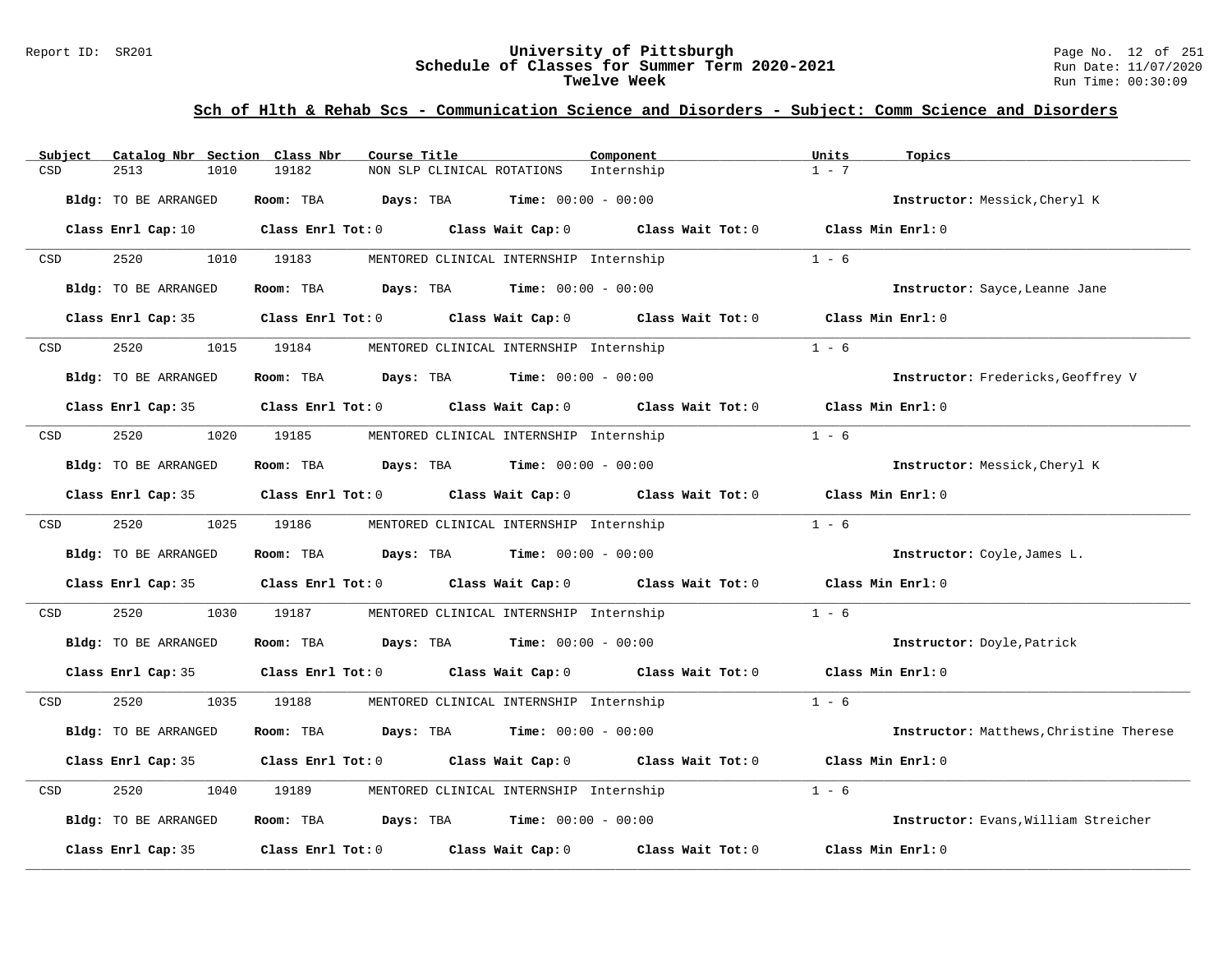| CSD              | 2520<br>1045         | 19554<br>MENTORED CLINICAL INTERNSHIP Internship                                           | $1 - 6$                              |
|------------------|----------------------|--------------------------------------------------------------------------------------------|--------------------------------------|
|                  | Bldg: TO BE ARRANGED | Room: TBA $Days:$ TBA $Time: 00:00 - 00:00$                                                | Instructor: Staff                    |
|                  |                      | Class Enrl Cap: 35 Class Enrl Tot: 0 Class Wait Cap: 0 Class Wait Tot: 0 Class Min Enrl: 0 |                                      |
|                  |                      | CSD 2572 1030 15438 COMPREHENSIVE EXAMS Clinical                                           | $\mathbf{1}$                         |
|                  |                      | Bldg: TO BE ARRANGED Room: TBA Days: TBA Time: 00:00 - 00:00                               | Instructor: Coyle, James L.          |
|                  |                      | Class Enrl Cap: 35 Class Enrl Tot: 0 Class Wait Cap: 0 Class Wait Tot: 0 Class Min Enrl: 0 |                                      |
|                  |                      | CSD 2602 1130 15494 EDUCATIONAL AUDIOLOGY Lecture                                          | 2                                    |
|                  |                      |                                                                                            | Instructor: Corbin, Nicole Elizabeth |
|                  |                      | Class Enrl Cap: 20 Class Enrl Tot: 0 Class Wait Cap: 0 Class Wait Tot: 0 Class Min Enrl: 0 |                                      |
|                  |                      | CSD 2652 1030 16127 ADVANCED CLINICAL SEMINAR 3-1 Seminar                                  | $\frac{1}{2}$                        |
|                  |                      | Bldg: WEB Based Class Room: TBA Days: Th Time: 10:00 - 11:00                               | Instructor: Vento, Barbara           |
|                  |                      | Class Enrl Cap: 20 Class Enrl Tot: 0 Class Wait Cap: 0 Class Wait Tot: 0 Class Min Enrl: 0 |                                      |
|                  |                      | CSD 2655 1050 16135 ADVANCED CLINICAL SEMINAR 4-1 Seminar                                  | $\overline{1}$                       |
|                  | Bldg: TO BE ARRANGED | Room: TBA $Days:$ TBA Time: $00:00 - 00:00$                                                | Instructor: Vento, Barbara           |
|                  |                      | Class Enrl Cap: 35 Class Enrl Tot: 0 Class Wait Cap: 0 Class Wait Tot: 0 Class Min Enrl: 0 |                                      |
| CSD <sub>c</sub> |                      | 2659 1010 12333 AUDIOLOGY EXTERNSHIP Internship                                            | $1 - 9$                              |
|                  |                      | Bldg: TO BE ARRANGED Room: TBA Days: TBA Time: 00:00 - 00:00                               | <b>Instructor:</b> Vento, Barbara    |
|                  |                      |                                                                                            |                                      |
|                  |                      | Class Enrl Cap: 25 Class Enrl Tot: 0 Class Wait Cap: 0 Class Wait Tot: 0 Class Min Enrl: 0 |                                      |
| CSD              |                      | 2902 1011 13333 DIRECTED STUDY Directed Studies                                            | $1 - 9$                              |
|                  | Bldg: TO BE ARRANGED | Room: TBA $Days:$ TBA $Time:$ 00:00 - 00:00                                                | Instructor: Messick, Cheryl K        |
|                  |                      | Class Enrl Cap: 35 Class Enrl Tot: 0 Class Wait Cap: 0 Class Wait Tot: 0 Class Min Enrl: 0 |                                      |
|                  |                      | Directed Studies 1 - 9<br>CSD 2902 1012 13334 DIRECTED STUDY                               |                                      |
|                  |                      | Bldg: TO BE ARRANGED Room: TBA Days: TBA Time: 00:00 - 00:00                               | Instructor: Hill, Katharine J.       |
|                  |                      | Class Enrl Cap: 35 Class Enrl Tot: 0 Class Wait Cap: 0 Class Wait Tot: 0 Class Min Enrl: 0 |                                      |
|                  |                      | CSD 2902 1013 13335 DIRECTED STUDY Directed Studies 1 - 9                                  |                                      |
|                  |                      | Bldg: TO BE ARRANGED Room: TBA Days: TBA Time: 00:00 - 00:00                               | Instructor: Staff                    |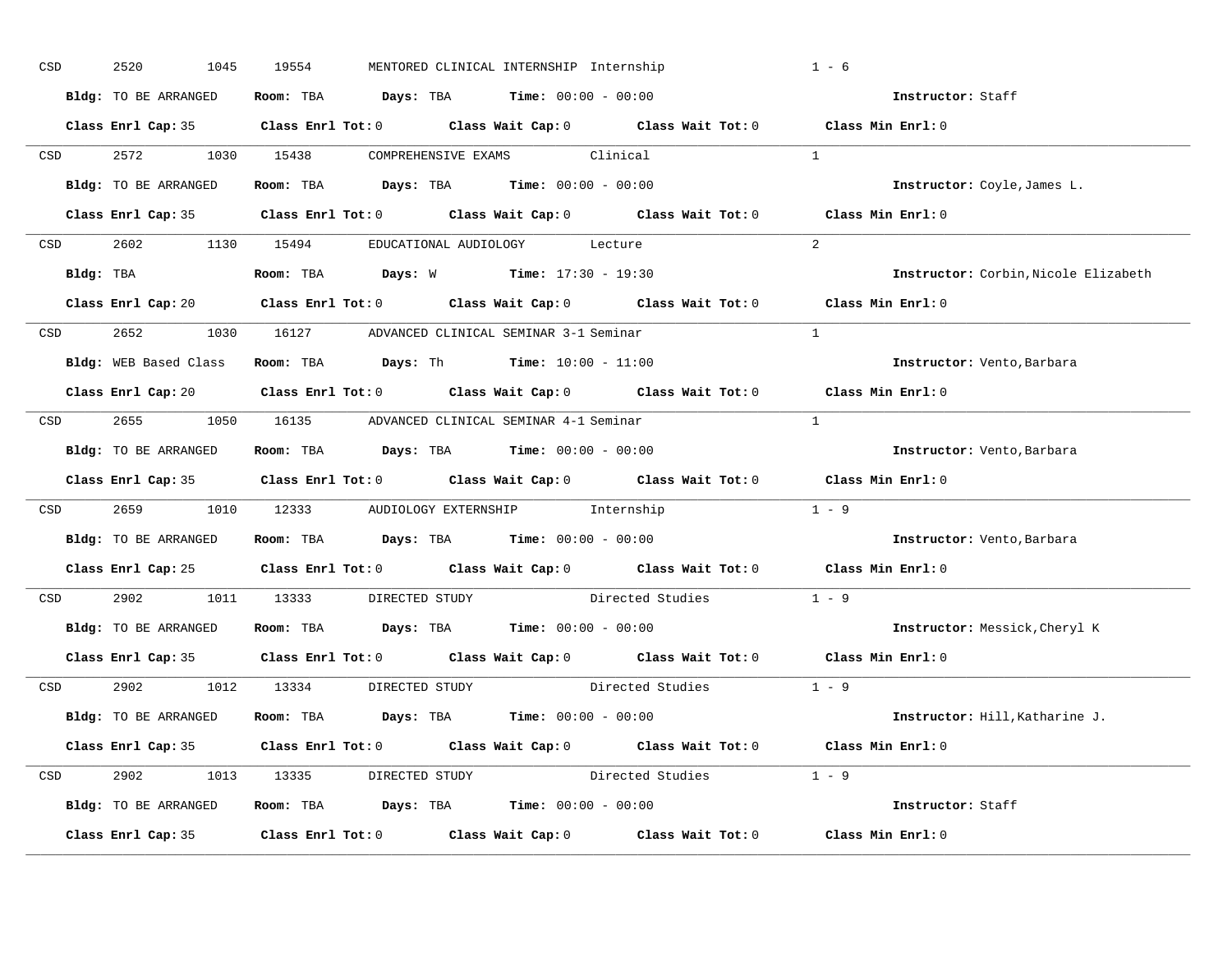#### Report ID: SR201 **University of Pittsburgh** Page No. 14 of 251 **Schedule of Classes for Summer Term 2020-2021** Run Date: 11/07/2020 **Twelve Week** Run Time: 00:30:09

| Subject          | Catalog Nbr Section Class Nbr | Course Title                                                                               |                | Component                       |                                 | Units             | Topics                               |
|------------------|-------------------------------|--------------------------------------------------------------------------------------------|----------------|---------------------------------|---------------------------------|-------------------|--------------------------------------|
| CSD              | 2902<br>1014                  | 13336<br>DIRECTED STUDY                                                                    |                |                                 | Directed Studies                | $1 - 9$           |                                      |
|                  | Bldg: TO BE ARRANGED          | Room: TBA Days: TBA                                                                        |                | <b>Time:</b> $00:00 - 00:00$    |                                 |                   | Instructor: Coyle, James L.          |
|                  |                               | Class Enrl Cap: 35 Class Enrl Tot: 0 Class Wait Cap: 0 Class Wait Tot: 0 Class Min Enrl: 0 |                |                                 |                                 |                   |                                      |
| CSD <sub>c</sub> | 2902                          | 1025 12420<br>DIRECTED STUDY                                                               |                |                                 | Directed Studies                | $1 - 9$           |                                      |
|                  | Bldg: TO BE ARRANGED          | Room: TBA $Days:$ TBA $Time: 00:00 - 00:00$                                                |                |                                 |                                 |                   | Instructor: Fredericks, Geoffrey V   |
|                  |                               | Class Enrl Cap: 35 Class Enrl Tot: 0 Class Wait Cap: 0 Class Wait Tot: 0 Class Min Enrl: 0 |                |                                 |                                 |                   |                                      |
| <b>CSD</b>       | 2902                          | 1030 12421                                                                                 | DIRECTED STUDY |                                 | Directed Studies                | $1 - 9$           |                                      |
|                  | Bldg: TO BE ARRANGED          | Room: TBA $\rule{1em}{0.15mm}$ Days: TBA $\rule{1em}{0.15mm}$ Time: $00:00 - 00:00$        |                |                                 |                                 |                   | Instructor: Evans, William Streicher |
|                  |                               | Class Enrl Cap: 35 Class Enrl Tot: 0 Class Wait Cap: 0 Class Wait Tot: 0 Class Min Enrl: 0 |                |                                 |                                 |                   |                                      |
|                  | CSD 2902                      | 1035 12422 DIRECTED STUDY Directed Studies                                                 |                |                                 |                                 | $1 - 9$           |                                      |
|                  | Bldg: TO BE ARRANGED          | Room: TBA $Days:$ TBA $Time: 00:00 - 00:00$                                                |                |                                 |                                 |                   | Instructor: Palmer, Catherine        |
|                  |                               | Class Enrl Cap: 35 Class Enrl Tot: 0 Class Wait Cap: 0 Class Wait Tot: 0 Class Min Enrl: 0 |                |                                 |                                 |                   |                                      |
|                  | CSD 2902                      | 1040 12423                                                                                 | DIRECTED STUDY |                                 | Directed Studies 1 - 9          |                   |                                      |
|                  | Bldg: TO BE ARRANGED          | Room: TBA $\rule{1em}{0.15mm}$ Days: TBA $\rule{1.5mm}{0.15mm}$ Time: $00:00 - 00:00$      |                |                                 |                                 |                   | Instructor: Pratt, Sheila            |
|                  |                               | Class Enrl Cap: 35 Class Enrl Tot: 0 Class Wait Cap: 0 Class Wait Tot: 0 Class Min Enrl: 0 |                |                                 |                                 |                   |                                      |
| CSD              | 2902<br>1045                  | 12424                                                                                      |                | DIRECTED STUDY Directed Studies |                                 | $1 - 9$           |                                      |
|                  | Bldg: TO BE ARRANGED          | Room: TBA $Days:$ TBA $Time: 00:00 - 00:00$                                                |                |                                 |                                 |                   | Instructor: Kimelman, Susan S        |
|                  |                               | Class Enrl Cap: 35 Class Enrl Tot: 0 Class Wait Cap: 0 Class Wait Tot: 0 Class Min Enrl: 0 |                |                                 |                                 |                   |                                      |
| CSD              | 2902 200                      | 1050 12425                                                                                 | DIRECTED STUDY |                                 | Directed Studies 1 - 9          |                   |                                      |
|                  | Bldg: TO BE ARRANGED          | Room: TBA $Days:$ TBA $Time: 00:00 - 00:00$                                                |                |                                 |                                 |                   | Instructor: Duff, Dawna Margaret     |
|                  |                               | Class Enrl Cap: 35 Class Enrl Tot: 0 Class Wait Cap: 0 Class Wait Tot: 0                   |                |                                 |                                 | Class Min Enrl: 0 |                                      |
| CSD              | 2902<br>1055                  | 12426                                                                                      |                |                                 | DIRECTED STUDY Directed Studies | $1 - 9$           |                                      |
|                  | Bldg: TO BE ARRANGED          | Room: TBA $Days: TBA$ Time: $00:00 - 00:00$                                                |                |                                 |                                 |                   | Instructor: Vento, Barbara           |
|                  | Class Enrl Cap: 35            | Class Enrl Tot: $0$ Class Wait Cap: $0$ Class Wait Tot: $0$                                |                |                                 |                                 | Class Min Enrl: 0 |                                      |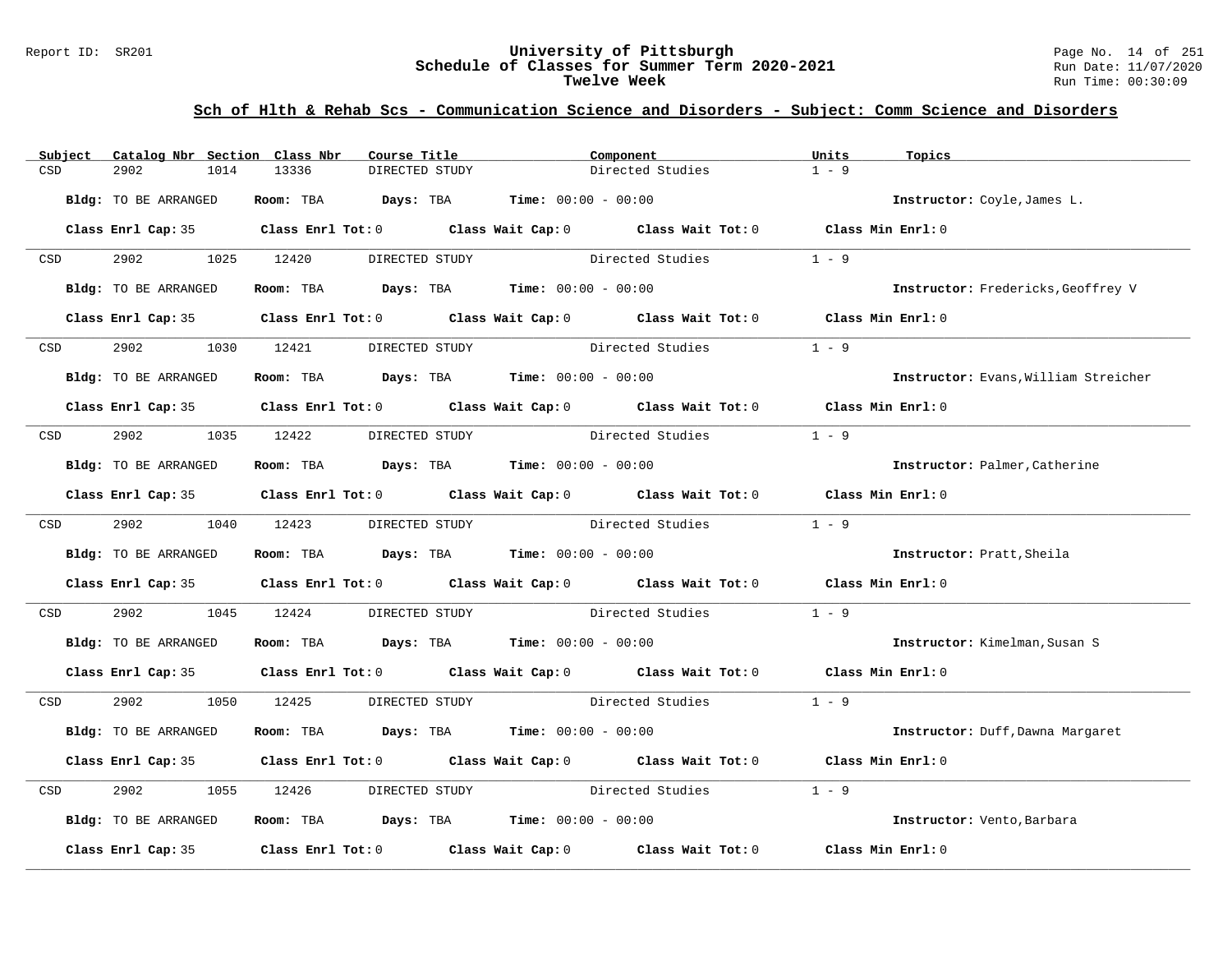| CSD |                  | 2902<br>1060         | 12427<br>DIRECTED STUDY                                                                    |                                 | Directed Studies | $1 - 9$                              |
|-----|------------------|----------------------|--------------------------------------------------------------------------------------------|---------------------------------|------------------|--------------------------------------|
|     |                  | Bldg: TO BE ARRANGED | Room: TBA $Days:$ TBA $Time: 00:00 - 00:00$                                                |                                 |                  | Instructor: Helou, Leah Bernadette   |
|     |                  |                      | Class Enrl Cap: 35 Class Enrl Tot: 0 Class Wait Cap: 0 Class Wait Tot: 0 Class Min Enrl: 0 |                                 |                  |                                      |
|     | <b>CSD</b>       | 2902 1300 16320      |                                                                                            | DIRECTED STUDY Directed Studies |                  | $1 - 9$                              |
|     |                  | Bldg: TO BE ARRANGED | Room: TBA $Days:$ TBA Time: $00:00 - 00:00$                                                |                                 |                  | Instructor: Brown, Christopher A     |
|     |                  |                      | Class Enrl Cap: 35 Class Enrl Tot: 0 Class Wait Cap: 0 Class Wait Tot: 0 Class Min Enrl: 0 |                                 |                  |                                      |
|     |                  |                      | CSD 2902 1305 16804 DIRECTED STUDY Directed Studies 1 - 9                                  |                                 |                  |                                      |
|     |                  | Bldg: TO BE ARRANGED | Room: TBA $Days:$ TBA $Time: 00:00 - 00:00$                                                |                                 |                  | Instructor: Gross, Roxann D          |
|     |                  |                      | Class Enrl Cap: 35 Class Enrl Tot: 0 Class Wait Cap: 0 Class Wait Tot: 0 Class Min Enrl: 0 |                                 |                  |                                      |
|     |                  |                      | CSD 2902 1310 16994 DIRECTED STUDY                                                         | Directed Studies                | $1 - 9$          |                                      |
|     |                  | Bldg: TO BE ARRANGED | Room: TBA $Days:$ TBA $Time: 00:00 - 00:00$                                                |                                 |                  | Instructor: Cohn, Ellen R            |
|     |                  |                      | Class Enrl Cap: 35 Class Enrl Tot: 0 Class Wait Cap: 0 Class Wait Tot: 0 Class Min Enrl: 0 |                                 |                  |                                      |
|     |                  |                      | CSD 2970 1015 12388 TEACHING PRACTICUM Practicum                                           |                                 |                  | $1 - 3$                              |
|     |                  | Bldg: TO BE ARRANGED | Room: TBA $Days:$ TBA $Time: 00:00 - 00:00$                                                |                                 |                  | Instructor: Fredericks, Geoffrey V   |
|     |                  |                      | Class Enrl Cap: 35 Class Enrl Tot: 0 Class Wait Cap: 0 Class Wait Tot: 0 Class Min Enrl: 0 |                                 |                  |                                      |
|     | CSD <sub>c</sub> |                      | 2970 1020 12389 TEACHING PRACTICUM Practicum                                               |                                 |                  | $1 - 3$                              |
|     |                  | Bldg: TO BE ARRANGED | Room: TBA $Days:$ TBA $Time: 00:00 - 00:00$                                                |                                 |                  | Instructor: Evans, William Streicher |
|     |                  |                      | Class Enrl Cap: 35 Class Enrl Tot: 0 Class Wait Cap: 0 Class Wait Tot: 0                   |                                 |                  | Class Min Enrl: 0                    |
|     | CSD              |                      | 2970 1025 12390 TEACHING PRACTICUM Practicum                                               |                                 |                  | $1 - 3$                              |
|     |                  |                      | Bldg: TO BE ARRANGED Room: TBA Days: TBA Time: 00:00 - 00:00                               |                                 |                  | Instructor: Palmer, Catherine        |
|     |                  |                      | Class Enrl Cap: 35 Class Enrl Tot: 0 Class Wait Cap: 0 Class Wait Tot: 0                   |                                 |                  | Class Min Enrl: 0                    |
|     |                  |                      | CSD 2970 1030 12391 TEACHING PRACTICUM Practicum                                           |                                 |                  | $1 - 3$                              |
|     |                  | Bldg: TO BE ARRANGED | Room: TBA $Days:$ TBA $Time: 00:00 - 00:00$                                                |                                 |                  | Instructor: Pratt, Sheila            |
|     |                  |                      | Class Enrl Cap: 35 Class Enrl Tot: 0 Class Wait Cap: 0 Class Wait Tot: 0 Class Min Enrl: 0 |                                 |                  |                                      |
|     |                  |                      | CSD 2970 1035 12392 TEACHING PRACTICUM Practicum                                           |                                 |                  | $1 - 3$                              |
|     |                  | Bldg: TO BE ARRANGED | Room: TBA $Days:$ TBA $Time: 00:00 - 00:00$                                                |                                 |                  | Instructor: Kimelman, Susan S        |
|     |                  | Class Enrl Cap: 35   | Class Enrl Tot: $0$ Class Wait Cap: $0$ Class Wait Tot: $0$ Class Min Enrl: $0$            |                                 |                  |                                      |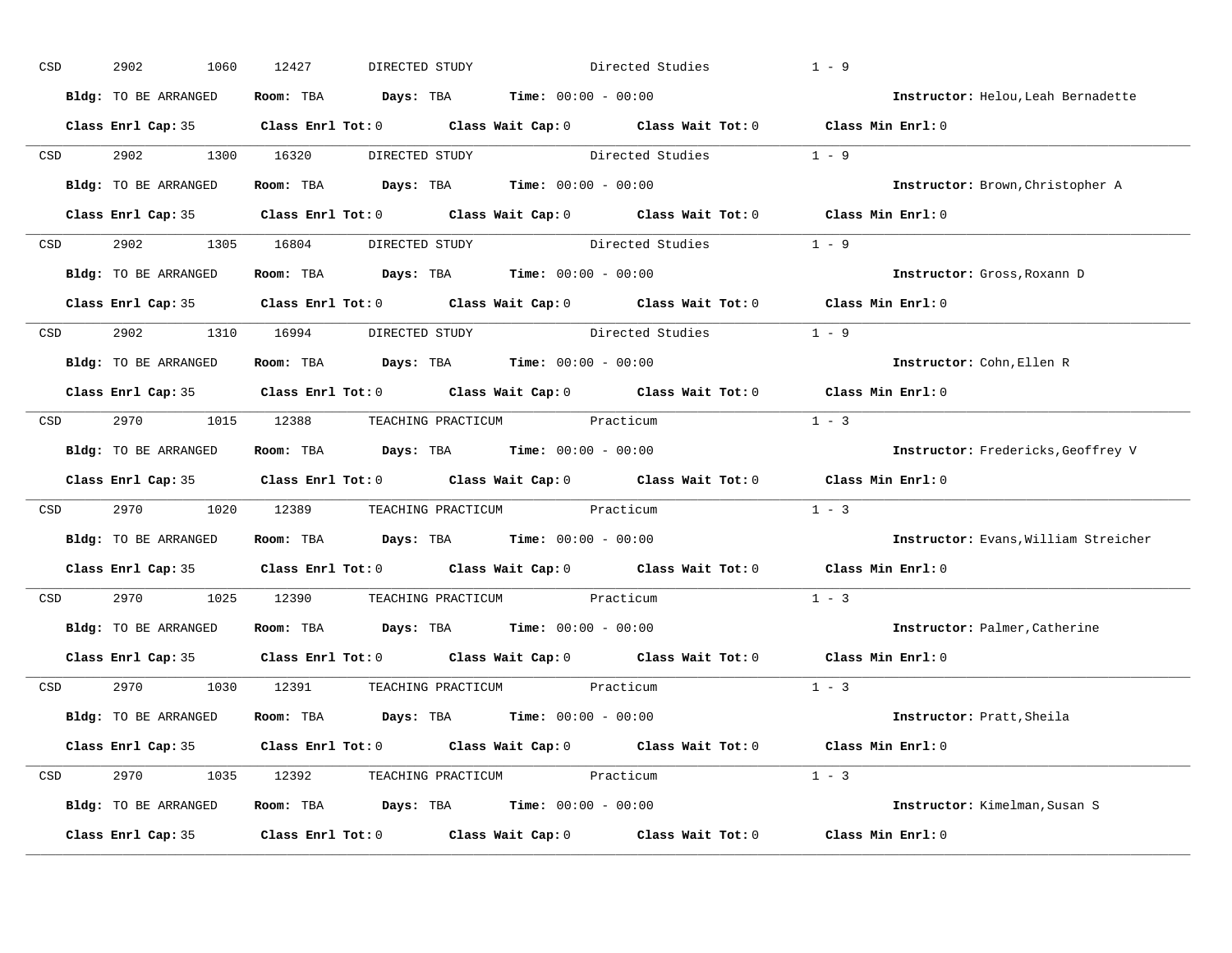### Report ID: SR201 **University of Pittsburgh** Page No. 16 of 251 **Schedule of Classes for Summer Term 2020-2021** Run Date: 11/07/2020 **Twelve Week** Run Time: 00:30:09

| Subject              | Catalog Nbr Section Class Nbr | Course Title                                                                               |                              | Component | Units<br>Topics |                                    |
|----------------------|-------------------------------|--------------------------------------------------------------------------------------------|------------------------------|-----------|-----------------|------------------------------------|
| CSD<br>2970          | 12393<br>1040                 | TEACHING PRACTICUM                                                                         |                              | Practicum | $1 - 3$         |                                    |
| Bldg: TO BE ARRANGED |                               | Room: TBA $Days:$ TBA $Time: 00:00 - 00:00$                                                |                              |           |                 | Instructor: Duff, Dawna Margaret   |
|                      |                               | Class Enrl Cap: 35 Class Enrl Tot: 0 Class Wait Cap: 0 Class Wait Tot: 0 Class Min Enrl: 0 |                              |           |                 |                                    |
| <b>CSD</b>           | 2970 1045 12394               |                                                                                            | TEACHING PRACTICUM Practicum |           | $1 - 3$         |                                    |
| Bldg: TO BE ARRANGED |                               | Room: TBA $\rule{1em}{0.15mm}$ Days: TBA $\rule{1.5mm}{0.15mm}$ Time: $00:00 - 00:00$      |                              |           |                 | Instructor: Vento, Barbara         |
|                      |                               | Class Enrl Cap: 35 Class Enrl Tot: 0 Class Wait Cap: 0 Class Wait Tot: 0 Class Min Enrl: 0 |                              |           |                 |                                    |
| CSD <sub>c</sub>     | 2970 1050 12395               |                                                                                            | TEACHING PRACTICUM Practicum |           | $1 - 3$         |                                    |
| Bldg: TO BE ARRANGED |                               | Room: TBA $\rule{1em}{0.15mm}$ Days: TBA $\rule{1.5mm}{0.15mm}$ Time: $00:00 - 00:00$      |                              |           |                 | Instructor: Helou, Leah Bernadette |
|                      |                               | Class Enrl Cap: 35 Class Enrl Tot: 0 Class Wait Cap: 0 Class Wait Tot: 0 Class Min Enrl: 0 |                              |           |                 |                                    |
| 2970<br>CSD          | 1060 13347                    |                                                                                            | TEACHING PRACTICUM Practicum |           | $1 - 3$         |                                    |
| Bldg: TO BE ARRANGED |                               | Room: TBA $\rule{1em}{0.15mm}$ Days: TBA Time: $00:00 - 00:00$                             |                              |           |                 | Instructor: Hill, Katharine J.     |
|                      |                               | Class Enrl Cap: 35 Class Enrl Tot: 0 Class Wait Cap: 0 Class Wait Tot: 0 Class Min Enrl: 0 |                              |           |                 |                                    |
| <b>CSD</b>           | 2970 1065 13348               |                                                                                            | TEACHING PRACTICUM Practicum |           | $1 - 3$         |                                    |
| Bldg: TO BE ARRANGED |                               | Room: TBA $Days:$ TBA $Time: 00:00 - 00:00$                                                |                              |           |                 | Instructor: Staff                  |
|                      |                               | Class Enrl Cap: 35 Class Enrl Tot: 0 Class Wait Cap: 0 Class Wait Tot: 0 Class Min Enrl: 0 |                              |           |                 |                                    |
| 2970<br>CSD          |                               | 1075 13349 TEACHING PRACTICUM Practicum                                                    |                              |           | $1 - 3$         |                                    |
| Bldg: TO BE ARRANGED |                               | Room: TBA $Days:$ TBA $Time: 00:00 - 00:00$                                                |                              |           |                 | Instructor: Coyle, James L.        |
|                      |                               | Class Enrl Cap: 35 Class Enrl Tot: 0 Class Wait Cap: 0 Class Wait Tot: 0 Class Min Enrl: 0 |                              |           |                 |                                    |
| <b>CSD</b>           |                               | 2970 1300 16322 TEACHING PRACTICUM Practicum                                               |                              |           | $1 - 3$         |                                    |
| Bldg: TO BE ARRANGED |                               | Room: TBA $Days:$ TBA $Time: 00:00 - 00:00$                                                |                              |           |                 | Instructor: Brown, Christopher A   |
|                      |                               | Class Enrl Cap: 35 Class Enrl Tot: 0 Class Wait Cap: 0 Class Wait Tot: 0 Class Min Enrl: 0 |                              |           |                 |                                    |
| 2970<br>CSD          | 1305                          | 16995 TEACHING PRACTICUM Practicum                                                         |                              |           | $1 - 3$         |                                    |
| Bldg: TO BE ARRANGED |                               | Room: TBA $Days:$ TBA $Time: 00:00 - 00:00$                                                |                              |           |                 | Instructor: Cohn, Ellen R          |
|                      |                               | Class Enrl Cap: 35 Class Enrl Tot: 0 Class Wait Cap: 0 Class Wait Tot: 0 Class Min Enrl: 0 |                              |           |                 |                                    |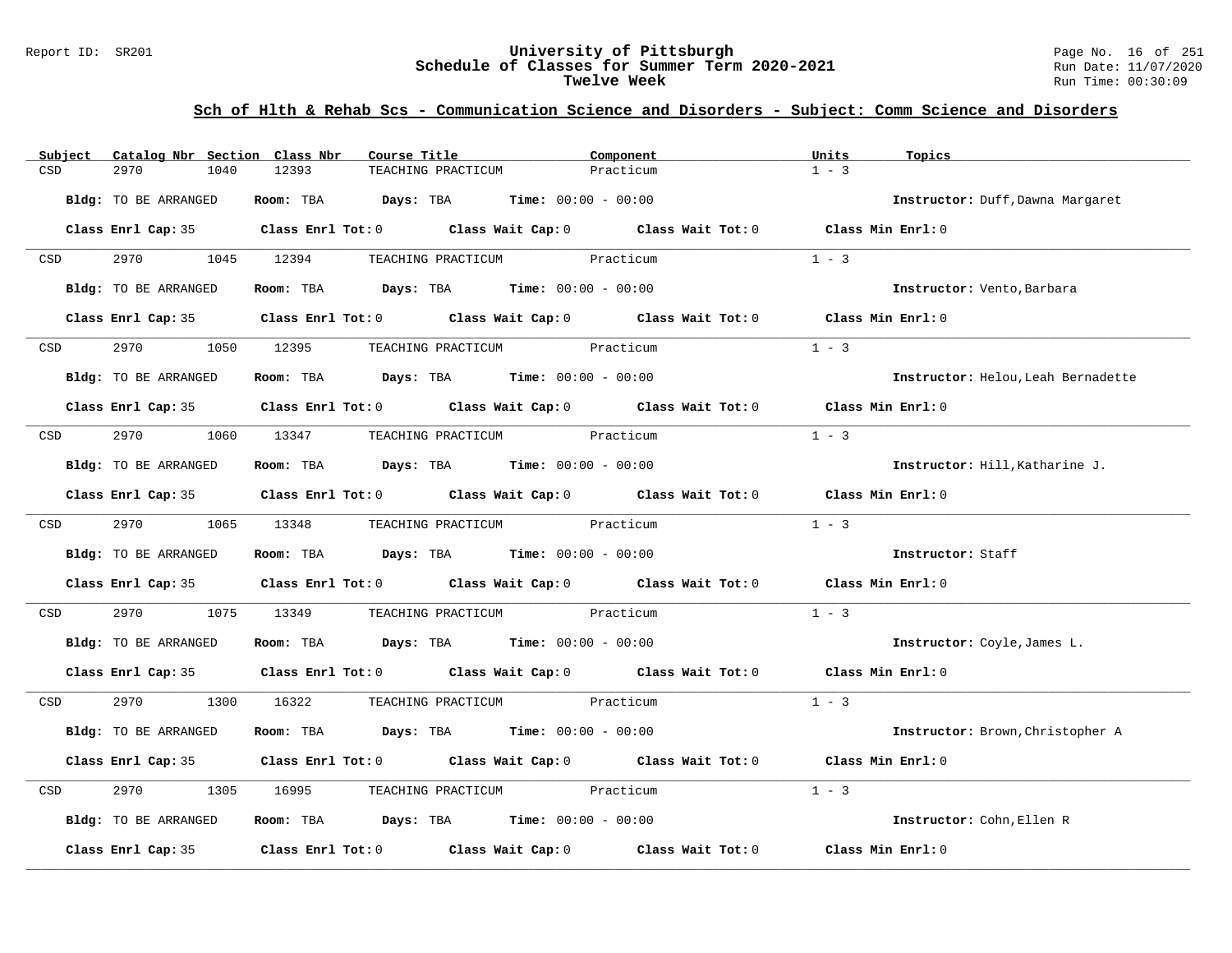| CSD |                  | 2970<br>1306         | 16996<br>TEACHING PRACTICUM                                                                | Practicum | $1 - 3$                              |
|-----|------------------|----------------------|--------------------------------------------------------------------------------------------|-----------|--------------------------------------|
|     |                  | Bldg: TO BE ARRANGED | Room: TBA $Days:$ TBA $Time: 00:00 - 00:00$                                                |           | Instructor: Messick, Cheryl K        |
|     |                  |                      | Class Enrl Cap: 35 Class Enrl Tot: 0 Class Wait Cap: 0 Class Wait Tot: 0 Class Min Enrl: 0 |           |                                      |
|     | <b>CSD</b>       |                      | 2970 1307 19560 TEACHING PRACTICUM Practicum                                               |           | $1 - 3$                              |
|     |                  | Bldg: TO BE ARRANGED | Room: TBA $Days:$ TBA Time: $00:00 - 00:00$                                                |           | Instructor: Rousseau, Bernard        |
|     |                  |                      | Class Enrl Cap: 35 Class Enrl Tot: 0 Class Wait Cap: 0 Class Wait Tot: 0 Class Min Enrl: 0 |           |                                      |
|     |                  |                      | CSD 2970 1308 19561 TEACHING PRACTICUM Practicum                                           |           | $1 - 3$                              |
|     |                  | Bldg: TO BE ARRANGED | Room: TBA $Days:$ TBA $Time: 00:00 - 00:00$                                                |           | Instructor: Chandrasekaran, Bharath  |
|     |                  |                      | Class Enrl Cap: 35 Class Enrl Tot: 0 Class Wait Cap: 0 Class Wait Tot: 0                   |           | Class Min Enrl: 0                    |
|     | CSD <sub>2</sub> |                      | 2971 1011 13350 RESEARCH PRACTICUM Practicum                                               |           | $1 - 6$                              |
|     |                  | Bldg: TO BE ARRANGED | Room: TBA $Days: TBA$ Time: $00:00 - 00:00$                                                |           | Instructor: Hill, Katharine J.       |
|     |                  |                      | Class Enrl Cap: 35 Class Enrl Tot: 0 Class Wait Cap: 0 Class Wait Tot: 0                   |           | Class Min Enrl: 0                    |
|     |                  |                      | CSD 2971 1012 13351 RESEARCH PRACTICUM Practicum                                           |           | $1 - 6$                              |
|     |                  | Bldg: TO BE ARRANGED | Room: TBA $Days:$ TBA $Time: 00:00 - 00:00$                                                |           | Instructor: Staff                    |
|     |                  |                      | Class Enrl Cap: 35 Class Enrl Tot: 0 Class Wait Cap: 0 Class Wait Tot: 0                   |           | Class Min Enrl: 0                    |
|     | CSD <sub>c</sub> |                      | 2971 1013 13352 RESEARCH PRACTICUM Practicum                                               |           | $1 - 6$                              |
|     |                  | Bldg: TO BE ARRANGED | Room: TBA $Days:$ TBA $Time: 00:00 - 00:00$                                                |           | Instructor: Coyle, James L.          |
|     |                  |                      | Class Enrl Cap: 35 Class Enrl Tot: 0 Class Wait Cap: 0 Class Wait Tot: 0                   |           | Class Min Enrl: 0                    |
|     | CSD              |                      | 2971 1025 12444 RESEARCH PRACTICUM Practicum                                               |           | $1 - 6$                              |
|     |                  |                      | Bldg: TO BE ARRANGED Room: TBA Days: TBA Time: 00:00 - 00:00                               |           | Instructor: Fredericks, Geoffrey V   |
|     |                  |                      | Class Enrl Cap: 35 Class Enrl Tot: 0 Class Wait Cap: 0 Class Wait Tot: 0                   |           | Class Min Enrl: 0                    |
|     |                  |                      | CSD 2971 1030 12445 RESEARCH PRACTICUM Practicum                                           |           | $1 - 6$                              |
|     |                  | Bldg: TO BE ARRANGED | Room: TBA $Days:$ TBA $Time: 00:00 - 00:00$                                                |           | Instructor: Evans, William Streicher |
|     |                  |                      | Class Enrl Cap: 35 Class Enrl Tot: 0 Class Wait Cap: 0 Class Wait Tot: 0 Class Min Enrl: 0 |           |                                      |
|     |                  |                      | CSD 2971 1035 12446 RESEARCH PRACTICUM Practicum                                           |           | $1 - 6$                              |
|     |                  | Bldg: TO BE ARRANGED | Room: TBA $Days: TBA$ Time: $00:00 - 00:00$                                                |           | Instructor: Palmer, Catherine        |
|     |                  | Class Enrl Cap: 35   | Class Enrl Tot: $0$ Class Wait Cap: $0$ Class Wait Tot: $0$                                |           | Class Min Enrl: 0                    |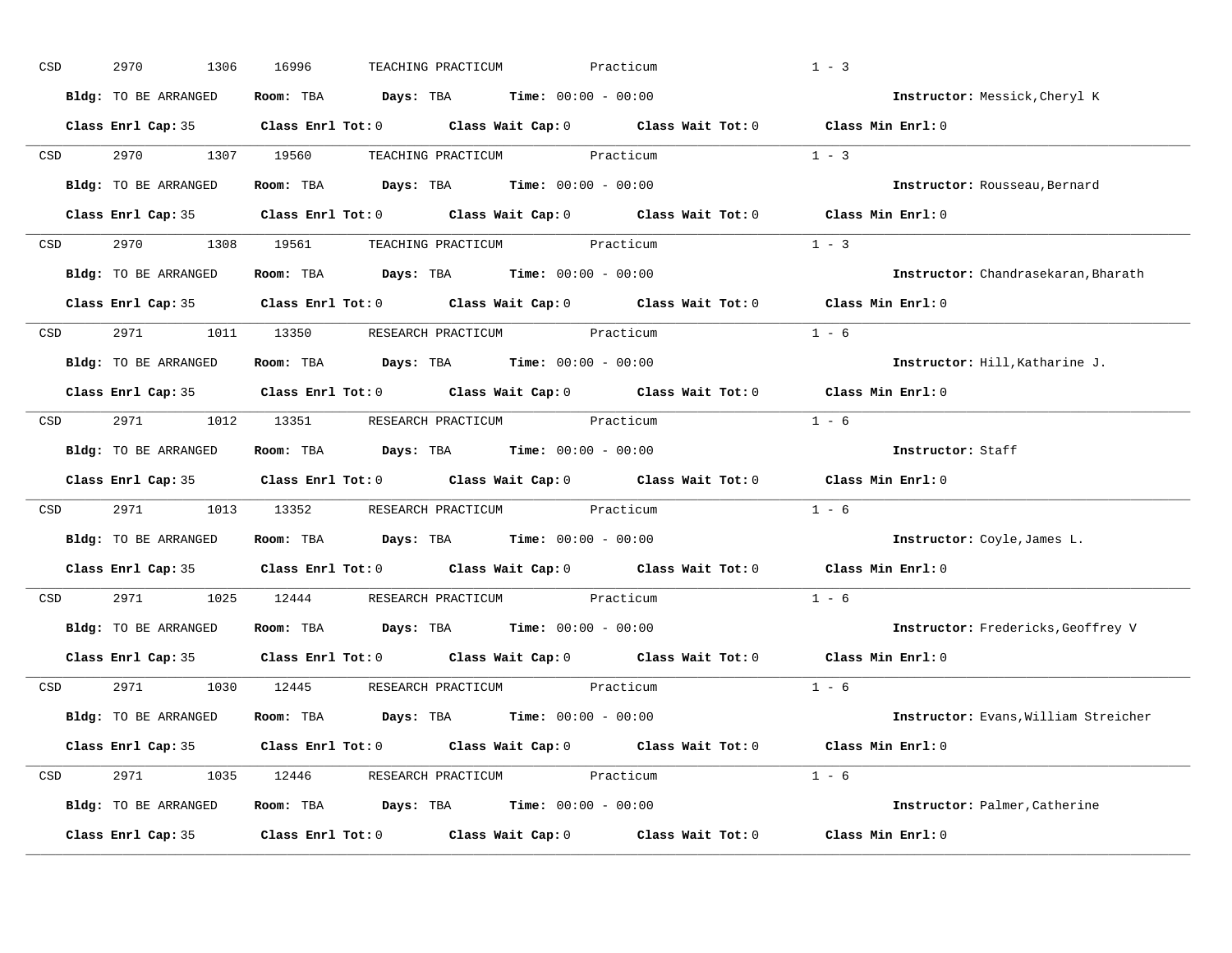### Report ID: SR201 **University of Pittsburgh** Page No. 18 of 251 **Schedule of Classes for Summer Term 2020-2021** Run Date: 11/07/2020 **Twelve Week** Run Time: 00:30:09

| Subject          | Catalog Nbr Section Class Nbr | Course Title                                                                               | Component | Units<br>Topics                  |
|------------------|-------------------------------|--------------------------------------------------------------------------------------------|-----------|----------------------------------|
| CSD              | 2971<br>1040                  | 12447<br>RESEARCH PRACTICUM                                                                | Practicum | $1 - 6$                          |
|                  | Bldg: TO BE ARRANGED          | Room: TBA $Days:$ TBA $Time: 00:00 - 00:00$                                                |           | Instructor: Pratt, Sheila        |
|                  |                               | Class Enrl Cap: 35 Class Enrl Tot: 0 Class Wait Cap: 0 Class Wait Tot: 0 Class Min Enrl: 0 |           |                                  |
| CSD <sub>c</sub> |                               | 2971 1045 12448 RESEARCH PRACTICUM Practicum                                               |           | $1 - 6$                          |
|                  | Bldg: TO BE ARRANGED          | Room: TBA $Days:$ TBA $Time: 00:00 - 00:00$                                                |           | Instructor: Kimelman, Susan S    |
|                  |                               | Class Enrl Cap: 35 Class Enrl Tot: 0 Class Wait Cap: 0 Class Wait Tot: 0 Class Min Enrl: 0 |           |                                  |
| <b>CSD</b>       | 2971 200                      | 1050 12449<br>RESEARCH PRACTICUM Practicum                                                 |           | $1 - 6$                          |
|                  | Bldg: TO BE ARRANGED          | Room: TBA $Days:$ TBA $Time: 00:00 - 00:00$                                                |           | Instructor: Duff, Dawna Margaret |
|                  |                               | Class Enrl Cap: 35 Class Enrl Tot: 0 Class Wait Cap: 0 Class Wait Tot: 0 Class Min Enrl: 0 |           |                                  |
| CSD              |                               | 2971 1055 12450 RESEARCH PRACTICUM Practicum                                               |           | $1 - 6$                          |
|                  | Bldg: TO BE ARRANGED          | Room: TBA $Days:$ TBA $Time: 00:00 - 00:00$                                                |           | Instructor: Vento, Barbara       |
|                  |                               | Class Enrl Cap: 35 Class Enrl Tot: 0 Class Wait Cap: 0 Class Wait Tot: 0 Class Min Enrl: 0 |           |                                  |
|                  | CSD 2971 1060 12451           | RESEARCH PRACTICUM Practicum                                                               |           | $1 - 6$                          |
|                  | Bldg: TO BE ARRANGED          | Room: TBA $Days:$ TBA $Time: 00:00 - 00:00$                                                |           | Instructor: Mormer, Elaine A.    |
|                  |                               | Class Enrl Cap: 35 Class Enrl Tot: 0 Class Wait Cap: 0 Class Wait Tot: 0 Class Min Enrl: 0 |           |                                  |
| CSD              | 2971                          | 1300 16323<br>RESEARCH PRACTICUM Practicum                                                 |           | $1 - 6$                          |
|                  | Bldg: TO BE ARRANGED          | Room: TBA $Days:$ TBA $Time: 00:00 - 00:00$                                                |           | Instructor: Brown, Christopher A |
|                  |                               | Class Enrl Cap: 35 Class Enrl Tot: 0 Class Wait Cap: 0 Class Wait Tot: 0 Class Min Enrl: 0 |           |                                  |
| <b>CSD</b>       |                               | 2971 1311 17007 RESEARCH PRACTICUM Practicum                                               |           | $1 - 6$                          |
|                  | Bldg: TO BE ARRANGED          | Room: TBA $Days:$ TBA $Time: 00:00 - 00:00$                                                |           | Instructor: Cohn, Ellen R        |
|                  |                               | Class Enrl Cap: 35 Class Enrl Tot: 0 Class Wait Cap: 0 Class Wait Tot: 0 Class Min Enrl: 0 |           |                                  |
| CSD              | 2971<br>1312                  | RESEARCH PRACTICUM Practicum<br>17008                                                      |           | $1 - 6$                          |
|                  | Bldg: TO BE ARRANGED          | Room: TBA $Days:$ TBA $Time: 00:00 - 00:00$                                                |           | Instructor: Messick, Cheryl K    |
|                  |                               | Class Enrl Cap: 35 Class Enrl Tot: 0 Class Wait Cap: 0 Class Wait Tot: 0 Class Min Enrl: 0 |           |                                  |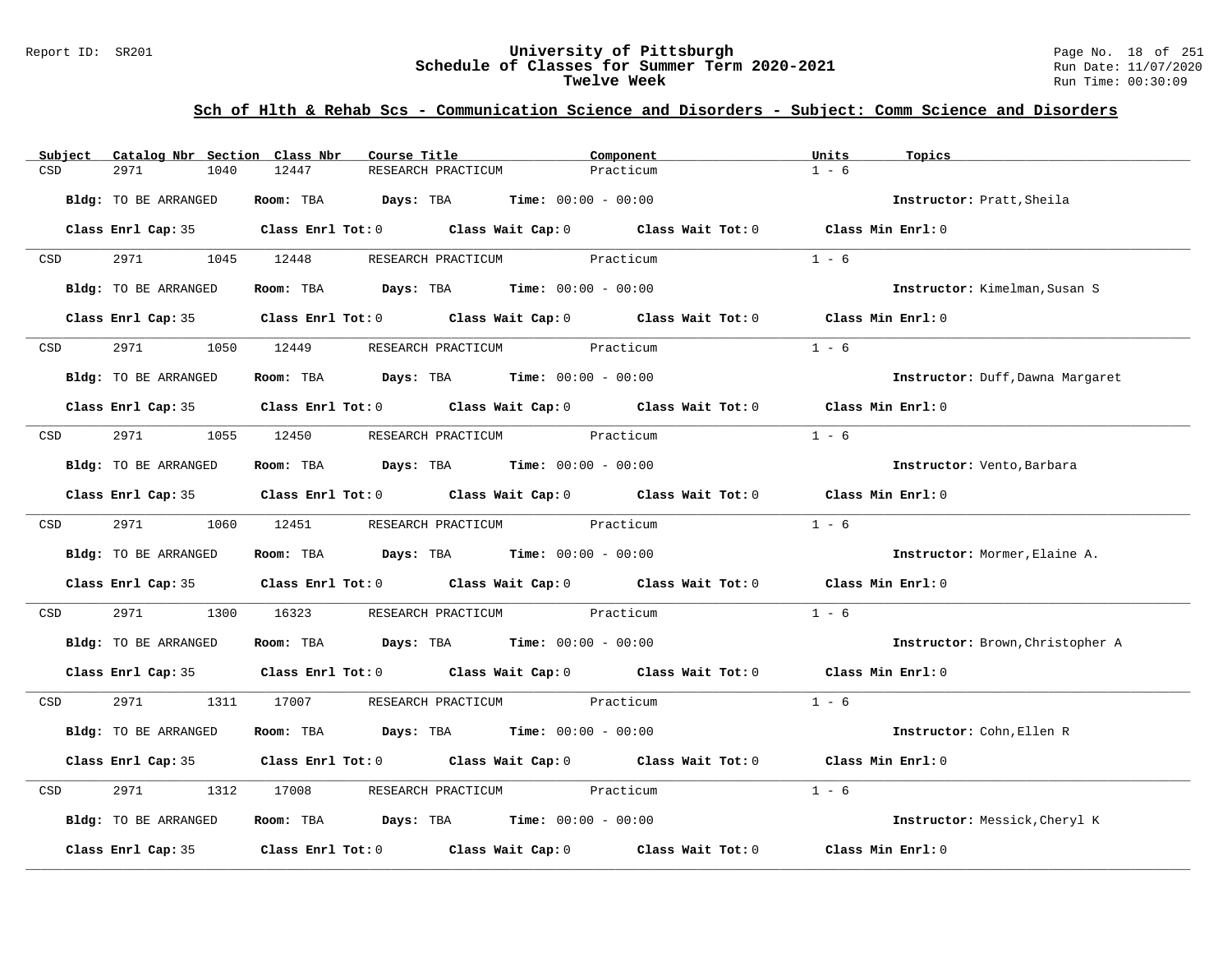| CSD |                  | 2972<br>1011         | 13355<br>EXAMINATION                          | Independent Study                                                                                   | $1 - 3$                              |
|-----|------------------|----------------------|-----------------------------------------------|-----------------------------------------------------------------------------------------------------|--------------------------------------|
|     |                  | Bldg: TO BE ARRANGED | Room: TBA $Days:$ TBA $Time: 00:00 - 00:00$   |                                                                                                     | Instructor: Hill, Katharine J.       |
|     |                  |                      |                                               | Class Enrl Cap: 35 Class Enrl Tot: 0 Class Wait Cap: 0 Class Wait Tot: 0 Class Min Enrl: 0          |                                      |
|     | CSD              | 2972 1012 13356      | EXAMINATION                                   | Independent Study 1 - 3                                                                             |                                      |
|     |                  | Bldg: TO BE ARRANGED | Room: TBA $Days:$ TBA $Time: 00:00 - 00:00$   |                                                                                                     | Instructor: Staff                    |
|     |                  |                      |                                               | Class Enrl Cap: 35 Class Enrl Tot: 0 Class Wait Cap: 0 Class Wait Tot: 0 Class Min Enrl: 0          |                                      |
|     |                  |                      | CSD 2972 1013 13357 EXAMINATION               | Independent Study 1 - 3                                                                             |                                      |
|     |                  | Bldg: TO BE ARRANGED | Room: TBA $Days:$ TBA $Time: 00:00 - 00:00$   |                                                                                                     | Instructor: Coyle, James L.          |
|     |                  |                      |                                               | Class Enrl Cap: 35 Class Enrl Tot: 0 Class Wait Cap: 0 Class Wait Tot: 0 Class Min Enrl: 0          |                                      |
|     | <b>CSD</b>       |                      | 2972 1025 12468 EXAMINATION                   | Independent Study 1 - 3                                                                             |                                      |
|     |                  | Bldg: TO BE ARRANGED | Room: TBA $Days:$ TBA $Time: 00:00 - 00:00$   |                                                                                                     | Instructor: Fredericks, Geoffrey V   |
|     |                  |                      |                                               | Class Enrl Cap: 35 Class Enrl Tot: 0 Class Wait Cap: 0 Class Wait Tot: 0 Class Min Enrl: 0          |                                      |
|     |                  |                      | CSD 2972 1030 12469 EXAMINATION               | Independent Study 1 - 3                                                                             |                                      |
|     |                  | Bldg: TO BE ARRANGED | Room: TBA $Days:$ TBA $Time:$ $00:00 - 00:00$ |                                                                                                     | Instructor: Evans, William Streicher |
|     |                  |                      |                                               | Class Enrl Cap: 35 Class Enrl Tot: 0 Class Wait Cap: 0 Class Wait Tot: 0 Class Min Enrl: 0          |                                      |
|     | CSD <sub>c</sub> |                      |                                               | 2972 1035 12470 EXAMINATION Independent Study 1 - 3                                                 |                                      |
|     |                  | Bldg: TO BE ARRANGED | Room: TBA $Days:$ TBA Time: $00:00 - 00:00$   |                                                                                                     | Instructor: Palmer, Catherine        |
|     |                  |                      |                                               | Class Enrl Cap: 35 $\qquad$ Class Enrl Tot: 0 $\qquad$ Class Wait Cap: 0 $\qquad$ Class Wait Tot: 0 | Class Min Enrl: 0                    |
|     | <b>CSD</b>       | 2972 1040 12471      | EXAMINATION                                   | Independent Study 1 - 3                                                                             |                                      |
|     |                  | Bldg: TO BE ARRANGED | Room: TBA $Days: TBA$ Time: $00:00 - 00:00$   |                                                                                                     | Instructor: Pratt, Sheila            |
|     |                  | Class Enrl Cap: 35   |                                               | Class Enrl Tot: $0$ Class Wait Cap: $0$ Class Wait Tot: $0$                                         | Class Min Enrl: 0                    |
|     |                  |                      | CSD 2972 1045 12472 EXAMINATION               | Independent Study 1 - 3                                                                             |                                      |
|     |                  | Bldg: TO BE ARRANGED | Room: TBA $Days:$ TBA $Time: 00:00 - 00:00$   |                                                                                                     | Instructor: Kimelman, Susan S        |
|     |                  |                      |                                               | Class Enrl Cap: 35 Class Enrl Tot: 0 Class Wait Cap: 0 Class Wait Tot: 0 Class Min Enrl: 0          |                                      |
|     |                  |                      | CSD 2972 1050 12473 EXAMINATION               | Independent Study 1 - 3                                                                             |                                      |
|     |                  | Bldg: TO BE ARRANGED |                                               | Room: TBA $Days:$ TBA $Time: 00:00 - 00:00$                                                         | Instructor: Duff, Dawna Margaret     |
|     |                  | Class Enrl Cap: 35   |                                               | Class Enrl Tot: $0$ Class Wait Cap: $0$ Class Wait Tot: $0$                                         | Class Min Enrl: 0                    |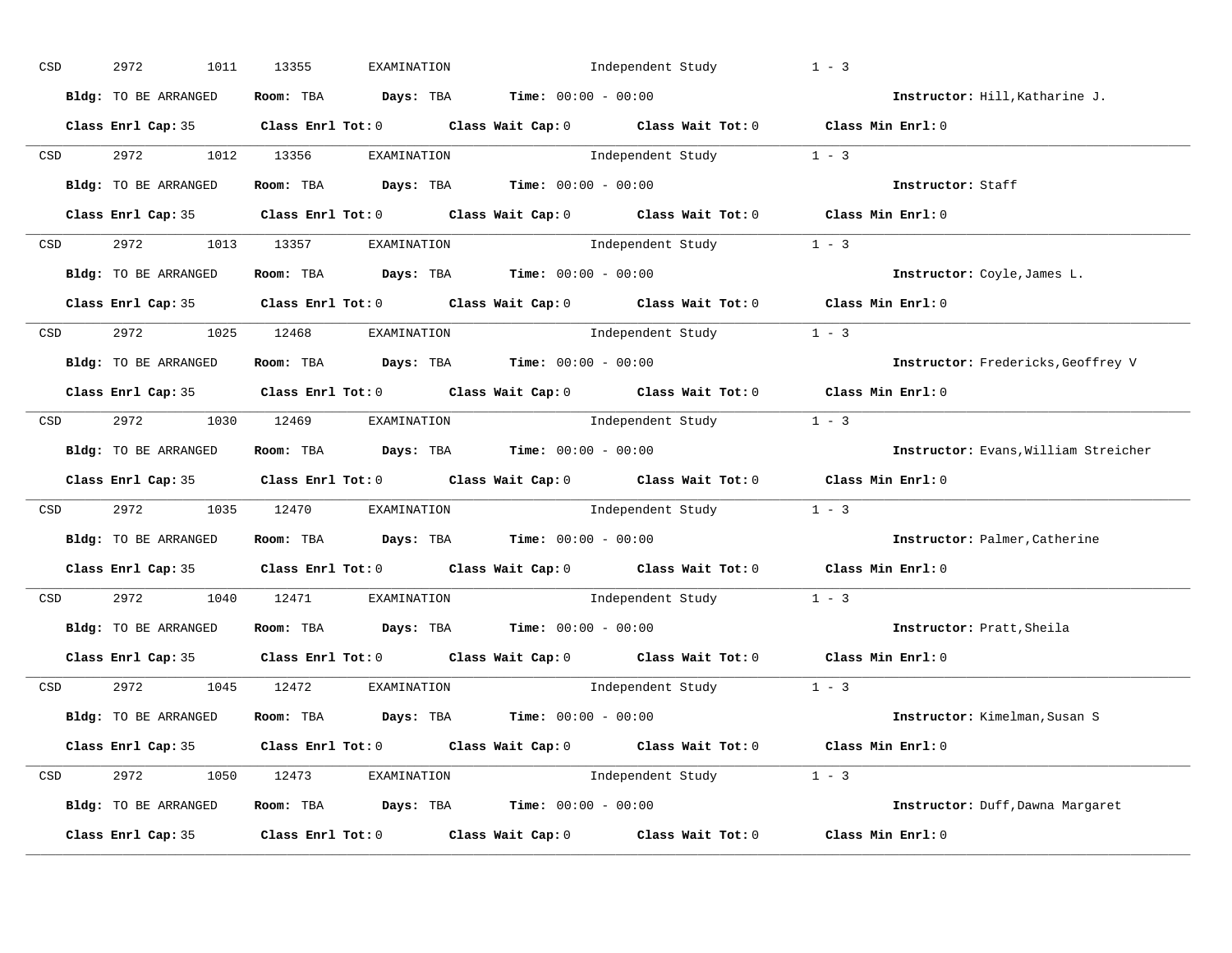#### Report ID: SR201 **University of Pittsburgh** Page No. 20 of 251 **Schedule of Classes for Summer Term 2020-2021** Run Date: 11/07/2020 **Twelve Week** Run Time: 00:30:09

| Subject                                                                                                         | Catalog Nbr Section Class Nbr | Course Title                                | Component                                                                                  | Units<br>Topics                      |
|-----------------------------------------------------------------------------------------------------------------|-------------------------------|---------------------------------------------|--------------------------------------------------------------------------------------------|--------------------------------------|
| CSD                                                                                                             | 2972<br>1055                  | 12474<br>EXAMINATION                        | Independent Study                                                                          | $1 - 3$                              |
|                                                                                                                 |                               |                                             |                                                                                            |                                      |
|                                                                                                                 | Bldg: TO BE ARRANGED          | Room: TBA $Days:$ TBA $Time: 00:00 - 00:00$ |                                                                                            | Instructor: Vento, Barbara           |
|                                                                                                                 |                               |                                             |                                                                                            |                                      |
|                                                                                                                 |                               |                                             | Class Enrl Cap: 35 Class Enrl Tot: 0 Class Wait Cap: 0 Class Wait Tot: 0 Class Min Enrl: 0 |                                      |
|                                                                                                                 | 2972 1060 12475               |                                             |                                                                                            | $1 - 3$                              |
| <b>CSD</b>                                                                                                      |                               | EXAMINATION                                 | Independent Study                                                                          |                                      |
|                                                                                                                 | Bldg: TO BE ARRANGED          | Room: TBA $Days:$ TBA $Time: 00:00 - 00:00$ |                                                                                            | Instructor: Helou, Leah Bernadette   |
|                                                                                                                 |                               |                                             |                                                                                            |                                      |
|                                                                                                                 |                               |                                             | Class Enrl Cap: 35 Class Enrl Tot: 0 Class Wait Cap: 0 Class Wait Tot: 0 Class Min Enrl: 0 |                                      |
|                                                                                                                 |                               |                                             |                                                                                            |                                      |
| CSD                                                                                                             | 2973                          | 1010 12259                                  | PRACTICUM IN CLINC SUPERVISIONPracticum                                                    | $1 - 3$                              |
|                                                                                                                 |                               |                                             |                                                                                            |                                      |
|                                                                                                                 | Bldg: TO BE ARRANGED          | Room: TBA $Days:$ TBA $Time: 00:00 - 00:00$ |                                                                                            | Instructor: Messick, Cheryl K        |
|                                                                                                                 |                               |                                             |                                                                                            |                                      |
|                                                                                                                 |                               |                                             | Class Enrl Cap: 15 Class Enrl Tot: 0 Class Wait Cap: 0 Class Wait Tot: 0 Class Min Enrl: 0 |                                      |
|                                                                                                                 |                               |                                             |                                                                                            |                                      |
| CSD                                                                                                             | 2990 70                       | 1012 13257                                  | INDEPENDENT STUDY 1ndependent Study                                                        | $1 - 9$                              |
|                                                                                                                 | Bldg: TO BE ARRANGED          | Room: TBA $Days:$ TBA $Time: 00:00 - 00:00$ |                                                                                            | Instructor: Cohn, Ellen R            |
|                                                                                                                 |                               |                                             |                                                                                            |                                      |
|                                                                                                                 |                               |                                             | Class Enrl Cap: 35 Class Enrl Tot: 0 Class Wait Cap: 0 Class Wait Tot: 0 Class Min Enrl: 0 |                                      |
|                                                                                                                 |                               |                                             |                                                                                            |                                      |
| CSD and the control of the control of the control of the control of the control of the control of the control o |                               |                                             | 2990 1013 13342 INDEPENDENT STUDY Independent Study                                        | $1 - 9$                              |
|                                                                                                                 |                               |                                             |                                                                                            |                                      |
|                                                                                                                 | Bldg: TO BE ARRANGED          | Room: TBA $Days:$ TBA Time: $00:00 - 00:00$ |                                                                                            | Instructor: Hill, Katharine J.       |
|                                                                                                                 |                               |                                             |                                                                                            |                                      |
|                                                                                                                 |                               |                                             | Class Enrl Cap: 35 Class Enrl Tot: 0 Class Wait Cap: 0 Class Wait Tot: 0 Class Min Enrl: 0 |                                      |
| CSD                                                                                                             | 2990                          |                                             | 1014 13343 INDEPENDENT STUDY Independent Study                                             | $1 - 9$                              |
|                                                                                                                 |                               |                                             |                                                                                            |                                      |
|                                                                                                                 | Bldg: TO BE ARRANGED          | Room: TBA $Days:$ TBA $Time: 00:00 - 00:00$ |                                                                                            | Instructor: Staff                    |
|                                                                                                                 |                               |                                             |                                                                                            |                                      |
|                                                                                                                 |                               |                                             | Class Enrl Cap: 35 Class Enrl Tot: 0 Class Wait Cap: 0 Class Wait Tot: 0 Class Min Enrl: 0 |                                      |
|                                                                                                                 |                               |                                             |                                                                                            |                                      |
| <b>CSD</b>                                                                                                      |                               |                                             | 2990 1015 13344 INDEPENDENT STUDY Independent Study 1 - 9                                  |                                      |
|                                                                                                                 |                               |                                             |                                                                                            |                                      |
|                                                                                                                 | Bldg: TO BE ARRANGED          | Room: TBA $Days:$ TBA $Time: 00:00 - 00:00$ |                                                                                            | Instructor: Coyle, James L.          |
|                                                                                                                 |                               |                                             |                                                                                            |                                      |
|                                                                                                                 |                               |                                             | Class Enrl Cap: 35 Class Enrl Tot: 0 Class Wait Cap: 0 Class Wait Tot: 0 Class Min Enrl: 0 |                                      |
| CSD                                                                                                             | 2990<br>1030                  | 12492                                       | INDEPENDENT STUDY 1ndependent Study                                                        | $1 - 9$                              |
|                                                                                                                 |                               |                                             |                                                                                            |                                      |
|                                                                                                                 | Bldg: TO BE ARRANGED          | Room: TBA $Days:$ TBA $Time: 00:00 - 00:00$ |                                                                                            | Instructor: Evans, William Streicher |
|                                                                                                                 |                               |                                             |                                                                                            |                                      |
|                                                                                                                 |                               |                                             | Class Enrl Cap: 35 $\hbox{Class Enrl Tot:0}$ Class Wait Cap: 0 $\hbox{Class Rait Tot:0}$   | Class Min Enrl: 0                    |
|                                                                                                                 |                               |                                             |                                                                                            |                                      |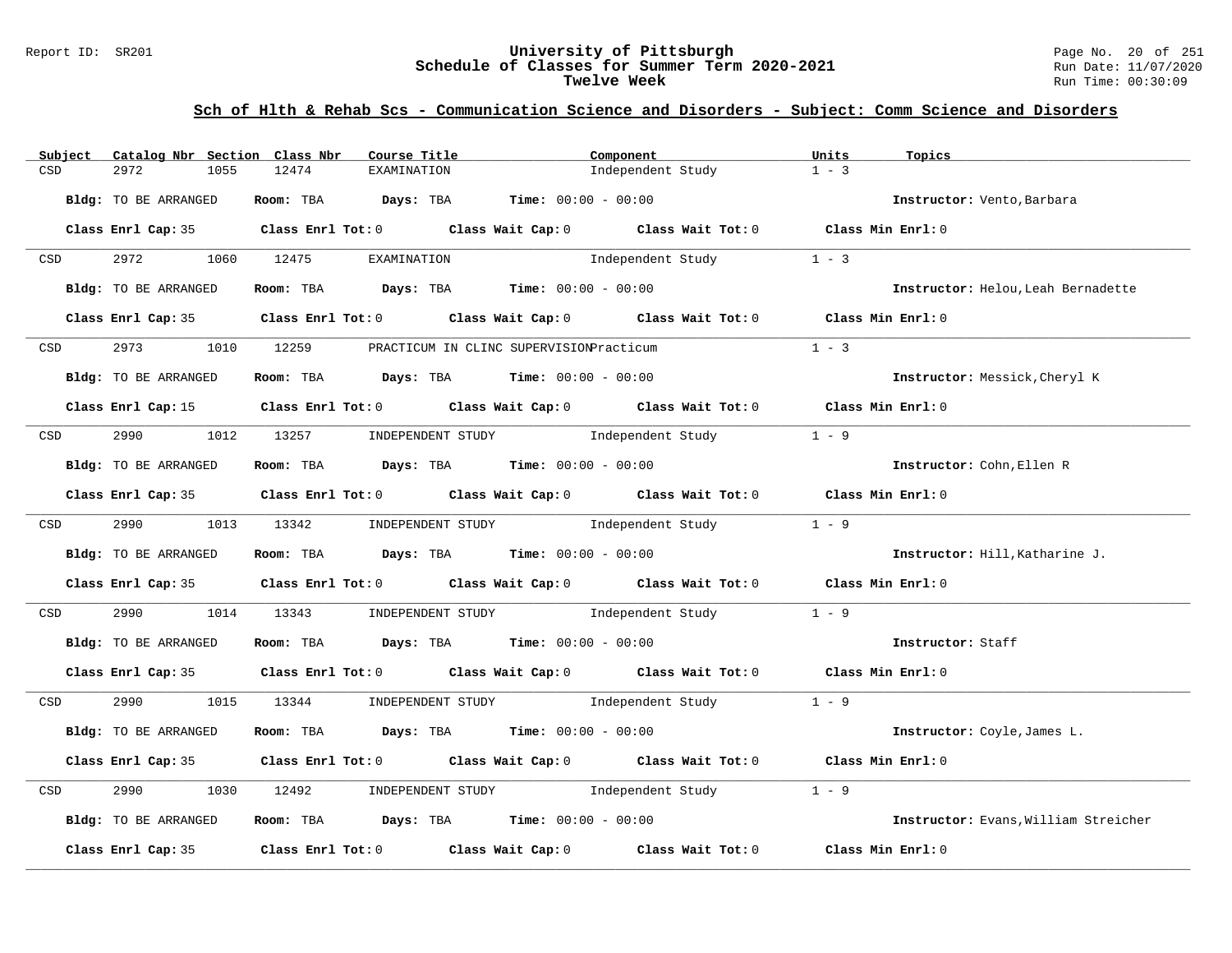| CSD              | 2990<br>1035         | 12493<br>INDEPENDENT STUDY                                                                 | Independent Study | $1 - 9$                            |
|------------------|----------------------|--------------------------------------------------------------------------------------------|-------------------|------------------------------------|
|                  | Bldg: TO BE ARRANGED | Room: TBA $Days:$ TBA $Time: 00:00 - 00:00$                                                |                   | Instructor: Palmer, Catherine      |
|                  |                      | Class Enrl Cap: 35 Class Enrl Tot: 0 Class Wait Cap: 0 Class Wait Tot: 0 Class Min Enrl: 0 |                   |                                    |
|                  |                      | CSD 2990 1040 12494 INDEPENDENT STUDY Independent Study 1 - 9                              |                   |                                    |
|                  | Bldg: TO BE ARRANGED | Room: TBA $Days:$ TBA $Time: 00:00 - 00:00$                                                |                   | Instructor: Pratt, Sheila          |
|                  |                      | Class Enrl Cap: 35 Class Enrl Tot: 0 Class Wait Cap: 0 Class Wait Tot: 0 Class Min Enrl: 0 |                   |                                    |
|                  |                      | CSD 2990 1045 12495 INDEPENDENT STUDY Independent Study 1 - 9                              |                   |                                    |
|                  |                      | Bldg: TO BE ARRANGED Room: TBA Days: TBA Time: 00:00 - 00:00                               |                   | Instructor: Kimelman, Susan S      |
|                  |                      | Class Enrl Cap: 35 Class Enrl Tot: 0 Class Wait Cap: 0 Class Wait Tot: 0 Class Min Enrl: 0 |                   |                                    |
| <b>CSD</b>       |                      | 2990 1050 12496 INDEPENDENT STUDY Independent Study 1 - 9                                  |                   |                                    |
|                  | Bldg: TO BE ARRANGED | Room: TBA $Days:$ TBA $Time: 00:00 - 00:00$                                                |                   | Instructor: Duff, Dawna Margaret   |
|                  |                      | Class Enrl Cap: 35 Class Enrl Tot: 0 Class Wait Cap: 0 Class Wait Tot: 0 Class Min Enrl: 0 |                   |                                    |
|                  |                      | CSD 2990 1055 12497 INDEPENDENT STUDY Independent Study 1 - 9                              |                   |                                    |
|                  | Bldg: TO BE ARRANGED | Room: TBA $Days:$ TBA $Time:$ $00:00 - 00:00$                                              |                   | Instructor: Vento, Barbara         |
|                  |                      | Class Enrl Cap: 35 Class Enrl Tot: 0 Class Wait Cap: 0 Class Wait Tot: 0 Class Min Enrl: 0 |                   |                                    |
| CSD <sub>c</sub> |                      | 2990 1060 12498 INDEPENDENT STUDY Independent Study 1 - 9                                  |                   |                                    |
|                  | Bldg: TO BE ARRANGED | Room: TBA $Days:$ TBA $Time: 00:00 - 00:00$                                                |                   | Instructor: Helou, Leah Bernadette |
|                  |                      | Class Enrl Cap: 35 Class Enrl Tot: 0 Class Wait Cap: 0 Class Wait Tot: 0 Class Min Enrl: 0 |                   |                                    |
| CSD              |                      | 2990 1300 16326 INDEPENDENT STUDY Independent Study 1 - 9                                  |                   |                                    |
|                  | Bldg: TO BE ARRANGED | Room: TBA $Days:$ TBA $Time: 00:00 - 00:00$                                                |                   | Instructor: Brown, Christopher A   |
|                  | Class Enrl Cap: 35   | Class Enrl Tot: $0$ Class Wait Cap: $0$ Class Wait Tot: $0$                                |                   | Class Min Enrl: 0                  |
|                  |                      | CSD 2990 1301 17017 INDEPENDENT STUDY Independent Study 1 - 9                              |                   |                                    |
|                  | Bldg: TO BE ARRANGED | Room: TBA $\rule{1em}{0.15mm}$ Days: TBA Time: $00:00 - 00:00$                             |                   | Instructor: Messick, Cheryl K      |
|                  |                      | Class Enrl Cap: 35 Class Enrl Tot: 0 Class Wait Cap: 0 Class Wait Tot: 0 Class Min Enrl: 0 |                   |                                    |
|                  |                      | CSD 2990 1520 18094 INDEPENDENT STUDY Independent Study 1 - 9                              |                   |                                    |
|                  | Bldg: TO BE ARRANGED | Room: TBA $\rule{1em}{0.15mm}$ Days: TBA $\qquad$ Time: $00:00 - 00:00$                    |                   | Instructor: Mormer, Elaine A.      |
|                  |                      | Class Enrl Cap: 35 Class Enrl Tot: 0 Class Wait Cap: 0 Class Wait Tot: 0 Class Min Enrl: 0 |                   |                                    |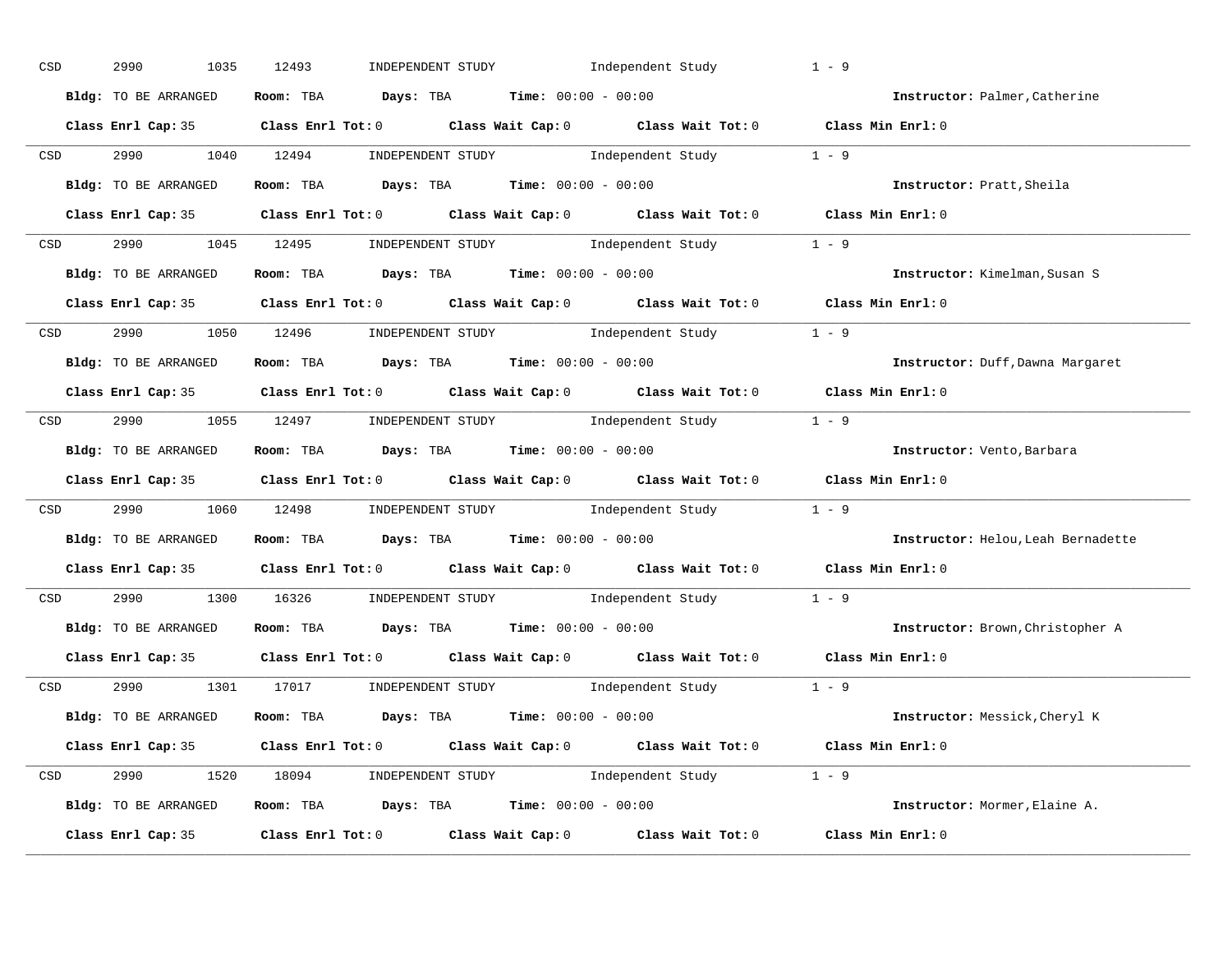### Report ID: SR201 **University of Pittsburgh** Page No. 22 of 251 **Schedule of Classes for Summer Term 2020-2021** Run Date: 11/07/2020 **Twelve Week** Run Time: 00:30:09

| Subject    | Catalog Nbr Section Class Nbr |            | Course Title                                                                                        | Component | Units<br>Topics                      |  |
|------------|-------------------------------|------------|-----------------------------------------------------------------------------------------------------|-----------|--------------------------------------|--|
| CSD        | 3000<br>1011                  | 13360      | DISSERTATION RESEARCH PHD DEGRThesis Research                                                       |           | $1 - 9$                              |  |
|            | Bldg: TO BE ARRANGED          |            | Room: TBA $Days:$ TBA $Time: 00:00 - 00:00$                                                         |           | Instructor: Hill, Katharine J.       |  |
|            |                               |            | Class Enrl Cap: 35 $\qquad$ Class Enrl Tot: 0 $\qquad$ Class Wait Cap: 0 $\qquad$ Class Wait Tot: 0 |           | Class Min Enrl: 0                    |  |
| CSD        | 3000 000                      | 1012 13361 | DISSERTATION RESEARCH PHD DEGRThesis Research                                                       |           | $1 - 9$                              |  |
|            | Bldg: TO BE ARRANGED          |            | Room: TBA $Days:$ TBA $Time: 00:00 - 00:00$                                                         |           | Instructor: Staff                    |  |
|            |                               |            | Class Enrl Cap: 35 Class Enrl Tot: 0 Class Wait Cap: 0 Class Wait Tot: 0 Class Min Enrl: 0          |           |                                      |  |
| <b>CSD</b> | 3000 000                      | 1013 13362 | DISSERTATION RESEARCH PHD DEGRThesis Research                                                       |           | $1 - 9$                              |  |
|            | Bldg: TO BE ARRANGED          |            | Room: TBA $Days:$ TBA $Time: 00:00 - 00:00$                                                         |           | Instructor: Coyle, James L.          |  |
|            |                               |            | Class Enrl Cap: 35 Class Enrl Tot: 0 Class Wait Cap: 0 Class Wait Tot: 0 Class Min Enrl: 0          |           |                                      |  |
| CSD        | 3000                          | 1025 12516 | DISSERTATION RESEARCH PHD DEGRThesis Research                                                       |           | $1 - 9$                              |  |
|            | Bldg: TO BE ARRANGED          |            | Room: TBA $\rule{1em}{0.15mm}$ Days: TBA Time: $00:00 - 00:00$                                      |           | Instructor: Fredericks, Geoffrey V   |  |
|            |                               |            | Class Enrl Cap: 35 Class Enrl Tot: 0 Class Wait Cap: 0 Class Wait Tot: 0 Class Min Enrl: 0          |           |                                      |  |
| CSD        | 3000 000                      | 1030 12517 | DISSERTATION RESEARCH PHD DEGRThesis Research 1 - 9                                                 |           |                                      |  |
|            | Bldg: TO BE ARRANGED          |            | Room: TBA $Days:$ TBA $Time: 00:00 - 00:00$                                                         |           | Instructor: Evans, William Streicher |  |
|            |                               |            | Class Enrl Cap: 35 Class Enrl Tot: 0 Class Wait Cap: 0 Class Wait Tot: 0 Class Min Enrl: 0          |           |                                      |  |
| CSD        | 3000<br>1035                  | 12518      | DISSERTATION RESEARCH PHD DEGRThesis Research                                                       |           | $1 - 9$                              |  |
|            | Bldg: TO BE ARRANGED          |            | Room: TBA $Days:$ TBA $Time: 00:00 - 00:00$                                                         |           | Instructor: Palmer, Catherine        |  |
|            |                               |            | Class Enrl Cap: 35 Class Enrl Tot: 0 Class Wait Cap: 0 Class Wait Tot: 0 Class Min Enrl: 0          |           |                                      |  |
| CSD        | 3000 000                      | 1040 12519 | DISSERTATION RESEARCH PHD DEGRThesis Research 1 - 9                                                 |           |                                      |  |
|            | Bldg: TO BE ARRANGED          |            | Room: TBA $Days:$ TBA $Time: 00:00 - 00:00$                                                         |           | Instructor: Pratt, Sheila            |  |
|            |                               |            | Class Enrl Cap: 35 Class Enrl Tot: 0 Class Wait Cap: 0 Class Wait Tot: 0 Class Min Enrl: 0          |           |                                      |  |
| CSD        | 3000<br>1045                  | 12520      | DISSERTATION RESEARCH PHD DEGRThesis Research                                                       |           | $1 - 9$                              |  |
|            | Bldg: TO BE ARRANGED          |            | Room: TBA $Days:$ TBA $Time: 00:00 - 00:00$                                                         |           | Instructor: Kimelman, Susan S        |  |
|            | Class Enrl Cap: 35            |            | Class Enrl Tot: 0 Class Wait Cap: 0 Class Wait Tot: 0                                               |           | Class Min Enrl: 0                    |  |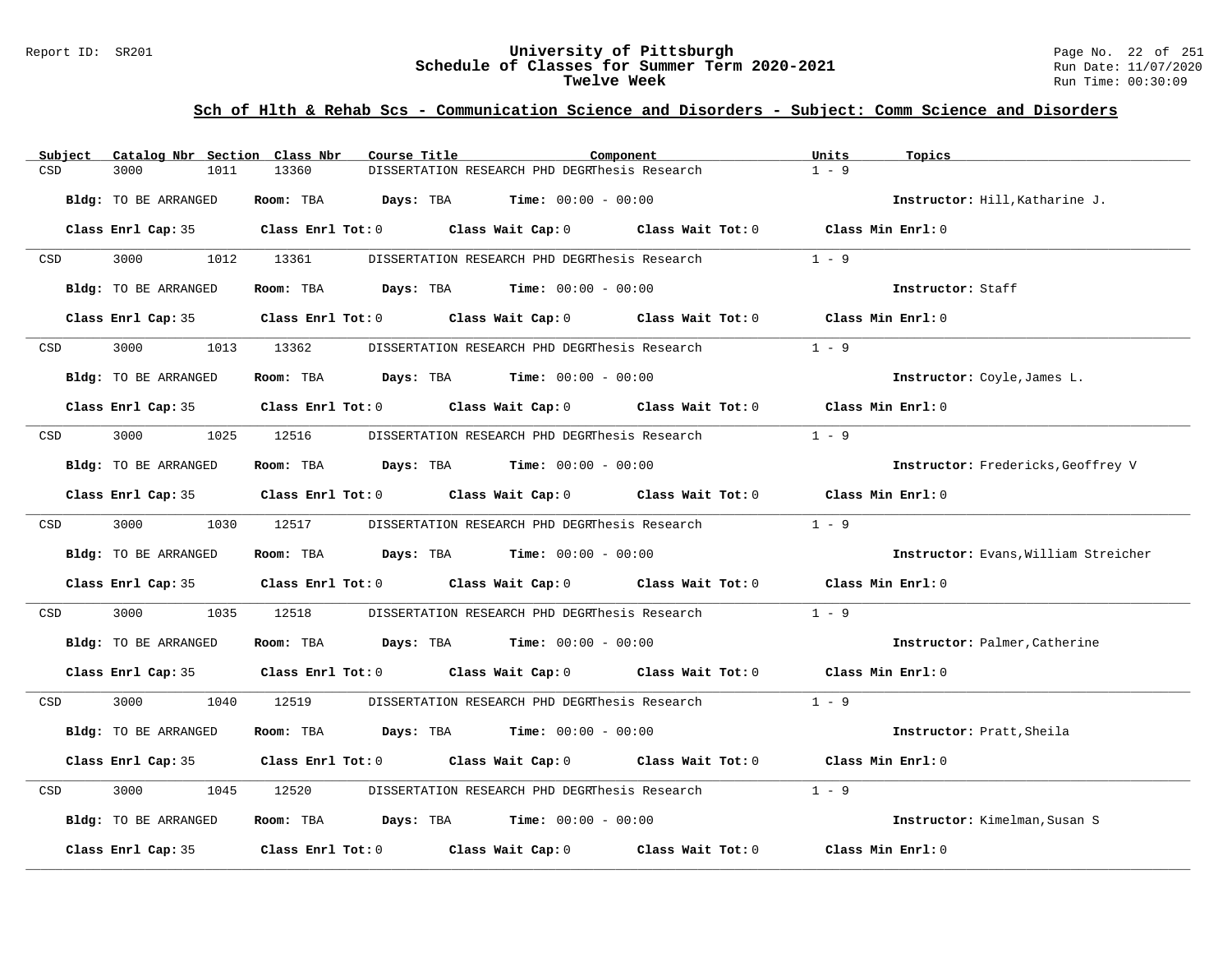| CSD |            | 3000<br>1050         | 12521                              | DISSERTATION RESEARCH PHD DEGRThesis Research                                                       |                        | $1 - 9$                              |
|-----|------------|----------------------|------------------------------------|-----------------------------------------------------------------------------------------------------|------------------------|--------------------------------------|
|     |            | Bldg: TO BE ARRANGED |                                    | Room: TBA $\rule{1em}{0.15mm}$ Days: TBA $\rule{1.15mm}]{0.15mm}$ Time: $0.000 - 0.0000$            |                        | Instructor: Tompkins, Connie         |
|     |            |                      |                                    | Class Enrl Cap: 35 Class Enrl Tot: 0 Class Wait Cap: 0 Class Wait Tot: 0 Class Min Enrl: 0          |                        |                                      |
|     |            | CSD 3000 1055 12522  |                                    | DISSERTATION RESEARCH PHD DEGRThesis Research 1 - 9                                                 |                        |                                      |
|     |            | Bldg: TO BE ARRANGED |                                    | Room: TBA $\rule{1em}{0.15mm}$ Days: TBA $\rule{1.15mm}]{0.15mm}$ Time: $0.000 - 0.0000$            |                        | Instructor: Vento, Barbara           |
|     |            |                      |                                    | Class Enrl Cap: 35 Class Enrl Tot: 0 Class Wait Cap: 0 Class Wait Tot: 0 Class Min Enrl: 0          |                        |                                      |
|     |            |                      |                                    | CSD 3000 1060 12523 DISSERTATION RESEARCH PHD DEGRThesis Research 1 - 9                             |                        |                                      |
|     |            | Bldg: TO BE ARRANGED |                                    | <b>Room:</b> TBA $Days: TBA$ <b>Time:</b> $00:00 - 00:00$                                           |                        | Instructor: Helou, Leah Bernadette   |
|     |            |                      |                                    | Class Enrl Cap: 35 $\qquad$ Class Enrl Tot: 0 $\qquad$ Class Wait Cap: 0 $\qquad$ Class Wait Tot: 0 |                        | $Class$ Min $Enr1:0$                 |
|     |            |                      |                                    | CSD 3000 1465 16895 DISSERTATION RESEARCH PHD DEGRThesis Research 1 - 9                             |                        |                                      |
|     |            | Bldg: TO BE ARRANGED |                                    | Room: TBA Days: TBA Time: $00:00 - 00:00$                                                           |                        | Instructor: Brown, Christopher A     |
|     |            |                      |                                    | Class Enrl Cap: 35 Class Enrl Tot: 0 Class Wait Cap: 0 Class Wait Tot: 0 Class Min Enrl: 0          |                        |                                      |
|     |            |                      | CSD 3902 1025 12540 DIRECTED STUDY |                                                                                                     | Directed Studies 1 - 9 |                                      |
|     |            | Bldg: TO BE ARRANGED |                                    | Room: TBA $\rule{1em}{0.15mm}$ Days: TBA $\rule{1.5mm}{0.15mm}$ Time: $00:00 - 00:00$               |                        | Instructor: Fredericks, Geoffrey V   |
|     |            |                      |                                    | Class Enrl Cap: 35 Class Enrl Tot: 0 Class Wait Cap: 0 Class Wait Tot: 0 Class Min Enrl: 0          |                        |                                      |
| CSD |            |                      |                                    | 3902 1027 13365 DIRECTED STUDY Directed Studies                                                     |                        | $1 - 9$                              |
|     |            | Bldg: TO BE ARRANGED |                                    | Room: TBA $\rule{1em}{0.15mm}$ Days: TBA Time: $00:00 - 00:00$                                      |                        | Instructor: Dickey, Michael Walsh    |
|     |            |                      |                                    | Class Enrl Cap: 35 Class Enrl Tot: 0 Class Wait Cap: 0 Class Wait Tot: 0                            |                        | Class Min Enrl: 0                    |
|     | <b>CSD</b> |                      | 3902 1030 12541 DIRECTED STUDY     |                                                                                                     | Directed Studies       | $1 - 9$                              |
|     |            | Bldg: TO BE ARRANGED |                                    | Room: TBA $Days:$ TBA $Time: 00:00 - 00:00$                                                         |                        | Instructor: Evans, William Streicher |
|     |            | Class Enrl Cap: 35   |                                    | Class Enrl Tot: $0$ Class Wait Cap: $0$ Class Wait Tot: $0$                                         |                        | Class Min Enrl: 0                    |
|     |            |                      | CSD 3902 1035 12542 DIRECTED STUDY |                                                                                                     | Directed Studies 1 - 9 |                                      |
|     |            | Bldg: TO BE ARRANGED |                                    | Room: TBA $Days:$ TBA $Time: 00:00 - 00:00$                                                         |                        | Instructor: Palmer, Catherine        |
|     |            |                      |                                    | Class Enrl Cap: 35 Class Enrl Tot: 0 Class Wait Cap: 0 Class Wait Tot: 0 Class Min Enrl: 0          |                        |                                      |
|     |            |                      |                                    | CSD 3902 1040 12543 DIRECTED STUDY Directed Studies 1 - 9                                           |                        |                                      |
|     |            | Bldg: TO BE ARRANGED |                                    | Room: TBA $Days:$ TBA $Time: 00:00 - 00:00$                                                         |                        | Instructor: Pratt, Sheila            |
|     |            | Class Enrl Cap: 35   |                                    | Class Enrl Tot: $0$ Class Wait Cap: $0$ Class Wait Tot: $0$                                         |                        | Class Min Enrl: 0                    |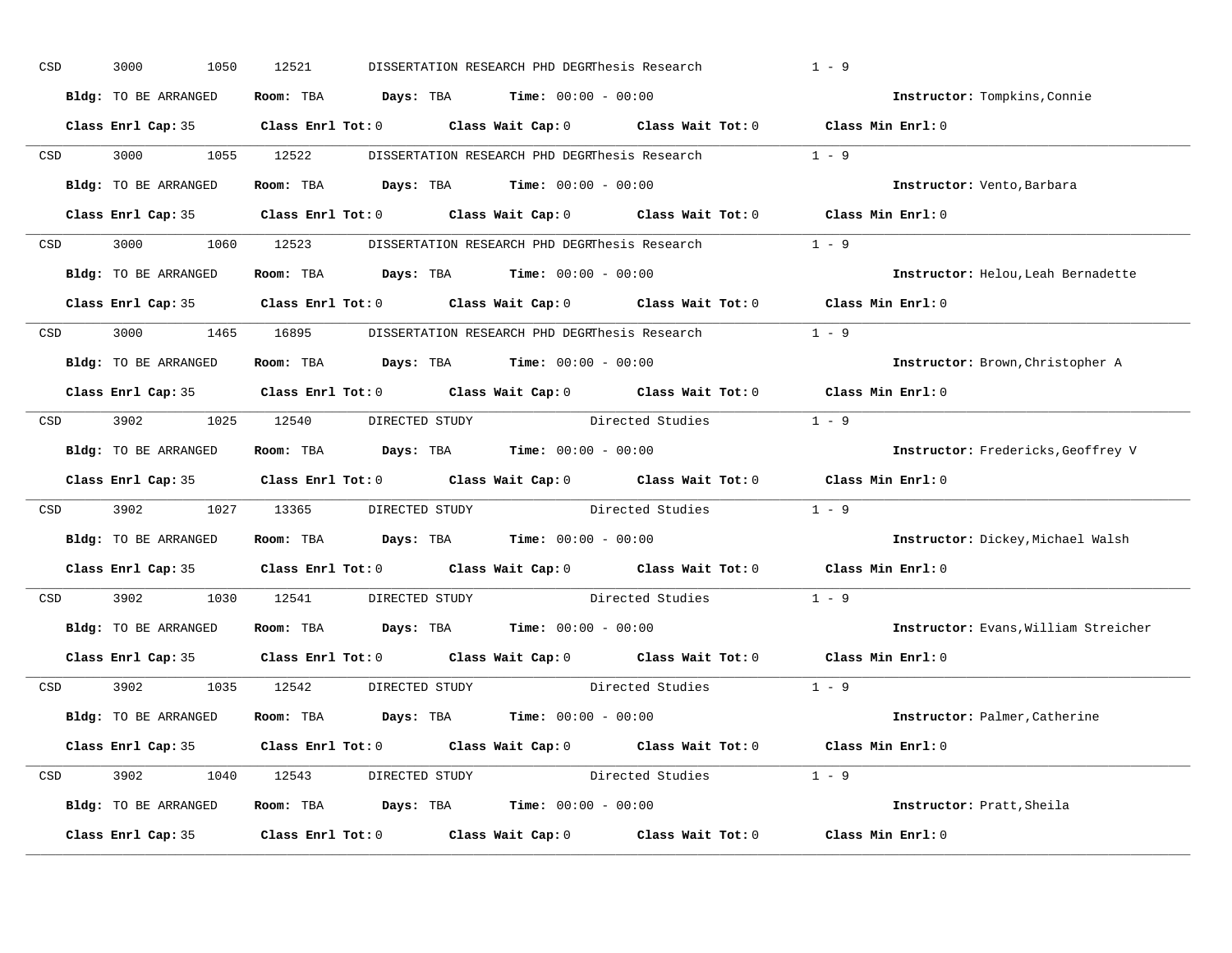#### Report ID: SR201 **University of Pittsburgh** Page No. 24 of 251 **Schedule of Classes for Summer Term 2020-2021** Run Date: 11/07/2020 **Twelve Week** Run Time: 00:30:09

| Subject                                                                                                         | Catalog Nbr Section Class Nbr | Course Title                                                   | Component                                                                                  | Units<br>Topics                     |
|-----------------------------------------------------------------------------------------------------------------|-------------------------------|----------------------------------------------------------------|--------------------------------------------------------------------------------------------|-------------------------------------|
| CSD                                                                                                             | 3902<br>1045                  | 12544<br>DIRECTED STUDY                                        | Directed Studies                                                                           | $1 - 9$                             |
|                                                                                                                 | Bldg: TO BE ARRANGED          | Room: TBA $Days:$ TBA $Time: 00:00 - 00:00$                    |                                                                                            | Instructor: Kimelman, Susan S       |
|                                                                                                                 |                               |                                                                | Class Enrl Cap: 35 Class Enrl Tot: 0 Class Wait Cap: 0 Class Wait Tot: 0 Class Min Enrl: 0 |                                     |
| CSD and the control of the control of the control of the control of the control of the control of the control o | 3902 1055 12545               | DIRECTED STUDY                                                 | Directed Studies                                                                           | $1 - 9$                             |
|                                                                                                                 | Bldg: TO BE ARRANGED          | Room: TBA $Days:$ TBA $Time: 00:00 - 00:00$                    |                                                                                            | Instructor: Vento, Barbara          |
|                                                                                                                 |                               |                                                                | Class Enrl Cap: 35 Class Enrl Tot: 0 Class Wait Cap: 0 Class Wait Tot: 0 Class Min Enrl: 0 |                                     |
| <b>CSD</b>                                                                                                      | 3902                          | 1060 12546<br>DIRECTED STUDY                                   | Directed Studies                                                                           | $1 - 9$                             |
|                                                                                                                 | Bldg: TO BE ARRANGED          | Room: TBA $\rule{1em}{0.15mm}$ Days: TBA Time: $00:00 - 00:00$ |                                                                                            | Instructor: Helou, Leah Bernadette  |
|                                                                                                                 |                               |                                                                | Class Enrl Cap: 35 Class Enrl Tot: 0 Class Wait Cap: 0 Class Wait Tot: 0 Class Min Enrl: 0 |                                     |
| CSD <sub>c</sub>                                                                                                |                               | 3902 1300 16330 DIRECTED STUDY                                 | Directed Studies                                                                           | $1 - 9$                             |
|                                                                                                                 | Bldg: TO BE ARRANGED          | Room: TBA $Days:$ TBA $Time: 00:00 - 00:00$                    |                                                                                            | Instructor: Brown, Christopher A    |
|                                                                                                                 |                               |                                                                | Class Enrl Cap: 35 Class Enrl Tot: 0 Class Wait Cap: 0 Class Wait Tot: 0 Class Min Enrl: 0 |                                     |
|                                                                                                                 | CSD 3902 1310 16331           | DIRECTED STUDY                                                 | Directed Studies 1 - 9                                                                     |                                     |
|                                                                                                                 | Bldg: TO BE ARRANGED          | Room: TBA $Days:$ TBA $Time: 00:00 - 00:00$                    |                                                                                            | Instructor: Coyle, James L.         |
|                                                                                                                 |                               |                                                                | Class Enrl Cap: 35 Class Enrl Tot: 0 Class Wait Cap: 0 Class Wait Tot: 0 Class Min Enrl: 0 |                                     |
| CSD                                                                                                             | 3902                          | 1315 17025                                                     | DIRECTED STUDY Directed Studies                                                            | $1 - 9$                             |
|                                                                                                                 | Bldg: TO BE ARRANGED          | Room: TBA $Days:$ TBA $Time: 00:00 - 00:00$                    |                                                                                            | Instructor: Staff                   |
|                                                                                                                 |                               |                                                                | Class Enrl Cap: 35 Class Enrl Tot: 0 Class Wait Cap: 0 Class Wait Tot: 0 Class Min Enrl: 0 |                                     |
| <b>CSD</b>                                                                                                      | 3902 1320 19528               |                                                                | DIRECTED STUDY Directed Studies 1 - 9                                                      |                                     |
|                                                                                                                 | Bldg: TO BE ARRANGED          | Room: TBA $Days:$ TBA $Time: 00:00 - 00:00$                    |                                                                                            | Instructor: Rousseau, Bernard       |
|                                                                                                                 |                               |                                                                | Class Enrl Cap: 35 Class Enrl Tot: 0 Class Wait Cap: 0 Class Wait Tot: 0 Class Min Enrl: 0 |                                     |
| CSD                                                                                                             | 3902<br>1325                  | 19559                                                          | DIRECTED STUDY Directed Studies                                                            | $1 - 9$                             |
|                                                                                                                 | Bldg: TO BE ARRANGED          | Room: TBA $Days:$ TBA $Time: 00:00 - 00:00$                    |                                                                                            | Instructor: Chandrasekaran, Bharath |
|                                                                                                                 |                               |                                                                | Class Enrl Cap: 35 Class Enrl Tot: 0 Class Wait Cap: 0 Class Wait Tot: 0 Class Min Enrl: 0 |                                     |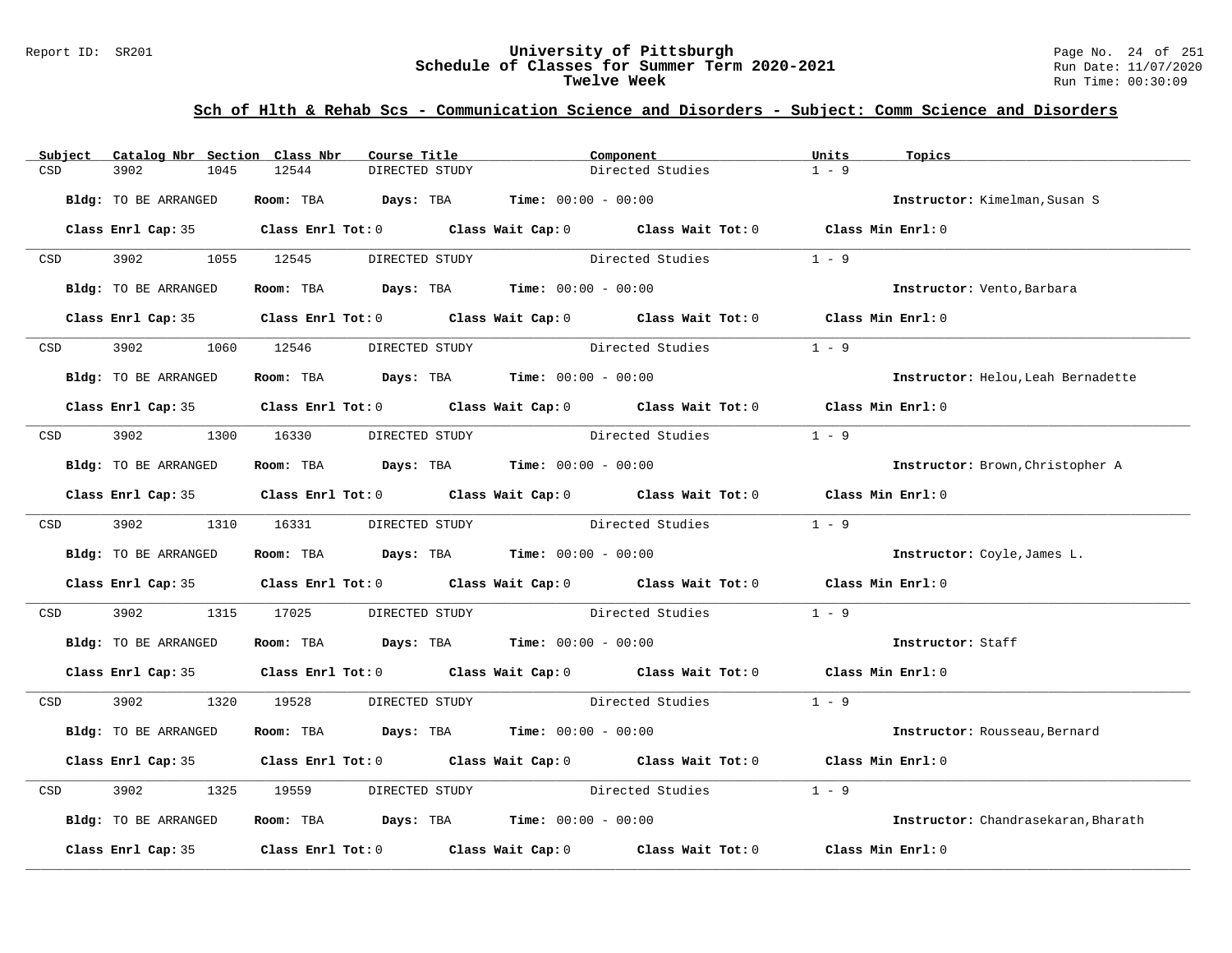| 3971<br>1025      | 12561                                                                                                                                                                   |                                                                                              | $1 - 9$                                                                                                                                                                                                                                                                                                                                                                                                                                                                                                                                                                                                                                                                                                                                                                                                                                                                                                                                                                                                                                                                                                                                                                                                                                                                                                                                                                                                                                                                                                                                                                                                                                                                                                                                                                                                                                         |
|-------------------|-------------------------------------------------------------------------------------------------------------------------------------------------------------------------|----------------------------------------------------------------------------------------------|-------------------------------------------------------------------------------------------------------------------------------------------------------------------------------------------------------------------------------------------------------------------------------------------------------------------------------------------------------------------------------------------------------------------------------------------------------------------------------------------------------------------------------------------------------------------------------------------------------------------------------------------------------------------------------------------------------------------------------------------------------------------------------------------------------------------------------------------------------------------------------------------------------------------------------------------------------------------------------------------------------------------------------------------------------------------------------------------------------------------------------------------------------------------------------------------------------------------------------------------------------------------------------------------------------------------------------------------------------------------------------------------------------------------------------------------------------------------------------------------------------------------------------------------------------------------------------------------------------------------------------------------------------------------------------------------------------------------------------------------------------------------------------------------------------------------------------------------------|
|                   |                                                                                                                                                                         |                                                                                              | Instructor: Hill, Katharine J.                                                                                                                                                                                                                                                                                                                                                                                                                                                                                                                                                                                                                                                                                                                                                                                                                                                                                                                                                                                                                                                                                                                                                                                                                                                                                                                                                                                                                                                                                                                                                                                                                                                                                                                                                                                                                  |
|                   |                                                                                                                                                                         |                                                                                              |                                                                                                                                                                                                                                                                                                                                                                                                                                                                                                                                                                                                                                                                                                                                                                                                                                                                                                                                                                                                                                                                                                                                                                                                                                                                                                                                                                                                                                                                                                                                                                                                                                                                                                                                                                                                                                                 |
|                   |                                                                                                                                                                         |                                                                                              | $1 - 9$                                                                                                                                                                                                                                                                                                                                                                                                                                                                                                                                                                                                                                                                                                                                                                                                                                                                                                                                                                                                                                                                                                                                                                                                                                                                                                                                                                                                                                                                                                                                                                                                                                                                                                                                                                                                                                         |
|                   |                                                                                                                                                                         |                                                                                              | Instructor: Evans, William Streicher                                                                                                                                                                                                                                                                                                                                                                                                                                                                                                                                                                                                                                                                                                                                                                                                                                                                                                                                                                                                                                                                                                                                                                                                                                                                                                                                                                                                                                                                                                                                                                                                                                                                                                                                                                                                            |
|                   |                                                                                                                                                                         |                                                                                              |                                                                                                                                                                                                                                                                                                                                                                                                                                                                                                                                                                                                                                                                                                                                                                                                                                                                                                                                                                                                                                                                                                                                                                                                                                                                                                                                                                                                                                                                                                                                                                                                                                                                                                                                                                                                                                                 |
|                   |                                                                                                                                                                         |                                                                                              | $1 - 9$                                                                                                                                                                                                                                                                                                                                                                                                                                                                                                                                                                                                                                                                                                                                                                                                                                                                                                                                                                                                                                                                                                                                                                                                                                                                                                                                                                                                                                                                                                                                                                                                                                                                                                                                                                                                                                         |
|                   |                                                                                                                                                                         |                                                                                              | Instructor: Palmer, Catherine                                                                                                                                                                                                                                                                                                                                                                                                                                                                                                                                                                                                                                                                                                                                                                                                                                                                                                                                                                                                                                                                                                                                                                                                                                                                                                                                                                                                                                                                                                                                                                                                                                                                                                                                                                                                                   |
|                   |                                                                                                                                                                         |                                                                                              | Class Min Enrl: 0                                                                                                                                                                                                                                                                                                                                                                                                                                                                                                                                                                                                                                                                                                                                                                                                                                                                                                                                                                                                                                                                                                                                                                                                                                                                                                                                                                                                                                                                                                                                                                                                                                                                                                                                                                                                                               |
|                   |                                                                                                                                                                         |                                                                                              | $1 - 9$                                                                                                                                                                                                                                                                                                                                                                                                                                                                                                                                                                                                                                                                                                                                                                                                                                                                                                                                                                                                                                                                                                                                                                                                                                                                                                                                                                                                                                                                                                                                                                                                                                                                                                                                                                                                                                         |
|                   |                                                                                                                                                                         |                                                                                              | Instructor: Pratt, Sheila                                                                                                                                                                                                                                                                                                                                                                                                                                                                                                                                                                                                                                                                                                                                                                                                                                                                                                                                                                                                                                                                                                                                                                                                                                                                                                                                                                                                                                                                                                                                                                                                                                                                                                                                                                                                                       |
|                   |                                                                                                                                                                         |                                                                                              | Class Min Enrl: 0                                                                                                                                                                                                                                                                                                                                                                                                                                                                                                                                                                                                                                                                                                                                                                                                                                                                                                                                                                                                                                                                                                                                                                                                                                                                                                                                                                                                                                                                                                                                                                                                                                                                                                                                                                                                                               |
|                   |                                                                                                                                                                         |                                                                                              | $1 - 9$                                                                                                                                                                                                                                                                                                                                                                                                                                                                                                                                                                                                                                                                                                                                                                                                                                                                                                                                                                                                                                                                                                                                                                                                                                                                                                                                                                                                                                                                                                                                                                                                                                                                                                                                                                                                                                         |
|                   |                                                                                                                                                                         |                                                                                              | Instructor: Kimelman, Susan S                                                                                                                                                                                                                                                                                                                                                                                                                                                                                                                                                                                                                                                                                                                                                                                                                                                                                                                                                                                                                                                                                                                                                                                                                                                                                                                                                                                                                                                                                                                                                                                                                                                                                                                                                                                                                   |
|                   |                                                                                                                                                                         |                                                                                              | Class Min Enrl: 0                                                                                                                                                                                                                                                                                                                                                                                                                                                                                                                                                                                                                                                                                                                                                                                                                                                                                                                                                                                                                                                                                                                                                                                                                                                                                                                                                                                                                                                                                                                                                                                                                                                                                                                                                                                                                               |
| 3971 3971         |                                                                                                                                                                         |                                                                                              | $1 - 9$                                                                                                                                                                                                                                                                                                                                                                                                                                                                                                                                                                                                                                                                                                                                                                                                                                                                                                                                                                                                                                                                                                                                                                                                                                                                                                                                                                                                                                                                                                                                                                                                                                                                                                                                                                                                                                         |
|                   |                                                                                                                                                                         |                                                                                              | Instructor: Vento, Barbara                                                                                                                                                                                                                                                                                                                                                                                                                                                                                                                                                                                                                                                                                                                                                                                                                                                                                                                                                                                                                                                                                                                                                                                                                                                                                                                                                                                                                                                                                                                                                                                                                                                                                                                                                                                                                      |
|                   |                                                                                                                                                                         |                                                                                              | $Class$ Min $Enrl: 0$                                                                                                                                                                                                                                                                                                                                                                                                                                                                                                                                                                                                                                                                                                                                                                                                                                                                                                                                                                                                                                                                                                                                                                                                                                                                                                                                                                                                                                                                                                                                                                                                                                                                                                                                                                                                                           |
| 3971 3971         |                                                                                                                                                                         |                                                                                              | $1 - 9$                                                                                                                                                                                                                                                                                                                                                                                                                                                                                                                                                                                                                                                                                                                                                                                                                                                                                                                                                                                                                                                                                                                                                                                                                                                                                                                                                                                                                                                                                                                                                                                                                                                                                                                                                                                                                                         |
|                   |                                                                                                                                                                         |                                                                                              | Instructor: Helou, Leah Bernadette                                                                                                                                                                                                                                                                                                                                                                                                                                                                                                                                                                                                                                                                                                                                                                                                                                                                                                                                                                                                                                                                                                                                                                                                                                                                                                                                                                                                                                                                                                                                                                                                                                                                                                                                                                                                              |
|                   |                                                                                                                                                                         |                                                                                              | Class Min Enrl: 0                                                                                                                                                                                                                                                                                                                                                                                                                                                                                                                                                                                                                                                                                                                                                                                                                                                                                                                                                                                                                                                                                                                                                                                                                                                                                                                                                                                                                                                                                                                                                                                                                                                                                                                                                                                                                               |
|                   |                                                                                                                                                                         |                                                                                              | $1 - 9$                                                                                                                                                                                                                                                                                                                                                                                                                                                                                                                                                                                                                                                                                                                                                                                                                                                                                                                                                                                                                                                                                                                                                                                                                                                                                                                                                                                                                                                                                                                                                                                                                                                                                                                                                                                                                                         |
|                   |                                                                                                                                                                         |                                                                                              | Instructor: Staff                                                                                                                                                                                                                                                                                                                                                                                                                                                                                                                                                                                                                                                                                                                                                                                                                                                                                                                                                                                                                                                                                                                                                                                                                                                                                                                                                                                                                                                                                                                                                                                                                                                                                                                                                                                                                               |
|                   |                                                                                                                                                                         |                                                                                              |                                                                                                                                                                                                                                                                                                                                                                                                                                                                                                                                                                                                                                                                                                                                                                                                                                                                                                                                                                                                                                                                                                                                                                                                                                                                                                                                                                                                                                                                                                                                                                                                                                                                                                                                                                                                                                                 |
|                   |                                                                                                                                                                         |                                                                                              | $1 - 9$                                                                                                                                                                                                                                                                                                                                                                                                                                                                                                                                                                                                                                                                                                                                                                                                                                                                                                                                                                                                                                                                                                                                                                                                                                                                                                                                                                                                                                                                                                                                                                                                                                                                                                                                                                                                                                         |
|                   |                                                                                                                                                                         |                                                                                              | Instructor: Brown, Christopher A                                                                                                                                                                                                                                                                                                                                                                                                                                                                                                                                                                                                                                                                                                                                                                                                                                                                                                                                                                                                                                                                                                                                                                                                                                                                                                                                                                                                                                                                                                                                                                                                                                                                                                                                                                                                                |
|                   |                                                                                                                                                                         |                                                                                              | Class Min Enrl: 0                                                                                                                                                                                                                                                                                                                                                                                                                                                                                                                                                                                                                                                                                                                                                                                                                                                                                                                                                                                                                                                                                                                                                                                                                                                                                                                                                                                                                                                                                                                                                                                                                                                                                                                                                                                                                               |
| CSD<br>CSD<br>CSD | Bldg: TO BE ARRANGED<br>Bldg: TO BE ARRANGED<br>Bldg: TO BE ARRANGED<br>CSD<br>Bldg: TO BE ARRANGED<br>Class Enrl Cap: 35<br>Bldg: TO BE ARRANGED<br>Class Enrl Cap: 35 | Bldg: TO BE ARRANGED<br>Bldg: TO BE ARRANGED<br>Bldg: TO BE ARRANGED<br>Bldg: TO BE ARRANGED | RES PRACTICUM FOR PHD STUDENTSPracticum<br>Room: TBA $\rule{1em}{0.15mm}$ Days: TBA $\rule{1.15mm}]{0.15mm}$ Time: $0.000 - 0.0000$<br>Class Enrl Cap: 35 Class Enrl Tot: 0 Class Wait Cap: 0 Class Wait Tot: 0 Class Min Enrl: 0<br>CSD 3971 1030 12562 RES PRACTICUM FOR PHD STUDENTSPracticum<br>Room: TBA $Days:$ TBA $Time: 00:00 - 00:00$<br>Class Enrl Cap: 35 Class Enrl Tot: 0 Class Wait Cap: 0 Class Wait Tot: 0 Class Min Enrl: 0<br>CSD 3971 1035 12563 RES PRACTICUM FOR PHD STUDENTSPracticum<br>Room: TBA $Days:$ TBA $Time:$ $00:00 - 00:00$<br>Class Enrl Cap: 35 $\qquad$ Class Enrl Tot: 0 $\qquad$ Class Wait Cap: 0 $\qquad$ Class Wait Tot: 0<br>CSD 3971 1045 12564 RES PRACTICUM FOR PHD STUDENTSPracticum<br>Room: TBA $\rule{1em}{0.15mm}$ Days: TBA $\rule{1.15mm}]{0.15mm}$ Time: $0.000 - 0.0000$<br>Class Enrl Cap: 35 Class Enrl Tot: 0 Class Wait Cap: 0 Class Wait Tot: 0<br>3971 1055 12565 RES PRACTICUM FOR PHD STUDENTSPracticum<br>Room: TBA $Days:$ TBA $Time: 00:00 - 00:00$<br>Class Enrl Cap: 35 Class Enrl Tot: 0 Class Wait Cap: 0 Class Wait Tot: 0<br>1065 12566 RES PRACTICUM FOR PHD STUDENTSPracticum<br>Room: TBA $Days:$ TBA $Time: 00:00 - 00:00$<br>Class Enrl Cap: 35 Class Enrl Tot: 0 Class Wait Cap: 0 Class Wait Tot: 0<br>1070 12567 RES PRACTICUM FOR PHD STUDENTSPracticum<br>Room: TBA $Days:$ TBA $Time: 00:00 - 00:00$<br>Class Enrl Tot: $0$ Class Wait Cap: $0$ Class Wait Tot: $0$<br>CSD 3971 1300 17030 RES PRACTICUM FOR PHD STUDENTSPracticum<br>Room: TBA $Days:$ TBA $Time: 00:00 - 00:00$<br>Class Enrl Cap: 35 Class Enrl Tot: 0 Class Wait Cap: 0 Class Wait Tot: 0 Class Min Enrl: 0<br>CSD 3971 1305 17031 RES PRACTICUM FOR PHD STUDENTSPracticum<br>Room: TBA $Days:$ TBA $Time: 00:00 - 00:00$<br>Class Enrl Tot: $0$ Class Wait Cap: $0$ Class Wait Tot: $0$ |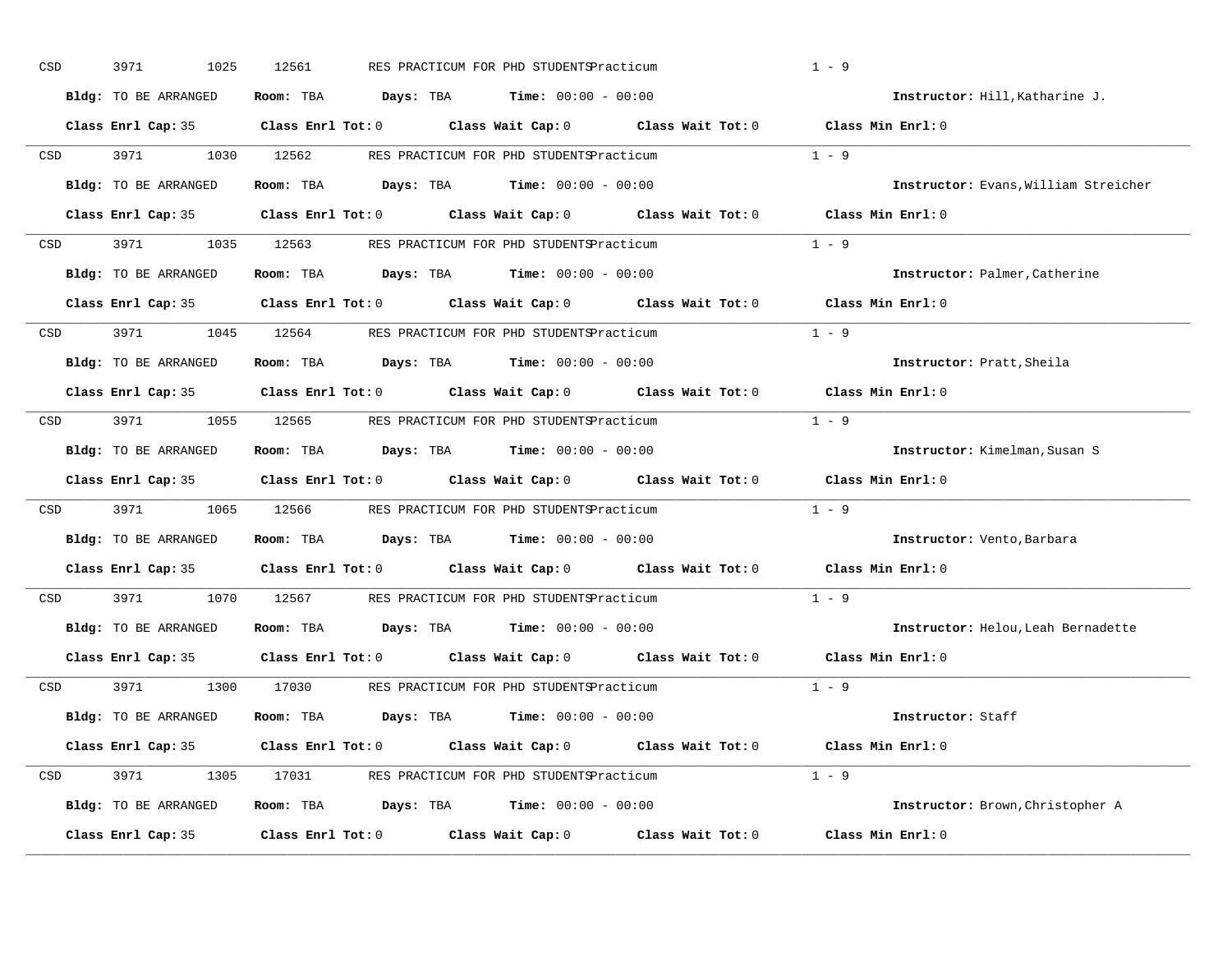### Report ID: SR201 **University of Pittsburgh** Page No. 26 of 251 **Schedule of Classes for Summer Term 2020-2021** Run Date: 11/07/2020 **Twelve Week** Run Time: 00:30:09

| Subject | Catalog Nbr Section Class Nbr |      |                     | Course Title |                                         | Component           | Units | Topics                            |
|---------|-------------------------------|------|---------------------|--------------|-----------------------------------------|---------------------|-------|-----------------------------------|
| CSD     | 3971                          | 1306 | 17492               |              | RES PRACTICUM FOR PHD STUDENTSPracticum |                     | $-9$  |                                   |
|         | <b>Bldg:</b> TO BE ARRANGED   |      | Room: TBA           | Days: TBA    | <b>Time:</b> $00:00 - 00:00$            |                     |       | Instructor: Dickey, Michael Walsh |
|         | Class Enrl Cap: 35            |      | Class Enrl Tot: $0$ |              | Class Wait Cap: 0                       | Class Wait $Tot: 0$ |       | $Class Min Ernst: 0$              |
| CSD     | 3971                          | 1411 | 16897               |              | RES PRACTICUM FOR PHD STUDENTSPracticum |                     | $-9$  |                                   |
|         | <b>Bldg:</b> TO BE ARRANGED   |      | Room: TBA           | Days: TBA    | <b>Time:</b> $00:00 - 00:00$            |                     |       | Instructor: Coyle, James L.       |
|         | Class Enrl Cap: 35            |      | Class Enrl Tot: $0$ |              | Class Wait Cap: 0                       | Class Wait $Tot: 0$ |       | $Class Min Ernst: 0$              |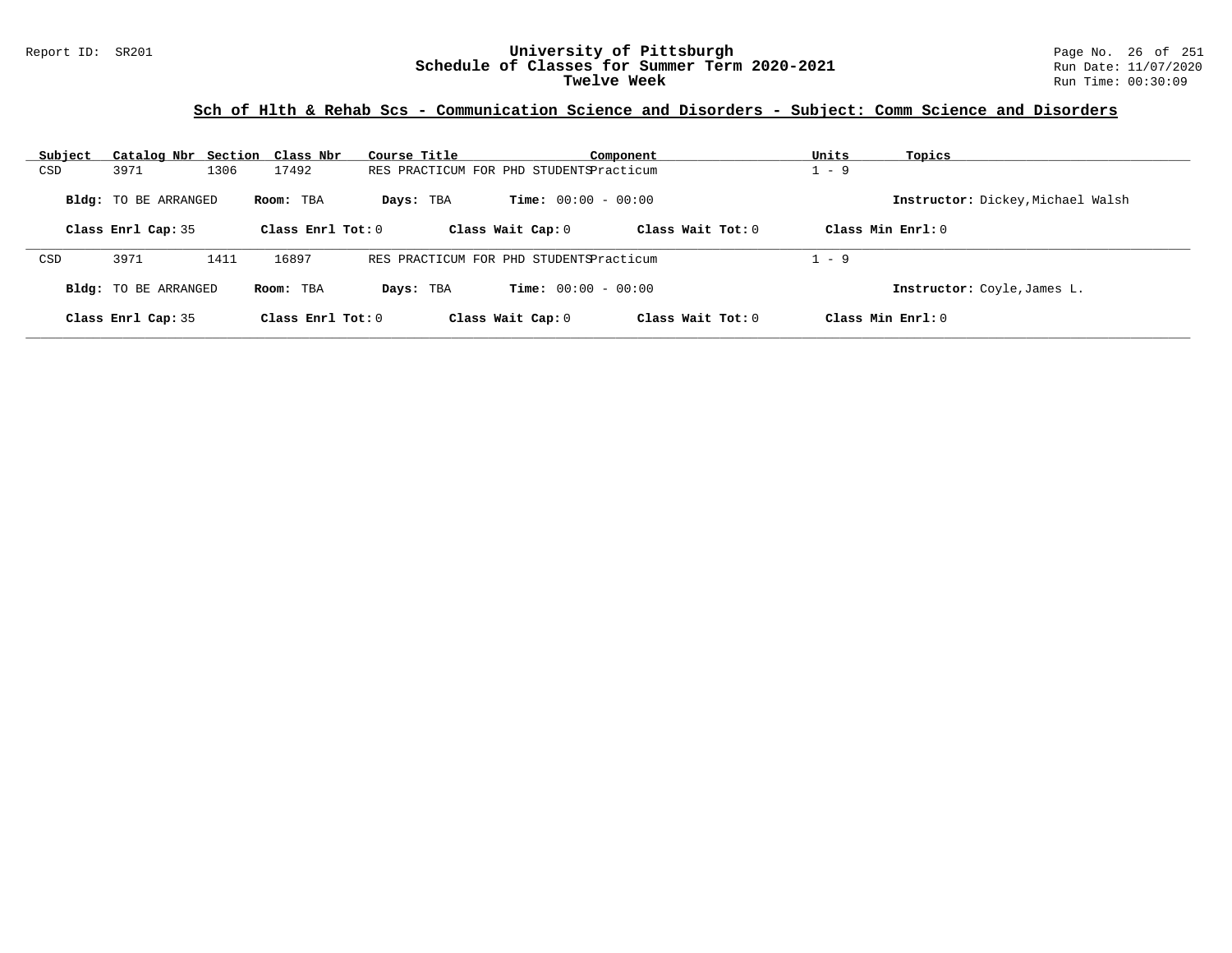### Report ID: SR201 **University of Pittsburgh** Page No. 27 of 251 **Schedule of Classes for Summer Term 2020-2021** Run Date: 11/07/2020 **Twelve Week** Run Time: 00:30:09

# **Sch of Hlth & Rehab Scs - SHRS - Graduate Education - Subject: Health and Rehabilitation Scs**

| Catalog Nbr Section Class Nbr<br>Subject | Course Title                                                                                                                                                                                    | Component         | Units<br>Topics                    |
|------------------------------------------|-------------------------------------------------------------------------------------------------------------------------------------------------------------------------------------------------|-------------------|------------------------------------|
| HRS<br>2004<br>1070                      | 14048<br>PATHPHYLGY ACROSS LIFE SPAN Lecture                                                                                                                                                    |                   | $\overline{4}$                     |
| Bldg: TBA                                | <b>Time:</b> $12:00 - 14:50$<br>Room: TBA<br>Days: TuTh                                                                                                                                         |                   | Instructor: Alexander, Sheila A    |
|                                          |                                                                                                                                                                                                 |                   | Smith, Lori Sarracino              |
| Class Enrl Cap: 5                        | Class Enrl Tot: 0 Class Wait Cap: 0<br>Room Characteristics: PeopleSoft - Scheduled (PS)(1)<br>Combined Section ID: 0003(NUR/2004//EPIDEM/2004/HRS/2004)- NUR 2004(#11946), EPIDEM 2004(#12257) | Class Wait Tot: 0 | Class Min $Enrl: 0$                |
| 2504<br>1010<br>HRS                      | 12334<br>DIRECTED READINGS IN OT                                                                                                                                                                | Seminar           | 3                                  |
| <b>Bldg:</b> TO BE ARRANGED              | <b>Days:</b> TBA <b>Time:</b> $00:00 - 00:00$<br>Room: TBA                                                                                                                                      |                   | Instructor: Baker, Nancy Adele     |
| Class Enrl Cap: 25                       | Class Enrl Tot: 0<br>Class Wait Cap: 0                                                                                                                                                          | Class Wait Tot: 0 | Class Min Enrl: 0                  |
| 1020<br>2504<br>HRS                      | 18447<br>DIRECTED READINGS IN OT                                                                                                                                                                | Seminar           | 3                                  |
| Bldg: TO BE ARRANGED                     | <b>Days:</b> TBA <b>Time:</b> $00:00 - 00:00$<br>Room: TBA                                                                                                                                      |                   | Instructor: Skidmore, Elizabeth R. |
| Class Enrl Cap: 10                       | Class Enrl Tot: $0$ Class Wait Cap: $0$ Class Wait Tot: $0$                                                                                                                                     |                   | Class Min Enrl: 0                  |
| 1130<br>2748<br>HRS                      | 15563<br>ASSISTIVE TECHNOLOGY PRACTICUMPracticum                                                                                                                                                |                   | $1 - 6$                            |
| Bldg: TO BE ARRANGED                     | <b>Days:</b> TBA <b>Time:</b> $00:00 - 00:00$<br>Room: TBA                                                                                                                                      |                   | Instructor: Schutte, Jamie Lynn    |
| Class Enrl Cap: 35                       | Class Wait Cap: $0$ Class Wait Tot: $0$<br>Class Enrl Tot: 0                                                                                                                                    |                   | Class Min Enrl: 0                  |
| 2922<br>1031<br>HRS                      | 13205<br>TEACHING INTERNSHIP                                                                                                                                                                    | Clinical          | $1 - 6$                            |
| Bldg: TO BE ARRANGED                     | $Days: TBA$ $Time: 00:00 - 00:00$<br>Room: TBA                                                                                                                                                  |                   | Instructor: Schutte, Jamie Lynn    |
| Class Enrl Cap: 35                       | Class Enrl Tot: 0<br>Class Wait Cap: 0                                                                                                                                                          | Class Wait Tot: 0 | Class Min Enrl: 0                  |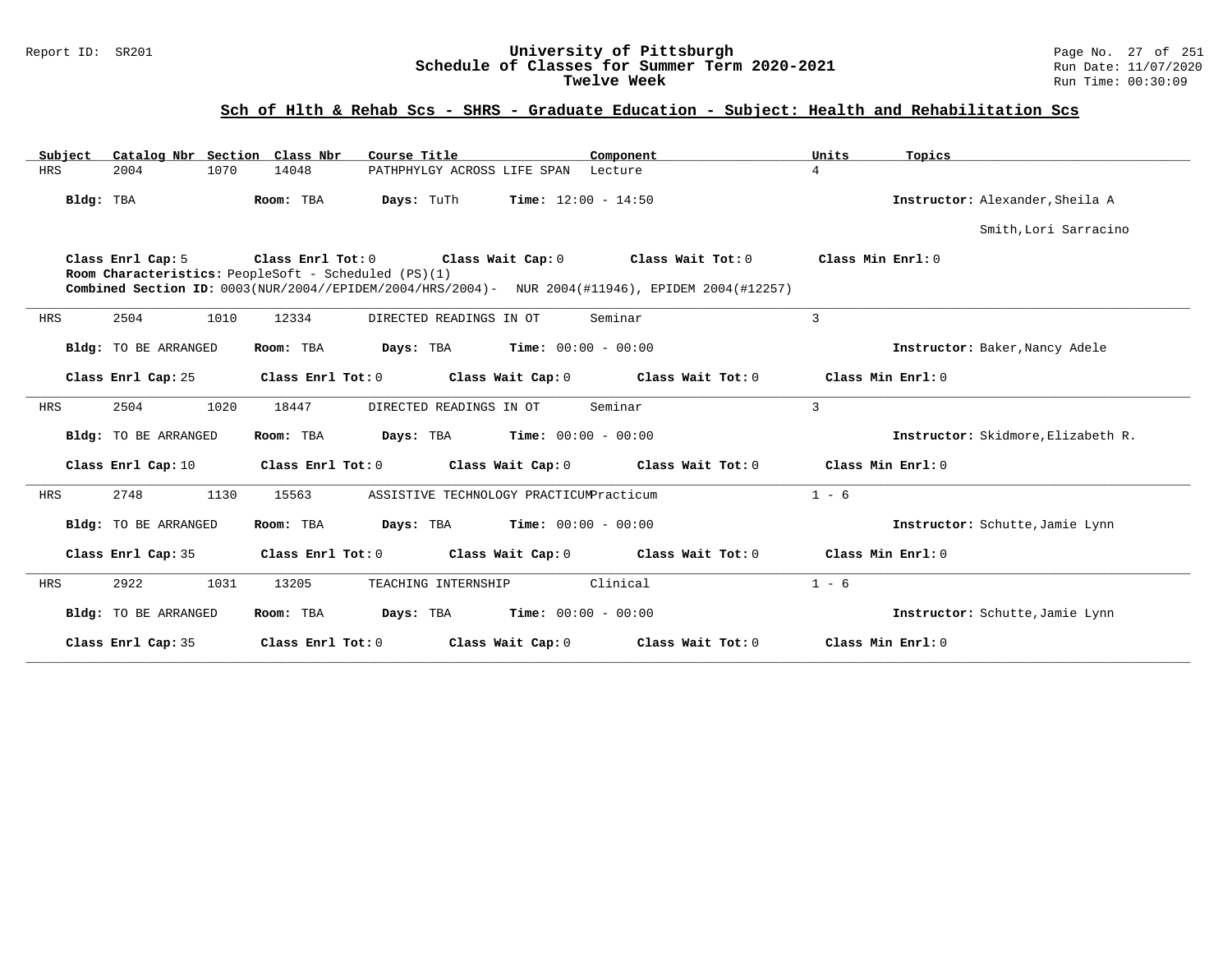### Report ID: SR201 **University of Pittsburgh** Page No. 28 of 251 **Schedule of Classes for Summer Term 2020-2021** Run Date: 11/07/2020 **Four Week - Third Run Time: 00:30:09** Run Time: 00:30:09

| Subject   | Catalog Nbr Section Class Nbr |      |                   | Course Title                             | Component         | Units             | Topics                         |
|-----------|-------------------------------|------|-------------------|------------------------------------------|-------------------|-------------------|--------------------------------|
| CSD       | 2082                          | 1100 | 19481             | PROFESSIONAL ISSUES 1                    | Lecture           |                   |                                |
| Bldg: TBA |                               |      | Room: TBA         | <b>Time:</b> $12:30 - 15:30$<br>Davs: Th |                   |                   | Instructor: DeRuiter, Mark NMN |
|           | Class Enrl Cap: 50            |      | Class Enrl Tot: 0 | Class Wait Cap: 0                        | Class Wait Tot: 0 | Class Min Enrl: 0 |                                |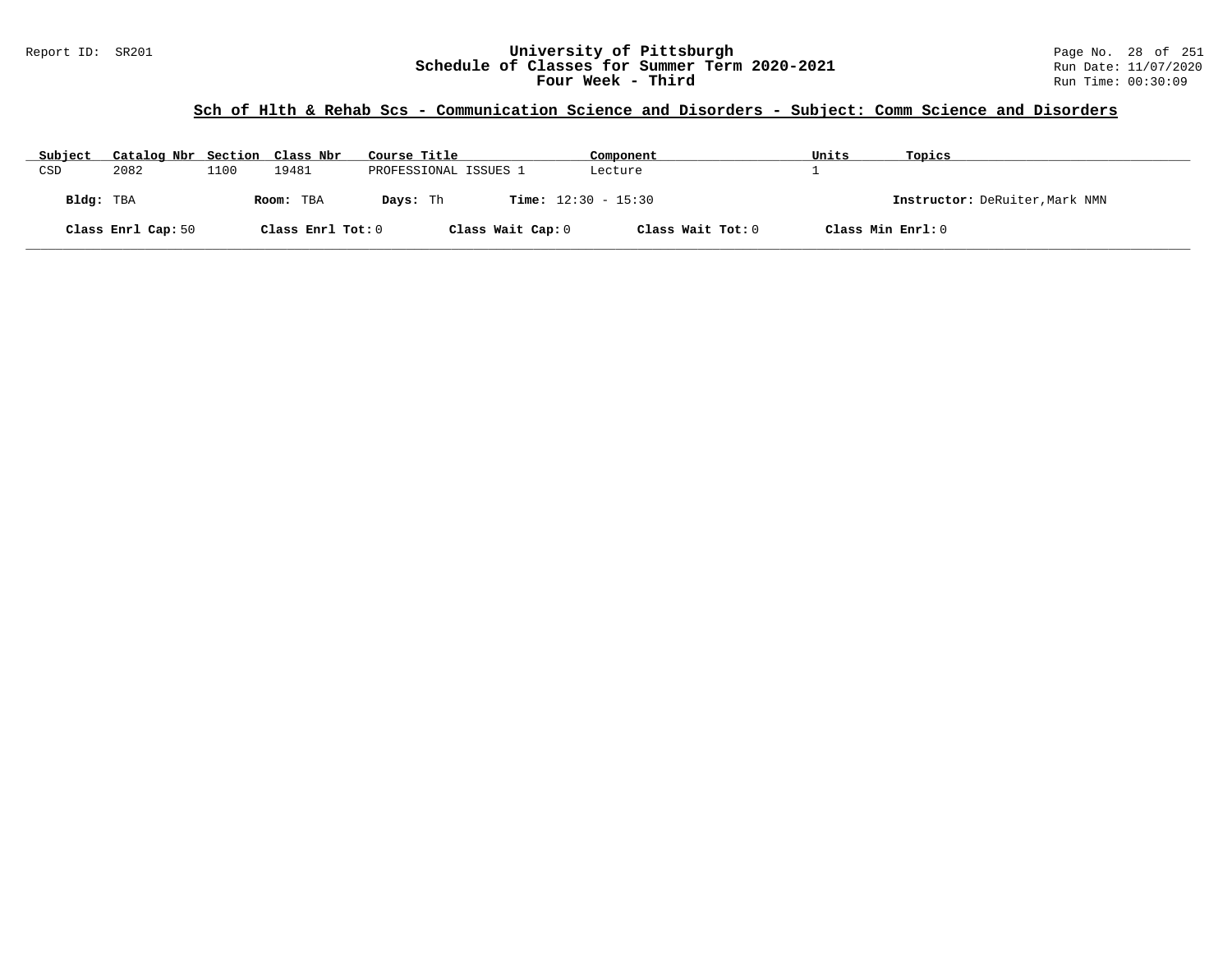### Report ID: SR201 **University of Pittsburgh** Page No. 29 of 251 **Schedule of Classes for Summer Term 2020-2021** Run Date: 11/07/2020 **Six Week - First Run Time: 00:30:09**

| Subject              | Catalog Nbr Section Class Nbr | Course Title                                                 |                                     | Component                                                                                                                    | Units             | Topics                           |
|----------------------|-------------------------------|--------------------------------------------------------------|-------------------------------------|------------------------------------------------------------------------------------------------------------------------------|-------------------|----------------------------------|
| 1099<br>CSD          | 1100                          | 16344                                                        | INDEPENDENT STUDY                   | Independent Study                                                                                                            | $1 - 3$           |                                  |
| Bldg: TO BE ARRANGED |                               | Room: TBA $Days:$ TBA $Time: 00:00 - 00:00$                  |                                     |                                                                                                                              |                   | Instructor: Gross, Roxann D      |
|                      | Class Enrl Cap: 6             |                                                              |                                     | Class Enrl Tot: 0 Class Wait Cap: 6 Class Wait Tot: 0 Class Min Enrl: 0                                                      |                   |                                  |
| CSD 1099             |                               | 1105 16345                                                   | INDEPENDENT STUDY                   | Independent Study                                                                                                            | $1 - 3$           |                                  |
| Bldg: TO BE ARRANGED |                               | Room: TBA $Days:$ TBA $Time:$ 00:00 - 00:00                  |                                     |                                                                                                                              |                   | Instructor: Brown, Christopher A |
|                      |                               |                                                              |                                     | Class Enrl Cap: 6 $\qquad$ Class Enrl Tot: 0 $\qquad$ Class Wait Cap: 6 $\qquad$ Class Wait Tot: 0                           | Class Min Enrl: 0 |                                  |
| <b>CSD</b>           | 1099 700                      | 1110 16346                                                   | INDEPENDENT STUDY 1ndependent Study |                                                                                                                              | $1 - 3$           |                                  |
| Bldg: TO BE ARRANGED |                               | Room: TBA $Days:$ TBA $Time: 00:00 - 00:00$                  |                                     |                                                                                                                              |                   | Instructor: Cohn, Ellen R        |
|                      |                               |                                                              |                                     | Class Enrl Cap: 6 Class Enrl Tot: 0 Class Wait Cap: 6 Class Wait Tot: 0 Class Min Enrl: 0                                    |                   |                                  |
| CSD 1099             |                               | 1115 16347 INDEPENDENT STUDY Independent Study               |                                     |                                                                                                                              | $1 - 3$           |                                  |
| Bldg: TO BE ARRANGED |                               | Room: TBA $Days: TBA$ Time: $00:00 - 00:00$                  |                                     |                                                                                                                              |                   | Instructor: Rossman, Reva N      |
|                      |                               |                                                              |                                     | Class Enrl Cap: 6 Class Enrl Tot: 0 Class Wait Cap: 6 Class Wait Tot: 0 Class Min Enrl: 0                                    |                   |                                  |
|                      | CSD 1099 1120 16348           |                                                              |                                     | $\begin{minipage}[c]{0.9\linewidth} \textbf{INDEX} & \textbf{STUDY} \\ \textbf{Independent Study} & 1 - 3 \\ \end{minipage}$ |                   |                                  |
| Bldg: TO BE ARRANGED |                               | Room: TBA $Days: TBA$ Time: $00:00 - 00:00$                  |                                     |                                                                                                                              |                   | Instructor: Mormer, Elaine A.    |
|                      |                               |                                                              |                                     | Class Enrl Cap: 6 Class Enrl Tot: 0 Class Wait Cap: 6 Class Wait Tot: 0 Class Min Enrl: 0                                    |                   |                                  |
| 1099<br>CSD          | 1125 16349                    |                                                              | INDEPENDENT STUDY 1ndependent Study |                                                                                                                              | $1 - 3$           |                                  |
| Bldg: TO BE ARRANGED |                               | <b>Room:</b> TBA <b>Days:</b> TBA <b>Time:</b> 00:00 - 00:00 |                                     |                                                                                                                              |                   | Instructor: Messick, Cheryl K    |
|                      |                               |                                                              |                                     | Class Enrl Cap: 6 Class Enrl Tot: 0 Class Wait Cap: 6 Class Wait Tot: 0 Class Min Enrl: 0                                    |                   |                                  |
| CSD 1099             |                               | 1130 16350 INDEPENDENT STUDY Independent Study               |                                     | $1 - 3$                                                                                                                      |                   |                                  |
| Bldg: TO BE ARRANGED |                               | Room: TBA $Days:$ TBA $Time: 00:00 - 00:00$                  |                                     |                                                                                                                              |                   | Instructor: Staff                |
|                      | Class Enrl Cap: 6             |                                                              |                                     | Class Enrl Tot: 0 $\qquad$ Class Wait Cap: 6 $\qquad$ Class Wait Tot: 0 $\qquad$ Class Min Enrl: 0                           |                   |                                  |
| 1099<br>CSD          |                               | 1135 16351                                                   | INDEPENDENT STUDY 1ndependent Study |                                                                                                                              | $1 - 3$           |                                  |
| Bldg: TO BE ARRANGED |                               | Room: TBA $Days:$ TBA $Time: 00:00 - 00:00$                  |                                     |                                                                                                                              |                   | Instructor: Hill, Katharine J.   |
| Class Enrl Cap: 6    |                               |                                                              |                                     | Class Enrl Tot: 0 Class Wait Cap: 6 Class Wait Tot: 0 Class Min Enrl: 0                                                      |                   |                                  |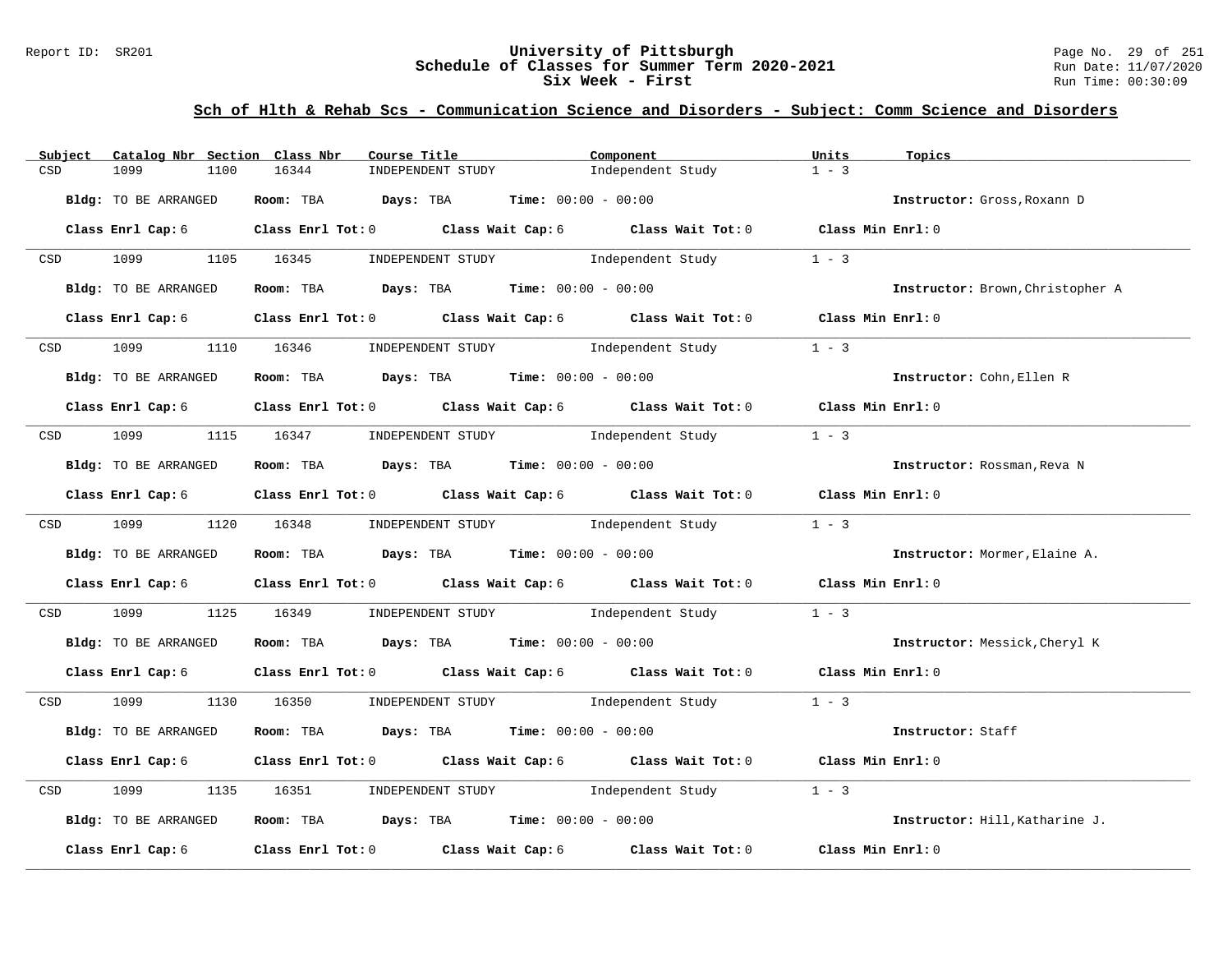| $_{\tt CSD}$ | 1099<br>1145         | 16352<br>INDEPENDENT STUDY                  | Independent Study                                                                                  | $1 - 3$                                   |
|--------------|----------------------|---------------------------------------------|----------------------------------------------------------------------------------------------------|-------------------------------------------|
|              | Bldg: TO BE ARRANGED | Room: TBA                                   | $\texttt{Days:}$ TBA $\texttt{Time:}$ 00:00 - 00:00                                                | Instructor: Vance, Janice Elizabeth       |
|              | Class Enrl Cap: 6    |                                             | Class Enrl Tot: 0 $\qquad$ Class Wait Cap: 6 $\qquad$ Class Wait Tot: 0 $\qquad$ Class Min Enrl: 0 |                                           |
| CSD          | 1099                 | 1150 17493                                  | INDEPENDENT STUDY 1ndependent Study                                                                | $1 - 3$                                   |
|              | Bldg: TO BE ARRANGED | Room: TBA                                   | $Days: TBA$ Time: $00:00 - 00:00$                                                                  | Instructor: Lundblom, Erin Elizabeth Gill |
|              | Class Enrl Cap: 6    |                                             | Class Enrl Tot: 0 Class Wait Cap: 6 Class Wait Tot: 0 Class Min Enrl: 0                            |                                           |
| CSD          | 1099                 | 1205 12350                                  | INDEPENDENT STUDY 1 - 3                                                                            |                                           |
|              | Bldg: TO BE ARRANGED | Room: TBA $Days:$ TBA $Time: 00:00 - 00:00$ |                                                                                                    | Instructor: Fredericks, Geoffrey V        |
|              | Class Enrl Cap: 6    |                                             | Class Enrl Tot: $0$ Class Wait Cap: $6$ Class Wait Tot: $0$                                        | Class Min Enrl: 0                         |
|              | CSD 1099             | 1215 13340                                  | INDEPENDENT STUDY 1ndependent Study                                                                | $1 - 3$                                   |
|              | Bldg: TO BE ARRANGED | Room: TBA                                   | $\texttt{Davis:}$ TBA $\texttt{Time:}$ 00:00 - 00:00                                               | Instructor: Dickey, Michael Walsh         |
|              | Class Enrl Cap: 6    |                                             | Class Enrl Tot: 0 Class Wait Cap: 6 Class Wait Tot: 0                                              | Class Min Enrl: 0                         |
|              | CSD 1099 1225 12351  |                                             | INDEPENDENT STUDY 1 - 3                                                                            |                                           |
|              | Bldg: TO BE ARRANGED | Room: TBA                                   | $\texttt{Days:}$ TBA $\texttt{Time:}$ 00:00 - 00:00                                                | Instructor: Evans, William Streicher      |
|              | Class Enrl Cap: 6    |                                             | Class Enrl Tot: 0 Class Wait Cap: 6 Class Wait Tot: 0                                              | Class Min Enrl: 0                         |
| CSD          | 1099<br>1230         | 12352                                       | INDEPENDENT STUDY Independent Study                                                                | $1 - 3$                                   |
|              | Bldg: TO BE ARRANGED | Room: TBA                                   | <b>Days:</b> TBA <b>Time:</b> $00:00 - 00:00$                                                      | Instructor: Palmer, Catherine             |
|              |                      |                                             | Class Enrl Cap: 6 Class Enrl Tot: 0 Class Wait Cap: 6 Class Wait Tot: 0                            | Class Min Enrl: 0                         |
| CSD          | 1099<br>1235         | 12353                                       | INDEPENDENT STUDY Independent Study                                                                | $1 - 3$                                   |
|              | Bldg: TO BE ARRANGED | Room: TBA $Days: TBA$ Time: $00:00 - 00:00$ |                                                                                                    | Instructor: Pratt, Sheila                 |
|              | Class Enrl Cap: 6    |                                             | Class Enrl Tot: 0 Class Wait Cap: 6 Class Wait Tot: 0                                              | Class Min Enrl: 0                         |
| CSD          | 1099                 | 1240 12354                                  | INDEPENDENT STUDY 1 - 3                                                                            |                                           |
|              | Bldg: TO BE ARRANGED | Room: TBA $Days:$ TBA $Time: 00:00 - 00:00$ |                                                                                                    | Instructor: Kimelman, Susan S             |
|              | Class Enrl Cap: 6    |                                             | Class Enrl Tot: 0 Class Wait Cap: 6 Class Wait Tot: 0 Class Min Enrl: 0                            |                                           |
| CSD          | 1099                 | 1245 12355                                  | INDEPENDENT STUDY 1 - 3                                                                            |                                           |
|              | Bldg: TO BE ARRANGED |                                             | Room: TBA $Days:$ TBA $Time:$ $00:00 - 00:00$                                                      | Instructor: Duff, Dawna Margaret          |
|              | Class Enrl Cap: 6    | Class Enrl Tot: 0 Class Wait Cap: 6         | Class Wait Tot: 0                                                                                  | Class Min Enrl: 0                         |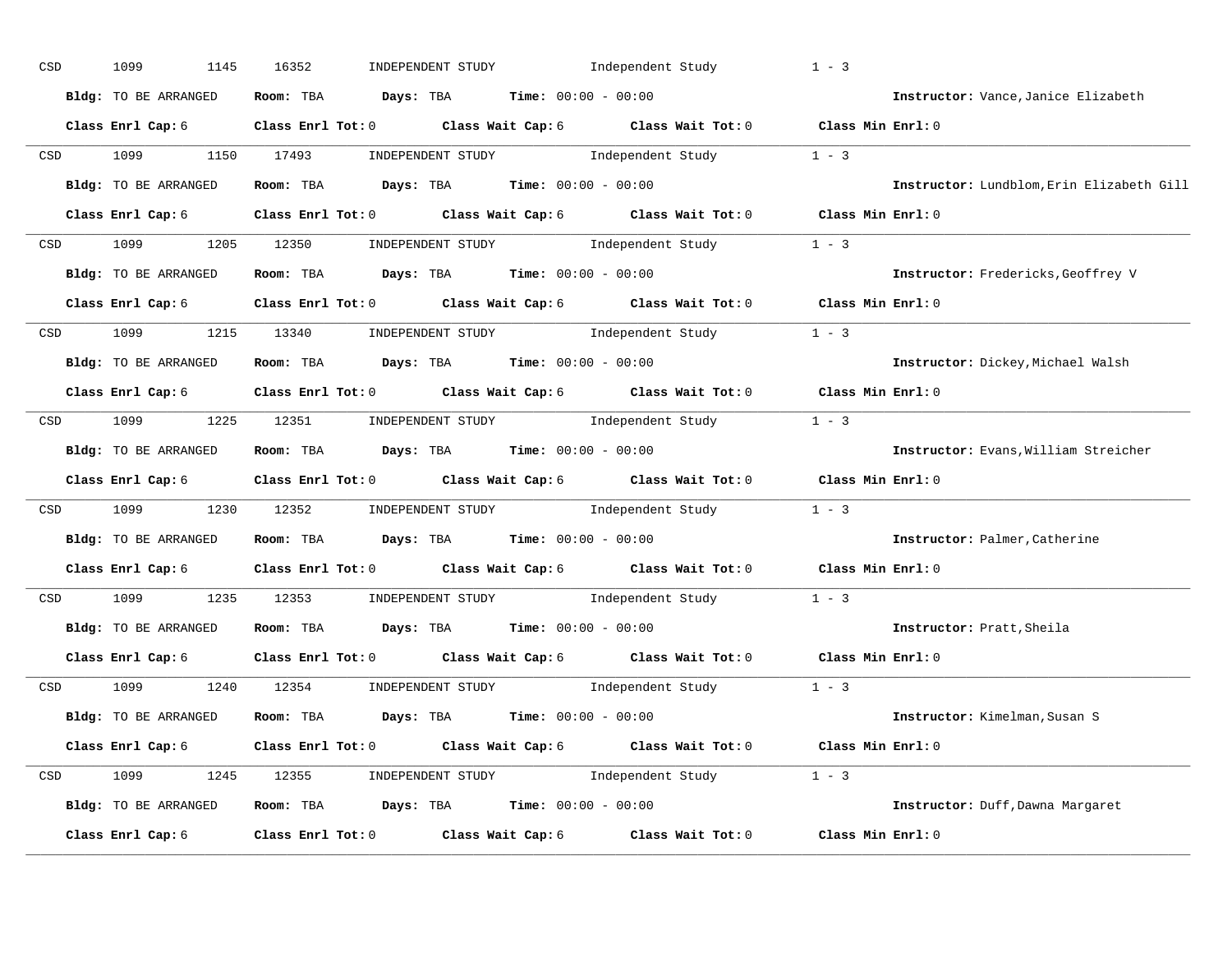### Report ID: SR201 **University of Pittsburgh** Page No. 31 of 251 **Schedule of Classes for Summer Term 2020-2021** Run Date: 11/07/2020 **Six Week - First Run Time: 00:30:09**

| Subject           | Catalog Nbr Section Class Nbr | Course Title                                          |                                     | Component                                                                                                                    | Units             | Topics                             |
|-------------------|-------------------------------|-------------------------------------------------------|-------------------------------------|------------------------------------------------------------------------------------------------------------------------------|-------------------|------------------------------------|
| CSD<br>1099       | 1250                          | 12356                                                 | INDEPENDENT STUDY                   | Independent Study                                                                                                            | $1 - 3$           |                                    |
|                   | Bldg: TO BE ARRANGED          | Room: TBA $Days:$ TBA $Time: 00:00 - 00:00$           |                                     |                                                                                                                              |                   | Instructor: Vento, Barbara         |
|                   | Class Enrl Cap: 6             |                                                       |                                     | Class Enrl Tot: 0 Class Wait Cap: 6 Class Wait Tot: 0 Class Min Enrl: 0                                                      |                   |                                    |
| CSD 1099          |                               | 1255 12357                                            | INDEPENDENT STUDY                   | Independent Study                                                                                                            | $1 - 3$           |                                    |
|                   | Bldg: TO BE ARRANGED          | Room: TBA $Days:$ TBA $Time: 00:00 - 00:00$           |                                     |                                                                                                                              |                   | Instructor: Iverson, Jana Marie    |
|                   |                               |                                                       |                                     | Class Enrl Cap: 6 $\qquad$ Class Enrl Tot: 0 $\qquad$ Class Wait Cap: 6 $\qquad$ Class Wait Tot: 0                           | Class Min Enrl: 0 |                                    |
| <b>CSD</b>        | 1099 700                      | 1265 12358                                            | INDEPENDENT STUDY 1ndependent Study |                                                                                                                              | $1 - 3$           |                                    |
|                   | Bldg: TO BE ARRANGED          | Room: TBA $Days:$ TBA $Time: 00:00 - 00:00$           |                                     |                                                                                                                              |                   | Instructor: Coyle, James L.        |
|                   |                               |                                                       |                                     | Class Enrl Cap: 6 Class Enrl Tot: 0 Class Wait Cap: 6 Class Wait Tot: 0 Class Min Enrl: 0                                    |                   |                                    |
|                   |                               | CSD 1099 1270 19502                                   | INDEPENDENT STUDY 1ndependent Study |                                                                                                                              | $1 - 3$           |                                    |
|                   | Bldg: TO BE ARRANGED          | Room: TBA $Days: TBA$ Time: $00:00 - 00:00$           |                                     |                                                                                                                              |                   | Instructor: Rousseau, Bernard      |
|                   |                               |                                                       |                                     | Class Enrl Cap: 6 $\qquad$ Class Enrl Tot: 0 $\qquad$ Class Wait Cap: 6 $\qquad$ Class Wait Tot: 0                           | Class Min Enrl: 0 |                                    |
|                   |                               | CSD 1099 1275 19504                                   |                                     | $\begin{minipage}[c]{0.9\linewidth} \textbf{INDEX} & \textbf{STUDY} \\ \textbf{Independent Study} & 1 - 3 \\ \end{minipage}$ |                   |                                    |
|                   | Bldg: TO BE ARRANGED          | Room: TBA $Days:$ TBA $Time: 00:00 - 00:00$           |                                     |                                                                                                                              |                   | Instructor: Rousseau, Bernard      |
|                   |                               |                                                       |                                     | Class Enrl Cap: 6 Class Enrl Tot: 0 Class Wait Cap: 6 Class Wait Tot: 0 Class Min Enrl: 0                                    |                   |                                    |
| 1099<br>CSD       |                               | 1280 19506                                            | INDEPENDENT STUDY 1ndependent Study |                                                                                                                              | $1 - 3$           |                                    |
|                   | Bldg: TO BE ARRANGED          | Room: TBA $Days:$ TBA $Time: 00:00 - 00:00$           |                                     |                                                                                                                              |                   | Instructor: Rousseau, Bernard      |
|                   |                               |                                                       |                                     | Class Enrl Cap: 6 Class Enrl Tot: 0 Class Wait Cap: 6 Class Wait Tot: 0 Class Min Enrl: 0                                    |                   |                                    |
| CSD 1902          |                               | 1100 16288<br>DIRECTED STUDY                          |                                     | Directed Studies                                                                                                             | $1 - 3$           |                                    |
|                   | Bldg: TO BE ARRANGED          | Room: TBA $Days:$ TBA $Time: 00:00 - 00:00$           |                                     |                                                                                                                              |                   | Instructor: Coyle, James L.        |
|                   | Class Enrl Cap: 6             | Class Enrl Tot: 0 Class Wait Cap: 6 Class Wait Tot: 0 |                                     |                                                                                                                              | Class Min Enrl: 0 |                                    |
| 1902<br>CSD       | 1105                          | 16289<br>DIRECTED STUDY                               |                                     | Directed Studies                                                                                                             | $1 - 3$           |                                    |
|                   | Bldg: TO BE ARRANGED          | Room: TBA $Days:$ TBA $Time: 00:00 - 00:00$           |                                     |                                                                                                                              |                   | Instructor: Fredericks, Geoffrey V |
| Class Enrl Cap: 6 |                               |                                                       |                                     | Class Enrl Tot: 0 $\qquad$ Class Wait Cap: 6 $\qquad$ Class Wait Tot: 0 $\qquad$ Class Min Enrl: 0                           |                   |                                    |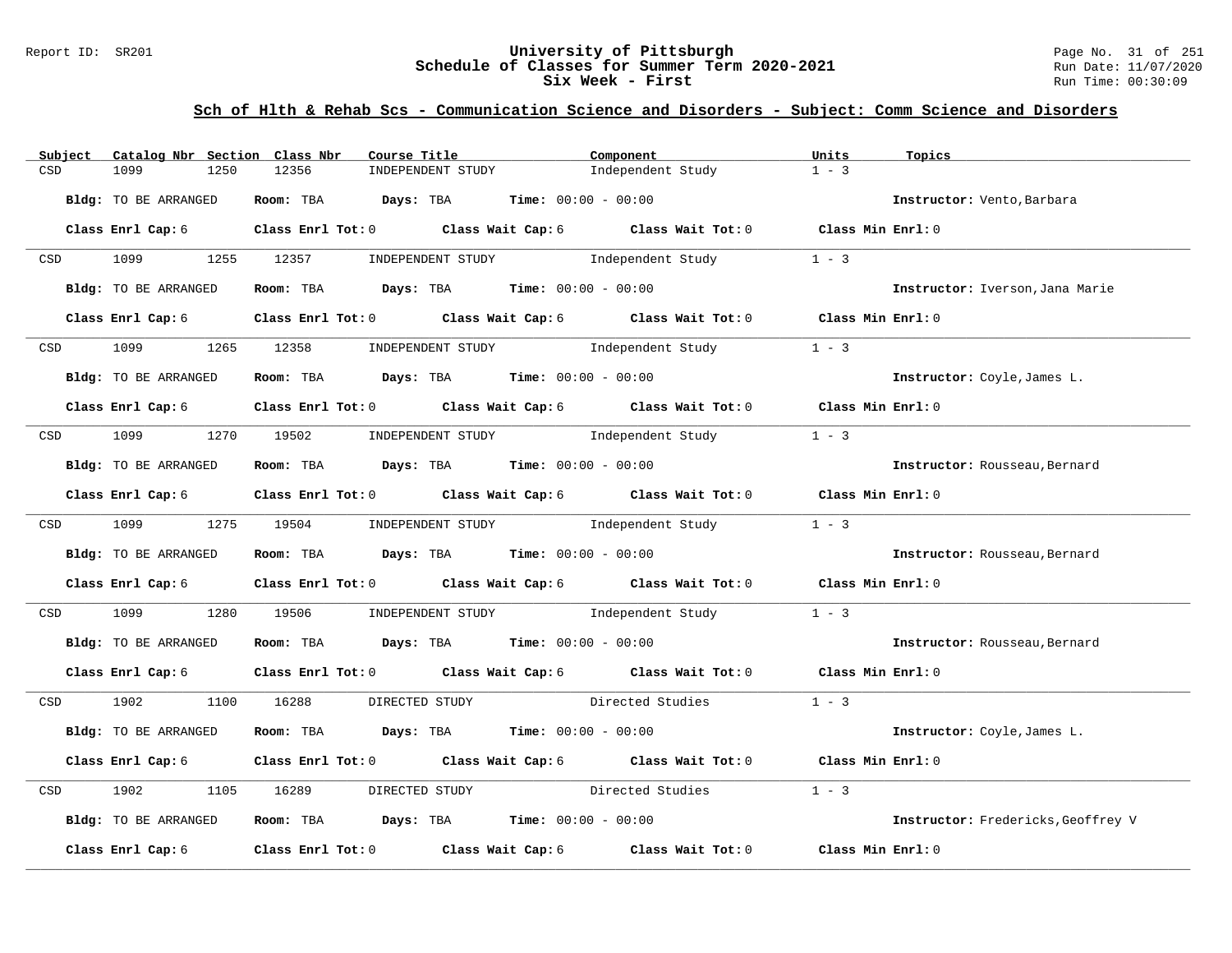| $_{\tt CSD}$ | 1902<br>1110         | 16290<br>DIRECTED STUDY                                                                   | Directed Studies                                                                                   | $1 - 3$           |                                           |
|--------------|----------------------|-------------------------------------------------------------------------------------------|----------------------------------------------------------------------------------------------------|-------------------|-------------------------------------------|
|              | Bldg: TO BE ARRANGED | Room: TBA $\rule{1em}{0.15mm}$ Days: TBA $\rule{1.15mm}]{0.15mm}$ Time: $0.000 - 0.0000$  |                                                                                                    |                   | Instructor: Hill, Katharine J.            |
|              |                      | Class Enrl Cap: 6 Class Enrl Tot: 0 Class Wait Cap: 6 Class Wait Tot: 0 Class Min Enrl: 0 |                                                                                                    |                   |                                           |
| CSD          | 1902                 | 1115 17494<br>DIRECTED STUDY                                                              | Directed Studies                                                                                   | $1 - 3$           |                                           |
|              | Bldg: TO BE ARRANGED | Room: TBA $Days: TBA$ Time: $00:00 - 00:00$                                               |                                                                                                    |                   | Instructor: Lundblom, Erin Elizabeth Gill |
|              | Class Enrl Cap: 6    |                                                                                           | Class Enrl Tot: 0 $\qquad$ Class Wait Cap: 6 $\qquad$ Class Wait Tot: 0 $\qquad$ Class Min Enrl: 0 |                   |                                           |
| CSD          |                      | 1902 1120 16291 DIRECTED STUDY Directed Studies 1 - 3                                     |                                                                                                    |                   |                                           |
|              | Bldg: TO BE ARRANGED | Room: TBA $\rule{1em}{0.15mm}$ Days: TBA Time: $00:00 - 00:00$                            |                                                                                                    |                   | Instructor: Staff                         |
|              | Class Enrl Cap: 6    |                                                                                           | Class Enrl Tot: 0 $\qquad$ Class Wait Cap: 6 $\qquad$ Class Wait Tot: 0                            | Class Min Enrl: 0 |                                           |
|              | CSD 1902             | 1125 16292                                                                                | DIRECTED STUDY Directed Studies                                                                    | $1 - 3$           |                                           |
|              | Bldg: TO BE ARRANGED | Room: TBA $Days:$ TBA $Time: 00:00 - 00:00$                                               |                                                                                                    |                   | Instructor: Brown, Christopher A          |
|              | Class Enrl Cap: 6    |                                                                                           | Class Enrl Tot: 0 Class Wait Cap: 6 Class Wait Tot: 0                                              | Class Min Enrl: 0 |                                           |
|              | CSD 1902             | 1130 16293                                                                                | DIRECTED STUDY Directed Studies                                                                    | $1 - 3$           |                                           |
|              | Bldg: TO BE ARRANGED | Room: TBA $Days: TBA$ Time: $00:00 - 00:00$                                               |                                                                                                    |                   | Instructor: Cohn, Ellen R                 |
|              |                      | Class Enrl Cap: 6 Class Enrl Tot: 0 Class Wait Cap: 6 Class Wait Tot: 0                   |                                                                                                    | Class Min Enrl: 0 |                                           |
| CSD          | 1902<br>1135         | 16294                                                                                     | DIRECTED STUDY Directed Studies                                                                    | $1 - 3$           |                                           |
|              | Bldg: TO BE ARRANGED | <b>Room:</b> TBA $\qquad \qquad$ Days: TBA $\qquad \qquad$ Time: $00:00 - 00:00$          |                                                                                                    |                   | Instructor: Gross, Roxann D               |
|              |                      | Class Enrl Cap: 6 Class Enrl Tot: 0 Class Wait Cap: 6 Class Wait Tot: 0                   |                                                                                                    | Class Min Enrl: 0 |                                           |
| CSD          | 1902<br>1140         | 16295                                                                                     | DIRECTED STUDY Directed Studies                                                                    | $1 - 3$           |                                           |
|              | Bldg: TO BE ARRANGED | Room: TBA $Days: TBA$ Time: $00:00 - 00:00$                                               |                                                                                                    |                   | Instructor: Messick, Cheryl K             |
|              | Class Enrl Cap: 6    |                                                                                           | Class Enrl Tot: 0 Class Wait Cap: 6 Class Wait Tot: 0                                              | Class Min Enrl: 0 |                                           |
| CSD          | 1902                 | 1145 16296<br>DIRECTED STUDY                                                              | Directed Studies                                                                                   | $1 - 3$           |                                           |
|              | Bldg: TO BE ARRANGED | Room: TBA $Days:$ TBA $Time: 00:00 - 00:00$                                               |                                                                                                    |                   | Instructor: Mormer, Elaine A.             |
|              | Class Enrl Cap: 6    |                                                                                           | Class Enrl Tot: 0 $\qquad$ Class Wait Cap: 6 $\qquad$ Class Wait Tot: 0 $\qquad$ Class Min Enrl: 0 |                   |                                           |
| CSD          | 1902                 | 1150 16297 DIRECTED STUDY Directed Studies 1 - 3                                          |                                                                                                    |                   |                                           |
|              | Bldg: TO BE ARRANGED | Room: TBA $Days:$ TBA $Time: 00:00 - 00:00$                                               |                                                                                                    |                   | Instructor: Rossman, Reva N               |
|              | Class Enrl Cap: 6    | Class Enrl Tot: 0 Class Wait Cap: 6                                                       | Class Wait Tot: 0                                                                                  | Class Min Enrl: 0 |                                           |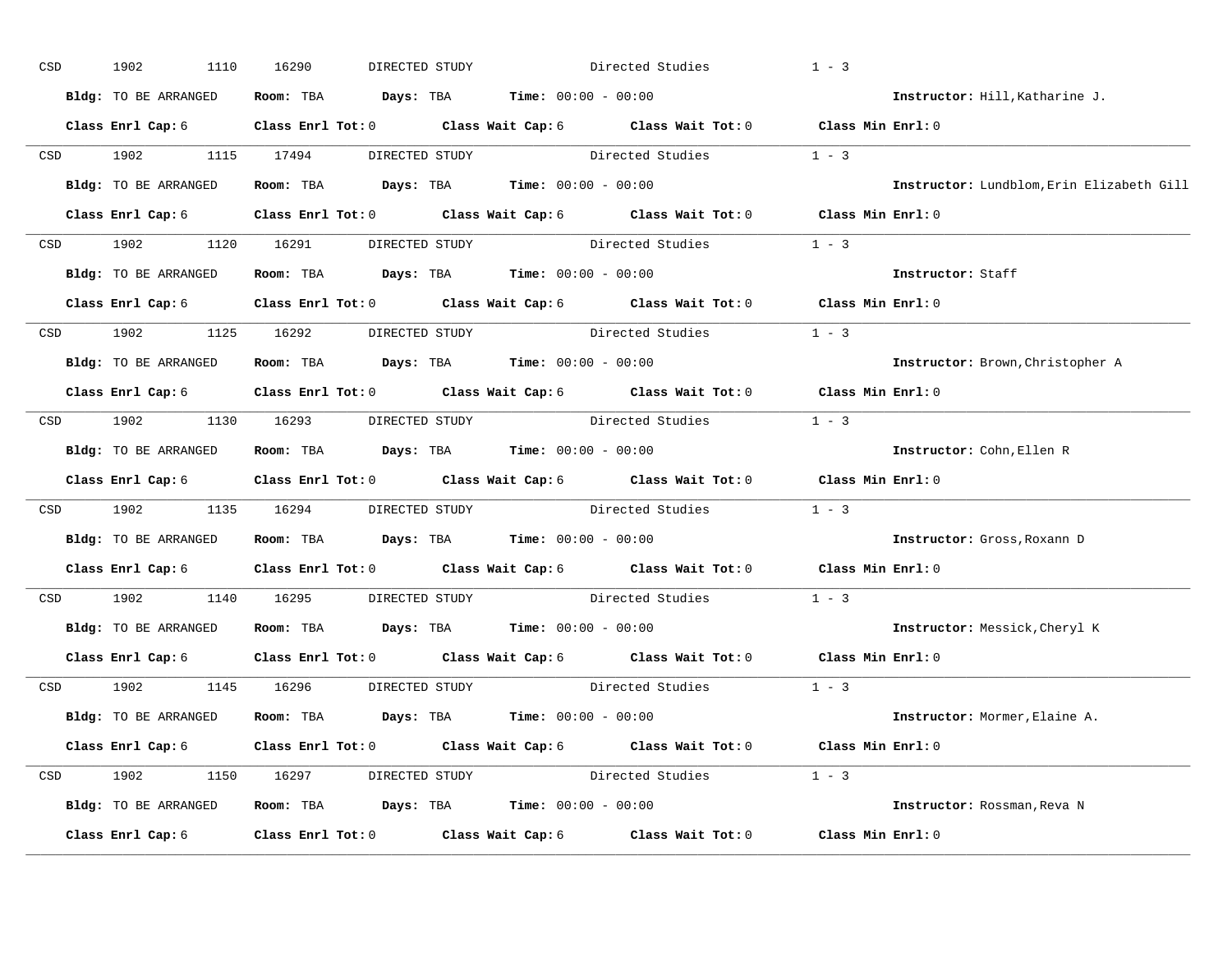### Report ID: SR201 **1988 Chedule of Classes for Summer Term 2020-2021** Page No. 33 of 251 Page No. 33 of 251 **Schedule of Classes for Summer Term 2020-2021** Run Date: 11/07/2020 **Schedule of Classes for Summer Term 2020-2021** Run Date: 11/07/2021<br>**Six Week - First** Run Time: 00:30:09 Six Week - First

| Subject     | Catalog Nbr Section Class Nbr | Course Title                 |                                                                                          | Component        | Units             | Topics                               |
|-------------|-------------------------------|------------------------------|------------------------------------------------------------------------------------------|------------------|-------------------|--------------------------------------|
| CSD         | 1902<br>1160                  | 16298<br>DIRECTED STUDY      |                                                                                          | Directed Studies | $1 - 3$           |                                      |
|             | <b>Bldg:</b> TO BE ARRANGED   | Days: TBA<br>Room: TBA       | <b>Time:</b> $00:00 - 00:00$                                                             |                  |                   | Instructor: Vance, Janice Elizabeth  |
|             | Class Enrl Cap: 6             |                              | Class Enrl Tot: 0 Class Wait Cap: 6 Class Wait Tot: 0 Class Min Enrl: 0                  |                  |                   |                                      |
| CSD         | 1902                          | 1210 13372<br>DIRECTED STUDY |                                                                                          | Directed Studies | $1 - 3$           |                                      |
|             | Bldg: TO BE ARRANGED          | Room: TBA                    | <b>Days:</b> TBA <b>Time:</b> $00:00 - 00:00$                                            |                  |                   | Instructor: Dickey, Michael Walsh    |
|             | Class Enrl Cap: 6             |                              | Class Enrl Tot: 0 Class Wait Cap: 6 Class Wait Tot: 0                                    |                  | Class Min Enrl: 0 |                                      |
| CSD         | 1902                          | 1220 12374<br>DIRECTED STUDY |                                                                                          | Directed Studies | $1 - 3$           |                                      |
|             | Bldg: TO BE ARRANGED          |                              | Room: TBA $Days:$ TBA $Time: 00:00 - 00:00$                                              |                  |                   | Instructor: Evans, William Streicher |
|             | Class Enrl Cap: 6             |                              | Class Enrl Tot: 0 Class Wait Cap: 6 Class Wait Tot: 0 Class Min Enrl: 0                  |                  |                   |                                      |
| 1902<br>CSD |                               | 1225 12375                   | DIRECTED STUDY Directed Studies                                                          |                  | $1 - 3$           |                                      |
|             | Bldg: TO BE ARRANGED          |                              | Room: TBA $Days:$ TBA $Time: 00:00 - 00:00$                                              |                  |                   | Instructor: Palmer, Catherine        |
|             | Class Enrl Cap: 6             |                              | Class Enrl Tot: 0 Class Wait Cap: 6 Class Wait Tot: 0                                    |                  | Class Min Enrl: 0 |                                      |
| CSD 1902    |                               | 1230 12376                   | DIRECTED STUDY                                                                           | Directed Studies | $1 - 3$           |                                      |
|             | Bldg: TO BE ARRANGED          |                              | Room: TBA $\rule{1em}{0.15mm}$ Days: TBA $\rule{1.15mm}]{0.15mm}$ Time: $0.000 - 0.0000$ |                  |                   | Instructor: Pratt, Sheila            |
|             | Class Enrl Cap: 6             |                              | Class Enrl Tot: 0 Class Wait Cap: 6 Class Wait Tot: 0                                    |                  | Class Min Enrl: 0 |                                      |
| CSD         | 1902<br>1235                  | 12377<br>DIRECTED STUDY      |                                                                                          | Directed Studies | $1 - 3$           |                                      |
|             | Bldg: TO BE ARRANGED          |                              | Room: TBA $Days:$ TBA $Time: 00:00 - 00:00$                                              |                  |                   | Instructor: Kimelman, Susan S        |
|             | Class Enrl Cap: 6             |                              | Class Enrl Tot: 0 Class Wait Cap: 6 Class Wait Tot: 0 Class Min Enrl: 0                  |                  |                   |                                      |
| CSD         | 1902                          | 1240 12378<br>DIRECTED STUDY |                                                                                          | Directed Studies | $1 - 3$           |                                      |
|             | Bldg: TO BE ARRANGED          |                              | Room: TBA $Days:$ TBA $Time: 00:00 - 00:00$                                              |                  |                   | Instructor: Duff, Dawna Margaret     |
|             | Class Enrl Cap: 6             |                              | Class Enrl Tot: 0 Class Wait Cap: 6 Class Wait Tot: 0                                    |                  | Class Min Enrl: 0 |                                      |
| CSD         | 1902<br>1245                  | 12379<br>DIRECTED STUDY      |                                                                                          | Directed Studies | $1 - 3$           |                                      |
|             | Bldg: TO BE ARRANGED          |                              | Room: TBA $Days:$ TBA Time: $00:00 - 00:00$                                              |                  |                   | Instructor: Vento, Barbara           |
|             | Class Enrl Cap: 6             |                              | Class Enrl Tot: 0 Class Wait Cap: 6 Class Wait Tot: 0                                    |                  | Class Min Enrl: 0 |                                      |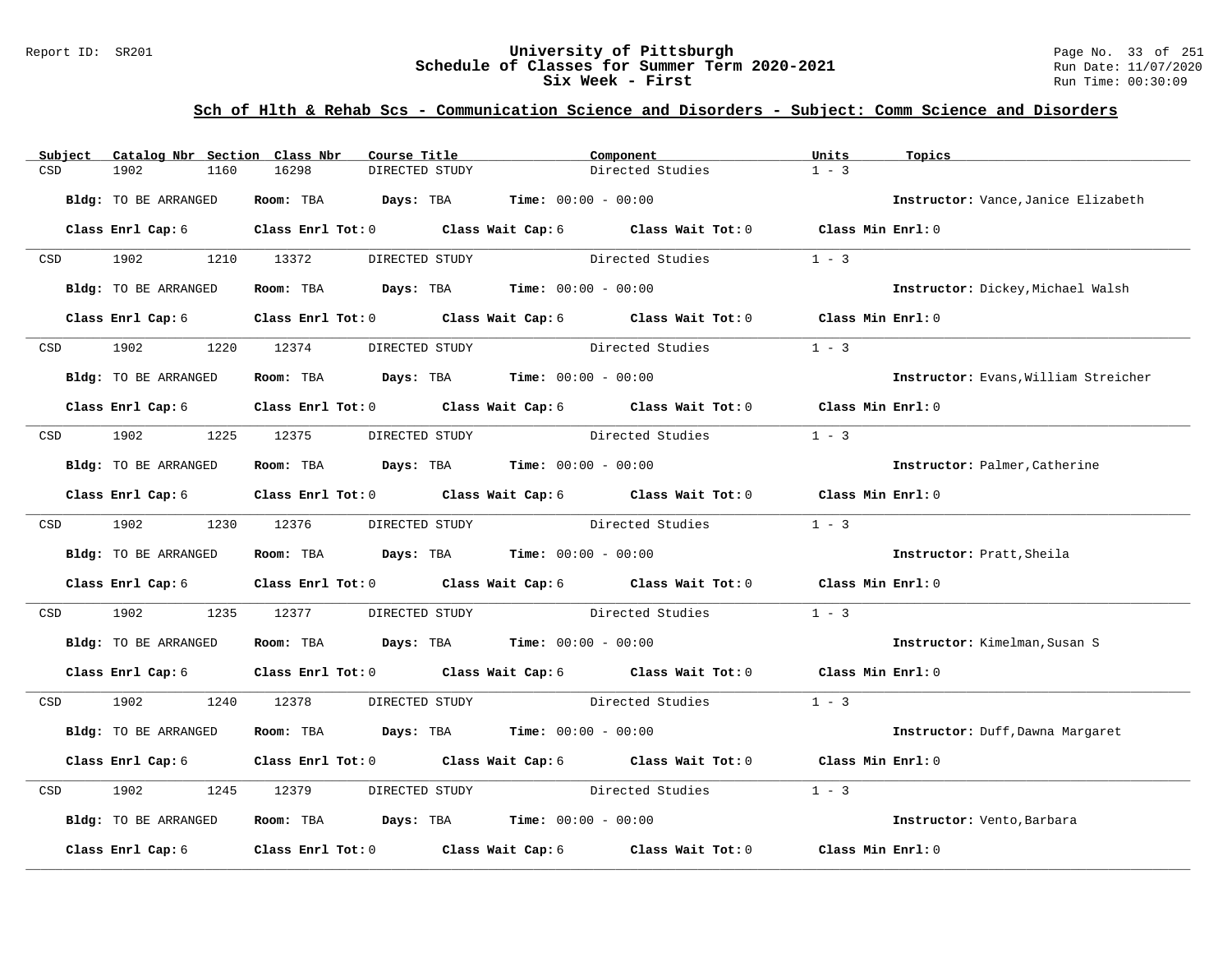| CSD |                                                                                                                 | 1902<br>1250         | 12380<br>DIRECTED STUDY                                                               | Directed Studies                                                                           | $1 - 3$                              |
|-----|-----------------------------------------------------------------------------------------------------------------|----------------------|---------------------------------------------------------------------------------------|--------------------------------------------------------------------------------------------|--------------------------------------|
|     |                                                                                                                 | Bldg: TO BE ARRANGED | Room: TBA $\rule{1em}{0.15mm}$ Days: TBA $\rule{1.5mm}{0.15mm}$ Time: $00:00 - 00:00$ |                                                                                            | Instructor: Helou, Leah Bernadette   |
|     |                                                                                                                 | Class Enrl Cap: 6    |                                                                                       | Class Enrl Tot: 0 Class Wait Cap: 6 Class Wait Tot: 0 Class Min Enrl: 0                    |                                      |
|     |                                                                                                                 | CSD 1902             | 1255 19496                                                                            | DIRECTED STUDY Directed Studies                                                            | $1 - 3$                              |
|     |                                                                                                                 | Bldg: TO BE ARRANGED | Room: TBA $Days:$ TBA $Time: 00:00 - 00:00$                                           |                                                                                            | Instructor: Rousseau, Bernard        |
|     |                                                                                                                 |                      |                                                                                       | Class Enrl Cap: 6 Class Enrl Tot: 0 Class Wait Cap: 6 Class Wait Tot: 0 Class Min Enrl: 0  |                                      |
| CSD |                                                                                                                 | 1902 1260 19499      |                                                                                       | DIRECTED STUDY Directed Studies 1 - 3                                                      |                                      |
|     |                                                                                                                 | Bldg: TO BE ARRANGED | Room: TBA $Days:$ TBA $Time: 00:00 - 00:00$                                           |                                                                                            | Instructor: Rousseau, Bernard        |
|     |                                                                                                                 |                      | Class Enrl Cap: 6 (Class Enrl Tot: 0 (Class Wait Cap: 6 (Class Wait Tot: 0            |                                                                                            | Class Min Enrl: 0                    |
| CSD |                                                                                                                 |                      |                                                                                       | 2000 1205 12404 RESEARCH & THESIS MASTR'S DEGRThesis Research                              | $1 - 6$                              |
|     |                                                                                                                 | Bldg: TO BE ARRANGED | Room: TBA $Days:$ TBA $Time: 00:00 - 00:00$                                           |                                                                                            | Instructor: Fredericks, Geoffrey V   |
|     |                                                                                                                 |                      | Class Enrl Cap: 35 Class Enrl Tot: 0 Class Wait Cap: 0 Class Wait Tot: 0              |                                                                                            | Class Min Enrl: 0                    |
| CSD |                                                                                                                 |                      | 2000 1215 13377 RESEARCH & THESIS MASTR'S DEGRThesis Research                         |                                                                                            | $1 - 6$                              |
|     |                                                                                                                 | Bldg: TO BE ARRANGED | Room: TBA $Days:$ TBA $Time: 00:00 - 00:00$                                           |                                                                                            | Instructor: Dickey, Michael Walsh    |
|     |                                                                                                                 |                      |                                                                                       | Class Enrl Cap: 35 Class Enrl Tot: 0 Class Wait Cap: 0 Class Wait Tot: 0 Class Min Enrl: 0 |                                      |
| CSD |                                                                                                                 | 2000                 | 1225 12405 RESEARCH & THESIS MASTR'S DEGRThesis Research                              |                                                                                            | $1 - 6$                              |
|     |                                                                                                                 | Bldg: TO BE ARRANGED | Room: TBA $Days:$ TBA $Time: 00:00 - 00:00$                                           |                                                                                            | Instructor: Evans, William Streicher |
|     |                                                                                                                 |                      | Class Enrl Cap: 35 Class Enrl Tot: 0 Class Wait Cap: 0 Class Wait Tot: 0              |                                                                                            | Class Min Enrl: 0                    |
|     | CSD <sub>c</sub>                                                                                                | 2000 100             | 1230 12406 RESEARCH & THESIS MASTR'S DEGRThesis Research                              |                                                                                            | $1 - 6$                              |
|     |                                                                                                                 | Bldg: TO BE ARRANGED | Room: TBA $Days:$ TBA $Time: 00:00 - 00:00$                                           |                                                                                            | Instructor: Palmer, Catherine        |
|     |                                                                                                                 | Class Enrl Cap: 35   | Class Enrl Tot: 0 $\qquad$ Class Wait Cap: 0 $\qquad$ Class Wait Tot: 0               |                                                                                            | $Class$ Min $Enrl: 0$                |
|     | CSD and the control of the control of the control of the control of the control of the control of the control o |                      | 2000 1235 12407 RESEARCH & THESIS MASTR'S DEGRThesis Research                         | $1 - 6$                                                                                    |                                      |
|     |                                                                                                                 | Bldg: TO BE ARRANGED | Room: TBA $Days:$ TBA $Time: 00:00 - 00:00$                                           |                                                                                            | Instructor: Pratt, Sheila            |
|     |                                                                                                                 |                      |                                                                                       | Class Enrl Cap: 35 Class Enrl Tot: 0 Class Wait Cap: 0 Class Wait Tot: 0 Class Min Enrl: 0 |                                      |
| CSD |                                                                                                                 |                      |                                                                                       | 2000 1240 12408 RESEARCH & THESIS MASTR'S DEGRThesis Research 1 - 6                        |                                      |
|     |                                                                                                                 | Bldg: TO BE ARRANGED | Room: TBA $Days: TBA$ Time: $00:00 - 00:00$                                           |                                                                                            | Instructor: Kimelman, Susan S        |
|     |                                                                                                                 | Class Enrl Cap: 35   |                                                                                       | Class Enrl Tot: $0$ Class Wait Cap: $0$ Class Wait Tot: $0$                                | Class Min Enrl: 0                    |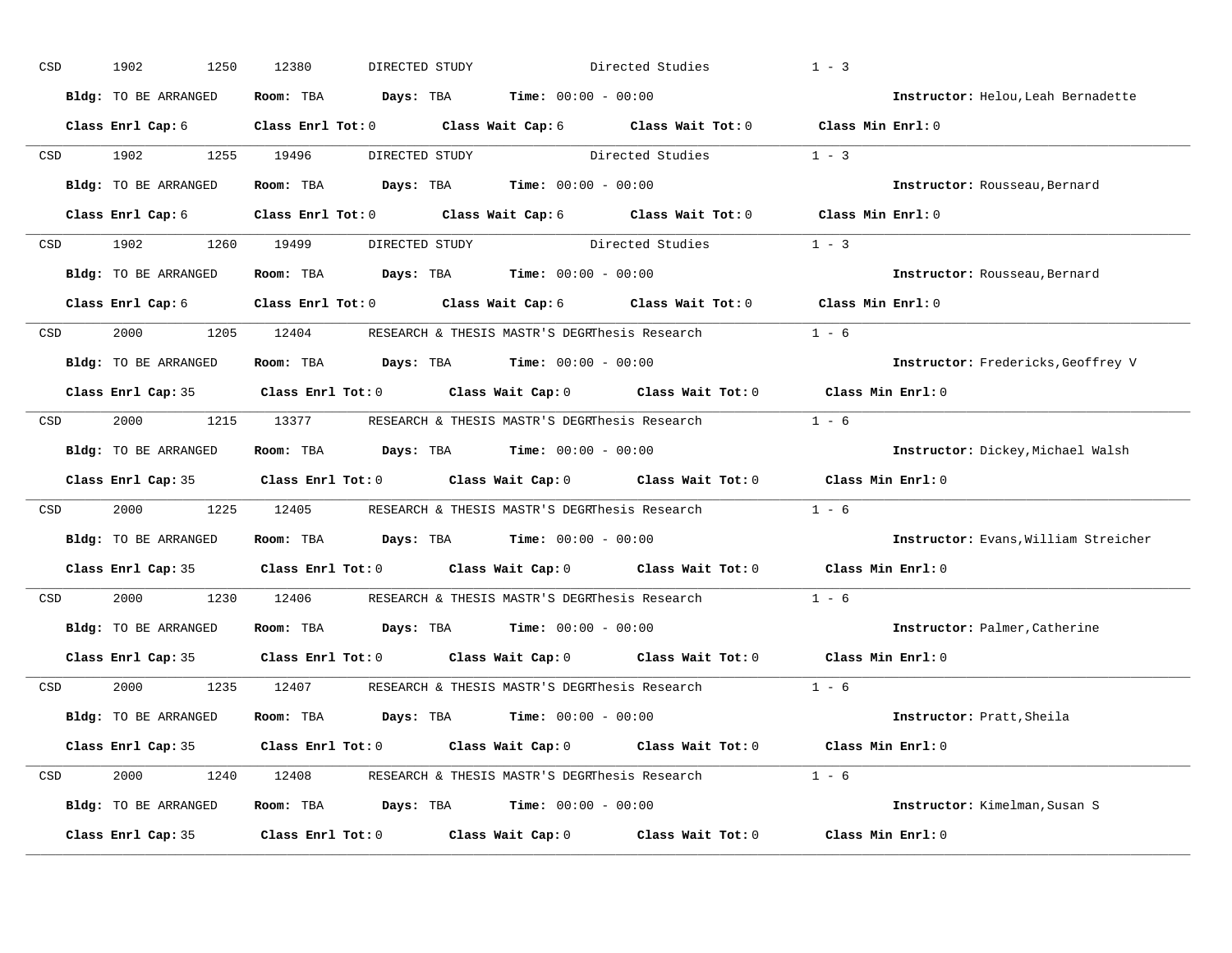### Report ID: SR201 **University of Pittsburgh** Page No. 35 of 251 **Schedule of Classes for Summer Term 2020-2021** Run Date: 11/07/2020 **Six Week - First Run Time: 00:30:09**

| Subject                                                                                                         | Catalog Nbr Section Class Nbr | Course Title                                                                               | Component                                             | Units<br>Topics                    |
|-----------------------------------------------------------------------------------------------------------------|-------------------------------|--------------------------------------------------------------------------------------------|-------------------------------------------------------|------------------------------------|
| CSD                                                                                                             | 2000<br>1245                  | 12409                                                                                      | RESEARCH & THESIS MASTR'S DEGRINES S Research         | $1 - 6$                            |
|                                                                                                                 | Bldg: TO BE ARRANGED          | Room: TBA $Days:$ TBA $Time: 00:00 - 00:00$                                                |                                                       | Instructor: Duff, Dawna Margaret   |
|                                                                                                                 |                               | Class Enrl Cap: 35 Class Enrl Tot: 0 Class Wait Cap: 0 Class Wait Tot: 0 Class Min Enrl: 0 |                                                       |                                    |
| CSD                                                                                                             | 2000 000                      | 1250 12410                                                                                 | RESEARCH & THESIS MASTR'S DEGRThesis Research         | $1 - 6$                            |
|                                                                                                                 | Bldg: TO BE ARRANGED          | Room: TBA $Days: TBA$ Time: $00:00 - 00:00$                                                |                                                       | Instructor: Vento, Barbara         |
|                                                                                                                 |                               | Class Enrl Cap: 35 Class Enrl Tot: 0 Class Wait Cap: 0 Class Wait Tot: 0 Class Min Enrl: 0 |                                                       |                                    |
| CSD <sub>c</sub>                                                                                                | 2000                          | 1255 12411                                                                                 | RESEARCH & THESIS MASTR'S DEGRThesis Research         | $1 - 6$                            |
|                                                                                                                 | Bldg: TO BE ARRANGED          | Room: TBA $\rule{1em}{0.15mm}$ Days: TBA $\rule{1.5mm}{0.15mm}$ Time: $00:00 - 00:00$      |                                                       | Instructor: Helou, Leah Bernadette |
|                                                                                                                 |                               | Class Enrl Cap: 35 Class Enrl Tot: 0 Class Wait Cap: 0 Class Wait Tot: 0 Class Min Enrl: 0 |                                                       |                                    |
| CSD                                                                                                             | 2000                          | 1265 16988                                                                                 | RESEARCH & THESIS MASTR'S DEGRThesis Research         | $1 - 6$                            |
|                                                                                                                 | Bldg: TO BE ARRANGED          | Room: TBA $Days:$ TBA $Time: 00:00 - 00:00$                                                |                                                       | Instructor: Cohn, Ellen R          |
|                                                                                                                 |                               | Class Enrl Cap: 35 Class Enrl Tot: 0 Class Wait Cap: 0 Class Wait Tot: 0 Class Min Enrl: 0 |                                                       |                                    |
| CSD and the control of the control of the control of the control of the control of the control of the control o | 2000 1270 16989               |                                                                                            | RESEARCH & THESIS MASTR'S DEGRThesis Research $1 - 6$ |                                    |
|                                                                                                                 | Bldg: TO BE ARRANGED          | Room: TBA $Days:$ TBA $Time: 00:00 - 00:00$                                                |                                                       | Instructor: Staff                  |
|                                                                                                                 |                               | Class Enrl Cap: 35 Class Enrl Tot: 0 Class Wait Cap: 0 Class Wait Tot: 0 Class Min Enrl: 0 |                                                       |                                    |
| CSD                                                                                                             | 2000<br>1275                  | 16990                                                                                      | RESEARCH & THESIS MASTR'S DEGRThesis Research         | $1 - 6$                            |
|                                                                                                                 | Bldg: TO BE ARRANGED          | Room: TBA $Days:$ TBA $Time: 00:00 - 00:00$                                                |                                                       | Instructor: Messick, Cheryl K      |
|                                                                                                                 |                               | Class Enrl Cap: 35 Class Enrl Tot: 0 Class Wait Cap: 0 Class Wait Tot: 0 Class Min Enrl: 0 |                                                       |                                    |
| CSD                                                                                                             | 2000 000                      | 1280 19479                                                                                 | RESEARCH & THESIS MASTR'S DEGRThesis Research 1 - 6   |                                    |
|                                                                                                                 | Bldg: TO BE ARRANGED          | Room: TBA $Days:$ TBA $Time: 00:00 - 00:00$                                                |                                                       | Instructor: Rousseau, Bernard      |
|                                                                                                                 |                               | Class Enrl Cap: 35 Class Enrl Tot: 0 Class Wait Cap: 0 Class Wait Tot: 0 Class Min Enrl: 0 |                                                       |                                    |
| CSD                                                                                                             | 2000<br>1285                  | 19480                                                                                      | RESEARCH & THESIS MASTR'S DEGRINesis Research         | $1 - 6$                            |
|                                                                                                                 | Bldg: TO BE ARRANGED          | Room: TBA $Days:$ TBA $Time: 00:00 - 00:00$                                                |                                                       | Instructor: Rousseau, Bernard      |
|                                                                                                                 | Class Enrl Cap: 35            | Class Enrl Tot: 0 Class Wait Cap: 0 Class Wait Tot: 0                                      |                                                       | Class Min Enrl: 0                  |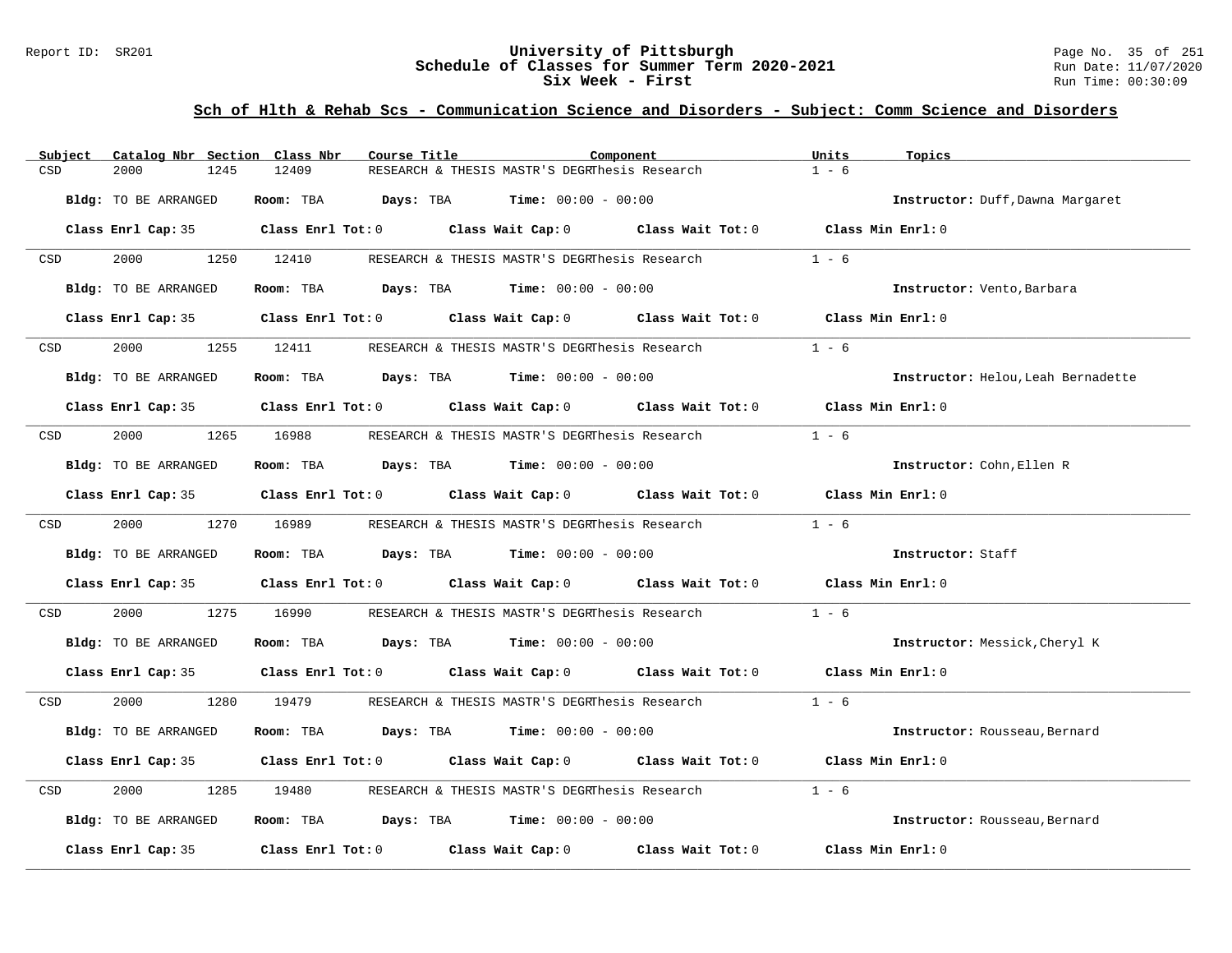| CSD       | 2056<br>1100                | 12303                                                                                                                                                                                                                              | AUDIOLOGY PRAC NETWORK - AUD Practicum        | $1 - 6$                                |                                           |
|-----------|-----------------------------|------------------------------------------------------------------------------------------------------------------------------------------------------------------------------------------------------------------------------------|-----------------------------------------------|----------------------------------------|-------------------------------------------|
|           | <b>Bldg:</b> TO BE ARRANGED | Room: TBA<br>Days: TBA                                                                                                                                                                                                             | <b>Time:</b> $00:00 - 00:00$                  |                                        | Instructor: Mormer, Elaine A.             |
|           | Class Enrl Cap: 20          | Class Enrl Tot: 0                                                                                                                                                                                                                  | Class Wait Cap: 0                             | Class Wait Tot: 0                      | Class Min Enrl: 0                         |
| CSD       | 2066<br>1100                | 12277                                                                                                                                                                                                                              | SPEECH PRACTICUM OUTPLACEMENT Practicum       | $1 - 9$                                |                                           |
|           | <b>Bldg:</b> TO BE ARRANGED | Days: TBA<br>Room: TBA                                                                                                                                                                                                             | <b>Time:</b> $00:00 - 00:00$                  |                                        | Instructor: Lundblom, Erin Elizabeth Gill |
|           | Class Enrl Cap: 50          | Class Enrl Tot: 0                                                                                                                                                                                                                  | Class Wait Cap: 0                             | Class Wait Tot: 0                      | Class Min Enrl: 0                         |
|           |                             | <b></b> This class has an additional fee. For more information go to <a <br="" href="http://www.registrar.pitt.edu">target="_blank"&gt;http://www.registrar.pitt.edu/</a> , and click on Faculty and Staff, then Course and Class. |                                               |                                        |                                           |
| CSD       | 2067<br>1100                | 12338<br>CLINIC PRACTICE IN SCHOOLS                                                                                                                                                                                                | Practicum                                     | $1 - 6$                                |                                           |
|           | Bldg: TO BE ARRANGED        | Room: TBA<br>Days: TBA                                                                                                                                                                                                             | Time: $00:00 - 00:00$                         |                                        | Instructor: Sustich, Linda M              |
|           | Class Enrl Cap: 25          | Class Enrl Tot: 0                                                                                                                                                                                                                  | Class Wait Cap: 0                             | Class Wait Tot: 0                      | Class Min Enrl: 0                         |
|           |                             | <b></b> This class has an additional fee. For more information go to <a <br="" href="http://www.registrar.pitt.edu">target="_blank"&gt;http://www.registrar.pitt.edu/</a> , and click on Faculty and Staff, then Course and Class. |                                               |                                        |                                           |
| CSD       | 2069<br>1100                | 18514<br>SLP MASTERS COMPREHENSIVE                                                                                                                                                                                                 | Seminar                                       | $\mathbf{1}$                           |                                           |
|           | Bldg: TO BE ARRANGED        | Room: TBA<br>Days: TBA                                                                                                                                                                                                             | <b>Time:</b> $00:00 - 00:00$                  |                                        | Instructor: Cohn, Ellen R                 |
|           | Class Enrl Cap: 35          | Class Enrl Tot: 0                                                                                                                                                                                                                  | Class Wait Cap: 0                             | Class Wait Tot: 0                      | Class Min Enrl: 0                         |
| CSD       | 2080<br>1010                | 20237                                                                                                                                                                                                                              | CLEFT PALATE&CRANIOFACIAL DIS Lecture         | 2                                      |                                           |
| Bldg: TBA |                             | Room: TBA<br>Days: Tu                                                                                                                                                                                                              | <b>Time:</b> $12:30 - 16:30$                  |                                        | Instructor: Cohn, Ellen R                 |
|           | Class Enrl Cap: 40          | Class Enrl Tot: 0<br>Room Characteristics: PeopleSoft - Scheduled (PS)(1)                                                                                                                                                          | Class Wait Cap: 0                             | Class Wait Tot: 0                      | Class Min Enrl: 0                         |
| CSD       | 2451<br>1010                | 19046                                                                                                                                                                                                                              | AUDIOLOGY MASTERS COMPREHNSV Seminar          | $\mathbf{1}$                           |                                           |
|           | Bldg: TO BE ARRANGED        | Days: TBA<br>Room: TBA                                                                                                                                                                                                             | <b>Time:</b> $00:00 - 00:00$                  |                                        | Instructor: Palmer, Catherine             |
|           | Class Enrl Cap: 5           | Class Enrl Tot: 0                                                                                                                                                                                                                  | Class Wait Cap: 0                             | Class Min Enrl: 0<br>Class Wait Tot: 0 |                                           |
| CSD       | 2500<br>1010                | 19047                                                                                                                                                                                                                              | MEDICAL SPEECH -LANG PATH 3 Credit Laboratory | $1 - 3$                                |                                           |
| Bldg: TBA |                             | Room: TBA<br>Days: Tu                                                                                                                                                                                                              | Time: $09:00 - 11:00$                         |                                        | Instructor: Coyle, James L.               |
|           | Class Enrl Cap: 35          | Class Enrl Tot: 0<br>Room Characteristics: PeopleSoft - Scheduled (PS)(1)                                                                                                                                                          | Class Wait Cap: 0                             | Class Wait Tot: 0                      | Class Min Enrl: 0                         |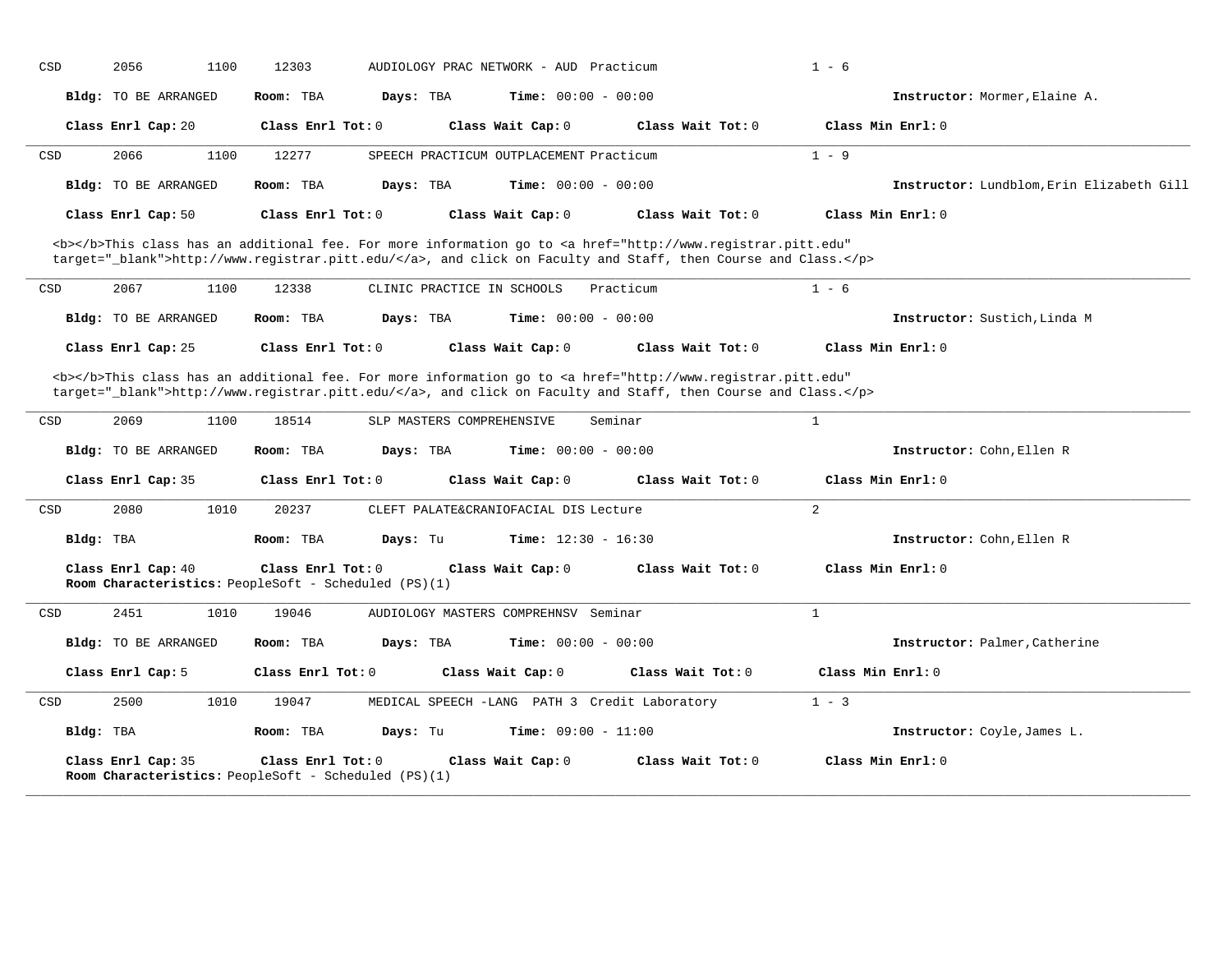#### Report ID: SR201 **University of Pittsburgh University of Pittsburgh** Page No. 37 of 251 **Schedule of Classes for Summer Term 2020-2021** Run Date: 11/07/2020 **Schedule of Classes for Summer Term 2020-2021** Run Date: 11/07/2021<br>**Six Week - First** Run Time: 00:30:09 **Six Week - First**

| Catalog Nbr Section Class Nbr<br>Subject | Course Title                                                                               | Component                       | Units<br>Topics                      |
|------------------------------------------|--------------------------------------------------------------------------------------------|---------------------------------|--------------------------------------|
| CSD<br>2659<br>1100                      | 17977<br>AUDIOLOGY EXTERNSHIP                                                              | Internship                      | $1 - 9$                              |
| Bldg: TO BE ARRANGED                     | Room: TBA $Days:$ TBA $Time: 00:00 - 00:00$                                                |                                 | Instructor: Vento, Barbara           |
|                                          | Class Enrl Cap: 35 Class Enrl Tot: 0 Class Wait Cap: 0 Class Wait Tot: 0 Class Min Enrl: 0 |                                 |                                      |
| 2902 200<br><b>CSD</b>                   | 1200 12428<br>DIRECTED STUDY                                                               | Directed Studies                | $1 - 9$                              |
| Bldg: TO BE ARRANGED                     | Room: TBA $Days:$ TBA $Time: 00:00 - 00:00$                                                |                                 | Instructor: Fredericks, Geoffrey V   |
|                                          | Class Enrl Cap: 35 Class Enrl Tot: 0 Class Wait Cap: 0 Class Wait Tot: 0                   |                                 | Class Min Enrl: 0                    |
| 2902<br>CSD                              | 1210 13337<br>DIRECTED STUDY                                                               | Directed Studies                | $1 - 9$                              |
| Bldg: TO BE ARRANGED                     | Room: TBA $\rule{1em}{0.15mm}$ Days: TBA Time: $00:00 - 00:00$                             |                                 | Instructor: Dickey, Michael Walsh    |
|                                          | Class Enrl Cap: 35 Class Enrl Tot: 0 Class Wait Cap: 0 Class Wait Tot: 0 Class Min Enrl: 0 |                                 |                                      |
| CSD 2902                                 | 1220 12429                                                                                 | DIRECTED STUDY Directed Studies | $1 - 9$                              |
| Bldg: TO BE ARRANGED                     | Room: TBA $Days:$ TBA $Time: 00:00 - 00:00$                                                |                                 | Instructor: Evans, William Streicher |
|                                          | Class Enrl Cap: 35 Class Enrl Tot: 0 Class Wait Cap: 0 Class Wait Tot: 0 Class Min Enrl: 0 |                                 |                                      |
| CSD 2902 1225 12430                      | DIRECTED STUDY                                                                             | Directed Studies                | $1 - 9$                              |
| Bldg: TO BE ARRANGED                     | Room: TBA $Days: TBA$ Time: $00:00 - 00:00$                                                |                                 | Instructor: Palmer, Catherine        |
|                                          | Class Enrl Cap: 35 Class Enrl Tot: 0 Class Wait Cap: 0 Class Wait Tot: 0 Class Min Enrl: 0 |                                 |                                      |
| 2902<br>1230<br>CSD                      | 12431                                                                                      | DIRECTED STUDY Directed Studies | $1 - 9$                              |
| Bldg: TO BE ARRANGED                     | Room: TBA $Days:$ TBA $Time: 00:00 - 00:00$                                                |                                 | Instructor: Pratt, Sheila            |
|                                          | Class Enrl Cap: 35 Class Enrl Tot: 0 Class Wait Cap: 0 Class Wait Tot: 0 Class Min Enrl: 0 |                                 |                                      |
| 2902<br>CSD                              | 1235 12432<br>DIRECTED STUDY                                                               | Directed Studies                | $1 - 9$                              |
| Bldg: TO BE ARRANGED                     | Room: TBA $Days:$ TBA $Time: 00:00 - 00:00$                                                |                                 | Instructor: Kimelman, Susan S        |
|                                          | Class Enrl Cap: 35 Class Enrl Tot: 0 Class Wait Cap: 0 Class Wait Tot: 0 Class Min Enrl: 0 |                                 |                                      |
| 2902<br>CSD                              | 1240 12433                                                                                 | DIRECTED STUDY Directed Studies | $1 - 9$                              |
| Bldg: TO BE ARRANGED                     | Room: TBA $Days:$ TBA $Time: 00:00 - 00:00$                                                |                                 | Instructor: Duff, Dawna Margaret     |
| Class Enrl Cap: 35                       | Class Enrl Tot: $0$ Class Wait Cap: $0$ Class Wait Tot: $0$                                |                                 | Class Min Enrl: 0                    |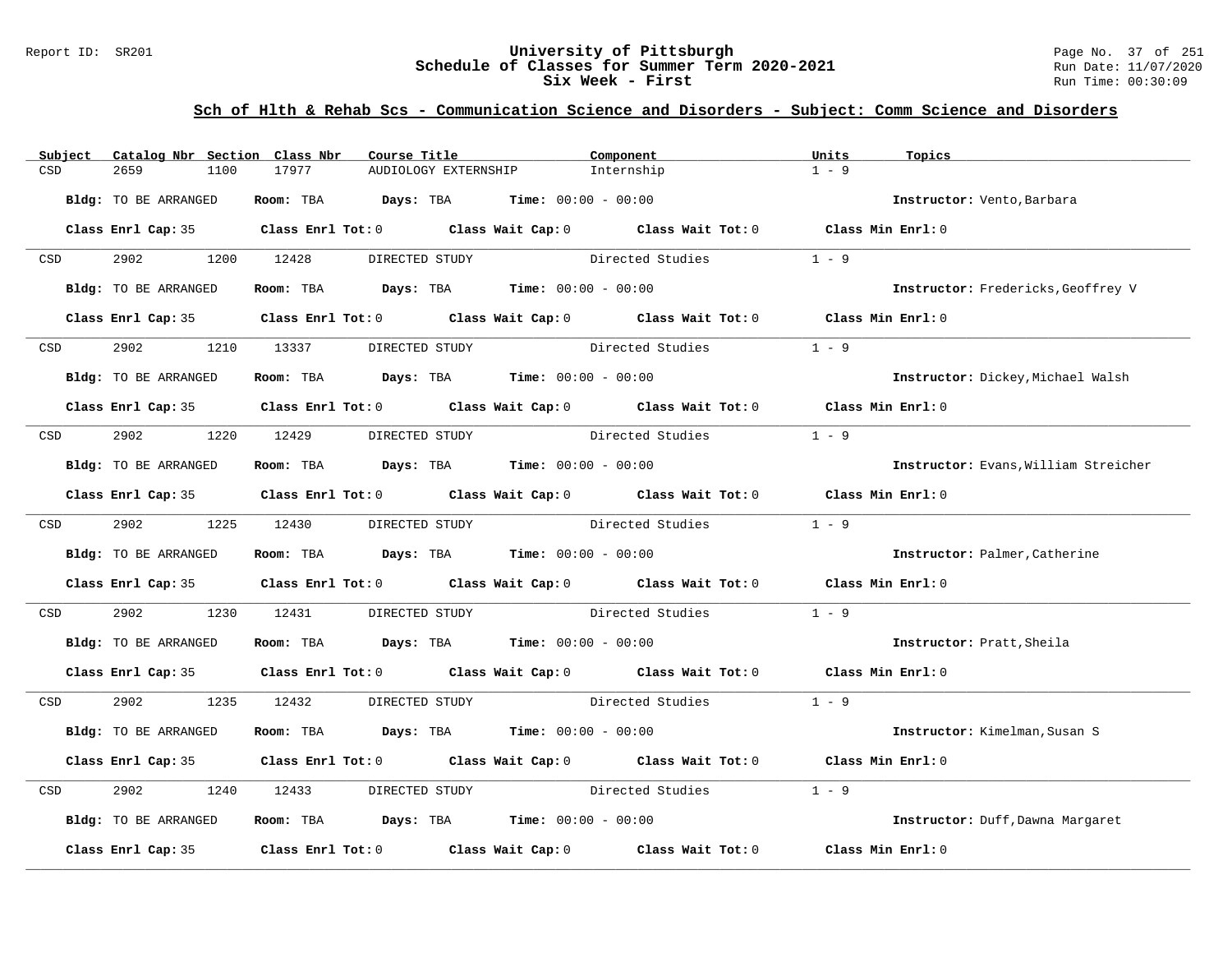| CSD |                  | 2902<br>1245         | 12434<br>DIRECTED STUDY                                                                 | Directed Studies                                                                                    | $1 - 9$                             |
|-----|------------------|----------------------|-----------------------------------------------------------------------------------------|-----------------------------------------------------------------------------------------------------|-------------------------------------|
|     |                  | Bldg: TO BE ARRANGED | Room: TBA $Days:$ TBA $Time: 00:00 - 00:00$                                             |                                                                                                     | Instructor: Vento, Barbara          |
|     |                  |                      |                                                                                         | Class Enrl Cap: 35 Class Enrl Tot: 0 Class Wait Cap: 0 Class Wait Tot: 0 Class Min Enrl: 0          |                                     |
|     |                  | CSD 2902 1250 12435  |                                                                                         | DIRECTED STUDY Directed Studies 1 - 9                                                               |                                     |
|     |                  | Bldg: TO BE ARRANGED | Room: TBA $Days:$ TBA Time: $00:00 - 00:00$                                             |                                                                                                     | Instructor: Chandrasekaran, Bharath |
|     |                  |                      |                                                                                         | Class Enrl Cap: 35 Class Enrl Tot: 0 Class Wait Cap: 0 Class Wait Tot: 0 Class Min Enrl: 0          |                                     |
|     |                  |                      |                                                                                         | CSD 2902 1260 17032 DIRECTED STUDY Directed Studies 1 - 9                                           |                                     |
|     |                  |                      | Bldg: TO BE ARRANGED Room: TBA Days: TBA Time: 00:00 - 00:00                            |                                                                                                     | Instructor: Cohn, Ellen R           |
|     |                  |                      |                                                                                         | Class Enrl Cap: 35 Class Enrl Tot: 0 Class Wait Cap: 0 Class Wait Tot: 0 Class Min Enrl: 0          |                                     |
|     |                  |                      | CSD 2902 1265 17033 DIRECTED STUDY                                                      | Directed Studies                                                                                    | $1 - 9$                             |
|     |                  | Bldg: TO BE ARRANGED | Room: TBA $Days:$ TBA $Time: 00:00 - 00:00$                                             |                                                                                                     | Instructor: Coyle, James L.         |
|     |                  |                      |                                                                                         | Class Enrl Cap: 35 Class Enrl Tot: 0 Class Wait Cap: 0 Class Wait Tot: 0 Class Min Enrl: 0          |                                     |
|     |                  |                      |                                                                                         | CSD 2902 1270 17034 DIRECTED STUDY Directed Studies 1 - 9                                           |                                     |
|     |                  | Bldg: TO BE ARRANGED | Room: TBA $Days:$ TBA $Time: 00:00 - 00:00$                                             |                                                                                                     | Instructor: Hill, Katharine J.      |
|     |                  |                      |                                                                                         | Class Enrl Cap: 35 Class Enrl Tot: 0 Class Wait Cap: 0 Class Wait Tot: 0 Class Min Enrl: 0          |                                     |
|     | CSD <sub>c</sub> |                      |                                                                                         | 2902 1275 17035 DIRECTED STUDY Directed Studies 1 - 9                                               |                                     |
|     |                  | Bldg: TO BE ARRANGED | Room: TBA $Days:$ TBA $Time: 00:00 - 00:00$                                             |                                                                                                     | Instructor: Staff                   |
|     |                  |                      |                                                                                         | Class Enrl Cap: 35 $\qquad$ Class Enrl Tot: 0 $\qquad$ Class Wait Cap: 0 $\qquad$ Class Wait Tot: 0 | Class Min Enrl: 0                   |
|     | CSD              |                      |                                                                                         | 2902 1280 17036 DIRECTED STUDY Directed Studies                                                     | $1 - 9$                             |
|     |                  |                      | Bldg: TO BE ARRANGED Room: TBA Days: TBA Time: 00:00 - 00:00                            |                                                                                                     | Instructor: Messick, Cheryl K       |
|     |                  |                      |                                                                                         | Class Enrl Cap: 35 $\qquad$ Class Enrl Tot: 0 $\qquad$ Class Wait Cap: 0 $\qquad$ Class Wait Tot: 0 | Class Min Enrl: 0                   |
|     |                  |                      | CSD 2902 1285 19482 DIRECTED STUDY                                                      | Directed Studies 1 - 9                                                                              |                                     |
|     |                  | Bldg: TO BE ARRANGED | Room: TBA $\rule{1em}{0.15mm}$ Days: TBA $\rule{1.15mm}]{0.15mm}$ Time: $0.000 - 0.000$ |                                                                                                     | Instructor: Rousseau, Bernard       |
|     |                  |                      |                                                                                         | Class Enrl Cap: 35 Class Enrl Tot: 0 Class Wait Cap: 0 Class Wait Tot: 0 Class Min Enrl: 0          |                                     |
|     |                  |                      |                                                                                         | CSD 2902 1290 19483 DIRECTED STUDY Directed Studies 1 - 9                                           |                                     |
|     |                  | Bldg: TO BE ARRANGED | Room: TBA $Days:$ TBA $Time: 00:00 - 00:00$                                             |                                                                                                     | Instructor: Rousseau, Bernard       |
|     |                  |                      |                                                                                         | Class Enrl Cap: 35 Class Enrl Tot: 0 Class Wait Cap: 0 Class Wait Tot: 0 Class Min Enrl: 0          |                                     |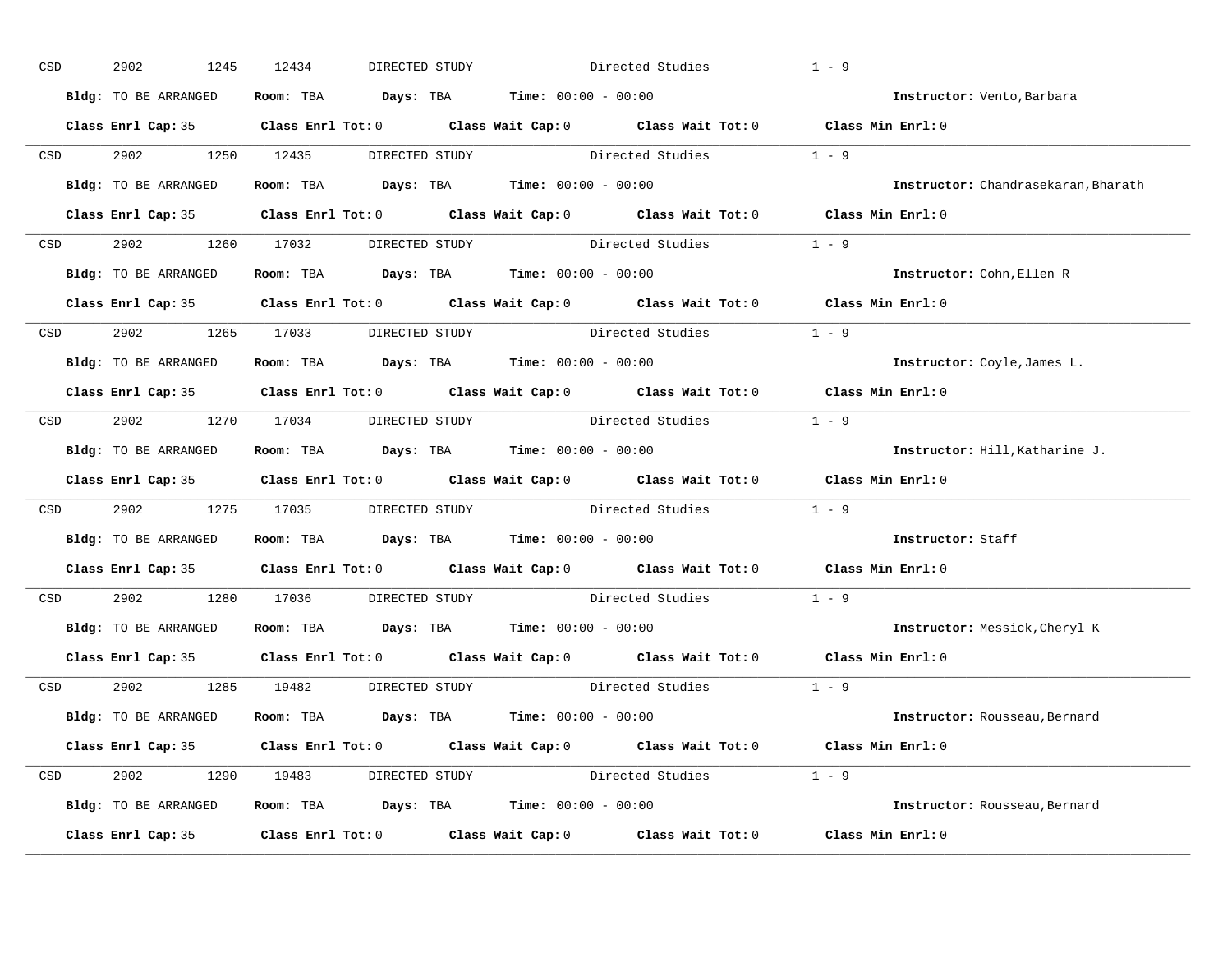#### Report ID: SR201 **University of Pittsburgh** Page No. 39 of 251 **Schedule of Classes for Summer Term 2020-2021** Run Date: 11/07/2020 **Six Week - First Run Time: 00:30:09**

| Catalog Nbr Section Class Nbr<br>Subject | Course Title                                                                               | Component | Units<br>Topics                      |
|------------------------------------------|--------------------------------------------------------------------------------------------|-----------|--------------------------------------|
| CSD<br>2971<br>1100                      | 16997<br>RESEARCH PRACTICUM                                                                | Practicum | $1 - 6$                              |
| Bldg: TO BE ARRANGED                     | Room: TBA $Days: TBA$ Time: $00:00 - 00:00$                                                |           | Instructor: Cohn, Ellen R            |
|                                          | Class Enrl Cap: 35 Class Enrl Tot: 0 Class Wait Cap: 0 Class Wait Tot: 0 Class Min Enrl: 0 |           |                                      |
| 2971 1101 16998<br><b>CSD</b>            | RESEARCH PRACTICUM Practicum                                                               |           | $1 - 6$                              |
| Bldg: TO BE ARRANGED                     | Room: TBA $Days:$ TBA $Time: 00:00 - 00:00$                                                |           | Instructor: Coyle, James L.          |
|                                          | Class Enrl Cap: 35 Class Enrl Tot: 0 Class Wait Cap: 0 Class Wait Tot: 0 Class Min Enrl: 0 |           |                                      |
| 2971 2002<br>CSD                         | 1102 16999<br>RESEARCH PRACTICUM Practicum                                                 |           | $1 - 6$                              |
| Bldg: TO BE ARRANGED                     | Room: TBA $\rule{1em}{0.15mm}$ Days: TBA Time: $00:00 - 00:00$                             |           | Instructor: Hill, Katharine J.       |
|                                          | Class Enrl Cap: 35 Class Enrl Tot: 0 Class Wait Cap: 0 Class Wait Tot: 0 Class Min Enrl: 0 |           |                                      |
| CSD                                      | 2971 1103 17000 RESEARCH PRACTICUM Practicum                                               |           | $1 - 6$                              |
| Bldg: TO BE ARRANGED                     | Room: TBA $Days:$ TBA $Time: 00:00 - 00:00$                                                |           | Instructor: Staff                    |
|                                          | Class Enrl Cap: 35 Class Enrl Tot: 0 Class Wait Cap: 0 Class Wait Tot: 0 Class Min Enrl: 0 |           |                                      |
|                                          | CSD 2971 1104 17001 RESEARCH PRACTICUM Practicum                                           |           | $1 - 6$                              |
| Bldg: TO BE ARRANGED                     | Room: TBA $\rule{1em}{0.15mm}$ Days: TBA $\rule{1.15mm}]{0.15mm}$ Time: $0.000 - 0.0000$   |           | Instructor: Messick, Cheryl K        |
|                                          | Class Enrl Cap: 35 Class Enrl Tot: 0 Class Wait Cap: 0 Class Wait Tot: 0 Class Min Enrl: 0 |           |                                      |
| 2971<br>CSD                              | 1200 12452 RESEARCH PRACTICUM Practicum                                                    |           | $1 - 6$                              |
| Bldg: TO BE ARRANGED                     | Room: TBA $Days:$ TBA $Time: 00:00 - 00:00$                                                |           | Instructor: Fredericks, Geoffrey V   |
|                                          | Class Enrl Cap: 35 Class Enrl Tot: 0 Class Wait Cap: 0 Class Wait Tot: 0 Class Min Enrl: 0 |           |                                      |
| <b>CSD</b>                               | 2971 1210 13353 RESEARCH PRACTICUM Practicum                                               |           | $1 - 6$                              |
| Bldg: TO BE ARRANGED                     | Room: TBA $Days:$ TBA $Time: 00:00 - 00:00$                                                |           | Instructor: Dickey, Michael Walsh    |
|                                          | Class Enrl Cap: 35 Class Enrl Tot: 0 Class Wait Cap: 0 Class Wait Tot: 0 Class Min Enrl: 0 |           |                                      |
| 2971<br>CSD                              | 1220 12453 RESEARCH PRACTICUM Practicum                                                    |           | $1 - 6$                              |
| Bldg: TO BE ARRANGED                     | Room: TBA $\rule{1em}{0.15mm}$ Days: TBA Time: $00:00 - 00:00$                             |           | Instructor: Evans, William Streicher |
|                                          | Class Enrl Cap: 35 Class Enrl Tot: 0 Class Wait Cap: 0 Class Wait Tot: 0 Class Min Enrl: 0 |           |                                      |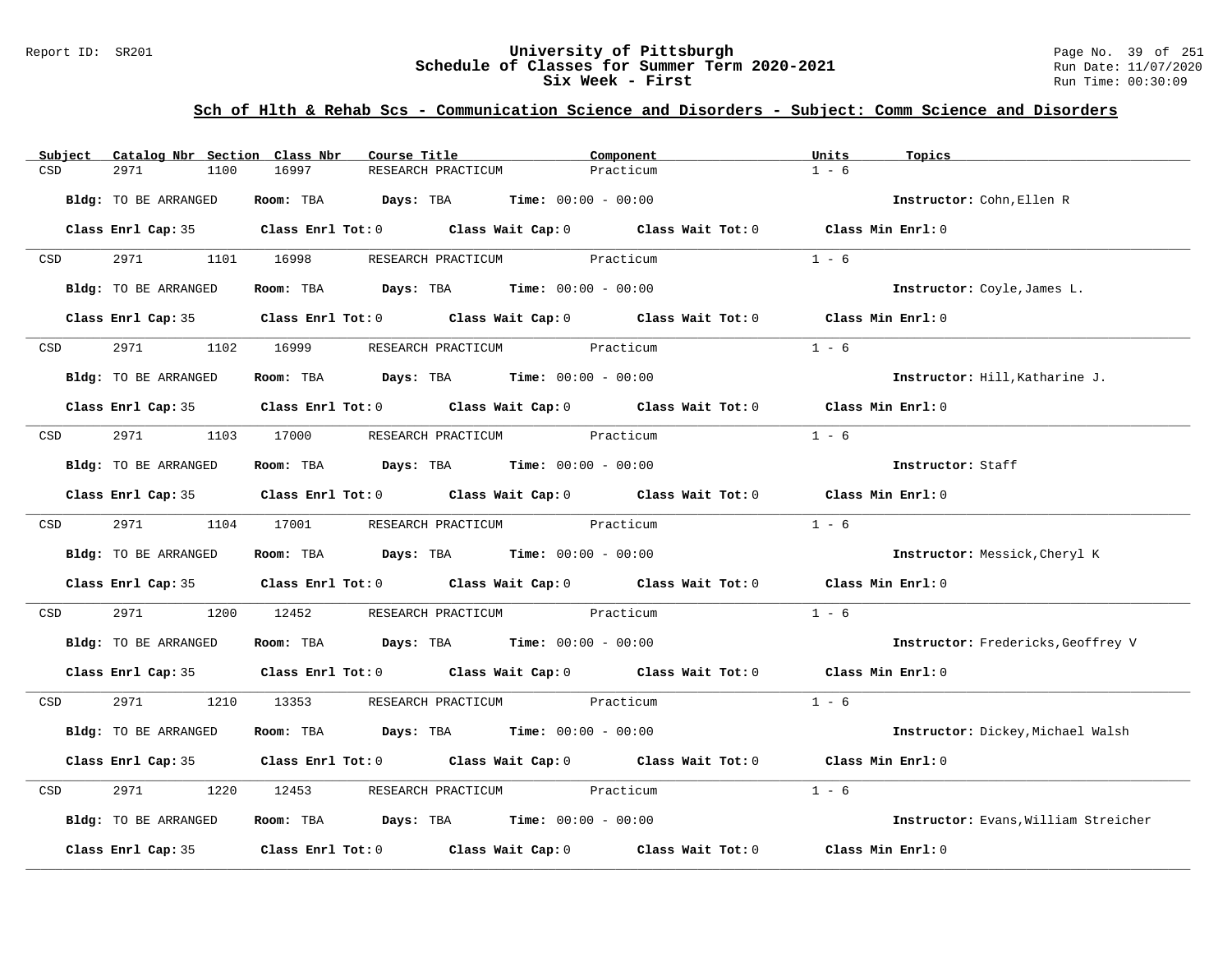| CSD |                  | 2971<br>1225         | 12454<br>RESEARCH PRACTICUM                                                                         | Practicum | $1 - 6$                          |
|-----|------------------|----------------------|-----------------------------------------------------------------------------------------------------|-----------|----------------------------------|
|     |                  | Bldg: TO BE ARRANGED | Room: TBA $Days:$ TBA $Time: 00:00 - 00:00$                                                         |           | Instructor: Palmer, Catherine    |
|     |                  |                      | Class Enrl Cap: 35 Class Enrl Tot: 0 Class Wait Cap: 0 Class Wait Tot: 0 Class Min Enrl: 0          |           |                                  |
|     | <b>CSD</b>       |                      | 2971 1230 12455 RESEARCH PRACTICUM Practicum                                                        |           | $1 - 6$                          |
|     |                  | Bldg: TO BE ARRANGED | Room: TBA $Days:$ TBA Time: $00:00 - 00:00$                                                         |           | Instructor: Pratt, Sheila        |
|     |                  |                      | Class Enrl Cap: 35 Class Enrl Tot: 0 Class Wait Cap: 0 Class Wait Tot: 0 Class Min Enrl: 0          |           |                                  |
|     |                  |                      | CSD 2971 1235 12456 RESEARCH PRACTICUM Practicum                                                    |           | $1 - 6$                          |
|     |                  |                      | Bldg: TO BE ARRANGED Room: TBA Days: TBA Time: 00:00 - 00:00                                        |           | Instructor: Kimelman, Susan S    |
|     |                  |                      | Class Enrl Cap: 35 $\qquad$ Class Enrl Tot: 0 $\qquad$ Class Wait Cap: 0 $\qquad$ Class Wait Tot: 0 |           | Class Min Enrl: 0                |
|     | CSD              |                      | 2971 1240 12457 RESEARCH PRACTICUM Practicum                                                        |           | $1 - 6$                          |
|     |                  | Bldg: TO BE ARRANGED | Room: TBA $Days:$ TBA $Time: 00:00 - 00:00$                                                         |           | Instructor: Duff, Dawna Margaret |
|     |                  |                      | Class Enrl Cap: 35 Class Enrl Tot: 0 Class Wait Cap: 0 Class Wait Tot: 0 Class Min Enrl: 0          |           |                                  |
|     |                  |                      | CSD 2971 1245 12458 RESEARCH PRACTICUM Practicum                                                    |           | $1 - 6$                          |
|     |                  | Bldg: TO BE ARRANGED | Room: TBA $Days:$ TBA $Time: 00:00 - 00:00$                                                         |           | Instructor: Vento, Barbara       |
|     |                  |                      | Class Enrl Cap: 35 Class Enrl Tot: 0 Class Wait Cap: 0 Class Wait Tot: 0 Class Min Enrl: 0          |           |                                  |
|     | CSD <sub>c</sub> |                      | 2971 1250 12459 RESEARCH PRACTICUM Practicum                                                        |           | $1 - 6$                          |
|     |                  | Bldg: TO BE ARRANGED | Room: TBA $Days:$ TBA $Time: 00:00 - 00:00$                                                         |           | Instructor: Mormer, Elaine A.    |
|     |                  |                      | Class Enrl Cap: 35 Class Enrl Tot: 0 Class Wait Cap: 0 Class Wait Tot: 0                            |           | Class Min Enrl: 0                |
|     | CSD              |                      | 2971 1255 19484 RESEARCH PRACTICUM Practicum                                                        |           | $1 - 6$                          |
|     |                  |                      | Bldg: TO BE ARRANGED Room: TBA Days: TBA Time: 00:00 - 00:00                                        |           | Instructor: Rousseau, Bernard    |
|     |                  |                      | Class Enrl Cap: 35 $\qquad$ Class Enrl Tot: 0 $\qquad$ Class Wait Cap: 0 $\qquad$ Class Wait Tot: 0 |           | Class Min Enrl: 0                |
|     |                  |                      | CSD 2971 1260 19485 RESEARCH PRACTICUM Practicum                                                    |           | $1 - 6$                          |
|     |                  | Bldg: TO BE ARRANGED | Room: TBA $Days:$ TBA $Time: 00:00 - 00:00$                                                         |           | Instructor: Rousseau, Bernard    |
|     |                  |                      | Class Enrl Cap: 35 Class Enrl Tot: 0 Class Wait Cap: 0 Class Wait Tot: 0 Class Min Enrl: 0          |           |                                  |
|     |                  |                      | CSD 2971 1265 19486 RESEARCH PRACTICUM Practicum                                                    |           | $1 - 6$                          |
|     |                  | Bldg: TO BE ARRANGED | Room: TBA $Days:$ TBA $Time: 00:00 - 00:00$                                                         |           | Instructor: Rousseau, Bernard    |
|     |                  | Class Enrl Cap: 35   | Class Enrl Tot: $0$ Class Wait Cap: $0$ Class Wait Tot: $0$ Class Min Enrl: $0$                     |           |                                  |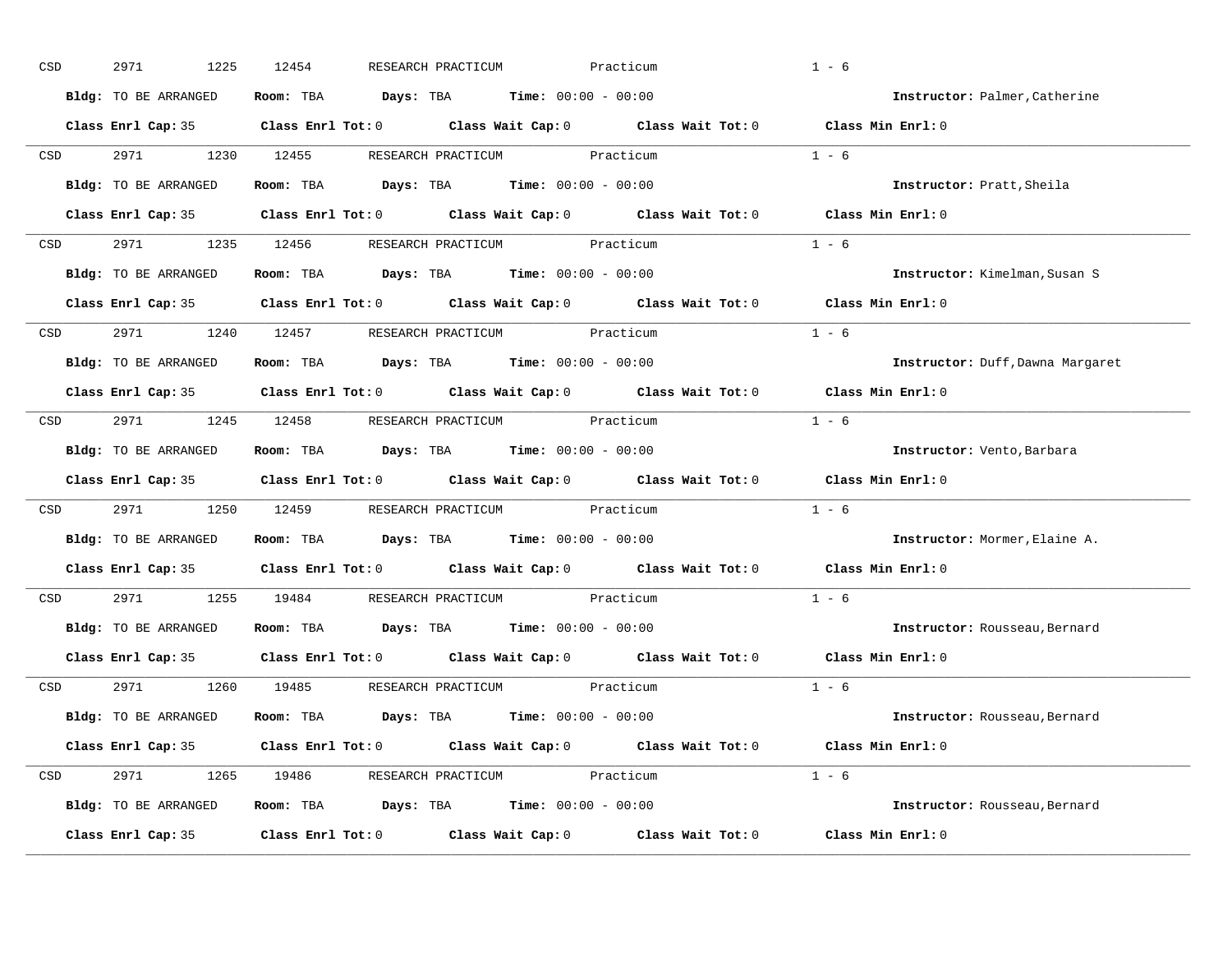#### Report ID: SR201 **University of Pittsburgh** Page No. 41 of 251 **Schedule of Classes for Summer Term 2020-2021** Run Date: 11/07/2020 **Six Week - First Run Time: 00:30:09**

| Catalog Nbr Section Class Nbr<br>Subject | Course Title                                                                          | Component                                                                                  | Units<br>Topics                      |
|------------------------------------------|---------------------------------------------------------------------------------------|--------------------------------------------------------------------------------------------|--------------------------------------|
| 2972<br>1200<br>CSD                      | 12476<br>EXAMINATION                                                                  | Independent Study                                                                          | $1 - 3$                              |
| <b>Bldg:</b> TO BE ARRANGED              | Room: TBA $Days:$ TBA $Time: 00:00 - 00:00$                                           |                                                                                            | Instructor: Fredericks, Geoffrey V   |
| Class Enrl Cap: 35                       |                                                                                       | Class Enrl Tot: 0 Class Wait Cap: 0 Class Wait Tot: 0 Class Min Enrl: 0                    |                                      |
| 2972<br>CSD                              | 1210 13358<br>EXAMINATION                                                             | Independent Study 1 - 3                                                                    |                                      |
| Bldg: TO BE ARRANGED                     | Room: TBA $Days:$ TBA $Time: 00:00 - 00:00$                                           |                                                                                            | Instructor: Dickey, Michael Walsh    |
| Class Enrl Cap: 35                       |                                                                                       | Class Enrl Tot: $0$ Class Wait Cap: $0$ Class Wait Tot: $0$ Class Min Enrl: $0$            |                                      |
| 2972<br>CSD<br>1220                      | 12477<br>EXAMINATION                                                                  | Independent Study                                                                          | $1 - 3$                              |
| Bldg: TO BE ARRANGED                     | Room: TBA $Days:$ TBA $Time: 00:00 - 00:00$                                           |                                                                                            | Instructor: Evans, William Streicher |
|                                          |                                                                                       | Class Enrl Cap: 35 Class Enrl Tot: 0 Class Wait Cap: 0 Class Wait Tot: 0 Class Min Enrl: 0 |                                      |
| 2972<br>CSD                              | 1225 12478<br>EXAMINATION                                                             | Independent Study                                                                          | $1 - 3$                              |
| Bldg: TO BE ARRANGED                     | Room: TBA $Days:$ TBA $Time: 00:00 - 00:00$                                           |                                                                                            | Instructor: Palmer, Catherine        |
|                                          |                                                                                       | Class Enrl Cap: 35 Class Enrl Tot: 0 Class Wait Cap: 0 Class Wait Tot: 0 Class Min Enrl: 0 |                                      |
| 2972<br>CSD                              | 1230 12479<br>EXAMINATION                                                             | Independent Study                                                                          | $1 - 3$                              |
| Bldg: TO BE ARRANGED                     | Room: TBA $\rule{1em}{0.15mm}$ Days: TBA $\rule{1.5mm}{0.15mm}$ Time: $00:00 - 00:00$ |                                                                                            | Instructor: Pratt, Sheila            |
|                                          |                                                                                       | Class Enrl Cap: 35 Class Enrl Tot: 0 Class Wait Cap: 0 Class Wait Tot: 0 Class Min Enrl: 0 |                                      |
| 2972<br>1235<br>CSD                      | 12480                                                                                 | EXAMINATION Independent Study                                                              | $1 - 3$                              |
| Bldg: TO BE ARRANGED                     | Room: TBA $Days:$ TBA $Time: 00:00 - 00:00$                                           |                                                                                            | Instructor: Kimelman, Susan S        |
|                                          |                                                                                       | Class Enrl Cap: 35 Class Enrl Tot: 0 Class Wait Cap: 0 Class Wait Tot: 0 Class Min Enrl: 0 |                                      |
| 2972<br><b>CSD</b>                       | 1240 12481<br>EXAMINATION                                                             | Independent Study 1 - 3                                                                    |                                      |
| Bldg: TO BE ARRANGED                     | Room: TBA $Days:$ TBA $Time: 00:00 - 00:00$                                           |                                                                                            | Instructor: Duff, Dawna Margaret     |
| Class Enrl Cap: 35                       |                                                                                       | Class Enrl Tot: 0 Class Wait Cap: 0 Class Wait Tot: 0 Class Min Enrl: 0                    |                                      |
| 2972<br>1245<br>CSD                      | 12482<br>EXAMINATION                                                                  | Independent Study                                                                          | $1 - 3$                              |
| Bldg: TO BE ARRANGED                     | Room: TBA $Days:$ TBA $Time: 00:00 - 00:00$                                           |                                                                                            | Instructor: Vento, Barbara           |
| Class Enrl Cap: 35                       | Class Enrl Tot: 0 Class Wait Cap: 0                                                   | Class Wait Tot: 0                                                                          | Class Min Enrl: 0                    |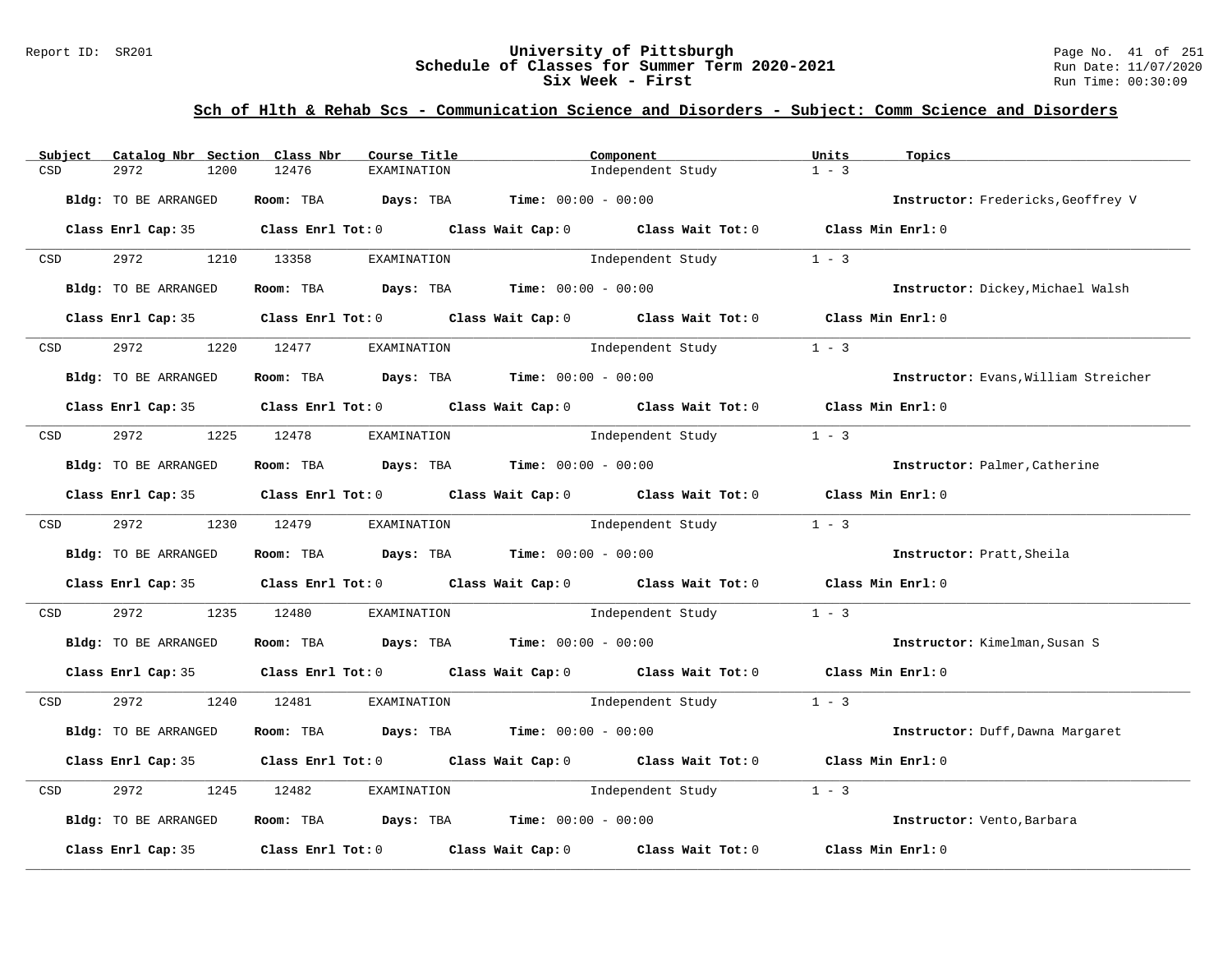| CSD |                  | 2972<br>1250         | 12483<br>EXAMINATION                                         | Independent Study                                                                                   | $1 - 3$                            |
|-----|------------------|----------------------|--------------------------------------------------------------|-----------------------------------------------------------------------------------------------------|------------------------------------|
|     |                  | Bldg: TO BE ARRANGED | Room: TBA $Days:$ TBA $Time: 00:00 - 00:00$                  |                                                                                                     | Instructor: Helou, Leah Bernadette |
|     |                  |                      |                                                              | Class Enrl Cap: 35 Class Enrl Tot: 0 Class Wait Cap: 0 Class Wait Tot: 0 Class Min Enrl: 0          |                                    |
|     |                  | CSD 2972 1255 19488  | EXAMINATION                                                  | Independent Study 1 - 3                                                                             |                                    |
|     |                  | Bldg: TO BE ARRANGED | Room: TBA $Days:$ TBA $Time: 00:00 - 00:00$                  |                                                                                                     | Instructor: Rousseau, Bernard      |
|     |                  |                      |                                                              | Class Enrl Cap: 35 Class Enrl Tot: 0 Class Wait Cap: 0 Class Wait Tot: 0 Class Min Enrl: 0          |                                    |
|     |                  |                      | CSD 2972 1260 19489 EXAMINATION                              | Independent Study 1 - 3                                                                             |                                    |
|     |                  |                      | Bldg: TO BE ARRANGED ROOM: TBA Days: TBA Time: 00:00 - 00:00 |                                                                                                     | Instructor: Rousseau, Bernard      |
|     |                  |                      |                                                              | Class Enrl Cap: 35 $\qquad$ Class Enrl Tot: 0 $\qquad$ Class Wait Cap: 0 $\qquad$ Class Wait Tot: 0 | Class Min Enrl: 0                  |
|     |                  |                      | CSD 2973 1100 12265 PRACTICUM IN CLINC SUPERVISIONPracticum  |                                                                                                     | $1 - 3$                            |
|     |                  | Bldg: TO BE ARRANGED | Room: TBA $Days:$ TBA $Time: 00:00 - 00:00$                  |                                                                                                     | Instructor: Messick, Cheryl K      |
|     |                  |                      |                                                              | Class Enrl Cap: 20 Class Enrl Tot: 0 Class Wait Cap: 0 Class Wait Tot: 0 Class Min Enrl: 0          |                                    |
|     |                  |                      |                                                              | CSD 2990 1100 17009 INDEPENDENT STUDY Independent Study 1 - 9                                       |                                    |
|     |                  | Bldg: TO BE ARRANGED | Room: TBA $Days:$ TBA $Time:$ $00:00 - 00:00$                |                                                                                                     | Instructor: Coyle, James L.        |
|     |                  |                      |                                                              | Class Enrl Cap: 35 Class Enrl Tot: 0 Class Wait Cap: 0 Class Wait Tot: 0 Class Min Enrl: 0          |                                    |
|     | CSD <sub>c</sub> |                      |                                                              | 2990 1101 17010 INDEPENDENT STUDY Independent Study 1 - 9                                           |                                    |
|     |                  | Bldg: TO BE ARRANGED | Room: TBA $Days:$ TBA $Time: 00:00 - 00:00$                  |                                                                                                     | Instructor: Hill, Katharine J.     |
|     |                  |                      |                                                              | Class Enrl Cap: 35 $\qquad$ Class Enrl Tot: 0 $\qquad$ Class Wait Cap: 0 $\qquad$ Class Wait Tot: 0 | Class Min Enrl: 0                  |
|     | CSD              |                      |                                                              | 2990 1102 17011 INDEPENDENT STUDY Independent Study 1 - 9                                           |                                    |
|     |                  | Bldg: TO BE ARRANGED | Room: TBA $Days:$ TBA Time: $00:00 - 00:00$                  |                                                                                                     | Instructor: Staff                  |
|     |                  | Class Enrl Cap: 35   |                                                              | Class Enrl Tot: $0$ Class Wait Cap: $0$ Class Wait Tot: $0$                                         | Class Min Enrl: 0                  |
|     |                  |                      |                                                              | CSD 2990 1200 12499 INDEPENDENT STUDY Independent Study 1 - 9                                       |                                    |
|     |                  | Bldg: TO BE ARRANGED | Room: TBA $Days:$ TBA $Time: 00:00 - 00:00$                  |                                                                                                     | Instructor: Fredericks, Geoffrey V |
|     |                  |                      |                                                              | Class Enrl Cap: 35 Class Enrl Tot: 0 Class Wait Cap: 0 Class Wait Tot: 0 Class Min Enrl: 0          |                                    |
|     |                  |                      |                                                              | CSD 2990 1205 19478 INDEPENDENT STUDY Independent Study 1 - 9                                       |                                    |
|     |                  | Bldg: TO BE ARRANGED |                                                              | <b>Room:</b> TBA <b>Days:</b> TBA <b>Time:</b> 00:00 - 00:00                                        | Instructor: Rousseau, Bernard      |
|     |                  | Class Enrl Cap: 35   |                                                              | Class Enrl Tot: $0$ Class Wait Cap: $0$ Class Wait Tot: $0$ Class Min Enrl: $0$                     |                                    |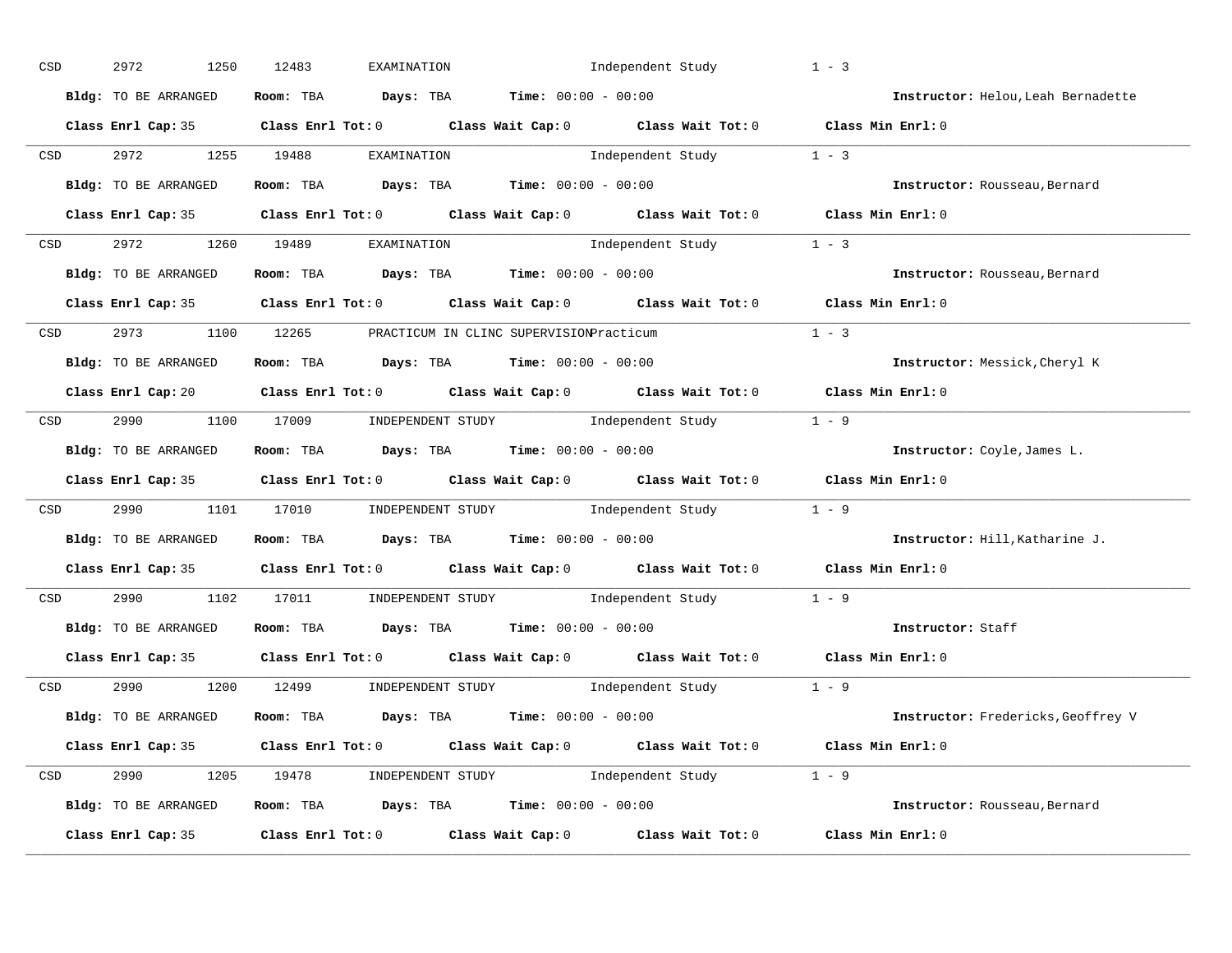#### Report ID: SR201 **University of Pittsburgh** Page No. 43 of 251 **Schedule of Classes for Summer Term 2020-2021** Run Date: 11/07/2020 **Six Week - First Run Time: 00:30:09**

| Subject    | Catalog Nbr Section Class Nbr | Course Title                                | Component                                                                                  | Units<br>Topics                      |
|------------|-------------------------------|---------------------------------------------|--------------------------------------------------------------------------------------------|--------------------------------------|
| CSD        | 2990<br>1210                  | 13259<br>INDEPENDENT STUDY                  | Independent Study                                                                          | $1 - 9$                              |
|            | Bldg: TO BE ARRANGED          | Room: TBA Days: TBA                         | <b>Time:</b> $00:00 - 00:00$                                                               | Instructor: Cohn, Ellen R            |
|            |                               |                                             | Class Enrl Cap: 35 Class Enrl Tot: 0 Class Wait Cap: 0 Class Wait Tot: 0 Class Min Enrl: 0 |                                      |
| <b>CSD</b> | 2990 72                       | 1215 13345<br>INDEPENDENT STUDY             | Independent Study                                                                          | $1 - 9$                              |
|            | Bldg: TO BE ARRANGED          | Room: TBA $Days:$ TBA $Time: 00:00 - 00:00$ |                                                                                            | Instructor: Dickey, Michael Walsh    |
|            |                               |                                             | Class Enrl Cap: 35 Class Enrl Tot: 0 Class Wait Cap: 0 Class Wait Tot: 0 Class Min Enrl: 0 |                                      |
| <b>CSD</b> | 2990                          | 1225 12500                                  | INDEPENDENT STUDY 1ndependent Study                                                        | $1 - 9$                              |
|            | Bldg: TO BE ARRANGED          | Room: TBA $Days:$ TBA $Time: 00:00 - 00:00$ |                                                                                            | Instructor: Evans, William Streicher |
|            |                               |                                             | Class Enrl Cap: 35 Class Enrl Tot: 0 Class Wait Cap: 0 Class Wait Tot: 0 Class Min Enrl: 0 |                                      |
|            | CSD 2990                      |                                             | 1230 12501 INDEPENDENT STUDY Independent Study                                             | $1 - 9$                              |
|            | Bldg: TO BE ARRANGED          | Room: TBA $Days:$ TBA $Time: 00:00 - 00:00$ |                                                                                            | Instructor: Palmer, Catherine        |
|            |                               |                                             | Class Enrl Cap: 35 Class Enrl Tot: 0 Class Wait Cap: 0 Class Wait Tot: 0 Class Min Enrl: 0 |                                      |
|            | CSD 2990                      | 1235 12502                                  | INDEPENDENT STUDY 1ndependent Study                                                        | $1 - 9$                              |
|            | Bldg: TO BE ARRANGED          | Room: TBA $Days:$ TBA $Time: 00:00 - 00:00$ |                                                                                            | Instructor: Pratt, Sheila            |
|            |                               |                                             | Class Enrl Cap: 35 Class Enrl Tot: 0 Class Wait Cap: 0 Class Wait Tot: 0 Class Min Enrl: 0 |                                      |
| CSD        | 2990<br>1240                  | 12503                                       | INDEPENDENT STUDY 1ndependent Study                                                        | $1 - 9$                              |
|            | Bldg: TO BE ARRANGED          | Room: TBA $Days:$ TBA $Time: 00:00 - 00:00$ |                                                                                            | Instructor: Kimelman, Susan S        |
|            |                               |                                             | Class Enrl Cap: 35 Class Enrl Tot: 0 Class Wait Cap: 0 Class Wait Tot: 0 Class Min Enrl: 0 |                                      |
| CSD        | 2990 700                      |                                             | 1245 12504 INDEPENDENT STUDY Independent Study 1 - 9                                       |                                      |
|            | Bldg: TO BE ARRANGED          | Room: TBA $Days:$ TBA $Time: 00:00 - 00:00$ |                                                                                            | Instructor: Duff, Dawna Margaret     |
|            |                               |                                             | Class Enrl Cap: 35 Class Enrl Tot: 0 Class Wait Cap: 0 Class Wait Tot: 0 Class Min Enrl: 0 |                                      |
| CSD        | 2990<br>1250                  | 12505                                       | INDEPENDENT STUDY 1ndependent Study                                                        | $1 - 9$                              |
|            | Bldg: TO BE ARRANGED          | Room: TBA $Days:$ TBA $Time: 00:00 - 00:00$ |                                                                                            | Instructor: Vento, Barbara           |
|            | Class Enrl Cap: 35            |                                             | Class Enrl Tot: 0 $\qquad$ Class Wait Cap: 0 $\qquad$ Class Wait Tot: 0                    | Class Min Enrl: 0                    |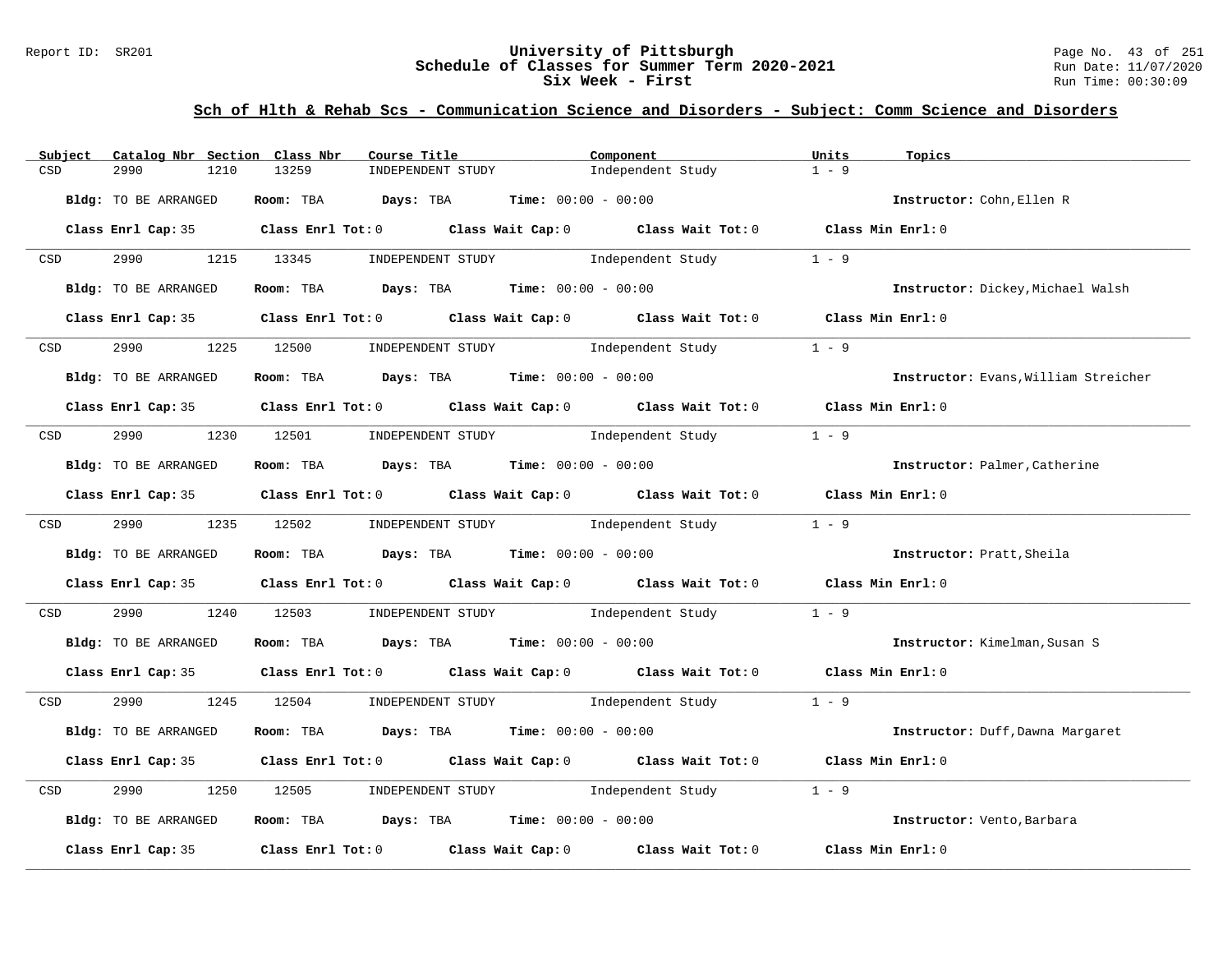| CSD |                                                                                                                 | 2990<br>1255         | 12506<br>INDEPENDENT STUDY                                                                 | Independent Study       | $1 - 9$                              |
|-----|-----------------------------------------------------------------------------------------------------------------|----------------------|--------------------------------------------------------------------------------------------|-------------------------|--------------------------------------|
|     |                                                                                                                 | Bldg: TO BE ARRANGED | Room: TBA $Days:$ TBA $Time: 00:00 - 00:00$                                                |                         | Instructor: Helou, Leah Bernadette   |
|     |                                                                                                                 |                      | Class Enrl Cap: 35 Class Enrl Tot: 0 Class Wait Cap: 0 Class Wait Tot: 0 Class Min Enrl: 0 |                         |                                      |
|     | CSD                                                                                                             | 2990 1260 12507      |                                                                                            | INDEPENDENT STUDY 1 - 9 |                                      |
|     |                                                                                                                 | Bldg: TO BE ARRANGED | Room: TBA $Days:$ TBA $Time: 00:00 - 00:00$                                                |                         | Instructor: Messick, Cheryl K        |
|     |                                                                                                                 |                      | Class Enrl Cap: 35 Class Enrl Tot: 0 Class Wait Cap: 0 Class Wait Tot: 0 Class Min Enrl: 0 |                         |                                      |
|     |                                                                                                                 |                      | CSD 2990 1500 18093 INDEPENDENT STUDY Independent Study 1 - 9                              |                         |                                      |
|     |                                                                                                                 | Bldg: TO BE ARRANGED | Room: TBA $Days:$ TBA $Time: 00:00 - 00:00$                                                |                         | Instructor: Mormer, Elaine A.        |
|     |                                                                                                                 |                      | Class Enrl Cap: 35 Class Enrl Tot: 0 Class Wait Cap: 0 Class Wait Tot: 0 Class Min Enrl: 0 |                         |                                      |
|     | CSD and the control of the control of the control of the control of the control of the control of the control o |                      | 2990 1505 19477 INDEPENDENT STUDY Independent Study 1 - 9                                  |                         |                                      |
|     |                                                                                                                 | Bldg: TO BE ARRANGED | Room: TBA $Days:$ TBA $Time: 00:00 - 00:00$                                                |                         | Instructor: Rousseau, Bernard        |
|     |                                                                                                                 |                      | Class Enrl Cap: 35 Class Enrl Tot: 0 Class Wait Cap: 0 Class Wait Tot: 0 Class Min Enrl: 0 |                         |                                      |
|     | CSD <sub>c</sub>                                                                                                |                      | 3000 1200 12524 DISSERTATION RESEARCH PHD DEGRThesis Research 1 - 9                        |                         |                                      |
|     |                                                                                                                 | Bldg: TO BE ARRANGED | Room: TBA $Days:$ TBA $Time: 00:00 - 00:00$                                                |                         | Instructor: Fredericks, Geoffrey V   |
|     |                                                                                                                 |                      | Class Enrl Cap: 35 Class Enrl Tot: 0 Class Wait Cap: 0 Class Wait Tot: 0 Class Min Enrl: 0 |                         |                                      |
|     | CSD <sub>c</sub>                                                                                                |                      | 3000 1210 13363 DISSERTATION RESEARCH PHD DEGRThesis Research                              |                         | $1 - 9$                              |
|     |                                                                                                                 | Bldg: TO BE ARRANGED | Room: TBA $Days:$ TBA $Time: 00:00 - 00:00$                                                |                         | Instructor: Dickey, Michael Walsh    |
|     |                                                                                                                 |                      | Class Enrl Cap: 35 Class Enrl Tot: 0 Class Wait Cap: 0 Class Wait Tot: 0                   |                         | Class Min Enrl: 0                    |
|     | CSD                                                                                                             | 3000 000             | 1220 12525<br>DISSERTATION RESEARCH PHD DEGRThesis Research                                |                         | $1 - 9$                              |
|     |                                                                                                                 | Bldg: TO BE ARRANGED | Room: TBA $Days:$ TBA $Time: 00:00 - 00:00$                                                |                         | Instructor: Evans, William Streicher |
|     |                                                                                                                 |                      | Class Enrl Cap: 35 Class Enrl Tot: 0 Class Wait Cap: 0 Class Wait Tot: 0                   |                         | Class Min Enrl: 0                    |
|     |                                                                                                                 | CSD 3000 1225 12526  | DISSERTATION RESEARCH PHD DEGRThesis Research                                              |                         | $1 - 9$                              |
|     |                                                                                                                 | Bldg: TO BE ARRANGED | Room: TBA $Days:$ TBA $Time: 00:00 - 00:00$                                                |                         | Instructor: Palmer, Catherine        |
|     |                                                                                                                 |                      | Class Enrl Cap: 35 Class Enrl Tot: 0 Class Wait Cap: 0 Class Wait Tot: 0 Class Min Enrl: 0 |                         |                                      |
|     |                                                                                                                 |                      | CSD 3000 1230 12527 DISSERTATION RESEARCH PHD DEGRThesis Research 1 - 9                    |                         |                                      |
|     |                                                                                                                 | Bldg: TO BE ARRANGED | Room: TBA $Days:$ TBA $Time: 00:00 - 00:00$                                                |                         | Instructor: Pratt, Sheila            |
|     |                                                                                                                 | Class Enrl Cap: 35   | $Class$ $Enrl$ $Tot: 0$ $Class$ $Wait$ $Cans$ $Class$ $Wait$ $Tot: 0$                      |                         | Class Min Enrl: 0                    |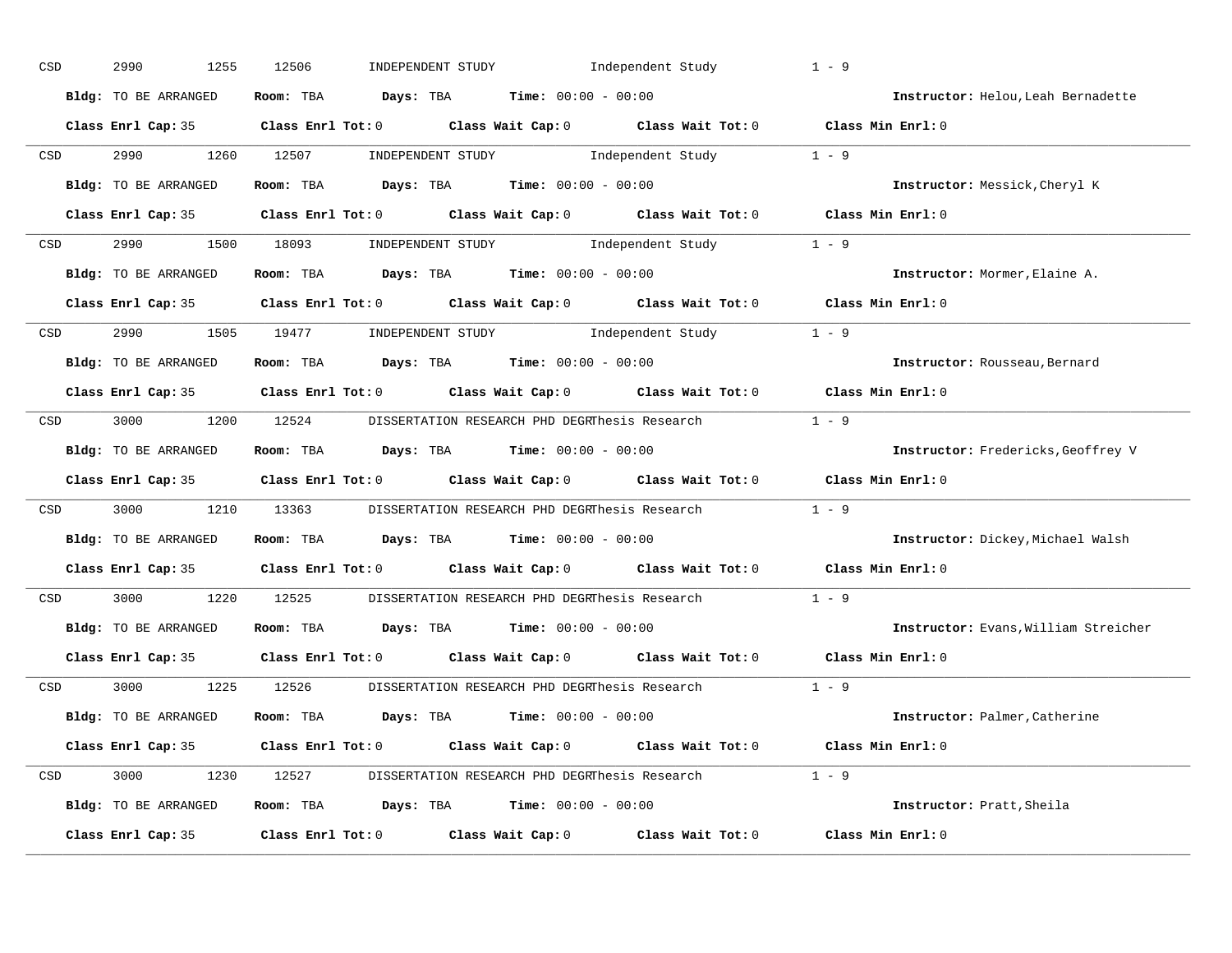#### Report ID: SR201 **University of Pittsburgh** Page No. 45 of 251 **Schedule of Classes for Summer Term 2020-2021** Run Date: 11/07/2020 **Six Week - First Run Time: 00:30:09**

| Subject | Catalog Nbr Section Class Nbr | Course Title                                                                                        | Component                                     |                  | Units<br>Topics                    |
|---------|-------------------------------|-----------------------------------------------------------------------------------------------------|-----------------------------------------------|------------------|------------------------------------|
| CSD     | 3000<br>1235                  | 12528                                                                                               | DISSERTATION RESEARCH PHD DEGRThesis Research |                  | $1 - 9$                            |
|         | Bldg: TO BE ARRANGED          | Room: TBA                                                                                           | <b>Days:</b> TBA <b>Time:</b> $00:00 - 00:00$ |                  | Instructor: Kimelman, Susan S      |
|         |                               | Class Enrl Cap: 35 $\qquad$ Class Enrl Tot: 0 $\qquad$ Class Wait Cap: 0 $\qquad$ Class Wait Tot: 0 |                                               |                  | Class Min Enrl: 0                  |
| CSD     | 3000                          | 1240 12529                                                                                          | DISSERTATION RESEARCH PHD DEGRThesis Research |                  | $1 - 9$                            |
|         | Bldg: TO BE ARRANGED          | Room: TBA $\rule{1em}{0.15mm}$ Days: TBA $\rule{1.15mm}]{0.15mm}$ Time: $00:00 - 00:00$             |                                               |                  | Instructor: Tompkins, Connie       |
|         | Class Enrl Cap: 35            | Class Enrl Tot: $0$ Class Wait Cap: $0$ Class Wait Tot: $0$                                         |                                               |                  | Class Min Enrl: 0                  |
| CSD     | 3000<br>1245                  | 12530                                                                                               | DISSERTATION RESEARCH PHD DEGRThesis Research |                  | $1 - 9$                            |
|         | Bldg: TO BE ARRANGED          | Room: TBA $Days:$ TBA $Time: 00:00 - 00:00$                                                         |                                               |                  | Instructor: Vento, Barbara         |
|         |                               | Class Enrl Cap: 35 Class Enrl Tot: 0 Class Wait Cap: 0 Class Wait Tot: 0                            |                                               |                  | Class Min Enrl: 0                  |
| CSD     | 3000<br>1250                  | 12531                                                                                               | DISSERTATION RESEARCH PHD DEGRThesis Research |                  | $1 - 9$                            |
|         | Bldg: TO BE ARRANGED          | Room: TBA $Days:$ TBA $Time: 00:00 - 00:00$                                                         |                                               |                  | Instructor: Helou, Leah Bernadette |
|         |                               | Class Enrl Cap: 35 Class Enrl Tot: 0 Class Wait Cap: 0 Class Wait Tot: 0 Class Min Enrl: 0          |                                               |                  |                                    |
| CSD     | 3000 000                      | 1255 19473                                                                                          | DISSERTATION RESEARCH PHD DEGRThesis Research |                  | $1 - 9$                            |
|         | Bldg: TO BE ARRANGED          | Room: TBA                                                                                           | <b>Days:</b> TBA <b>Time:</b> $00:00 - 00:00$ |                  | Instructor: Rousseau, Bernard      |
|         |                               | Class Enrl Cap: 35 Class Enrl Tot: 0 Class Wait Cap: 0 Class Wait Tot: 0 Class Min Enrl: 0          |                                               |                  |                                    |
| CSD     | 3000<br>1260                  | 19475                                                                                               | DISSERTATION RESEARCH PHD DEGRThesis Research |                  | $1 - 9$                            |
|         | Bldg: TO BE ARRANGED          | Room: TBA $\rule{1em}{0.15mm}$ Days: TBA $\rule{1.15mm}]{0.15mm}$ Time: $0.000 - 0.0000$            |                                               |                  | Instructor: Rousseau, Bernard      |
|         |                               | Class Enrl Cap: 35 Class Enrl Tot: 0 Class Wait Cap: 0 Class Wait Tot: 0 Class Min Enrl: 0          |                                               |                  |                                    |
| CSD     | 3000                          | 1460 16894                                                                                          | DISSERTATION RESEARCH PHD DEGRThesis Research |                  | $1 - 9$                            |
|         | Bldg: TO BE ARRANGED          | Room: TBA $Days:$ TBA $Time: 00:00 - 00:00$                                                         |                                               |                  | Instructor: Brown, Christopher A   |
|         |                               | Class Enrl Cap: 35 Class Enrl Tot: 0 Class Wait Cap: 0 Class Wait Tot: 0                            |                                               |                  | Class Min Enrl: 0                  |
| CSD     | 3902<br>1100                  | 17018<br>DIRECTED STUDY                                                                             |                                               | Directed Studies | $1 - 9$                            |
|         | Bldg: TO BE ARRANGED          | Room: TBA $\rule{1em}{0.15mm}$ Days: TBA Time: $00:00 - 00:00$                                      |                                               |                  | Instructor: Hill, Katharine J.     |
|         | Class Enrl Cap: 35            | Class Enrl Tot: $0$ Class Wait Cap: $0$ Class Wait Tot: $0$                                         |                                               |                  | Class Min Enrl: 0                  |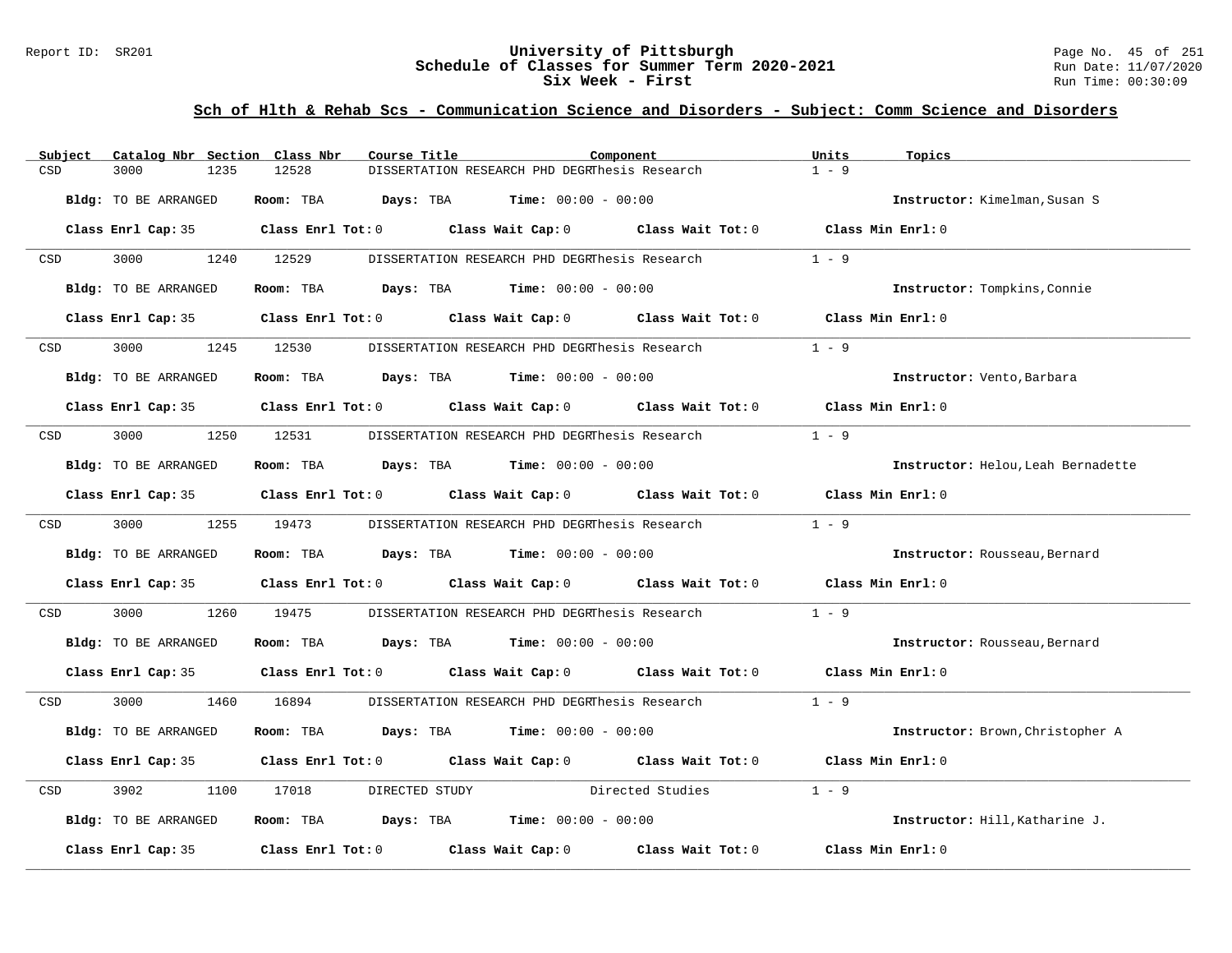| CSD |                  | 3902<br>1105         | 17019<br>DIRECTED STUDY                                                                 | Directed Studies                                                                                    | $1 - 9$                              |
|-----|------------------|----------------------|-----------------------------------------------------------------------------------------|-----------------------------------------------------------------------------------------------------|--------------------------------------|
|     |                  | Bldg: TO BE ARRANGED | Room: TBA $Days:$ TBA $Time: 00:00 - 00:00$                                             |                                                                                                     | Instructor: Staff                    |
|     |                  |                      |                                                                                         | Class Enrl Cap: 35 Class Enrl Tot: 0 Class Wait Cap: 0 Class Wait Tot: 0 Class Min Enrl: 0          |                                      |
|     |                  |                      |                                                                                         | CSD 3902 1106 17020 DIRECTED STUDY Directed Studies 1 - 9                                           |                                      |
|     |                  | Bldg: TO BE ARRANGED | Room: TBA $Days:$ TBA Time: $00:00 - 00:00$                                             |                                                                                                     | Instructor: Brown, Christopher A     |
|     |                  |                      |                                                                                         | Class Enrl Cap: 35 Class Enrl Tot: 0 Class Wait Cap: 0 Class Wait Tot: 0 Class Min Enrl: 0          |                                      |
|     |                  |                      |                                                                                         | CSD 3902 1200 12547 DIRECTED STUDY Directed Studies 1 - 9                                           |                                      |
|     |                  |                      | Bldg: TO BE ARRANGED Room: TBA Days: TBA Time: 00:00 - 00:00                            |                                                                                                     | Instructor: Fredericks, Geoffrey V   |
|     |                  |                      |                                                                                         | Class Enrl Cap: 35 Class Enrl Tot: 0 Class Wait Cap: 0 Class Wait Tot: 0 Class Min Enrl: 0          |                                      |
|     |                  |                      | CSD 3902 1210 13366 DIRECTED STUDY                                                      | Directed Studies                                                                                    | $1 - 9$                              |
|     |                  | Bldg: TO BE ARRANGED | Room: TBA $\rule{1em}{0.15mm}$ Days: TBA $\rule{1.15mm}]{0.15mm}$ Time: $0.000 - 0.000$ |                                                                                                     | Instructor: Dickey, Michael Walsh    |
|     |                  |                      |                                                                                         | Class Enrl Cap: 35 Class Enrl Tot: 0 Class Wait Cap: 0 Class Wait Tot: 0 Class Min Enrl: 0          |                                      |
|     |                  |                      |                                                                                         | CSD 3902 1220 12548 DIRECTED STUDY Directed Studies 1 - 9                                           |                                      |
|     |                  | Bldg: TO BE ARRANGED | Room: TBA $Days:$ TBA $Time: 00:00 - 00:00$                                             |                                                                                                     | Instructor: Evans, William Streicher |
|     |                  |                      |                                                                                         | Class Enrl Cap: 35 Class Enrl Tot: 0 Class Wait Cap: 0 Class Wait Tot: 0 Class Min Enrl: 0          |                                      |
|     | CSD <sub>c</sub> |                      |                                                                                         | 3902 1225 12549 DIRECTED STUDY Directed Studies 1 - 9                                               |                                      |
|     |                  | Bldg: TO BE ARRANGED | Room: TBA $Days:$ TBA $Time: 00:00 - 00:00$                                             |                                                                                                     | Instructor: Palmer, Catherine        |
|     |                  |                      |                                                                                         | Class Enrl Cap: 35 $\qquad$ Class Enrl Tot: 0 $\qquad$ Class Wait Cap: 0 $\qquad$ Class Wait Tot: 0 | Class Min $Enr1:0$                   |
|     | CSD              |                      |                                                                                         | 3902 1230 12550 DIRECTED STUDY Directed Studies                                                     | $1 - 9$                              |
|     |                  |                      | Bldg: TO BE ARRANGED Room: TBA Days: TBA Time: 00:00 - 00:00                            |                                                                                                     | Instructor: Pratt, Sheila            |
|     |                  |                      |                                                                                         | Class Enrl Cap: 35 Class Enrl Tot: 0 Class Wait Cap: 0 Class Wait Tot: 0                            | Class Min Enrl: 0                    |
|     |                  |                      | CSD 3902 1235 12551 DIRECTED STUDY                                                      | Directed Studies 1 - 9                                                                              |                                      |
|     |                  | Bldg: TO BE ARRANGED | Room: TBA $Days:$ TBA $Time: 00:00 - 00:00$                                             |                                                                                                     | Instructor: Kimelman, Susan S        |
|     |                  |                      |                                                                                         | Class Enrl Cap: 35 Class Enrl Tot: 0 Class Wait Cap: 0 Class Wait Tot: 0 Class Min Enrl: 0          |                                      |
|     |                  |                      |                                                                                         | CSD 3902 1245 12552 DIRECTED STUDY Directed Studies 1 - 9                                           |                                      |
|     |                  | Bldg: TO BE ARRANGED | Room: TBA $Days:$ TBA $Time: 00:00 - 00:00$                                             |                                                                                                     | Instructor: Vento, Barbara           |
|     |                  |                      |                                                                                         | Class Enrl Cap: 35 Class Enrl Tot: 0 Class Wait Cap: 0 Class Wait Tot: 0 Class Min Enrl: 0          |                                      |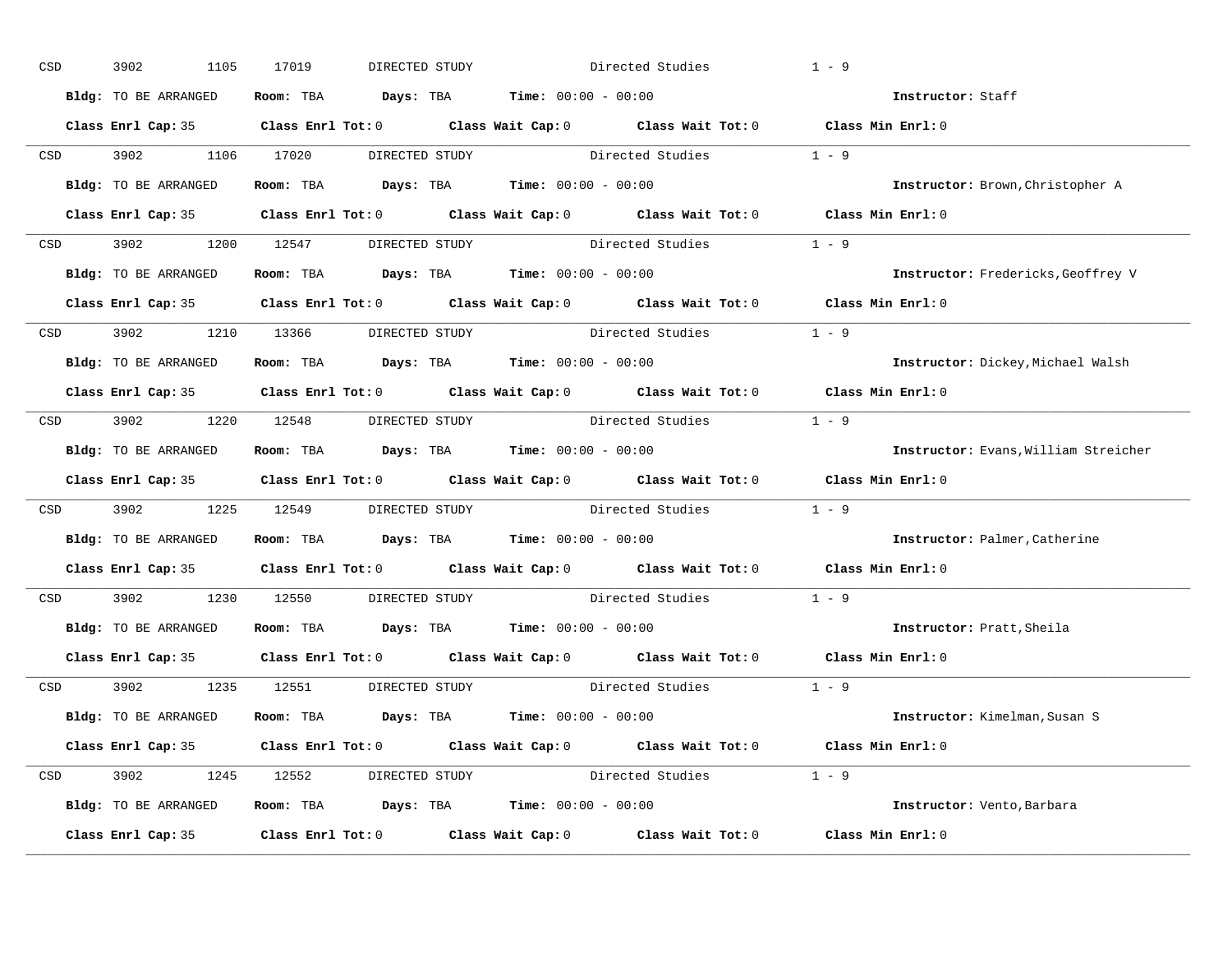#### Report ID: SR201 **1988 Chedule of Classes for Summer Term 2020-2021** Page No. 47 of 251 **Schedule of Classes for Summer Term 2020-2021** Run Date: 11/07/2020 **Schedule of Classes for Summer Term 2020-2021** Run Date: 11/07/2021<br>Six Week - First Run Time: 00:30:09 **Six Week - First**

| Subject    | Catalog Nbr Section Class Nbr | Course Title                 | Component                                                                                           |                  | Units<br>Topics                    |  |
|------------|-------------------------------|------------------------------|-----------------------------------------------------------------------------------------------------|------------------|------------------------------------|--|
| CSD        | 3902<br>1250                  | 12553<br>DIRECTED STUDY      |                                                                                                     | Directed Studies | $1 - 9$                            |  |
|            | <b>Bldg:</b> TO BE ARRANGED   | Room: TBA<br>Days: TBA       | <b>Time:</b> $00:00 - 00:00$                                                                        |                  | Instructor: Helou, Leah Bernadette |  |
|            |                               |                              | Class Enrl Cap: 35 Class Enrl Tot: 0 Class Wait Cap: 0 Class Wait Tot: 0 Class Min Enrl: 0          |                  |                                    |  |
| CSD        | 3902                          | 1460 16896<br>DIRECTED STUDY |                                                                                                     | Directed Studies | $1 - 9$                            |  |
|            | Bldg: TO BE ARRANGED          |                              | Room: TBA $Days: TBA$ Time: $00:00 - 00:00$                                                         |                  | Instructor: Coyle, James L.        |  |
|            | Class Enrl Cap: 35            |                              | Class Enrl Tot: 0 Class Wait Cap: 0 Class Wait Tot: 0 Class Min Enrl: 0                             |                  |                                    |  |
| CSD        | 3902                          | 1465 19470<br>DIRECTED STUDY |                                                                                                     | Directed Studies | $1 - 9$                            |  |
|            | Bldg: TO BE ARRANGED          |                              | Room: TBA $Days:$ TBA $Time: 00:00 - 00:00$                                                         |                  | Instructor: Rousseau, Bernard      |  |
|            |                               |                              | Class Enrl Cap: 35 $\qquad$ Class Enrl Tot: 0 $\qquad$ Class Wait Cap: 0 $\qquad$ Class Wait Tot: 0 |                  | Class Min Enrl: 0                  |  |
| CSD        | 3902                          | 1470 19471                   | DIRECTED STUDY Directed Studies                                                                     |                  | $1 - 9$                            |  |
|            | Bldg: TO BE ARRANGED          |                              | Room: TBA $Days:$ TBA $Time: 00:00 - 00:00$                                                         |                  | Instructor: Rousseau, Bernard      |  |
|            |                               |                              | Class Enrl Cap: 35 Class Enrl Tot: 0 Class Wait Cap: 0 Class Wait Tot: 0 Class Min Enrl: 0          |                  |                                    |  |
| <b>CSD</b> | 3971 397                      | 1100 16332                   | RES PRACTICUM FOR PHD STUDENTSPracticum                                                             |                  | $1 - 9$                            |  |
|            | Bldg: TO BE ARRANGED          |                              | Room: TBA $Days:$ TBA $Time: 00:00 - 00:00$                                                         |                  | Instructor: Brown, Christopher A   |  |
|            |                               |                              | Class Enrl Cap: 35 Class Enrl Tot: 0 Class Wait Cap: 0 Class Wait Tot: 0                            |                  | Class Min Enrl: 0                  |  |
| CSD        | 3971<br>1101                  | 17026                        | RES PRACTICUM FOR PHD STUDENTSPracticum                                                             |                  | $1 - 9$                            |  |
|            | Bldg: TO BE ARRANGED          |                              | Room: TBA $Days:$ TBA $Time: 00:00 - 00:00$                                                         |                  | Instructor: Hill, Katharine J.     |  |
|            |                               |                              | Class Enrl Cap: 35 Class Enrl Tot: 0 Class Wait Cap: 0 Class Wait Tot: 0 Class Min Enrl: 0          |                  |                                    |  |
| CSD        | 3971 399                      | 1103 17027                   | RES PRACTICUM FOR PHD STUDENTSPracticum                                                             |                  | $1 - 9$                            |  |
|            | Bldg: TO BE ARRANGED          |                              | Room: TBA $Days:$ TBA $Time: 00:00 - 00:00$                                                         |                  | Instructor: Kimelman, Susan S      |  |
|            |                               |                              | Class Enrl Cap: 35 Class Enrl Tot: 0 Class Wait Cap: 0 Class Wait Tot: 0                            |                  | Class Min Enrl: 0                  |  |
| CSD        | 3971<br>1105                  | 16333                        | RES PRACTICUM FOR PHD STUDENTSPracticum                                                             |                  | $1 - 9$                            |  |
|            | Bldg: TO BE ARRANGED          |                              | Room: TBA $\rule{1em}{0.15mm}$ Days: TBA $\rule{1.15mm}]{0.15mm}$ Time: $0.000 - 0.0000$            |                  | Instructor: Coyle, James L.        |  |
|            | Class Enrl Cap: 35            |                              | Class Enrl Tot: $0$ Class Wait Cap: $0$ Class Wait Tot: $0$                                         |                  | Class Min Enrl: 0                  |  |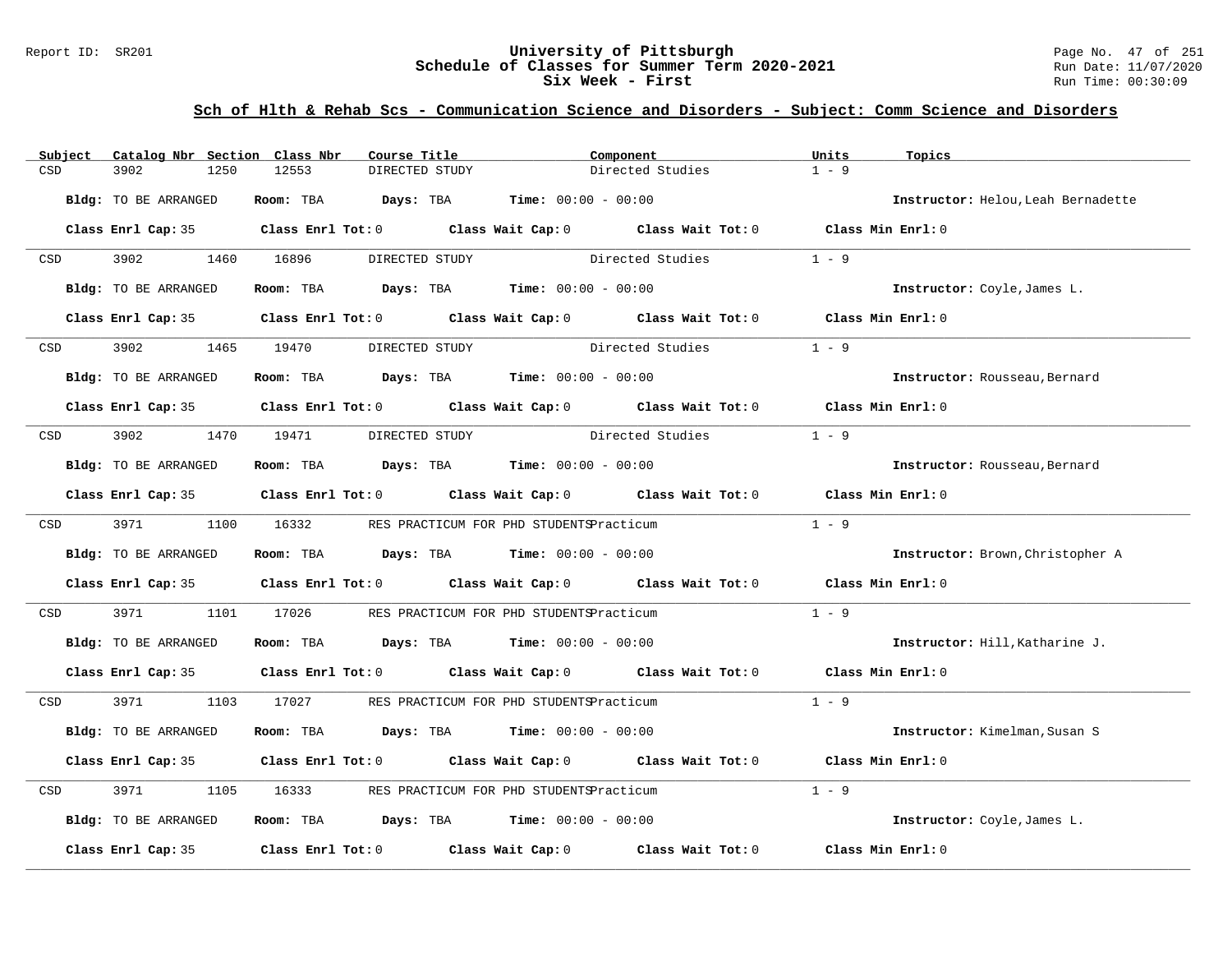| CSD | 3971<br>1106                | 17489                                | RES PRACTICUM FOR PHD STUDENTSPracticum                                                             |                                                             | $1 - 9$                              |
|-----|-----------------------------|--------------------------------------|-----------------------------------------------------------------------------------------------------|-------------------------------------------------------------|--------------------------------------|
|     | Bldg: TO BE ARRANGED        | Room: TBA                            | <b>Days:</b> TBA <b>Time:</b> $00:00 - 00:00$                                                       |                                                             | Instructor: Evans, William Streicher |
|     | Class Enrl Cap: 35          | $Class$ $Enrl$ $Tot: 0$              |                                                                                                     | Class Wait Cap: $0$ Class Wait Tot: $0$ Class Min Enrl: $0$ |                                      |
| CSD | 3971<br>1107                | 17490                                | RES PRACTICUM FOR PHD STUDENTSPracticum                                                             |                                                             | $1 - 9$                              |
|     | Bldg: TO BE ARRANGED        | Room: TBA                            | Days: TBA<br>$Time: 00:00 - 00:00$                                                                  |                                                             | Instructor: Staff                    |
|     | Class Enrl Cap: 35          |                                      | Class Enrl Tot: 0 Class Wait Cap: 0 Class Wait Tot: 0 Class Min Enrl: 0                             |                                                             |                                      |
| CSD | 3971<br>1405                | 12568                                | RES PRACTICUM FOR PHD STUDENTSPracticum                                                             |                                                             | $1 - 9$                              |
|     | Bldg: TO BE ARRANGED        | Room: TBA                            | <b>Days:</b> TBA <b>Time:</b> $00:00 - 00:00$                                                       |                                                             | Instructor: Fredericks, Geoffrey V   |
|     |                             |                                      | Class Enrl Cap: 35 $\qquad$ Class Enrl Tot: 0 $\qquad$ Class Wait Cap: 0 $\qquad$ Class Wait Tot: 0 |                                                             | Class Min Enrl: 0                    |
| CSD | 3971 399<br>1420            | 12569                                | RES PRACTICUM FOR PHD STUDENTSPracticum                                                             |                                                             | $1 - 9$                              |
|     | <b>Bldg:</b> TO BE ARRANGED | Room: TBA                            | <b>Days:</b> TBA <b>Time:</b> $00:00 - 00:00$                                                       |                                                             | Instructor: Palmer, Catherine        |
|     |                             | Class Enrl Cap: 35 Class Enrl Tot: 0 | Class Wait Cap: 0 Class Wait Tot: 0                                                                 |                                                             | Class Min Enrl: 0                    |
| CSD | 3971 1430                   |                                      | 12570 RES PRACTICUM FOR PHD STUDENTSPracticum                                                       |                                                             | $1 - 9$                              |
|     | Bldg: TO BE ARRANGED        | Room: TBA                            | <b>Days:</b> TBA <b>Time:</b> $00:00 - 00:00$                                                       |                                                             | Instructor: Pratt, Sheila            |
|     |                             |                                      | Class Enrl Cap: 35 Class Enrl Tot: 0 Class Wait Cap: 0 Class Wait Tot: 0                            |                                                             | Class Min Enrl: 0                    |
| CSD | 3971<br>1455                |                                      | 12571 RES PRACTICUM FOR PHD STUDENTSPracticum                                                       |                                                             | $1 - 9$                              |
|     | Bldg: TO BE ARRANGED        | Room: TBA                            | <b>Days:</b> TBA <b>Time:</b> $00:00 - 00:00$                                                       |                                                             | Instructor: Vento, Barbara           |
|     |                             |                                      | Class Enrl Cap: 35 Class Enrl Tot: 0 Class Wait Cap: 0 Class Wait Tot: 0                            |                                                             | Class Min Enrl: 0                    |
| CSD | 3971<br>1460                | 12572                                | RES PRACTICUM FOR PHD STUDENTSPracticum                                                             |                                                             | $1 - 9$                              |
|     | Bldg: TO BE ARRANGED        | Room: TBA                            | <b>Days:</b> TBA <b>Time:</b> $00:00 - 00:00$                                                       |                                                             | Instructor: Helou, Leah Bernadette   |
|     |                             |                                      | Class Enrl Cap: 35 Class Enrl Tot: 0 Class Wait Cap: 0 Class Wait Tot: 0                            |                                                             | Class Min Enrl: 0                    |
| CSD | 3971<br>1465                | 19468                                | RES PRACTICUM FOR PHD STUDENTSPracticum                                                             |                                                             | $1 - 9$                              |
|     | Bldg: TO BE ARRANGED        | Room: TBA                            | <b>Days:</b> TBA <b>Time:</b> $00:00 - 00:00$                                                       |                                                             | Instructor: Rousseau, Bernard        |
|     |                             |                                      | Class Enrl Cap: 35 Class Enrl Tot: 0 Class Wait Cap: 0 Class Wait Tot: 0 Class Min Enrl: 0          |                                                             |                                      |
| CSD | 3971<br>1470                |                                      | 19469 RES PRACTICUM FOR PHD STUDENTSPracticum                                                       |                                                             | $1 - 9$                              |
|     |                             |                                      |                                                                                                     |                                                             |                                      |
|     | Bldg: TO BE ARRANGED        |                                      | Room: TBA $Days:$ TBA $Time: 00:00 - 00:00$                                                         |                                                             | Instructor: Rousseau, Bernard        |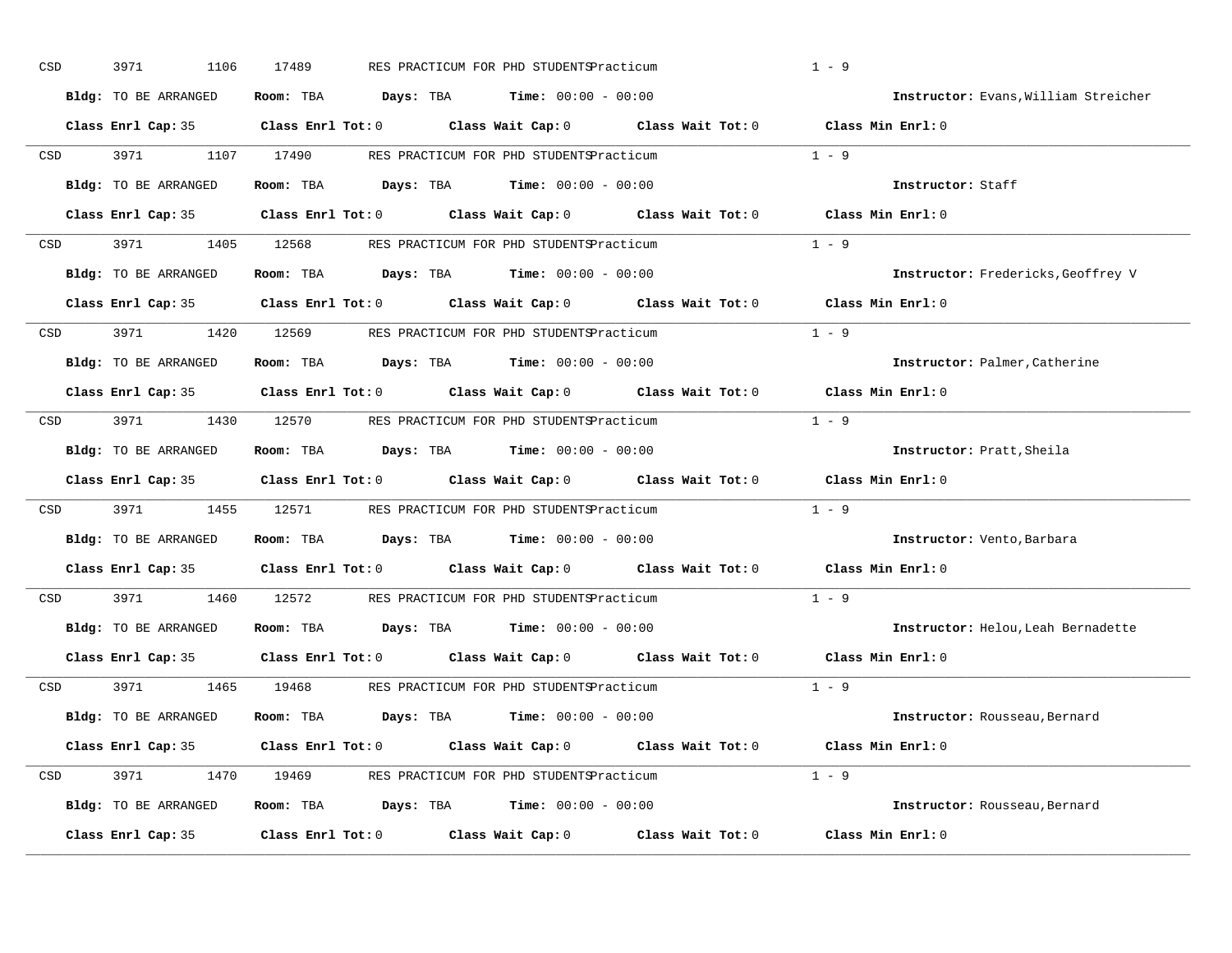#### Report ID: SR201 **University of Pittsburgh** Page No. 49 of 251 **Schedule of Classes for Summer Term 2020-2021** Run Date: 11/07/2020 **Six Week - First Run Time: 00:30:09** Run Time: 00:30:09

# **Sch of Hlth & Rehab Scs - Emergency Medicine - Subject: Emergency Medicine**

|    | Subject |                      |      | Catalog Nbr Section Class Nbr | Course Title <b>Course I</b>                                   | Component                                                                                                                     | Units         | Topics                           |
|----|---------|----------------------|------|-------------------------------|----------------------------------------------------------------|-------------------------------------------------------------------------------------------------------------------------------|---------------|----------------------------------|
| EМ |         | 1114                 | 1100 | 17879                         | MEDICATION ADMINISTRATION                                      | Credit Laboratory                                                                                                             | 1             |                                  |
|    |         | Bldg: TO BE ARRANGED |      |                               | Room: TBA $Days:$ TBA $Time: 00:00 - 00:00$                    |                                                                                                                               |               | Instructor: Staff                |
|    |         |                      |      |                               |                                                                | Class Enrl Cap: 6 Class Enrl Tot: 0 Class Wait Cap: 6 Class Wait Tot: 0 Class Min Enrl: 0                                     |               |                                  |
|    |         |                      |      |                               |                                                                | EM 1116 1100 17880 PHYSICAL EXAM LAB Credit Laboratory                                                                        | $\frac{1}{2}$ |                                  |
|    |         | Bldg: TO BE ARRANGED |      |                               | Room: TBA $Days:$ TBA $Time: 00:00 - 00:00$                    |                                                                                                                               |               | Instructor:                      |
|    |         | Class Enrl Cap: 6    |      |                               |                                                                | Class Enrl Tot: 0 $\qquad$ Class Wait Cap: 6 $\qquad$ Class Wait Tot: 0 $\qquad$ Class Min Enrl: 0                            |               |                                  |
|    |         |                      |      | EM 1123 1100 17881            |                                                                | CARDIOLOGY LAB Credit Laboratory 1                                                                                            |               |                                  |
|    |         | Bldg: TO BE ARRANGED |      |                               | Room: TBA $Days:$ TBA Time: $00:00 - 00:00$                    |                                                                                                                               |               | Instructor: Staff                |
|    |         |                      |      |                               |                                                                | Class Enrl Cap: 6 Class Enrl Tot: 0 Class Wait Cap: 6 Class Wait Tot: 0 Class Min Enrl: 0                                     |               |                                  |
|    |         |                      |      |                               |                                                                | EM 1126 1100 17882 ASSESSMENT-BASED MANAGEMENT Credit Laboratory                                                              | $\mathbf{1}$  |                                  |
|    |         | Bldg: TO BE ARRANGED |      |                               | Room: TBA $Days:$ TBA $Time:$ $00:00 - 00:00$                  |                                                                                                                               |               | Instructor: Staff                |
|    |         |                      |      |                               |                                                                | Class Enrl Cap: 6 Class Enrl Tot: 0 Class Wait Cap: 6 Class Wait Tot: 0 Class Min Enrl: 0                                     |               |                                  |
|    |         | EM 1199              |      |                               |                                                                | 1100 12307 INDEPENDENT STUDY Independent Study                                                                                | $1 - 6$       |                                  |
|    |         | Bldg: TO BE ARRANGED |      |                               | Room: TBA $\rule{1em}{0.15mm}$ Days: TBA Time: $00:00 - 00:00$ |                                                                                                                               |               | Instructor: Stoy, Walt A         |
|    |         |                      |      |                               |                                                                | Class Enrl Cap: 6 Class Enrl Tot: 0 Class Wait Cap: 6 Class Wait Tot: 0 Class Min Enrl: 0                                     |               |                                  |
|    |         |                      |      |                               |                                                                | EM 1199 1110 13201 INDEPENDENT STUDY Independent Study 1 - 6                                                                  |               |                                  |
|    |         | Bldg: TO BE ARRANGED |      |                               | Room: TBA $Days:$ TBA Time: $00:00 - 00:00$                    |                                                                                                                               |               | Instructor: Cecchini, Nicole M   |
|    |         |                      |      |                               |                                                                | Class Enrl Cap: 6 Class Enrl Tot: 0 Class Wait Cap: 6 Class Wait Tot: 0 Class Min Enrl: 0                                     |               |                                  |
|    |         |                      |      |                               |                                                                | EM 1199 1120 13199 INDEPENDENT STUDY Independent Study                                                                        | $1 - 6$       |                                  |
|    |         | Bldg: TO BE ARRANGED |      |                               |                                                                | <b>ROOM: TBA Days: TBA Time:</b> 00:00 - 00:00                                                                                |               | Instructor: Platt, Thomas Edward |
|    |         |                      |      |                               |                                                                | Class Enrl Cap: 6 Class Enrl Tot: 0 Class Wait Cap: 6 Class Wait Tot: 0 Class Min Enrl: 0                                     |               |                                  |
|    |         | EM 1199              |      |                               |                                                                | 1130 13200 INDEPENDENT STUDY Independent Study                                                                                | $1 - 6$       |                                  |
|    |         | Bldg: TO BE ARRANGED |      |                               | Room: TBA $Days:$ TBA $Time: 00:00 - 00:00$                    |                                                                                                                               |               | Instructor: Seitz, Samuel R      |
|    |         |                      |      |                               |                                                                | Class Enrl Cap: 6 $\qquad$ Class Enrl Tot: 0 $\qquad$ Class Wait Cap: 6 $\qquad$ Class Wait Tot: 0 $\qquad$ Class Min Enrl: 0 |               |                                  |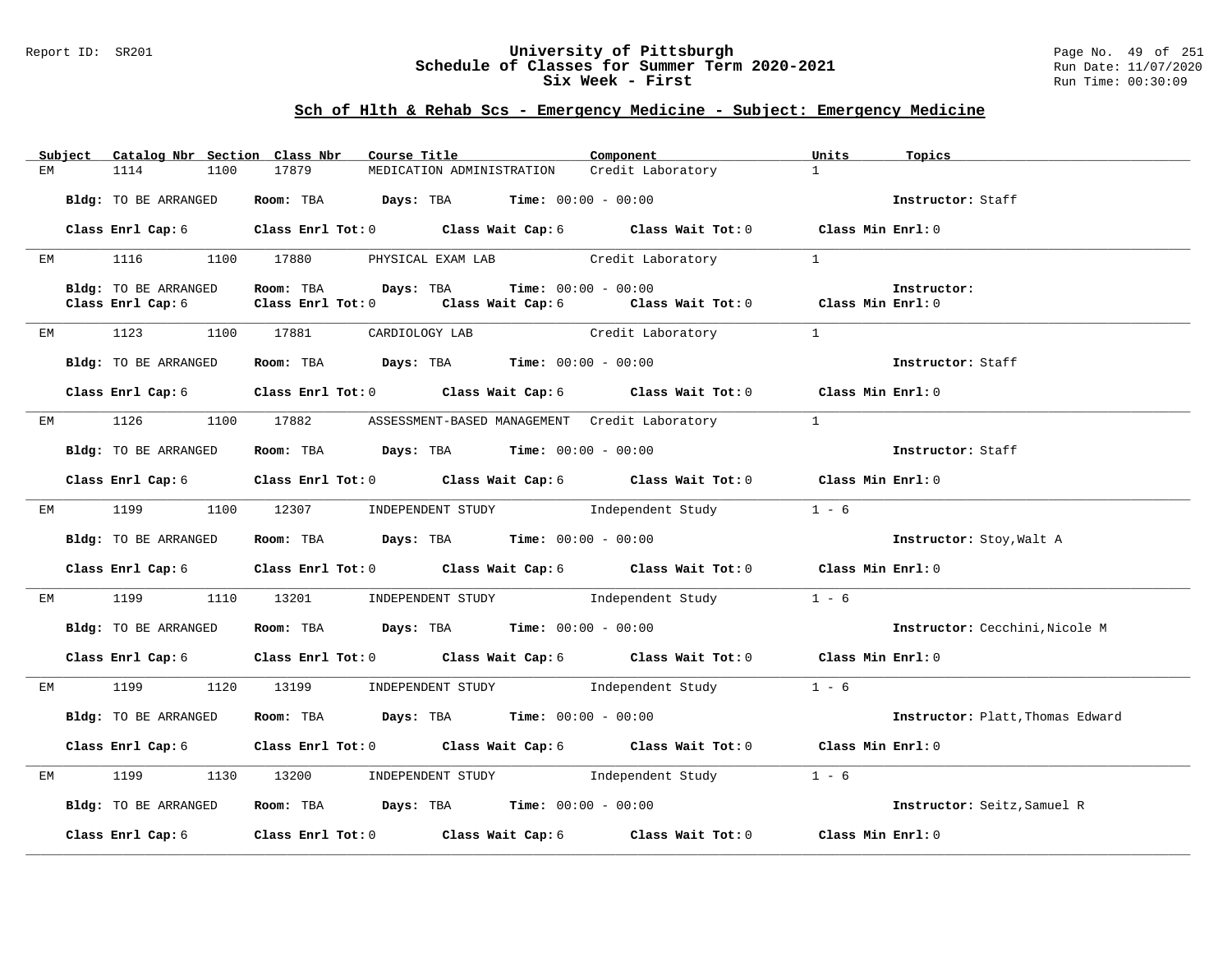### Report ID: SR201 **University of Pittsburgh** Page No. 50 of 251 **Schedule of Classes for Summer Term 2020-2021** Run Date: 11/07/2020 **Six Week - First Run Time: 00:30:09** Run Time: 00:30:09

### **Sch of Hlth & Rehab Scs - Emergency Medicine - Subject: Emergency Medicine**

| Subject | Catalog Nbr                 |      | Section Class Nbr   | Course Title      |                              | Component           | Units               | Topics                          |
|---------|-----------------------------|------|---------------------|-------------------|------------------------------|---------------------|---------------------|---------------------------------|
| EМ      | 1199                        | 1150 | 14312               | INDEPENDENT STUDY |                              | Independent Study   | $1 - 6$             |                                 |
|         | Bldg: TO BE ARRANGED        |      | Room: TBA           | Days: TBA         | <b>Time:</b> $00:00 - 00:00$ |                     |                     | Instructor: Pierce, John F      |
|         | Class Enrl Cap: 6           |      | Class Enrl Tot: $0$ | Class Wait Cap: 6 |                              | Class Wait Tot: $0$ | Class Min $Enrl: 0$ |                                 |
|         |                             |      |                     |                   |                              |                     |                     |                                 |
| EМ      | 1199                        | 1155 | 18945               | INDEPENDENT STUDY |                              | Independent Study   | $1 - 6$             |                                 |
|         | <b>Bldg:</b> TO BE ARRANGED |      | Room: TBA           | Days: TBA         | <b>Time:</b> $00:00 - 00:00$ |                     |                     | Instructor: Cutsumbis, Nicholas |
|         | Class Enrl Cap: 6           |      | Class Enrl Tot: $0$ | Class Wait Cap: 6 |                              | Class Wait Tot: $0$ | Class Min $Enrl: 0$ |                                 |
|         |                             |      |                     |                   |                              |                     |                     |                                 |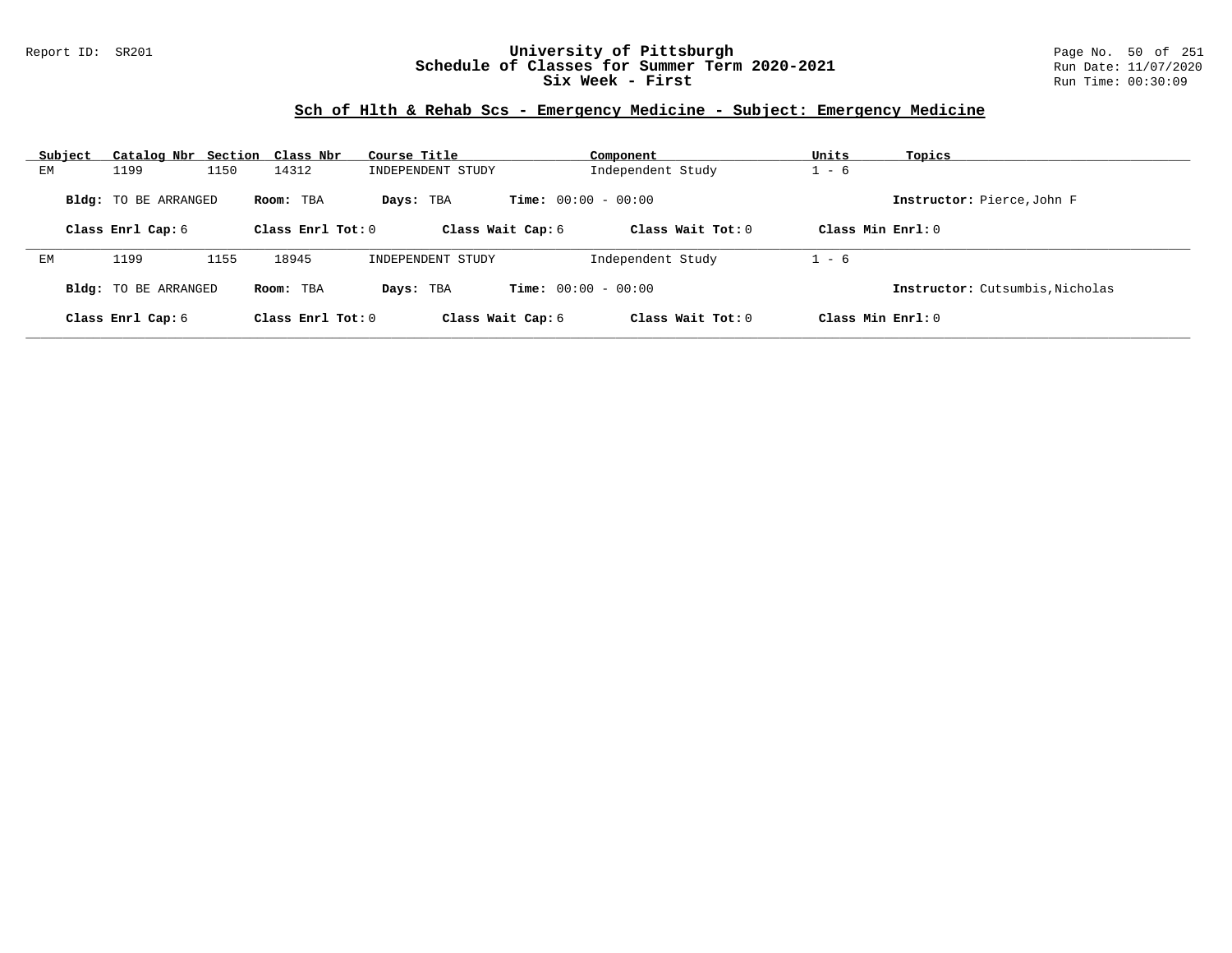#### Report ID: SR201 **University of Pittsburgh University of Pittsburgh** Page No. 51 of 251 **Chedule of Classes for Summer Term 2020-2021** Run Date: 11/07/2020 **Schedule of Classes for Summer Term 2020-2021** Run Date: 11/07/2021<br>Six Week - First Run Time: 00:30:09 **Six Week - First**

# **Sch of Hlth & Rehab Scs - Health Information Management - Subject: Health Information Management**

| Catalog Nbr Section Class Nbr<br>Subject | Course Title                                                                                                                                                                                                                                                                                                                                                                       | Component                  | Units<br>Topics                       |
|------------------------------------------|------------------------------------------------------------------------------------------------------------------------------------------------------------------------------------------------------------------------------------------------------------------------------------------------------------------------------------------------------------------------------------|----------------------------|---------------------------------------|
| HIM<br>1440<br>1010                      | 12282<br>HIM CLINICAL EDUCATION 1                                                                                                                                                                                                                                                                                                                                                  | Clinical<br>$\mathbf{1}$   |                                       |
| Bldg: TO BE ARRANGED                     | Days: TBA<br><b>Time:</b> $00:00 - 00:00$<br>Room: TBA                                                                                                                                                                                                                                                                                                                             |                            | Instructor: Anania-Firouzan, Patricia |
| Class Enrl Cap: 5                        | Class Enrl Tot: 0<br>Class Wait Cap: 5                                                                                                                                                                                                                                                                                                                                             | Class Wait Tot: 0          | Class Min Enrl: 0                     |
| 1445<br>1010<br>HIM                      | 12283<br>HUMAN RELATIONS IN HLTH CARE Lecture                                                                                                                                                                                                                                                                                                                                      | 2                          |                                       |
| Bldg: TBA                                | Room: TBA<br><b>Time:</b> $08:00 - 12:00$<br>Days: M                                                                                                                                                                                                                                                                                                                               |                            | Instructor: Lindsay, Page C.          |
| Class Enrl Cap: 40                       | Class Enrl Tot: 0<br>Class Wait Cap: 20<br>Room Characteristics: PeopleSoft - Scheduled (PS)(1)                                                                                                                                                                                                                                                                                    | Class Wait Tot: 0          | Class Min Enrl: 0                     |
| 1462<br>1010<br>HIM                      | 12284<br>EPIDEMIOLOGY                                                                                                                                                                                                                                                                                                                                                              | 2<br>Lecture               |                                       |
| Bldg: TBA                                | <b>Time:</b> $13:00 - 17:00$<br>Room: TBA<br>Days: M                                                                                                                                                                                                                                                                                                                               |                            | Instructor: Thomas, Claire Elizabeth  |
| Class Enrl Cap: 40                       | Class Enrl Tot: 0<br>Class Wait Cap: 20                                                                                                                                                                                                                                                                                                                                            | Class Wait Tot: 0          | Class Min Enrl: 0                     |
| 1465<br>1010<br>HIM                      | 12285<br>REIMBURSEMENT SEMINAR                                                                                                                                                                                                                                                                                                                                                     | Seminar<br>$\mathbf{1}$    |                                       |
| Bldg: WEB Based Class                    | <b>Time:</b> $10:00 - 12:00$<br>Room: TBA<br>Days: W                                                                                                                                                                                                                                                                                                                               |                            | Instructor: Anania-Firouzan, Patricia |
| Class Enrl Cap: 40                       | Class Enrl Tot: 0<br>Class Wait Cap: 20<br>Room Characteristics: PeopleSoft - Scheduled (PS)(1)<br><b>Combined Section ID:</b> $0054(HIM/1465/HRS/2456)$ - HRS $2456(H12337)$                                                                                                                                                                                                      | Class Wait Tot: $0$        | Class Min Enrl: 0                     |
|                                          | <b></b> The planned operational modality for this class is REMOTE. For more information please visit <a<br>href="http://www.provost.pitt.edu/students/student-success-flexpitt/flex-pitt-quarded-risk-posture-all-students-remote"<br/>target="_blank"&gt;http://www.provost.pitt.edu/students/student-success-flexpitt/flex-pitt-guarded-risk-posture-all-students-remote/</a<br> |                            |                                       |
| 1480<br>1010<br>HIM                      | 12286<br>HIM CLINICAL EDUCATION 3                                                                                                                                                                                                                                                                                                                                                  | 2<br>Clinical              |                                       |
| Bldg: TO BE ARRANGED                     | Days: TBA<br><b>Time:</b> $00:00 - 00:00$<br>Room: TBA                                                                                                                                                                                                                                                                                                                             |                            | Instructor: Anania-Firouzan, Patricia |
| Class Enrl Cap: 5                        | Class Enrl Tot: 0<br>Class Wait Cap: 5                                                                                                                                                                                                                                                                                                                                             | Class Wait Tot: 0          | Class Min Enrl: 0                     |
| HIM<br>1495<br>1010                      | HIM CLINICAL EDUCATION 4<br>12287                                                                                                                                                                                                                                                                                                                                                  | Clinical<br>$\overline{4}$ |                                       |
| Bldg: TO BE ARRANGED                     | Room: TBA<br>Days: TBA<br><b>Time:</b> $00:00 - 00:00$                                                                                                                                                                                                                                                                                                                             |                            | Instructor: Anania-Firouzan, Patricia |
| Class Enrl Cap: 5                        | Class Enrl Tot: 0<br>Class Wait Cap: 5                                                                                                                                                                                                                                                                                                                                             | Class Wait Tot: 0          | Class Min Enrl: 0                     |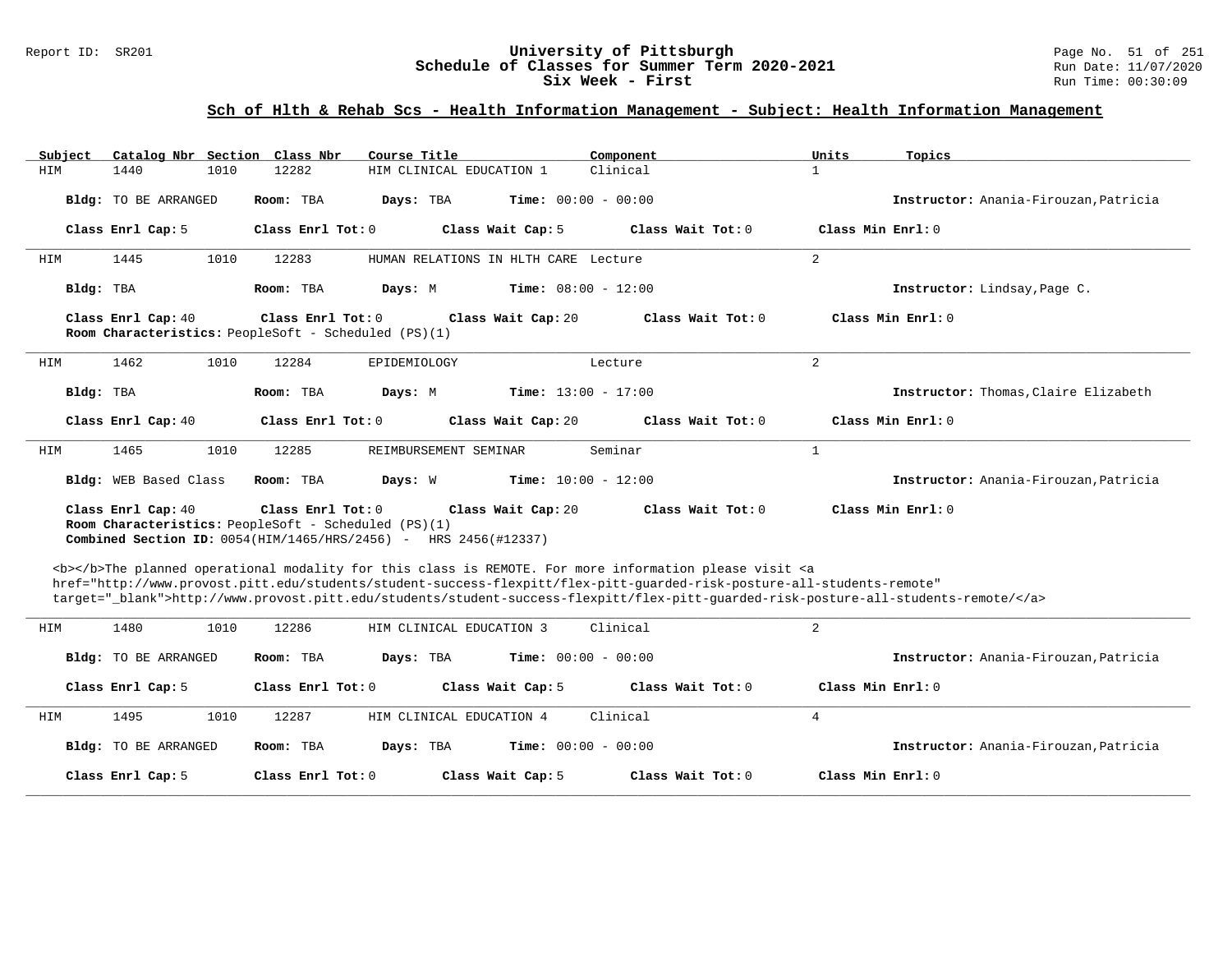#### Report ID: SR201 **University of Pittsburgh University of Pittsburgh** Page No. 52 of 251 **Chedule of Classes for Summer Term 2020-2021** Run Date: 11/07/2020 **Schedule of Classes for Summer Term 2020-2021** Run Date: 11/07/2021<br>**Six Week - First** Run Time: 00:30:09 **Six Week - First**

# **Sch of Hlth & Rehab Scs - Health Information Management - Subject: Health Information Management**

| Catalog Nbr Section Class Nbr<br>Subject | Course Title                    | Component                                                                        | Units<br>Topics                       |
|------------------------------------------|---------------------------------|----------------------------------------------------------------------------------|---------------------------------------|
| 1496<br>1100<br>HIM                      | 12288<br>CAPSTONE COURSE IN HIM | Practicum                                                                        | 3                                     |
| Bldg: TO BE ARRANGED                     | Room: TBA                       | <b>Days:</b> TBA <b>Time:</b> $00:00 - 00:00$                                    | Instructor: DeAlmeida, Dilhari R      |
| Class Enrl Cap: 5                        | Class Enrl Tot: 0               | Class Wait Cap: 5 Class Wait Tot: 0                                              | Class Min Enrl: 0                     |
| 1499<br>1040<br>HIM                      | INDEPENDENT STUDY<br>13595      | Independent Study                                                                | $1 - 6$                               |
| Bldg: TO BE ARRANGED                     | Room: TBA                       | <b>Days:</b> TBA <b>Time:</b> $00:00 - 00:00$                                    | Instructor: DeAlmeida, Dilhari R      |
| Class Enrl Cap: 35                       |                                 | Class Enrl Tot: $0$ Class Wait Cap: $20$ Class Wait Tot: $0$                     | Class Min Enrl: 0                     |
| 1110<br>HIM<br>1499                      | 12289<br>INDEPENDENT STUDY      | Independent Study                                                                | $1 - 6$                               |
| Bldg: TO BE ARRANGED                     | Room: TBA                       | <b>Days:</b> TBA <b>Time:</b> $00:00 - 00:00$                                    | Instructor: Watzlaf, Valerie J        |
| Class Enrl Cap: 99                       |                                 | Class Enrl Tot: $0$ Class Wait Cap: $20$ Class Wait Tot: $0$ Class Min Enrl: $0$ |                                       |
| 1120<br>1499<br>HIM                      | 13194<br>INDEPENDENT STUDY      | Independent Study                                                                | $1 - 6$                               |
| Bldg: TO BE ARRANGED                     | Room: TBA                       | $\texttt{Davis:}$ TBA $\texttt{Time:}$ 00:00 - 00:00                             | Instructor: Abdelhak, Mervat          |
| Class Enrl Cap: 35                       |                                 | Class Enrl Tot: $0$ Class Wait Cap: $20$ Class Wait Tot: $0$                     | Class Min Enrl: 0                     |
| HIM<br>1499<br>1130                      | 13195<br>INDEPENDENT STUDY      | Independent Study                                                                | $1 - 6$                               |
| Bldg: TO BE ARRANGED                     | Room: TBA                       | <b>Days:</b> TBA <b>Time:</b> $00:00 - 00:00$                                    | Instructor: Anania-Firouzan, Patricia |
| Class Enrl Cap: 35                       | Class Enrl Tot: 0               | Class Wait Cap: 20 Class Wait Tot: 0                                             | Class Min Enrl: 0                     |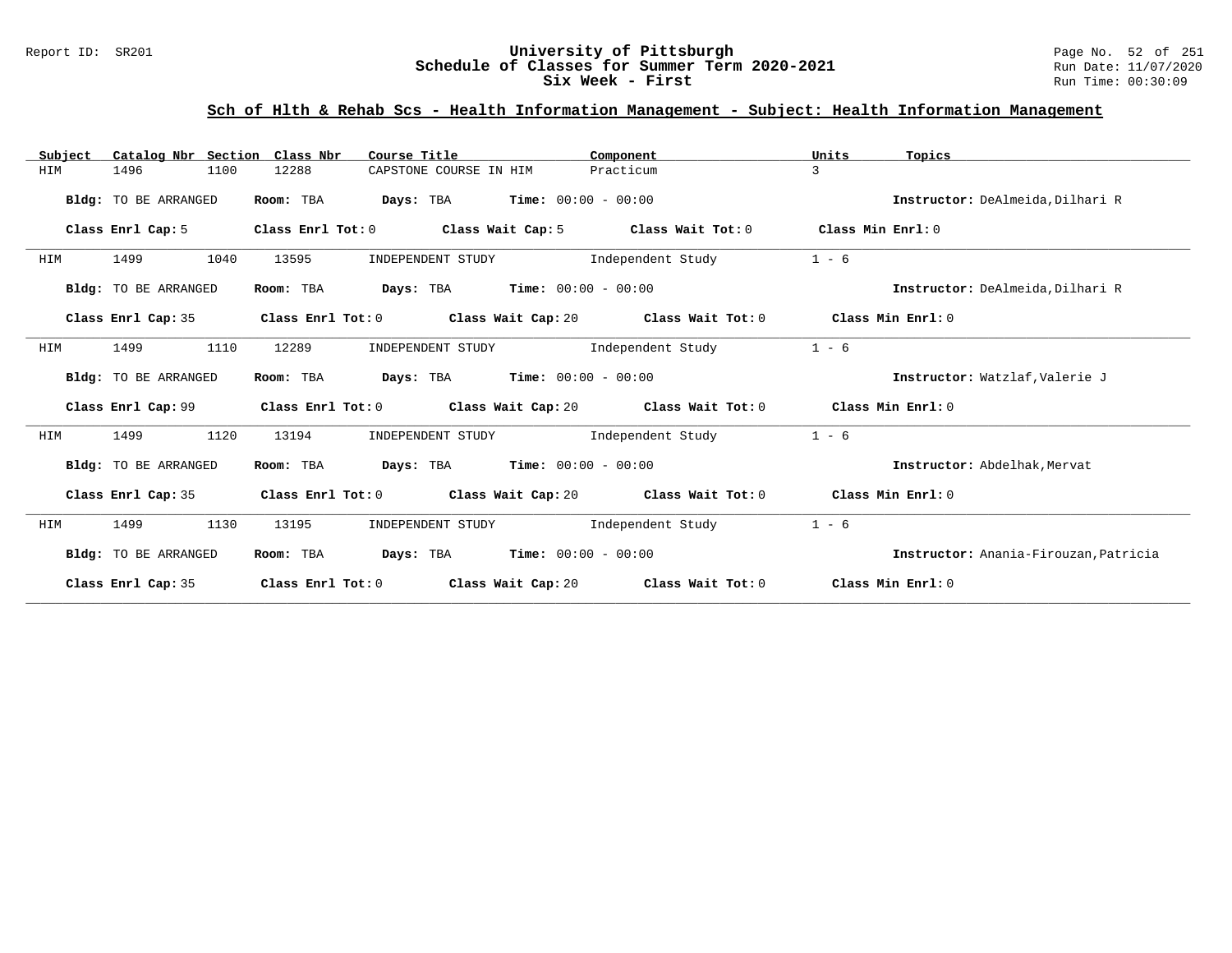### Report ID: SR201 **University of Pittsburgh** Page No. 53 of 251 **Schedule of Classes for Summer Term 2020-2021** Run Date: 11/07/2020 **Six Week - First Run Time: 00:30:09** Run Time: 00:30:09

# **Sch of Hlth & Rehab Scs - Occupational Therapy - Subject: Occupational Therapy**

|    | Subject                                                                                                        | Catalog Nbr Section Class Nbr | Course Title |                                                                                            | Component | Units<br>Topics                    |  |
|----|----------------------------------------------------------------------------------------------------------------|-------------------------------|--------------|--------------------------------------------------------------------------------------------|-----------|------------------------------------|--|
| OT |                                                                                                                | 2119<br>1100                  | 12322        | OT FIELDWORK EDUCATION A (FW2)Clinical                                                     |           | $1 - 10$                           |  |
|    |                                                                                                                | Bldg: TO BE ARRANGED          |              | Room: TBA $Days:$ TBA $Time: 00:00 - 00:00$                                                |           | Instructor: Marsico, Ann M         |  |
|    |                                                                                                                |                               |              | Class Enrl Cap: 52 Class Enrl Tot: 0 Class Wait Cap: 0 Class Wait Tot: 0 Class Min Enrl: 0 |           |                                    |  |
| OT |                                                                                                                | 2120                          | 1100 12324   | OT FIELDWORK EDUCATION B (FW2)Clinical                                                     |           | $1 - 10$                           |  |
|    |                                                                                                                | Bldg: TO BE ARRANGED          |              | Room: TBA $Days: TBA$ Time: $00:00 - 00:00$                                                |           | Instructor: Marsico, Ann M         |  |
|    |                                                                                                                |                               |              | Class Enrl Cap: 52 (class Enrl Tot: 0 (class Wait Cap: 0 (class Wait Tot: 0 $\sim$         |           | Class Min Enrl: 0                  |  |
|    | OT                                                                                                             | 2199<br>1090                  |              | 18285        INDEPENDENT STUDY                Independent Study                            |           | $1 - 6$                            |  |
|    |                                                                                                                | Bldg: TO BE ARRANGED          |              | Room: TBA $Days:$ TBA $Time: 00:00 - 00:00$                                                |           | Instructor: Rodakowski, Juleen L   |  |
|    |                                                                                                                |                               |              | Class Enrl Cap: 35 Class Enrl Tot: 0 Class Wait Cap: 0 Class Wait Tot: 0 Class Min Enrl: 0 |           |                                    |  |
| OT |                                                                                                                | 2199 1105                     |              | 14753 INDEPENDENT STUDY 1ndependent Study                                                  |           | $1 - 6$                            |  |
|    |                                                                                                                | Bldg: TO BE ARRANGED          |              | Room: TBA $Days:$ TBA $Time: 00:00 - 00:00$                                                |           | Instructor: Skidmore, Elizabeth R. |  |
|    |                                                                                                                |                               |              | Class Enrl Cap: 35 Class Enrl Tot: 0 Class Wait Cap: 0 Class Wait Tot: 0 Class Min Enrl: 0 |           |                                    |  |
|    | OT THE STATE OF THE STATE OF THE STATE OF THE STATE OF THE STATE OF THE STATE OF THE STATE OF THE STATE OF THE |                               |              | 2199 1110 14754 INDEPENDENT STUDY Independent Study                                        |           | $1 - 6$                            |  |
|    |                                                                                                                | Bldg: TO BE ARRANGED          |              | Room: TBA $Days: TBA$ Time: $00:00 - 00:00$                                                |           | Instructor: Caldwell, Angela Renee |  |
|    |                                                                                                                |                               |              | Class Enrl Cap: 35 Class Enrl Tot: 0 Class Wait Cap: 0 Class Wait Tot: 0 Class Min Enrl: 0 |           |                                    |  |
| OT |                                                                                                                | 2199<br>1120                  | 14755        | INDEPENDENT STUDY 1ndependent Study                                                        |           | $1 - 6$                            |  |
|    |                                                                                                                | Bldg: TO BE ARRANGED          |              | Room: TBA $\rule{1em}{0.15mm}$ Days: TBA Time: $00:00 - 00:00$                             |           | Instructor: Chisholm, Denise       |  |
|    |                                                                                                                |                               |              | Class Enrl Cap: 35 Class Enrl Tot: 0 Class Wait Cap: 0 Class Wait Tot: 0 Class Min Enrl: 0 |           |                                    |  |
| OT |                                                                                                                |                               |              | 2199 1130 14756 INDEPENDENT STUDY Independent Study 1 - 6                                  |           |                                    |  |
|    |                                                                                                                | Bldg: TO BE ARRANGED          |              | Room: TBA $Days: TBA$ Time: $00:00 - 00:00$                                                |           | Instructor: Baird, Joanne Merante  |  |
|    |                                                                                                                |                               |              | Class Enrl Cap: 35 Class Enrl Tot: 0 Class Wait Cap: 0 Class Wait Tot: 0 Class Min Enrl: 0 |           |                                    |  |
| OT |                                                                                                                | 2199<br>1140                  | 16143        | INDEPENDENT STUDY 1ndependent Study                                                        |           | $1 - 6$                            |  |
|    |                                                                                                                | Bldg: TO BE ARRANGED          |              | Room: TBA $Days:$ TBA $Time:$ $00:00 - 00:00$                                              |           | Instructor: Toto, Pamela Ellen     |  |
|    |                                                                                                                | Class Enrl Cap: 35            |              | Class Enrl Tot: 0 Class Wait Cap: 0 Class Wait Tot: 0                                      |           | Class Min Enrl: 0                  |  |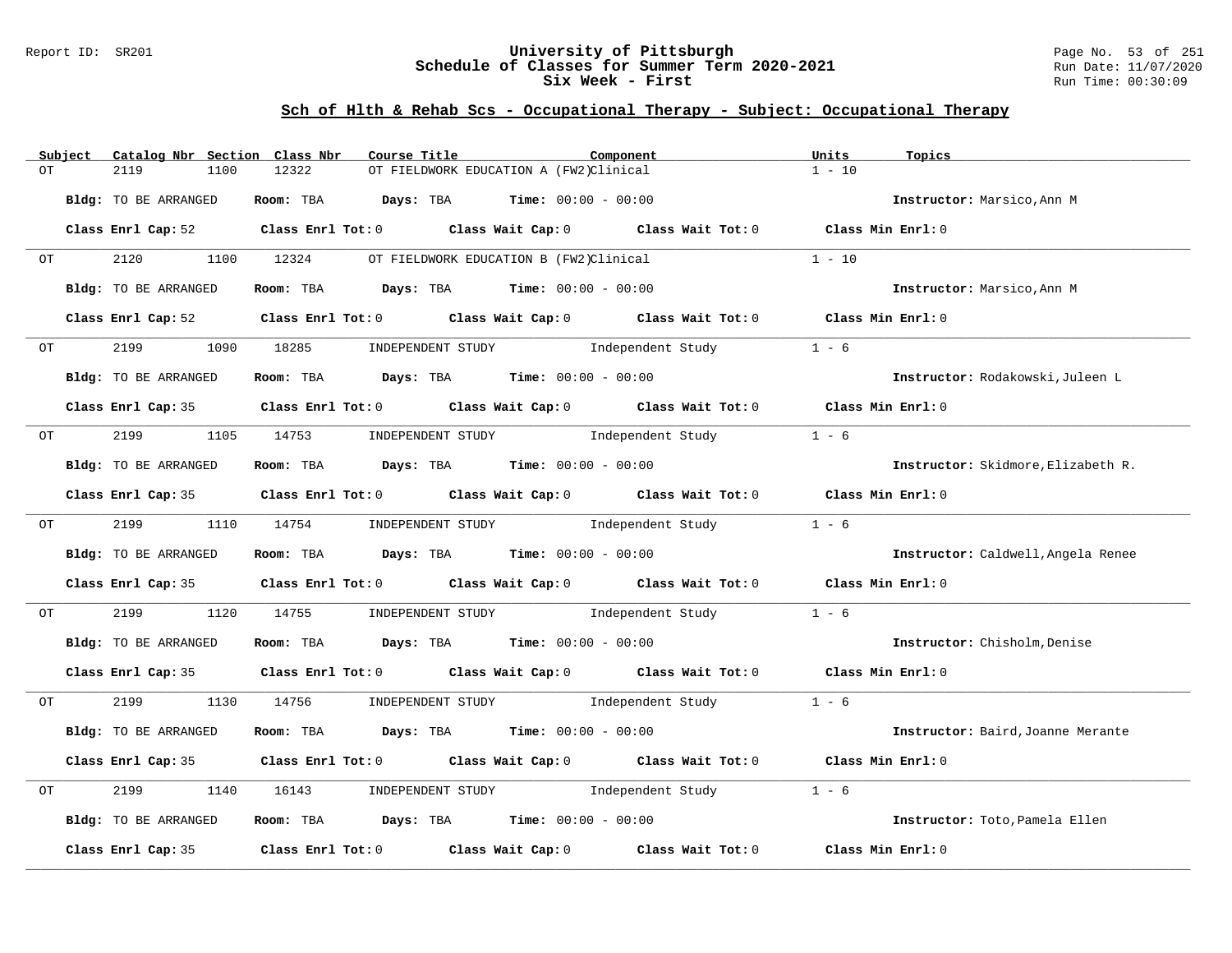| ОT | 2199<br>1150         | 16980<br>INDEPENDENT STUDY Independent Study                                                                                   | $1 - 6$                                    |
|----|----------------------|--------------------------------------------------------------------------------------------------------------------------------|--------------------------------------------|
|    | Bldg: TO BE ARRANGED | Room: TBA $Days:$ TBA $Time: 00:00 - 00:00$                                                                                    | Instructor: Sethi, Amit                    |
|    |                      | Class Enrl Cap: 35 Class Enrl Tot: 0 Class Wait Cap: 0 Class Wait Tot: 0 Class Min Enrl: 0                                     |                                            |
|    |                      | OT 2199 1160 16981 INDEPENDENT STUDY Independent Study 1 - 6                                                                   |                                            |
|    | Bldg: TO BE ARRANGED | Room: TBA $\rule{1em}{0.15mm}$ Days: TBA Time: $00:00 - 00:00$                                                                 | Instructor: Bendixen, Roxanna Marie        |
|    |                      | Class Enrl Cap: 35 Class Enrl Tot: 0 Class Wait Cap: 0 Class Wait Tot: 0 Class Min Enrl: 0                                     |                                            |
|    |                      | OT 2199 1491 19846 INDEPENDENT STUDY Independent Study 1 - 6                                                                   |                                            |
|    |                      | Bldg: TO BE ARRANGED ROOM: TBA Days: TBA Time: 00:00 - 00:00                                                                   | Instructor: Terhorst, Lauren               |
|    |                      | Class Enrl Cap: 10 Class Enrl Tot: 0 Class Wait Cap: 0 Class Wait Tot: 0 Class Min Enrl: 0                                     |                                            |
|    |                      | OT 2199 1492 19847 INDEPENDENT STUDY Independent Study 1 - 6                                                                   |                                            |
|    | Bldg: TO BE ARRANGED | Room: TBA $\rule{1em}{0.15mm}$ Days: TBA $\rule{1.5mm}{0.15mm}$ Time: $00:00 - 00:00$                                          | Instructor: Leland, Natalie Elizabeth      |
|    |                      | Class Enrl Cap: 10 $\qquad$ Class Enrl Tot: 0 $\qquad$ Class Wait Cap: 0 $\qquad$ Class Wait Tot: 0 $\qquad$ Class Min Enrl: 0 |                                            |
|    |                      | OT 2199 1493 19848 INDEPENDENT STUDY Independent Study 1 - 6                                                                   |                                            |
|    | Bldg: TO BE ARRANGED | Room: TBA $\rule{1em}{0.15mm}$ Days: TBA Time: $00:00 - 00:00$                                                                 | <b>Instructor:</b> White, Jennifer Suzanne |
|    |                      | Class Enrl Cap: 10 $\qquad$ Class Enrl Tot: 0 $\qquad$ Class Wait Cap: 0 $\qquad$ Class Wait Tot: 0 $\qquad$ Class Min Enrl: 0 |                                            |
|    |                      | OT 2229 1100 19493 FIELDWORK EDUCATION E Clinical                                                                              | $1 - 10$                                   |
|    | Bldg: TO BE ARRANGED | Room: TBA $Days:$ TBA $Time: 00:00 - 00:00$                                                                                    | Instructor: Marsico, Ann M                 |
|    |                      | Class Enrl Cap: 60 $\qquad$ Class Enrl Tot: 0 $\qquad$ Class Wait Cap: 0 $\qquad$ Class Wait Tot: 0                            | Class Min Enrl: 0                          |
|    |                      | OT 3600 1100 18017 CAPSTONE PHASE 1 Seminar                                                                                    | $\overline{3}$                             |
|    | Bldg: TO BE ARRANGED | Room: TBA $Days:$ TBA $Time: 00:00 - 00:00$                                                                                    | Instructor: Toto, Pamela Ellen             |
|    | Class Enrl Cap: 30   | Class Enrl Tot: $0$ Class Wait Cap: $0$ Class Wait Tot: $0$                                                                    | Class Min Enrl: 0                          |
|    |                      | OT 3600 1110 18165 CAPSTONE PHASE 1<br>seminar) Seminar                                                                        | $\mathcal{R}$                              |
|    | Bldg: TO BE ARRANGED | Room: TBA $Days:$ TBA $Time: 00:00 - 00:00$                                                                                    | <b>Instructor:</b> White, Jennifer Suzanne |
|    |                      | Class Enrl Cap: 35 Class Enrl Tot: 0 Class Wait Cap: 0 Class Wait Tot: 0 Class Min Enrl: 0                                     |                                            |
|    |                      | OT 3600 1120 19520 CAPSTONE PHASE 1 Seminar                                                                                    | $\mathcal{L}$                              |
|    | Bldg: TO BE ARRANGED | Room: TBA $Days:$ TBA $Time: 00:00 - 00:00$                                                                                    | Instructor: Caldwell, Angela Renee         |
|    | Class Enrl Cap: 10   | Class Enrl Tot: $0$ Class Wait Cap: $0$ Class Wait Tot: $0$ Class Min Enrl: $0$                                                |                                            |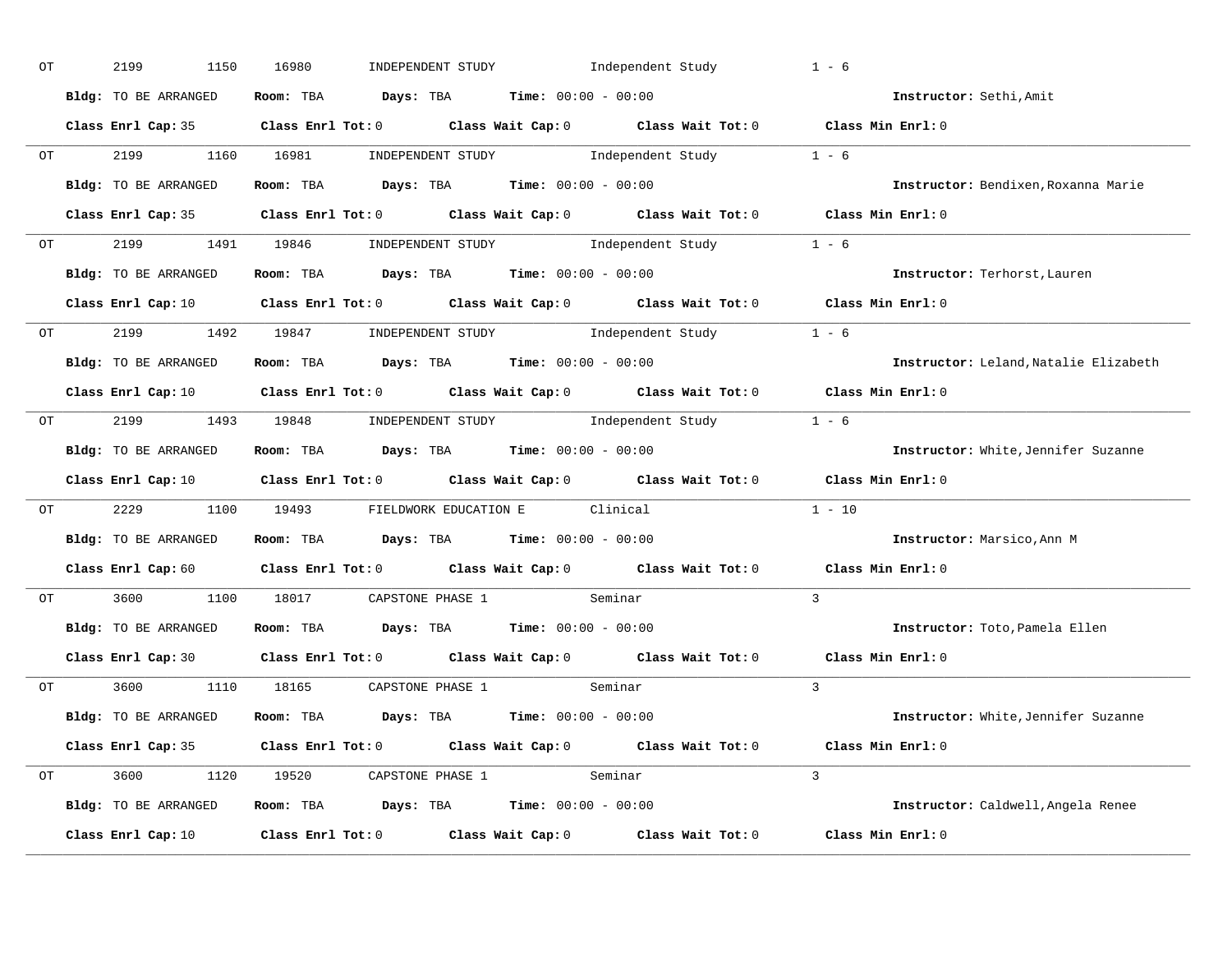#### Report ID: SR201 **University of Pittsburgh University of Pittsburgh** Page No. 55 of 251 **Schedule of Classes for Summer Term 2020-2021** Run Date: 11/07/2020 **Schedule of Classes for Summer Term 2020-2021** Run Date: 11/07/2021<br>Six Week - First Run Time: 00:30:09 **Six Week - First**

### **Sch of Hlth & Rehab Scs - Physical Therapy - Subject: Physical Therapy**

| Subject | Catalog Nbr Section Class Nbr |                       | Course Title             | Component                                                                                                                                                                                                                          | Units<br>Topics                  |
|---------|-------------------------------|-----------------------|--------------------------|------------------------------------------------------------------------------------------------------------------------------------------------------------------------------------------------------------------------------------|----------------------------------|
| PT      | 1210<br>2036                  | 19368                 | CLINICAL BIOMECHANICS    | Lecture                                                                                                                                                                                                                            |                                  |
|         | <b>Bldg:</b> TO BE ARRANGED   | Room: TBA             | Days: W                  | <b>Time:</b> $13:00 - 17:00$                                                                                                                                                                                                       | Instructor: Sparto, Patrick J.   |
|         | Class Enrl Cap: 70            | Class Enrl Tot: $0$   | Class Wait Cap: 0        | Class Wait Tot: 0                                                                                                                                                                                                                  | Class Min Enrl: 0                |
| PT      | 1010<br>2055                  | 12335                 | GROWTH AND DEVELOPMENT 1 | Lecture                                                                                                                                                                                                                            | 2                                |
|         | <b>Bldg:</b> TO BE ARRANGED   | Room: TBA             | Days: TuTh               | <b>Time:</b> $08:00 - 09:50$                                                                                                                                                                                                       | Instructor: Kelly, M Kathleen    |
|         | Class Enrl Cap: 70            | Class Enrl Tot: 0     | Class Wait Cap: 0        | Class Wait Tot: 0                                                                                                                                                                                                                  | Class Min Enrl: 0                |
| PT      | 1010<br>2061                  | 12332                 | NEUROMUSCULAR PT 1       | Lecture                                                                                                                                                                                                                            | 3                                |
|         | Bldg: TO BE ARRANGED          | Room: TBA             | Days: W                  | <b>Time:</b> $08:00 - 11:50$                                                                                                                                                                                                       | Instructor: Josbeno, Deborah Ann |
|         | Class Enrl Cap: 70            | Class $Enrl$ Tot: $0$ | Class Wait Cap: 0        | Class Wait Tot: 0                                                                                                                                                                                                                  | Class Min $Enrl: 0$              |
|         |                               |                       |                          | <b></b> This class has an additional fee. For more information go to <a <br="" href="http://www.registrar.pitt.edu">target="_blank"&gt;http://www.registrar.pitt.edu/</a> , and click on Faculty and Staff, then Course and Class. |                                  |
| PT      | 2061<br>1020                  | 12331                 | NEUROMUSCULAR PT 1       | Laboratory                                                                                                                                                                                                                         | 3                                |

| Bldg: TO BE ARRANGED | Room: TBA<br>Days: M | <b>Time:</b> $08:00 - 11:50$ |                   | Instructor: Josbeno, Deborah Ann |
|----------------------|----------------------|------------------------------|-------------------|----------------------------------|
| Class Enrl Cap: 70   | Class Enrl Tot: 0    | Class Wait Cap: 0            | Class Wait Tot: 0 | Class Min Enrl: 0                |

<b></b>This class has an additional fee. For more information go to <a href="http://www.registrar.pitt.edu" target="\_blank">http://www.registrar.pitt.edu/</a>, and click on Faculty and Staff, then Course and Class.</p>

| PT |           | 2073<br>1010                | 12330               | EVIDENCE-BASED PRACTICE 2                | Lecture           |                                     |
|----|-----------|-----------------------------|---------------------|------------------------------------------|-------------------|-------------------------------------|
|    |           | <b>Bldg:</b> TO BE ARRANGED | Room: TBA           | <b>Time:</b> $13:00 - 15:00$<br>Days: W  |                   | Instructor: Gil.Alexandra Bernardes |
|    |           | Class Enrl Cap: 70          | Class Enrl Tot: $0$ | Class Wait Cap: 0                        | Class Wait Tot: 0 | Class Min $Enrl: 0$                 |
| PT |           | 2081<br>1010                | 13448               | PT LEADERSHIP & PROF DVLP 1              | Lecture           |                                     |
|    |           | <b>Bldg:</b> TO BE ARRANGED | Room: TBA           | <b>Time:</b> $10:00 - 12:00$<br>Days: Tu |                   | Instructor: Wubben, Theresa         |
|    |           | Class Enrl Cap: 70          | Class Enrl Tot: $0$ | Class Wait Cap: 0                        | Class Wait Tot: 0 | Class Min $Enrl: 0$                 |
| PT |           | 2085<br>1000                | 20416               | ADV THRPUTC EXRCS PT PRACTICE Lecture    |                   | 3                                   |
|    | Bldg: TBA |                             | Room: TBA           | <b>Time:</b> $16:00 - 18:00$<br>Days: W  |                   | Instructor: Joreitz, Richard E      |
|    |           | Class Enrl Cap: 99          | Class Enrl Tot: $0$ | Class Wait Cap: 0                        | Class Wait Tot: 0 | Class Min Enrl: 0                   |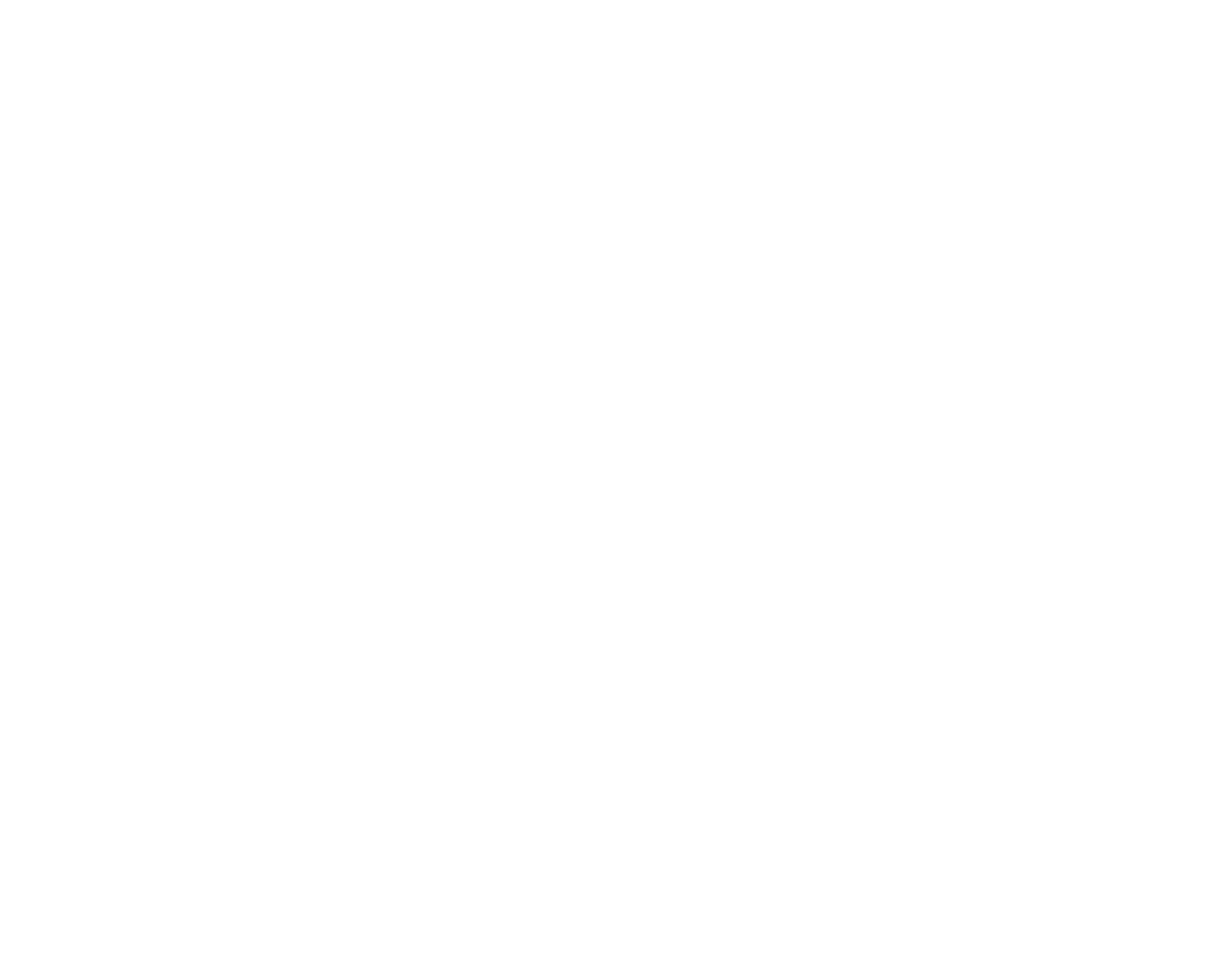#### Report ID: SR201 **University of Pittsburgh** Page No. 57 of 251 **Schedule of Classes for Summer Term 2020-2021** Run Date: 11/07/2020 **Six Week - First Run Time: 00:30:09**

### **Sch of Hlth & Rehab Scs - School of Health and Rehabilitation Sciences - Subject: Nutrition**

| Subject | Catalog Nbr Section Class Nbr |      |                   | Course Title       | Component                    | Units | Topics            |
|---------|-------------------------------|------|-------------------|--------------------|------------------------------|-------|-------------------|
| NUTR    | 1699                          | 1100 | 12290             | INDEPENDENT STUDY  | Independent Study            | - 6   |                   |
|         | <b>Bldg:</b> TO BE ARRANGED   |      | Room: TBA         | Days: TBA          | <b>Time:</b> $00:00 - 00:00$ |       | Instructor: Staff |
|         | Class Enrl Cap: 15            |      | Class Enrl Tot: 0 | Class Wait Cap: 10 | Class Wait Tot: 0            |       | Class Min Enrl: 0 |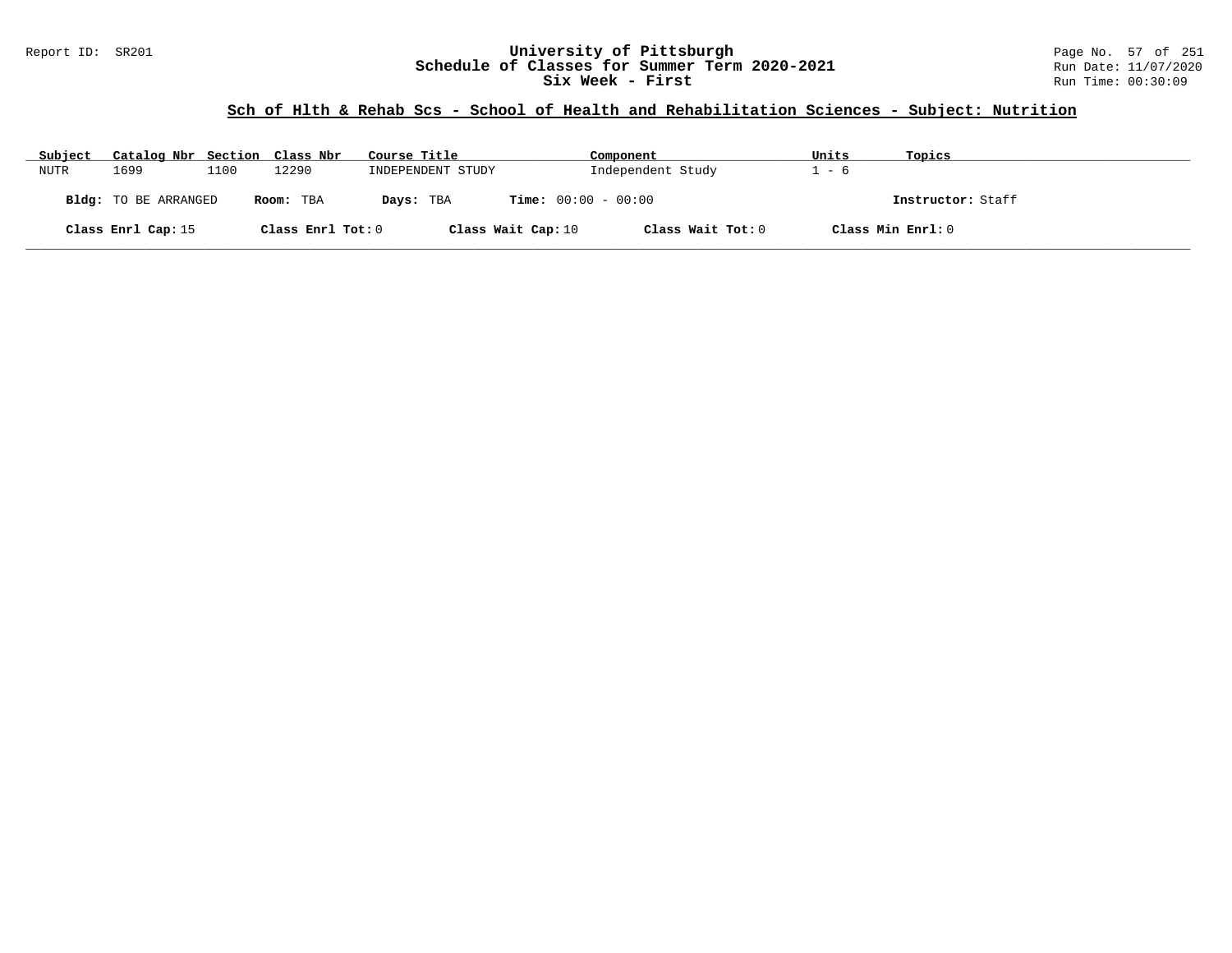#### Report ID: SR201 **University of Pittsburgh University of Pittsburgh** Page No. 58 of 251 **Chedule of Classes for Summer Term 2020-2021** Run Date: 11/07/2020 **Schedule of Classes for Summer Term 2020-2021** Run Date: 11/07/2021<br>**Six Week - First** Run Time: 00:30:09 **Six Week - First**

### **Sch of Hlth & Rehab Scs - Office of Dean - Sch of Health and Rehab Sciences - Subject: FT Diss Study SHRS**

| Subject | Catalog Nbr Section Class Nbr |      |                   | Course Title                                        | Component                    | Units             | Topics            |
|---------|-------------------------------|------|-------------------|-----------------------------------------------------|------------------------------|-------------------|-------------------|
| FTDI    | 0000                          | 1015 | 12298             | FULL-TIME DISSERTATION STUDY Full Time Dissertation |                              |                   |                   |
|         | Bldg: TO BE ARRANGED          |      | Room: TBA         | Days: TBA                                           | <b>Time:</b> $00:00 - 00:00$ |                   | Instructor: Staff |
|         | Class Enrl Cap: 999           |      | Class Enrl Tot: 0 | Class Wait Cap: 0                                   | Class Wait Tot: 0            | Class Min Enrl: 0 |                   |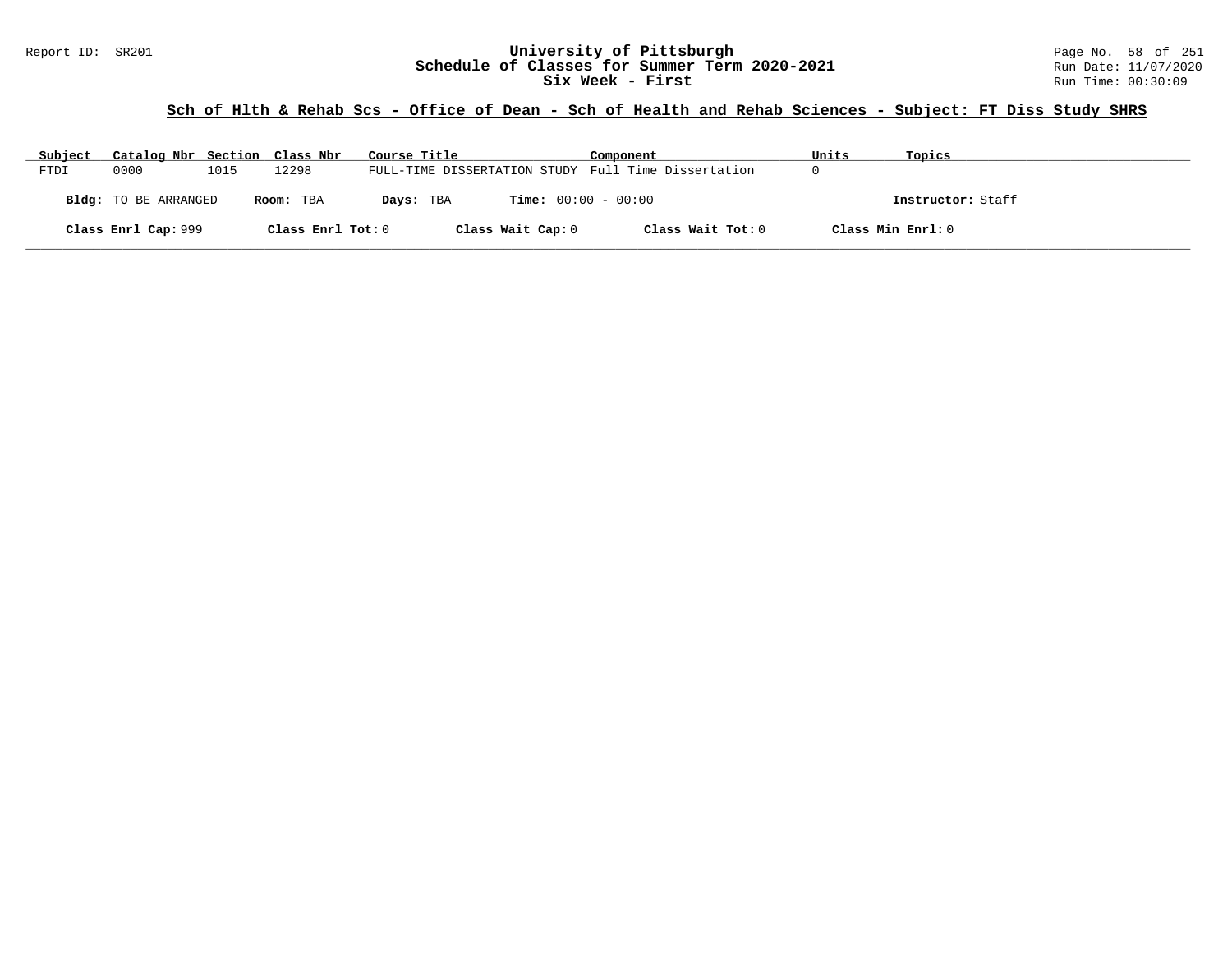### Report ID: SR201 **University of Pittsburgh** Page No. 59 of 251 **Schedule of Classes for Summer Term 2020-2021** Run Date: 11/07/2020 **Six Week - First Run Time: 00:30:09** Run Time: 00:30:09

| Catalog Nbr Section Class Nbr<br>Subject | Course Title                                                                                | Component                               | Units<br>Topics                   |
|------------------------------------------|---------------------------------------------------------------------------------------------|-----------------------------------------|-----------------------------------|
| <b>HRS</b><br>1099<br>1510               | 12266<br>INDEPENDENT STUDY                                                                  | Independent Study                       | $1 - 6$                           |
| Bldg: TO BE ARRANGED                     | Room: TBA $Days:$ TBA $Time: 00:00 - 00:00$                                                 |                                         | Instructor: Dodd, Judith L        |
|                                          | Class Enrl Cap: 99 Class Enrl Tot: 0 Class Wait Cap: 20 Class Wait Tot: 0 Class Min Enrl: 0 |                                         |                                   |
| HRS 1099 1512 13144                      | INDEPENDENT STUDY 1ndependent Study                                                         |                                         | $1 - 6$                           |
| Bldg: TO BE ARRANGED                     | Room: TBA $\rule{1em}{0.15mm}$ Days: TBA $\rule{1.5mm}{0.15mm}$ Time: $00:00 - 00:00$       |                                         | Instructor: Josbeno, Deborah Ann  |
|                                          | Class Enrl Cap: 35 Class Enrl Tot: 0 Class Wait Cap: 20 Class Wait Tot: 0 Class Min Enrl: 0 |                                         |                                   |
|                                          | HRS 1099 1518 13145 INDEPENDENT STUDY Independent Study                                     |                                         | $1 - 6$                           |
| Bldg: TO BE ARRANGED                     | Room: TBA $\rule{1em}{0.15mm}$ Days: TBA $\rule{1.15mm}]{0.15mm}$ Time: $0.000 - 0.000$     |                                         | Instructor: Kelly, M Kathleen     |
|                                          | Class Enrl Cap: 35 Class Enrl Tot: 0 Class Wait Cap: 20 Class Wait Tot: 0 Class Min Enrl: 0 |                                         |                                   |
|                                          | HRS 1099 1520 12892 INDEPENDENT STUDY Independent Study                                     |                                         | $1 - 6$                           |
| Bldg: TO BE ARRANGED                     | Room: TBA $Days:$ TBA $Time:$ 00:00 - 00:00                                                 |                                         | Instructor: Cherok, Lori E        |
|                                          | Class Enrl Cap: 35 Class Enrl Tot: 0 Class Wait Cap: 20 Class Wait Tot: 0 Class Min Enrl: 0 |                                         |                                   |
|                                          | HRS 1099 1522 13146 INDEPENDENT STUDY Independent Study                                     |                                         | $1 - 6$                           |
| Bldg: TO BE ARRANGED                     | Room: TBA $Days:$ TBA $Time: 00:00 - 00:00$                                                 |                                         | Instructor: Locke, Andrea L       |
|                                          | Class Enrl Cap: 35 Class Enrl Tot: 0 Class Wait Cap: 20 Class Wait Tot: 0 Class Min Enrl: 0 |                                         |                                   |
| 1099<br>HRS                              | 1525 12893 INDEPENDENT STUDY 1ndependent Study                                              |                                         | $1 - 6$                           |
| Bldg: TO BE ARRANGED                     | Room: TBA $Days:$ TBA $Time: 00:00 - 00:00$                                                 |                                         | Instructor: Hutcheson, Deborah A. |
|                                          | Class Enrl Cap: 35 Class Enrl Tot: 0 Class Wait Cap: 20 Class Wait Tot: 0 Class Min Enrl: 0 |                                         |                                   |
|                                          | HRS 1099 1528 13147 INDEPENDENT STUDY Independent Study 1 - 6                               |                                         |                                   |
| Bldg: TO BE ARRANGED                     | Room: TBA $Days:$ TBA $Time: 00:00 - 00:00$                                                 |                                         | Instructor: Miller, Debora Lewis  |
|                                          | Class Enrl Cap: 35 Class Enrl Tot: 0 Class Wait Cap: 20 Class Wait Tot: 0 Class Min Enrl: 0 |                                         |                                   |
| 1099<br>1530<br>HRS                      | 12894 INDEPENDENT STUDY Independent Study                                                   |                                         | $1 - 6$                           |
| Bldg: TO BE ARRANGED                     | Room: TBA $\rule{1em}{0.15mm}$ Days: TBA $\rule{1.15mm}]{0.15mm}$ Time: $00:00 - 00:00$     |                                         | Instructor: Burdett, Ray G        |
| Class Enrl Cap: 35                       | Class Enrl Tot: 0 Class Wait Cap: 20                                                        | Class Wait Tot: $0$ $Class Min Enrl: 0$ |                                   |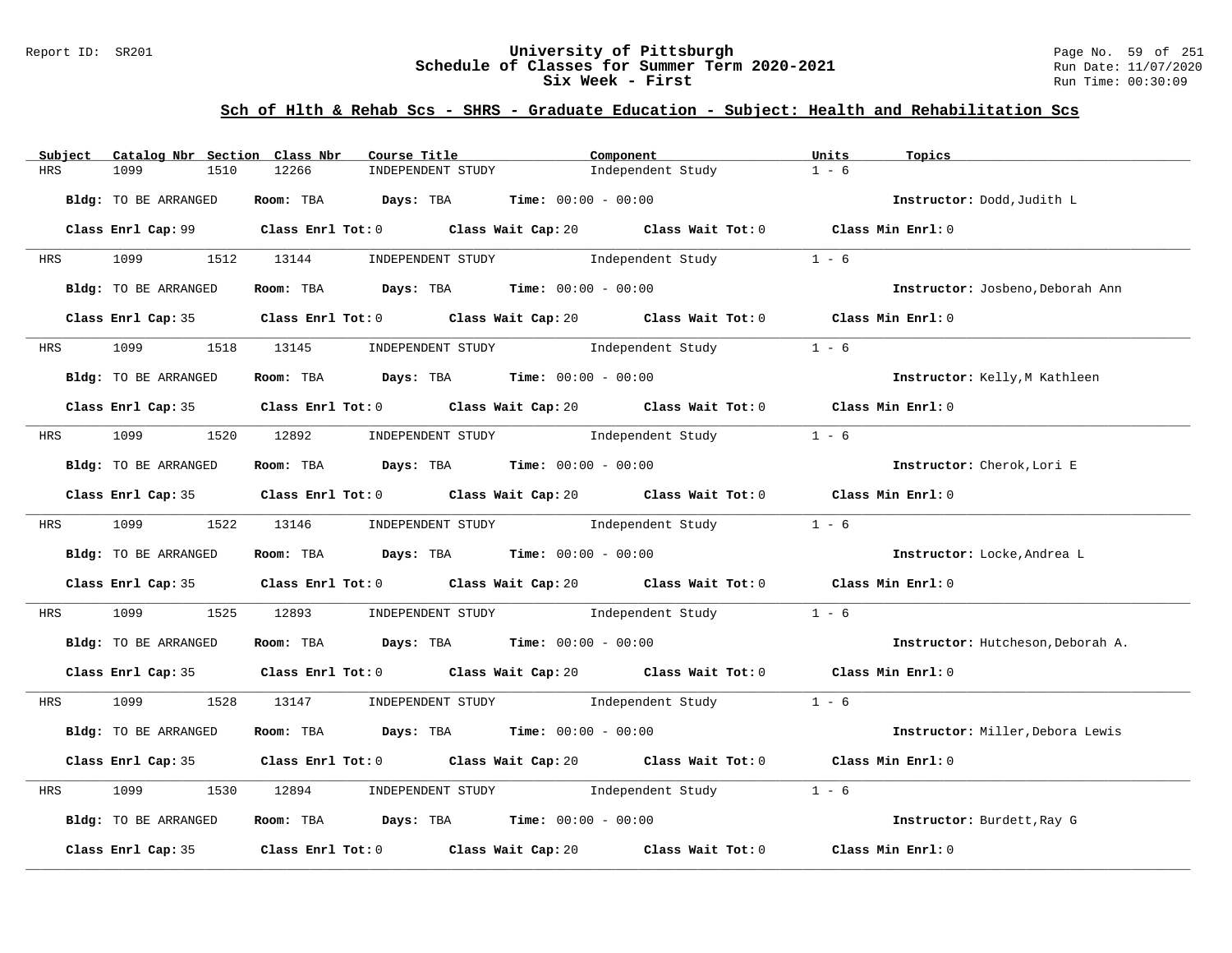| HRS | 1099<br>1532         | INDEPENDENT STUDY Independent Study<br>13148                                                | $1 - 6$                              |
|-----|----------------------|---------------------------------------------------------------------------------------------|--------------------------------------|
|     | Bldg: TO BE ARRANGED | Room: TBA $Days:$ TBA $Time: 00:00 - 00:00$                                                 | Instructor: Piva, Sara R             |
|     |                      | Class Enrl Cap: 35 Class Enrl Tot: 0 Class Wait Cap: 20 Class Wait Tot: 0 Class Min Enrl: 0 |                                      |
|     |                      | HRS 1099 1536 13149 INDEPENDENT STUDY Independent Study 1 - 6                               |                                      |
|     | Bldg: TO BE ARRANGED | Room: TBA $Days:$ TBA $Time: 00:00 - 00:00$                                                 | Instructor: Sparto, Patrick J.       |
|     |                      | Class Enrl Cap: 35 Class Enrl Tot: 0 Class Wait Cap: 20 Class Wait Tot: 0 Class Min Enrl: 0 |                                      |
|     |                      | HRS 1099 1538 13150 INDEPENDENT STUDY Independent Study 1 - 6                               |                                      |
|     |                      | Bldg: TO BE ARRANGED ROOM: TBA Days: TBA Time: 00:00 - 00:00                                | Instructor: Timko, Michael G.        |
|     |                      | Class Enrl Cap: 35 Class Enrl Tot: 0 Class Wait Cap: 20 Class Wait Tot: 0 Class Min Enrl: 0 |                                      |
|     |                      | HRS 1099 1542 13151 INDEPENDENT STUDY Independent Study 1 - 6                               |                                      |
|     | Bldg: TO BE ARRANGED | Room: TBA $Days:$ TBA Time: $00:00 - 00:00$                                                 | Instructor: Van Swearingen, Jessie M |
|     |                      | Class Enrl Cap: 35 Class Enrl Tot: 0 Class Wait Cap: 20 Class Wait Tot: 0 Class Min Enrl: 0 |                                      |
|     |                      | HRS 1099 1546 13152 INDEPENDENT STUDY Independent Study 1 - 6                               |                                      |
|     | Bldg: TO BE ARRANGED | Room: TBA $\rule{1em}{0.15mm}$ Days: TBA Time: $00:00 - 00:00$                              | Instructor: Whitney, Susan L         |
|     |                      | Class Enrl Cap: 35 Class Enrl Tot: 0 Class Wait Cap: 20 Class Wait Tot: 0 Class Min Enrl: 0 |                                      |
|     |                      | HRS 1099 1575 12895 INDEPENDENT STUDY Independent Study 1 - 6                               |                                      |
|     | Bldg: TO BE ARRANGED | Room: TBA $\rule{1em}{0.15mm}$ Days: TBA Time: $00:00 - 00:00$                              | Instructor: Brach, Jennifer Sokol    |
|     |                      | Class Enrl Cap: 35 Class Enrl Tot: 0 Class Wait Cap: 20 Class Wait Tot: 0 Class Min Enrl: 0 |                                      |
|     |                      | HRS 1099 1580 12896 INDEPENDENT STUDY Independent Study 1 - 6                               |                                      |
|     | Bldg: TO BE ARRANGED | Room: TBA $\rule{1em}{0.15mm}$ Days: TBA $\rule{1.5mm}{0.15mm}$ Time: $00:00 - 00:00$       | Instructor: Carvell, George E        |
|     |                      | Class Enrl Cap: 35 Class Enrl Tot: 0 Class Wait Cap: 20 Class Wait Tot: 0 Class Min Enrl: 0 |                                      |
|     |                      | HRS 1099 1585 12897 INDEPENDENT STUDY Independent Study 1 - 6                               |                                      |
|     | Bldg: TO BE ARRANGED | Room: TBA $Days:$ TBA $Time: 00:00 - 00:00$                                                 | Instructor: Delitto, Anthony         |
|     |                      | Class Enrl Cap: 35 Class Enrl Tot: 0 Class Wait Cap: 20 Class Wait Tot: 0 Class Min Enrl: 0 |                                      |
|     |                      | HRS 1099 1590 12898 INDEPENDENT STUDY Independent Study 1 - 6                               |                                      |
|     | Bldg: TO BE ARRANGED | Room: TBA $Days: TBA$ Time: $00:00 - 00:00$                                                 | Instructor: Delitto, Ronna S.        |
|     |                      | Class Enrl Cap: 35 Class Enrl Tot: 0 Class Wait Cap: 20 Class Wait Tot: 0                   | Class Min Enrl: 0                    |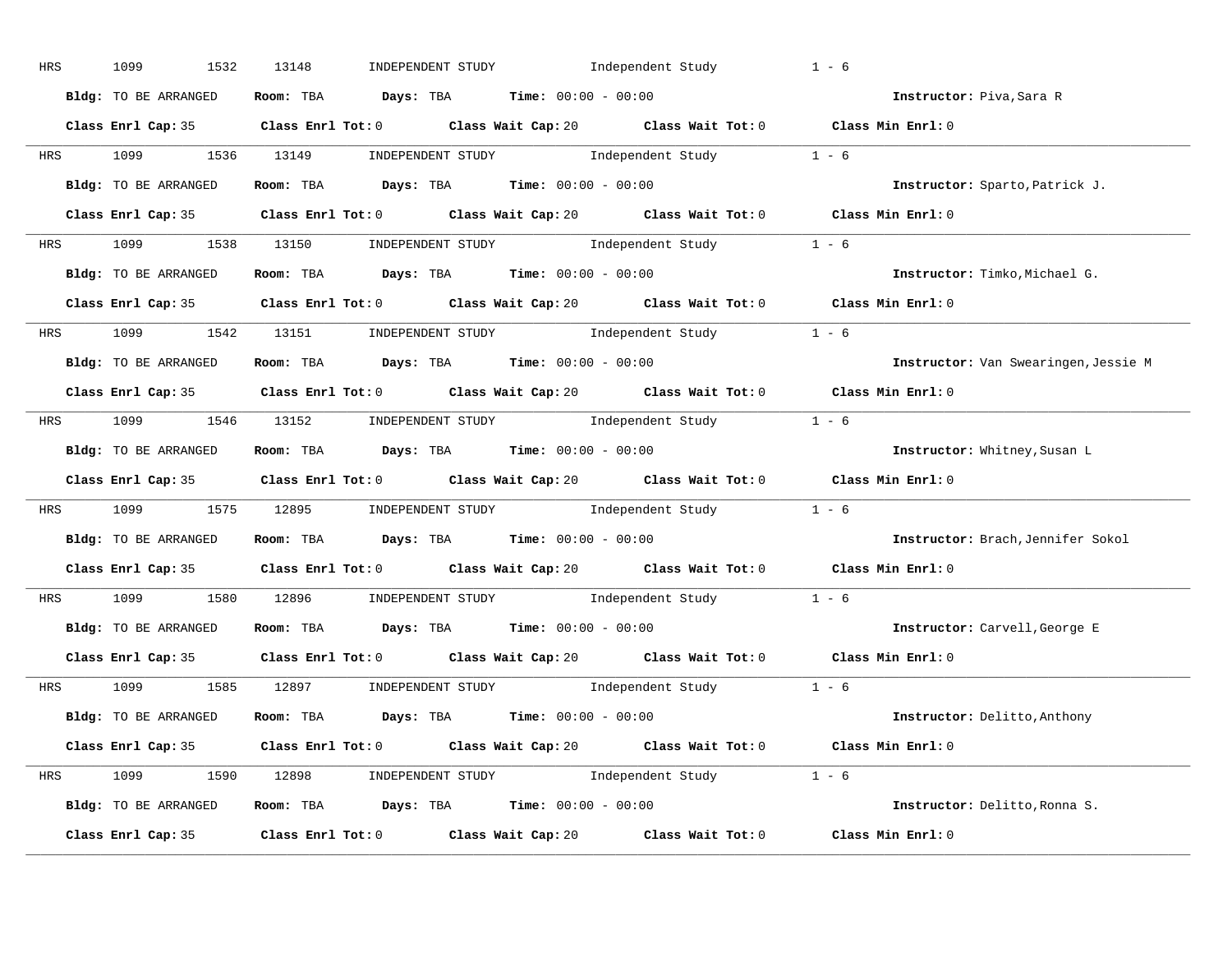### Report ID: SR201 **University of Pittsburgh** Page No. 61 of 251 **Schedule of Classes for Summer Term 2020-2021** Run Date: 11/07/2020 **Six Week - First Run Time: 00:30:09** Run Time: 00:30:09

| Subject                     | Catalog Nbr Section Class Nbr | Course Title                                                                            | Component                                                                                                                    | Units<br>Topics                       |  |
|-----------------------------|-------------------------------|-----------------------------------------------------------------------------------------|------------------------------------------------------------------------------------------------------------------------------|---------------------------------------|--|
| HRS<br>1099                 | 1595<br>12899                 | INDEPENDENT STUDY                                                                       | Independent Study                                                                                                            | $1 - 6$                               |  |
| <b>Bldg:</b> TO BE ARRANGED |                               | Room: TBA $Days:$ TBA $Time: 00:00 - 00:00$                                             |                                                                                                                              | Instructor: Fitzgerald, Lynn M.       |  |
|                             |                               |                                                                                         | Class Enrl Cap: 35 Class Enrl Tot: 0 Class Wait Cap: 20 Class Wait Tot: 0 Class Min Enrl: 0                                  |                                       |  |
| HRS 1099                    | 1600 12900                    |                                                                                         | INDEPENDENT STUDY Independent Study                                                                                          | $1 - 6$                               |  |
| Bldg: TO BE ARRANGED        |                               | Room: TBA $\rule{1em}{0.15mm}$ Days: TBA $\rule{1.15mm}]{0.15mm}$ Time: $0.000 - 0.000$ |                                                                                                                              | Instructor: Fitzgerald, Gerald G.     |  |
|                             |                               |                                                                                         | Class Enrl Cap: 35 Class Enrl Tot: 0 Class Wait Cap: 20 Class Wait Tot: 0 Class Min Enrl: 0                                  |                                       |  |
| 1099 700<br><b>HRS</b>      | 1605 12901                    |                                                                                         | INDEPENDENT STUDY The Independent Study                                                                                      | $1 - 6$                               |  |
| Bldg: TO BE ARRANGED        |                               | Room: TBA $Days:$ TBA $Time: 00:00 - 00:00$                                             |                                                                                                                              | Instructor: Balouris, Sondra A        |  |
|                             |                               |                                                                                         | Class Enrl Cap: 35 Class Enrl Tot: 0 Class Wait Cap: 20 Class Wait Tot: 0 Class Min Enrl: 0                                  |                                       |  |
| HRS 1099                    | 1610 12902                    |                                                                                         | INDEPENDENT STUDY The Independent Study                                                                                      | $1 - 6$                               |  |
| Bldg: TO BE ARRANGED        |                               | Room: TBA $\rule{1em}{0.15mm}$ Days: TBA $\rule{1.5mm}{0.15mm}$ Time: $00:00 - 00:00$   |                                                                                                                              | Instructor: Hile, Elizabeth S.        |  |
|                             |                               |                                                                                         | Class Enrl Cap: 35 Class Enrl Tot: 0 Class Wait Cap: 20 Class Wait Tot: 0 Class Min Enrl: 0                                  |                                       |  |
| 1099<br><b>HRS</b>          | 1615 12903                    |                                                                                         | $\begin{minipage}[c]{0.9\linewidth} \textbf{INDEX} & \textbf{STUDY} \\ \textbf{Independent Study} & 1 - 6 \\ \end{minipage}$ |                                       |  |
| Bldg: TO BE ARRANGED        |                               | Room: TBA $Days:$ TBA $Time: 00:00 - 00:00$                                             |                                                                                                                              | Instructor: Irrgang, James J          |  |
|                             |                               |                                                                                         | Class Enrl Cap: 35 Class Enrl Tot: 0 Class Wait Cap: 20 Class Wait Tot: 0 Class Min Enrl: 0                                  |                                       |  |
| HRS<br>1099                 | 1620<br>12904                 |                                                                                         | INDEPENDENT STUDY 1ndependent Study                                                                                          | $1 - 6$                               |  |
| Bldg: TO BE ARRANGED        |                               | Room: TBA $Days:$ TBA $Time: 00:00 - 00:00$                                             |                                                                                                                              | Instructor: Abdelhak, Mervat          |  |
|                             |                               |                                                                                         | Class Enrl Cap: 35 Class Enrl Tot: 0 Class Wait Cap: 20 Class Wait Tot: 0 Class Min Enrl: 0                                  |                                       |  |
| HRS                         |                               |                                                                                         | 1099 1625 12905 INDEPENDENT STUDY Independent Study 1 - 6                                                                    |                                       |  |
| Bldg: TO BE ARRANGED        |                               | Room: TBA $Days:$ TBA $Time: 00:00 - 00:00$                                             |                                                                                                                              | Instructor: Watzlaf, Valerie J        |  |
|                             |                               |                                                                                         | Class Enrl Cap: 35 Class Enrl Tot: 0 Class Wait Cap: 20 Class Wait Tot: 0 Class Min Enrl: 0                                  |                                       |  |
| HRS<br>1099                 | 1630<br>12906                 |                                                                                         | INDEPENDENT STUDY The Independent Study                                                                                      | $1 - 6$                               |  |
| Bldg: TO BE ARRANGED        |                               | Room: TBA $Days: TBA$ Time: $00:00 - 00:00$                                             |                                                                                                                              | Instructor: Anania-Firouzan, Patricia |  |
| Class Enrl Cap: 35          |                               | Class Enrl Tot: 0 Class Wait Cap: 20                                                    | Class Wait Tot: 0                                                                                                            | Class Min Enrl: 0                     |  |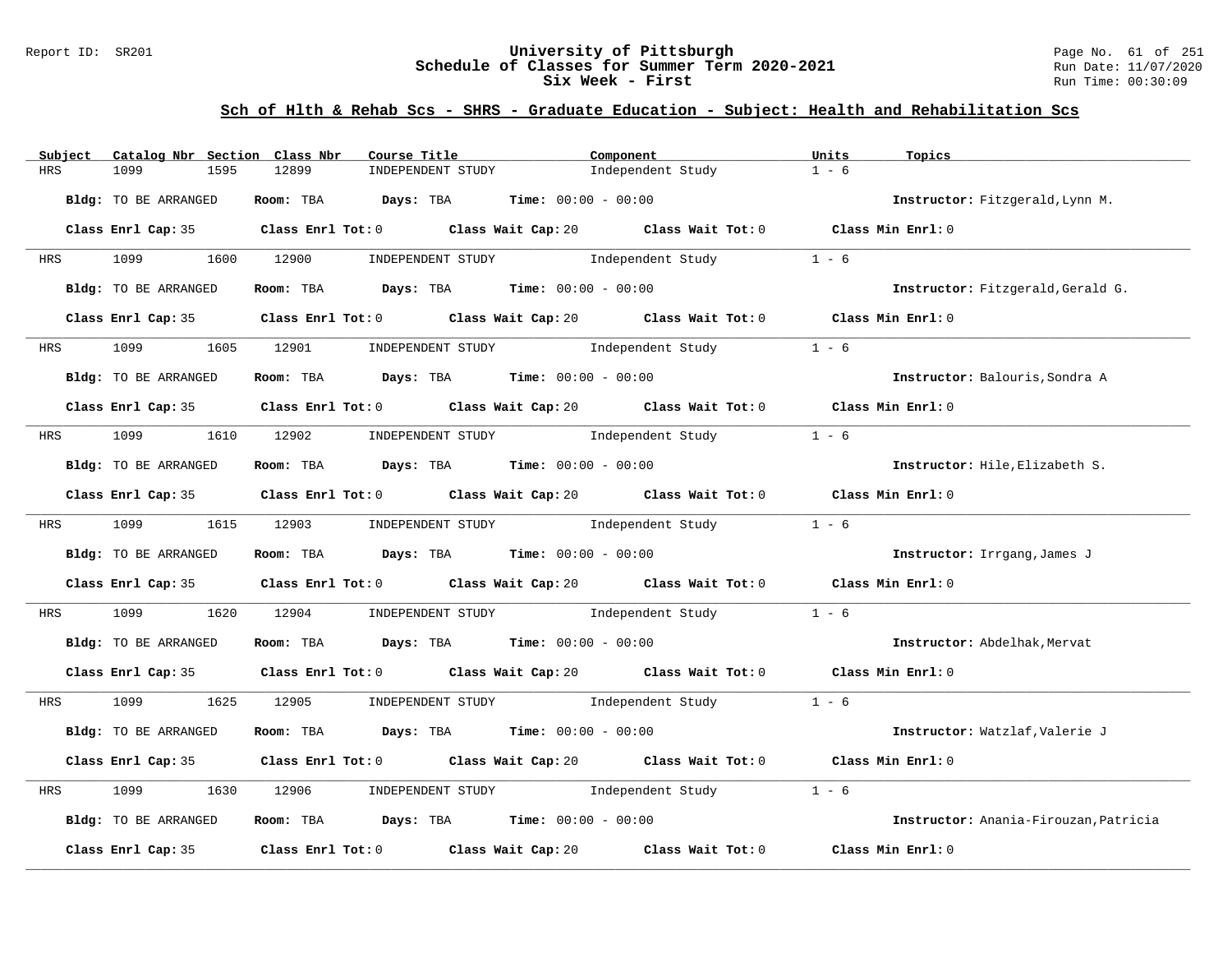| HRS        | 1099<br>1635         | 12907<br>INDEPENDENT STUDY                                                                                                                                                                                                                                                                                                                                                                                                                                                                                                                                      | Independent Study | $1 - 6$                               |
|------------|----------------------|-----------------------------------------------------------------------------------------------------------------------------------------------------------------------------------------------------------------------------------------------------------------------------------------------------------------------------------------------------------------------------------------------------------------------------------------------------------------------------------------------------------------------------------------------------------------|-------------------|---------------------------------------|
|            | Bldg: TO BE ARRANGED | Room: TBA $Days:$ TBA $Time: 00:00 - 00:00$                                                                                                                                                                                                                                                                                                                                                                                                                                                                                                                     |                   | Instructor: Parmanto, Bambang         |
|            |                      | Class Enrl Cap: 35 Class Enrl Tot: 0 Class Wait Cap: 20 Class Wait Tot: 0 Class Min Enrl: 0                                                                                                                                                                                                                                                                                                                                                                                                                                                                     |                   |                                       |
|            | HRS 1099 1645 13596  | $\begin{minipage}[c]{0.9\linewidth} \textbf{INDEX} & \textbf{STUDY} \\ \textbf{Index} & \textbf{Index} \\ \textbf{Index} & \textbf{Index} \\ \textbf{Index} & \textbf{Index} \\ \textbf{Index} & \textbf{Index} \\ \textbf{Index} & \textbf{Index} \\ \textbf{Index} & \textbf{Index} \\ \textbf{Index} & \textbf{Index} \\ \textbf{Index} & \textbf{Index} \\ \textbf{Index} & \textbf{Index} \\ \textbf{Index} & \textbf{Index} \\ \textbf{Index} & \textbf{Index} \\ \textbf{Index} & \textbf{Index} \\ \textbf{Index} & \textbf{Index} \\ \textbf{Index} &$ |                   |                                       |
|            | Bldg: TO BE ARRANGED | Room: TBA $Days:$ TBA Time: $00:00 - 00:00$                                                                                                                                                                                                                                                                                                                                                                                                                                                                                                                     |                   | Instructor: DeAlmeida, Dilhari R      |
|            |                      | Class Enrl Cap: 35 Class Enrl Tot: 0 Class Wait Cap: 20 Class Wait Tot: 0 Class Min Enrl: 0                                                                                                                                                                                                                                                                                                                                                                                                                                                                     |                   |                                       |
| HRS        |                      | 1099 1655 14317 INDEPENDENT STUDY Independent Study 1 - 6                                                                                                                                                                                                                                                                                                                                                                                                                                                                                                       |                   |                                       |
|            | Bldg: TO BE ARRANGED | Room: TBA $Days:$ TBA $Time: 00:00 - 00:00$                                                                                                                                                                                                                                                                                                                                                                                                                                                                                                                     |                   | Instructor: Zhou, Leming              |
|            |                      | Class Enrl Cap: 35 Class Enrl Tot: 0 Class Wait Cap: 20 Class Wait Tot: 0 Class Min Enrl: 0                                                                                                                                                                                                                                                                                                                                                                                                                                                                     |                   |                                       |
|            |                      | HRS 1099 1660 14679 INDEPENDENT STUDY Independent Study 1 - 6                                                                                                                                                                                                                                                                                                                                                                                                                                                                                                   |                   |                                       |
|            | Bldg: TO BE ARRANGED | Room: TBA $Days:$ TBA $Time: 00:00 - 00:00$                                                                                                                                                                                                                                                                                                                                                                                                                                                                                                                     |                   | Instructor: Saptono, Andi             |
|            |                      | Class Enrl Cap: 35 Class Enrl Tot: 0 Class Wait Cap: 20 Class Wait Tot: 0                                                                                                                                                                                                                                                                                                                                                                                                                                                                                       |                   | Class Min Enrl: 0                     |
| HRS        |                      | 2439 1100 12300 HLTH INFOR SYSTEMS INTERNSHIP Internship                                                                                                                                                                                                                                                                                                                                                                                                                                                                                                        |                   | $\overline{3}$                        |
|            | Bldg: TO BE ARRANGED | Room: TBA $Days: TBA$ Time: $00:00 - 00:00$                                                                                                                                                                                                                                                                                                                                                                                                                                                                                                                     |                   | Instructor: Abdelhak, Mervat          |
|            |                      | Class Enrl Cap: 25 Class Enrl Tot: 0 Class Wait Cap: 0 Class Wait Tot: 0 Class Min Enrl: 0                                                                                                                                                                                                                                                                                                                                                                                                                                                                      |                   |                                       |
| HRS        |                      | 2439 1105 14676 HLTH INFOR SYSTEMS INTERNSHIP Internship                                                                                                                                                                                                                                                                                                                                                                                                                                                                                                        |                   | $\overline{3}$                        |
|            | Bldg: TO BE ARRANGED | Room: TBA $Days:$ TBA $Time: 00:00 - 00:00$                                                                                                                                                                                                                                                                                                                                                                                                                                                                                                                     |                   | Instructor: DeAlmeida, Dilhari R      |
|            |                      | Class Enrl Cap: 35 Class Enrl Tot: 0 Class Wait Cap: 0 Class Wait Tot: 0                                                                                                                                                                                                                                                                                                                                                                                                                                                                                        |                   | Class Min Enrl: 0                     |
| <b>HRS</b> | 2439                 | 1110 12579 HLTH INFOR SYSTEMS INTERNSHIP Internship                                                                                                                                                                                                                                                                                                                                                                                                                                                                                                             |                   | $\overline{3}$                        |
|            | Bldg: TO BE ARRANGED | Room: TBA $Days:$ TBA Time: $00:00 - 00:00$                                                                                                                                                                                                                                                                                                                                                                                                                                                                                                                     |                   | Instructor: Watzlaf, Valerie J        |
|            |                      | Class Enrl Cap: 35 Class Enrl Tot: 0 Class Wait Cap: 0 Class Wait Tot: 0                                                                                                                                                                                                                                                                                                                                                                                                                                                                                        |                   | Class Min Enrl: 0                     |
|            |                      | HRS 2439 1120 12580 HLTH INFOR SYSTEMS INTERNSHIP Internship                                                                                                                                                                                                                                                                                                                                                                                                                                                                                                    |                   | $\mathcal{L}$                         |
|            | Bldg: TO BE ARRANGED | Room: TBA $Days:$ TBA $Time: 00:00 - 00:00$                                                                                                                                                                                                                                                                                                                                                                                                                                                                                                                     |                   | Instructor: Anania-Firouzan, Patricia |
|            |                      | Class Enrl Cap: 35 Class Enrl Tot: 0 Class Wait Cap: 0 Class Wait Tot: 0 Class Min Enrl: 0                                                                                                                                                                                                                                                                                                                                                                                                                                                                      |                   |                                       |
| HRS        |                      | 2439 1130 12581 HLTH INFOR SYSTEMS INTERNSHIP Internship                                                                                                                                                                                                                                                                                                                                                                                                                                                                                                        |                   | $\mathcal{L}$                         |
|            | Bldg: TO BE ARRANGED | Room: TBA $Days:$ TBA $Time: 00:00 - 00:00$                                                                                                                                                                                                                                                                                                                                                                                                                                                                                                                     |                   | Instructor: Parmanto, Bambang         |
|            | Class Enrl Cap: 35   | $Class$ $Enrl$ $Tot: 0$ $Class$ $Wait$ $Cap: 0$ $Class$ $Wait$ $Tot: 0$                                                                                                                                                                                                                                                                                                                                                                                                                                                                                         |                   | Class Min Enrl: 0                     |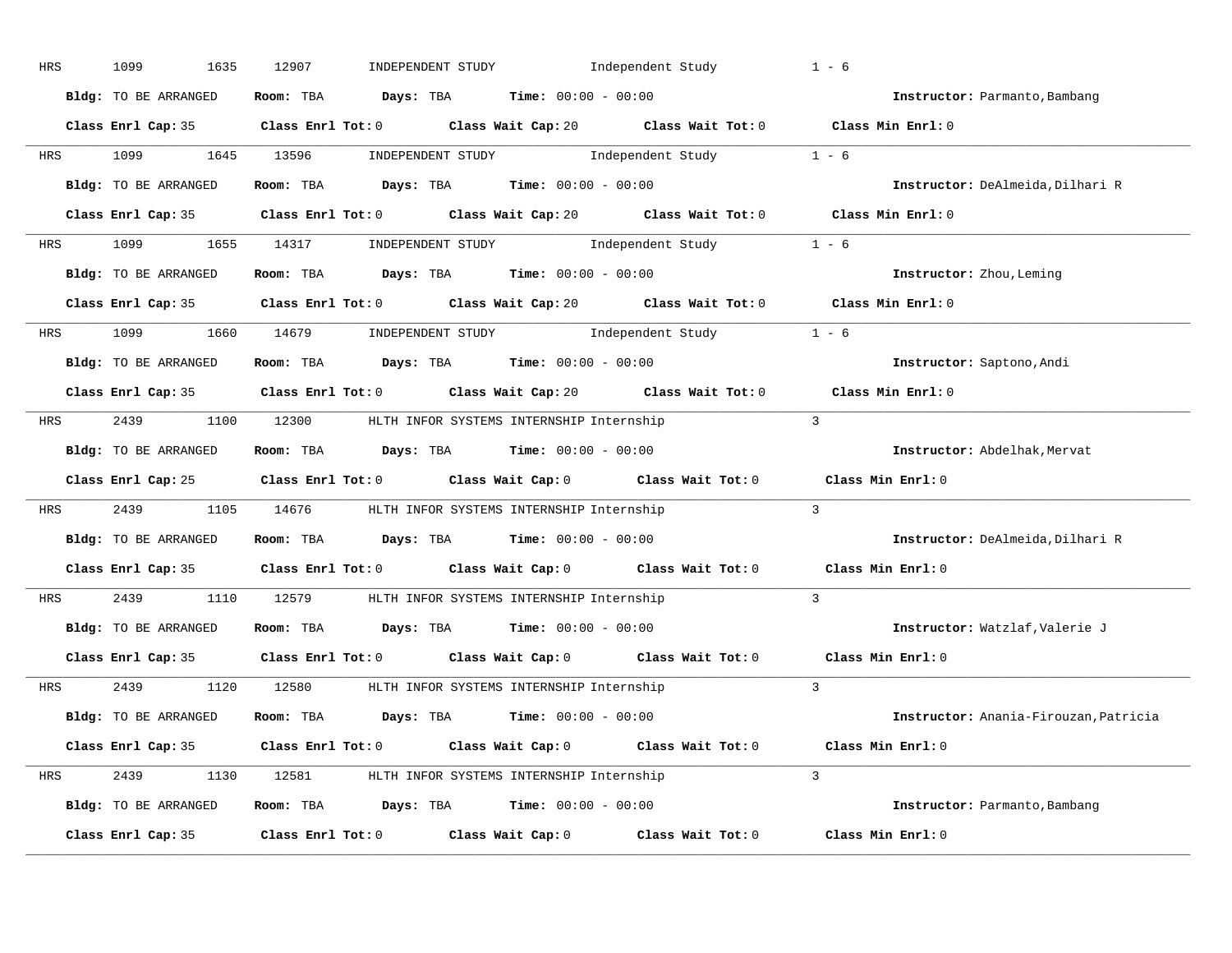# Report ID: SR201 **1988 Constrained Building Constrained Building Constrained Building Constrained Building Const<br>
Schedule of Classes for Summer Term 2020-2021 1997/2020 Run Date: 11/07/2020** Schedule of Classes for Summer Term 2020-2021<br>Six Week - First

### **Sch of Hlth & Rehab Scs - SHRS - Graduate Education - Subject: Health and Rehabilitation Scs**

| Subject | Catalog Nbr Section Class Nbr                                                                                                         |                   | Course Title                             |                              | Component         | Units | Topics                                |
|---------|---------------------------------------------------------------------------------------------------------------------------------------|-------------------|------------------------------------------|------------------------------|-------------------|-------|---------------------------------------|
| HRS     | 1140<br>2439                                                                                                                          | 13600             | HLTH INFOR SYSTEMS INTERNSHIP Internship |                              |                   | 3     |                                       |
|         | Bldg: TO BE ARRANGED                                                                                                                  | Room: TBA         | Days: TBA                                | <b>Time:</b> $00:00 - 00:00$ |                   |       | Instructor: Saptono, Andi             |
|         | Class Enrl Cap: 35                                                                                                                    | Class Enrl Tot: 0 |                                          | Class Wait Cap: 0            | Class Wait Tot: 0 |       | Class Min Enrl: 0                     |
| HRS     | 2439<br>1150                                                                                                                          | 14319             | HLTH INFOR SYSTEMS INTERNSHIP Internship |                              |                   | 3     |                                       |
|         | Bldg: TO BE ARRANGED                                                                                                                  | Room: TBA         | Days: TBA                                | <b>Time:</b> $00:00 - 00:00$ |                   |       | Instructor: Zhou, Leming              |
|         | Class Enrl Cap: 35                                                                                                                    | Class Enrl Tot: 0 |                                          | Class Wait Cap: 0            | Class Wait Tot: 0 |       | Class Min Enrl: 0                     |
| HRS     | 2456<br>1010                                                                                                                          | 12337             | REIMBURSEMENT SEMINAR                    |                              | Seminar           |       |                                       |
|         | Bldg: WEB Based Class                                                                                                                 | Room: TBA         | Days: W                                  | <b>Time:</b> $10:00 - 12:00$ |                   |       | Instructor: Anania-Firouzan, Patricia |
|         | Class Enrl Cap: 15<br><b>Room Characteristics:</b> PeopleSoft - Scheduled (PS)(1)<br>Combined Section ID: $0054(HIM/1465/HRS/2456)$ - | Class Enrl Tot: 0 | HIM 1465(#12285)                         | Class Wait Cap: 0            | Class Wait Tot: 0 |       | $Class Min Ernst: 0$                  |

<b></b>The planned operational modality for this class is REMOTE. For more information please visit <a href="http://www.provost.pitt.edu/students/student-success-flexpitt/flex-pitt-guarded-risk-posture-all-students-remote" target="\_blank">http://www.provost.pitt.edu/students/student-success-flexpitt/flex-pitt-guarded-risk-posture-all-students-remote/</a>

| <b>HRS</b> | 1110<br>2590                | 12923                  | SPECLZD PRECEPTORSHIP: CLINICALPracticum | $1 - 6$                            |
|------------|-----------------------------|------------------------|------------------------------------------|------------------------------------|
|            |                             |                        |                                          |                                    |
|            | Bldg: TO BE ARRANGED        | Room: TBA<br>Days: TBA | <b>Time:</b> $00:00 - 00:00$             | Instructor: Skidmore, Elizabeth R. |
|            | Class Enrl Cap: 25          | Class $Enr1$ Tot: $0$  | Class Wait Cap: 0<br>Class Wait Tot: 0   | Class Min Enrl: 0                  |
| HRS        | 1120<br>2590                | 12924                  | SPECLZD PRECEPTORSHIP: CLINICALPracticum | $1 - 6$                            |
|            | Bldg: TO BE ARRANGED        | Room: TBA<br>Days: TBA | <b>Time:</b> $00:00 - 00:00$             | Instructor: Chisholm, Denise       |
|            | Class Enrl Cap: 25          | Class Enrl Tot: 0      | Class Wait Cap: 0<br>Class Wait Tot: 0   | Class Min Enrl: 0                  |
| <b>HRS</b> | 1130<br>2590                | 12925                  | SPECLZD PRECEPTORSHIP: CLINICALPracticum | $1 - 6$                            |
|            | <b>Bldg:</b> TO BE ARRANGED | Room: TBA<br>Days: TBA | <b>Time:</b> $00:00 - 00:00$             | Instructor: Baker, Nancy Adele     |
|            | Class Enrl Cap: 25          | Class $Enr1$ Tot: $0$  | Class Wait Cap: 0<br>Class Wait Tot: 0   | Class Min Enrl: 0                  |
| HRS        | 1150<br>2590                | 16976                  | SPECLZD PRECEPTORSHIP: CLINICALPracticum | $1 - 6$                            |
|            | <b>Bldg:</b> TO BE ARRANGED | Room: TBA<br>Days: TBA | <b>Time:</b> $00:00 - 00:00$             | Instructor: Sethi, Amit            |
|            | Class Enrl Cap: 25          | Class Enrl Tot: 0      | Class Wait Cap: 0<br>Class Wait Tot: 0   | Class Min $Enrl: 0$                |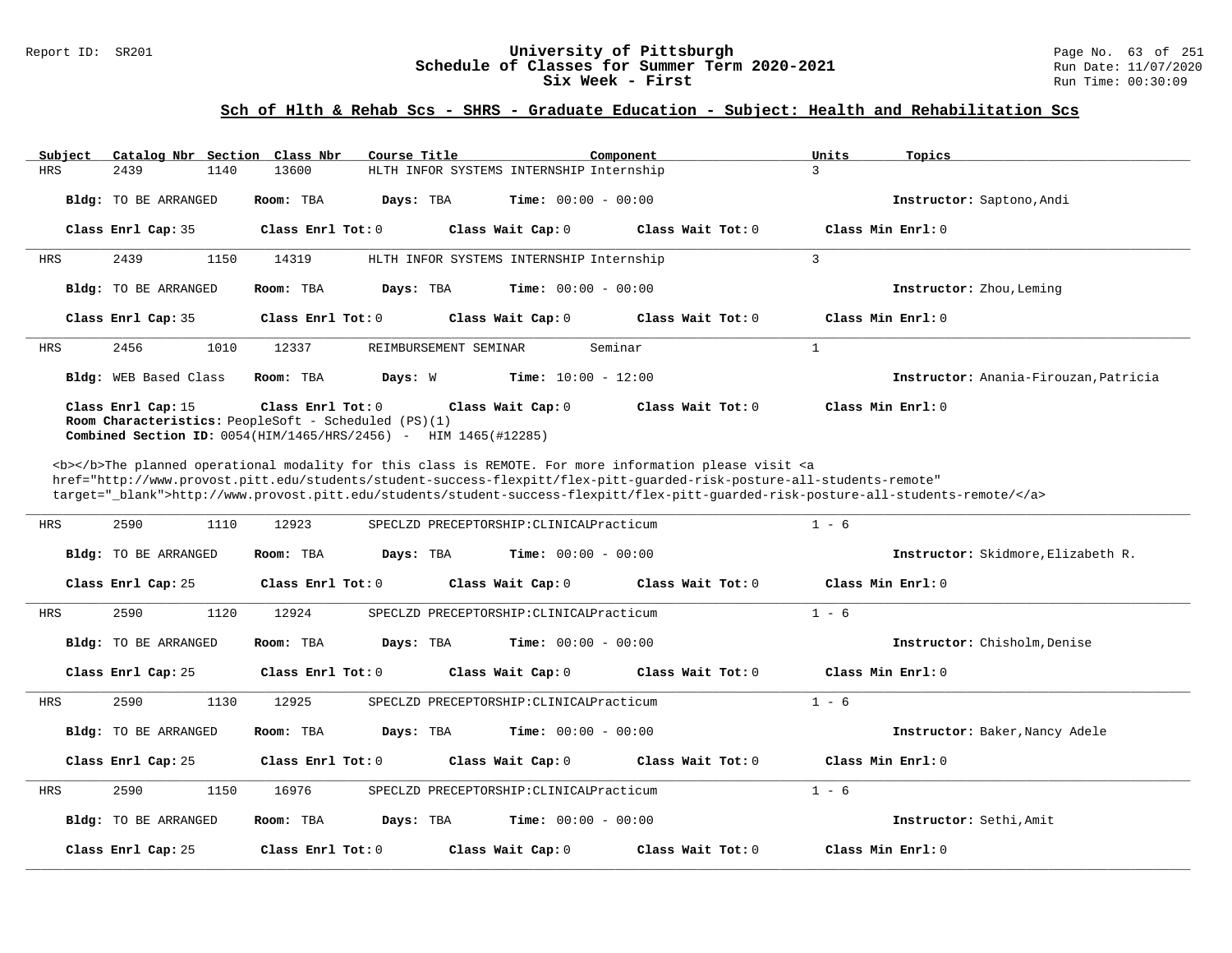| HRS | 2590<br>1160         | 16977                   | SPECLZD PRECEPTORSHIP: CLINICALPracticum                                                   |                                                       | $1 - 6$                               |
|-----|----------------------|-------------------------|--------------------------------------------------------------------------------------------|-------------------------------------------------------|---------------------------------------|
|     | Bldg: TO BE ARRANGED | Room: TBA               | <b>Days:</b> TBA <b>Time:</b> $00:00 - 00:00$                                              |                                                       | Instructor: Bendixen, Roxanna Marie   |
|     | Class Enrl Cap: 25   | $Class$ $Enr1$ $Tot: 0$ |                                                                                            | Class Wait Cap: 0 Class Wait Tot: 0 Class Min Enrl: 0 |                                       |
| HRS | 2590                 | 1170 16978              | SPECLZD PRECEPTORSHIP: CLINICALPracticum                                                   |                                                       | $1 - 6$                               |
|     | Bldg: TO BE ARRANGED | Room: TBA               | <b>Days:</b> TBA <b>Time:</b> $00:00 - 00:00$                                              |                                                       | Instructor: Baird, Joanne Merante     |
|     |                      |                         | Class Enrl Cap: 25 Class Enrl Tot: 0 Class Wait Cap: 0 Class Wait Tot: 0 Class Min Enrl: 0 |                                                       |                                       |
| HRS | 2590                 | 1190 16979              | SPECLZD PRECEPTORSHIP: CLINICALPracticum                                                   |                                                       | $1 - 6$                               |
|     | Bldg: TO BE ARRANGED |                         | <b>Room:</b> TBA $Days:$ TBA $Time: 00:00 - 00:00$                                         |                                                       | Instructor: Toto, Pamela Ellen        |
|     |                      |                         | Class Enrl Cap: 25 Class Enrl Tot: 0 Class Wait Cap: 0 Class Wait Tot: 0 Class Min Enrl: 0 |                                                       |                                       |
| HRS | 2591<br>1110         | 16822                   | SPECLZD PRECEPTSHIP: EDUCATIONCredit Laboratory 1 - 6                                      |                                                       |                                       |
|     | Bldg: TO BE ARRANGED | Room: TBA               | <b>Days:</b> TBA <b>Time:</b> $00:00 - 00:00$                                              |                                                       | Instructor: Staff                     |
|     |                      |                         | Class Enrl Cap: 35 Class Enrl Tot: 0 Class Wait Cap: 0 Class Wait Tot: 0                   |                                                       | Class Min Enrl: 0                     |
| HRS | 2591 259<br>1120     | 16823                   | SPECLZD PRECEPTSHIP: EDUCATIONCredit Laboratory 1 - 6                                      |                                                       |                                       |
|     | Bldg: TO BE ARRANGED | Room: TBA               | $\texttt{Davis:}$ TBA $\texttt{Time:}$ 00:00 - 00:00                                       |                                                       | Instructor: Staff                     |
|     |                      |                         | Class Enrl Cap: 35 Class Enrl Tot: 0 Class Wait Cap: 0 Class Wait Tot: 0 Class Min Enrl: 0 |                                                       |                                       |
| HRS | 2591<br>1130         |                         | 16824 SPECLZD PRECEPTSHIP: EDUCATIONCredit Laboratory 1 - 6                                |                                                       |                                       |
|     | Bldg: TO BE ARRANGED | Room: TBA               | $\texttt{Davis:}$ TBA $\texttt{Time:}$ 00:00 - 00:00                                       |                                                       | Instructor: Staff                     |
|     |                      |                         | Class Enrl Cap: 35 Class Enrl Tot: 0 Class Wait Cap: 0 Class Wait Tot: 0 Class Min Enrl: 0 |                                                       |                                       |
| HRS | 2591<br>1140         | 16825                   | SPECLZD PRECEPTSHIP: EDUCATIONCredit Laboratory 1 - 6                                      |                                                       |                                       |
|     | Bldg: TO BE ARRANGED |                         | Room: TBA $Days:$ TBA $Time: 00:00 - 00:00$                                                |                                                       | Instructor: Staff                     |
|     |                      |                         | Class Enrl Cap: 35 Class Enrl Tot: 0 Class Wait Cap: 0 Class Wait Tot: 0                   |                                                       | Class Min Enrl: 0                     |
| HRS | 2591<br>1150         | 16826                   | SPECLZD PRECEPTSHIP: EDUCATIONCredit Laboratory 1 - 6                                      |                                                       |                                       |
|     | Bldg: TO BE ARRANGED |                         | Room: TBA $Days:$ TBA $Time: 00:00 - 00:00$                                                |                                                       | Instructor: Leland, Natalie Elizabeth |
|     |                      |                         | Class Enrl Cap: 35 Class Enrl Tot: 0 Class Wait Cap: 0 Class Wait Tot: 0 Class Min Enrl: 0 |                                                       |                                       |
| HRS | 2594<br>1110         |                         | 16827 SPECLZD PRECEPTSHIP: RESEARCH Credit Laboratory 1 - 6                                |                                                       |                                       |
|     | Bldg: TO BE ARRANGED |                         | Room: TBA $Days:$ TBA $Time: 00:00 - 00:00$                                                |                                                       | Instructor: Staff                     |
|     | Class Enrl Cap: 35   | $Class$ $Enrl$ $Tot: 0$ | Class Wait Cap: 0                                                                          | Class Wait Tot: 0                                     | Class Min Enrl: 0                     |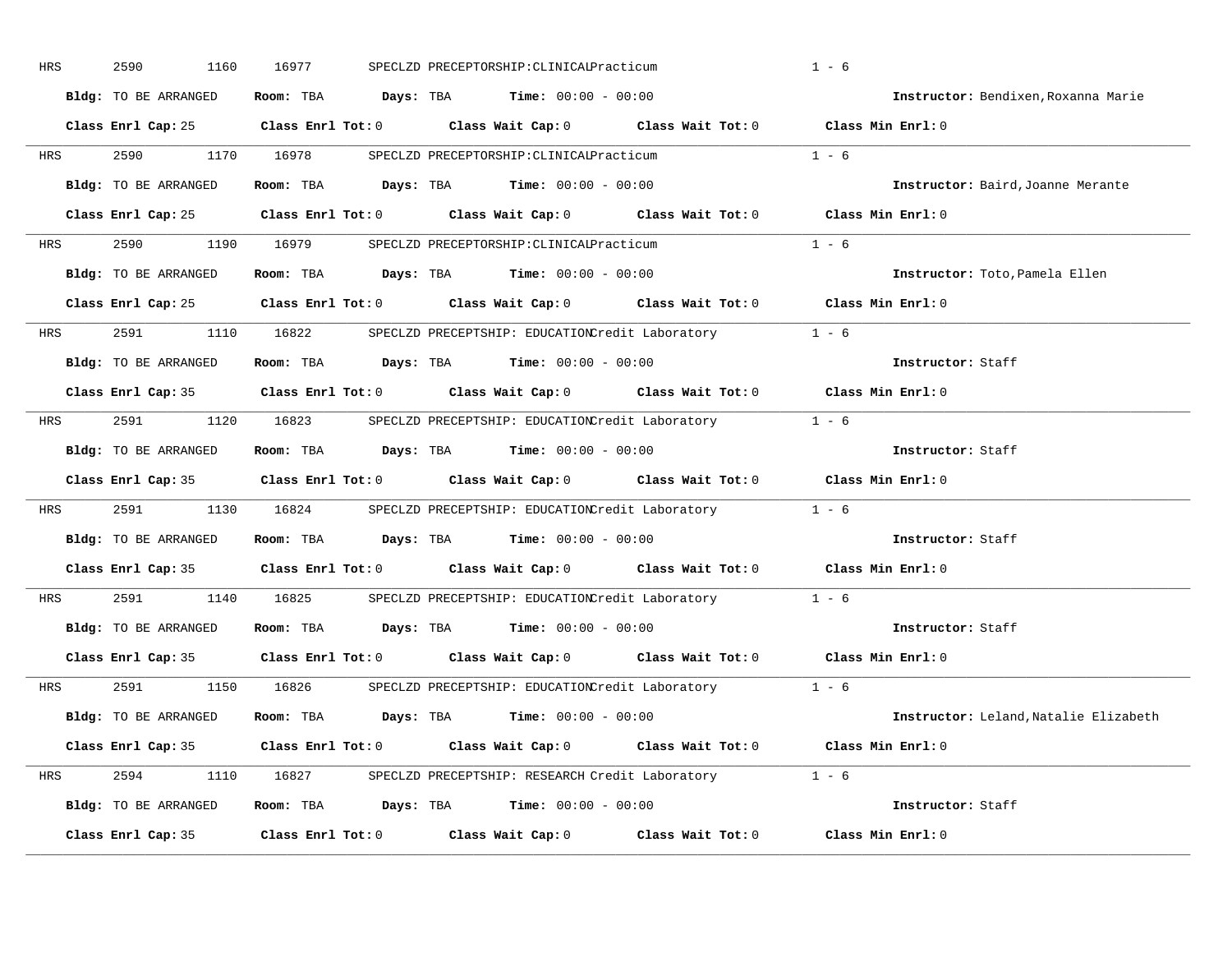### Report ID: SR201 **University of Pittsburgh** Page No. 65 of 251 **Schedule of Classes for Summer Term 2020-2021** Run Date: 11/07/2020 **Six Week - First Run Time: 00:30:09** Run Time: 00:30:09

| Subject            | Catalog Nbr Section Class Nbr | Course Title        | Component                                                                                           | Units<br>Topics                      |
|--------------------|-------------------------------|---------------------|-----------------------------------------------------------------------------------------------------|--------------------------------------|
| <b>HRS</b><br>2594 | 1120                          | 16828               | SPECLZD PRECEPTSHIP: RESEARCH Credit Laboratory                                                     | $1 - 6$                              |
|                    | Bldg: TO BE ARRANGED          |                     | Room: TBA $Days: TBA$ Time: $00:00 - 00:00$                                                         | Instructor: Staff                    |
|                    |                               |                     | Class Enrl Cap: 35 Class Enrl Tot: 0 Class Wait Cap: 0 Class Wait Tot: 0 Class Min Enrl: 0          |                                      |
| <b>HRS</b>         | 2594 75                       | 1130 16829          | SPECLZD PRECEPTSHIP: RESEARCH Credit Laboratory                                                     | $1 - 6$                              |
|                    | Bldg: TO BE ARRANGED          |                     | Room: TBA $Days:$ TBA $Time: 00:00 - 00:00$                                                         | Instructor: Staff                    |
|                    |                               |                     | Class Enrl Cap: 35 Class Enrl Tot: 0 Class Wait Cap: 0 Class Wait Tot: 0 Class Min Enrl: 0          |                                      |
| <b>HRS</b>         |                               | 2594 1140 16830     | SPECLZD PRECEPTSHIP: RESEARCH Credit Laboratory 1 - 6                                               |                                      |
|                    | Bldg: TO BE ARRANGED          |                     | Room: TBA $Days:$ TBA $Time:$ 00:00 - 00:00                                                         | Instructor: Staff                    |
|                    |                               |                     | Class Enrl Cap: 35 $\qquad$ Class Enrl Tot: 0 $\qquad$ Class Wait Cap: 0 $\qquad$ Class Wait Tot: 0 | Class Min Enrl: 0                    |
| <b>HRS</b>         | 2594                          | 1150 16831          | SPECLZD PRECEPTSHIP: RESEARCH Credit Laboratory 1 - 6                                               |                                      |
|                    | Bldg: TO BE ARRANGED          |                     | Room: TBA $\rule{1em}{0.15mm}$ Days: TBA Time: $00:00 - 00:00$                                      | Instructor: Staff                    |
|                    |                               |                     | Class Enrl Cap: 35 Class Enrl Tot: 0 Class Wait Cap: 0 Class Wait Tot: 0 Class Min Enrl: 0          |                                      |
|                    |                               | HRS 2661 1010 20434 | SPORTS SCIENCE PRACTICUM 1 Practicum                                                                | $\mathbf{3}$                         |
|                    | Bldg: TO BE ARRANGED          |                     | Room: TBA $Days:$ TBA $Time: 00:00 - 00:00$                                                         | Instructor: Darnell, Matthew Everett |
|                    |                               |                     | Class Enrl Cap: 25 Class Enrl Tot: 0 Class Wait Cap: 0 Class Wait Tot: 0 Class Min Enrl: 0          |                                      |
| 2662<br>HRS        |                               |                     | 1100 20435 SPORTS SCIENCE PRACTICUM 2 Practicum                                                     | $\mathcal{E}$                        |
|                    | Bldg: TO BE ARRANGED          |                     | Room: TBA $Days:$ TBA Time: $00:00 - 00:00$                                                         | Instructor: Darnell, Matthew Everett |
|                    |                               |                     | Class Enrl Cap: 25 Class Enrl Tot: 0 Class Wait Cap: 0 Class Wait Tot: 0 Class Min Enrl: 0          |                                      |
| <b>HRS</b>         | 2663<br>1010                  | 20036               | SPORTS SCIENCE PRACTICUM 3 Practicum                                                                | $\mathcal{R}$                        |
|                    | Bldg: TO BE ARRANGED          |                     | Room: TBA $Days:$ TBA $Time: 00:00 - 00:00$                                                         | Instructor: Darnell, Matthew Everett |
|                    |                               |                     | Class Enrl Cap: 25 Class Enrl Tot: 0 Class Wait Cap: 0 Class Wait Tot: 0 Class Min Enrl: 0          |                                      |
| 2920<br>HRS        |                               |                     | 1100 12268 ADMINISTRATIVE INTERNSHIP Clinical                                                       | $1 - 6$                              |
|                    | Bldg: TO BE ARRANGED          |                     | Room: TBA $Days:$ TBA $Time: 00:00 - 00:00$                                                         | Instructor: Abdelhak, Mervat         |
|                    |                               |                     |                                                                                                     | Class Min Enrl: 0                    |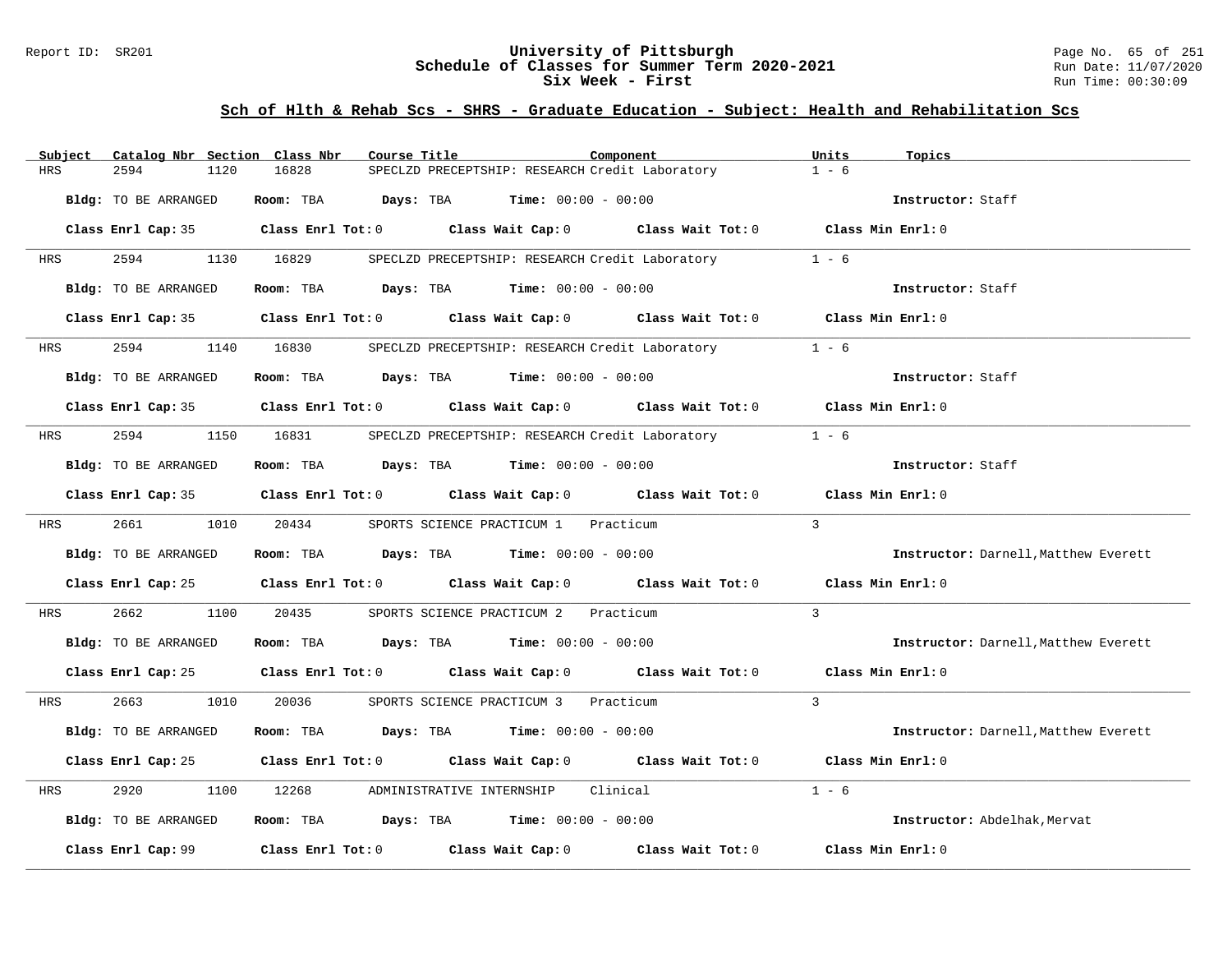| HRS        | 2920<br>1105         | 14673<br>ADMINISTRATIVE INTERNSHIP<br>Clinical                                                      | $1 - 6$                               |
|------------|----------------------|-----------------------------------------------------------------------------------------------------|---------------------------------------|
|            | Bldg: TO BE ARRANGED | $\texttt{Davis:}$ TBA $\texttt{Time:}$ 00:00 - 00:00<br>Room: TBA                                   | Instructor: DeAlmeida, Dilhari R      |
|            |                      | Class Enrl Cap: 35 Class Enrl Tot: 0 Class Wait Cap: 0 Class Wait Tot: 0 Class Min Enrl: 0          |                                       |
| HRS        | 2920<br>1110         | 12586<br>Clinical<br>ADMINISTRATIVE INTERNSHIP                                                      | $1 - 6$                               |
|            | Bldg: TO BE ARRANGED | Room: TBA $Days:$ TBA $Time: 00:00 - 00:00$                                                         | Instructor: Anania-Firouzan, Patricia |
|            |                      | Class Enrl Cap: 35 Class Enrl Tot: 0 Class Wait Cap: 0 Class Wait Tot: 0 Class Min Enrl: 0          |                                       |
| HRS        | 2920                 | 1120 12585 ADMINISTRATIVE INTERNSHIP Clinical                                                       | $1 - 6$                               |
|            | Bldg: TO BE ARRANGED | <b>Room:</b> TBA $Days: TBA$ <b>Time:</b> $00:00 - 00:00$                                           | Instructor: Watzlaf, Valerie J        |
|            |                      | Class Enrl Cap: 35 $\qquad$ Class Enrl Tot: 0 $\qquad$ Class Wait Cap: 0 $\qquad$ Class Wait Tot: 0 | Class Min Enrl: 0                     |
| <b>HRS</b> | 2920 1130 12587      | ADMINISTRATIVE INTERNSHIP<br>Clinical                                                               | $1 - 6$                               |
|            | Bldg: TO BE ARRANGED | <b>Days:</b> TBA <b>Time:</b> $00:00 - 00:00$<br>Room: TBA                                          | Instructor: Parmanto, Bambang         |
|            |                      | Class Enrl Cap: 35 Class Enrl Tot: 0 Class Wait Cap: 0 Class Wait Tot: 0                            | Class Min Enrl: 0                     |
|            |                      | HRS 2920 1140 14250 ADMINISTRATIVE INTERNSHIP Clinical                                              | $1 - 6$                               |
|            | Bldg: TO BE ARRANGED | <b>Days:</b> TBA <b>Time:</b> $00:00 - 00:00$<br>Room: TBA                                          | Instructor: Saptono, Andi             |
|            |                      | Class Enrl Cap: 35 Class Enrl Tot: 0 Class Wait Cap: 0 Class Wait Tot: 0                            | Class Min Enrl: 0                     |
| HRS        | 2920<br>1150         | 14322 ADMINISTRATIVE INTERNSHIP Clinical                                                            | $1 - 6$                               |
|            | Bldg: TO BE ARRANGED | <b>Days:</b> TBA <b>Time:</b> $00:00 - 00:00$<br>Room: TBA                                          | Instructor: Zhou, Leming              |
|            |                      | Class Enrl Cap: 35 Class Enrl Tot: 0 Class Wait Cap: 0 Class Wait Tot: 0                            | Class Min Enrl: 0                     |
| HRS        | 2921<br>1200         | CLINICAL INTERNSHIP<br>14865<br>Clinical                                                            | $1 - 6$                               |
|            | Bldg: TO BE ARRANGED | Room: TBA $Days:$ TBA $Time: 00:00 - 00:00$                                                         | Instructor: Fitzgerald, Lynn M.       |
|            |                      | Class Enrl Cap: 35 Class Enrl Tot: 0 Class Wait Cap: 0 Class Wait Tot: 0 Class Min Enrl: 0          |                                       |
| HRS        | 2921<br>1205         | 14866<br>CLINICAL INTERNSHIP Clinical                                                               | $1 - 6$                               |
|            | Bldg: TO BE ARRANGED | Room: TBA $\rule{1em}{0.15mm}$ Days: TBA $\rule{1.15mm}]{0.15mm}$ Time: $0.000 - 0.0000$            | Instructor: Parmanto, Bambang         |
|            |                      | Class Enrl Cap: 35 Class Enrl Tot: 0 Class Wait Cap: 0 Class Wait Tot: 0 Class Min Enrl: 0          |                                       |
| HRS        | 2921<br>1210         |                                                                                                     | $1 - 6$                               |
|            | Bldg: TO BE ARRANGED | Room: TBA $Days: TBA$ Time: $00:00 - 00:00$                                                         | Instructor: Timko, Michael G.         |
|            |                      |                                                                                                     |                                       |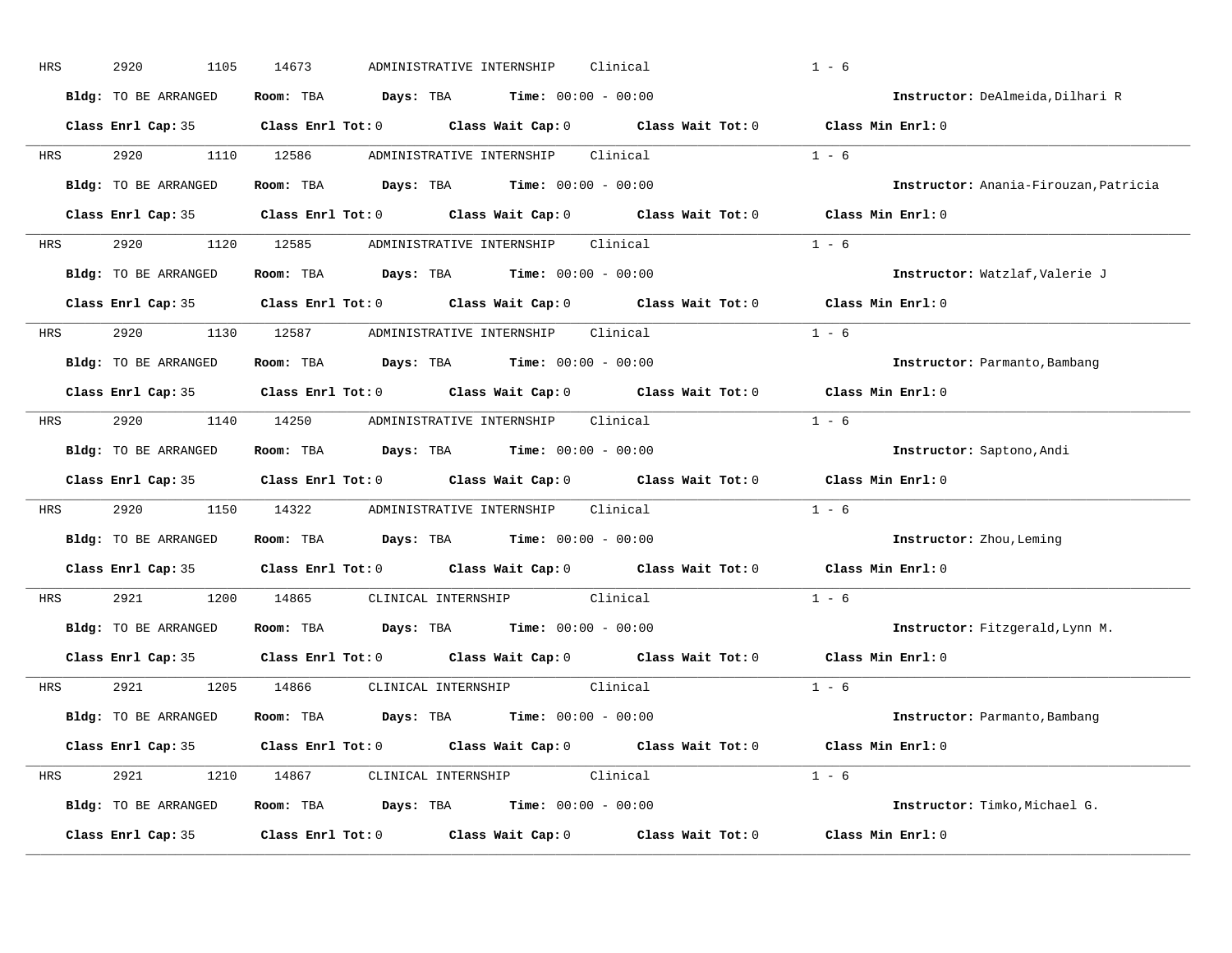### Report ID: SR201 **University of Pittsburgh** Page No. 67 of 251 **Schedule of Classes for Summer Term 2020-2021** Run Date: 11/07/2020 **Six Week - First Run Time: 00:30:09** Run Time: 00:30:09

| Subject    | Catalog Nbr Section Class Nbr | Course Title                                                                               | Component | Units<br>Topics                       |
|------------|-------------------------------|--------------------------------------------------------------------------------------------|-----------|---------------------------------------|
| <b>HRS</b> | 2921<br>1220                  | 14868<br>CLINICAL INTERNSHIP                                                               | Clinical  | $1 - 6$                               |
|            | Bldg: TO BE ARRANGED          | Room: TBA $Days:$ TBA $Time: 00:00 - 00:00$                                                |           | Instructor: Beals, Kim                |
|            |                               | Class Enrl Cap: 35 Class Enrl Tot: 0 Class Wait Cap: 0 Class Wait Tot: 0 Class Min Enrl: 0 |           |                                       |
| <b>HRS</b> | 2921 2022                     | CLINICAL INTERNSHIP Clinical<br>1225 14869                                                 |           | $1 - 6$                               |
|            | Bldg: TO BE ARRANGED          | Room: TBA $Days:$ TBA $Time: 00:00 - 00:00$                                                |           | Instructor: Conley, Kevin M           |
|            |                               | Class Enrl Cap: 35 Class Enrl Tot: 0 Class Wait Cap: 0 Class Wait Tot: 0 Class Min Enrl: 0 |           |                                       |
|            | HRS 2921                      | 1235 14870 CLINICAL INTERNSHIP Clinical                                                    |           | $1 - 6$                               |
|            | Bldg: TO BE ARRANGED          | Room: TBA Days: TBA Time: $00:00 - 00:00$                                                  |           | Instructor: Angelone, Donald Godfrey  |
|            |                               | Class Enrl Cap: 35 Class Enrl Tot: 0 Class Wait Cap: 0 Class Wait Tot: 0                   |           | Class Min $Enr1:0$                    |
| HRS        | 2921 2022                     | 1245 14871<br>CLINICAL INTERNSHIP Clinical                                                 |           | $1 - 6$                               |
|            | Bldg: TO BE ARRANGED          | Room: TBA $Days:$ TBA $Time: 00:00 - 00:00$                                                |           | Instructor: Watzlaf, Valerie J        |
|            |                               | Class Enrl Cap: 35 Class Enrl Tot: 0 Class Wait Cap: 0 Class Wait Tot: 0 Class Min Enrl: 0 |           |                                       |
|            | HRS 2921 1250 14872           | CLINICAL INTERNSHIP Clinical                                                               |           | $1 - 6$                               |
|            | Bldg: TO BE ARRANGED          | Room: TBA $Days: TBA$ Time: $00:00 - 00:00$                                                |           | Instructor: Anania-Firouzan, Patricia |
|            |                               | Class Enrl Cap: 35 Class Enrl Tot: 0 Class Wait Cap: 0 Class Wait Tot: 0                   |           | Class Min Enrl: 0                     |
| HRS        | 2921                          | CLINICAL INTERNSHIP Clinical<br>1255 14873                                                 |           | $1 - 6$                               |
|            | Bldg: TO BE ARRANGED          | Room: TBA $Days:$ TBA $Time: 00:00 - 00:00$                                                |           | Instructor: DeAlmeida, Dilhari R      |
|            |                               | Class Enrl Cap: 35 Class Enrl Tot: 0 Class Wait Cap: 0 Class Wait Tot: 0 Class Min Enrl: 0 |           |                                       |
| <b>HRS</b> | 2921                          | 1260 14874 CLINICAL INTERNSHIP Clinical                                                    |           | $1 - 6$                               |
|            | Bldg: TO BE ARRANGED          | Room: TBA $Days:$ TBA $Time: 00:00 - 00:00$                                                |           | Instructor: Saptono, Andi             |
|            |                               | Class Enrl Cap: 35 Class Enrl Tot: 0 Class Wait Cap: 0 Class Wait Tot: 0                   |           | Class Min Enrl: 0                     |
| HRS        | 2921<br>1265                  |                                                                                            |           | $1 - 6$                               |
|            | Bldg: TO BE ARRANGED          | Room: TBA $Days:$ TBA $Time: 00:00 - 00:00$                                                |           | Instructor: Zhou, Leming              |
|            | Class Enrl Cap: 35            | Class Enrl Tot: $0$ Class Wait Cap: $0$ Class Wait Tot: $0$                                |           | Class Min Enrl: 0                     |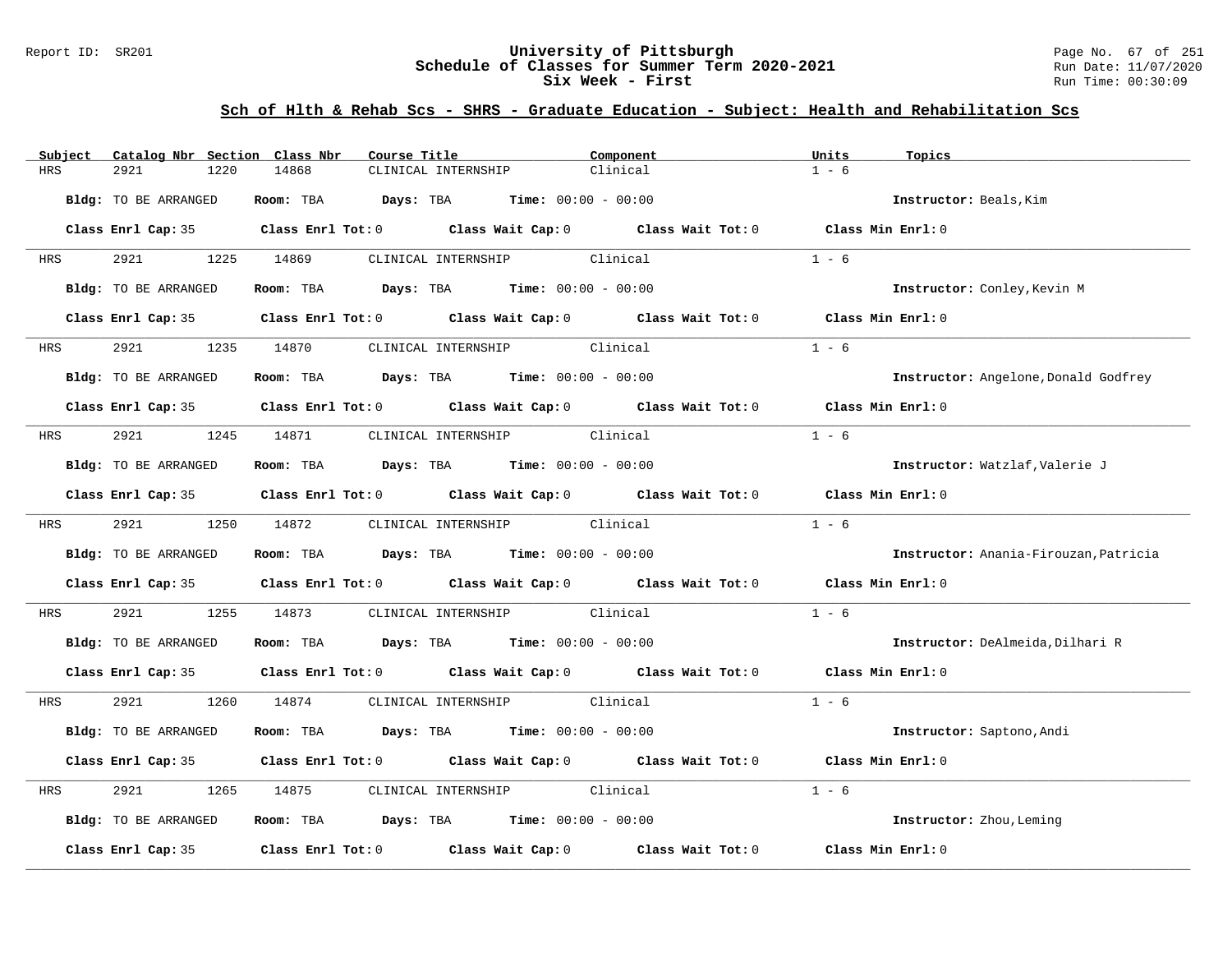| HRS        | 2921<br>1270         | Clinical<br>17503<br>CLINICAL INTERNSHIP                                                            | $1 - 6$                            |
|------------|----------------------|-----------------------------------------------------------------------------------------------------|------------------------------------|
|            | Bldg: TO BE ARRANGED | Room: TBA $Days:$ TBA $Time: 00:00 - 00:00$                                                         | Instructor: Abdelhak, Mervat       |
|            |                      | Class Enrl Cap: 35 Class Enrl Tot: 0 Class Wait Cap: 0 Class Wait Tot: 0 Class Min Enrl: 0          |                                    |
|            |                      | HRS 2922 1010 13915 TEACHING INTERNSHIP Clinical                                                    | $1 - 6$                            |
|            | Bldg: TO BE ARRANGED | Room: TBA $Days:$ TBA $Time: 00:00 - 00:00$                                                         | Instructor: Baker, Nancy Adele     |
|            |                      | Class Enrl Cap: 35 Class Enrl Tot: 0 Class Wait Cap: 0 Class Wait Tot: 0 Class Min Enrl: 0          |                                    |
| HRS        |                      | 2922 1011 13916 TEACHING INTERNSHIP Clinical                                                        | $1 - 6$                            |
|            |                      | Bldg: TO BE ARRANGED Room: TBA Days: TBA Time: 00:00 - 00:00                                        | Instructor: Chisholm, Denise       |
|            |                      | Class Enrl Cap: 35 $\qquad$ Class Enrl Tot: 0 $\qquad$ Class Wait Cap: 0 $\qquad$ Class Wait Tot: 0 | Class Min Enrl: 0                  |
|            |                      | HRS 2922 1015 12269 TEACHING INTERNSHIP Clinical                                                    | $1 - 6$                            |
|            | Bldg: TO BE ARRANGED | Room: TBA $Days: TBA$ Time: $00:00 - 00:00$                                                         | Instructor: Brach, Jennifer Sokol  |
|            |                      | Class Enrl Cap: 99 Class Enrl Tot: 0 Class Wait Cap: 0 Class Wait Tot: 0                            | Class Min Enrl: 0                  |
| HRS        |                      | 2922 1018 13260 TEACHING INTERNSHIP Clinical                                                        | $1 - 6$                            |
|            | Bldg: TO BE ARRANGED | Room: TBA $Days:$ TBA Time: $00:00 - 00:00$                                                         | Instructor: Balouris, Sondra A     |
|            |                      | Class Enrl Cap: 35 Class Enrl Tot: 0 Class Wait Cap: 0 Class Wait Tot: 0                            | Class Min Enrl: 0                  |
| HRS        |                      | 2922 1019 13261 TEACHING INTERNSHIP Clinical                                                        | $1 - 6$                            |
|            | Bldg: TO BE ARRANGED | Room: TBA $\rule{1em}{0.15mm}$ Days: TBA $\rule{1.5mm}{0.15mm}$ Time: $00:00 - 00:00$               | Instructor: Boninger, Michael L.   |
|            |                      | Class Enrl Cap: 35 Class Enrl Tot: 0 Class Wait Cap: 0 Class Wait Tot: 0                            | Class Min Enrl: 0                  |
| <b>HRS</b> |                      | 2922 1020 13917 TEACHING INTERNSHIP Clinical                                                        | $1 - 6$                            |
|            | Bldg: TO BE ARRANGED | Room: TBA $Days:$ TBA $Time: 00:00 - 00:00$                                                         | Instructor: Skidmore. Elizabeth R. |
|            |                      | Class Enrl Cap: 35 Class Enrl Tot: 0 Class Wait Cap: 0 Class Wait Tot: 0                            | Class Min Enrl: 0                  |
| HRS 2922   |                      | 1021 13918 TEACHING INTERNSHIP Clinical                                                             | $1 - 6$                            |
|            |                      | Bldg: TO BE ARRANGED Room: TBA Days: TBA Time: 00:00 - 00:00                                        | Instructor: DeAlmeida,Dilhari R    |
|            |                      | Class Enrl Cap: 35 Class Enrl Tot: 0 Class Wait Cap: 0 Class Wait Tot: 0 Class Min Enrl: 0          |                                    |
| HRS        |                      | 2922 1022 14325 TEACHING INTERNSHIP Clinical                                                        | $1 - 6$                            |
|            |                      | Bldg: TO BE ARRANGED Room: TBA Days: TBA Time: 00:00 - 00:00                                        | Instructor: Zhou, Leming           |
|            |                      |                                                                                                     |                                    |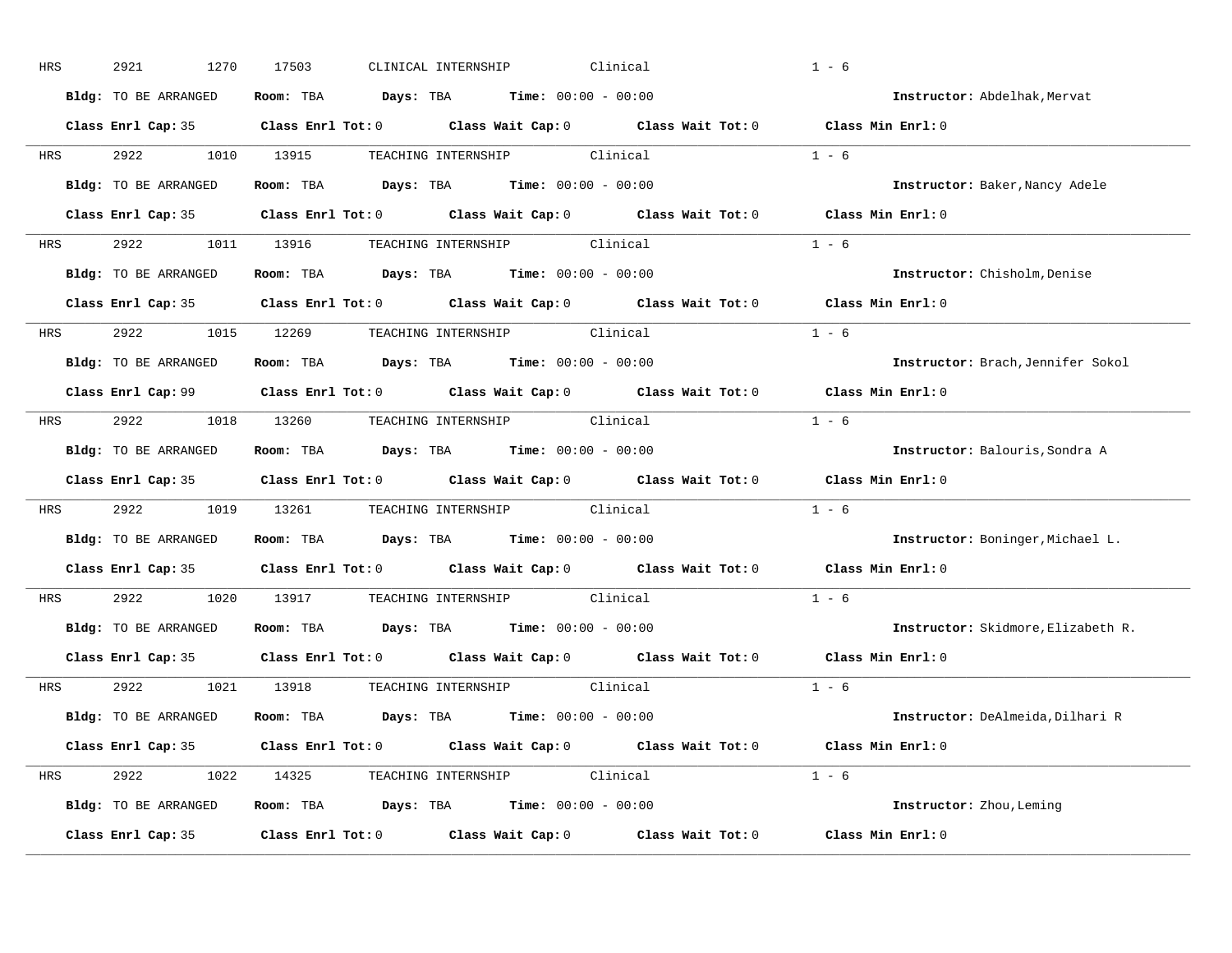### Report ID: SR201 **University of Pittsburgh** Page No. 69 of 251 **Schedule of Classes for Summer Term 2020-2021** Run Date: 11/07/2020 **Six Week - First Run Time: 00:30:09** Run Time: 00:30:09

| Subject              | Catalog Nbr Section Class Nbr |            | Course Title        |                                                                                       | Component                                                                                                                                                                                                                     | Units              | Topics                            |
|----------------------|-------------------------------|------------|---------------------|---------------------------------------------------------------------------------------|-------------------------------------------------------------------------------------------------------------------------------------------------------------------------------------------------------------------------------|--------------------|-----------------------------------|
| 2922<br><b>HRS</b>   | 1025                          | 12594      | TEACHING INTERNSHIP |                                                                                       | Clinical                                                                                                                                                                                                                      | $1 - 6$            |                                   |
| Bldg: TO BE ARRANGED |                               |            |                     | Room: TBA $Days:$ TBA $Time: 00:00 - 00:00$                                           |                                                                                                                                                                                                                               |                    | Instructor: Carvell, George E     |
|                      |                               |            |                     |                                                                                       | Class Enrl Cap: 35 $\qquad$ Class Enrl Tot: 0 $\qquad$ Class Wait Cap: 0 $\qquad$ Class Wait Tot: 0                                                                                                                           | Class Min Enrl: 0  |                                   |
| HRS                  | 2922 2022                     | 1026 13262 |                     | TEACHING INTERNSHIP Clinical                                                          |                                                                                                                                                                                                                               | $1 - 6$            |                                   |
| Bldg: TO BE ARRANGED |                               |            |                     | <b>Room:</b> TBA <b>Days:</b> TBA <b>Time:</b> 00:00 - 00:00                          |                                                                                                                                                                                                                               |                    | Instructor: Brienza, David M      |
|                      |                               |            |                     |                                                                                       | Class Enrl Cap: 35 Class Enrl Tot: 0 Class Wait Cap: 0 Class Wait Tot: 0                                                                                                                                                      | Class Min Enrl: 0  |                                   |
| 2922<br><b>HRS</b>   |                               | 1028 13263 |                     | TEACHING INTERNSHIP Clinical                                                          |                                                                                                                                                                                                                               | $1 - 6$            |                                   |
| Bldg: TO BE ARRANGED |                               |            |                     | Room: TBA $\rule{1em}{0.15mm}$ Days: TBA $\rule{1.5mm}{0.15mm}$ Time: $00:00 - 00:00$ |                                                                                                                                                                                                                               |                    | Instructor: Cooper, Rory A        |
|                      |                               |            |                     |                                                                                       | Class Enrl Cap: 35 $\qquad$ Class Enrl Tot: 0 $\qquad$ Class Wait Cap: 0 $\qquad$ Class Wait Tot: 0                                                                                                                           | Class Min $Enr1:0$ |                                   |
| 2922<br>HRS          |                               | 1029 13264 |                     | TEACHING INTERNSHIP Clinical                                                          |                                                                                                                                                                                                                               | $1 - 6$            |                                   |
| Bldg: TO BE ARRANGED |                               |            |                     | Room: TBA $Days:$ TBA $Time: 00:00 - 00:00$                                           |                                                                                                                                                                                                                               |                    | Instructor: Cooper, Rosemarie     |
|                      |                               |            |                     |                                                                                       | Class Enrl Cap: 35 Class Enrl Tot: 0 Class Wait Cap: 0 Class Wait Tot: 0 Class Min Enrl: 0                                                                                                                                    |                    |                                   |
| <b>HRS</b>           | 2922                          | 1030 12595 |                     | TEACHING INTERNSHIP Clinical                                                          |                                                                                                                                                                                                                               | $1 - 6$            |                                   |
| Bldg: TO BE ARRANGED |                               |            |                     | Room: TBA $Days:$ TBA $Time: 00:00 - 00:00$                                           |                                                                                                                                                                                                                               |                    | Instructor: Delitto, Anthony      |
|                      |                               |            |                     |                                                                                       | Class Enrl Cap: 35 $\,$ Class Enrl Tot: 0 $\,$ Class Wait Cap: 0 $\,$ Class Wait Tot: 0 $\,$ Class Enrl Tot: 0 $\,$ Class Enrl Tot: 0 $\,$ Class Enrl Tot: 0 $\,$ Class Enrl Tot: 0 $\,$ Class Enrl Tot: 0 $\,$ Class Enrl To | Class Min Enrl: 0  |                                   |
| 2922<br>HRS          | 1032                          | 13265      |                     | TEACHING INTERNSHIP Clinical                                                          |                                                                                                                                                                                                                               | $1 - 6$            |                                   |
| Bldg: TO BE ARRANGED |                               |            |                     | Room: TBA $Days:$ TBA $Time: 00:00 - 00:00$                                           |                                                                                                                                                                                                                               |                    | Instructor: Ding, Dan             |
|                      |                               |            |                     |                                                                                       | Class Enrl Cap: 35 Class Enrl Tot: 0 Class Wait Cap: 0 Class Wait Tot: 0 Class Min Enrl: 0                                                                                                                                    |                    |                                   |
| HRS                  | 2922                          | 1035 12596 |                     | TEACHING INTERNSHIP Clinical                                                          |                                                                                                                                                                                                                               | $1 - 6$            |                                   |
| Bldg: TO BE ARRANGED |                               |            |                     | Room: TBA $Days:$ TBA $Time: 00:00 - 00:00$                                           |                                                                                                                                                                                                                               |                    | Instructor: Fitzgerald, Gerald G. |
|                      |                               |            |                     |                                                                                       | Class Enrl Cap: 35 Class Enrl Tot: 0 Class Wait Cap: 0 Class Wait Tot: 0                                                                                                                                                      | Class Min Enrl: 0  |                                   |
| 2922<br>HRS          | 1040                          | 12597      |                     | TEACHING INTERNSHIP Clinical                                                          |                                                                                                                                                                                                                               | $1 - 6$            |                                   |
| Bldg: TO BE ARRANGED |                               |            |                     | Room: TBA $Days:$ TBA $Time: 00:00 - 00:00$                                           |                                                                                                                                                                                                                               |                    | Instructor: Irrgang, James J      |
| Class Enrl Cap: 35   |                               |            |                     |                                                                                       | Class Enrl Tot: $0$ Class Wait Cap: $0$ Class Wait Tot: $0$                                                                                                                                                                   | Class Min Enrl: 0  |                                   |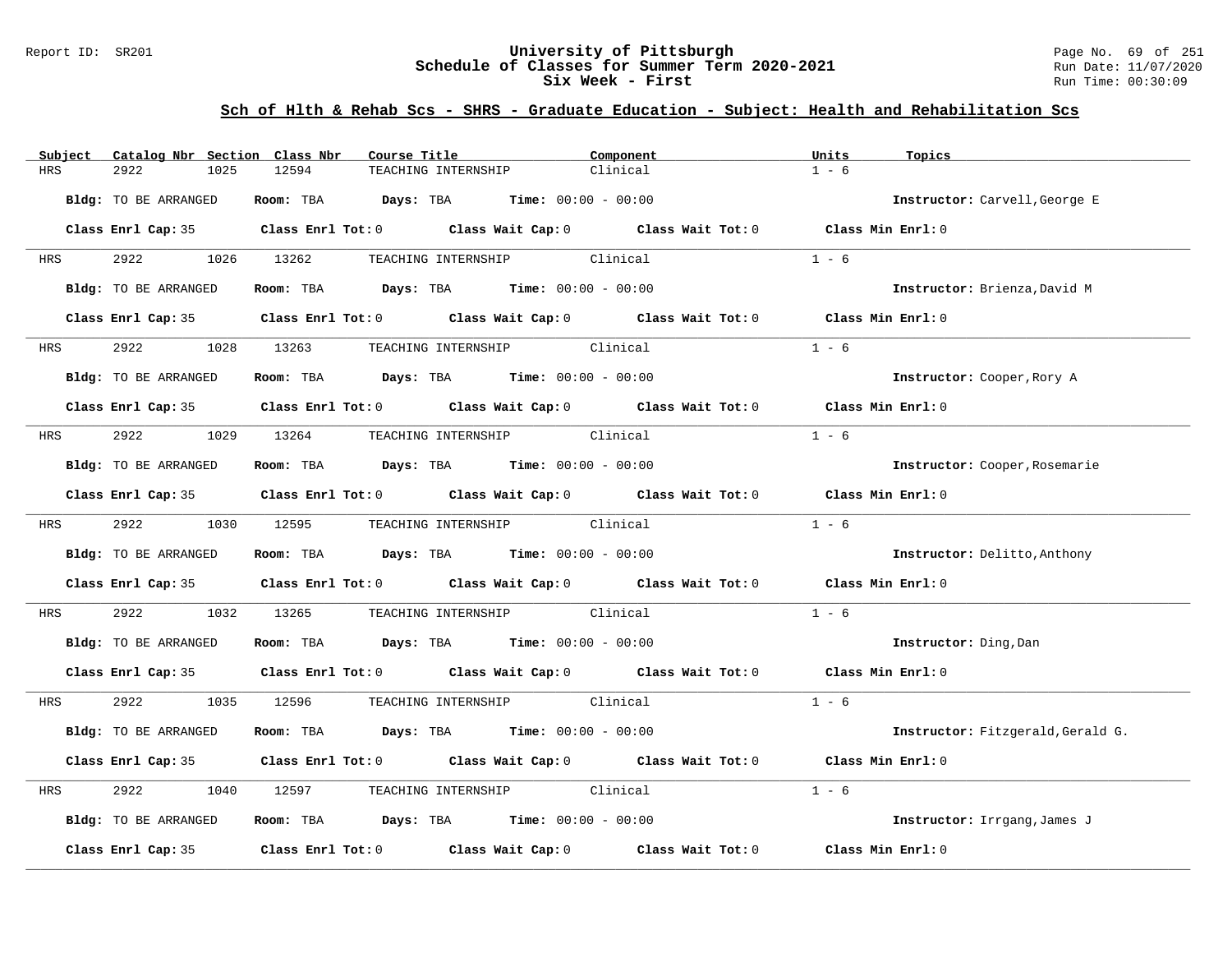| HRS        | 2922<br>1041         | 13266<br>Clinical<br>TEACHING INTERNSHIP                                                   | $1 - 6$                             |
|------------|----------------------|--------------------------------------------------------------------------------------------|-------------------------------------|
|            | Bldg: TO BE ARRANGED | Room: TBA $Days:$ TBA $Time: 00:00 - 00:00$                                                | Instructor: Karg, Patricia E.       |
|            |                      | Class Enrl Cap: 35 Class Enrl Tot: 0 Class Wait Cap: 0 Class Wait Tot: 0 Class Min Enrl: 0 |                                     |
| <b>HRS</b> |                      | 2922 1042 13267 TEACHING INTERNSHIP Clinical                                               | $1 - 6$                             |
|            | Bldg: TO BE ARRANGED | Room: TBA Days: TBA Time: $00:00 - 00:00$                                                  | Instructor: Kelleher, Annmarie Ruth |
|            |                      | Class Enrl Cap: 35 Class Enrl Tot: 0 Class Wait Cap: 0 Class Wait Tot: 0 Class Min Enrl: 0 |                                     |
|            |                      | HRS 2922 1044 13268 TEACHING INTERNSHIP Clinical                                           | $1 - 6$                             |
|            |                      | Bldg: TO BE ARRANGED Room: TBA Days: TBA Time: 00:00 - 00:00                               | Instructor: Koontz, Alicia M.       |
|            |                      | Class Enrl Cap: 35 Class Enrl Tot: 0 Class Wait Cap: 0 Class Wait Tot: 0                   | Class Min Enrl: 0                   |
|            |                      | HRS 2922 1045 12598 TEACHING INTERNSHIP Clinical                                           | $1 - 6$                             |
|            | Bldg: TO BE ARRANGED | Room: TBA $Days:$ TBA $Time: 00:00 - 00:00$                                                | Instructor: Kelly, M Kathleen       |
|            |                      | Class Enrl Cap: 35 Class Enrl Tot: 0 Class Wait Cap: 0 Class Wait Tot: 0                   | Class Min Enrl: 0                   |
|            |                      | HRS 2922 1046 13269 TEACHING INTERNSHIP Clinical                                           | $1 - 6$                             |
|            | Bldg: TO BE ARRANGED | Room: TBA $\rule{1em}{0.15mm}$ Days: TBA Time: $00:00 - 00:00$                             | Instructor: Lane, Amy Karas         |
|            |                      | Class Enrl Cap: 35 Class Enrl Tot: 0 Class Wait Cap: 0 Class Wait Tot: 0                   | Class Min Enrl: 0                   |
| <b>HRS</b> |                      | 2922 1047 13270 TEACHING INTERNSHIP Clinical                                               | $1 - 6$                             |
|            | Bldg: TO BE ARRANGED | Room: TBA $Days:$ TBA Time: $00:00 - 00:00$                                                | Instructor: Little, Roger E         |
|            |                      | Class Enrl Cap: 35 Class Enrl Tot: 0 Class Wait Cap: 0 Class Wait Tot: 0                   | Class Min Enrl: 0                   |
| <b>HRS</b> |                      | 2922 1048 13271 TEACHING INTERNSHIP Clinical                                               | $1 - 6$                             |
|            | Bldg: TO BE ARRANGED | Room: TBA $Days:$ TBA $Time: 00:00 - 00:00$                                                | Instructor: LoPresti, Edmund F.     |
|            | Class Enrl Cap: 35   | Class Enrl Tot: $0$ Class Wait Cap: $0$ Class Wait Tot: $0$                                | Class Min Enrl: 0                   |
|            |                      | HRS 2922 1049 13272 TEACHING_INTERNSHIP Clinical                                           | $1 - 6$                             |
|            | Bldg: TO BE ARRANGED | Room: TBA $Days:$ TBA $Time: 00:00 - 00:00$                                                | Instructor: McCue, Michael Patrick  |
|            |                      | Class Enrl Cap: 35 Class Enrl Tot: 0 Class Wait Cap: 0 Class Wait Tot: 0 Class Min Enrl: 0 |                                     |
|            |                      | HRS 2922 1050 12599 TEACHING INTERNSHIP Clinical                                           | $1 - 6$                             |
|            | Bldg: TO BE ARRANGED | Room: TBA $Days: TBA$ Time: $00:00 - 00:00$                                                | Instructor: Sparto, Patrick J.      |
|            | Class Enrl Cap: 35   | Class Enrl Tot: $0$ Class Wait Cap: $0$ Class Wait Tot: $0$                                | Class Min Enrl: 0                   |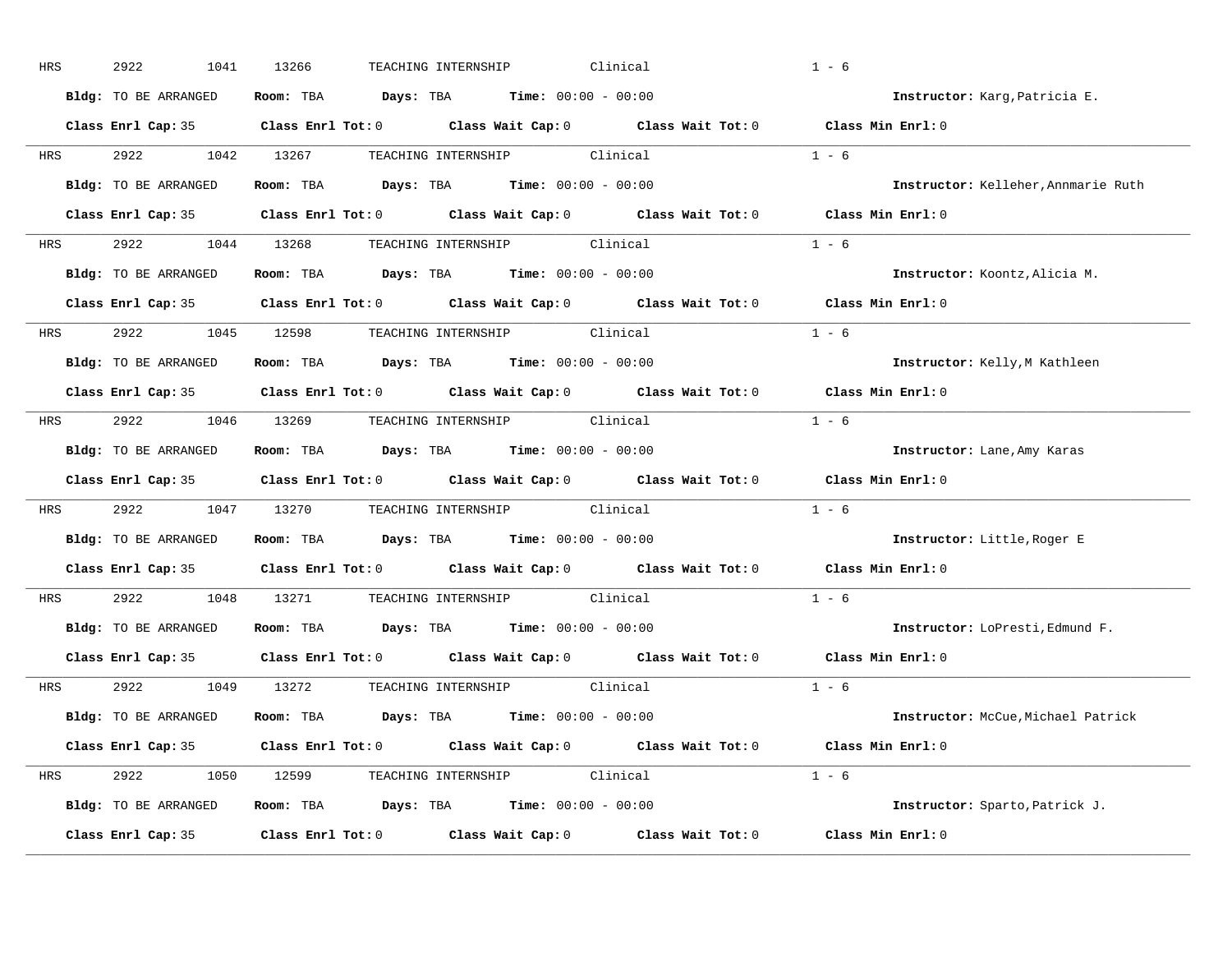### Report ID: SR201 **University of Pittsburgh** Page No. 71 of 251 **Schedule of Classes for Summer Term 2020-2021** Run Date: 11/07/2020 **Six Week - First Run Time: 00:30:09** Run Time: 00:30:09

| Catalog Nbr Section Class Nbr<br>Subject | Course Title                                                                                                                                                                                                                  | Component | Units<br>Topics                        |  |
|------------------------------------------|-------------------------------------------------------------------------------------------------------------------------------------------------------------------------------------------------------------------------------|-----------|----------------------------------------|--|
| <b>HRS</b><br>2922<br>1052               | 13273<br>TEACHING INTERNSHIP                                                                                                                                                                                                  | Clinical  | $1 - 6$                                |  |
| Bldg: TO BE ARRANGED                     | Room: TBA $Days:$ TBA $Time: 00:00 - 00:00$                                                                                                                                                                                   |           | Instructor: Pelleschi, Tamra L         |  |
|                                          | Class Enrl Cap: 35 $\qquad$ Class Enrl Tot: 0 $\qquad$ Class Wait Cap: 0 $\qquad$ Class Wait Tot: 0                                                                                                                           |           | Class Min Enrl: 0                      |  |
| 2922<br>HRS                              | TEACHING INTERNSHIP Clinical<br>1054 13274                                                                                                                                                                                    |           | $1 - 6$                                |  |
| Bldg: TO BE ARRANGED                     | Room: TBA $Days:$ TBA $Time: 00:00 - 00:00$                                                                                                                                                                                   |           | Instructor: Schmeler, Mark Raymond     |  |
|                                          | Class Enrl Cap: 35 Class Enrl Tot: 0 Class Wait Cap: 0 Class Wait Tot: 0                                                                                                                                                      |           | Class Min Enrl: 0                      |  |
| 2922<br><b>HRS</b>                       | TEACHING INTERNSHIP Clinical<br>1055 12600                                                                                                                                                                                    |           | $1 - 6$                                |  |
| Bldg: TO BE ARRANGED                     | Room: TBA $Days:$ TBA $Time: 00:00 - 00:00$                                                                                                                                                                                   |           | Instructor: Van Swearingen, Jessie M   |  |
|                                          | Class Enrl Cap: 35 $\qquad$ Class Enrl Tot: 0 $\qquad$ Class Wait Cap: 0 $\qquad$ Class Wait Tot: 0                                                                                                                           |           | Class Min $Enr1:0$                     |  |
| 2922<br>1056<br>HRS                      | 13275<br>TEACHING INTERNSHIP Clinical                                                                                                                                                                                         |           | $1 - 6$                                |  |
| Bldg: TO BE ARRANGED                     | Room: TBA $Days:$ TBA Time: $00:00 - 00:00$                                                                                                                                                                                   |           | Instructor: Seelman, Katherine Delores |  |
|                                          | Class Enrl Cap: 35 $\qquad$ Class Enrl Tot: 0 $\qquad$ Class Wait Cap: 0 $\qquad$ Class Wait Tot: 0                                                                                                                           |           | Class Min $Enr1: 0$                    |  |
| 2922<br>HRS                              | 1057 13276<br>TEACHING INTERNSHIP Clinical                                                                                                                                                                                    |           | $1 - 6$                                |  |
| Bldg: TO BE ARRANGED                     | Room: TBA $Days:$ TBA $Time: 00:00 - 00:00$                                                                                                                                                                                   |           | Instructor: Simpson, Richard Callaghan |  |
|                                          | Class Enrl Cap: 35 Class Enrl Tot: 0 Class Wait Cap: 0 Class Wait Tot: 0                                                                                                                                                      |           | Class Min Enrl: 0                      |  |
| 2922<br>1060<br>HRS                      | 12601<br>TEACHING INTERNSHIP Clinical                                                                                                                                                                                         |           | $1 - 6$                                |  |
| Bldg: TO BE ARRANGED                     | Room: TBA $Days:$ TBA $Time: 00:00 - 00:00$                                                                                                                                                                                   |           | Instructor: Whitney, Susan L           |  |
|                                          | Class Enrl Cap: 35 $\,$ Class Enrl Tot: 0 $\,$ Class Wait Cap: 0 $\,$ Class Wait Tot: 0 $\,$ Class Enrl Tot: 0 $\,$ Class Enrl Tot: 0 $\,$ Class Enrl Tot: 0 $\,$ Class Enrl Tot: 0 $\,$ Class Enrl Tot: 0 $\,$ Class Enrl To |           | Class Min Enrl: 0                      |  |
| 2922<br>1065<br>HRS                      | TEACHING INTERNSHIP Clinical<br>12602                                                                                                                                                                                         |           | $1 - 6$                                |  |
| Bldg: TO BE ARRANGED                     | Room: TBA $Days:$ TBA $Time: 00:00 - 00:00$                                                                                                                                                                                   |           | Instructor: Abdelhak, Mervat           |  |
|                                          | Class Enrl Cap: 35 Class Enrl Tot: 0 Class Wait Cap: 0 Class Wait Tot: 0                                                                                                                                                      |           | Class Min Enrl: 0                      |  |
| 2922<br>1070<br>HRS                      | TEACHING INTERNSHIP Clinical<br>12603                                                                                                                                                                                         |           | $1 - 6$                                |  |
| Bldg: TO BE ARRANGED                     | Room: TBA $\rule{1em}{0.15mm}$ Days: TBA $\rule{1.15mm}]{0.15mm}$ Time: $0.000 - 0.0000$                                                                                                                                      |           | Instructor: Anania-Firouzan, Patricia  |  |
| Class Enrl Cap: 35                       | Class Enrl Tot: $0$ Class Wait Cap: $0$ Class Wait Tot: $0$                                                                                                                                                                   |           | Class Min Enrl: 0                      |  |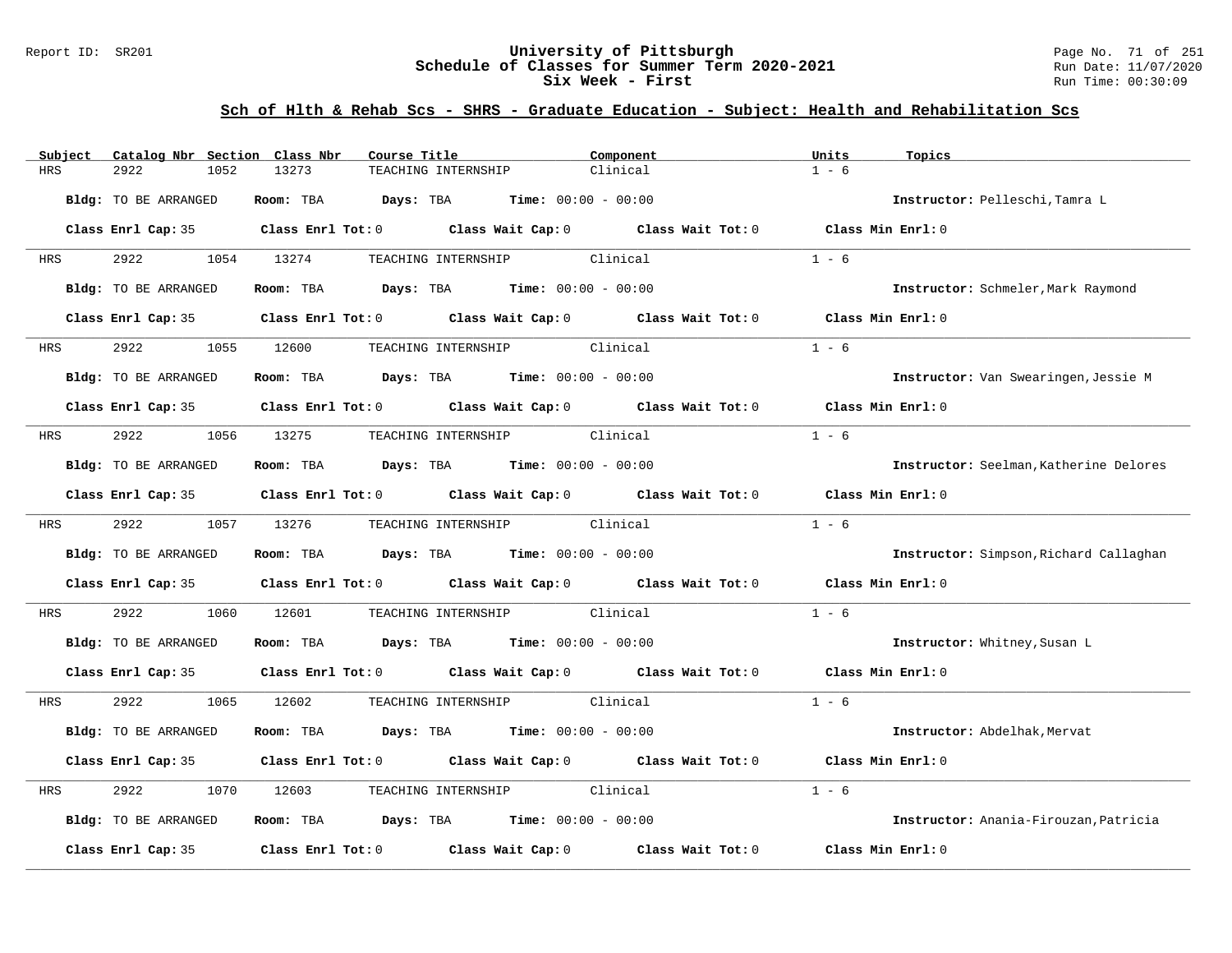| HRS        | 2922<br>1075         | Clinical<br>12604<br>TEACHING INTERNSHIP                                                            | $1 - 6$                           |                                     |
|------------|----------------------|-----------------------------------------------------------------------------------------------------|-----------------------------------|-------------------------------------|
|            | Bldg: TO BE ARRANGED | Room: TBA $Days:$ TBA $Time: 00:00 - 00:00$                                                         | Instructor: Parmanto, Bambang     |                                     |
|            |                      | Class Enrl Cap: 35 Class Enrl Tot: 0 Class Wait Cap: 0 Class Wait Tot: 0 Class Min Enrl: 0          |                                   |                                     |
|            |                      | HRS 2922 1080 12605 TEACHING INTERNSHIP Clinical                                                    | $1 - 6$                           |                                     |
|            | Bldg: TO BE ARRANGED | Room: TBA $Days:$ TBA $Time: 00:00 - 00:00$                                                         | Instructor: Watzlaf, Valerie J    |                                     |
|            |                      | Class Enrl Cap: 35 Class Enrl Tot: 0 Class Wait Cap: 0 Class Wait Tot: 0 Class Min Enrl: 0          |                                   |                                     |
|            |                      | HRS 2922 1090 12606 TEACHING INTERNSHIP Clinical                                                    | $1 - 6$                           |                                     |
|            |                      | Bldg: TO BE ARRANGED Room: TBA Days: TBA Time: 00:00 - 00:00                                        | Instructor: Beals, Kim            |                                     |
|            |                      | Class Enrl Cap: 35 Class Enrl Tot: 0 Class Wait Cap: 0 Class Wait Tot: 0 Class Min Enrl: 0          |                                   |                                     |
|            |                      | HRS 2922 1096 14682 TEACHING INTERNSHIP Clinical                                                    | $1 - 6$                           |                                     |
|            | Bldg: TO BE ARRANGED | Room: TBA $Days:$ TBA $Time: 00:00 - 00:00$                                                         | Instructor: Saptono, Andi         |                                     |
|            |                      | Class Enrl Cap: 35 Class Enrl Tot: 0 Class Wait Cap: 0 Class Wait Tot: 0 Class Min Enrl: 0          |                                   |                                     |
| HRS        |                      |                                                                                                     | $1 - 6$                           |                                     |
|            | Bldg: TO BE ARRANGED | Room: TBA $Days:$ TBA Time: $00:00 - 00:00$                                                         | Instructor: Sethi, Amit           |                                     |
|            |                      | Class Enrl Cap: 35 Class Enrl Tot: 0 Class Wait Cap: 0 Class Wait Tot: 0 Class Min Enrl: 0          |                                   |                                     |
| <b>HRS</b> |                      | 2922 1300 16900 TEACHING INTERNSHIP Clinical                                                        | $1 - 6$                           |                                     |
|            |                      | Bldg: TO BE ARRANGED Room: TBA Days: TBA Time: 00:00 - 00:00                                        |                                   | Instructor: Bendixen, Roxanna Marie |
|            |                      | Class Enrl Cap: 35 Class Enrl Tot: 0 Class Wait Cap: 0 Class Wait Tot: 0                            | Class Min Enrl: 0                 |                                     |
| <b>HRS</b> |                      | 2922 1305 16901 TEACHING INTERNSHIP Clinical                                                        | $1 - 6$                           |                                     |
|            | Bldg: TO BE ARRANGED | Room: TBA $Days:$ TBA $Time: 00:00 - 00:00$                                                         | Instructor: Baird, Joanne Merante |                                     |
|            |                      | Class Enrl Cap: 35 $\qquad$ Class Enrl Tot: 0 $\qquad$ Class Wait Cap: 0 $\qquad$ Class Wait Tot: 0 | Class Min Enrl: 0                 |                                     |
|            |                      | HRS 2922 1315 16902 TEACHING INTERNSHIP Clinical                                                    | $1 - 6$                           |                                     |
|            |                      | Bldg: TO BE ARRANGED Room: TBA Days: TBA Time: 00:00 - 00:00                                        | Instructor: Toto,Pamela Ellen     |                                     |
|            |                      | Class Enrl Cap: 35 Class Enrl Tot: 0 Class Wait Cap: 0 Class Wait Tot: 0 Class Min Enrl: 0          |                                   |                                     |
|            |                      | HRS 2924 1010 13919 GRADUATE RESEARCH PROPOSAL Thesis Research 1 - 6                                |                                   |                                     |
|            |                      | Bldg: TO BE ARRANGED Room: TBA Days: TBA Time: 00:00 - 00:00                                        | Instructor: Staff                 |                                     |
|            |                      | Class Enrl Cap: 20 Class Enrl Tot: 0 Class Wait Cap: 0 Class Wait Tot: 0 Class Min Enrl: 0          |                                   |                                     |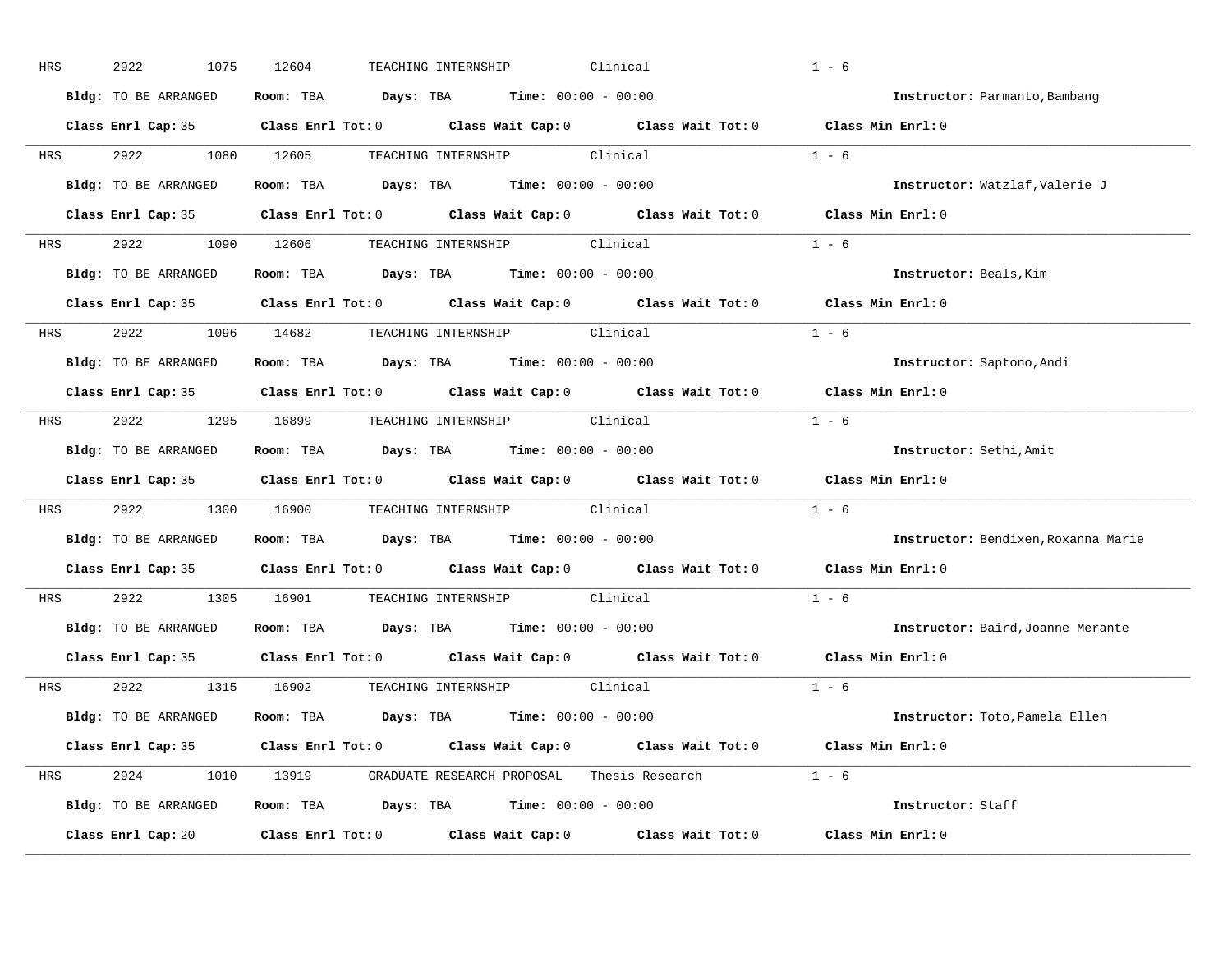### Report ID: SR201 **University of Pittsburgh** Page No. 73 of 251 **Schedule of Classes for Summer Term 2020-2021** Run Date: 11/07/2020 **Six Week - First Run Time: 00:30:09** Run Time: 00:30:09

| Catalog Nbr Section Class Nbr<br>Subject | Course Title                                                                                                                   | Component       | Units<br>Topics                    |
|------------------------------------------|--------------------------------------------------------------------------------------------------------------------------------|-----------------|------------------------------------|
| <b>HRS</b><br>2924<br>1011               | 13922<br>GRADUATE RESEARCH PROPOSAL                                                                                            | Thesis Research | $1 - 6$                            |
| Bldg: TO BE ARRANGED                     | Room: TBA $Days:$ TBA $Time: 00:00 - 00:00$                                                                                    |                 | Instructor: Chisholm, Denise       |
|                                          | Class Enrl Cap: 20 $\qquad$ Class Enrl Tot: 0 $\qquad$ Class Wait Cap: 0 $\qquad$ Class Wait Tot: 0 $\qquad$ Class Min Enrl: 0 |                 |                                    |
| 2924<br><b>HRS</b>                       | 1015 12280<br>GRADUATE RESEARCH PROPOSAL                                                                                       | Thesis Research | $1 - 6$                            |
| Bldg: TO BE ARRANGED                     | Room: TBA $Days:$ TBA $Time: 00:00 - 00:00$                                                                                    |                 | Instructor: Brach, Jennifer Sokol  |
|                                          | Class Enrl Cap: 99 $\qquad$ Class Enrl Tot: 0 $\qquad$ Class Wait Cap: 0 $\qquad$ Class Wait Tot: 0                            |                 | Class Min Enrl: 0                  |
| HRS 2924                                 | 1016 13091 GRADUATE RESEARCH PROPOSAL Thesis Research                                                                          |                 | $1 - 6$                            |
| Bldg: TO BE ARRANGED                     | Room: TBA $\rule{1em}{0.15mm}$ Days: TBA Time: $00:00 - 00:00$                                                                 |                 | Instructor: Beals, Kim             |
|                                          | Class Enrl Cap: 20 Class Enrl Tot: 0 Class Wait Cap: 0 Class Wait Tot: 0 Class Min Enrl: 0                                     |                 |                                    |
| <b>HRS</b>                               | 2924 1018 13092 GRADUATE RESEARCH PROPOSAL Thesis Research                                                                     |                 | $1 - 6$                            |
| Bldg: TO BE ARRANGED                     | Room: TBA $Days:$ TBA $Time: 00:00 - 00:00$                                                                                    |                 | Instructor: Staff                  |
|                                          | Class Enrl Cap: 20 Class Enrl Tot: 0 Class Wait Cap: 0 Class Wait Tot: 0 Class Min Enrl: 0                                     |                 |                                    |
| HRS 2924 1019 13093                      | GRADUATE RESEARCH PROPOSAL Thesis Research                                                                                     |                 | $1 - 6$                            |
| Bldg: TO BE ARRANGED                     | Room: TBA $Days: TBA$ Time: $00:00 - 00:00$                                                                                    |                 | Instructor: Staff                  |
|                                          | Class Enrl Cap: 20 Class Enrl Tot: 0 Class Wait Cap: 0 Class Wait Tot: 0 Class Min Enrl: 0                                     |                 |                                    |
| 2924<br>1020<br>HRS                      |                                                                                                                                |                 | $1 - 6$                            |
| Bldg: TO BE ARRANGED                     | Room: TBA $Days:$ TBA $Time: 00:00 - 00:00$                                                                                    |                 | Instructor: Skidmore, Elizabeth R. |
|                                          | Class Enrl Cap: 20 $\qquad$ Class Enrl Tot: 0 $\qquad$ Class Wait Cap: 0 $\qquad$ Class Wait Tot: 0 $\qquad$ Class Min Enrl: 0 |                 |                                    |
| HRS                                      | 2924 1021 13094 GRADUATE RESEARCH PROPOSAL Thesis Research                                                                     |                 | $1 - 6$                            |
| Bldg: TO BE ARRANGED                     | Room: TBA $Days:$ TBA $Time: 00:00 - 00:00$                                                                                    |                 | Instructor: Brienza, David M       |
|                                          | Class Enrl Cap: 20 Class Enrl Tot: 0 Class Wait Cap: 0 Class Wait Tot: 0 Class Min Enrl: 0                                     |                 |                                    |
| 2924<br>HRS<br>1022                      | GRADUATE RESEARCH PROPOSAL Thesis Research<br>13095                                                                            |                 | $1 - 6$                            |
| Bldg: TO BE ARRANGED                     | Room: TBA $\rule{1em}{0.15mm}$ Days: TBA $\rule{1.15mm}]{0.15mm}$ Time: $0.000 - 0.000$                                        |                 | Instructor: Staff                  |
| Class Enrl Cap: 20                       | Class Enrl Tot: $0$ Class Wait Cap: $0$ Class Wait Tot: $0$                                                                    |                 | Class Min Enrl: 0                  |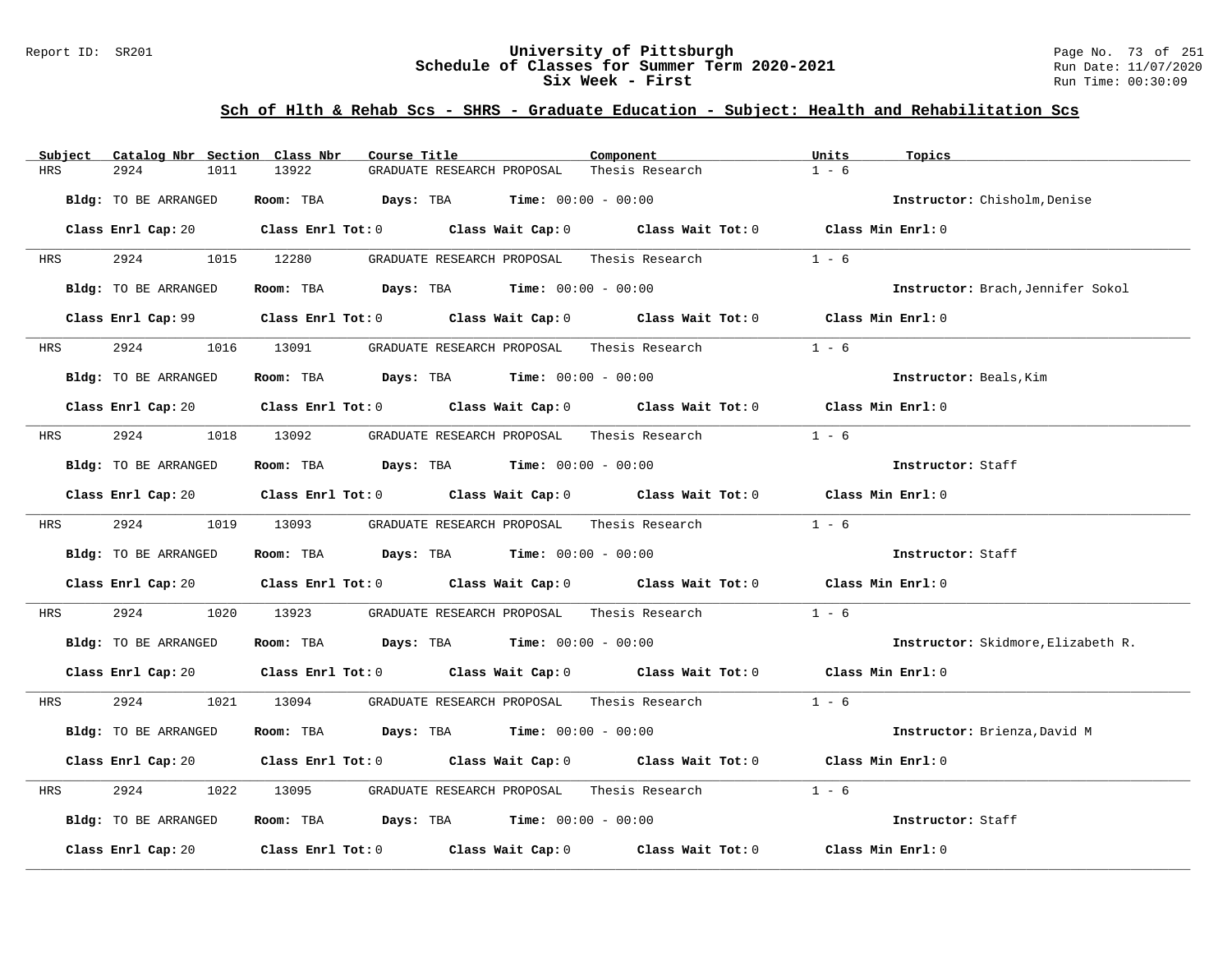| HRS        | 2924<br>1023         | 13096<br>GRADUATE RESEARCH PROPOSAL<br>Thesis Research                                     | $1 - 6$                            |
|------------|----------------------|--------------------------------------------------------------------------------------------|------------------------------------|
|            | Bldg: TO BE ARRANGED | Room: TBA $Days:$ TBA $Time: 00:00 - 00:00$                                                | Instructor: Cooper, Rory A         |
|            |                      | Class Enrl Cap: 20 Class Enrl Tot: 0 Class Wait Cap: 0 Class Wait Tot: 0 Class Min Enrl: 0 |                                    |
|            |                      | HRS 2924 1024 13097 GRADUATE RESEARCH PROPOSAL Thesis Research 1 - 6                       |                                    |
|            | Bldg: TO BE ARRANGED | Room: TBA $Days:$ TBA Time: $00:00 - 00:00$                                                | Instructor: Ding, Dan              |
|            |                      | Class Enrl Cap: 20 Class Enrl Tot: 0 Class Wait Cap: 0 Class Wait Tot: 0 Class Min Enrl: 0 |                                    |
|            |                      | HRS 2924 1025 12633 GRADUATE RESEARCH PROPOSAL Thesis Research 1 - 6                       |                                    |
|            |                      | Bldg: TO BE ARRANGED Room: TBA Days: TBA Time: 00:00 - 00:00                               | Instructor: Carvell, George E      |
|            |                      | Class Enrl Cap: 99 Class Enrl Tot: 0 Class Wait Cap: 0 Class Wait Tot: 0 Class Min Enrl: 0 |                                    |
|            |                      | HRS 2924 1026 13098 GRADUATE RESEARCH PROPOSAL Thesis Research 1 - 6                       |                                    |
|            | Bldg: TO BE ARRANGED | Room: TBA $\rule{1em}{0.15mm}$ Days: TBA Time: $00:00 - 00:00$                             | Instructor: Staff                  |
|            |                      | Class Enrl Cap: 20 Class Enrl Tot: 0 Class Wait Cap: 0 Class Wait Tot: 0 Class Min Enrl: 0 |                                    |
|            |                      | HRS 2924 1027 13099 GRADUATE RESEARCH PROPOSAL Thesis Research 1 - 6                       |                                    |
|            | Bldg: TO BE ARRANGED | Room: TBA $Days:$ TBA $Time: 00:00 - 00:00$                                                | Instructor: Staff                  |
|            |                      | Class Enrl Cap: 20 Class Enrl Tot: 0 Class Wait Cap: 0 Class Wait Tot: 0 Class Min Enrl: 0 |                                    |
| <b>HRS</b> |                      | 2924 1028 13100 GRADUATE RESEARCH PROPOSAL Thesis Research 1 - 6                           |                                    |
|            | Bldg: TO BE ARRANGED | Room: TBA $\rule{1em}{0.15mm}$ Days: TBA $\rule{1.5mm}{0.15mm}$ Time: $00:00 - 00:00$      | Instructor: Staff                  |
|            |                      | Class Enrl Cap: 20 Class Enrl Tot: 0 Class Wait Cap: 0 Class Wait Tot: 0 Class Min Enrl: 0 |                                    |
| <b>HRS</b> |                      | 2924 1029 13101 GRADUATE RESEARCH PROPOSAL Thesis Research                                 | $1 - 6$                            |
|            |                      | Bldg: TO BE ARRANGED Room: TBA Days: TBA Time: 00:00 - 00:00                               | Instructor: McCue, Michael Patrick |
|            |                      | Class Enrl Cap: 20 Class Enrl Tot: 0 Class Wait Cap: 0 Class Wait Tot: 0 Class Min Enrl: 0 |                                    |
|            |                      | HRS 2924 1030 12634 GRADUATE RESEARCH PROPOSAL Thesis Research 1 - 6                       |                                    |
|            | Bldg: TO BE ARRANGED | Room: TBA $\rule{1em}{0.15mm}$ Days: TBA $\rule{1.5mm}{0.15mm}$ Time: $00:00 - 00:00$      | Instructor: Staff                  |
|            |                      | Class Enrl Cap: 99 Class Enrl Tot: 0 Class Wait Cap: 0 Class Wait Tot: 0 Class Min Enrl: 0 |                                    |
|            |                      | HRS 2924 1031 13102 GRADUATE RESEARCH PROPOSAL Thesis Research 1 - 6                       |                                    |
|            |                      | Bldg: TO BE ARRANGED ROOM: TBA Days: TBA Time: 00:00 - 00:00                               | Instructor: Staff                  |
|            |                      | Class Enrl Cap: 20 Class Enrl Tot: 0 Class Wait Cap: 0 Class Wait Tot: 0 Class Min Enrl: 0 |                                    |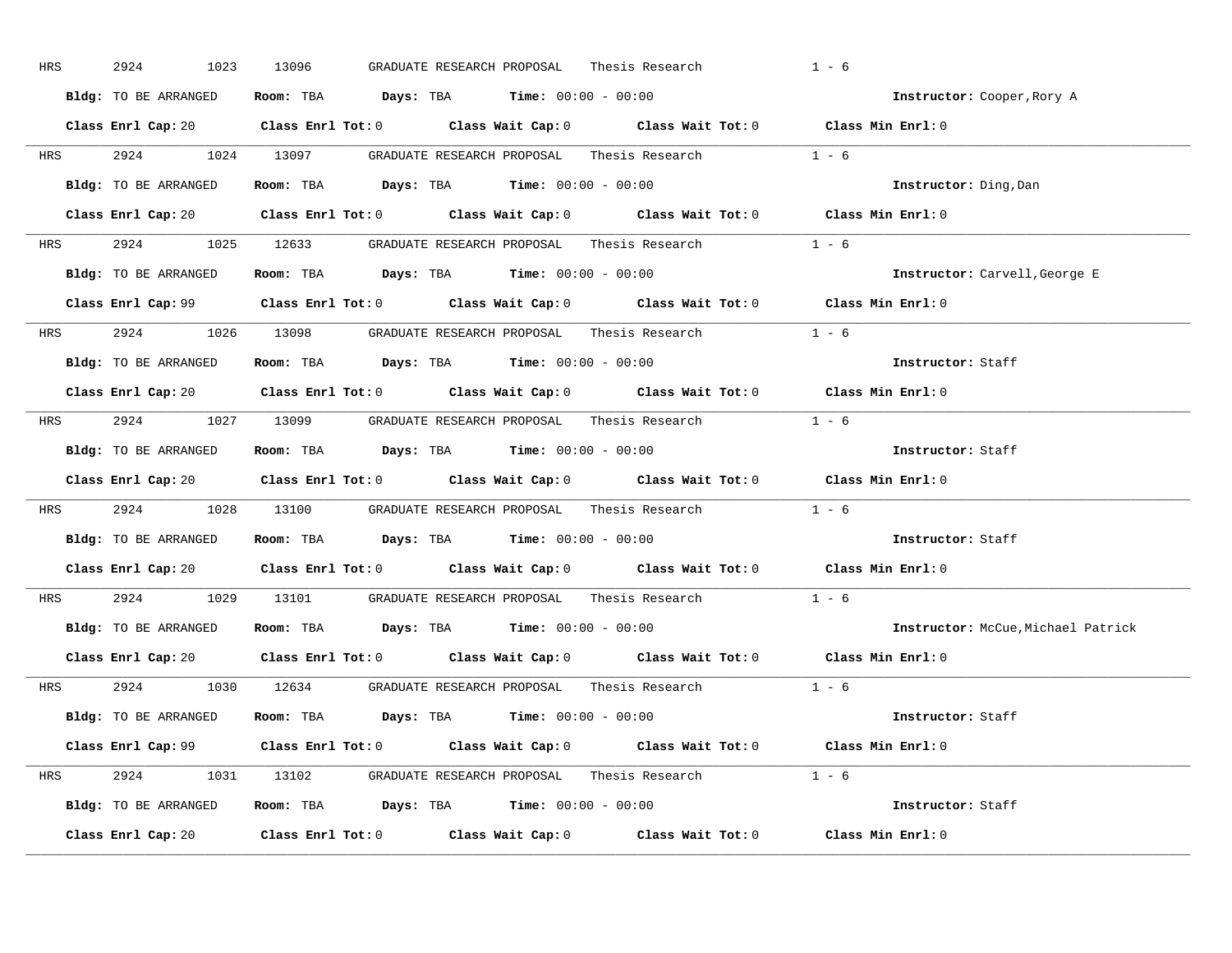### Report ID: SR201 **University of Pittsburgh** Page No. 75 of 251 **Schedule of Classes for Summer Term 2020-2021** Run Date: 11/07/2020 **Six Week - First Run Time: 00:30:09** Run Time: 00:30:09

| Catalog Nbr Section Class Nbr<br>Subject | Course Title                                                                                                                   | Component       | Units<br>Topics                    |
|------------------------------------------|--------------------------------------------------------------------------------------------------------------------------------|-----------------|------------------------------------|
| 2924<br>HRS<br>1032                      | 13103<br>GRADUATE RESEARCH PROPOSAL                                                                                            | Thesis Research | $1 - 6$                            |
| Bldg: TO BE ARRANGED                     | <b>Days:</b> TBA <b>Time:</b> $00:00 - 00:00$<br>Room: TBA                                                                     |                 | Instructor: Schmeler, Mark Raymond |
|                                          | Class Enrl Cap: 20 		 Class Enrl Tot: 0 		 Class Wait Cap: 0 		 Class Wait Tot: 0 		 Class Min Enrl: 0                         |                 |                                    |
| 2924<br>HRS                              | 1033 13104<br>GRADUATE RESEARCH PROPOSAL                                                                                       | Thesis Research | $1 - 6$                            |
| Bldg: TO BE ARRANGED                     | Room: TBA $\rule{1em}{0.15mm}$ Days: TBA Time: $00:00 - 00:00$                                                                 |                 | Instructor: Staff                  |
|                                          | Class Enrl Cap: 20 Class Enrl Tot: 0 Class Wait Cap: 0 Class Wait Tot: 0 Class Min Enrl: 0                                     |                 |                                    |
| 2924<br><b>HRS</b>                       | 1034 13105<br>GRADUATE RESEARCH PROPOSAL                                                                                       | Thesis Research | $1 - 6$                            |
| Bldg: TO BE ARRANGED                     | <b>Room:</b> TBA <b>Days:</b> TBA <b>Time:</b> 00:00 - 00:00                                                                   |                 | Instructor: Staff                  |
|                                          | Class Enrl Cap: 20 Class Enrl Tot: 0 Class Wait Cap: 0 Class Wait Tot: 0 Class Min Enrl: 0                                     |                 |                                    |
| 2924<br>HRS                              | 1035 12635<br>GRADUATE RESEARCH PROPOSAL    Thesis Research                                                                    |                 | $1 - 6$                            |
| Bldg: TO BE ARRANGED                     | Room: TBA $\rule{1em}{0.15mm}$ Days: TBA $\rule{1.15mm}]{0.15mm}$ Time: $0.000 - 0.000$                                        |                 | Instructor: Fitzgerald, Gerald G.  |
|                                          | Class Enrl Cap: 99 Class Enrl Tot: 0 Class Wait Cap: 0 Class Wait Tot: 0 Class Min Enrl: 0                                     |                 |                                    |
| 2924<br><b>HRS</b>                       | 1036 13106<br>GRADUATE RESEARCH PROPOSAL                                                                                       | Thesis Research | $1 - 6$                            |
| Bldg: TO BE ARRANGED                     | Room: TBA $Days:$ TBA $Time:$ $00:00 - 00:00$                                                                                  |                 | Instructor: Staff                  |
|                                          | Class Enrl Cap: 20 Class Enrl Tot: 0 Class Wait Cap: 0 Class Wait Tot: 0 Class Min Enrl: 0                                     |                 |                                    |
| 2924<br>1037<br>HRS                      | 13924<br>GRADUATE RESEARCH PROPOSAL                                                                                            | Thesis Research | $1 - 6$                            |
| Bldg: TO BE ARRANGED                     | Room: TBA $Days:$ TBA $Time: 00:00 - 00:00$                                                                                    |                 | Instructor: DeAlmeida, Dilhari R   |
|                                          | Class Enrl Cap: 20 $\qquad$ Class Enrl Tot: 0 $\qquad$ Class Wait Cap: 0 $\qquad$ Class Wait Tot: 0 $\qquad$ Class Min Enrl: 0 |                 |                                    |
| 2924<br>HRS                              | 1038 14341<br>GRADUATE RESEARCH PROPOSAL     Thesis Research                                                                   |                 | $1 - 6$                            |
| Bldg: TO BE ARRANGED                     | Room: TBA $Days:$ TBA $Time: 00:00 - 00:00$                                                                                    |                 | Instructor: Zhou, Leming           |
|                                          | Class Enrl Cap: 20 Class Enrl Tot: 0 Class Wait Cap: 0 Class Wait Tot: 0 Class Min Enrl: 0                                     |                 |                                    |
| 2924<br>1040<br>HRS                      | 12636<br>GRADUATE RESEARCH PROPOSAL                                                                                            | Thesis Research | $1 - 6$                            |
| Bldg: TO BE ARRANGED                     | Room: TBA $Days:$ TBA $Time: 00:00 - 00:00$                                                                                    |                 | Instructor: Irrgang, James J       |
| Class Enrl Cap: 99                       | Class Enrl Tot: $0$ Class Wait Cap: $0$ Class Wait Tot: $0$                                                                    |                 | Class Min Enrl: 0                  |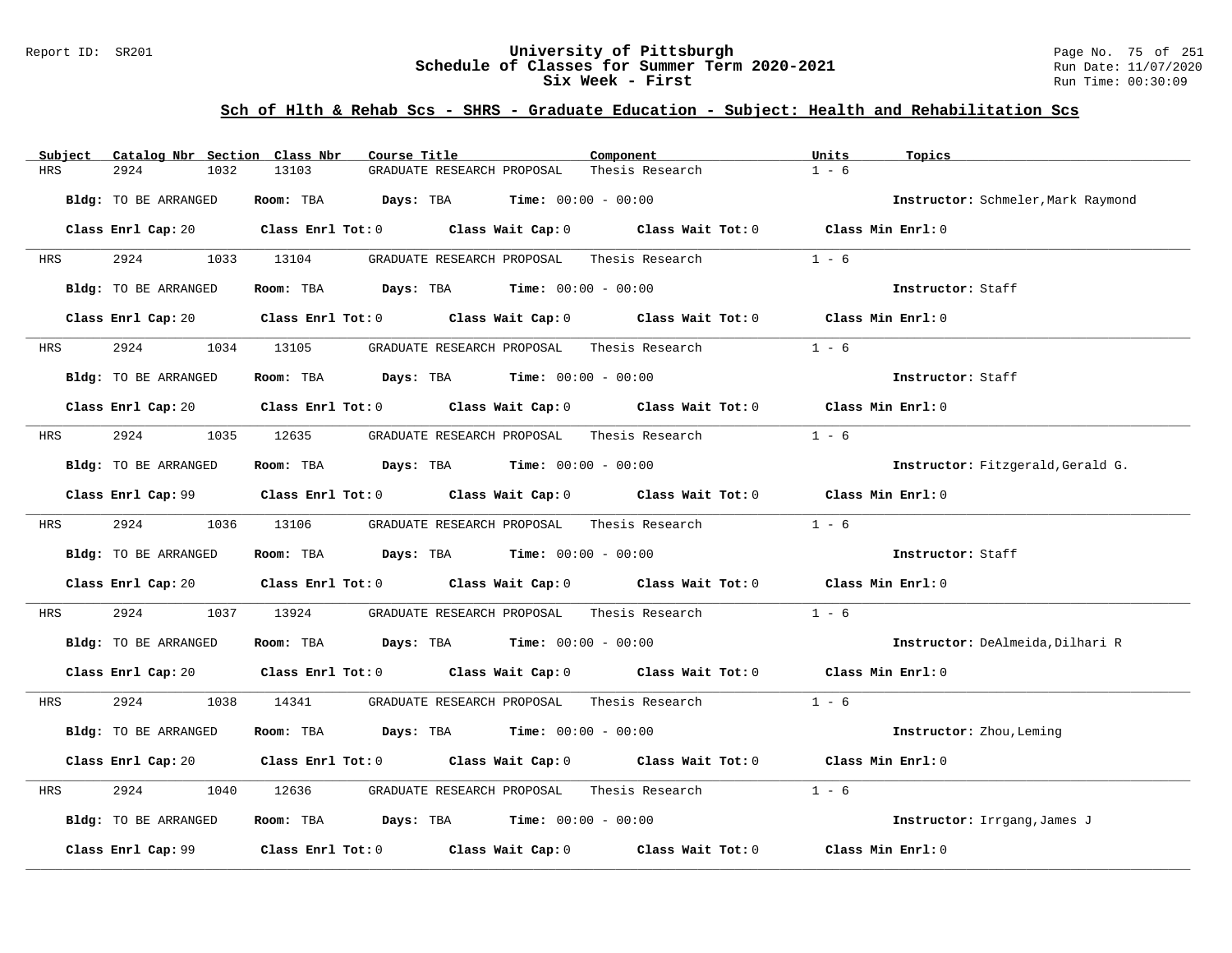| HRS        | 2924<br>1045         | 12637<br>GRADUATE RESEARCH PROPOSAL<br>Thesis Research                                              | $1 - 6$                               |
|------------|----------------------|-----------------------------------------------------------------------------------------------------|---------------------------------------|
|            | Bldg: TO BE ARRANGED | Room: TBA $Days:$ TBA $Time: 00:00 - 00:00$                                                         | Instructor: Kelly, M Kathleen         |
|            |                      | Class Enrl Cap: 99 Class Enrl Tot: 0 Class Wait Cap: 0 Class Wait Tot: 0 Class Min Enrl: 0          |                                       |
| <b>HRS</b> | 2924 1050 12638      | GRADUATE RESEARCH PROPOSAL<br>Thesis Research                                                       | $1 - 6$                               |
|            | Bldg: TO BE ARRANGED | Room: TBA $Days:$ TBA $Time: 00:00 - 00:00$                                                         | Instructor: Sparto, Patrick J.        |
|            |                      | Class Enrl Cap: 99 Class Enrl Tot: 0 Class Wait Cap: 0 Class Wait Tot: 0 Class Min Enrl: 0          |                                       |
| HRS        |                      |                                                                                                     |                                       |
|            | Bldg: TO BE ARRANGED | Room: TBA $Days:$ TBA Time: $00:00 - 00:00$                                                         | Instructor: Van Swearingen, Jessie M  |
|            |                      | Class Enrl Cap: 99 Class Enrl Tot: 0 Class Wait Cap: 0 Class Wait Tot: 0 Class Min Enrl: 0          |                                       |
| <b>HRS</b> |                      | 2924 1060 12640 GRADUATE RESEARCH PROPOSAL Thesis Research                                          | $1 - 6$                               |
|            | Bldg: TO BE ARRANGED | Room: TBA $Days: TBA$ Time: $00:00 - 00:00$                                                         | Instructor: Whitney, Susan L          |
|            |                      | Class Enrl Cap: 99 Class Enrl Tot: 0 Class Wait Cap: 0 Class Wait Tot: 0 Class Min Enrl: 0          |                                       |
| HRS        |                      | 2924 1065 12641 GRADUATE RESEARCH PROPOSAL Thesis Research 1 - 6                                    |                                       |
|            | Bldg: TO BE ARRANGED | Room: TBA $Days: TBA$ Time: $00:00 - 00:00$                                                         | Instructor: Staff                     |
|            |                      | Class Enrl Cap: 99 Class Enrl Tot: 0 Class Wait Cap: 0 Class Wait Tot: 0 Class Min Enrl: 0          |                                       |
| HRS        |                      | 2924 1070 12642 GRADUATE RESEARCH PROPOSAL Thesis Research                                          | $1 - 6$                               |
|            | Bldg: TO BE ARRANGED | Room: TBA $Days:$ TBA $Time: 00:00 - 00:00$                                                         | Instructor: Anania-Firouzan, Patricia |
|            |                      | Class Enrl Cap: 99 $\qquad$ Class Enrl Tot: 0 $\qquad$ Class Wait Cap: 0 $\qquad$ Class Wait Tot: 0 | Class Min Enrl: 0                     |
| <b>HRS</b> | 2924                 | 1071 13208 GRADUATE RESEARCH PROPOSAL Thesis Research                                               | $1 - 6$                               |
|            | Bldg: TO BE ARRANGED | Room: TBA $Days:$ TBA Time: $00:00 - 00:00$                                                         | Instructor: Staff                     |
|            |                      | Class Enrl Cap: 20 $\qquad$ Class Enrl Tot: 0 $\qquad$ Class Wait Cap: 0 $\qquad$ Class Wait Tot: 0 | Class Min Enrl: 0                     |
|            |                      | Thesis Research $1 - 6$<br>HRS 2924 1075 12643 GRADUATE RESEARCH PROPOSAL                           |                                       |
|            | Bldg: TO BE ARRANGED | Room: TBA $Days:$ TBA $Time: 00:00 - 00:00$                                                         | Instructor: Parmanto, Bambang         |
|            |                      | Class Enrl Cap: 99 Class Enrl Tot: 0 Class Wait Cap: 0 Class Wait Tot: 0 Class Min Enrl: 0          |                                       |
| HRS        |                      | 2924 1080 12644 GRADUATE RESEARCH PROPOSAL Thesis Research 1 - 6                                    |                                       |
|            | Bldg: TO BE ARRANGED | Room: TBA $Days: TBA$ Time: $00:00 - 00:00$                                                         | Instructor: Watzlaf, Valerie J        |
|            | Class Enrl Cap: 99   | Class Enrl Tot: $0$ Class Wait Cap: $0$ Class Wait Tot: $0$                                         | Class Min Enrl: 0                     |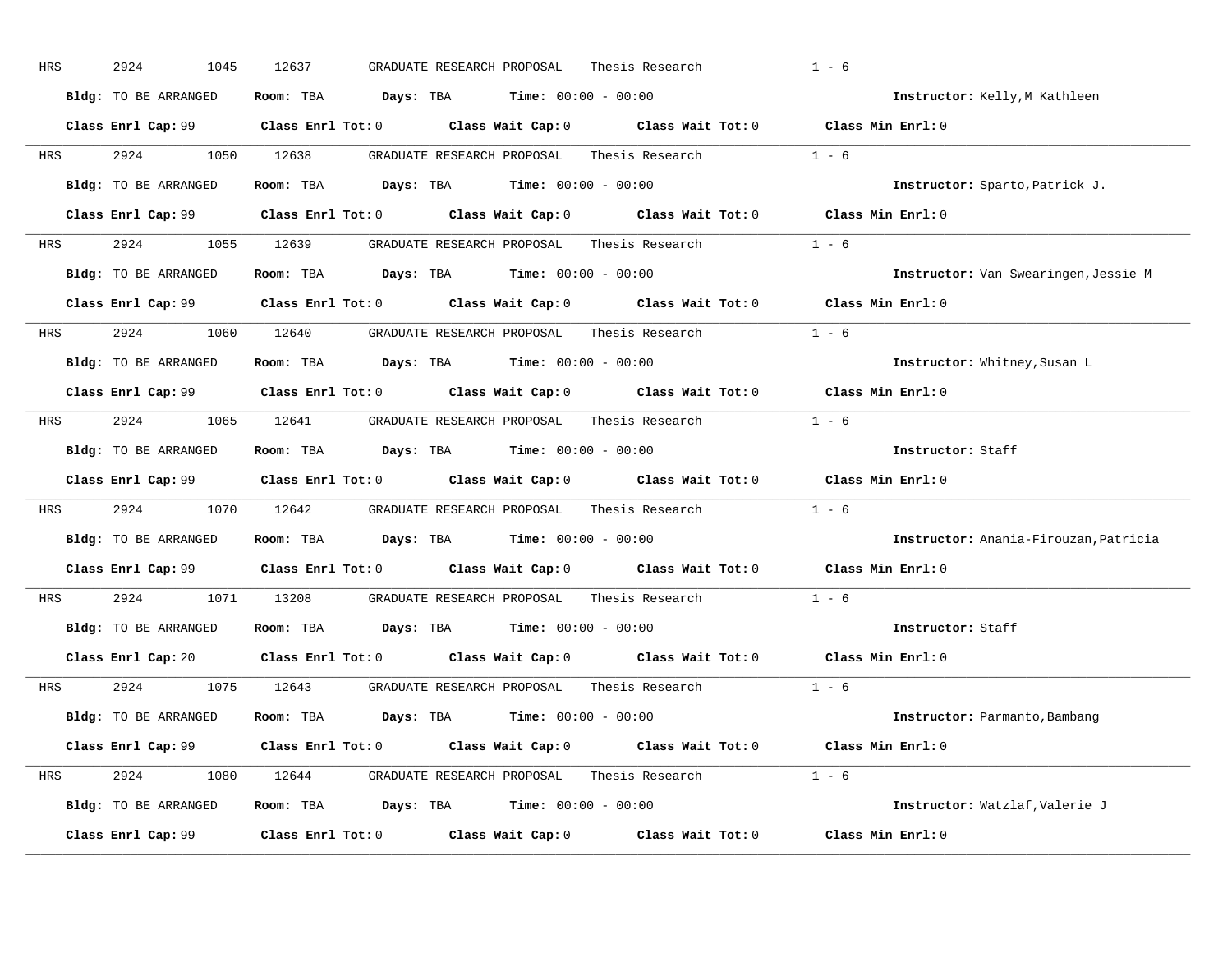### Report ID: SR201 **University of Pittsburgh** Page No. 77 of 251 **Schedule of Classes for Summer Term 2020-2021** Run Date: 11/07/2020 **Six Week - First Run Time: 00:30:09** Run Time: 00:30:09

| Catalog Nbr Section Class Nbr<br>Subject | Course Title                                                                                                                   | Component                    | Units<br>Topics                     |
|------------------------------------------|--------------------------------------------------------------------------------------------------------------------------------|------------------------------|-------------------------------------|
| <b>HRS</b><br>2924<br>1081               | 14685<br>GRADUATE RESEARCH PROPOSAL                                                                                            | Thesis Research              | $1 - 6$                             |
| Bldg: TO BE ARRANGED                     | Room: TBA Days: TBA                                                                                                            | <b>Time:</b> $00:00 - 00:00$ | Instructor: Saptono, Andi           |
|                                          | Class Enrl Cap: 20 $\qquad$ Class Enrl Tot: 0 $\qquad$ Class Wait Cap: 0 $\qquad$ Class Wait Tot: 0 $\qquad$ Class Min Enrl: 0 |                              |                                     |
| 2924<br>HRS                              | 1335 16903<br>GRADUATE RESEARCH PROPOSAL                                                                                       | Thesis Research              | $1 - 6$                             |
| Bldg: TO BE ARRANGED                     | Room: TBA $Days:$ TBA $Time: 00:00 - 00:00$                                                                                    |                              | Instructor: Staff                   |
|                                          | Class Enrl Cap: 20 Class Enrl Tot: 0 Class Wait Cap: 0 Class Wait Tot: 0 Class Min Enrl: 0                                     |                              |                                     |
| 2924<br><b>HRS</b>                       | 1340 16904<br>GRADUATE RESEARCH PROPOSAL                                                                                       | Thesis Research              | $1 - 6$                             |
| Bldg: TO BE ARRANGED                     | Room: TBA $Days:$ TBA $Time: 00:00 - 00:00$                                                                                    |                              | Instructor: Bendixen, Roxanna Marie |
|                                          | Class Enrl Cap: 20 $\qquad$ Class Enrl Tot: 0 $\qquad$ Class Wait Cap: 0 $\qquad$ Class Wait Tot: 0                            |                              | Class Min Enrl: 0                   |
| 2924 2022<br>HRS                         |                                                                                                                                |                              | $1 - 6$                             |
| Bldg: TO BE ARRANGED                     | Room: TBA $Days:$ TBA Time: $00:00 - 00:00$                                                                                    |                              | Instructor: Baird, Joanne Merante   |
|                                          | Class Enrl Cap: 20 Class Enrl Tot: 0 Class Wait Cap: 0 Class Wait Tot: 0 Class Min Enrl: 0                                     |                              |                                     |
| 2924<br><b>HRS</b>                       | 1350 16906<br>GRADUATE RESEARCH PROPOSAL     Thesis Research                                                                   |                              | $1 - 6$                             |
| Bldg: TO BE ARRANGED                     | Room: TBA $Days:$ TBA $Time: 00:00 - 00:00$                                                                                    |                              | Instructor: Leibold, Mary Louise    |
|                                          | Class Enrl Cap: 20 $\qquad$ Class Enrl Tot: 0 $\qquad$ Class Wait Cap: 0 $\qquad$ Class Wait Tot: 0 $\qquad$ Class Min Enrl: 0 |                              |                                     |
| 2924<br>1355<br>HRS                      | GRADUATE RESEARCH PROPOSAL Thesis Research<br>16907                                                                            |                              | $1 - 6$                             |
| Bldg: TO BE ARRANGED                     | Room: TBA $Days:$ TBA $Time: 00:00 - 00:00$                                                                                    |                              | Instructor: Toto, Pamela Ellen      |
|                                          | Class Enrl Cap: 20 $\qquad$ Class Enrl Tot: 0 $\qquad$ Class Wait Cap: 0 $\qquad$ Class Wait Tot: 0 $\qquad$ Class Min Enrl: 0 |                              |                                     |
| 2925<br>HRS                              | 1015 12267                                                                                                                     |                              | $1 - 6$                             |
| Bldg: TO BE ARRANGED                     | Room: TBA $\rule{1em}{0.15mm}$ Days: TBA $\qquad$ Time: $00:00 - 00:00$                                                        |                              | Instructor: Brach, Jennifer Sokol   |
|                                          | Class Enrl Cap: 99 Class Enrl Tot: 0 Class Wait Cap: 0 Class Wait Tot: 0 Class Min Enrl: 0                                     |                              |                                     |
| 2925<br>1018<br>HRS                      | GRADUATE RESEARCH Thesis Research<br>14338                                                                                     |                              | $1 - 6$                             |
| Bldg: TO BE ARRANGED                     | Room: TBA $Days:$ TBA $Time: 00:00 - 00:00$                                                                                    |                              | Instructor: Zhou, Leming            |
| Class Enrl Cap: 20                       | Class Enrl Tot: $0$ Class Wait Cap: $0$ Class Wait Tot: $0$                                                                    |                              | Class Min Enrl: 0                   |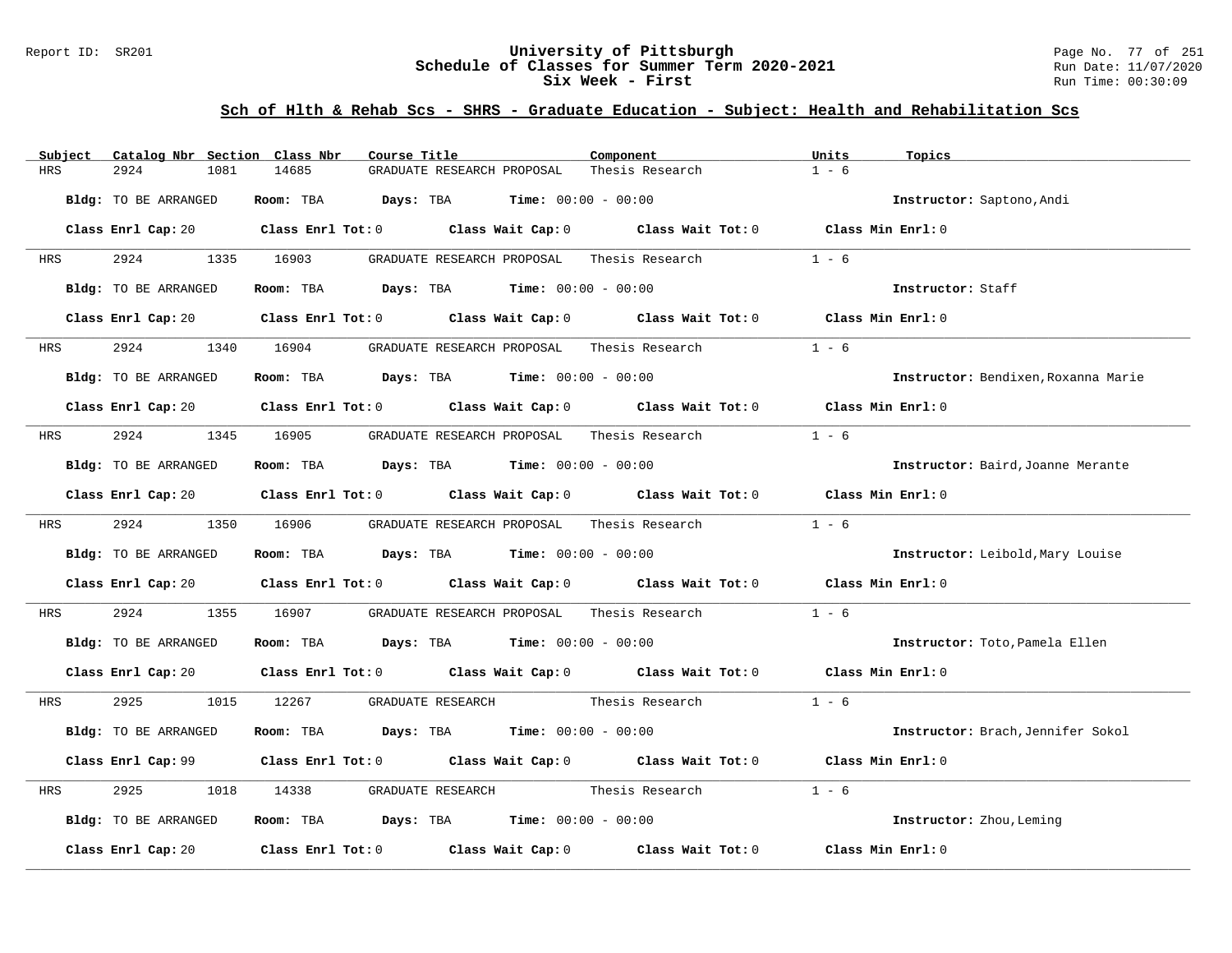| HRS        | 2925<br>1021         | 13051<br>GRADUATE RESEARCH                                                                 | Thesis Research | $1 - 6$                            |
|------------|----------------------|--------------------------------------------------------------------------------------------|-----------------|------------------------------------|
|            | Bldg: TO BE ARRANGED | Room: TBA $Days:$ TBA $Time: 00:00 - 00:00$                                                |                 | Instructor: Beals, Kim             |
|            |                      | Class Enrl Cap: 20 Class Enrl Tot: 0 Class Wait Cap: 0 Class Wait Tot: 0 Class Min Enrl: 0 |                 |                                    |
|            |                      | HRS 2925 1023 13052 GRADUATE RESEARCH Thesis Research 1 - 6                                |                 |                                    |
|            | Bldg: TO BE ARRANGED | Room: TBA $Days:$ TBA Time: $00:00 - 00:00$                                                |                 | Instructor: Pearlman, Jonathan Lee |
|            |                      | Class Enrl Cap: 20 Class Enrl Tot: 0 Class Wait Cap: 0 Class Wait Tot: 0 Class Min Enrl: 0 |                 |                                    |
|            |                      | HRS 2925 1024 13053 GRADUATE RESEARCH Thesis Research 1 - 6                                |                 |                                    |
|            |                      | Bldg: TO BE ARRANGED Room: TBA Days: TBA Time: 00:00 - 00:00                               |                 | Instructor: Staff                  |
|            |                      | Class Enrl Cap: 20 Class Enrl Tot: 0 Class Wait Cap: 0 Class Wait Tot: 0 Class Min Enrl: 0 |                 |                                    |
|            |                      | HRS 2925 1025 12669 GRADUATE RESEARCH Thesis Research 1 - 6                                |                 |                                    |
|            | Bldg: TO BE ARRANGED | Room: TBA $\rule{1em}{0.15mm}$ Days: TBA $\rule{1.5mm}{0.15mm}$ Time: $00:00 - 00:00$      |                 | Instructor: Carvell, George E      |
|            |                      | Class Enrl Cap: 99 Class Enrl Tot: 0 Class Wait Cap: 0 Class Wait Tot: 0 Class Min Enrl: 0 |                 |                                    |
|            |                      | HRS 2925 1026 13054 GRADUATE RESEARCH Thesis Research 1 - 6                                |                 |                                    |
|            | Bldg: TO BE ARRANGED | Room: TBA $Days:$ TBA $Time: 00:00 - 00:00$                                                |                 | Instructor: Brienza, David M       |
|            |                      | Class Enrl Cap: 20 Class Enrl Tot: 0 Class Wait Cap: 0 Class Wait Tot: 0 Class Min Enrl: 0 |                 |                                    |
|            |                      | HRS 2925 1027 13055 GRADUATE RESEARCH Thesis Research 1 - 6                                |                 |                                    |
|            |                      | Bldg: TO BE ARRANGED ROOM: TBA Days: TBA Time: 00:00 - 00:00                               |                 | Instructor: Staff                  |
|            |                      | Class Enrl Cap: 20 Class Enrl Tot: 0 Class Wait Cap: 0 Class Wait Tot: 0 Class Min Enrl: 0 |                 |                                    |
| <b>HRS</b> |                      | 2925 1028 13056 GRADUATE RESEARCH Thesis Research                                          |                 | $1 - 6$                            |
|            |                      | <b>Bldg:</b> TO BE ARRANGED <b>Room:</b> TBA <b>Days:</b> TBA <b>Time:</b> $00:00 - 00:00$ |                 | Instructor: Cooper, Rory A         |
|            |                      | Class Enrl Cap: 20 Class Enrl Tot: 0 Class Wait Cap: 0 Class Wait Tot: 0 Class Min Enrl: 0 |                 |                                    |
|            |                      | HRS 2925 1029 13057 GRADUATE RESEARCH Thesis Research                                      |                 | $1 - 6$                            |
|            |                      |                                                                                            |                 |                                    |
|            | Bldg: TO BE ARRANGED | Room: TBA $\rule{1em}{0.15mm}$ Days: TBA Time: $00:00 - 00:00$                             |                 | Instructor: Ding, Dan              |
|            |                      | Class Enrl Cap: 20 Class Enrl Tot: 0 Class Wait Cap: 0 Class Wait Tot: 0 Class Min Enrl: 0 |                 |                                    |
|            |                      | HRS 2925 1030 12670 GRADUATE RESEARCH Thesis Research 1 - 6                                |                 |                                    |
|            |                      | Bldg: TO BE ARRANGED Room: TBA Days: TBA Time: 00:00 - 00:00                               |                 | Instructor: Staff                  |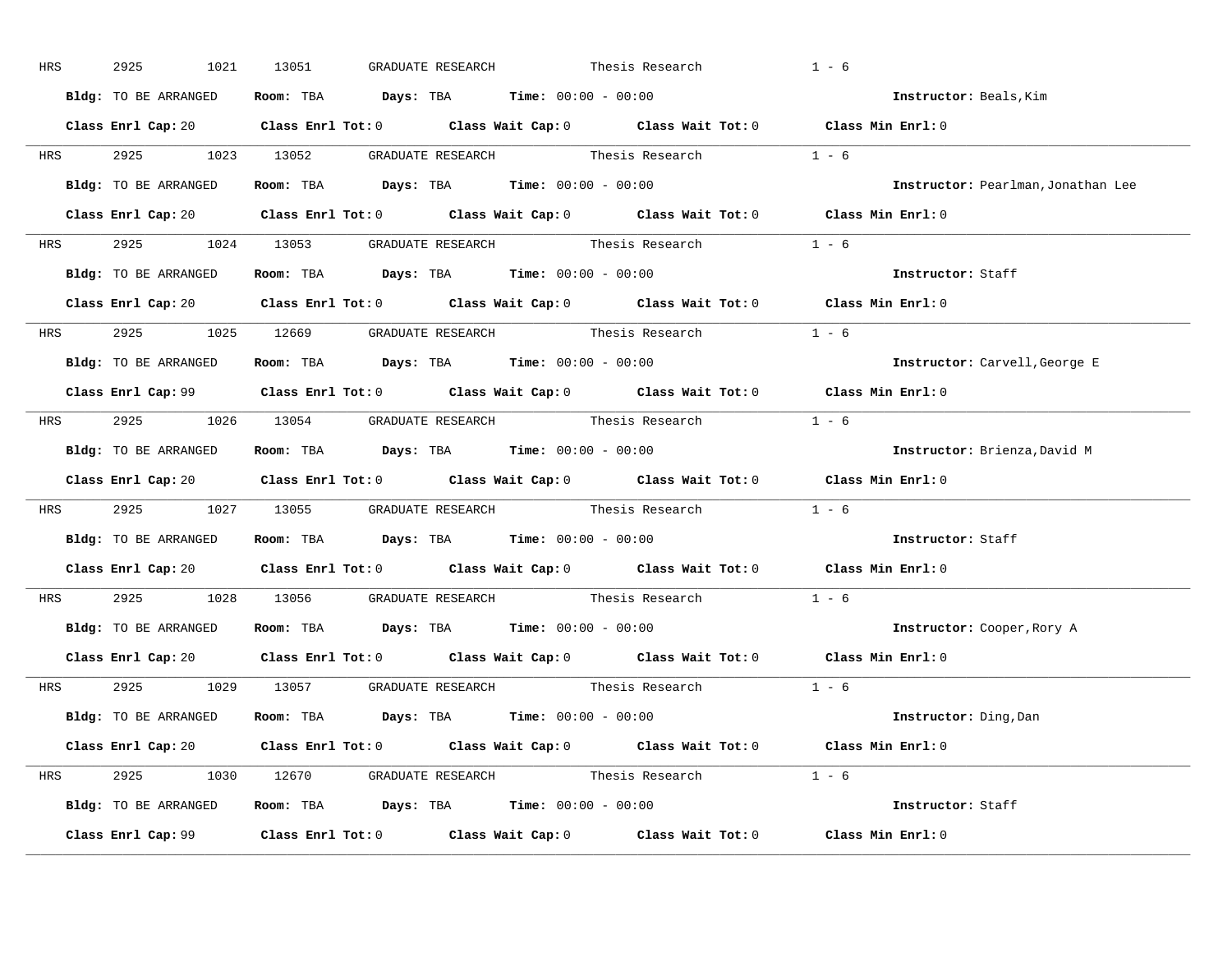### Report ID: SR201 **University of Pittsburgh** Page No. 79 of 251 **Schedule of Classes for Summer Term 2020-2021** Run Date: 11/07/2020 **Six Week - First Run Time: 00:30:09** Run Time: 00:30:09

| Catalog Nbr Section Class Nbr<br>Subject | Course Title                                                                                           | Component       | Units<br>Topics                    |
|------------------------------------------|--------------------------------------------------------------------------------------------------------|-----------------|------------------------------------|
| HRS<br>2925<br>1031                      | 13058<br>GRADUATE RESEARCH                                                                             | Thesis Research | $1 - 6$                            |
| Bldg: TO BE ARRANGED                     | Room: TBA $Days:$ TBA $Time: 00:00 - 00:00$                                                            |                 | Instructor: Staff                  |
|                                          | Class Enrl Cap: 20 Class Enrl Tot: 0 Class Wait Cap: 0 Class Wait Tot: 0 Class Min Enrl: 0             |                 |                                    |
| <b>HRS</b>                               | 2925 1032 13059 GRADUATE RESEARCH Thesis Research                                                      |                 | $1 - 6$                            |
| Bldg: TO BE ARRANGED                     | Room: TBA $Days: TBA$ Time: $00:00 - 00:00$                                                            |                 | Instructor: Staff                  |
|                                          | Class Enrl Cap: 20 Class Enrl Tot: 0 Class Wait Cap: 0 Class Wait Tot: 0 Class Min Enrl: 0             |                 |                                    |
|                                          | HRS 2925 1033 13060 GRADUATE RESEARCH Thesis Research                                                  |                 | $1 - 6$                            |
| Bldg: TO BE ARRANGED                     | Room: TBA $Days:$ TBA $Time: 00:00 - 00:00$                                                            |                 | Instructor: Staff                  |
|                                          | Class Enrl Cap: 20 		 Class Enrl Tot: 0 		 Class Wait Cap: 0 		 Class Wait Tot: 0 		 Class Min Enrl: 0 |                 |                                    |
| HRS 2925                                 | 1034 13605 GRADUATE RESEARCH Thesis Research                                                           |                 | $1 - 6$                            |
| Bldg: TO BE ARRANGED                     | Room: TBA $\rule{1em}{0.15mm}$ Days: TBA Time: $00:00 - 00:00$                                         |                 | Instructor: DeAlmeida, Dilhari R   |
|                                          | Class Enrl Cap: 20 Class Enrl Tot: 0 Class Wait Cap: 0 Class Wait Tot: 0 Class Min Enrl: 0             |                 |                                    |
|                                          | HRS 2925 1035 12671 GRADUATE RESEARCH Thesis Research 1 - 6                                            |                 |                                    |
| Bldg: TO BE ARRANGED                     | Room: TBA $Days:$ TBA $Time:$ 00:00 - 00:00                                                            |                 | Instructor: Fitzgerald, Gerald G.  |
|                                          | Class Enrl Cap: 99 Class Enrl Tot: 0 Class Wait Cap: 0 Class Wait Tot: 0 Class Min Enrl: 0             |                 |                                    |
| 2925<br><b>HRS</b>                       | 1040 12672 GRADUATE RESEARCH Thesis Research                                                           |                 | $1 - 6$                            |
| Bldg: TO BE ARRANGED                     | Room: TBA $\rule{1em}{0.15mm}$ Days: TBA Time: $00:00 - 00:00$                                         |                 | Instructor: Irrgang, James J       |
|                                          | Class Enrl Cap: 99 Class Enrl Tot: 0 Class Wait Cap: 0 Class Wait Tot: 0 Class Min Enrl: 0             |                 |                                    |
|                                          | HRS 2925 1041 13125 GRADUATE RESEARCH Thesis Research 1 - 6                                            |                 |                                    |
| Bldg: TO BE ARRANGED                     | Room: TBA $Days:$ TBA $Time: 00:00 - 00:00$                                                            |                 | Instructor: McCue, Michael Patrick |
|                                          | Class Enrl Cap: 20 Class Enrl Tot: 0 Class Wait Cap: 0 Class Wait Tot: 0 Class Min Enrl: 0             |                 |                                    |
| 2925<br>HRS                              | 1042 13126 GRADUATE RESEARCH Thesis Research                                                           |                 | $1 - 6$                            |
| Bldg: TO BE ARRANGED                     | Room: TBA $\rule{1em}{0.15mm}$ Days: TBA $\rule{1.15mm}]{0.15mm}$ Time: $00:00 - 00:00$                |                 | Instructor: Staff                  |
|                                          | Class Enrl Cap: 20 Class Enrl Tot: 0 Class Wait Cap: 0 Class Wait Tot: 0 Class Min Enrl: 0             |                 |                                    |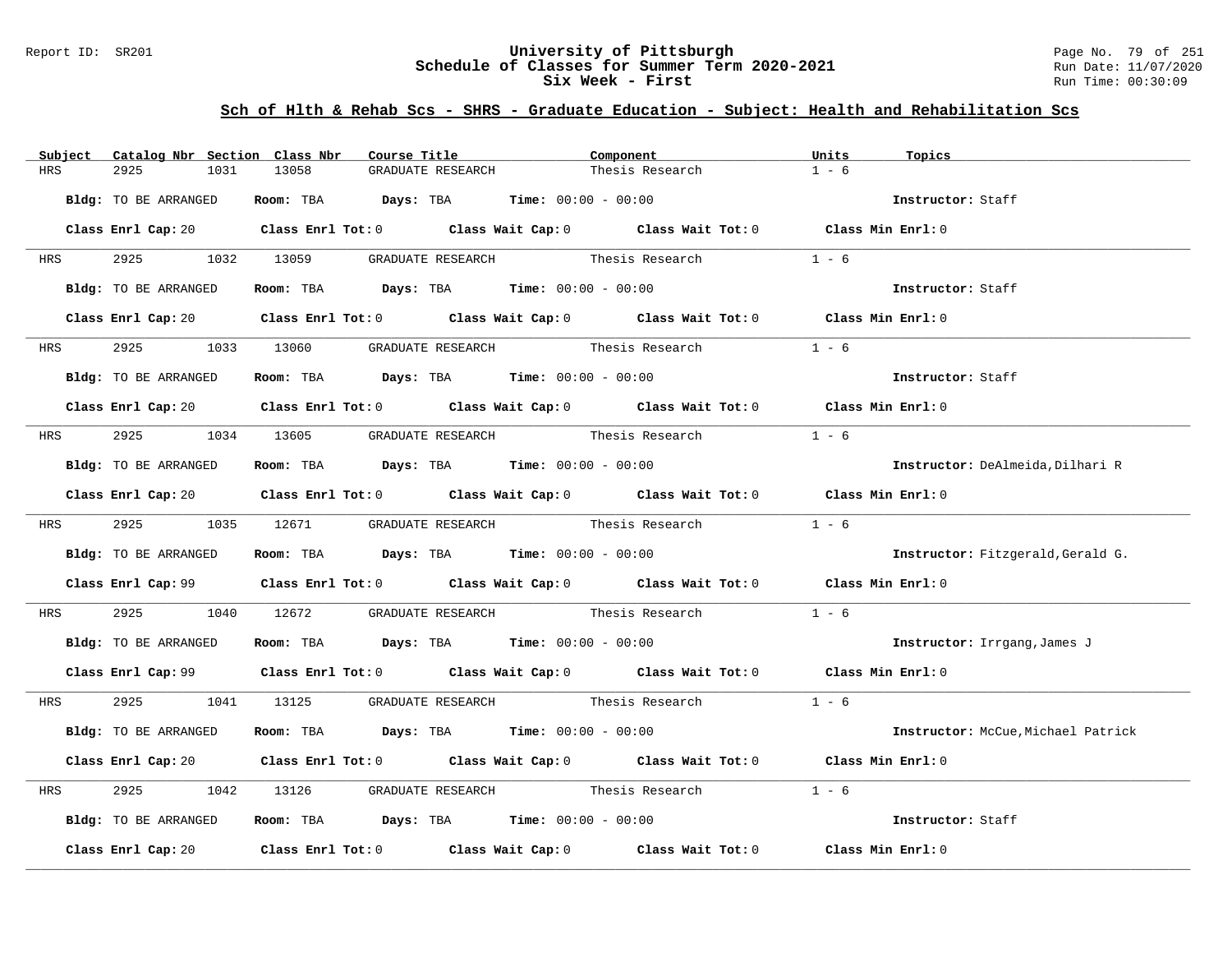| HRS        | 2925<br>1043         | 13127<br>GRADUATE RESEARCH                                                                 | Thesis Research | $1 - 6$                              |
|------------|----------------------|--------------------------------------------------------------------------------------------|-----------------|--------------------------------------|
|            | Bldg: TO BE ARRANGED | Room: TBA $Days:$ TBA $Time: 00:00 - 00:00$                                                |                 | Instructor: Schmeler, Mark Raymond   |
|            |                      | Class Enrl Cap: 20 Class Enrl Tot: 0 Class Wait Cap: 0 Class Wait Tot: 0 Class Min Enrl: 0 |                 |                                      |
|            |                      | HRS 2925 1045 12673 GRADUATE RESEARCH Thesis Research 1 - 6                                |                 |                                      |
|            | Bldg: TO BE ARRANGED | Room: TBA $Days:$ TBA Time: $00:00 - 00:00$                                                |                 | Instructor: Kelly, M Kathleen        |
|            |                      | Class Enrl Cap: 99 Class Enrl Tot: 0 Class Wait Cap: 0 Class Wait Tot: 0 Class Min Enrl: 0 |                 |                                      |
|            |                      | HRS 2925 1050 12674 GRADUATE RESEARCH Thesis Research 1 - 6                                |                 |                                      |
|            |                      | <b>Bldg:</b> TO BE ARRANGED <b>Room:</b> TBA <b>Days:</b> TBA <b>Time:</b> $00:00 - 00:00$ |                 | Instructor: Sparto, Patrick J.       |
|            |                      | Class Enrl Cap: 99 Class Enrl Tot: 0 Class Wait Cap: 0 Class Wait Tot: 0 Class Min Enrl: 0 |                 |                                      |
|            |                      | HRS 2925 1052 13188 GRADUATE RESEARCH Thesis Research 1 - 6                                |                 |                                      |
|            | Bldg: TO BE ARRANGED | Room: TBA $Days:$ TBA $Time: 00:00 - 00:00$                                                |                 | Instructor: Staff                    |
|            |                      | Class Enrl Cap: 20 Class Enrl Tot: 0 Class Wait Cap: 0 Class Wait Tot: 0 Class Min Enrl: 0 |                 |                                      |
|            |                      | HRS 2925 1054 13189 GRADUATE RESEARCH Thesis Research 1 - 6                                |                 |                                      |
|            | Bldg: TO BE ARRANGED | Room: TBA $Days:$ TBA $Time: 00:00 - 00:00$                                                |                 | Instructor: Staff                    |
|            |                      | Class Enrl Cap: 20 Class Enrl Tot: 0 Class Wait Cap: 0 Class Wait Tot: 0 Class Min Enrl: 0 |                 |                                      |
| <b>HRS</b> |                      | 2925 1055 12675 GRADUATE RESEARCH Thesis Research 1 - 6                                    |                 |                                      |
|            | Bldg: TO BE ARRANGED | Room: TBA $\rule{1em}{0.15mm}$ Days: TBA $\rule{1.5mm}{0.15mm}$ Time: $00:00 - 00:00$      |                 | Instructor: Van Swearingen, Jessie M |
|            |                      | Class Enrl Cap: 99 Class Enrl Tot: 0 Class Wait Cap: 0 Class Wait Tot: 0 Class Min Enrl: 0 |                 |                                      |
| HRS        |                      | 2925 1056 13190 GRADUATE RESEARCH Thesis Research                                          |                 | $1 - 6$                              |
|            |                      | Bldg: TO BE ARRANGED Room: TBA Days: TBA Time: 00:00 - 00:00                               |                 | Instructor: Staff                    |
|            |                      | Class Enrl Cap: 20 Class Enrl Tot: 0 Class Wait Cap: 0 Class Wait Tot: 0 Class Min Enrl: 0 |                 |                                      |
|            |                      | HRS 2925 1060 12676 GRADUATE RESEARCH Thesis Research 1 - 6                                |                 |                                      |
|            | Bldg: TO BE ARRANGED | Room: TBA $Days:$ TBA $Time: 00:00 - 00:00$                                                |                 | Instructor: Whitney, Susan L         |
|            |                      | Class Enrl Cap: 99 Class Enrl Tot: 0 Class Wait Cap: 0 Class Wait Tot: 0 Class Min Enrl: 0 |                 |                                      |
|            |                      | HRS 2925 1061 13211 GRADUATE RESEARCH Thesis Research 1 - 6                                |                 |                                      |
|            |                      | Bldg: TO BE ARRANGED Room: TBA Days: TBA Time: 00:00 - 00:00                               |                 | Instructor: Staff                    |
|            |                      |                                                                                            |                 |                                      |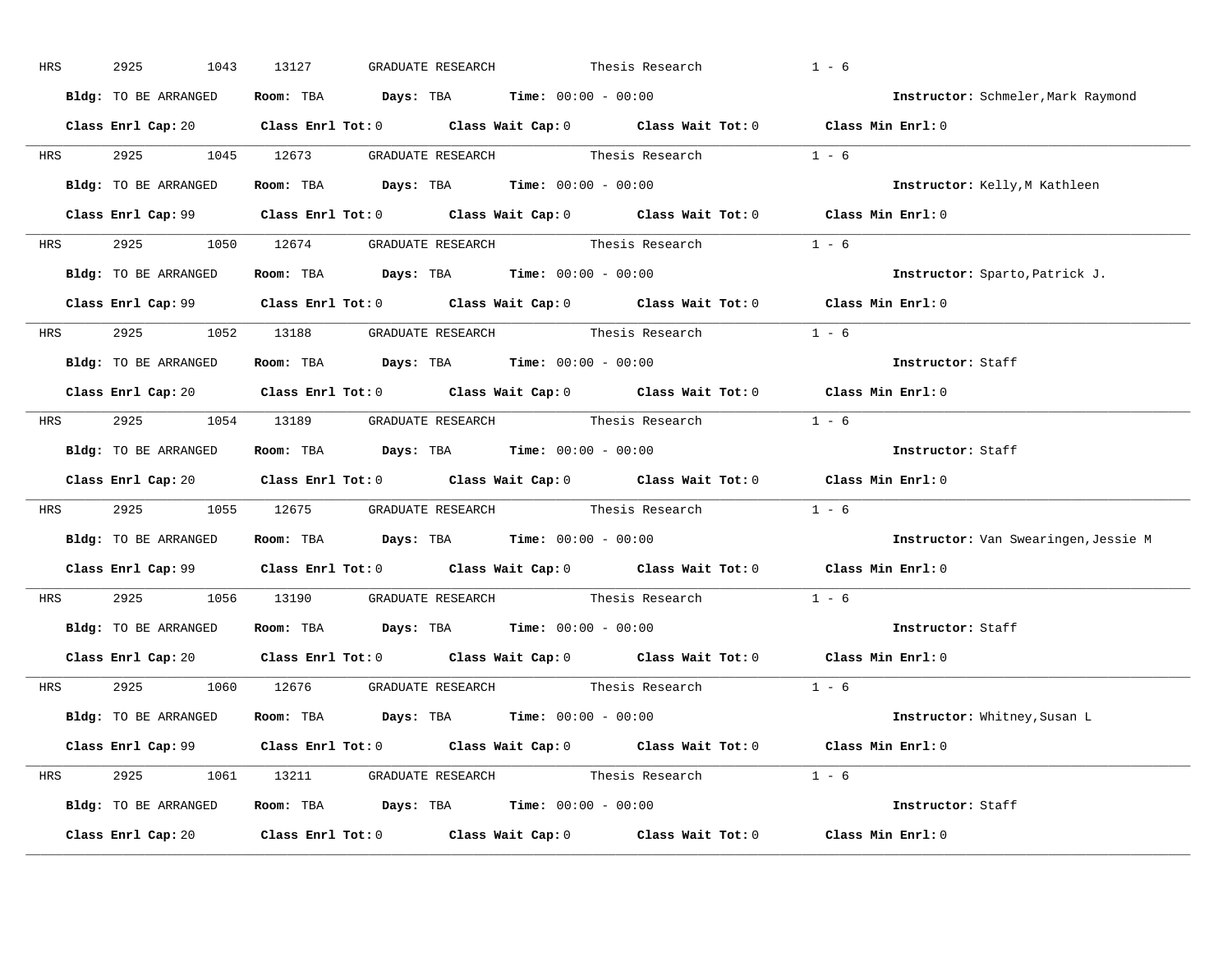### Report ID: SR201 **University of Pittsburgh** Page No. 81 of 251 **Schedule of Classes for Summer Term 2020-2021** Run Date: 11/07/2020 **Six Week - First Run Time: 00:30:09** Run Time: 00:30:09

| Catalog Nbr Section Class Nbr<br>Subject | Course Title                                                                                                                   | Component                         | Units<br>Topics                       |
|------------------------------------------|--------------------------------------------------------------------------------------------------------------------------------|-----------------------------------|---------------------------------------|
| <b>HRS</b><br>2925<br>1062               | 13212<br>GRADUATE RESEARCH                                                                                                     | Thesis Research                   | $1 - 6$                               |
| Bldg: TO BE ARRANGED                     | Room: TBA $Days:$ TBA $Time: 00:00 - 00:00$                                                                                    |                                   | Instructor: Chisholm, Denise          |
|                                          | Class Enrl Cap: 20 $\qquad$ Class Enrl Tot: 0 $\qquad$ Class Wait Cap: 0 $\qquad$ Class Wait Tot: 0 $\qquad$ Class Min Enrl: 0 |                                   |                                       |
| 2925 1065 12677<br><b>HRS</b>            |                                                                                                                                | GRADUATE RESEARCH Thesis Research | $1 - 6$                               |
| Bldg: TO BE ARRANGED                     | Room: TBA $\rule{1em}{0.15mm}$ Days: TBA $\qquad$ Time: $00:00 - 00:00$                                                        |                                   | Instructor: Staff                     |
|                                          | Class Enrl Cap: 99 Class Enrl Tot: 0 Class Wait Cap: 0 Class Wait Tot: 0 Class Min Enrl: 0                                     |                                   |                                       |
|                                          |                                                                                                                                |                                   | $1 - 6$                               |
| Bldg: TO BE ARRANGED                     | Room: TBA $Days:$ TBA $Time: 00:00 - 00:00$                                                                                    |                                   | Instructor: Anania-Firouzan, Patricia |
|                                          | Class Enrl Cap: 99 Class Enrl Tot: 0 Class Wait Cap: 0 Class Wait Tot: 0 Class Min Enrl: 0                                     |                                   |                                       |
|                                          | HRS 2925 1071 13213 GRADUATE RESEARCH Thesis Research                                                                          |                                   | $1 - 6$                               |
| Bldg: TO BE ARRANGED                     | Room: TBA $Days:$ TBA $Time: 00:00 - 00:00$                                                                                    |                                   | Instructor: Skidmore, Elizabeth R.    |
|                                          | Class Enrl Cap: 20 Class Enrl Tot: 0 Class Wait Cap: 0 Class Wait Tot: 0 Class Min Enrl: 0                                     |                                   |                                       |
|                                          | HRS 2925 1072 13214 GRADUATE RESEARCH Thesis Research                                                                          |                                   | $1 - 6$                               |
| Bldg: TO BE ARRANGED                     | Room: TBA $Days:$ TBA $Time: 00:00 - 00:00$                                                                                    |                                   | Instructor: Staff                     |
|                                          | Class Enrl Cap: 20 $\qquad$ Class Enrl Tot: 0 $\qquad$ Class Wait Cap: 0 $\qquad$ Class Wait Tot: 0 $\qquad$ Class Min Enrl: 0 |                                   |                                       |
| 2925<br>HRS                              | 1075 12679 GRADUATE RESEARCH Thesis Research                                                                                   |                                   | $1 - 6$                               |
| Bldg: TO BE ARRANGED                     | Room: TBA $Days:$ TBA $Time: 00:00 - 00:00$                                                                                    |                                   | Instructor: Parmanto, Bambang         |
|                                          | Class Enrl Cap: 99 Class Enrl Tot: 0 Class Wait Cap: 0 Class Wait Tot: 0 Class Min Enrl: 0                                     |                                   |                                       |
|                                          | HRS 2925 1080 12680 GRADUATE RESEARCH Thesis Research                                                                          |                                   | $1 - 6$                               |
| Bldg: TO BE ARRANGED                     | Room: TBA $Days:$ TBA $Time: 00:00 - 00:00$                                                                                    |                                   | Instructor: Watzlaf, Valerie J        |
|                                          | Class Enrl Cap: 99 Class Enrl Tot: 0 Class Wait Cap: 0 Class Wait Tot: 0 Class Min Enrl: 0                                     |                                   |                                       |
| 2925<br>HRS                              | 1082 14688 GRADUATE RESEARCH Thesis Research                                                                                   |                                   | $1 - 6$                               |
| Bldg: TO BE ARRANGED                     | Room: TBA $\rule{1em}{0.15mm}$ Days: TBA $\rule{1.15mm}]{0.15mm}$ Time: $00:00 - 00:00$                                        |                                   | Instructor: Saptono, Andi             |
| Class Enrl Cap: 20                       | Class Enrl Tot: $0$ Class Wait Cap: $0$ Class Wait Tot: $0$                                                                    |                                   | Class Min Enrl: 0                     |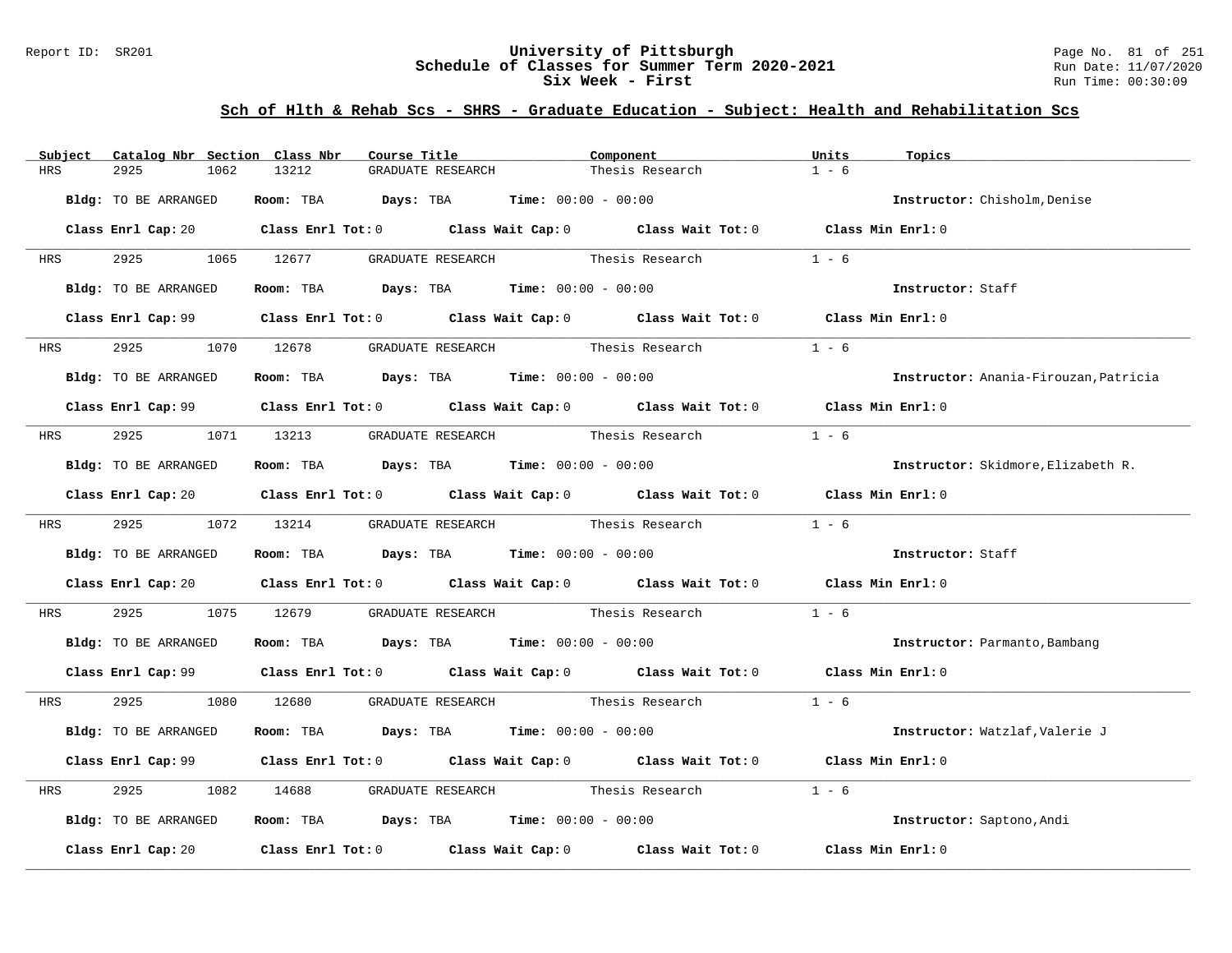| HRS        | 2925<br>1340         | 16908<br>GRADUATE RESEARCH                                                                 |                                                     | Thesis Research                         | $1 - 6$                              |
|------------|----------------------|--------------------------------------------------------------------------------------------|-----------------------------------------------------|-----------------------------------------|--------------------------------------|
|            | Bldg: TO BE ARRANGED | Room: TBA $Days:$ TBA $Time: 00:00 - 00:00$                                                |                                                     |                                         | Instructor: Sethi, Amit              |
|            |                      | Class Enrl Cap: 20 Class Enrl Tot: 0 Class Wait Cap: 0 Class Wait Tot: 0 Class Min Enrl: 0 |                                                     |                                         |                                      |
| HRS        | 2925                 | 1345 16909                                                                                 |                                                     | GRADUATE RESEARCH Thesis Research 1 - 6 |                                      |
|            | Bldg: TO BE ARRANGED | Room: TBA $Days:$ TBA $Time: 00:00 - 00:00$                                                |                                                     |                                         | Instructor: Bendixen, Roxanna Marie  |
|            |                      | Class Enrl Cap: 20 Class Enrl Tot: 0 Class Wait Cap: 0 Class Wait Tot: 0 Class Min Enrl: 0 |                                                     |                                         |                                      |
| HRS        | 2925                 | 1350 16910 GRADUATE RESEARCH Thesis Research 1 - 6                                         |                                                     |                                         |                                      |
|            | Bldg: TO BE ARRANGED | Room: TBA $Days: TBA$ Time: $00:00 - 00:00$                                                |                                                     |                                         | Instructor: Baird, Joanne Merante    |
|            |                      | Class Enrl Cap: 20 Class Enrl Tot: 0 Class Wait Cap: 0 Class Wait Tot: 0 Class Min Enrl: 0 |                                                     |                                         |                                      |
| <b>HRS</b> | 2925 1360 16911      |                                                                                            | GRADUATE RESEARCH Thesis Research                   |                                         | $1 - 6$                              |
|            | Bldg: TO BE ARRANGED | Room: TBA $Days:$ TBA $Time: 00:00 - 00:00$                                                |                                                     |                                         | Instructor: Toto, Pamela Ellen       |
|            |                      | Class Enrl Cap: 20 Class Enrl Tot: 0 Class Wait Cap: 0 Class Wait Tot: 0 Class Min Enrl: 0 |                                                     |                                         |                                      |
|            | HRS 2926 1017 13608  |                                                                                            |                                                     | SCHOLARLY PAPER Directed Studies 1 - 6  |                                      |
|            | Bldg: TO BE ARRANGED | Room: TBA                                                                                  | $\texttt{Days:}$ TBA $\texttt{Time:}$ 00:00 - 00:00 |                                         | Instructor: DeAlmeida, Dilhari R     |
|            |                      | Class Enrl Cap: 99 Class Enrl Tot: 0 Class Wait Cap: 0 Class Wait Tot: 0 Class Min Enrl: 0 |                                                     |                                         |                                      |
| HRS        | 2926<br>1019         | 13017 SCHOLARLY PAPER Directed Studies 1 - 6                                               |                                                     |                                         |                                      |
|            | Bldg: TO BE ARRANGED | Room: TBA $\rule{1em}{0.15mm}$ Days: TBA Time: $00:00 - 00:00$                             |                                                     |                                         | Instructor: Beals, Kim               |
|            |                      | Class Enrl Cap: 99 Class Enrl Tot: 0 Class Wait Cap: 0 Class Wait Tot: 0 Class Min Enrl: 0 |                                                     |                                         |                                      |
| HRS        | 2926<br>1020         | 14335                                                                                      |                                                     | SCHOLARLY PAPER Directed Studies 1 - 6  |                                      |
|            | Bldg: TO BE ARRANGED | Room: TBA $Days:$ TBA $Time: 00:00 - 00:00$                                                |                                                     |                                         | Instructor: Zhou, Leming             |
|            |                      | Class Enrl Cap: 99 Class Enrl Tot: 0 Class Wait Cap: 0 Class Wait Tot: 0 Class Min Enrl: 0 |                                                     |                                         |                                      |
| HRS        | 2926<br>1022         | 13018                                                                                      |                                                     | SCHOLARLY PAPER birected Studies 1 - 6  |                                      |
|            | Bldg: TO BE ARRANGED | Room: TBA $Days:$ TBA $Time:$ $00:00 - 00:00$                                              |                                                     |                                         | Instructor: Angelone, Donald Godfrey |
|            |                      | Class Enrl Cap: 99 Class Enrl Tot: 0 Class Wait Cap: 0 Class Wait Tot: 0 Class Min Enrl: 0 |                                                     |                                         |                                      |
| HRS        |                      | 2926 1023 13019 SCHOLARLY PAPER Directed Studies 1 - 6                                     |                                                     |                                         |                                      |
|            | Bldg: TO BE ARRANGED | Room: TBA $Days: TBA$ Time: $00:00 - 00:00$                                                |                                                     |                                         | Instructor: Boninger, Michael L.     |
|            | Class Enrl Cap: 99   | Class Enrl Tot: $0$ Class Wait Cap: $0$ Class Wait Tot: $0$                                |                                                     |                                         | Class Min Enrl: 0                    |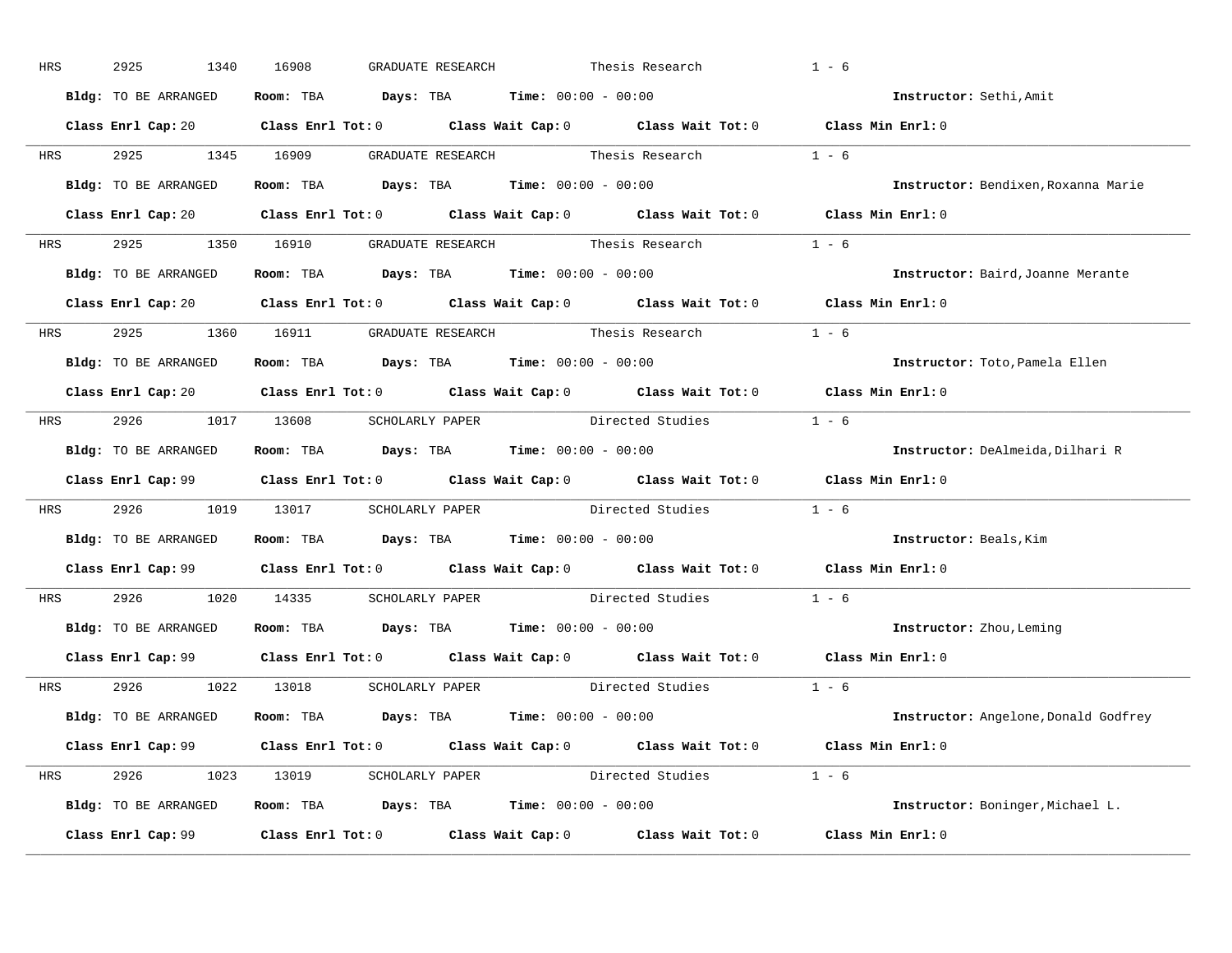### Report ID: SR201 **University of Pittsburgh** Page No. 83 of 251 **Schedule of Classes for Summer Term 2020-2021** Run Date: 11/07/2020 **Six Week - First Run Time: 00:30:09** Run Time: 00:30:09

| Subject    | Catalog Nbr Section Class Nbr | Course Title                                                   | Component                                                                                           | Units<br>Topics                    |
|------------|-------------------------------|----------------------------------------------------------------|-----------------------------------------------------------------------------------------------------|------------------------------------|
| HRS        | 2926<br>1024                  | 13020<br>SCHOLARLY PAPER                                       | Directed Studies                                                                                    | $1 - 6$                            |
|            | Bldg: TO BE ARRANGED          | Room: TBA $Days:$ TBA $Time: 00:00 - 00:00$                    |                                                                                                     | Instructor: Brienza, David M       |
|            |                               |                                                                | Class Enrl Cap: 99 Class Enrl Tot: 0 Class Wait Cap: 0 Class Wait Tot: 0 Class Min Enrl: 0          |                                    |
| HRS        | 2926 1025 12706               | SCHOLARLY PAPER                                                | Directed Studies                                                                                    | $1 - 6$                            |
|            | Bldg: TO BE ARRANGED          | Room: TBA $Days:$ TBA $Time: 00:00 - 00:00$                    |                                                                                                     | Instructor: Skidmore, Elizabeth R. |
|            |                               |                                                                | Class Enrl Cap: 35 Class Enrl Tot: 0 Class Wait Cap: 0 Class Wait Tot: 0 Class Min Enrl: 0          |                                    |
| <b>HRS</b> | 2926                          | 1026 13021<br>SCHOLARLY PAPER                                  | Directed Studies                                                                                    | $1 - 6$                            |
|            | Bldg: TO BE ARRANGED          | Room: TBA $Days:$ TBA $Time: 00:00 - 00:00$                    |                                                                                                     | Instructor: Collins, Diane M.      |
|            |                               |                                                                | Class Enrl Cap: 99 Class Enrl Tot: 0 Class Wait Cap: 0 Class Wait Tot: 0 Class Min Enrl: 0          |                                    |
| HRS        | 2926 1027 13022               |                                                                | SCHOLARLY PAPER Directed Studies                                                                    | $1 - 6$                            |
|            | Bldg: TO BE ARRANGED          | Room: TBA $Days:$ TBA $Time: 00:00 - 00:00$                    |                                                                                                     | Instructor: Cooper, Rory A         |
|            |                               |                                                                | Class Enrl Cap: 99 Class Enrl Tot: 0 Class Wait Cap: 0 Class Wait Tot: 0 Class Min Enrl: 0          |                                    |
| <b>HRS</b> | 2926 1028 13023               |                                                                | SCHOLARLY PAPER Directed Studies                                                                    | $1 - 6$                            |
|            | Bldg: TO BE ARRANGED          | Room: TBA $Days: TBA$ Time: $00:00 - 00:00$                    |                                                                                                     | Instructor: Ding, Dan              |
|            |                               |                                                                | Class Enrl Cap: 99 Class Enrl Tot: 0 Class Wait Cap: 0 Class Wait Tot: 0 Class Min Enrl: 0          |                                    |
| HRS        | 2926<br>1029                  | 13024                                                          | SCHOLARLY PAPER Directed Studies                                                                    | $1 - 6$                            |
|            | Bldg: TO BE ARRANGED          | Room: TBA $\rule{1em}{0.15mm}$ Days: TBA Time: $00:00 - 00:00$ |                                                                                                     | Instructor: Endres, Deborah Lynn   |
|            |                               |                                                                | Class Enrl Cap: 99 Class Enrl Tot: 0 Class Wait Cap: 0 Class Wait Tot: 0 Class Min Enrl: 0          |                                    |
| HRS        | 2926 1030 12707               |                                                                | SCHOLARLY PAPER Directed Studies 1 - 6                                                              |                                    |
|            | Bldg: TO BE ARRANGED          | Room: TBA $Days:$ TBA $Time: 00:00 - 00:00$                    |                                                                                                     | Instructor: Chisholm, Denise       |
|            |                               |                                                                | Class Enrl Cap: 35 Class Enrl Tot: 0 Class Wait Cap: 0 Class Wait Tot: 0 Class Min Enrl: 0          |                                    |
| HRS        | 2926<br>1031                  | 13025                                                          | SCHOLARLY PAPER Directed Studies                                                                    | $1 - 6$                            |
|            | Bldg: TO BE ARRANGED          | Room: TBA $Days:$ TBA Time: $00:00 - 00:00$                    |                                                                                                     | Instructor: Fitzgerald, Shirley G  |
|            |                               |                                                                | Class Enrl Cap: 99 $\qquad$ Class Enrl Tot: 0 $\qquad$ Class Wait Cap: 0 $\qquad$ Class Wait Tot: 0 | Class Min Enrl: 0                  |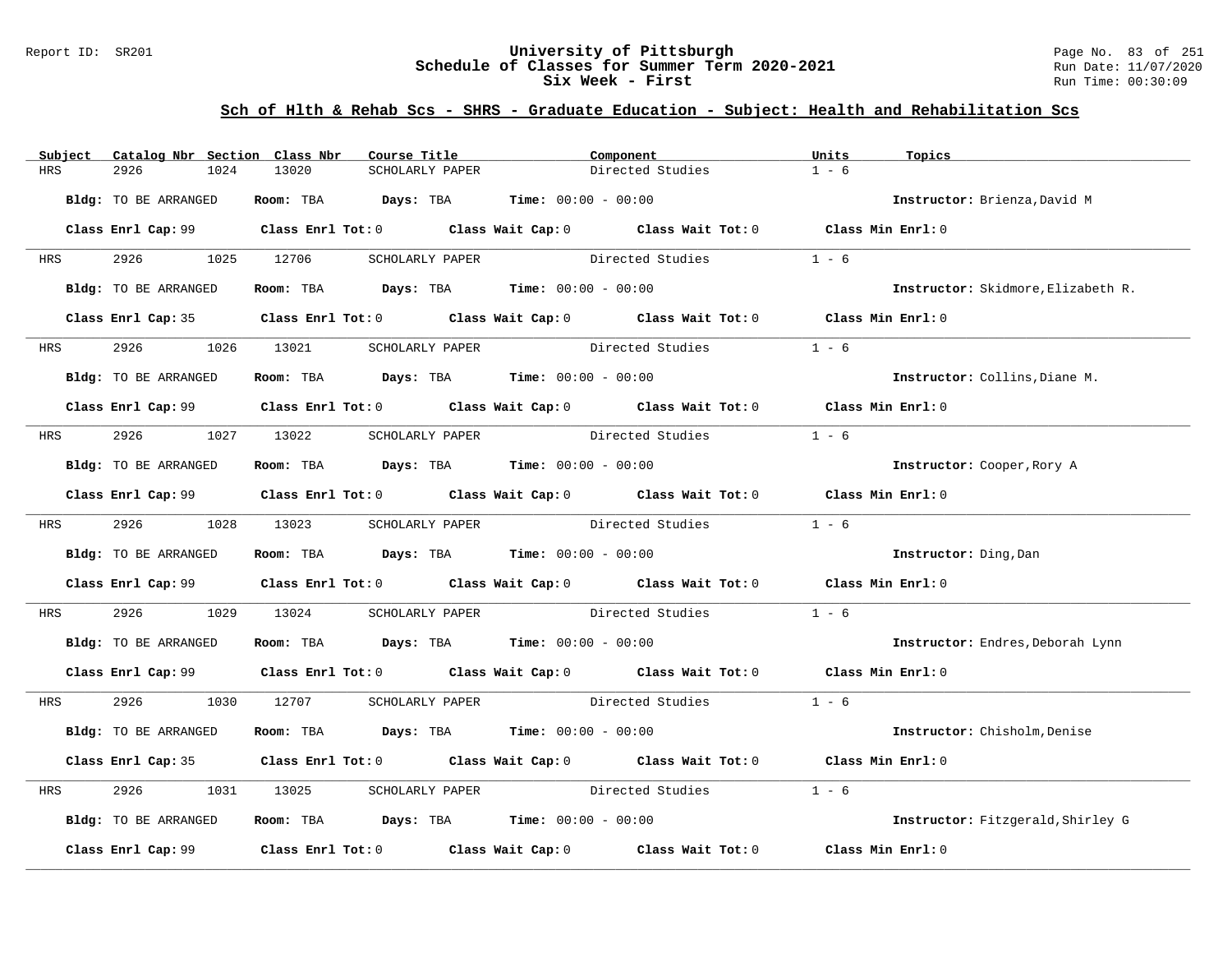| HRS        | 2926<br>1032         | 13026<br>SCHOLARLY PAPER                                                                 | Directed Studies                                                                                    | $1 - 6$                                |
|------------|----------------------|------------------------------------------------------------------------------------------|-----------------------------------------------------------------------------------------------------|----------------------------------------|
|            | Bldg: TO BE ARRANGED | Room: TBA $Days:$ TBA $Time: 00:00 - 00:00$                                              |                                                                                                     | Instructor: Tai, Changfeng             |
|            |                      |                                                                                          | Class Enrl Cap: 99 Class Enrl Tot: 0 Class Wait Cap: 0 Class Wait Tot: 0 Class Min Enrl: 0          |                                        |
| <b>HRS</b> | 2926 1033 13027      |                                                                                          | SCHOLARLY PAPER Directed Studies 1 - 6                                                              |                                        |
|            | Bldg: TO BE ARRANGED | Room: TBA Days: TBA Time: $00:00 - 00:00$                                                |                                                                                                     | Instructor: McCue, Michael Patrick     |
|            |                      |                                                                                          | Class Enrl Cap: 99 Class Enrl Tot: 0 Class Wait Cap: 0 Class Wait Tot: 0 Class Min Enrl: 0          |                                        |
| HRS        |                      |                                                                                          | 2926 1035 12708 SCHOLARLY PAPER Directed Studies 1 - 6                                              |                                        |
|            | Bldg: TO BE ARRANGED | Room: TBA $\rule{1em}{0.15mm}$ Days: TBA $\rule{1.5mm}{0.15mm}$ Time: $00:00 - 00:00$    |                                                                                                     | Instructor: Baker, Nancy Adele         |
|            |                      |                                                                                          | Class Enrl Cap: 35 Class Enrl Tot: 0 Class Wait Cap: 0 Class Wait Tot: 0 Class Min Enrl: 0          |                                        |
| <b>HRS</b> |                      |                                                                                          | 2926 1036 13139 SCHOLARLY PAPER Directed Studies 1 - 6                                              |                                        |
|            | Bldg: TO BE ARRANGED | Room: TBA $\rule{1em}{0.15mm}$ Days: TBA $\rule{1.15mm}]{0.15mm}$ Time: $0.000 - 0.0000$ |                                                                                                     | Instructor: Pramuka, Michael           |
|            |                      |                                                                                          | Class Enrl Cap: 99 Class Enrl Tot: 0 Class Wait Cap: 0 Class Wait Tot: 0 Class Min Enrl: 0          |                                        |
| HRS        |                      |                                                                                          | 2926 1037 13140 SCHOLARLY PAPER Directed Studies 1 - 6                                              |                                        |
|            | Bldg: TO BE ARRANGED | Room: TBA $\rule{1em}{0.15mm}$ Days: TBA Time: $00:00 - 00:00$                           |                                                                                                     | Instructor: Schmeler, Mark Raymond     |
|            |                      |                                                                                          | Class Enrl Cap: 99 Class Enrl Tot: 0 Class Wait Cap: 0 Class Wait Tot: 0 Class Min Enrl: 0          |                                        |
| <b>HRS</b> |                      |                                                                                          | 2926 1038 13141 SCHOLARLY PAPER Directed Studies                                                    | $1 - 6$                                |
|            | Bldg: TO BE ARRANGED | Room: TBA Days: TBA Time: $00:00 - 00:00$                                                |                                                                                                     | Instructor: Seelman, Katherine Delores |
|            |                      |                                                                                          | Class Enrl Cap: 99 $\qquad$ Class Enrl Tot: 0 $\qquad$ Class Wait Cap: 0 $\qquad$ Class Wait Tot: 0 | Class Min Enrl: 0                      |
| <b>HRS</b> | 2926 1039 13142      |                                                                                          | SCHOLARLY PAPER Directed Studies                                                                    | $1 - 6$                                |
|            | Bldg: TO BE ARRANGED | Room: TBA $\rule{1em}{0.15mm}$ Days: TBA Time: $00:00 - 00:00$                           |                                                                                                     | Instructor: Simpson, Richard Callaghan |
|            |                      |                                                                                          | Class Enrl Cap: 99 Class Enrl Tot: 0 Class Wait Cap: 0 Class Wait Tot: 0                            | Class Min Enrl: 0                      |
|            | HRS 2926             | 1041 13143 SCHOLARLY PAPER                                                               | Directed Studies 1 - 6                                                                              |                                        |
|            | Bldg: TO BE ARRANGED | Room: TBA $Days:$ TBA $Time: 00:00 - 00:00$                                              |                                                                                                     | <b>Instructor:</b> Trefler, Elaine     |
|            |                      |                                                                                          | Class Enrl Cap: 99 Class Enrl Tot: 0 Class Wait Cap: 0 Class Wait Tot: 0 Class Min Enrl: 0          |                                        |
| HRS        |                      |                                                                                          | 2926 1045 12709 SCHOLARLY PAPER Directed Studies 1 - 6                                              |                                        |
|            | Bldg: TO BE ARRANGED | Room: TBA $Days: TBA$ Time: $00:00 - 00:00$                                              |                                                                                                     | Instructor: Brach, Jennifer Sokol      |
|            | Class Enrl Cap: 35   |                                                                                          | Class Enrl Tot: $0$ Class Wait Cap: $0$ Class Wait Tot: $0$                                         | Class Min Enrl: 0                      |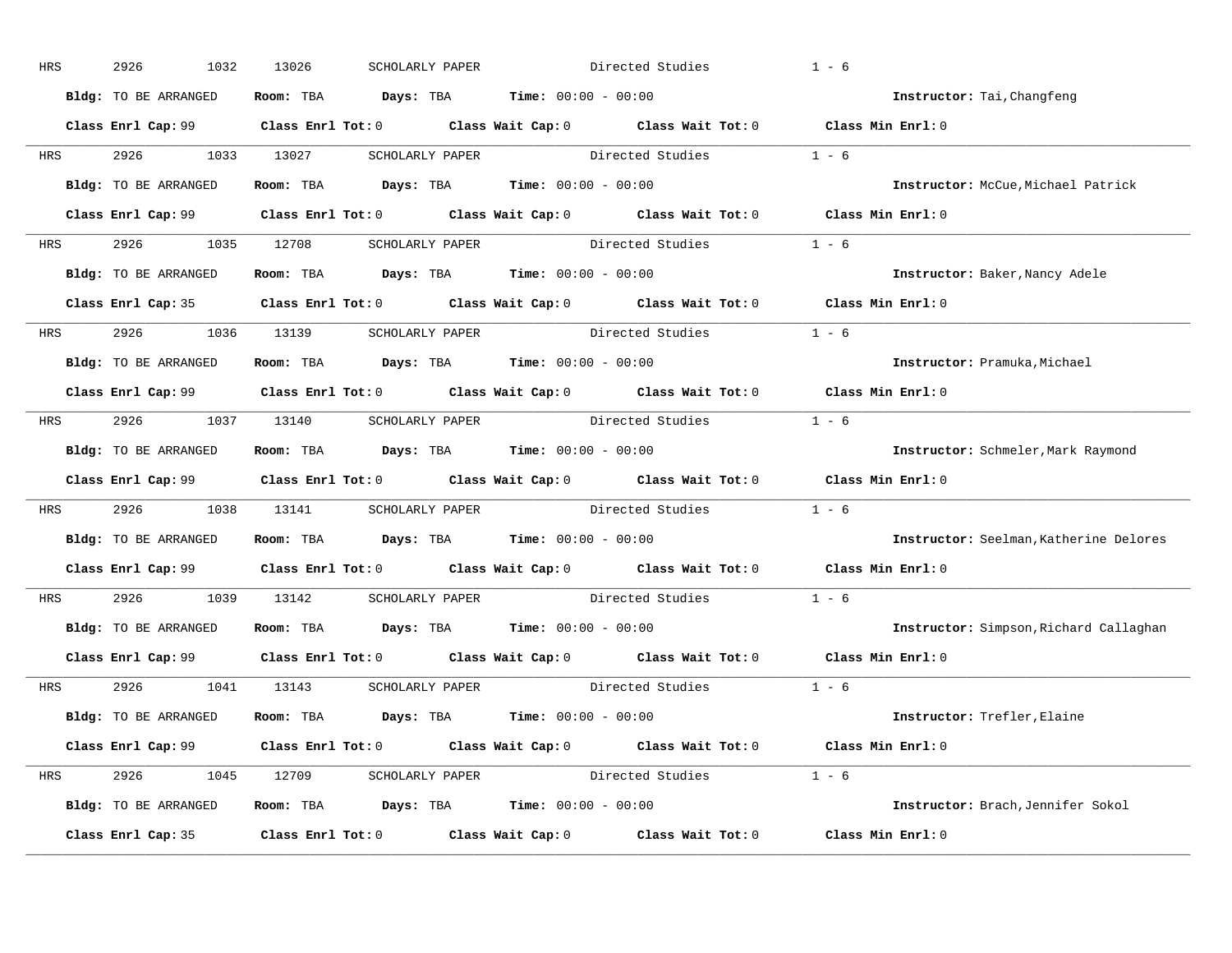### Report ID: SR201 **University of Pittsburgh** Page No. 85 of 251 **Schedule of Classes for Summer Term 2020-2021** Run Date: 11/07/2020 **Six Week - First Run Time: 00:30:09** Run Time: 00:30:09

| Subject    | Catalog Nbr Section Class Nbr | Course Title                                                                                                                                                                                                                  | Component                        |                  | Units<br>Topics                      |
|------------|-------------------------------|-------------------------------------------------------------------------------------------------------------------------------------------------------------------------------------------------------------------------------|----------------------------------|------------------|--------------------------------------|
| <b>HRS</b> | 2926<br>1050                  | 12710<br>SCHOLARLY PAPER                                                                                                                                                                                                      |                                  | Directed Studies | $1 - 6$                              |
|            | Bldg: TO BE ARRANGED          | Room: TBA Days: TBA                                                                                                                                                                                                           | <b>Time:</b> $00:00 - 00:00$     |                  | Instructor: Carvell, George E        |
|            |                               | Class Enrl Cap: 35 Class Enrl Tot: 0 Class Wait Cap: 0 Class Wait Tot: 0 Class Min Enrl: 0                                                                                                                                    |                                  |                  |                                      |
| HRS        | 2926 2012                     | 1055 12711<br>SCHOLARLY PAPER                                                                                                                                                                                                 |                                  | Directed Studies | $1 - 6$                              |
|            | Bldg: TO BE ARRANGED          | Room: TBA $Days:$ TBA $Time: 00:00 - 00:00$                                                                                                                                                                                   |                                  |                  | Instructor: Delitto, Anthony         |
|            |                               | Class Enrl Cap: 35 Class Enrl Tot: 0 Class Wait Cap: 0 Class Wait Tot: 0                                                                                                                                                      |                                  |                  | Class Min Enrl: 0                    |
| <b>HRS</b> | 2926                          | 1060 12712<br>SCHOLARLY PAPER                                                                                                                                                                                                 | Directed Studies                 |                  | $1 - 6$                              |
|            | Bldg: TO BE ARRANGED          | Room: TBA $\rule{1em}{0.15mm}$ Days: TBA $\rule{1.5mm}{0.15mm}$ Time: $00:00 - 00:00$                                                                                                                                         |                                  |                  | Instructor: Fitzgerald, Gerald G.    |
|            |                               | Class Enrl Cap: 35 $\,$ Class Enrl Tot: 0 $\,$ Class Wait Cap: 0 $\,$ Class Wait Tot: 0 $\,$ Class Wait Tot: 0 $\,$ Class Wait Tot: 0 $\,$ Class Wait Tot: 0 $\,$ Class Wait Tot: 0 $\,$ Class Wait Tot: 0 $\,$ Class Wait To |                                  |                  | Class Min Enrl: 0                    |
| HRS        | 2926 7                        | 1065 12713                                                                                                                                                                                                                    | SCHOLARLY PAPER Directed Studies |                  | $1 - 6$                              |
|            | Bldg: TO BE ARRANGED          | Room: TBA $\rule{1em}{0.15mm}$ Days: TBA Time: $00:00 - 00:00$                                                                                                                                                                |                                  |                  | Instructor: Irrgang, James J         |
|            |                               | Class Enrl Cap: 35 Class Enrl Tot: 0 Class Wait Cap: 0 Class Wait Tot: 0 Class Min Enrl: 0                                                                                                                                    |                                  |                  |                                      |
| <b>HRS</b> | 2926 1070 12714               |                                                                                                                                                                                                                               | SCHOLARLY PAPER Directed Studies |                  | $1 - 6$                              |
|            | Bldg: TO BE ARRANGED          | Room: TBA $Days:$ TBA $Time: 00:00 - 00:00$                                                                                                                                                                                   |                                  |                  | Instructor: Kelly, M Kathleen        |
|            |                               | Class Enrl Cap: 35 Class Enrl Tot: 0 Class Wait Cap: 0 Class Wait Tot: 0 Class Min Enrl: 0                                                                                                                                    |                                  |                  |                                      |
| HRS        | 2926<br>1075                  | 12715                                                                                                                                                                                                                         | SCHOLARLY PAPER Directed Studies |                  | $1 - 6$                              |
|            | Bldg: TO BE ARRANGED          | Room: TBA $Days:$ TBA $Time: 00:00 - 00:00$                                                                                                                                                                                   |                                  |                  | Instructor: Sparto, Patrick J.       |
|            |                               | Class Enrl Cap: 35 Class Enrl Tot: 0 Class Wait Cap: 0 Class Wait Tot: 0 Class Min Enrl: 0                                                                                                                                    |                                  |                  |                                      |
| HRS        | 2926 200                      | 1080 12716<br>SCHOLARLY PAPER                                                                                                                                                                                                 |                                  | Directed Studies | $1 - 6$                              |
|            | Bldg: TO BE ARRANGED          | Room: TBA $Days:$ TBA $Time: 00:00 - 00:00$                                                                                                                                                                                   |                                  |                  | Instructor: Van Swearingen, Jessie M |
|            |                               | Class Enrl Cap: 35 Class Enrl Tot: 0 Class Wait Cap: 0 Class Wait Tot: 0                                                                                                                                                      |                                  |                  | Class Min Enrl: 0                    |
| HRS        | 2926<br>1085                  | 12717<br>SCHOLARLY PAPER                                                                                                                                                                                                      |                                  | Directed Studies | $1 - 6$                              |
|            | Bldg: TO BE ARRANGED          | Room: TBA $Days:$ TBA $Time: 00:00 - 00:00$                                                                                                                                                                                   |                                  |                  | Instructor: Whitney, Susan L         |
|            | Class Enrl Cap: 35            | Class Enrl Tot: $0$ Class Wait Cap: $0$ Class Wait Tot: $0$                                                                                                                                                                   |                                  |                  | Class Min Enrl: 0                    |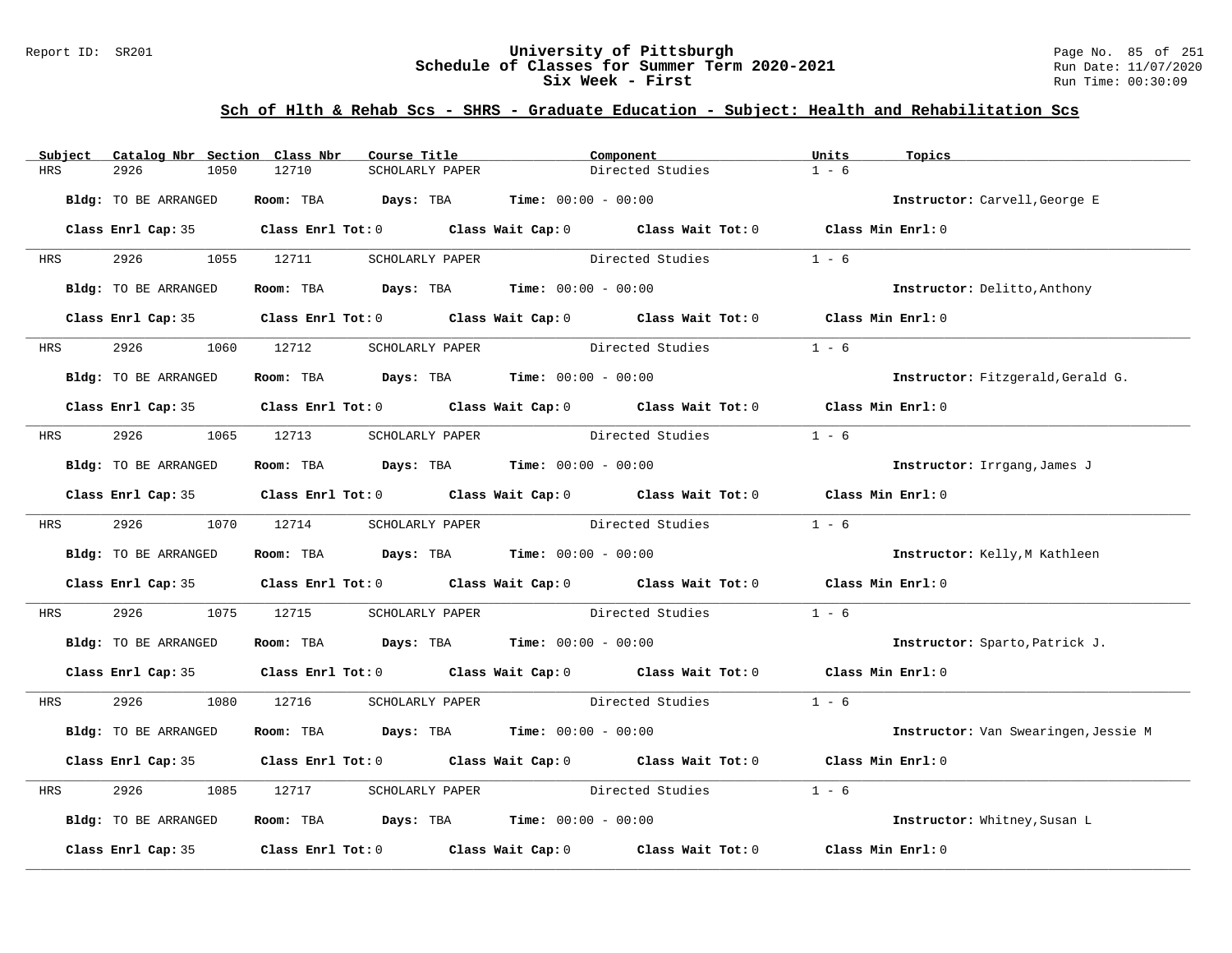| HRS        | 2926<br>1090         | 12718<br>SCHOLARLY PAPER                                     | Directed Studies                                                                           | $1 - 6$                               |
|------------|----------------------|--------------------------------------------------------------|--------------------------------------------------------------------------------------------|---------------------------------------|
|            | Bldg: TO BE ARRANGED | Room: TBA $Days:$ TBA $Time: 00:00 - 00:00$                  |                                                                                            | Instructor: Abdelhak, Mervat          |
|            |                      |                                                              | Class Enrl Cap: 35 Class Enrl Tot: 0 Class Wait Cap: 0 Class Wait Tot: 0 Class Min Enrl: 0 |                                       |
|            | HRS 2926 1095 12719  |                                                              | SCHOLARLY PAPER Directed Studies                                                           | $1 - 6$                               |
|            | Bldg: TO BE ARRANGED | Room: TBA $Days:$ TBA Time: $00:00 - 00:00$                  |                                                                                            | Instructor: Anania-Firouzan, Patricia |
|            |                      |                                                              | Class Enrl Cap: 35 Class Enrl Tot: 0 Class Wait Cap: 0 Class Wait Tot: 0 Class Min Enrl: 0 |                                       |
|            |                      |                                                              | HRS 2926 1100 12720 SCHOLARLY PAPER Directed Studies 1 - 6                                 |                                       |
|            | Bldg: TO BE ARRANGED | Room: TBA $Days:$ TBA $Time: 00:00 - 00:00$                  |                                                                                            | Instructor: Parmanto, Bambang         |
|            |                      |                                                              | Class Enrl Cap: 35 Class Enrl Tot: 0 Class Wait Cap: 0 Class Wait Tot: 0 Class Min Enrl: 0 |                                       |
|            |                      | HRS 2926 1101 13223 SCHOLARLY PAPER                          | Directed Studies                                                                           | $1 - 6$                               |
|            | Bldg: TO BE ARRANGED | Room: TBA $Days:$ TBA $Time: 00:00 - 00:00$                  |                                                                                            | Instructor: Burdett, Ray G            |
|            |                      |                                                              | Class Enrl Cap: 99 Class Enrl Tot: 0 Class Wait Cap: 0 Class Wait Tot: 0 Class Min Enrl: 0 |                                       |
| HRS        |                      |                                                              | 2926 1105 12721 SCHOLARLY PAPER Directed Studies 1 - 6                                     |                                       |
|            | Bldg: TO BE ARRANGED | Room: TBA $Days:$ TBA $Time: 00:00 - 00:00$                  |                                                                                            | Instructor: Watzlaf, Valerie J        |
|            |                      |                                                              | Class Enrl Cap: 35 Class Enrl Tot: 0 Class Wait Cap: 0 Class Wait Tot: 0 Class Min Enrl: 0 |                                       |
| <b>HRS</b> |                      |                                                              | 2926 1111 16959 SCHOLARLY PAPER Directed Studies 1 - 6                                     |                                       |
|            | Bldg: TO BE ARRANGED | Room: TBA $Days:$ TBA $Time: 00:00 - 00:00$                  |                                                                                            | Instructor: Bendixen, Roxanna Marie   |
|            |                      |                                                              | Class Enrl Cap: $99$ Class Enrl Tot: 0 Class Wait Cap: 0 Class Wait Tot: 0                 | Class Min Enrl: 0                     |
| <b>HRS</b> | 2926 1115 14691      |                                                              | SCHOLARLY PAPER Directed Studies                                                           | $1 - 6$                               |
|            |                      | Bldg: TO BE ARRANGED Room: TBA Days: TBA Time: 00:00 - 00:00 |                                                                                            | Instructor: Sethi, Amit               |
|            |                      |                                                              | Class Enrl Cap: 99 Class Enrl Tot: 0 Class Wait Cap: 0 Class Wait Tot: 0                   | Class Min Enrl: 0                     |
|            |                      | HRS 2926 1116 16960 SCHOLARLY PAPER                          | Directed Studies 1 - 6                                                                     |                                       |
|            | Bldg: TO BE ARRANGED | Room: TBA $Days:$ TBA $Time: 00:00 - 00:00$                  |                                                                                            | Instructor: Baird, Joanne Merante     |
|            |                      |                                                              | Class Enrl Cap: 99 Class Enrl Tot: 0 Class Wait Cap: 0 Class Wait Tot: 0 Class Min Enrl: 0 |                                       |
|            |                      |                                                              | HRS 2926 1118 16961 SCHOLARLY PAPER Directed Studies 1 - 6                                 |                                       |
|            | Bldg: TO BE ARRANGED | Room: TBA $Days: TBA$ Time: $00:00 - 00:00$                  |                                                                                            | Instructor: Toto, Pamela Ellen        |
|            | Class Enrl Cap: 99   |                                                              | Class Enrl Tot: $0$ Class Wait Cap: $0$ Class Wait Tot: $0$                                | Class Min Enrl: 0                     |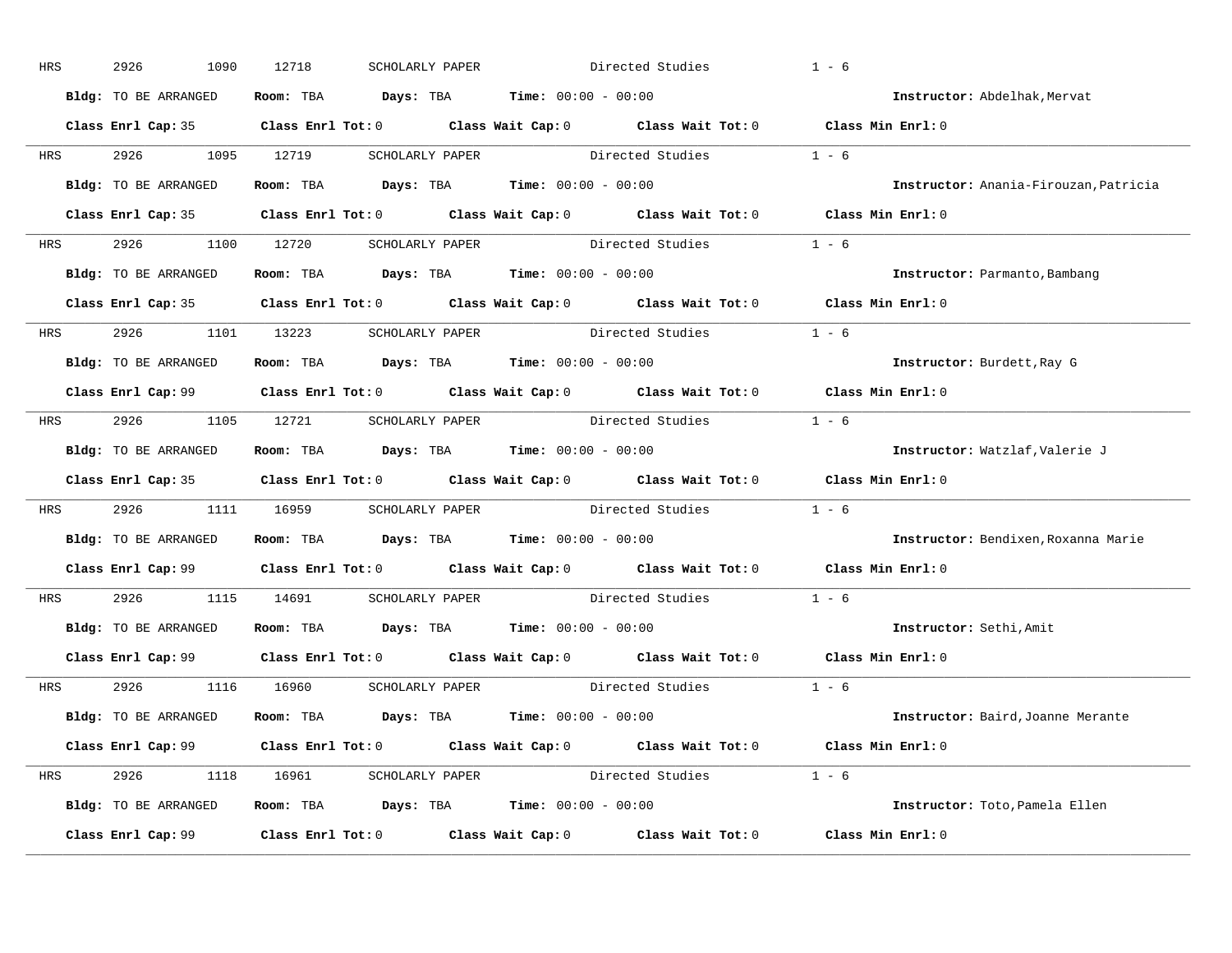### Report ID: SR201 **University of Pittsburgh** Page No. 87 of 251 **Schedule of Classes for Summer Term 2020-2021** Run Date: 11/07/2020 **Six Week - First Run Time: 00:30:09** Run Time: 00:30:09

| Catalog Nbr Section Class Nbr<br>Subject | Course Title                                                                                                                   | Component                           | Units<br>Topics                  |
|------------------------------------------|--------------------------------------------------------------------------------------------------------------------------------|-------------------------------------|----------------------------------|
| <b>HRS</b><br>2926<br>1119               | 16962<br>SCHOLARLY PAPER                                                                                                       | Directed Studies                    | $1 - 6$                          |
| Bldg: TO BE ARRANGED                     | Room: TBA Days: TBA                                                                                                            | <b>Time:</b> $00:00 - 00:00$        | Instructor: Saptono, Andi        |
|                                          | Class Enrl Cap: 99 Class Enrl Tot: 0 Class Wait Cap: 0 Class Wait Tot: 0 Class Min Enrl: 0                                     |                                     |                                  |
| 2999 720<br>HRS                          | 1017 12981                                                                                                                     | INDEPENDENT STUDY 1ndependent Study | $1 - 6$                          |
| Bldg: TO BE ARRANGED                     | Room: TBA $Days:$ TBA $Time: 00:00 - 00:00$                                                                                    |                                     | Instructor: Balouris, Sondra A   |
|                                          | Class Enrl Cap: 20 Class Enrl Tot: 0 Class Wait Cap: 0 Class Wait Tot: 0 Class Min Enrl: 0                                     |                                     |                                  |
| 2999 7<br><b>HRS</b>                     | 1018 12982                                                                                                                     | INDEPENDENT STUDY 1ndependent Study | $1 - 6$                          |
| Bldg: TO BE ARRANGED                     | Room: TBA $Days:$ TBA $Time:$ 00:00 - 00:00                                                                                    |                                     | Instructor: Boninger, Michael L. |
|                                          | Class Enrl Cap: 20 Class Enrl Tot: 0 Class Wait Cap: 0 Class Wait Tot: 0 Class Min Enrl: 0                                     |                                     |                                  |
| 2999 — 200<br><b>HRS</b>                 | 1019 12983                                                                                                                     | INDEPENDENT STUDY 1ndependent Study | $1 - 6$                          |
| Bldg: TO BE ARRANGED                     | Room: TBA $\rule{1em}{0.15mm}$ Days: TBA $\rule{1.15mm}]{0.15mm}$ Time: $0.000 - 0.0000$                                       |                                     | Instructor: Brienza, David M     |
|                                          | Class Enrl Cap: 20 Class Enrl Tot: 0 Class Wait Cap: 0 Class Wait Tot: 0 Class Min Enrl: 0                                     |                                     |                                  |
| 2999<br><b>HRS</b>                       | 1020 12979                                                                                                                     | INDEPENDENT STUDY 1ndependent Study | $1 - 6$                          |
| Bldg: TO BE ARRANGED                     | Room: TBA $Days:$ TBA $Time: 00:00 - 00:00$                                                                                    |                                     | Instructor: Angelo, Jennifer Kay |
|                                          | Class Enrl Cap: 20 Class Enrl Tot: 0 Class Wait Cap: 0 Class Wait Tot: 0 Class Min Enrl: 0                                     |                                     |                                  |
| 2999<br>HRS<br>1022                      | 12984                                                                                                                          | INDEPENDENT STUDY 1ndependent Study | $1 - 6$                          |
| Bldg: TO BE ARRANGED                     | Room: TBA $Days:$ TBA $Time: 00:00 - 00:00$                                                                                    |                                     | Instructor: Cooper, Rory A       |
|                                          | Class Enrl Cap: 20 $\qquad$ Class Enrl Tot: 0 $\qquad$ Class Wait Cap: 0 $\qquad$ Class Wait Tot: 0 $\qquad$ Class Min Enrl: 0 |                                     |                                  |
| 2999 120<br>HRS                          | 1023 12985 INDEPENDENT STUDY Independent Study 1 - 6                                                                           |                                     |                                  |
| Bldg: TO BE ARRANGED                     | Room: TBA $Days:$ TBA $Time: 00:00 - 00:00$                                                                                    |                                     | Instructor: Cooper, Rosemarie    |
|                                          | Class Enrl Cap: 20 Class Enrl Tot: 0 Class Wait Cap: 0 Class Wait Tot: 0 Class Min Enrl: 0                                     |                                     |                                  |
| 2999<br>1024<br>HRS                      | 13611                                                                                                                          | INDEPENDENT STUDY 1ndependent Study | $1 - 6$                          |
| Bldg: TO BE ARRANGED                     | Room: TBA $Days:$ TBA $Time: 00:00 - 00:00$                                                                                    |                                     | Instructor: Saptono, Andi        |
| Class Enrl Cap: 20                       | Class Enrl Tot: $0$ $Class$ Wait Cap: $0$ $Class$ Wait Tot: $0$                                                                |                                     | Class Min Enrl: 0                |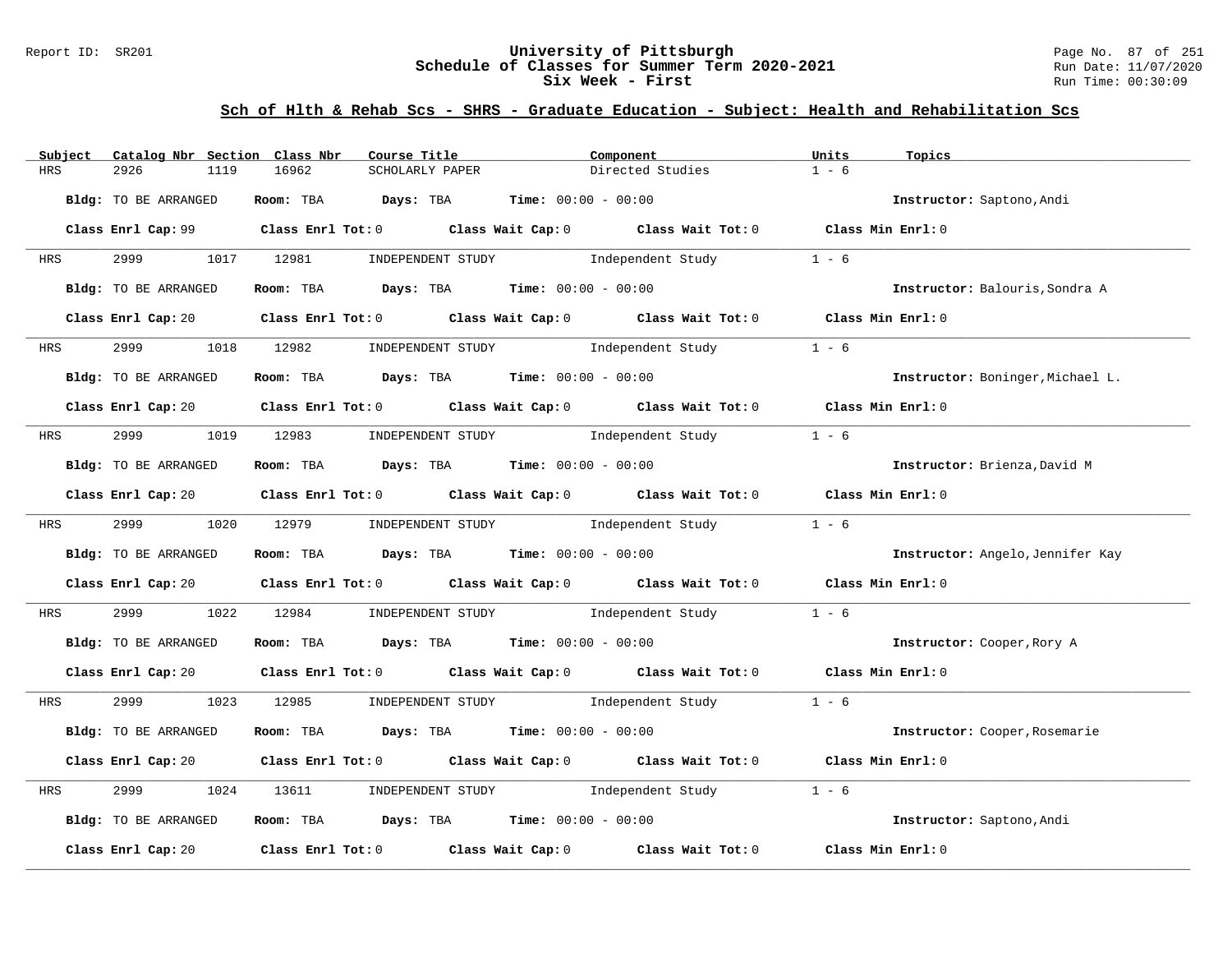| HRS        | 2999<br>1025         | 12754<br>INDEPENDENT STUDY Independent Study                                               | $1 - 6$                             |
|------------|----------------------|--------------------------------------------------------------------------------------------|-------------------------------------|
|            | Bldg: TO BE ARRANGED | Room: TBA $Days:$ TBA $Time: 00:00 - 00:00$                                                | Instructor: Brach, Jennifer Sokol   |
|            |                      | Class Enrl Cap: 35 Class Enrl Tot: 0 Class Wait Cap: 0 Class Wait Tot: 0 Class Min Enrl: 0 |                                     |
| <b>HRS</b> |                      | 2999 1026 12986 INDEPENDENT STUDY Independent Study 1 - 6                                  |                                     |
|            | Bldg: TO BE ARRANGED | Room: TBA $\rule{1em}{0.15mm}$ Days: TBA Time: $00:00 - 00:00$                             | Instructor: Ding, Dan               |
|            |                      | Class Enrl Cap: 20 Class Enrl Tot: 0 Class Wait Cap: 0 Class Wait Tot: 0 Class Min Enrl: 0 |                                     |
|            |                      | HRS 2999 1029 12987 INDEPENDENT STUDY Independent Study 1 - 6                              |                                     |
|            | Bldg: TO BE ARRANGED | Room: TBA $Days:$ TBA $Time:$ 00:00 - 00:00                                                | Instructor: Tai, Changfeng          |
|            |                      | Class Enrl Cap: 20 Class Enrl Tot: 0 Class Wait Cap: 0 Class Wait Tot: 0 Class Min Enrl: 0 |                                     |
|            |                      | HRS 2999 1030 12755 INDEPENDENT STUDY Independent Study 1 - 6                              |                                     |
|            | Bldg: TO BE ARRANGED | Room: TBA $\rule{1em}{0.15mm}$ Days: TBA $\rule{1.15mm}]{0.15mm}$ Time: $0.000 - 0.000$    | Instructor: Carvell, George E       |
|            |                      | Class Enrl Cap: 35 Class Enrl Tot: 0 Class Wait Cap: 0 Class Wait Tot: 0 Class Min Enrl: 0 |                                     |
|            |                      | HRS 2999 1034 12988 INDEPENDENT STUDY Independent Study 1 - 6                              |                                     |
|            | Bldg: TO BE ARRANGED | Room: TBA $\rule{1em}{0.15mm}$ Days: TBA Time: $00:00 - 00:00$                             | Instructor: Karg, Patricia E.       |
|            |                      | Class Enrl Cap: 20 Class Enrl Tot: 0 Class Wait Cap: 0 Class Wait Tot: 0 Class Min Enrl: 0 |                                     |
|            |                      | HRS 2999 1035 12756 INDEPENDENT STUDY Independent Study 1 - 6                              |                                     |
|            | Bldg: TO BE ARRANGED | Room: TBA $Days:$ TBA Time: $00:00 - 00:00$                                                | <b>Instructor:</b> Delitto, Anthony |
|            |                      | Class Enrl Cap: 35 Class Enrl Tot: 0 Class Wait Cap: 0 Class Wait Tot: 0 Class Min Enrl: 0 |                                     |
| <b>HRS</b> |                      | 2999 1038 12989 INDEPENDENT STUDY Independent Study 1 - 6                                  |                                     |
|            | Bldg: TO BE ARRANGED | Room: TBA $\rule{1em}{0.15mm}$ Days: TBA Time: $00:00 - 00:00$                             | Instructor: Koontz, Alicia M.       |
|            | Class Enrl Cap: 20   | Class Enrl Tot: $0$ Class Wait Cap: $0$ Class Wait Tot: $0$                                | Class Min Enrl: 0                   |
|            |                      | HRS 2999 1040 12757 INDEPENDENT STUDY Independent Study 1 - 6                              |                                     |
|            | Bldg: TO BE ARRANGED | Room: TBA $\rule{1em}{0.15mm}$ Days: TBA Time: $00:00 - 00:00$                             | Instructor: Delitto, Ronna S.       |
|            |                      | Class Enrl Cap: 35 Class Enrl Tot: 0 Class Wait Cap: 0 Class Wait Tot: 0 Class Min Enrl: 0 |                                     |
|            |                      | HRS 2999 1041 12990 INDEPENDENT STUDY Independent Study 1 - 6                              |                                     |
|            |                      | Bldg: TO BE ARRANGED Room: TBA Days: TBA Time: 00:00 - 00:00                               | Instructor: Little, Roger E         |
|            | Class Enrl Cap: 20   | Class Enrl Tot: $0$ Class Wait Cap: $0$ Class Wait Tot: $0$ Class Min Enrl: $0$            |                                     |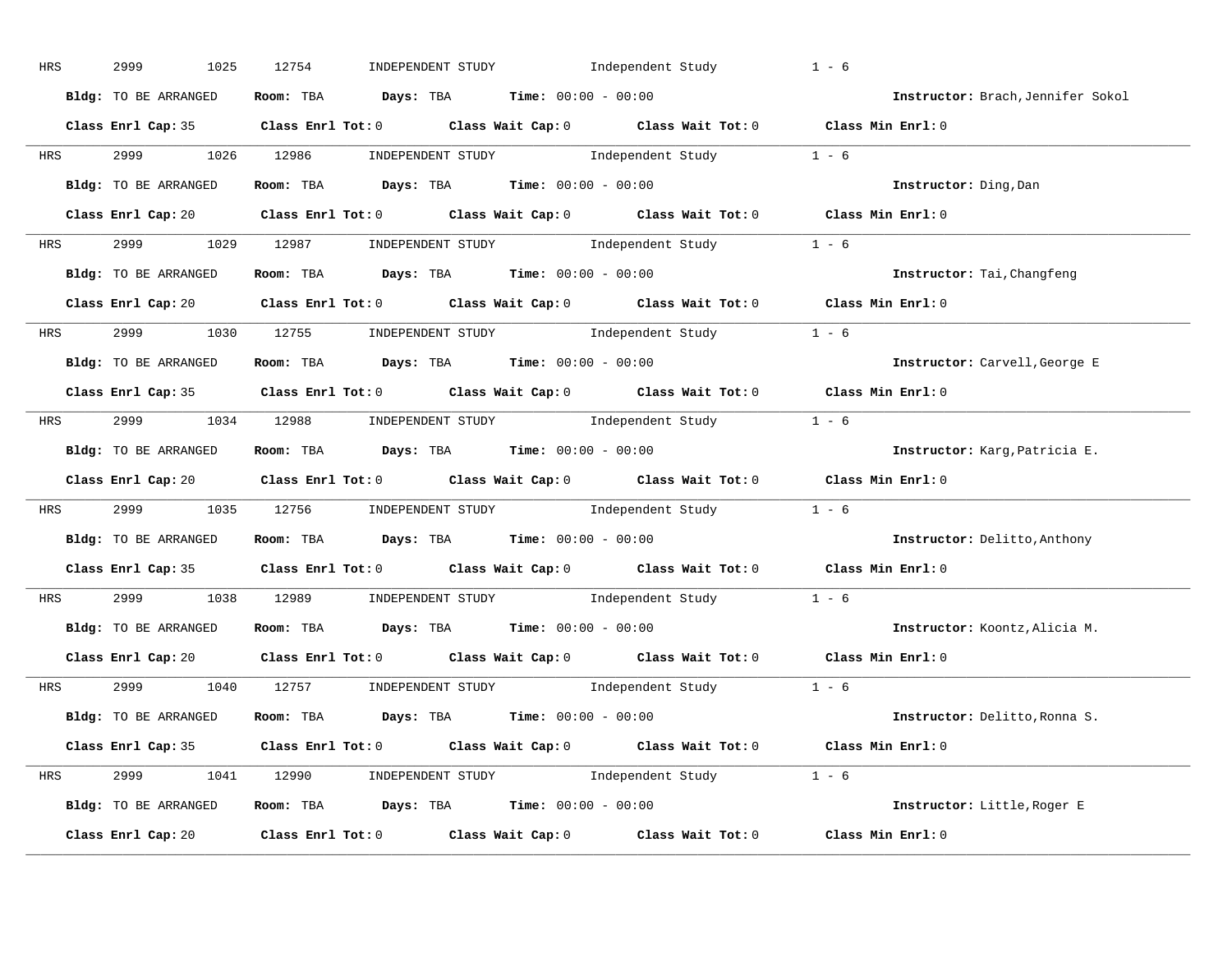### Report ID: SR201 **University of Pittsburgh** Page No. 89 of 251 **Schedule of Classes for Summer Term 2020-2021** Run Date: 11/07/2020 **Six Week - First Run Time: 00:30:09** Run Time: 00:30:09

| Catalog Nbr Section Class Nbr<br>Subject | Course Title                                                                                                                   | Component                               | Units<br>Topics                    |
|------------------------------------------|--------------------------------------------------------------------------------------------------------------------------------|-----------------------------------------|------------------------------------|
| <b>HRS</b><br>2999<br>1043               | 12991<br>INDEPENDENT STUDY                                                                                                     | Independent Study                       | $1 - 6$                            |
| Bldg: TO BE ARRANGED                     | Room: TBA Days: TBA                                                                                                            | <b>Time:</b> $00:00 - 00:00$            | Instructor: McCue, Michael Patrick |
|                                          | Class Enrl Cap: 20 $\qquad$ Class Enrl Tot: 0 $\qquad$ Class Wait Cap: 0 $\qquad$ Class Wait Tot: 0 $\qquad$ Class Min Enrl: 0 |                                         |                                    |
| 2999 — 200<br>HRS                        | 1045 12758<br>INDEPENDENT STUDY 1ndependent Study                                                                              |                                         | $1 - 6$                            |
| Bldg: TO BE ARRANGED                     | Room: TBA $Days:$ TBA $Time: 00:00 - 00:00$                                                                                    |                                         | Instructor: Fitzgerald, Lynn M.    |
|                                          | Class Enrl Cap: 35 Class Enrl Tot: 0 Class Wait Cap: 0 Class Wait Tot: 0 Class Min Enrl: 0                                     |                                         |                                    |
| 2999 — 200<br><b>HRS</b>                 | 1047 12992 INDEPENDENT STUDY Independent Study                                                                                 |                                         | $1 - 6$                            |
| Bldg: TO BE ARRANGED                     | Room: TBA $\rule{1em}{0.15mm}$ Days: TBA Time: $00:00 - 00:00$                                                                 |                                         | Instructor: Schmeler, Mark Raymond |
|                                          | Class Enrl Cap: 20 $\qquad$ Class Enrl Tot: 0 $\qquad$ Class Wait Cap: 0 $\qquad$ Class Wait Tot: 0                            |                                         | Class Min Enrl: 0                  |
| <b>HRS</b>                               | 2999 1050 12759 INDEPENDENT STUDY Independent Study                                                                            |                                         | $1 - 6$                            |
| Bldg: TO BE ARRANGED                     | Room: TBA $\rule{1em}{0.15mm}$ Days: TBA $\rule{1.5mm}{0.15mm}$ Time: $00:00 - 00:00$                                          |                                         | Instructor: Fitzgerald, Gerald G.  |
|                                          | Class Enrl Cap: 35 Class Enrl Tot: 0 Class Wait Cap: 0 Class Wait Tot: 0 Class Min Enrl: 0                                     |                                         |                                    |
| 2999 1055 12760<br><b>HRS</b>            |                                                                                                                                | INDEPENDENT STUDY The Independent Study | $1 - 6$                            |
| Bldg: TO BE ARRANGED                     | Room: TBA $Days:$ TBA $Time: 00:00 - 00:00$                                                                                    |                                         | Instructor: Hile, Elizabeth S.     |
|                                          | Class Enrl Cap: 35 Class Enrl Tot: 0 Class Wait Cap: 0 Class Wait Tot: 0 Class Min Enrl: 0                                     |                                         |                                    |
| 2999<br>1056<br>HRS                      | 14331 INDEPENDENT STUDY 1ndependent Study                                                                                      |                                         | $1 - 6$                            |
| Bldg: TO BE ARRANGED                     | Room: TBA $Days:$ TBA $Time: 00:00 - 00:00$                                                                                    |                                         | Instructor: Zhou, Leming           |
|                                          | Class Enrl Cap: 20 $\qquad$ Class Enrl Tot: 0 $\qquad$ Class Wait Cap: 0 $\qquad$ Class Wait Tot: 0 $\qquad$ Class Min Enrl: 0 |                                         |                                    |
| HRS                                      | 2999 1060 12761 INDEPENDENT STUDY Independent Study 1 - 6                                                                      |                                         |                                    |
| Bldg: TO BE ARRANGED                     | Room: TBA $Days:$ TBA $Time: 00:00 - 00:00$                                                                                    |                                         | Instructor: Irrgang, James J       |
|                                          | Class Enrl Cap: 35 Class Enrl Tot: 0 Class Wait Cap: 0 Class Wait Tot: 0                                                       |                                         | Class Min Enrl: 0                  |
| 2999<br>HRS<br>1065                      | INDEPENDENT STUDY 1ndependent Study<br>12762                                                                                   |                                         | $1 - 6$                            |
| Bldg: TO BE ARRANGED                     | Room: TBA $Days:$ TBA $Time: 00:00 - 00:00$                                                                                    |                                         | Instructor: Josbeno, Deborah Ann   |
| Class Enrl Cap: 35                       | Class Enrl Tot: 0 $\qquad$ Class Wait Cap: 0 $\qquad$ Class Wait Tot: 0                                                        |                                         | Class Min Enrl: 0                  |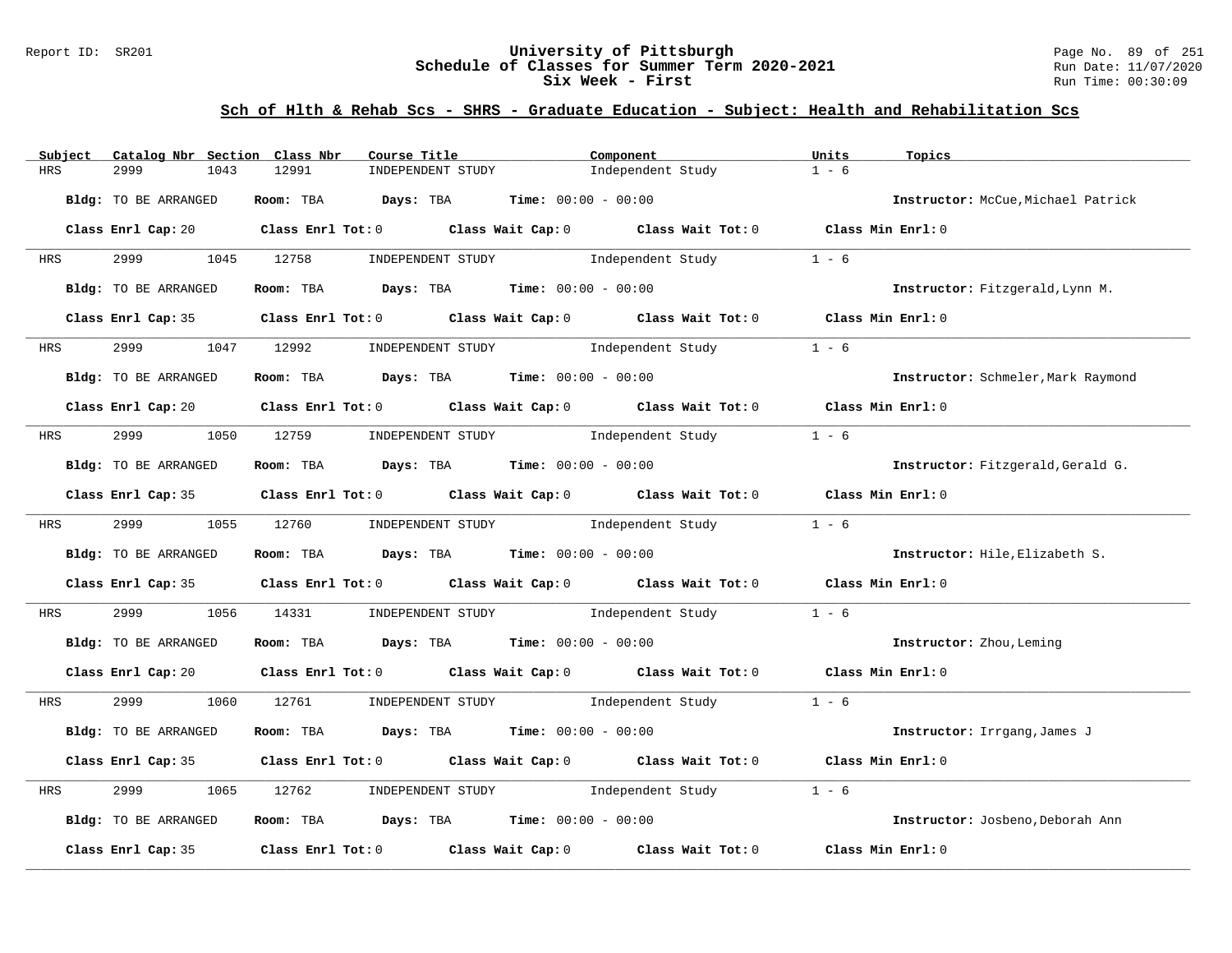| HRS        | 2999<br>1070         | 12763<br>INDEPENDENT STUDY Independent Study                                               | $1 - 6$                              |
|------------|----------------------|--------------------------------------------------------------------------------------------|--------------------------------------|
|            | Bldg: TO BE ARRANGED | Room: TBA $Days:$ TBA $Time: 00:00 - 00:00$                                                | Instructor: Kelly, M Kathleen        |
|            |                      | Class Enrl Cap: 35 Class Enrl Tot: 0 Class Wait Cap: 0 Class Wait Tot: 0 Class Min Enrl: 0 |                                      |
| <b>HRS</b> |                      | 2999 1075 12764 INDEPENDENT STUDY Independent Study 1 - 6                                  |                                      |
|            | Bldg: TO BE ARRANGED | Room: TBA $\rule{1em}{0.15mm}$ Days: TBA Time: $00:00 - 00:00$                             | Instructor: Locke, Andrea L          |
|            |                      | Class Enrl Cap: 35 Class Enrl Tot: 0 Class Wait Cap: 0 Class Wait Tot: 0 Class Min Enrl: 0 |                                      |
|            |                      | HRS 2999 1080 12765 INDEPENDENT STUDY Independent Study 1 - 6                              |                                      |
|            | Bldg: TO BE ARRANGED | Room: TBA $Days:$ TBA $Time: 00:00 - 00:00$                                                | Instructor: Miller, Debora Lewis     |
|            |                      | Class Enrl Cap: 35 Class Enrl Tot: 0 Class Wait Cap: 0 Class Wait Tot: 0 Class Min Enrl: 0 |                                      |
|            |                      | HRS 2999 1085 12766 INDEPENDENT STUDY Independent Study 1 - 6                              |                                      |
|            | Bldg: TO BE ARRANGED | Room: TBA $Days: TBA$ Time: $00:00 - 00:00$                                                | Instructor: Piva, Sara R             |
|            |                      | Class Enrl Cap: 35 Class Enrl Tot: 0 Class Wait Cap: 0 Class Wait Tot: 0 Class Min Enrl: 0 |                                      |
|            |                      | HRS 2999 1090 12767 INDEPENDENT STUDY Independent Study 1 - 6                              |                                      |
|            | Bldg: TO BE ARRANGED | Room: TBA $\rule{1em}{0.15mm}$ Days: TBA $\rule{1.15mm}]{0.15mm}$ Time: $0.000 - 0.000$    | Instructor: Sparto, Patrick J.       |
|            |                      | Class Enrl Cap: 35 Class Enrl Tot: 0 Class Wait Cap: 0 Class Wait Tot: 0 Class Min Enrl: 0 |                                      |
|            |                      | HRS 2999 1095 12768 INDEPENDENT STUDY Independent Study 1 - 6                              |                                      |
|            | Bldg: TO BE ARRANGED | Room: TBA $Days:$ TBA Time: $00:00 - 00:00$                                                | Instructor: Timko, Michael G.        |
|            |                      | Class Enrl Cap: 35 Class Enrl Tot: 0 Class Wait Cap: 0 Class Wait Tot: 0                   | Class Min Enrl: 0                    |
| <b>HRS</b> |                      | 2999 1100 12769 INDEPENDENT STUDY Independent Study 1 - 6                                  |                                      |
|            | Bldg: TO BE ARRANGED | Room: TBA $Days:$ TBA $Time: 00:00 - 00:00$                                                | Instructor: Van Swearingen, Jessie M |
|            |                      | Class Enrl Cap: 35 Class Enrl Tot: 0 Class Wait Cap: 0 Class Wait Tot: 0                   | Class Min Enrl: 0                    |
|            |                      | HRS 2999 1102 13226 INDEPENDENT STUDY Independent Study 1 - 6                              |                                      |
|            | Bldg: TO BE ARRANGED | Room: TBA $Days:$ TBA $Time: 00:00 - 00:00$                                                | Instructor: Hutcheson, Deborah A.    |
|            |                      | Class Enrl Cap: 20 Class Enrl Tot: 0 Class Wait Cap: 0 Class Wait Tot: 0 Class Min Enrl: 0 |                                      |
|            |                      | HRS 2999 1103 13227 INDEPENDENT STUDY Independent Study 1 - 6                              |                                      |
|            | Bldg: TO BE ARRANGED | Room: TBA $Days:$ TBA $Time:$ $00:00 - 00:00$                                              | Instructor: Dodd, Judith L           |
|            | Class Enrl Cap: 20   | Class Enrl Tot: $0$ Class Wait Cap: $0$ Class Wait Tot: $0$                                | Class Min Enrl: 0                    |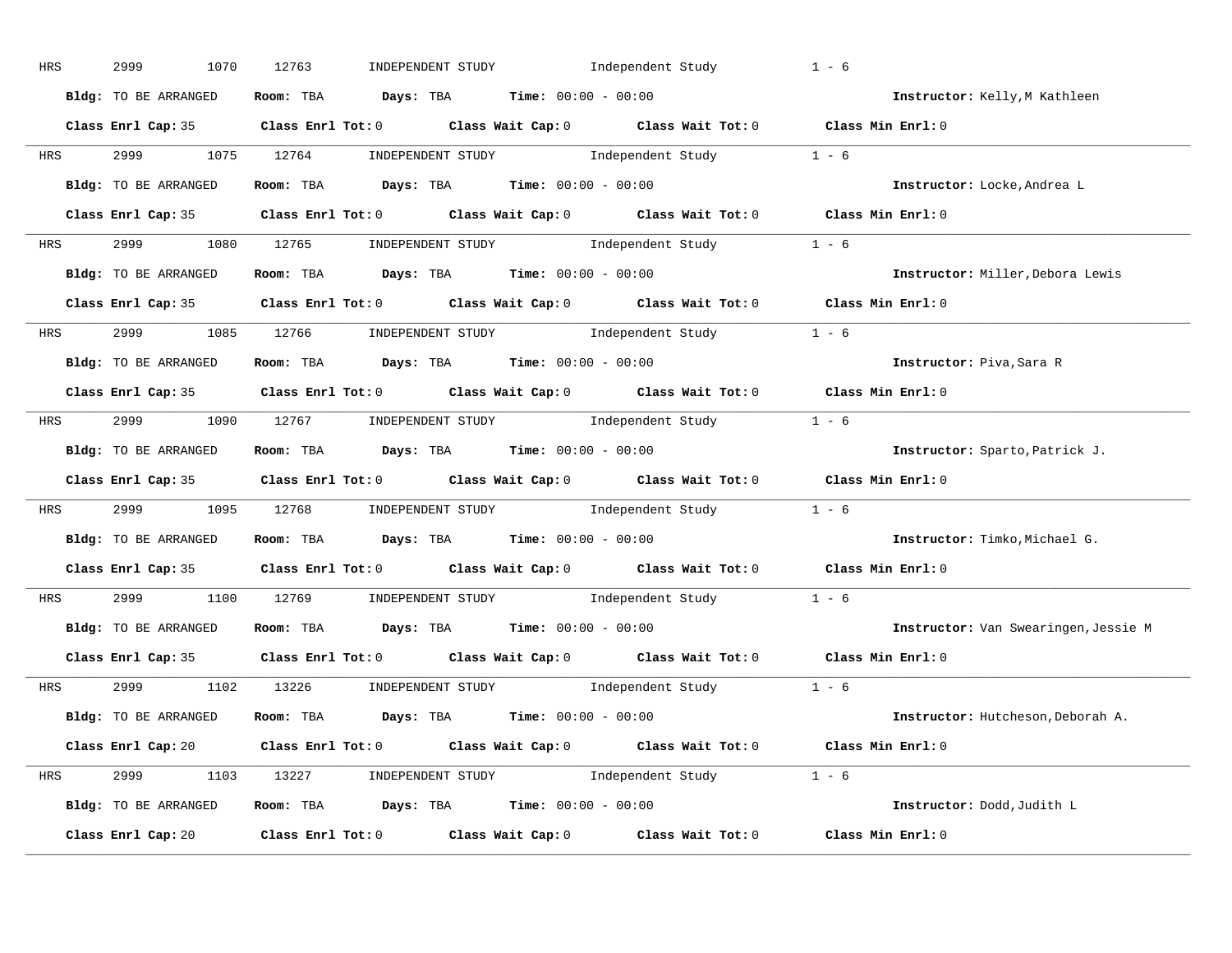### Report ID: SR201 **University of Pittsburgh** Page No. 91 of 251 **Schedule of Classes for Summer Term 2020-2021** Run Date: 11/07/2020 **Six Week - First Run Time: 00:30:09** Run Time: 00:30:09

| Catalog Nbr Section Class Nbr<br>Subject | Course Title                                                                               | Component                    | Units<br>Topics                       |
|------------------------------------------|--------------------------------------------------------------------------------------------|------------------------------|---------------------------------------|
| 2999<br><b>HRS</b><br>1105               | 12770<br>INDEPENDENT STUDY                                                                 | Independent Study            | $1 - 6$                               |
| Bldg: TO BE ARRANGED                     | Room: TBA Days: TBA                                                                        | <b>Time:</b> $00:00 - 00:00$ | Instructor: Whitney, Susan L          |
|                                          | Class Enrl Cap: 35 Class Enrl Tot: 0 Class Wait Cap: 0 Class Wait Tot: 0 Class Min Enrl: 0 |                              |                                       |
| 2999 — 200<br><b>HRS</b>                 | 1106 13228<br>INDEPENDENT STUDY 1ndependent Study                                          |                              | $1 - 6$                               |
| Bldg: TO BE ARRANGED                     | Room: TBA $Days:$ TBA $Time: 00:00 - 00:00$                                                |                              | Instructor: Cherok, Lori E            |
|                                          | Class Enrl Cap: 20 Class Enrl Tot: 0 Class Wait Cap: 0 Class Wait Tot: 0 Class Min Enrl: 0 |                              |                                       |
| 2999<br><b>HRS</b>                       | 1110 12771 INDEPENDENT STUDY Independent Study                                             |                              | $1 - 6$                               |
| Bldg: TO BE ARRANGED                     | Room: TBA $\rule{1em}{0.15mm}$ Days: TBA Time: $00:00 - 00:00$                             |                              | Instructor: Abdelhak, Mervat          |
|                                          | Class Enrl Cap: 35 Class Enrl Tot: 0 Class Wait Cap: 0 Class Wait Tot: 0 Class Min Enrl: 0 |                              |                                       |
| 2999 — 200<br><b>HRS</b>                 | 1115 12772 INDEPENDENT STUDY Independent Study                                             |                              | $1 - 6$                               |
| Bldg: TO BE ARRANGED                     | Room: TBA $\rule{1em}{0.15mm}$ Days: TBA Time: $00:00 - 00:00$                             |                              | Instructor: Watzlaf, Valerie J        |
|                                          | Class Enrl Cap: 35 Class Enrl Tot: 0 Class Wait Cap: 0 Class Wait Tot: 0 Class Min Enrl: 0 |                              |                                       |
|                                          | HRS 2999 1120 12773 INDEPENDENT STUDY Independent Study                                    |                              | $1 - 6$                               |
| Bldg: TO BE ARRANGED                     | Room: TBA $Days:$ TBA $Time: 00:00 - 00:00$                                                |                              | Instructor: Anania-Firouzan, Patricia |
|                                          | Class Enrl Cap: 35 Class Enrl Tot: 0 Class Wait Cap: 0 Class Wait Tot: 0 Class Min Enrl: 0 |                              |                                       |
| 2999<br>HRS                              | 1125 12774 INDEPENDENT STUDY Independent Study                                             |                              | $1 - 6$                               |
| Bldg: TO BE ARRANGED                     | Room: TBA $Days:$ TBA $Time: 00:00 - 00:00$                                                |                              | Instructor: Parmanto, Bambang         |
|                                          | Class Enrl Cap: 35 Class Enrl Tot: 0 Class Wait Cap: 0 Class Wait Tot: 0 Class Min Enrl: 0 |                              |                                       |
| HRS                                      | 2999 1150 12775 INDEPENDENT STUDY Independent Study 1 - 6                                  |                              |                                       |
| Bldg: TO BE ARRANGED                     | Room: TBA $Days:$ TBA $Time: 00:00 - 00:00$                                                |                              | Instructor: Beals, Kim                |
|                                          | Class Enrl Cap: 35 Class Enrl Tot: 0 Class Wait Cap: 0 Class Wait Tot: 0 Class Min Enrl: 0 |                              |                                       |
| 2999<br><b>HRS</b>                       | INDEPENDENT STUDY 1ndependent Study<br>1165 12776                                          |                              | $1 - 6$                               |
| Bldg: TO BE ARRANGED                     | Room: TBA $Days:$ TBA $Time: 00:00 - 00:00$                                                |                              | Instructor: Skidmore, Elizabeth R.    |
| Class Enrl Cap: 35                       | Class Enrl Tot: $0$ Class Wait Cap: $0$ Class Wait Tot: $0$                                |                              | Class Min Enrl: 0                     |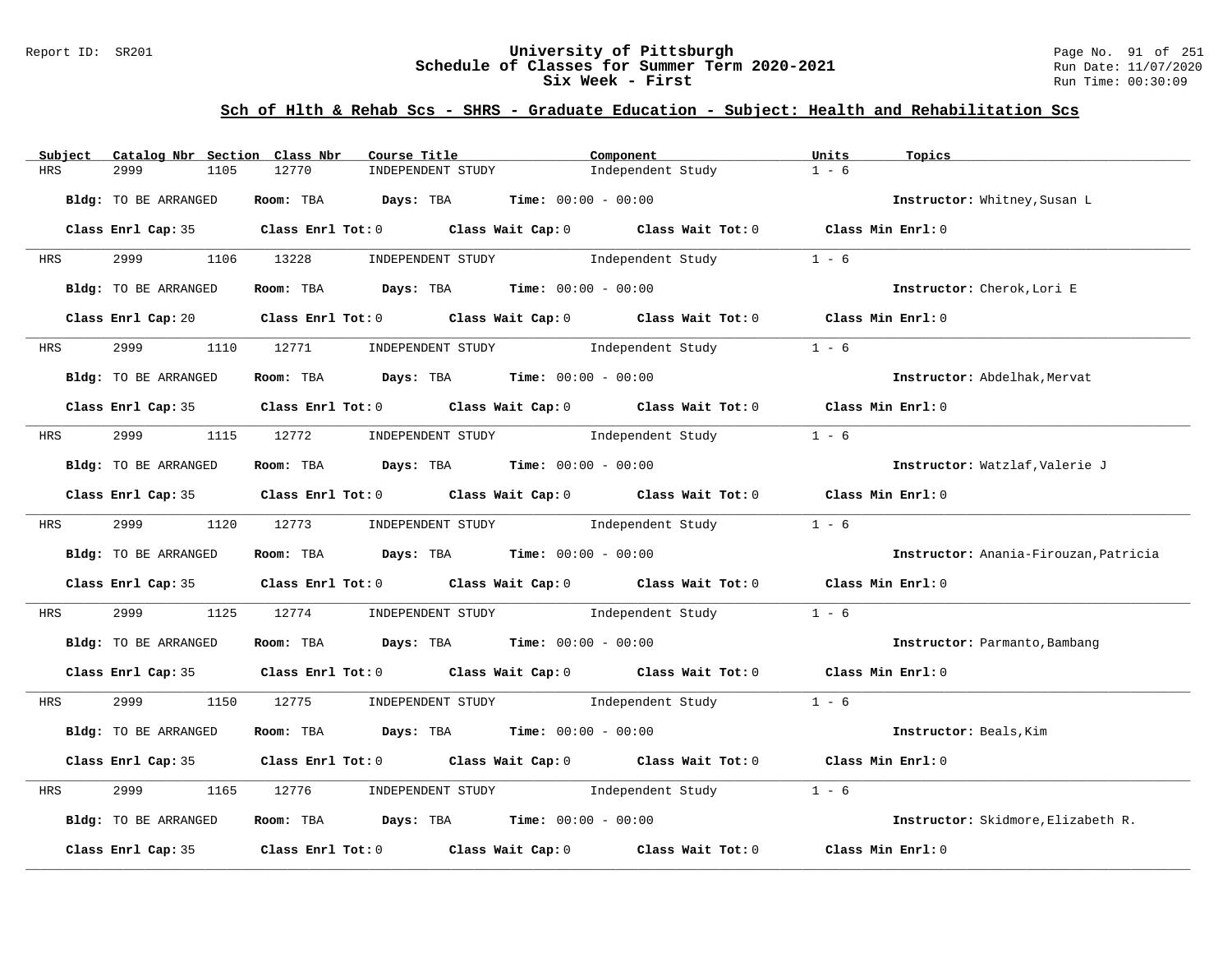| HRS        | 2999<br>1170         | 12777<br>INDEPENDENT STUDY<br>Independent Study                                            | $1 - 6$                             |
|------------|----------------------|--------------------------------------------------------------------------------------------|-------------------------------------|
|            | Bldg: TO BE ARRANGED | Room: TBA $Days:$ TBA $Time: 00:00 - 00:00$                                                | Instructor: Chisholm, Denise        |
|            |                      | Class Enrl Cap: 35 Class Enrl Tot: 0 Class Wait Cap: 0 Class Wait Tot: 0 Class Min Enrl: 0 |                                     |
| <b>HRS</b> |                      | 2999 1175 12778 INDEPENDENT STUDY Independent Study 1 - 6                                  |                                     |
|            | Bldg: TO BE ARRANGED | Room: TBA $\rule{1em}{0.15mm}$ Days: TBA Time: $00:00 - 00:00$                             | Instructor: Rodakowski, Juleen L    |
|            |                      | Class Enrl Cap: 35 Class Enrl Tot: 0 Class Wait Cap: 0 Class Wait Tot: 0 Class Min Enrl: 0 |                                     |
|            |                      | HRS 2999 1181 14694 INDEPENDENT STUDY Independent Study 1 - 6                              |                                     |
|            |                      | Bldg: TO BE ARRANGED ROOM: TBA Days: TBA Time: 00:00 - 00:00                               | Instructor: DeAlmeida, Dilhari R    |
|            |                      | Class Enrl Cap: 20 Class Enrl Tot: 0 Class Wait Cap: 0 Class Wait Tot: 0 Class Min Enrl: 0 |                                     |
|            |                      | HRS 2999 1550 16912 INDEPENDENT STUDY Independent Study 1 - 6                              |                                     |
|            | Bldg: TO BE ARRANGED | Room: TBA $Days: TBA$ Time: $00:00 - 00:00$                                                | Instructor: Sethi, Amit             |
|            |                      | Class Enrl Cap: 20 Class Enrl Tot: 0 Class Wait Cap: 0 Class Wait Tot: 0 Class Min Enrl: 0 |                                     |
|            |                      | HRS 2999 1555 16913 INDEPENDENT STUDY Independent Study 1 - 6                              |                                     |
|            | Bldg: TO BE ARRANGED | Room: TBA $\rule{1em}{0.15mm}$ Days: TBA $\rule{1.5mm}{0.15mm}$ Time: $00:00 - 00:00$      | Instructor: Bendixen, Roxanna Marie |
|            |                      | Class Enrl Cap: 20 Class Enrl Tot: 0 Class Wait Cap: 0 Class Wait Tot: 0 Class Min Enrl: 0 |                                     |
| <b>HRS</b> |                      | 2999 1560 16914 INDEPENDENT STUDY Independent Study 1 - 6                                  |                                     |
|            | Bldg: TO BE ARRANGED | Room: TBA $Days:$ TBA $Time: 00:00 - 00:00$                                                | Instructor: Baird, Joanne Merante   |
|            |                      | Class Enrl Cap: 20 Class Enrl Tot: 0 Class Wait Cap: 0 Class Wait Tot: 0                   | Class Min Enrl: 0                   |
| <b>HRS</b> | 2999 720             | 1570 16915 INDEPENDENT STUDY Independent Study 1 - 6                                       |                                     |
|            | Bldg: TO BE ARRANGED | Room: TBA $Days:$ TBA $Time: 00:00 - 00:00$                                                | Instructor: Toto, Pamela Ellen      |
|            | Class Enrl Cap: 20   | Class Enrl Tot: $0$ Class Wait Cap: $0$ Class Wait Tot: $0$                                | Class Min Enrl: 0                   |
|            | HRS 2999             | 1571 19432 INDEPENDENT STUDY Independent Study 1 - 6                                       |                                     |
|            |                      | Bldg: TO BE ARRANGED Room: TBA Days: TBA Time: 00:00 - 00:00                               | Instructor: White, Jennifer Suzanne |
|            |                      | Class Enrl Cap: 20 Class Enrl Tot: 0 Class Wait Cap: 0 Class Wait Tot: 0 Class Min Enrl: 0 |                                     |
|            |                      | HRS 2999 1572 19433 INDEPENDENT STUDY Independent Study 1 - 6                              |                                     |
|            | Bldg: TO BE ARRANGED | Room: TBA $Days:$ TBA $Time: 00:00 - 00:00$                                                | Instructor: Stover, Alyson D        |
|            | Class Enrl Cap: 20   | Class Enrl Tot: $0$ Class Wait Cap: $0$ Class Wait Tot: $0$                                | Class Min Enrl: 0                   |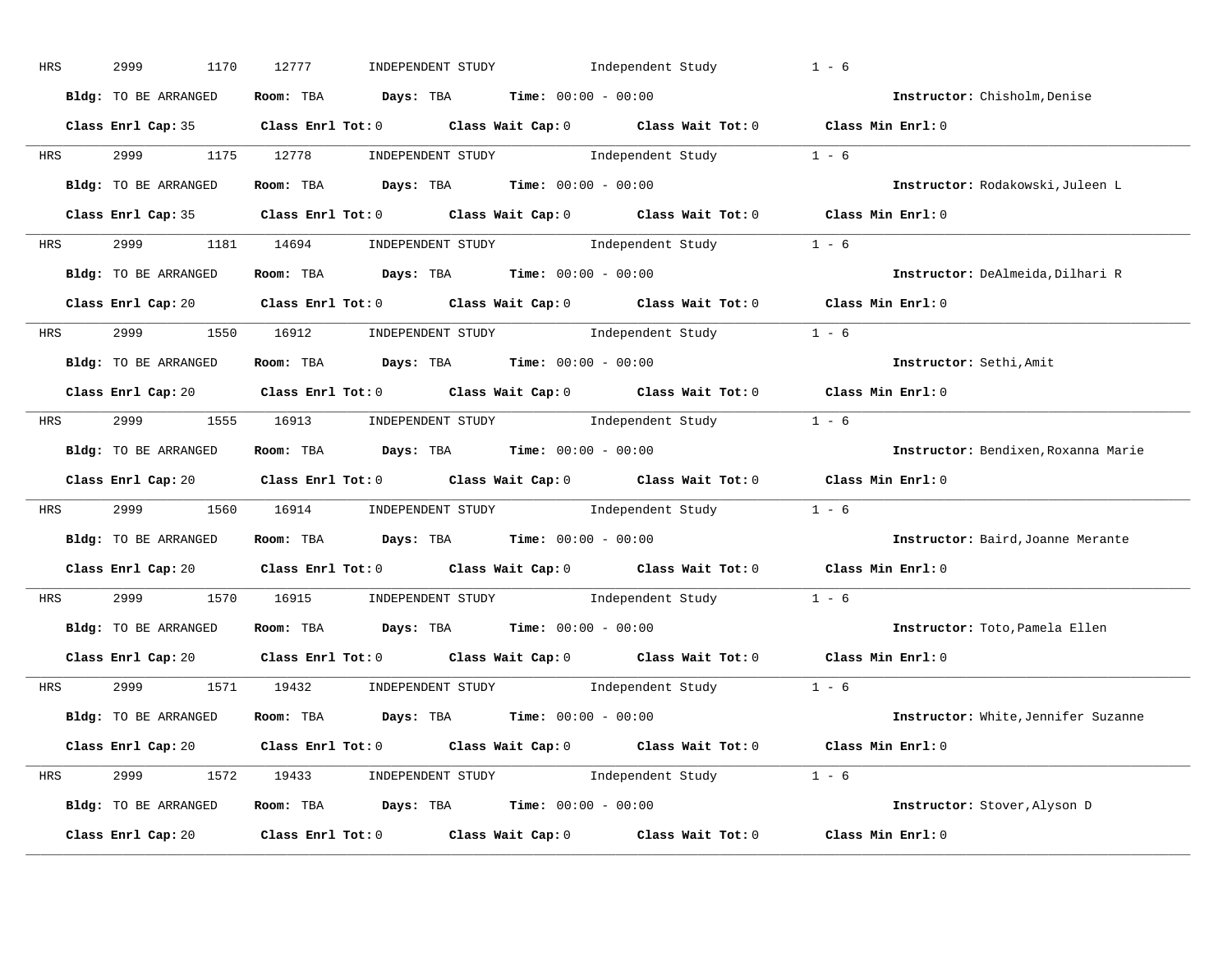### Report ID: SR201 **University of Pittsburgh** Page No. 93 of 251 **Schedule of Classes for Summer Term 2020-2021** Run Date: 11/07/2020 **Six Week - First Run Time: 00:30:09** Run Time: 00:30:09

| Catalog Nbr Section Class Nbr<br>Subject | Course Title                                                                                                                   | Component         | Units<br>Topics                       |
|------------------------------------------|--------------------------------------------------------------------------------------------------------------------------------|-------------------|---------------------------------------|
| <b>HRS</b><br>2999<br>1573               | 19434<br>INDEPENDENT STUDY                                                                                                     | Independent Study | $1 - 6$                               |
| Bldg: TO BE ARRANGED                     | Room: TBA<br>Days: TBA<br><b>Time:</b> $00:00 - 00:00$                                                                         |                   | Instructor: Marsico, Ann M            |
|                                          | Class Enrl Cap: 20 $\qquad$ Class Enrl Tot: 0 $\qquad$ Class Wait Cap: 0 $\qquad$ Class Wait Tot: 0 $\qquad$ Class Min Enrl: 0 |                   |                                       |
| 2999<br>HRS                              | 1574 19435<br>INDEPENDENT STUDY                                                                                                | Independent Study | $1 - 6$                               |
| Bldg: TO BE ARRANGED                     | Room: TBA $Days:$ TBA $Time: 00:00 - 00:00$                                                                                    |                   | Instructor: Caldwell, Angela Renee    |
| Class Enrl Cap: 20                       | Class Enrl Tot: $0$ Class Wait Cap: $0$ Class Wait Tot: $0$                                                                    |                   | Class Min Enrl: 0                     |
| 2999<br><b>HRS</b>                       | 1576 19436<br>INDEPENDENT STUDY 1ndependent Study                                                                              |                   | $1 - 6$                               |
| Bldg: TO BE ARRANGED                     | Room: TBA $Days:$ TBA $Time: 00:00 - 00:00$                                                                                    |                   | Instructor: Leland, Natalie Elizabeth |
|                                          | Class Enrl Cap: 20 $\qquad$ Class Enrl Tot: 0 $\qquad$ Class Wait Cap: 0 $\qquad$ Class Wait Tot: 0                            |                   | Class Min Enrl: 0                     |
| 3999<br>HRS                              | 1010 14328 DOCTORAL INDEPENDENT STUDY Independent Study                                                                        |                   | $1 - 6$                               |
| Bldg: TO BE ARRANGED                     | Room: TBA $\rule{1em}{0.15mm}$ Days: TBA Time: $00:00 - 00:00$                                                                 |                   | Instructor: Zhou, Leming              |
| Class Enrl Cap: 20                       | Class Enrl Tot: $0$ Class Wait Cap: $0$ Class Wait Tot: $0$                                                                    |                   | Class Min Enrl: 0                     |
| 3999 200<br><b>HRS</b>                   | 1015 12315<br>DOCTORAL INDEPENDENT STUDY Independent Study                                                                     |                   | $1 - 6$                               |
| Bldg: TO BE ARRANGED                     | Room: TBA $Days:$ TBA $Time: 00:00 - 00:00$                                                                                    |                   | Instructor: Brach, Jennifer Sokol     |
| Class Enrl Cap: 20                       | Class Enrl Tot: $0$ Class Wait Cap: $0$ Class Wait Tot: $0$                                                                    |                   | Class Min Enrl: 0                     |
| 3999<br>1016<br>HRS                      | DOCTORAL INDEPENDENT STUDY Independent Study<br>13615                                                                          |                   | $1 - 6$                               |
| Bldg: TO BE ARRANGED                     | Room: TBA $Days:$ TBA $Time: 00:00 - 00:00$                                                                                    |                   | Instructor: DeAlmeida, Dilhari R      |
|                                          | Class Enrl Cap: 20 $\qquad$ Class Enrl Tot: 0 $\qquad$ Class Wait Cap: 0 $\qquad$ Class Wait Tot: 0 $\qquad$ Class Min Enrl: 0 |                   |                                       |
| 3999<br>HRS                              | 1017 12926<br>DOCTORAL INDEPENDENT STUDY Independent Study                                                                     |                   | $1 - 6$                               |
| Bldg: TO BE ARRANGED                     | Room: TBA<br>Days: TBA<br><b>Time:</b> $00:00 - 00:00$                                                                         |                   | Instructor: Boninger, Michael L.      |
|                                          | Class Enrl Cap: 20 $\qquad$ Class Enrl Tot: 0 $\qquad$ Class Wait Cap: 0 $\qquad$ Class Wait Tot: 0                            |                   | Class Min Enrl: 0                     |
| 3999<br>1018<br>HRS                      | DOCTORAL INDEPENDENT STUDY Independent Study<br>12927                                                                          |                   | $1 - 6$                               |
| Bldg: TO BE ARRANGED                     | Room: TBA $Days:$ TBA $Time: 00:00 - 00:00$                                                                                    |                   | Instructor: Brienza, David M          |
| Class Enrl Cap: 20                       | Class Enrl Tot: 0 Class Wait Cap: 0                                                                                            | Class Wait Tot: 0 | Class Min Enrl: 0                     |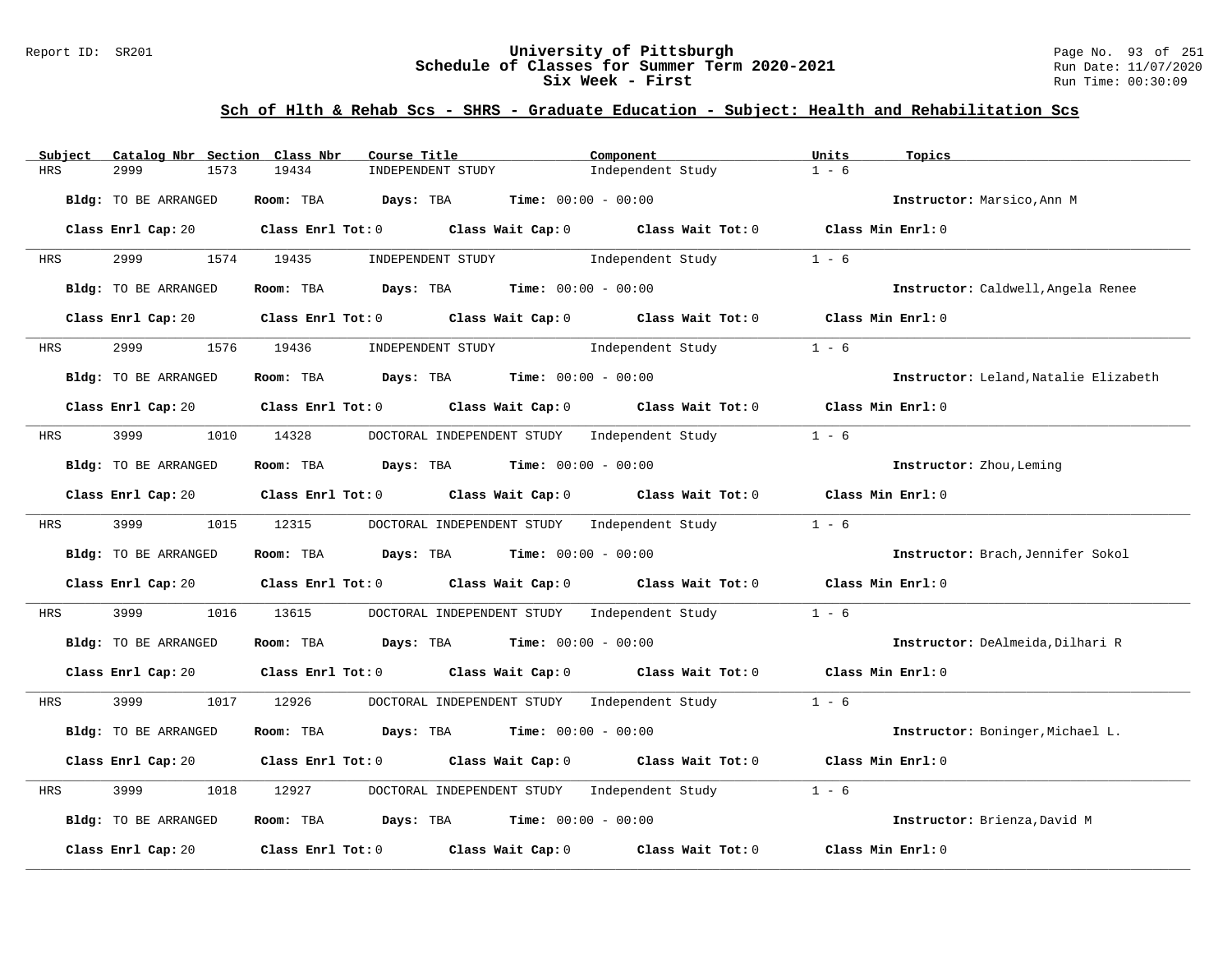| HRS | 3999<br>1019         | 12928<br>DOCTORAL INDEPENDENT STUDY<br>Independent Study                                            | $1 - 6$                                |
|-----|----------------------|-----------------------------------------------------------------------------------------------------|----------------------------------------|
|     | Bldg: TO BE ARRANGED | Room: TBA $Days:$ TBA $Time: 00:00 - 00:00$                                                         | Instructor: Cooper, Rory A             |
|     |                      | Class Enrl Cap: 20 Class Enrl Tot: 0 Class Wait Cap: 0 Class Wait Tot: 0 Class Min Enrl: 0          |                                        |
| HRS | 3999                 | DOCTORAL INDEPENDENT STUDY Independent Study 1 - 6<br>1021 12929                                    |                                        |
|     | Bldg: TO BE ARRANGED | Room: TBA $Days:$ TBA $Time: 00:00 - 00:00$                                                         | Instructor: Ding, Dan                  |
|     | Class Enrl Cap: 20   | Class Enrl Tot: 0 Class Wait Cap: 0 Class Wait Tot: 0 Class Min Enrl: 0                             |                                        |
| HRS | 3999 1022 12930      | DOCTORAL INDEPENDENT STUDY Independent Study 1 - 6                                                  |                                        |
|     | Bldg: TO BE ARRANGED | Room: TBA $Days:$ TBA $Time: 00:00 - 00:00$                                                         | Instructor: Lewis, Allen Nelson        |
|     |                      | Class Enrl Cap: 20 Class Enrl Tot: 0 Class Wait Cap: 0 Class Wait Tot: 0 Class Min Enrl: 0          |                                        |
| HRS | 3999 (1984)          | 1023 12931 DOCTORAL INDEPENDENT STUDY Independent Study 1 - 6                                       |                                        |
|     | Bldg: TO BE ARRANGED | Room: TBA $Days:$ TBA $Time: 00:00 - 00:00$                                                         | Instructor: Koontz, Alicia M.          |
|     |                      | Class Enrl Cap: 20 Class Enrl Tot: 0 Class Wait Cap: 0 Class Wait Tot: 0 Class Min Enrl: 0          |                                        |
| HRS |                      | 3999 1024 12932 DOCTORAL INDEPENDENT STUDY Independent Study 1 - 6                                  |                                        |
|     | Bldg: TO BE ARRANGED | Room: TBA $Days:$ TBA $Time: 00:00 - 00:00$                                                         | Instructor: McCue, Michael Patrick     |
|     |                      | Class Enrl Cap: 20 Class Enrl Tot: 0 Class Wait Cap: 0 Class Wait Tot: 0 Class Min Enrl: 0          |                                        |
| HRS | 3999<br>1025         | 12844 DOCTORAL INDEPENDENT STUDY Independent Study                                                  | $1 - 6$                                |
|     | Bldg: TO BE ARRANGED | Room: TBA $Days:$ TBA Time: $00:00 - 00:00$                                                         | Instructor: Carvell, George E          |
|     |                      | Class Enrl Cap: 20 $\qquad$ Class Enrl Tot: 0 $\qquad$ Class Wait Cap: 0 $\qquad$ Class Wait Tot: 0 | Class Min Enrl: 0                      |
| HRS | 3999 700             | 1026 12933<br>DOCTORAL INDEPENDENT STUDY Independent Study                                          | $1 - 6$                                |
|     | Bldg: TO BE ARRANGED | Room: TBA $Days:$ TBA $Time: 00:00 - 00:00$                                                         | Instructor: Ohnabe, Hisaichi           |
|     | Class Enrl Cap: 20   | Class Enrl Tot: $0$ Class Wait Cap: $0$ Class Wait Tot: $0$                                         | Class Min Enrl: 0                      |
| HRS | 3999                 | DOCTORAL INDEPENDENT STUDY Independent Study 1 - 6<br>1027 12934                                    |                                        |
|     | Bldg: TO BE ARRANGED | Room: TBA $Days:$ TBA $Time: 00:00 - 00:00$                                                         | Instructor: Seelman, Katherine Delores |
|     |                      | Class Enrl Cap: 20 Class Enrl Tot: 0 Class Wait Cap: 0 Class Wait Tot: 0 Class Min Enrl: 0          |                                        |
| HRS | 3999 700             | 1028 12935 DOCTORAL INDEPENDENT STUDY Independent Study 1 - 6                                       |                                        |
|     | Bldg: TO BE ARRANGED | Room: TBA $Days:$ TBA $Time: 00:00 - 00:00$                                                         | Instructor: Simpson, Richard Callaghan |
|     | Class Enrl Cap: 20   | Class Enrl Tot: $0$ Class Wait Cap: $0$ Class Wait Tot: $0$                                         | Class Min Enrl: 0                      |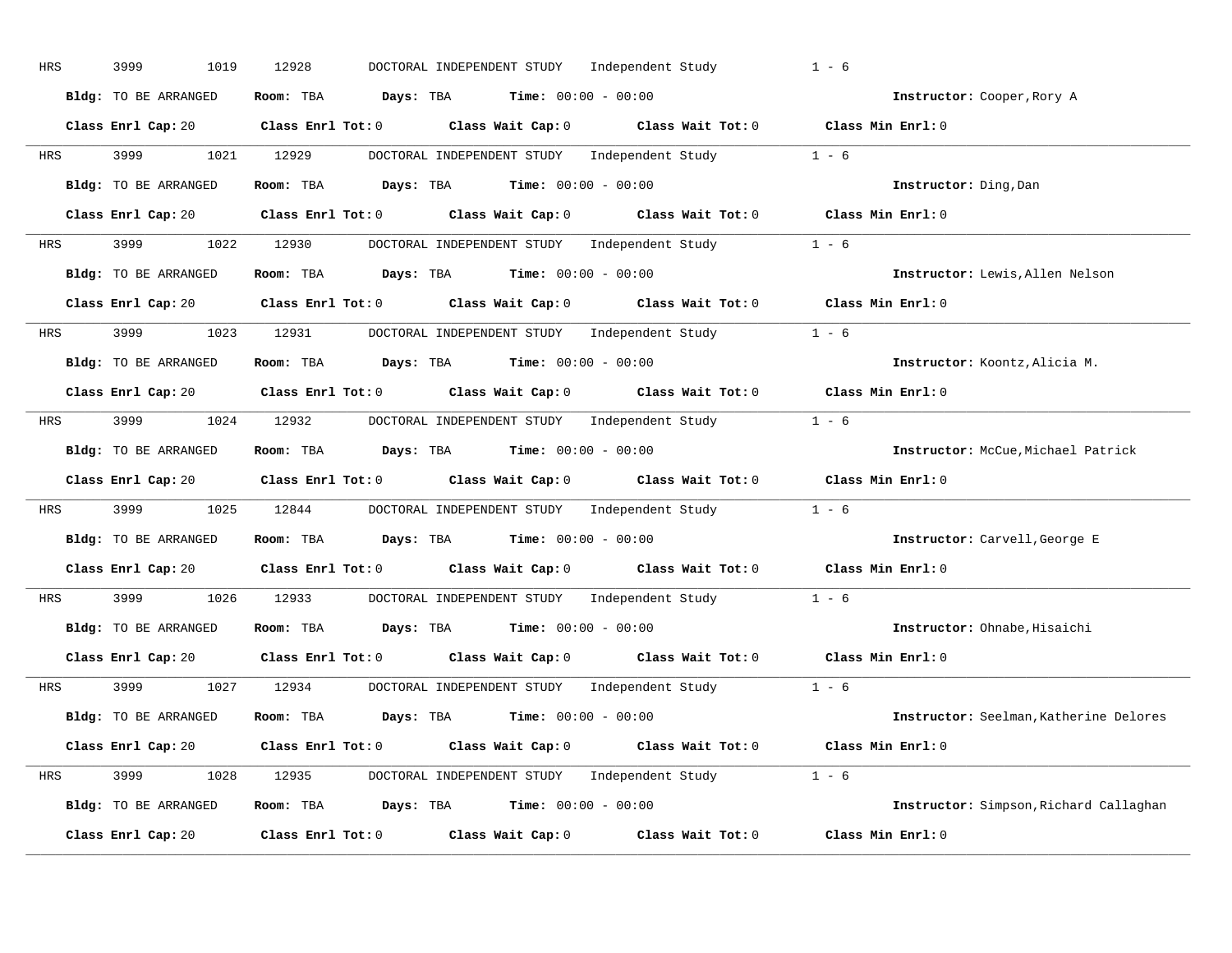### Report ID: SR201 **University of Pittsburgh** Page No. 95 of 251 **Schedule of Classes for Summer Term 2020-2021** Run Date: 11/07/2020 **Six Week - First Run Time: 00:30:09** Run Time: 00:30:09

| Catalog Nbr Section Class Nbr<br>Subject | Course Title                                                                          | Component                    | Units<br>Topics                      |
|------------------------------------------|---------------------------------------------------------------------------------------|------------------------------|--------------------------------------|
| 3999<br><b>HRS</b><br>1030               | 12845<br>DOCTORAL INDEPENDENT STUDY                                                   | Independent Study            | $1 - 6$                              |
| Bldg: TO BE ARRANGED                     | Room: TBA<br>Days: TBA                                                                | <b>Time:</b> $00:00 - 00:00$ | Instructor: Delitto, Anthony         |
| Class Enrl Cap: 20                       | Class Enrl Tot: $0$ Class Wait Cap: $0$ Class Wait Tot: $0$                           |                              | Class Min Enrl: 0                    |
| 3999<br>1035<br>HRS                      | 12846<br>DOCTORAL INDEPENDENT STUDY Independent Study                                 |                              | $1 - 6$                              |
| <b>Bldg:</b> TO BE ARRANGED              | <b>Days:</b> TBA <b>Time:</b> $00:00 - 00:00$<br>Room: TBA                            |                              | Instructor: Fitzgerald, Gerald G.    |
| Class Enrl Cap: 20                       | Class Enrl Tot: 0 Class Wait Cap: 0                                                   | Class Wait Tot: 0            | Class Min $Err1:0$                   |
| 3999<br>1040<br>HRS                      | DOCTORAL INDEPENDENT STUDY Independent Study<br>12847                                 |                              | $1 - 6$                              |
| Bldg: TO BE ARRANGED                     | $\texttt{Days:}$ TBA $\texttt{Time:}$ 00:00 - 00:00<br>Room: TBA                      |                              | Instructor: Irrgang, James J         |
| Class Enrl Cap: 20                       | Class Enrl Tot: $0$ Class Wait Cap: $0$ Class Wait Tot: $0$                           |                              | Class Min Enrl: 0                    |
| 3999<br>1045<br>HRS                      | 12848<br>DOCTORAL INDEPENDENT STUDY Independent Study                                 |                              | $1 - 6$                              |
| Bldg: TO BE ARRANGED                     | Room: TBA<br>$\texttt{DayS:}$ TBA $\texttt{Time:}$ 00:00 - 00:00                      |                              | Instructor: Kelly, M Kathleen        |
| Class Enrl Cap: 20                       | Class Enrl Tot: 0 Class Wait Cap: 0                                                   | Class Wait Tot: 0            | Class Min Enrl: 0                    |
| 3999<br>1050<br>HRS                      | 12849<br>DOCTORAL INDEPENDENT STUDY Independent Study                                 |                              | $1 - 6$                              |
| Bldg: TO BE ARRANGED                     | Room: TBA<br><b>Days:</b> TBA <b>Time:</b> $00:00 - 00:00$                            |                              | Instructor: Sparto, Patrick J.       |
| Class Enrl Cap: 20                       | Class Enrl Tot: 0 Class Wait Cap: 0 Class Wait Tot: 0                                 |                              | Class Min Enrl: 0                    |
| 3999<br>1055<br>HRS                      | 12850<br>DOCTORAL INDEPENDENT STUDY Independent Study                                 |                              | $1 - 6$                              |
| Bldg: TO BE ARRANGED                     | Room: TBA $Days:$ TBA $Time: 00:00 - 00:00$                                           |                              | Instructor: Van Swearingen, Jessie M |
| Class Enrl Cap: 20                       | Class Enrl Tot: 0 Class Wait Cap: 0 Class Wait Tot: 0                                 |                              | Class Min Enrl: 0                    |
| 3999<br>1060<br>HRS                      | 12851<br>DOCTORAL INDEPENDENT STUDY Independent Study                                 |                              | $1 - 6$                              |
| Bldg: TO BE ARRANGED                     | Days: TBA<br>Room: TBA                                                                | <b>Time:</b> $00:00 - 00:00$ | Instructor: Whitney, Susan L         |
| Class Enrl Cap: 20                       | Class Enrl Tot: 0 Class Wait Cap: 0 Class Wait Tot: 0                                 |                              | Class Min Enrl: 0                    |
| 3999<br>HRS<br>1065                      | DOCTORAL INDEPENDENT STUDY Independent Study<br>12852                                 |                              | $1 - 6$                              |
| Bldg: TO BE ARRANGED                     | Room: TBA $\rule{1em}{0.15mm}$ Days: TBA $\rule{1.5mm}{0.15mm}$ Time: $00:00 - 00:00$ |                              | Instructor: Abdelhak, Mervat         |
| Class Enrl Cap: 20                       | Class Enrl Tot: 0 Class Wait Cap: 0                                                   | Class Wait Tot: 0            | Class Min Enrl: 0                    |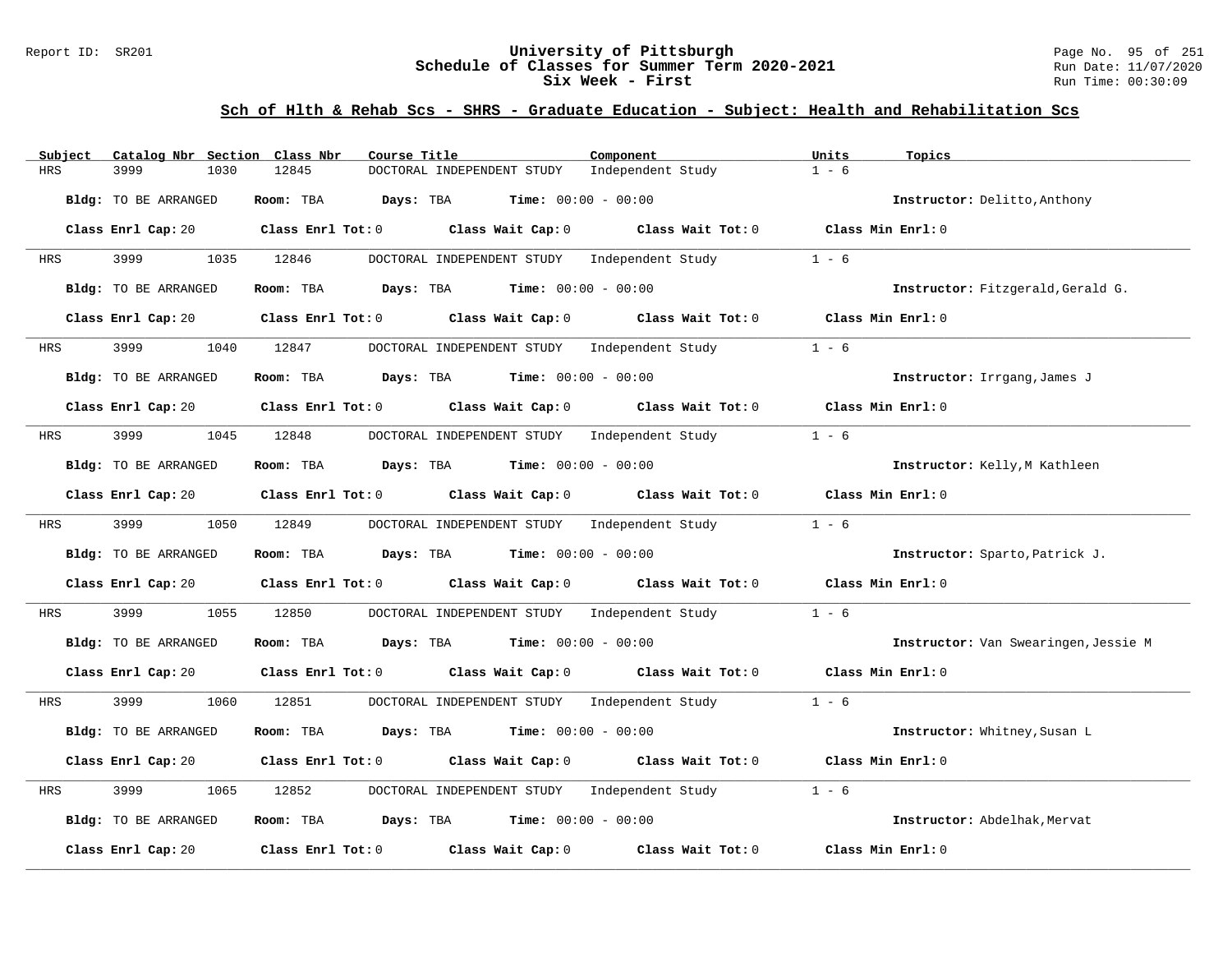| HRS        | 3999<br>1070         | 12853                   | DOCTORAL INDEPENDENT STUDY                    |                       | Independent Study                                  | $1 - 6$                               |
|------------|----------------------|-------------------------|-----------------------------------------------|-----------------------|----------------------------------------------------|---------------------------------------|
|            | Bldg: TO BE ARRANGED | Room: TBA               | Days: TBA                                     |                       | <b>Time:</b> $00:00 - 00:00$                       | Instructor: Watzlaf, Valerie J        |
|            | Class Enrl Cap: 20   | $Class$ $Enr1$ $Tot: 0$ |                                               | Class Wait Cap: 0     | Class Wait Tot: 0                                  | Class Min Enrl: 0                     |
| HRS        | 3999<br>1075         | 12854                   |                                               |                       | DOCTORAL INDEPENDENT STUDY Independent Study       | $1 - 6$                               |
|            | Bldg: TO BE ARRANGED | Room: TBA               | Days: TBA                                     |                       | <b>Time:</b> $00:00 - 00:00$                       | Instructor: Anania-Firouzan, Patricia |
|            | Class Enrl Cap: 20   | $Class$ $Enr1$ $Tot: 0$ |                                               | Class Wait Cap: 0     | Class Wait Tot: 0                                  | Class Min Enrl: 0                     |
| HRS        | 3999<br>1080         | 12855                   |                                               |                       | DOCTORAL INDEPENDENT STUDY Independent Study 1 - 6 |                                       |
|            | Bldg: TO BE ARRANGED | Room: TBA               | Days: TBA                                     |                       | <b>Time:</b> $00:00 - 00:00$                       | Instructor: Parmanto, Bambang         |
|            | Class Enrl Cap: 20   | $Class$ $Enrl$ $Tot: 0$ |                                               | Class Wait Cap: 0     | Class Wait Tot: 0                                  | Class Min Enrl: 0                     |
| <b>HRS</b> | 3999<br>1090         | 12856                   |                                               |                       | DOCTORAL INDEPENDENT STUDY Independent Study       | $1 - 6$                               |
|            | Bldg: TO BE ARRANGED | Room: TBA               | Days: TBA                                     | $Time: 00:00 - 00:00$ |                                                    | Instructor: Skidmore, Elizabeth R.    |
|            | Class Enrl Cap: 20   | $Class$ $Enr1$ $Tot: 0$ |                                               | Class Wait Cap: 0     | Class Wait Tot: 0                                  | Class Min Enrl: 0                     |
| HRS        | 3999<br>1095         | 12857                   |                                               |                       | DOCTORAL INDEPENDENT STUDY Independent Study       | $1 - 6$                               |
|            | Bldg: TO BE ARRANGED | Room: TBA               | Days: TBA                                     |                       | <b>Time:</b> $00:00 - 00:00$                       | Instructor: Chisholm, Denise          |
|            | Class Enrl Cap: 20   | $Class$ $Enrl$ $Tot: 0$ |                                               | Class Wait Cap: 0     | Class Wait Tot: 0                                  | Class Min Enrl: 0                     |
| HRS        | 3999<br>1100         | 12858                   |                                               |                       | DOCTORAL INDEPENDENT STUDY Independent Study 1 - 6 |                                       |
|            | Bldg: TO BE ARRANGED | Room: TBA               | Days: TBA                                     |                       | <b>Time:</b> $00:00 - 00:00$                       | Instructor: Baker, Nancy Adele        |
|            | Class Enrl Cap: 20   | $Class$ $Enr1$ $Tot: 0$ |                                               | Class Wait Cap: 0     | Class Wait Tot: 0                                  | Class Min Enrl: 0                     |
| HRS        | 3999<br>1101         | 14704                   |                                               |                       | DOCTORAL INDEPENDENT STUDY Independent Study       | $1 - 6$                               |
|            | Bldg: TO BE ARRANGED | Room: TBA               | <b>Days:</b> TBA <b>Time:</b> $00:00 - 00:00$ |                       |                                                    | Instructor: Saptono, Andi             |
|            | Class Enrl Cap: 20   | $Class$ $Enr1$ $Tot: 0$ |                                               | Class Wait Cap: 0     | Class Wait Tot: 0                                  | Class Min Enrl: 0                     |
| HRS        | 3999<br>1107         | 12859                   |                                               |                       | DOCTORAL INDEPENDENT STUDY Independent Study       | $1 - 6$                               |
|            | Bldg: TO BE ARRANGED | Room: TBA               | Days: TBA                                     |                       | <b>Time:</b> $00:00 - 00:00$                       | Instructor: Angelo, Jennifer Kay      |
|            |                      |                         |                                               |                       |                                                    |                                       |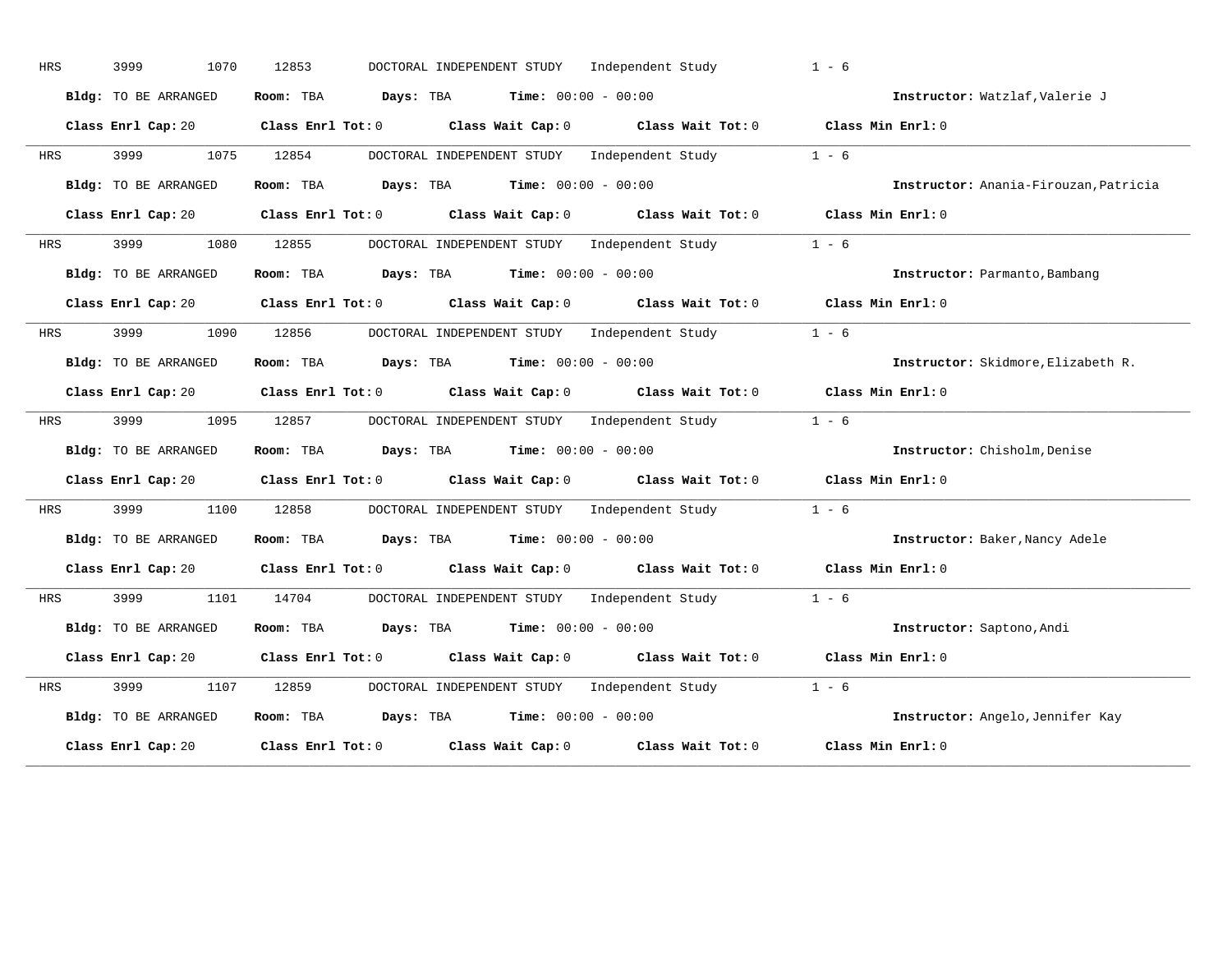#### Report ID: SR201 **University of Pittsburgh** Page No. 97 of 251 **Schedule of Classes for Summer Term 2020-2021** Run Date: 11/07/2020 **Six Week - Second Run Time: 00:30:09**

| Subject          | Catalog Nbr Section Class Nbr | Course Title                                                                                       | Component                           | Units<br>Topics   |                                      |
|------------------|-------------------------------|----------------------------------------------------------------------------------------------------|-------------------------------------|-------------------|--------------------------------------|
| CSD              | 1099<br>1200                  | 16353<br>INDEPENDENT STUDY                                                                         | Independent Study                   | $1 - 3$           |                                      |
|                  | Bldg: TO BE ARRANGED          | Room: TBA $Days:$ TBA $Time: 00:00 - 00:00$                                                        |                                     |                   | Instructor: Gross, Roxann D          |
|                  | Class Enrl Cap: 6             | Class Enrl Tot: 0 Class Wait Cap: 6 Class Wait Tot: 0 Class Min Enrl: 0                            |                                     |                   |                                      |
| CSD <sub>c</sub> | 1099                          | 1210 16355<br>INDEPENDENT STUDY                                                                    | Independent Study                   | $1 - 3$           |                                      |
|                  | Bldg: TO BE ARRANGED          | Room: TBA $Days:$ TBA $Time: 00:00 - 00:00$                                                        |                                     |                   | Instructor: Cohn, Ellen R            |
|                  | Class Enrl Cap: 6             | Class Enrl Tot: 0 Class Wait Cap: 6 Class Wait Tot: 0 Class Min Enrl: 0                            |                                     |                   |                                      |
| CSD <sub>c</sub> | 1099                          | 1220 16357 INDEPENDENT STUDY                                                                       | Independent Study                   | $1 - 3$           |                                      |
|                  | Bldg: TO BE ARRANGED          | Room: TBA $Days:$ TBA $Time: 00:00 - 00:00$                                                        |                                     |                   | Instructor: Hill, Katharine J.       |
|                  | Class Enrl Cap: 6             | Class Enrl Tot: 0 $\qquad$ Class Wait Cap: 6 $\qquad$ Class Wait Tot: 0 $\qquad$ Class Min Enrl: 0 |                                     |                   |                                      |
|                  |                               | CSD 1099 1405 12359 INDEPENDENT STUDY Independent Study                                            |                                     | $1 - 3$           |                                      |
|                  | Bldg: TO BE ARRANGED          | Room: TBA $Days:$ TBA $Time: 00:00 - 00:00$                                                        |                                     |                   | Instructor: Fredericks, Geoffrey V   |
|                  | Class Enrl Cap: 6             | Class Enrl Tot: $0$ Class Wait Cap: $6$ Class Wait Tot: $0$ Class Min Enrl: $0$                    |                                     |                   |                                      |
|                  | CSD 1099 1410 12360           | INDEPENDENT STUDY 1ndependent Study                                                                |                                     | $1 - 3$           |                                      |
|                  | Bldg: TO BE ARRANGED          | Room: TBA $Days:$ TBA $Time: 00:00 - 00:00$                                                        |                                     |                   | Instructor: Evans, William Streicher |
|                  |                               | Class Enrl Cap: 6 Class Enrl Tot: 0 Class Wait Cap: 6 Class Wait Tot: 0 Class Min Enrl: 0          |                                     |                   |                                      |
| CSD              | 1099                          | 1411 16354                                                                                         | INDEPENDENT STUDY 1ndependent Study | $1 - 3$           |                                      |
|                  | Bldg: TO BE ARRANGED          | Room: TBA $Days:$ TBA $Time: 00:00 - 00:00$                                                        |                                     |                   | Instructor: Brown, Christopher A     |
|                  |                               | Class Enrl Cap: 6 Class Enrl Tot: 0 Class Wait Cap: 6 Class Wait Tot: 0 Class Min Enrl: 0          |                                     |                   |                                      |
|                  |                               | CSD 1099 1412 16356 INDEPENDENT STUDY Independent Study 1 - 3                                      |                                     |                   |                                      |
|                  | Bldg: TO BE ARRANGED          | Room: TBA $Days:$ TBA $Time: 00:00 - 00:00$                                                        |                                     |                   | Instructor: Coyle, James L.          |
|                  |                               | Class Enrl Cap: 6 Class Enrl Tot: 0 Class Wait Cap: 6 Class Wait Tot: 0 Class Min Enrl: 0          |                                     |                   |                                      |
| CSD              | 1099<br>1413                  | INDEPENDENT STUDY 1ndependent Study<br>16358                                                       |                                     | $1 - 3$           |                                      |
|                  | Bldg: TO BE ARRANGED          | Room: TBA $Days:$ TBA $Time: 00:00 - 00:00$                                                        |                                     | Instructor: Staff |                                      |
|                  | Class Enrl Cap: 6             | Class Enrl Tot: 0 Class Wait Cap: 6 Class Wait Tot: 0 Class Min Enrl: 0                            |                                     |                   |                                      |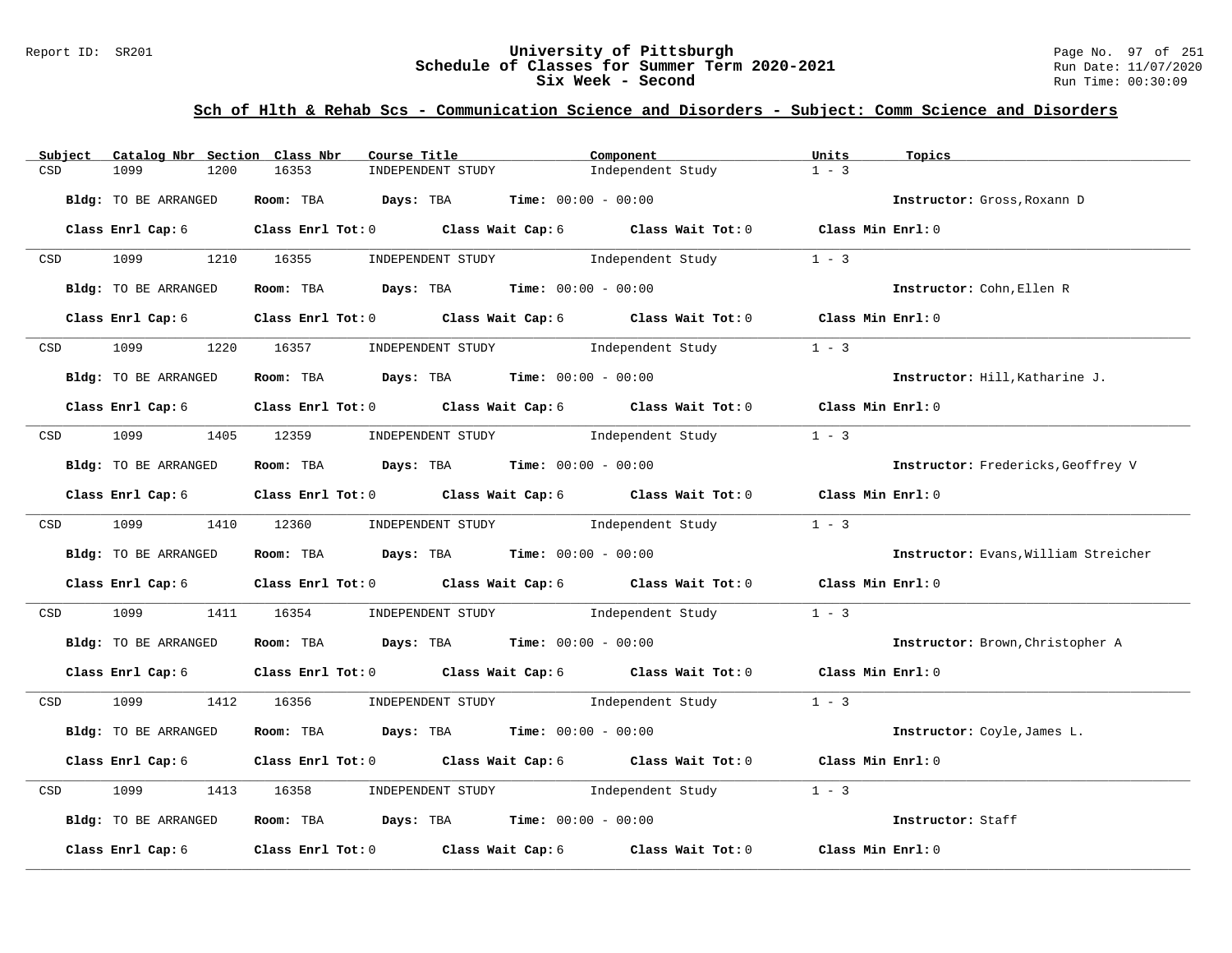| CSD |                  | 1099<br>1414         | 16359<br>INDEPENDENT STUDY                                                                                                                                                                                                                                                                                                                                                                                                      | Independent Study | $1 - 3$                                   |
|-----|------------------|----------------------|---------------------------------------------------------------------------------------------------------------------------------------------------------------------------------------------------------------------------------------------------------------------------------------------------------------------------------------------------------------------------------------------------------------------------------|-------------------|-------------------------------------------|
|     |                  | Bldg: TO BE ARRANGED | Room: TBA $Days:$ TBA $Time: 00:00 - 00:00$                                                                                                                                                                                                                                                                                                                                                                                     |                   | Instructor: Messick, Cheryl K             |
|     |                  |                      | Class Enrl Cap: 6 Class Enrl Tot: 0 Class Wait Cap: 6 Class Wait Tot: 0 Class Min Enrl: 0                                                                                                                                                                                                                                                                                                                                       |                   |                                           |
|     |                  | CSD 1099             | $\begin{minipage}[c]{0.9\linewidth} \textbf{INDEX} & \textbf{STUDY} \\ \textbf{1 - 3} & \textbf{1 - 3} \\ \textbf{2 - 1} & \textbf{1 - 3} \\ \textbf{3 - 2} & \textbf{1 - 3} \\ \textbf{4 - 3} & \textbf{1 - 3} \\ \textbf{5 - 4} & \textbf{1 - 3} \\ \textbf{6 - 1} & \textbf{1 - 3} \\ \textbf{7 - 2} & \textbf{1 - 3} \\ \textbf{8 - 1} & \textbf{1 - 3} \\ \textbf{9 - 1} & \textbf{1 - 3} \\ \textbf{1 - 3}$<br>1415 16360 |                   |                                           |
|     |                  | Bldg: TO BE ARRANGED | Room: TBA $Days:$ TBA Time: $00:00 - 00:00$                                                                                                                                                                                                                                                                                                                                                                                     |                   | Instructor: Mormer, Elaine A.             |
|     |                  | Class Enrl Cap: 6    | Class Enrl Tot: 0 Class Wait Cap: 6 Class Wait Tot: 0 Class Min Enrl: 0                                                                                                                                                                                                                                                                                                                                                         |                   |                                           |
|     |                  |                      | CSD 1099 1416 16361 INDEPENDENT STUDY Independent Study 1 - 3                                                                                                                                                                                                                                                                                                                                                                   |                   |                                           |
|     |                  |                      | Bldg: TO BE ARRANGED Room: TBA Days: TBA Time: 00:00 - 00:00                                                                                                                                                                                                                                                                                                                                                                    |                   | Instructor: Rossman, Reva N               |
|     |                  |                      | Class Enrl Cap: 6 Class Enrl Tot: 0 Class Wait Cap: 6 Class Wait Tot: 0 Class Min Enrl: 0                                                                                                                                                                                                                                                                                                                                       |                   |                                           |
|     |                  |                      | CSD 1099 1417 16362 INDEPENDENT STUDY Independent Study 1 - 3                                                                                                                                                                                                                                                                                                                                                                   |                   |                                           |
|     |                  | Bldg: TO BE ARRANGED | Room: TBA $\rule{1em}{0.15mm}$ Days: TBA $\rule{1.15mm}]{0.15mm}$ Time: $0.000 - 0.000$                                                                                                                                                                                                                                                                                                                                         |                   | Instructor: Vance, Janice Elizabeth       |
|     |                  |                      | Class Enrl Cap: 6 Class Enrl Tot: 0 Class Wait Cap: 6 Class Wait Tot: 0 Class Min Enrl: 0                                                                                                                                                                                                                                                                                                                                       |                   |                                           |
|     |                  |                      | CSD 1099 1418 17496 INDEPENDENT STUDY Independent Study 1 - 3                                                                                                                                                                                                                                                                                                                                                                   |                   |                                           |
|     |                  | Bldg: TO BE ARRANGED | <b>Room:</b> TBA $Days:$ TBA $Time: 00:00 - 00:00$                                                                                                                                                                                                                                                                                                                                                                              |                   | Instructor: Lundblom, Erin Elizabeth Gill |
|     |                  |                      | Class Enrl Cap: 6 Class Enrl Tot: 0 Class Wait Cap: 6 Class Wait Tot: 0 Class Min Enrl: 0                                                                                                                                                                                                                                                                                                                                       |                   |                                           |
|     |                  |                      | CSD 1099 1420 13341 INDEPENDENT STUDY Independent Study 1 - 3                                                                                                                                                                                                                                                                                                                                                                   |                   |                                           |
|     |                  | Bldg: TO BE ARRANGED | Room: TBA $Days:$ TBA $Time: 00:00 - 00:00$                                                                                                                                                                                                                                                                                                                                                                                     |                   | Instructor: Dickey, Michael Walsh         |
|     |                  |                      | Class Enrl Cap: 6 Class Enrl Tot: 0 Class Wait Cap: 6 Class Wait Tot: 0                                                                                                                                                                                                                                                                                                                                                         |                   | Class Min Enrl: 0                         |
|     | CSD <sub>c</sub> | 1099 700             | 1430 12361 INDEPENDENT STUDY                                                                                                                                                                                                                                                                                                                                                                                                    | Independent Study | $1 - 3$                                   |
|     |                  | Bldg: TO BE ARRANGED | Room: TBA $Days:$ TBA $Time: 00:00 - 00:00$                                                                                                                                                                                                                                                                                                                                                                                     |                   | Instructor: Palmer, Catherine             |
|     |                  |                      | Class Enrl Cap: 6 $\qquad$ Class Enrl Tot: 0 $\qquad$ Class Wait Cap: 6 $\qquad$ Class Wait Tot: 0                                                                                                                                                                                                                                                                                                                              |                   | Class Min Enrl: 0                         |
|     |                  |                      | CSD 1099 1435 12362 INDEPENDENT STUDY Independent Study 1 - 3                                                                                                                                                                                                                                                                                                                                                                   |                   |                                           |
|     |                  | Bldg: TO BE ARRANGED | Room: TBA $\rule{1em}{0.15mm}$ Days: TBA $\rule{1.15mm}]{0.15mm}$ Time: $0.000 - 0.000$                                                                                                                                                                                                                                                                                                                                         |                   | Instructor: Pratt, Sheila                 |
|     |                  | Class Enrl Cap: 6    | Class Enrl Tot: 0 $\qquad$ Class Wait Cap: 6 $\qquad$ Class Wait Tot: 0 $\qquad$ Class Min Enrl: 0                                                                                                                                                                                                                                                                                                                              |                   |                                           |
|     |                  |                      | CSD 1099 1440 12363 INDEPENDENT STUDY Independent Study 1 - 3                                                                                                                                                                                                                                                                                                                                                                   |                   |                                           |
|     |                  |                      | Bldg: TO BE ARRANGED Room: TBA Days: TBA Time: 00:00 - 00:00                                                                                                                                                                                                                                                                                                                                                                    |                   | Instructor: Kimelman, Susan S             |
|     |                  | Class Enrl Cap: 6    | Class Enrl Tot: $0$ Class Wait Cap: $6$ Class Wait Tot: $0$                                                                                                                                                                                                                                                                                                                                                                     |                   | Class Min Enrl: 0                         |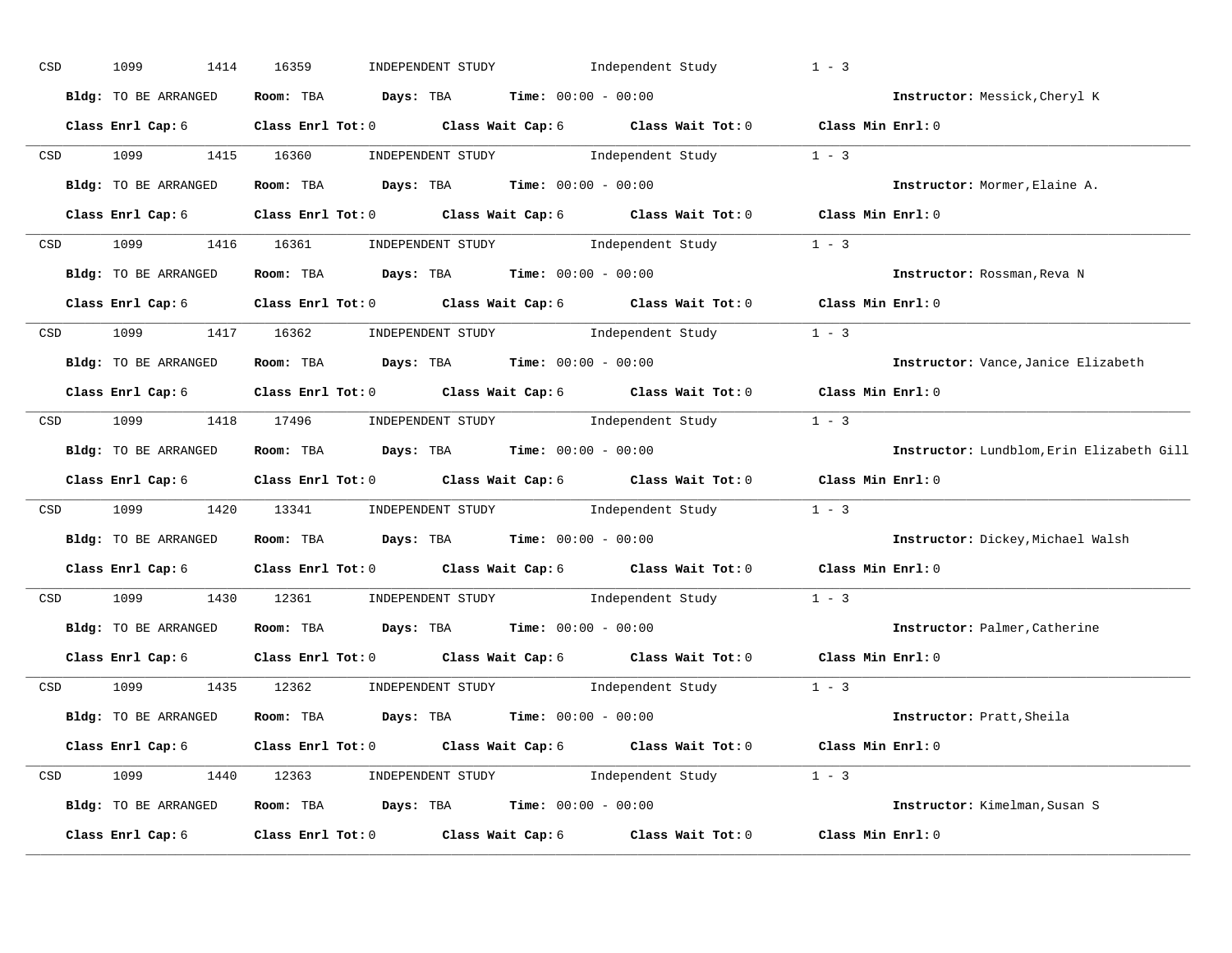#### Report ID: SR201 **University of Pittsburgh** Page No. 99 of 251 **Schedule of Classes for Summer Term 2020-2021** Run Date: 11/07/2020 **Six Week - Second Run Time: 00:30:09**

| Catalog Nbr Section Class Nbr<br>Subject | Course Title                                                   | Component                                                                       | Units<br>Topics                     |
|------------------------------------------|----------------------------------------------------------------|---------------------------------------------------------------------------------|-------------------------------------|
| CSD<br>1099<br>1445                      | 12364<br>INDEPENDENT STUDY                                     | Independent Study                                                               | $1 - 3$                             |
| <b>Bldg:</b> TO BE ARRANGED              | Room: TBA Days: TBA                                            | <b>Time:</b> $00:00 - 00:00$                                                    | Instructor: Duff, Dawna Margaret    |
| Class Enrl Cap: 6                        |                                                                | Class Enrl Tot: 0 Class Wait Cap: 6 Class Wait Tot: 0 Class Min Enrl: 0         |                                     |
| 1099 1450 12365<br><b>CSD</b>            | INDEPENDENT STUDY                                              | Independent Study                                                               | $1 - 3$                             |
| Bldg: TO BE ARRANGED                     | Room: TBA $Days:$ TBA $Time: 00:00 - 00:00$                    |                                                                                 | Instructor: Vento, Barbara          |
| Class Enrl Cap: 6                        |                                                                | Class Enrl Tot: $0$ Class Wait Cap: $6$ Class Wait Tot: $0$                     | Class Min Enrl: 0                   |
| 1099<br>CSD                              | 1455 12366<br>INDEPENDENT STUDY                                | Independent Study                                                               | $1 - 3$                             |
| Bldg: TO BE ARRANGED                     | Room: TBA Days: TBA Time: $00:00 - 00:00$                      |                                                                                 | Instructor: Iverson, Jana Marie     |
| Class Enrl Cap: 6                        |                                                                | Class Enrl Tot: $0$ Class Wait Cap: $6$ Class Wait Tot: $0$ Class Min Enrl: $0$ |                                     |
| 1099 1460 19518<br>CSD                   |                                                                | INDEPENDENT STUDY Tndependent Study                                             | $1 - 3$                             |
| Bldg: TO BE ARRANGED                     | Room: TBA $\rule{1em}{0.15mm}$ Days: TBA Time: $00:00 - 00:00$ |                                                                                 | Instructor: Chandrasekaran, Bharath |
| Class Enrl Cap: 6                        |                                                                | Class Enrl Tot: 0 Class Wait Cap: 6 Class Wait Tot: 0                           | Class Min Enrl: 0                   |
| CSD 1099 1465 19519                      |                                                                | INDEPENDENT STUDY 1ndependent Study                                             | $1 - 3$                             |
| Bldg: TO BE ARRANGED                     | Room: TBA Days: TBA Time: $00:00 - 00:00$                      |                                                                                 | Instructor: Chandrasekaran, Bharath |
| Class Enrl Cap: 6                        |                                                                | Class Enrl Tot: 0 Class Wait Cap: 6 Class Wait Tot: 0                           | Class Min Enrl: 0                   |
| 1902<br>1200<br>CSD                      | 16307<br>DIRECTED STUDY                                        | Directed Studies                                                                | $1 - 3$                             |
| Bldg: TO BE ARRANGED                     | Room: TBA $Days:$ TBA $Time: 00:00 - 00:00$                    |                                                                                 | Instructor: Coyle, James L.         |
| Class Enrl Cap: 6                        |                                                                | Class Enrl Tot: 0 Class Wait Cap: 6 Class Wait Tot: 0 Class Min Enrl: 0         |                                     |
| 1902<br>CSD                              | 1205 16308<br>DIRECTED STUDY                                   | Directed Studies                                                                | $1 - 3$                             |
| Bldg: TO BE ARRANGED                     | Room: TBA $Days:$ TBA $Time: 00:00 - 00:00$                    |                                                                                 | Instructor: Fredericks, Geoffrey V  |
| Class Enrl Cap: 6                        | Class Enrl Tot: 0 Class Wait Cap: 6 Class Wait Tot: 0          |                                                                                 | Class Min Enrl: 0                   |
| CSD<br>1902<br>1215                      | 16310<br>DIRECTED STUDY                                        | Directed Studies                                                                | $1 - 3$                             |
| Bldg: TO BE ARRANGED                     | Room: TBA $Days:$ TBA $Time: 00:00 - 00:00$                    |                                                                                 | Instructor: Staff                   |
| Class Enrl Cap: 6                        | Class Enrl Tot: 0 Class Wait Cap: 6                            | Class Wait Tot: 0                                                               | Class Min Enrl: 0                   |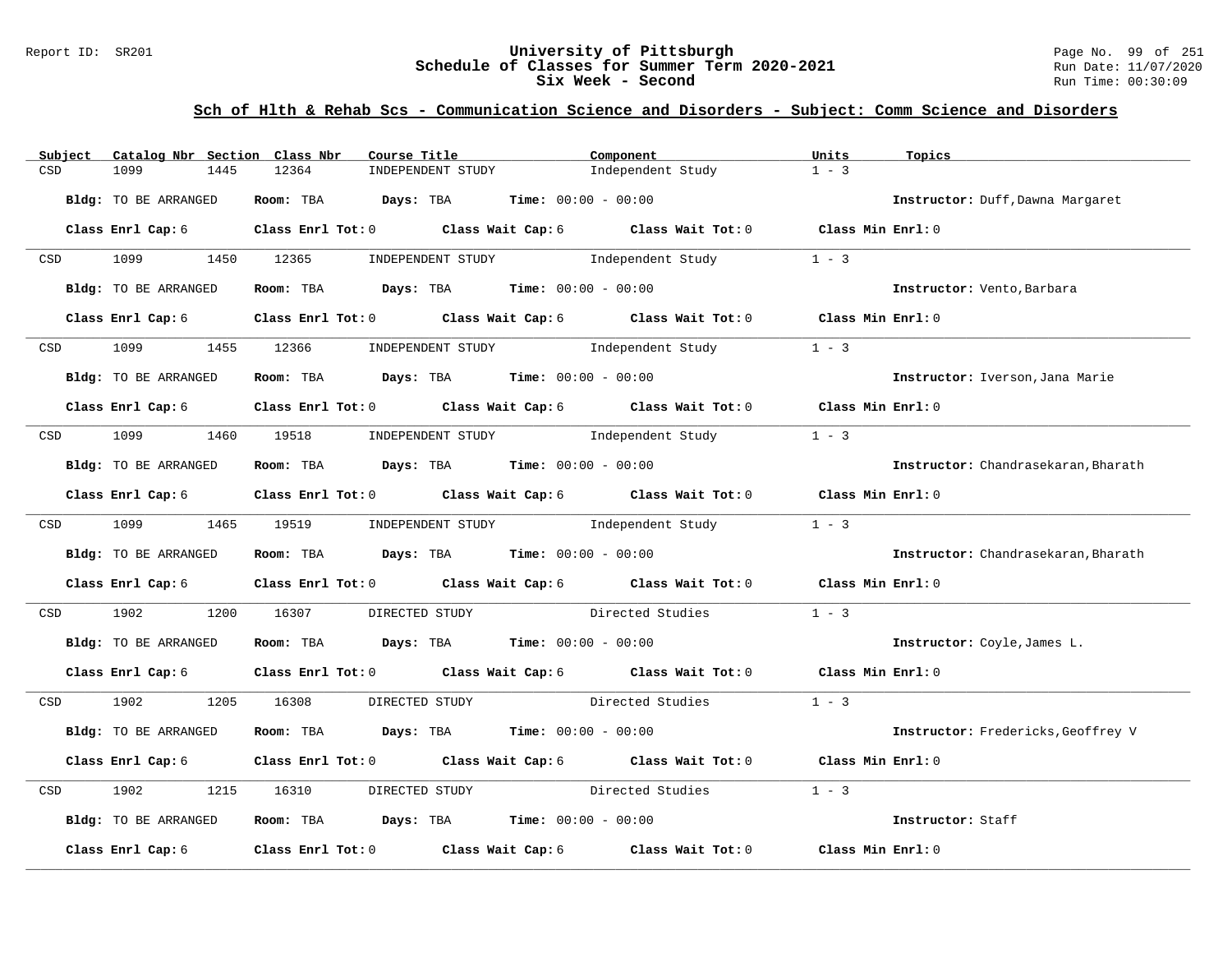| $_{\tt CSD}$ | 1902<br>1265         | 17497<br>DIRECTED STUDY                                                                            |                                                     | Directed Studies                | $1 - 3$                                   |
|--------------|----------------------|----------------------------------------------------------------------------------------------------|-----------------------------------------------------|---------------------------------|-------------------------------------------|
|              | Bldg: TO BE ARRANGED | Room: TBA<br>Days: TBA                                                                             | <b>Time:</b> $00:00 - 00:00$                        |                                 | Instructor: Lundblom, Erin Elizabeth Gill |
|              | Class Enrl Cap: 6    | Class Enrl Tot: 0 $\qquad$ Class Wait Cap: 6 $\qquad$ Class Wait Tot: 0 $\qquad$ Class Min Enrl: 0 |                                                     |                                 |                                           |
| CSD          | 1902<br>1410         | 13373                                                                                              | DIRECTED STUDY                                      | Directed Studies                | $1 - 3$                                   |
|              | Bldg: TO BE ARRANGED | Room: TBA                                                                                          | $\texttt{DayS:}$ TBA $\texttt{Time:}$ 00:00 - 00:00 |                                 | Instructor: Dickey, Michael Walsh         |
|              | Class Enrl Cap: 6    | Class Enrl Tot: 0 Class Wait Cap: 6 Class Wait Tot: 0 Class Min Enrl: 0                            |                                                     |                                 |                                           |
| CSD          | 1902                 | 1411 16309                                                                                         |                                                     | DIRECTED STUDY Directed Studies | $1 - 3$                                   |
|              | Bldg: TO BE ARRANGED | Room: TBA $Days: TBA$ Time: $00:00 - 00:00$                                                        |                                                     |                                 | Instructor: Hill, Katharine J.            |
|              | Class Enrl Cap: 6    | Class Enrl Tot: 0 Class Wait Cap: 6 Class Wait Tot: 0                                              |                                                     |                                 | Class Min Enrl: 0                         |
| CSD          | 1902                 | 1412 16311<br>DIRECTED STUDY                                                                       |                                                     | Directed Studies                | $1 - 3$                                   |
|              | Bldg: TO BE ARRANGED | Room: TBA                                                                                          | <b>Days:</b> TBA <b>Time:</b> $00:00 - 00:00$       |                                 | Instructor: Brown, Christopher A          |
|              | Class Enrl Cap: 6    | Class Enrl Tot: 0 Class Wait Cap: 6 Class Wait Tot: 0                                              |                                                     |                                 | Class Min Enrl: 0                         |
| CSD          | 1902                 | 1413 16312                                                                                         |                                                     | DIRECTED STUDY Directed Studies | $1 - 3$                                   |
|              | Bldg: TO BE ARRANGED | Room: TBA                                                                                          | <b>Days:</b> TBA <b>Time:</b> $00:00 - 00:00$       |                                 | Instructor: Cohn, Ellen R                 |
|              | Class Enrl Cap: 6    | Class Enrl Tot: 0 Class Wait Cap: 6 Class Wait Tot: 0                                              |                                                     |                                 | Class Min Enrl: 0                         |
| CSD          | 1902<br>1414         | 16313                                                                                              | DIRECTED STUDY Directed Studies                     |                                 | $1 - 3$                                   |
|              | Bldg: TO BE ARRANGED | Room: TBA                                                                                          | <b>Days:</b> TBA <b>Time:</b> $00:00 - 00:00$       |                                 | Instructor: Gross, Roxann D               |
|              | Class Enrl Cap: 6    | Class Enrl Tot: 0 Class Wait Cap: 6 Class Wait Tot: 0                                              |                                                     |                                 | Class Min Enrl: 0                         |
| CSD          | 1902<br>1415         | 16314                                                                                              |                                                     | DIRECTED STUDY Directed Studies | $1 - 3$                                   |
|              | Bldg: TO BE ARRANGED | Room: TBA                                                                                          | <b>Days:</b> TBA <b>Time:</b> $00:00 - 00:00$       |                                 | Instructor: Messick, Cheryl K             |
|              | Class Enrl Cap: 6    | Class Enrl Tot: 0 Class Wait Cap: 6 Class Wait Tot: 0                                              |                                                     |                                 | Class Min Enrl: 0                         |
| CSD          | 1902                 | 1416 16315<br>DIRECTED STUDY                                                                       |                                                     | Directed Studies                | $1 - 3$                                   |
|              | Bldg: TO BE ARRANGED | Room: TBA $Days:$ TBA $Time: 00:00 - 00:00$                                                        |                                                     |                                 | Instructor: Mormer, Elaine A.             |
|              | Class Enrl Cap: 6    | Class Enrl Tot: 0 $\qquad$ Class Wait Cap: 6 $\qquad$ Class Wait Tot: 0 $\qquad$ Class Min Enrl: 0 |                                                     |                                 |                                           |
| CSD          | 1902                 | 1417 16316                                                                                         |                                                     | DIRECTED STUDY Directed Studies | $1 - 3$                                   |
|              | Bldg: TO BE ARRANGED | Room: TBA $Days:$ TBA $Time: 00:00 - 00:00$                                                        |                                                     |                                 | Instructor: Rossman, Reva N               |
|              | Class Enrl Cap: 6    | Class Enrl Tot: 0 Class Wait Cap: 6                                                                |                                                     | Class Wait Tot: 0               | Class Min Enrl: 0                         |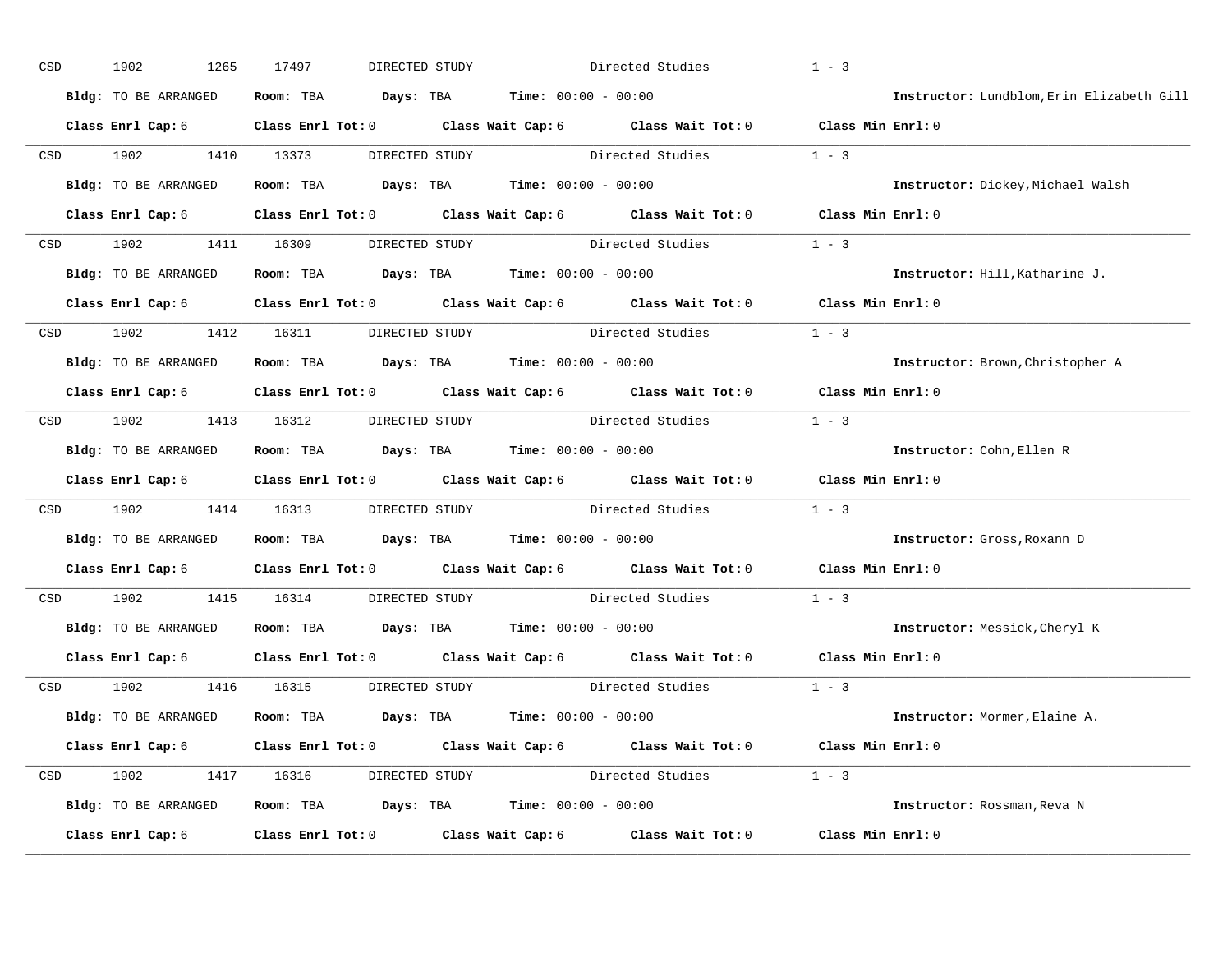#### Report ID: SR201 **University of Pittsburgh** Page No. 101 of 251 **Schedule of Classes for Summer Term 2020-2021** Run Date: 11/07/2020 **Six Week - Second Run Time: 00:30:09**

| Subject    | Catalog Nbr Section Class Nbr | Course Title                                                   | Component                                                                                 | Units<br>Topics                      |
|------------|-------------------------------|----------------------------------------------------------------|-------------------------------------------------------------------------------------------|--------------------------------------|
| CSD        | 1902<br>1418                  | 16317<br>DIRECTED STUDY                                        | Directed Studies                                                                          | $1 - 3$                              |
|            |                               |                                                                |                                                                                           |                                      |
|            | Bldg: TO BE ARRANGED          | Room: TBA $Days:$ TBA $Time: 00:00 - 00:00$                    |                                                                                           | Instructor: Vance, Janice Elizabeth  |
|            | Class Enrl Cap: 6             |                                                                | Class Enrl Tot: 0 Class Wait Cap: 6 Class Wait Tot: 0 Class Min Enrl: 0                   |                                      |
| <b>CSD</b> | 1902                          | 1420 12381<br>DIRECTED STUDY                                   | Directed Studies                                                                          | $1 - 3$                              |
|            | Bldg: TO BE ARRANGED          | Room: TBA $Days:$ TBA $Time: 00:00 - 00:00$                    |                                                                                           | Instructor: Evans, William Streicher |
|            | Class Enrl Cap: 6             |                                                                | Class Enrl Tot: 0 Class Wait Cap: 6 Class Wait Tot: 0                                     | Class Min Enrl: 0                    |
| CSD        | 1902                          | 1425 12382<br>DIRECTED STUDY                                   | Directed Studies                                                                          | $1 - 3$                              |
|            | Bldg: TO BE ARRANGED          | Room: TBA $Days:$ TBA $Time: 00:00 - 00:00$                    |                                                                                           | Instructor: Palmer, Catherine        |
|            |                               |                                                                | Class Enrl Cap: 6 Class Enrl Tot: 0 Class Wait Cap: 6 Class Wait Tot: 0 Class Min Enrl: 0 |                                      |
| CSD        | 1902 1903                     | 1430 12383<br>DIRECTED STUDY                                   | Directed Studies                                                                          | $1 - 3$                              |
|            | Bldg: TO BE ARRANGED          | Room: TBA $Days:$ TBA $Time: 00:00 - 00:00$                    |                                                                                           | Instructor: Pratt, Sheila            |
|            |                               |                                                                | Class Enrl Cap: 6 Class Enrl Tot: 0 Class Wait Cap: 6 Class Wait Tot: 0 Class Min Enrl: 0 |                                      |
|            | CSD 1902 1435 12384           | DIRECTED STUDY                                                 | Directed Studies                                                                          | $1 - 3$                              |
|            | Bldg: TO BE ARRANGED          | Room: TBA $\rule{1em}{0.15mm}$ Days: TBA Time: $00:00 - 00:00$ |                                                                                           | Instructor: Kimelman, Susan S        |
|            | Class Enrl Cap: 6             |                                                                | Class Enrl Tot: 0 Class Wait Cap: 6 Class Wait Tot: 0                                     | Class Min Enrl: 0                    |
| CSD        | 1902<br>1440                  | 12385                                                          | DIRECTED STUDY Directed Studies                                                           | $1 - 3$                              |
|            | Bldg: TO BE ARRANGED          | Room: TBA $Days: TBA$ Time: $00:00 - 00:00$                    |                                                                                           | Instructor: Duff, Dawna Margaret     |
|            | Class Enrl Cap: 6             |                                                                | Class Enrl Tot: 0 Class Wait Cap: 6 Class Wait Tot: 0 Class Min Enrl: 0                   |                                      |
|            | CSD 1902                      | 1445 12386                                                     | DIRECTED STUDY Directed Studies                                                           | $1 - 3$                              |
|            | Bldg: TO BE ARRANGED          | Room: TBA $Days:$ TBA $Time: 00:00 - 00:00$                    |                                                                                           | Instructor: Vento, Barbara           |
|            | Class Enrl Cap: 6             |                                                                | Class Enrl Tot: 0 Class Wait Cap: 6 Class Wait Tot: 0                                     | Class Min Enrl: 0                    |
| CSD        | 1902<br>1450                  | 12387<br>DIRECTED STUDY                                        | Directed Studies                                                                          | $1 - 3$                              |
|            | Bldg: TO BE ARRANGED          | Room: TBA $Days:$ TBA $Time: 00:00 - 00:00$                    |                                                                                           | Instructor: Helou, Leah Bernadette   |
|            | Class Enrl Cap: 6             |                                                                | Class Enrl Tot: 0 Class Wait Cap: 6 Class Wait Tot: 0                                     | Class Min Enrl: 0                    |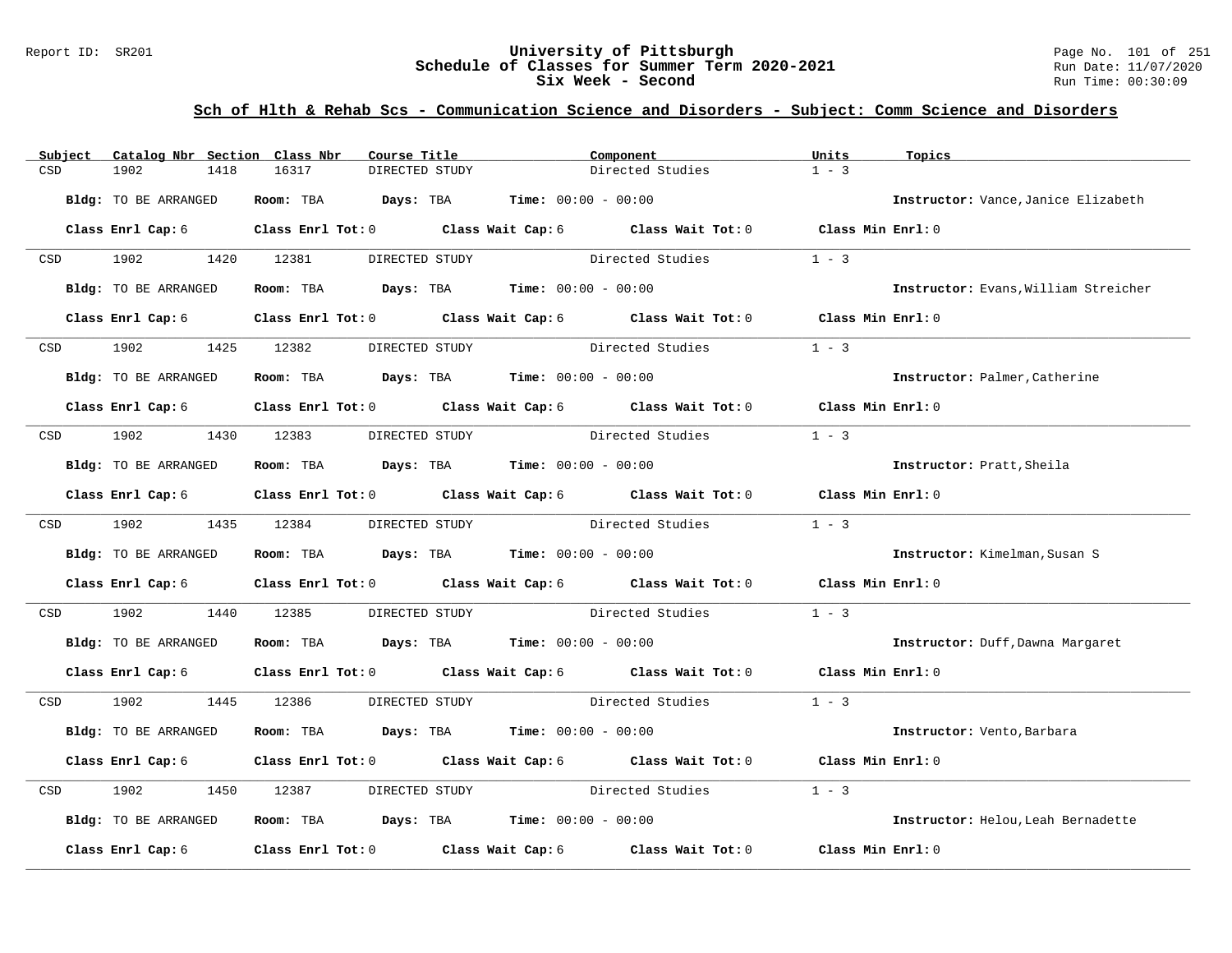| CSD                                                                                                             | 1902<br>1460         | 18476<br>DIRECTED STUDY                                                                    |                                       | Directed Studies | $1 - 3$                              |
|-----------------------------------------------------------------------------------------------------------------|----------------------|--------------------------------------------------------------------------------------------|---------------------------------------|------------------|--------------------------------------|
|                                                                                                                 | Bldg: TO BE ARRANGED | Room: TBA $\rule{1em}{0.15mm}$ Days: TBA $\rule{1.15mm}]{0.15mm}$ Time: $0.000 - 0.0000$   |                                       |                  | Instructor: Iverson, Jana Marie      |
|                                                                                                                 | Class Enrl Cap: 6    | Class Enrl Tot: 0 Class Wait Cap: 6 Class Wait Tot: 0 Class Min Enrl: 0                    |                                       |                  |                                      |
|                                                                                                                 | CSD 1902             | 1465 19523                                                                                 | DIRECTED STUDY Directed Studies       |                  | $1 - 3$                              |
|                                                                                                                 | Bldg: TO BE ARRANGED | Room: TBA $Days:$ TBA $Time: 00:00 - 00:00$                                                |                                       |                  | Instructor: Rousseau, Bernard        |
|                                                                                                                 |                      | Class Enrl Cap: 6 Class Enrl Tot: 0 Class Wait Cap: 6 Class Wait Tot: 0 Class Min Enrl: 0  |                                       |                  |                                      |
|                                                                                                                 | CSD 1902 1470 19524  |                                                                                            | DIRECTED STUDY Directed Studies 1 - 3 |                  |                                      |
|                                                                                                                 | Bldg: TO BE ARRANGED | Room: TBA $\rule{1em}{0.15mm}$ Days: TBA $\rule{1.15mm}]{0.15mm}$ Time: $0.000 - 0.0000$   |                                       |                  | Instructor: Chandrasekaran, Bharath  |
|                                                                                                                 |                      | Class Enrl Cap: 6 (Class Enrl Tot: 0 (Class Wait Cap: 6 (Class Wait Tot: 0                 |                                       |                  | Class Min Enrl: 0                    |
| CSD                                                                                                             |                      | 2000 1210 16319 RESEARCH & THESIS MASTR'S DEGRThesis Research                              |                                       |                  | $1 - 6$                              |
|                                                                                                                 | Bldg: TO BE ARRANGED | Room: TBA $Days:$ TBA $Time: 00:00 - 00:00$                                                |                                       |                  | Instructor: Brown, Christopher A     |
|                                                                                                                 |                      | Class Enrl Cap: 35 Class Enrl Tot: 0 Class Wait Cap: 0 Class Wait Tot: 0                   |                                       |                  | Class Min Enrl: 0                    |
| CSD                                                                                                             |                      | 2000 1405 12412 RESEARCH & THESIS MASTR'S DEGRThesis Research                              |                                       |                  | $1 - 6$                              |
|                                                                                                                 | Bldg: TO BE ARRANGED | <b>Room:</b> TBA $Days:$ TBA $Time: 00:00 - 00:00$                                         |                                       |                  | Instructor: Fredericks, Geoffrey V   |
|                                                                                                                 |                      | Class Enrl Cap: 35 Class Enrl Tot: 0 Class Wait Cap: 0 Class Wait Tot: 0 Class Min Enrl: 0 |                                       |                  |                                      |
| CSD                                                                                                             | 2000                 | 1410 12413 RESEARCH & THESIS MASTR'S DEGRThesis Research                                   |                                       |                  | $1 - 6$                              |
|                                                                                                                 | Bldg: TO BE ARRANGED | Room: TBA $Days:$ TBA $Time: 00:00 - 00:00$                                                |                                       |                  | Instructor: Evans, William Streicher |
|                                                                                                                 |                      | Class Enrl Cap: 35 Class Enrl Tot: 0 Class Wait Cap: 0 Class Wait Tot: 0                   |                                       |                  | Class Min Enrl: 0                    |
| CSD                                                                                                             | 2000 100             | 1411 16318 RESEARCH & THESIS MASTR'S DEGRThesis Research                                   |                                       |                  | $1 - 6$                              |
|                                                                                                                 | Bldg: TO BE ARRANGED | Room: TBA $Days:$ TBA $Time: 00:00 - 00:00$                                                |                                       |                  | Instructor: Messick, Cheryl K        |
|                                                                                                                 | Class Enrl Cap: 35   | Class Enrl Tot: 0 $\qquad$ Class Wait Cap: 0 $\qquad$ Class Wait Tot: 0                    |                                       |                  | Class Min Enrl: 0                    |
| CSD and the control of the control of the control of the control of the control of the control of the control o |                      | 2000 1420 13378 RESEARCH & THESIS MASTR'S DEGRThesis Research                              |                                       | $1 - 6$          |                                      |
|                                                                                                                 | Bldg: TO BE ARRANGED | Room: TBA $Days:$ TBA $Time: 00:00 - 00:00$                                                |                                       |                  | Instructor: Dickey, Michael Walsh    |
|                                                                                                                 |                      | Class Enrl Cap: 35 Class Enrl Tot: 0 Class Wait Cap: 0 Class Wait Tot: 0 Class Min Enrl: 0 |                                       |                  |                                      |
| CSD                                                                                                             |                      | 2000 1430 13379 RESEARCH & THESIS MASTR'S DEGRThesis Research 1 - 6                        |                                       |                  |                                      |
|                                                                                                                 | Bldg: TO BE ARRANGED | Room: TBA $Days:$ TBA $Time: 00:00 - 00:00$                                                |                                       |                  | Instructor: Coyle, James L.          |
|                                                                                                                 | Class Enrl Cap: 35   | Class Enrl Tot: $0$ Class Wait Cap: $0$ Class Wait Tot: $0$                                |                                       |                  | Class Min Enrl: 0                    |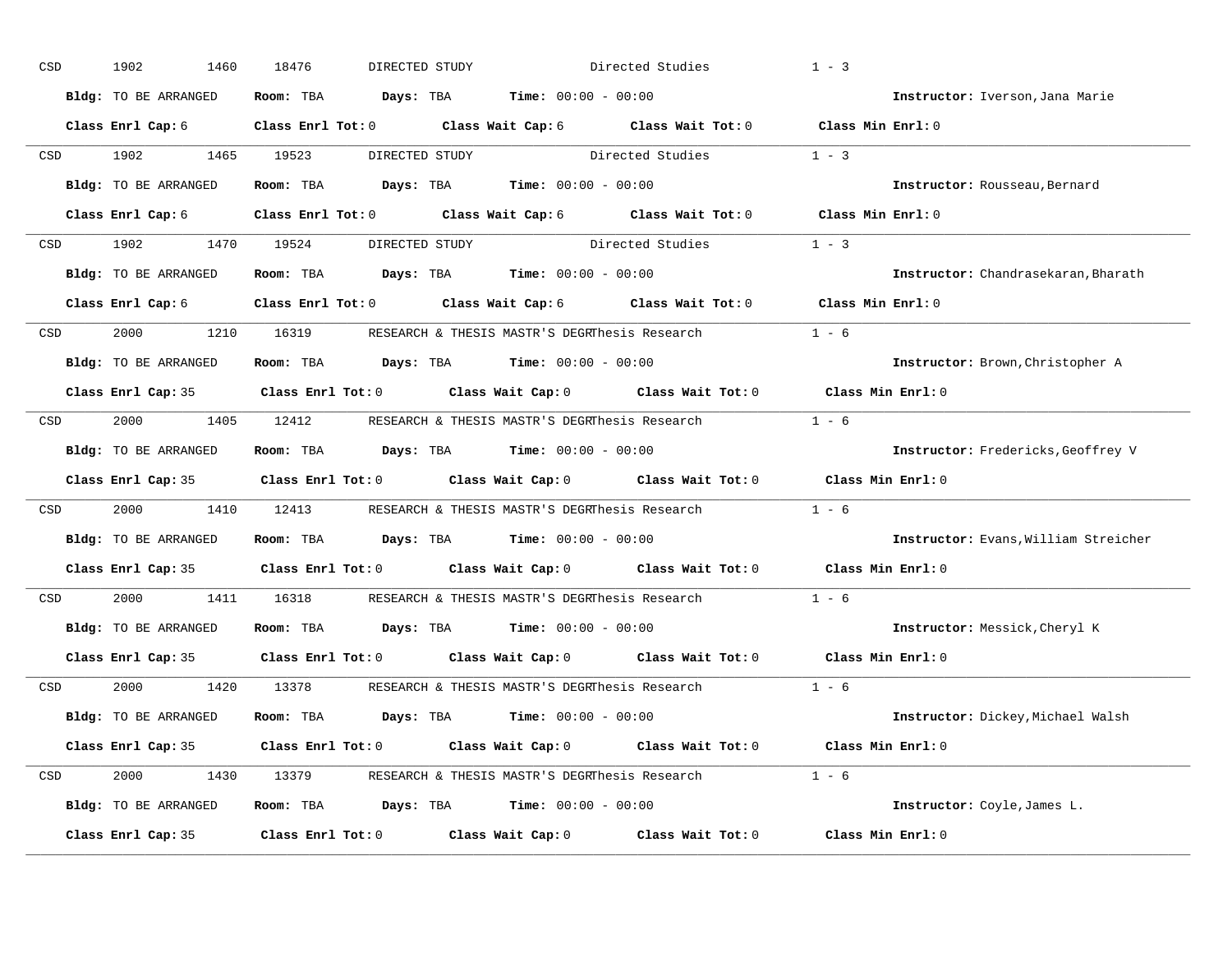#### Report ID: SR201 **University of Pittsburgh** Page No. 103 of 251 **Schedule of Classes for Summer Term 2020-2021** Run Date: 11/07/2020 **Six Week - Second Run Time: 00:30:09**

| Catalog Nbr Section Class Nbr<br>Subject | Course Title                                                                               | Component | Units<br>Topics                    |
|------------------------------------------|--------------------------------------------------------------------------------------------|-----------|------------------------------------|
| CSD<br>2000<br>1435                      | 12414<br>RESEARCH & THESIS MASTR'S DEGRThesis Research                                     |           | $1 - 6$                            |
| Bldg: TO BE ARRANGED                     | Room: TBA<br><b>Days:</b> TBA <b>Time:</b> $00:00 - 00:00$                                 |           | Instructor: Palmer, Catherine      |
|                                          | Class Enrl Cap: 35 Class Enrl Tot: 0 Class Wait Cap: 0 Class Wait Tot: 0 Class Min Enrl: 0 |           |                                    |
| 2000 000<br>CSD                          | 1440 12415<br>RESEARCH & THESIS MASTR'S DEGRThesis Research                                |           | $1 - 6$                            |
| Bldg: TO BE ARRANGED                     | Room: TBA $Days:$ TBA $Time: 00:00 - 00:00$                                                |           | Instructor: Pratt, Sheila          |
|                                          | Class Enrl Cap: 35 (Class Enrl Tot: 0 ) (Class Wait Cap: 0 ) (Class Wait Tot: 0            |           | Class Min Enrl: 0                  |
| 2000<br>CSD                              | 1445 12416<br>RESEARCH & THESIS MASTR'S DEGRThesis Research                                |           | $1 - 6$                            |
| Bldg: TO BE ARRANGED                     | Room: TBA Days: TBA Time: $00:00 - 00:00$                                                  |           | Instructor: Kimelman, Susan S      |
|                                          | Class Enrl Cap: 35 Class Enrl Tot: 0 Class Wait Cap: 0 Class Wait Tot: 0                   |           | Class Min Enrl: 0                  |
| 2000<br>CSD                              | 1450 12417 RESEARCH & THESIS MASTR'S DEGRThesis Research                                   |           | $1 - 6$                            |
| Bldg: TO BE ARRANGED                     | Room: TBA $Days:$ TBA Time: $00:00 - 00:00$                                                |           | Instructor: Duff, Dawna Margaret   |
|                                          | Class Enrl Cap: 35 Class Enrl Tot: 0 Class Wait Cap: 0 Class Wait Tot: 0 Class Min Enrl: 0 |           |                                    |
| 2000 - 2001<br>CSD                       | 1455 12418<br>RESEARCH & THESIS MASTR'S DEGRThesis Research                                |           | $1 - 6$                            |
| Bldg: TO BE ARRANGED                     | Room: TBA $\rule{1em}{0.15mm}$ Days: TBA $\rule{1.15mm}]{0.15mm}$ Time: $0.000 - 0.0000$   |           | Instructor: Vento, Barbara         |
|                                          | Class Enrl Cap: 35 Class Enrl Tot: 0 Class Wait Cap: 0 Class Wait Tot: 0 Class Min Enrl: 0 |           |                                    |
| CSD<br>2000<br>1460                      | 12419<br>RESEARCH & THESIS MASTR'S DEGRThesis Research                                     |           | $1 - 6$                            |
| Bldg: TO BE ARRANGED                     | Room: TBA $Days:$ TBA $Time: 00:00 - 00:00$                                                |           | Instructor: Helou, Leah Bernadette |
|                                          | Class Enrl Cap: 35 Class Enrl Tot: 0 Class Wait Cap: 0 Class Wait Tot: 0 Class Min Enrl: 0 |           |                                    |
| 2000 - 100<br>CSD                        | 1470 16991<br>RESEARCH & THESIS MASTR'S DEGRThesis Research                                |           | $1 - 6$                            |
| Bldg: TO BE ARRANGED                     | Room: TBA $Days:$ TBA $Time: 00:00 - 00:00$                                                |           | Instructor: Cohn, Ellen R          |
|                                          | Class Enrl Cap: 35 Class Enrl Tot: 0 Class Wait Cap: 0 Class Wait Tot: 0                   |           | Class Min Enrl: 0                  |
| 2000<br>CSD<br>1475                      | 16992<br>RESEARCH & THESIS MASTR'S DEGRThesis Research                                     |           | $1 - 6$                            |
| Bldg: TO BE ARRANGED                     | Room: TBA $\rule{1em}{0.15mm}$ Days: TBA $\rule{1.15mm}]{0.15mm}$ Time: $0.000 - 0.0000$   |           | Instructor: Hill, Katharine J.     |
| Class Enrl Cap: 35                       | Class Enrl Tot: $0$ Class Wait Cap: $0$ Class Wait Tot: $0$                                |           | Class Min Enrl: 0                  |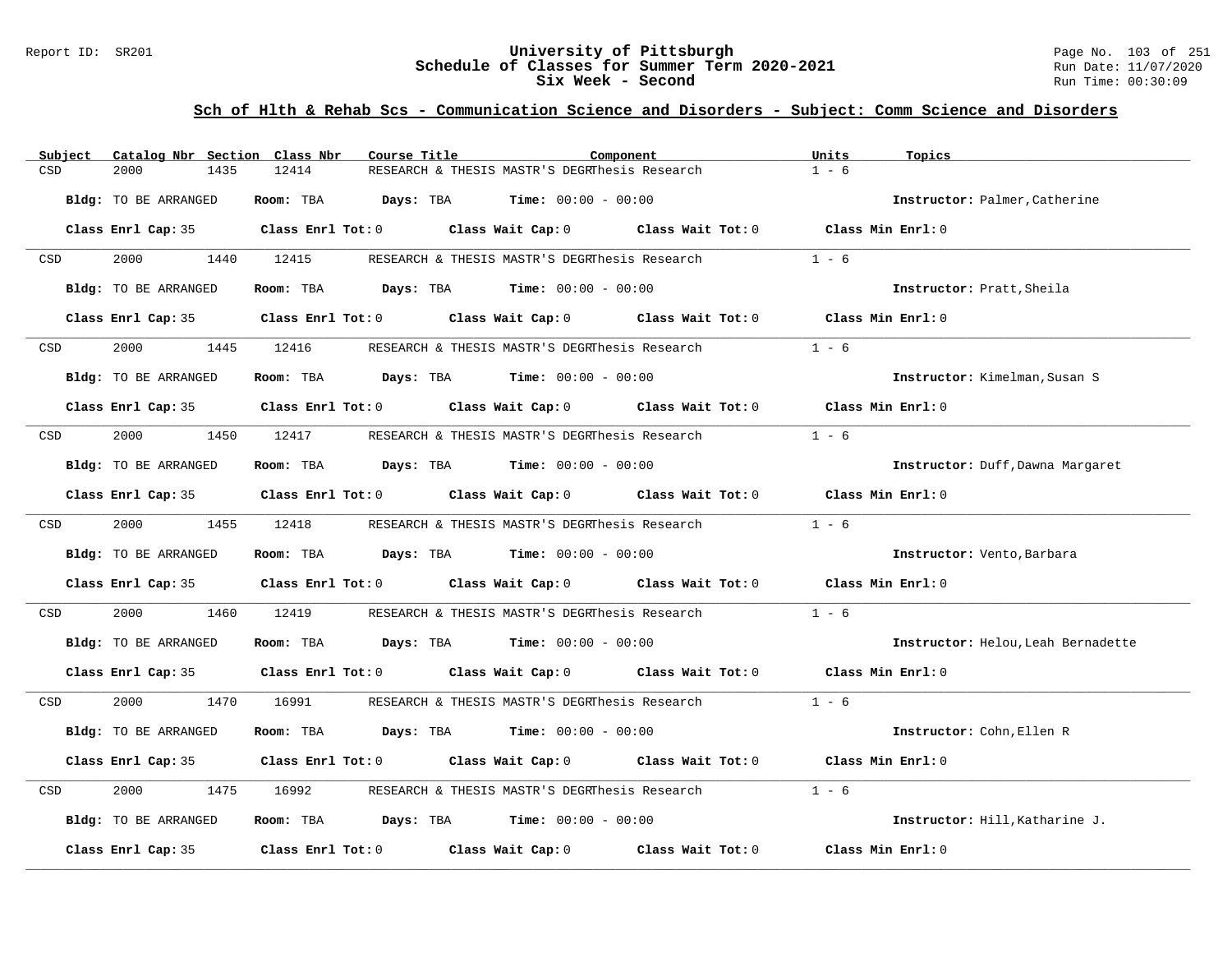| CSD                                                                                                                                                                                                                                |  | 2000<br>1480                | 16993               |           |                          | RESEARCH & THESIS MASTR'S DEGRThesis Research |                                                                                                                                                                                                                                    | $1 - 6$                                   |
|------------------------------------------------------------------------------------------------------------------------------------------------------------------------------------------------------------------------------------|--|-----------------------------|---------------------|-----------|--------------------------|-----------------------------------------------|------------------------------------------------------------------------------------------------------------------------------------------------------------------------------------------------------------------------------------|-------------------------------------------|
|                                                                                                                                                                                                                                    |  | Bldg: TO BE ARRANGED        | Room: TBA           | Days: TBA |                          | <b>Time:</b> $00:00 - 00:00$                  |                                                                                                                                                                                                                                    | Instructor: Staff                         |
|                                                                                                                                                                                                                                    |  | Class Enrl Cap: 35          | Class Enrl Tot: 0   |           |                          | Class Wait Cap: 0                             | Class Wait Tot: 0                                                                                                                                                                                                                  | Class Min Enrl: 0                         |
| CSD                                                                                                                                                                                                                                |  | 2000<br>1485                | 19557               |           |                          | RESEARCH & THESIS MASTR'S DEGRIDesis Research |                                                                                                                                                                                                                                    | $1 - 6$                                   |
|                                                                                                                                                                                                                                    |  | Bldg: TO BE ARRANGED        | Room: TBA           | Days: TBA |                          | Time: $00:00 - 00:00$                         |                                                                                                                                                                                                                                    | Instructor: Chandrasekaran, Bharath       |
|                                                                                                                                                                                                                                    |  | Class Enrl Cap: 35          | Class Enrl Tot: 0   |           |                          | Class Wait Cap: 0                             | Class Wait Tot: 0                                                                                                                                                                                                                  | Class Min Enrl: 0                         |
| CSD                                                                                                                                                                                                                                |  | 2000<br>1490                | 19558               |           |                          | RESEARCH & THESIS MASTR'S DEGRThesis Research |                                                                                                                                                                                                                                    | $1 - 6$                                   |
|                                                                                                                                                                                                                                    |  | Bldg: TO BE ARRANGED        | Room: TBA           | Days: TBA |                          | <b>Time:</b> $00:00 - 00:00$                  |                                                                                                                                                                                                                                    | Instructor: Chandrasekaran, Bharath       |
|                                                                                                                                                                                                                                    |  | Class Enrl Cap: 35          | Class Enrl Tot: 0   |           |                          | Class Wait Cap: 0                             | Class Wait Tot: 0                                                                                                                                                                                                                  | Class Min Enrl: 0                         |
| CSD                                                                                                                                                                                                                                |  | 2056<br>1200                | 12304               |           |                          | AUDIOLOGY PRAC NETWORK - AUD Practicum        |                                                                                                                                                                                                                                    | $1 - 6$                                   |
|                                                                                                                                                                                                                                    |  | Bldg: TO BE ARRANGED        | Room: TBA           | Days: TBA |                          | <b>Time:</b> $00:00 - 00:00$                  |                                                                                                                                                                                                                                    | Instructor: Mormer, Elaine A.             |
|                                                                                                                                                                                                                                    |  | Class Enrl Cap: 1           | Class Enrl Tot: 0   |           |                          | Class Wait Cap: 0                             | Class Wait Tot: 0                                                                                                                                                                                                                  | Class Min Enrl: 0                         |
| CSD                                                                                                                                                                                                                                |  | 2065<br>1200                | 12270               |           | SPEECH PRACTICUM NETWORK |                                               | Practicum                                                                                                                                                                                                                          | $1 - 3$                                   |
|                                                                                                                                                                                                                                    |  | Bldg: TO BE ARRANGED        | Room: TBA           | Days: TBA |                          | Time: $00:00 - 00:00$                         |                                                                                                                                                                                                                                    | Instructor: Lundblom, Erin Elizabeth Gill |
|                                                                                                                                                                                                                                    |  | Class Enrl Cap: 15          | Class Enrl Tot: 0   |           |                          | Class Wait Cap: 0                             | Class Wait Tot: 0                                                                                                                                                                                                                  | Class Min Enrl: 0                         |
|                                                                                                                                                                                                                                    |  |                             |                     |           |                          |                                               | <b></b> This class has an additional fee. For more information go to <a <br="" href="http://www.registrar.pitt.edu">target="_blank"&gt;http://www.registrar.pitt.edu/</a> , and click on Faculty and Staff, then Course and Class. |                                           |
|                                                                                                                                                                                                                                    |  |                             |                     |           |                          |                                               |                                                                                                                                                                                                                                    |                                           |
| CSD                                                                                                                                                                                                                                |  | 2066<br>1200                | 12278               |           |                          | SPEECH PRACTICUM OUTPLACEMENT Practicum       |                                                                                                                                                                                                                                    | $1 - 9$                                   |
|                                                                                                                                                                                                                                    |  | <b>Bldg:</b> TO BE ARRANGED | Room: TBA           | Days: TBA |                          | Time: $00:00 - 00:00$                         |                                                                                                                                                                                                                                    | Instructor: Lundblom, Erin Elizabeth Gill |
|                                                                                                                                                                                                                                    |  | Class Enrl Cap: 50          | Class Enrl Tot: 0   |           |                          | Class Wait Cap: 0                             | Class Wait Tot: 0                                                                                                                                                                                                                  | Class Min Enrl: 0                         |
| <b></b> This class has an additional fee. For more information go to <a <br="" href="http://www.registrar.pitt.edu">target="_blank"&gt;http://www.registrar.pitt.edu/</a> , and click on Faculty and Staff, then Course and Class. |  |                             |                     |           |                          |                                               |                                                                                                                                                                                                                                    |                                           |
| CSD                                                                                                                                                                                                                                |  | 2079<br>1010                | 20236               |           |                          | FEEDING DISORDERS IN CHILDREN Lecture         |                                                                                                                                                                                                                                    | $\mathbf{1}$                              |
|                                                                                                                                                                                                                                    |  | <b>Bldg:</b> TO BE ARRANGED | Room: TBA           | Days: Tu  |                          | <b>Time:</b> $09:00 - 11:00$                  |                                                                                                                                                                                                                                    | Instructor: Coyle, James L.               |
|                                                                                                                                                                                                                                    |  | Class Enrl Cap: 40          | Class Enrl Tot: 0   |           |                          | Class Wait Cap: 0                             | Class Wait Tot: 0                                                                                                                                                                                                                  | Class Min Enrl: 0                         |
| CSD                                                                                                                                                                                                                                |  | 2120<br>1010                | 20417               |           |                          | PRINCIPLES OF AUDIOLOGY-SLP                   | Lecture                                                                                                                                                                                                                            | $\mathbf{1}$                              |
|                                                                                                                                                                                                                                    |  | Bldg: TO BE ARRANGED        | Room: TBA           | Days: Tu  |                          | <b>Time:</b> $12:30 - 14:30$                  |                                                                                                                                                                                                                                    | Instructor: Corbin, Nicole Elizabeth      |
|                                                                                                                                                                                                                                    |  | Class Enrl Cap: 35          | Class $Enr1 Tot: 0$ |           |                          | Class Wait Cap: 0                             | Class Wait $Tot: 0$                                                                                                                                                                                                                | Class Min Err1:0                          |
|                                                                                                                                                                                                                                    |  |                             |                     |           |                          |                                               |                                                                                                                                                                                                                                    |                                           |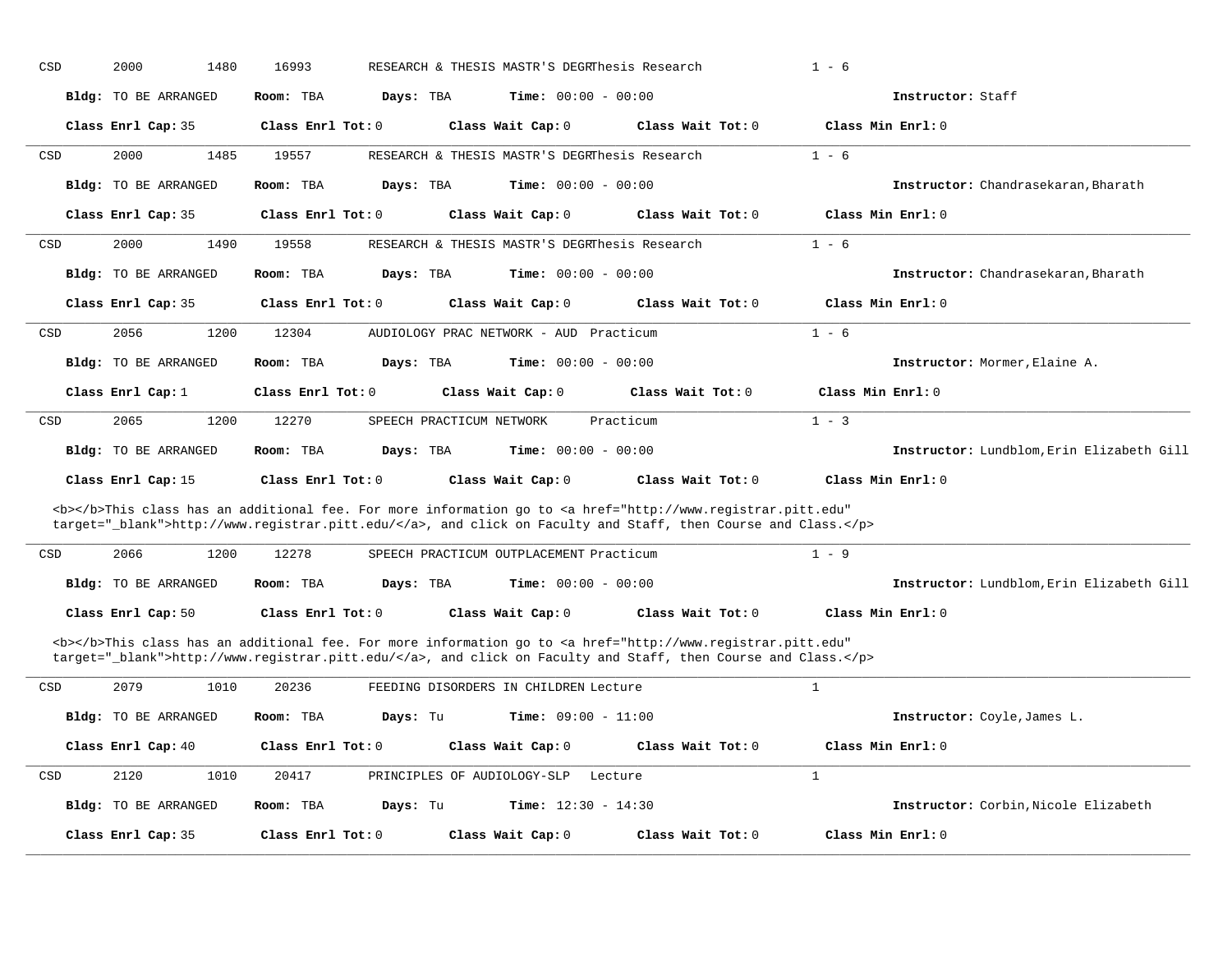#### Report ID: SR201 **1988 Manusia Content Content Content Content Content Content Content Content Content Content**<br>
Schedule of Classes for Summer Term 2020-2021 1990 Manus Date: 11/07/2020 **Schedule of Classes for Summer Term 2020-2021** Run Date: 11/07/2021<br>
Six Week - Second Run Time: 00:30:09 Six Week - Second

| Subject | Catalog Nbr Section Class Nbr | Course Title                                                 | Component                                                                                  | Units<br>Topics                           |
|---------|-------------------------------|--------------------------------------------------------------|--------------------------------------------------------------------------------------------|-------------------------------------------|
| CSD     | 2508<br>1030                  | 14817                                                        | RESEARCH AND CLINICAL FORUM Seminar                                                        | $\Omega$                                  |
|         | Bldg: TO BE ARRANGED          | Room: TBA                                                    | $\texttt{DayS:}$ TBA $\texttt{Time:}$ 00:00 - 00:00                                        | Instructor: Messick, Cheryl K             |
|         | Class Enrl Cap: 35            |                                                              | Class Enrl Tot: $0$ Class Wait Cap: $0$ Class Wait Tot: $0$                                | Class Min Enrl: $0$                       |
| CSD     | 2514<br>1090                  | 16128                                                        | SCHOOL BASED SERVICE DELIVERY Lecture                                                      | $\overline{1}$                            |
|         | Bldg: TBA                     | Room: TBA $Days:$ Th Time: $17:30 - 20:00$                   |                                                                                            | Instructor: Vance, Janice Elizabeth       |
|         | Class Enrl Cap: 35            | Room Characteristics: PeopleSoft - Scheduled (PS)(1)         | Class Enrl Tot: $0$ Class Wait Cap: $0$ Class Wait Tot: $0$                                | Class Min Enrl: 0                         |
| CSD     | 2520<br>1200                  | 19553                                                        | MENTORED CLINICAL INTERNSHIP Internship                                                    | $1 - 6$                                   |
|         | <b>Bldg:</b> TO BE ARRANGED   | Room: TBA                                                    | $Days: TBA$ $Time: 00:00 - 00:00$                                                          | Instructor: Lundblom, Erin Elizabeth Gill |
|         | Class Enrl Cap: 35            |                                                              | Class Enrl Tot: $0$ Class Wait Cap: $0$ Class Wait Tot: $0$ Class Min Enrl: $0$            |                                           |
| CSD     | 2902<br>1400                  | 12436<br>DIRECTED STUDY                                      | Directed Studies                                                                           | $1 - 9$                                   |
|         | <b>Bldg:</b> TO BE ARRANGED   | Room: TBA $Days:$ TBA $Time: 00:00 - 00:00$                  |                                                                                            | Instructor: Fredericks, Geoffrey V        |
|         | Class Enrl Cap: 35            |                                                              | Class Enrl Tot: 0 Class Wait Cap: 0 Class Wait Tot: 0                                      | Class Min Enrl: 0                         |
| CSD     | 2902<br>1410                  | 13338<br>DIRECTED STUDY                                      | Directed Studies                                                                           | $1 - 9$                                   |
|         | <b>Bldg:</b> TO BE ARRANGED   | Room: TBA                                                    | <b>Days:</b> TBA <b>Time:</b> $00:00 - 00:00$                                              | Instructor: Dickey, Michael Walsh         |
|         | Class Enrl Cap: 35            |                                                              | Class Enrl Tot: $0$ Class Wait Cap: $0$ Class Wait Tot: $0$ Class Min Enrl: $0$            |                                           |
| CSD     | 2902<br>1420                  | 12437<br>DIRECTED STUDY                                      | Directed Studies                                                                           | $1 - 9$                                   |
|         | Bldg: TO BE ARRANGED          | Room: TBA                                                    | <b>Days:</b> TBA <b>Time:</b> $00:00 - 00:00$                                              | Instructor: Evans, William Streicher      |
|         |                               |                                                              | Class Enrl Cap: 35 Class Enrl Tot: 0 Class Wait Cap: 0 Class Wait Tot: 0 Class Min Enrl: 0 |                                           |
| CSD     | 2902<br>1425                  | 12438<br>DIRECTED STUDY                                      | Directed Studies                                                                           | $1 - 9$                                   |
|         | <b>Bldg:</b> TO BE ARRANGED   | <b>Room:</b> TBA <b>Days:</b> TBA <b>Time:</b> 00:00 - 00:00 |                                                                                            | Instructor: Palmer, Catherine             |
|         | Class Enrl Cap: 35            |                                                              | Class Enrl Tot: $0$ Class Wait Cap: $0$ Class Wait Tot: $0$                                | Class Min Enrl: 0                         |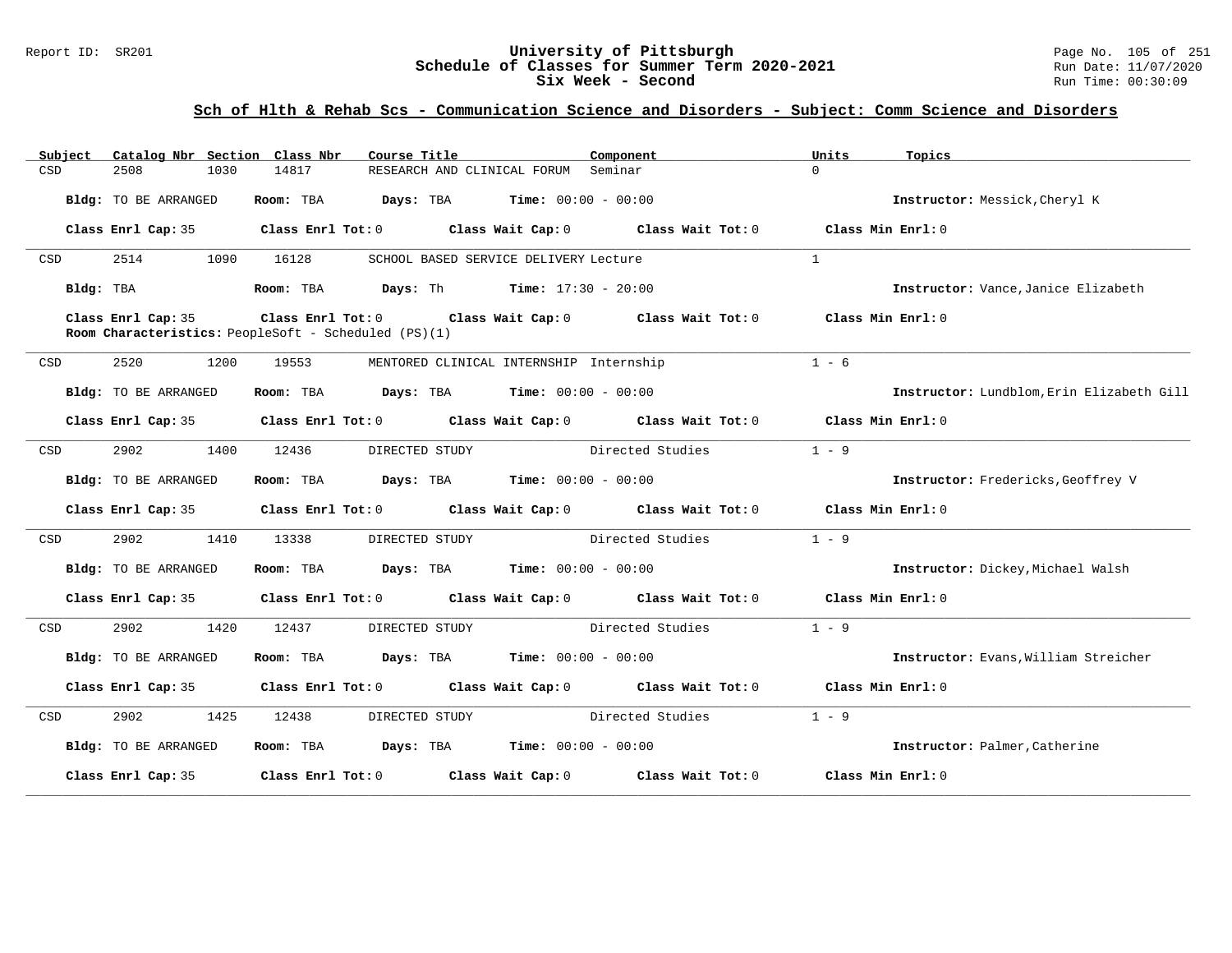#### Report ID: SR201 **University of Pittsburgh** Page No. 106 of 251 **Schedule of Classes for Summer Term 2020-2021** Run Date: 11/07/2020 **Six Week - Second Run Time: 00:30:09**

| Subject          | Catalog Nbr Section Class Nbr | Course Title                                | Component                                                                                  | Units<br>Topics                    |
|------------------|-------------------------------|---------------------------------------------|--------------------------------------------------------------------------------------------|------------------------------------|
| CSD              | 2902<br>1430                  | 12439<br>DIRECTED STUDY                     | Directed Studies                                                                           | $1 - 9$                            |
|                  | Bldg: TO BE ARRANGED          | Room: TBA $Days:$ TBA $Time: 00:00 - 00:00$ |                                                                                            | Instructor: Pratt, Sheila          |
|                  |                               |                                             | Class Enrl Cap: 35 Class Enrl Tot: 0 Class Wait Cap: 0 Class Wait Tot: 0 Class Min Enrl: 0 |                                    |
| CSD              | 2902 1435 12440               |                                             | DIRECTED STUDY Directed Studies                                                            | $1 - 9$                            |
|                  | Bldg: TO BE ARRANGED          | Room: TBA $Days:$ TBA $Time: 00:00 - 00:00$ |                                                                                            | Instructor: Kimelman, Susan S      |
|                  |                               |                                             | Class Enrl Cap: 35 Class Enrl Tot: 0 Class Wait Cap: 0 Class Wait Tot: 0 Class Min Enrl: 0 |                                    |
| CSD              | 2902                          | 1440 12441<br>DIRECTED STUDY                | Directed Studies                                                                           | $1 - 9$                            |
|                  | Bldg: TO BE ARRANGED          | Room: TBA $Days:$ TBA $Time: 00:00 - 00:00$ |                                                                                            | Instructor: Duff, Dawna Margaret   |
|                  |                               |                                             | Class Enrl Cap: 35 Class Enrl Tot: 0 Class Wait Cap: 0 Class Wait Tot: 0 Class Min Enrl: 0 |                                    |
| CSD              | 2902 1445 12442               | DIRECTED STUDY                              | Directed Studies                                                                           | $1 - 9$                            |
|                  | Bldg: TO BE ARRANGED          | Room: TBA $Days:$ TBA $Time: 00:00 - 00:00$ |                                                                                            | Instructor: Vento, Barbara         |
|                  |                               |                                             | Class Enrl Cap: 35 Class Enrl Tot: 0 Class Wait Cap: 0 Class Wait Tot: 0 Class Min Enrl: 0 |                                    |
| CSD <sub>c</sub> | 2902 1450 12443               | DIRECTED STUDY                              | Directed Studies                                                                           | $1 - 9$                            |
|                  | Bldg: TO BE ARRANGED          | Room: TBA $Days:$ TBA $Time: 00:00 - 00:00$ |                                                                                            | Instructor: Helou, Leah Bernadette |
|                  |                               |                                             | Class Enrl Cap: 35 Class Enrl Tot: 0 Class Wait Cap: 0 Class Wait Tot: 0 Class Min Enrl: 0 |                                    |
| CSD              | 2902                          | 1460 17037                                  | DIRECTED STUDY Directed Studies                                                            | $1 - 9$                            |
|                  | Bldg: TO BE ARRANGED          | Room: TBA $Days:$ TBA $Time: 00:00 - 00:00$ |                                                                                            | Instructor: Cohn, Ellen R          |
|                  |                               |                                             | Class Enrl Cap: 35 Class Enrl Tot: 0 Class Wait Cap: 0 Class Wait Tot: 0 Class Min Enrl: 0 |                                    |
| <b>CSD</b>       | 2902 1465 17038               |                                             | DIRECTED STUDY Directed Studies 1 - 9                                                      |                                    |
|                  | Bldg: TO BE ARRANGED          | Room: TBA $Days:$ TBA $Time: 00:00 - 00:00$ |                                                                                            | Instructor: Coyle, James L.        |
|                  |                               |                                             | Class Enrl Cap: 35 Class Enrl Tot: 0 Class Wait Cap: 0 Class Wait Tot: 0 Class Min Enrl: 0 |                                    |
| CSD              | 2902<br>1470                  | 17039                                       | DIRECTED STUDY Directed Studies                                                            | $1 - 9$                            |
|                  | Bldg: TO BE ARRANGED          | Room: TBA $Days:$ TBA $Time: 00:00 - 00:00$ |                                                                                            | Instructor: Hill, Katharine J.     |
|                  |                               |                                             | Class Enrl Cap: 35 Class Enrl Tot: 0 Class Wait Cap: 0 Class Wait Tot: 0 Class Min Enrl: 0 |                                    |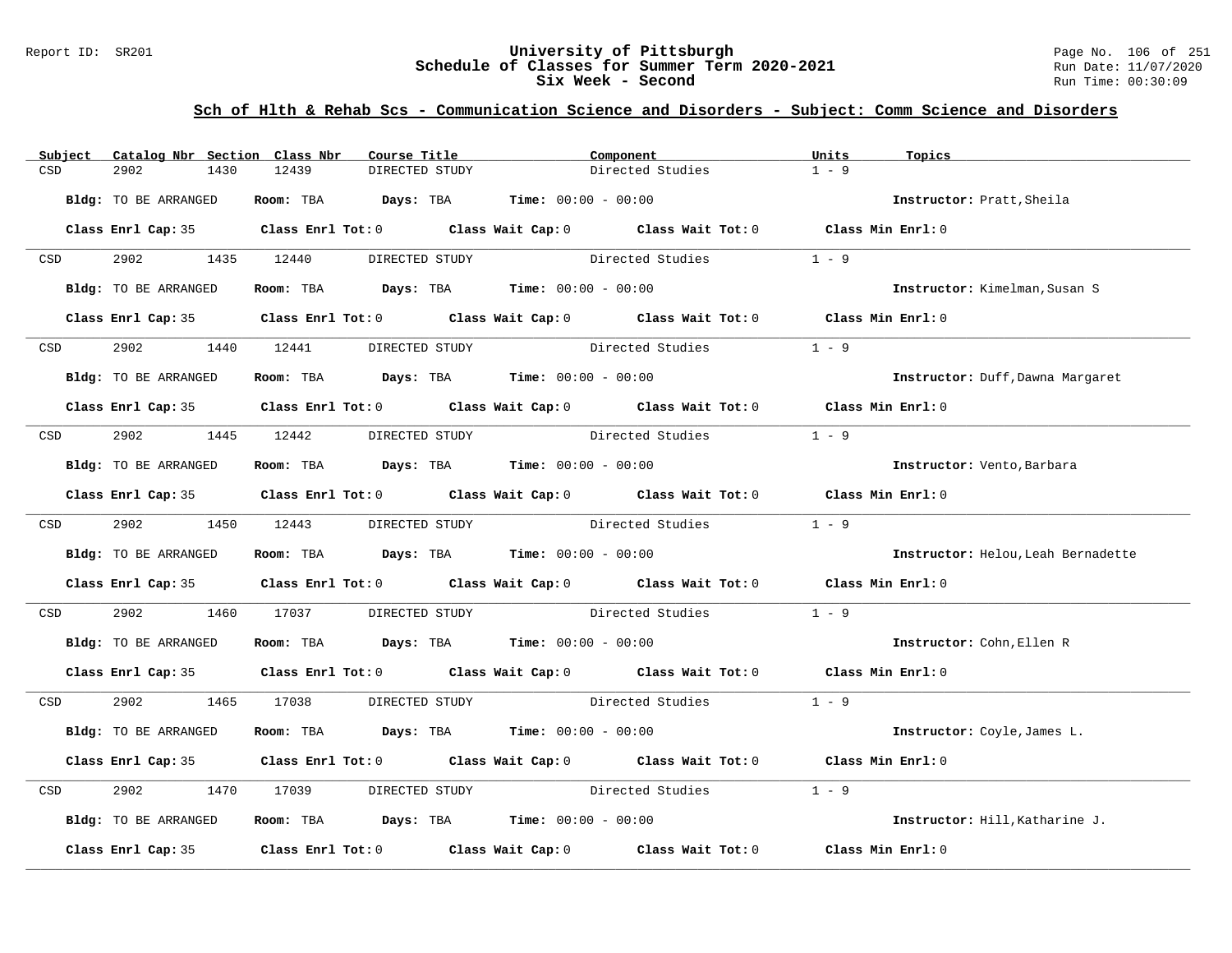| CSD |                  | 2902<br>1475         | 17040<br>DIRECTED STUDY                                                                             | Directed Studies | $1 - 9$                             |
|-----|------------------|----------------------|-----------------------------------------------------------------------------------------------------|------------------|-------------------------------------|
|     |                  | Bldg: TO BE ARRANGED | Room: TBA $Days:$ TBA $Time: 00:00 - 00:00$                                                         |                  | Instructor: Staff                   |
|     |                  |                      | Class Enrl Cap: 35 Class Enrl Tot: 0 Class Wait Cap: 0 Class Wait Tot: 0 Class Min Enrl: 0          |                  |                                     |
|     |                  |                      | CSD 2902 1480 17041 DIRECTED STUDY Directed Studies 1 - 9                                           |                  |                                     |
|     |                  | Bldg: TO BE ARRANGED | Room: TBA $Days:$ TBA Time: $00:00 - 00:00$                                                         |                  | Instructor: Messick, Cheryl K       |
|     |                  |                      | Class Enrl Cap: 35 Class Enrl Tot: 0 Class Wait Cap: 0 Class Wait Tot: 0 Class Min Enrl: 0          |                  |                                     |
|     |                  |                      | CSD 2902 1485 19549 DIRECTED STUDY Directed Studies 1 - 9                                           |                  |                                     |
|     |                  |                      | Bldg: TO BE ARRANGED Room: TBA Days: TBA Time: 00:00 - 00:00                                        |                  | Instructor: Rousseau, Bernard       |
|     |                  |                      | Class Enrl Cap: 35 Class Enrl Tot: 0 Class Wait Cap: 0 Class Wait Tot: 0 Class Min Enrl: 0          |                  |                                     |
|     |                  |                      | CSD 2902 1490 19550 DIRECTED STUDY                                                                  | Directed Studies | $1 - 9$                             |
|     |                  | Bldg: TO BE ARRANGED | Room: TBA $Days:$ TBA Time: $00:00 - 00:00$                                                         |                  | Instructor: Chandrasekaran, Bharath |
|     |                  |                      | Class Enrl Cap: 35 Class Enrl Tot: 0 Class Wait Cap: 0 Class Wait Tot: 0 Class Min Enrl: 0          |                  |                                     |
|     |                  |                      | CSD 2902 1495 19551 DIRECTED STUDY Directed Studies 1 - 9                                           |                  |                                     |
|     |                  | Bldg: TO BE ARRANGED | Room: TBA $Days:$ TBA $Time: 00:00 - 00:00$                                                         |                  | Instructor: Chandrasekaran, Bharath |
|     |                  |                      | Class Enrl Cap: 35 Class Enrl Tot: 0 Class Wait Cap: 0 Class Wait Tot: 0 Class Min Enrl: 0          |                  |                                     |
|     | CSD <sub>c</sub> |                      | 2902 1500 19552 DIRECTED STUDY Directed Studies 1 - 9                                               |                  |                                     |
|     |                  | Bldg: TO BE ARRANGED | Room: TBA $Days:$ TBA $Time: 00:00 - 00:00$                                                         |                  | Instructor: Chandrasekaran, Bharath |
|     |                  |                      | Class Enrl Cap: 35 Class Enrl Tot: 0 Class Wait Cap: 0 Class Wait Tot: 0                            |                  | Class Min Enrl: 0                   |
|     | CSD              |                      | 2971 1201 17003 RESEARCH PRACTICUM Practicum                                                        |                  | $1 - 6$                             |
|     |                  |                      | Bldg: TO BE ARRANGED Room: TBA Days: TBA Time: 00:00 - 00:00                                        |                  | Instructor: Coyle, James L.         |
|     |                  |                      | Class Enrl Cap: 35 $\qquad$ Class Enrl Tot: 0 $\qquad$ Class Wait Cap: 0 $\qquad$ Class Wait Tot: 0 |                  | Class Min Enrl: 0                   |
|     |                  |                      | CSD 2971 1202 17004 RESEARCH PRACTICUM Practicum                                                    |                  | $1 - 6$                             |
|     |                  | Bldg: TO BE ARRANGED | Room: TBA $Days:$ TBA $Time: 00:00 - 00:00$                                                         |                  | Instructor: Staff                   |
|     |                  |                      | Class Enrl Cap: 35 Class Enrl Tot: 0 Class Wait Cap: 0 Class Wait Tot: 0 Class Min Enrl: 0          |                  |                                     |
|     |                  |                      | CSD 2971 1203 17005 RESEARCH PRACTICUM Practicum                                                    |                  | $1 - 6$                             |
|     |                  | Bldg: TO BE ARRANGED | Room: TBA $Days:$ TBA $Time: 00:00 - 00:00$                                                         |                  | Instructor: Messick, Cheryl K       |
|     |                  |                      | Class Enrl Cap: 35 Class Enrl Tot: 0 Class Wait Cap: 0 Class Wait Tot: 0 Class Min Enrl: 0          |                  |                                     |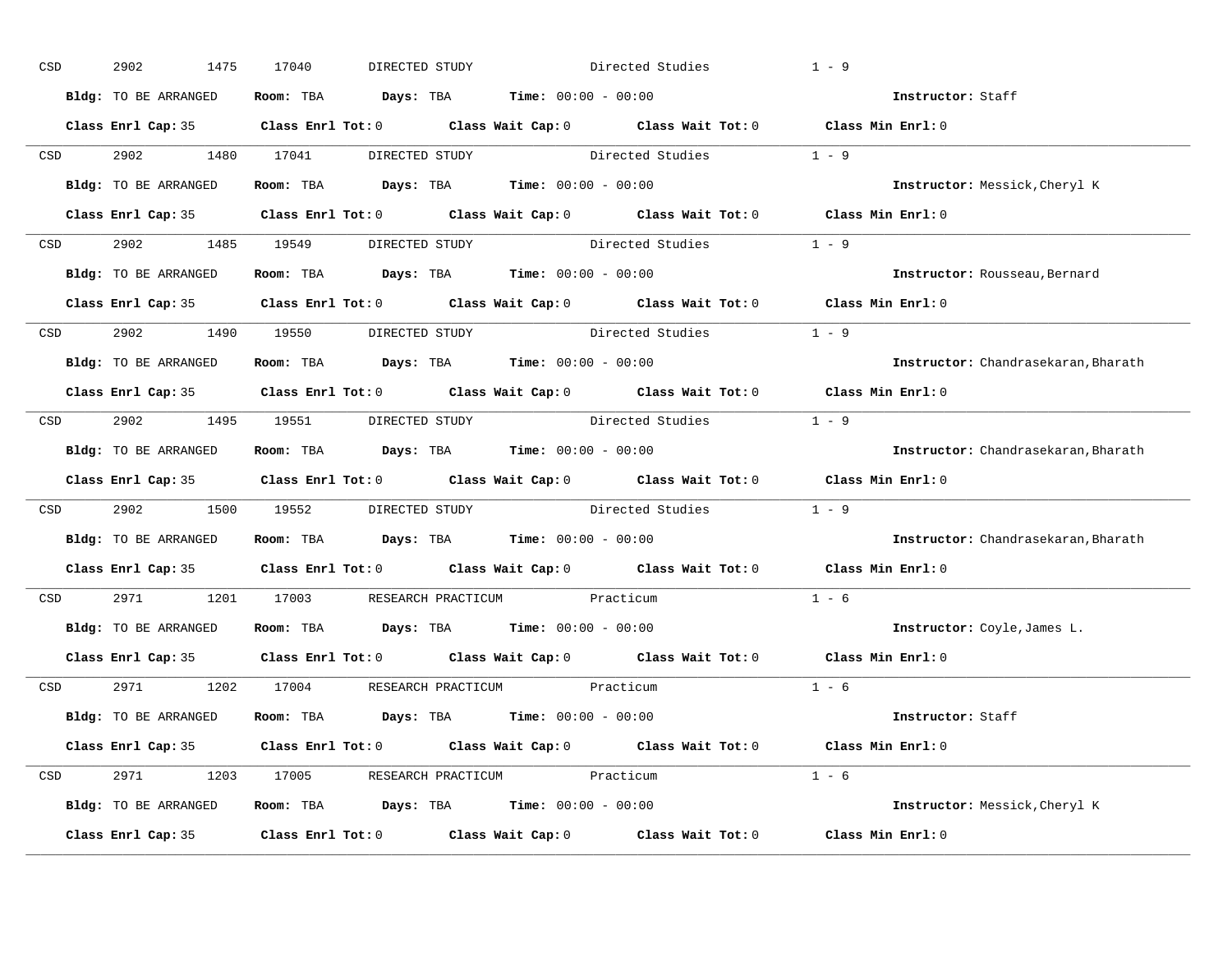#### Report ID: SR201 **University of Pittsburgh** Page No. 108 of 251 **Schedule of Classes for Summer Term 2020-2021** Run Date: 11/07/2020 **Six Week - Second Run Time: 00:30:09**

| Subject | Catalog Nbr Section Class Nbr | Course Title                                 |                              | Component                                                                                                                                                                                                                     | Units<br>Topics   |                                           |
|---------|-------------------------------|----------------------------------------------|------------------------------|-------------------------------------------------------------------------------------------------------------------------------------------------------------------------------------------------------------------------------|-------------------|-------------------------------------------|
| CSD     | 2971<br>1204                  | 17006<br>RESEARCH PRACTICUM                  |                              | Practicum                                                                                                                                                                                                                     | $1 - 6$           |                                           |
|         | Bldg: TO BE ARRANGED          | Room: TBA $Days:$ TBA $Time: 00:00 - 00:00$  |                              |                                                                                                                                                                                                                               |                   | Instructor: Hill, Katharine J.            |
|         |                               |                                              |                              | Class Enrl Cap: 35 Class Enrl Tot: 0 Class Wait Cap: 0 Class Wait Tot: 0 Class Min Enrl: 0                                                                                                                                    |                   |                                           |
| CSD     | 2971 200                      | 1400 12460                                   | RESEARCH PRACTICUM Practicum |                                                                                                                                                                                                                               | $1 - 6$           |                                           |
|         | Bldg: TO BE ARRANGED          | Room: TBA $Days: TBA$ Time: $00:00 - 00:00$  |                              |                                                                                                                                                                                                                               |                   | <b>Instructor:</b> Fredericks, Geoffrey V |
|         |                               |                                              |                              | Class Enrl Cap: 35 Class Enrl Tot: 0 Class Wait Cap: 0 Class Wait Tot: 0 Class Min Enrl: 0                                                                                                                                    |                   |                                           |
| CSD     | 2971                          | 1410 13354                                   | RESEARCH PRACTICUM Practicum |                                                                                                                                                                                                                               | $1 - 6$           |                                           |
|         | <b>Bldg:</b> TO BE ARRANGED   | Room: TBA $Days:$ TBA $Time: 00:00 - 00:00$  |                              |                                                                                                                                                                                                                               |                   | Instructor: Dickey, Michael Walsh         |
|         |                               |                                              |                              | Class Enrl Cap: 35 Class Enrl Tot: 0 Class Wait Cap: 0 Class Wait Tot: 0 Class Min Enrl: 0                                                                                                                                    |                   |                                           |
| CSD     |                               | 2971 1411 17002 RESEARCH PRACTICUM Practicum |                              |                                                                                                                                                                                                                               | $1 - 6$           |                                           |
|         | Bldg: TO BE ARRANGED          | Room: TBA $Days:$ TBA $Time: 00:00 - 00:00$  |                              |                                                                                                                                                                                                                               |                   | Instructor: Cohn, Ellen R                 |
|         |                               |                                              |                              | Class Enrl Cap: 35 Class Enrl Tot: 0 Class Wait Cap: 0 Class Wait Tot: 0 Class Min Enrl: 0                                                                                                                                    |                   |                                           |
| CSD     | 2971 1420 12461               |                                              | RESEARCH PRACTICUM Practicum |                                                                                                                                                                                                                               | $1 - 6$           |                                           |
|         | Bldg: TO BE ARRANGED          | Room: TBA $Days:$ TBA $Time: 00:00 - 00:00$  |                              |                                                                                                                                                                                                                               |                   | Instructor: Evans, William Streicher      |
|         |                               |                                              |                              | Class Enrl Cap: 35 Class Enrl Tot: 0 Class Wait Cap: 0 Class Wait Tot: 0 Class Min Enrl: 0                                                                                                                                    |                   |                                           |
| CSD     | 2971<br>1425                  | 12462                                        | RESEARCH PRACTICUM Practicum |                                                                                                                                                                                                                               | $1 - 6$           |                                           |
|         | Bldg: TO BE ARRANGED          | Room: TBA $Days:$ TBA $Time: 00:00 - 00:00$  |                              |                                                                                                                                                                                                                               |                   | Instructor: Palmer, Catherine             |
|         |                               |                                              |                              | Class Enrl Cap: 35 Class Enrl Tot: 0 Class Wait Cap: 0 Class Wait Tot: 0 Class Min Enrl: 0                                                                                                                                    |                   |                                           |
| CSD     | 2971 1430 12463               |                                              | RESEARCH PRACTICUM Practicum |                                                                                                                                                                                                                               | $1 - 6$           |                                           |
|         | Bldg: TO BE ARRANGED          | Room: TBA $Days:$ TBA $Time: 00:00 - 00:00$  |                              |                                                                                                                                                                                                                               |                   | Instructor: Pratt, Sheila                 |
|         |                               |                                              |                              | Class Enrl Cap: 35 Class Enrl Tot: 0 Class Wait Cap: 0 Class Wait Tot: 0 Class Min Enrl: 0                                                                                                                                    |                   |                                           |
| CSD     | 2971<br>1435                  | 12464                                        | RESEARCH PRACTICUM Practicum |                                                                                                                                                                                                                               | $1 - 6$           |                                           |
|         | Bldg: TO BE ARRANGED          | Room: TBA $Days:$ TBA $Time: 00:00 - 00:00$  |                              |                                                                                                                                                                                                                               |                   | Instructor: Kimelman, Susan S             |
|         |                               |                                              |                              | Class Enrl Cap: 35 $\,$ Class Enrl Tot: 0 $\,$ Class Wait Cap: 0 $\,$ Class Wait Tot: 0 $\,$ Class Enrl Tot: 0 $\,$ Class Enrl Tot: 0 $\,$ Class Enrl Tot: 0 $\,$ Class Enrl Tot: 0 $\,$ Class Enrl Tot: 0 $\,$ Class Enrl To | Class Min Enrl: 0 |                                           |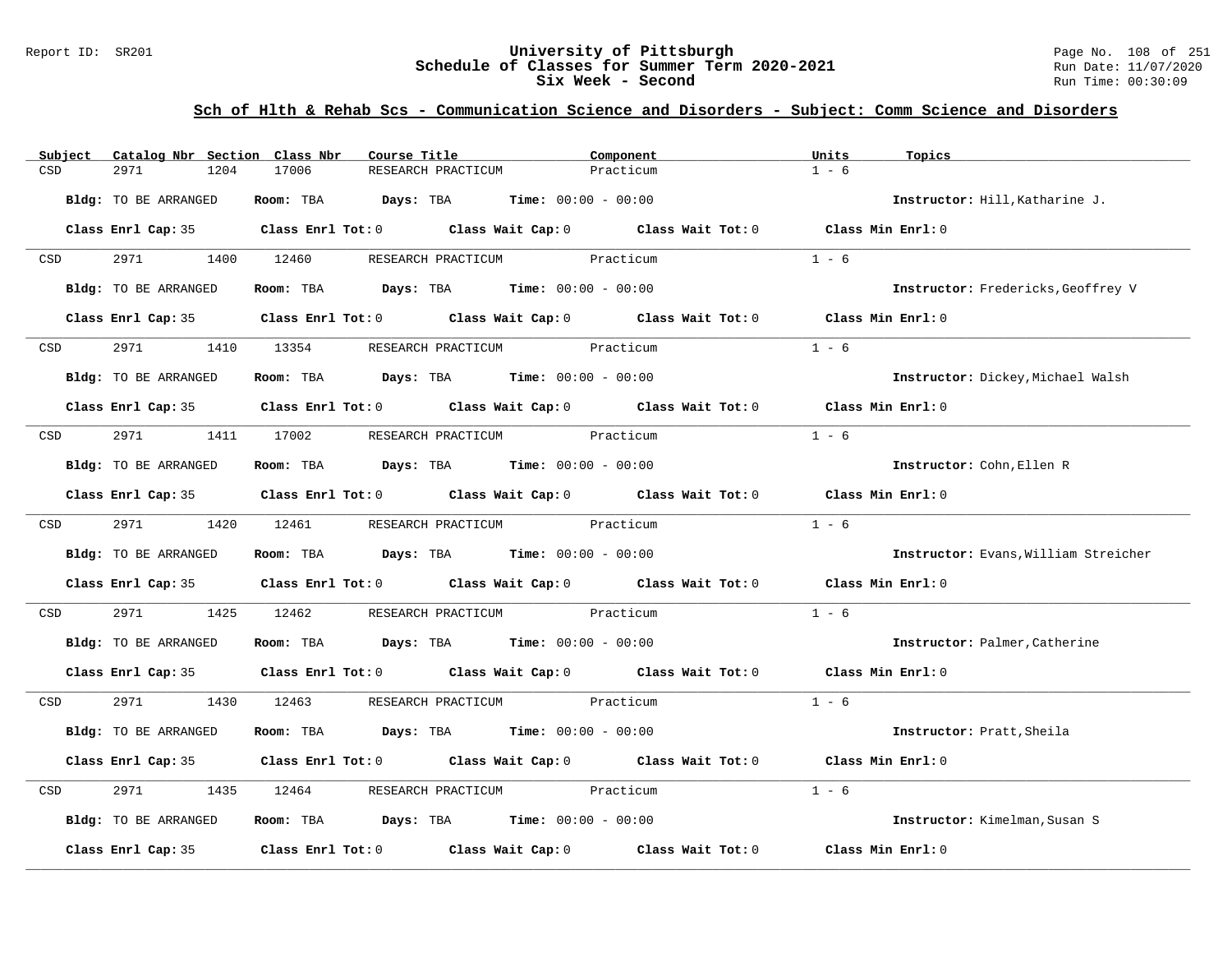| CSD                                                                                                             | 2971<br>1440         | 12465<br>RESEARCH PRACTICUM                                                                | Practicum | $1 - 6$                             |
|-----------------------------------------------------------------------------------------------------------------|----------------------|--------------------------------------------------------------------------------------------|-----------|-------------------------------------|
|                                                                                                                 | Bldg: TO BE ARRANGED | Room: TBA $Days:$ TBA $Time: 00:00 - 00:00$                                                |           | Instructor: Duff, Dawna Margaret    |
|                                                                                                                 |                      | Class Enrl Cap: 35 Class Enrl Tot: 0 Class Wait Cap: 0 Class Wait Tot: 0 Class Min Enrl: 0 |           |                                     |
| CSD                                                                                                             | 2971 1445 12466      | RESEARCH PRACTICUM Practicum                                                               |           | $1 - 6$                             |
|                                                                                                                 | Bldg: TO BE ARRANGED | Room: TBA $\rule{1em}{0.15mm}$ Days: TBA $\rule{1.15mm}]{0.15mm}$ Time: $0.000 - 0.0000$   |           | Instructor: Vento, Barbara          |
|                                                                                                                 |                      | Class Enrl Cap: 35 Class Enrl Tot: 0 Class Wait Cap: 0 Class Wait Tot: 0 Class Min Enrl: 0 |           |                                     |
| CSD                                                                                                             |                      | 2971 1450 12467 RESEARCH PRACTICUM Practicum                                               |           | $1 - 6$                             |
|                                                                                                                 | Bldg: TO BE ARRANGED | Room: TBA $\rule{1em}{0.15mm}$ Days: TBA Time: $00:00 - 00:00$                             |           | Instructor: Mormer, Elaine A.       |
|                                                                                                                 |                      | Class Enrl Cap: 35 Class Enrl Tot: 0 Class Wait Cap: 0 Class Wait Tot: 0                   |           | Class Min Enrl: 0                   |
| CSD <sub>2</sub>                                                                                                |                      | 2971 1455 19543 RESEARCH PRACTICUM Practicum                                               |           | $1 - 6$                             |
|                                                                                                                 | Bldg: TO BE ARRANGED | Room: TBA $\rule{1em}{0.15mm}$ Days: TBA Time: $00:00 - 00:00$                             |           | Instructor: Chandrasekaran, Bharath |
|                                                                                                                 |                      | Class Enrl Cap: 35 Class Enrl Tot: 0 Class Wait Cap: 0 Class Wait Tot: 0                   |           | Class Min Enrl: 0                   |
| CSD                                                                                                             |                      | 2971 1460 19544 RESEARCH PRACTICUM Practicum                                               |           | $1 - 6$                             |
|                                                                                                                 | Bldg: TO BE ARRANGED | Room: TBA $\rule{1em}{0.15mm}$ Days: TBA Time: $00:00 - 00:00$                             |           | Instructor: Chandrasekaran, Bharath |
|                                                                                                                 |                      | Class Enrl Cap: 35 Class Enrl Tot: 0 Class Wait Cap: 0 Class Wait Tot: 0                   |           | Class Min Enrl: 0                   |
| CSD                                                                                                             |                      | 2971 1465 19545 RESEARCH PRACTICUM Practicum                                               |           | $1 - 6$                             |
|                                                                                                                 | Bldg: TO BE ARRANGED | Room: TBA $\rule{1em}{0.15mm}$ Days: TBA Time: $00:00 - 00:00$                             |           | Instructor: Chandrasekaran, Bharath |
|                                                                                                                 |                      | Class Enrl Cap: 35 Class Enrl Tot: 0 Class Wait Cap: 0 Class Wait Tot: 0                   |           | Class Min Enrl: 0                   |
| CSD <sub>c</sub>                                                                                                | 2971                 | 1470 19546<br>RESEARCH PRACTICUM                                                           | Practicum | $1 - 6$                             |
|                                                                                                                 | Bldg: TO BE ARRANGED | Room: TBA $Days:$ TBA Time: $00:00 - 00:00$                                                |           | Instructor: Helou, Leah Bernadette  |
|                                                                                                                 | Class Enrl Cap: 35   | Class Enrl Tot: $0$ Class Wait Cap: $0$ Class Wait Tot: $0$                                |           | Class Min Enrl: 0                   |
| CSD and the control of the control of the control of the control of the control of the control of the control o | 2971 200             | 1475 19547 RESEARCH PRACTICUM Practicum                                                    |           | $1 - 6$                             |
|                                                                                                                 | Bldg: TO BE ARRANGED | Room: TBA $Days:$ TBA $Time: 00:00 - 00:00$                                                |           | Instructor: Helou, Leah Bernadette  |
|                                                                                                                 |                      | Class Enrl Cap: 35 Class Enrl Tot: 0 Class Wait Cap: 0 Class Wait Tot: 0 Class Min Enrl: 0 |           |                                     |
| CSD                                                                                                             |                      | 2971 1480 19548 RESEARCH PRACTICUM Practicum                                               |           | $1 - 6$                             |
|                                                                                                                 | Bldg: TO BE ARRANGED | Room: TBA $Days:$ TBA $Time: 00:00 - 00:00$                                                |           | Instructor: Helou, Leah Bernadette  |
|                                                                                                                 | Class Enrl Cap: 35   | Class Enrl Tot: $0$ Class Wait Cap: $0$ Class Wait Tot: $0$                                |           | Class Min Enrl: 0                   |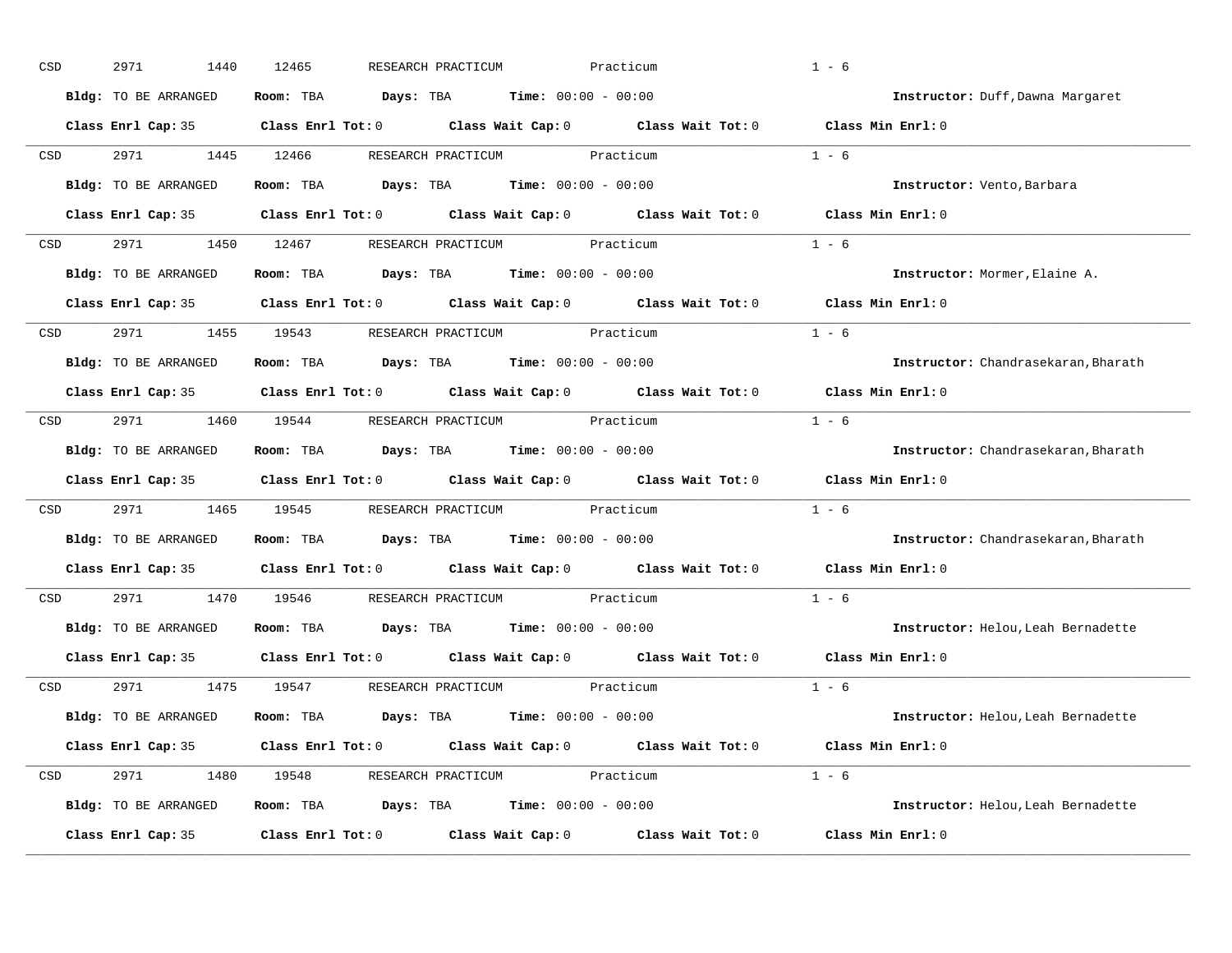#### Report ID: SR201 **University of Pittsburgh** Page No. 110 of 251 **Schedule of Classes for Summer Term 2020-2021** Run Date: 11/07/2020 **Six Week - Second Run Time: 00:30:09**

| Subject    | Catalog Nbr Section Class Nbr | Course Title                                                   | Component                                                                                  | Units<br>Topics                           |
|------------|-------------------------------|----------------------------------------------------------------|--------------------------------------------------------------------------------------------|-------------------------------------------|
| CSD        | 2972<br>1205                  | 16325<br><b>EXAMINATION</b>                                    | Independent Study                                                                          | $1 - 3$                                   |
|            | Bldg: TO BE ARRANGED          | Room: TBA $Days:$ TBA $Time: 00:00 - 00:00$                    |                                                                                            | Instructor: Coyle, James L.               |
|            |                               |                                                                | Class Enrl Cap: 35 Class Enrl Tot: 0 Class Wait Cap: 0 Class Wait Tot: 0 Class Min Enrl: 0 |                                           |
| CSD        | 2972                          | 1400 12484<br>EXAMINATION                                      | Independent Study                                                                          | $1 - 3$                                   |
|            | Bldg: TO BE ARRANGED          | Room: TBA $Days: TBA$ Time: $00:00 - 00:00$                    |                                                                                            | <b>Instructor:</b> Fredericks, Geoffrey V |
|            |                               |                                                                | Class Enrl Cap: 35 Class Enrl Tot: 0 Class Wait Cap: 0 Class Wait Tot: 0 Class Min Enrl: 0 |                                           |
| CSD        | 2972                          | 1405 12485<br>EXAMINATION                                      | Independent Study                                                                          | $1 - 3$                                   |
|            | <b>Bldg:</b> TO BE ARRANGED   | Room: TBA $Days:$ TBA $Time: 00:00 - 00:00$                    |                                                                                            | Instructor: Evans, William Streicher      |
|            |                               |                                                                | Class Enrl Cap: 35 Class Enrl Tot: 0 Class Wait Cap: 0 Class Wait Tot: 0 Class Min Enrl: 0 |                                           |
| CSD        | 2972                          | 1411 16324<br>EXAMINATION                                      | Independent Study                                                                          | $1 - 3$                                   |
|            | Bldg: TO BE ARRANGED          | Room: TBA $Days:$ TBA $Time: 00:00 - 00:00$                    |                                                                                            | Instructor: Brown, Christopher A          |
|            |                               |                                                                | Class Enrl Cap: 35 Class Enrl Tot: 0 Class Wait Cap: 0 Class Wait Tot: 0 Class Min Enrl: 0 |                                           |
| <b>CSD</b> | 2972 1415 13359               | EXAMINATION                                                    | Independent Study                                                                          | $1 - 3$                                   |
|            | Bldg: TO BE ARRANGED          | Room: TBA $\rule{1em}{0.15mm}$ Days: TBA Time: $00:00 - 00:00$ |                                                                                            | Instructor: Dickey, Michael Walsh         |
|            |                               |                                                                | Class Enrl Cap: 35 Class Enrl Tot: 0 Class Wait Cap: 0 Class Wait Tot: 0 Class Min Enrl: 0 |                                           |
| CSD        | 2972<br>1425                  | 12486                                                          | EXAMINATION Independent Study                                                              | $1 - 3$                                   |
|            | Bldg: TO BE ARRANGED          | Room: TBA $Days: TBA$ Time: $00:00 - 00:00$                    |                                                                                            | Instructor: Palmer, Catherine             |
|            |                               |                                                                | Class Enrl Cap: 35 Class Enrl Tot: 0 Class Wait Cap: 0 Class Wait Tot: 0 Class Min Enrl: 0 |                                           |
| CSD        | 2972                          | 1430 12487<br>EXAMINATION                                      | Independent Study 1 - 3                                                                    |                                           |
|            | Bldg: TO BE ARRANGED          | Room: TBA $Days:$ TBA $Time: 00:00 - 00:00$                    |                                                                                            | Instructor: Pratt, Sheila                 |
|            | Class Enrl Cap: 35            |                                                                | Class Enrl Tot: 0 Class Wait Cap: 0 Class Wait Tot: 0                                      | Class Min $Enr1:0$                        |
| CSD        | 2972<br>1435                  | 12488<br>EXAMINATION                                           | Independent Study                                                                          | $1 - 3$                                   |
|            | Bldg: TO BE ARRANGED          | Room: TBA $Days: TBA$ Time: $00:00 - 00:00$                    |                                                                                            | Instructor: Kimelman, Susan S             |
|            | Class Enrl Cap: 35            | Class Enrl Tot: $0$ Class Wait Cap: $0$                        | Class Wait Tot: 0                                                                          | Class Min Enrl: 0                         |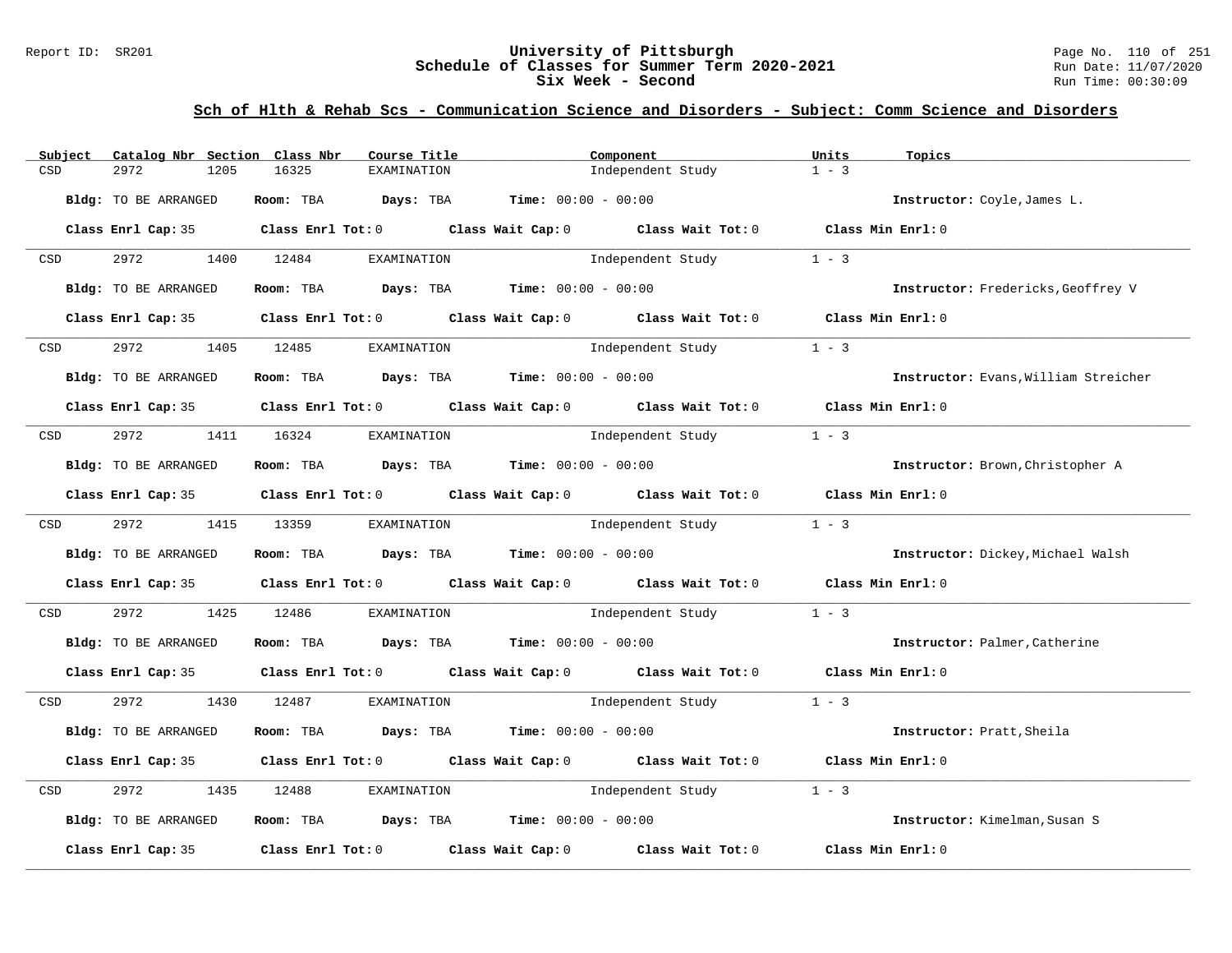| CSD |                  | 2972<br>1440         | 12489<br>EXAMINATION                                                                    | Independent Study                                                                                   | $1 - 3$                             |
|-----|------------------|----------------------|-----------------------------------------------------------------------------------------|-----------------------------------------------------------------------------------------------------|-------------------------------------|
|     |                  | Bldg: TO BE ARRANGED | Room: TBA $Days:$ TBA $Time: 00:00 - 00:00$                                             |                                                                                                     | Instructor: Duff, Dawna Margaret    |
|     |                  |                      |                                                                                         | Class Enrl Cap: 35 Class Enrl Tot: 0 Class Wait Cap: 0 Class Wait Tot: 0 Class Min Enrl: 0          |                                     |
|     | CSD              | 2972 1445 12490      | EXAMINATION                                                                             | Independent Study 1 - 3                                                                             |                                     |
|     |                  | Bldg: TO BE ARRANGED | Room: TBA $Days:$ TBA Time: $00:00 - 00:00$                                             |                                                                                                     | Instructor: Vento, Barbara          |
|     |                  |                      |                                                                                         | Class Enrl Cap: 35 Class Enrl Tot: 0 Class Wait Cap: 0 Class Wait Tot: 0 Class Min Enrl: 0          |                                     |
|     |                  |                      | CSD 2972 1450 12491 EXAMINATION                                                         | Independent Study 1 - 3                                                                             |                                     |
|     |                  | Bldg: TO BE ARRANGED | Room: TBA $Days:$ TBA $Time: 00:00 - 00:00$                                             |                                                                                                     | Instructor: Helou, Leah Bernadette  |
|     |                  |                      |                                                                                         | Class Enrl Cap: 35 Class Enrl Tot: 0 Class Wait Cap: 0 Class Wait Tot: 0 Class Min Enrl: 0          |                                     |
|     | <b>CSD</b>       |                      | 2972 1455 19539 EXAMINATION                                                             | Independent Study 1 - 3                                                                             |                                     |
|     |                  | Bldg: TO BE ARRANGED | Room: TBA $Days:$ TBA $Time: 00:00 - 00:00$                                             |                                                                                                     | Instructor: Rousseau, Bernard       |
|     |                  |                      |                                                                                         | Class Enrl Cap: 35 Class Enrl Tot: 0 Class Wait Cap: 0 Class Wait Tot: 0 Class Min Enrl: 0          |                                     |
|     | CSD <sub>c</sub> |                      | 2972 1460 19540 EXAMINATION                                                             | Independent Study 1 - 3                                                                             |                                     |
|     |                  | Bldg: TO BE ARRANGED | Room: TBA $Days:$ TBA $Time: 00:00 - 00:00$                                             |                                                                                                     | Instructor: Chandrasekaran, Bharath |
|     |                  |                      |                                                                                         | Class Enrl Cap: 35 Class Enrl Tot: 0 Class Wait Cap: 0 Class Wait Tot: 0 Class Min Enrl: 0          |                                     |
|     | CSD <sub>c</sub> |                      |                                                                                         | 2972 1465 19541 EXAMINATION Independent Study 1 - 3                                                 |                                     |
|     |                  | Bldg: TO BE ARRANGED | Room: TBA $Days:$ TBA $Time: 00:00 - 00:00$                                             |                                                                                                     | Instructor: Chandrasekaran, Bharath |
|     |                  |                      |                                                                                         | Class Enrl Cap: 35 $\qquad$ Class Enrl Tot: 0 $\qquad$ Class Wait Cap: 0 $\qquad$ Class Wait Tot: 0 | Class Min Enrl: 0                   |
|     | CSD              | 2972 1470 19542      | EXAMINATION                                                                             | Independent Study                                                                                   | $1 - 3$                             |
|     |                  | Bldg: TO BE ARRANGED | Room: TBA $Days:$ TBA $Time: 00:00 - 00:00$                                             |                                                                                                     | Instructor: Chandrasekaran, Bharath |
|     |                  | Class Enrl Cap: 35   |                                                                                         | Class Enrl Tot: $0$ Class Wait Cap: $0$ Class Wait Tot: $0$                                         | Class Min Enrl: 0                   |
|     |                  |                      | CSD 2973 1200 12271 PRACTICUM IN CLINC SUPERVISIONPracticum                             |                                                                                                     | $1 - 3$                             |
|     |                  | Bldg: TO BE ARRANGED | Room: TBA $\rule{1em}{0.15mm}$ Days: TBA $\rule{1.15mm}]{0.15mm}$ Time: $0.000 - 0.000$ |                                                                                                     | Instructor: Messick, Cheryl K       |
|     |                  | Class Enrl Cap: 5    |                                                                                         | Class Enrl Tot: 0 $\qquad$ Class Wait Cap: 0 $\qquad$ Class Wait Tot: 0 $\qquad$ Class Min Enrl: 0  |                                     |
|     |                  |                      |                                                                                         | CSD 2990 1201 17013 INDEPENDENT STUDY Independent Study 1 - 9                                       |                                     |
|     |                  | Bldg: TO BE ARRANGED | Room: TBA $Days: TBA$ Time: $00:00 - 00:00$                                             |                                                                                                     | Instructor: Staff                   |
|     |                  | Class Enrl Cap: 35   |                                                                                         | Class Enrl Tot: $0$ Class Wait Cap: $0$ Class Wait Tot: $0$                                         | Class Min Enrl: 0                   |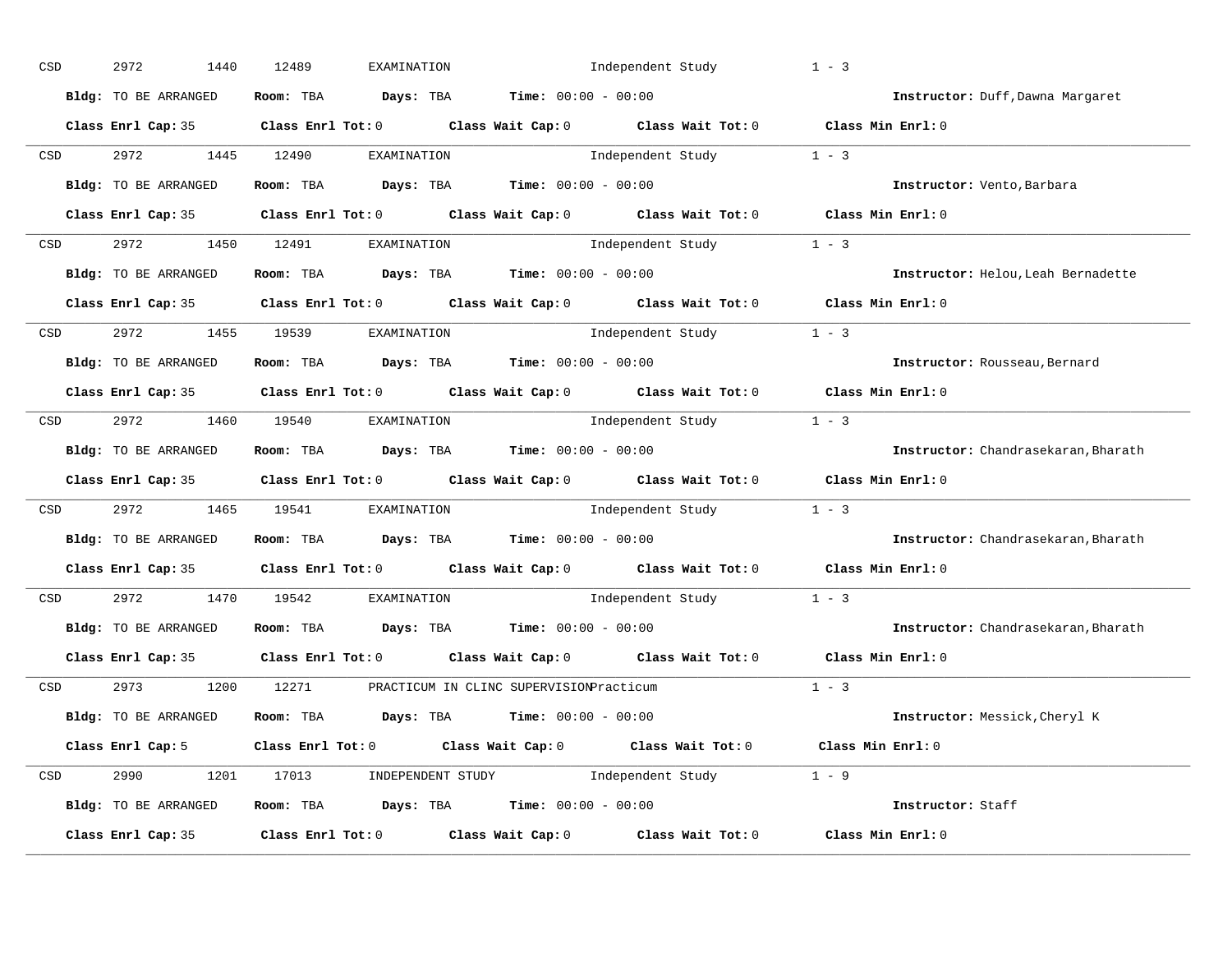#### Report ID: SR201 **University of Pittsburgh** Page No. 112 of 251 **Schedule of Classes for Summer Term 2020-2021** Run Date: 11/07/2020 **Six Week - Second Run Time: 00:30:09**

| Subject<br>Catalog Nbr Section Class Nbr                                                                        | Course Title                                        | Component                                                                                           | Units<br>Topics                         |
|-----------------------------------------------------------------------------------------------------------------|-----------------------------------------------------|-----------------------------------------------------------------------------------------------------|-----------------------------------------|
| CSD<br>2990<br>1202                                                                                             | 17014<br>INDEPENDENT STUDY                          | Independent Study                                                                                   | $1 - 9$                                 |
| Bldg: TO BE ARRANGED                                                                                            | Room: TBA Days: TBA                                 | <b>Time:</b> $00:00 - 00:00$                                                                        | Instructor: Coyle, James L.             |
|                                                                                                                 |                                                     | Class Enrl Cap: 35 Class Enrl Tot: 0 Class Wait Cap: 0 Class Wait Tot: 0 Class Min Enrl: 0          |                                         |
| 2990 1203 17015<br>CSD                                                                                          | INDEPENDENT STUDY                                   | Independent Study                                                                                   | $1 - 9$                                 |
| Bldg: TO BE ARRANGED                                                                                            | Room: TBA $Days:$ TBA $Time: 00:00 - 00:00$         |                                                                                                     | Instructor: Hill, Katharine J.          |
|                                                                                                                 |                                                     | Class Enrl Cap: 35 Class Enrl Tot: 0 Class Wait Cap: 0 Class Wait Tot: 0 Class Min Enrl: 0          |                                         |
| 2990<br>CSD                                                                                                     | 1204 17016 INDEPENDENT STUDY Independent Study      |                                                                                                     | $1 - 9$                                 |
| Bldg: TO BE ARRANGED                                                                                            | Room: TBA $Days:$ TBA $Time: 00:00 - 00:00$         |                                                                                                     | Instructor: Messick, Cheryl K           |
|                                                                                                                 |                                                     | Class Enrl Cap: 35 $\qquad$ Class Enrl Tot: 0 $\qquad$ Class Wait Cap: 0 $\qquad$ Class Wait Tot: 0 | Class Min Enrl: 0                       |
| CSD and the control of the control of the control of the control of the control of the control of the control o | 2990 1400 12508 INDEPENDENT STUDY Independent Study |                                                                                                     | $1 - 9$                                 |
| Bldg: TO BE ARRANGED                                                                                            | Room: TBA $Days:$ TBA $Time: 00:00 - 00:00$         |                                                                                                     | Instructor: Fredericks, Geoffrey V      |
|                                                                                                                 |                                                     | Class Enrl Cap: 35 Class Enrl Tot: 0 Class Wait Cap: 0 Class Wait Tot: 0 Class Min Enrl: 0          |                                         |
| 2990 1405 13258<br><b>CSD</b>                                                                                   |                                                     | INDEPENDENT STUDY The Independent Study                                                             | $1 - 9$                                 |
| Bldg: TO BE ARRANGED                                                                                            | Room: TBA $Days:$ TBA $Time: 00:00 - 00:00$         |                                                                                                     | Instructor: Cohn, Ellen R               |
|                                                                                                                 |                                                     | Class Enrl Cap: 35 Class Enrl Tot: 0 Class Wait Cap: 0 Class Wait Tot: 0 Class Min Enrl: 0          |                                         |
| 2990<br>CSD                                                                                                     | 1411 17012                                          | INDEPENDENT STUDY 1ndependent Study                                                                 | $1 - 9$                                 |
| Bldg: TO BE ARRANGED                                                                                            | Room: TBA $Days:$ TBA $Time: 00:00 - 00:00$         |                                                                                                     | Instructor: Matthews, Christine Therese |
|                                                                                                                 |                                                     | Class Enrl Cap: 35 Class Enrl Tot: 0 Class Wait Cap: 0 Class Wait Tot: 0 Class Min Enrl: 0          |                                         |
| CSD                                                                                                             |                                                     | 2990 1412 19538 INDEPENDENT STUDY Independent Study 1 - 9                                           |                                         |
| Bldg: TO BE ARRANGED                                                                                            | Room: TBA $Days:$ TBA $Time: 00:00 - 00:00$         |                                                                                                     | Instructor: Chandrasekaran, Bharath     |
|                                                                                                                 |                                                     | Class Enrl Cap: 35 Class Enrl Tot: 0 Class Wait Cap: 0 Class Wait Tot: 0 Class Min Enrl: 0          |                                         |
| 2990<br>1415<br>CSD                                                                                             | 13346                                               | INDEPENDENT STUDY 1ndependent Study                                                                 | $1 - 9$                                 |
| Bldg: TO BE ARRANGED                                                                                            | Room: TBA $Days:$ TBA $Time: 00:00 - 00:00$         |                                                                                                     | Instructor: Dickey, Michael Walsh       |
| Class Enrl Cap: 35                                                                                              |                                                     | Class Enrl Tot: $0$ Class Wait Cap: $0$ Class Wait Tot: $0$                                         | Class Min Enrl: 0                       |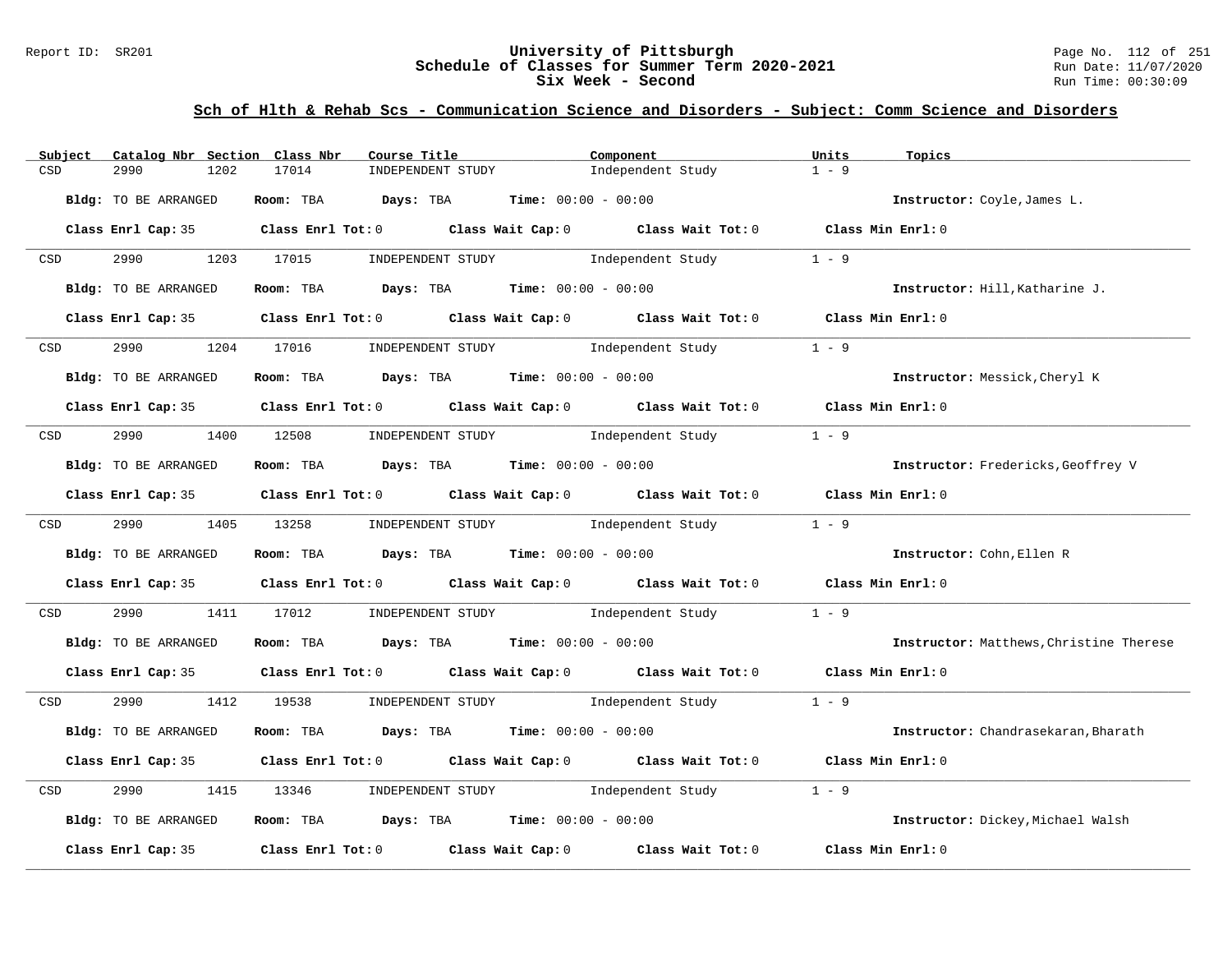| CSD |                  | 2990<br>1425         | 12509<br>INDEPENDENT STUDY                                                                 | Independent Study | $1 - 9$                              |
|-----|------------------|----------------------|--------------------------------------------------------------------------------------------|-------------------|--------------------------------------|
|     |                  | Bldg: TO BE ARRANGED | Room: TBA $Days:$ TBA $Time: 00:00 - 00:00$                                                |                   | Instructor: Evans, William Streicher |
|     |                  |                      | Class Enrl Cap: 35 Class Enrl Tot: 0 Class Wait Cap: 0 Class Wait Tot: 0 Class Min Enrl: 0 |                   |                                      |
|     |                  |                      | CSD 2990 1430 12510 INDEPENDENT STUDY Independent Study 1 - 9                              |                   |                                      |
|     |                  | Bldg: TO BE ARRANGED | Room: TBA $Days:$ TBA $Time: 00:00 - 00:00$                                                |                   | Instructor: Palmer, Catherine        |
|     |                  |                      | Class Enrl Cap: 35 Class Enrl Tot: 0 Class Wait Cap: 0 Class Wait Tot: 0 Class Min Enrl: 0 |                   |                                      |
|     |                  |                      | CSD 2990 1435 12511 INDEPENDENT STUDY Independent Study 1 - 9                              |                   |                                      |
|     |                  |                      | <b>Bldg:</b> TO BE ARRANGED <b>Room:</b> TBA <b>Days:</b> TBA <b>Time:</b> $00:00 - 00:00$ |                   | Instructor: Pratt, Sheila            |
|     |                  |                      | Class Enrl Cap: 35 Class Enrl Tot: 0 Class Wait Cap: 0 Class Wait Tot: 0 Class Min Enrl: 0 |                   |                                      |
|     | <b>CSD</b>       |                      | 2990 1440 12512 INDEPENDENT STUDY Independent Study 1 - 9                                  |                   |                                      |
|     |                  | Bldg: TO BE ARRANGED | Room: TBA $Days:$ TBA $Time: 00:00 - 00:00$                                                |                   | Instructor: Kimelman, Susan S        |
|     |                  |                      | Class Enrl Cap: 35 Class Enrl Tot: 0 Class Wait Cap: 0 Class Wait Tot: 0 Class Min Enrl: 0 |                   |                                      |
|     |                  |                      | CSD 2990 1445 12513 INDEPENDENT STUDY Independent Study 1 - 9                              |                   |                                      |
|     |                  | Bldg: TO BE ARRANGED | Room: TBA $Days:$ TBA $Time:$ $00:00 - 00:00$                                              |                   | Instructor: Duff, Dawna Margaret     |
|     |                  |                      | Class Enrl Cap: 35 Class Enrl Tot: 0 Class Wait Cap: 0 Class Wait Tot: 0 Class Min Enrl: 0 |                   |                                      |
|     | CSD <sub>c</sub> |                      | 2990 1450 12514 INDEPENDENT STUDY Independent Study 1 - 9                                  |                   |                                      |
|     |                  | Bldg: TO BE ARRANGED | Room: TBA $Days:$ TBA $Time: 00:00 - 00:00$                                                |                   | Instructor: Vento, Barbara           |
|     |                  |                      | Class Enrl Cap: 35 Class Enrl Tot: 0 Class Wait Cap: 0 Class Wait Tot: 0 Class Min Enrl: 0 |                   |                                      |
|     | CSD              |                      | 2990 1455 12515 INDEPENDENT STUDY Independent Study 1 - 9                                  |                   |                                      |
|     |                  | Bldg: TO BE ARRANGED | Room: TBA $Days:$ TBA Time: $00:00 - 00:00$                                                |                   | Instructor: Helou, Leah Bernadette   |
|     |                  | Class Enrl Cap: 35   | Class Enrl Tot: $0$ Class Wait Cap: $0$ Class Wait Tot: $0$                                |                   | Class Min Enrl: 0                    |
|     |                  |                      | CSD 2990 1480 18092 INDEPENDENT STUDY Independent Study 1 - 9                              |                   |                                      |
|     |                  | Bldg: TO BE ARRANGED | Room: TBA $\rule{1em}{0.15mm}$ Days: TBA Time: $00:00 - 00:00$                             |                   | Instructor: Mormer, Elaine A.        |
|     |                  |                      | Class Enrl Cap: 35 Class Enrl Tot: 0 Class Wait Cap: 0 Class Wait Tot: 0 Class Min Enrl: 0 |                   |                                      |
|     |                  |                      | CSD 2990 1485 19535 INDEPENDENT STUDY Independent Study 1 - 9                              |                   |                                      |
|     |                  | Bldg: TO BE ARRANGED | <b>Room:</b> TBA <b>Days:</b> TBA <b>Time:</b> 00:00 - 00:00                               |                   | Instructor: Rousseau, Bernard        |
|     |                  |                      | Class Enrl Cap: 35 Class Enrl Tot: 0 Class Wait Cap: 0 Class Wait Tot: 0 Class Min Enrl: 0 |                   |                                      |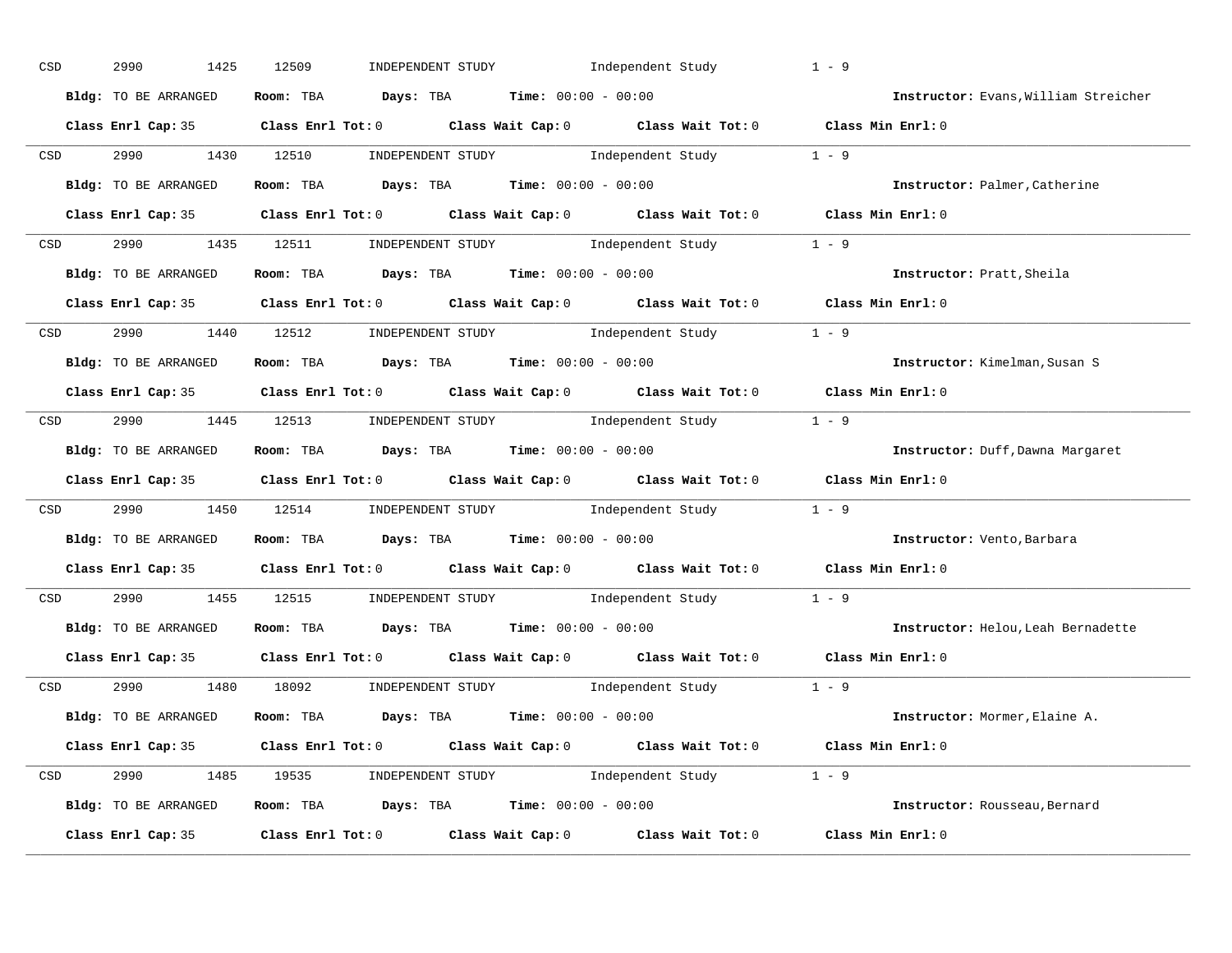#### Report ID: SR201 **University of Pittsburgh** Page No. 114 of 251 **Schedule of Classes for Summer Term 2020-2021** Run Date: 11/07/2020 **Six Week - Second Run Time: 00:30:09**

| Subject    | Catalog Nbr Section Class Nbr | Course Title                                                                                                        | Component                                                               | Units<br>Topics                     |
|------------|-------------------------------|---------------------------------------------------------------------------------------------------------------------|-------------------------------------------------------------------------|-------------------------------------|
| CSD        | 2990<br>1490                  | 19536<br>INDEPENDENT STUDY                                                                                          | Independent Study                                                       | $1 - 9$                             |
|            | Bldg: TO BE ARRANGED          | Room: TBA<br>Days: TBA                                                                                              | <b>Time:</b> $00:00 - 00:00$                                            | Instructor: Chandrasekaran, Bharath |
|            |                               | Class Enrl Cap: 35 Class Enrl Tot: 0 Class Wait Cap: 0 Class Wait Tot: 0 Class Min Enrl: 0                          |                                                                         |                                     |
| CSD        | 2990                          | 1495 19537                                                                                                          | INDEPENDENT STUDY 1ndependent Study                                     | $1 - 9$                             |
|            | Bldg: TO BE ARRANGED          | Room: TBA $Days:$ TBA $Time: 00:00 - 00:00$                                                                         |                                                                         | Instructor: Chandrasekaran, Bharath |
|            | Class Enrl Cap: 35            |                                                                                                                     | Class Enrl Tot: 0 Class Wait Cap: 0 Class Wait Tot: 0 Class Min Enrl: 0 |                                     |
| <b>CSD</b> | 1205<br>3000                  | 16328                                                                                                               | DISSERTATION RESEARCH PHD DEGRThesis Research                           | $1 - 9$                             |
|            | Bldg: TO BE ARRANGED          | Room: TBA $Days:$ TBA $Time: 00:00 - 00:00$                                                                         |                                                                         | Instructor: Staff                   |
|            |                               | Class Enrl Cap: 35 Class Enrl Tot: 0 Class Wait Cap: 0 Class Wait Tot: 0 Class Min Enrl: 0                          |                                                                         |                                     |
| CSD        | 3000                          | 1400 12532                                                                                                          | DISSERTATION RESEARCH PHD DEGRThesis Research                           | $1 - 9$                             |
|            | Bldg: TO BE ARRANGED          | Room: TBA $Days:$ TBA $Time: 00:00 - 00:00$                                                                         |                                                                         | Instructor: Fredericks, Geoffrey V  |
|            | Class Enrl Cap: 35            |                                                                                                                     | Class Enrl Tot: $0$ Class Wait Cap: $0$ Class Wait Tot: $0$             | Class Min Enrl: 0                   |
| CSD        | 3000 000                      | 1410 13364                                                                                                          | DISSERTATION RESEARCH PHD DEGRThesis Research                           | $1 - 9$                             |
|            | Bldg: TO BE ARRANGED          | Room: TBA $Days:$ TBA $Time: 00:00 - 00:00$                                                                         |                                                                         | Instructor: Dickey, Michael Walsh   |
|            |                               | Class Enrl Cap: 35 $\qquad$ Class Enrl Tot: 0 $\qquad$ Class Wait Cap: 0 $\qquad$ Class Wait Tot: 0                 |                                                                         | Class Min Enrl: 0                   |
| CSD        | 3000<br>1411                  | 16327                                                                                                               | DISSERTATION RESEARCH PHD DEGRThesis Research                           | $1 - 9$                             |
|            | Bldg: TO BE ARRANGED          | Room: TBA $Days:$ TBA $Time: 00:00 - 00:00$                                                                         |                                                                         | Instructor: Brown, Christopher A    |
|            |                               | Class Enrl Cap: 35 $\,$ Class Enrl Tot: 0 $\,$ Class Wait Cap: 0 $\,$ Class Wait Tot: 0 $\,$ Class Min Enrl: 0 $\,$ |                                                                         |                                     |
| <b>CSD</b> | 3000 000                      | 1412 16329                                                                                                          | DISSERTATION RESEARCH PHD DEGRThesis Research                           | $1 - 9$                             |
|            | Bldg: TO BE ARRANGED          | Room: TBA<br><b>Days:</b> TBA <b>Time:</b> $00:00 - 00:00$                                                          |                                                                         | Instructor: Coyle, James L.         |
|            |                               | Class Enrl Cap: 35 Class Enrl Tot: 0 Class Wait Cap: 0 Class Wait Tot: 0                                            |                                                                         | Class Min $Err1:0$                  |
| CSD        | 3000<br>1413                  | 19532                                                                                                               | DISSERTATION RESEARCH PHD DEGRThesis Research                           | $1 - 9$                             |
|            | Bldg: TO BE ARRANGED          | Room: TBA $Days:$ TBA $Time: 00:00 - 00:00$                                                                         |                                                                         | Instructor: Chandrasekaran, Bharath |
|            | Class Enrl Cap: 35            | Class Enrl Tot: $0$ Class Wait Cap: $0$ Class Wait Tot: $0$                                                         |                                                                         | Class Min Enrl: 0                   |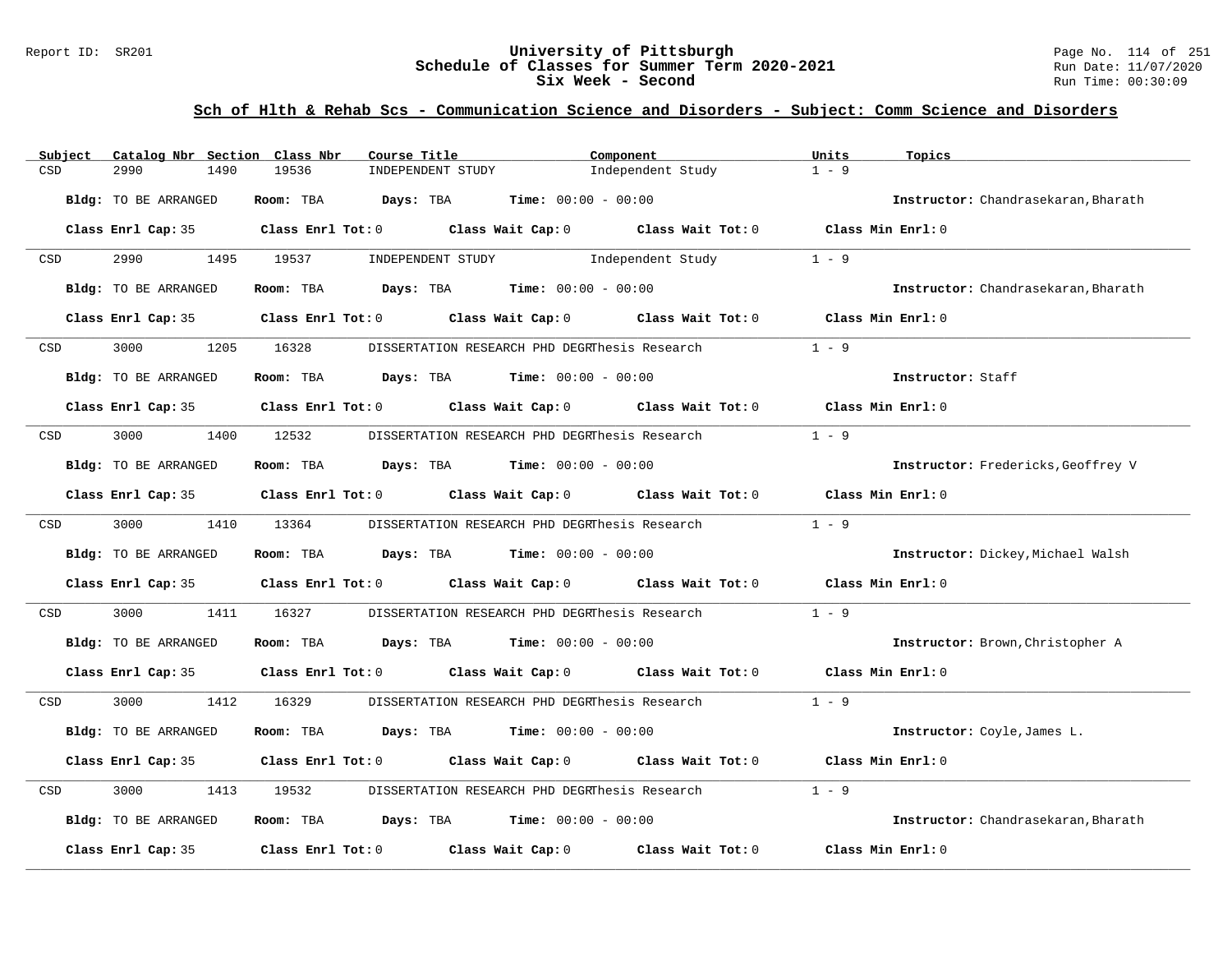| CSD | 3000<br>1414                | 19533                   | DISSERTATION RESEARCH PHD DEGRThesis Research                                              |                                     | $1 - 9$                              |
|-----|-----------------------------|-------------------------|--------------------------------------------------------------------------------------------|-------------------------------------|--------------------------------------|
|     | <b>Bldg:</b> TO BE ARRANGED | Room: TBA<br>Days: TBA  | $Time: 00:00 - 00:00$                                                                      |                                     | Instructor: Chandrasekaran, Bharath  |
|     | Class Enrl Cap: 35          | $Class$ $Enr1$ $Tot: 0$ | Class Wait Cap: 0                                                                          | Class Wait Tot: 0                   | Class Min Enrl: 0                    |
| CSD | 3000<br>1420                | 12533                   | DISSERTATION RESEARCH PHD DEGRThesis Research 1 - 9                                        |                                     |                                      |
|     | Bldg: TO BE ARRANGED        | Room: TBA               | <b>Days:</b> TBA <b>Time:</b> $00:00 - 00:00$                                              |                                     | Instructor: Evans, William Streicher |
|     |                             |                         | Class Enrl Cap: 35 Class Enrl Tot: 0 Class Wait Cap: 0 Class Wait Tot: 0 Class Min Enrl: 0 |                                     |                                      |
| CSD | 3000<br>1425                | 12534                   | DISSERTATION RESEARCH PHD DEGRThesis Research 1 - 9                                        |                                     |                                      |
|     | Bldg: TO BE ARRANGED        | Room: TBA               | <b>Days:</b> TBA <b>Time:</b> $00:00 - 00:00$                                              |                                     | Instructor: Palmer, Catherine        |
|     | Class Enrl Cap: 35          | $Class$ $Enr1$ $Tot: 0$ |                                                                                            | Class Wait Cap: 0 Class Wait Tot: 0 | Class Min Enrl: 0                    |
| CSD | 3000<br>1430                | 12535                   | DISSERTATION RESEARCH PHD DEGRThesis Research                                              |                                     | $1 - 9$                              |
|     | Bldg: TO BE ARRANGED        | Room: TBA               | <b>Days:</b> TBA <b>Time:</b> $00:00 - 00:00$                                              |                                     | <b>Instructor:</b> Pratt, Sheila     |
|     | Class Enrl Cap: 35          | $Class$ $Enr1$ $Tot: 0$ | Class Wait Cap: 0 Class Wait Tot: 0                                                        |                                     | Class Min Enrl: 0                    |
| CSD | 3000<br>1435                | 12536                   | DISSERTATION RESEARCH PHD DEGRThesis Research                                              |                                     | $1 - 9$                              |
|     | Bldg: TO BE ARRANGED        | Room: TBA               | <b>Days:</b> TBA <b>Time:</b> $00:00 - 00:00$                                              |                                     | Instructor: Kimelman, Susan S        |
|     | Class Enrl Cap: 35          |                         | Class Enrl Tot: 0 Class Wait Cap: 0 Class Wait Tot: 0                                      |                                     | Class Min Enrl: 0                    |
| CSD | 3000<br>1440                | 12537                   | DISSERTATION RESEARCH PHD DEGRThesis Research                                              |                                     | $1 - 9$                              |
|     | Bldg: TO BE ARRANGED        | Room: TBA               | <b>Days:</b> TBA <b>Time:</b> $00:00 - 00:00$                                              |                                     | Instructor: Tompkins, Connie         |
|     |                             |                         | Class Enrl Cap: 35 Class Enrl Tot: 0 Class Wait Cap: 0 Class Wait Tot: 0                   |                                     | Class Min Enrl: 0                    |
| CSD | 3000<br>1445                | 12538                   | DISSERTATION RESEARCH PHD DEGRThesis Research                                              |                                     | $1 - 9$                              |
|     | Bldg: TO BE ARRANGED        | Room: TBA               | <b>Days:</b> TBA <b>Time:</b> $00:00 - 00:00$                                              |                                     | Instructor: Vento, Barbara           |
|     | Class Enrl Cap: 35          |                         | Class Enrl Tot: 0 Class Wait Cap: 0 Class Wait Tot: 0                                      |                                     | Class Min Enrl: 0                    |
| CSD | 3000<br>1450                | 12539                   | DISSERTATION RESEARCH PHD DEGRThesis Research                                              |                                     | $1 - 9$                              |
|     | Bldg: TO BE ARRANGED        | Room: TBA               | <b>Days:</b> TBA <b>Time:</b> $00:00 - 00:00$                                              |                                     | Instructor: Helou, Leah Bernadette   |
|     | Class Enrl Cap: 35          | Class Enrl Tot: 0       | Class Wait Cap: 0                                                                          |                                     | Class Wait Tot: 0 Class Min Enrl: 0  |
| CSD | 3000<br>1455                | 19531                   | DISSERTATION RESEARCH PHD DEGRThesis Research 1 - 9                                        |                                     |                                      |
|     | Bldg: TO BE ARRANGED        | Room: TBA               | <b>Days:</b> TBA <b>Time:</b> $00:00 - 00:00$                                              |                                     | Instructor: Rousseau, Bernard        |
|     |                             |                         |                                                                                            |                                     |                                      |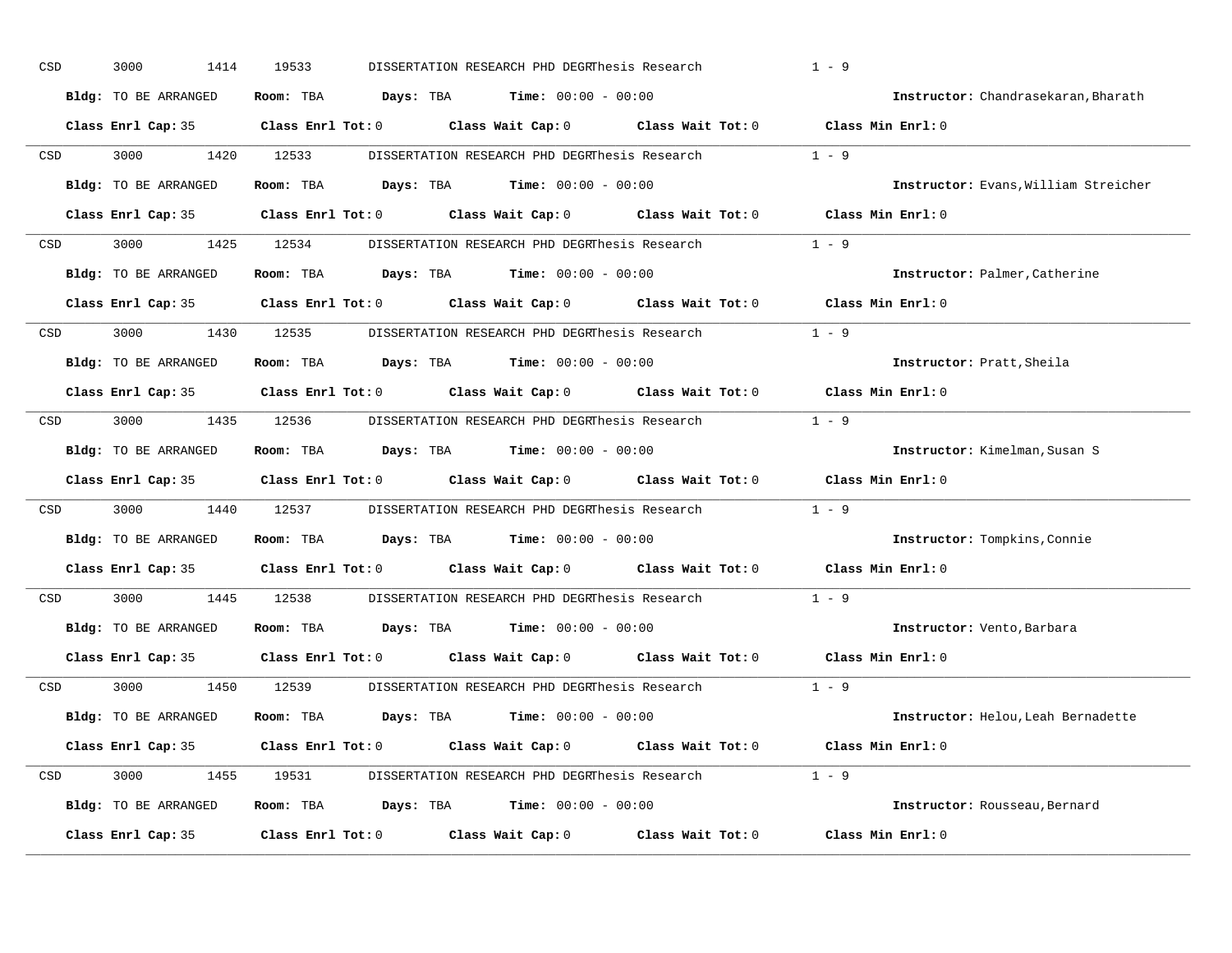#### Report ID: SR201 **University of Pittsburgh** Page No. 116 of 251 **Schedule of Classes for Summer Term 2020-2021** Run Date: 11/07/2020 **Six Week - Second Run Time: 00:30:09**

| Subject                                                                                                         | Catalog Nbr Section Class Nbr | Course Title                                                                                        |                                                                                       | Component        | Units<br>Topics                     |
|-----------------------------------------------------------------------------------------------------------------|-------------------------------|-----------------------------------------------------------------------------------------------------|---------------------------------------------------------------------------------------|------------------|-------------------------------------|
| CSD                                                                                                             | 3000<br>1470                  | 19534                                                                                               | DISSERTATION RESEARCH PHD DEGRThesis Research                                         |                  | $1 - 9$                             |
|                                                                                                                 | Bldg: TO BE ARRANGED          |                                                                                                     | Room: TBA $Days:$ TBA $Time: 00:00 - 00:00$                                           |                  | Instructor: Chandrasekaran, Bharath |
|                                                                                                                 |                               | Class Enrl Cap: 35 $\qquad$ Class Enrl Tot: 0 $\qquad$ Class Wait Cap: 0 $\qquad$ Class Wait Tot: 0 |                                                                                       |                  | Class Min Enrl: 0                   |
| <b>CSD</b>                                                                                                      | 3902 200                      | 1201 17491<br>DIRECTED STUDY                                                                        |                                                                                       | Directed Studies | $1 - 9$                             |
|                                                                                                                 | <b>Bldg:</b> TO BE ARRANGED   |                                                                                                     | Room: TBA $Days:$ TBA $Time: 00:00 - 00:00$                                           |                  | Instructor: Hill, Katharine J.      |
|                                                                                                                 |                               | Class Enrl Cap: 35 Class Enrl Tot: 0 Class Wait Cap: 0 Class Wait Tot: 0 Class Min Enrl: 0          |                                                                                       |                  |                                     |
| CSD and the control of the control of the control of the control of the control of the control of the control o | 3902 200                      | 1205 17022                                                                                          | DIRECTED STUDY                                                                        | Directed Studies | $1 - 9$                             |
|                                                                                                                 | Bldg: TO BE ARRANGED          |                                                                                                     | Room: TBA $Days:$ TBA $Time: 00:00 - 00:00$                                           |                  | Instructor: Staff                   |
|                                                                                                                 |                               | Class Enrl Cap: 35 $\qquad$ Class Enrl Tot: 0 $\qquad$ Class Wait Cap: 0 $\qquad$ Class Wait Tot: 0 |                                                                                       |                  | Class Min Enrl: 0                   |
| CSD                                                                                                             | 3902                          | 1206 17023                                                                                          | DIRECTED STUDY Directed Studies                                                       |                  | $1 - 9$                             |
|                                                                                                                 | Bldg: TO BE ARRANGED          |                                                                                                     | Room: TBA $Days:$ TBA $Time: 00:00 - 00:00$                                           |                  | Instructor: Messick, Cheryl K       |
|                                                                                                                 |                               | Class Enrl Cap: 35 Class Enrl Tot: 0 Class Wait Cap: 0 Class Wait Tot: 0 Class Min Enrl: 0          |                                                                                       |                  |                                     |
| CSD <sub>c</sub>                                                                                                | 3902                          | 1207 17024                                                                                          | DIRECTED STUDY Directed Studies                                                       |                  | $1 - 9$                             |
|                                                                                                                 | Bldg: TO BE ARRANGED          |                                                                                                     | Room: TBA $Days:$ TBA $Time: 00:00 - 00:00$                                           |                  | Instructor: Brown, Christopher A    |
|                                                                                                                 |                               | Class Enrl Cap: 35 Class Enrl Tot: 0 Class Wait Cap: 0 Class Wait Tot: 0 Class Min Enrl: 0          |                                                                                       |                  |                                     |
| CSD                                                                                                             | 3902<br>1330                  | 19530                                                                                               | DIRECTED STUDY Directed Studies                                                       |                  | $1 - 9$                             |
|                                                                                                                 | Bldg: TO BE ARRANGED          |                                                                                                     | Room: TBA $Days:$ TBA $Time: 00:00 - 00:00$                                           |                  | Instructor: Chandrasekaran, Bharath |
|                                                                                                                 |                               | Class Enrl Cap: 35 Class Enrl Tot: 0 Class Wait Cap: 0 Class Wait Tot: 0 Class Min Enrl: 0          |                                                                                       |                  |                                     |
| CSD                                                                                                             | 3902                          | 1400 12554                                                                                          | DIRECTED STUDY                                                                        | Directed Studies | $1 - 9$                             |
|                                                                                                                 | Bldg: TO BE ARRANGED          |                                                                                                     | Room: TBA $Days:$ TBA $Time: 00:00 - 00:00$                                           |                  | Instructor: Fredericks, Geoffrey V  |
|                                                                                                                 |                               | Class Enrl Cap: 35 Class Enrl Tot: 0 Class Wait Cap: 0 Class Wait Tot: 0 Class Min Enrl: 0          |                                                                                       |                  |                                     |
| CSD                                                                                                             | 3902<br>1410                  | 13367                                                                                               | DIRECTED STUDY Directed Studies                                                       |                  | $1 - 9$                             |
|                                                                                                                 | Bldg: TO BE ARRANGED          |                                                                                                     | Room: TBA $\rule{1em}{0.15mm}$ Days: TBA $\rule{1.5mm}{0.15mm}$ Time: $00:00 - 00:00$ |                  | Instructor: Dickey, Michael Walsh   |
|                                                                                                                 |                               | Class Enrl Cap: 35 $\qquad$ Class Enrl Tot: 0 $\qquad$ Class Wait Cap: 0 $\qquad$ Class Wait Tot: 0 |                                                                                       |                  | Class Min Enrl: 0                   |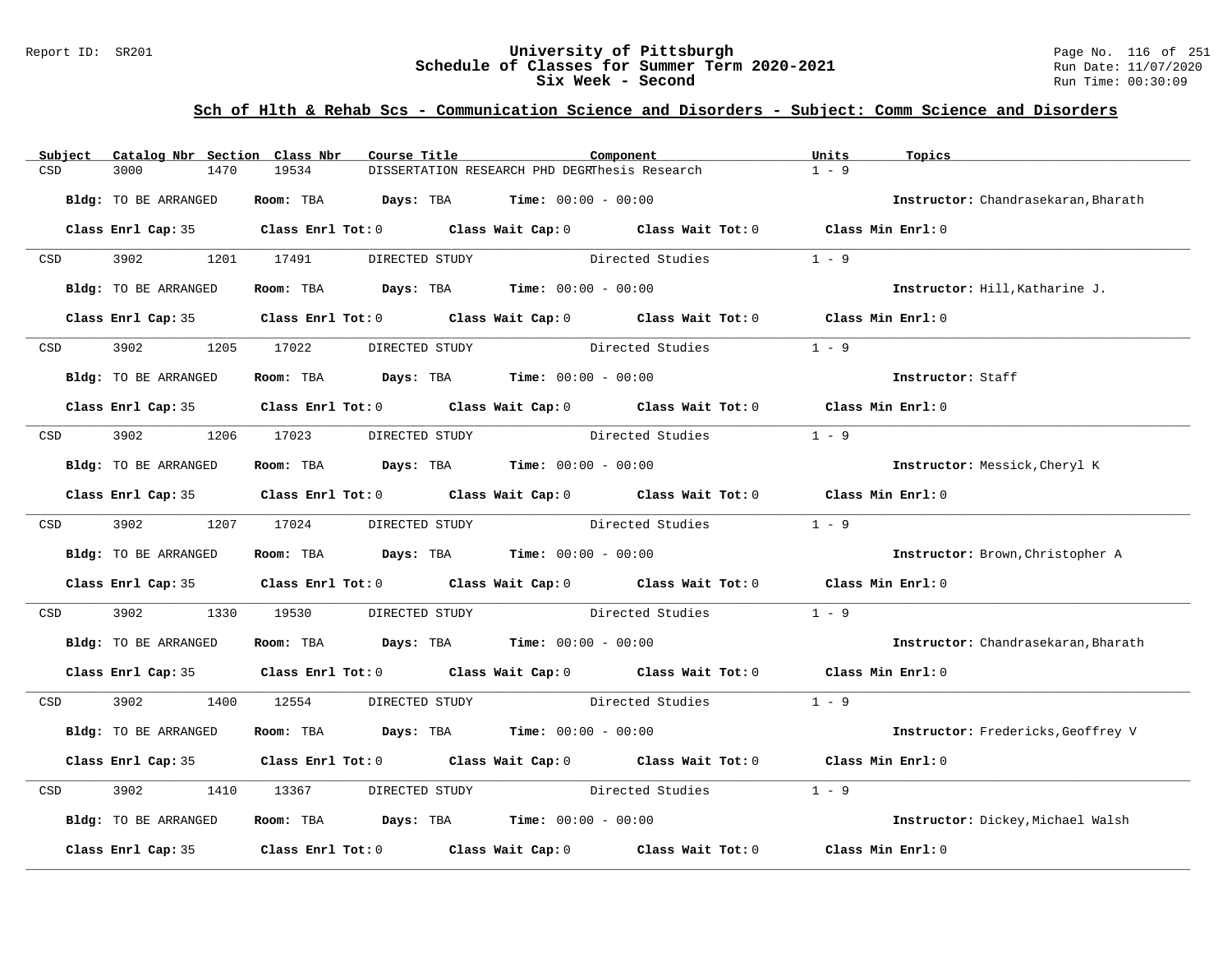| CSD |            | 3902<br>1411         | 17021<br>DIRECTED STUDY                                                                    |                                     | Directed Studies       | $1 - 9$                              |
|-----|------------|----------------------|--------------------------------------------------------------------------------------------|-------------------------------------|------------------------|--------------------------------------|
|     |            | Bldg: TO BE ARRANGED | Room: TBA $Days:$ TBA $Time: 00:00 - 00:00$                                                |                                     |                        | Instructor: Coyle, James L.          |
|     |            |                      | Class Enrl Cap: 35 Class Enrl Tot: 0 Class Wait Cap: 0 Class Wait Tot: 0 Class Min Enrl: 0 |                                     |                        |                                      |
|     | <b>CSD</b> | 3902 1412 19529      |                                                                                            | DIRECTED STUDY The Directed Studies |                        | $1 - 9$                              |
|     |            | Bldg: TO BE ARRANGED | Room: TBA $Days:$ TBA $Time: 00:00 - 00:00$                                                |                                     |                        | Instructor: Chandrasekaran, Bharath  |
|     |            |                      | Class Enrl Cap: 35 Class Enrl Tot: 0 Class Wait Cap: 0 Class Wait Tot: 0 Class Min Enrl: 0 |                                     |                        |                                      |
|     |            |                      | CSD 3902 1420 12555 DIRECTED STUDY Directed Studies 1 - 9                                  |                                     |                        |                                      |
|     |            | Bldg: TO BE ARRANGED | Room: TBA $Days:$ TBA $Time: 00:00 - 00:00$                                                |                                     |                        | Instructor: Evans, William Streicher |
|     |            |                      | Class Enrl Cap: 35 Class Enrl Tot: 0 Class Wait Cap: 0 Class Wait Tot: 0 Class Min Enrl: 0 |                                     |                        |                                      |
|     |            |                      | CSD 3902 1425 12556 DIRECTED STUDY                                                         | Directed Studies                    |                        | $1 - 9$                              |
|     |            | Bldg: TO BE ARRANGED | Room: TBA $Days:$ TBA $Time: 00:00 - 00:00$                                                |                                     |                        | Instructor: Palmer, Catherine        |
|     |            |                      | Class Enrl Cap: 35 Class Enrl Tot: 0 Class Wait Cap: 0 Class Wait Tot: 0 Class Min Enrl: 0 |                                     |                        |                                      |
|     |            |                      | CSD 3902 1430 12557 DIRECTED STUDY Directed Studies 1 - 9                                  |                                     |                        |                                      |
|     |            | Bldg: TO BE ARRANGED | Room: TBA $Days:$ TBA $Time: 00:00 - 00:00$                                                |                                     |                        | Instructor: Pratt, Sheila            |
|     |            |                      | Class Enrl Cap: 35 Class Enrl Tot: 0 Class Wait Cap: 0 Class Wait Tot: 0 Class Min Enrl: 0 |                                     |                        |                                      |
| CSD |            |                      | 3902 1435 12558 DIRECTED STUDY Directed Studies 1 - 9                                      |                                     |                        |                                      |
|     |            | Bldg: TO BE ARRANGED | Room: TBA $Days:$ TBA $Time: 00:00 - 00:00$                                                |                                     |                        | Instructor: Kimelman, Susan S        |
|     |            |                      | Class Enrl Cap: 35 Class Enrl Tot: 0 Class Wait Cap: 0 Class Wait Tot: 0                   |                                     |                        | Class Min Enrl: 0                    |
|     | CSD        | 3902 1445 12559      |                                                                                            | DIRECTED STUDY                      | Directed Studies       | $1 - 9$                              |
|     |            | Bldg: TO BE ARRANGED | Room: TBA $Days:$ TBA $Time: 00:00 - 00:00$                                                |                                     |                        | Instructor: Vento, Barbara           |
|     |            |                      | Class Enrl Cap: 35 Class Enrl Tot: 0 Class Wait Cap: 0 Class Wait Tot: 0                   |                                     |                        | Class Min Enrl: 0                    |
|     |            |                      | CSD 3902 1450 12560 DIRECTED STUDY                                                         |                                     | Directed Studies 1 - 9 |                                      |
|     |            | Bldg: TO BE ARRANGED | Room: TBA $Days:$ TBA $Time: 00:00 - 00:00$                                                |                                     |                        | Instructor: Helou, Leah Bernadette   |
|     |            |                      | Class Enrl Cap: 35 Class Enrl Tot: 0 Class Wait Cap: 0 Class Wait Tot: 0 Class Min Enrl: 0 |                                     |                        |                                      |
|     |            |                      | CSD 3971 1200 17028 RES PRACTICUM FOR PHD STUDENTSPracticum                                |                                     |                        | $1 - 9$                              |
|     |            | Bldg: TO BE ARRANGED | Room: TBA $Days:$ TBA $Time: 00:00 - 00:00$                                                |                                     |                        | Instructor: Hill, Katharine J.       |
|     |            | Class Enrl Cap: 35   | Class Enrl Tot: $0$ Class Wait Cap: $0$ Class Wait Tot: $0$                                |                                     |                        | Class Min Enrl: 0                    |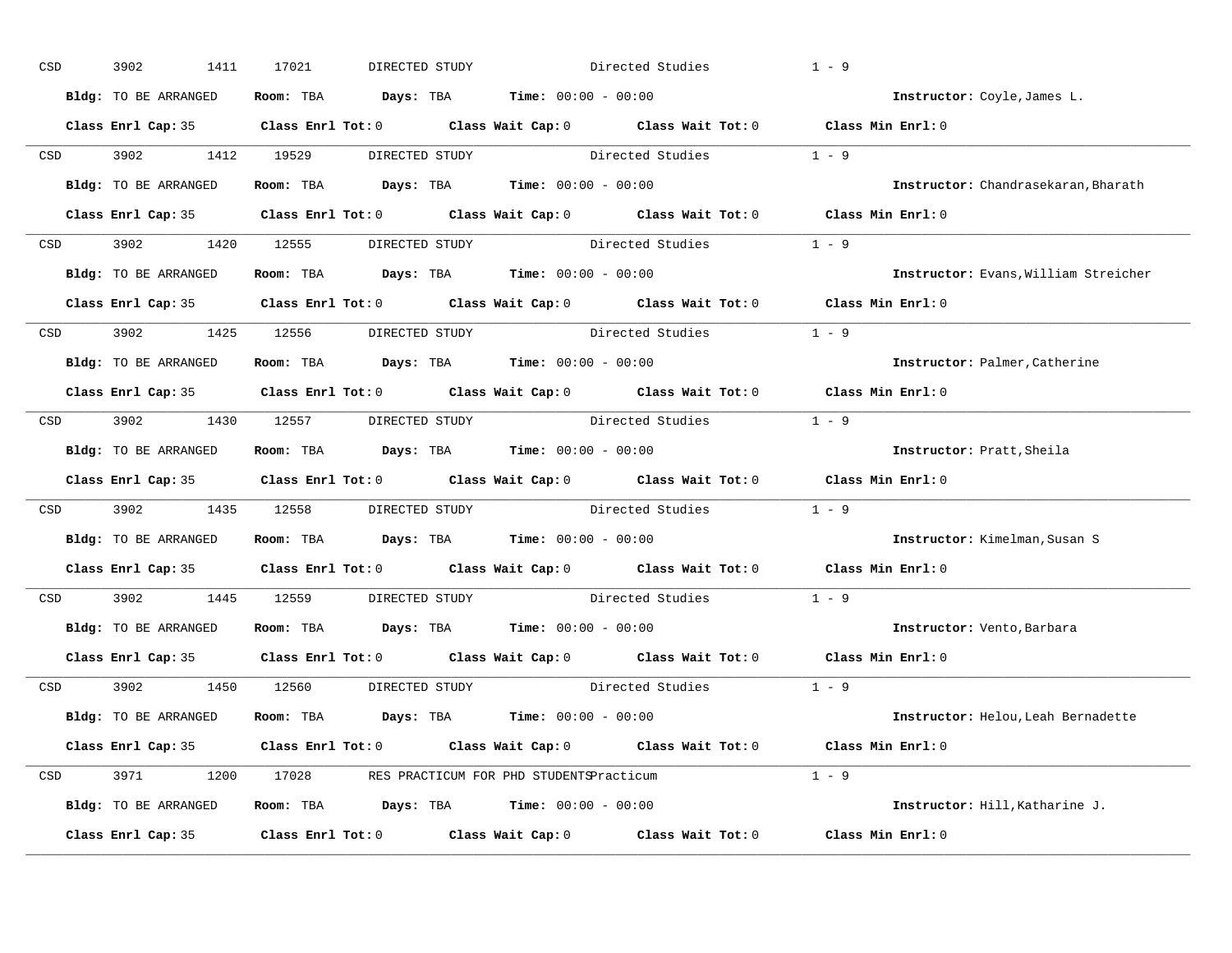#### Report ID: SR201 **University of Pittsburgh** Page No. 118 of 251 **Schedule of Classes for Summer Term 2020-2021** Run Date: 11/07/2020 **Six Week - Second Run Time: 00:30:09**

| Catalog Nbr Section Class Nbr<br>Subject | Course Title                                | Component                                                                                           | Units<br>Topics                      |
|------------------------------------------|---------------------------------------------|-----------------------------------------------------------------------------------------------------|--------------------------------------|
| 3971<br>1205<br>CSD                      | 17029                                       | RES PRACTICUM FOR PHD STUDENTSPracticum                                                             | $1 - 9$                              |
| Bldg: TO BE ARRANGED                     | Room: TBA                                   | <b>Days:</b> TBA <b>Time:</b> $00:00 - 00:00$                                                       | Instructor: Staff                    |
|                                          |                                             | Class Enrl Cap: 35 Class Enrl Tot: 0 Class Wait Cap: 0 Class Wait Tot: 0 Class Min Enrl: 0          |                                      |
| 3971<br>CSD                              | 1240 16898                                  | RES PRACTICUM FOR PHD STUDENTSPracticum                                                             | $1 - 9$                              |
| Bldg: TO BE ARRANGED                     | Room: TBA $Days:$ TBA $Time: 00:00 - 00:00$ |                                                                                                     | Instructor: Brown, Christopher A     |
| Class Enrl Cap: 35                       |                                             | Class Enrl Tot: $0$ Class Wait Cap: $0$ Class Wait Tot: $0$                                         | Class Min Enrl: 0                    |
| 3971<br>1600<br>CSD                      | 12573                                       | RES PRACTICUM FOR PHD STUDENTSPracticum                                                             | $1 - 9$                              |
| Bldg: TO BE ARRANGED                     | Room: TBA $Days:$ TBA $Time: 00:00 - 00:00$ |                                                                                                     | Instructor: Evans, William Streicher |
|                                          |                                             | Class Enrl Cap: 35 Class Enrl Tot: 0 Class Wait Cap: 0 Class Wait Tot: 0 Class Min Enrl: 0          |                                      |
| 3971<br>CSD<br>1605                      | 12574                                       | RES PRACTICUM FOR PHD STUDENTSPracticum                                                             | $1 - 9$                              |
| Bldg: TO BE ARRANGED                     | Room: TBA $Days:$ TBA $Time: 00:00 - 00:00$ |                                                                                                     | Instructor: Palmer, Catherine        |
|                                          |                                             | Class Enrl Cap: 35 Class Enrl Tot: 0 Class Wait Cap: 0 Class Wait Tot: 0 Class Min Enrl: 0          |                                      |
| 3971 399<br>CSD                          | 1610 12575                                  | RES PRACTICUM FOR PHD STUDENTSPracticum                                                             | $1 - 9$                              |
| Bldg: TO BE ARRANGED                     | Room: TBA $Days:$ TBA $Time: 00:00 - 00:00$ |                                                                                                     | Instructor: Pratt, Sheila            |
|                                          |                                             | Class Enrl Cap: 35 Class Enrl Tot: 0 Class Wait Cap: 0 Class Wait Tot: 0 Class Min Enrl: 0          |                                      |
| 3971<br>1615<br>CSD                      | 12576                                       | RES PRACTICUM FOR PHD STUDENTSPracticum                                                             | $1 - 9$                              |
| Bldg: TO BE ARRANGED                     | Room: TBA $Days:$ TBA $Time: 00:00 - 00:00$ |                                                                                                     | Instructor: Kimelman, Susan S        |
|                                          |                                             | Class Enrl Cap: 35 Class Enrl Tot: 0 Class Wait Cap: 0 Class Wait Tot: 0 Class Min Enrl: 0          |                                      |
| 3971 397<br>1625<br>CSD                  | 12577                                       | RES PRACTICUM FOR PHD STUDENTSPracticum                                                             | $1 - 9$                              |
| Bldg: TO BE ARRANGED                     | Room: TBA                                   | <b>Days:</b> TBA <b>Time:</b> $00:00 - 00:00$                                                       | Instructor: Vento, Barbara           |
|                                          |                                             | Class Enrl Cap: 35 $\qquad$ Class Enrl Tot: 0 $\qquad$ Class Wait Cap: 0 $\qquad$ Class Wait Tot: 0 | Class Min Enrl: 0                    |
| 3971<br>1630<br>CSD                      | 12578                                       | RES PRACTICUM FOR PHD STUDENTSPracticum                                                             | $1 - 9$                              |
| Bldg: TO BE ARRANGED                     | Room: TBA $Days:$ TBA $Time: 00:00 - 00:00$ |                                                                                                     | Instructor: Helou, Leah Bernadette   |
| Class Enrl Cap: 35                       |                                             | Class Enrl Tot: $0$ class Wait Cap: $0$ class Wait Tot: $0$                                         | Class Min Enrl: 0                    |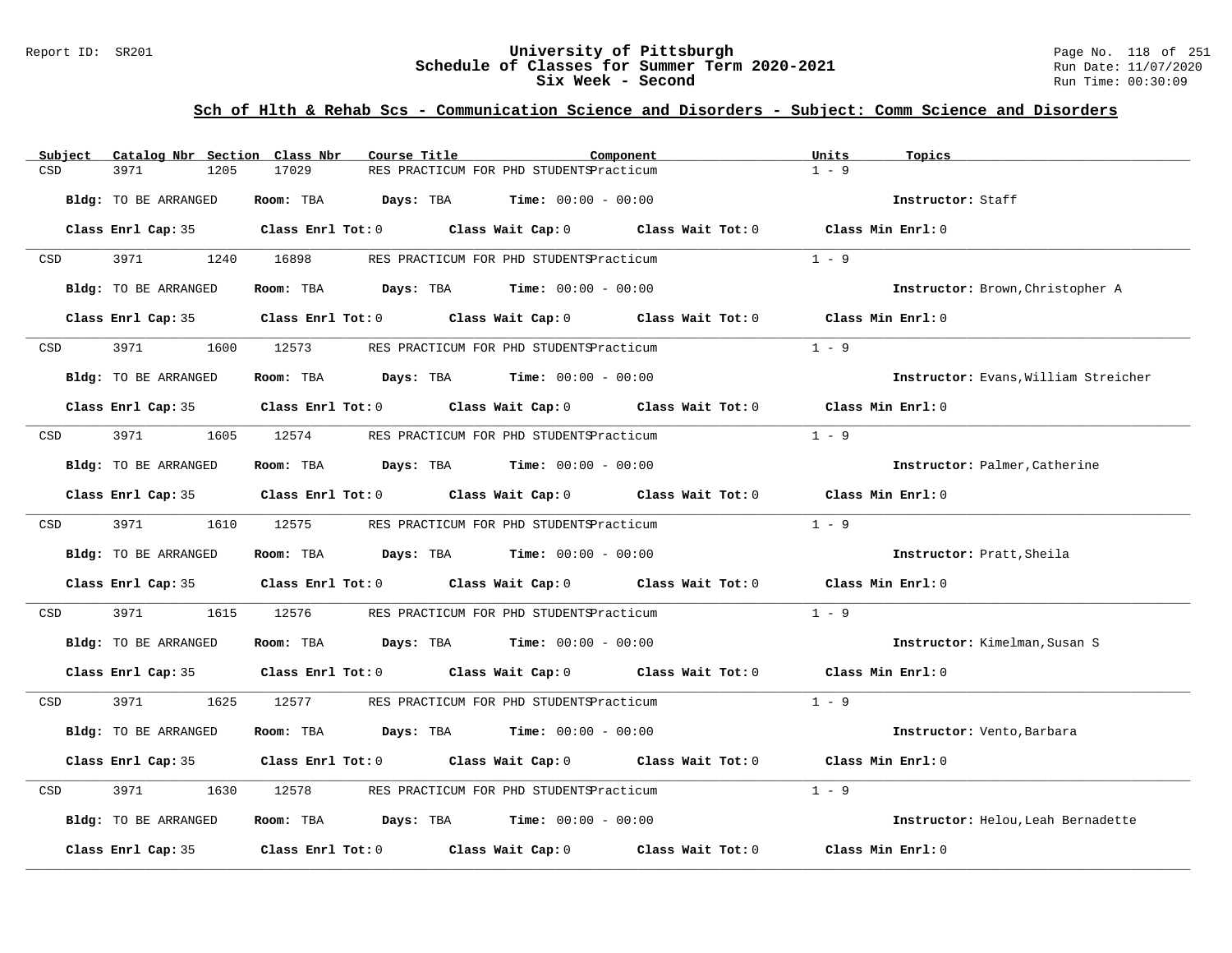| CSD | 3971                 | 1645<br>12340 |                   | RES PRACTICUM FOR PHD STUDENTSPracticum |                   | $1 - 9$                             |
|-----|----------------------|---------------|-------------------|-----------------------------------------|-------------------|-------------------------------------|
|     | Bldg: TO BE ARRANGED | Room: TBA     | Days: TBA         | <b>Time:</b> $00:00 - 00:00$            |                   | Instructor: Fredericks, Geoffrey V  |
|     | Class Enrl Cap: 35   |               | Class Enrl Tot: 0 | Class Wait Cap: 0                       | Class Wait Tot: 0 | Class Min Enrl: 0                   |
| CSD | 3971                 | 1650<br>19525 |                   | RES PRACTICUM FOR PHD STUDENTSPracticum |                   | $1 - 9$                             |
|     | Bldg: TO BE ARRANGED | Room: TBA     | Days: TBA         | <b>Time:</b> $00:00 - 00:00$            |                   | Instructor: Rousseau, Bernard       |
|     | Class Enrl Cap: 35   |               | Class Enrl Tot: 0 | Class Wait Cap: 0                       | Class Wait Tot: 0 | Class Min Enrl: 0                   |
| CSD | 3971                 | 19526<br>1660 |                   | RES PRACTICUM FOR PHD STUDENTSPracticum |                   | $1 - 9$                             |
|     | Bldg: TO BE ARRANGED | Room: TBA     | Days: TBA         | <b>Time:</b> $00:00 - 00:00$            |                   | Instructor: Chandrasekaran, Bharath |
|     | Class Enrl Cap: 35   |               | Class Enrl Tot: 0 | Class Wait Cap: 0                       | Class Wait Tot: 0 | Class Min Enrl: 0                   |
| CSD | 3971                 | 19527<br>1665 |                   | RES PRACTICUM FOR PHD STUDENTSPracticum |                   | $1 - 9$                             |
|     | Bldg: TO BE ARRANGED | Room: TBA     | Days: TBA         | <b>Time:</b> $00:00 - 00:00$            |                   | Instructor: Chandrasekaran, Bharath |
|     | Class Enrl Cap: 35   |               | Class Enrl Tot: 0 | Class Wait Cap: 0                       | Class Wait Tot: 0 | Class Min Enrl: 0                   |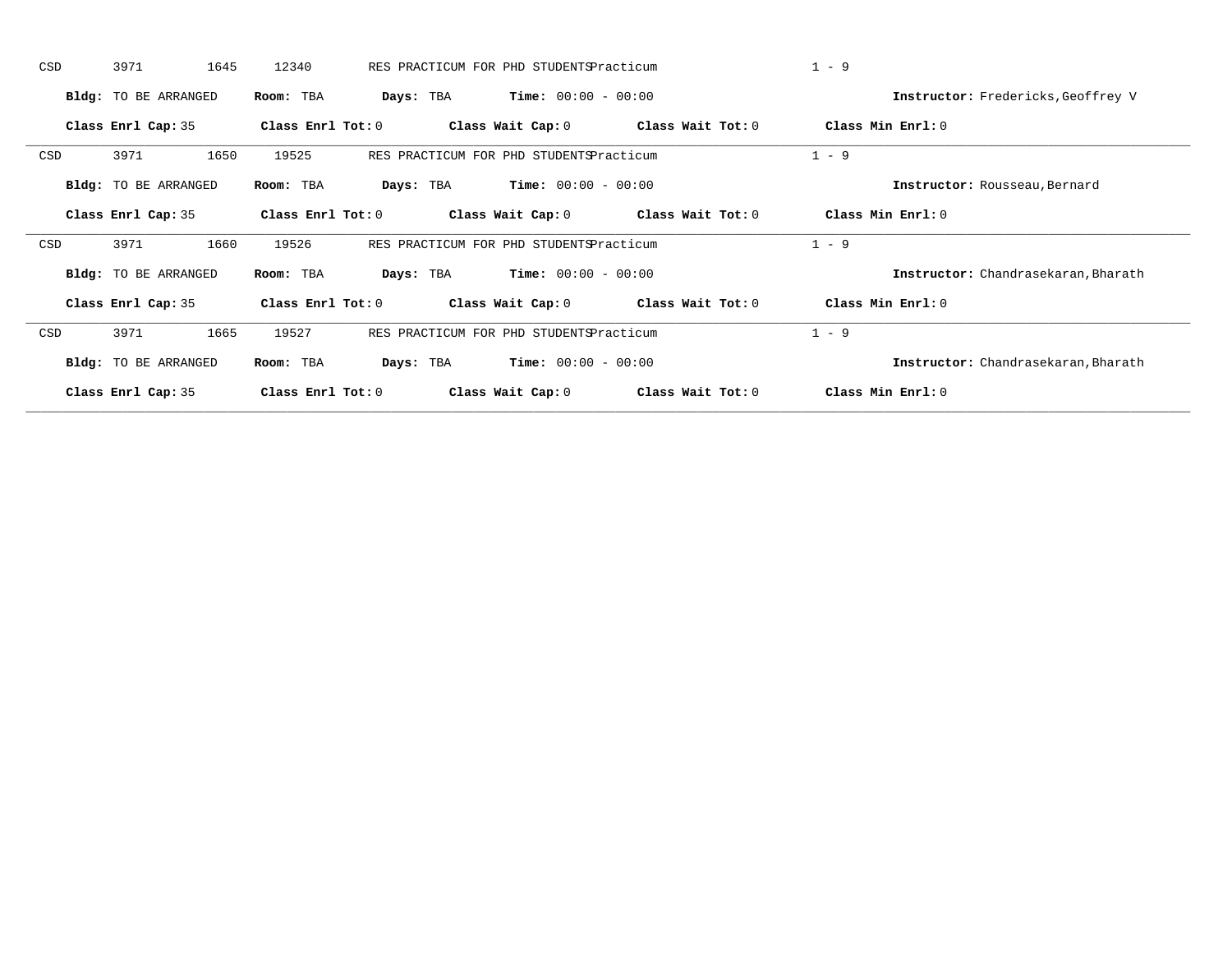### Report ID: SR201 **University of Pittsburgh** Page No. 120 of 251 **Schedule of Classes for Summer Term 2020-2021** Run Date: 11/07/2020 **Six Week - Second Run Time: 00:30:09**

# **Sch of Hlth & Rehab Scs - Emergency Medicine - Subject: Emergency Medicine**

| Catalog Nbr Section Class Nbr<br>Subject                                                                                                                                                                                           | Course Title                                      | Component                                                                                                                                                                                                                          | Units<br>Topics                  |  |  |
|------------------------------------------------------------------------------------------------------------------------------------------------------------------------------------------------------------------------------------|---------------------------------------------------|------------------------------------------------------------------------------------------------------------------------------------------------------------------------------------------------------------------------------------|----------------------------------|--|--|
| 1102<br>1200<br>ЕM                                                                                                                                                                                                                 | 12297<br>EMERGENCY MEDICINE TECHNICIAN Lecture    |                                                                                                                                                                                                                                    | 4                                |  |  |
| Bldg: TO BE ARRANGED                                                                                                                                                                                                               | Room: TBA<br>Days: MW                             | <b>Time:</b> $08:00 - 16:50$                                                                                                                                                                                                       | Instructor: Platt, Thomas Edward |  |  |
|                                                                                                                                                                                                                                    |                                                   |                                                                                                                                                                                                                                    | Potts, Sarah E                   |  |  |
| Class Enrl Cap: 0                                                                                                                                                                                                                  | Class Enrl Tot: 0<br>Class Wait Cap: 0            | Class Wait Tot: 0                                                                                                                                                                                                                  | Class Min Enrl: 0                |  |  |
|                                                                                                                                                                                                                                    |                                                   | <b></b> This class has an additional fee. For more information go to <a <br="" href="http://www.registrar.pitt.edu">target="_blank"&gt;http://www.registrar.pitt.edu/</a> , and click on Faculty and Staff, then Course and Class. |                                  |  |  |
| 1210<br>1102<br>ЕM                                                                                                                                                                                                                 | 14302<br>EMERGENCY MEDICINE TECHNICIAN Laboratory |                                                                                                                                                                                                                                    | $\overline{4}$                   |  |  |
| Bldg: TO BE ARRANGED                                                                                                                                                                                                               | Days: Th<br>Room: TBA                             | <b>Time:</b> $08:00 - 16:50$                                                                                                                                                                                                       | Instructor: Cecchini, Nicole M   |  |  |
|                                                                                                                                                                                                                                    |                                                   |                                                                                                                                                                                                                                    | Cutsumbis, Nicholas              |  |  |
|                                                                                                                                                                                                                                    |                                                   |                                                                                                                                                                                                                                    | Pierce, John F                   |  |  |
|                                                                                                                                                                                                                                    |                                                   |                                                                                                                                                                                                                                    | Platt, Thomas Edward             |  |  |
|                                                                                                                                                                                                                                    |                                                   |                                                                                                                                                                                                                                    | Seitz, Samuel R                  |  |  |
|                                                                                                                                                                                                                                    |                                                   |                                                                                                                                                                                                                                    | Stoy, Walt A                     |  |  |
| Class Enrl Cap: 0                                                                                                                                                                                                                  | Class Enrl Tot: 0<br>Class Wait Cap: 0            | Class Wait Tot: 0                                                                                                                                                                                                                  | Class Min Enrl: 0                |  |  |
|                                                                                                                                                                                                                                    |                                                   | <b></b> This class has an additional fee. For more information go to <a <br="" href="http://www.registrar.pitt.edu">target="_blank"&gt;http://www.registrar.pitt.edu/</a> , and click on Faculty and Staff, then Course and Class. |                                  |  |  |
| 1104<br>1250<br>ЕM                                                                                                                                                                                                                 | 14344<br>EMT CLINICAL                             | Clinical                                                                                                                                                                                                                           | $\mathbf{1}$                     |  |  |
| Bldg: TO BE ARRANGED                                                                                                                                                                                                               | Room: TBA<br>Days: TBA                            | Time: $00:00 - 00:00$                                                                                                                                                                                                              | Instructor: Potts, Sarah E       |  |  |
| Class Enrl Cap: 5                                                                                                                                                                                                                  | Class Enrl Tot: 0<br>Class Wait Cap: 5            | Class Wait Tot: 0                                                                                                                                                                                                                  | Class Min Enrl: 0                |  |  |
| <b></b> This class has an additional fee. For more information go to <a <br="" href="http://www.registrar.pitt.edu">target="_blank"&gt;http://www.registrar.pitt.edu/</a> , and click on Faculty and Staff, then Course and Class. |                                                   |                                                                                                                                                                                                                                    |                                  |  |  |
| 1199<br>1200<br>ЕM                                                                                                                                                                                                                 | 12309<br>INDEPENDENT STUDY                        | Independent Study                                                                                                                                                                                                                  | $1 - 6$                          |  |  |
| <b>Bldg:</b> TO BE ARRANGED                                                                                                                                                                                                        | Room: TBA<br>Days: TBA                            | <b>Time:</b> $00:00 - 00:00$                                                                                                                                                                                                       | Instructor: Platt, Thomas Edward |  |  |
| Class Enrl Cap: 6                                                                                                                                                                                                                  | Class Enrl Tot: $0$<br>Class Wait Cap: 6          | Class Wait Tot: $0$                                                                                                                                                                                                                | Class Min Enrl: 0                |  |  |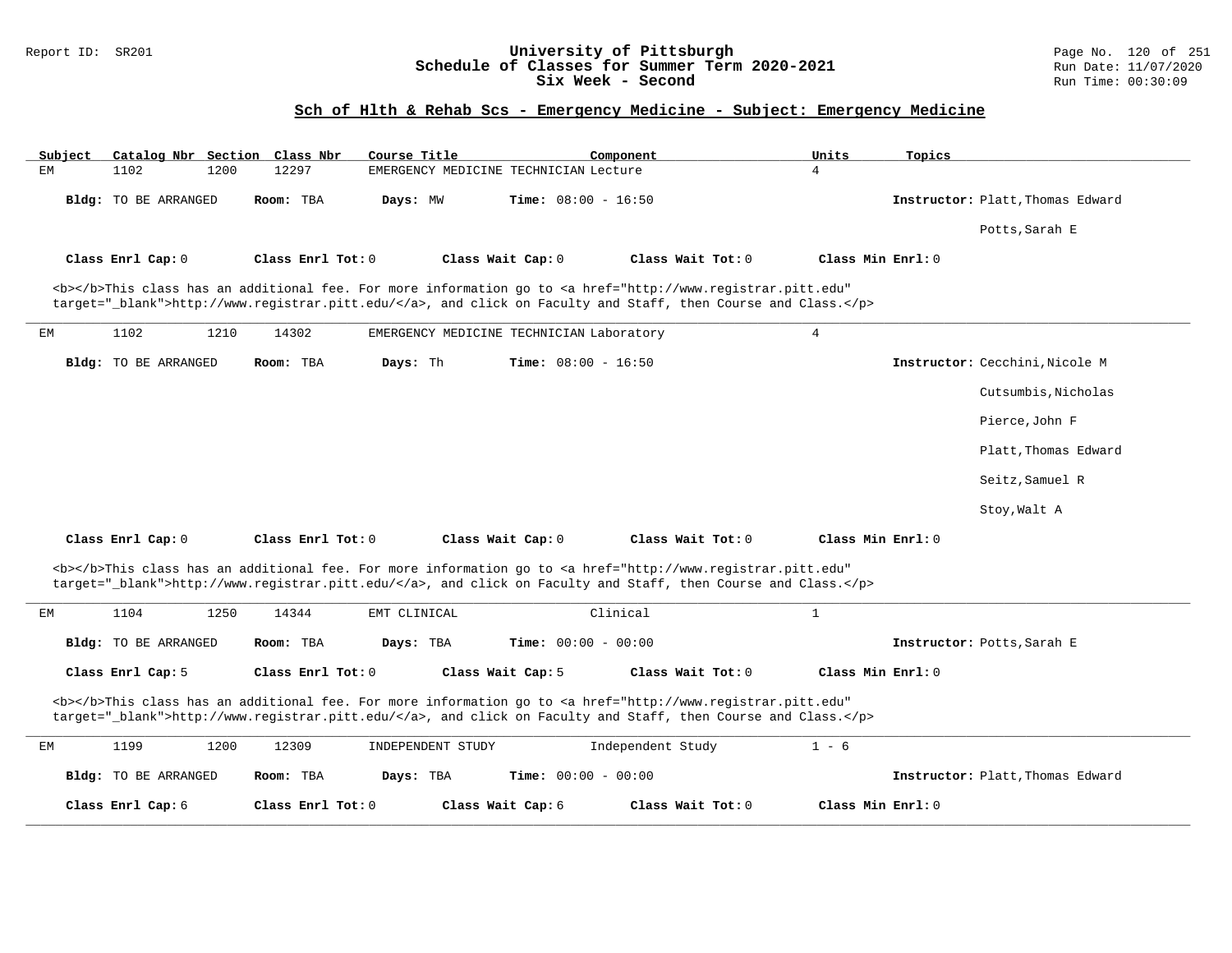### Report ID: SR201 **University of Pittsburgh** Page No. 121 of 251 **Schedule of Classes for Summer Term 2020-2021** Run Date: 11/07/2020 **Six Week - Second Run Time: 00:30:09**

### **Sch of Hlth & Rehab Scs - Emergency Medicine - Subject: Emergency Medicine**

| Catalog Nbr Section<br>Subject | Class Nbr<br>Course Title              | Component                                                   | Units<br>Topics                 |
|--------------------------------|----------------------------------------|-------------------------------------------------------------|---------------------------------|
| 1199<br>1210<br>EМ             | 13202<br>INDEPENDENT STUDY             | Independent Study                                           | $1 - 6$                         |
| Bldg: TO BE ARRANGED           | Room: TBA                              | <b>Days:</b> TBA <b>Time:</b> $00:00 - 00:00$               | Instructor: Stoy, Walt A        |
| Class Enrl Cap: 6              | Class Enrl Tot: 0                      | Class Wait Cap: 6 Class Wait Tot: 0                         | Class Min Enrl: 0               |
| 1230<br>1199<br>ЕM             | 13203                                  | INDEPENDENT STUDY 1ndependent Study                         | $1 - 6$                         |
| Bldg: TO BE ARRANGED           | Room: TBA                              | <b>Days:</b> TBA <b>Time:</b> $00:00 - 00:00$               | Instructor: Seitz, Samuel R     |
| Class Enrl Cap: 6              |                                        | Class Enrl Tot: 0 Class Wait Cap: 6 Class Wait Tot: 0       | Class Min Enrl: 0               |
| 1199<br>1240<br>EM             | 13204<br>INDEPENDENT STUDY             | Independent Study                                           | $1 - 6$                         |
| Bldg: TO BE ARRANGED           | Room: TBA                              | <b>Days:</b> TBA <b>Time:</b> $00:00 - 00:00$               | Instructor: Cecchini, Nicole M  |
| Class Enrl Cap: 6              |                                        | Class Enrl Tot: $0$ Class Wait Cap: $6$ Class Wait Tot: $0$ | Class Min Enrl: 0               |
| 1245<br>EМ<br>1199             | 18944<br>INDEPENDENT STUDY             | Independent Study                                           | $1 - 6$                         |
| Bldg: TO BE ARRANGED           | Room: TBA                              | <b>Days:</b> TBA <b>Time:</b> $00:00 - 00:00$               | Instructor: Cutsumbis, Nicholas |
| Class Enrl Cap: 6              |                                        | Class Enrl Tot: 0 Class Wait Cap: 6 Class Wait Tot: 0       | Class Min Enrl: 0               |
| 1199<br>1260<br>EМ             | INDEPENDENT STUDY<br>14311             | Independent Study                                           | $1 - 6$                         |
| Bldg: TO BE ARRANGED           | Room: TBA                              | <b>Days:</b> TBA <b>Time:</b> $00:00 - 00:00$               | Instructor: Pierce, John F      |
| Class Enrl Cap: 6              | Class Enrl Tot: 0<br>Class Wait Cap: 6 | Class Wait Tot: 0                                           | Class Min Enrl: 0               |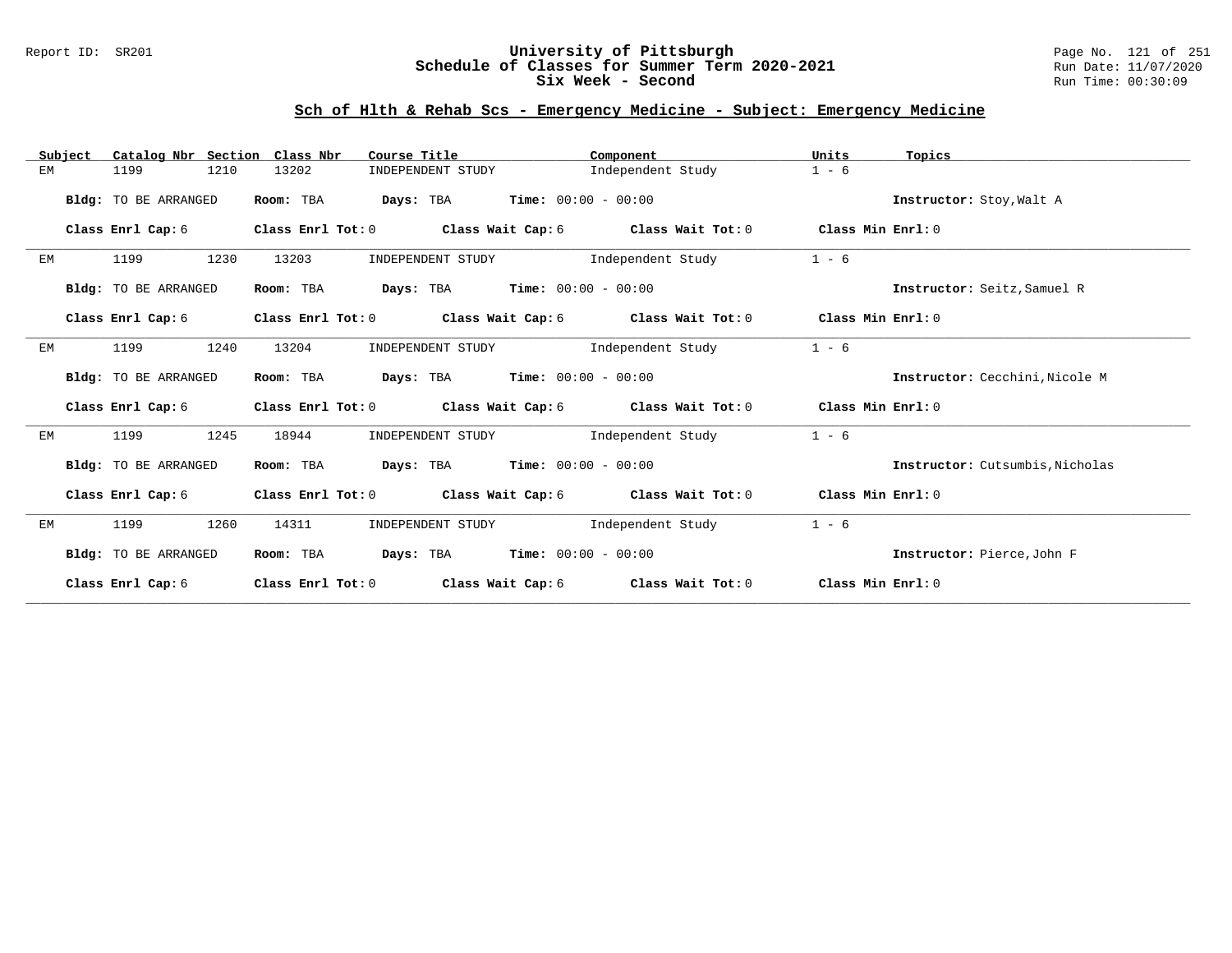#### Report ID: SR201 **University of Pittsburgh** Page No. 122 of 251 **Schedule of Classes for Summer Term 2020-2021** Run Date: 11/07/2020 **Six Week - Second Run Time: 00:30:09**

# **Sch of Hlth & Rehab Scs - Health Information Management - Subject: Health Information Management**

| Catalog Nbr Section<br>Subject | Class Nbr<br>Course Title                                     | Component<br>Units                     | Topics                                |
|--------------------------------|---------------------------------------------------------------|----------------------------------------|---------------------------------------|
| 1440<br>1100<br>HIM            | 14313<br>HIM CLINICAL EDUCATION 1                             | Clinical<br>$\mathbf{1}$               |                                       |
| Bldg: TO BE ARRANGED           | <b>Days:</b> TBA <b>Time:</b> $00:00 - 00:00$<br>Room: TBA    |                                        | Instructor: Anania-Firouzan, Patricia |
| Class Enrl Cap: 35             | Class Enrl Tot: 0<br>Class Wait Cap: $20$ Class Wait Tot: $0$ |                                        | Class Min Enrl: 0                     |
| 1100<br>HIM<br>1480            | 14314<br>HIM CLINICAL EDUCATION 3                             | $\overline{2}$<br>Clinical             |                                       |
| Bldg: TO BE ARRANGED           | <b>Days:</b> TBA <b>Time:</b> $00:00 - 00:00$<br>Room: TBA    |                                        | Instructor: Anania-Firouzan, Patricia |
| Class Enrl Cap: 35             | Class Enrl Tot: $0$ Class Wait Cap: $20$ Class Wait Tot: $0$  |                                        | Class Min Enrl: 0                     |
| 1100<br>HIM<br>1495            | 14315<br>HIM CLINICAL EDUCATION 4                             | Clinical<br>$\overline{4}$             |                                       |
| Bldg: TO BE ARRANGED           | <b>Days:</b> TBA <b>Time:</b> $00:00 - 00:00$<br>Room: TBA    |                                        | Instructor: Anania-Firouzan, Patricia |
| Class Enrl Cap: 35             | Class Enrl Tot: $0$ Class Wait Cap: $20$ Class Wait Tot: $0$  |                                        | Class Min Enrl: 0                     |
| 1496<br>1200<br>HIM            | 14907<br>CAPSTONE COURSE IN HIM                               | 3<br>Practicum                         |                                       |
| Bldg: TO BE ARRANGED           | <b>Days:</b> TBA <b>Time:</b> $00:00 - 00:00$<br>Room: TBA    |                                        | Instructor: DeAlmeida.Dilhari R       |
| Class Enrl Cap: 5              | Class Wait Cap: 5<br>Class Enrl Tot: 0                        | Class Wait Tot: 0<br>Class Min Enrl: 0 |                                       |
| HIM<br>1499<br>1140            | 19423<br>INDEPENDENT STUDY                                    | Independent Study<br>$1 - 6$           |                                       |
| Bldg: TO BE ARRANGED           | $Time: 00:00 - 00:00$<br>Room: TBA<br>Days: TBA               |                                        | Instructor: Anania-Firouzan, Patricia |
| Class Enrl Cap: 35             | Class Enrl Tot: 0<br>Class Wait Cap: 20                       | Class Wait Tot: 0                      | Class Min Enrl: 0                     |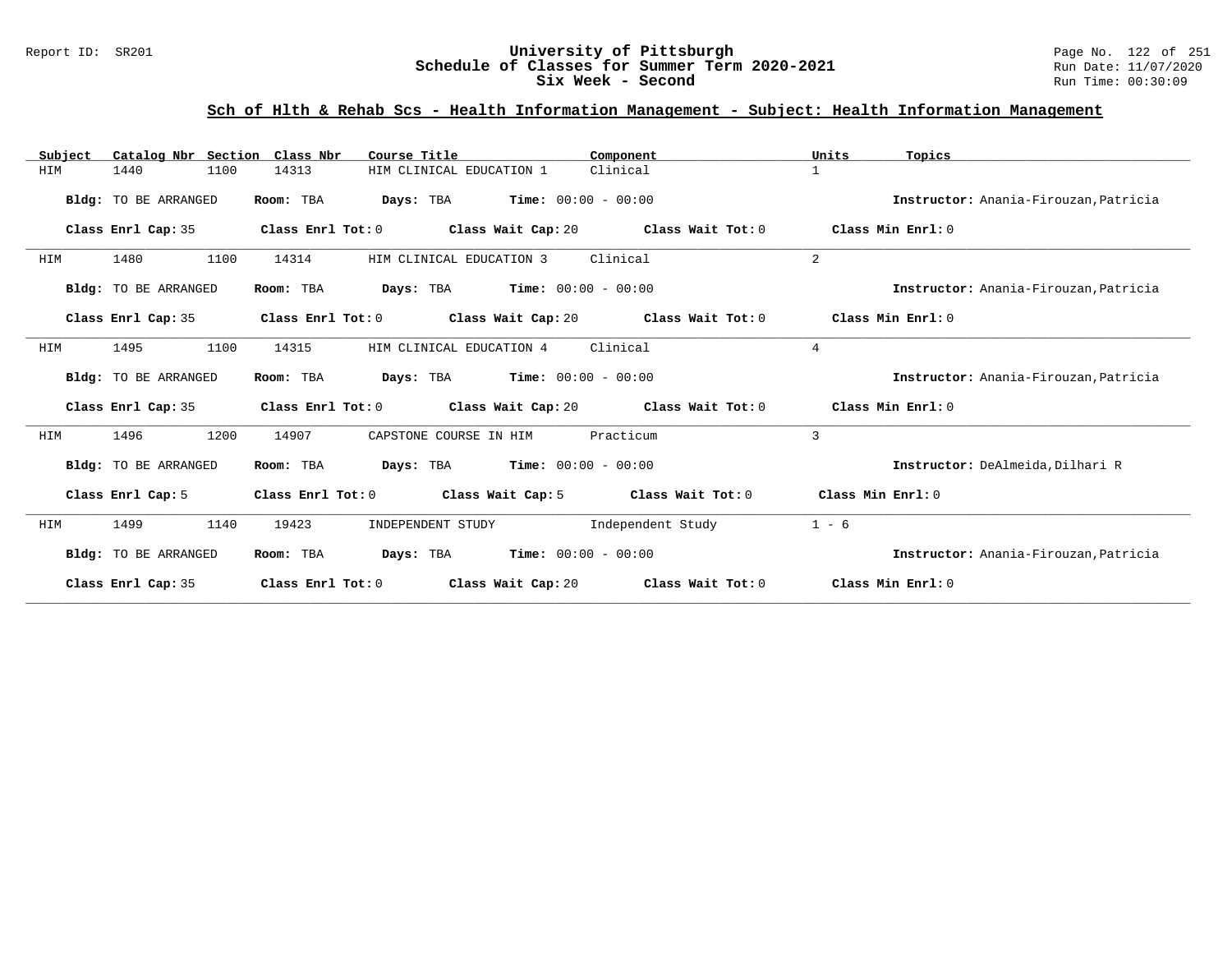### Report ID: SR201 **University of Pittsburgh** Page No. 123 of 251 **Schedule of Classes for Summer Term 2020-2021** Run Date: 11/07/2020 **Six Week - Second Run Time: 00:30:09**

# **Sch of Hlth & Rehab Scs - Occupational Therapy - Subject: Occupational Therapy**

| Subject | Catalog Nbr Section Class Nbr | Course Title                                                                          | Component                                                                                                                      | Units<br>Topics                    |
|---------|-------------------------------|---------------------------------------------------------------------------------------|--------------------------------------------------------------------------------------------------------------------------------|------------------------------------|
| OT      | 2119<br>1200                  | 12323                                                                                 | OT FIELDWORK EDUCATION A (FW2)Clinical                                                                                         | $1 - 10$                           |
|         |                               |                                                                                       |                                                                                                                                |                                    |
|         | Bldg: TO BE ARRANGED          | Room: TBA $\rule{1em}{0.15mm}$ Days: TBA $\qquad$ Time: $00:00 - 00:00$               |                                                                                                                                | Instructor: Marsico, Ann M         |
|         |                               |                                                                                       | Class Enrl Cap: 40 $\qquad$ Class Enrl Tot: 0 $\qquad$ Class Wait Cap: 0 $\qquad$ Class Wait Tot: 0 $\qquad$ Class Min Enrl: 0 |                                    |
|         |                               |                                                                                       |                                                                                                                                |                                    |
| OT      | 2120                          | 1200 12325                                                                            | OT FIELDWORK EDUCATION B (FW2)Clinical                                                                                         | $1 - 10$                           |
|         |                               |                                                                                       |                                                                                                                                |                                    |
|         | Bldg: TO BE ARRANGED          | Room: TBA $Days:$ TBA $Time: 00:00 - 00:00$                                           |                                                                                                                                | Instructor: Marsico, Ann M         |
|         | Class Enrl Cap: 40            |                                                                                       | Class Enrl Tot: $0$ Class Wait Cap: $0$ Class Wait Tot: $0$                                                                    | Class Min Enrl: 0                  |
|         |                               |                                                                                       |                                                                                                                                |                                    |
| OT      | 2121<br>1200                  | 12326<br>OT FIELDWORK EDUCATION C                                                     | Clinical                                                                                                                       | $1 - 6$                            |
|         |                               |                                                                                       |                                                                                                                                |                                    |
|         | Bldg: TO BE ARRANGED          | Room: TBA $Days:$ TBA $Time: 00:00 - 00:00$                                           |                                                                                                                                | Instructor: Marsico, Ann M         |
|         |                               |                                                                                       | Class Enrl Cap: 40 $\qquad$ Class Enrl Tot: 0 $\qquad$ Class Wait Cap: 0 $\qquad$ Class Wait Tot: 0 $\qquad$ Class Min Enrl: 0 |                                    |
|         |                               |                                                                                       |                                                                                                                                |                                    |
| OT      |                               |                                                                                       | 2199 1080 18284 INDEPENDENT STUDY Independent Study                                                                            | $1 - 6$                            |
|         | Bldg: TO BE ARRANGED          | Room: TBA Days: TBA Time: $00:00 - 00:00$                                             |                                                                                                                                | Instructor: Rodakowski, Juleen L   |
|         |                               |                                                                                       |                                                                                                                                |                                    |
|         |                               |                                                                                       | Class Enrl Cap: 35 Class Enrl Tot: 0 Class Wait Cap: 0 Class Wait Tot: 0 Class Min Enrl: 0                                     |                                    |
|         |                               |                                                                                       |                                                                                                                                |                                    |
| OT      | 2199                          | 1210 14749                                                                            | INDEPENDENT STUDY 1ndependent Study                                                                                            | $1 - 6$                            |
|         | Bldg: TO BE ARRANGED          | Room: TBA $\rule{1em}{0.15mm}$ Days: TBA $\rule{1.5mm}{0.15mm}$ Time: $00:00 - 00:00$ |                                                                                                                                | Instructor: Skidmore, Elizabeth R. |
|         |                               |                                                                                       |                                                                                                                                |                                    |
|         |                               |                                                                                       | Class Enrl Cap: 35 Class Enrl Tot: 0 Class Wait Cap: 0 Class Wait Tot: 0 Class Min Enrl: 0                                     |                                    |
|         |                               |                                                                                       |                                                                                                                                |                                    |
| OT      | 2199<br>1215                  | 14750                                                                                 | INDEPENDENT STUDY Tndependent Study                                                                                            | $1 - 6$                            |
|         | Bldg: TO BE ARRANGED          | Room: TBA $Days:$ TBA $Time: 00:00 - 00:00$                                           |                                                                                                                                | Instructor: Caldwell, Angela Renee |
|         |                               |                                                                                       |                                                                                                                                |                                    |
|         |                               |                                                                                       | Class Enrl Cap: 35 Class Enrl Tot: 0 Class Wait Cap: 0 Class Wait Tot: 0 Class Min Enrl: 0                                     |                                    |
|         |                               |                                                                                       |                                                                                                                                |                                    |
| OT      | 2199<br>1225                  |                                                                                       | 14751       INDEPENDENT STUDY               Independent Study                                                                  | $1 - 6$                            |
|         | Bldg: TO BE ARRANGED          | Room: TBA $Days:$ TBA $Time: 00:00 - 00:00$                                           |                                                                                                                                | Instructor: Chisholm, Denise       |
|         |                               |                                                                                       |                                                                                                                                |                                    |
|         |                               |                                                                                       | Class Enrl Cap: 35 Class Enrl Tot: 0 Class Wait Cap: 0 Class Wait Tot: 0 Class Min Enrl: 0                                     |                                    |
|         |                               |                                                                                       |                                                                                                                                |                                    |
| OT      | 2199<br>1235                  | 14752                                                                                 | INDEPENDENT STUDY 1ndependent Study                                                                                            | $1 - 6$                            |
|         | Bldg: TO BE ARRANGED          | Room: TBA $Days:$ TBA $Time: 00:00 - 00:00$                                           |                                                                                                                                | Instructor: Baird, Joanne Merante  |
|         |                               |                                                                                       |                                                                                                                                |                                    |
|         |                               |                                                                                       | Class Enrl Cap: 35 Class Enrl Tot: 0 Class Wait Cap: 0 Class Wait Tot: 0                                                       | Class Min Enrl: 0                  |
|         |                               |                                                                                       |                                                                                                                                |                                    |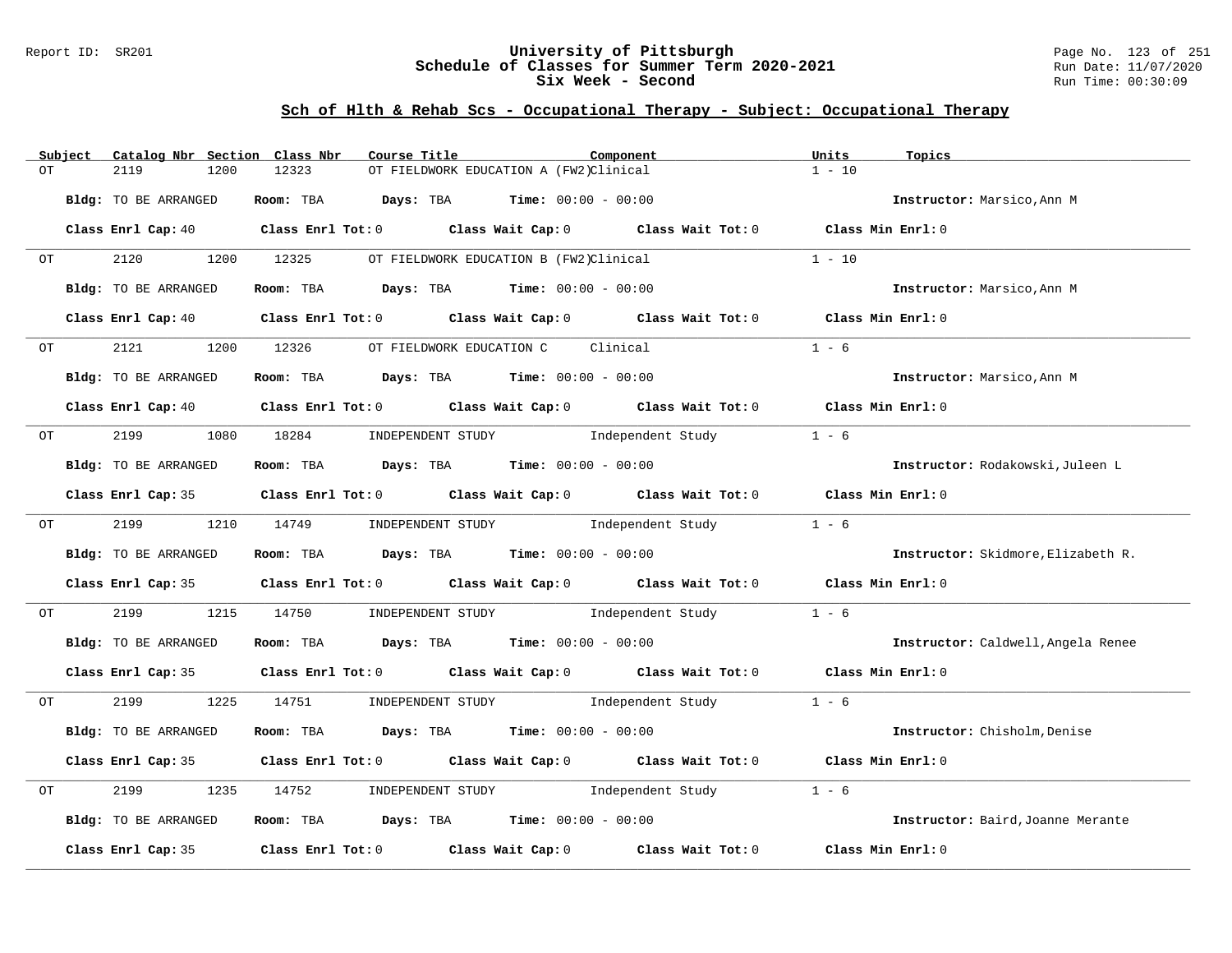| OT | 2199<br>1240         | 16142     | INDEPENDENT STUDY                                                                                                              | Independent Study | $1 - 6$                              |
|----|----------------------|-----------|--------------------------------------------------------------------------------------------------------------------------------|-------------------|--------------------------------------|
|    | Bldg: TO BE ARRANGED | Room: TBA | $\texttt{DayS:}$ TBA $\texttt{Time:}$ 00:00 - 00:00                                                                            |                   | Instructor: Toto, Pamela Ellen       |
|    | Class Enrl Cap: 35   |           | Class Enrl Tot: $0$ Class Wait Cap: $0$ Class Wait Tot: $0$ Class Min Enrl: $0$                                                |                   |                                      |
| OT | 2199<br>1245         | 16916     | INDEPENDENT STUDY 1ndependent Study                                                                                            |                   | $1 - 6$                              |
|    | Bldg: TO BE ARRANGED |           | Room: TBA $Days: TBA$ Time: $00:00 - 00:00$                                                                                    |                   | Instructor: Sethi, Amit              |
|    |                      |           | Class Enrl Cap: 35 Class Enrl Tot: 0 Class Wait Cap: 0 Class Wait Tot: 0 Class Min Enrl: 0                                     |                   |                                      |
| OT | 2199<br>1250         | 16917     | INDEPENDENT STUDY 1ndependent Study                                                                                            |                   | $1 - 6$                              |
|    | Bldg: TO BE ARRANGED |           | Room: TBA $\rule{1em}{0.15mm}$ Days: TBA Time: $00:00 - 00:00$                                                                 |                   | Instructor: Bendixen, Roxanna Marie  |
|    |                      |           | Class Enrl Cap: 35 Class Enrl Tot: 0 Class Wait Cap: 0 Class Wait Tot: 0 Class Min Enrl: 0                                     |                   |                                      |
| OT | 2199<br>1494         | 19849     | INDEPENDENT STUDY 1ndependent Study                                                                                            |                   | $1 - 6$                              |
|    | Bldg: TO BE ARRANGED |           | Room: TBA $Days:$ TBA $Time: 00:00 - 00:00$                                                                                    |                   | Instructor: White, Jennifer Suzanne  |
|    |                      |           | Class Enrl Cap: 10 $\qquad$ Class Enrl Tot: 0 $\qquad$ Class Wait Cap: 0 $\qquad$ Class Wait Tot: 0 $\qquad$ Class Min Enrl: 0 |                   |                                      |
| ОT | 2199<br>1495         | 19850     | INDEPENDENT STUDY The Independent Study                                                                                        |                   | $1 - 6$                              |
|    | Bldg: TO BE ARRANGED |           | Room: TBA $Days:$ TBA $Time: 00:00 - 00:00$                                                                                    |                   | Instructor: Terhorst, Lauren         |
|    | Class Enrl Cap: 10   |           | Class Enrl Tot: $0$ Class Wait Cap: $0$ Class Wait Tot: $0$ Class Min Enrl: $0$                                                |                   |                                      |
| OT | 2199<br>1496         | 19851     | INDEPENDENT STUDY 1ndependent Study                                                                                            |                   | $1 - 6$                              |
|    | Bldg: TO BE ARRANGED |           | Room: TBA $Days:$ TBA $Time: 00:00 - 00:00$                                                                                    |                   | Instructor: Leland Natalie Elizabeth |
|    |                      |           | Class Enrl Cap: 10 Class Enrl Tot: 0 Class Wait Cap: 0 Class Wait Tot: 0 Class Min Enrl: 0                                     |                   |                                      |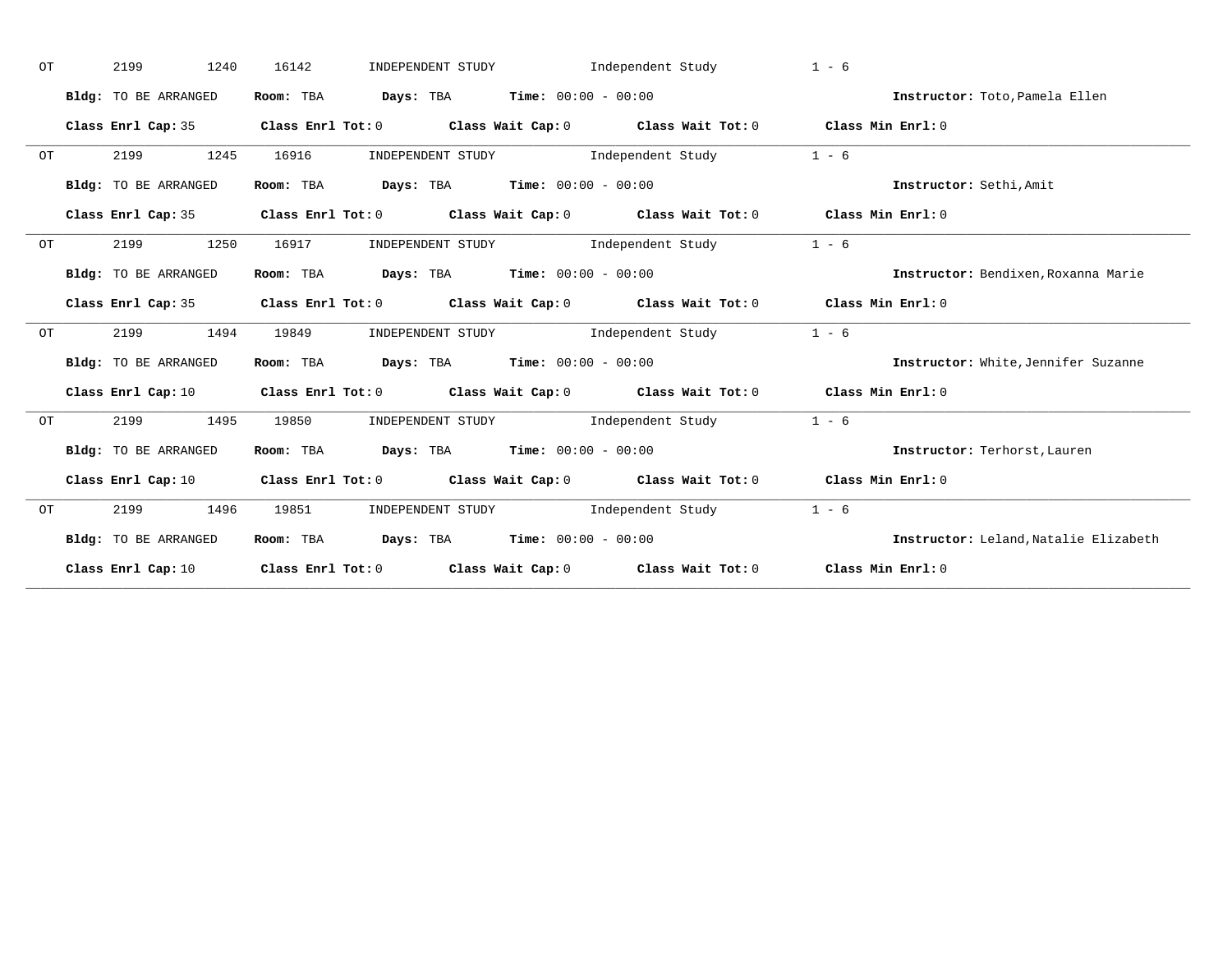### Report ID: SR201 **University of Pittsburgh** Page No. 125 of 251 **Schedule of Classes for Summer Term 2020-2021** Run Date: 11/07/2020 **Six Week - Second Run Time: 00:30:09**

# **Sch of Hlth & Rehab Scs - Physical Therapy - Subject: Physical Therapy**

| Subject     | Catalog Nbr Section Class Nbr |      |                   | Course Title                              | Component         | Units             | Topics                          |
|-------------|-------------------------------|------|-------------------|-------------------------------------------|-------------------|-------------------|---------------------------------|
| $_{\rm PT}$ | 2132                          | 1200 | 17375             | CLINICAL EDUCATION 3                      | Clinical          |                   |                                 |
|             | <b>Bldg:</b> TO BE ARRANGED   |      | Room: TBA         | <b>Time:</b> $00:00 - 00:00$<br>Days: TBA |                   |                   | Instructor: Fitzgerald, Lynn M. |
|             | Class Enrl Cap: 70            |      | Class Enrl Tot: 0 | Class Wait Cap: 0                         | Class Wait Tot: 0 | Class Min Enrl: 0 |                                 |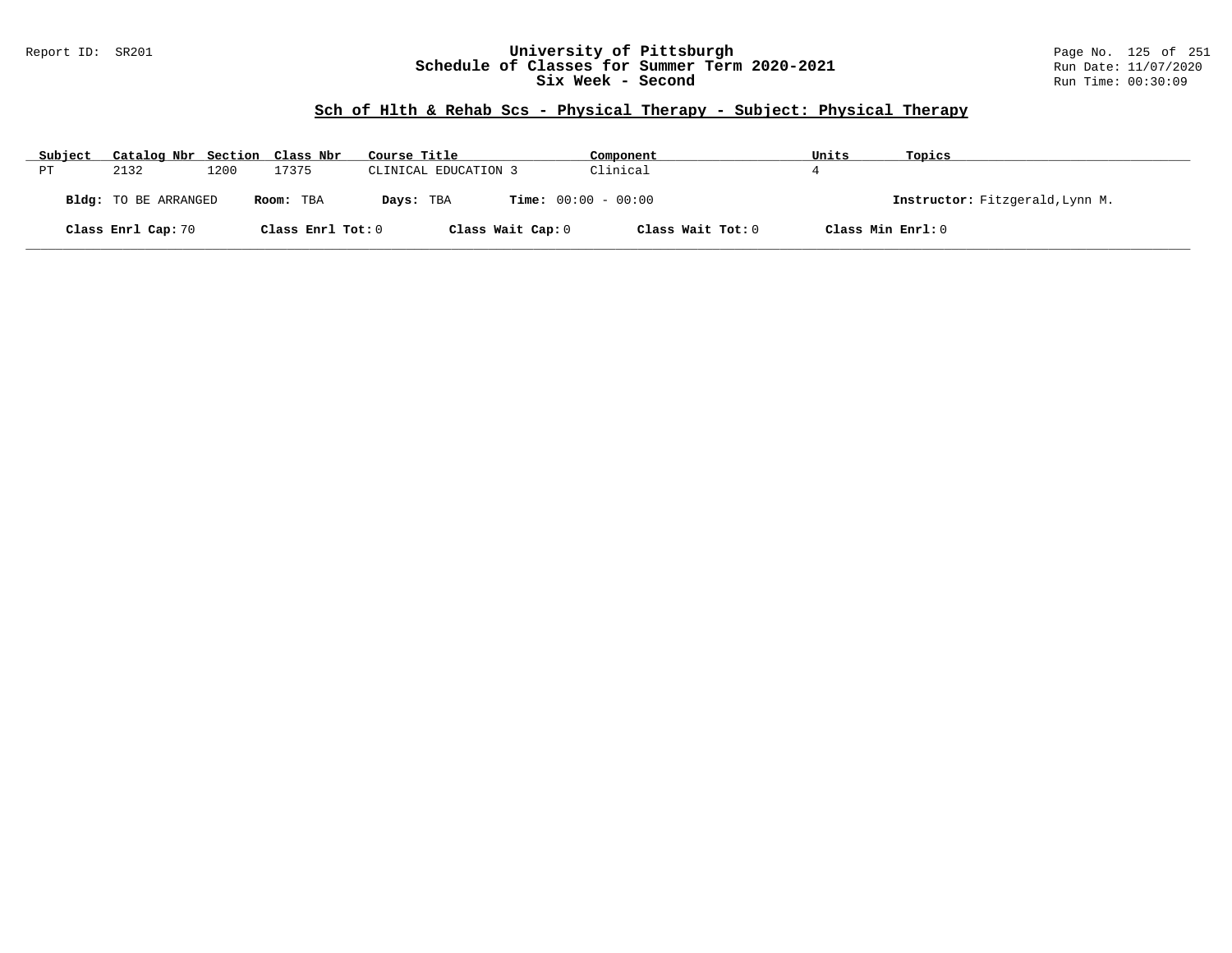#### Report ID: SR201 **126 of 251 University of Pittsburgh** Page No. 126 of 251 **Chedule of Classes for Summer Term 2020-2021** Page No. 126 of 251 **Schedule of Classes for Summer Term 2020-2021** Run Date: 11/07/2021<br>
Six Week - Second Run Time: 00:30:09 Six Week - Second

# **Sch of Hlth & Rehab Scs - Office of Dean - Sch of Health and Rehab Sciences - Subject: FT Diss Study SHRS**

| Subject | Catalog Nbr Section Class Nbr |      |                   | Course Title                                        | Component                    | Units | Topics            |
|---------|-------------------------------|------|-------------------|-----------------------------------------------------|------------------------------|-------|-------------------|
| FTDI    | 0000                          | 1020 | 12299             | FULL-TIME DISSERTATION STUDY Full Time Dissertation |                              | U     |                   |
|         | <b>Bldg:</b> TO BE ARRANGED   |      | Room: TBA         | Days: TBA                                           | <b>Time:</b> $00:00 - 00:00$ |       | Instructor: Staff |
|         | Class Enrl Cap: 999           |      | Class Enrl Tot: 0 | Class Wait Cap: 0                                   | Class Wait Tot: 0            |       | Class Min Enrl: 0 |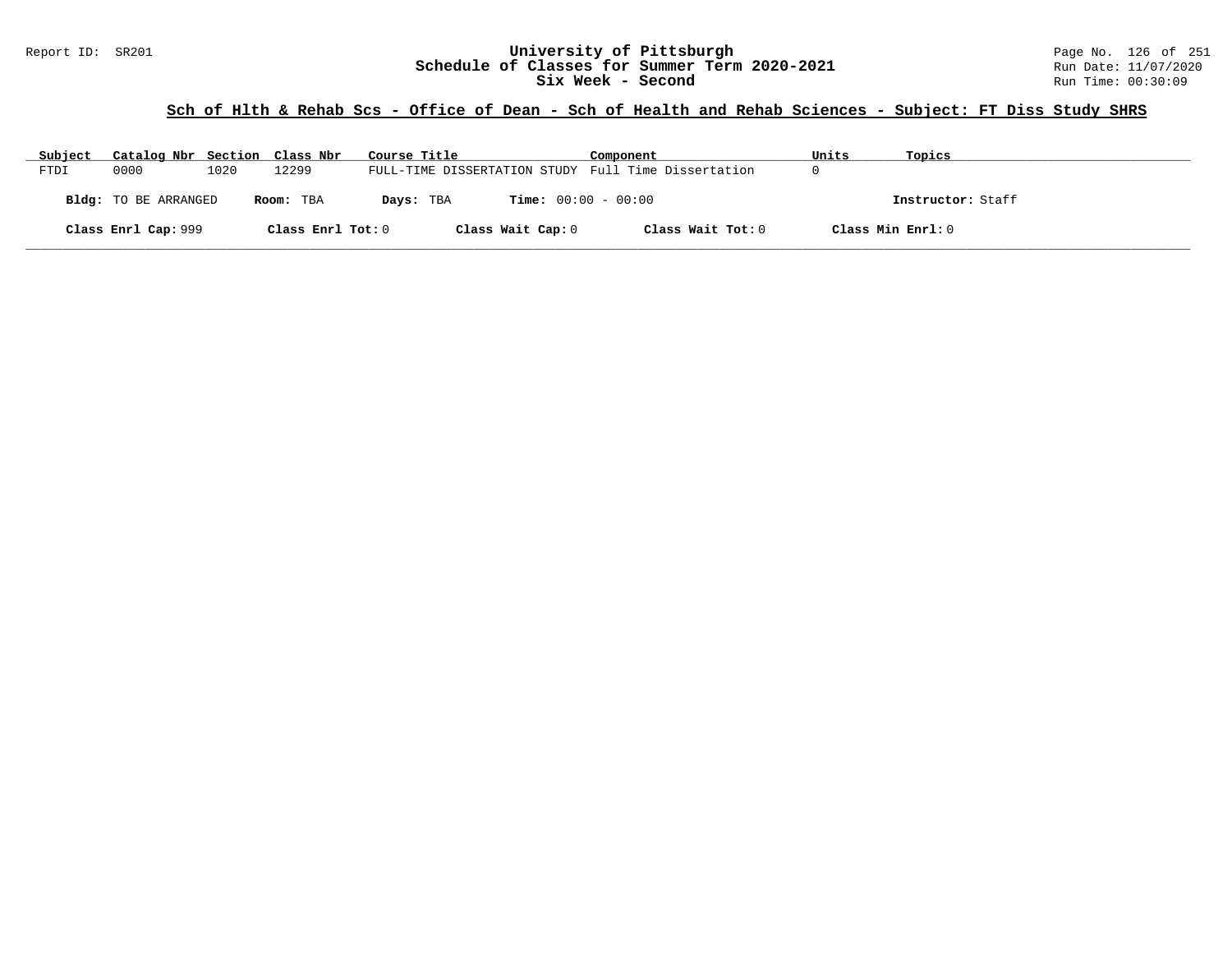### Report ID: SR201 **University of Pittsburgh** Page No. 127 of 251 **Schedule of Classes for Summer Term 2020-2021** Run Date: 11/07/2020 **Six Week - Second Run Time: 00:30:09**

| Catalog Nbr Section Class Nbr<br>Subject | Course Title                                                                                | Component         | Units<br>Topics                  |
|------------------------------------------|---------------------------------------------------------------------------------------------|-------------------|----------------------------------|
| HRS<br>1099<br>1715                      | 14680<br>INDEPENDENT STUDY                                                                  | Independent Study | $1 - 6$                          |
| Bldg: TO BE ARRANGED                     | Room: TBA $Days:$ TBA $Time: 00:00 - 00:00$                                                 |                   | Instructor: Staff                |
|                                          | Class Enrl Cap: 35 Class Enrl Tot: 0 Class Wait Cap: 20 Class Wait Tot: 0 Class Min Enrl: 0 |                   |                                  |
|                                          | HRS 1099 1720 13153 INDEPENDENT STUDY        Independent Study                              |                   | $1 - 6$                          |
| Bldg: TO BE ARRANGED                     | Room: TBA $Days: TBA$ Time: $00:00 - 00:00$                                                 |                   | Instructor: Josbeno, Deborah Ann |
|                                          | Class Enrl Cap: 35 Class Enrl Tot: 0 Class Wait Cap: 20 Class Wait Tot: 0 Class Min Enrl: 0 |                   |                                  |
|                                          | HRS 1099 1725 14914 INDEPENDENT STUDY Independent Study                                     |                   | $1 - 6$                          |
| Bldg: TO BE ARRANGED                     | Room: TBA $Days:$ TBA $Time: 00:00 - 00:00$                                                 |                   | Instructor: Staff                |
|                                          | Class Enrl Cap: 35 Class Enrl Tot: 0 Class Wait Cap: 20 Class Wait Tot: 0 Class Min Enrl: 0 |                   |                                  |
|                                          | HRS 1099 1730 12908 INDEPENDENT STUDY Independent Study                                     |                   | $1 - 6$                          |
| Bldg: TO BE ARRANGED                     | Room: TBA $\rule{1em}{0.15mm}$ Days: TBA Time: $00:00 - 00:00$                              |                   | Instructor: Cherok, Lori E       |
|                                          | Class Enrl Cap: 35 Class Enrl Tot: 0 Class Wait Cap: 20 Class Wait Tot: 0 Class Min Enrl: 0 |                   |                                  |
|                                          | HRS 1099 1735 14911 INDEPENDENT STUDY Independent Study 1 - 6                               |                   |                                  |
| Bldg: TO BE ARRANGED                     | Room: TBA $\rule{1em}{0.15mm}$ Days: TBA Time: $00:00 - 00:00$                              |                   | Instructor: Staff                |
|                                          | Class Enrl Cap: 35 Class Enrl Tot: 0 Class Wait Cap: 20 Class Wait Tot: 0 Class Min Enrl: 0 |                   |                                  |
| <b>HRS</b>                               | 1099 1740 13154 INDEPENDENT STUDY Independent Study                                         |                   | $1 - 6$                          |
| Bldg: TO BE ARRANGED                     | Room: TBA $\rule{1em}{0.15mm}$ Days: TBA Time: $00:00 - 00:00$                              |                   | Instructor: Kelly, M Kathleen    |
|                                          | Class Enrl Cap: 35 Class Enrl Tot: 0 Class Wait Cap: 20 Class Wait Tot: 0 Class Min Enrl: 0 |                   |                                  |
|                                          | HRS 1099 1745 14912 INDEPENDENT STUDY Independent Study 1 - 6                               |                   |                                  |
| Bldg: TO BE ARRANGED                     | Room: TBA $\rule{1em}{0.15mm}$ Days: TBA $\rule{1.15mm}{}$ Time: $00:00 - 00:00$            |                   | Instructor: Saptono, Andi        |
|                                          | Class Enrl Cap: 35 Class Enrl Tot: 0 Class Wait Cap: 20 Class Wait Tot: 0 Class Min Enrl: 0 |                   |                                  |
| 1099<br>HRS                              | 1748 13155 INDEPENDENT STUDY Independent Study                                              |                   | $1 - 6$                          |
| Bldg: TO BE ARRANGED                     | Room: TBA $Days:$ TBA Time: $00:00 - 00:00$                                                 |                   | Instructor: Locke, Andrea L      |
|                                          | Class Enrl Cap: 35 Class Enrl Tot: 0 Class Wait Cap: 20 Class Wait Tot: 0 Class Min Enrl: 0 |                   |                                  |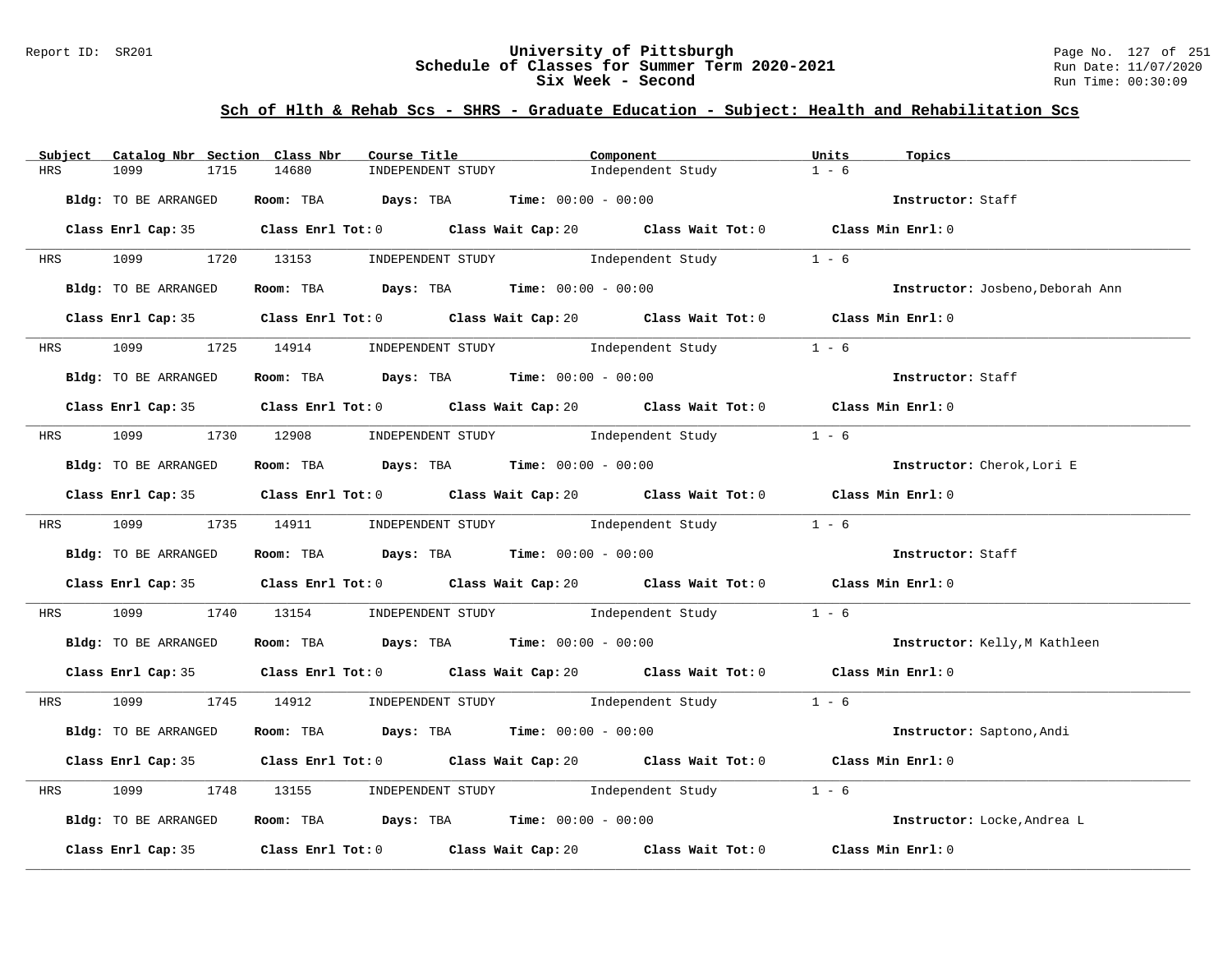| HRS | 1099<br>1750         | INDEPENDENT STUDY Independent Study<br>12909                                                | $1 - 6$                              |
|-----|----------------------|---------------------------------------------------------------------------------------------|--------------------------------------|
|     | Bldg: TO BE ARRANGED | Room: TBA $Days:$ TBA $Time: 00:00 - 00:00$                                                 | Instructor: Hutcheson, Deborah A.    |
|     |                      | Class Enrl Cap: 35 Class Enrl Tot: 0 Class Wait Cap: 20 Class Wait Tot: 0 Class Min Enrl: 0 |                                      |
|     |                      | HRS 1099 1752 13156 INDEPENDENT STUDY Independent Study 1 - 6                               |                                      |
|     | Bldg: TO BE ARRANGED | Room: TBA $\rule{1em}{0.15mm}$ Days: TBA $\rule{1.5mm}{0.15mm}$ Time: $00:00 - 00:00$       | Instructor: Miller, Debora Lewis     |
|     |                      | Class Enrl Cap: 35 Class Enrl Tot: 0 Class Wait Cap: 20 Class Wait Tot: 0 Class Min Enrl: 0 |                                      |
|     |                      | HRS 1099 1755 12910 INDEPENDENT STUDY Independent Study 1 - 6                               |                                      |
|     | Bldg: TO BE ARRANGED | Room: TBA Days: TBA Time: $00:00 - 00:00$                                                   | Instructor: Burdett, Ray G           |
|     |                      | Class Enrl Cap: 35 Class Enrl Tot: 0 Class Wait Cap: 20 Class Wait Tot: 0 Class Min Enrl: 0 |                                      |
|     |                      | HRS 1099 1756 13157 INDEPENDENT STUDY Independent Study 1 - 6                               |                                      |
|     | Bldg: TO BE ARRANGED | Room: TBA $Days:$ TBA Time: $00:00 - 00:00$                                                 | Instructor: Piva, Sara R             |
|     |                      | Class Enrl Cap: 35 Class Enrl Tot: 0 Class Wait Cap: 20 Class Wait Tot: 0 Class Min Enrl: 0 |                                      |
|     |                      | HRS 1099 1758 13158 INDEPENDENT STUDY Independent Study 1 - 6                               |                                      |
|     | Bldg: TO BE ARRANGED | Room: TBA $\rule{1em}{0.15mm}$ Days: TBA $\rule{1.15mm}]{0.15mm}$ Time: $00:00 - 00:00$     | Instructor: Sparto, Patrick J.       |
|     |                      | Class Enrl Cap: 35 Class Enrl Tot: 0 Class Wait Cap: 20 Class Wait Tot: 0 Class Min Enrl: 0 |                                      |
|     |                      | HRS 1099 1762 13159 INDEPENDENT STUDY Independent Study 1 - 6                               |                                      |
|     | Bldg: TO BE ARRANGED | Room: TBA Days: TBA Time: $00:00 - 00:00$                                                   | Instructor: Timko, Michael G.        |
|     |                      | Class Enrl Cap: 35 Class Enrl Tot: 0 Class Wait Cap: 20 Class Wait Tot: 0 Class Min Enrl: 0 |                                      |
|     |                      | HRS 1099 1766 13160 INDEPENDENT STUDY Independent Study 1 - 6                               |                                      |
|     | Bldg: TO BE ARRANGED | Room: TBA $\rule{1em}{0.15mm}$ Days: TBA Time: $00:00 - 00:00$                              | Instructor: Van Swearingen, Jessie M |
|     |                      | Class Enrl Cap: 35 Class Enrl Tot: 0 Class Wait Cap: 20 Class Wait Tot: 0 Class Min Enrl: 0 |                                      |
|     |                      | HRS 1099 1768 13161 INDEPENDENT STUDY Independent Study 1 - 6                               |                                      |
|     |                      |                                                                                             |                                      |
|     |                      | Bldg: TO BE ARRANGED Room: TBA Days: TBA Time: 00:00 - 00:00                                | Instructor: Whitney, Susan L         |
|     |                      | Class Enrl Cap: 35 Class Enrl Tot: 0 Class Wait Cap: 20 Class Wait Tot: 0 Class Min Enrl: 0 |                                      |
|     |                      | HRS 1099 1800 12911 INDEPENDENT STUDY Independent Study 1 - 6                               |                                      |
|     | Bldg: TO BE ARRANGED | Room: TBA $Days:$ TBA $Time: 00:00 - 00:00$                                                 | Instructor: Brach, Jennifer Sokol    |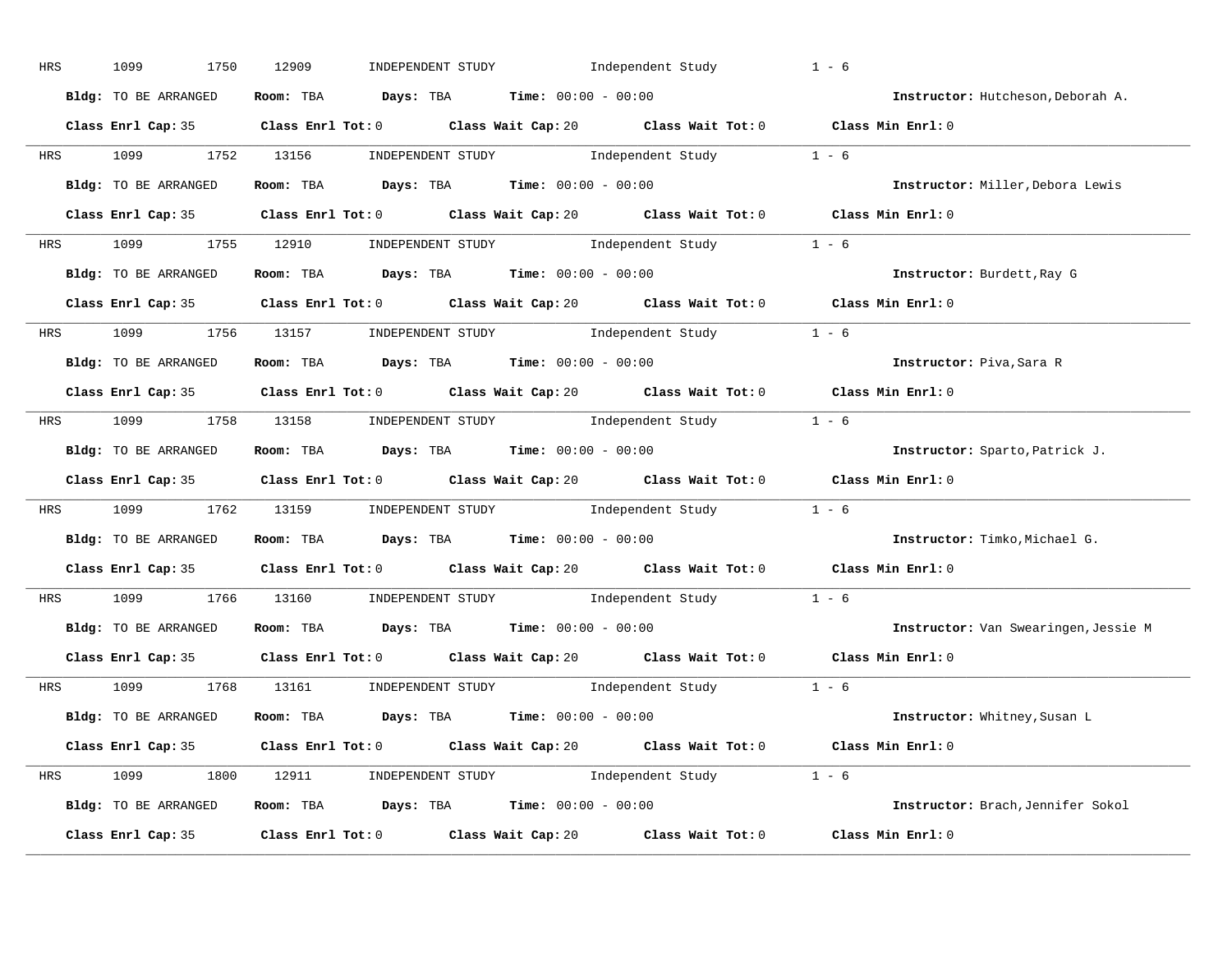### Report ID: SR201 **University of Pittsburgh** Page No. 129 of 251 **Schedule of Classes for Summer Term 2020-2021** Run Date: 11/07/2020 **Six Week - Second Run Time: 00:30:09**

| Subject<br>Catalog Nbr Section Class Nbr | Course Title                                                                                         | Component                                                                                                                    | Units<br>Topics                   |
|------------------------------------------|------------------------------------------------------------------------------------------------------|------------------------------------------------------------------------------------------------------------------------------|-----------------------------------|
| 1099<br><b>HRS</b><br>1805               | 12912<br>INDEPENDENT STUDY                                                                           | Independent Study                                                                                                            | $1 - 6$                           |
| Bldg: TO BE ARRANGED                     | Room: TBA $Days:$ TBA $Time: 00:00 - 00:00$                                                          |                                                                                                                              | Instructor: Carvell, George E     |
|                                          | Class Enrl Cap: 35 Class Enrl Tot: 0 Class Wait Cap: 20 Class Wait Tot: 0 Class Min Enrl: 0          |                                                                                                                              |                                   |
| 1099 1810 12913<br>HRS                   | INDEPENDENT STUDY                                                                                    | Independent Study                                                                                                            | $1 - 6$                           |
| Bldg: TO BE ARRANGED                     | Room: TBA $Days:$ TBA $Time: 00:00 - 00:00$                                                          |                                                                                                                              | Instructor: Delitto, Anthony      |
|                                          | Class Enrl Cap: 35 Class Enrl Tot: 0 Class Wait Cap: 20 Class Wait Tot: 0 Class Min Enrl: 0          |                                                                                                                              |                                   |
| 1099<br><b>HRS</b>                       | 1815 12914                                                                                           | INDEPENDENT STUDY Tndependent Study                                                                                          | $1 - 6$                           |
| Bldg: TO BE ARRANGED                     | Room: TBA $Days:$ TBA $Time: 00:00 - 00:00$                                                          |                                                                                                                              | Instructor: Delitto, Ronna S.     |
|                                          | Class Enrl Cap: 35 Class Enrl Tot: 0 Class Wait Cap: 20 Class Wait Tot: 0 Class Min Enrl: 0          |                                                                                                                              |                                   |
|                                          | HRS 1099 1820 12915 INDEPENDENT STUDY Independent Study                                              |                                                                                                                              | $1 - 6$                           |
| Bldg: TO BE ARRANGED                     | Room: TBA $\rule{1em}{0.15mm}$ Days: TBA Time: $00:00 - 00:00$                                       |                                                                                                                              | Instructor: Fitzgerald, Lynn M.   |
|                                          | Class Enrl Cap: 35 Class Enrl Tot: 0 Class Wait Cap: 20 Class Wait Tot: 0 Class Min Enrl: 0          |                                                                                                                              |                                   |
| HRS 1099 1825 12916                      |                                                                                                      | $\begin{minipage}[c]{0.9\linewidth} \textbf{INDEX} & \textbf{STUDY} \\ \textbf{Independent Study} & 1 - 6 \\ \end{minipage}$ |                                   |
| Bldg: TO BE ARRANGED                     | Room: TBA $Days:$ TBA $Time: 00:00 - 00:00$                                                          |                                                                                                                              | Instructor: Fitzgerald, Gerald G. |
|                                          | Class Enrl Cap: 35 $\qquad$ Class Enrl Tot: 0 $\qquad$ Class Wait Cap: 20 $\qquad$ Class Wait Tot: 0 |                                                                                                                              | Class Min Enrl: 0                 |
| 1099<br>1830<br>HRS                      | 12917                                                                                                | INDEPENDENT STUDY 1ndependent Study                                                                                          | $1 - 6$                           |
| Bldg: TO BE ARRANGED                     | Room: TBA $Days:$ TBA $Time: 00:00 - 00:00$                                                          |                                                                                                                              | Instructor: Balouris, Sondra A    |
|                                          | Class Enrl Cap: 35 Class Enrl Tot: 0 Class Wait Cap: 20 Class Wait Tot: 0 Class Min Enrl: 0          |                                                                                                                              |                                   |
| 1099 1835 12918<br>HRS                   |                                                                                                      | INDEPENDENT STUDY 1 - 6                                                                                                      |                                   |
| Bldg: TO BE ARRANGED                     | Room: TBA $Days:$ TBA $Time: 00:00 - 00:00$                                                          |                                                                                                                              | Instructor: Hile, Elizabeth S.    |
|                                          | Class Enrl Cap: 35 Class Enrl Tot: 0 Class Wait Cap: 20 Class Wait Tot: 0 Class Min Enrl: 0          |                                                                                                                              |                                   |
| 1099<br>1840<br>HRS                      | INDEPENDENT STUDY 1ndependent Study<br>12919                                                         |                                                                                                                              | $1 - 6$                           |
| Bldg: TO BE ARRANGED                     | Room: TBA $Days: TBA$ Time: $00:00 - 00:00$                                                          |                                                                                                                              | Instructor: Irrgang, James J      |
| Class Enrl Cap: 35                       | Class Enrl Tot: 0 Class Wait Cap: 20                                                                 | Class Wait Tot: 0                                                                                                            | Class Min Enrl: 0                 |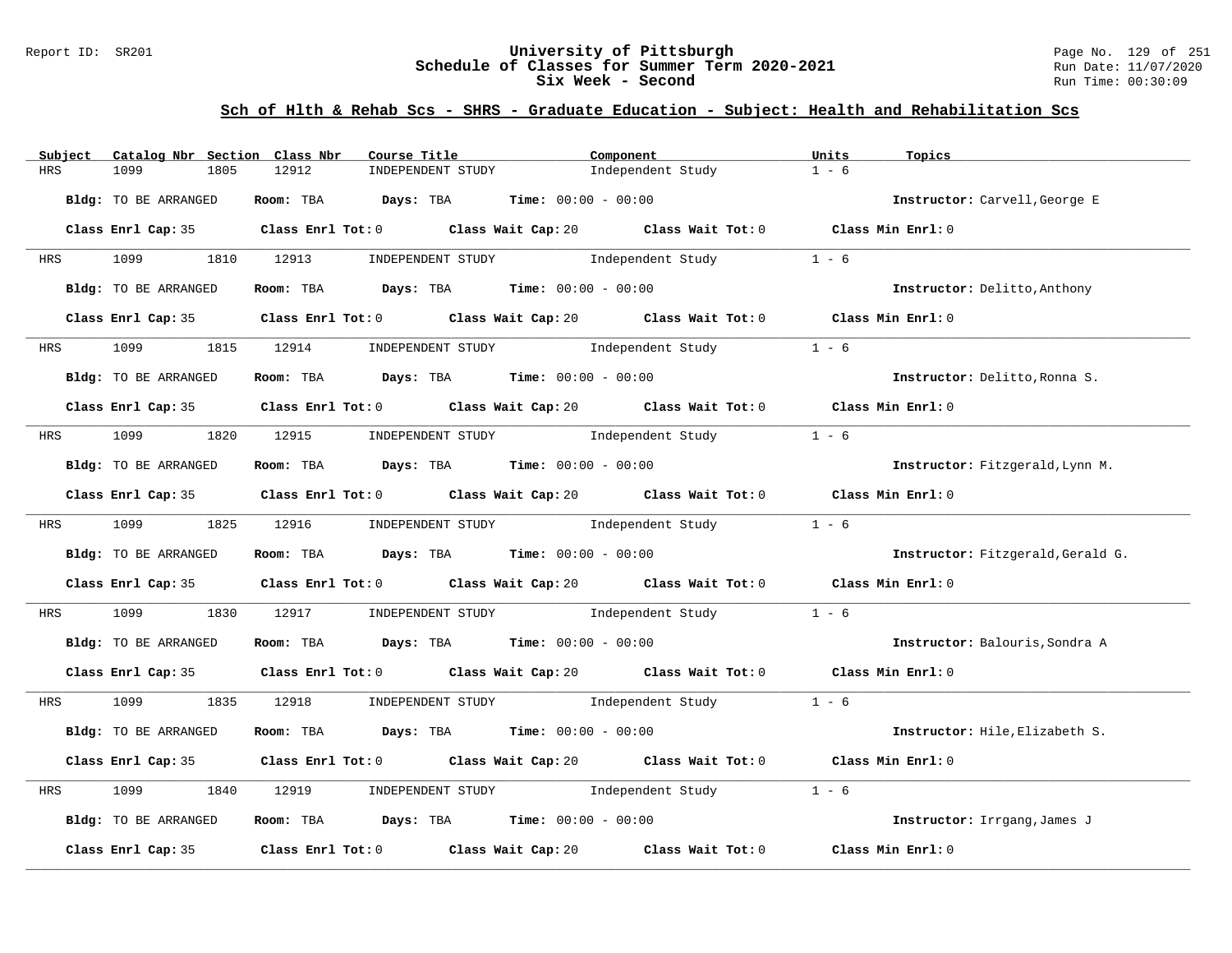| HRS | 1099<br>1845         | 12920<br>INDEPENDENT STUDY                                                                  | Independent Study | $1 - 6$                               |
|-----|----------------------|---------------------------------------------------------------------------------------------|-------------------|---------------------------------------|
|     | Bldg: TO BE ARRANGED | Room: TBA $Days:$ TBA $Time: 00:00 - 00:00$                                                 |                   | Instructor: Abdelhak, Mervat          |
|     |                      | Class Enrl Cap: 35 Class Enrl Tot: 0 Class Wait Cap: 20 Class Wait Tot: 0 Class Min Enrl: 0 |                   |                                       |
|     |                      | HRS 1099 1850 12921 INDEPENDENT STUDY Independent Study 1 - 6                               |                   |                                       |
|     | Bldg: TO BE ARRANGED | Room: TBA $Days:$ TBA $Time: 00:00 - 00:00$                                                 |                   | Instructor: Watzlaf, Valerie J        |
|     |                      | Class Enrl Cap: 35 Class Enrl Tot: 0 Class Wait Cap: 20 Class Wait Tot: 0 Class Min Enrl: 0 |                   |                                       |
|     |                      | HRS 1099 1855 12922 INDEPENDENT STUDY Independent Study 1 - 6                               |                   |                                       |
|     |                      | <b>Bldg:</b> TO BE ARRANGED <b>ROOM:</b> TBA <b>Days:</b> TBA <b>Time:</b> $00:00 - 00:00$  |                   | Instructor: Anania-Firouzan, Patricia |
|     |                      | Class Enrl Cap: 35 Class Enrl Tot: 0 Class Wait Cap: 20 Class Wait Tot: 0 Class Min Enrl: 0 |                   |                                       |
|     |                      | HRS 1099 1860 13029 INDEPENDENT STUDY Independent Study 1 - 6                               |                   |                                       |
|     | Bldg: TO BE ARRANGED | Room: TBA $Days:$ TBA $Time: 00:00 - 00:00$                                                 |                   | Instructor: Parmanto, Bambang         |
|     |                      | Class Enrl Cap: 35 Class Enrl Tot: 0 Class Wait Cap: 20 Class Wait Tot: 0 Class Min Enrl: 0 |                   |                                       |
|     |                      | HRS 1099 1865 12272 INDEPENDENT STUDY Independent Study 1 - 6                               |                   |                                       |
|     | Bldg: TO BE ARRANGED | Room: TBA $Days:$ TBA $Time:$ $00:00 - 00:00$                                               |                   | Instructor: Dodd, Judith L            |
|     |                      | Class Enrl Cap: 99 Class Enrl Tot: 0 Class Wait Cap: 20 Class Wait Tot: 0 Class Min Enrl: 0 |                   |                                       |
|     |                      | HRS 1099 1875 13597 INDEPENDENT STUDY Independent Study 1 - 6                               |                   |                                       |
|     | Bldg: TO BE ARRANGED | Room: TBA $Days$ : TBA Time: $00:00 - 00:00$                                                |                   | Instructor: DeAlmeida, Dilhari R      |
|     |                      | Class Enrl Cap: 35 Class Enrl Tot: 0 Class Wait Cap: 20 Class Wait Tot: 0 Class Min Enrl: 0 |                   |                                       |
|     |                      | HRS 1099 1885 14318 INDEPENDENT STUDY Independent Study 1 - 6                               |                   |                                       |
|     |                      | Bldg: TO BE ARRANGED ROOM: TBA Days: TBA Time: 00:00 - 00:00                                |                   | Instructor: Zhou, Leming              |
|     |                      | Class Enrl Cap: 35 Class Enrl Tot: 0 Class Wait Cap: 20 Class Wait Tot: 0 Class Min Enrl: 0 |                   |                                       |
|     |                      | HRS 2439 1200 12301 HLTH INFOR SYSTEMS INTERNSHIP Internship                                |                   |                                       |
|     | Bldg: TO BE ARRANGED | Room: TBA $Days:$ TBA $Time: 00:00 - 00:00$                                                 |                   | Instructor: Abdelhak,Mervat           |
|     |                      | Class Enrl Cap: 25 Class Enrl Tot: 0 Class Wait Cap: 0 Class Wait Tot: 0 Class Min Enrl: 0  |                   |                                       |
|     |                      | HRS 2439 1205 14677 HLTH INFOR SYSTEMS INTERNSHIP Internship                                |                   | $\mathcal{R}$                         |
|     |                      | Bldg: TO BE ARRANGED Room: TBA Days: TBA Time: 00:00 - 00:00                                |                   | Instructor: DeAlmeida, Dilhari R      |
|     |                      | Class Enrl Cap: 35 Class Enrl Tot: 0 Class Wait Cap: 0 Class Wait Tot: 0 Class Min Enrl: 0  |                   |                                       |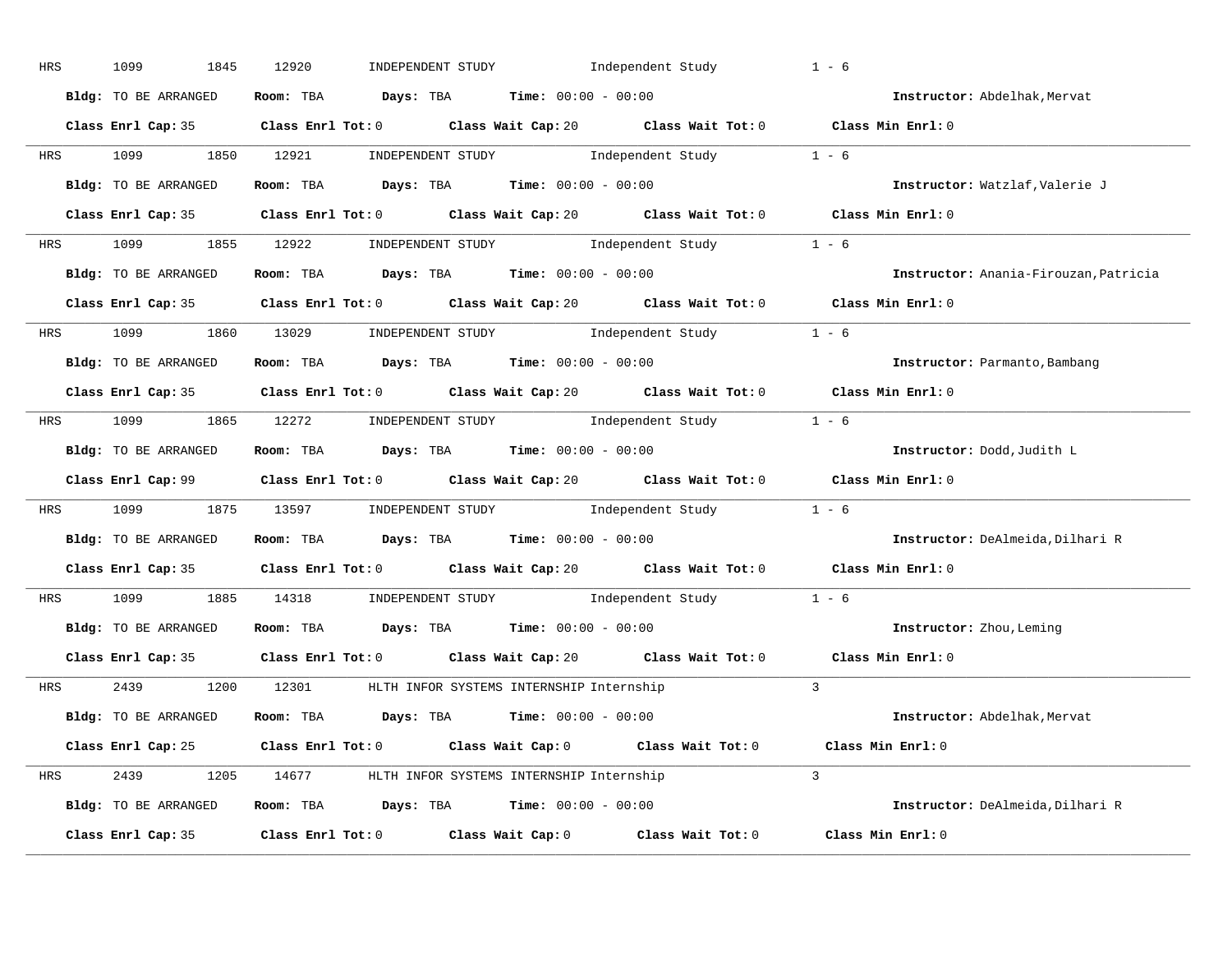### Report ID: SR201 **University of Pittsburgh** Page No. 131 of 251 **Schedule of Classes for Summer Term 2020-2021** Run Date: 11/07/2020 **Six Week - Second Run Time: 00:30:09**

| Subject    | Catalog Nbr Section Class Nbr | Course Title                                                                                        | Component         | Units<br>Topics                       |
|------------|-------------------------------|-----------------------------------------------------------------------------------------------------|-------------------|---------------------------------------|
| <b>HRS</b> | 2439<br>1210                  | HLTH INFOR SYSTEMS INTERNSHIP Internship<br>12582                                                   |                   | $\mathcal{L}$                         |
|            | Bldg: TO BE ARRANGED          | Room: TBA<br><b>Days:</b> TBA <b>Time:</b> $00:00 - 00:00$                                          |                   | Instructor: Watzlaf, Valerie J        |
|            |                               | Class Enrl Cap: 35 $\qquad$ Class Enrl Tot: 0 $\qquad$ Class Wait Cap: 0 $\qquad$ Class Wait Tot: 0 |                   | Class Min Enrl: 0                     |
| HRS        | 2439                          | 1220 12583<br>HLTH INFOR SYSTEMS INTERNSHIP Internship                                              |                   | $\mathcal{L}$                         |
|            | Bldg: TO BE ARRANGED          | Room: TBA $Days:$ TBA $Time: 00:00 - 00:00$                                                         |                   | Instructor: Anania-Firouzan, Patricia |
|            | Class Enrl Cap: 35            | Class Enrl Tot: 0 Class Wait Cap: 0 Class Wait Tot: 0                                               |                   | Class Min Enrl: 0                     |
| HRS        | 2439                          | 1230 12584<br>HLTH INFOR SYSTEMS INTERNSHIP Internship                                              |                   | $\overline{3}$                        |
|            | Bldg: TO BE ARRANGED          | Room: TBA $Days:$ TBA $Time: 00:00 - 00:00$                                                         |                   | Instructor: Parmanto, Bambang         |
|            |                               | Class Enrl Cap: 35 Class Enrl Tot: 0 Class Wait Cap: 0 Class Wait Tot: 0                            |                   | Class Min Enrl: 0                     |
| HRS        | 2439<br>1240                  | 13601<br>HLTH INFOR SYSTEMS INTERNSHIP Internship                                                   |                   | $\overline{3}$                        |
|            | Bldg: TO BE ARRANGED          | Room: TBA $\rule{1em}{0.15mm}$ Days: TBA $\rule{1.5mm}{0.15mm}$ Time: $00:00 - 00:00$               |                   | Instructor: Saptono, Andi             |
|            |                               | Class Enrl Cap: 35 $\qquad$ Class Enrl Tot: 0 $\qquad$ Class Wait Cap: 0 $\qquad$ Class Wait Tot: 0 |                   | Class Min $Enrl: 0$                   |
| HRS        | 2439                          | 1250 14320<br>HLTH INFOR SYSTEMS INTERNSHIP Internship                                              |                   | $\overline{3}$                        |
|            | Bldg: TO BE ARRANGED          | <b>Days:</b> TBA <b>Time:</b> $00:00 - 00:00$<br>Room: TBA                                          |                   | Instructor: Zhou, Leming              |
|            | Class Enrl Cap: 35            | Class Enrl Tot: 0 Class Wait Cap: 0 Class Wait Tot: 0                                               |                   | Class Min Enrl: 0                     |
| HRS        | 2920<br>1200                  | 12274<br>ADMINISTRATIVE INTERNSHIP                                                                  | Clinical          | $1 - 6$                               |
|            | Bldg: TO BE ARRANGED          | Room: TBA $Days:$ TBA $Time: 00:00 - 00:00$                                                         |                   | Instructor: Abdelhak, Mervat          |
|            | Class Enrl Cap: 99            | Class Enrl Tot: $0$ Class Wait Cap: $0$ Class Wait Tot: $0$ Class Min Enrl: $0$                     |                   |                                       |
| HRS        | 2920<br>1205                  | 14674<br>ADMINISTRATIVE INTERNSHIP Clinical                                                         |                   | $1 - 6$                               |
|            | Bldg: TO BE ARRANGED          | Room: TBA<br><b>Days:</b> TBA <b>Time:</b> $00:00 - 00:00$                                          |                   | Instructor: DeAlmeida, Dilhari R      |
|            |                               | Class Enrl Cap: 35 Class Enrl Tot: 0 Class Wait Cap: 0 Class Wait Tot: 0                            |                   | Class Min Enrl: 0                     |
| HRS        | 2920<br>1210                  | 12589<br>ADMINISTRATIVE INTERNSHIP                                                                  | Clinical          | $1 - 6$                               |
|            | Bldg: TO BE ARRANGED          | Room: TBA $\rule{1em}{0.15mm}$ Days: TBA $\rule{1.15mm}]{0.15mm}$ Time: $0.000 - 0.0000$            |                   | Instructor: Anania-Firouzan, Patricia |
|            | Class Enrl Cap: 35            | Class Enrl Tot: 0 Class Wait Cap: 0                                                                 | Class Wait Tot: 0 | Class Min Enrl: 0                     |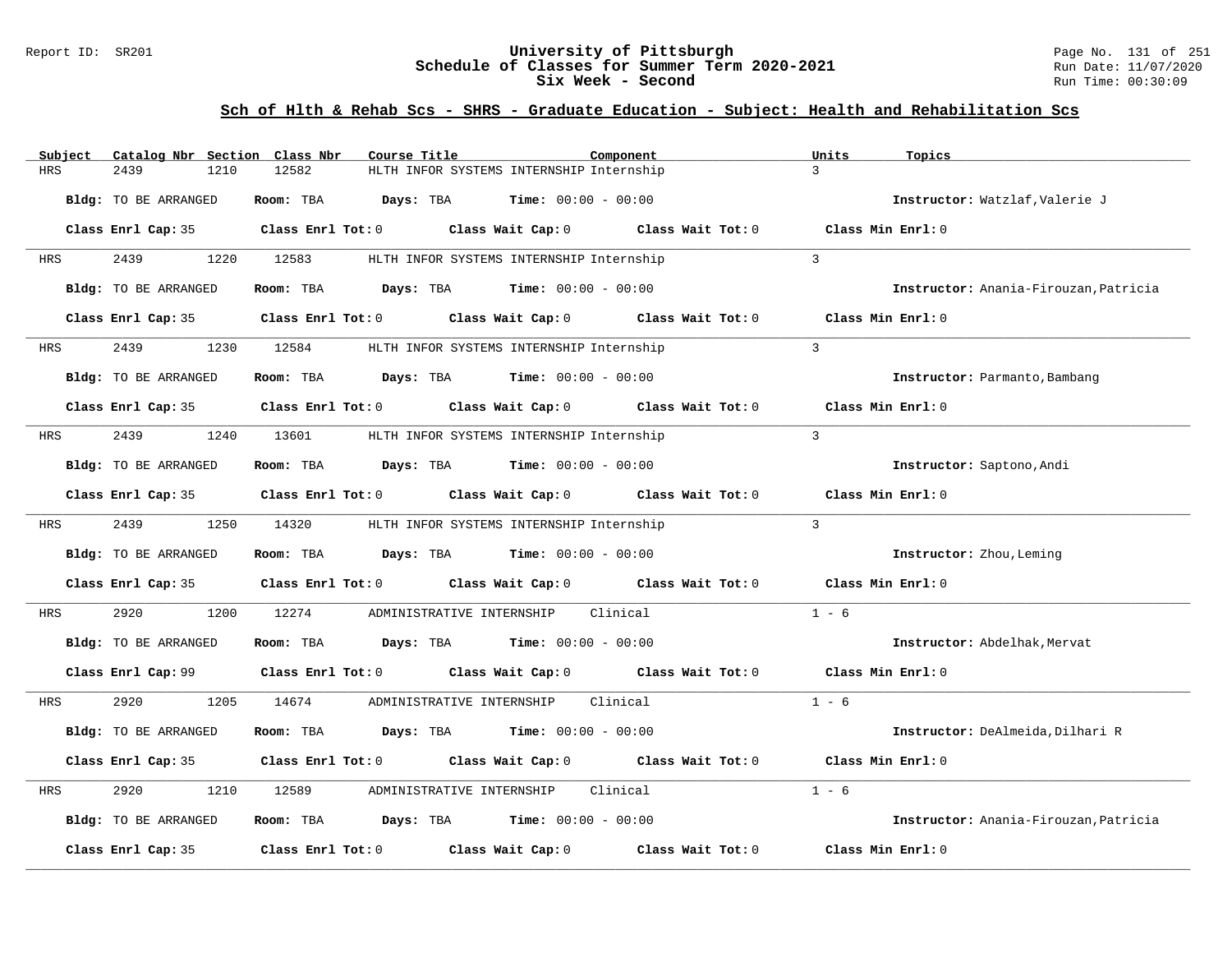| HRS        | 2920<br>1220         | 12588<br>ADMINISTRATIVE INTERNSHIP<br>Clinical                                                      | $1 - 6$                         |
|------------|----------------------|-----------------------------------------------------------------------------------------------------|---------------------------------|
|            | Bldg: TO BE ARRANGED | Room: TBA $Days:$ TBA $Time: 00:00 - 00:00$                                                         | Instructor: Watzlaf, Valerie J  |
|            |                      | Class Enrl Cap: 35 Class Enrl Tot: 0 Class Wait Cap: 0 Class Wait Tot: 0 Class Min Enrl: 0          |                                 |
|            |                      | HRS 2920 1230 12590 ADMINISTRATIVE INTERNSHIP Clinical                                              | $1 - 6$                         |
|            | Bldg: TO BE ARRANGED | Room: TBA Days: TBA Time: $00:00 - 00:00$                                                           | Instructor: Parmanto, Bambang   |
|            |                      | Class Enrl Cap: 35 Class Enrl Tot: 0 Class Wait Cap: 0 Class Wait Tot: 0 Class Min Enrl: 0          |                                 |
|            |                      | HRS 2920 1240 13603 ADMINISTRATIVE INTERNSHIP Clinical                                              | $1 - 6$                         |
|            |                      | Bldg: TO BE ARRANGED Room: TBA Days: TBA Time: 00:00 - 00:00                                        | Instructor: Saptono, Andi       |
|            |                      | Class Enrl Cap: 35 $\qquad$ Class Enrl Tot: 0 $\qquad$ Class Wait Cap: 0 $\qquad$ Class Wait Tot: 0 | Class Min Enrl: 0               |
|            |                      | HRS 2920 1250 14323 ADMINISTRATIVE INTERNSHIP Clinical                                              | $1 - 6$                         |
|            | Bldg: TO BE ARRANGED | Room: TBA $\rule{1em}{0.15mm}$ Days: TBA $\rule{1.15mm}]{0.15mm}$ Time: $0.000 - 0.0000$            | Instructor: Zhou, Leming        |
|            |                      | Class Enrl Cap: 35 Class Enrl Tot: 0 Class Wait Cap: 0 Class Wait Tot: 0 Class Min Enrl: 0          |                                 |
|            |                      | HRS 2921 1300 14876 CLINICAL INTERNSHIP Clinical                                                    | $1 - 6$                         |
|            | Bldg: TO BE ARRANGED | Room: TBA $\rule{1em}{0.15mm}$ Days: TBA Time: $00:00 - 00:00$                                      | Instructor: Fitzgerald, Lynn M. |
|            |                      | Class Enrl Cap: 35 Class Enrl Tot: 0 Class Wait Cap: 0 Class Wait Tot: 0 Class Min Enrl: 0          |                                 |
| <b>HRS</b> |                      | 2921 1305 14877 CLINICAL INTERNSHIP Clinical                                                        | $1 - 6$                         |
|            | Bldg: TO BE ARRANGED | Room: TBA $Days:$ TBA Time: $00:00 - 00:00$                                                         | Instructor: Parmanto, Bambang   |
|            |                      | Class Enrl Cap: 35 Class Enrl Tot: 0 Class Wait Cap: 0 Class Wait Tot: 0                            | Class Min Enrl: 0               |
| <b>HRS</b> |                      | 2921 1310 14878 CLINICAL INTERNSHIP Clinical                                                        | $1 - 6$                         |
|            | Bldg: TO BE ARRANGED | Room: TBA $Days:$ TBA $Time: 00:00 - 00:00$                                                         | Instructor: Timko, Michael G.   |
|            |                      | Class Enrl Cap: 35 Class Enrl Tot: 0 Class Wait Cap: 0 Class Wait Tot: 0                            | Class Min Enrl: 0               |
|            |                      | HRS 2921 1315 14879 CLINICAL_INTERNSHIP Clinical                                                    | $1 - 6$                         |
|            | Bldg: TO BE ARRANGED | Room: TBA $Days:$ TBA $Time: 00:00 - 00:00$                                                         | Instructor: Burdett, Ray G      |
|            |                      | Class Enrl Cap: 35 Class Enrl Tot: 0 Class Wait Cap: 0 Class Wait Tot: 0 Class Min Enrl: 0          |                                 |
|            |                      | HRS 2921 1320 14880 CLINICAL INTERNSHIP Clinical                                                    | $1 - 6$                         |
|            | Bldg: TO BE ARRANGED | <b>Room:</b> TBA $\qquad \qquad$ Days: TBA $\qquad \qquad$ Time: $00:00 - 00:00$                    | Instructor: Beals, Kim          |
|            | Class Enrl Cap: 35   | Class Enrl Tot: $0$ Class Wait Cap: $0$ Class Wait Tot: $0$ Class Min Enrl: $0$                     |                                 |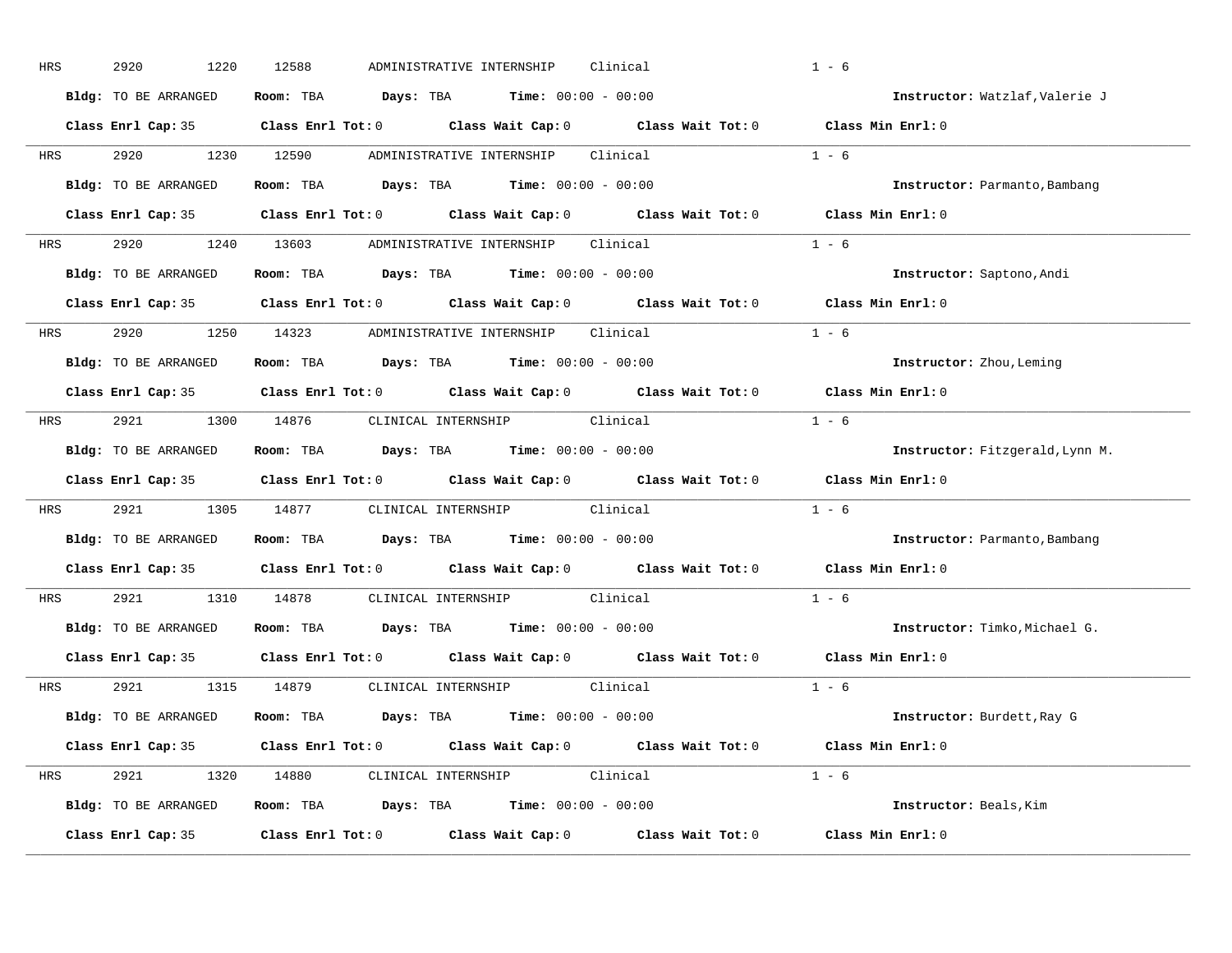### Report ID: SR201 **University of Pittsburgh** Page No. 133 of 251 **Schedule of Classes for Summer Term 2020-2021** Run Date: 11/07/2020 **Six Week - Second Run Time: 00:30:09**

| Subject                     | Catalog Nbr Section Class Nbr | Course Title                                                                                        | Component | Units<br>Topics                       |
|-----------------------------|-------------------------------|-----------------------------------------------------------------------------------------------------|-----------|---------------------------------------|
| 2921<br>HRS                 | 1335<br>14881                 | CLINICAL INTERNSHIP                                                                                 | Clinical  | $1 - 6$                               |
| Bldg: TO BE ARRANGED        |                               | Room: TBA $Days:$ TBA $Time: 00:00 - 00:00$                                                         |           | Instructor: Angelone, Donald Godfrey  |
|                             |                               | Class Enrl Cap: 35 Class Enrl Tot: 0 Class Wait Cap: 0 Class Wait Tot: 0 Class Min Enrl: 0          |           |                                       |
| <b>HRS</b>                  | 2921 1340 14882               | CLINICAL INTERNSHIP Clinical                                                                        |           | $1 - 6$                               |
| <b>Bldg:</b> TO BE ARRANGED |                               | <b>Room:</b> TBA <b>Days:</b> TBA <b>Time:</b> 00:00 - 00:00                                        |           | Instructor: Abdelhak, Mervat          |
|                             |                               | Class Enrl Cap: 35 Class Enrl Tot: 0 Class Wait Cap: 0 Class Wait Tot: 0                            |           | Class Min Enrl: 0                     |
| <b>HRS</b>                  | 2921 1345 14883               | CLINICAL INTERNSHIP Clinical                                                                        |           | $1 - 6$                               |
| Bldg: TO BE ARRANGED        |                               | Room: TBA $Days:$ TBA $Time: 00:00 - 00:00$                                                         |           | Instructor: Watzlaf, Valerie J        |
|                             |                               | Class Enrl Cap: 35 $\qquad$ Class Enrl Tot: 0 $\qquad$ Class Wait Cap: 0 $\qquad$ Class Wait Tot: 0 |           | Class Min $Enr1:0$                    |
| 2921 2022<br>HRS            | 1350 14884                    | CLINICAL INTERNSHIP Clinical                                                                        |           | $1 - 6$                               |
| Bldg: TO BE ARRANGED        |                               | Room: TBA $Days:$ TBA $Time: 00:00 - 00:00$                                                         |           | Instructor: Anania-Firouzan, Patricia |
|                             |                               | Class Enrl Cap: 35 Class Enrl Tot: 0 Class Wait Cap: 0 Class Wait Tot: 0 Class Min Enrl: 0          |           |                                       |
| 2921 2022<br><b>HRS</b>     | 1355 14885                    | CLINICAL INTERNSHIP Clinical                                                                        |           | $1 - 6$                               |
| Bldg: TO BE ARRANGED        |                               | Room: TBA $Days: TBA$ Time: $00:00 - 00:00$                                                         |           | Instructor: DeAlmeida, Dilhari R      |
|                             |                               | Class Enrl Cap: 35 Class Enrl Tot: 0 Class Wait Cap: 0 Class Wait Tot: 0 Class Min Enrl: 0          |           |                                       |
| 2921<br>HRS                 | 1360<br>14886                 | CLINICAL INTERNSHIP Clinical                                                                        |           | $1 - 6$                               |
| Bldg: TO BE ARRANGED        |                               | Room: TBA $Days:$ TBA $Time: 00:00 - 00:00$                                                         |           | Instructor: Saptono, Andi             |
|                             |                               | Class Enrl Cap: 35 Class Enrl Tot: 0 Class Wait Cap: 0 Class Wait Tot: 0 Class Min Enrl: 0          |           |                                       |
| 2921<br>HRS                 | 1365 14887                    | CLINICAL INTERNSHIP Clinical                                                                        |           | $1 - 6$                               |
| Bldg: TO BE ARRANGED        |                               | Room: TBA $Days:$ TBA $Time: 00:00 - 00:00$                                                         |           | Instructor: Zhou, Leming              |
|                             |                               | Class Enrl Cap: 35 Class Enrl Tot: 0 Class Wait Cap: 0 Class Wait Tot: 0 Class Min Enrl: 0          |           |                                       |
| 2922<br>HRS                 | 1100                          | 12607 TEACHING INTERNSHIP Clinical                                                                  |           | $1 - 6$                               |
| Bldg: TO BE ARRANGED        |                               | Room: TBA $\rule{1em}{0.15mm}$ Days: TBA Time: $00:00 - 00:00$                                      |           | Instructor: Carvell, George E         |
| Class Enrl Cap: 35          |                               | Class Enrl Tot: $0$ Class Wait Cap: $0$ Class Wait Tot: $0$                                         |           | Class Min Enrl: 0                     |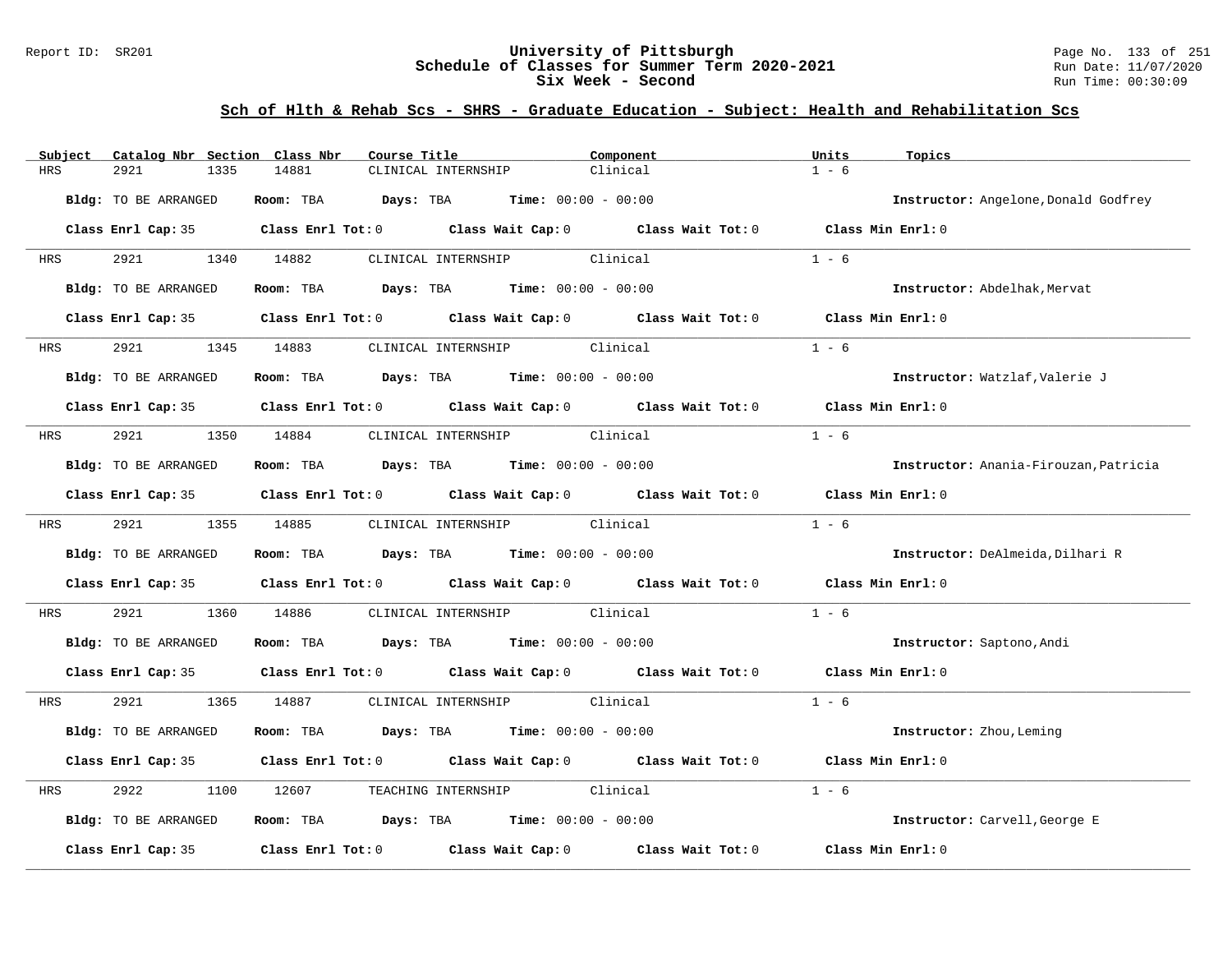| HRS        | 2922<br>1101         | 13206<br>Clinical<br>TEACHING INTERNSHIP                                                   | $1 - 6$                           |
|------------|----------------------|--------------------------------------------------------------------------------------------|-----------------------------------|
|            | Bldg: TO BE ARRANGED | Room: TBA $Days: TBA$ Time: $00:00 - 00:00$                                                | Instructor: Burdett, Ray G        |
|            |                      | Class Enrl Cap: 35 Class Enrl Tot: 0 Class Wait Cap: 0 Class Wait Tot: 0 Class Min Enrl: 0 |                                   |
| <b>HRS</b> |                      | 2922 1102 13277 TEACHING INTERNSHIP Clinical                                               | $1 - 6$                           |
|            | Bldg: TO BE ARRANGED | Room: TBA Days: TBA Time: $00:00 - 00:00$                                                  | Instructor: Angelo, Jennifer Kay  |
|            |                      | Class Enrl Cap: 35 Class Enrl Tot: 0 Class Wait Cap: 0 Class Wait Tot: 0 Class Min Enrl: 0 |                                   |
| HRS        |                      | 2922 1104 13278 TEACHING INTERNSHIP Clinical                                               | $1 - 6$                           |
|            | Bldg: TO BE ARRANGED | Room: TBA Days: TBA Time: $00:00 - 00:00$                                                  | Instructor: Balouris, Sondra A    |
|            |                      | Class Enrl Cap: 35 Class Enrl Tot: 0 Class Wait Cap: 0 Class Wait Tot: 0                   | Class Min Enrl: 0                 |
| <b>HRS</b> |                      | 2922 1105 12608 TEACHING INTERNSHIP Clinical                                               | $1 - 6$                           |
|            | Bldg: TO BE ARRANGED | Room: TBA $Days:$ TBA $Time: 00:00 - 00:00$                                                | Instructor: Delitto, Anthony      |
|            |                      | Class Enrl Cap: 35 Class Enrl Tot: 0 Class Wait Cap: 0 Class Wait Tot: 0                   | Class Min Enrl: 0                 |
| HRS        |                      | 2922 1106 13279 TEACHING INTERNSHIP Clinical                                               | $1 - 6$                           |
|            | Bldg: TO BE ARRANGED | Room: TBA $\rule{1em}{0.15mm}$ Days: TBA Time: $00:00 - 00:00$                             | Instructor: Boninger, Michael L.  |
|            |                      | Class Enrl Cap: 35 Class Enrl Tot: 0 Class Wait Cap: 0 Class Wait Tot: 0                   | Class Min Enrl: 0                 |
| <b>HRS</b> |                      | 2922 1107 13280 TEACHING INTERNSHIP Clinical                                               | $1 - 6$                           |
|            | Bldg: TO BE ARRANGED | Room: TBA $Days:$ TBA Time: $00:00 - 00:00$                                                | Instructor: Brienza, David M      |
|            |                      | Class Enrl Cap: 35 Class Enrl Tot: 0 Class Wait Cap: 0 Class Wait Tot: 0                   | Class Min Enrl: 0                 |
| <b>HRS</b> |                      | 2922 1109 13281 TEACHING INTERNSHIP Clinical                                               | $1 - 6$                           |
|            | Bldg: TO BE ARRANGED | Room: TBA $Days:$ TBA $Time: 00:00 - 00:00$                                                | Instructor: Cooper, Rory A        |
|            |                      | Class Enrl Cap: 35 Class Enrl Tot: 0 Class Wait Cap: 0 Class Wait Tot: 0                   | Class Min Enrl: 0                 |
|            |                      | HRS 2922 1110 12609 TEACHING INTERNSHIP Clinical                                           | $1 - 6$                           |
|            | Bldg: TO BE ARRANGED | Room: TBA $Days:$ TBA $Time: 00:00 - 00:00$                                                | Instructor: Fitzgerald, Gerald G. |
|            |                      | Class Enrl Cap: 35 Class Enrl Tot: 0 Class Wait Cap: 0 Class Wait Tot: 0 Class Min Enrl: 0 |                                   |
| HRS        |                      | 2922 1111 13282 TEACHING INTERNSHIP Clinical                                               | $1 - 6$                           |
|            | Bldg: TO BE ARRANGED | <b>Room:</b> TBA $\qquad \qquad$ Days: TBA $\qquad \qquad$ Time: $00:00 - 00:00$           | Instructor: Cooper, Rosemarie     |
|            | Class Enrl Cap: 35   | Class Enrl Tot: $0$ Class Wait Cap: $0$ Class Wait Tot: $0$                                | Class Min Enrl: 0                 |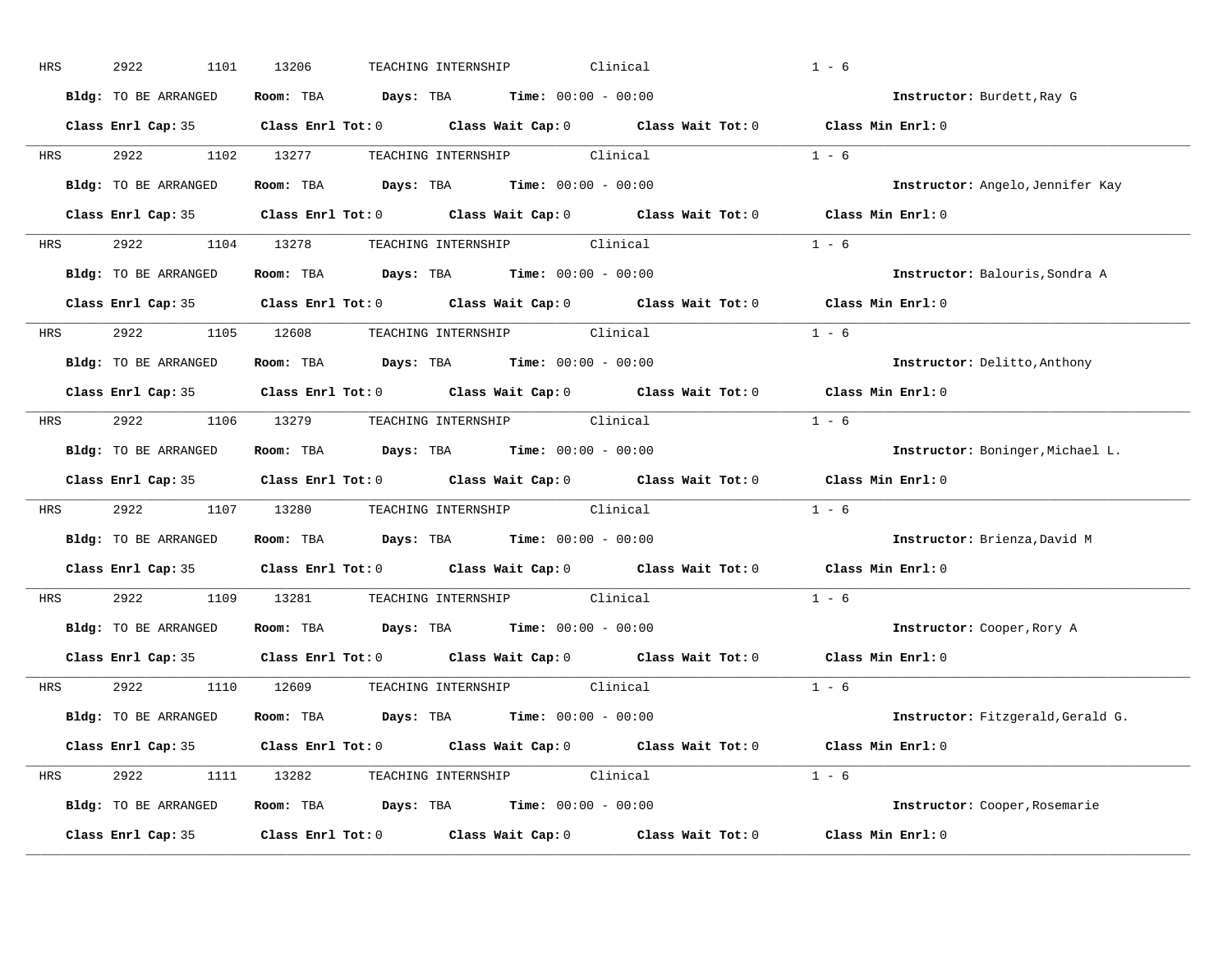### Report ID: SR201 **University of Pittsburgh** Page No. 135 of 251 **Schedule of Classes for Summer Term 2020-2021** Run Date: 11/07/2020 **Six Week - Second Run Time: 00:30:09**

| Catalog Nbr Section Class Nbr<br>Subject | Course Title                                                                               | Component | Units<br>Topics                  |
|------------------------------------------|--------------------------------------------------------------------------------------------|-----------|----------------------------------|
| <b>HRS</b><br>2922<br>1112               | 13283<br>TEACHING INTERNSHIP                                                               | Clinical  | $1 - 6$                          |
| Bldg: TO BE ARRANGED                     | Room: TBA $Days: TBA$ Time: $00:00 - 00:00$                                                |           | Instructor: Ding, Dan            |
|                                          | Class Enrl Cap: 35 Class Enrl Tot: 0 Class Wait Cap: 0 Class Wait Tot: 0 Class Min Enrl: 0 |           |                                  |
| 2922<br><b>HRS</b>                       | 1113 13284<br>TEACHING INTERNSHIP Clinical                                                 |           | $1 - 6$                          |
| Bldg: TO BE ARRANGED                     | Room: TBA $Days:$ TBA $Time: 00:00 - 00:00$                                                |           | Instructor: Endres, Deborah Lynn |
|                                          | Class Enrl Cap: 35 Class Enrl Tot: 0 Class Wait Cap: 0 Class Wait Tot: 0 Class Min Enrl: 0 |           |                                  |
| 2922 2022<br><b>HRS</b>                  | TEACHING INTERNSHIP Clinical<br>1115 12610                                                 |           | $1 - 6$                          |
| Bldg: TO BE ARRANGED                     | Room: TBA $Days:$ TBA Time: $00:00 - 00:00$                                                |           | Instructor: Irrgang, James J     |
|                                          | Class Enrl Cap: 35 Class Enrl Tot: 0 Class Wait Cap: 0 Class Wait Tot: 0 Class Min Enrl: 0 |           |                                  |
| 2922 2022<br><b>HRS</b>                  | 1116 13285 TEACHING INTERNSHIP Clinical                                                    |           | $1 - 6$                          |
| Bldg: TO BE ARRANGED                     | Room: TBA $Days:$ TBA $Time: 00:00 - 00:00$                                                |           | Instructor: Tai, Changfeng       |
|                                          | Class Enrl Cap: 35 Class Enrl Tot: 0 Class Wait Cap: 0 Class Wait Tot: 0 Class Min Enrl: 0 |           |                                  |
| HRS 2922                                 | 1117 13286<br>TEACHING INTERNSHIP Clinical                                                 |           | $1 - 6$                          |
| Bldg: TO BE ARRANGED                     | Room: TBA $\rule{1em}{0.15mm}$ Days: TBA Time: $00:00 - 00:00$                             |           | Instructor: Hobson, Douglas A    |
|                                          | Class Enrl Cap: 35 Class Enrl Tot: 0 Class Wait Cap: 0 Class Wait Tot: 0 Class Min Enrl: 0 |           |                                  |
| 2922<br>HRS                              | TEACHING INTERNSHIP Clinical<br>1120 12611                                                 |           | $1 - 6$                          |
| Bldg: TO BE ARRANGED                     | Room: TBA $Days:$ TBA $Time: 00:00 - 00:00$                                                |           | Instructor: Kelly, M Kathleen    |
|                                          | Class Enrl Cap: 35 Class Enrl Tot: 0 Class Wait Cap: 0 Class Wait Tot: 0 Class Min Enrl: 0 |           |                                  |
| HRS 2922                                 | 1121 13287 TEACHING INTERNSHIP Clinical                                                    |           | $1 - 6$                          |
| Bldg: TO BE ARRANGED                     | Room: TBA $Days:$ TBA $Time: 00:00 - 00:00$                                                |           | Instructor: Karg, Patricia E.    |
|                                          | Class Enrl Cap: 35 Class Enrl Tot: 0 Class Wait Cap: 0 Class Wait Tot: 0 Class Min Enrl: 0 |           |                                  |
| 2922<br>HRS                              | TEACHING INTERNSHIP Clinical<br>1122 13288                                                 |           | $1 - 6$                          |
| Bldg: TO BE ARRANGED                     | Room: TBA $Days:$ TBA $Time: 00:00 - 00:00$                                                |           | Instructor: Karg, Patricia E.    |
| Class Enrl Cap: 35                       | Class Enrl Tot: $0$ Class Wait Cap: $0$ Class Wait Tot: $0$                                |           | Class Min Enrl: 0                |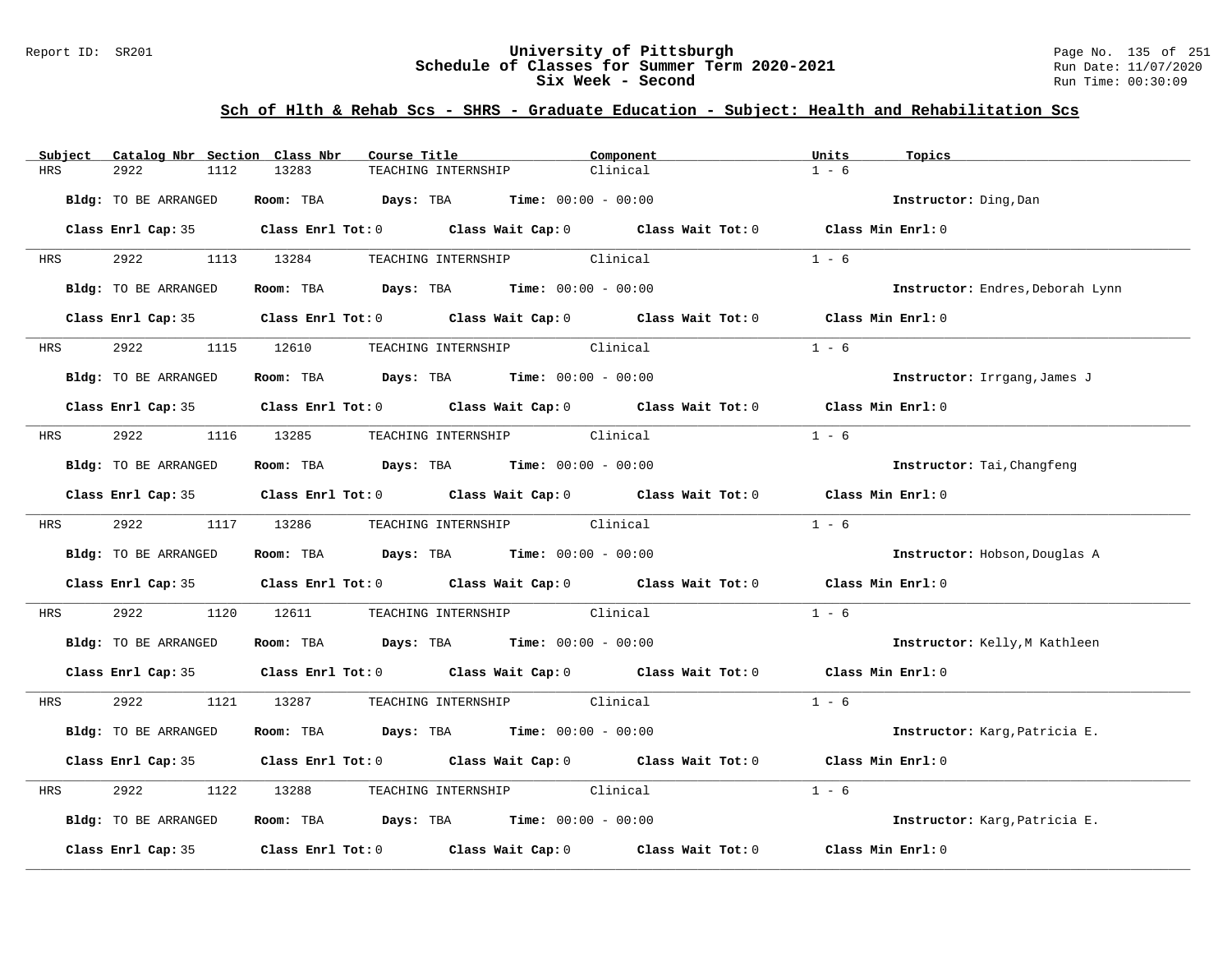| HRS        | 2922<br>1124         | 13289<br>Clinical<br>TEACHING INTERNSHIP                                                   | $1 - 6$                              |
|------------|----------------------|--------------------------------------------------------------------------------------------|--------------------------------------|
|            | Bldg: TO BE ARRANGED | Room: TBA $Days: TBA$ Time: $00:00 - 00:00$                                                | Instructor: Koontz, Alicia M.        |
|            |                      | Class Enrl Cap: 35 Class Enrl Tot: 0 Class Wait Cap: 0 Class Wait Tot: 0 Class Min Enrl: 0 |                                      |
| <b>HRS</b> |                      | 2922 1125 12612 TEACHING INTERNSHIP Clinical                                               | $1 - 6$                              |
|            | Bldg: TO BE ARRANGED | Room: TBA Days: TBA Time: $00:00 - 00:00$                                                  | Instructor: Sparto, Patrick J.       |
|            |                      | Class Enrl Cap: 35 Class Enrl Tot: 0 Class Wait Cap: 0 Class Wait Tot: 0 Class Min Enrl: 0 |                                      |
|            |                      | HRS 2922 1126 13290 TEACHING INTERNSHIP Clinical                                           | $1 - 6$                              |
|            | Bldg: TO BE ARRANGED | Room: TBA $Days:$ TBA $Time: 00:00 - 00:00$                                                | Instructor: Lane, Amy Karas          |
|            |                      | Class Enrl Cap: 35 Class Enrl Tot: 0 Class Wait Cap: 0 Class Wait Tot: 0                   | Class Min Enrl: 0                    |
|            |                      | HRS 2922 1127 13291 TEACHING INTERNSHIP Clinical                                           | $1 - 6$                              |
|            | Bldg: TO BE ARRANGED | Room: TBA $Days:$ TBA $Time: 00:00 - 00:00$                                                | Instructor: Little, Roger E          |
|            |                      | Class Enrl Cap: 35 Class Enrl Tot: 0 Class Wait Cap: 0 Class Wait Tot: 0                   | Class Min Enrl: 0                    |
|            |                      | HRS 2922 1128 13292 TEACHING INTERNSHIP Clinical                                           | $1 - 6$                              |
|            | Bldg: TO BE ARRANGED | Room: TBA Days: TBA Time: $00:00 - 00:00$                                                  | Instructor: LoPresti, Edmund F.      |
|            |                      | Class Enrl Cap: 35 Class Enrl Tot: 0 Class Wait Cap: 0 Class Wait Tot: 0                   | Class Min Enrl: 0                    |
| <b>HRS</b> |                      | 2922 1129 13293 TEACHING INTERNSHIP Clinical                                               | $1 - 6$                              |
|            | Bldg: TO BE ARRANGED | Room: TBA $Days:$ TBA Time: $00:00 - 00:00$                                                | Instructor: McCue, Michael Patrick   |
|            |                      | Class Enrl Cap: 35 Class Enrl Tot: 0 Class Wait Cap: 0 Class Wait Tot: 0                   | Class Min Enrl: 0                    |
| <b>HRS</b> |                      | 2922 1130 12613 TEACHING INTERNSHIP Clinical                                               | $1 - 6$                              |
|            | Bldg: TO BE ARRANGED | Room: TBA $Days:$ TBA $Time: 00:00 - 00:00$                                                | Instructor: Van Swearingen, Jessie M |
|            |                      | Class Enrl Cap: 35 Class Enrl Tot: 0 Class Wait Cap: 0 Class Wait Tot: 0                   | Class Min Enrl: 0                    |
|            |                      | HRS 2922 1132 13294 TEACHING_INTERNSHIP Clinical                                           | $1 - 6$                              |
|            | Bldg: TO BE ARRANGED | Room: TBA $Days:$ TBA $Time: 00:00 - 00:00$                                                | Instructor: Pelleschi,Tamra L        |
|            |                      | Class Enrl Cap: 35 Class Enrl Tot: 0 Class Wait Cap: 0 Class Wait Tot: 0 Class Min Enrl: 0 |                                      |
|            |                      | HRS 2922 1134 13295 TEACHING INTERNSHIP Clinical                                           | $1 - 6$                              |
|            | Bldg: TO BE ARRANGED | <b>Room:</b> TBA $Days: TBA$ <b>Time:</b> $00:00 - 00:00$                                  | Instructor: Schmeler, Mark Raymond   |
|            | Class Enrl Cap: 35   | Class Enrl Tot: $0$ Class Wait Cap: $0$ Class Wait Tot: $0$                                | Class Min Enrl: 0                    |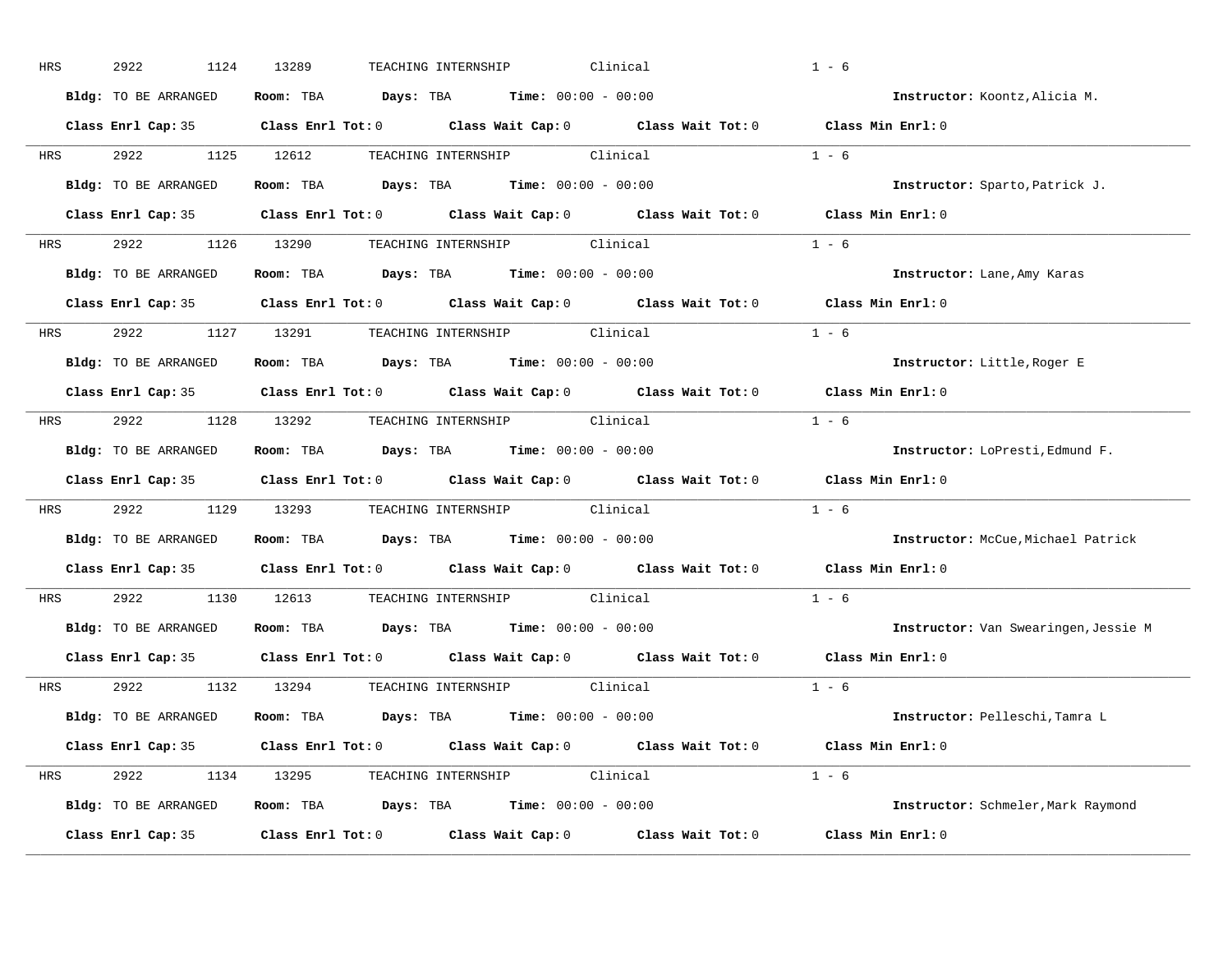### Report ID: SR201 **University of Pittsburgh** Page No. 137 of 251 **Schedule of Classes for Summer Term 2020-2021** Run Date: 11/07/2020 **Six Week - Second Run Time: 00:30:09**

| Catalog Nbr Section Class Nbr<br>Subject | Course Title                                                                                        | Component | Units<br>Topics                        |
|------------------------------------------|-----------------------------------------------------------------------------------------------------|-----------|----------------------------------------|
| 2922<br>HRS<br>1135                      | 12614<br>TEACHING INTERNSHIP                                                                        | Clinical  | $1 - 6$                                |
| Bldg: TO BE ARRANGED                     | Room: TBA<br><b>Days:</b> TBA <b>Time:</b> $00:00 - 00:00$                                          |           | Instructor: Whitney, Susan L           |
|                                          | Class Enrl Cap: 35 Class Enrl Tot: 0 Class Wait Cap: 0 Class Wait Tot: 0 Class Min Enrl: 0          |           |                                        |
| 2922 2022<br>HRS                         | 1136 13296<br>TEACHING INTERNSHIP Clinical                                                          |           | $1 - 6$                                |
| Bldg: TO BE ARRANGED                     | Room: TBA $Days:$ TBA $Time: 00:00 - 00:00$                                                         |           | Instructor: Seelman, Katherine Delores |
|                                          | Class Enrl Cap: 35 Class Enrl Tot: 0 Class Wait Cap: 0 Class Wait Tot: 0                            |           | Class Min Enrl: 0                      |
| 2922<br><b>HRS</b>                       | TEACHING INTERNSHIP Clinical<br>1137 13297                                                          |           | $1 - 6$                                |
| Bldg: TO BE ARRANGED                     | Room: TBA $Days:$ TBA $Time: 00:00 - 00:00$                                                         |           | Instructor: Simpson, Richard Callaghan |
|                                          | Class Enrl Cap: 35 Class Enrl Tot: 0 Class Wait Cap: 0 Class Wait Tot: 0                            |           | Class Min Enrl: 0                      |
| 2922<br>HRS                              | 1140 12615 TEACHING INTERNSHIP Clinical                                                             |           | $1 - 6$                                |
| Bldg: TO BE ARRANGED                     | Room: TBA $Days:$ TBA Time: $00:00 - 00:00$                                                         |           | Instructor: Abdelhak, Mervat           |
|                                          | Class Enrl Cap: 35 $\qquad$ Class Enrl Tot: 0 $\qquad$ Class Wait Cap: 0 $\qquad$ Class Wait Tot: 0 |           | Class Min Enrl: 0                      |
| 2922<br><b>HRS</b>                       | 1142 13925<br>TEACHING INTERNSHIP Clinical                                                          |           | $1 - 6$                                |
| Bldg: TO BE ARRANGED                     | Room: TBA $\rule{1em}{0.15mm}$ Days: TBA $\rule{1.15mm}]{0.15mm}$ Time: $0.000 - 0.0000$            |           | Instructor: Baker, Nancy Adele         |
|                                          | Class Enrl Cap: 35 Class Enrl Tot: 0 Class Wait Cap: 0 Class Wait Tot: 0 Class Min Enrl: 0          |           |                                        |
| 2922<br>1143<br>HRS                      | TEACHING INTERNSHIP Clinical<br>13926                                                               |           | $1 - 6$                                |
| Bldg: TO BE ARRANGED                     | Room: TBA $Days:$ TBA $Time: 00:00 - 00:00$                                                         |           | Instructor: Chisholm, Denise           |
|                                          | Class Enrl Cap: 35 Class Enrl Tot: 0 Class Wait Cap: 0 Class Wait Tot: 0 Class Min Enrl: 0          |           |                                        |
| 2922 2022<br>HRS                         | 1145 12616<br>TEACHING INTERNSHIP Clinical                                                          |           | $1 - 6$                                |
| Bldg: TO BE ARRANGED                     | Room: TBA $\rule{1em}{0.15mm}$ Days: TBA $\qquad$ Time: $00:00 - 00:00$                             |           | Instructor: Anania-Firouzan, Patricia  |
|                                          | Class Enrl Cap: 35 Class Enrl Tot: 0 Class Wait Cap: 0 Class Wait Tot: 0                            |           | Class Min Enrl: 0                      |
| 2922<br>1148<br>HRS                      | TEACHING INTERNSHIP Clinical<br>13927                                                               |           | $1 - 6$                                |
| Bldg: TO BE ARRANGED                     | Room: TBA $\rule{1em}{0.15mm}$ Days: TBA $\rule{1.15mm}]{0.15mm}$ Time: $0.000 - 0.0000$            |           | Instructor: Skidmore, Elizabeth R.     |
| Class Enrl Cap: 35                       | Class Enrl Tot: $0$ Class Wait Cap: $0$ Class Wait Tot: $0$                                         |           | Class Min Enrl: 0                      |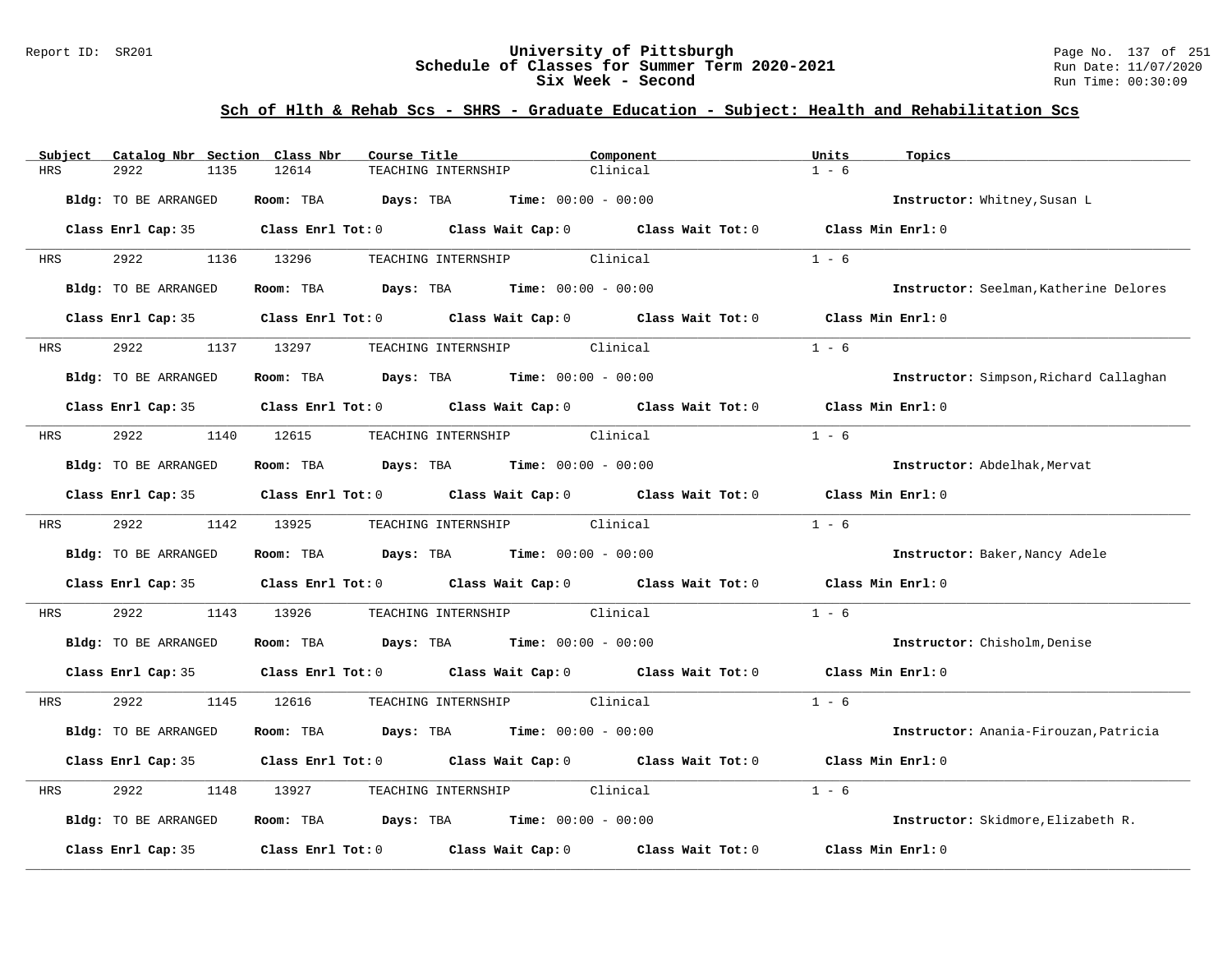| HRS        | 2922<br>1149         | Clinical<br>13928<br>TEACHING INTERNSHIP                                                   | $1 - 6$                             |
|------------|----------------------|--------------------------------------------------------------------------------------------|-------------------------------------|
|            | Bldg: TO BE ARRANGED | Room: TBA $Days:$ TBA $Time: 00:00 - 00:00$                                                | Instructor: DeAlmeida, Dilhari R    |
|            |                      | Class Enrl Cap: 35 Class Enrl Tot: 0 Class Wait Cap: 0 Class Wait Tot: 0 Class Min Enrl: 0 |                                     |
|            |                      | HRS 2922 1150 12617 TEACHING INTERNSHIP Clinical                                           | $1 - 6$                             |
|            | Bldg: TO BE ARRANGED | Room: TBA $Days:$ TBA $Time: 00:00 - 00:00$                                                | Instructor: Parmanto, Bambang       |
|            |                      | Class Enrl Cap: 35 Class Enrl Tot: 0 Class Wait Cap: 0 Class Wait Tot: 0 Class Min Enrl: 0 |                                     |
|            |                      | HRS 2922 1151 14326 TEACHING INTERNSHIP Clinical                                           | $1 - 6$                             |
|            |                      | Bldg: TO BE ARRANGED Room: TBA Days: TBA Time: 00:00 - 00:00                               | Instructor: Zhou, Leming            |
|            |                      | Class Enrl Cap: 35 Class Enrl Tot: 0 Class Wait Cap: 0 Class Wait Tot: 0                   | Class Min Enrl: 0                   |
|            |                      | HRS 2922 1155 12618 TEACHING INTERNSHIP Clinical                                           | $1 - 6$                             |
|            | Bldg: TO BE ARRANGED | Room: TBA $Days: TBA$ Time: $00:00 - 00:00$                                                | Instructor: Watzlaf, Valerie J      |
|            |                      | Class Enrl Cap: 35 Class Enrl Tot: 0 Class Wait Cap: 0 Class Wait Tot: 0 Class Min Enrl: 0 |                                     |
| HRS        |                      |                                                                                            | $1 - 6$                             |
|            | Bldg: TO BE ARRANGED | Room: TBA $Days:$ TBA Time: $00:00 - 00:00$                                                | Instructor: Beals, Kim              |
|            |                      | Class Enrl Cap: 35 Class Enrl Tot: 0 Class Wait Cap: 0 Class Wait Tot: 0 Class Min Enrl: 0 |                                     |
| HRS        |                      | 2922 1166 12275 TEACHING INTERNSHIP Clinical                                               | $1 - 6$                             |
|            | Bldg: TO BE ARRANGED | Room: TBA Days: TBA Time: $00:00 - 00:00$                                                  | Instructor: Brach, Jennifer Sokol   |
|            |                      | Class Enrl Cap: 99 Class Enrl Tot: 0 Class Wait Cap: 0 Class Wait Tot: 0                   | Class Min Enrl: 0                   |
| <b>HRS</b> |                      | 2922 1175 14683 TEACHING INTERNSHIP Clinical                                               | $1 - 6$                             |
|            | Bldg: TO BE ARRANGED | Room: TBA $Days:$ TBA $Time: 00:00 - 00:00$                                                | Instructor: Saptono, Andi           |
|            |                      | Class Enrl Cap: 35 Class Enrl Tot: 0 Class Wait Cap: 0 Class Wait Tot: 0                   | Class Min Enrl: 0                   |
|            |                      | HRS 2922 1320 16919 TEACHING_INTERNSHIP Clinical                                           | $1 - 6$                             |
|            |                      | Bldg: TO BE ARRANGED Room: TBA Days: TBA Time: 00:00 - 00:00                               | Instructor: Bendixen, Roxanna Marie |
|            |                      | Class Enrl Cap: 35 Class Enrl Tot: 0 Class Wait Cap: 0 Class Wait Tot: 0 Class Min Enrl: 0 |                                     |
|            |                      | HRS 2922 1325 16920 TEACHING INTERNSHIP Clinical                                           | $1 - 6$                             |
|            |                      | Bldg: TO BE ARRANGED Room: TBA Days: TBA Time: 00:00 - 00:00                               | Instructor: Baird, Joanne Merante   |
|            |                      | Class Enrl Cap: 35 Class Enrl Tot: 0 Class Wait Cap: 0 Class Wait Tot: 0 Class Min Enrl: 0 |                                     |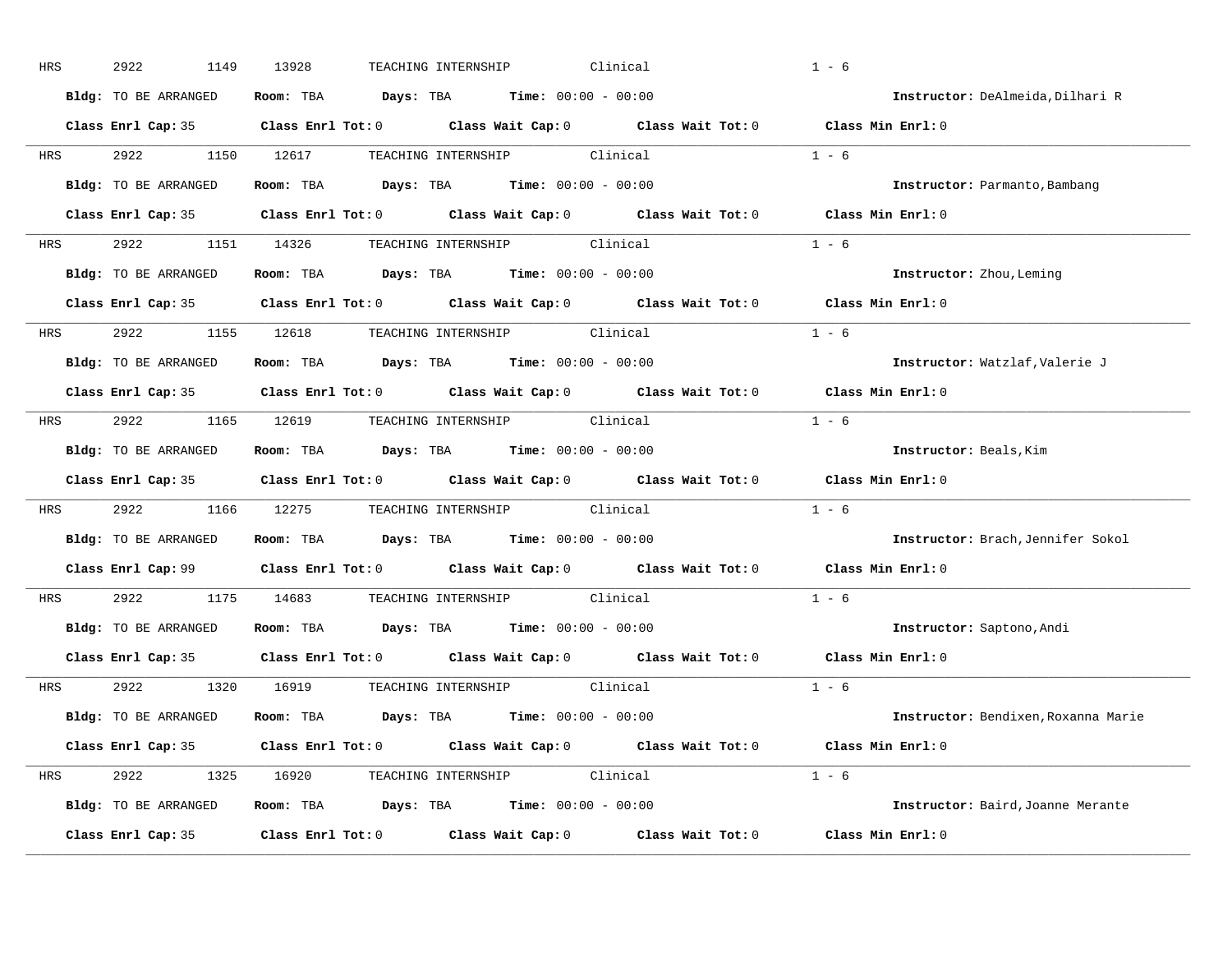### Report ID: SR201 **University of Pittsburgh** Page No. 139 of 251 **Schedule of Classes for Summer Term 2020-2021** Run Date: 11/07/2020 **Six Week - Second Run Time: 00:30:09**

| Catalog Nbr Section Class Nbr<br>Subject | Course Title                                                                                        | Component | Units<br>Topics                    |
|------------------------------------------|-----------------------------------------------------------------------------------------------------|-----------|------------------------------------|
| 2922<br>HRS<br>1335                      | 16921<br>TEACHING INTERNSHIP                                                                        | Clinical  | $1 - 6$                            |
| Bldg: TO BE ARRANGED                     | Room: TBA $Days: TBA$ Time: $00:00 - 00:00$                                                         |           | Instructor: Toto, Pamela Ellen     |
|                                          | Class Enrl Cap: 35 Class Enrl Tot: 0 Class Wait Cap: 0 Class Wait Tot: 0 Class Min Enrl: 0          |           |                                    |
| 2922 1411 16918<br><b>HRS</b>            | TEACHING INTERNSHIP Clinical                                                                        |           | $1 - 6$                            |
| Bldg: TO BE ARRANGED                     | Room: TBA $Days:$ TBA $Time: 00:00 - 00:00$                                                         |           | Instructor: Sethi, Amit            |
|                                          | Class Enrl Cap: 35 Class Enrl Tot: 0 Class Wait Cap: 0 Class Wait Tot: 0 Class Min Enrl: 0          |           |                                    |
| 2924<br><b>HRS</b>                       | 1085 12645 GRADUATE RESEARCH PROPOSAL Thesis Research                                               |           | $1 - 6$                            |
| Bldg: TO BE ARRANGED                     | Room: TBA $Days:$ TBA Time: $00:00 - 00:00$                                                         |           | Instructor: Carvell, George E      |
|                                          | Class Enrl Cap: 99 Class Enrl Tot: 0 Class Wait Cap: 0 Class Wait Tot: 0 Class Min Enrl: 0          |           |                                    |
| <b>HRS</b>                               |                                                                                                     |           | $1 - 6$                            |
| Bldg: TO BE ARRANGED                     | Room: TBA $\rule{1em}{0.15mm}$ Days: TBA $\rule{1.5mm}{0.15mm}$ Time: $00:00 - 00:00$               |           | Instructor: Staff                  |
|                                          | Class Enrl Cap: 20 Class Enrl Tot: 0 Class Wait Cap: 0 Class Wait Tot: 0 Class Min Enrl: 0          |           |                                    |
| <b>HRS</b>                               | 2924 1087 13929 GRADUATE RESEARCH PROPOSAL Thesis Research                                          |           | $1 - 6$                            |
| Bldg: TO BE ARRANGED                     | Room: TBA $\rule{1em}{0.15mm}$ Days: TBA $\rule{1em}{0.15mm}$ Time: $00:00 - 00:00$                 |           | Instructor: Staff                  |
|                                          | Class Enrl Cap: 20 Class Enrl Tot: 0 Class Wait Cap: 0 Class Wait Tot: 0 Class Min Enrl: 0          |           |                                    |
| 2924<br>HRS                              | 1088 13930 GRADUATE RESEARCH PROPOSAL Thesis Research                                               |           | $1 - 6$                            |
| Bldg: TO BE ARRANGED                     | Room: TBA $Days:$ TBA $Time: 00:00 - 00:00$                                                         |           | Instructor: Chisholm, Denise       |
|                                          | Class Enrl Cap: 20 Class Enrl Tot: 0 Class Wait Cap: 0 Class Wait Tot: 0 Class Min Enrl: 0          |           |                                    |
| <b>HRS</b>                               | 2924 1090 12646 GRADUATE RESEARCH PROPOSAL Thesis Research 1 - 6                                    |           |                                    |
| Bldg: TO BE ARRANGED                     | Room: TBA $Days:$ TBA $Time: 00:00 - 00:00$                                                         |           | Instructor: Staff                  |
|                                          | Class Enrl Cap: 99 Class Enrl Tot: 0 Class Wait Cap: 0 Class Wait Tot: 0 Class Min Enrl: 0          |           |                                    |
| 2924<br>HRS                              | 1093 13931 GRADUATE RESEARCH PROPOSAL Thesis Research                                               |           | $1 - 6$                            |
| Bldg: TO BE ARRANGED                     | Room: TBA $Days:$ TBA $Time: 00:00 - 00:00$                                                         |           | Instructor: Skidmore, Elizabeth R. |
|                                          | Class Enrl Cap: 20 $\qquad$ Class Enrl Tot: 0 $\qquad$ Class Wait Cap: 0 $\qquad$ Class Wait Tot: 0 |           | Class Min Enrl: 0                  |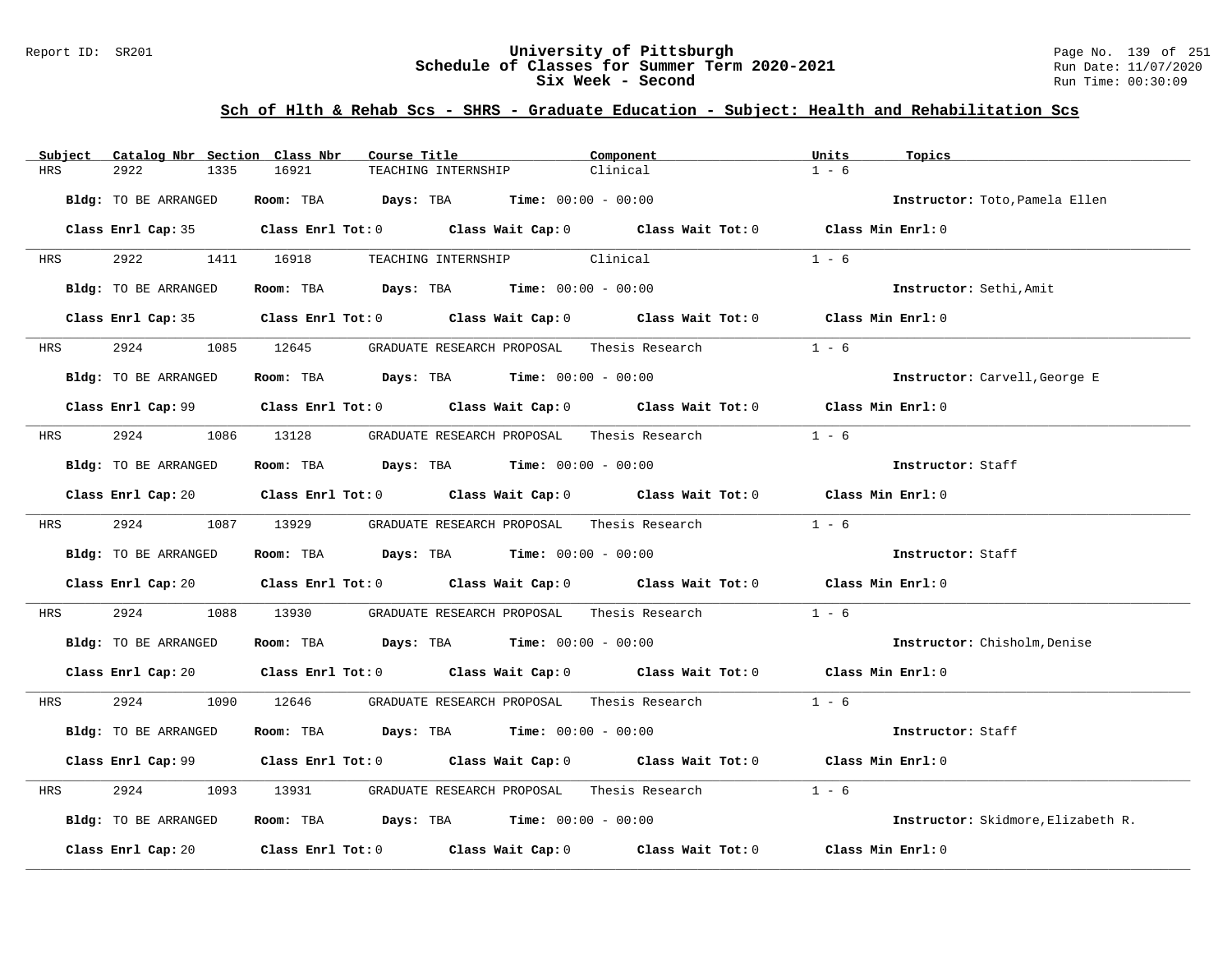| HRS        | 2924<br>1094         | 13932<br>GRADUATE RESEARCH PROPOSAL<br>Thesis Research                                                                         | $1 - 6$                           |
|------------|----------------------|--------------------------------------------------------------------------------------------------------------------------------|-----------------------------------|
|            | Bldg: TO BE ARRANGED | Room: TBA $Days: TBA$ Time: $00:00 - 00:00$                                                                                    | Instructor: DeAlmeida, Dilhari R  |
|            |                      | Class Enrl Cap: 20 Class Enrl Tot: 0 Class Wait Cap: 0 Class Wait Tot: 0 Class Min Enrl: 0                                     |                                   |
| <b>HRS</b> | 2924 1095 12647      | GRADUATE RESEARCH PROPOSAL<br>Thesis Research                                                                                  | $1 - 6$                           |
|            | Bldg: TO BE ARRANGED | Room: TBA $Days: TBA$ Time: $00:00 - 00:00$                                                                                    | Instructor: Fitzgerald, Gerald G. |
|            |                      | Class Enrl Cap: 99 Class Enrl Tot: 0 Class Wait Cap: 0 Class Wait Tot: 0 Class Min Enrl: 0                                     |                                   |
| HRS        |                      | 2924 1100 12648 GRADUATE RESEARCH PROPOSAL Thesis Research 1 - 6                                                               |                                   |
|            | Bldg: TO BE ARRANGED | Room: TBA $Days:$ TBA Time: $00:00 - 00:00$                                                                                    | Instructor: Irrgang, James J      |
|            |                      | Class Enrl Cap: 99 Class Enrl Tot: 0 Class Wait Cap: 0 Class Wait Tot: 0 Class Min Enrl: 0                                     |                                   |
| <b>HRS</b> |                      | 2924 1101 13076 GRADUATE RESEARCH PROPOSAL Thesis Research                                                                     | $1 - 6$                           |
|            | Bldg: TO BE ARRANGED | Room: TBA $Days: TBA$ Time: $00:00 - 00:00$                                                                                    | Instructor: Watzlaf, Valerie J    |
|            |                      | Class Enrl Cap: 20 Class Enrl Tot: 0 Class Wait Cap: 0 Class Wait Tot: 0 Class Min Enrl: 0                                     |                                   |
| HRS        |                      | 2924 1104 13077 GRADUATE RESEARCH PROPOSAL Thesis Research 1 - 6                                                               |                                   |
|            | Bldg: TO BE ARRANGED | Room: TBA $Days: TBA$ Time: $00:00 - 00:00$                                                                                    | Instructor: Staff                 |
|            |                      | Class Enrl Cap: 20 $\qquad$ Class Enrl Tot: 0 $\qquad$ Class Wait Cap: 0 $\qquad$ Class Wait Tot: 0 $\qquad$ Class Min Enrl: 0 |                                   |
| HRS        |                      | 2924 1105 12649 GRADUATE RESEARCH PROPOSAL Thesis Research                                                                     | $1 - 6$                           |
|            | Bldg: TO BE ARRANGED | Room: TBA $Days:$ TBA $Time: 00:00 - 00:00$                                                                                    | Instructor: Kelly, M Kathleen     |
|            |                      | Class Enrl Cap: 99 (class Enrl Tot: 0 (class Wait Cap: 0 (class Wait Tot: 0 $\sim$ 0)                                          | Class Min Enrl: 0                 |
| <b>HRS</b> | 2924                 | 1106 13078 GRADUATE RESEARCH PROPOSAL Thesis Research                                                                          | $1 - 6$                           |
|            | Bldg: TO BE ARRANGED | Room: TBA $Days:$ TBA Time: $00:00 - 00:00$                                                                                    | Instructor: Staff                 |
|            |                      | Class Enrl Cap: 20 $\qquad$ Class Enrl Tot: 0 $\qquad$ Class Wait Cap: 0 $\qquad$ Class Wait Tot: 0                            | Class Min Enrl: 0                 |
|            |                      | Thesis Research $1 - 6$<br>HRS 2924 1107 13079 GRADUATE RESEARCH PROPOSAL                                                      |                                   |
|            | Bldg: TO BE ARRANGED | Room: TBA $Days:$ TBA $Time: 00:00 - 00:00$                                                                                    | Instructor: Brienza, David M      |
|            |                      | Class Enrl Cap: 20 Class Enrl Tot: 0 Class Wait Cap: 0 Class Wait Tot: 0 Class Min Enrl: 0                                     |                                   |
| HRS        |                      | 2924 1108 13080 GRADUATE RESEARCH PROPOSAL Thesis Research 1 - 6                                                               |                                   |
|            | Bldg: TO BE ARRANGED | Room: TBA $Days:$ TBA $Time: 00:00 - 00:00$                                                                                    | Instructor: Collins, Diane M.     |
|            | Class Enrl Cap: 20   | Class Enrl Tot: $0$ Class Wait Cap: $0$ Class Wait Tot: $0$                                                                    | Class Min Enrl: 0                 |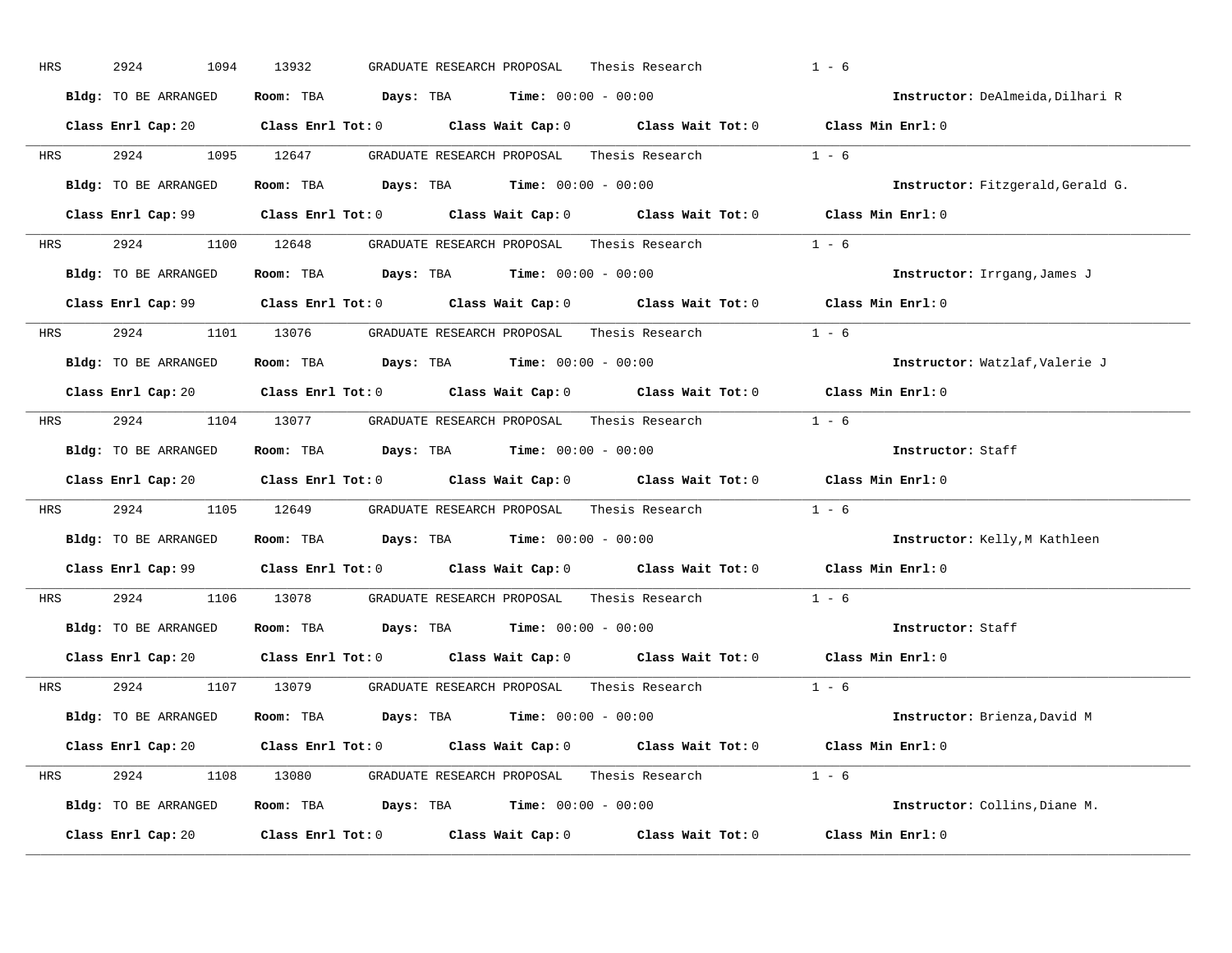### Report ID: SR201 **University of Pittsburgh** Page No. 141 of 251 **Schedule of Classes for Summer Term 2020-2021** Run Date: 11/07/2020 **Six Week - Second Run Time: 00:30:09**

| Catalog Nbr Section Class Nbr<br>Subject | Course Title                                                                                                                   | Component                    | Units<br>Topics                      |
|------------------------------------------|--------------------------------------------------------------------------------------------------------------------------------|------------------------------|--------------------------------------|
| <b>HRS</b><br>2924<br>1109               | 13081<br>GRADUATE RESEARCH PROPOSAL                                                                                            | Thesis Research              | $1 - 6$                              |
| Bldg: TO BE ARRANGED                     | Room: TBA Days: TBA                                                                                                            | <b>Time:</b> $00:00 - 00:00$ | Instructor: Cooper, Rory A           |
|                                          | Class Enrl Cap: 20 $\qquad$ Class Enrl Tot: 0 $\qquad$ Class Wait Cap: 0 $\qquad$ Class Wait Tot: 0 $\qquad$ Class Min Enrl: 0 |                              |                                      |
| 2924<br><b>HRS</b>                       | 1110 12650<br>GRADUATE RESEARCH PROPOSAL                                                                                       | Thesis Research              | $1 - 6$                              |
| Bldg: TO BE ARRANGED                     | Room: TBA $Days:$ TBA $Time: 00:00 - 00:00$                                                                                    |                              | Instructor: Sparto, Patrick J.       |
|                                          | Class Enrl Cap: 99 $\qquad$ Class Enrl Tot: 0 $\qquad$ Class Wait Cap: 0 $\qquad$ Class Wait Tot: 0                            |                              | Class Min Enrl: 0                    |
| HRS 2924                                 | 1111 13082 GRADUATE RESEARCH PROPOSAL Thesis Research                                                                          |                              | $1 - 6$                              |
| Bldg: TO BE ARRANGED                     | Room: TBA $\rule{1em}{0.15mm}$ Days: TBA $\rule{1.5mm}{0.15mm}$ Time: $00:00 - 00:00$                                          |                              | Instructor: Ding, Dan                |
|                                          | Class Enrl Cap: 20 $\qquad$ Class Enrl Tot: 0 $\qquad$ Class Wait Cap: 0 $\qquad$ Class Wait Tot: 0                            |                              | Class Min Enrl: 0                    |
| <b>HRS</b>                               | 2924 1112 13083 GRADUATE RESEARCH PROPOSAL Thesis Research                                                                     |                              | $1 - 6$                              |
| Bldg: TO BE ARRANGED                     | Room: TBA $Days:$ TBA $Time: 00:00 - 00:00$                                                                                    |                              | Instructor: Endres, Deborah Lynn     |
|                                          | Class Enrl Cap: 20 Class Enrl Tot: 0 Class Wait Cap: 0 Class Wait Tot: 0 Class Min Enrl: 0                                     |                              |                                      |
| HRS 2924 1113 13084                      | GRADUATE RESEARCH PROPOSAL     Thesis Research                                                                                 |                              | $1 - 6$                              |
| Bldg: TO BE ARRANGED                     | Room: TBA $Days:$ TBA $Time: 00:00 - 00:00$                                                                                    |                              | Instructor: Staff                    |
|                                          | Class Enrl Cap: 20 $\qquad$ Class Enrl Tot: 0 $\qquad$ Class Wait Cap: 0 $\qquad$ Class Wait Tot: 0 $\qquad$ Class Min Enrl: 0 |                              |                                      |
| 2924<br>HRS                              | GRADUATE RESEARCH PROPOSAL     Thesis Research<br>1114 13085                                                                   |                              | $1 - 6$                              |
| Bldg: TO BE ARRANGED                     | Room: TBA $Days:$ TBA $Time: 00:00 - 00:00$                                                                                    |                              | Instructor: Staff                    |
|                                          | Class Enrl Cap: 20 $\qquad$ Class Enrl Tot: 0 $\qquad$ Class Wait Cap: 0 $\qquad$ Class Wait Tot: 0 $\qquad$ Class Min Enrl: 0 |                              |                                      |
| 2924<br>HRS                              | 1115 12651 GRADUATE RESEARCH PROPOSAL Thesis Research                                                                          |                              | $1 - 6$                              |
| Bldg: TO BE ARRANGED                     | Room: TBA $Days:$ TBA $Time: 00:00 - 00:00$                                                                                    |                              | Instructor: Van Swearingen, Jessie M |
|                                          | Class Enrl Cap: 99 Class Enrl Tot: 0 Class Wait Cap: 0 Class Wait Tot: 0                                                       |                              | Class Min Enrl: 0                    |
| 2924<br>HRS<br>1116                      | GRADUATE RESEARCH PROPOSAL<br>13086                                                                                            | Thesis Research              | $1 - 6$                              |
| Bldg: TO BE ARRANGED                     | Room: TBA $Days:$ TBA $Time: 00:00 - 00:00$                                                                                    |                              | Instructor: McCue, Michael Patrick   |
| Class Enrl Cap: 20                       | Class Enrl Tot: $0$ $Class$ Wait Cap: $0$ $Class$ Wait Tot: $0$                                                                |                              | Class Min Enrl: 0                    |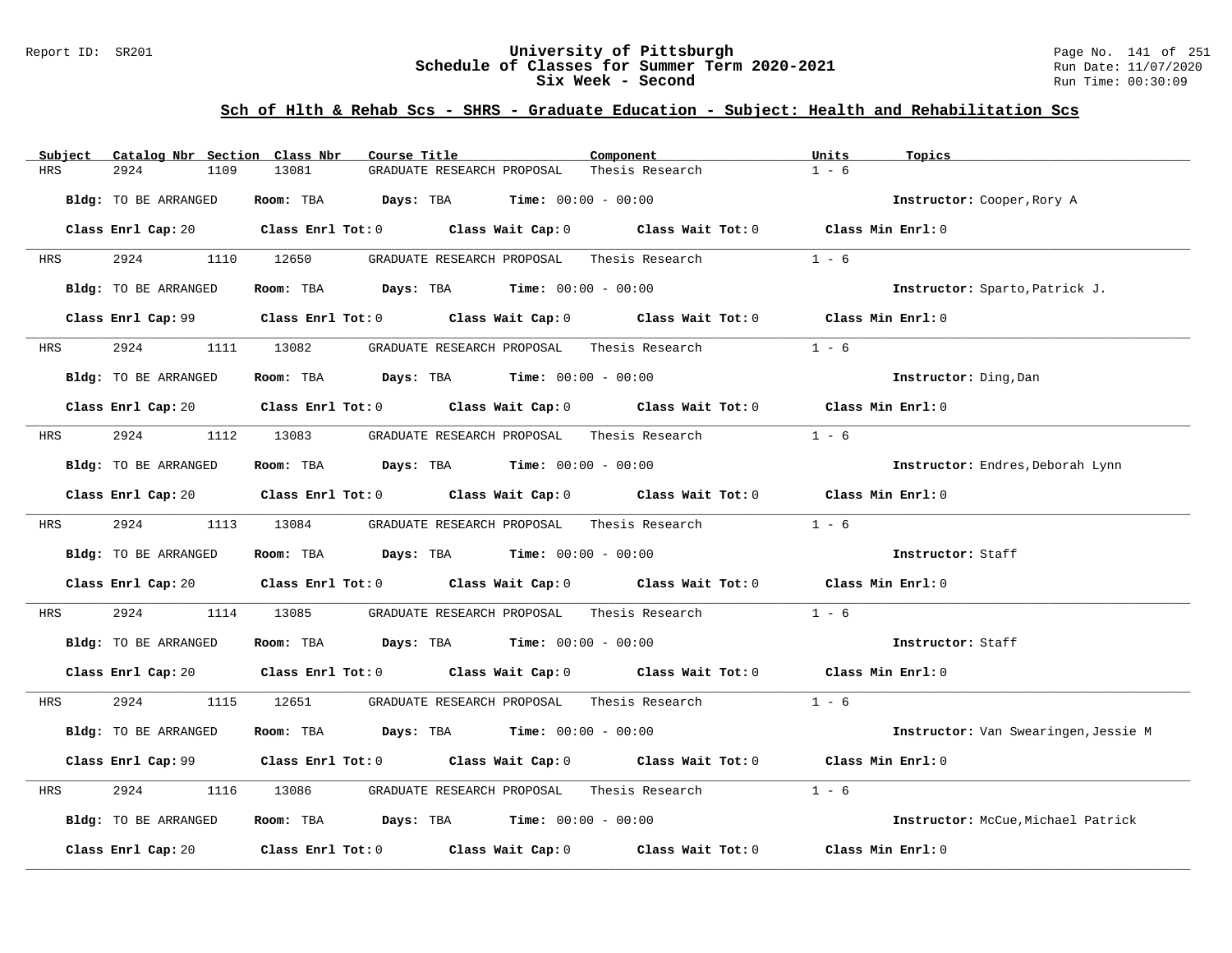| HRS        | 2924<br>1117         | 13087<br>GRADUATE RESEARCH PROPOSAL<br>Thesis Research                                     | $1 - 6$                               |
|------------|----------------------|--------------------------------------------------------------------------------------------|---------------------------------------|
|            | Bldg: TO BE ARRANGED | Room: TBA $Days:$ TBA $Time: 00:00 - 00:00$                                                | Instructor: Staff                     |
|            |                      | Class Enrl Cap: 20 Class Enrl Tot: 0 Class Wait Cap: 0 Class Wait Tot: 0 Class Min Enrl: 0 |                                       |
|            |                      | HRS 2924 1118 13088 GRADUATE RESEARCH PROPOSAL Thesis Research 1 - 6                       |                                       |
|            | Bldg: TO BE ARRANGED | Room: TBA Days: TBA Time: $00:00 - 00:00$                                                  | Instructor: Schmeler, Mark Raymond    |
|            |                      | Class Enrl Cap: 20 Class Enrl Tot: 0 Class Wait Cap: 0 Class Wait Tot: 0 Class Min Enrl: 0 |                                       |
|            |                      | HRS 2924 1119 13089 GRADUATE RESEARCH PROPOSAL Thesis Research 1 - 6                       |                                       |
|            |                      | Bldg: TO BE ARRANGED Room: TBA Days: TBA Time: 00:00 - 00:00                               | Instructor: Staff                     |
|            |                      | Class Enrl Cap: 20 Class Enrl Tot: 0 Class Wait Cap: 0 Class Wait Tot: 0 Class Min Enrl: 0 |                                       |
|            |                      | HRS 2924 1120 12652 GRADUATE RESEARCH PROPOSAL Thesis Research 1 - 6                       |                                       |
|            | Bldg: TO BE ARRANGED | Room: TBA $\rule{1em}{0.15mm}$ Days: TBA Time: $00:00 - 00:00$                             | Instructor: Whitney, Susan L          |
|            |                      | Class Enrl Cap: 99 Class Enrl Tot: 0 Class Wait Cap: 0 Class Wait Tot: 0 Class Min Enrl: 0 |                                       |
|            |                      | HRS 2924 1121 13090 GRADUATE RESEARCH PROPOSAL Thesis Research 1 - 6                       |                                       |
|            | Bldg: TO BE ARRANGED | Room: TBA $\rule{1em}{0.15mm}$ Days: TBA Time: $00:00 - 00:00$                             | Instructor: Staff                     |
|            |                      | Class Enrl Cap: 20 Class Enrl Tot: 0 Class Wait Cap: 0 Class Wait Tot: 0 Class Min Enrl: 0 |                                       |
| <b>HRS</b> |                      | 2924 1122 14342 GRADUATE RESEARCH PROPOSAL Thesis Research 1 - 6                           |                                       |
|            |                      | Bldg: TO BE ARRANGED Room: TBA Days: TBA Time: 00:00 - 00:00                               | Instructor: Zhou, Leming              |
|            |                      | Class Enrl Cap: 20 Class Enrl Tot: 0 Class Wait Cap: 0 Class Wait Tot: 0                   | Class Min Enrl: 0                     |
| <b>HRS</b> |                      | 2924 1125 12653 GRADUATE RESEARCH PROPOSAL Thesis Research                                 | $1 - 6$                               |
|            |                      | Bldg: TO BE ARRANGED Room: TBA Days: TBA Time: 00:00 - 00:00                               | Instructor: Staff                     |
|            |                      | Class Enrl Cap: 99 Class Enrl Tot: 0 Class Wait Cap: 0 Class Wait Tot: 0 Class Min Enrl: 0 |                                       |
|            |                      | HRS 2924 1130 12654 GRADUATE RESEARCH PROPOSAL Thesis Research 1 - 6                       |                                       |
|            | Bldg: TO BE ARRANGED | Room: TBA $\rule{1em}{0.15mm}$ Days: TBA Time: $00:00 - 00:00$                             | Instructor: Anania-Firouzan, Patricia |
|            |                      | Class Enrl Cap: 99 Class Enrl Tot: 0 Class Wait Cap: 0 Class Wait Tot: 0 Class Min Enrl: 0 |                                       |
|            |                      | HRS 2924 1131 13209 GRADUATE RESEARCH PROPOSAL Thesis Research 1 - 6                       |                                       |
|            |                      | Bldg: TO BE ARRANGED Room: TBA Days: TBA Time: 00:00 - 00:00                               | Instructor: Staff                     |
|            |                      | Class Enrl Cap: 20 Class Enrl Tot: 0 Class Wait Cap: 0 Class Wait Tot: 0 Class Min Enrl: 0 |                                       |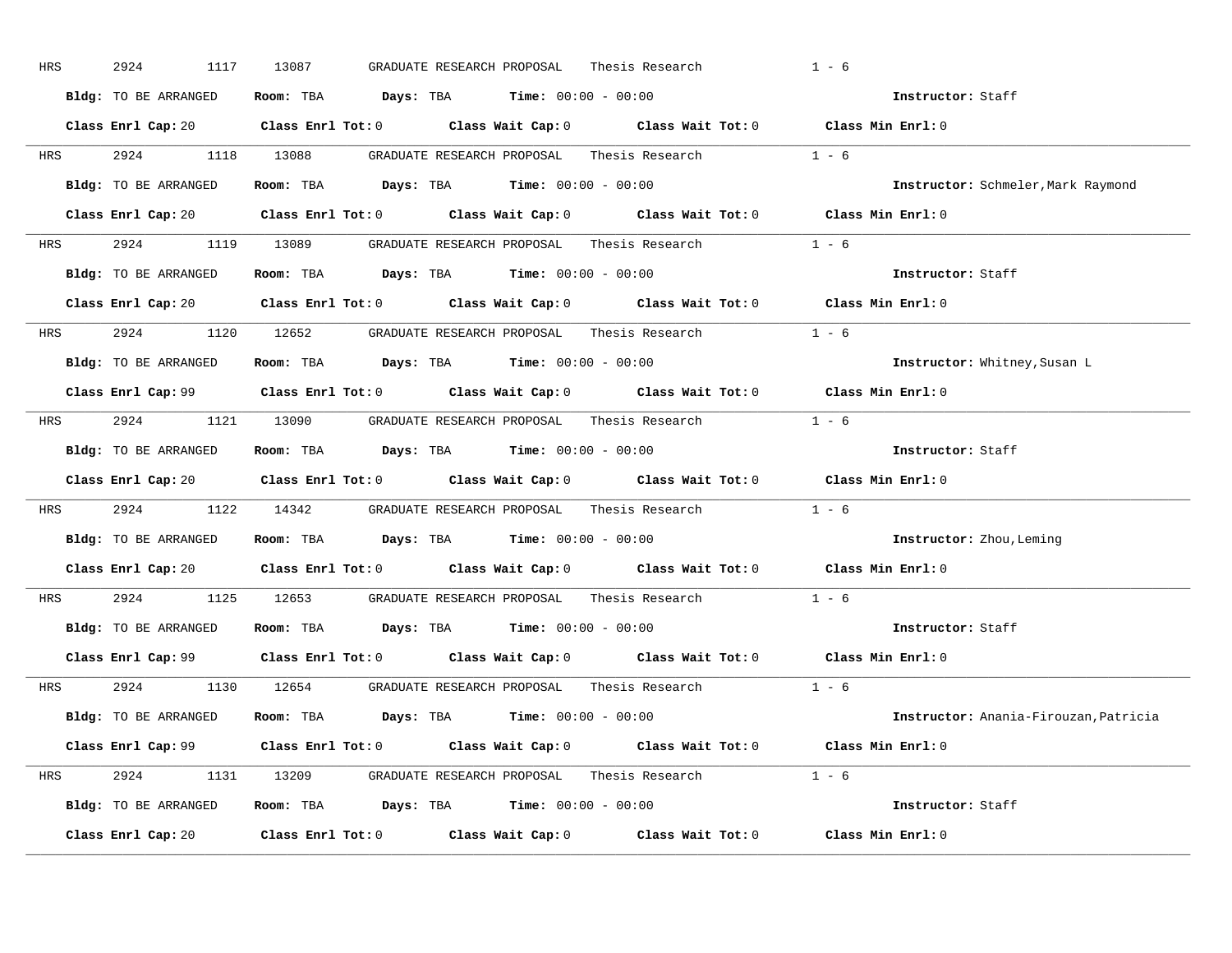### Report ID: SR201 **University of Pittsburgh** Page No. 143 of 251 **Schedule of Classes for Summer Term 2020-2021** Run Date: 11/07/2020 **Six Week - Second Run Time: 00:30:09**

| Subject                     | Catalog Nbr Section Class Nbr                                                                                                  | Course Title                                                 | Component                                  | Units<br>Topics                     |
|-----------------------------|--------------------------------------------------------------------------------------------------------------------------------|--------------------------------------------------------------|--------------------------------------------|-------------------------------------|
| 2924<br>HRS                 | 1135<br>12655                                                                                                                  | GRADUATE RESEARCH PROPOSAL                                   | Thesis Research                            | $1 - 6$                             |
| Bldg: TO BE ARRANGED        | Room: TBA                                                                                                                      | $\texttt{Davis:}$ TBA $\texttt{Time:}$ 00:00 - 00:00         |                                            | Instructor: Parmanto, Bambang       |
|                             | Class Enrl Cap: 99 $\qquad$ Class Enrl Tot: 0 $\qquad$ Class Wait Cap: 0 $\qquad$ Class Wait Tot: 0                            |                                                              |                                            | Class Min Enrl: 0                   |
| 2924<br>HRS                 | 1140 12281                                                                                                                     | GRADUATE RESEARCH PROPOSAL                                   | Thesis Research                            | $1 - 6$                             |
| Bldg: TO BE ARRANGED        |                                                                                                                                | Room: TBA $Days:$ TBA $Time:$ $00:00 - 00:00$                |                                            | Instructor: Brach, Jennifer Sokol   |
|                             | Class Enrl Cap: 99 $\qquad$ Class Enrl Tot: 0 $\qquad$ Class Wait Cap: 0 $\qquad$ Class Wait Tot: 0                            |                                                              |                                            | Class Min Enrl: 0                   |
| 2924<br>HRS                 | 1141 14684                                                                                                                     | GRADUATE RESEARCH PROPOSAL                                   | Thesis Research                            | $1 - 6$                             |
| <b>Bldg:</b> TO BE ARRANGED |                                                                                                                                | <b>Room:</b> TBA <b>Days:</b> TBA <b>Time:</b> 00:00 - 00:00 |                                            | Instructor: Saptono, Andi           |
|                             | Class Enrl Cap: 20 $\qquad$ Class Enrl Tot: 0 $\qquad$ Class Wait Cap: 0 $\qquad$ Class Wait Tot: 0                            |                                                              |                                            | Class Min Enrl: 0                   |
| 2924<br>HRS                 | 1360 16922                                                                                                                     | GRADUATE RESEARCH PROPOSAL                                   | Thesis Research                            | $1 - 6$                             |
| <b>Bldg:</b> TO BE ARRANGED |                                                                                                                                | Room: TBA $Days:$ TBA $Time: 00:00 - 00:00$                  |                                            | Instructor: Sethi, Amit             |
|                             | Class Enrl Cap: 20 $\qquad$ Class Enrl Tot: 0 $\qquad$ Class Wait Cap: 0 $\qquad$ Class Wait Tot: 0 $\qquad$ Class Min Enrl: 0 |                                                              |                                            |                                     |
| 2924<br>HRS                 | 1365 16923                                                                                                                     |                                                              | GRADUATE RESEARCH PROPOSAL Thesis Research | $1 - 6$                             |
| Bldg: TO BE ARRANGED        |                                                                                                                                | Room: TBA $Days:$ TBA $Time: 00:00 - 00:00$                  |                                            | Instructor: Bendixen, Roxanna Marie |
|                             | Class Enrl Cap: 20 Class Enrl Tot: 0 Class Wait Cap: 0 Class Wait Tot: 0 Class Min Enrl: 0                                     |                                                              |                                            |                                     |
| 2924<br>HRS                 | 1370<br>16924                                                                                                                  | GRADUATE RESEARCH PROPOSAL                                   | Thesis Research                            | $1 - 6$                             |
| Bldg: TO BE ARRANGED        |                                                                                                                                | Room: TBA $Days:$ TBA $Time: 00:00 - 00:00$                  |                                            | Instructor: Baird, Joanne Merante   |
|                             | Class Enrl Cap: 20 $\qquad$ Class Enrl Tot: 0 $\qquad$ Class Wait Cap: 0 $\qquad$ Class Wait Tot: 0 $\qquad$ Class Min Enrl: 0 |                                                              |                                            |                                     |
| 2924<br>HRS                 | 1380<br>16925                                                                                                                  |                                                              | GRADUATE RESEARCH PROPOSAL Thesis Research | $1 - 6$                             |
| Bldg: TO BE ARRANGED        |                                                                                                                                | Room: TBA $Days:$ TBA $Time: 00:00 - 00:00$                  |                                            | Instructor: Toto, Pamela Ellen      |
|                             | Class Enrl Cap: 20 Class Enrl Tot: 0 Class Wait Cap: 0 Class Wait Tot: 0                                                       |                                                              |                                            | Class Min Enrl: 0                   |
| 2925<br>HRS                 | 1085<br>12681                                                                                                                  | GRADUATE RESEARCH                                            | Thesis Research                            | $1 - 6$                             |
| Bldg: TO BE ARRANGED        |                                                                                                                                | Room: TBA $Days:$ TBA $Time: 00:00 - 00:00$                  |                                            | Instructor: Carvell, George E       |
| Class Enrl Cap: 99          | Class Enrl Tot: $0$ Class Wait Cap: $0$                                                                                        |                                                              | Class Wait Tot: 0                          | Class Min Enrl: 0                   |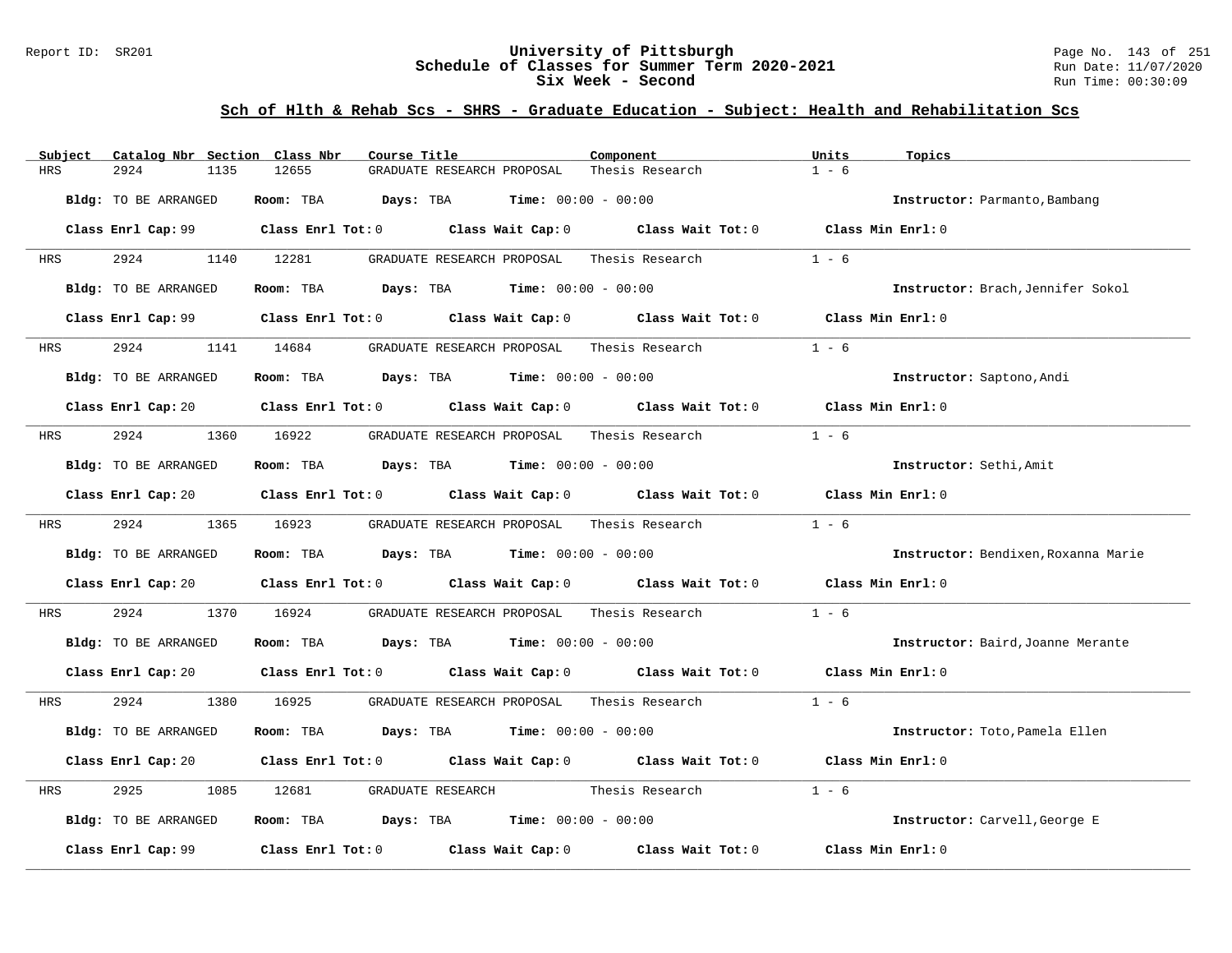| HRS        | 2925<br>1086         | 13122<br>GRADUATE RESEARCH                                                                 | Thesis Research | $1 - 6$                            |
|------------|----------------------|--------------------------------------------------------------------------------------------|-----------------|------------------------------------|
|            | Bldg: TO BE ARRANGED | Room: TBA $Days:$ TBA $Time: 00:00 - 00:00$                                                |                 | Instructor: McCue, Michael Patrick |
|            |                      | Class Enrl Cap: 20 Class Enrl Tot: 0 Class Wait Cap: 0 Class Wait Tot: 0 Class Min Enrl: 0 |                 |                                    |
|            |                      | HRS 2925 1087 13123 GRADUATE RESEARCH Thesis Research 1 - 6                                |                 |                                    |
|            | Bldg: TO BE ARRANGED | Room: TBA $Days:$ TBA Time: $00:00 - 00:00$                                                |                 | Instructor: Staff                  |
|            |                      | Class Enrl Cap: 20 Class Enrl Tot: 0 Class Wait Cap: 0 Class Wait Tot: 0 Class Min Enrl: 0 |                 |                                    |
|            |                      | HRS 2925 1088 13124 GRADUATE RESEARCH Thesis Research 1 - 6                                |                 |                                    |
|            |                      | <b>Bldg:</b> TO BE ARRANGED <b>Room:</b> TBA <b>Days:</b> TBA <b>Time:</b> $00:00 - 00:00$ |                 | Instructor: Schmeler, Mark Raymond |
|            |                      | Class Enrl Cap: 20 Class Enrl Tot: 0 Class Wait Cap: 0 Class Wait Tot: 0 Class Min Enrl: 0 |                 |                                    |
|            |                      | HRS 2925 1089 14339 GRADUATE RESEARCH Thesis Research 1 - 6                                |                 |                                    |
|            | Bldg: TO BE ARRANGED | Room: TBA $Days:$ TBA $Time: 00:00 - 00:00$                                                |                 | Instructor: Zhou, Leming           |
|            |                      | Class Enrl Cap: 20 Class Enrl Tot: 0 Class Wait Cap: 0 Class Wait Tot: 0 Class Min Enrl: 0 |                 |                                    |
|            |                      | HRS 2925 1090 12682 GRADUATE RESEARCH Thesis Research 1 - 6                                |                 |                                    |
|            | Bldg: TO BE ARRANGED | Room: TBA $Days:$ TBA $Time: 00:00 - 00:00$                                                |                 | Instructor: Staff                  |
|            |                      | Class Enrl Cap: 99 Class Enrl Tot: 0 Class Wait Cap: 0 Class Wait Tot: 0 Class Min Enrl: 0 |                 |                                    |
| <b>HRS</b> |                      | 2925 1095 12683 GRADUATE RESEARCH Thesis Research 1 - 6                                    |                 |                                    |
|            |                      | Bldg: TO BE ARRANGED Room: TBA Days: TBA Time: 00:00 - 00:00                               |                 | Instructor: Fitzgerald, Gerald G.  |
|            |                      | Class Enrl Cap: 99 Class Enrl Tot: 0 Class Wait Cap: 0 Class Wait Tot: 0 Class Min Enrl: 0 |                 |                                    |
| <b>HRS</b> |                      | 2925 1096 13041 GRADUATE RESEARCH Thesis Research                                          |                 | $1 - 6$                            |
|            |                      | Bldg: TO BE ARRANGED Room: TBA Days: TBA Time: 00:00 - 00:00                               |                 | Instructor: Beals, Kim             |
|            |                      | Class Enrl Cap: 20 Class Enrl Tot: 0 Class Wait Cap: 0 Class Wait Tot: 0 Class Min Enrl: 0 |                 |                                    |
|            |                      | HRS 2925 1098 13042 GRADUATE RESEARCH Thesis Research 1 - 6                                |                 |                                    |
|            |                      |                                                                                            |                 |                                    |
|            | Bldg: TO BE ARRANGED | Room: TBA $Days:$ TBA $Time: 00:00 - 00:00$                                                |                 | Instructor: Staff                  |
|            |                      | Class Enrl Cap: 20 Class Enrl Tot: 0 Class Wait Cap: 0 Class Wait Tot: 0 Class Min Enrl: 0 |                 |                                    |
|            |                      | HRS 2925 1099 13043 GRADUATE RESEARCH Thesis Research 1 - 6                                |                 |                                    |
|            |                      | Bldg: TO BE ARRANGED Room: TBA Days: TBA Time: 00:00 - 00:00                               |                 | Instructor: Staff                  |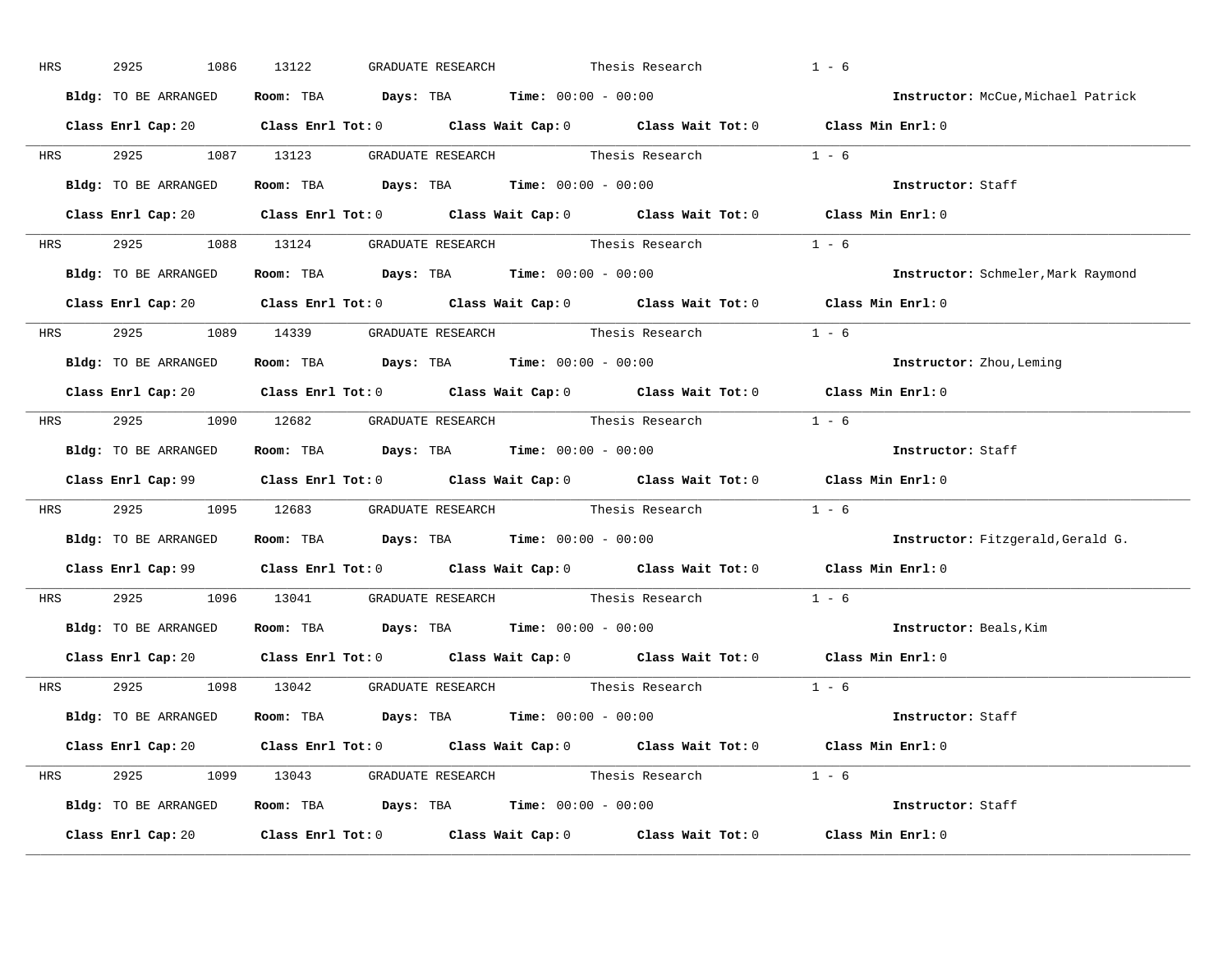### Report ID: SR201 **University of Pittsburgh** Page No. 145 of 251 **Schedule of Classes for Summer Term 2020-2021** Run Date: 11/07/2020 **Six Week - Second Run Time: 00:30:09**

| Subject              | Catalog Nbr Section Class Nbr | Course Title                                                                                        | Component       | Units<br>Topics               |
|----------------------|-------------------------------|-----------------------------------------------------------------------------------------------------|-----------------|-------------------------------|
| HRS<br>2925          | 12684<br>1100                 | GRADUATE RESEARCH                                                                                   | Thesis Research | $1 - 6$                       |
| Bldg: TO BE ARRANGED |                               | Room: TBA $Days:$ TBA $Time: 00:00 - 00:00$                                                         |                 | Instructor: Irrgang, James J  |
|                      |                               | Class Enrl Cap: 99 Class Enrl Tot: 0 Class Wait Cap: 0 Class Wait Tot: 0 Class Min Enrl: 0          |                 |                               |
|                      |                               | HRS 2925 1101 13044 GRADUATE RESEARCH Thesis Research                                               |                 | $1 - 6$                       |
| Bldg: TO BE ARRANGED |                               | Room: TBA $Days:$ TBA $Time: 00:00 - 00:00$                                                         |                 | Instructor: Brienza, David M  |
|                      |                               | Class Enrl Cap: 20 Class Enrl Tot: 0 Class Wait Cap: 0 Class Wait Tot: 0 Class Min Enrl: 0          |                 |                               |
|                      |                               | HRS 2925 1102 13045 GRADUATE RESEARCH Thesis Research                                               |                 | $1 - 6$                       |
| Bldg: TO BE ARRANGED |                               | Room: TBA $Days:$ TBA $Time: 00:00 - 00:00$                                                         |                 | Instructor: Staff             |
|                      |                               | Class Enrl Cap: 20 Class Enrl Tot: 0 Class Wait Cap: 0 Class Wait Tot: 0 Class Min Enrl: 0          |                 |                               |
|                      |                               | HRS 2925 1103 13046 GRADUATE RESEARCH Thesis Research                                               |                 | $1 - 6$                       |
| Bldg: TO BE ARRANGED |                               | Room: TBA $Days:$ TBA $Time: 00:00 - 00:00$                                                         |                 | Instructor: Cooper, Rory A    |
|                      |                               | Class Enrl Cap: 20 Class Enrl Tot: 0 Class Wait Cap: 0 Class Wait Tot: 0 Class Min Enrl: 0          |                 |                               |
|                      |                               | HRS 2925 1104 13047 GRADUATE RESEARCH Thesis Research                                               |                 | $1 - 6$                       |
| Bldg: TO BE ARRANGED |                               | Room: TBA $\rule{1em}{0.15mm}$ Days: TBA Time: $00:00 - 00:00$                                      |                 | Instructor: Ding, Dan         |
|                      |                               | Class Enrl Cap: 20 Class Enrl Tot: 0 Class Wait Cap: 0 Class Wait Tot: 0 Class Min Enrl: 0          |                 |                               |
| 2925<br><b>HRS</b>   |                               | 1105 12685 GRADUATE RESEARCH Thesis Research                                                        |                 | $1 - 6$                       |
| Bldg: TO BE ARRANGED |                               | Room: TBA $\rule{1em}{0.15mm}$ Days: TBA Time: $00:00 - 00:00$                                      |                 | Instructor: Kelly, M Kathleen |
|                      |                               | Class Enrl Cap: 99 Class Enrl Tot: 0 Class Wait Cap: 0 Class Wait Tot: 0 Class Min Enrl: 0          |                 |                               |
|                      |                               | HRS 2925 1106 13048 GRADUATE RESEARCH Thesis Research 1 - 6                                         |                 |                               |
| Bldg: TO BE ARRANGED |                               | Room: TBA $Days:$ TBA Time: $00:00 - 00:00$                                                         |                 | Instructor: Staff             |
|                      |                               | Class Enrl Cap: 20 Class Enrl Tot: 0 Class Wait Cap: 0 Class Wait Tot: 0 Class Min Enrl: 0          |                 |                               |
| 2925<br>HRS          |                               | 1107 13049 GRADUATE RESEARCH Thesis Research                                                        |                 | $1 - 6$                       |
| Bldg: TO BE ARRANGED |                               | Room: TBA $Days:$ TBA Time: $00:00 - 00:00$                                                         |                 | Instructor: Staff             |
|                      |                               | Class Enrl Cap: 20 $\qquad$ Class Enrl Tot: 0 $\qquad$ Class Wait Cap: 0 $\qquad$ Class Wait Tot: 0 |                 | Class Min Enrl: 0             |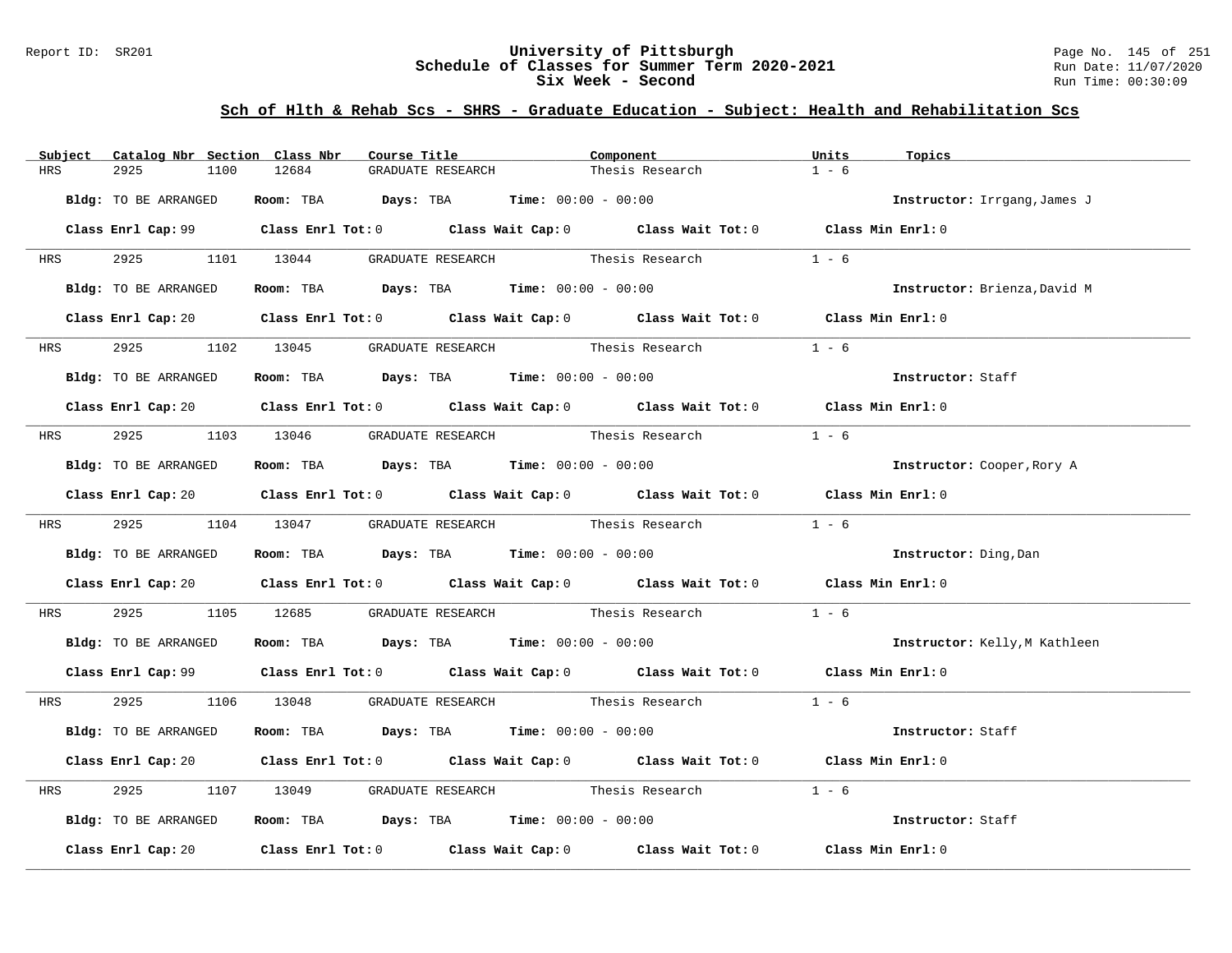| HRS        | 2925<br>1108         | 13050<br>GRADUATE RESEARCH                                                                 | Thesis Research | $1 - 6$                              |
|------------|----------------------|--------------------------------------------------------------------------------------------|-----------------|--------------------------------------|
|            | Bldg: TO BE ARRANGED | Room: TBA $Days:$ TBA $Time: 00:00 - 00:00$                                                |                 | Instructor: Staff                    |
|            |                      | Class Enrl Cap: 20 Class Enrl Tot: 0 Class Wait Cap: 0 Class Wait Tot: 0 Class Min Enrl: 0 |                 |                                      |
|            |                      | HRS 2925 1109 13606 GRADUATE RESEARCH Thesis Research 1 - 6                                |                 |                                      |
|            | Bldg: TO BE ARRANGED | Room: TBA $Days:$ TBA Time: $00:00 - 00:00$                                                |                 | Instructor: Hill, Katharine J.       |
|            |                      | Class Enrl Cap: 20 Class Enrl Tot: 0 Class Wait Cap: 0 Class Wait Tot: 0 Class Min Enrl: 0 |                 |                                      |
|            |                      | HRS 2925 1110 12686 GRADUATE RESEARCH Thesis Research 1 - 6                                |                 |                                      |
|            |                      | <b>Bldg:</b> TO BE ARRANGED <b>Room:</b> TBA <b>Days:</b> TBA <b>Time:</b> $00:00 - 00:00$ |                 | Instructor: Sparto, Patrick J.       |
|            |                      | Class Enrl Cap: 99 Class Enrl Tot: 0 Class Wait Cap: 0 Class Wait Tot: 0 Class Min Enrl: 0 |                 |                                      |
|            |                      | HRS $2925$ 1115 12687 GRADUATE RESEARCH Thesis Research 1 - 6                              |                 |                                      |
|            | Bldg: TO BE ARRANGED | Room: TBA $\rule{1em}{0.15mm}$ Days: TBA $\rule{1.5mm}{0.15mm}$ Time: $00:00 - 00:00$      |                 | Instructor: Van Swearingen, Jessie M |
|            |                      | Class Enrl Cap: 99 Class Enrl Tot: 0 Class Wait Cap: 0 Class Wait Tot: 0 Class Min Enrl: 0 |                 |                                      |
|            |                      | HRS 2925 1120 12688 GRADUATE RESEARCH Thesis Research 1 - 6                                |                 |                                      |
|            | Bldg: TO BE ARRANGED | Room: TBA $\rule{1em}{0.15mm}$ Days: TBA Time: $00:00 - 00:00$                             |                 | Instructor: Whitney, Susan L         |
|            |                      | Class Enrl Cap: 99 Class Enrl Tot: 0 Class Wait Cap: 0 Class Wait Tot: 0 Class Min Enrl: 0 |                 |                                      |
|            |                      | HRS 2925 1122 13191 GRADUATE RESEARCH Thesis Research 1 - 6                                |                 |                                      |
|            |                      | Bldg: TO BE ARRANGED Room: TBA Days: TBA Time: 00:00 - 00:00                               |                 | Instructor: Staff                    |
|            |                      | Class Enrl Cap: 20 Class Enrl Tot: 0 Class Wait Cap: 0 Class Wait Tot: 0 Class Min Enrl: 0 |                 |                                      |
| <b>HRS</b> |                      | 2925 1124 13192 GRADUATE RESEARCH Thesis Research                                          |                 | $1 - 6$                              |
|            |                      | Bldg: TO BE ARRANGED Room: TBA Days: TBA Time: 00:00 - 00:00                               |                 | Instructor: Staff                    |
|            |                      | Class Enrl Cap: 20 Class Enrl Tot: 0 Class Wait Cap: 0 Class Wait Tot: 0 Class Min Enrl: 0 |                 |                                      |
|            |                      | HRS 2925 1125 12689 GRADUATE_RESEARCH Thesis_Research 1 - 6                                |                 |                                      |
|            |                      | Bldg: TO BE ARRANGED Room: TBA Days: TBA Time: 00:00 - 00:00                               |                 | <b>Instructor:</b> Staff             |
|            |                      | Class Enrl Cap: 99 Class Enrl Tot: 0 Class Wait Cap: 0 Class Wait Tot: 0 Class Min Enrl: 0 |                 |                                      |
|            |                      | HRS 2925 1126 13193 GRADUATE RESEARCH Thesis Research 1 - 6                                |                 |                                      |
|            |                      | Bldg: TO BE ARRANGED Room: TBA Days: TBA Time: 00:00 - 00:00                               |                 | Instructor: Staff                    |
|            |                      | Class Enrl Cap: 20 Class Enrl Tot: 0 Class Wait Cap: 0 Class Wait Tot: 0 Class Min Enrl: 0 |                 |                                      |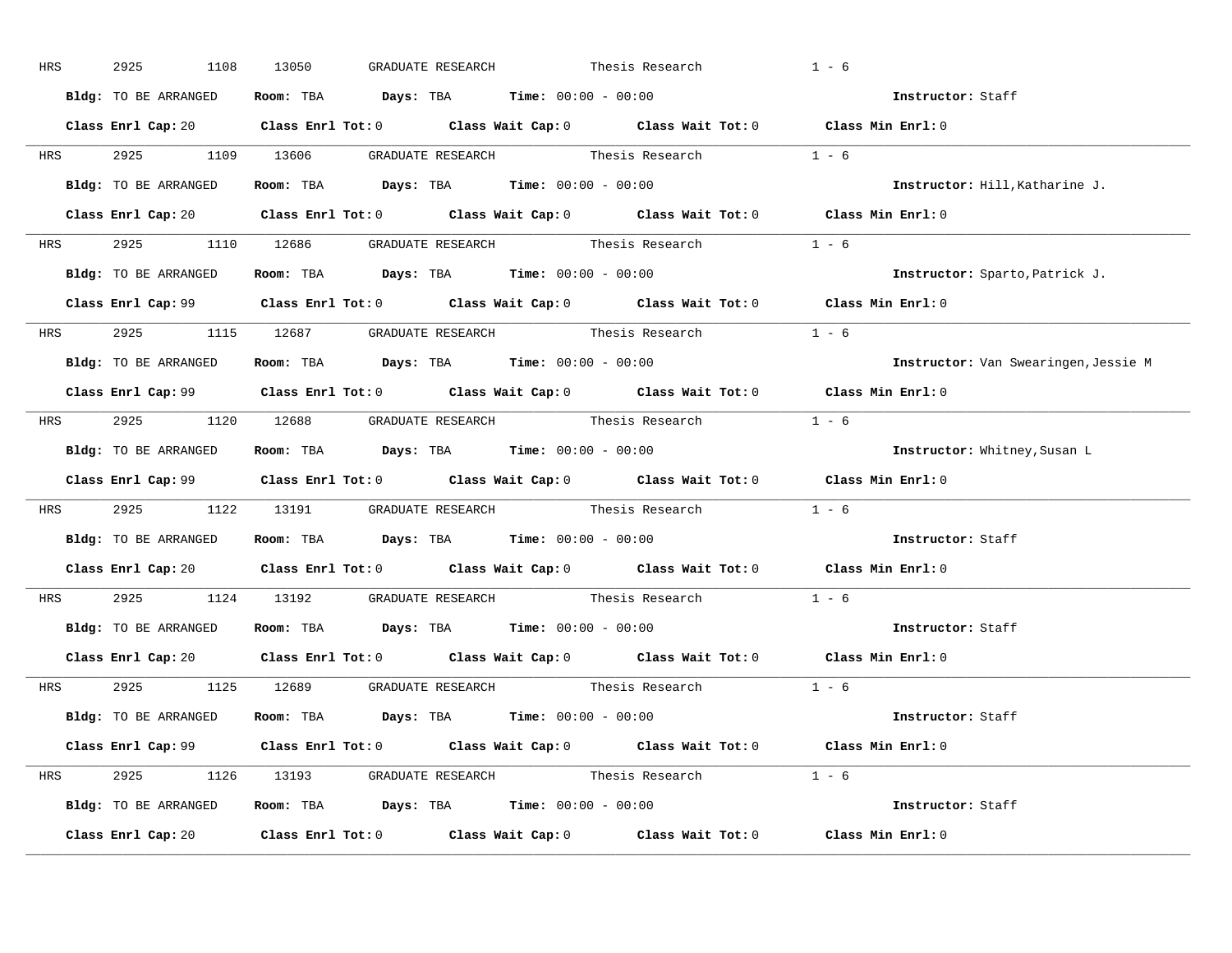### Report ID: SR201 **University of Pittsburgh** Page No. 147 of 251 **Schedule of Classes for Summer Term 2020-2021** Run Date: 11/07/2020 **Six Week - Second Run Time: 00:30:09**

| Subject    | Catalog Nbr Section Class Nbr | Course Title                                                                            | Component                                                                                                                      | Units<br>Topics                       |
|------------|-------------------------------|-----------------------------------------------------------------------------------------|--------------------------------------------------------------------------------------------------------------------------------|---------------------------------------|
| <b>HRS</b> | 2925<br>1127                  | 13215<br>GRADUATE RESEARCH                                                              | Thesis Research                                                                                                                | $1 - 6$                               |
|            | Bldg: TO BE ARRANGED          | Room: TBA $Days:$ TBA $Time: 00:00 - 00:00$                                             |                                                                                                                                | Instructor: Staff                     |
|            |                               |                                                                                         | Class Enrl Cap: 20 $\qquad$ Class Enrl Tot: 0 $\qquad$ Class Wait Cap: 0 $\qquad$ Class Wait Tot: 0 $\qquad$ Class Min Enrl: 0 |                                       |
| <b>HRS</b> |                               | 2925 1128 13216 GRADUATE RESEARCH Thesis Research                                       |                                                                                                                                | $1 - 6$                               |
|            | Bldg: TO BE ARRANGED          | Room: TBA $Days:$ TBA $Time: 00:00 - 00:00$                                             |                                                                                                                                | Instructor: Chisholm, Denise          |
|            |                               |                                                                                         | Class Enrl Cap: 20 Class Enrl Tot: 0 Class Wait Cap: 0 Class Wait Tot: 0 Class Min Enrl: 0                                     |                                       |
| <b>HRS</b> | 2925 1130 12690               |                                                                                         | GRADUATE RESEARCH Thesis Research                                                                                              | $1 - 6$                               |
|            | Bldg: TO BE ARRANGED          | Room: TBA $Days:$ TBA $Time: 00:00 - 00:00$                                             |                                                                                                                                | Instructor: Anania-Firouzan, Patricia |
|            |                               |                                                                                         | Class Enrl Cap: 99 Class Enrl Tot: 0 Class Wait Cap: 0 Class Wait Tot: 0 Class Min Enrl: 0                                     |                                       |
|            |                               | HRS 2925 1132 13217 GRADUATE RESEARCH Thesis Research                                   |                                                                                                                                | $1 - 6$                               |
|            | Bldg: TO BE ARRANGED          | Room: TBA $Days:$ TBA $Time:$ 00:00 - 00:00                                             |                                                                                                                                | Instructor: Skidmore, Elizabeth R.    |
|            |                               |                                                                                         | Class Enrl Cap: 20 Class Enrl Tot: 0 Class Wait Cap: 0 Class Wait Tot: 0 Class Min Enrl: 0                                     |                                       |
|            | HRS 2925 1133 13218           |                                                                                         | GRADUATE RESEARCH Thesis Research                                                                                              | $1 - 6$                               |
|            | Bldg: TO BE ARRANGED          | Room: TBA $Days:$ TBA $Time: 00:00 - 00:00$                                             |                                                                                                                                | Instructor: Staff                     |
|            |                               |                                                                                         | Class Enrl Cap: 20 		 Class Enrl Tot: 0 		 Class Wait Cap: 0 		 Class Wait Tot: 0 		 Class Min Enrl: 0                         |                                       |
| HRS        | 2925                          |                                                                                         | 1135 12691 GRADUATE RESEARCH Thesis Research                                                                                   | $1 - 6$                               |
|            | Bldg: TO BE ARRANGED          | Room: TBA $Days:$ TBA $Time: 00:00 - 00:00$                                             |                                                                                                                                | Instructor: Parmanto, Bambang         |
|            |                               |                                                                                         | Class Enrl Cap: 99 Class Enrl Tot: 0 Class Wait Cap: 0 Class Wait Tot: 0 Class Min Enrl: 0                                     |                                       |
|            |                               |                                                                                         | HRS 2925 1140 12692 GRADUATE_RESEARCH Thesis_Research 1 - 6                                                                    |                                       |
|            | Bldg: TO BE ARRANGED          | Room: TBA $Days:$ TBA $Time: 00:00 - 00:00$                                             |                                                                                                                                | Instructor: Watzlaf, Valerie J        |
|            |                               |                                                                                         | Class Enrl Cap: 99 Class Enrl Tot: 0 Class Wait Cap: 0 Class Wait Tot: 0 Class Min Enrl: 0                                     |                                       |
| HRS        | 2925                          |                                                                                         | 1145 12273 GRADUATE RESEARCH Thesis Research                                                                                   | $1 - 6$                               |
|            | Bldg: TO BE ARRANGED          | Room: TBA $\rule{1em}{0.15mm}$ Days: TBA $\rule{1.15mm}]{0.15mm}$ Time: $00:00 - 00:00$ |                                                                                                                                | Instructor: Brach, Jennifer Sokol     |
|            |                               |                                                                                         | Class Enrl Cap: 99 $\qquad$ Class Enrl Tot: 0 $\qquad$ Class Wait Cap: 0 $\qquad$ Class Wait Tot: 0                            | Class Min Enrl: 0                     |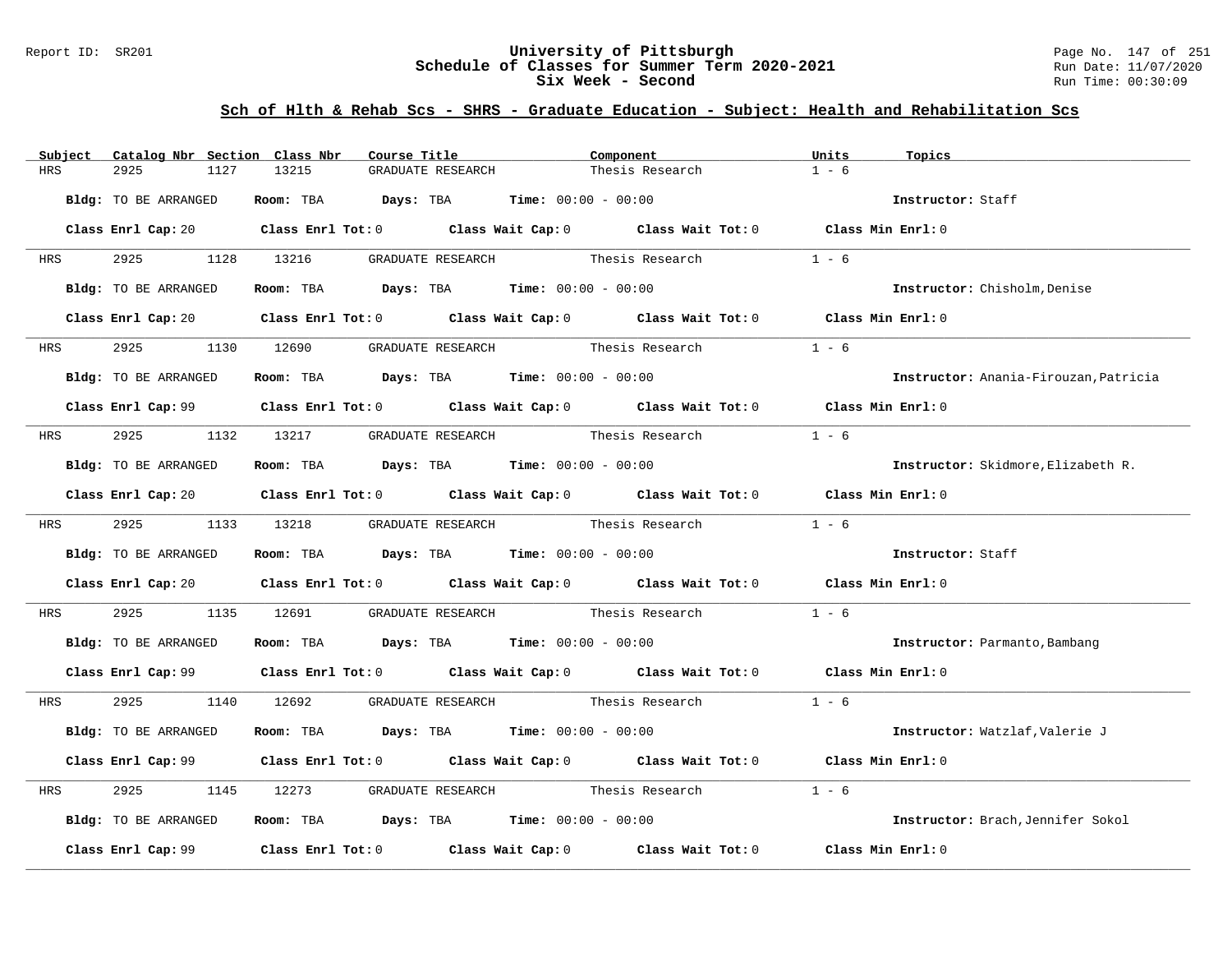| HRS        | 2925<br>1146         | 14687<br>GRADUATE RESEARCH<br>Thesis Research                                              | $1 - 6$                             |
|------------|----------------------|--------------------------------------------------------------------------------------------|-------------------------------------|
|            | Bldg: TO BE ARRANGED | Room: TBA $Days:$ TBA $Time: 00:00 - 00:00$                                                | Instructor: DeAlmeida, Dilhari R    |
|            |                      | Class Enrl Cap: 20 Class Enrl Tot: 0 Class Wait Cap: 0 Class Wait Tot: 0 Class Min Enrl: 0 |                                     |
|            |                      | HRS 2925 1365 16926 GRADUATE RESEARCH Thesis Research 1 - 6                                |                                     |
|            | Bldg: TO BE ARRANGED | Room: TBA $Days:$ TBA Time: $00:00 - 00:00$                                                | Instructor: Sethi, Amit             |
|            |                      | Class Enrl Cap: 20 Class Enrl Tot: 0 Class Wait Cap: 0 Class Wait Tot: 0 Class Min Enrl: 0 |                                     |
|            |                      | HRS 2925 1370 16927 GRADUATE RESEARCH Thesis Research 1 - 6                                |                                     |
|            |                      | Bldg: TO BE ARRANGED Room: TBA Days: TBA Time: 00:00 - 00:00                               | Instructor: Bendixen, Roxanna Marie |
|            |                      | Class Enrl Cap: 20 Class Enrl Tot: 0 Class Wait Cap: 0 Class Wait Tot: 0 Class Min Enrl: 0 |                                     |
|            |                      | HRS 2925 1375 16928 GRADUATE RESEARCH Thesis Research 1 - 6                                |                                     |
|            | Bldg: TO BE ARRANGED | Room: TBA $\rule{1em}{0.15mm}$ Days: TBA Time: $00:00 - 00:00$                             | Instructor: Baird, Joanne Merante   |
|            |                      | Class Enrl Cap: 20 Class Enrl Tot: 0 Class Wait Cap: 0 Class Wait Tot: 0 Class Min Enrl: 0 |                                     |
|            |                      | HRS 2925 1395 16929 GRADUATE RESEARCH Thesis Research 1 - 6                                |                                     |
|            | Bldg: TO BE ARRANGED | Room: TBA $Days:$ TBA $Time: 00:00 - 00:00$                                                | Instructor: Toto, Pamela Ellen      |
|            |                      | Class Enrl Cap: 20 Class Enrl Tot: 0 Class Wait Cap: 0 Class Wait Tot: 0 Class Min Enrl: 0 |                                     |
|            |                      | HRS 2925 1400 16930 GRADUATE RESEARCH Thesis Research 1 - 6                                |                                     |
|            |                      |                                                                                            |                                     |
|            |                      | Bldg: TO BE ARRANGED ROOM: TBA Days: TBA Time: 00:00 - 00:00                               | Instructor: Saptono, Andi           |
|            |                      | Class Enrl Cap: 20 Class Enrl Tot: 0 Class Wait Cap: 0 Class Wait Tot: 0 Class Min Enrl: 0 |                                     |
| <b>HRS</b> |                      | 2925 1405 16931 GRADUATE RESEARCH Thesis Research                                          | $1 - 6$                             |
|            |                      | <b>Bldg:</b> TO BE ARRANGED <b>Room:</b> TBA <b>Days:</b> TBA <b>Time:</b> $00:00 - 00:00$ | Instructor: Staff                   |
|            |                      | Class Enrl Cap: 20 Class Enrl Tot: 0 Class Wait Cap: 0 Class Wait Tot: 0 Class Min Enrl: 0 |                                     |
|            |                      | HRS 2925 1410 16932 GRADUATE RESEARCH Thesis Research 1 - 6                                |                                     |
|            | Bldg: TO BE ARRANGED | Room: TBA $\rule{1em}{0.15mm}$ Days: TBA $\rule{1.5mm}{0.15mm}$ Time: $00:00 - 00:00$      | Instructor: Staff                   |
|            |                      | Class Enrl Cap: 20 Class Enrl Tot: 0 Class Wait Cap: 0 Class Wait Tot: 0 Class Min Enrl: 0 |                                     |
|            |                      | HRS 2925 1415 16933 GRADUATE RESEARCH Thesis Research 1 - 6                                |                                     |
|            |                      | Bldg: TO BE ARRANGED Room: TBA Days: TBA Time: 00:00 - 00:00                               | Instructor: Staff                   |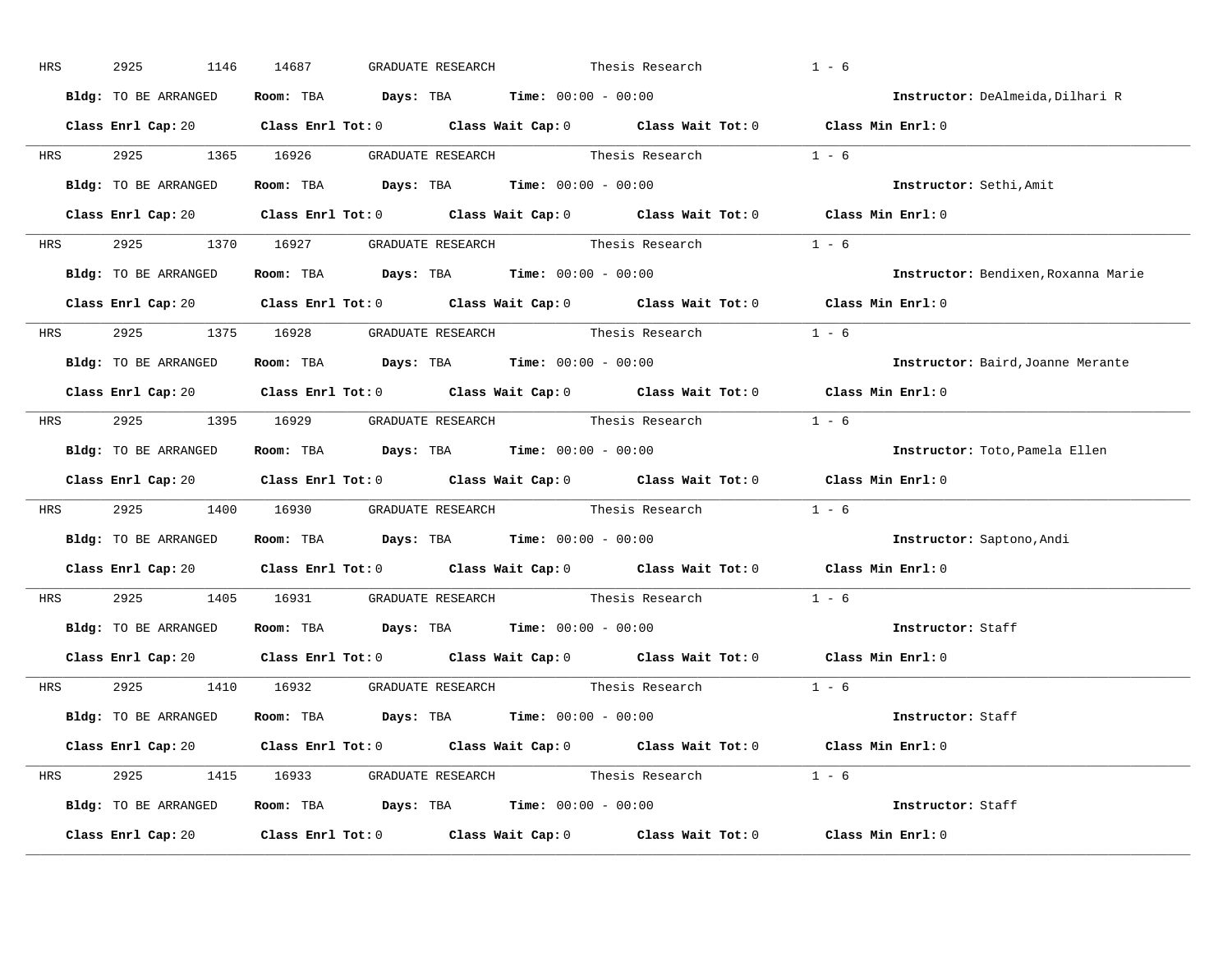### Report ID: SR201 **University of Pittsburgh** Page No. 149 of 251 **Schedule of Classes for Summer Term 2020-2021** Run Date: 11/07/2020 **Six Week - Second Run Time: 00:30:09**

| Subject    | Catalog Nbr Section Class Nbr | Course Title                                | Component                                                                                                                      | Units<br>Topics                      |
|------------|-------------------------------|---------------------------------------------|--------------------------------------------------------------------------------------------------------------------------------|--------------------------------------|
| <b>HRS</b> | 2925<br>1420                  | 16934<br>GRADUATE RESEARCH                  | Thesis Research                                                                                                                | $1 - 6$                              |
|            | Bldg: TO BE ARRANGED          | Room: TBA $Days:$ TBA $Time: 00:00 - 00:00$ |                                                                                                                                | Instructor: Staff                    |
|            |                               |                                             | Class Enrl Cap: 20 $\qquad$ Class Enrl Tot: 0 $\qquad$ Class Wait Cap: 0 $\qquad$ Class Wait Tot: 0 $\qquad$ Class Min Enrl: 0 |                                      |
| <b>HRS</b> | 2926 1120 12722               | SCHOLARLY PAPER                             | Directed Studies                                                                                                               | $1 - 6$                              |
|            | Bldg: TO BE ARRANGED          | Room: TBA $Days:$ TBA $Time: 00:00 - 00:00$ |                                                                                                                                | Instructor: Skidmore, Elizabeth R.   |
|            |                               |                                             | Class Enrl Cap: 35 Class Enrl Tot: 0 Class Wait Cap: 0 Class Wait Tot: 0 Class Min Enrl: 0                                     |                                      |
| <b>HRS</b> | 2926 7                        | 1122 17506<br>SCHOLARLY PAPER               | Directed Studies                                                                                                               | $1 - 6$                              |
|            | Bldg: TO BE ARRANGED          | Room: TBA $Days:$ TBA $Time: 00:00 - 00:00$ |                                                                                                                                | Instructor: Saptono, Andi            |
|            |                               |                                             | Class Enrl Cap: 99 Class Enrl Tot: 0 Class Wait Cap: 0 Class Wait Tot: 0 Class Min Enrl: 0                                     |                                      |
| <b>HRS</b> |                               |                                             | 2926 1124 13006 SCHOLARLY PAPER Directed Studies                                                                               | $1 - 6$                              |
|            | Bldg: TO BE ARRANGED          | Room: TBA $Days:$ TBA $Time:$ 00:00 - 00:00 |                                                                                                                                | Instructor: Beals, Kim               |
|            |                               |                                             | Class Enrl Cap: 99 Class Enrl Tot: 0 Class Wait Cap: 0 Class Wait Tot: 0 Class Min Enrl: 0                                     |                                      |
|            | HRS 2926 1125 12723           |                                             | SCHOLARLY PAPER Directed Studies                                                                                               | $1 - 6$                              |
|            | Bldg: TO BE ARRANGED          | Room: TBA $Days:$ TBA $Time: 00:00 - 00:00$ |                                                                                                                                | Instructor: Chisholm, Denise         |
|            |                               |                                             | Class Enrl Cap: 35 Class Enrl Tot: 0 Class Wait Cap: 0 Class Wait Tot: 0 Class Min Enrl: 0                                     |                                      |
| HRS        | 2926                          | 1127 13007                                  | SCHOLARLY PAPER Directed Studies                                                                                               | $1 - 6$                              |
|            | Bldg: TO BE ARRANGED          | Room: TBA $Days:$ TBA $Time: 00:00 - 00:00$ |                                                                                                                                | Instructor: Angelone, Donald Godfrey |
|            |                               |                                             | Class Enrl Cap: 99 Class Enrl Tot: 0 Class Wait Cap: 0 Class Wait Tot: 0 Class Min Enrl: 0                                     |                                      |
| HRS        | 2926 1128 13008               |                                             | SCHOLARLY PAPER Directed Studies 1 - 6                                                                                         |                                      |
|            | Bldg: TO BE ARRANGED          | Room: TBA $Days:$ TBA $Time: 00:00 - 00:00$ |                                                                                                                                | Instructor: Boninger, Michael L.     |
|            |                               |                                             | Class Enrl Cap: 99 Class Enrl Tot: 0 Class Wait Cap: 0 Class Wait Tot: 0 Class Min Enrl: 0                                     |                                      |
| HRS        | 2926<br>1129                  | 13009                                       | SCHOLARLY PAPER Directed Studies                                                                                               | $1 - 6$                              |
|            | Bldg: TO BE ARRANGED          | Room: TBA $Days: TBA$ Time: $00:00 - 00:00$ |                                                                                                                                | Instructor: Brienza, David M         |
|            | Class Enrl Cap: 99            |                                             | Class Enrl Tot: $0$ Class Wait Cap: $0$ Class Wait Tot: $0$                                                                    | Class Min Enrl: 0                    |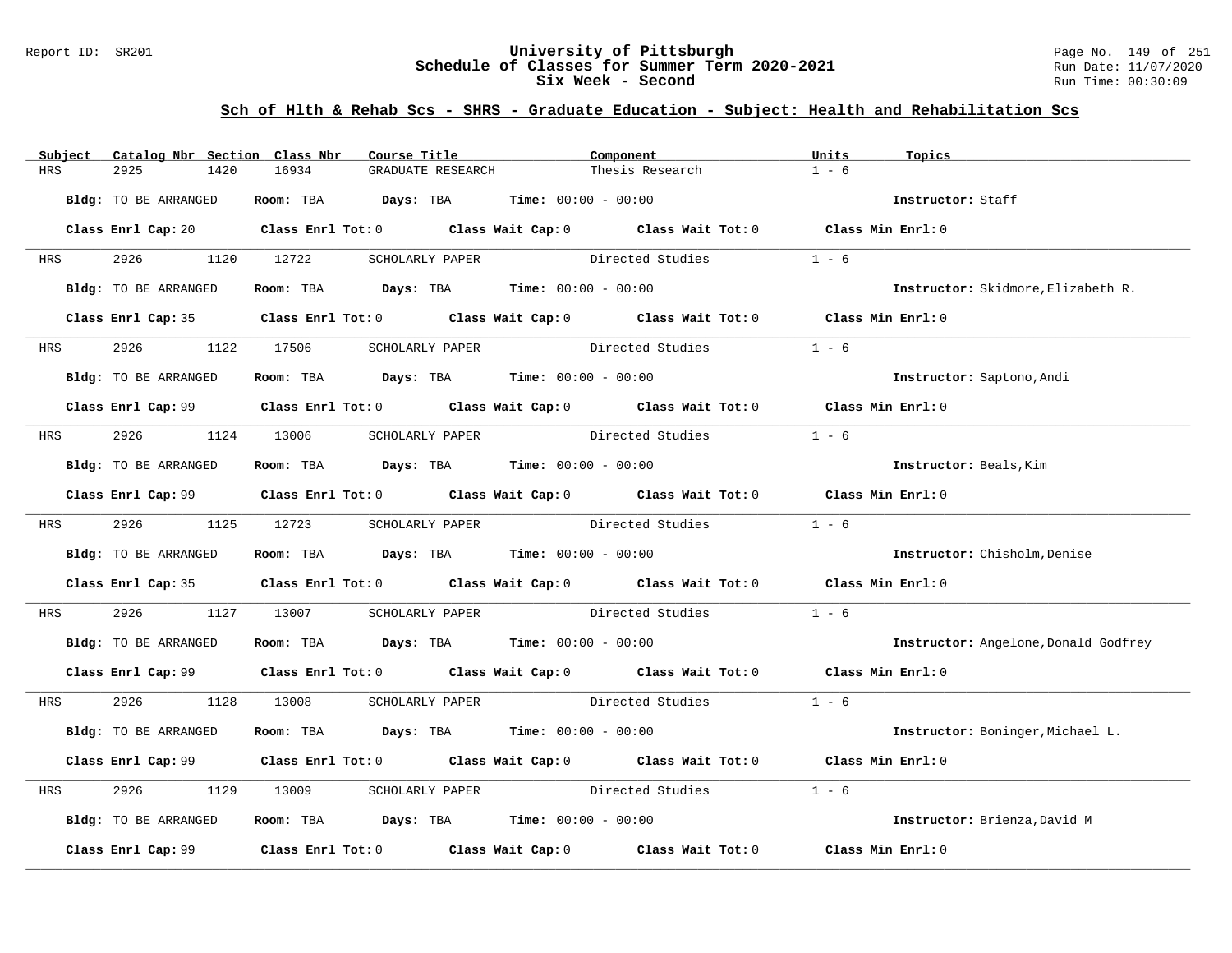| HRS        | 2926<br>1130         | 12724<br>SCHOLARLY PAPER                                                              | Directed Studies                                                                                    | $1 - 6$                                  |
|------------|----------------------|---------------------------------------------------------------------------------------|-----------------------------------------------------------------------------------------------------|------------------------------------------|
|            | Bldg: TO BE ARRANGED | Room: TBA $Days:$ TBA $Time: 00:00 - 00:00$                                           |                                                                                                     | Instructor: Baker, Nancy Adele           |
|            |                      |                                                                                       | Class Enrl Cap: 35 Class Enrl Tot: 0 Class Wait Cap: 0 Class Wait Tot: 0 Class Min Enrl: 0          |                                          |
| <b>HRS</b> | 2926 1131 13010      |                                                                                       | SCHOLARLY PAPER Directed Studies 1 - 6                                                              |                                          |
|            | Bldg: TO BE ARRANGED | Room: TBA Days: TBA Time: $00:00 - 00:00$                                             |                                                                                                     | Instructor: Collins, Diane M.            |
|            |                      |                                                                                       | Class Enrl Cap: 99 Class Enrl Tot: 0 Class Wait Cap: 0 Class Wait Tot: 0 Class Min Enrl: 0          |                                          |
|            |                      |                                                                                       | HRS 2926 1132 13011 SCHOLARLY PAPER Directed Studies 1 - 6                                          |                                          |
|            | Bldg: TO BE ARRANGED | Room: TBA Days: TBA Time: $00:00 - 00:00$                                             |                                                                                                     | Instructor: Cooper, Rory A               |
|            |                      |                                                                                       | Class Enrl Cap: 99 Class Enrl Tot: 0 Class Wait Cap: 0 Class Wait Tot: 0 Class Min Enrl: 0          |                                          |
|            |                      |                                                                                       | HRS 2926 1133 13012 SCHOLARLY PAPER Directed Studies 1 - 6                                          |                                          |
|            | Bldg: TO BE ARRANGED | Room: TBA $\rule{1em}{0.15mm}$ Days: TBA Time: $00:00 - 00:00$                        |                                                                                                     | Instructor: Ding, Dan                    |
|            |                      |                                                                                       | Class Enrl Cap: 99 Class Enrl Tot: 0 Class Wait Cap: 0 Class Wait Tot: 0 Class Min Enrl: 0          |                                          |
|            |                      |                                                                                       | HRS 2926 1134 13013 SCHOLARLY PAPER Directed Studies 1 - 6                                          |                                          |
|            | Bldg: TO BE ARRANGED | Room: TBA $\rule{1em}{0.15mm}$ Days: TBA Time: $00:00 - 00:00$                        |                                                                                                     | Instructor: Endres, Deborah Lynn         |
|            |                      |                                                                                       | Class Enrl Cap: 99 Class Enrl Tot: 0 Class Wait Cap: 0 Class Wait Tot: 0 Class Min Enrl: 0          |                                          |
| <b>HRS</b> |                      |                                                                                       | 2926 1136 13014 SCHOLARLY PAPER Directed Studies                                                    | $1 - 6$                                  |
|            |                      | Bldg: TO BE ARRANGED ROOM: TBA Days: TBA Time: 00:00 - 00:00                          |                                                                                                     | <b>Instructor:</b> Fitzgerald, Shirley G |
|            |                      |                                                                                       | Class Enrl Cap: 99 $\qquad$ Class Enrl Tot: 0 $\qquad$ Class Wait Cap: 0 $\qquad$ Class Wait Tot: 0 | Class Min Enrl: 0                        |
| <b>HRS</b> | 2926 1137 13015      |                                                                                       | SCHOLARLY PAPER Directed Studies                                                                    | $1 - 6$                                  |
|            | Bldg: TO BE ARRANGED | Room: TBA $\rule{1em}{0.15mm}$ Days: TBA $\rule{1.5mm}{0.15mm}$ Time: $00:00 - 00:00$ |                                                                                                     | Instructor: Tai, Changfeng               |
|            |                      |                                                                                       | Class Enrl Cap: 99 $\qquad$ Class Enrl Tot: 0 $\qquad$ Class Wait Cap: 0 $\qquad$ Class Wait Tot: 0 | Class Min Enrl: 0                        |
|            |                      | HRS 2926 1138 13016 SCHOLARLY PAPER                                                   | Directed Studies 1 - 6                                                                              |                                          |
|            | Bldg: TO BE ARRANGED | Room: TBA $\rule{1em}{0.15mm}$ Days: TBA Time: $00:00 - 00:00$                        |                                                                                                     | Instructor: McCue, Michael Patrick       |
|            |                      |                                                                                       | Class Enrl Cap: 99 Class Enrl Tot: 0 Class Wait Cap: 0 Class Wait Tot: 0 Class Min Enrl: 0          |                                          |
|            |                      |                                                                                       | HRS 2926 1140 12725 SCHOLARLY PAPER Directed Studies 1 - 6                                          |                                          |
|            | Bldg: TO BE ARRANGED | Room: TBA $Days: TBA$ Time: $00:00 - 00:00$                                           |                                                                                                     | Instructor: Brach, Jennifer Sokol        |
|            |                      |                                                                                       |                                                                                                     |                                          |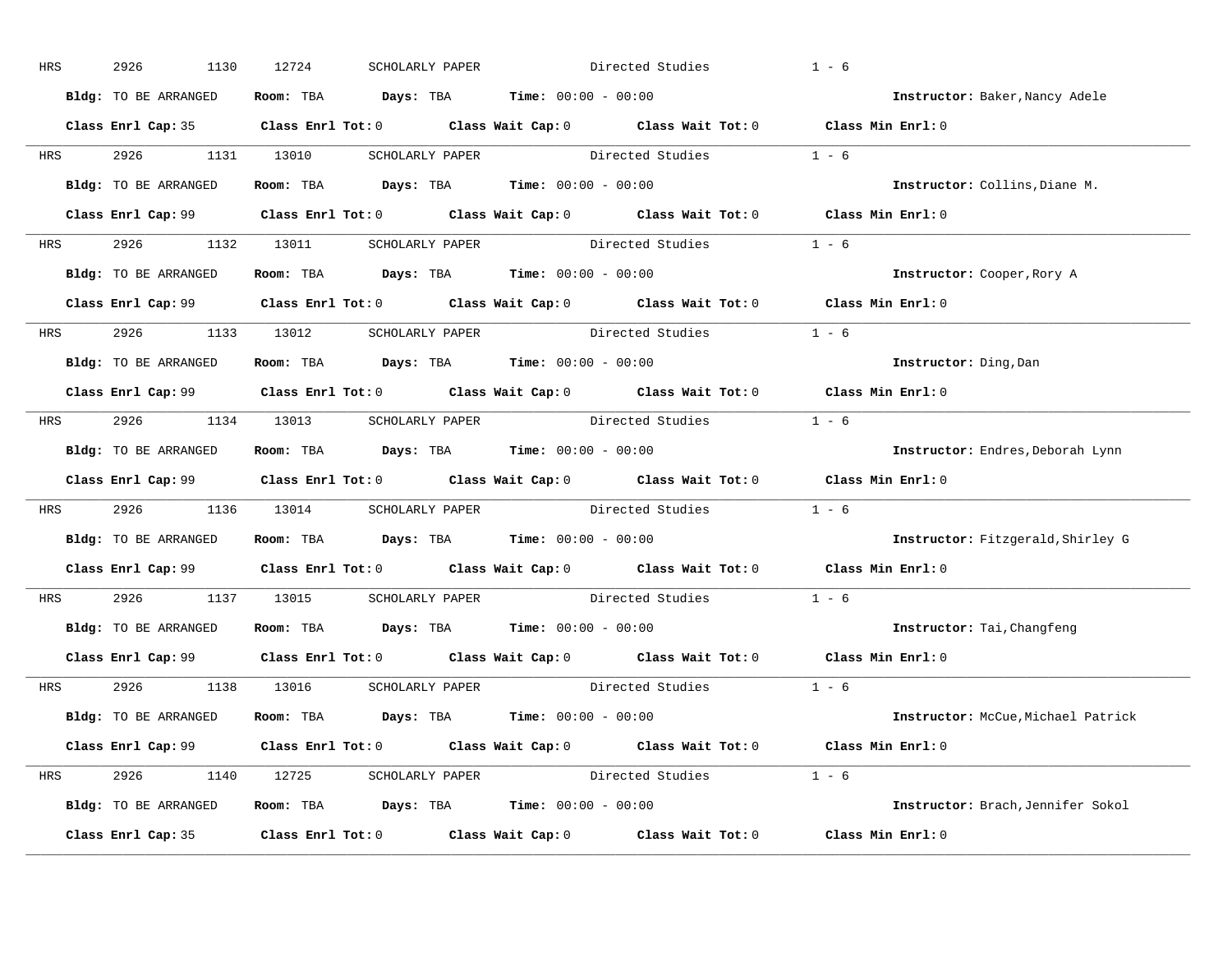### Report ID: SR201 **University of Pittsburgh** Page No. 151 of 251 **Schedule of Classes for Summer Term 2020-2021** Run Date: 11/07/2020 **Six Week - Second Run Time: 00:30:09**

| Subject    | Catalog Nbr Section Class Nbr | Course Title                                                                          | Component                                                                                  | Units<br>Topics                        |
|------------|-------------------------------|---------------------------------------------------------------------------------------|--------------------------------------------------------------------------------------------|----------------------------------------|
| <b>HRS</b> | 2926<br>1141                  | 13134<br>SCHOLARLY PAPER                                                              | Directed Studies                                                                           | $1 - 6$                                |
|            | Bldg: TO BE ARRANGED          | Room: TBA                                                                             | $Days: TBA$ $Time: 00:00 - 00:00$                                                          | Instructor: Pramuka, Michael           |
|            |                               |                                                                                       | Class Enrl Cap: 99 Class Enrl Tot: 0 Class Wait Cap: 0 Class Wait Tot: 0 Class Min Enrl: 0 |                                        |
| HRS        | 2926 200                      | 1142 13135<br>SCHOLARLY PAPER                                                         | Directed Studies                                                                           | $1 - 6$                                |
|            | Bldg: TO BE ARRANGED          | Room: TBA $Days:$ TBA $Time: 00:00 - 00:00$                                           |                                                                                            | Instructor: Schmeler, Mark Raymond     |
|            |                               |                                                                                       | Class Enrl Cap: 99 Class Enrl Tot: 0 Class Wait Cap: 0 Class Wait Tot: 0 Class Min Enrl: 0 |                                        |
| HRS        | 2926                          | 1143 13136<br>SCHOLARLY PAPER                                                         | Directed Studies                                                                           | $1 - 6$                                |
|            | Bldg: TO BE ARRANGED          | Room: TBA $Days:$ TBA $Time: 00:00 - 00:00$                                           |                                                                                            | Instructor: Seelman, Katherine Delores |
|            |                               |                                                                                       | Class Enrl Cap: 99 Class Enrl Tot: 0 Class Wait Cap: 0 Class Wait Tot: 0 Class Min Enrl: 0 |                                        |
| HRS        | 2926                          | 1144 13137                                                                            | SCHOLARLY PAPER Directed Studies                                                           | $1 - 6$                                |
|            | Bldg: TO BE ARRANGED          | Room: TBA $Days:$ TBA $Time: 00:00 - 00:00$                                           |                                                                                            | Instructor: Simpson, Richard Callaghan |
|            |                               |                                                                                       | Class Enrl Cap: 99 Class Enrl Tot: 0 Class Wait Cap: 0 Class Wait Tot: 0                   | Class Min Enrl: 0                      |
| <b>HRS</b> | 2926 7                        | 1145 12726                                                                            | SCHOLARLY PAPER Directed Studies                                                           | $1 - 6$                                |
|            | Bldg: TO BE ARRANGED          | Room: TBA $Days:$ TBA $Time: 00:00 - 00:00$                                           |                                                                                            | Instructor: Carvell, George E          |
|            |                               |                                                                                       | Class Enrl Cap: 35 Class Enrl Tot: 0 Class Wait Cap: 0 Class Wait Tot: 0 Class Min Enrl: 0 |                                        |
| HRS        | 2926<br>1146                  | 13138                                                                                 | SCHOLARLY PAPER Directed Studies                                                           | $1 - 6$                                |
|            | Bldg: TO BE ARRANGED          | Room: TBA $Days:$ TBA $Time: 00:00 - 00:00$                                           |                                                                                            | Instructor: Trefler, Elaine            |
|            |                               |                                                                                       | Class Enrl Cap: 99 Class Enrl Tot: 0 Class Wait Cap: 0 Class Wait Tot: 0 Class Min Enrl: 0 |                                        |
| HRS        | 2926 1147 13609               |                                                                                       | SCHOLARLY PAPER Directed Studies                                                           | $1 - 6$                                |
|            | Bldg: TO BE ARRANGED          | Room: TBA $Days:$ TBA $Time: 00:00 - 00:00$                                           |                                                                                            | Instructor: DeAlmeida, Dilhari R       |
|            |                               |                                                                                       | Class Enrl Cap: 99 Class Enrl Tot: 0 Class Wait Cap: 0 Class Wait Tot: 0                   | Class Min Enrl: 0                      |
| HRS        | 2926<br>1148                  | 14336<br>SCHOLARLY PAPER                                                              | Directed Studies                                                                           | $1 - 6$                                |
|            | Bldg: TO BE ARRANGED          | Room: TBA $\rule{1em}{0.15mm}$ Days: TBA $\rule{1.5mm}{0.15mm}$ Time: $00:00 - 00:00$ |                                                                                            | Instructor: Zhou, Leming               |
|            | Class Enrl Cap: 99            |                                                                                       | Class Enrl Tot: $0$ Class Wait Cap: $0$ Class Wait Tot: $0$                                | Class Min Enrl: 0                      |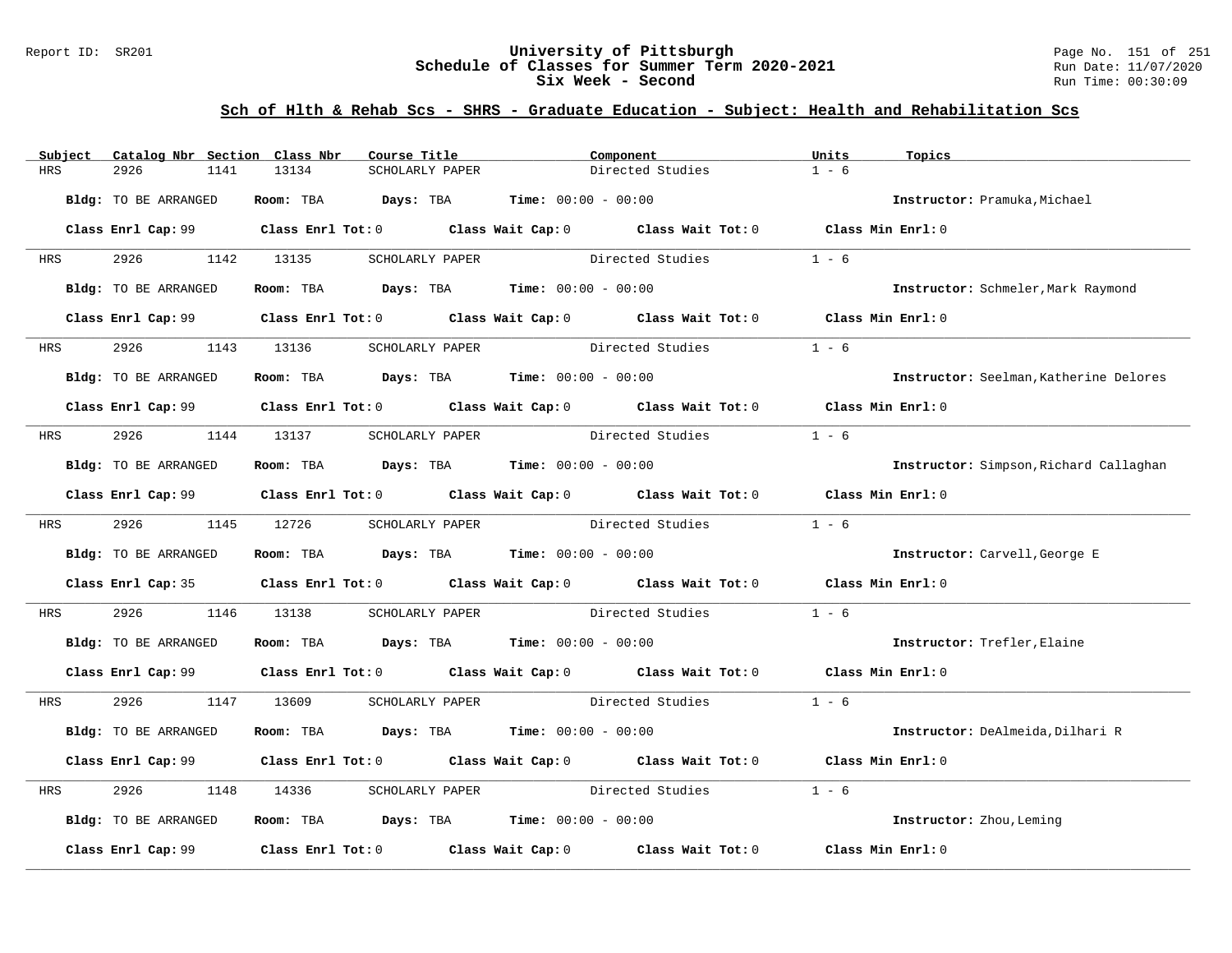| HRS        | 2926<br>1150         | 12727<br>SCHOLARLY PAPER                    | Directed Studies                                                                           | $1 - 6$                               |
|------------|----------------------|---------------------------------------------|--------------------------------------------------------------------------------------------|---------------------------------------|
|            | Bldg: TO BE ARRANGED | Room: TBA $Days:$ TBA $Time: 00:00 - 00:00$ |                                                                                            | Instructor: Delitto, Anthony          |
|            |                      |                                             | Class Enrl Cap: 35 Class Enrl Tot: 0 Class Wait Cap: 0 Class Wait Tot: 0 Class Min Enrl: 0 |                                       |
| <b>HRS</b> | 2926 1155 12728      |                                             | SCHOLARLY PAPER Directed Studies                                                           | $1 - 6$                               |
|            | Bldg: TO BE ARRANGED | Room: TBA $Days:$ TBA Time: $00:00 - 00:00$ |                                                                                            | Instructor: Fitzgerald, Gerald G.     |
|            |                      |                                             | Class Enrl Cap: 35 Class Enrl Tot: 0 Class Wait Cap: 0 Class Wait Tot: 0 Class Min Enrl: 0 |                                       |
|            |                      |                                             | HRS 2926 1160 12729 SCHOLARLY PAPER Directed Studies 1 - 6                                 |                                       |
|            | Bldg: TO BE ARRANGED | Room: TBA $Days:$ TBA $Time: 00:00 - 00:00$ |                                                                                            | Instructor: Irrgang, James J          |
|            |                      |                                             | Class Enrl Cap: 35 Class Enrl Tot: 0 Class Wait Cap: 0 Class Wait Tot: 0 Class Min Enrl: 0 |                                       |
|            |                      | HRS 2926 1165 12730 SCHOLARLY PAPER         | Directed Studies                                                                           | $1 - 6$                               |
|            | Bldg: TO BE ARRANGED | Room: TBA $Days:$ TBA $Time: 00:00 - 00:00$ |                                                                                            | Instructor: Kelly, M Kathleen         |
|            |                      |                                             | Class Enrl Cap: 35 Class Enrl Tot: 0 Class Wait Cap: 0 Class Wait Tot: 0 Class Min Enrl: 0 |                                       |
| HRS        |                      |                                             | 2926 1170 12731 SCHOLARLY PAPER Directed Studies 1 - 6                                     |                                       |
|            | Bldg: TO BE ARRANGED | Room: TBA $Days:$ TBA $Time: 00:00 - 00:00$ |                                                                                            | Instructor: Sparto, Patrick J.        |
|            |                      |                                             | Class Enrl Cap: 35 Class Enrl Tot: 0 Class Wait Cap: 0 Class Wait Tot: 0 Class Min Enrl: 0 |                                       |
| HRS        |                      |                                             | 2926 1175 12732 SCHOLARLY PAPER Directed Studies 1 - 6                                     |                                       |
|            | Bldg: TO BE ARRANGED | Room: TBA $Days:$ TBA $Time: 00:00 - 00:00$ |                                                                                            | Instructor: Van Swearingen, Jessie M  |
|            |                      |                                             | Class Enrl Cap: 35 Class Enrl Tot: 0 Class Wait Cap: 0 Class Wait Tot: 0                   | Class Min Enrl: 0                     |
| <b>HRS</b> | 2926 1180 12733      |                                             | SCHOLARLY PAPER Directed Studies                                                           | $1 - 6$                               |
|            | Bldg: TO BE ARRANGED | Room: TBA $Days:$ TBA $Time: 00:00 - 00:00$ |                                                                                            | Instructor: Whitney, Susan L          |
|            |                      |                                             | Class Enrl Cap: 35 Class Enrl Tot: 0 Class Wait Cap: 0 Class Wait Tot: 0                   | Class Min Enrl: 0                     |
|            |                      | HRS 2926 1185 12734 SCHOLARLY PAPER         | Directed Studies 1 - 6                                                                     |                                       |
|            | Bldg: TO BE ARRANGED | Room: TBA $Days:$ TBA $Time: 00:00 - 00:00$ |                                                                                            | Instructor: Abdelhak, Mervat          |
|            |                      |                                             | Class Enrl Cap: 35 Class Enrl Tot: 0 Class Wait Cap: 0 Class Wait Tot: 0 Class Min Enrl: 0 |                                       |
|            |                      |                                             | HRS 2926 1190 12735 SCHOLARLY PAPER Directed Studies 1 - 6                                 |                                       |
|            | Bldg: TO BE ARRANGED | Room: TBA $Days:$ TBA $Time: 00:00 - 00:00$ |                                                                                            | Instructor: Anania-Firouzan, Patricia |
|            | Class Enrl Cap: 35   |                                             | Class Enrl Tot: $0$ Class Wait Cap: $0$ Class Wait Tot: $0$                                | Class Min Enrl: 0                     |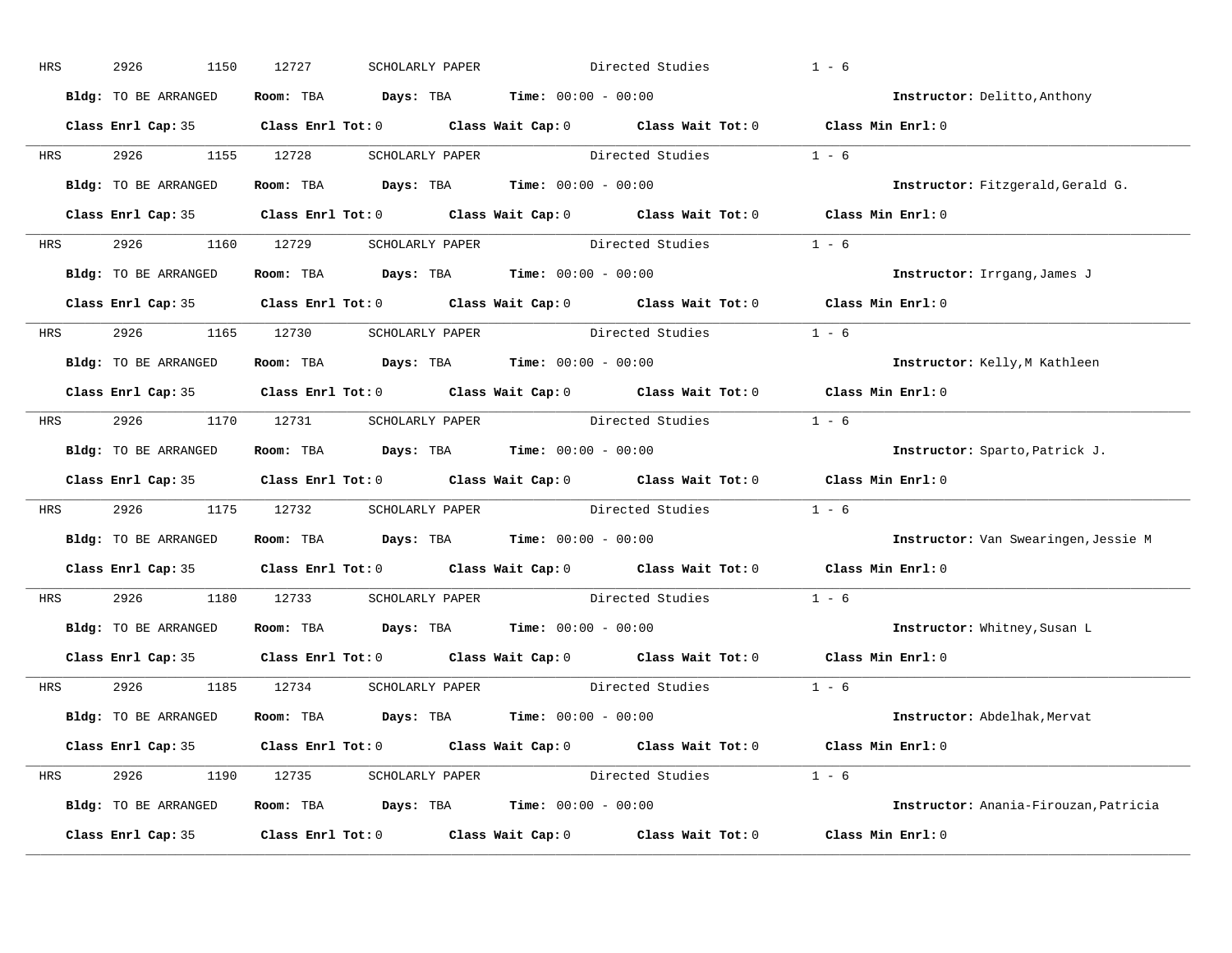### Report ID: SR201 **University of Pittsburgh** Page No. 153 of 251 **Schedule of Classes for Summer Term 2020-2021** Run Date: 11/07/2020 **Six Week - Second Run Time: 00:30:09**

| Subject    | Catalog Nbr Section Class Nbr | Course Title                                   | Component                                                                                  | Units<br>Topics                     |
|------------|-------------------------------|------------------------------------------------|--------------------------------------------------------------------------------------------|-------------------------------------|
| HRS        | 2926<br>1191                  | 17058<br>SCHOLARLY PAPER                       | Directed Studies                                                                           | $1 - 6$                             |
|            | Bldg: TO BE ARRANGED          | Room: TBA $Days:$ TBA $Time: 00:00 - 00:00$    |                                                                                            | Instructor: Bendixen, Roxanna Marie |
|            |                               |                                                | Class Enrl Cap: 99 Class Enrl Tot: 0 Class Wait Cap: 0 Class Wait Tot: 0 Class Min Enrl: 0 |                                     |
| <b>HRS</b> | 2926 1192 17059               | SCHOLARLY PAPER                                | Directed Studies                                                                           | $1 - 6$                             |
|            | Bldg: TO BE ARRANGED          | Room: TBA $Days:$ TBA $Time:$ $00:00 - 00:00$  |                                                                                            | Instructor: Baird, Joanne Merante   |
|            |                               |                                                | Class Enrl Cap: 99 Class Enrl Tot: 0 Class Wait Cap: 0 Class Wait Tot: 0 Class Min Enrl: 0 |                                     |
| <b>HRS</b> | 2926 1194 17060               | SCHOLARLY PAPER                                | Directed Studies                                                                           | $1 - 6$                             |
|            | Bldg: TO BE ARRANGED          | Room: TBA $Days:$ TBA $Time: 00:00 - 00:00$    |                                                                                            | Instructor: Toto, Pamela Ellen      |
|            |                               |                                                | Class Enrl Cap: 99 Class Enrl Tot: 0 Class Wait Cap: 0 Class Wait Tot: 0 Class Min Enrl: 0 |                                     |
|            |                               |                                                | HRS 2926 1195 12736 SCHOLARLY PAPER Directed Studies                                       | $1 - 6$                             |
|            | Bldg: TO BE ARRANGED          | Room: TBA $Days:$ TBA $Time: 00:00 - 00:00$    |                                                                                            | Instructor: Parmanto, Bambang       |
|            |                               |                                                | Class Enrl Cap: 35 Class Enrl Tot: 0 Class Wait Cap: 0 Class Wait Tot: 0 Class Min Enrl: 0 |                                     |
|            | HRS 2926 1200 12737           |                                                | SCHOLARLY PAPER Directed Studies                                                           | $1 - 6$                             |
|            | Bldg: TO BE ARRANGED          | Room: TBA $Days: TBA$ Time: $00:00 - 00:00$    |                                                                                            | Instructor: Watzlaf, Valerie J      |
|            |                               |                                                | Class Enrl Cap: 35 Class Enrl Tot: 0 Class Wait Cap: 0 Class Wait Tot: 0 Class Min Enrl: 0 |                                     |
| HRS        | 2926                          | 1201 13224                                     | SCHOLARLY PAPER Directed Studies                                                           | $1 - 6$                             |
|            | Bldg: TO BE ARRANGED          | Room: TBA $Days:$ TBA $Time: 00:00 - 00:00$    |                                                                                            | Instructor: Burdett, Ray G          |
|            |                               |                                                | Class Enrl Cap: 99 Class Enrl Tot: 0 Class Wait Cap: 0 Class Wait Tot: 0 Class Min Enrl: 0 |                                     |
|            | HRS 2926 1215 14690           |                                                | SCHOLARLY PAPER Directed Studies 1 - 6                                                     |                                     |
|            | Bldg: TO BE ARRANGED          | Room: TBA $Days:$ TBA $Time: 00:00 - 00:00$    |                                                                                            | Instructor: Sethi, Amit             |
|            |                               |                                                | Class Enrl Cap: 99 Class Enrl Tot: 0 Class Wait Cap: 0 Class Wait Tot: 0 Class Min Enrl: 0 |                                     |
| HRS        | 2999                          | 1186 13612 INDEPENDENT STUDY Independent Study |                                                                                            | $1 - 6$                             |
|            | Bldg: TO BE ARRANGED          | Room: TBA $Days:$ TBA Time: $00:00 - 00:00$    |                                                                                            | Instructor: Saptono, Andi           |
|            | Class Enrl Cap: 20            |                                                | Class Enrl Tot: $0$ Class Wait Cap: $0$ Class Wait Tot: $0$                                | Class Min Enrl: 0                   |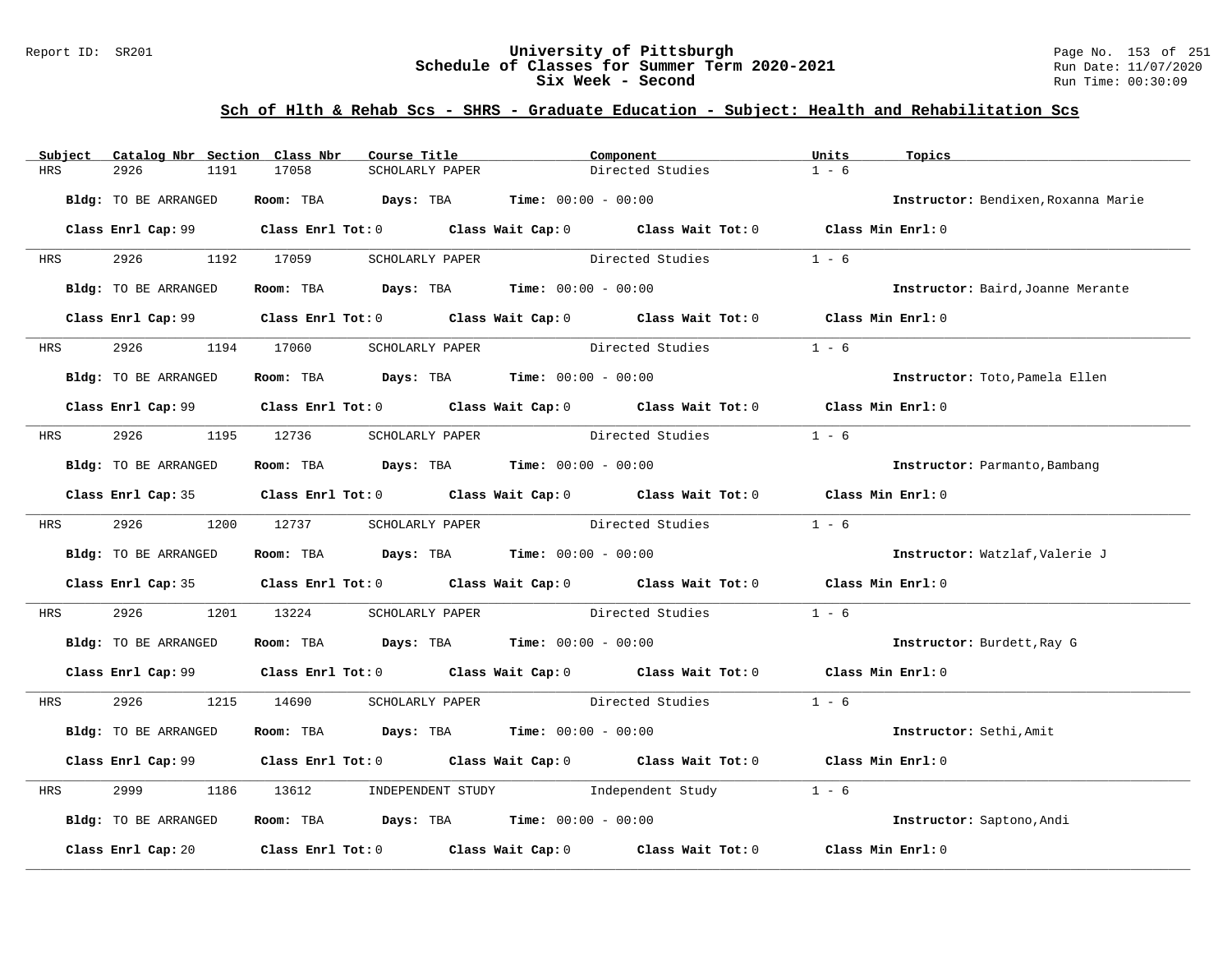| HRS        | 2999<br>1190         | 12779<br>INDEPENDENT STUDY Independent Study                                                        | $1 - 6$                           |
|------------|----------------------|-----------------------------------------------------------------------------------------------------|-----------------------------------|
|            | Bldg: TO BE ARRANGED | Room: TBA $Days:$ TBA $Time: 00:00 - 00:00$                                                         | Instructor: Brach, Jennifer Sokol |
|            |                      | Class Enrl Cap: 35 Class Enrl Tot: 0 Class Wait Cap: 0 Class Wait Tot: 0 Class Min Enrl: 0          |                                   |
| <b>HRS</b> |                      | 2999 1191 12967 INDEPENDENT STUDY Independent Study 1 - 6                                           |                                   |
|            | Bldg: TO BE ARRANGED | Room: TBA $\rule{1em}{0.15mm}$ Days: TBA Time: $00:00 - 00:00$                                      | Instructor: Angelo, Jennifer Kay  |
|            |                      | Class Enrl Cap: 20 Class Enrl Tot: 0 Class Wait Cap: 0 Class Wait Tot: 0 Class Min Enrl: 0          |                                   |
|            |                      | HRS 2999 1193 12968 INDEPENDENT STUDY Independent Study 1 - 6                                       |                                   |
|            | Bldg: TO BE ARRANGED | Room: TBA $Days:$ TBA $Time:$ 00:00 - 00:00                                                         | Instructor: Balouris, Sondra A    |
|            |                      | Class Enrl Cap: 20 Class Enrl Tot: 0 Class Wait Cap: 0 Class Wait Tot: 0 Class Min Enrl: 0          |                                   |
|            |                      | HRS 2999 1194 12969 INDEPENDENT STUDY Independent Study 1 - 6                                       |                                   |
|            | Bldg: TO BE ARRANGED | Room: TBA $\rule{1em}{0.15mm}$ Days: TBA $\rule{1.5mm}{0.15mm}$ Time: $00:00 - 00:00$               | Instructor: Boninger, Michael L.  |
|            |                      | Class Enrl Cap: 20 Class Enrl Tot: 0 Class Wait Cap: 0 Class Wait Tot: 0 Class Min Enrl: 0          |                                   |
|            |                      | HRS 2999 1195 12780 INDEPENDENT STUDY Independent Study 1 - 6                                       |                                   |
|            | Bldg: TO BE ARRANGED | Room: TBA $\rule{1em}{0.15mm}$ Days: TBA Time: $00:00 - 00:00$                                      | Instructor: Carvell, George E     |
|            |                      | Class Enrl Cap: 35 Class Enrl Tot: 0 Class Wait Cap: 0 Class Wait Tot: 0 Class Min Enrl: 0          |                                   |
| <b>HRS</b> |                      | 2999 1197 12970 INDEPENDENT STUDY Independent Study 1 - 6                                           |                                   |
|            | Bldg: TO BE ARRANGED | Room: TBA $Days:$ TBA Time: $00:00 - 00:00$                                                         | Instructor: Cooper, Rory A        |
|            |                      | Class Enrl Cap: 20 $\qquad$ Class Enrl Tot: 0 $\qquad$ Class Wait Cap: 0 $\qquad$ Class Wait Tot: 0 | Class Min Enrl: 0                 |
| <b>HRS</b> |                      | 2999 1198 12971 INDEPENDENT STUDY Independent Study 1 - 6                                           |                                   |
|            | Bldg: TO BE ARRANGED | Room: TBA $\rule{1em}{0.15mm}$ Days: TBA Time: $00:00 - 00:00$                                      | Instructor: Cooper, Rosemarie     |
|            | Class Enrl Cap: 20   | Class Enrl Tot: 0 $\qquad$ Class Wait Cap: 0 $\qquad$ Class Wait Tot: 0                             | Class Min Enrl: 0                 |
|            |                      | HRS 2999 1199 12972 INDEPENDENT STUDY Independent Study 1 - 6                                       |                                   |
|            | Bldg: TO BE ARRANGED | Room: TBA Days: TBA Time: $00:00 - 00:00$                                                           | Instructor: Ding, Dan             |
|            |                      | Class Enrl Cap: 20 Class Enrl Tot: 0 Class Wait Cap: 0 Class Wait Tot: 0 Class Min Enrl: 0          |                                   |
|            |                      | HRS 2999 1200 12781 INDEPENDENT STUDY Independent Study 1 - 6                                       |                                   |
|            | Bldg: TO BE ARRANGED | Room: TBA $\rule{1em}{0.15mm}$ Days: TBA $\qquad$ Time: $00:00 - 00:00$                             | Instructor: Delitto, Anthony      |
|            |                      | Class Enrl Cap: 35 $\qquad$ Class Enrl Tot: 0 $\qquad$ Class Wait Cap: 0 $\qquad$ Class Wait Tot: 0 | Class Min Enrl: 0                 |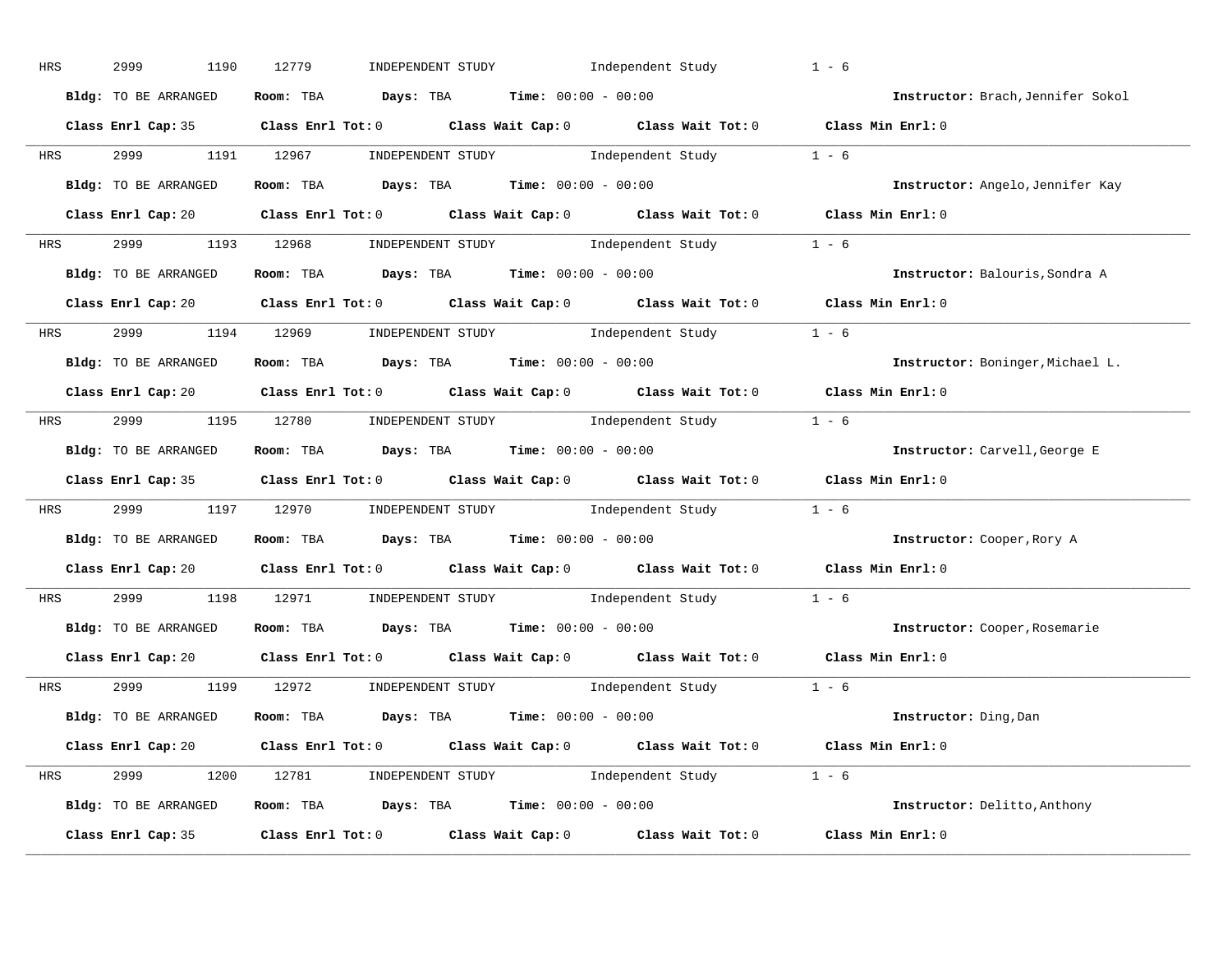### Report ID: SR201 **University of Pittsburgh** Page No. 155 of 251 **Schedule of Classes for Summer Term 2020-2021** Run Date: 11/07/2020 **Six Week - Second Run Time: 00:30:09**

| Subject<br>Catalog Nbr Section Class Nbr | Course Title                                                                                                                   | Component                           | Units<br>Topics                    |
|------------------------------------------|--------------------------------------------------------------------------------------------------------------------------------|-------------------------------------|------------------------------------|
| 2999<br><b>HRS</b><br>1203               | 12973<br>INDEPENDENT STUDY                                                                                                     | Independent Study                   | $1 - 6$                            |
| Bldg: TO BE ARRANGED                     | Room: TBA Days: TBA                                                                                                            | <b>Time:</b> $00:00 - 00:00$        | Instructor: Tai, Changfeng         |
|                                          | Class Enrl Cap: 20 $\qquad$ Class Enrl Tot: 0 $\qquad$ Class Wait Cap: 0 $\qquad$ Class Wait Tot: 0 $\qquad$ Class Min Enrl: 0 |                                     |                                    |
| 2999 72<br>HRS                           | 1205 12782<br>INDEPENDENT STUDY                                                                                                | Independent Study                   | $1 - 6$                            |
| Bldg: TO BE ARRANGED                     | Room: TBA $Days:$ TBA Time: $00:00 - 00:00$                                                                                    |                                     | Instructor: Delitto, Ronna S.      |
|                                          | Class Enrl Cap: 35 Class Enrl Tot: 0 Class Wait Cap: 0 Class Wait Tot: 0 Class Min Enrl: 0                                     |                                     |                                    |
| 2999<br><b>HRS</b>                       | 1208 12974 INDEPENDENT STUDY Independent Study                                                                                 |                                     | $1 - 6$                            |
| Bldg: TO BE ARRANGED                     | Room: TBA $Days:$ TBA $Time: 00:00 - 00:00$                                                                                    |                                     | Instructor: Karg, Patricia E.      |
|                                          | Class Enrl Cap: 20 $\qquad$ Class Enrl Tot: 0 $\qquad$ Class Wait Cap: 0 $\qquad$ Class Wait Tot: 0 $\qquad$ Class Min Enrl: 0 |                                     |                                    |
| <b>HRS</b>                               | 2999 1210 12783 INDEPENDENT STUDY Independent Study                                                                            |                                     | $1 - 6$                            |
| Bldg: TO BE ARRANGED                     | Room: TBA $Days:$ TBA $Time: 00:00 - 00:00$                                                                                    |                                     | Instructor: Fitzgerald, Lynn M.    |
|                                          | Class Enrl Cap: 35 Class Enrl Tot: 0 Class Wait Cap: 0 Class Wait Tot: 0 Class Min Enrl: 0                                     |                                     |                                    |
| 2999 1212 12975<br><b>HRS</b>            |                                                                                                                                | INDEPENDENT STUDY 1ndependent Study | $1 - 6$                            |
| Bldg: TO BE ARRANGED                     | Room: TBA $\rule{1em}{0.15mm}$ Days: TBA $\rule{1.5mm}{0.15mm}$ Time: $00:00 - 00:00$                                          |                                     | Instructor: Koontz, Alicia M.      |
|                                          | Class Enrl Cap: 20 $\qquad$ Class Enrl Tot: 0 $\qquad$ Class Wait Cap: 0 $\qquad$ Class Wait Tot: 0 $\qquad$ Class Min Enrl: 0 |                                     |                                    |
| 2999<br>HRS                              | 1214 12976                                                                                                                     | INDEPENDENT STUDY 1ndependent Study | $1 - 6$                            |
| Bldg: TO BE ARRANGED                     | Room: TBA $Days:$ TBA Time: $00:00 - 00:00$                                                                                    |                                     | Instructor: Little, Roger E        |
|                                          | Class Enrl Cap: 20 $\qquad$ Class Enrl Tot: 0 $\qquad$ Class Wait Cap: 0 $\qquad$ Class Wait Tot: 0 $\qquad$ Class Min Enrl: 0 |                                     |                                    |
| HRS                                      | 2999 1215 12784 INDEPENDENT STUDY Independent Study 1 - 6                                                                      |                                     |                                    |
| Bldg: TO BE ARRANGED                     | Room: TBA $Days:$ TBA $Time: 00:00 - 00:00$                                                                                    |                                     | Instructor: Fitzgerald, Gerald G.  |
|                                          | Class Enrl Cap: 35 Class Enrl Tot: 0 Class Wait Cap: 0 Class Wait Tot: 0                                                       |                                     | Class Min Enrl: 0                  |
| 2999<br>1217<br>HRS                      | 12977                                                                                                                          | INDEPENDENT STUDY 1ndependent Study | $1 - 6$                            |
| Bldg: TO BE ARRANGED                     | Room: TBA $Days: TBA$ Time: $00:00 - 00:00$                                                                                    |                                     | Instructor: McCue, Michael Patrick |
| Class Enrl Cap: 20                       | Class Enrl Tot: 0 $\qquad$ Class Wait Cap: 0 $\qquad$ Class Wait Tot: 0                                                        |                                     | Class Min Enrl: 0                  |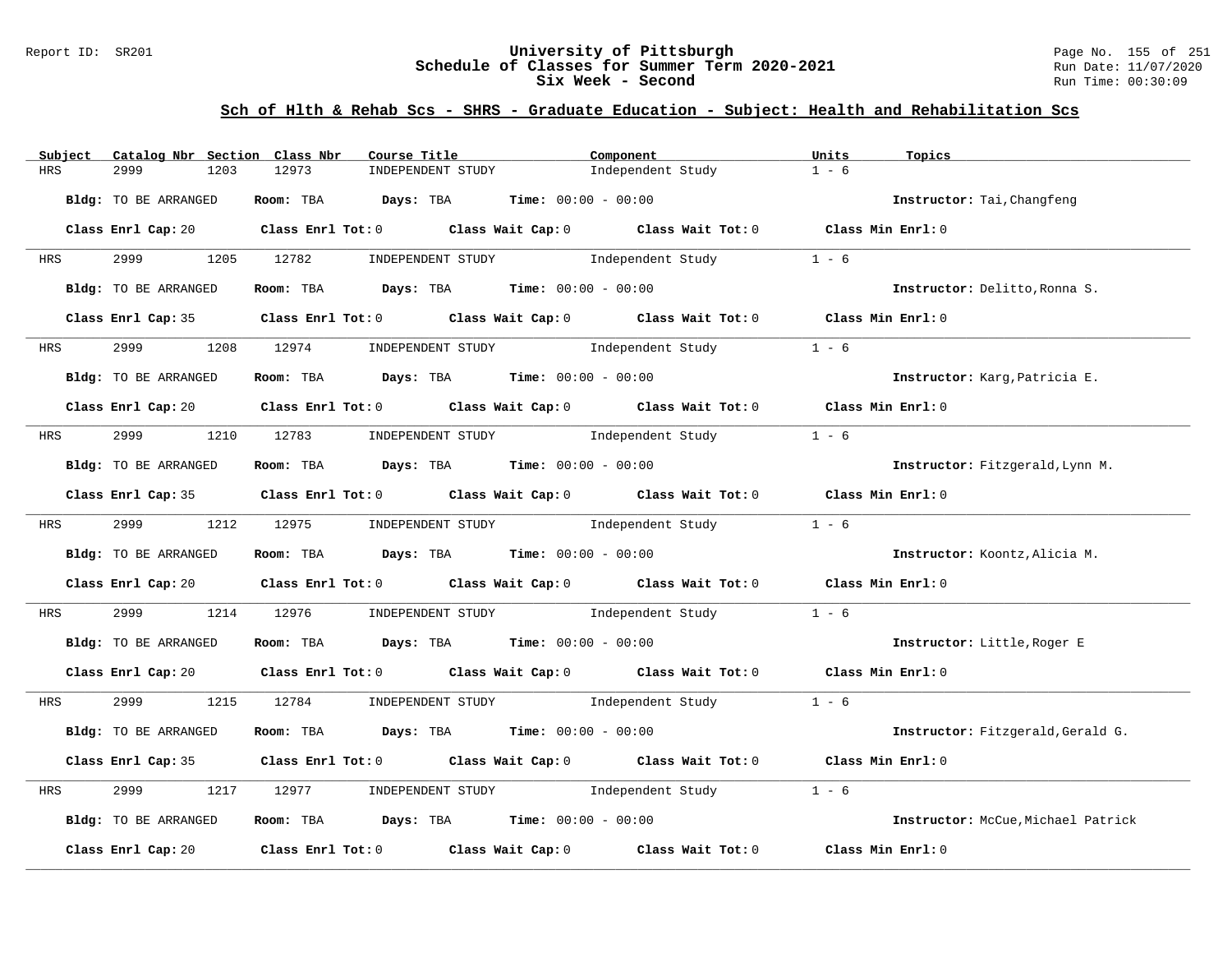| HRS        | 2999<br>1220         | 12785<br>INDEPENDENT STUDY Independent Study                                                        | $1 - 6$                            |
|------------|----------------------|-----------------------------------------------------------------------------------------------------|------------------------------------|
|            | Bldg: TO BE ARRANGED | Room: TBA $Days:$ TBA $Time: 00:00 - 00:00$                                                         | Instructor: Hile, Elizabeth S.     |
|            |                      | Class Enrl Cap: 35 Class Enrl Tot: 0 Class Wait Cap: 0 Class Wait Tot: 0 Class Min Enrl: 0          |                                    |
| <b>HRS</b> |                      | 2999 1221 12978 INDEPENDENT STUDY Independent Study 1 - 6                                           |                                    |
|            | Bldg: TO BE ARRANGED | Room: TBA $\rule{1em}{0.15mm}$ Days: TBA Time: $00:00 - 00:00$                                      | Instructor: Schmeler, Mark Raymond |
|            |                      | Class Enrl Cap: 20 Class Enrl Tot: 0 Class Wait Cap: 0 Class Wait Tot: 0 Class Min Enrl: 0          |                                    |
|            |                      | HRS 2999 1223 12980 INDEPENDENT STUDY Independent Study 1 - 6                                       |                                    |
|            | Bldg: TO BE ARRANGED | Room: TBA $Days:$ TBA $Time: 00:00 - 00:00$                                                         | Instructor: Dicianno, Brad Edward  |
|            |                      | Class Enrl Cap: 20 Class Enrl Tot: 0 Class Wait Cap: 0 Class Wait Tot: 0 Class Min Enrl: 0          |                                    |
|            |                      | HRS 2999 1225 12786 INDEPENDENT STUDY Independent Study 1 - 6                                       |                                    |
|            | Bldg: TO BE ARRANGED | Room: TBA $\rule{1em}{0.15mm}$ Days: TBA $\rule{1.5mm}{0.15mm}$ Time: $00:00 - 00:00$               | Instructor: Irrgang, James J       |
|            |                      | Class Enrl Cap: 35 Class Enrl Tot: 0 Class Wait Cap: 0 Class Wait Tot: 0 Class Min Enrl: 0          |                                    |
|            |                      | HRS 2999 1229 13187 INDEPENDENT STUDY Independent Study 1 - 6                                       |                                    |
|            | Bldg: TO BE ARRANGED | Room: TBA $\rule{1em}{0.15mm}$ Days: TBA $\rule{1.5mm}{0.15mm}$ Time: $00:00 - 00:00$               | Instructor: Brienza, David M       |
|            |                      | Class Enrl Cap: 20 Class Enrl Tot: 0 Class Wait Cap: 0 Class Wait Tot: 0 Class Min Enrl: 0          |                                    |
|            |                      | HRS 2999 1230 12787 INDEPENDENT STUDY Independent Study 1 - 6                                       |                                    |
|            | Bldg: TO BE ARRANGED | Room: TBA $Days:$ TBA Time: $00:00 - 00:00$                                                         | Instructor: Josbeno, Deborah Ann   |
|            |                      | Class Enrl Cap: 35 Class Enrl Tot: 0 Class Wait Cap: 0 Class Wait Tot: 0                            | Class Min Enrl: 0                  |
| <b>HRS</b> |                      | 2999 1232 14332 INDEPENDENT STUDY Independent Study 1 - 6                                           |                                    |
|            | Bldg: TO BE ARRANGED | Room: TBA $Days:$ TBA $Time: 00:00 - 00:00$                                                         | Instructor: Zhou, Leming           |
|            | Class Enrl Cap: 20   | Class Enrl Tot: $0$ Class Wait Cap: $0$ Class Wait Tot: $0$                                         | Class Min Enrl: 0                  |
|            |                      | HRS 2999 1235 12788 INDEPENDENT STUDY Independent Study 1 - 6                                       |                                    |
|            | Bldg: TO BE ARRANGED | Room: TBA $Days: TBA$ Time: $00:00 - 00:00$                                                         | Instructor: Kelly, M Kathleen      |
|            |                      | Class Enrl Cap: 35 Class Enrl Tot: 0 Class Wait Cap: 0 Class Wait Tot: 0 Class Min Enrl: 0          |                                    |
|            |                      | HRS 2999 1240 12789 INDEPENDENT STUDY Independent Study 1 - 6                                       |                                    |
|            | Bldg: TO BE ARRANGED | Room: TBA $Days:$ TBA $Time: 00:00 - 00:00$                                                         | Instructor: Locke, Andrea L        |
|            |                      | Class Enrl Cap: 35 $\qquad$ Class Enrl Tot: 0 $\qquad$ Class Wait Cap: 0 $\qquad$ Class Wait Tot: 0 | Class Min Enrl: 0                  |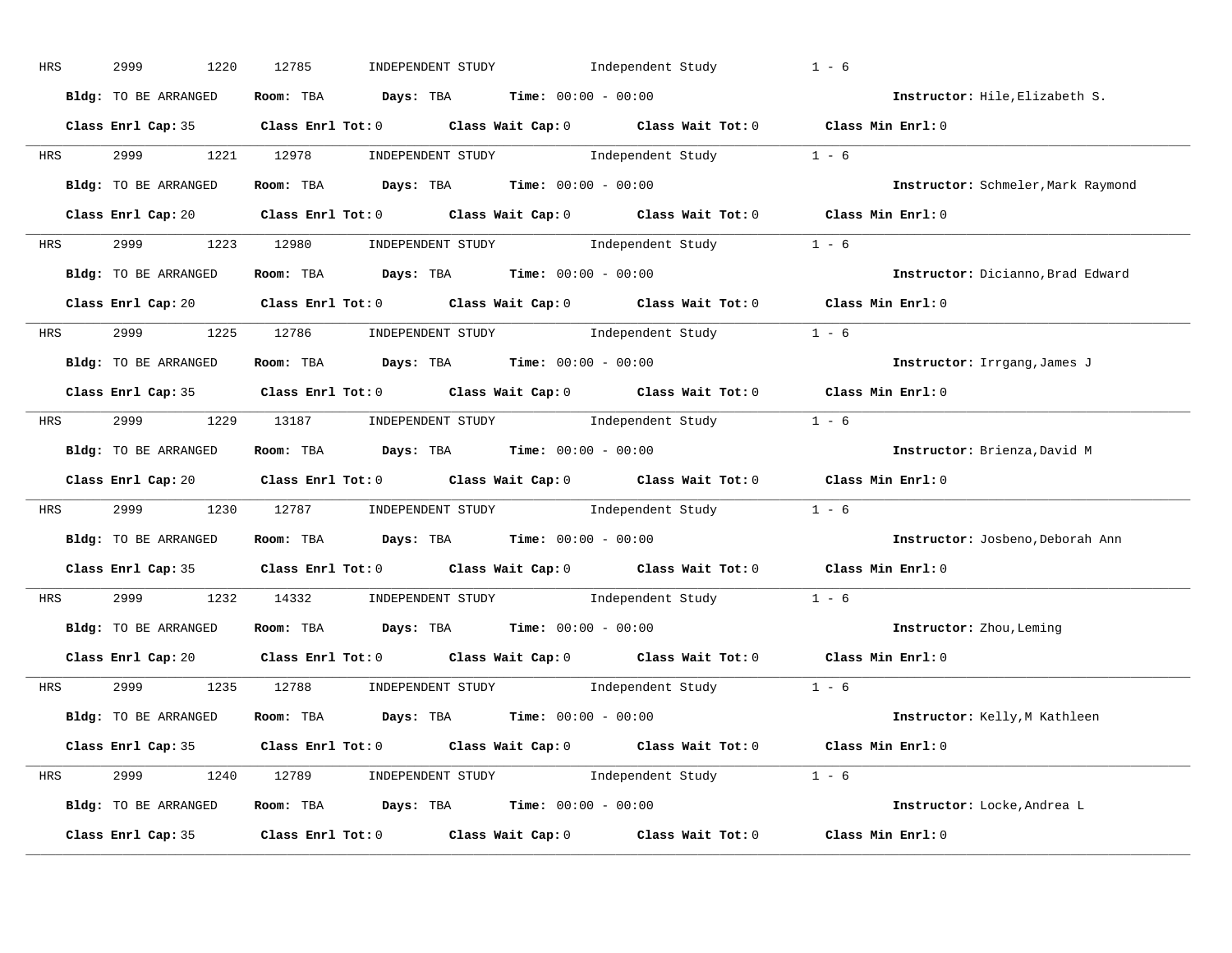### Report ID: SR201 **University of Pittsburgh** Page No. 157 of 251 **Schedule of Classes for Summer Term 2020-2021** Run Date: 11/07/2020 **Six Week - Second Run Time: 00:30:09**

| Catalog Nbr Section Class Nbr<br>Subject | Course Title                                                                                                        | Component         | Units<br>Topics                      |
|------------------------------------------|---------------------------------------------------------------------------------------------------------------------|-------------------|--------------------------------------|
| <b>HRS</b><br>2999<br>1245               | 12790<br>INDEPENDENT STUDY                                                                                          | Independent Study | $1 - 6$                              |
| Bldg: TO BE ARRANGED                     | Room: TBA $Days:$ TBA $Time: 00:00 - 00:00$                                                                         |                   | Instructor: Miller, Debora Lewis     |
|                                          | Class Enrl Cap: 35 Class Enrl Tot: 0 Class Wait Cap: 0 Class Wait Tot: 0 Class Min Enrl: 0                          |                   |                                      |
| 2999 — 200<br><b>HRS</b>                 | 1250 12791<br>INDEPENDENT STUDY 1ndependent Study                                                                   |                   | $1 - 6$                              |
| Bldg: TO BE ARRANGED                     | Room: TBA $Days:$ TBA $Time: 00:00 - 00:00$                                                                         |                   | Instructor: Piva, Sara R             |
|                                          | Class Enrl Cap: 35 Class Enrl Tot: 0 Class Wait Cap: 0 Class Wait Tot: 0 Class Min Enrl: 0                          |                   |                                      |
| HRS 2999                                 | 1255 12792 INDEPENDENT STUDY Independent Study                                                                      |                   | $1 - 6$                              |
| Bldg: TO BE ARRANGED                     | Room: TBA $\rule{1em}{0.15mm}$ Days: TBA Time: $00:00 - 00:00$                                                      |                   | Instructor: Sparto, Patrick J.       |
|                                          | Class Enrl Cap: 35 $\,$ Class Enrl Tot: 0 $\,$ Class Wait Cap: 0 $\,$ Class Wait Tot: 0 $\,$ Class Wait Tot: 0 $\,$ |                   | Class Min Enrl: 0                    |
| <b>HRS</b>                               | 2999 1260 12793 INDEPENDENT STUDY Independent Study                                                                 |                   | $1 - 6$                              |
| Bldg: TO BE ARRANGED                     | Room: TBA $\rule{1em}{0.15mm}$ Days: TBA $\rule{1.5mm}{0.15mm}$ Time: $00:00 - 00:00$                               |                   | Instructor: Timko, Michael G.        |
|                                          | Class Enrl Cap: 35 Class Enrl Tot: 0 Class Wait Cap: 0 Class Wait Tot: 0 Class Min Enrl: 0                          |                   |                                      |
|                                          | HRS 2999 1265 12794 INDEPENDENT STUDY Independent Study                                                             |                   | $1 - 6$                              |
| Bldg: TO BE ARRANGED                     | Room: TBA $Days:$ TBA $Time: 00:00 - 00:00$                                                                         |                   | Instructor: Van Swearingen, Jessie M |
|                                          | Class Enrl Cap: 35 Class Enrl Tot: 0 Class Wait Cap: 0 Class Wait Tot: 0 Class Min Enrl: 0                          |                   |                                      |
| 2999<br>HRS                              | 1270 12795 INDEPENDENT STUDY Independent Study                                                                      |                   | $1 - 6$                              |
| Bldg: TO BE ARRANGED                     | Room: TBA $Days:$ TBA $Time: 00:00 - 00:00$                                                                         |                   | Instructor: Whitney, Susan L         |
|                                          | Class Enrl Cap: 35 Class Enrl Tot: 0 Class Wait Cap: 0 Class Wait Tot: 0 Class Min Enrl: 0                          |                   |                                      |
| HRS                                      | 2999 1275 12796 INDEPENDENT STUDY Independent Study 1 - 6                                                           |                   |                                      |
| Bldg: TO BE ARRANGED                     | Room: TBA $Days:$ TBA $Time: 00:00 - 00:00$                                                                         |                   | Instructor: Abdelhak, Mervat         |
|                                          | Class Enrl Cap: 35 Class Enrl Tot: 0 Class Wait Cap: 0 Class Wait Tot: 0                                            |                   | Class Min Enrl: 0                    |
| 2999<br>1280<br>HRS                      | INDEPENDENT STUDY 1ndependent Study<br>12797                                                                        |                   | $1 - 6$                              |
| Bldg: TO BE ARRANGED                     | Room: TBA $Days: TBA$ Time: $00:00 - 00:00$                                                                         |                   | Instructor: Watzlaf, Valerie J       |
| Class Enrl Cap: 35                       | Class Enrl Tot: 0 $\qquad$ Class Wait Cap: 0 $\qquad$ Class Wait Tot: 0                                             |                   | Class Min Enrl: 0                    |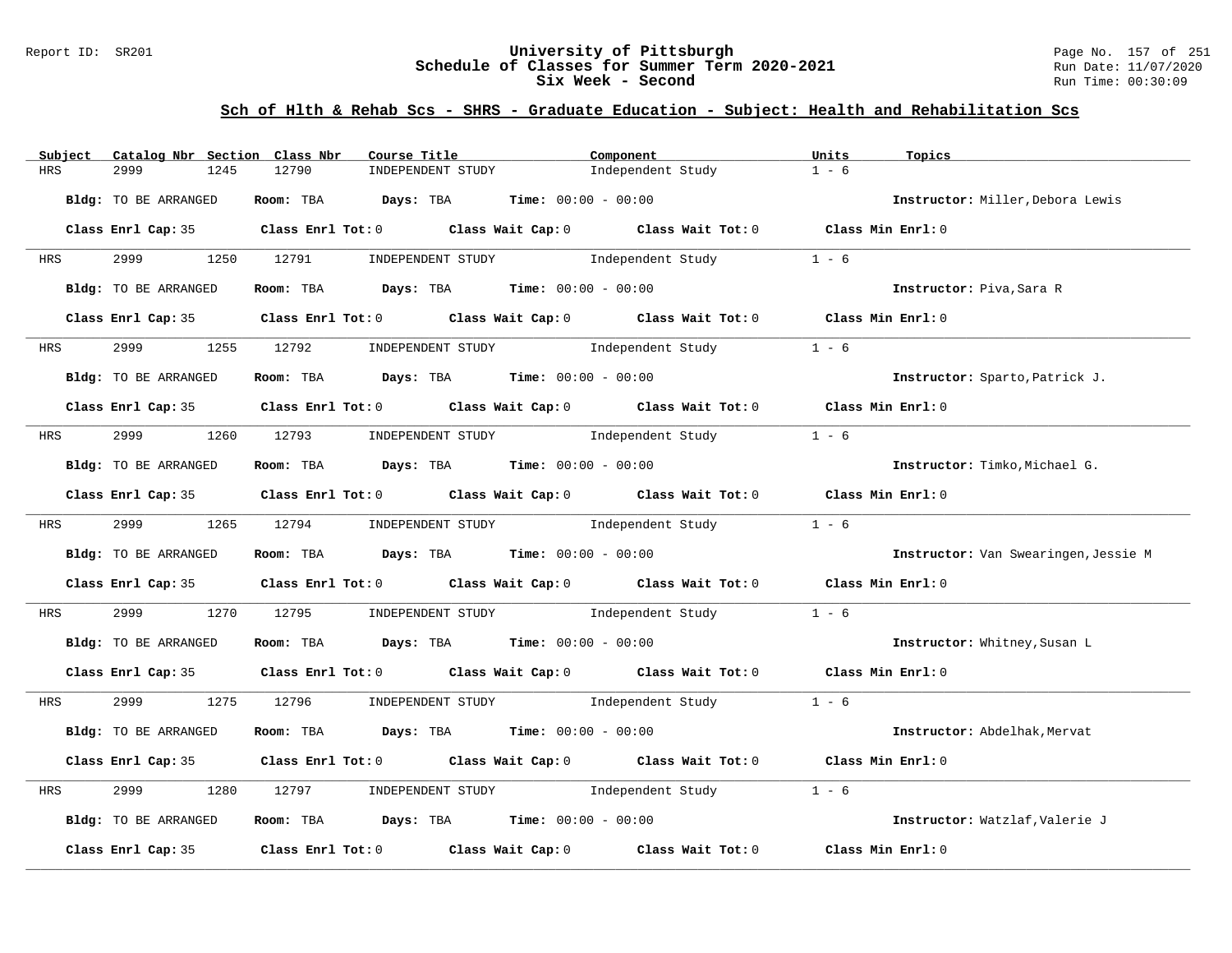| HRS        | 2999<br>1285         | 12798<br>INDEPENDENT STUDY                                                                 | Independent Study                                                                                                                                                                                                                                                                                                                                                                                         | $1 - 6$                               |
|------------|----------------------|--------------------------------------------------------------------------------------------|-----------------------------------------------------------------------------------------------------------------------------------------------------------------------------------------------------------------------------------------------------------------------------------------------------------------------------------------------------------------------------------------------------------|---------------------------------------|
|            | Bldg: TO BE ARRANGED | Room: TBA $Days:$ TBA $Time: 00:00 - 00:00$                                                |                                                                                                                                                                                                                                                                                                                                                                                                           | Instructor: Anania-Firouzan, Patricia |
|            |                      | Class Enrl Cap: 35 Class Enrl Tot: 0 Class Wait Cap: 0 Class Wait Tot: 0 Class Min Enrl: 0 |                                                                                                                                                                                                                                                                                                                                                                                                           |                                       |
| HRS        | 2999                 | 1290 12799                                                                                 | INDEPENDENT STUDY 1 - 6                                                                                                                                                                                                                                                                                                                                                                                   |                                       |
|            | Bldg: TO BE ARRANGED | Room: TBA $Days:$ TBA $Time: 00:00 - 00:00$                                                |                                                                                                                                                                                                                                                                                                                                                                                                           | Instructor: Parmanto, Bambang         |
|            |                      | Class Enrl Cap: 35 Class Enrl Tot: 0 Class Wait Cap: 0 Class Wait Tot: 0 Class Min Enrl: 0 |                                                                                                                                                                                                                                                                                                                                                                                                           |                                       |
| HRS        |                      | 2999 1302 13229 INDEPENDENT STUDY Independent Study 1 - 6                                  |                                                                                                                                                                                                                                                                                                                                                                                                           |                                       |
|            | Bldg: TO BE ARRANGED | Room: TBA $\rule{1em}{0.15mm}$ Days: TBA Time: $00:00 - 00:00$                             |                                                                                                                                                                                                                                                                                                                                                                                                           | Instructor: Hutcheson, Deborah A.     |
|            |                      | Class Enrl Cap: 20 Class Enrl Tot: 0 Class Wait Cap: 0 Class Wait Tot: 0 Class Min Enrl: 0 |                                                                                                                                                                                                                                                                                                                                                                                                           |                                       |
| <b>HRS</b> | 2999 1304 13230      |                                                                                            | INDEPENDENT STUDY 1 - 6                                                                                                                                                                                                                                                                                                                                                                                   |                                       |
|            | Bldg: TO BE ARRANGED | Room: TBA $\rule{1em}{0.5em}$ Days: TBA $\rule{1.5em}{0.5em}$ Time: $00:00 - 00:00$        |                                                                                                                                                                                                                                                                                                                                                                                                           | Instructor: Dodd, Judith L            |
|            |                      | Class Enrl Cap: 20 Class Enrl Tot: 0 Class Wait Cap: 0 Class Wait Tot: 0 Class Min Enrl: 0 |                                                                                                                                                                                                                                                                                                                                                                                                           |                                       |
|            |                      | HRS 2999 1307 13231 INDEPENDENT STUDY Independent Study 1 - 6                              |                                                                                                                                                                                                                                                                                                                                                                                                           |                                       |
|            | Bldg: TO BE ARRANGED | Room: TBA $Days:$ TBA $Time:$ 00:00 - 00:00                                                |                                                                                                                                                                                                                                                                                                                                                                                                           | Instructor: Cherok, Lori E            |
|            |                      | Class Enrl Cap: 20 Class Enrl Tot: 0 Class Wait Cap: 0 Class Wait Tot: 0 Class Min Enrl: 0 |                                                                                                                                                                                                                                                                                                                                                                                                           |                                       |
| HRS        |                      | 2999 1315 12800 INDEPENDENT STUDY Independent Study 1 - 6                                  |                                                                                                                                                                                                                                                                                                                                                                                                           |                                       |
|            | Bldg: TO BE ARRANGED | Room: TBA Days: TBA Time: $00:00 - 00:00$                                                  |                                                                                                                                                                                                                                                                                                                                                                                                           | Instructor: Beals, Kim                |
|            |                      | Class Enrl Cap: 35 Class Enrl Tot: 0 Class Wait Cap: 0 Class Wait Tot: 0 Class Min Enrl: 0 |                                                                                                                                                                                                                                                                                                                                                                                                           |                                       |
| HRS        | 2999 700<br>1330     | 12801                                                                                      | $\begin{minipage}[c]{0.9\linewidth} \textbf{INDEX} & \textbf{STUDY} \\ \textbf{1 - 6} & \textbf{1 - 6} \\ \textbf{2 - 1 - 6} & \textbf{1 - 6} \\ \textbf{3 - 1 - 6} & \textbf{1 - 6} \\ \textbf{4 - 1 - 6} & \textbf{1 - 6} \\ \textbf{5 - 1 - 6} & \textbf{1 - 6} \\ \textbf{6 - 1 - 6} & \textbf{1 - 6} \\ \textbf{7 - 1 - 6} & \textbf{1 - 6} \\ \textbf{8 - 1 - 6} & \textbf{1 - 6} \\ \textbf{1 - 6$ |                                       |
|            | Bldg: TO BE ARRANGED | Room: TBA $Days: TBA$ Time: $00:00 - 00:00$                                                |                                                                                                                                                                                                                                                                                                                                                                                                           | Instructor: Skidmore, Elizabeth R.    |
|            |                      | Class Enrl Cap: 35 Class Enrl Tot: 0 Class Wait Cap: 0 Class Wait Tot: 0                   |                                                                                                                                                                                                                                                                                                                                                                                                           | Class Min Enrl: 0                     |
| HRS        | 2999                 | 1335 12802                                                                                 | INDEPENDENT STUDY 1 - 6                                                                                                                                                                                                                                                                                                                                                                                   |                                       |
|            | Bldg: TO BE ARRANGED | Room: TBA $Days:$ TBA $Time:$ $00:00 - 00:00$                                              |                                                                                                                                                                                                                                                                                                                                                                                                           | Instructor: Chisholm, Denise          |
|            |                      | Class Enrl Cap: 35 Class Enrl Tot: 0 Class Wait Cap: 0 Class Wait Tot: 0 Class Min Enrl: 0 |                                                                                                                                                                                                                                                                                                                                                                                                           |                                       |
|            |                      | HRS 2999 1340 12803 INDEPENDENT STUDY Independent Study 1 - 6                              |                                                                                                                                                                                                                                                                                                                                                                                                           |                                       |
|            | Bldg: TO BE ARRANGED | Room: TBA $Days:$ TBA $Time:$ $00:00 - 00:00$                                              |                                                                                                                                                                                                                                                                                                                                                                                                           | Instructor: Rodakowski, Juleen L      |
|            | Class Enrl Cap: 35   |                                                                                            | Class Enrl Tot: 0 Class Wait Cap: 0 Class Wait Tot: 0                                                                                                                                                                                                                                                                                                                                                     | Class Min Enrl: 0                     |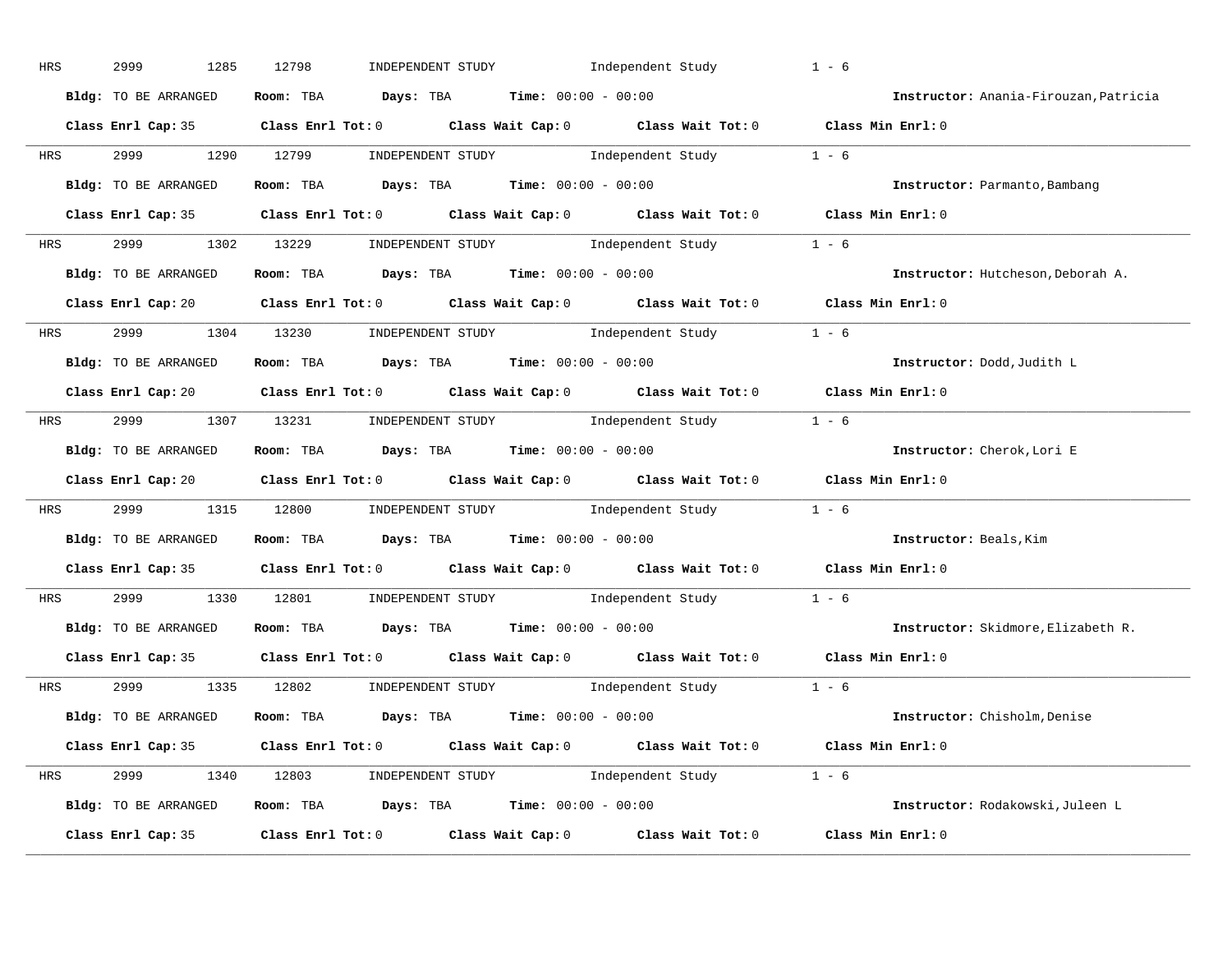### Report ID: SR201 **University of Pittsburgh** Page No. 159 of 251 **Schedule of Classes for Summer Term 2020-2021** Run Date: 11/07/2020 **Six Week - Second Run Time: 00:30:09**

| Catalog Nbr Section Class Nbr<br>Subject | Course Title                                                                                                                   | Component         | Units<br>Topics                     |
|------------------------------------------|--------------------------------------------------------------------------------------------------------------------------------|-------------------|-------------------------------------|
| <b>HRS</b><br>2999<br>1341               | 14693<br>INDEPENDENT STUDY                                                                                                     | Independent Study | $1 - 6$                             |
| Bldg: TO BE ARRANGED                     | Room: TBA $Days:$ TBA $Time: 00:00 - 00:00$                                                                                    |                   | Instructor: DeAlmeida, Dilhari R    |
|                                          | Class Enrl Cap: 20 Class Enrl Tot: 0 Class Wait Cap: 0 Class Wait Tot: 0 Class Min Enrl: 0                                     |                   |                                     |
| 2999 120<br><b>HRS</b>                   | 1577 16935<br>INDEPENDENT STUDY 1ndependent Study                                                                              |                   | $1 - 6$                             |
| Bldg: TO BE ARRANGED                     | Room: TBA $Days:$ TBA $Time: 00:00 - 00:00$                                                                                    |                   | Instructor: Sethi, Amit             |
|                                          | Class Enrl Cap: 20 Class Enrl Tot: 0 Class Wait Cap: 0 Class Wait Tot: 0 Class Min Enrl: 0                                     |                   |                                     |
|                                          |                                                                                                                                |                   | $1 - 6$                             |
| Bldg: TO BE ARRANGED                     | Room: TBA $\rule{1em}{0.15mm}$ Days: TBA Time: $00:00 - 00:00$                                                                 |                   | Instructor: Bendixen, Roxanna Marie |
|                                          | Class Enrl Cap: 20 Class Enrl Tot: 0 Class Wait Cap: 0 Class Wait Tot: 0 Class Min Enrl: 0                                     |                   |                                     |
|                                          | HRS 2999 1585 16937 INDEPENDENT STUDY Independent Study                                                                        |                   | $1 - 6$                             |
| Bldg: TO BE ARRANGED                     | Room: TBA $Days:$ TBA $Time: 00:00 - 00:00$                                                                                    |                   | Instructor: Baird, Joanne Merante   |
|                                          | Class Enrl Cap: 20 Class Enrl Tot: 0 Class Wait Cap: 0 Class Wait Tot: 0 Class Min Enrl: 0                                     |                   |                                     |
|                                          | HRS 2999 1595 16938 INDEPENDENT STUDY Independent Study                                                                        |                   | $1 - 6$                             |
| Bldg: TO BE ARRANGED                     | Room: TBA $Days:$ TBA $Time: 00:00 - 00:00$                                                                                    |                   | Instructor: Toto, Pamela Ellen      |
|                                          | Class Enrl Cap: 20 Class Enrl Tot: 0 Class Wait Cap: 0 Class Wait Tot: 0 Class Min Enrl: 0                                     |                   |                                     |
| 2999<br>HRS                              | 1596 19437 INDEPENDENT STUDY 1ndependent Study                                                                                 |                   | $1 - 6$                             |
| Bldg: TO BE ARRANGED                     | Room: TBA $Days:$ TBA $Time: 00:00 - 00:00$                                                                                    |                   | Instructor: White, Jennifer Suzanne |
|                                          | Class Enrl Cap: 20 $\qquad$ Class Enrl Tot: 0 $\qquad$ Class Wait Cap: 0 $\qquad$ Class Wait Tot: 0 $\qquad$ Class Min Enrl: 0 |                   |                                     |
| HRS                                      |                                                                                                                                |                   |                                     |
| Bldg: TO BE ARRANGED                     | Room: TBA $Days:$ TBA $Time: 00:00 - 00:00$                                                                                    |                   | Instructor: Stover, Alyson D        |
|                                          | Class Enrl Cap: 20 $\qquad$ Class Enrl Tot: 0 $\qquad$ Class Wait Cap: 0 $\qquad$ Class Wait Tot: 0                            |                   | Class Min Enrl: 0                   |
| 2999<br>HRS<br>1598                      | INDEPENDENT STUDY 1ndependent Study<br>19439                                                                                   |                   | $1 - 6$                             |
| Bldg: TO BE ARRANGED                     | Room: TBA $Days:$ TBA $Time: 00:00 - 00:00$                                                                                    |                   | Instructor: Marsico, Ann M          |
| Class Enrl Cap: 20                       | Class Enrl Tot: $0$ Class Wait Cap: $0$ Class Wait Tot: $0$                                                                    |                   | Class Min Enrl: 0                   |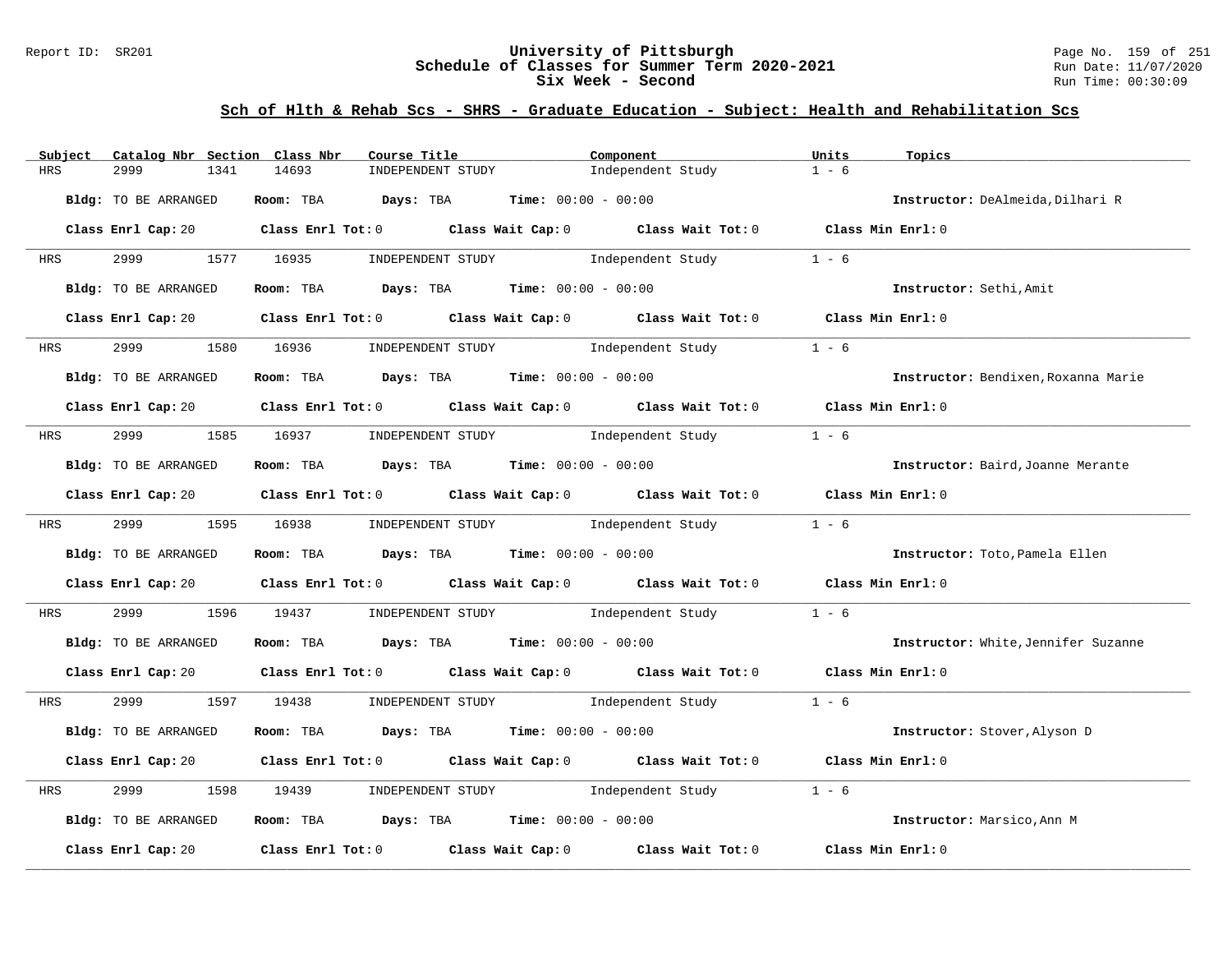| HRS | 2999<br>1599         | 19440<br>INDEPENDENT STUDY<br>Independent Study                                                                                                                                                                                                                                                                                                                                                                                                                                                                                                                               | $1 - 6$                               |
|-----|----------------------|-------------------------------------------------------------------------------------------------------------------------------------------------------------------------------------------------------------------------------------------------------------------------------------------------------------------------------------------------------------------------------------------------------------------------------------------------------------------------------------------------------------------------------------------------------------------------------|---------------------------------------|
|     | Bldg: TO BE ARRANGED | Room: TBA $Days:$ TBA $Time: 00:00 - 00:00$                                                                                                                                                                                                                                                                                                                                                                                                                                                                                                                                   | Instructor: Caldwell, Angela Renee    |
|     |                      | Class Enrl Cap: 20 Class Enrl Tot: 0 Class Wait Cap: 0 Class Wait Tot: 0 Class Min Enrl: 0                                                                                                                                                                                                                                                                                                                                                                                                                                                                                    |                                       |
| HRS |                      | $\begin{minipage}[c]{0.9\linewidth} \textbf{INDEX} & \textbf{STUDY} \\ \textbf{Index} & \textbf{Index} \\ \textbf{Index} & \textbf{Index} \\ \textbf{Index} & \textbf{Index} \\ \textbf{Index} & \textbf{Index} \\ \textbf{Index} & \textbf{Index} \\ \textbf{Index} & \textbf{Index} \\ \textbf{Index} & \textbf{Index} \\ \textbf{Index} & \textbf{Index} \\ \textbf{Index} & \textbf{Index} \\ \textbf{Index} & \textbf{Index} \\ \textbf{Index} & \textbf{Index} \\ \textbf{Index} & \textbf{Index} \\ \textbf{Index} & \textbf{Index} \\ \textbf{Index} &$<br>1600 19441 |                                       |
|     | Bldg: TO BE ARRANGED | Room: TBA $Days:$ TBA $Time: 00:00 - 00:00$                                                                                                                                                                                                                                                                                                                                                                                                                                                                                                                                   | Instructor: Leland, Natalie Elizabeth |
|     |                      | Class Enrl Cap: 20 Class Enrl Tot: 0 Class Wait Cap: 0 Class Wait Tot: 0 Class Min Enrl: 0                                                                                                                                                                                                                                                                                                                                                                                                                                                                                    |                                       |
| HRS |                      | 3999 1121 12936 DOCTORAL INDEPENDENT STUDY Independent Study 1 - 6                                                                                                                                                                                                                                                                                                                                                                                                                                                                                                            |                                       |
|     | Bldg: TO BE ARRANGED | Room: TBA $Days: TBA$ Time: $00:00 - 00:00$                                                                                                                                                                                                                                                                                                                                                                                                                                                                                                                                   | Instructor: Boninger, Michael L.      |
|     |                      | Class Enrl Cap: 20 Class Enrl Tot: 0 Class Wait Cap: 0 Class Wait Tot: 0 Class Min Enrl: 0                                                                                                                                                                                                                                                                                                                                                                                                                                                                                    |                                       |
| HRS | 3999 (1984)          | 1122 12937 DOCTORAL INDEPENDENT STUDY Independent Study 1 - 6                                                                                                                                                                                                                                                                                                                                                                                                                                                                                                                 |                                       |
|     | Bldg: TO BE ARRANGED | Room: TBA $Days:$ TBA $Time: 00:00 - 00:00$                                                                                                                                                                                                                                                                                                                                                                                                                                                                                                                                   | Instructor: Brienza, David M          |
|     |                      | Class Enrl Cap: 20 Class Enrl Tot: 0 Class Wait Cap: 0 Class Wait Tot: 0 Class Min Enrl: 0                                                                                                                                                                                                                                                                                                                                                                                                                                                                                    |                                       |
| HRS |                      | 3999 1123 12938 DOCTORAL INDEPENDENT STUDY Independent Study 1 - 6                                                                                                                                                                                                                                                                                                                                                                                                                                                                                                            |                                       |
|     | Bldg: TO BE ARRANGED | Room: TBA $Days:$ TBA $Time: 00:00 - 00:00$                                                                                                                                                                                                                                                                                                                                                                                                                                                                                                                                   | Instructor: Cooper, Rory A            |
|     |                      | Class Enrl Cap: 20 Class Enrl Tot: 0 Class Wait Cap: 0 Class Wait Tot: 0 Class Min Enrl: 0                                                                                                                                                                                                                                                                                                                                                                                                                                                                                    |                                       |
| HRS | 3999                 | 1124 12939 DOCTORAL INDEPENDENT STUDY Independent Study 1 - 6                                                                                                                                                                                                                                                                                                                                                                                                                                                                                                                 |                                       |
|     | Bldg: TO BE ARRANGED | Room: TBA $Days:$ TBA $Time: 00:00 - 00:00$                                                                                                                                                                                                                                                                                                                                                                                                                                                                                                                                   | Instructor: Ding, Dan                 |
|     |                      | Class Enrl Cap: 20 $\qquad$ Class Enrl Tot: 0 $\qquad$ Class Wait Cap: 0 $\qquad$ Class Wait Tot: 0                                                                                                                                                                                                                                                                                                                                                                                                                                                                           | Class Min Enrl: 0                     |
| HRS | 3999 700             | 1126 12941<br>DOCTORAL INDEPENDENT STUDY Independent Study 1 - 6                                                                                                                                                                                                                                                                                                                                                                                                                                                                                                              |                                       |
|     | Bldg: TO BE ARRANGED | Room: TBA $Days:$ TBA $Time: 00:00 - 00:00$                                                                                                                                                                                                                                                                                                                                                                                                                                                                                                                                   | Instructor: Koontz, Alicia M.         |
|     | Class Enrl Cap: 20   | Class Enrl Tot: $0$ $2$ Class Wait Cap: $0$ $2$ Class Wait Tot: $0$                                                                                                                                                                                                                                                                                                                                                                                                                                                                                                           | Class Min Enrl: 0                     |
| HRS | 3999                 | DOCTORAL INDEPENDENT STUDY Independent Study 1 - 6<br>1127 12942                                                                                                                                                                                                                                                                                                                                                                                                                                                                                                              |                                       |
|     | Bldg: TO BE ARRANGED | Room: TBA $\rule{1em}{0.15mm}$ Days: TBA $\rule{1.15mm}]{0.15mm}$ Time: $0.000 - 0.000$                                                                                                                                                                                                                                                                                                                                                                                                                                                                                       | Instructor: McCue, Michael Patrick    |
|     |                      | Class Enrl Cap: 20 Class Enrl Tot: 0 Class Wait Cap: 0 Class Wait Tot: 0 Class Min Enrl: 0                                                                                                                                                                                                                                                                                                                                                                                                                                                                                    |                                       |
| HRS |                      | 3999 1128 12943 DOCTORAL INDEPENDENT STUDY Independent Study 1 - 6                                                                                                                                                                                                                                                                                                                                                                                                                                                                                                            |                                       |
|     | Bldg: TO BE ARRANGED | Room: TBA $Days: TBA$ Time: $00:00 - 00:00$                                                                                                                                                                                                                                                                                                                                                                                                                                                                                                                                   | Instructor: Ohnabe, Hisaichi          |
|     | Class Enrl Cap: 20   | Class Enrl Tot: $0$ Class Wait Cap: $0$ Class Wait Tot: $0$                                                                                                                                                                                                                                                                                                                                                                                                                                                                                                                   | Class Min Enrl: 0                     |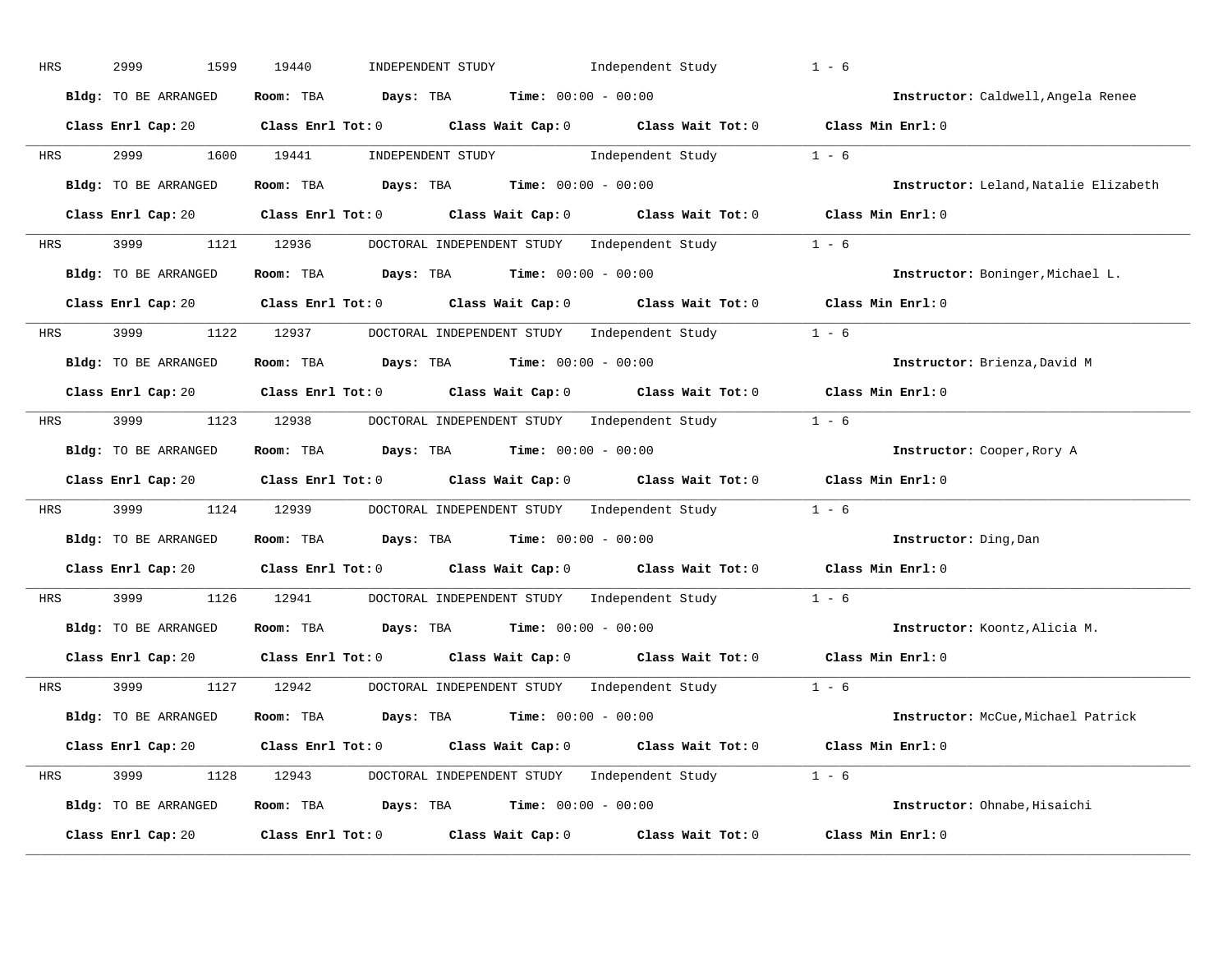### Report ID: SR201 **University of Pittsburgh** Page No. 161 of 251 **Schedule of Classes for Summer Term 2020-2021** Run Date: 11/07/2020 **Six Week - Second Run Time: 00:30:09**

| Catalog Nbr Section Class Nbr<br>Subject | Course Title                                                | Component                           | Units<br>Topics                        |
|------------------------------------------|-------------------------------------------------------------|-------------------------------------|----------------------------------------|
| <b>HRS</b><br>3999<br>1129               | 12944<br>DOCTORAL INDEPENDENT STUDY                         | Independent Study                   | $1 - 6$                                |
| Bldg: TO BE ARRANGED                     | Room: TBA<br>Days: TBA                                      | <b>Time:</b> $00:00 - 00:00$        | Instructor: Seelman, Katherine Delores |
| Class Enrl Cap: 20                       | Class Enrl Tot: $0$ Class Wait Cap: $0$ Class Wait Tot: $0$ |                                     | Class Min Enrl: 0                      |
| 3999<br>1130<br>HRS                      | 14329<br>DOCTORAL INDEPENDENT STUDY Independent Study       |                                     | $1 - 6$                                |
| Bldg: TO BE ARRANGED                     | <b>Days:</b> TBA <b>Time:</b> $00:00 - 00:00$<br>Room: TBA  |                                     | Instructor: Zhou, Leming               |
| Class Enrl Cap: 20                       | $Class$ $Enr1$ $Tot: 0$<br>Class Wait Cap: 0                | Class Wait Tot: 0                   | Class Min Enrl: 0                      |
| 3999<br>HRS                              | 1131 12945<br>DOCTORAL INDEPENDENT STUDY Independent Study  |                                     | $1 - 6$                                |
| Bldg: TO BE ARRANGED                     | Room: TBA<br>Days: TBA                                      | <b>Time:</b> $00:00 - 00:00$        | Instructor: Simpson, Richard Callaghan |
| Class Enrl Cap: 20                       | Class Enrl Tot: $0$ Class Wait Cap: $0$ Class Wait Tot: $0$ |                                     | Class Min Enrl: 0                      |
| 3999<br>1133<br>HRS                      | DOCTORAL INDEPENDENT STUDY Independent Study<br>13616       |                                     | $1 - 6$                                |
| Bldg: TO BE ARRANGED                     | <b>Days:</b> TBA <b>Time:</b> $00:00 - 00:00$<br>Room: TBA  |                                     | Instructor: DeAlmeida, Dilhari R       |
| Class Enrl Cap: 20                       | Class Enrl Tot: 0 Class Wait Cap: 0                         | Class Wait Tot: 0                   | Class Min Enrl: 0                      |
| 3999<br>1135<br>HRS                      | 12860<br>DOCTORAL INDEPENDENT STUDY Independent Study       |                                     | $1 - 6$                                |
| Bldg: TO BE ARRANGED                     | Room: TBA<br><b>Days:</b> TBA <b>Time:</b> $00:00 - 00:00$  |                                     | Instructor: Carvell, George E          |
| Class Enrl Cap: 20                       | $Class$ $Enr1$ $Tot: 0$                                     | Class Wait Cap: 0 Class Wait Tot: 0 | Class Min Enrl: 0                      |
| 3999<br>1136<br>HRS                      | DOCTORAL INDEPENDENT STUDY Independent Study<br>12316       |                                     | $1 - 6$                                |
| Bldg: TO BE ARRANGED                     | Room: TBA<br><b>Days:</b> TBA <b>Time:</b> $00:00 - 00:00$  |                                     | Instructor: Brach, Jennifer Sokol      |
| Class Enrl Cap: 20                       | Class Enrl Tot: $0$ Class Wait Cap: $0$ Class Wait Tot: $0$ |                                     | Class Min Enrl: 0                      |
| 3999<br>1140<br><b>HRS</b>               | 12861<br>DOCTORAL INDEPENDENT STUDY Independent Study       |                                     | $1 - 6$                                |
| Bldg: TO BE ARRANGED                     | Room: TBA<br>Days: TBA                                      | <b>Time:</b> $00:00 - 00:00$        | Instructor: Delitto, Anthony           |
| Class Enrl Cap: 20                       | Class Enrl Tot: 0 Class Wait Cap: 0 Class Wait Tot: 0       |                                     | Class Min Enrl: 0                      |
| 3999<br>HRS<br>1145                      | 12862<br>DOCTORAL INDEPENDENT STUDY                         | Independent Study                   | $1 - 6$                                |
| Bldg: TO BE ARRANGED                     | <b>Days:</b> TBA <b>Time:</b> $00:00 - 00:00$<br>Room: TBA  |                                     | Instructor: Fitzgerald, Gerald G.      |
| Class Enrl Cap: 20                       | Class Enrl Tot: 0 Class Wait Cap: 0                         | Class Wait Tot: 0                   | Class Min Enrl: 0                      |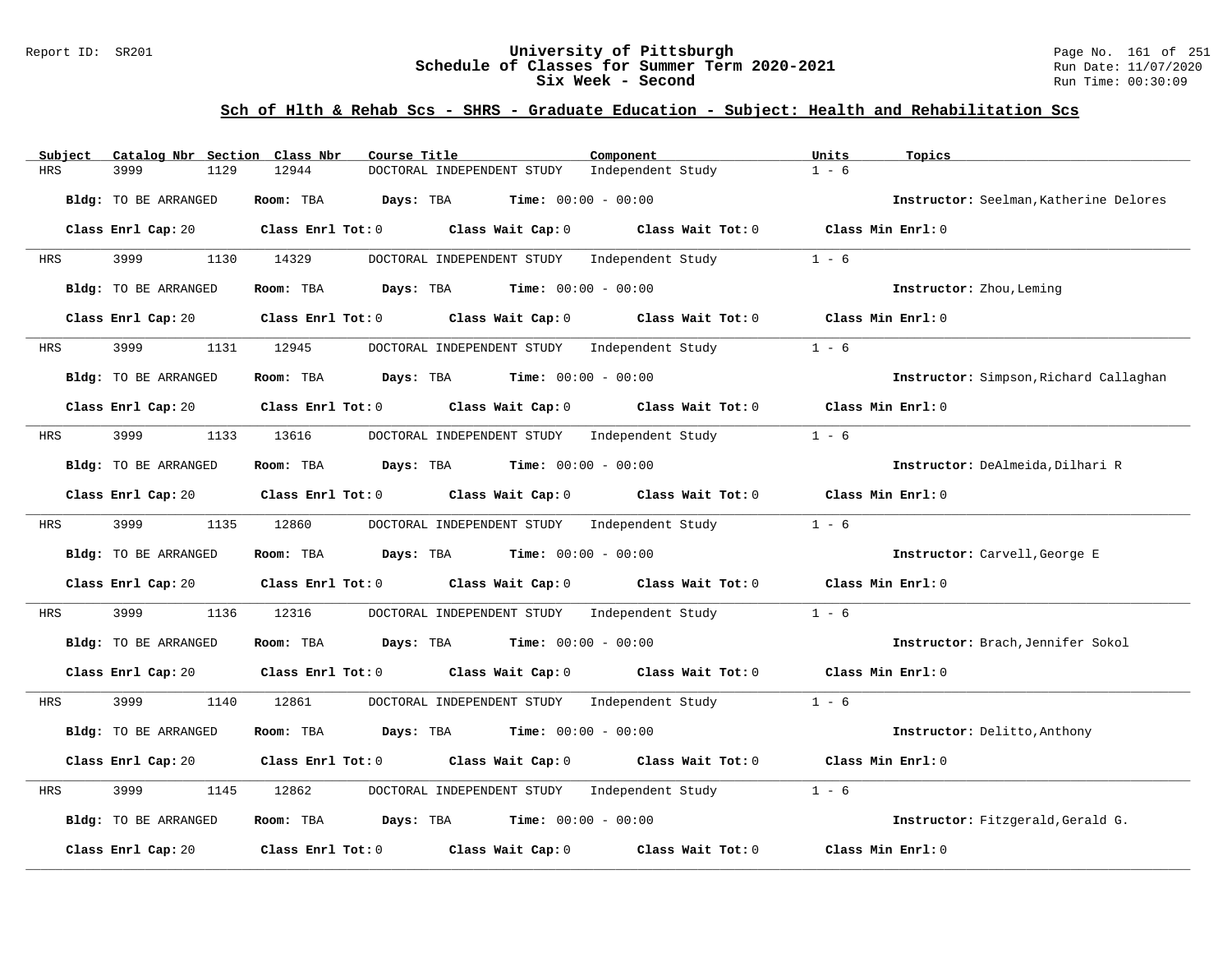| HRS | 3999<br>1150         | 12863<br>DOCTORAL INDEPENDENT STUDY<br>Independent Study                                           | $1 - 6$                               |
|-----|----------------------|----------------------------------------------------------------------------------------------------|---------------------------------------|
|     | Bldg: TO BE ARRANGED | Room: TBA $Days:$ TBA $Time: 00:00 - 00:00$                                                        | Instructor: Irrgang, James J          |
|     |                      | Class Enrl Cap: 20 Class Enrl Tot: 0 Class Wait Cap: 0 Class Wait Tot: 0 Class Min Enrl: 0         |                                       |
| HRS | 3999                 | DOCTORAL INDEPENDENT STUDY Independent Study 1 - 6<br>1155 12864                                   |                                       |
|     | Bldg: TO BE ARRANGED | Room: TBA $Days:$ TBA $Time: 00:00 - 00:00$                                                        | Instructor: Kelly, M Kathleen         |
|     | Class Enrl Cap: 20   | Class Enrl Tot: 0 $\qquad$ Class Wait Cap: 0 $\qquad$ Class Wait Tot: 0 $\qquad$ Class Min Enrl: 0 |                                       |
| HRS | 3999 1160 12865      | DOCTORAL INDEPENDENT STUDY Independent Study 1 - 6                                                 |                                       |
|     | Bldg: TO BE ARRANGED | Room: TBA $Days:$ TBA $Time: 00:00 - 00:00$                                                        | Instructor: Sparto, Patrick J.        |
|     |                      | Class Enrl Cap: 20 Class Enrl Tot: 0 Class Wait Cap: 0 Class Wait Tot: 0 Class Min Enrl: 0         |                                       |
| HRS | 3999 700             | 1165 12866<br>DOCTORAL INDEPENDENT STUDY Independent Study 1 - 6                                   |                                       |
|     | Bldg: TO BE ARRANGED | Room: TBA $Days:$ TBA $Time: 00:00 - 00:00$                                                        | Instructor: Van Swearingen, Jessie M  |
|     |                      | Class Enrl Cap: 20 Class Enrl Tot: 0 Class Wait Cap: 0 Class Wait Tot: 0 Class Min Enrl: 0         |                                       |
| HRS |                      | 3999 1170 12867 DOCTORAL INDEPENDENT STUDY Independent Study 1 - 6                                 |                                       |
|     | Bldg: TO BE ARRANGED | Room: TBA $Days:$ TBA $Time: 00:00 - 00:00$                                                        | Instructor: Whitney, Susan L          |
|     |                      | Class Enrl Cap: 35 Class Enrl Tot: 0 Class Wait Cap: 0 Class Wait Tot: 0 Class Min Enrl: 0         |                                       |
| HRS | 3999<br>1175         | 12868 DOCTORAL INDEPENDENT STUDY Independent Study                                                 | $1 - 6$                               |
|     | Bldg: TO BE ARRANGED | Room: TBA $Days:$ TBA $Time: 00:00 - 00:00$                                                        | Instructor: Abdelhak, Mervat          |
|     |                      | Class Enrl Cap: 35 Class Enrl Tot: 0 Class Wait Cap: 0 Class Wait Tot: 0                           | Class Min Enrl: 0                     |
| HRS | 3999<br>1180         | 12869<br>DOCTORAL INDEPENDENT STUDY Independent Study                                              | $1 - 6$                               |
|     | Bldg: TO BE ARRANGED | Room: TBA $Days:$ TBA $Time: 00:00 - 00:00$                                                        | Instructor: Watzlaf, Valerie J        |
|     | Class Enrl Cap: 35   | Class Enrl Tot: $0$ Class Wait Cap: $0$ Class Wait Tot: $0$                                        | Class Min Enrl: 0                     |
| HRS | 3999                 | DOCTORAL INDEPENDENT STUDY Independent Study 1 - 6<br>1185 12870                                   |                                       |
|     | Bldg: TO BE ARRANGED | Room: TBA $Days:$ TBA $Time: 00:00 - 00:00$                                                        | Instructor: Anania-Firouzan, Patricia |
|     |                      | Class Enrl Cap: 35 Class Enrl Tot: 0 Class Wait Cap: 0 Class Wait Tot: 0 Class Min Enrl: 0         |                                       |
| HRS |                      | 3999 1190 12871 DOCTORAL INDEPENDENT STUDY Independent Study 1 - 6                                 |                                       |
|     | Bldg: TO BE ARRANGED | Room: TBA $Days:$ TBA $Time: 00:00 - 00:00$                                                        | Instructor: Parmanto, Bambang         |
|     | Class Enrl Cap: 35   | Class Enrl Tot: 0 Class Wait Cap: 0<br>Class Wait Tot: 0                                           | Class Min Enrl: 0                     |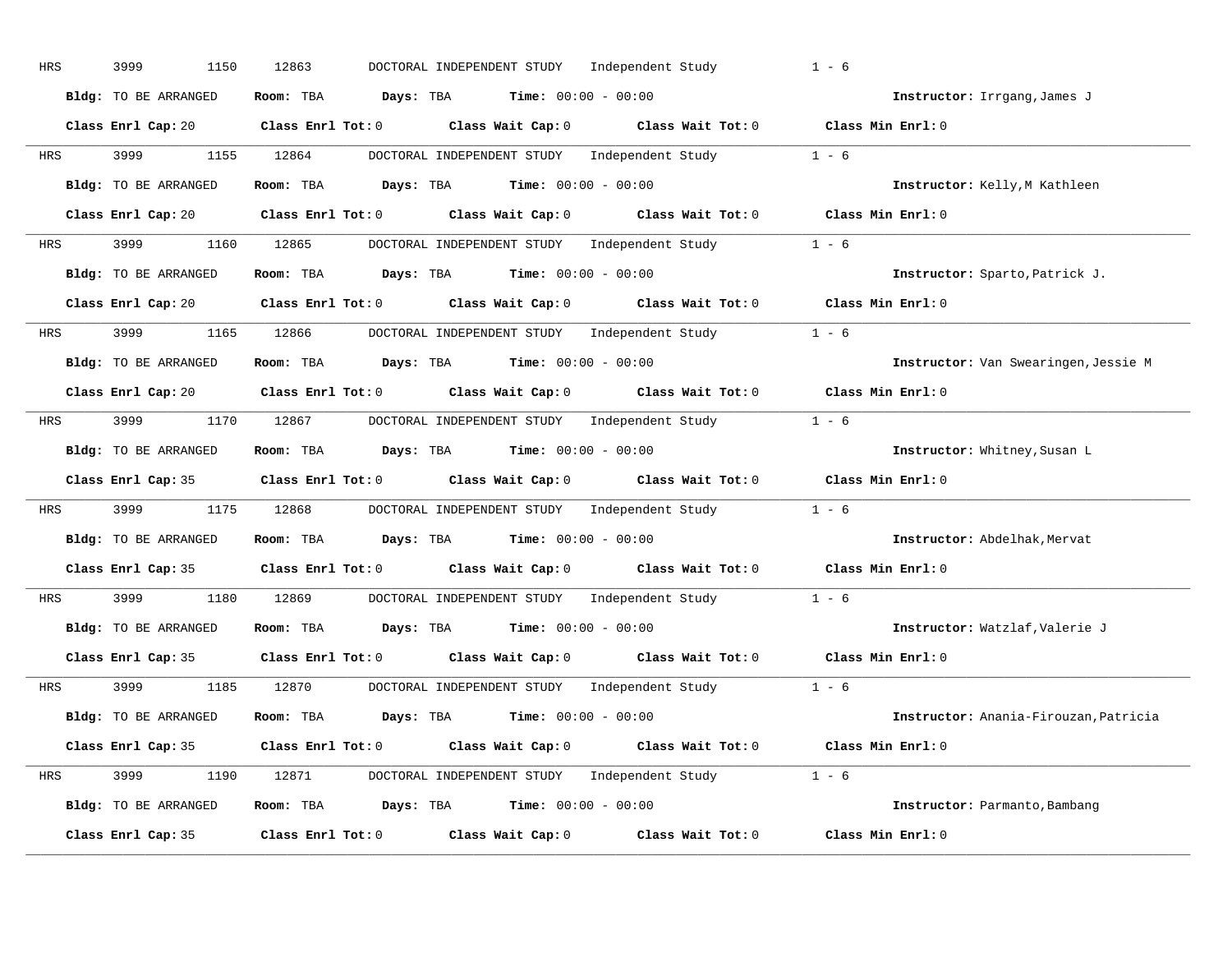### Report ID: SR201 **University of Pittsburgh** Page No. 163 of 251 **Schedule of Classes for Summer Term 2020-2021** Run Date: 11/07/2020 **Six Week - Second Run Time: 00:30:09**

| Catalog Nbr Section Class Nbr<br>Subject | Course Title                                                                                        | Component         | Units<br>Topics                    |
|------------------------------------------|-----------------------------------------------------------------------------------------------------|-------------------|------------------------------------|
| <b>HRS</b><br>3999<br>1200               | 12872<br>DOCTORAL INDEPENDENT STUDY                                                                 | Independent Study | $1 - 6$                            |
| Bldg: TO BE ARRANGED                     | <b>Days:</b> TBA <b>Time:</b> $00:00 - 00:00$<br>Room: TBA                                          |                   | Instructor: Skidmore, Elizabeth R. |
| Class Enrl Cap: 35                       | Class Enrl Tot: 0 $\qquad$ Class Wait Cap: 0 $\qquad$ Class Wait Tot: 0 $\qquad$ Class Min Enrl: 0  |                   |                                    |
| 3999<br>1205<br><b>HRS</b>               | 12873<br>DOCTORAL INDEPENDENT STUDY                                                                 | Independent Study | $1 - 6$                            |
| Bldg: TO BE ARRANGED                     | <b>Days:</b> TBA <b>Time:</b> $00:00 - 00:00$<br>Room: TBA                                          |                   | Instructor: Chisholm, Denise       |
| Class Enrl Cap: 35                       | Class Enrl Tot: $0$ Class Wait Cap: $0$ Class Wait Tot: $0$ Class Min Enrl: $0$                     |                   |                                    |
| 3999<br>1210<br>HRS                      | 12874<br>DOCTORAL INDEPENDENT STUDY                                                                 | Independent Study | $1 - 6$                            |
| Bldg: TO BE ARRANGED                     | <b>Days:</b> TBA <b>Time:</b> $00:00 - 00:00$<br>Room: TBA                                          |                   | Instructor: Baker, Nancy Adele     |
| Class Enrl Cap: 35                       | Class Enrl Tot: $0$ Class Wait Cap: $0$ Class Wait Tot: $0$ Class Min Enrl: $0$                     |                   |                                    |
| 3999<br>1236<br>HRS                      | 12940<br>DOCTORAL INDEPENDENT STUDY Independent Study                                               |                   | $1 - 6$                            |
| Bldg: TO BE ARRANGED                     | Room: TBA $Days:$ TBA $Time: 00:00 - 00:00$                                                         |                   | Instructor: Fitzgerald, Shirley G  |
| Class Enrl Cap: 20                       | Class Enrl Tot: $0$ Class Wait Cap: $0$ Class Wait Tot: $0$ Class Min Enrl: $0$                     |                   |                                    |
| 3999<br>1237<br>HRS                      | DOCTORAL INDEPENDENT STUDY Independent Study<br>14703                                               |                   | $1 - 6$                            |
| Bldg: TO BE ARRANGED                     | Room: TBA $Days:$ TBA $Time: 00:00 - 00:00$                                                         |                   | Instructor: Saptono, Andi          |
|                                          | Class Enrl Cap: 20 Class Enrl Tot: 0 Class Wait Cap: 0 Class Wait Tot: 0 Class Min Enrl: 0          |                   |                                    |
| 3999<br>1240<br>HRS                      | 12875<br>DOCTORAL INDEPENDENT STUDY Independent Study                                               |                   | $1 - 6$                            |
| Bldg: TO BE ARRANGED                     | Room: TBA $Days:$ TBA $Time: 00:00 - 00:00$                                                         |                   | Instructor: Angelo, Jennifer Kay   |
|                                          | Class Enrl Cap: 35 $\qquad$ Class Enrl Tot: 0 $\qquad$ Class Wait Cap: 0 $\qquad$ Class Wait Tot: 0 |                   | Class Min Enrl: 0                  |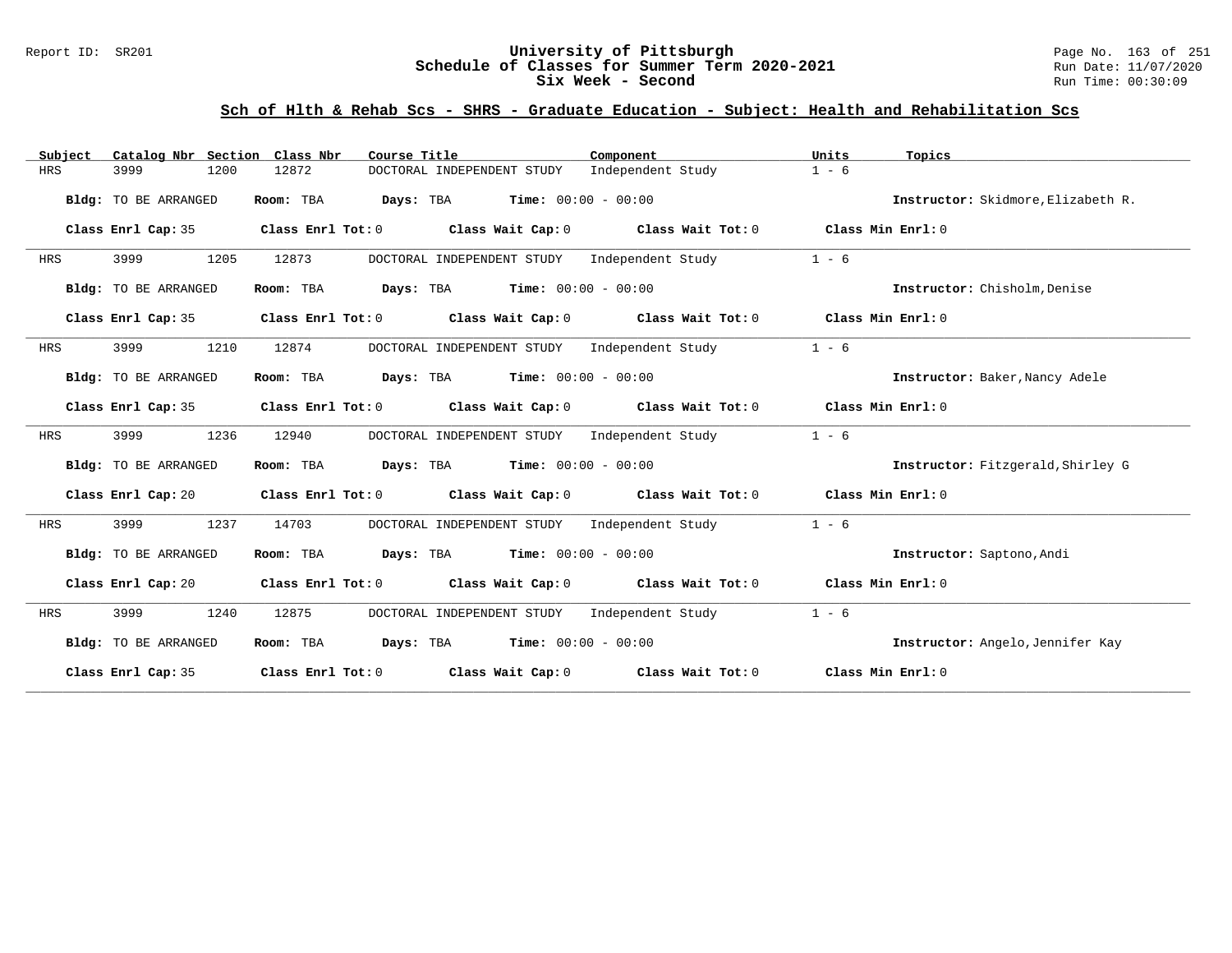#### Report ID: SR201 **University of Pittsburgh** Page No. 164 of 251 **Schedule of Classes for Summer Term 2020-2021** Run Date: 11/07/2020 **SHRS - O/P Therapy** Run Time: 00:30:09

# **Sch of Hlth & Rehab Scs - Occupational Therapy - Subject: Occupational Therapy**

| Subject<br>Catalog Nbr Section Class Nbr | Course Title                       | Component                                                                                                                                                                                                                          | Units<br>Topics         |                              |
|------------------------------------------|------------------------------------|------------------------------------------------------------------------------------------------------------------------------------------------------------------------------------------------------------------------------------|-------------------------|------------------------------|
| ОT<br>2100<br>1010                       | 12314                              | FDS OCCUPATIONAL SCIENCE & OT Lecture                                                                                                                                                                                              | $\mathbf{3}$            |                              |
| <b>Bldg:</b> TO BE ARRANGED              | Room: TBA<br>Days: TBA             | <b>Time:</b> $00:00 - 00:00$                                                                                                                                                                                                       |                         | Instructor: Stover, Alyson D |
|                                          |                                    |                                                                                                                                                                                                                                    |                         | Kubistek, Kimberly Ann       |
| Class Enrl Cap: 10                       | Class Enrl Tot: 0                  | Class Wait Cap: 0<br>Class Wait Tot: 0                                                                                                                                                                                             | Class Min Enrl: 0       |                              |
|                                          |                                    | <b></b> This class has an additional fee. For more information go to <a <br="" href="http://www.registrar.pitt.edu">target="_blank"&gt;http://www.registrar.pitt.edu/</a> , and click on Faculty and Staff, then Course and Class. |                         |                              |
| 2100<br>1020<br>OТ                       | 12321                              | FDS OCCUPATIONAL SCIENCE & OT Laboratory                                                                                                                                                                                           | $\mathbf{3}$            |                              |
| <b>Bldg:</b> TO BE ARRANGED              | Room: TBA<br>Days: TBA             | <b>Time:</b> $00:00 - 00:00$                                                                                                                                                                                                       |                         | Instructor: Stover, Alyson D |
|                                          |                                    |                                                                                                                                                                                                                                    |                         | Kubistek, Kimberly Ann       |
| Class Enrl Cap: 10                       | Class Enrl Tot: 0                  | Class Wait Cap: 0<br>Class Wait Tot: 0                                                                                                                                                                                             | Class Min Enrl: 0       |                              |
|                                          |                                    | <b></b> This class has an additional fee. For more information go to <a <br="" href="http://www.registrar.pitt.edu">target="_blank"&gt;http://www.registrar.pitt.edu/</a> , and click on Faculty and Staff, then Course and Class. |                         |                              |
| 2200<br>1010<br>OT                       | 18332<br>FOUNDATIONS OF OCCUPATION | Lecture                                                                                                                                                                                                                            | 2                       |                              |
| <b>Bldg:</b> TO BE ARRANGED              | Days: TBA<br>Room: TBA             | <b>Time:</b> $00:00 - 00:00$                                                                                                                                                                                                       |                         | Instructor: Stover, Alyson D |
|                                          |                                    |                                                                                                                                                                                                                                    |                         | Nutt, Pamela M               |
| Class Enrl Cap: 70                       | Class Enrl Tot: 0                  | Class Wait Cap: 0<br>Class Wait Tot: 0                                                                                                                                                                                             | Class Min Enrl: 0       |                              |
| 2201<br>1010<br>OТ                       | 18333                              | BODY FUNCNS & STRUCTS: ANATOMYLecture                                                                                                                                                                                              | 3                       |                              |
| <b>Bldg:</b> TO BE ARRANGED              | Days: TBA<br>Room: TBA             | <b>Time:</b> $00:00 - 00:00$                                                                                                                                                                                                       | Instructor: Sethi, Amit |                              |
|                                          |                                    |                                                                                                                                                                                                                                    |                         | Dean, Hadley                 |
| Class Enrl Cap: 60                       | Class Enrl Tot: 0                  | Class Wait Cap: 0<br>Class Wait Tot: 0                                                                                                                                                                                             | Class Min Enrl: 0       |                              |
| 2201<br>1020<br>OT                       | 18446                              | BODY FUNCNS & STRUCTS: ANATOMYLaboratory                                                                                                                                                                                           | $\overline{3}$          |                              |
| <b>Bldg:</b> TO BE ARRANGED              | Room: TBA<br>Days: TBA             | <b>Time:</b> $00:00 - 00:00$                                                                                                                                                                                                       | Instructor: Sethi, Amit |                              |
|                                          |                                    |                                                                                                                                                                                                                                    |                         | Dean, Hadley                 |
| Class Enrl Cap: 60                       | Class Enrl Tot: 0                  | Class Wait Tot: 0<br>Class Wait Cap: 0                                                                                                                                                                                             | Class Min Enrl: 0       |                              |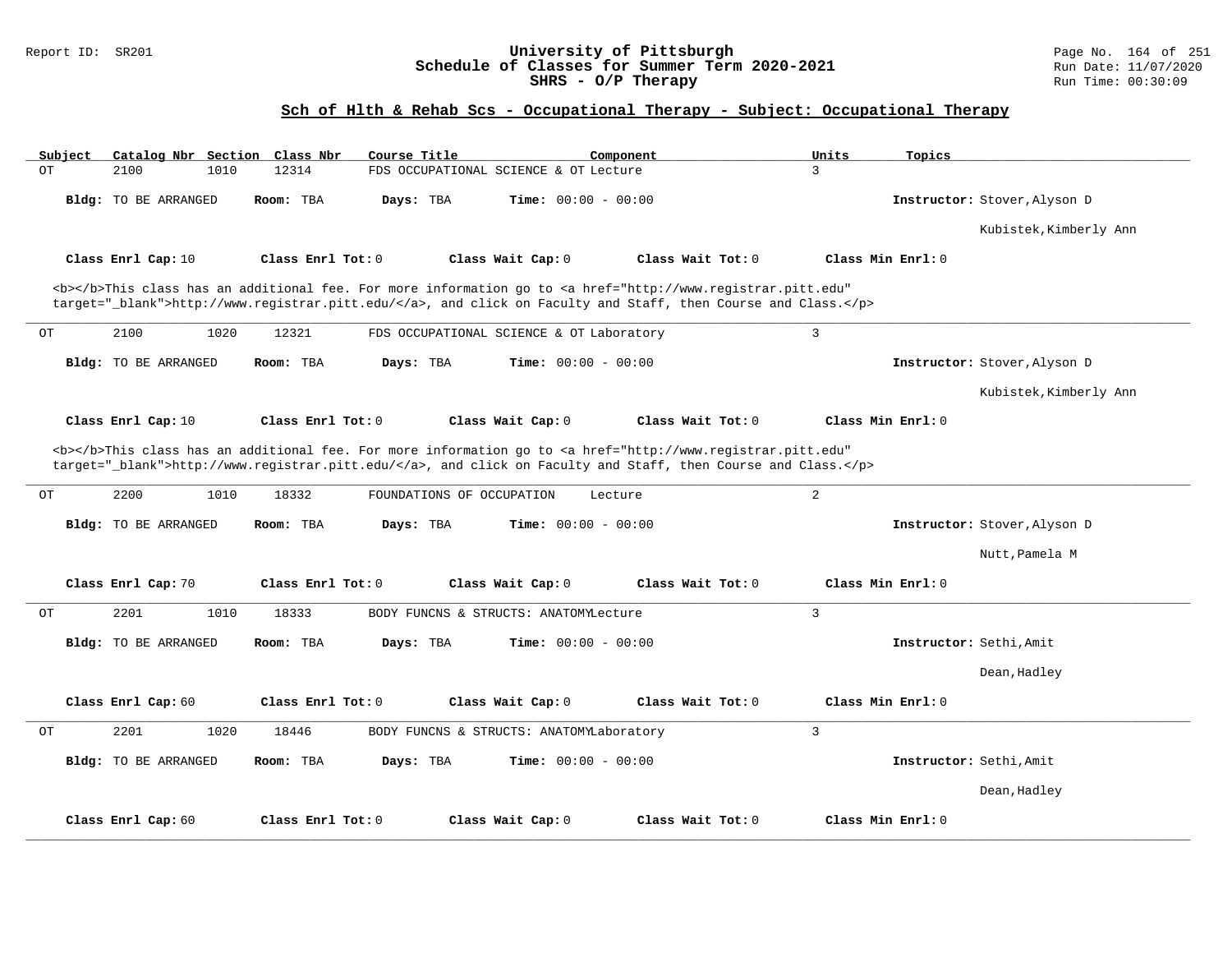### Report ID: SR201 **University of Pittsburgh** Page No. 165 of 251 **Schedule of Classes for Summer Term 2020-2021** Run Date: 11/07/2020 **SHRS - O/P Therapy Run Time:** 00:30:09

# **Sch of Hlth & Rehab Scs - Occupational Therapy - Subject: Occupational Therapy**

| Subject | Catalog Nbr Section  | Class Nbr<br>Course Title         | Component                              | Units<br>Topics              |  |
|---------|----------------------|-----------------------------------|----------------------------------------|------------------------------|--|
| ОT      | 2202<br>1010         | 18334<br>THERAPEUTIC APPROACHES 1 | Lecture                                | 2                            |  |
|         | Bldg: TO BE ARRANGED | Room: TBA<br>Days: TBA            | <b>Time:</b> $00:00 - 00:00$           | Instructor: Stover, Alyson D |  |
|         |                      |                                   |                                        | Kubistek, Kimberly Ann       |  |
|         | Class Enrl Cap: 70   | Class Enrl Tot: 0                 | Class Wait Tot: 0<br>Class Wait Cap: 0 | Class Min Enrl: 0            |  |
| ОT      | 1015<br>2202         | 18503<br>THERAPEUTIC APPROACHES 1 | Laboratory                             | 2                            |  |
|         | Bldg: TO BE ARRANGED | Room: TBA<br>Days: TBA            | <b>Time:</b> $00:00 - 00:00$           | Instructor: Stover, Alyson D |  |
|         |                      |                                   |                                        | Kubistek, Kimberly Ann       |  |
|         | Class Enrl Cap: 70   | Class Enrl Tot: 0                 | Class Wait Cap: 0<br>Class Wait Tot: 0 | Class Min Enrl: 0            |  |
| OT      | 2203<br>1010         | 18335<br>CLINICAL SEMINAR 1       | Seminar                                |                              |  |
|         | Bldg: TO BE ARRANGED | Room: TBA<br>Days: TBA            | <b>Time:</b> $00:00 - 00:00$           | Instructor: Chisholm, Denise |  |
|         | Class Enrl Cap: 70   | Class Enrl Tot: 0                 | Class Wait Cap: 0<br>Class Wait Tot: 0 | Class Min Enrl: 0            |  |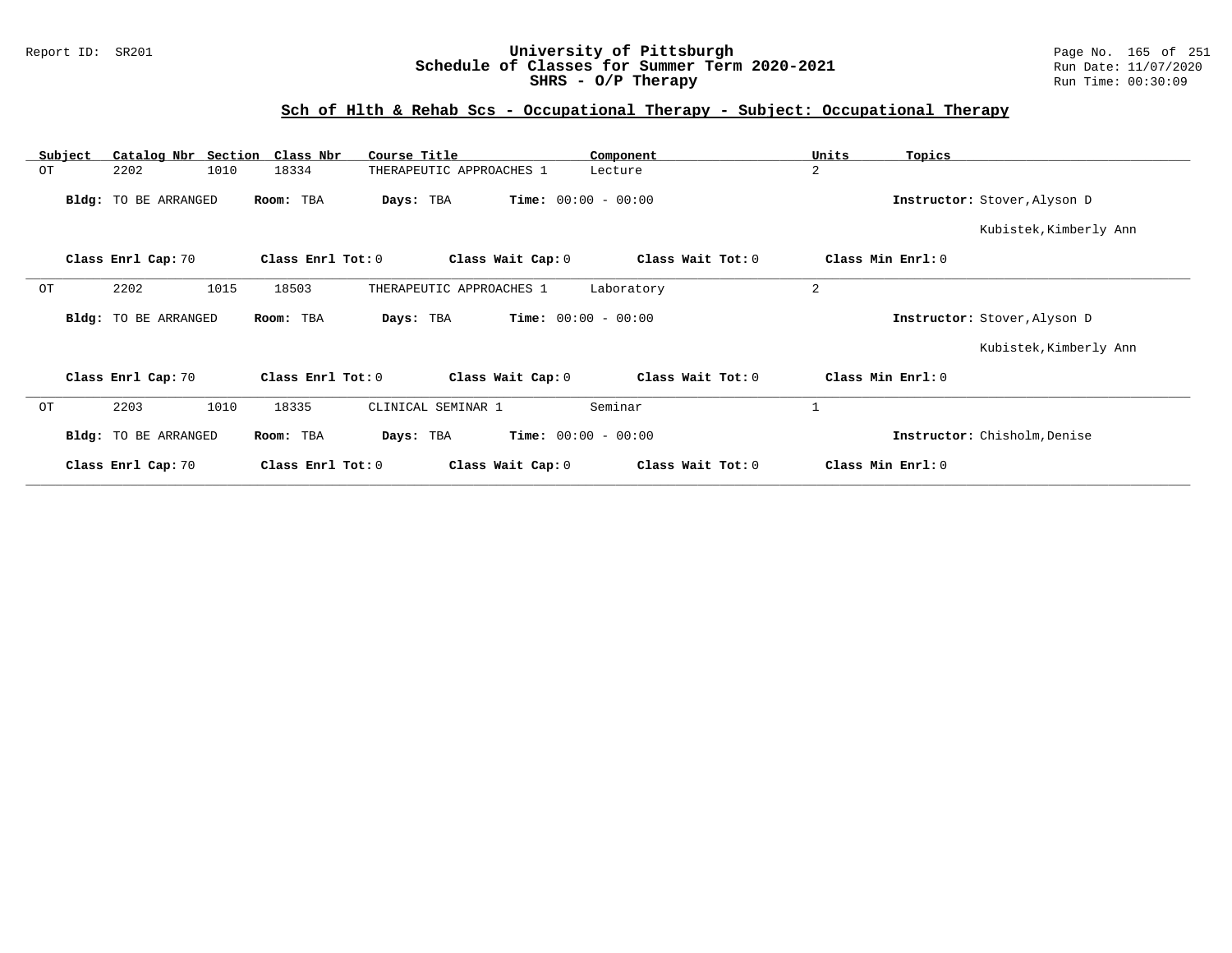#### Report ID: SR201 **1988 Manusia Contentiversity of Pittsburgh** Page No. 166 of 251 **University of Pittsburgh** Page No. 166 of 251 **Schedule of Classes for Summer Term 2020-2021** Run Date: 11/07/2020 **Schedule of Classes for Summer Term 2020-2021** Run Date: 11/07/2021<br>**SHRS - O/P Therapy** Run Time: 00:30:09 SHRS - O/P Therapy

### **Sch of Hlth & Rehab Scs - Physical Therapy - Subject: Physical Therapy**

| Subject | Catalog Nbr Section Class Nbr |                       | Course Title             | Component                    | Units<br>Topics                 |
|---------|-------------------------------|-----------------------|--------------------------|------------------------------|---------------------------------|
| PT      | 1010<br>2025                  | 12318                 | PHYSIOLOGY OF EXERCISE   | Lecture                      | 2                               |
|         | <b>Bldg:</b> TO BE ARRANGED   | Room: TBA             | Days: TuTh               | <b>Time:</b> $13:00 - 15:00$ | Instructor: Sparto, Patrick J.  |
|         | Class Enrl Cap: 70            | Class Enrl Tot: 0     | Class Wait Cap: 0        | Class Wait Tot: 0            | Class Min Enrl: 0               |
| PТ      | 2029<br>1010                  | 12310                 | KINESIOLOGY AND INTRO TO | Lecture                      | 3                               |
|         | <b>Bldg:</b> TO BE ARRANGED   | Room: TBA             | Days: F                  | <b>Time:</b> $08:00 - 14:00$ | Instructor: Staff               |
|         | Class Enrl Cap: 70            | Class Enrl Tot: 0     | Class Wait Cap: 0        | Class Wait Tot: 0            | Class Min Enrl: 0               |
| PT      | 2030<br>1010                  | 12311                 | ANATOMY                  | Lecture                      | 6                               |
|         | <b>Bldg:</b> TO BE ARRANGED   | Room: TBA             | Days: MTuWTh             | <b>Time:</b> $10:00 - 12:00$ | Instructor: Bove, Allyn Michele |
|         | Class Enrl Cap: 70            | Class $Enr1$ Tot: $0$ | Class Wait Cap: 0        | Class Wait Tot: 0            | Class Min Enrl: 0               |

<b></b>This class has an additional fee. For more information go to <a href="http://www.registrar.pitt.edu" target="\_blank">http://www.registrar.pitt.edu/</a>, and click on Faculty and Staff, then Course and Class.</p>

| PТ | 2030                 | 1020 | 12302             | ANATOMY  |                              | Laboratory        |                   |                              |
|----|----------------------|------|-------------------|----------|------------------------------|-------------------|-------------------|------------------------------|
|    | Bldg: TO BE ARRANGED |      | Room: TBA         | Days: MW | <b>Time:</b> $13:00 - 17:00$ |                   |                   | Instructor: Chuang, Wei-Neng |
|    |                      |      |                   |          |                              |                   |                   | Bove, Allyn Michele          |
|    | Class Enrl Cap: 70   |      | Class Enrl Tot: 0 |          | Class Wait Cap: 0            | Class Wait Tot: 0 | Class Min Enrl: 0 |                              |

**\_\_\_\_\_\_\_\_\_\_\_\_\_\_\_\_\_\_\_\_\_\_\_\_\_\_\_\_\_\_\_\_\_\_\_\_\_\_\_\_\_\_\_\_\_\_\_\_\_\_\_\_\_\_\_\_\_\_\_\_\_\_\_\_\_\_\_\_\_\_\_\_\_\_\_\_\_\_\_\_\_\_\_\_\_\_\_\_\_\_\_\_\_\_\_\_\_\_\_\_\_\_\_\_\_\_\_\_\_\_\_\_\_\_\_\_\_\_\_\_\_\_\_\_\_\_\_\_\_\_\_\_\_\_\_\_\_\_\_\_\_\_\_\_\_\_\_\_\_\_\_\_\_\_\_\_**

<b></b>This class has an additional fee. For more information go to <a href="http://www.registrar.pitt.edu" target="\_blank">http://www.registrar.pitt.edu/</a>, and click on Faculty and Staff, then Course and Class.</p>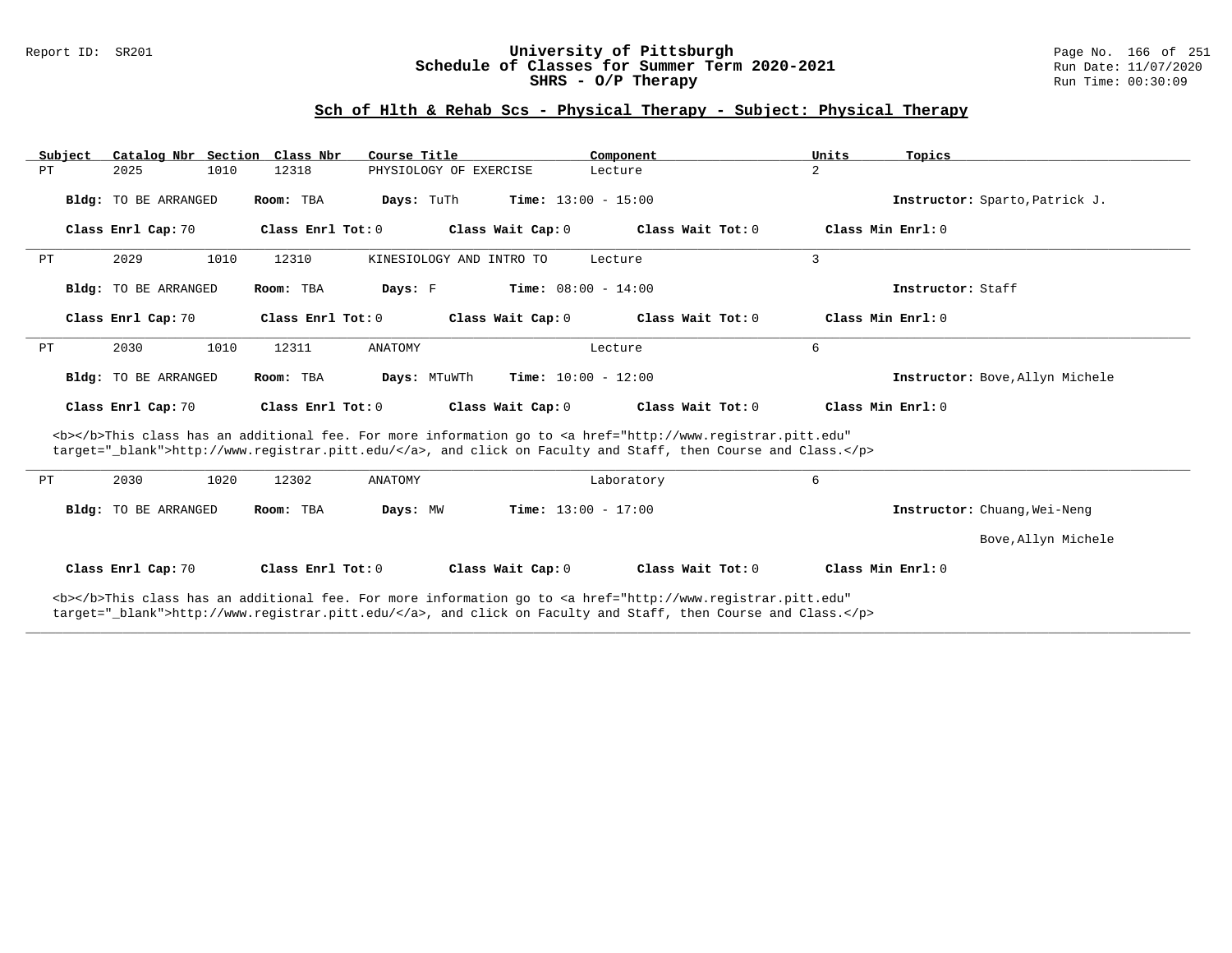#### Report ID: SR201 **1988 Chedule of Classes for Summer Term 2020-2021** Page No. 167 of 251 Chedule of Classes for Summer Term 2020-2021 Run Date: 11/07/2020 **Schedule of Classes for Summer Term 2020-2021** Run Date: 11/07/2020<br> **SHRS - O/P Therapy** Run Time: 00:30:09 SHRS - O/P Therapy

## **Sch of Hlth & Rehab Scs - SHRS - Graduate Education - Subject: Health and Rehabilitation Scs**

| Subject | Catalog Nbr Section Class Nbr |      |                   | Course Title  | Component                                                                                                                                               |                   | Units             | Topics                  |
|---------|-------------------------------|------|-------------------|---------------|---------------------------------------------------------------------------------------------------------------------------------------------------------|-------------------|-------------------|-------------------------|
| HRS     | 2022                          | 1010 | 12312             | HUMAN ANATOMY | Lecture                                                                                                                                                 |                   | 3                 |                         |
|         | Bldg: TO BE ARRANGED          |      | Room: TBA         | Days: TBA     | <b>Time:</b> $00:00 - 00:00$                                                                                                                            |                   |                   | Instructor: Sethi, Amit |
|         |                               |      |                   |               |                                                                                                                                                         |                   |                   | Dean, Hadley            |
|         | Class Enrl Cap: 10            |      | Class Enrl Tot: 0 |               | Class Wait Cap: 0                                                                                                                                       | Class Wait Tot: 0 | Class Min Enrl: 0 |                         |
|         |                               |      |                   |               | <b></b> This class has an additional fee. For more information go to <a <="" href="http://www.registrar.pitt.edu" td=""><td></td><td></td><td></td></a> |                   |                   |                         |
| HRS     | 2022                          | 1020 | 12313             | HUMAN ANATOMY | target=" blank">http://www.registrar.pitt.edu/, and click on Faculty and Staff, then Course and Class.<br>Laboratory                                    |                   | 3                 |                         |
|         | <b>Bldg:</b> TO BE ARRANGED   |      | Room: TBA         | Days: TBA     | <b>Time:</b> $00:00 - 00:00$                                                                                                                            |                   |                   | Instructor: Sethi, Amit |
|         |                               |      |                   |               |                                                                                                                                                         |                   |                   | Dean, Hadley            |
|         | Class Enrl Cap: 10            |      | Class Enrl Tot: 0 |               | Class Wait Cap: 0                                                                                                                                       | Class Wait Tot: 0 | Class Min Enrl: 0 |                         |

**\_\_\_\_\_\_\_\_\_\_\_\_\_\_\_\_\_\_\_\_\_\_\_\_\_\_\_\_\_\_\_\_\_\_\_\_\_\_\_\_\_\_\_\_\_\_\_\_\_\_\_\_\_\_\_\_\_\_\_\_\_\_\_\_\_\_\_\_\_\_\_\_\_\_\_\_\_\_\_\_\_\_\_\_\_\_\_\_\_\_\_\_\_\_\_\_\_\_\_\_\_\_\_\_\_\_\_\_\_\_\_\_\_\_\_\_\_\_\_\_\_\_\_\_\_\_\_\_\_\_\_\_\_\_\_\_\_\_\_\_\_\_\_\_\_\_\_\_\_\_\_\_\_\_\_\_**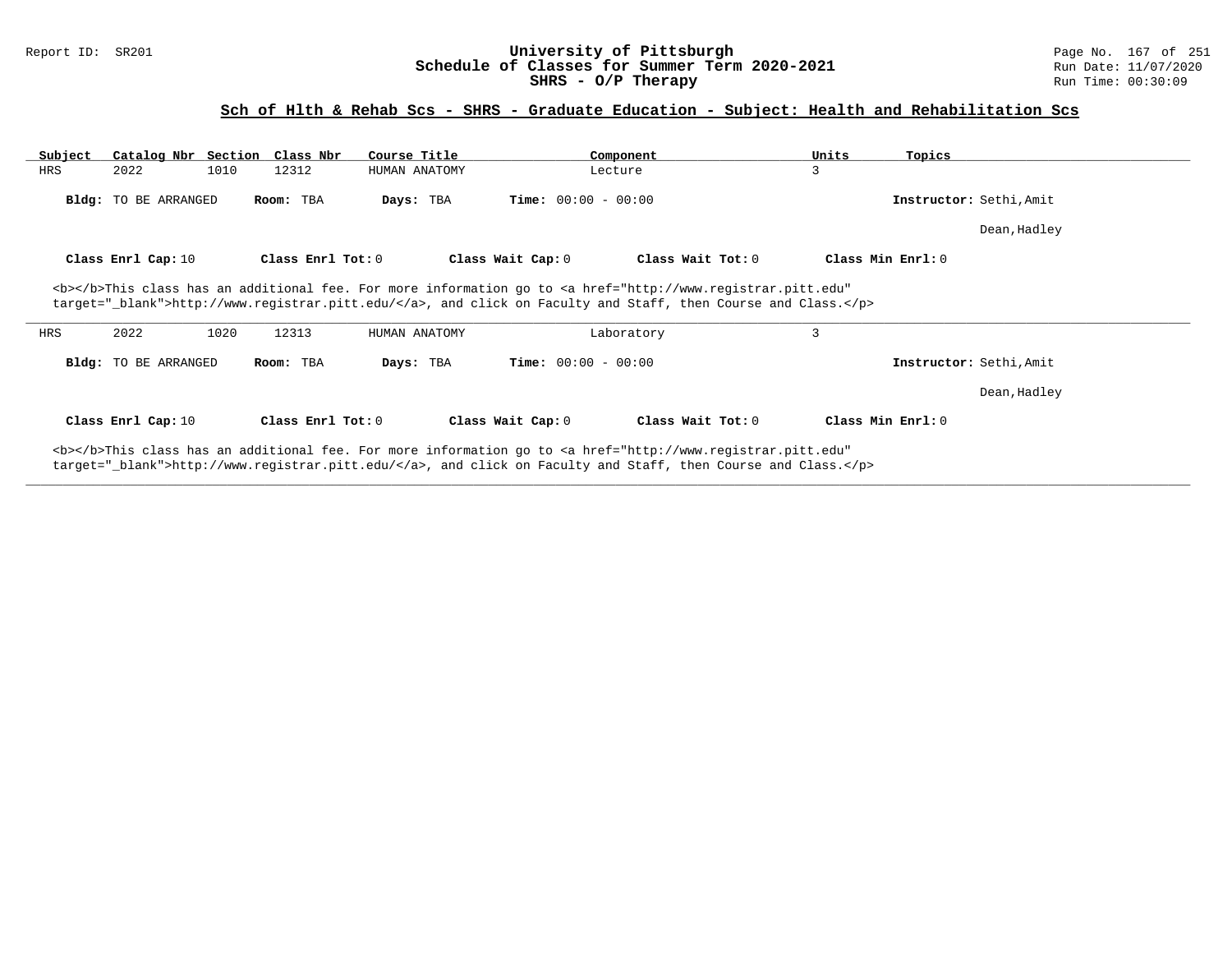#### Report ID: SR201 **University of Pittsburgh** Page No. 168 of 251 **Schedule of Classes for Summer Term 2020-2021** Run Date: 11/07/2020 **SHRS - Occupational Therapy Research SHRS - Occupational Therapy** Run Time: 00:30:09

## **Sch of Hlth & Rehab Scs - Occupational Therapy - Subject: Occupational Therapy**

| Subject | Catalog Nbr Section Class Nbr | Course Title                                                                                                                                   | Component                    | Units<br>Topics                     |
|---------|-------------------------------|------------------------------------------------------------------------------------------------------------------------------------------------|------------------------------|-------------------------------------|
| OT      | 2112<br>1010                  | 12319<br>NEUROREHAB THRY & PRA/MOT                                                                                                             | Lecture                      | 3                                   |
|         | Bldg: TO BE ARRANGED          | Room: TBA<br>Davs: TBA                                                                                                                         | <b>Time:</b> $00:00 - 00:00$ | Instructor: Baird, Joanne Merante   |
|         |                               | Class Enrl Tot: 0<br>Class Wait Cap: 0                                                                                                         | Class Wait Tot: 0            | Class Min Enrl: 0                   |
|         | Class Enrl Cap: 10            |                                                                                                                                                |                              |                                     |
|         |                               | <b></b> This class has an additional fee. For more information go to <a <="" href="http://www.registrar.pitt.edu" td=""><td></td><td></td></a> |                              |                                     |
|         |                               | target="_blank">http://www.registrar.pitt.edu/, and click on Faculty and Staff, then Course and Class.                                         |                              |                                     |
| ОT      | 2112<br>1020                  | 12320<br>NEUROREHAB THRY & PRA/MOT                                                                                                             | Laboratory                   | $\overline{3}$                      |
|         | Bldg: TO BE ARRANGED          | Room: TBA<br>Days: TBA                                                                                                                         | <b>Time:</b> $00:00 - 00:00$ | Instructor: Baird, Joanne Merante   |
|         | Class Enrl Cap: 10            | Class Enrl Tot: 0<br>Class Wait Cap: 0                                                                                                         | Class Wait Tot: 0            | Class Min Enrl: 0                   |
|         |                               | <b></b> This class has an additional fee. For more information go to <a <="" href="http://www.registrar.pitt.edu" td=""><td></td><td></td></a> |                              |                                     |
|         |                               | target="_blank">http://www.registrar.pitt.edu/, and click on Faculty and Staff, then Course and Class.                                         |                              |                                     |
| OТ      | 2114<br>1010                  | 18955<br>BIOMECHCL THRY & PRA/MOT                                                                                                              | Lecture                      | $\overline{4}$                      |
|         |                               |                                                                                                                                                |                              |                                     |
|         | Bldg: TO BE ARRANGED          | Room: TBA<br>Days: TBA                                                                                                                         | <b>Time:</b> $00:00 - 00:00$ | Instructor: White, Jennifer Suzanne |
|         | Class Enrl Cap: 10            | Class Enrl Tot: 0<br>Class Wait Cap: 0                                                                                                         | Class Wait Tot: 0            | Class Min Enrl: 0                   |
| OT      | 2114<br>1015                  | 18956<br>BIOMECHCL THRY & PRA/MOT                                                                                                              | Laboratory                   | $\overline{4}$                      |
|         | Bldg: TO BE ARRANGED          | Room: TBA<br>Days: TBA                                                                                                                         | Time: $00:00 - 00:00$        | Instructor: White, Jennifer Suzanne |
|         | Class Enrl Cap: 10            | Class Enrl Tot: 0<br>Class Wait Cap: 0                                                                                                         | Class Wait Tot: 0            | Class Min Enrl: 0                   |
| ОT      | 2217<br>1010                  | 18957<br>NEUROREHAB THEORY PRACTICE                                                                                                            | Lecture                      | 3                                   |
|         |                               |                                                                                                                                                |                              |                                     |
|         | Bldg: TO BE ARRANGED          | Room: TBA<br>Days: TBA                                                                                                                         | <b>Time:</b> $00:00 - 00:00$ | Instructor: Baird, Joanne Merante   |
|         | Class Enrl Cap: 70            | Class Enrl Tot: 0<br>Class Wait Cap: 0                                                                                                         | Class Wait Tot: 0            | Class Min Enrl: 0                   |
| ОT      | 2217<br>1015                  | 18958<br>NEUROREHAB THEORY PRACTICE                                                                                                            | Laboratory                   | 3                                   |
|         | Bldg: TO BE ARRANGED          | Room: TBA<br>Days: TBA                                                                                                                         | <b>Time:</b> $00:00 - 00:00$ | Instructor: Baird, Joanne Merante   |
|         | Class Enrl Cap: 70            | Class Enrl Tot: 0<br>Class Wait Cap: 0                                                                                                         | Class Wait Tot: 0            | Class Min Enrl: 0                   |
| OT      | 2218<br>1060                  | 18959<br>BIOMECHANICAL THEORY PRACTICE Lecture                                                                                                 |                              | 3                                   |
|         | Bldg: TO BE ARRANGED          | Room: TBA<br>Days: TBA                                                                                                                         | Time: $00:00 - 00:00$        | Instructor: White, Jennifer Suzanne |
|         |                               |                                                                                                                                                |                              |                                     |
|         | Class Enrl Cap: 70            | Class Enrl Tot: 0<br>Class Wait Cap: 0                                                                                                         | Class Wait Tot: 0            | Class Min Enrl: 0                   |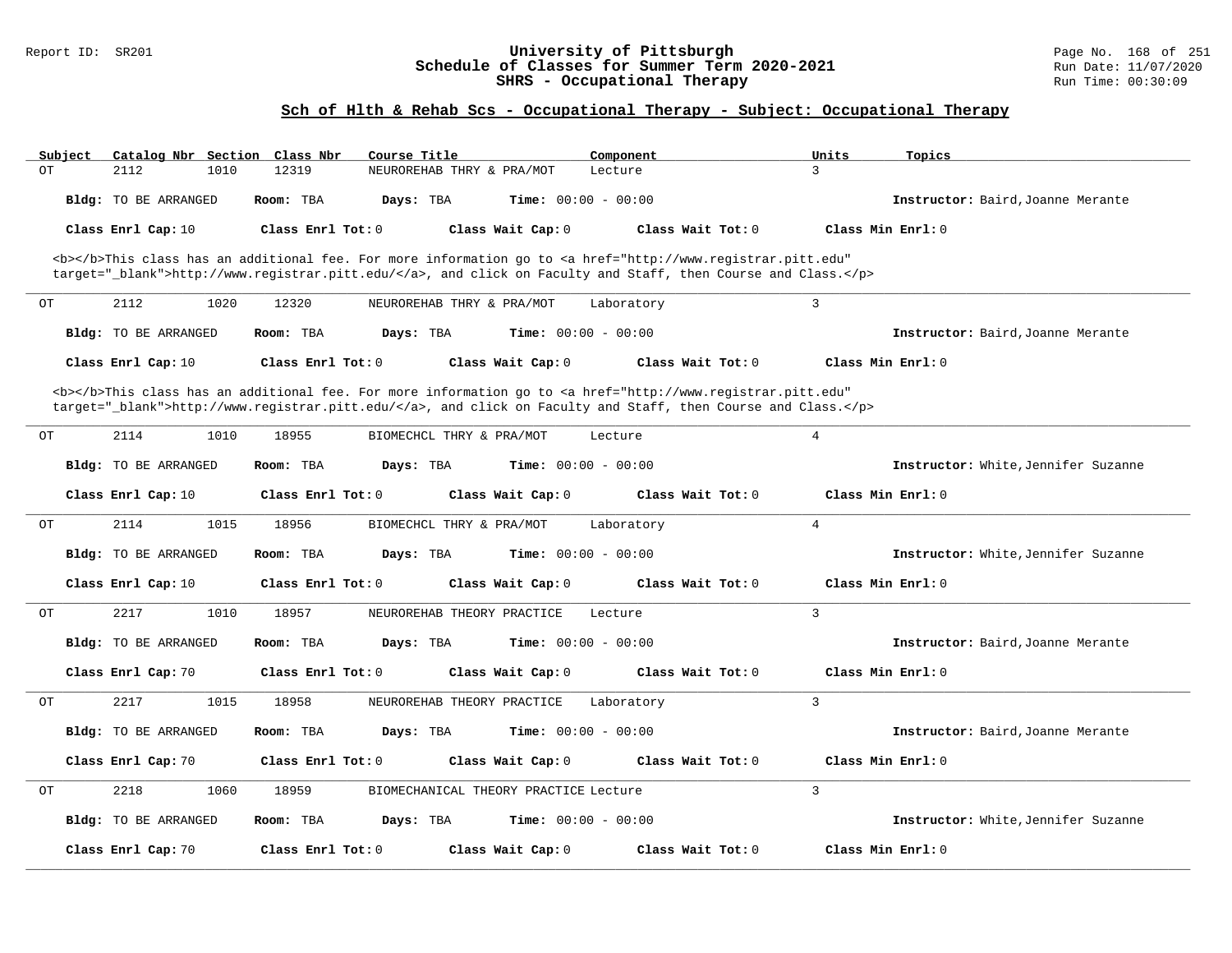| OT | 2218                        | 1065 | 18960             |                       | BIOMECHANICAL THEORY PRACTICE Laboratory |                   | $\overline{3}$                      |  |
|----|-----------------------------|------|-------------------|-----------------------|------------------------------------------|-------------------|-------------------------------------|--|
|    | <b>Bldg:</b> TO BE ARRANGED |      | Room: TBA         | Days: TBA             | <b>Time:</b> $00:00 - 00:00$             |                   | Instructor: White, Jennifer Suzanne |  |
|    | Class Enrl Cap: 70          |      | Class Enrl Tot: 0 |                       | Class Wait Cap: 0                        | Class Wait Tot: 0 | Class Min Enrl: 0                   |  |
| OT | 2219                        | 1060 | 18961             | FIELDWORK EDUCATION B |                                          | Clinical          |                                     |  |
|    | <b>Bldg:</b> TO BE ARRANGED |      | Room: TBA         | Days: TBA             | <b>Time:</b> $00:00 - 00:00$             |                   | Instructor: Voltz, Kelsey Lynn      |  |
|    | Class Enrl Cap: 60          |      | Class Enrl Tot: 0 |                       | Class Wait Cap: 0                        | Class Wait Tot: 0 | Class Min Enrl: 0                   |  |
| OТ | 2220                        | 1040 | 18962             | CLINICAL SEMINAR 4    |                                          | Seminar           |                                     |  |
|    | <b>Bldg:</b> TO BE ARRANGED |      | Room: TBA         | Days: TBA             | <b>Time:</b> $00:00 - 00:00$             |                   | Instructor: Chisholm, Denise        |  |
|    | <b>Bldg:</b> TO BE ARRANGED |      | Room: TBA         | Days: TBA             | <b>Time:</b> $00:00 - 00:00$             |                   | Instructor: Staff                   |  |
|    | Class Enrl Cap: 70          |      | Class Enrl Tot: 0 |                       | Class Wait Cap: 0                        | Class Wait Tot: 0 | Class Min Enrl: 0                   |  |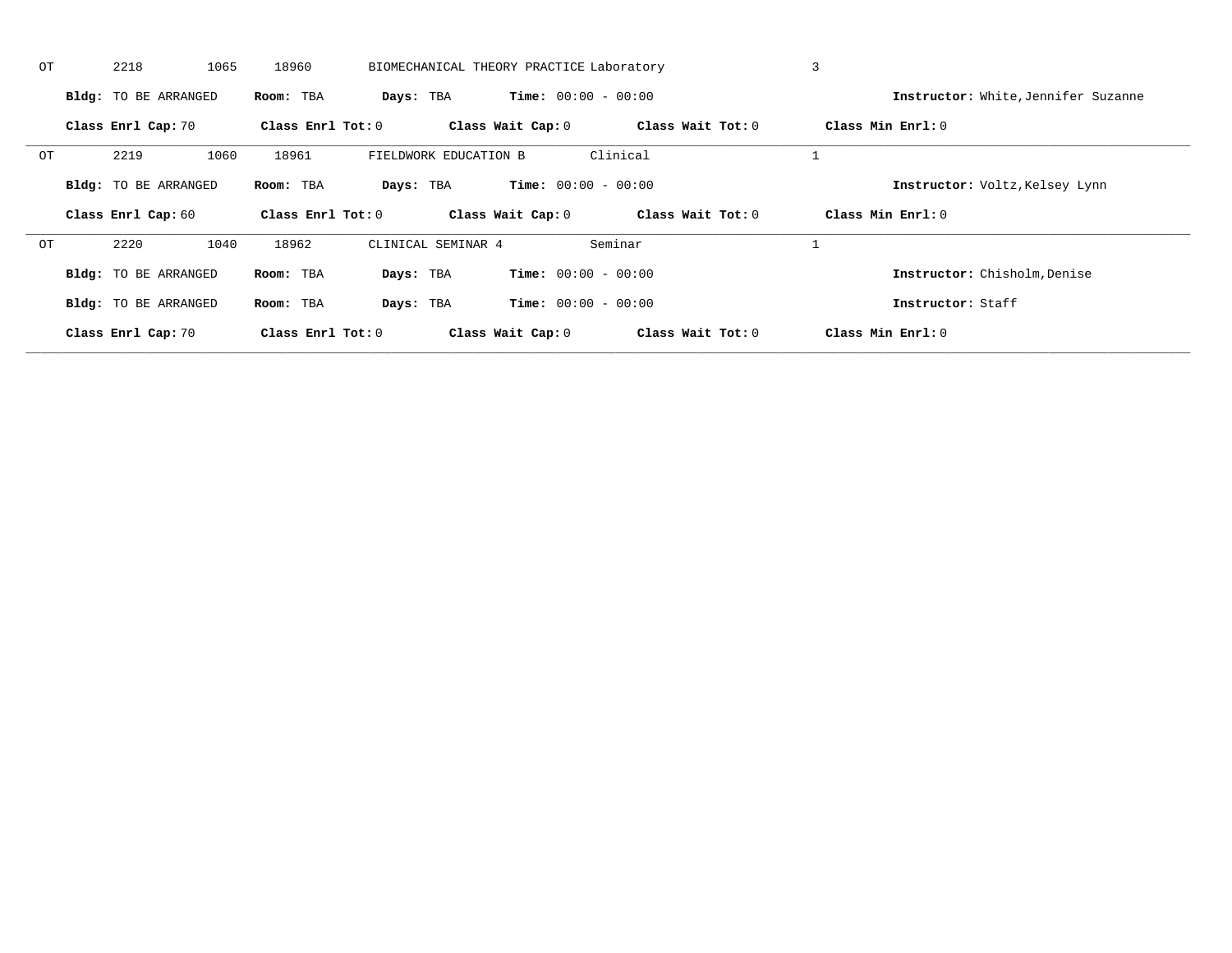### Report ID: SR201 **12: SR201 University of Pittsburgh University of Pittsburgh** Page No. 170 of 251 **Schedule of Classes for Summer Term 2020-2021** Run Date: 11/07/2020 **Schedule of Classes for Summer Term 2020-2021** Run Date: 11/07/2020<br>**SHRS - Occupational Therapy** Run Time: 00:30:09 **SHRS - Occupational Therapy**

| Subject | Catalog Nbr Section Class Nbr |      |                   | Course Title |                                       | Component         | Units             | Topics                           |
|---------|-------------------------------|------|-------------------|--------------|---------------------------------------|-------------------|-------------------|----------------------------------|
| HRS     | 2510                          | 1010 | 18192             |              | FUNDAMENTALS EVIDNCD-BASED OT Lecture |                   |                   |                                  |
|         | Bldg: TO BE ARRANGED          |      | Room: TBA         | Days: MW     | <b>Time:</b> $13:00 - 15:50$          |                   |                   | Instructor: Rodakowski, Juleen L |
|         | Class Enrl Cap: 35            |      | Class Enrl Tot: 0 |              | Class Wait Cap: 0                     | Class Wait Tot: 0 | Class Min Enrl: 0 |                                  |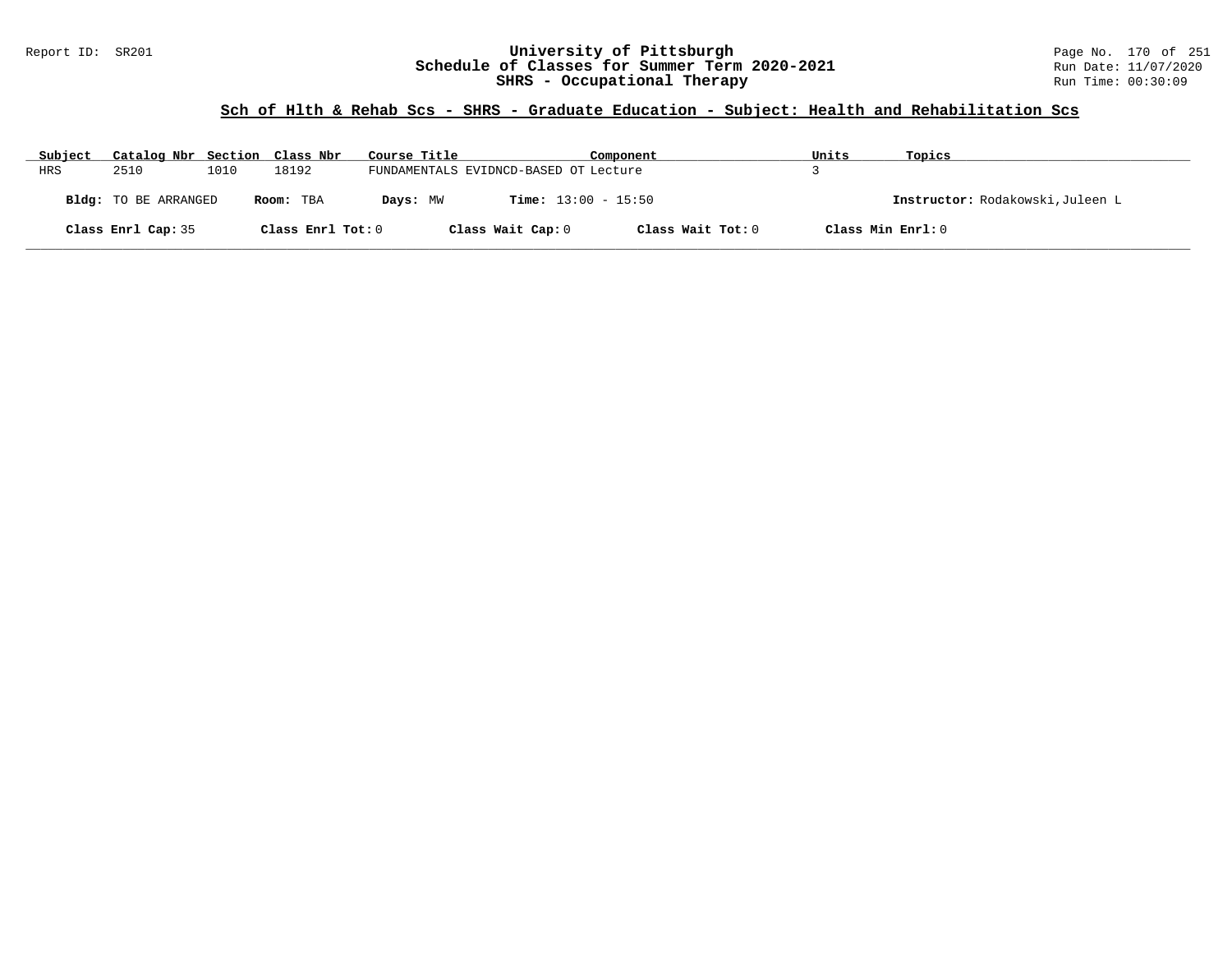### Report ID: SR201 **12: SR201 University of Pittsburgh University of Pittsburgh** Page No. 171 of 251 **Schedule of Classes for Summer Term 2020-2021** Run Date: 11/07/2020 **Schedule of Classes for Summer Term 2020-2021** Run Date: 11/07/2020 **SHRS - Physician Asst - Summer** Run Time: 00:30:09

## **Sch of Hlth & Rehab Scs - Physicians Assistant Program - Subject: Physician Assistant Studies**

| Subject | Catalog Nbr Section Class Nbr | Course Title                           | Component                               | Units<br>Topics             |
|---------|-------------------------------|----------------------------------------|-----------------------------------------|-----------------------------|
| PAS     | 2701<br>1010                  | 16948<br>CLINICAL ROTATION 1           | Clinical                                | $\overline{4}$              |
|         | Bldg: TO BE ARRANGED          | Days: TBA<br>Room: TBA                 | <b>Time:</b> $00:00 - 00:00$            | Instructor: Murphy, Emily A |
|         |                               |                                        |                                         | Fannie, Rosa A.             |
|         | Class Enrl Cap: 65            | Class Enrl Tot: 0                      | Class Wait Cap: $0$ Class Wait Tot: $0$ | Class Min Enrl: 0           |
| PAS     | 2702<br>1010                  | 16949<br>CLINICAL ROTATION 2           | Clinical                                | $\overline{4}$              |
|         | Bldg: TO BE ARRANGED          | Room: TBA<br>Days: TBA                 | <b>Time:</b> $00:00 - 00:00$            | Instructor: Murphy, Emily A |
|         |                               |                                        |                                         | Fannie, Rosa A.             |
|         | Class Enrl Cap: 65            | Class Enrl Tot: 0                      | Class Wait Cap: $0$ Class Wait Tot: $0$ | Class Min Enrl: 0           |
| PAS     | 2703<br>1010                  | CLINICAL ROTATION 3<br>16950           | Clinical                                | $\overline{4}$              |
|         | Bldg: TO BE ARRANGED          | Room: TBA<br>Days: TBA                 | <b>Time:</b> $00:00 - 00:00$            | Instructor: Murphy, Emily A |
|         |                               |                                        |                                         | Fannie, Rosa A.             |
|         | Class Enrl Cap: 65            | Class Enrl Tot: 0                      | Class Wait Cap: $0$ Class Wait Tot: $0$ | Class Min Enrl: 0           |
| PAS     | 2704<br>1050                  | 16095<br>CLINICAL ROTATION 4           | Clinical                                | $4\overline{ }$             |
|         | Bldg: TO BE ARRANGED          | Room: TBA<br>Days: TBA                 | <b>Time:</b> $00:00 - 00:00$            | Instructor: Fannie, Rosa A. |
|         |                               |                                        |                                         | Murphy, Emily A             |
|         | Class Enrl Cap: 65            | Class Enrl Tot: 0                      | Class Wait Cap: $0$ Class Wait Tot: $0$ | Class Min Enrl: 0           |
| PAS     | 2705<br>1450                  | 15798<br>CLINICAL ROTATION 5           | Clinical                                | $\overline{4}$              |
|         | Bldg: TO BE ARRANGED          | Room: TBA<br>Days: TBA                 | Time: $00:00 - 00:00$                   | Instructor: Fannie, Rosa A. |
|         |                               |                                        |                                         | Murphy, Emily A             |
|         | Class Enrl Cap: 65            | Class Enrl Tot: 0                      | Class Wait Cap: $0$ Class Wait Tot: $0$ | Class Min Enrl: 0           |
| PAS     | 2706<br>1450                  | 15797<br>CLINICAL ROTATION 6           | Clinical                                | $\overline{4}$              |
|         | Bldg: TO BE ARRANGED          | Room: TBA<br>Days: TBA                 | <b>Time:</b> $00:00 - 00:00$            | Instructor: Fannie, Rosa A. |
|         |                               |                                        |                                         | Murphy, Emily A             |
|         | Class Enrl Cap: 65            | Class Wait Cap: 0<br>Class Enrl Tot: 0 | Class Wait Tot: 0                       | Class Min Enrl: 0           |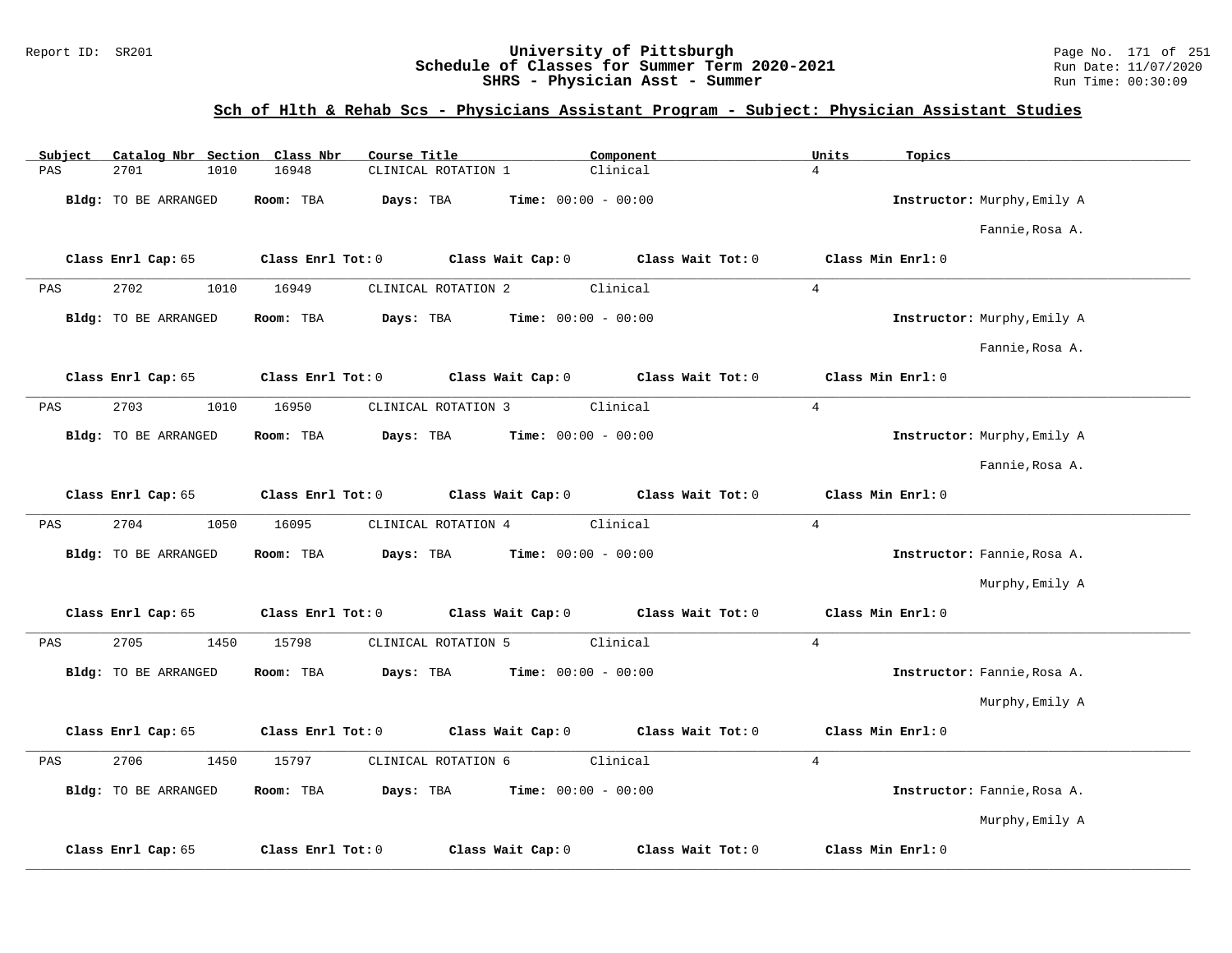| PAS | 2707                 | 1010 | 16693             | CLINICAL ROTATION 7  |                   | Clinical                     |                   | $\overline{4}$ |                             |  |
|-----|----------------------|------|-------------------|----------------------|-------------------|------------------------------|-------------------|----------------|-----------------------------|--|
|     | Bldg: TO BE ARRANGED |      | Room: TBA         | Days: TBA            |                   | <b>Time:</b> $00:00 - 00:00$ |                   |                | Instructor: Fannie, Rosa A. |  |
|     |                      |      |                   |                      |                   |                              |                   |                | Murphy, Emily A             |  |
|     | Class Enrl Cap: 65   |      | Class Enrl Tot: 0 |                      | Class Wait Cap: 0 |                              | Class Wait Tot: 0 |                | Class Min Enrl: 0           |  |
| PAS | 2709                 | 1030 | 16694             | CLINICAL ROTATION 9  |                   | Clinical                     |                   | $\overline{4}$ |                             |  |
|     | Bldg: TO BE ARRANGED |      | Room: TBA         | Days: TBA            |                   | <b>Time:</b> $00:00 - 00:00$ |                   |                | Instructor: Fannie, Rosa A. |  |
|     |                      |      |                   |                      |                   |                              |                   |                | Murphy, Emily A             |  |
|     | Class Enrl Cap: 65   |      | Class Enrl Tot: 0 |                      | Class Wait Cap: 0 |                              | Class Wait Tot: 0 |                | Class Min Enrl: 0           |  |
| PAS | 2712                 | 1040 | 16695             | SUMMATIVE EVALUATION |                   | Clinical                     |                   | $\mathbf{1}$   |                             |  |
|     | Bldg: TO BE ARRANGED |      | Room: TBA         | Days: TBA            |                   | <b>Time:</b> $00:00 - 00:00$ |                   |                | Instructor: Murphy, Emily A |  |
|     |                      |      |                   |                      |                   |                              |                   |                | Fannie, Rosa A.             |  |
|     | Class Enrl Cap: 65   |      | Class Enrl Tot: 0 |                      | Class Wait Cap: 0 |                              | Class Wait Tot: 0 |                | Class Min Enrl: 0           |  |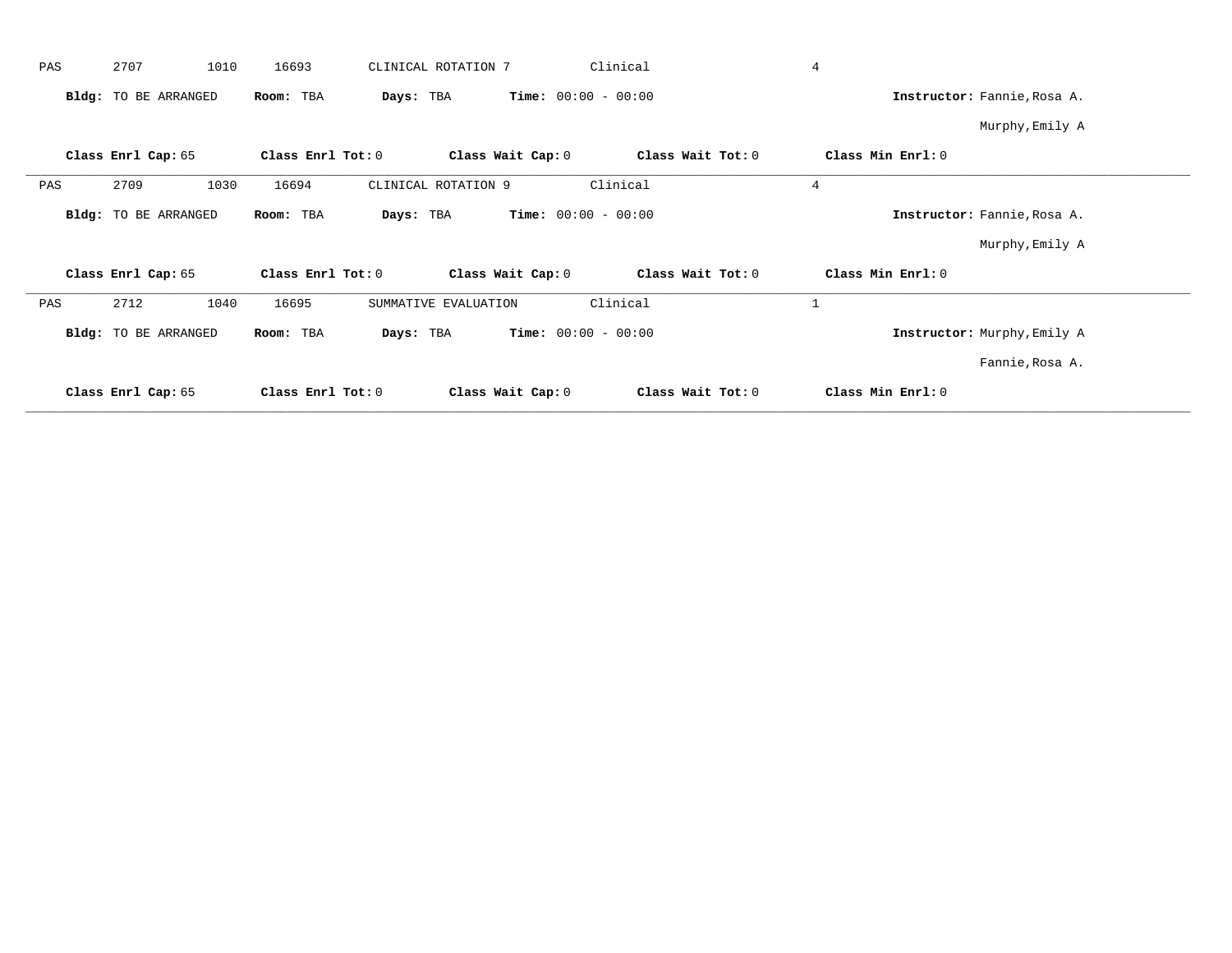#### Report ID: SR201 **University of Pittsburgh** Page No. 173 of 251 **Schedule of Classes for Summer Term 2020-2021** Run Date: 11/07/2020 **Summer Term** Run Time: 00:30:09

# **Sch of Hlth & Rehab Scs - Communication Science and Disorders - Subject: Comm Science and Disorders**

| Subject<br>Catalog Nbr Section Class Nbr         | Course Title                                          | Component                    | Units<br>Topics                     |
|--------------------------------------------------|-------------------------------------------------------|------------------------------|-------------------------------------|
| CSD<br>1904<br>1010                              | SHRS STUDY ABROAD IN IRELAND Lecture<br>12339         |                              | 6                                   |
| Bldg: TBA                                        | Room: TBA<br>Days: Th<br><b>Time:</b> $18:00 - 19:30$ |                              | Instructor: Vance, Janice Elizabeth |
| Class Enrl Cap: 35                               | Class Enrl Tot: 0<br>Class Wait Cap: 20               | Class Wait Tot: 0            | Class Min Enrl: 0                   |
| Attributes: Belfast-Dublin                       |                                                       |                              |                                     |
|                                                  | Room Characteristics: PeopleSoft - Scheduled (PS)(1)  |                              |                                     |
| 1904IS<br>1010<br>CSD                            | 14746<br>SHRS STUDY ABROAD IRELAND - ISLecture        | $\mathbf 0$                  |                                     |
| <b>Bldg:</b> TO BE ARRANGED                      | Room: TBA<br>Days: TBA                                | <b>Time:</b> $00:00 - 00:00$ | Instructor: Vance, Janice Elizabeth |
|                                                  |                                                       |                              | Whitehead, Jeffrey Robert           |
| Class Enrl Cap: 35<br>Attributes: Belfast-Dublin | Class Enrl Tot: 0<br>Class Wait Cap: 20               | Class Wait Tot: 0            | Class Min Enrl: 0                   |
| 1904OS<br>1010<br>CSD                            | 14747<br>SHRS STUDY ABROAD IRELAND - OSLecture        | $\Omega$                     |                                     |
| Bldg: TO BE ARRANGED                             | Days: TBA<br>Room: TBA                                | <b>Time:</b> $00:00 - 00:00$ | Instructor: Vance, Janice Elizabeth |
|                                                  |                                                       |                              | Whitehead, Jeffrey Robert           |
| Class Enrl Cap: 35<br>Attributes: Belfast-Dublin | Class Enrl Tot: 0<br>Class Wait Cap: 20               | Class Wait Tot: $0$          | Class Min Enrl: 0                   |
| 2057<br>1100<br>CSD                              | 12305<br>AUDIOLGY PRACTICUM OUTPLACMENTPracticum      |                              | $1 - 6$                             |
| Bldg: TO BE ARRANGED                             | Room: TBA<br>Days: TBA                                | <b>Time:</b> $00:00 - 00:00$ | Instructor: Mormer, Elaine A.       |
| Class Enrl Cap: 12                               | Class Wait Cap: 0<br>Class Enrl Tot: 0                | Class Wait Tot: 0            | Class Min Enrl: 0                   |
| 2069<br>1010<br>CSD                              | SLP MASTERS COMPREHENSIVE<br>18407                    | $\mathbf{1}$<br>Seminar      |                                     |
| Bldg: TO BE ARRANGED                             | Room: TBA<br>Days: TBA                                | <b>Time:</b> $00:00 - 00:00$ | Instructor: Cohn, Ellen R           |
| Class Enrl Cap: 10                               | Class Enrl Tot: 0<br>Class Wait Cap: 10               | Class Wait Tot: 0            | Class Min Enrl: 0                   |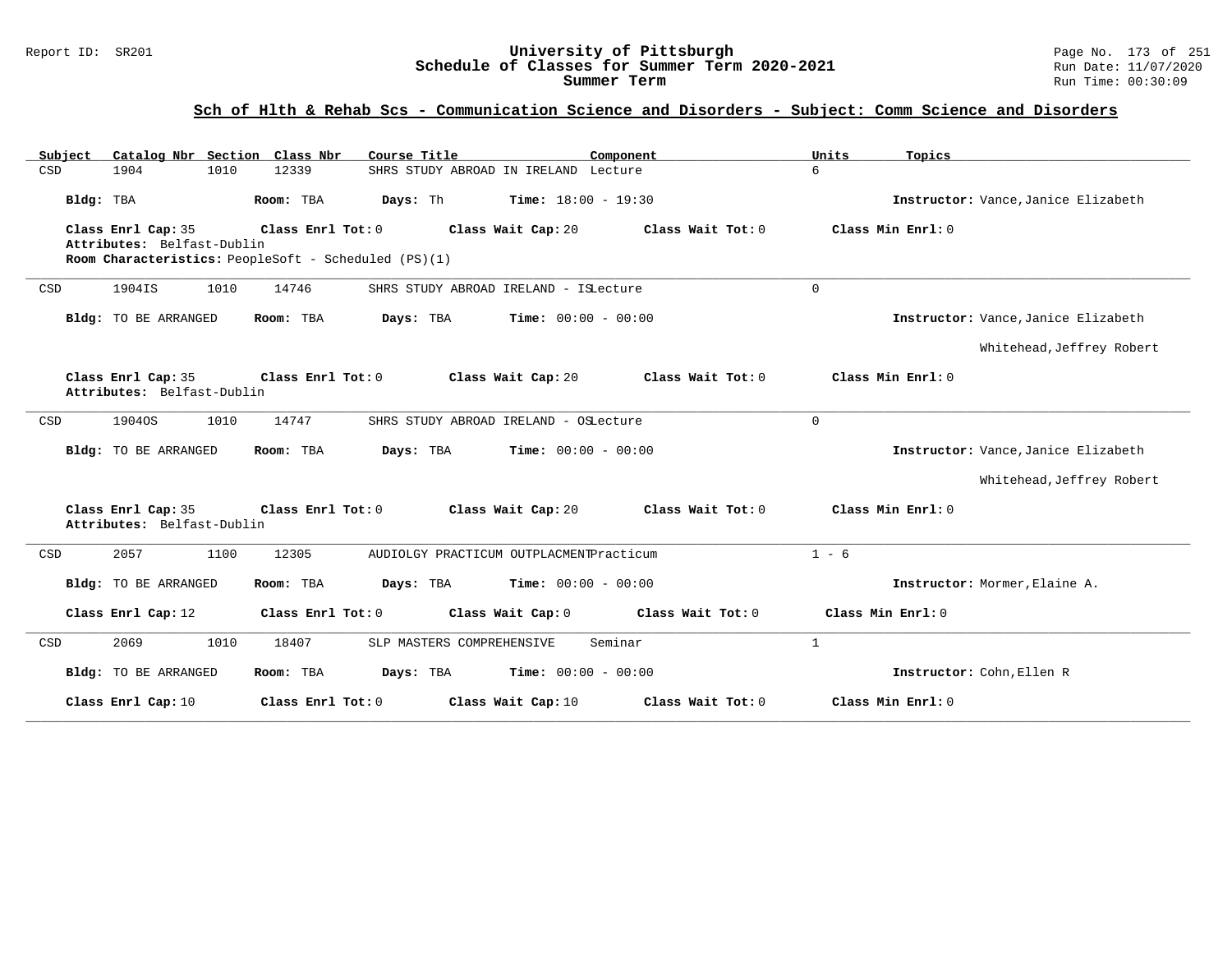#### Report ID: SR201 **University of Pittsburgh** Page No. 174 of 251 **Schedule of Classes for Summer Term 2020-2021** Run Date: 11/07/2020 **Summer Term** Run Time: 00:30:09

# **Sch of Hlth & Rehab Scs - Emergency Medicine - Subject: Emergency Medicine**

|    | Subject | Catalog Nbr Section Class Nbr | Course Title                                                                                | Component                                            |                   | Units<br>Topics                  |                |
|----|---------|-------------------------------|---------------------------------------------------------------------------------------------|------------------------------------------------------|-------------------|----------------------------------|----------------|
| ЕM |         | 1131<br>1010                  | 12296<br>CLINICAL 1                                                                         | Clinical                                             | $\overline{4}$    |                                  |                |
|    |         | Bldg: TO BE ARRANGED          | Room: TBA                                                                                   | <b>Days:</b> TBA <b>Time:</b> $00:00 - 00:00$        |                   | Instructor: Cecchini.Nicole M    |                |
|    |         |                               |                                                                                             |                                                      |                   |                                  | Potts, Sarah E |
|    |         | Class Enrl Cap: 25            | Class Enrl Tot: $0$ Class Wait Cap: $20$ Class Wait Tot: $0$                                |                                                      |                   | Class Min Enrl: 0                |                |
| EM |         | 1132<br>1010                  | 12295<br>CLINICAL 2                                                                         | Clinical                                             | 4                 |                                  |                |
|    |         | Bldg: TO BE ARRANGED          | Room: TBA                                                                                   | $\texttt{Davis:}$ TBA $\texttt{Time:}$ 00:00 - 00:00 |                   | Instructor: Cecchini, Nicole M   |                |
|    |         |                               |                                                                                             |                                                      |                   |                                  | Potts, Sarah E |
|    |         |                               | Class Enrl Cap: 25 Class Enrl Tot: 0 Class Wait Cap: 20 Class Wait Tot: 0 Class Min Enrl: 0 |                                                      |                   |                                  |                |
| ЕM |         | 1199<br>1010                  | 12308                                                                                       | INDEPENDENT STUDY 1ndependent Study                  |                   | $1 - 6$                          |                |
|    |         | Bldg: TO BE ARRANGED          | Room: TBA $Days:$ TBA $Time: 00:00 - 00:00$                                                 |                                                      |                   | Instructor: Stoy, Walt A         |                |
|    |         | Class Enrl Cap: 6             | Class Enrl Tot: 0 Class Wait Cap: 6 Class Wait Tot: 0 Class Min Enrl: 0                     |                                                      |                   |                                  |                |
| ЕM |         | 1199<br>1030                  | 13196                                                                                       | INDEPENDENT STUDY 1ndependent Study                  |                   | $1 - 6$                          |                |
|    |         | Bldg: TO BE ARRANGED          | Room: TBA $Days:$ TBA $Time: 00:00 - 00:00$                                                 |                                                      |                   | Instructor: Platt, Thomas Edward |                |
|    |         | Class Enrl Cap: 6             | Class Enrl Tot: 0 Class Wait Cap: 6 Class Wait Tot: 0                                       |                                                      |                   | Class Min Enrl: 0                |                |
| ЕM |         | 1199<br>1040                  | 13197                                                                                       | INDEPENDENT STUDY 1ndependent Study                  |                   | $1 - 6$                          |                |
|    |         | Bldg: TO BE ARRANGED          | Room: TBA $Days:$ TBA $Time: 00:00 - 00:00$                                                 |                                                      |                   | Instructor: Seitz, Samuel R      |                |
|    |         | Class Enrl Cap: 6             | Class Enrl Tot: 0 Class Wait Cap: 6 Class Wait Tot: 0                                       |                                                      |                   | Class Min Enrl: 0                |                |
| EМ |         | 1199<br>1050                  | 14310                                                                                       | INDEPENDENT STUDY                                    | Independent Study | $1 - 6$                          |                |
|    |         | Bldg: TO BE ARRANGED          | Room: TBA $Days:$ TBA $Time: 00:00 - 00:00$                                                 |                                                      |                   | Instructor: Pierce, John F       |                |
|    |         | Class Enrl Cap: 6             | Class Enrl Tot: 0 Class Wait Cap: 6 Class Wait Tot: 0                                       |                                                      |                   | Class Min Enrl: 0                |                |
| ЕM |         | 1199<br>1060                  | 13198                                                                                       | INDEPENDENT STUDY 1ndependent Study                  |                   | $1 - 6$                          |                |
|    |         | Bldg: TO BE ARRANGED          | Room: TBA $\rule{1em}{0.15mm}$ Days: TBA Time: $00:00 - 00:00$                              |                                                      |                   | Instructor: Cecchini, Nicole M   |                |
|    |         | Class Enrl Cap: 6             | Class Enrl Tot: 0 Class Wait Cap: 6                                                         |                                                      | Class Wait Tot: 0 | Class Min Enrl: 0                |                |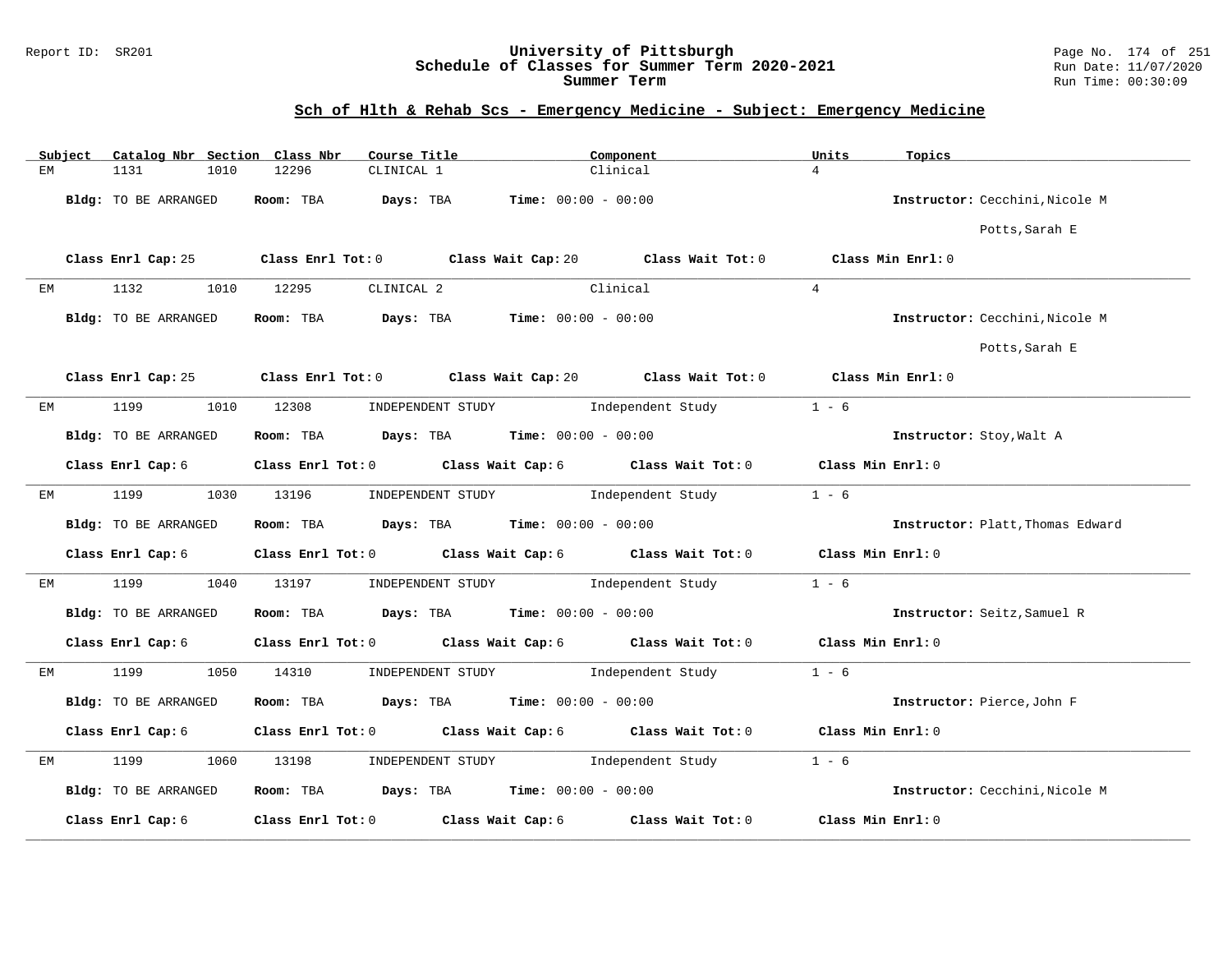#### Report ID: SR201 **University of Pittsburgh** Page No. 175 of 251 **Schedule of Classes for Summer Term 2020-2021** Run Date: 11/07/2020 **Summer Term** Run Time: 00:30:09

# **Sch of Hlth & Rehab Scs - Emergency Medicine - Subject: Emergency Medicine**

| Subject | Catalog Nbr Section Class Nbr |      |                   | Course Title      | Component                    | Units             | Topics                          |
|---------|-------------------------------|------|-------------------|-------------------|------------------------------|-------------------|---------------------------------|
| EМ      | 1199                          | 1065 | 18946             | INDEPENDENT STUDY | Independent Study            | . – 6             |                                 |
|         | Bldg: TO BE ARRANGED          |      | Room: TBA         | Days: TBA         | <b>Time:</b> $00:00 - 00:00$ |                   | Instructor: Cutsumbis, Nicholas |
|         | Class Enrl Cap: 6             |      | Class Enrl Tot: 0 | Class Wait Cap: 6 | Class Wait Tot: 0            | Class Min Enrl: 0 |                                 |

**\_\_\_\_\_\_\_\_\_\_\_\_\_\_\_\_\_\_\_\_\_\_\_\_\_\_\_\_\_\_\_\_\_\_\_\_\_\_\_\_\_\_\_\_\_\_\_\_\_\_\_\_\_\_\_\_\_\_\_\_\_\_\_\_\_\_\_\_\_\_\_\_\_\_\_\_\_\_\_\_\_\_\_\_\_\_\_\_\_\_\_\_\_\_\_\_\_\_\_\_\_\_\_\_\_\_\_\_\_\_\_\_\_\_\_\_\_\_\_\_\_\_\_\_\_\_\_\_\_\_\_\_\_\_\_\_\_\_\_\_\_\_\_\_\_\_\_\_\_\_\_\_\_\_\_\_**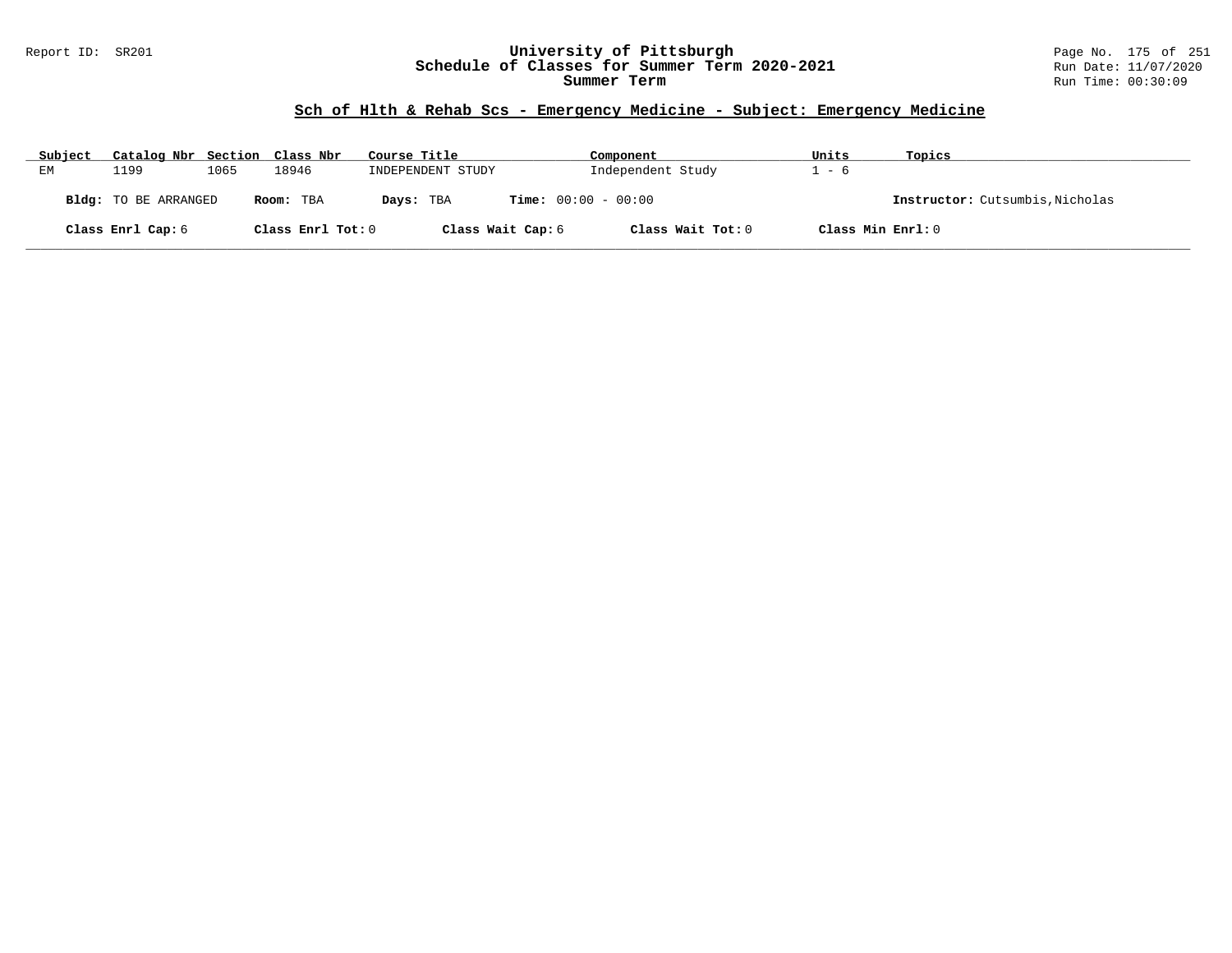#### Report ID: SR201 **University of Pittsburgh** Page No. 176 of 251 **Schedule of Classes for Summer Term 2020-2021** Run Date: 11/07/2020 **Summer Term** Run Time: 00:30:09

|     | Subject                                  |      | Catalog Nbr Section Class Nbr | Course Title                 |                                       | Component                                 | Units             | Topics                           |                                       |
|-----|------------------------------------------|------|-------------------------------|------------------------------|---------------------------------------|-------------------------------------------|-------------------|----------------------------------|---------------------------------------|
| HI. | 2011                                     | 1010 | 20235                         |                              | CLIN SCI FOR HLTH INFORMATICS Lecture |                                           | 3                 |                                  |                                       |
|     | Bldg: WEB Based Class                    |      | Room: TBA                     | Days: TBA                    | <b>Time:</b> $00:00 - 00:00$          |                                           |                   |                                  | Instructor: Peterson, Kimberly A      |
|     | Class Enrl Cap: 35<br>Attributes: Online |      | Class Enrl Tot: 0             |                              | Class Wait Cap: 0                     | Class Wait Tot: 0                         |                   | Class Min Enrl: 0                |                                       |
| HI  | 2020                                     | 1010 | 20007                         |                              | PRACL STATS & PROG PYTHON & R Lecture |                                           | $\overline{3}$    |                                  |                                       |
|     | Bldg: TBA                                |      | Room: TBA                     | Days: F                      | <b>Time:</b> $17:00 - 20:00$          |                                           |                   |                                  | Instructor: Saptono, Andi             |
|     |                                          |      |                               |                              |                                       |                                           |                   |                                  | Watzlaf, Valerie J                    |
|     |                                          |      |                               |                              |                                       |                                           |                   |                                  | Parmanto, Bambang                     |
|     | Class Enrl Cap: 40<br>Reserve Capacity:  |      | Class Enrl Tot: 0             | 01-FEB-2021 HI STUDENTS ONLY | Class Wait Cap: 0                     | Class Wait Tot: 0<br>Reserve Enrl Cap: 40 | Reserve Enrl Tot: | Class Min Enrl: 0<br>$\Omega$    |                                       |
| ΗI  | 2020                                     | 1020 | 20008                         |                              | PRACL STATS & PROG PYTHON & R Lecture |                                           | $\overline{3}$    |                                  |                                       |
|     | Bldg: WEB Based Class                    |      | Room: TBA                     | Days: F                      | <b>Time:</b> $19:00 - 20:00$          |                                           |                   |                                  | Instructor: Saptono, Andi             |
|     |                                          |      |                               |                              |                                       |                                           |                   |                                  | Watzlaf, Valerie J                    |
|     |                                          |      |                               |                              |                                       |                                           |                   |                                  | Parmanto, Bambang                     |
|     | Class Enrl Cap: 35<br>Attributes: Online |      | Class Enrl Tot: 0             |                              | Class Wait Cap: 0                     | Class Wait Tot: 0                         |                   | Class Min Enrl: 0                |                                       |
|     | Reserve Capacity:                        |      | $01 - FEB - 2021$             | HI ONLINE STUDENTS           |                                       | Reserve Enrl Cap: 35                      | Reserve Enrl Tot: | $\Omega$                         |                                       |
| ΗI  | 2210                                     | 1010 | 20009                         | HEALTH INFO AND HEALTH CARE  | Lecture                               |                                           | 3                 |                                  |                                       |
|     | Bldg: TBA                                |      | Room: TBA                     | Days: M                      | <b>Time:</b> $17:00 - 20:00$          |                                           |                   |                                  | Instructor: Anania-Firouzan, Patricia |
|     |                                          |      |                               |                              |                                       |                                           |                   |                                  | DeAlmeida, Dilhari R                  |
|     |                                          |      |                               |                              |                                       |                                           |                   |                                  | Watzlaf, Valerie J                    |
|     | Class Enrl Cap: 50<br>Reserve Capacity:  |      | Class Enrl Tot: 0             | 01-FEB-2021 HI STUDENTS ONLY | Class Wait Cap: 0                     | Class Wait Tot: 0<br>Reserve Enrl Cap: 50 | Reserve Enrl Tot: | Class Min Enrl: 0<br>$\mathbf 0$ |                                       |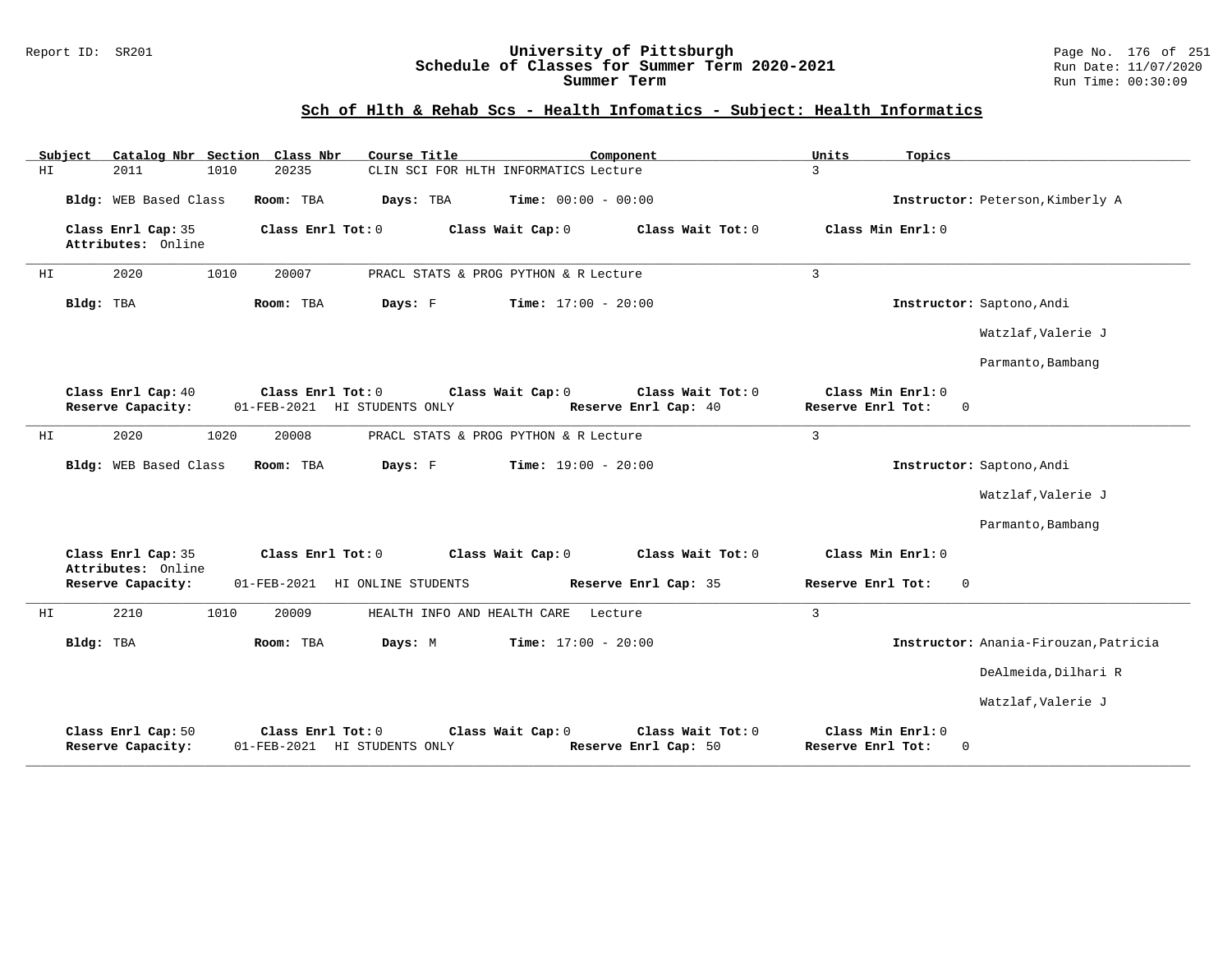#### Report ID: SR201 **University of Pittsburgh** Page No. 177 of 251 **Schedule of Classes for Summer Term 2020-2021** Run Date: 11/07/2020 **Summer Term** Run Time: 00:30:09

| Subject<br>Catalog Nbr Section Class Nbr | Course Title                                                                         | Component            | Units<br>Topics               |                                       |
|------------------------------------------|--------------------------------------------------------------------------------------|----------------------|-------------------------------|---------------------------------------|
| HI<br>2210<br>1020                       | 20010<br>HEALTH INFO AND HEALTH CARE                                                 | Lecture              | 3                             |                                       |
| Bldg: WEB Based Class                    | Room: TBA<br>Days: M<br><b>Time:</b> $19:00 - 20:00$                                 |                      |                               | Instructor: Anania-Firouzan, Patricia |
|                                          |                                                                                      |                      |                               | DeAlmeida, Dilhari R                  |
|                                          |                                                                                      |                      |                               | Watzlaf, Valerie J                    |
| Class Enrl Cap: 35<br>Attributes: Online | Class Enrl Tot: 0<br>Class Wait Cap: 0                                               | Class Wait Tot: 0    | Class Min Enrl: 0             |                                       |
| Reserve Capacity:                        | 01-FEB-2021 HI ONLINE STUDENTS                                                       | Reserve Enrl Cap: 35 | Reserve Enrl Tot:<br>$\Omega$ |                                       |
| 2453<br>1010<br>HI                       | 20432<br>DATA ANLYTCS & MACH LRNG                                                    | Lecture              | $\mathbf{3}$                  |                                       |
| Bldg: TBA                                | Room: TBA<br>Days: Tu<br><b>Time:</b> $19:00 - 20:00$                                |                      |                               | Instructor: Parmanto, Bambang         |
|                                          |                                                                                      |                      |                               | Zhou, Leming                          |
| Class Enrl Cap: 35<br>Attributes: Online | Class Enrl Tot: 0<br>Class Wait Cap: 0                                               | Class Wait Tot: 0    | Class Min Enrl: 0             |                                       |
| 2453<br>1015<br>ΗI                       | 20433<br>DATA ANLYTCS & MACH LRNG                                                    | Lecture              | $\mathbf{3}$                  |                                       |
| Bldg: TO BE ARRANGED                     | Days: Tu<br><b>Time:</b> $17:00 - 20:00$<br>Room: TBA                                |                      |                               | Instructor: Parmanto, Bambang         |
|                                          |                                                                                      |                      |                               | Zhou, Leming                          |
| Class Enrl Cap: 35                       | Class Enrl Tot: 0<br>Class Wait Cap: 0                                               | Class Wait Tot: 0    | Class Min Enrl: 0             |                                       |
| 2632<br>1010<br>ΗI                       | 20005<br>LEADERSHIP AND PROJECT MGMT                                                 | Lecture              | 3                             |                                       |
| Bldg: TBA                                | Room: TBA<br>Days: W<br><b>Time:</b> $19:00 - 20:00$                                 |                      |                               | Instructor: Peterson, Kimberly A      |
|                                          |                                                                                      |                      |                               | Paone, Suzanne Jane                   |
| Class Enrl Cap: 35<br>Attributes: Online | Class Enrl Tot: 0<br>Class Wait Cap: 0                                               | Class Wait Tot: 0    | Class Min Enrl: 0             |                                       |
| Reserve Capacity:                        | 01-FEB-2021 HI ONLINE STUDENTS                                                       | Reserve Enrl Cap: 35 | Reserve Enrl Tot:<br>$\Omega$ |                                       |
| 2632<br>ΗI<br>1020                       | 20006<br>LEADERSHIP AND PROJECT MGMT Lecture                                         |                      | $\mathbf{3}$                  |                                       |
| Bldg: TBA                                | <b>Time:</b> $17:00 - 20:00$<br>Room: TBA<br>Days: W                                 |                      |                               | Instructor: Peterson, Kimberly A      |
|                                          |                                                                                      |                      |                               | Paone, Suzanne Jane                   |
| Class Enrl Cap: 45                       | Class Enrl Tot: 0<br>Class Wait Cap: 0                                               | Class Wait Tot: 0    | Class Min Enrl: 0             |                                       |
| Reserve Capacity:                        | Room Characteristics: PeopleSoft - Scheduled (PS)(1)<br>01-FEB-2021 HI STUDENTS ONLY | Reserve Enrl Cap: 45 | Reserve Enrl Tot:<br>$\Omega$ |                                       |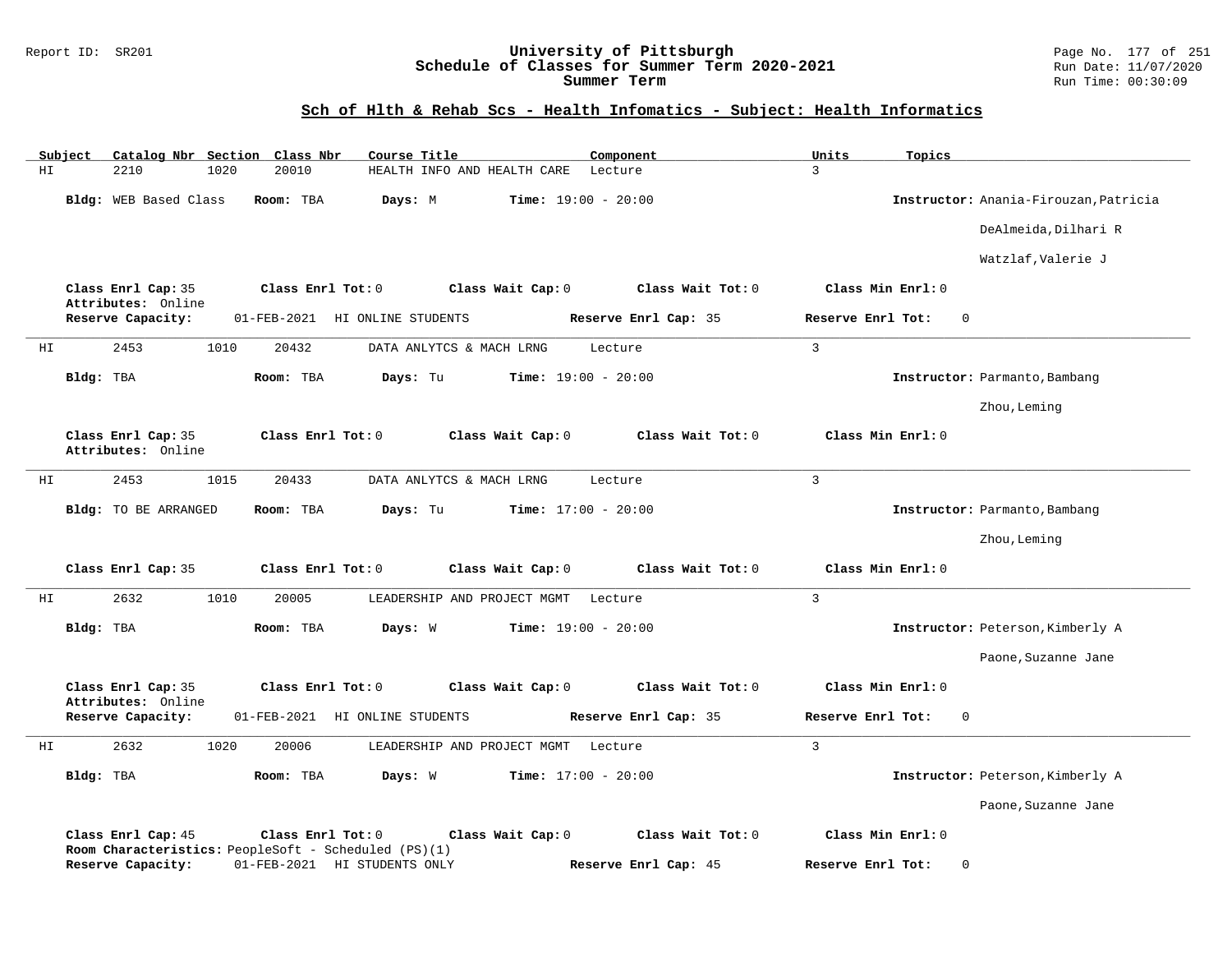| ΗI | 2650<br>1010                            | 20095<br>PRACL RSRCH & EVALT MTHS<br>Lecture                                                         | 3                                                             |                                  |
|----|-----------------------------------------|------------------------------------------------------------------------------------------------------|---------------------------------------------------------------|----------------------------------|
|    | Bldg: WEB Based Class                   | Days: Th<br>Time: $19:00 - 20:00$<br>Room: TBA                                                       |                                                               | Instructor: Watzlaf, Valerie J   |
|    |                                         |                                                                                                      |                                                               | Saptono, Andi                    |
|    |                                         | Class Enrl Cap: 40 $\qquad$ Class Enrl Tot: 0 $\qquad$ Class Wait Cap: 0 $\qquad$ Class Wait Tot: 0  | Class Min Enrl: 0                                             |                                  |
|    | Attributes: Online<br>Reserve Capacity: | 01-FEB-2021 HI ONLINE STUDENTS<br>Reserve Enrl Cap: 40                                               | Reserve Enrl Tot:                                             | $\overline{0}$                   |
| HI | 2650<br>1020                            | 20096<br>PRACL RSRCH & EVALT MTHS Lecture                                                            | $\mathbf{3}$                                                  |                                  |
|    | Bldg: TO BE ARRANGED                    | Days: Th<br><b>Time:</b> $17:00 - 20:00$<br>Room: TBA                                                |                                                               | Instructor: Watzlaf, Valerie J   |
|    |                                         |                                                                                                      |                                                               | Saptono, Andi                    |
|    | Class Enrl Cap: 40<br>Reserve Capacity: | $Class$ $Enr1$ $Tot: 0$<br>Class Wait Cap: 0<br>01-FEB-2021 HI STUDENTS ONLY<br>Reserve Enrl Cap: 40 | Class Wait Tot: 0<br>Class Min Enrl: 0<br>Reserve Enrl Tot: 0 |                                  |
| ΗI | 2670<br>1000                            | 20143<br>HI CAPSTONE/INTERNSHIP<br>Internship                                                        | $\mathbf{3}$                                                  |                                  |
|    | Bldg: TO BE ARRANGED                    | Room: TBA<br><b>Days:</b> TBA <b>Time:</b> $00:00 - 00:00$                                           |                                                               | Instructor: Watzlaf, Valerie J   |
|    | Class Enrl Cap: 35                      | Class Enrl Tot: 0 Class Wait Cap: 0 Class Wait Tot: 0                                                | Class Min Enrl: 0                                             |                                  |
| ΗI | 2670<br>1050                            | 20154<br>Internship<br>HI CAPSTONE/INTERNSHIP                                                        | $\mathbf{3}$                                                  |                                  |
|    | Bldg: WEB Based Class                   | Days: TBA<br><b>Time:</b> $00:00 - 00:00$<br>Room: TBA                                               |                                                               | Instructor: Watzlaf, Valerie J   |
|    | Class Enrl Cap: 35                      | Class Enrl Tot: 0 Class Wait Cap: 0 Class Wait Tot: 0                                                | Class Min Enrl: 0                                             |                                  |
| HI | 2670<br>1100                            | 20144<br>HI CAPSTONE/INTERNSHIP<br>Internship                                                        | $\overline{3}$                                                |                                  |
|    | Bldg: TO BE ARRANGED                    | Room: TBA<br><b>Days:</b> TBA <b>Time:</b> $00:00 - 00:00$                                           |                                                               | Instructor: Peterson, Kimberly A |
|    | Class Enrl Cap: 35                      | Class Enrl Tot: 0 Class Wait Cap: 0 Class Wait Tot: 0                                                | Class Min Enrl: 0                                             |                                  |
| HI | 2670<br>1200                            | 20145<br>Internship<br>HI CAPSTONE/INTERNSHIP                                                        | $\mathcal{L}$                                                 |                                  |
|    | Bldg: WEB Based Class                   | Days: TBA<br><b>Time:</b> $00:00 - 00:00$<br>Room: TBA                                               |                                                               | Instructor: Peterson, Kimberly A |
|    | Class Enrl Cap: 35                      | Class Enrl Tot: 0 Class Wait Cap: 0 Class Wait Tot: 0                                                | Class Min Enrl: 0                                             |                                  |
| HI | 2670<br>1300                            | 20146<br>HI CAPSTONE/INTERNSHIP<br>Internship                                                        | $\overline{3}$                                                |                                  |
|    | Bldg: TO BE ARRANGED                    | <b>Days:</b> TBA <b>Time:</b> $00:00 - 00:00$<br>Room: TBA                                           |                                                               | Instructor: DeAlmeida, Dilhari R |
|    | Class Enrl Cap: 35                      | $Class$ $Enr1$ $Tot: 0$<br>Class Wait Cap: 0                                                         | Class Wait Tot: 0<br>Class Min Enrl: 0                        |                                  |
|    |                                         |                                                                                                      |                                                               |                                  |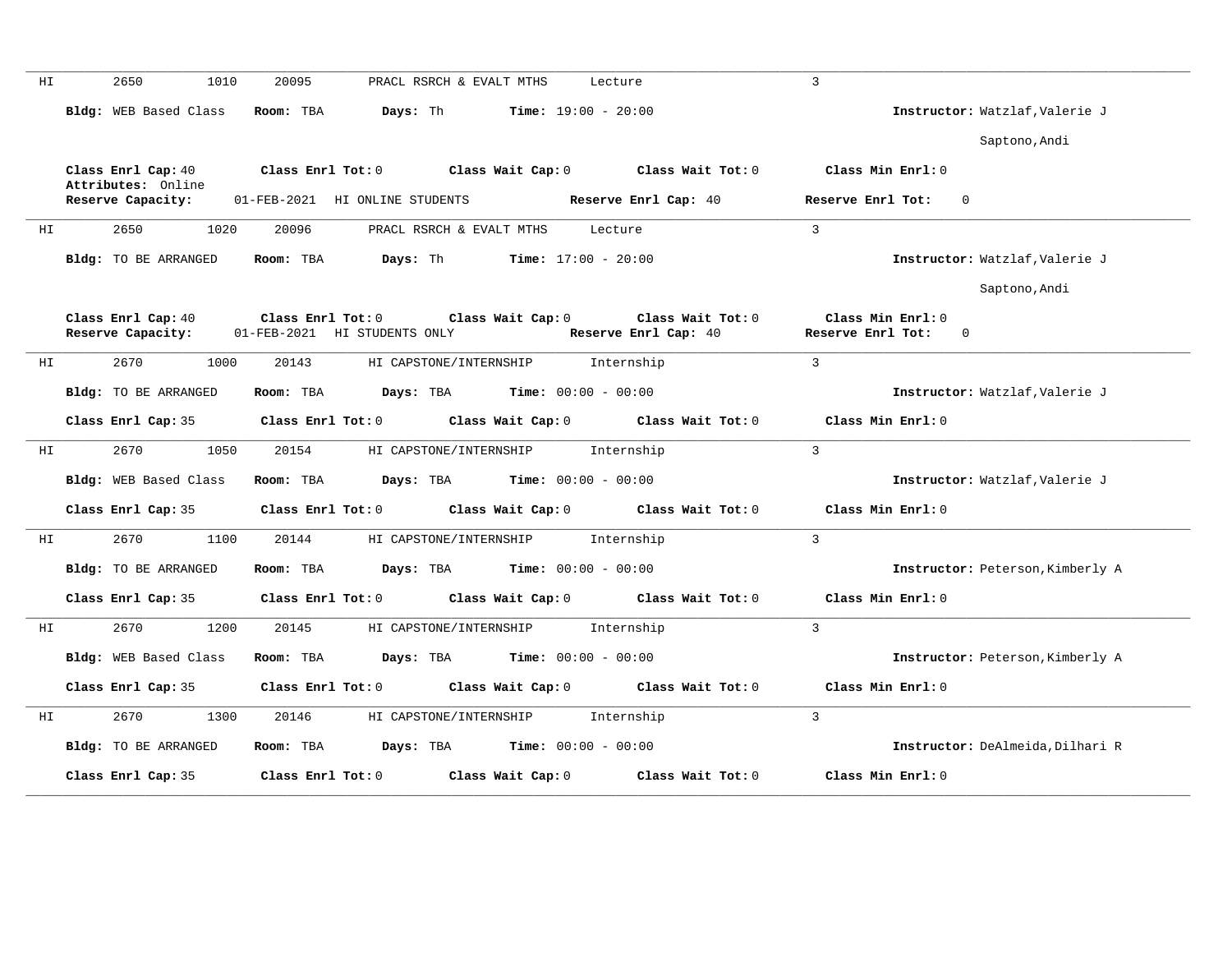#### Report ID: SR201 **University of Pittsburgh** Page No. 179 of 251 **Schedule of Classes for Summer Term 2020-2021** Run Date: 11/07/2020 **Summer Term** Run Time: 00:30:09

|     | Subject | Catalog Nbr Section Class Nbr | Course Title                                | Component                                                                                          | Units<br>Topics                       |
|-----|---------|-------------------------------|---------------------------------------------|----------------------------------------------------------------------------------------------------|---------------------------------------|
| ΗI  |         | 2670<br>1400                  | HI CAPSTONE/INTERNSHIP<br>20147             | Internship                                                                                         | $\mathcal{L}$                         |
|     |         | Bldg: WEB Based Class         | Room: TBA $Days:$ TBA $Time: 00:00 - 00:00$ |                                                                                                    | Instructor: DeAlmeida, Dilhari R      |
|     |         | Class Enrl Cap: 35            |                                             | Class Enrl Tot: 0 Class Wait Cap: 0 Class Wait Tot: 0 Class Min Enrl: 0                            |                                       |
| HI. |         | 2670<br>1500                  | 20148                                       | HI CAPSTONE/INTERNSHIP Internship                                                                  | $\mathcal{L}$                         |
|     |         | Bldg: TO BE ARRANGED          | Room: TBA $Days:$ TBA $Time: 00:00 - 00:00$ |                                                                                                    | Instructor: Anania-Firouzan, Patricia |
|     |         |                               |                                             | Class Enrl Cap: 35 Class Enrl Tot: 0 Class Wait Cap: 0 Class Wait Tot: 0 Class Min Enrl: 0         |                                       |
| HI  |         | 2670<br>1600                  | 20149                                       | HI CAPSTONE/INTERNSHIP Internship                                                                  | $\mathbf{3}$                          |
|     |         | Bldg: WEB Based Class         | Room: TBA $Days:$ TBA $Time: 00:00 - 00:00$ |                                                                                                    | Instructor: Anania-Firouzan, Patricia |
|     |         | Class Enrl Cap: 35            |                                             | Class Enrl Tot: 0 Class Wait Cap: 0 Class Wait Tot: 0 Class Min Enrl: 0                            |                                       |
| HI  |         | 2670<br>1700                  | 20150                                       | HI CAPSTONE/INTERNSHIP Internship                                                                  | $\mathbf{3}$                          |
|     |         | Bldg: TO BE ARRANGED          | Room: TBA $Days:$ TBA $Time: 00:00 - 00:00$ |                                                                                                    | Instructor: Zhou, Leming              |
|     |         |                               |                                             | Class Enrl Cap: 35 Class Enrl Tot: 0 Class Wait Cap: 0 Class Wait Tot: 0 Class Min Enrl: 0         |                                       |
| ΗI  |         | 2670<br>1800                  | 20151                                       | HI CAPSTONE/INTERNSHIP Internship                                                                  | 3                                     |
|     |         | Bldg: WEB Based Class         | Room: TBA $Days:$ TBA $Time: 00:00 - 00:00$ |                                                                                                    | Instructor: Zhou, Leming              |
|     |         | Class Enrl Cap: 35            |                                             | Class Enrl Tot: $0$ Class Wait Cap: $0$ Class Wait Tot: $0$                                        | Class Min Enrl: 0                     |
| ΗI  |         | 2670<br>1900                  | 20152                                       | HI CAPSTONE/INTERNSHIP Internship                                                                  | $\mathcal{L}$                         |
|     |         | Bldg: TO BE ARRANGED          | Room: TBA $Days:$ TBA $Time: 00:00 - 00:00$ |                                                                                                    | Instructor: Saptono, Andi             |
|     |         | Class Enrl Cap: 35            |                                             | Class Enrl Tot: 0 $\qquad$ Class Wait Cap: 0 $\qquad$ Class Wait Tot: 0 $\qquad$ Class Min Enrl: 0 |                                       |
| HI  |         | 1950                          | 20153                                       | HI CAPSTONE/INTERNSHIP Internship                                                                  | $\mathbf{3}$                          |
|     |         | Bldg: WEB Based Class         | Room: TBA $Days:$ TBA $Time: 00:00 - 00:00$ |                                                                                                    | Instructor: Saptono, Andi             |
|     |         |                               |                                             | Class Enrl Cap: 35 $\,$ Class Enrl Tot: 0 $\,$ Class Wait Cap: 0 $\,$ Class Wait Tot: 0 $\,$       | Class Min Enrl: 0                     |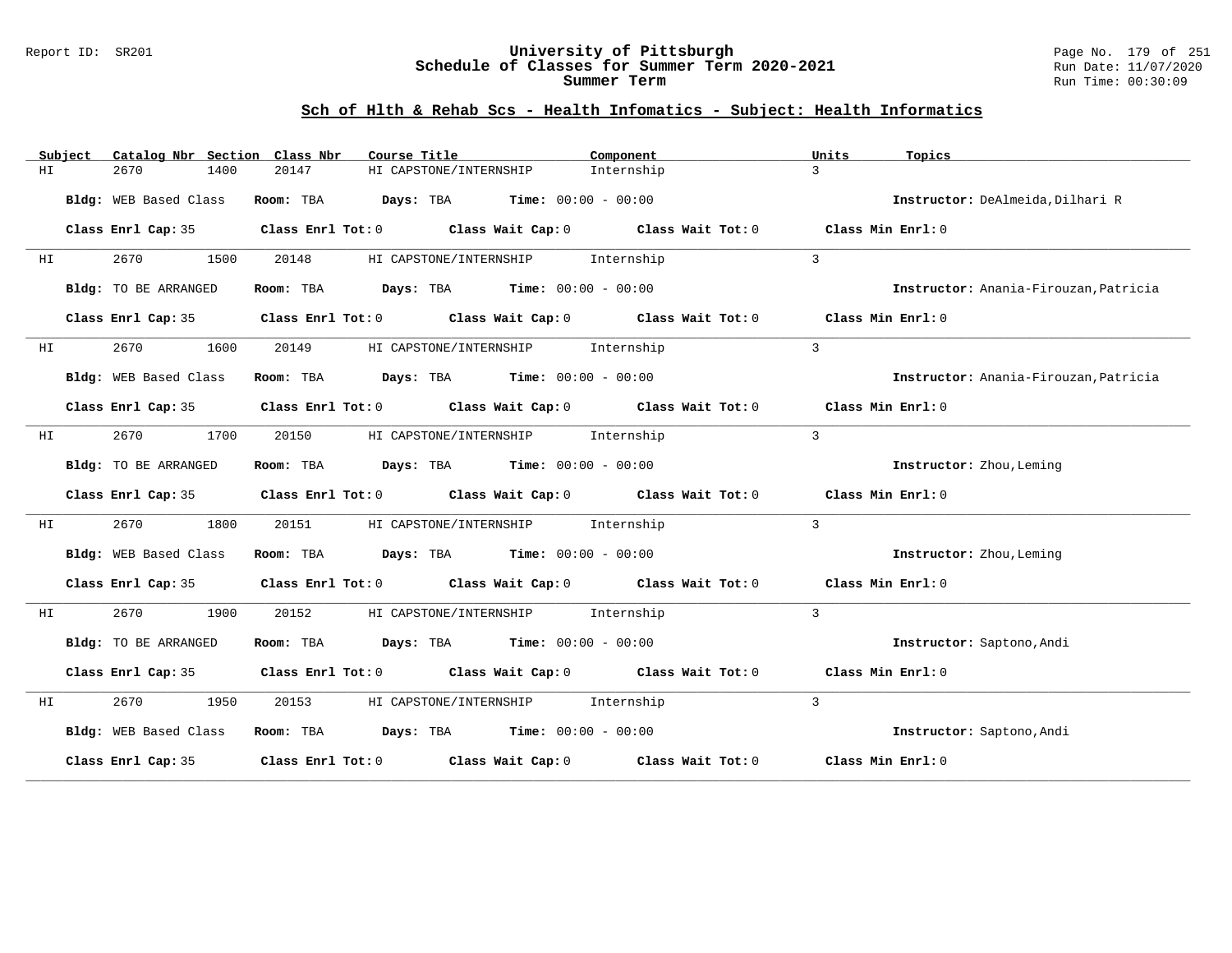#### Report ID: SR201 **University of Pittsburgh** Page No. 180 of 251 **Schedule of Classes for Summer Term 2020-2021** Run Date: 11/07/2020 **Summer Term** Run Time: 00:30:09

|    | Subject | Catalog Nbr Section Class Nbr            | Course Title                                                            | Component                           | Units<br>Topics                  |
|----|---------|------------------------------------------|-------------------------------------------------------------------------|-------------------------------------|----------------------------------|
| ΗI |         | 2999<br>1010                             | 20026<br>INDEPENDENT STUDY                                              | Independent Study                   | $1 - 6$                          |
|    |         | Bldg: WEB Based Class                    | Room: TBA<br>$Days: TBA$ Time: $00:00 - 00:00$                          |                                     | Instructor: Saptono, Andi        |
|    |         | Class Enrl Cap: 35<br>Attributes: Online | Class Enrl Tot: 0 Class Wait Cap: 0 Class Wait Tot: 0                   |                                     | Class Min Enrl: 0                |
| ΗI |         | 2999<br>1020                             | 20027<br>INDEPENDENT STUDY                                              | Independent Study                   | $1 - 6$                          |
|    |         | Bldg: TO BE ARRANGED                     | Room: TBA $Days:$ TBA $Time: 00:00 - 00:00$                             |                                     | Instructor: Saptono, Andi        |
|    |         | Class Enrl Cap: 35                       | Class Enrl Tot: 0 Class Wait Cap: 0 Class Wait Tot: 0 Class Min Enrl: 0 |                                     |                                  |
| ΗI |         | 2999<br>1030                             | 20028<br>INDEPENDENT STUDY                                              | Independent Study                   | $1 - 6$                          |
|    |         | Bldg: WEB Based Class                    | Room: TBA $Days:$ TBA $Time: 00:00 - 00:00$                             |                                     | Instructor: Zhou, Leming         |
|    |         | Class Enrl Cap: 35<br>Attributes: Online | Class Enrl Tot: 0 Class Wait Cap: 0 Class Wait Tot: 0 Class Min Enrl: 0 |                                     |                                  |
| HI |         | 2999<br>1040                             | 20029<br>INDEPENDENT STUDY                                              | Independent Study                   | $1 - 6$                          |
|    |         | Bldg: TO BE ARRANGED                     | Room: TBA $Days:$ TBA $Time: 00:00 - 00:00$                             |                                     | Instructor: Zhou, Leming         |
|    |         | Class Enrl Cap: 35                       | $Class$ $Enrl$ $Tot: 0$                                                 | Class Wait Cap: 0 Class Wait Tot: 0 | Class Min Enrl: 0                |
| HI |         | 2999<br>1050                             | 20382<br>INDEPENDENT STUDY                                              | Independent Study                   | $1 - 6$                          |
|    |         | Bldg: WEB Based Class                    | Room: TBA $Days: TBA$ Time: $00:00 - 00:00$                             |                                     | Instructor: DeAlmeida, Dilhari R |
|    |         | Class Enrl Cap: 35<br>Attributes: Online | Class Enrl Tot: 0 Class Wait Cap: 0 Class Wait Tot: 0                   |                                     | Class Min Enrl: 0                |
| ΗI |         | 2999<br>1060                             | 20383                                                                   | INDEPENDENT STUDY 1ndependent Study | $1 - 6$                          |
|    |         | Bldg: TO BE ARRANGED                     | Room: TBA $\rule{1em}{0.15mm}$ Days: TBA Time: $00:00 - 00:00$          |                                     | Instructor: DeAlmeida, Dilhari R |
|    |         | Class Enrl Cap: 35                       | Class Enrl Tot: 0 Class Wait Cap: 0 Class Wait Tot: 0 Class Min Enrl: 0 |                                     |                                  |
| ΗI |         | 2999<br>1070                             | 20384                                                                   | INDEPENDENT STUDY 1ndependent Study | $1 - 6$                          |
|    |         | Bldg: TO BE ARRANGED                     | Room: TBA $Days: TBA$ Time: $00:00 - 00:00$                             |                                     | Instructor: Peterson, Kimberly A |
|    |         | Class Enrl Cap: 35                       | Class Enrl Tot: 0 Class Wait Cap: 0                                     | Class Wait Tot: 0                   | Class Min Enrl: 0                |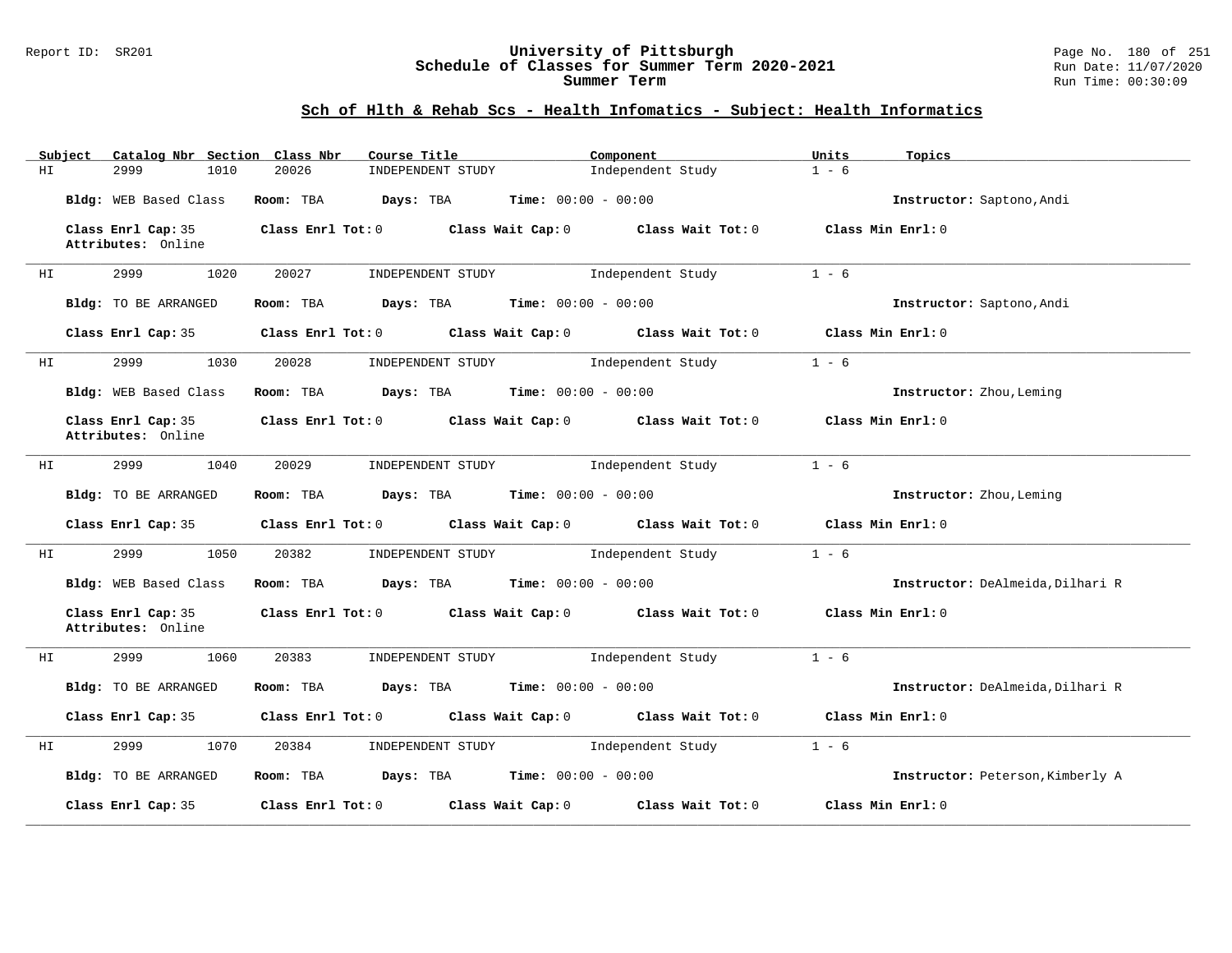#### Report ID: SR201 **University of Pittsburgh** Page No. 181 of 251 **Schedule of Classes for Summer Term 2020-2021** Run Date: 11/07/2020 **Summer Term** Run Time: 00:30:09

### **Sch of Hlth & Rehab Scs - Health Infomatics - Subject: Health Informatics**

|    | Subject |                                          |      | Catalog Nbr Section Class Nbr | Course Title                                  |                              | Component         | Units   | Topics                                |
|----|---------|------------------------------------------|------|-------------------------------|-----------------------------------------------|------------------------------|-------------------|---------|---------------------------------------|
| ΗI |         | 2999                                     | 1080 | 20385                         | INDEPENDENT STUDY                             |                              | Independent Study | $1 - 6$ |                                       |
|    |         | Bldg: WEB Based Class                    |      | Room: TBA                     | Days: TBA                                     | <b>Time:</b> $00:00 - 00:00$ |                   |         | Instructor: Peterson, Kimberly A      |
|    |         | Class Enrl Cap: 35<br>Attributes: Online |      | Class Enrl Tot: 0             | Class Wait Cap: 0                             |                              | Class Wait Tot: 0 |         | Class Min Enrl: 0                     |
| HI |         | 2999                                     | 1090 | 20386                         | INDEPENDENT STUDY                             |                              | Independent Study | $1 - 6$ |                                       |
|    |         | <b>Bldg:</b> TO BE ARRANGED              |      | Room: TBA                     | Days: TBA                                     | $Time: 00:00 - 00:00$        |                   |         | Instructor: Watzlaf, Valerie J        |
|    |         | Class Enrl Cap: 35                       |      |                               | Class Enrl Tot: 0 Class Wait Cap: 0           |                              | Class Wait Tot: 0 |         | Class Min Enrl: 0                     |
| HI |         | 2999                                     | 1100 | 20387                         | INDEPENDENT STUDY                             |                              | Independent Study | $1 - 6$ |                                       |
|    |         | Bldg: TO BE ARRANGED                     |      | Room: TBA                     | <b>Days:</b> TBA <b>Time:</b> $00:00 - 00:00$ |                              |                   |         | Instructor: Anania-Firouzan, Patricia |
|    |         | Class Enrl Cap: 35                       |      | Class Enrl Tot: 0             | Class Wait Cap: 0                             |                              | Class Wait Tot: 0 |         | Class Min $Err1:0$                    |
| ΗI |         | 2999                                     | 1105 | 20388                         | INDEPENDENT STUDY                             |                              | Independent Study | $1 - 6$ |                                       |
|    |         | Bldg: WEB Based Class                    |      | Room: TBA                     | <b>Days:</b> TBA <b>Time:</b> $00:00 - 00:00$ |                              |                   |         | Instructor: Watzlaf, Valerie J        |
|    |         | Class Enrl Cap: 35<br>Attributes: Online |      |                               | Class Enrl Tot: 0 Class Wait Cap: 0           |                              | Class Wait Tot: 0 |         | Class Min Enrl: 0                     |
| HI |         | 2999                                     | 1110 | 20389                         | INDEPENDENT STUDY                             |                              | Independent Study | $1 - 6$ |                                       |
|    |         | Bldg: WEB Based Class                    |      | Room: TBA                     | Days: TBA                                     | <b>Time:</b> $00:00 - 00:00$ |                   |         | Instructor: Anania-Firouzan, Patricia |
|    |         | Class Enrl Cap: 35<br>Attributes: Online |      | Class Enrl Tot: 0             | Class Wait Cap: 0                             |                              | Class Wait Tot: 0 |         | Class Min Enrl: 0                     |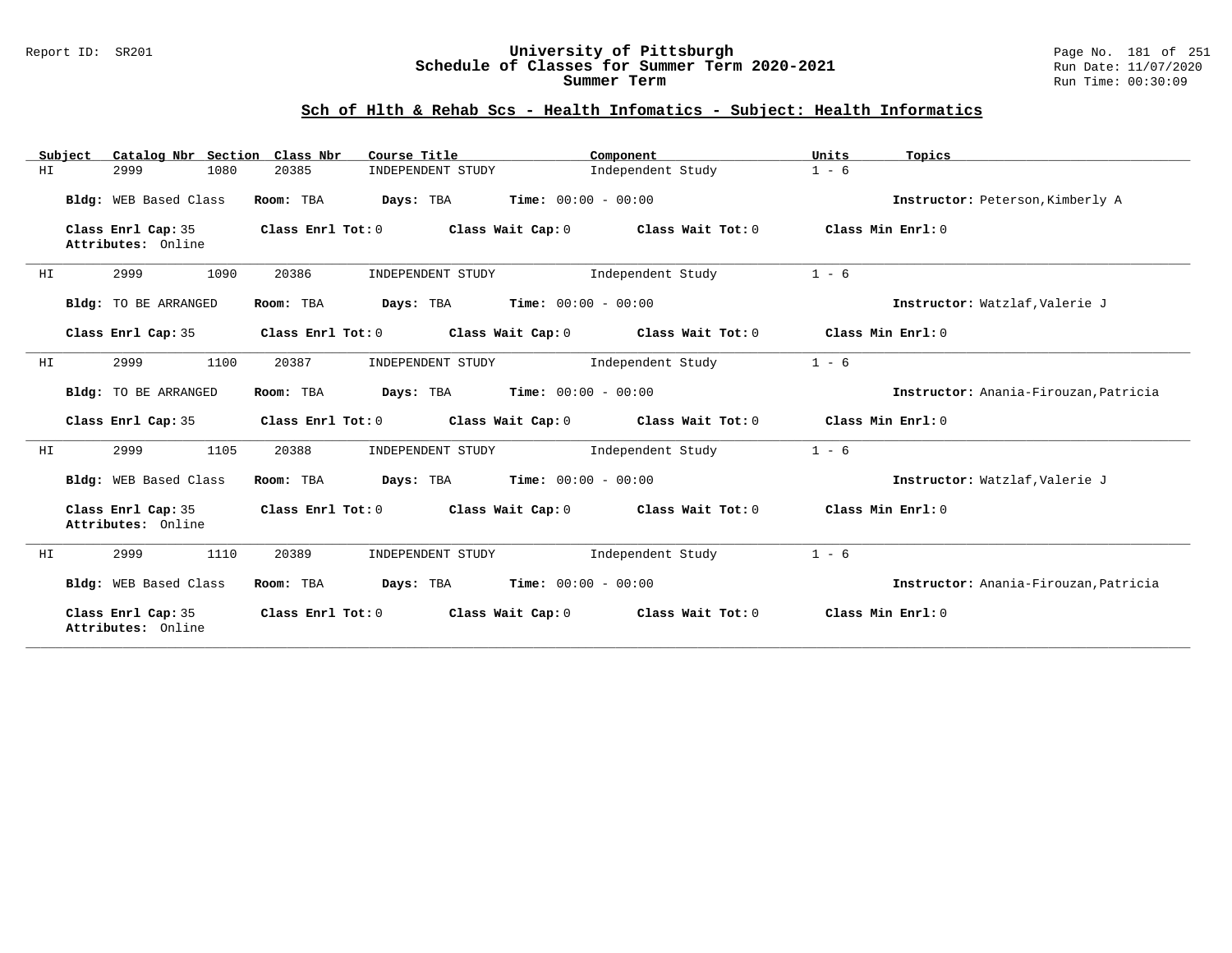# **Sch of Hlth & Rehab Scs - Health Information Management - Subject: Health Information Management**

| Subject | Catalog Nbr Section Class Nbr |      |                   | Course Title                              | Component         | Units             | Topics                           |
|---------|-------------------------------|------|-------------------|-------------------------------------------|-------------------|-------------------|----------------------------------|
| HIM     | 1496                          | 1020 | 14908             | CAPSTONE COURSE IN HIM                    | Practicum         |                   |                                  |
|         | <b>Bldg:</b> TO BE ARRANGED   |      | Room: TBA         | <b>Time:</b> $00:00 - 00:00$<br>Days: TBA |                   |                   | Instructor: DeAlmeida, Dilhari R |
|         | Class Enrl Cap: 5             |      | Class Enrl Tot: 0 | Class Wait Cap: 5                         | Class Wait Tot: 0 | Class Min Enrl: 0 |                                  |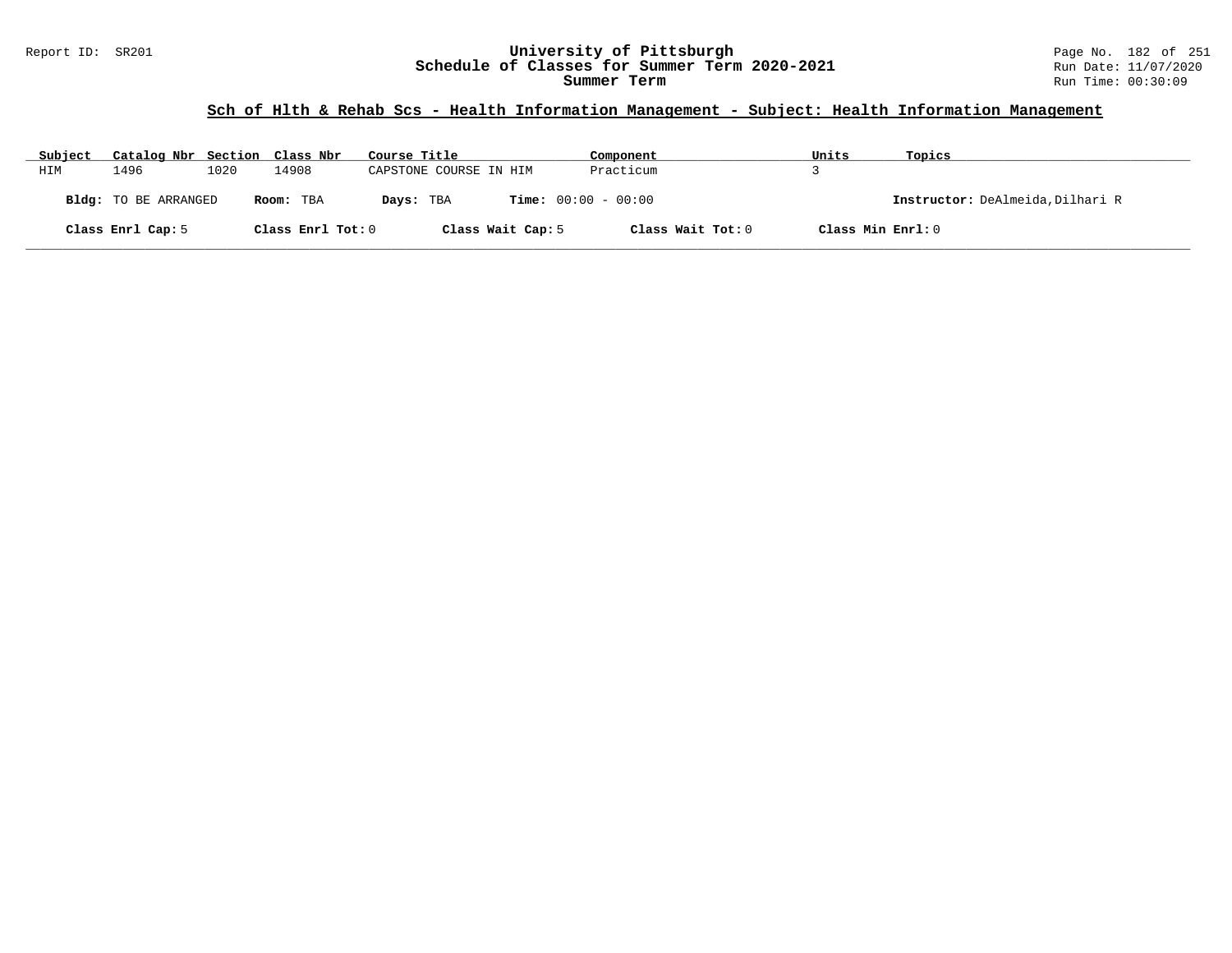#### Report ID: SR201 **University of Pittsburgh** Page No. 183 of 251 **Schedule of Classes for Summer Term 2020-2021** Run Date: 11/07/2020 **Summer Term** Run Time: 00:30:09

# **Sch of Hlth & Rehab Scs - Occupational Therapy - Subject: Occupational Therapy**

| Subject |       | Catalog Nbr Section Class Nbr | Course Title                                |                                     | Component                                                                                  | Units<br>Topics              |                                     |
|---------|-------|-------------------------------|---------------------------------------------|-------------------------------------|--------------------------------------------------------------------------------------------|------------------------------|-------------------------------------|
| OT      |       | 2199<br>1020                  | 14757                                       | INDEPENDENT STUDY                   | Independent Study                                                                          | $1 - 6$                      |                                     |
|         |       | Bldg: TO BE ARRANGED          | Room: TBA $Days:$ TBA $Time: 00:00 - 00:00$ |                                     |                                                                                            |                              | Instructor: Skidmore, Elizabeth R.  |
|         |       |                               |                                             |                                     | Class Enrl Cap: 35 Class Enrl Tot: 0 Class Wait Cap: 0 Class Wait Tot: 0 Class Min Enrl: 0 |                              |                                     |
| OT      |       | 2199                          | 1025 14758                                  |                                     | INDEPENDENT STUDY 1ndependent Study                                                        | $1 - 6$                      |                                     |
|         |       | Bldg: TO BE ARRANGED          | Room: TBA $Days:$ TBA $Time: 00:00 - 00:00$ |                                     |                                                                                            |                              | Instructor: Caldwell, Angela Renee  |
|         |       |                               |                                             |                                     | Class Enrl Cap: 35 Class Enrl Tot: 0 Class Wait Cap: 0 Class Wait Tot: 0 Class Min Enrl: 0 |                              |                                     |
|         | OT TO | 2199<br>1035                  | 14759                                       | INDEPENDENT STUDY 1ndependent Study |                                                                                            | $1 - 6$                      |                                     |
|         |       | Bldg: TO BE ARRANGED          | Room: TBA $Days:$ TBA $Time: 00:00 - 00:00$ |                                     |                                                                                            | Instructor: Chisholm, Denise |                                     |
|         |       |                               |                                             |                                     | Class Enrl Cap: 35 Class Enrl Tot: 0 Class Wait Cap: 0 Class Wait Tot: 0 Class Min Enrl: 0 |                              |                                     |
| ОT      |       | 2199 1045 14760               |                                             |                                     | INDEPENDENT STUDY 1ndependent Study                                                        | $1 - 6$                      |                                     |
|         |       | Bldg: TO BE ARRANGED          | Room: TBA $Days:$ TBA $Time: 00:00 - 00:00$ |                                     |                                                                                            |                              | Instructor: Baird, Joanne Merante   |
|         |       |                               |                                             |                                     | Class Enrl Cap: 35 Class Enrl Tot: 0 Class Wait Cap: 0 Class Wait Tot: 0 Class Min Enrl: 0 |                              |                                     |
|         | OT    | 2199                          | 1050 16144                                  |                                     | INDEPENDENT STUDY Thdependent Study                                                        | $1 - 6$                      |                                     |
|         |       | Bldg: TO BE ARRANGED          | Room: TBA $Days: TBA$ Time: $00:00 - 00:00$ |                                     |                                                                                            |                              | Instructor: Toto, Pamela Ellen      |
|         |       |                               |                                             |                                     | Class Enrl Cap: 35 Class Enrl Tot: 0 Class Wait Cap: 0 Class Wait Tot: 0 Class Min Enrl: 0 |                              |                                     |
| OT      |       | 2199<br>1060                  | 16939                                       |                                     | INDEPENDENT STUDY The Independent Study                                                    | $1 - 6$                      |                                     |
|         |       | Bldg: TO BE ARRANGED          | Room: TBA $Days:$ TBA $Time: 00:00 - 00:00$ |                                     |                                                                                            | Instructor: Sethi, Amit      |                                     |
|         |       |                               |                                             |                                     | Class Enrl Cap: 35 Class Enrl Tot: 0 Class Wait Cap: 0 Class Wait Tot: 0 Class Min Enrl: 0 |                              |                                     |
| ОT      |       | 2199                          | 1070 16940                                  |                                     | INDEPENDENT STUDY 1 - 6                                                                    |                              |                                     |
|         |       | Bldg: TO BE ARRANGED          | Room: TBA $Days:$ TBA $Time: 00:00 - 00:00$ |                                     |                                                                                            |                              | Instructor: Bendixen, Roxanna Marie |
|         |       |                               |                                             |                                     | Class Enrl Cap: 35 Class Enrl Tot: 0 Class Wait Cap: 0 Class Wait Tot: 0 Class Min Enrl: 0 |                              |                                     |
| OT      |       | 2199<br>1400                  | 18286                                       | INDEPENDENT STUDY 1ndependent Study |                                                                                            | $1 - 6$                      |                                     |
|         |       | Bldg: TO BE ARRANGED          | Room: TBA $Days:$ TBA $Time: 00:00 - 00:00$ |                                     |                                                                                            |                              | Instructor: Rodakowski, Juleen L    |
|         |       | Class Enrl Cap: 35            |                                             |                                     | Class Enrl Tot: 0 Class Wait Cap: 0 Class Wait Tot: 0                                      | Class Min Enrl: 0            |                                     |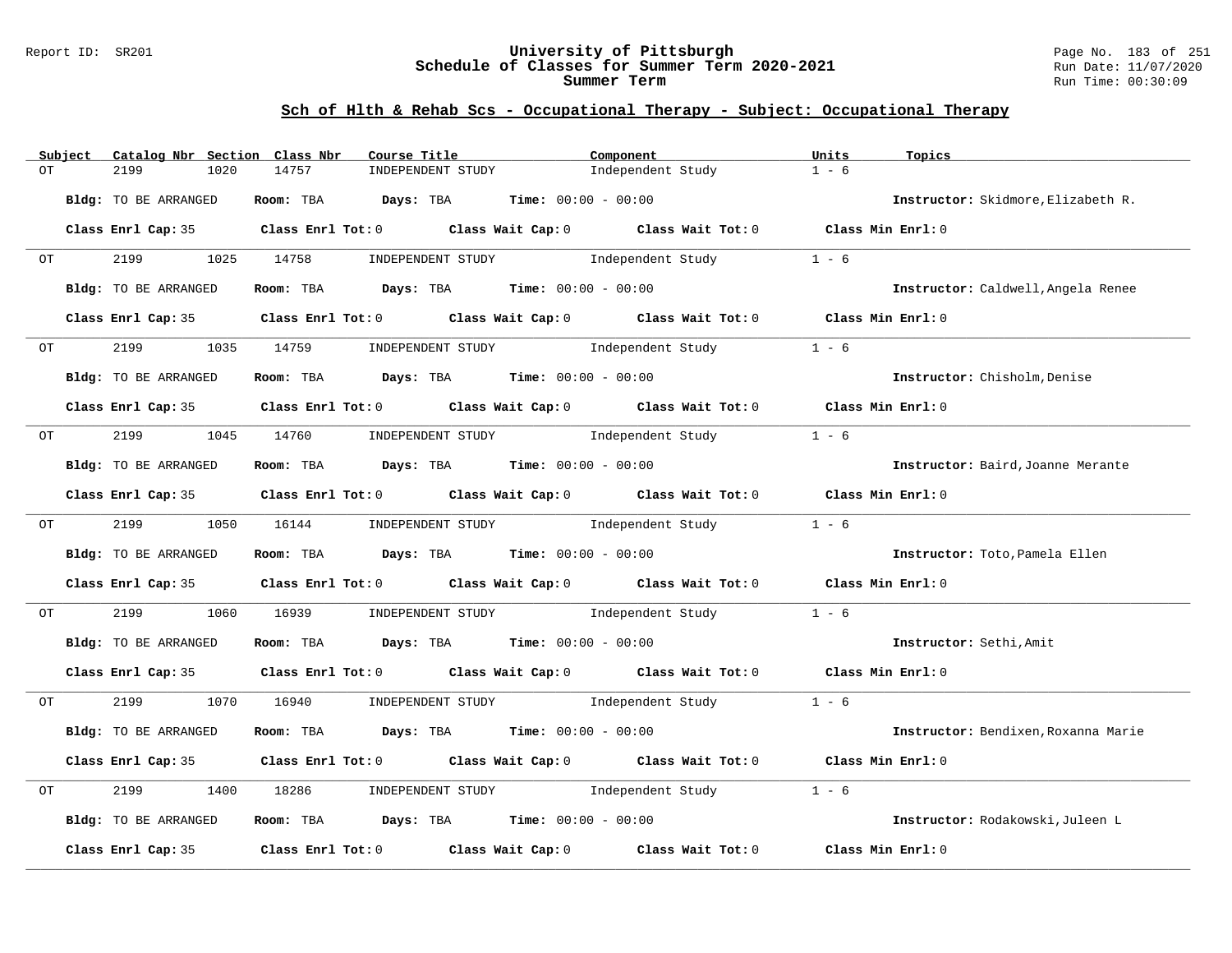| OT | 2199<br>1410         | INDEPENDENT STUDY 1ndependent Study<br>19177                                                                                   | $1 - 6$                               |
|----|----------------------|--------------------------------------------------------------------------------------------------------------------------------|---------------------------------------|
|    | Bldg: TO BE ARRANGED | Room: TBA $Days:$ TBA $Time: 00:00 - 00:00$                                                                                    | Instructor: Leland, Natalie Elizabeth |
|    |                      | Class Enrl Cap: 10 $\qquad$ Class Enrl Tot: 0 $\qquad$ Class Wait Cap: 0 $\qquad$ Class Wait Tot: 0 $\qquad$ Class Min Enrl: 0 |                                       |
|    |                      | OT 2199 1420 19759 INDEPENDENT STUDY Independent Study 1 - 6                                                                   |                                       |
|    | Bldg: TO BE ARRANGED | Room: TBA Days: TBA Time: TBA                                                                                                  | Instructor: White, Jennifer Suzanne   |
|    |                      | Class Enrl Cap: 10 Class Enrl Tot: 0 Class Wait Cap: 0 Class Wait Tot: 0 Class Min Enrl: 0                                     |                                       |
|    |                      | OT 2199 1430 19760 INDEPENDENT STUDY Independent Study 1 - 6                                                                   |                                       |
|    |                      | Bldg: TO BE ARRANGED Room: TBA Days: TBA Time: 00:00 - 00:00                                                                   | Instructor: Terhorst, Lauren          |
|    |                      | Class Enrl Cap: 10 $\qquad$ Class Enrl Tot: 0 $\qquad$ Class Wait Cap: 0 $\qquad$ Class Wait Tot: 0 $\qquad$ Class Min Enrl: 0 |                                       |
|    |                      | OT 2199 1440 19761 INDEPENDENT STUDY Independent Study 1 - 6                                                                   |                                       |
|    | Bldg: TO BE ARRANGED | Room: TBA Days: TBA Time: TBA                                                                                                  | Instructor: Staff                     |
|    |                      | Class Enrl Cap: 10 Class Enrl Tot: 0 Class Wait Cap: 0 Class Wait Tot: 0 Class Min Enrl: 0                                     |                                       |
|    |                      | OT 2199 1450 19762 INDEPENDENT STUDY Independent Study 1 - 6                                                                   |                                       |
|    | Bldg: TO BE ARRANGED | Room: TBA Days: TBA Time: TBA                                                                                                  | Instructor: Staff                     |
|    |                      | Class Enrl Cap: 10 $\qquad$ Class Enrl Tot: 0 $\qquad$ Class Wait Cap: 0 $\qquad$ Class Wait Tot: 0 $\qquad$ Class Min Enrl: 0 |                                       |
|    |                      | OT 2199 1460 19763 INDEPENDENT STUDY Independent Study 1 - 6                                                                   |                                       |
|    |                      | Bldg: TO BE ARRANGED Room: TBA Days: TBA Time: 00:00 - 00:00                                                                   | Instructor: Staff                     |
|    |                      | Class Enrl Cap: 10 $\qquad$ Class Enrl Tot: 0 $\qquad$ Class Wait Cap: 0 $\qquad$ Class Wait Tot: 0 $\qquad$ Class Min Enrl: 0 |                                       |
|    |                      | 0T 2199 1470 19764 INDEPENDENT STUDY Independent Study 1 - 6                                                                   |                                       |
|    | Bldg: TO BE ARRANGED | Room: TBA Days: TBA Time: TBA                                                                                                  | Instructor: Staff                     |
|    |                      | Class Enrl Cap: 10 $\qquad$ Class Enrl Tot: 0 $\qquad$ Class Wait Cap: 0 $\qquad$ Class Wait Tot: 0 $\qquad$ Class Min Enrl: 0 |                                       |
|    |                      | OT 2199 1480 19765 INDEPENDENT STUDY Independent Study 1 - 6                                                                   |                                       |
|    | Bldg: TO BE ARRANGED | Room: TBA Days: TBA Time: TBA                                                                                                  | Instructor: Staff                     |
|    |                      | Class Enrl Cap: 10 $\qquad$ Class Enrl Tot: 0 $\qquad$ Class Wait Cap: 0 $\qquad$ Class Wait Tot: 0 $\qquad$ Class Min Enrl: 0 |                                       |
|    |                      | OT 2199 1490 19766 INDEPENDENT STUDY Independent Study 1 - 6                                                                   |                                       |
|    |                      | Bldg: TO BE ARRANGED Room: TBA Days: TBA Time: 00:00 - 00:00                                                                   | Instructor: Staff                     |
|    |                      | Class Enrl Cap: 10 $\qquad$ Class Enrl Tot: 0 $\qquad$ Class Wait Cap: 0 $\qquad$ Class Wait Tot: 0 $\qquad$ Class Min Enrl: 0 |                                       |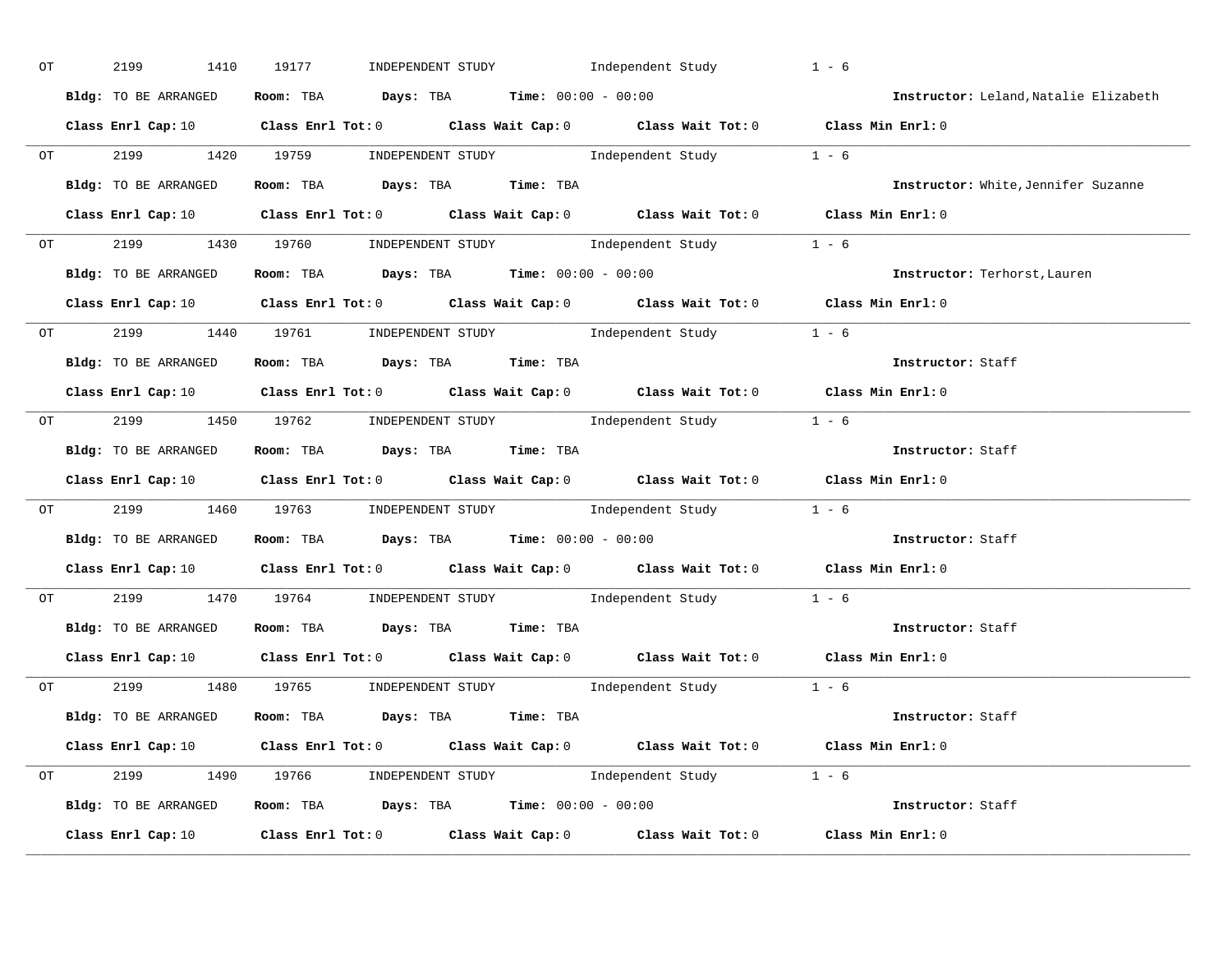#### Report ID: SR201 **University of Pittsburgh** Page No. 185 of 251 **Schedule of Classes for Summer Term 2020-2021** Run Date: 11/07/2020 **Summer Term** Run Time: 00:30:09

# **Sch of Hlth & Rehab Scs - Occupational Therapy - Subject: Occupational Therapy**

|     | Subject | Catalog Nbr Section Class Nbr |      |            | Course Title                                                                             |                                | Component |                                                                                                                                | Units        | Topics                                |
|-----|---------|-------------------------------|------|------------|------------------------------------------------------------------------------------------|--------------------------------|-----------|--------------------------------------------------------------------------------------------------------------------------------|--------------|---------------------------------------|
| OT. |         | 2228                          | 1010 | 20025      |                                                                                          | FIELDWORK EDUCATION D Clinical |           |                                                                                                                                | $1 - 10$     |                                       |
|     |         | Bldg: TO BE ARRANGED          |      |            | Room: TBA $Days: TBA$ Time: $00:00 - 00:00$                                              |                                |           |                                                                                                                                |              | Instructor: Marsico, Ann M            |
|     |         |                               |      |            |                                                                                          |                                |           | Class Enrl Cap: 60 $\qquad$ Class Enrl Tot: 0 $\qquad$ Class Wait Cap: 0 $\qquad$ Class Wait Tot: 0 $\qquad$ Class Min Enrl: 0 |              |                                       |
| OT  |         | 2228                          | 1015 | 20407      |                                                                                          | FIELDWORK EDUCATION D Clinical |           |                                                                                                                                | $1 - 10$     |                                       |
|     |         | Bldg: TO BE ARRANGED          |      |            | Room: TBA $\rule{1em}{0.15mm}$ Days: TBA $\rule{1.15mm}]{0.15mm}$ Time: $0.000 - 0.0000$ |                                |           |                                                                                                                                |              | Instructor: Leland, Natalie Elizabeth |
|     |         |                               |      |            |                                                                                          |                                |           | Class Enrl Cap: 10 $\qquad$ Class Enrl Tot: 0 $\qquad$ Class Wait Cap: 0 $\qquad$ Class Wait Tot: 0 $\qquad$ Class Min Enrl: 0 |              |                                       |
| OT  |         | 2241                          | 1010 |            | 18963 CLINICAL PRECEPTORSHIP 1 Clinical                                                  |                                |           |                                                                                                                                | $\mathbf{1}$ |                                       |
|     |         | Bldg: TO BE ARRANGED          |      |            | Room: TBA $Days:$ TBA Time: $00:00 - 00:00$                                              |                                |           |                                                                                                                                |              | Instructor: Sethi, Amit               |
|     |         |                               |      |            |                                                                                          |                                |           |                                                                                                                                |              | Marsico, Ann M                        |
|     |         |                               |      |            |                                                                                          |                                |           | Class Enrl Cap: 15 Class Enrl Tot: 0 Class Wait Cap: 0 Class Wait Tot: 0 Class Min Enrl: 0                                     |              |                                       |
| OT  |         | 3700 3700                     | 1100 | 18018      |                                                                                          | CAPSTONE PHASE 2 Practicum     |           |                                                                                                                                | $5^{\circ}$  |                                       |
|     |         | Bldg: TO BE ARRANGED          |      |            | Room: TBA $\rule{1em}{0.15mm}$ Days: TBA $\rule{1.5mm}{0.15mm}$ Time: $00:00 - 00:00$    |                                |           |                                                                                                                                |              | Instructor: Toto, Pamela Ellen        |
|     |         |                               |      |            |                                                                                          |                                |           | Class Enrl Cap: 30 Class Enrl Tot: 0 Class Wait Cap: 0 Class Wait Tot: 0 Class Min Enrl: 0                                     |              |                                       |
| ОT  |         | 3700 3700                     |      | 1105 19521 |                                                                                          | CAPSTONE PHASE 2 Practicum     |           |                                                                                                                                | $5^{\circ}$  |                                       |
|     |         | Bldg: TO BE ARRANGED          |      |            | Room: TBA $Days:$ TBA $Time: 00:00 - 00:00$                                              |                                |           |                                                                                                                                |              | Instructor: White, Jennifer Suzanne   |
|     |         |                               |      |            |                                                                                          |                                |           | Class Enrl Cap: 10 $\qquad$ Class Enrl Tot: 0 $\qquad$ Class Wait Cap: 0 $\qquad$ Class Wait Tot: 0 $\qquad$ Class Min Enrl: 0 |              |                                       |
| OT  |         | 3700 3700                     | 1200 |            | 18019 CAPSTONE PHASE 2 Practicum                                                         |                                |           |                                                                                                                                | $5^{\circ}$  |                                       |
|     |         | Bldg: TO BE ARRANGED          |      |            | Room: TBA $Days:$ TBA Time: $00:00 - 00:00$                                              |                                |           |                                                                                                                                |              | Instructor: Sethi, Amit               |
|     |         |                               |      |            |                                                                                          |                                |           | Class Enrl Cap: 30 Class Enrl Tot: 0 Class Wait Cap: 0 Class Wait Tot: 0 Class Min Enrl: 0                                     |              |                                       |
| OT  |         |                               |      |            | 3700 1205 19522 CAPSTONE PHASE 2 Practicum                                               |                                |           |                                                                                                                                | $5^{\circ}$  |                                       |
|     |         | Bldg: TO BE ARRANGED          |      |            | Room: TBA $Days:$ TBA Time: $00:00 - 00:00$                                              |                                |           |                                                                                                                                |              | Instructor: Caldwell, Angela Renee    |
|     |         | Class Enrl Cap: 10            |      |            |                                                                                          |                                |           | Class Enrl Tot: $0$ Class Wait Cap: $0$ Class Wait Tot: $0$                                                                    |              | Class Min Enrl: 0                     |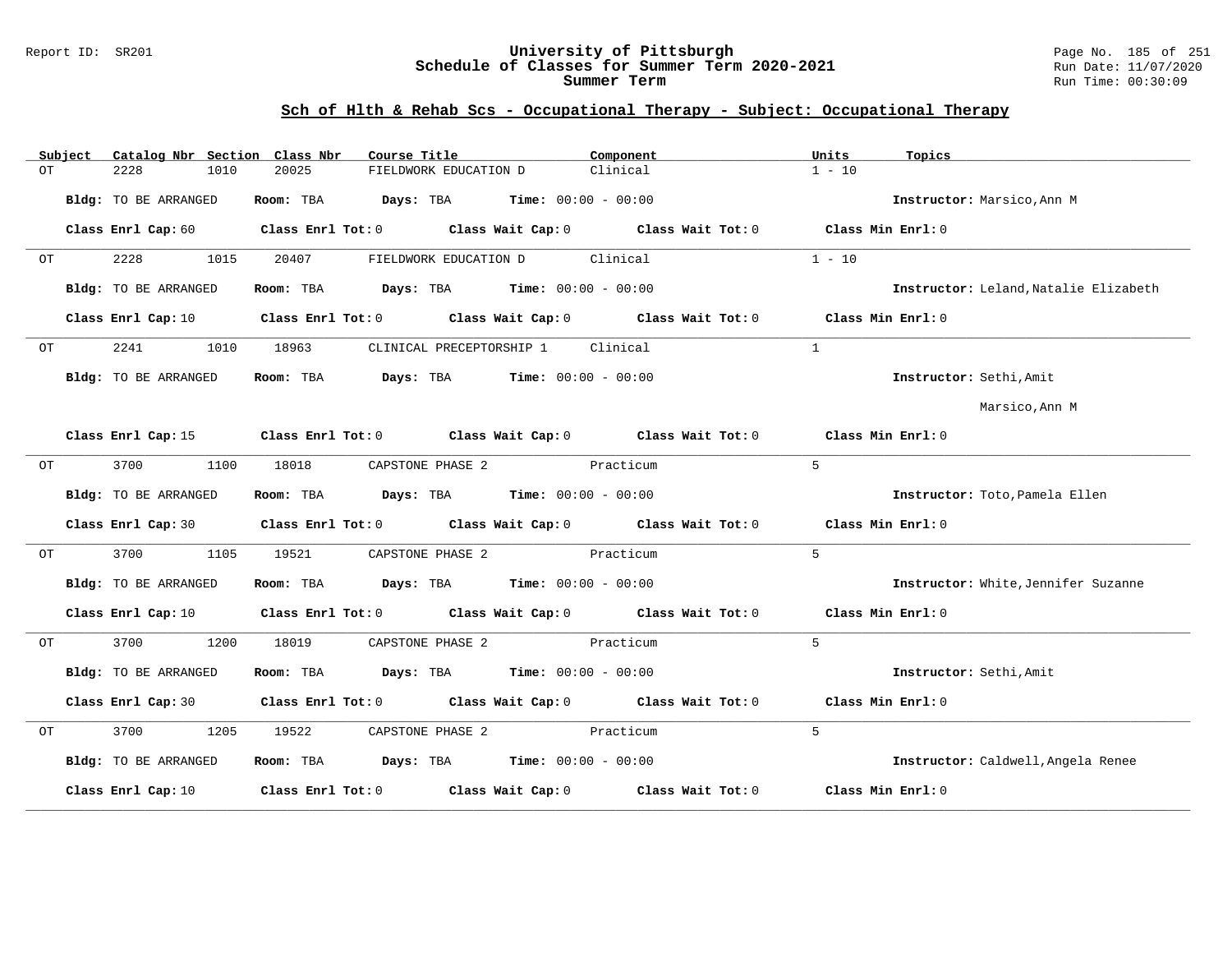#### Report ID: SR201 **University of Pittsburgh** Page No. 186 of 251 **Schedule of Classes for Summer Term 2020-2021** Run Date: 11/07/2020 **Summer Term** Run Time: 00:30:09

# **Sch of Hlth & Rehab Scs - Physicians Assistant Program - Subject: Physician Assistant Studies**

| Subject | Catalog Nbr Section Class Nbr | Course Title | Component                                                                                                           | Units<br>Topics                          |
|---------|-------------------------------|--------------|---------------------------------------------------------------------------------------------------------------------|------------------------------------------|
| PAS     | 2104<br>1050                  | 15564        | GENTC & MOL MECH OF HLTH & DS Lecture                                                                               | $\mathbf{1}$                             |
|         | Bldg: TO BE ARRANGED          | Room: TBA    | <b>Days:</b> TBA <b>Time:</b> $00:00 - 00:00$                                                                       | Instructor: Hare, Jason W                |
|         | Class Enrl Cap: 65            |              | Class Enrl Tot: $0$ Class Wait Cap: $0$ Class Wait Tot: $0$                                                         | Class Min Enrl: 0                        |
| PAS     | 2201<br>1050                  | 15341        | HIST TAKING & PHYSCL EXAM 1 Lecture                                                                                 | $\mathbf{3}$                             |
|         | Bldg: TO BE ARRANGED          |              | Room: TBA $Days:$ TBA $Time: 00:00 - 00:00$                                                                         | Instructor: Rodgers, Christine Elizabeth |
|         | Class Enrl Cap: 65            |              | Class Enrl Tot: $0$ Class Wait Cap: $0$ Class Wait Tot: $0$                                                         | Class Min Enrl: 0                        |
| PAS     | 2201<br>1060                  | 15342        | HIST TAKING & PHYSCL EXAM 1 Laboratory                                                                              | $\mathbf{3}$                             |
|         | Bldg: TO BE ARRANGED          | Room: TBA    | $\texttt{DayS:}$ TBA $\texttt{Time:}$ 00:00 - 00:00                                                                 | Instructor: Rodgers, Christine Elizabeth |
|         | Bldg: TO BE ARRANGED          |              | Room: TBA $Days:$ TBA $Time: 00:00 - 00:00$                                                                         | Instructor: Beck Jr, David C             |
|         |                               |              | Class Enrl Cap: 65 Class Enrl Tot: 0 Class Wait Cap: 0 Class Wait Tot: 0                                            | Class Min Enrl: 0                        |
| PAS     | 2202<br>1010                  | 15339        | CLINICAL MEDICINE 1 Lecture                                                                                         | $\mathbf{3}$                             |
|         | Bldg: TO BE ARRANGED          |              | Room: TBA $Days:$ TBA $Time: 00:00 - 00:00$                                                                         | Instructor: Hare, Jason W                |
|         |                               |              | Class Enrl Cap: 65 $\qquad$ Class Enrl Tot: 0 $\qquad$ Class Wait Cap: 0 $\qquad$ Class Wait Tot: 0                 | Class Min Enrl: 0                        |
| PAS     | 2202<br>1015                  | 15340        | CLINICAL MEDICINE 1 Laboratory                                                                                      | $\mathbf{3}$                             |
|         | Bldg: TO BE ARRANGED          |              | <b>Room:</b> TBA <b>Days:</b> TBA <b>Time:</b> 00:00 - 00:00                                                        | Instructor: Allias, Mary C               |
|         | Class Enrl Cap: 65            |              | Class Enrl Tot: $0$ Class Wait Cap: $0$ Class Wait Tot: $0$                                                         | Class Min Enrl: 0                        |
| PAS     | 2203<br>1030                  | 15337        | DIAGC & THRPUTC PROCDRS MED 1 Lecture                                                                               | 3                                        |
|         | Bldg: TO BE ARRANGED          |              | Room: TBA $Days:$ TBA $Time: 00:00 - 00:00$                                                                         | Instructor: Hammond, Jamie L             |
|         |                               |              | Class Enrl Cap: 65 $\,$ Class Enrl Tot: 0 $\,$ Class Wait Cap: 0 $\,$ Class Wait Tot: 0 $\,$ Class Wait Tot: 0 $\,$ | Class Min Enrl: 0                        |
| PAS     | 2203<br>1040                  | 15338        | DIAGC & THRPUTC PROCDRS MED 1 Laboratory                                                                            | $\mathcal{L}$                            |
|         | Bldg: TO BE ARRANGED          |              | Room: TBA $Days:$ TBA $Time: 00:00 - 00:00$                                                                         | Instructor: Hammond, Jamie L             |
|         | Class Enrl Cap: 65            |              | Class Enrl Tot: $0$ Class Wait Cap: $0$ Class Wait Tot: $0$                                                         | Class Min Enrl: 0                        |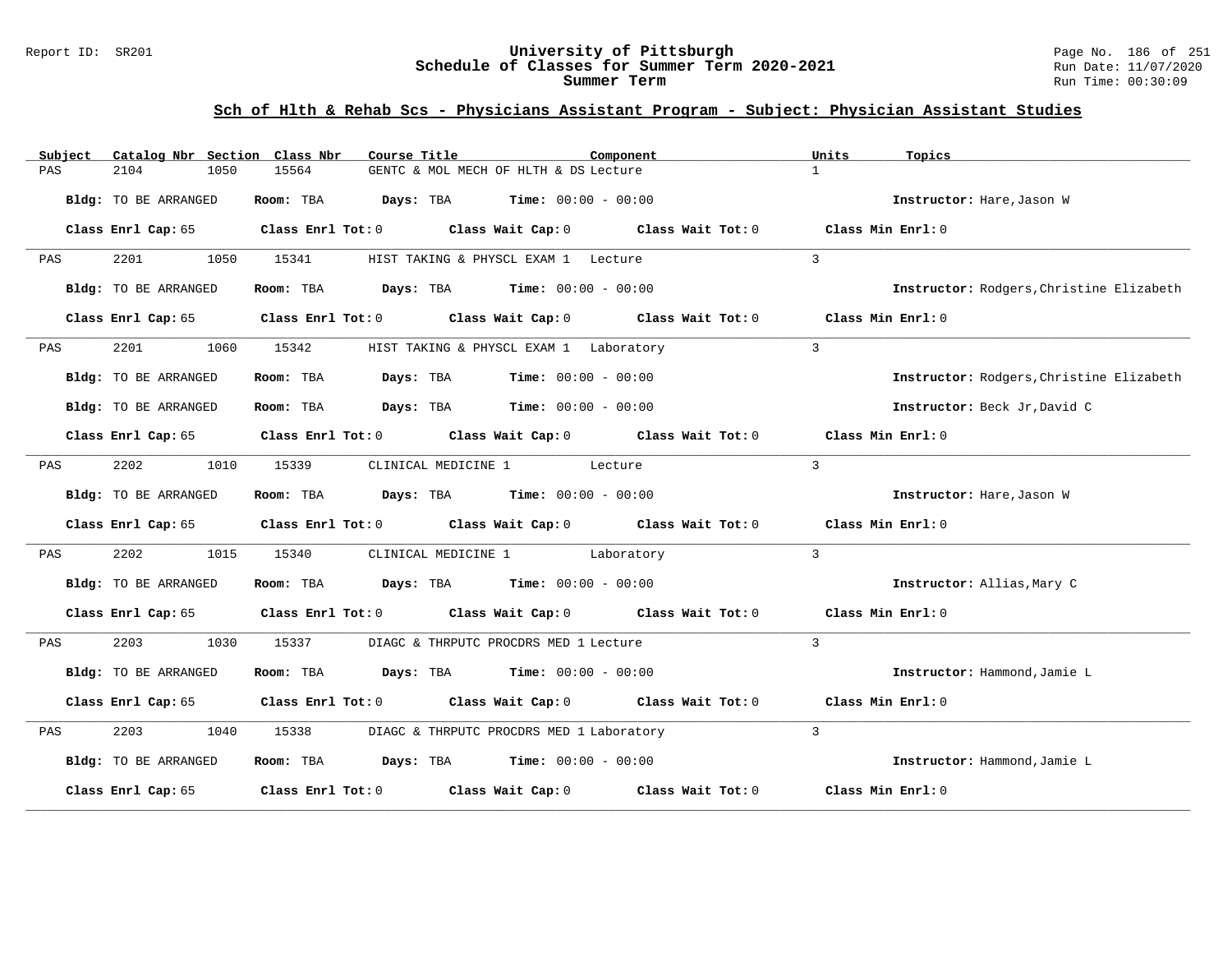# **Sch of Hlth & Rehab Scs - Physicians Assistant Program - Subject: Physician Assistant Studies**

| Subject | Catalog Nbr Section  | Class Nbr           | Course Title                          |                              | Component         | Units<br>Topics               |  |
|---------|----------------------|---------------------|---------------------------------------|------------------------------|-------------------|-------------------------------|--|
| PAS     | 2204<br>1050         | 15343               | PHARMACOLOGY 1                        | Lecture                      |                   | 3                             |  |
|         | Bldg: TO BE ARRANGED | Room: TBA           | Days: TBA                             | <b>Time:</b> $00:00 - 00:00$ |                   | Instructor: Firm, Ashley Lynn |  |
|         | Class Enrl Cap: 65   | Class Enrl Tot: $0$ |                                       | Class Wait Cap: 0            | Class Wait Tot: 0 | Class Min Enrl: 0             |  |
| PAS     | 2305<br>1010         | 20405               | HEALTH ISSUES ACROSS LIFESPAN Lecture |                              |                   | 2                             |  |
|         | Bldg: TO BE ARRANGED | Room: TBA           | Days: TBA                             | <b>Time:</b> $00:00 - 00:00$ |                   | Instructor: Allias, Mary C    |  |
|         | Class Enrl Cap: 65   | Class Enrl Tot: 0   |                                       | Class Wait Cap: 0            | Class Wait Tot: 0 | Class Min Enrl: 0             |  |
| PAS     | 2713<br>1010         | 19615               | CLINICAL ROTATION 8                   | Clinical                     |                   | $\overline{4}$                |  |
|         | Bldg: TO BE ARRANGED | Room: TBA           | Days: TBA                             | <b>Time:</b> $00:00 - 00:00$ |                   | Instructor: Murphy, Emily A   |  |
|         |                      |                     |                                       |                              |                   | Fannie, Rosa A.               |  |
|         | Class Enrl Cap: 65   | Class Enrl Tot: $0$ |                                       | Class Wait Cap: 0            | Class Wait Tot: 0 | Class Min Enrl: 0             |  |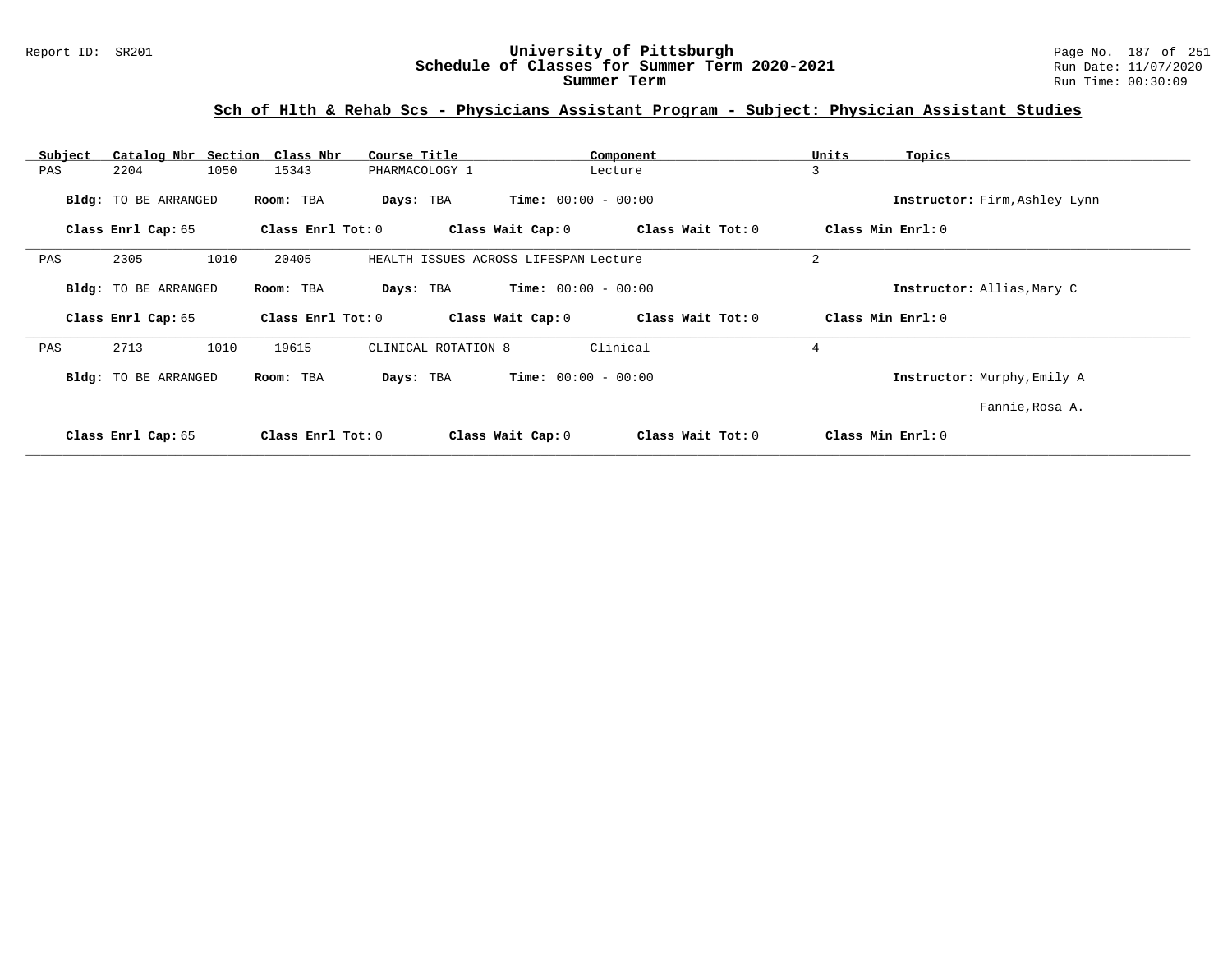#### Report ID: SR201 **University of Pittsburgh** Page No. 188 of 251 **Schedule of Classes for Summer Term 2020-2021** Run Date: 11/07/2020 **Summer Term** Run Time: 00:30:09

# **Sch of Hlth & Rehab Scs - Physical Therapy - Subject: Physical Therapy**

|    | Subject                                                                                                                                                                                                                        | Catalog Nbr Section Class Nbr | Course Title                                                   |                           | Component                                                                                                                      | Units<br>Topics                 |  |
|----|--------------------------------------------------------------------------------------------------------------------------------------------------------------------------------------------------------------------------------|-------------------------------|----------------------------------------------------------------|---------------------------|--------------------------------------------------------------------------------------------------------------------------------|---------------------------------|--|
| PT |                                                                                                                                                                                                                                | 2076<br>1010                  | 12336                                                          | EVIDENCE-BASED PRACTICE 5 | Lecture                                                                                                                        | $\mathbf{1}$                    |  |
|    |                                                                                                                                                                                                                                | Bldg: TO BE ARRANGED          | Room: TBA $Days:$ TBA $Time: 00:00 - 00:00$                    |                           |                                                                                                                                | Instructor: Irrgang, James J    |  |
|    |                                                                                                                                                                                                                                |                               |                                                                |                           | Class Enrl Cap: 70 $\qquad$ Class Enrl Tot: 0 $\qquad$ Class Wait Cap: 0 $\qquad$ Class Wait Tot: 0 $\qquad$ Class Min Enrl: 0 |                                 |  |
|    | PT and the set of the set of the set of the set of the set of the set of the set of the set of the set of the set of the set of the set of the set of the set of the set of the set of the set of the set of the set of the se |                               | 2077 1010 12329 EVIDENCE-BASED PRACTICE 6 Lecture              |                           |                                                                                                                                | $\mathbf{1}$                    |  |
|    |                                                                                                                                                                                                                                | Bldg: TO BE ARRANGED          | Room: TBA $\rule{1em}{0.15mm}$ Days: TBA Time: $00:00 - 00:00$ |                           |                                                                                                                                | Instructor: Irrgang, James J    |  |
|    |                                                                                                                                                                                                                                |                               |                                                                |                           | Class Enrl Cap: 70 Class Enrl Tot: 0 Class Wait Cap: 0 Class Wait Tot: 0 Class Min Enrl: 0                                     |                                 |  |
|    |                                                                                                                                                                                                                                |                               | PT 2092 1010 19400 CLINICAL EDUCATION 2 Clinical               |                           |                                                                                                                                | $1 - 8$                         |  |
|    |                                                                                                                                                                                                                                | Bldg: TO BE ARRANGED          | Room: TBA $\rule{1em}{0.15mm}$ Days: TBA Time: $00:00 - 00:00$ |                           |                                                                                                                                | Instructor: Fitzgerald, Lynn M. |  |
|    |                                                                                                                                                                                                                                |                               |                                                                |                           | Class Enrl Cap: 35 Class Enrl Tot: 0 Class Wait Cap: 0 Class Wait Tot: 0 Class Min Enrl: 0                                     |                                 |  |
|    |                                                                                                                                                                                                                                |                               | PT 2099 1010 15565 INDEPENDENT STUDY Independent Study         |                           |                                                                                                                                | $1 - 6$                         |  |
|    |                                                                                                                                                                                                                                | Bldg: TO BE ARRANGED          | Room: TBA $Days:$ TBA $Time: 00:00 - 00:00$                    |                           |                                                                                                                                | Instructor: Staff               |  |
|    |                                                                                                                                                                                                                                |                               |                                                                |                           | Class Enrl Cap: 35 Class Enrl Tot: 0 Class Wait Cap: 0 Class Wait Tot: 0 Class Min Enrl: 0                                     |                                 |  |
|    |                                                                                                                                                                                                                                |                               |                                                                |                           | PT 2099 1020 15566 INDEPENDENT STUDY Independent Study 1 - 6                                                                   |                                 |  |
|    |                                                                                                                                                                                                                                | Bldg: TO BE ARRANGED          | Room: TBA Days: TBA Time: $00:00 - 00:00$                      |                           |                                                                                                                                | Instructor: Staff               |  |
|    |                                                                                                                                                                                                                                |                               |                                                                |                           | Class Enrl Cap: 35 Class Enrl Tot: 0 Class Wait Cap: 0 Class Wait Tot: 0 Class Min Enrl: 0                                     |                                 |  |
|    | PT FOR THE STATE OF THE STATE STATE STATE STATE STATE STATE STATE STATE STATE STATE STATE STATE STATE STATE STATE STATE STATE STATE STATE STATE STATE STATE STATE STATE STATE STATE STATE STATE STATE STATE STATE STATE STATE  | 2099 70                       |                                                                |                           | 1030 15567 INDEPENDENT STUDY 1ndependent Study 1 - 6                                                                           |                                 |  |
|    |                                                                                                                                                                                                                                | Bldg: TO BE ARRANGED          | Room: TBA $\rule{1em}{0.15mm}$ Days: TBA Time: $00:00 - 00:00$ |                           |                                                                                                                                | Instructor: Staff               |  |
|    |                                                                                                                                                                                                                                |                               |                                                                |                           | Class Enrl Cap: 35 Class Enrl Tot: 0 Class Wait Cap: 0 Class Wait Tot: 0 Class Min Enrl: 0                                     |                                 |  |
|    |                                                                                                                                                                                                                                |                               |                                                                |                           | PT 2099 1040 15568 INDEPENDENT STUDY Independent Study 1 - 6                                                                   |                                 |  |
|    |                                                                                                                                                                                                                                | Bldg: TO BE ARRANGED          |                                                                |                           | <b>Room:</b> TBA <b>Days:</b> TBA <b>Time:</b> 00:00 - 00:00                                                                   | Instructor: Staff               |  |
|    |                                                                                                                                                                                                                                |                               |                                                                |                           | Class Enrl Cap: 35 Class Enrl Tot: 0 Class Wait Cap: 0 Class Wait Tot: 0 Class Min Enrl: 0                                     |                                 |  |
| PT |                                                                                                                                                                                                                                | 2099                          |                                                                |                           | 1050 15569 INDEPENDENT STUDY Independent Study                                                                                 | $1 - 6$                         |  |
|    |                                                                                                                                                                                                                                | Bldg: TO BE ARRANGED          |                                                                |                           | Room: TBA $\rule{1em}{0.15mm}$ Days: TBA $\rule{1.15mm}{}$ Time: $00:00 - 00:00$                                               | Instructor: Staff               |  |
|    |                                                                                                                                                                                                                                |                               |                                                                |                           | Class Enrl Cap: 35 Class Enrl Tot: 0 Class Wait Cap: 0 Class Wait Tot: 0 Class Min Enrl: 0                                     |                                 |  |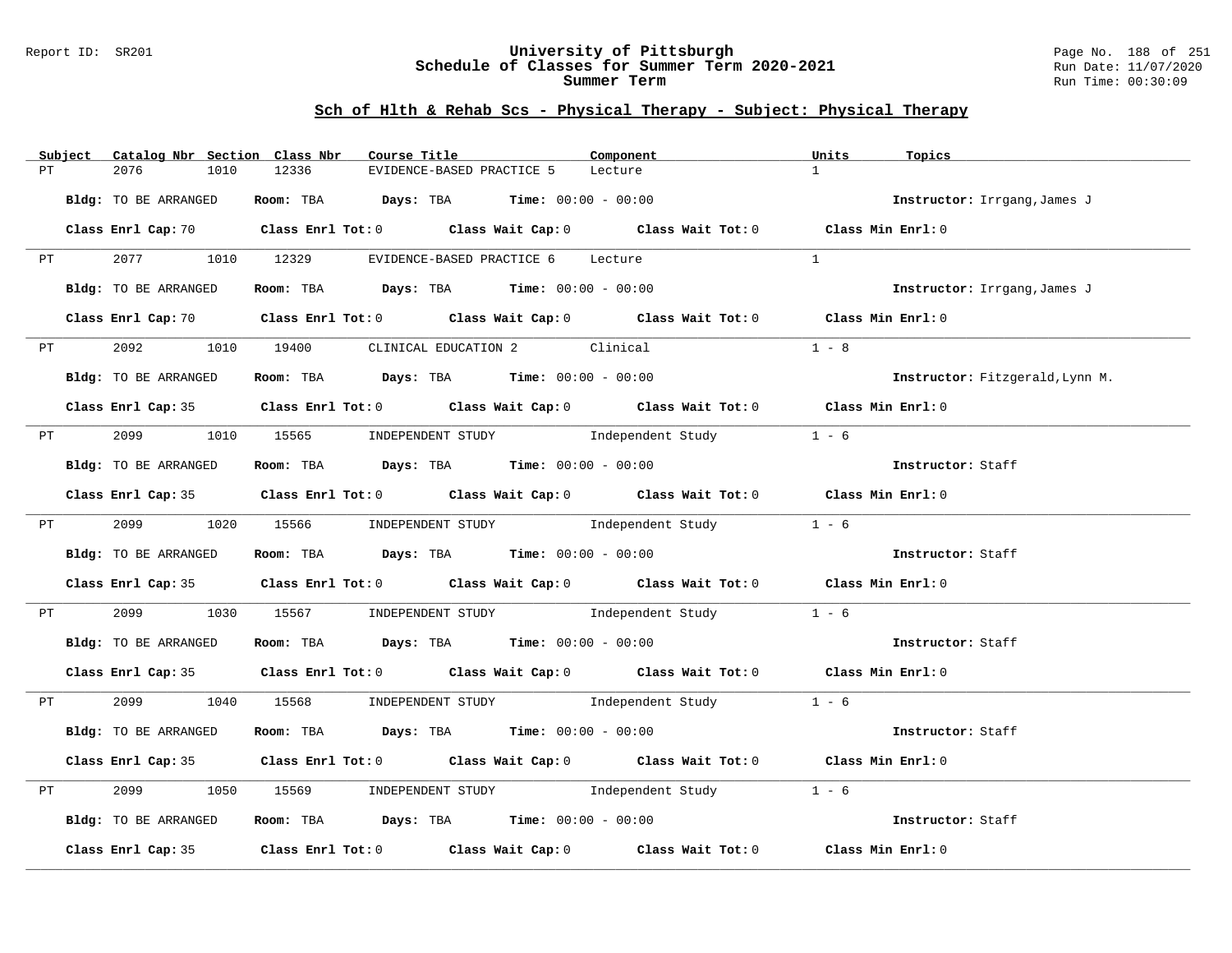| <b>PT</b> | 2099 1060 15570      | INDEPENDENT STUDY 1ndependent Study                                                         | $1 - 6$           |
|-----------|----------------------|---------------------------------------------------------------------------------------------|-------------------|
|           | Bldg: TO BE ARRANGED | Room: TBA $Days:$ TBA $Time: 00:00 - 00:00$                                                 | Instructor: Staff |
|           |                      | Class Enrl Cap: 35 Class Enrl Tot: 0 Class Wait Cap: 0 Class Wait Tot: 0 Class Min Enrl: 0  |                   |
|           |                      | PT 2099 1070 15571 INDEPENDENT STUDY Independent Study 1 - 6                                |                   |
|           | Bldg: TO BE ARRANGED | Room: TBA $Days:$ TBA Time: $00:00 - 00:00$                                                 | Instructor: Staff |
|           |                      | Class Enrl Cap: 35 Class Enrl Tot: 0 Class Wait Cap: 0 Class Wait Tot: 0 Class Min Enrl: 0  |                   |
|           |                      | PT 2099 1080 15572 INDEPENDENT STUDY Independent Study 1 - 6                                |                   |
|           |                      | Bldg: TO BE ARRANGED Room: TBA Days: TBA Time: 00:00 - 00:00                                | Instructor: Staff |
|           |                      | Class Enrl Cap: 35 Class Enrl Tot: 0 Class Wait Cap: 0 Class Wait Tot: 0 Class Min Enrl: 0  |                   |
|           |                      | PT 2099 1090 15573 INDEPENDENT STUDY Independent Study 1 - 6                                |                   |
|           | Bldg: TO BE ARRANGED | Room: TBA $\rule{1em}{0.15mm}$ Days: TBA Time: $00:00 - 00:00$                              | Instructor: Staff |
|           |                      | Class Enrl Cap: 35 Class Enrl Tot: 0 Class Wait Cap: 0 Class Wait Tot: 0 Class Min Enrl: 0  |                   |
|           |                      | PT 2099 1100 15574 INDEPENDENT STUDY Independent Study 1 - 6                                |                   |
|           |                      | Bldg: TO BE ARRANGED Room: TBA Days: TBA Time: 00:00 - 00:00                                | Instructor: Staff |
|           |                      | Class Enrl Cap: 35 Class Enrl Tot: 0 Class Wait Cap: 0 Class Wait Tot: 0 Class Min Enrl: 0  |                   |
|           |                      | PT 2099 1110 15575 INDEPENDENT STUDY Independent Study 1 - 6                                |                   |
|           |                      | <b>Bldg:</b> TO BE ARRANGED <b>ROOM:</b> TBA <b>Days:</b> TBA <b>Time:</b> $00:00 - 00:00$  | Instructor: Staff |
|           |                      | Class Enrl Cap: 35 Class Enrl Tot: 0 Class Wait Cap: 0 Class Wait Tot: 0 Class Min Enrl: 0  |                   |
|           |                      | PT 2099 1120 15576 INDEPENDENT STUDY Independent Study 1 - 6                                |                   |
|           |                      | <b>Bldg:</b> TO BE ARRANGED <b>ROOM:</b> TBA <b>Days:</b> TBA <b>Time:</b> $00:00 - 00:00$  | Instructor: Staff |
|           |                      | Class Enrl Cap: 35 Class Enrl Tot: 0 Class Wait Cap: 0 Class Wait Tot: 0 Class Min Enrl: 0  |                   |
|           |                      | PT 2099 1130 15577 INDEPENDENT STUDY Independent Study 1 - 6                                |                   |
|           |                      | <b>Bldg:</b> TO BE ARRANGED <b>ROOM:</b> TBA <b>Days:</b> TBA <b>Time:</b> $00:00 - 00:00$  | Instructor: Staff |
|           |                      | Class Enrl Cap: 35 Class Enrl Tot: 0 Class Wait Cap: 0 Class Wait Tot: 0 Class Min Enrl: 0  |                   |
|           |                      | PT 2099 1140 15578 INDEPENDENT STUDY Independent Study 1 - 6                                |                   |
|           |                      | Bldg: TO BE ARRANGED Room: TBA Days: TBA Time: 00:00 - 00:00 000 000 1000 1nstructor: Staff |                   |
|           |                      | Class Enrl Cap: 35 Class Enrl Tot: 0 Class Wait Cap: 0 Class Wait Tot: 0 Class Min Enrl: 0  |                   |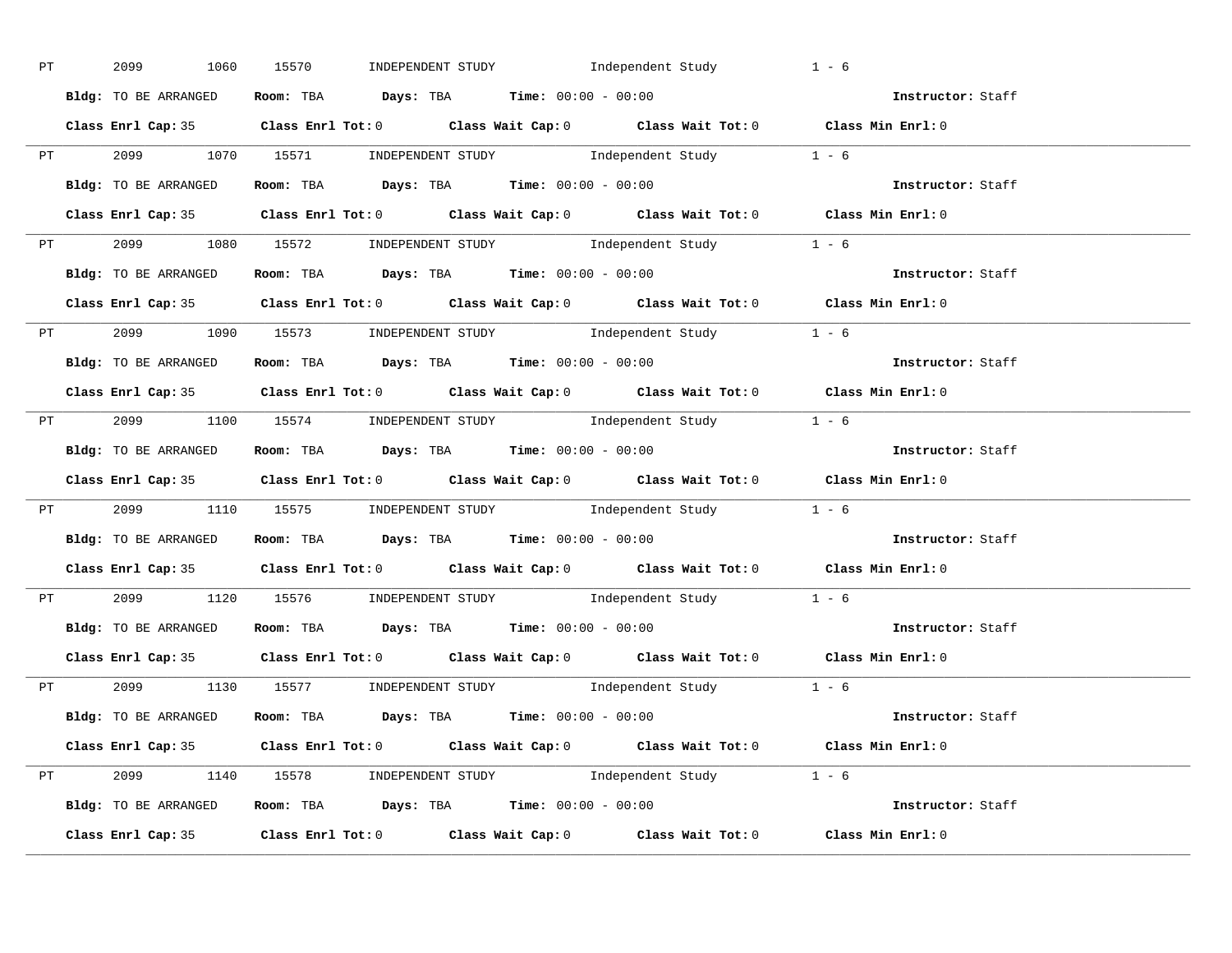#### Report ID: SR201 **University of Pittsburgh** Page No. 190 of 251 **Schedule of Classes for Summer Term 2020-2021** Run Date: 11/07/2020 **Summer Term** Run Time: 00:30:09

# **Sch of Hlth & Rehab Scs - Physical Therapy - Subject: Physical Therapy**

|    | Subject           | Catalog Nbr Section Class Nbr | Course Title                                                   | Component                                                                                                                      | Units<br>Topics                 |
|----|-------------------|-------------------------------|----------------------------------------------------------------|--------------------------------------------------------------------------------------------------------------------------------|---------------------------------|
| PT |                   | 2099<br>1150                  | 15579<br>INDEPENDENT STUDY                                     | Independent Study                                                                                                              | $1 - 6$                         |
|    |                   | Bldg: TO BE ARRANGED          | Room: TBA $\rule{1em}{0.15mm}$ Days: TBA Time: $00:00 - 00:00$ |                                                                                                                                | Instructor: Staff               |
|    |                   |                               |                                                                | Class Enrl Cap: 35 Class Enrl Tot: 0 Class Wait Cap: 0 Class Wait Tot: 0 Class Min Enrl: 0                                     |                                 |
|    | PT                | 2099 1160                     | 15580                                                          | INDEPENDENT STUDY 1ndependent Study                                                                                            | $1 - 6$                         |
|    |                   | Bldg: TO BE ARRANGED          | Room: TBA $Days:$ TBA $Time: 00:00 - 00:00$                    |                                                                                                                                | Instructor: Staff               |
|    |                   |                               |                                                                | Class Enrl Cap: 35 Class Enrl Tot: 0 Class Wait Cap: 0 Class Wait Tot: 0 Class Min Enrl: 0                                     |                                 |
| PT |                   |                               |                                                                | 2099 1170 15581 INDEPENDENT STUDY Independent Study                                                                            | $1 - 6$                         |
|    |                   | Bldg: TO BE ARRANGED          | Room: TBA $Days:$ TBA $Time: 00:00 - 00:00$                    |                                                                                                                                | Instructor: Staff               |
|    |                   |                               |                                                                | Class Enrl Cap: 35 Class Enrl Tot: 0 Class Wait Cap: 0 Class Wait Tot: 0 Class Min Enrl: 0                                     |                                 |
|    | PT FOR THE STREET | 2099                          |                                                                | 1180 15582 INDEPENDENT STUDY Independent Study                                                                                 | $1 - 6$                         |
|    |                   | Bldg: TO BE ARRANGED          | Room: TBA $Days:$ TBA $Time: 00:00 - 00:00$                    |                                                                                                                                | Instructor: Staff               |
|    |                   |                               |                                                                | Class Enrl Cap: 35 Class Enrl Tot: 0 Class Wait Cap: 0 Class Wait Tot: 0 Class Min Enrl: 0                                     |                                 |
| PT |                   | 2134<br>1010                  | 17376                                                          | CLINICAL EDUCATION 5 Clinical                                                                                                  | $1 - 8$                         |
|    |                   | Bldg: TO BE ARRANGED          | Room: TBA $Days:$ TBA $Time: 00:00 - 00:00$                    |                                                                                                                                | Instructor: Fitzgerald, Lynn M. |
|    |                   |                               |                                                                | Class Enrl Cap: 70 $\qquad$ Class Enrl Tot: 0 $\qquad$ Class Wait Cap: 0 $\qquad$ Class Wait Tot: 0 $\qquad$ Class Min Enrl: 0 |                                 |
| PT |                   | 2134 1020                     | 17377 CLINICAL EDUCATION 5 Clinical                            |                                                                                                                                | $1 - 8$                         |
|    |                   | Bldg: TO BE ARRANGED          | Room: TBA $Days:$ TBA $Time: 00:00 - 00:00$                    |                                                                                                                                | Instructor: Fitzgerald, Lynn M. |
|    |                   |                               |                                                                | Class Enrl Cap: 10 $\qquad$ Class Enrl Tot: 0 $\qquad$ Class Wait Cap: 0 $\qquad$ Class Wait Tot: 0 $\qquad$ Class Min Enrl: 0 |                                 |
| PT |                   |                               | 2136 1010 17887 CLINICAL EDUCATION 7 Clinical                  |                                                                                                                                | $1 - 8$                         |
|    |                   | Bldg: TO BE ARRANGED          | Room: TBA $Days:$ TBA $Time: 00:00 - 00:00$                    |                                                                                                                                | Instructor: Fitzgerald, Lynn M. |
|    |                   |                               |                                                                | Class Enrl Cap: 35 Class Enrl Tot: 0 Class Wait Cap: 0 Class Wait Tot: 0 Class Min Enrl: 0                                     |                                 |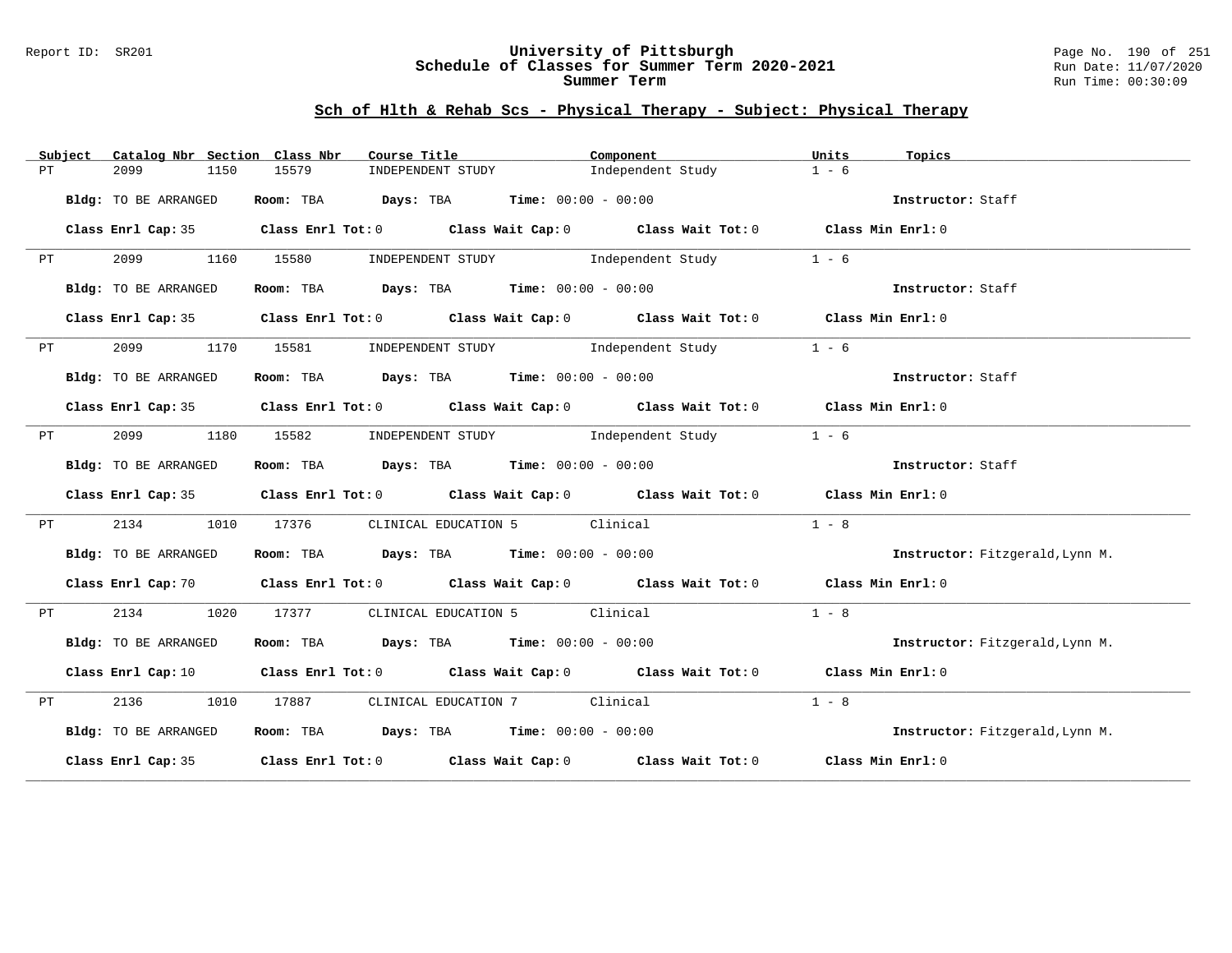#### Report ID: SR201 **University of Pittsburgh** Page No. 191 of 251 **Schedule of Classes for Summer Term 2020-2021** Run Date: 11/07/2020 **Summer Term** Run Time: 00:30:09

| Subject     | Catalog Nbr Section Class Nbr | Course Title                                                                                                                    |                           | Component | Units<br>Topics               |                                          |
|-------------|-------------------------------|---------------------------------------------------------------------------------------------------------------------------------|---------------------------|-----------|-------------------------------|------------------------------------------|
| REHSCI      | 1295<br>1000                  | 16487<br>FIELD EXPERIENCE                                                                                                       |                           | Clinical  | $1 - 3$                       |                                          |
|             | Bldg: TO BE ARRANGED          | Room: TBA $Days:$ TBA $Time: 00:00 - 00:00$                                                                                     |                           |           | Instructor: Sethi, Amit       |                                          |
|             |                               | Class Enrl Cap: 10 Class Enrl Tot: 0 Class Wait Cap: 10 Class Wait Tot: 0 Class Min Enrl: 0                                     |                           |           |                               |                                          |
|             |                               | REHSCI 1295 1005 16488 FIELD EXPERIENCE                                                                                         | Clinical                  |           | $1 - 3$                       |                                          |
|             | Bldg: TO BE ARRANGED          | Room: TBA $Days:$ TBA $Time: 00:00 - 00:00$                                                                                     |                           |           |                               | Instructor: Hornyak, Victoria Ann        |
|             |                               | Class Enrl Cap: 10 $\qquad$ Class Enrl Tot: 0 $\qquad$ Class Wait Cap: 10 $\qquad$ Class Wait Tot: 0 $\qquad$ Class Min Enrl: 0 |                           |           |                               |                                          |
|             |                               | REHSCI 1295 1006 16489 FIELD EXPERIENCE                                                                                         | Clinical                  |           | $1 - 3$                       |                                          |
|             | Bldg: TO BE ARRANGED          | Room: TBA $Days:$ TBA Time: $00:00 - 00:00$                                                                                     |                           |           |                               | Instructor: Baird, Joanne Merante        |
|             |                               | Class Enrl Cap: 10 $\qquad$ Class Enrl Tot: 0 $\qquad$ Class Wait Cap: 10 $\qquad$ Class Wait Tot: 0 $\qquad$ Class Min Enrl: 0 |                           |           |                               |                                          |
|             |                               | REHSCI 1295 1010 12327 FIELD EXPERIENCE Clinical                                                                                |                           |           | $1 - 3$                       |                                          |
|             | Bldg: TO BE ARRANGED          | Room: TBA $Days:$ TBA $Time: 00:00 - 00:00$                                                                                     |                           |           | Instructor: Aggelou, Amy E    |                                          |
|             |                               | Class Enrl Cap: 50 Class Enrl Tot: 0 Class Wait Cap: 20 Class Wait Tot: 0 Class Min Enrl: 0                                     |                           |           |                               |                                          |
|             | REHSCI 1295 1015 13239        |                                                                                                                                 | FIELD EXPERIENCE Clinical |           | $1 - 3$                       |                                          |
|             | Bldg: TO BE ARRANGED          | Room: TBA $Days:$ TBA Time: $00:00 - 00:00$                                                                                     |                           |           | Instructor: Cooper, Rory A    |                                          |
|             |                               | Class Enrl Cap: 35 Class Enrl Tot: 0 Class Wait Cap: 20 Class Wait Tot: 0 Class Min Enrl: 0                                     |                           |           |                               |                                          |
| REHSCI      | 1295<br>1020                  | 13243                                                                                                                           | FIELD EXPERIENCE Clinical |           | $1 - 3$                       |                                          |
|             | Bldg: TO BE ARRANGED          | Room: TBA $Days:$ TBA $Time: 00:00 - 00:00$                                                                                     |                           |           |                               | Instructor: Rodgers, Christine Elizabeth |
|             |                               | Class Enrl Cap: 35 Class Enrl Tot: 0 Class Wait Cap: 20 Class Wait Tot: 0 Class Min Enrl: 0                                     |                           |           |                               |                                          |
|             |                               | REHSCI 1295 1025 13247 FIELD EXPERIENCE Clinical                                                                                |                           |           | $1 - 3$                       |                                          |
|             | Bldg: TO BE ARRANGED          | Room: TBA $Days:$ TBA $Time: 00:00 - 00:00$                                                                                     |                           |           | Instructor: Kelly, M Kathleen |                                          |
|             |                               | Class Enrl Cap: 35 Class Enrl Tot: 0 Class Wait Cap: 20 Class Wait Tot: 0                                                       |                           |           | Class Min Enrl: 0             |                                          |
| REHSCI 1295 | 1040                          | 13235                                                                                                                           | FIELD EXPERIENCE Clinical |           | $1 - 3$                       |                                          |
|             | Bldg: TO BE ARRANGED          | Room: TBA $Days:$ TBA Time: $00:00 - 00:00$                                                                                     |                           |           | Instructor: Conley, Kevin M   |                                          |
|             | Class Enrl Cap: 35            | Class Enrl Tot: $0$ Class Wait Cap: $20$ Class Wait Tot: $0$                                                                    |                           |           | Class Min Enrl: 0             |                                          |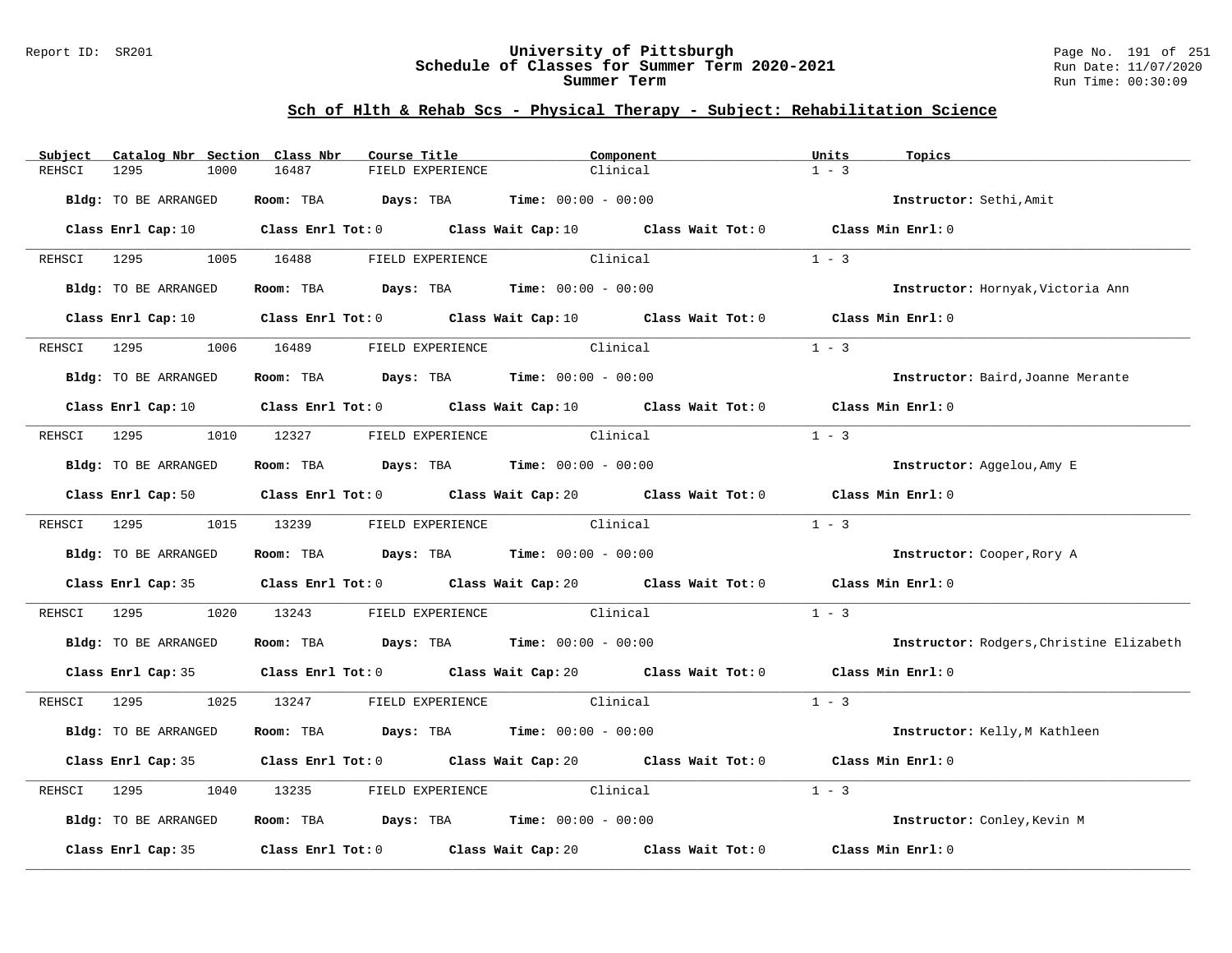| REHSCI | 1295<br>1045         | 13236                                                                            | FIELD EXPERIENCE          | Clinical |                                                                           | $1 - 3$                                                                                     |
|--------|----------------------|----------------------------------------------------------------------------------|---------------------------|----------|---------------------------------------------------------------------------|---------------------------------------------------------------------------------------------|
|        | Bldg: TO BE ARRANGED | Room: TBA $Days: TBA$ Time: $00:00 - 00:00$                                      |                           |          |                                                                           | Instructor: Hariharan, Karthik                                                              |
|        |                      |                                                                                  |                           |          |                                                                           | Class Enrl Cap: 35 Class Enrl Tot: 0 Class Wait Cap: 20 Class Wait Tot: 0 Class Min Enrl: 0 |
| REHSCI | 1295                 | 1050 13237                                                                       | FIELD EXPERIENCE Clinical |          |                                                                           | $1 - 3$                                                                                     |
|        | Bldg: TO BE ARRANGED | <b>Room:</b> TBA $\qquad \qquad$ Days: TBA $\qquad \qquad$ Time: $00:00 - 00:00$ |                           |          |                                                                           | Instructor: Balouris, Sondra A                                                              |
|        |                      |                                                                                  |                           |          |                                                                           | Class Enrl Cap: 35 Class Enrl Tot: 0 Class Wait Cap: 20 Class Wait Tot: 0 Class Min Enrl: 0 |
|        |                      | REHSCI 1295 1055 13238 FIELD EXPERIENCE Clinical                                 |                           |          |                                                                           | $1 - 3$                                                                                     |
|        |                      | Bldg: TO BE ARRANGED Room: TBA Days: TBA Time: 00:00 - 00:00                     |                           |          |                                                                           | Instructor: Brienza, David M                                                                |
|        |                      |                                                                                  |                           |          | Class Enrl Cap: 35 Class Enrl Tot: 0 Class Wait Cap: 20 Class Wait Tot: 0 | Class Min Enrl: 0                                                                           |
|        |                      |                                                                                  |                           |          |                                                                           | $1 - 3$                                                                                     |
|        | Bldg: TO BE ARRANGED | Room: TBA $Days: TBA$ Time: $00:00 - 00:00$                                      |                           |          |                                                                           | Instructor: McCue, Michael Patrick                                                          |
|        |                      |                                                                                  |                           |          |                                                                           | Class Enrl Cap: 35 Class Enrl Tot: 0 Class Wait Cap: 20 Class Wait Tot: 0 Class Min Enrl: 0 |
|        |                      | REHSCI 1295 1070 13241 FIELD EXPERIENCE Clinical                                 |                           |          |                                                                           | $1 - 3$                                                                                     |
|        | Bldg: TO BE ARRANGED | <b>Room:</b> TBA $Days: TBA$ <b>Time:</b> $00:00 - 00:00$                        |                           |          |                                                                           | Instructor: Brach, Jennifer Sokol                                                           |
|        |                      |                                                                                  |                           |          |                                                                           | Class Enrl Cap: 35 Class Enrl Tot: 0 Class Wait Cap: 20 Class Wait Tot: 0 Class Min Enrl: 0 |
|        |                      | REHSCI 1295 1075 13242 FIELD EXPERIENCE Clinical                                 |                           |          |                                                                           | $1 - 3$                                                                                     |
|        |                      | Bldg: TO BE ARRANGED Room: TBA Days: TBA Time: 00:00 - 00:00                     |                           |          |                                                                           | Instructor: Carvell, George E                                                               |
|        |                      |                                                                                  |                           |          | Class Enrl Cap: 35 Class Enrl Tot: 0 Class Wait Cap: 20 Class Wait Tot: 0 | Class Min Enrl: 0                                                                           |
|        | REHSCI 1295          | 1080 13244                                                                       | FIELD EXPERIENCE Clinical |          |                                                                           | $1 - 3$                                                                                     |
|        | Bldg: TO BE ARRANGED | <b>Room:</b> TBA $\qquad \qquad$ Days: TBA $\qquad \qquad$ Time: $00:00 - 00:00$ |                           |          |                                                                           | Instructor: Fitzgerald, Gerald G.                                                           |
|        |                      |                                                                                  |                           |          | Class Enrl Cap: 35 Class Enrl Tot: 0 Class Wait Cap: 20 Class Wait Tot: 0 | Class Min Enrl: 0                                                                           |
|        |                      | REHSCI 1295 1090 13245 FIELD EXPERIENCE Clinical                                 |                           |          |                                                                           | $1 - 3$                                                                                     |
|        | Bldg: TO BE ARRANGED | <b>Room:</b> TBA $Days:$ TBA $Time: 00:00 - 00:00$                               |                           |          |                                                                           | Instructor: Irrgang, James J                                                                |
|        |                      |                                                                                  |                           |          |                                                                           | Class Enrl Cap: 35 Class Enrl Tot: 0 Class Wait Cap: 20 Class Wait Tot: 0 Class Min Enrl: 0 |
|        |                      | REHSCI 1295 1095 13246 FIELD EXPERIENCE Clinical                                 |                           |          |                                                                           | $1 - 3$                                                                                     |
|        | Bldg: TO BE ARRANGED | <b>Room:</b> TBA $Days:$ TBA $Time: 00:00 - 00:00$                               |                           |          |                                                                           | Instructor: Josbeno, Deborah Ann                                                            |
|        |                      |                                                                                  |                           |          |                                                                           |                                                                                             |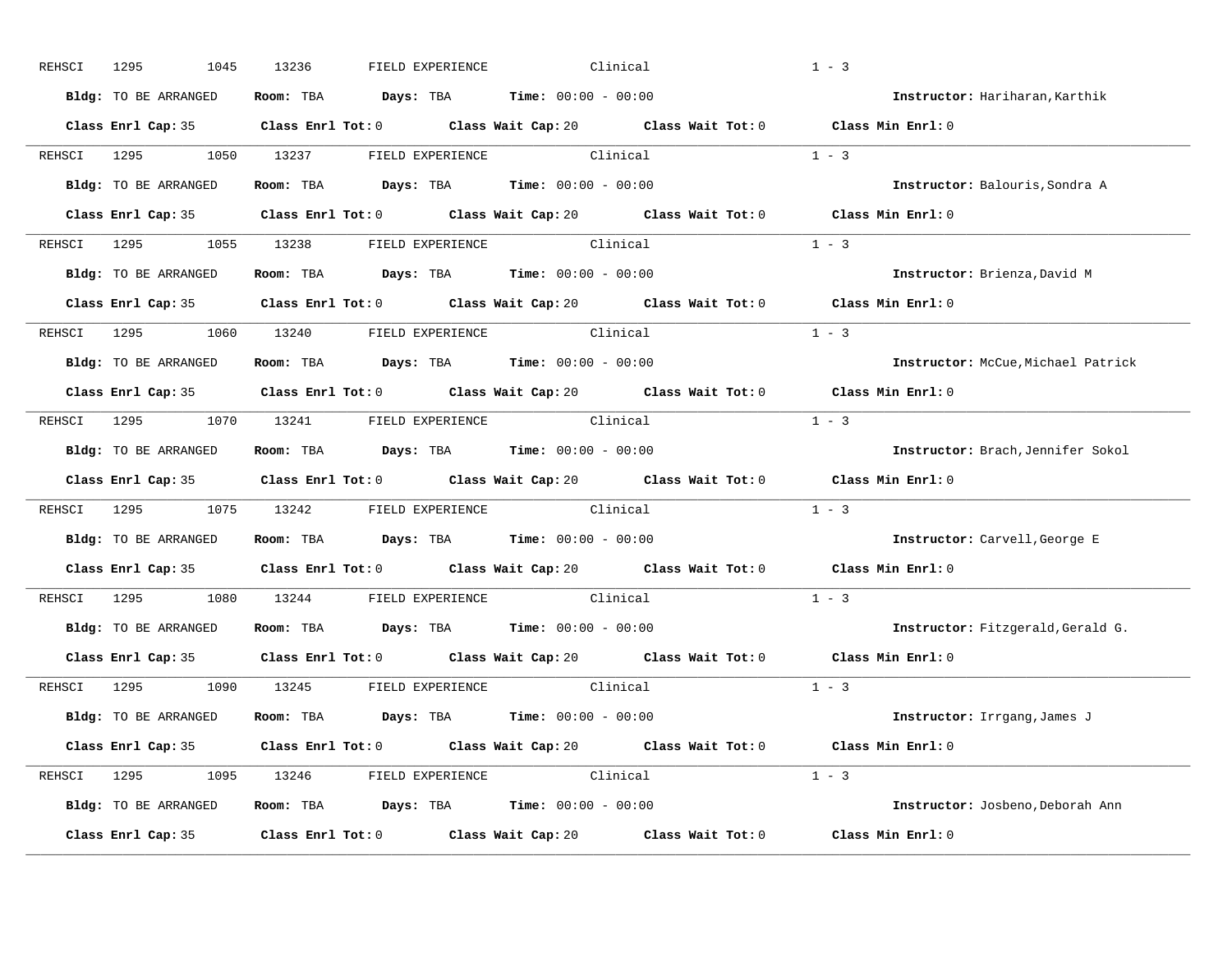#### Report ID: SR201 **University of Pittsburgh** Page No. 193 of 251 **Schedule of Classes for Summer Term 2020-2021** Run Date: 11/07/2020 **Summer Term** Run Time: 00:30:09

| Subject     | Catalog Nbr Section Class Nbr | Course Title                                                                                   | Component                 | Units<br>Topics                      |
|-------------|-------------------------------|------------------------------------------------------------------------------------------------|---------------------------|--------------------------------------|
| REHSCI      | 1295<br>1100                  | 13248<br>FIELD EXPERIENCE                                                                      | Clinical                  | $1 - 3$                              |
|             | Bldg: TO BE ARRANGED          | Room: TBA $Days: TBA$ Time: $00:00 - 00:00$                                                    |                           | Instructor: Miller, Debora Lewis     |
|             |                               | Class Enrl Cap: 35 Class Enrl Tot: 0 Class Wait Cap: 20 Class Wait Tot: 0 Class Min Enrl: 0    |                           |                                      |
|             |                               | REHSCI 1295 1105 15405 FIELD EXPERIENCE                                                        | Clinical                  | $1 - 3$                              |
|             | Bldg: TO BE ARRANGED          | Room: TBA $Days:$ TBA $Time: 00:00 - 00:00$                                                    |                           | Instructor: Staff                    |
|             |                               | Class Enrl Cap: 35 Class Enrl Tot: 0 Class Wait Cap: 20 Class Wait Tot: 0 Class Min Enrl: 0    |                           |                                      |
|             |                               | REHSCI 1295         1110      13249           FIELD EXPERIENCE                        Clinical |                           | $1 - 3$                              |
|             | Bldg: TO BE ARRANGED          | Room: TBA $Days:$ TBA Time: $00:00 - 00:00$                                                    |                           | Instructor: Hankin, Tara R           |
|             |                               | Class Enrl Cap: 35 Class Enrl Tot: 0 Class Wait Cap: 20 Class Wait Tot: 0 Class Min Enrl: 0    |                           |                                      |
|             |                               | REHSCI 1295 1115 15406 FIELD EXPERIENCE Clinical                                               |                           | $1 - 3$                              |
|             | Bldg: TO BE ARRANGED          | Room: TBA $Days:$ TBA $Time:$ 00:00 - 00:00                                                    |                           | Instructor: Fitzgerald, Lynn M.      |
|             |                               | Class Enrl Cap: 35 Class Enrl Tot: 0 Class Wait Cap: 20 Class Wait Tot: 0 Class Min Enrl: 0    |                           |                                      |
|             | REHSCI 1295 1120 13250        |                                                                                                | FIELD EXPERIENCE Clinical | $1 - 3$                              |
|             | Bldg: TO BE ARRANGED          | Room: TBA $Days:$ TBA Time: $00:00 - 00:00$                                                    |                           | Instructor: Sparto, Patrick J.       |
|             |                               | Class Enrl Cap: 35 Class Enrl Tot: 0 Class Wait Cap: 20 Class Wait Tot: 0 Class Min Enrl: 0    |                           |                                      |
|             | REHSCI 1295                   | 1130 13251                                                                                     | FIELD EXPERIENCE Clinical | $1 - 3$                              |
|             | Bldg: TO BE ARRANGED          | Room: TBA $Days:$ TBA $Time: 00:00 - 00:00$                                                    |                           | Instructor: Van Swearingen, Jessie M |
|             |                               | Class Enrl Cap: 35 Class Enrl Tot: 0 Class Wait Cap: 20 Class Wait Tot: 0 Class Min Enrl: 0    |                           |                                      |
|             |                               | REHSCI 1295 1135 13252 FIELD EXPERIENCE Clinical                                               |                           | $1 - 3$                              |
|             | Bldg: TO BE ARRANGED          | Room: TBA $Days:$ TBA $Time: 00:00 - 00:00$                                                    |                           | Instructor: Staff                    |
|             |                               | Class Enrl Cap: 35 Class Enrl Tot: 0 Class Wait Cap: 20 Class Wait Tot: 0 Class Min Enrl: 0    |                           |                                      |
| REHSCI 1295 |                               | 1140 13253 FIELD EXPERIENCE Clinical                                                           |                           | $1 - 3$                              |
|             | Bldg: TO BE ARRANGED          | Room: TBA $Days:$ TBA Time: $00:00 - 00:00$                                                    |                           | Instructor: Chisholm, Denise         |
|             |                               | Class Enrl Cap: 35 Class Enrl Tot: 0 Class Wait Cap: 20 Class Wait Tot: 0 Class Min Enrl: 0    |                           |                                      |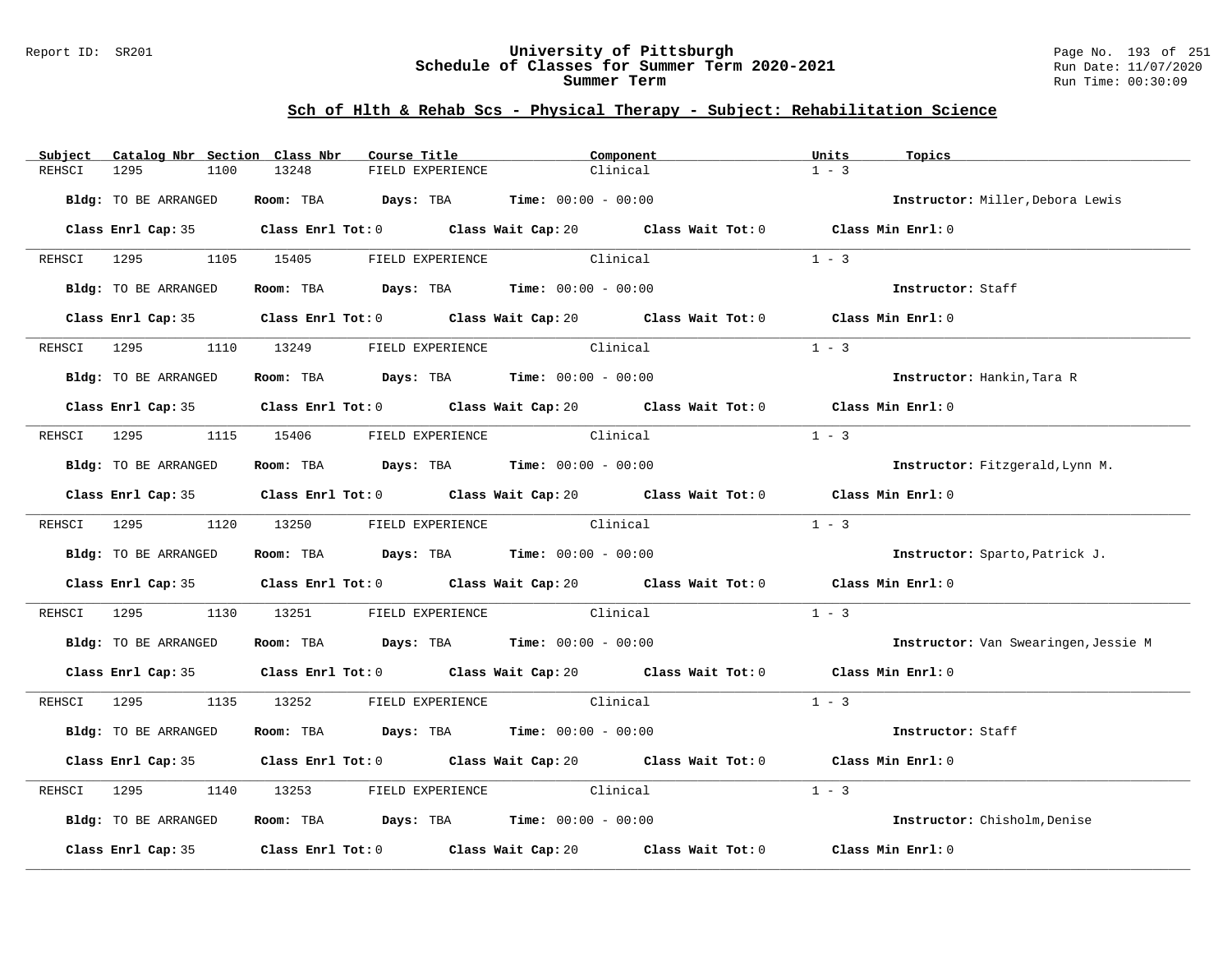| REHSCI      | 1295<br>1150                                                 | 13254      | FIELD EXPERIENCE                                                                         | Clinical                                                                                    | $1 - 3$                             |
|-------------|--------------------------------------------------------------|------------|------------------------------------------------------------------------------------------|---------------------------------------------------------------------------------------------|-------------------------------------|
|             | Bldg: TO BE ARRANGED                                         |            | Room: TBA $Days:$ TBA $Time: 00:00 - 00:00$                                              |                                                                                             | Instructor: Stover, Alyson D        |
|             |                                                              |            |                                                                                          | Class Enrl Cap: 35 Class Enrl Tot: 0 Class Wait Cap: 20 Class Wait Tot: 0 Class Min Enrl: 0 |                                     |
|             | REHSCI 1295                                                  | 1160 13255 | FIELD EXPERIENCE Clinical                                                                |                                                                                             | $1 - 3$                             |
|             | Bldg: TO BE ARRANGED                                         |            | Room: TBA $Days:$ TBA $Time: 00:00 - 00:00$                                              |                                                                                             | Instructor: Skidmore, Elizabeth R.  |
|             |                                                              |            |                                                                                          | Class Enrl Cap: 35 Class Enrl Tot: 0 Class Wait Cap: 20 Class Wait Tot: 0 Class Min Enrl: 0 |                                     |
|             | REHSCI 1295 1165 13256 FIELDEXPERIENCE Clinical              |            |                                                                                          | $1 - 3$                                                                                     |                                     |
|             | Bldg: TO BE ARRANGED ROOM: TBA Days: TBA Time: 00:00 - 00:00 |            |                                                                                          |                                                                                             | Instructor: Toto, Pamela Ellen      |
|             |                                                              |            |                                                                                          | Class Enrl Cap: 35 Class Enrl Tot: 0 Class Wait Cap: 20 Class Wait Tot: 0                   | Class Min Enrl: 0                   |
|             | REHSCI 1295 1170 13323 FIELD EXPERIENCE Clinical             |            |                                                                                          |                                                                                             | $1 - 3$                             |
|             | Bldg: TO BE ARRANGED                                         |            | Room: TBA $Days:$ TBA $Time: 00:00 - 00:00$                                              |                                                                                             | Instructor: Hutcheson, Deborah A.   |
|             |                                                              |            |                                                                                          | Class Enrl Cap: 35 Class Enrl Tot: 0 Class Wait Cap: 20 Class Wait Tot: 0 Class Min Enrl: 0 |                                     |
|             | REHSCI 1295 1175 13324 FIELD EXPERIENCE Clinical             |            |                                                                                          |                                                                                             | $1 - 3$                             |
|             | Bldg: TO BE ARRANGED                                         |            | Room: TBA $Days:$ TBA $Time: 00:00 - 00:00$                                              |                                                                                             | Instructor: Cherok, Lori E          |
|             |                                                              |            |                                                                                          | Class Enrl Cap: 35 Class Enrl Tot: 0 Class Wait Cap: 20 Class Wait Tot: 0 Class Min Enrl: 0 |                                     |
| REHSCI 1295 | 1180                                                         |            | 13325 FIELD EXPERIENCE Clinical                                                          |                                                                                             | $1 - 3$                             |
|             | Bldg: TO BE ARRANGED                                         |            | Room: TBA $\rule{1em}{0.15mm}$ Days: TBA $\rule{1.15mm}]{0.15mm}$ Time: $0.000 - 0.0000$ |                                                                                             | Instructor: Dodd, Judith L          |
|             |                                                              |            |                                                                                          | Class Enrl Cap: 35 Class Enrl Tot: 0 Class Wait Cap: 20 Class Wait Tot: 0                   | Class Min Enrl: 0                   |
|             | REHSCI 1295<br>1190                                          | 13329      | FIELD EXPERIENCE Clinical                                                                |                                                                                             | $1 - 3$                             |
|             | Bldg: TO BE ARRANGED                                         |            | Room: TBA $Days:$ TBA $Time: 00:00 - 00:00$                                              |                                                                                             | Instructor: Locke, Andrea L         |
|             |                                                              |            |                                                                                          | Class Enrl Cap: 50 Class Enrl Tot: 0 Class Wait Cap: 20 Class Wait Tot: 0 Class Min Enrl: 0 |                                     |
|             | REHSCI 1295 1195 13330 FIELD EXPERIENCE Clinical             |            |                                                                                          |                                                                                             | $1 - 3$                             |
|             | Bldg: TO BE ARRANGED                                         |            | Room: TBA $Days:$ TBA $Time: 00:00 - 00:00$                                              |                                                                                             | <b>Instructor:</b> Harding, David R |
|             |                                                              |            |                                                                                          | Class Enrl Cap: 50 Class Enrl Tot: 0 Class Wait Cap: 20 Class Wait Tot: 0 Class Min Enrl: 0 |                                     |
|             | REHSCI 1295 1205 13331 FIELD EXPERIENCE Clinical             |            |                                                                                          |                                                                                             | $1 - 3$                             |
|             | Bldg: TO BE ARRANGED                                         |            | <b>Room:</b> TBA $\qquad \qquad$ Days: TBA $\qquad \qquad$ Time: $00:00 - 00:00$         |                                                                                             | Instructor: Boninger, Michael L.    |
|             | Class Enrl Cap: 50                                           |            |                                                                                          | Class Enrl Tot: $0$ Class Wait Cap: $20$ Class Wait Tot: $0$                                | Class Min Enrl: 0                   |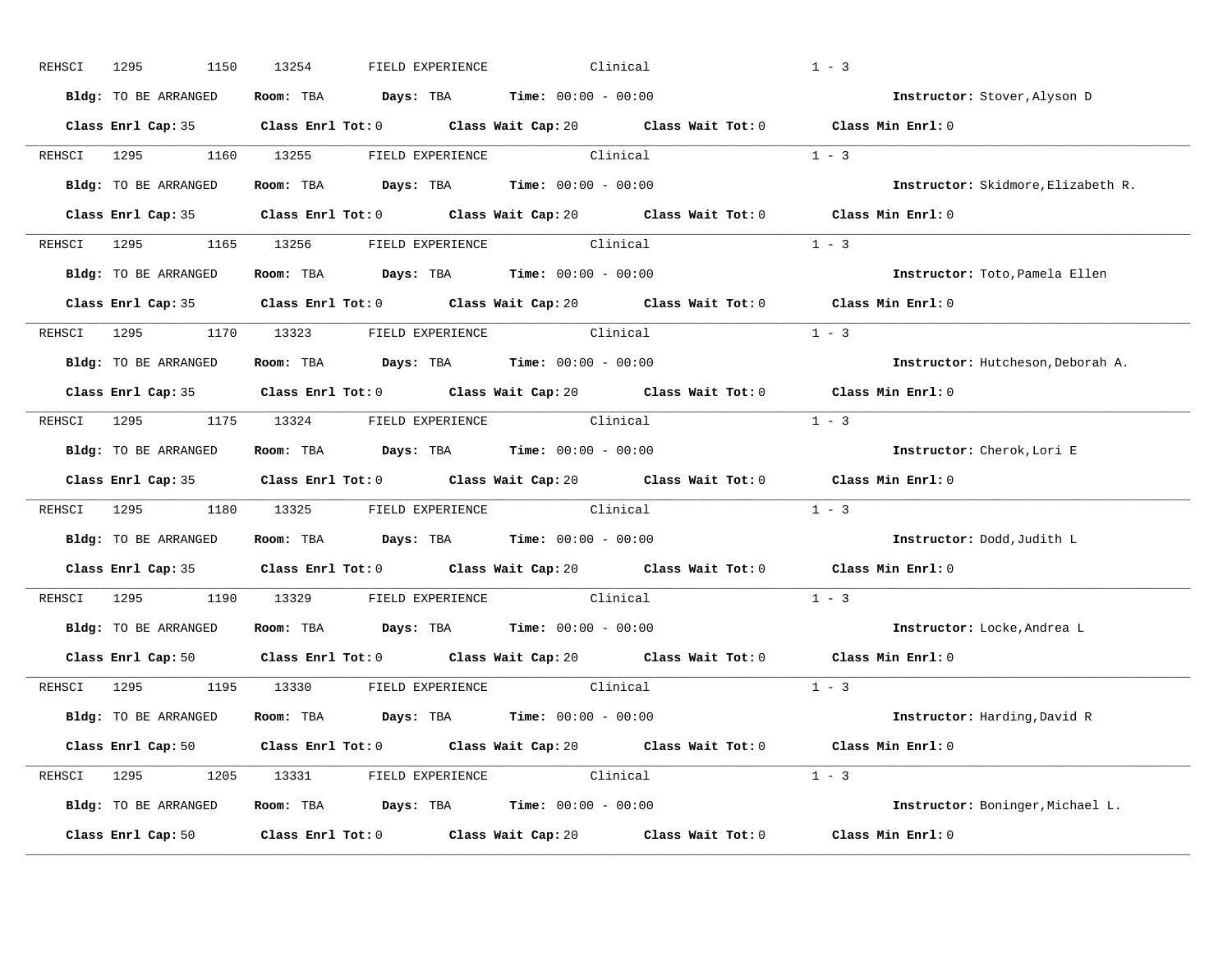#### Report ID: SR201 **University of Pittsburgh** Page No. 195 of 251 **Schedule of Classes for Summer Term 2020-2021** Run Date: 11/07/2020 **Summer Term** Run Time: 00:30:09

| Subject     | Catalog Nbr Section Class Nbr | Course Title                                                                                       | Component | Units<br>Topics                 |                                     |
|-------------|-------------------------------|----------------------------------------------------------------------------------------------------|-----------|---------------------------------|-------------------------------------|
| REHSCI      | 1295<br>1210                  | 13332<br>FIELD EXPERIENCE                                                                          | Clinical  | $1 - 3$                         |                                     |
|             | Bldg: TO BE ARRANGED          | Room: TBA $Days:$ TBA $Time: 00:00 - 00:00$                                                        |           | Instructor: Lejeune, Debra A    |                                     |
|             |                               | Class Enrl Cap: 50 Class Enrl Tot: 0 Class Wait Cap: 20 Class Wait Tot: 0 Class Min Enrl: 0        |           |                                 |                                     |
|             |                               | REHSCI 1295 1310 14245 FIELD EXPERIENCE                                                            | Clinical  | $1 - 3$                         |                                     |
|             | Bldg: TO BE ARRANGED          | Room: TBA $\rule{1em}{0.15mm}$ Days: TBA Time: $00:00 - 00:00$                                     |           | Instructor: Seitz, Samuel R     |                                     |
|             |                               | Class Enrl Cap: 35 Class Enrl Tot: 0 Class Wait Cap: 20 Class Wait Tot: 0 Class Min Enrl: 0        |           |                                 |                                     |
|             |                               | REHSCI 1295         1330      14246             FIELD EXPERIENCE                          Clinical |           | $1 - 3$                         |                                     |
|             | Bldg: TO BE ARRANGED          | Room: TBA $Days:$ TBA Time: $00:00 - 00:00$                                                        |           | Instructor: Cooper, Rosemarie   |                                     |
|             |                               | Class Enrl Cap: 35 Class Enrl Tot: 0 Class Wait Cap: 20 Class Wait Tot: 0 Class Min Enrl: 0        |           |                                 |                                     |
|             |                               | REHSCI 1295 1340 14247 FIELD EXPERIENCE Clinical                                                   |           | $1 - 3$                         |                                     |
|             | Bldg: TO BE ARRANGED          | Room: TBA $\rule{1em}{0.15mm}$ Days: TBA Time: $00:00 - 00:00$                                     |           |                                 | Instructor: Kelleher, Annmarie Ruth |
|             |                               | Class Enrl Cap: 35 Class Enrl Tot: 0 Class Wait Cap: 20 Class Wait Tot: 0 Class Min Enrl: 0        |           |                                 |                                     |
|             |                               | REHSCI 1295 1360 14718 FIELD EXPERIENCE Clinical                                                   |           | $1 - 3$                         |                                     |
|             | Bldg: TO BE ARRANGED          | Room: TBA $Days:$ TBA Time: $00:00 - 00:00$                                                        |           | Instructor: Mormer, Elaine A.   |                                     |
|             |                               | Class Enrl Cap: 35 Class Enrl Tot: 0 Class Wait Cap: 20 Class Wait Tot: 0 Class Min Enrl: 0        |           |                                 |                                     |
|             |                               | REHSCI 1295 1370 14725 FIELD EXPERIENCE Clinical                                                   |           | $1 - 3$                         |                                     |
|             | Bldg: TO BE ARRANGED          | Room: TBA $Days:$ TBA $Time: 00:00 - 00:00$                                                        |           | Instructor: Bise, Christopher G |                                     |
|             |                               | Class Enrl Cap: 35 Class Enrl Tot: 0 Class Wait Cap: 20 Class Wait Tot: 0 Class Min Enrl: 0        |           |                                 |                                     |
|             |                               | REHSCI 1295 1380 14852 FIELD EXPERIENCE Clinical                                                   |           | $1 - 3$                         |                                     |
|             | Bldg: TO BE ARRANGED          | Room: TBA $Days:$ TBA $Time: 00:00 - 00:00$                                                        |           | Instructor: Staff               |                                     |
|             |                               | Class Enrl Cap: 35 Class Enrl Tot: 0 Class Wait Cap: 20 Class Wait Tot: 0 Class Min Enrl: 0        |           |                                 |                                     |
| REHSCI 1295 |                               | 1390 14853 FIELD EXPERIENCE Clinical                                                               |           | $1 - 3$                         |                                     |
|             | Bldg: TO BE ARRANGED          | Room: TBA $Days:$ TBA Time: $00:00 - 00:00$                                                        |           | Instructor: Staff               |                                     |
|             |                               | Class Enrl Cap: 35 Class Enrl Tot: 0 Class Wait Cap: 20 Class Wait Tot: 0 Class Min Enrl: 0        |           |                                 |                                     |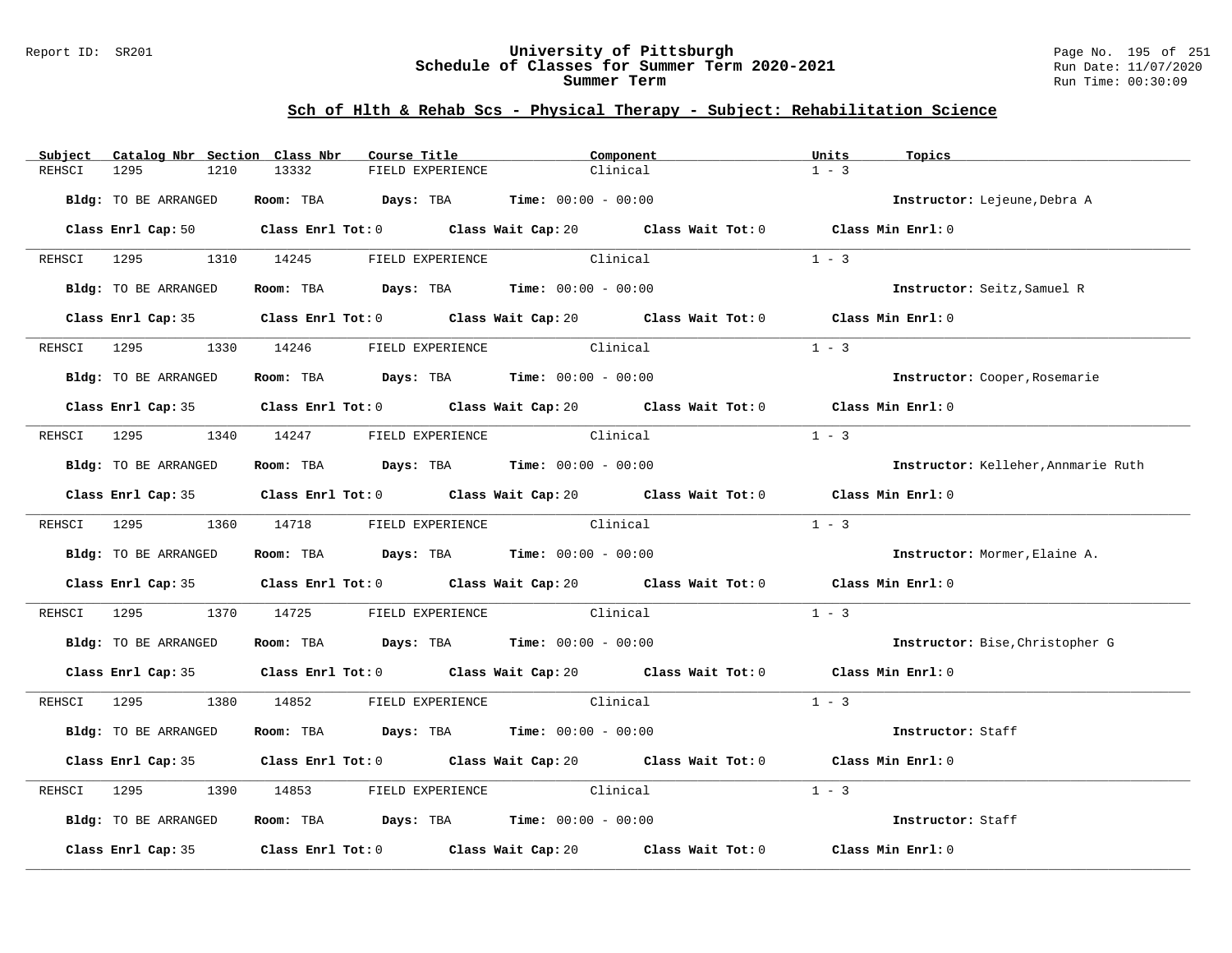| REHSCI | 1400<br>1295         | 15583<br>FIELD EXPERIENCE | Clinical                                                                                                                        | $1 - 3$                             |
|--------|----------------------|---------------------------|---------------------------------------------------------------------------------------------------------------------------------|-------------------------------------|
|        | Bldg: TO BE ARRANGED |                           | Room: TBA $Days: TBA$ Time: $00:00 - 00:00$                                                                                     | Instructor: Staff                   |
|        |                      |                           | Class Enrl Cap: 10 Class Enrl Tot: 0 Class Wait Cap: 10 Class Wait Tot: 0 Class Min Enrl: 0                                     |                                     |
|        |                      |                           | REHSCI 1295 1410 15584 FIELD EXPERIENCE Clinical                                                                                | $1 - 3$                             |
|        | Bldg: TO BE ARRANGED |                           | <b>Room:</b> TBA $Days:$ TBA $Time: 00:00 - 00:00$<br>Class Enrl Tot: 0 Class Wait Cap: 10 Class Wait Tot: 0 Class Min Enrl: 0  | Instructor:                         |
|        | Class Enrl Cap: 10   |                           |                                                                                                                                 |                                     |
|        |                      |                           | REHSCI 1295 1420 15585 FIELD EXPERIENCE Clinical                                                                                | $1 - 3$                             |
|        | Bldg: TO BE ARRANGED | Room: TBA Days: TBA       | <b>Time:</b> $00:00 - 00:00$                                                                                                    | Instructor:                         |
|        |                      |                           | Class Enrl Cap: 10 $\qquad$ Class Enrl Tot: 0 $\qquad$ Class Wait Cap: 10 $\qquad$ Class Wait Tot: 0 $\qquad$ Class Min Enrl: 0 |                                     |
|        |                      |                           | REHSCI 1295 1425 16947 FIELD EXPERIENCE Clinical                                                                                | $1 - 3$                             |
|        | Bldg: TO BE ARRANGED |                           | Room: TBA $\rule{1em}{0.15mm}$ Days: TBA $\rule{1.15mm}]{0.15mm}$ Time: $0.0100 - 0.0100$                                       | Instructor: Bendixen, Roxanna Marie |
|        |                      |                           | Class Enrl Cap: 35 Class Enrl Tot: 0 Class Wait Cap: 20 Class Wait Tot: 0 Class Min Enrl: 0                                     |                                     |
|        |                      |                           | REHSCI 1295 1430 18208 FIELD EXPERIENCE Clinical                                                                                | $1 - 3$                             |
|        |                      |                           | Bldg: TO BE ARRANGED ROOM: TBA Days: TBA Time: 00:00 - 00:00                                                                    | Instructor: White, Jennifer Suzanne |
|        |                      |                           | Class Enrl Cap: 35 Class Enrl Tot: 0 Class Wait Cap: 20 Class Wait Tot: 0 Class Min Enrl: 0                                     |                                     |
|        |                      |                           | REHSCI 1295 1435 18209 FIELD EXPERIENCE Clinical                                                                                | $1 - 3$                             |
|        | Bldg: TO BE ARRANGED |                           | Room: TBA $Days:$ TBA $Time: 00:00 - 00:00$                                                                                     | Instructor: Caldwell, Angela Renee  |
|        |                      |                           | Class Enrl Cap: 35 Class Enrl Tot: 0 Class Wait Cap: 20 Class Wait Tot: 0 Class Min Enrl: 0                                     |                                     |
|        |                      |                           | REHSCI 1295 1440 18210 FIELD EXPERIENCE Clinical                                                                                | $1 - 3$                             |
|        | Bldg: TO BE ARRANGED |                           | Room: TBA $Days:$ TBA $Time: 00:00 - 00:00$                                                                                     | Instructor: Rodakowski, Juleen L    |
|        |                      |                           | Class Enrl Cap: 35 Class Enrl Tot: 0 Class Wait Cap: 20 Class Wait Tot: 0                                                       | Class Min Enrl: 0                   |
|        |                      |                           | REHSCI 1295 1445 18211 FIELD EXPERIENCE Clinical                                                                                | $1 - 3$                             |
|        |                      |                           | Bldg: TO BE ARRANGED Room: TBA Days: TBA Time: 00:00 - 00:00                                                                    | Instructor: Marsico, Ann M          |
|        |                      |                           | Class Enrl Cap: 35 Class Enrl Tot: 0 Class Wait Cap: 20 Class Wait Tot: 0 Class Min Enrl: 0                                     |                                     |
|        |                      |                           | REHSCI 1296 1010 16532 ATR FIELD EXPERIENCE Clinical                                                                            | $1 - 3$                             |
|        |                      |                           | Bldg: TO BE ARRANGED ROOM: TBA Days: TBA Time: 00:00 - 00:00                                                                    | Instructor: Balouris, Sondra A      |
|        | Class Enrl Cap: 10   |                           | Class Enrl Tot: $0$ Class Wait Cap: $10$ Class Wait Tot: $0$                                                                    | Class Min $Enr1:0$                  |
|        |                      |                           |                                                                                                                                 |                                     |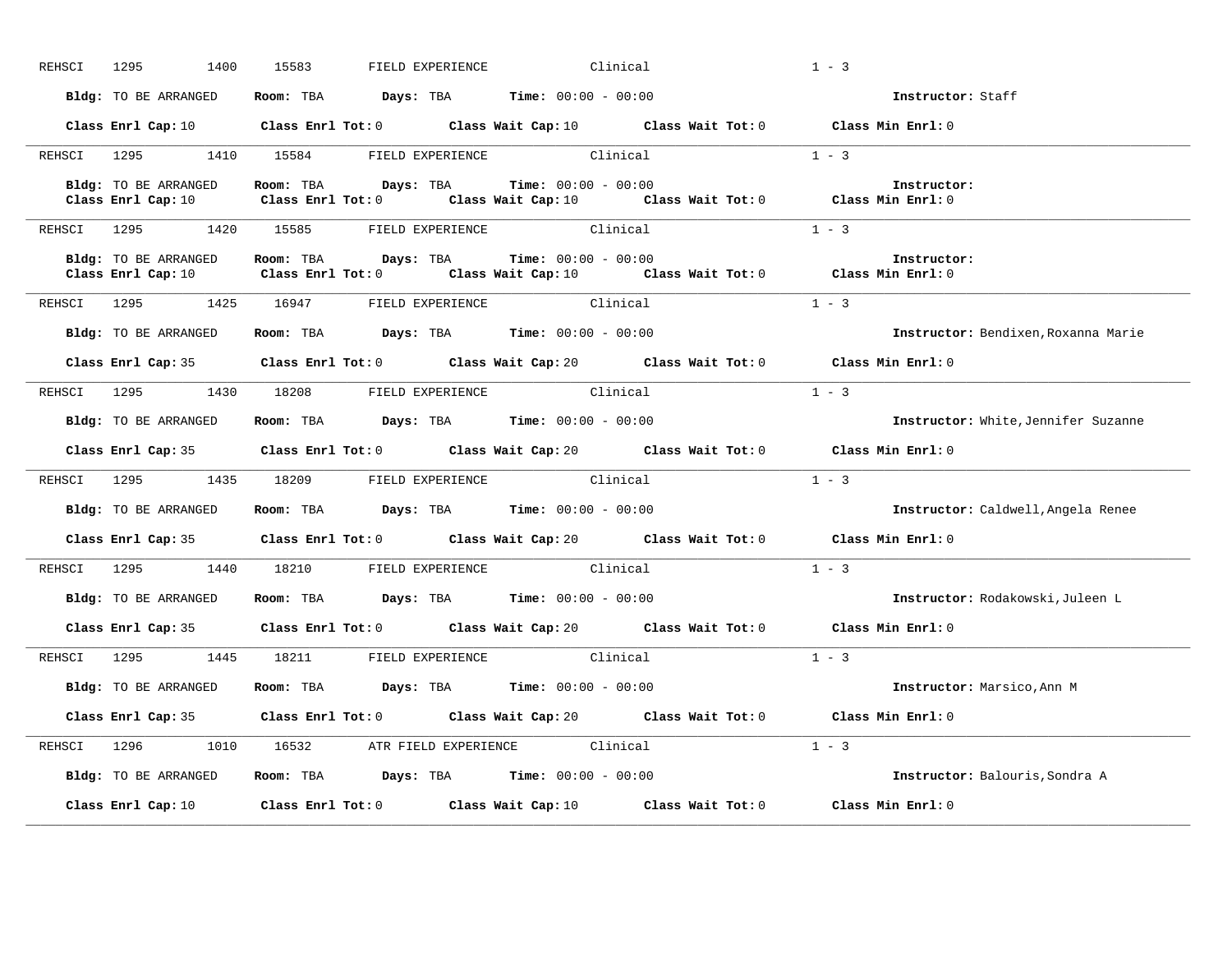#### Report ID: SR201 **University of Pittsburgh** Page No. 197 of 251 **Schedule of Classes for Summer Term 2020-2021** Run Date: 11/07/2020 **Summer Term** Run Time: 00:30:09

| Catalog Nbr Section Class Nbr<br>Subject | Course Title                                                                                                                    | Component                                                                                                                    | Units<br>Topics                 |
|------------------------------------------|---------------------------------------------------------------------------------------------------------------------------------|------------------------------------------------------------------------------------------------------------------------------|---------------------------------|
| REHSCI<br>1296<br>1020                   | 16533<br>ATR FIELD EXPERIENCE                                                                                                   | Clinical                                                                                                                     | $1 - 3$                         |
| Bldg: TO BE ARRANGED                     | Room: TBA $Days:$ TBA $Time: 00:00 - 00:00$                                                                                     |                                                                                                                              | Instructor: Peterson, Sara Lynn |
|                                          | Class Enrl Cap: 10 Class Enrl Tot: 0 Class Wait Cap: 10 Class Wait Tot: 0 Class Min Enrl: 0                                     |                                                                                                                              |                                 |
|                                          | REHSCI 1296 1025 16544 ATR FIELD EXPERIENCE Clinical                                                                            |                                                                                                                              | $1 - 3$                         |
| Bldg: TO BE ARRANGED                     | Room: TBA $Days:$ TBA $Time: 00:00 - 00:00$                                                                                     |                                                                                                                              | Instructor: Toto, Pamela Ellen  |
|                                          | Class Enrl Cap: 10 Class Enrl Tot: 0 Class Wait Cap: 10 Class Wait Tot: 0 Class Min Enrl: 0                                     |                                                                                                                              |                                 |
| REHSCI 1299 1010 12328                   |                                                                                                                                 | $\begin{minipage}[c]{0.9\linewidth} \textbf{INDEX} & \textbf{STUDY} \\ \textbf{Independent Study} & 1 - 6 \\ \end{minipage}$ |                                 |
| Bldg: TO BE ARRANGED                     | Room: TBA $Days:$ TBA $Time:$ $00:00 - 00:00$                                                                                   |                                                                                                                              | Instructor: Aggelou, Amy E      |
|                                          | Class Enrl Cap: 50 $\qquad$ Class Enrl Tot: 0 $\qquad$ Class Wait Cap: 20 $\qquad$ Class Wait Tot: 0 $\qquad$ Class Min Enrl: 0 |                                                                                                                              |                                 |
| REHSCI 1299<br>1020                      | 13618 INDEPENDENT STUDY Independent Study                                                                                       |                                                                                                                              | $1 - 6$                         |
| Bldg: TO BE ARRANGED                     | Room: TBA $Days:$ TBA $Time: 00:00 - 00:00$                                                                                     |                                                                                                                              | Instructor: Cooper, Rory A      |
|                                          | Class Enrl Cap: 35 Class Enrl Tot: 0 Class Wait Cap: 20 Class Wait Tot: 0 Class Min Enrl: 0                                     |                                                                                                                              |                                 |
|                                          | REHSCI 1299 1030 13619 INDEPENDENT STUDY Independent Study                                                                      |                                                                                                                              | $1 - 6$                         |
| Bldg: TO BE ARRANGED                     | Room: TBA $Days:$ TBA $Time: 00:00 - 00:00$                                                                                     |                                                                                                                              | Instructor: Staff               |
|                                          | Class Enrl Cap: 35 Class Enrl Tot: 0 Class Wait Cap: 20 Class Wait Tot: 0 Class Min Enrl: 0                                     |                                                                                                                              |                                 |
|                                          | REHSCI 1299 1040 13620 INDEPENDENT STUDY Independent Study                                                                      |                                                                                                                              | $1 - 6$                         |
| Bldg: TO BE ARRANGED                     | Room: TBA $Days:$ TBA $Time:$ $00:00 - 00:00$                                                                                   |                                                                                                                              | Instructor: Kelly, M Kathleen   |
|                                          | Class Enrl Cap: 35 Class Enrl Tot: 0 Class Wait Cap: 20 Class Wait Tot: 0 Class Min Enrl: 0                                     |                                                                                                                              |                                 |
| 1060<br>REHSCI<br>1299                   | 13621 INDEPENDENT STUDY 1ndependent Study                                                                                       |                                                                                                                              | $1 - 6$                         |
| Bldg: TO BE ARRANGED                     | Room: TBA<br>Days: TBA                                                                                                          | <b>Time:</b> $00:00 - 00:00$                                                                                                 | Instructor:                     |
|                                          | Class Enrl Cap: 35 Class Enrl Tot: 0 Class Wait Cap: 20 Class Wait Tot: 0 Class Min Enrl: 0                                     |                                                                                                                              |                                 |
| 1299 120<br>REHSCI                       | 1070 13622                                                                                                                      | INDEPENDENT STUDY The Independent Study                                                                                      | $1 - 6$                         |
| Bldg: TO BE ARRANGED                     | Room: TBA $Days:$ TBA $Time:$ 00:00 - 00:00                                                                                     |                                                                                                                              | Instructor: Conley, Kevin M     |
|                                          | Class Enrl Cap: 35 $\qquad$ Class Enrl Tot: 0 $\qquad$ Class Wait Cap: 20 $\qquad$ Class Wait Tot: 0                            |                                                                                                                              | Class Min Enrl: 0               |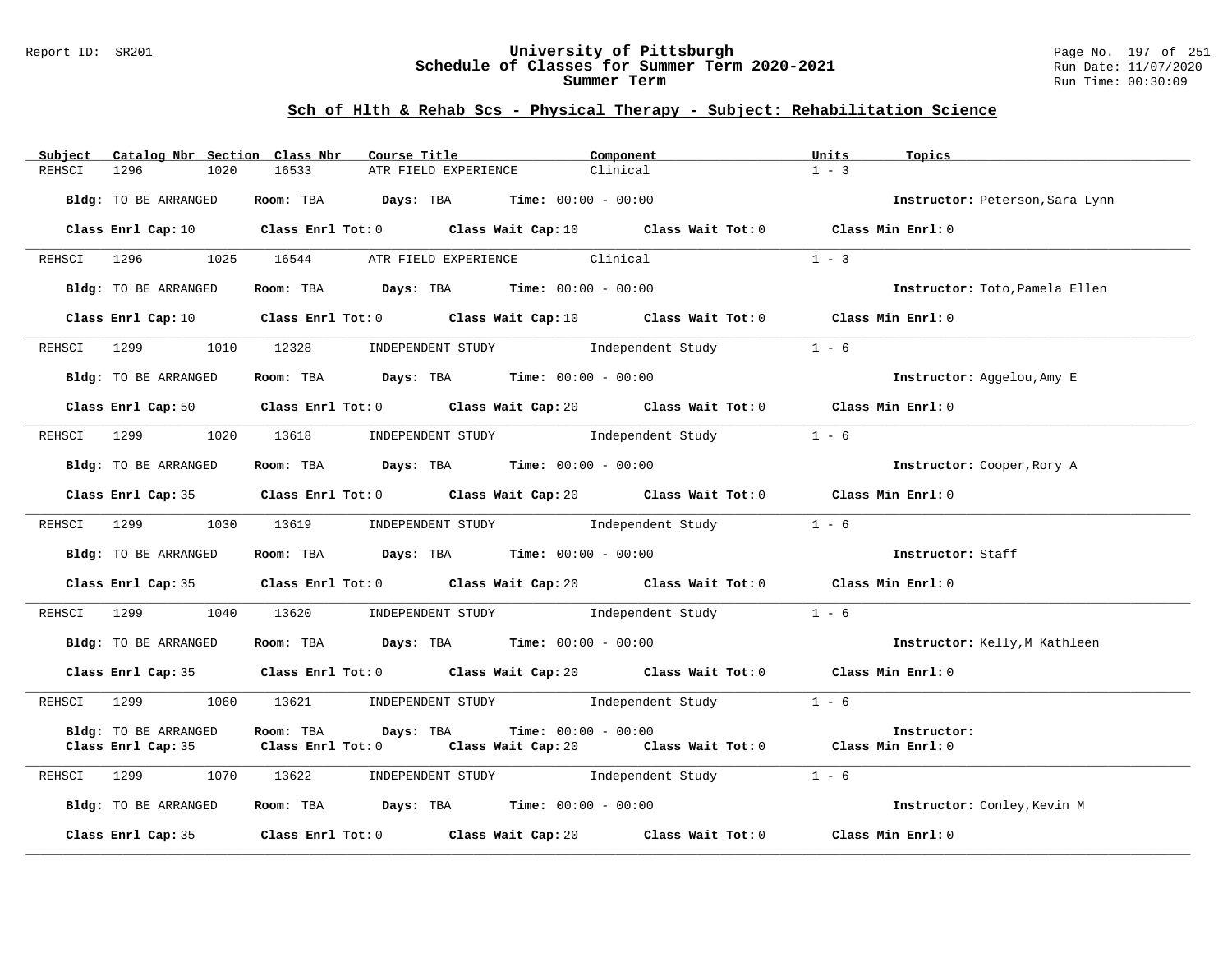#### Report ID: SR201 **University of Pittsburgh** Page No. 198 of 251 **Schedule of Classes for Summer Term 2020-2021** Run Date: 11/07/2020 **Summer Term** Run Time: 00:30:09

| Catalog Nbr Section Class Nbr<br>Subject   | Course Title                                                                                                                            | Component                                              | Units<br>Topics                    |
|--------------------------------------------|-----------------------------------------------------------------------------------------------------------------------------------------|--------------------------------------------------------|------------------------------------|
| REHSCI<br>1299<br>1080                     | INDEPENDENT STUDY<br>13623                                                                                                              | Independent Study                                      | $1 - 6$                            |
| Bldg: TO BE ARRANGED<br>Class Enrl Cap: 35 | Room: TBA Days: TBA<br><b>Time:</b> $00:00 - 00:00$<br>Class Enrl Tot: $0$ Class Wait Cap: $20$ Class Wait Tot: $0$ Class Min Enrl: $0$ |                                                        | Instructor:                        |
| 1090<br>REHSCI<br>1299                     | 13624<br>INDEPENDENT STUDY 1ndependent Study                                                                                            |                                                        | $1 - 6$                            |
| Bldg: TO BE ARRANGED                       | Room: TBA $Days:$ TBA $Time: 00:00 - 00:00$                                                                                             |                                                        | Instructor: Balouris, Sondra A     |
|                                            | Class Enrl Cap: 35 Class Enrl Tot: 0 Class Wait Cap: 20 Class Wait Tot: 0                                                               |                                                        | Class Min Enrl: 0                  |
| REHSCI 1299                                | 1100 13625<br>INDEPENDENT STUDY 1ndependent Study                                                                                       |                                                        | $1 - 6$                            |
| Bldg: TO BE ARRANGED                       | Room: TBA $Days:$ TBA $Time: 00:00 - 00:00$                                                                                             |                                                        | Instructor: Brienza, David M       |
|                                            | Class Enrl Cap: 35 Class Enrl Tot: 0 Class Wait Cap: 20 Class Wait Tot: 0 Class Min Enrl: 0                                             |                                                        |                                    |
| REHSCI 1299 1110 13626                     | INDEPENDENT STUDY 1 - 6                                                                                                                 |                                                        |                                    |
| Bldg: TO BE ARRANGED                       | Room: TBA $\rule{1em}{0.15mm}$ Days: TBA Time: $00:00 - 00:00$                                                                          |                                                        | Instructor: McCue, Michael Patrick |
|                                            | Class Enrl Cap: 35 Class Enrl Tot: 0 Class Wait Cap: 20 Class Wait Tot: 0 Class Min Enrl: 0                                             |                                                        |                                    |
| REHSCI 1299 1130 13627                     | INDEPENDENT STUDY 1ndependent Study                                                                                                     |                                                        | $1 - 6$                            |
| Bldg: TO BE ARRANGED                       | Room: TBA $Days:$ TBA $Time: 00:00 - 00:00$                                                                                             |                                                        | Instructor: Brach, Jennifer Sokol  |
|                                            | Class Enrl Cap: 35 Class Enrl Tot: 0 Class Wait Cap: 20 Class Wait Tot: 0 Class Min Enrl: 0                                             |                                                        |                                    |
| REHSCI 1299<br>1140                        | INDEPENDENT STUDY 1ndependent Study<br>13628                                                                                            |                                                        | $1 - 6$                            |
| Bldg: TO BE ARRANGED                       | Room: TBA Days: TBA Time: $00:00 - 00:00$                                                                                               |                                                        | Instructor: Carvell, George E      |
|                                            | Class Enrl Cap: 35 Class Enrl Tot: 0 Class Wait Cap: 20 Class Wait Tot: 0                                                               |                                                        | Class Min Enrl: 0                  |
| 1150<br>REHSCI 1299                        | 13629 INDEPENDENT STUDY 1ndependent Study                                                                                               |                                                        | $1 - 6$                            |
| Bldg: TO BE ARRANGED                       | Room: TBA $\rule{1em}{0.15mm}$ Days: TBA Time: $00:00 - 00:00$                                                                          |                                                        | Instructor: Fitzgerald, Gerald G.  |
|                                            | Class Enrl Cap: 35 Class Enrl Tot: 0 Class Wait Cap: 20 Class Wait Tot: 0 Class Min Enrl: 0                                             |                                                        |                                    |
|                                            | REHSCI 1299 1160 13630 INDEPENDENT STUDY Independent Study 1 - 6                                                                        |                                                        |                                    |
| Bldg: TO BE ARRANGED<br>Class Enrl Cap: 35 | Days: TBA<br>$Time: 00:00 - 00:00$<br>Room: TBA<br>$Class$ $Enr1$ $Tot: 0$                                                              | Class Wait Cap: 20 Class Wait Tot: 0 Class Min Enrl: 0 | Instructor:                        |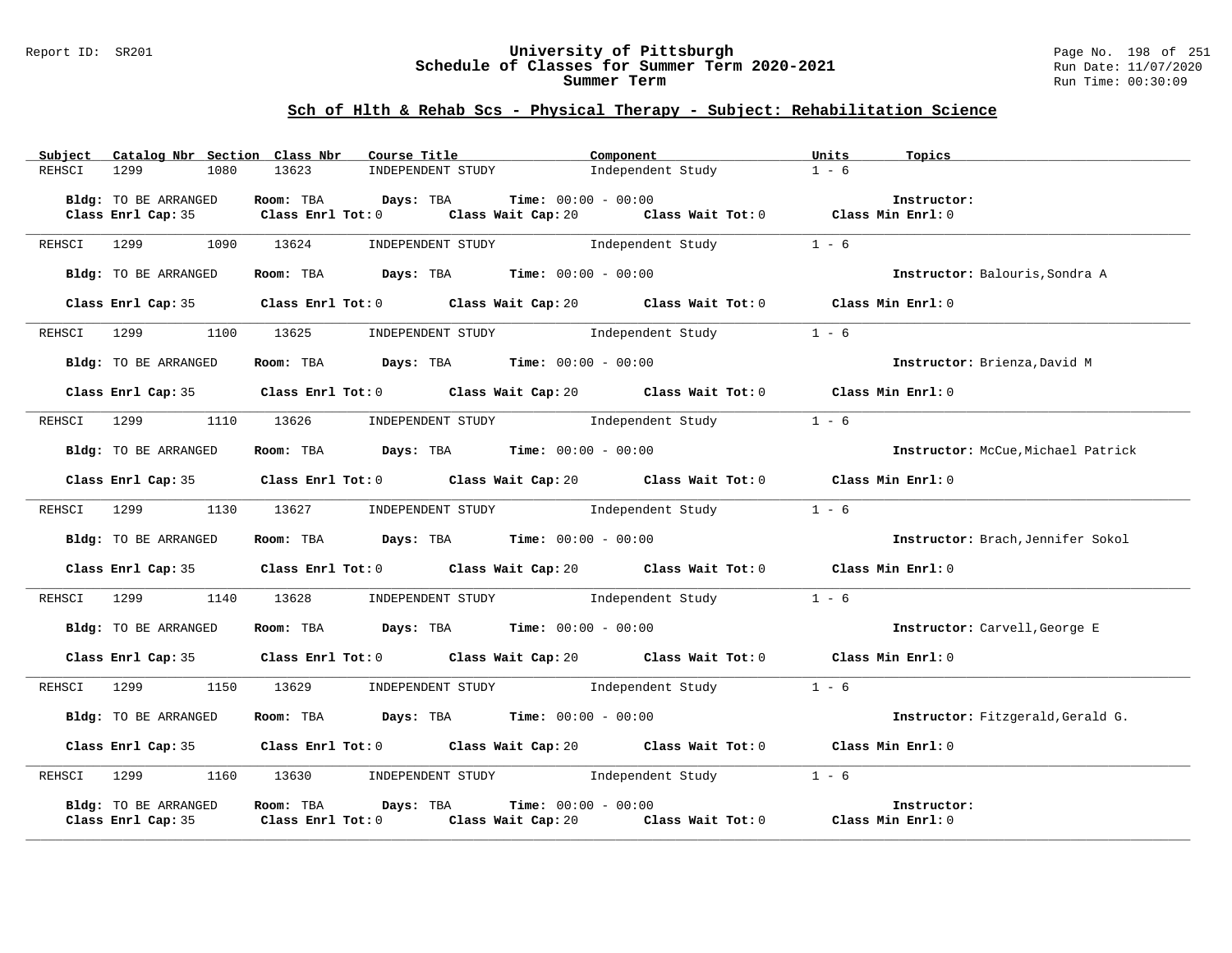#### Report ID: SR201 **University of Pittsburgh** Page No. 199 of 251 **Schedule of Classes for Summer Term 2020-2021** Run Date: 11/07/2020 **Summer Term** Run Time: 00:30:09

| Catalog Nbr Section Class Nbr<br>Subject | Course Title                                                                           | Component                                                                                   | Units<br>Topics                      |
|------------------------------------------|----------------------------------------------------------------------------------------|---------------------------------------------------------------------------------------------|--------------------------------------|
| 1299<br>1170<br>REHSCI                   | 13631<br>INDEPENDENT STUDY                                                             | Independent Study                                                                           | $1 - 6$                              |
| Bldg: TO BE ARRANGED                     | Room: TBA $Days:$ TBA $Time: 00:00 - 00:00$                                            |                                                                                             | Instructor: Irrgang, James J         |
|                                          |                                                                                        | Class Enrl Cap: 35 Class Enrl Tot: 0 Class Wait Cap: 20 Class Wait Tot: 0 Class Min Enrl: 0 |                                      |
|                                          |                                                                                        | REHSCI 1299 1180 13632 INDEPENDENT STUDY Independent Study                                  | $1 - 6$                              |
| Bldg: TO BE ARRANGED                     | Room: TBA $Days:$ TBA $Time: 00:00 - 00:00$                                            |                                                                                             | Instructor: Josbeno, Deborah Ann     |
|                                          |                                                                                        | Class Enrl Cap: 35 Class Enrl Tot: 0 Class Wait Cap: 20 Class Wait Tot: 0 Class Min Enrl: 0 |                                      |
| REHSCI 1299                              | 1190 13633 INDEPENDENT STUDY 1ndependent Study                                         |                                                                                             | $1 - 6$                              |
| Bldg: TO BE ARRANGED                     | Room: TBA $Days:$ TBA $Time: 00:00 - 00:00$                                            |                                                                                             | Instructor: Miller, Debora Lewis     |
|                                          |                                                                                        | Class Enrl Cap: 35 Class Enrl Tot: 0 Class Wait Cap: 20 Class Wait Tot: 0 Class Min Enrl: 0 |                                      |
|                                          | REHSCI 1299 1200 13634 INDEPENDENT STUDY Independent Study                             |                                                                                             | $1 - 6$                              |
| Bldg: TO BE ARRANGED                     | Room: TBA $Days:$ TBA Time: $00:00 - 00:00$                                            |                                                                                             | Instructor: Hankin, Tara R           |
|                                          |                                                                                        | Class Enrl Cap: 35 Class Enrl Tot: 0 Class Wait Cap: 20 Class Wait Tot: 0 Class Min Enrl: 0 |                                      |
|                                          |                                                                                        | REHSCI 1299 1210 13635 INDEPENDENT STUDY Independent Study                                  | $1 - 6$                              |
| Bldg: TO BE ARRANGED                     | Room: TBA $\rule{1em}{0.15mm}$ Days: TBA Time: $00:00 - 00:00$                         |                                                                                             | Instructor: Sparto, Patrick J.       |
|                                          |                                                                                        | Class Enrl Cap: 35 Class Enrl Tot: 0 Class Wait Cap: 20 Class Wait Tot: 0 Class Min Enrl: 0 |                                      |
| REHSCI 1299                              |                                                                                        | 1220 13636 INDEPENDENT STUDY 1ndependent Study                                              | $1 - 6$                              |
| Bldg: TO BE ARRANGED                     | Room: TBA $Days:$ TBA $Time:$ 00:00 - 00:00                                            |                                                                                             | Instructor: Van Swearingen, Jessie M |
|                                          |                                                                                        | Class Enrl Cap: 35 Class Enrl Tot: 0 Class Wait Cap: 20 Class Wait Tot: 0 Class Min Enrl: 0 |                                      |
|                                          |                                                                                        | REHSCI 1299 1230 13637 INDEPENDENT STUDY Independent Study 1 - 6                            |                                      |
| Bldg: TO BE ARRANGED                     | Room: TBA $Days:$ TBA $Time: 00:00 - 00:00$                                            |                                                                                             | Instructor: Staff                    |
|                                          |                                                                                        | Class Enrl Cap: 35 Class Enrl Tot: 0 Class Wait Cap: 20 Class Wait Tot: 0 Class Min Enrl: 0 |                                      |
| REHSCI 1299<br>1240                      |                                                                                        | 13638 INDEPENDENT STUDY Independent Study                                                   | $1 - 6$                              |
| Bldg: TO BE ARRANGED                     | Room: TBA $\rule{1em}{0.15mm}$ Days: TBA $\rule{1.15mm}{0.15mm}$ Time: $00:00 - 00:00$ |                                                                                             | Instructor: Chisholm, Denise         |
|                                          |                                                                                        | Class Enrl Cap: 35 Class Enrl Tot: 0 Class Wait Cap: 20 Class Wait Tot: 0 Class Min Enrl: 0 |                                      |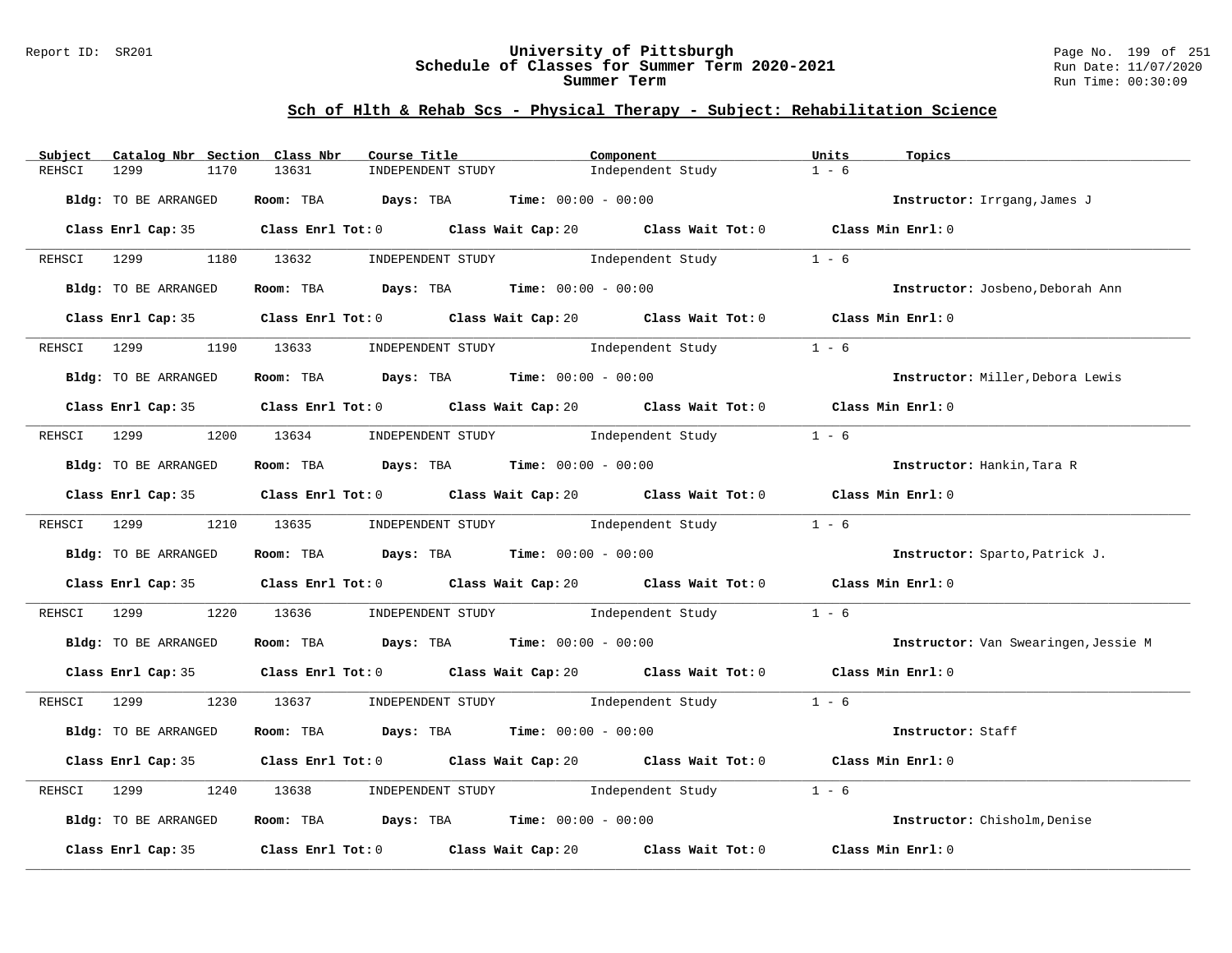| Room: TBA $Days:$ TBA $Time: 00:00 - 00:00$<br>Bldg: TO BE ARRANGED<br>Instructor: Staff<br>Class Enrl Cap: 35 Class Enrl Tot: 0 Class Wait Cap: 20 Class Wait Tot: 0 Class Min Enrl: 0<br>REHSCI 1299 1280 13640 INDEPENDENT STUDY Independent Study 1 - 6<br>Bldg: TO BE ARRANGED Room: TBA Days: TBA Time: 00:00 - 00:00<br>Instructor: Skidmore, Elizabeth R.<br>Class Enrl Cap: 35 Class Enrl Tot: 0 Class Wait Cap: 20 Class Wait Tot: 0 Class Min Enrl: 0<br>REHSCI 1299 1290 13641 INDEPENDENT STUDY Independent Study 1 - 6<br>Room: TBA $\rule{1em}{0.15mm}$ Days: TBA $\rule{1.15mm}]{0.15mm}$ Time: $0.000 - 0.000$<br>Bldg: TO BE ARRANGED<br>Instructor: Toto, Pamela Ellen<br>Class Enrl Cap: 35 Class Enrl Tot: 0 Class Wait Cap: 20 Class Wait Tot: 0 Class Min Enrl: 0<br>REHSCI 1299 1300 13642 INDEPENDENT STUDY Independent Study 1 - 6<br>Bldg: TO BE ARRANGED ROOM: TBA Days: TBA Time: 00:00 - 00:00<br>Instructor: Hutcheson, Deborah A.<br>Class Enrl Cap: 35 Class Enrl Tot: 0 Class Wait Cap: 20 Class Wait Tot: 0 Class Min Enrl: 0<br>REHSCI 1299 1310 13643 INDEPENDENT STUDY Independent Study 1 - 6<br>Bldg: TO BE ARRANGED Room: TBA Days: TBA Time: 00:00 - 00:00<br>Instructor: Cherok, Lori E<br>Class Enrl Cap: 35 Class Enrl Tot: 0 Class Wait Cap: 20 Class Wait Tot: 0 Class Min Enrl: 0<br>REHSCI 1299 1320 13644 INDEPENDENT STUDY Independent Study 1 - 6<br>Bldg: TO BE ARRANGED Room: TBA Days: TBA Time: 00:00 - 00:00<br>Instructor: Dodd, Judith L<br>Class Enrl Cap: 35 Class Enrl Tot: 0 Class Wait Cap: 20 Class Wait Tot: 0 Class Min Enrl: 0<br>REHSCI 1299 1340 13645 INDEPENDENT STUDY Independent Study 1 - 6<br>Bldg: TO BE ARRANGED Room: TBA Days: TBA Time: 00:00 - 00:00<br>Instructor: Locke, Andrea L<br>Class Enrl Cap: 35 Class Enrl Tot: 0 Class Wait Cap: 20 Class Wait Tot: 0 Class Min Enrl: 0<br>REHSCI 1299 1350 13646 INDEPENDENT STUDY Independent Study 1 - 6<br>Bldg: TO BE ARRANGED Room: TBA Days: TBA Time: 00:00 - 00:00<br>Instructor: Harding, David R<br>Class Enrl Cap: 35 Class Enrl Tot: 0 Class Wait Cap: 20 Class Wait Tot: 0 Class Min Enrl: 0<br>REHSCI 1299 1360 13647 INDEPENDENT STUDY Independent Study 1 - 6<br>Room: TBA $Days:$ TBA $Time: 00:00 - 00:00$<br>Bldg: TO BE ARRANGED<br>Instructor:<br>Class Enrl Cap: 35 Class Enrl Tot: 0 Class Wait Cap: 20 Class Wait Tot: 0 Class Min Enrl: 0 | REHSCI | 1299<br>1260 | INDEPENDENT STUDY 1ndependent Study<br>13639 | $1 - 6$ |
|--------------------------------------------------------------------------------------------------------------------------------------------------------------------------------------------------------------------------------------------------------------------------------------------------------------------------------------------------------------------------------------------------------------------------------------------------------------------------------------------------------------------------------------------------------------------------------------------------------------------------------------------------------------------------------------------------------------------------------------------------------------------------------------------------------------------------------------------------------------------------------------------------------------------------------------------------------------------------------------------------------------------------------------------------------------------------------------------------------------------------------------------------------------------------------------------------------------------------------------------------------------------------------------------------------------------------------------------------------------------------------------------------------------------------------------------------------------------------------------------------------------------------------------------------------------------------------------------------------------------------------------------------------------------------------------------------------------------------------------------------------------------------------------------------------------------------------------------------------------------------------------------------------------------------------------------------------------------------------------------------------------------------------------------------------------------------------------------------------------------------------------------------------------------------------------------------------------------------------------------------------------------------------------------------------------------------------------------------------------------------------------------------|--------|--------------|----------------------------------------------|---------|
|                                                                                                                                                                                                                                                                                                                                                                                                                                                                                                                                                                                                                                                                                                                                                                                                                                                                                                                                                                                                                                                                                                                                                                                                                                                                                                                                                                                                                                                                                                                                                                                                                                                                                                                                                                                                                                                                                                                                                                                                                                                                                                                                                                                                                                                                                                                                                                                                  |        |              |                                              |         |
|                                                                                                                                                                                                                                                                                                                                                                                                                                                                                                                                                                                                                                                                                                                                                                                                                                                                                                                                                                                                                                                                                                                                                                                                                                                                                                                                                                                                                                                                                                                                                                                                                                                                                                                                                                                                                                                                                                                                                                                                                                                                                                                                                                                                                                                                                                                                                                                                  |        |              |                                              |         |
|                                                                                                                                                                                                                                                                                                                                                                                                                                                                                                                                                                                                                                                                                                                                                                                                                                                                                                                                                                                                                                                                                                                                                                                                                                                                                                                                                                                                                                                                                                                                                                                                                                                                                                                                                                                                                                                                                                                                                                                                                                                                                                                                                                                                                                                                                                                                                                                                  |        |              |                                              |         |
|                                                                                                                                                                                                                                                                                                                                                                                                                                                                                                                                                                                                                                                                                                                                                                                                                                                                                                                                                                                                                                                                                                                                                                                                                                                                                                                                                                                                                                                                                                                                                                                                                                                                                                                                                                                                                                                                                                                                                                                                                                                                                                                                                                                                                                                                                                                                                                                                  |        |              |                                              |         |
|                                                                                                                                                                                                                                                                                                                                                                                                                                                                                                                                                                                                                                                                                                                                                                                                                                                                                                                                                                                                                                                                                                                                                                                                                                                                                                                                                                                                                                                                                                                                                                                                                                                                                                                                                                                                                                                                                                                                                                                                                                                                                                                                                                                                                                                                                                                                                                                                  |        |              |                                              |         |
|                                                                                                                                                                                                                                                                                                                                                                                                                                                                                                                                                                                                                                                                                                                                                                                                                                                                                                                                                                                                                                                                                                                                                                                                                                                                                                                                                                                                                                                                                                                                                                                                                                                                                                                                                                                                                                                                                                                                                                                                                                                                                                                                                                                                                                                                                                                                                                                                  |        |              |                                              |         |
|                                                                                                                                                                                                                                                                                                                                                                                                                                                                                                                                                                                                                                                                                                                                                                                                                                                                                                                                                                                                                                                                                                                                                                                                                                                                                                                                                                                                                                                                                                                                                                                                                                                                                                                                                                                                                                                                                                                                                                                                                                                                                                                                                                                                                                                                                                                                                                                                  |        |              |                                              |         |
|                                                                                                                                                                                                                                                                                                                                                                                                                                                                                                                                                                                                                                                                                                                                                                                                                                                                                                                                                                                                                                                                                                                                                                                                                                                                                                                                                                                                                                                                                                                                                                                                                                                                                                                                                                                                                                                                                                                                                                                                                                                                                                                                                                                                                                                                                                                                                                                                  |        |              |                                              |         |
|                                                                                                                                                                                                                                                                                                                                                                                                                                                                                                                                                                                                                                                                                                                                                                                                                                                                                                                                                                                                                                                                                                                                                                                                                                                                                                                                                                                                                                                                                                                                                                                                                                                                                                                                                                                                                                                                                                                                                                                                                                                                                                                                                                                                                                                                                                                                                                                                  |        |              |                                              |         |
|                                                                                                                                                                                                                                                                                                                                                                                                                                                                                                                                                                                                                                                                                                                                                                                                                                                                                                                                                                                                                                                                                                                                                                                                                                                                                                                                                                                                                                                                                                                                                                                                                                                                                                                                                                                                                                                                                                                                                                                                                                                                                                                                                                                                                                                                                                                                                                                                  |        |              |                                              |         |
|                                                                                                                                                                                                                                                                                                                                                                                                                                                                                                                                                                                                                                                                                                                                                                                                                                                                                                                                                                                                                                                                                                                                                                                                                                                                                                                                                                                                                                                                                                                                                                                                                                                                                                                                                                                                                                                                                                                                                                                                                                                                                                                                                                                                                                                                                                                                                                                                  |        |              |                                              |         |
|                                                                                                                                                                                                                                                                                                                                                                                                                                                                                                                                                                                                                                                                                                                                                                                                                                                                                                                                                                                                                                                                                                                                                                                                                                                                                                                                                                                                                                                                                                                                                                                                                                                                                                                                                                                                                                                                                                                                                                                                                                                                                                                                                                                                                                                                                                                                                                                                  |        |              |                                              |         |
|                                                                                                                                                                                                                                                                                                                                                                                                                                                                                                                                                                                                                                                                                                                                                                                                                                                                                                                                                                                                                                                                                                                                                                                                                                                                                                                                                                                                                                                                                                                                                                                                                                                                                                                                                                                                                                                                                                                                                                                                                                                                                                                                                                                                                                                                                                                                                                                                  |        |              |                                              |         |
|                                                                                                                                                                                                                                                                                                                                                                                                                                                                                                                                                                                                                                                                                                                                                                                                                                                                                                                                                                                                                                                                                                                                                                                                                                                                                                                                                                                                                                                                                                                                                                                                                                                                                                                                                                                                                                                                                                                                                                                                                                                                                                                                                                                                                                                                                                                                                                                                  |        |              |                                              |         |
|                                                                                                                                                                                                                                                                                                                                                                                                                                                                                                                                                                                                                                                                                                                                                                                                                                                                                                                                                                                                                                                                                                                                                                                                                                                                                                                                                                                                                                                                                                                                                                                                                                                                                                                                                                                                                                                                                                                                                                                                                                                                                                                                                                                                                                                                                                                                                                                                  |        |              |                                              |         |
|                                                                                                                                                                                                                                                                                                                                                                                                                                                                                                                                                                                                                                                                                                                                                                                                                                                                                                                                                                                                                                                                                                                                                                                                                                                                                                                                                                                                                                                                                                                                                                                                                                                                                                                                                                                                                                                                                                                                                                                                                                                                                                                                                                                                                                                                                                                                                                                                  |        |              |                                              |         |
|                                                                                                                                                                                                                                                                                                                                                                                                                                                                                                                                                                                                                                                                                                                                                                                                                                                                                                                                                                                                                                                                                                                                                                                                                                                                                                                                                                                                                                                                                                                                                                                                                                                                                                                                                                                                                                                                                                                                                                                                                                                                                                                                                                                                                                                                                                                                                                                                  |        |              |                                              |         |
|                                                                                                                                                                                                                                                                                                                                                                                                                                                                                                                                                                                                                                                                                                                                                                                                                                                                                                                                                                                                                                                                                                                                                                                                                                                                                                                                                                                                                                                                                                                                                                                                                                                                                                                                                                                                                                                                                                                                                                                                                                                                                                                                                                                                                                                                                                                                                                                                  |        |              |                                              |         |
|                                                                                                                                                                                                                                                                                                                                                                                                                                                                                                                                                                                                                                                                                                                                                                                                                                                                                                                                                                                                                                                                                                                                                                                                                                                                                                                                                                                                                                                                                                                                                                                                                                                                                                                                                                                                                                                                                                                                                                                                                                                                                                                                                                                                                                                                                                                                                                                                  |        |              |                                              |         |
|                                                                                                                                                                                                                                                                                                                                                                                                                                                                                                                                                                                                                                                                                                                                                                                                                                                                                                                                                                                                                                                                                                                                                                                                                                                                                                                                                                                                                                                                                                                                                                                                                                                                                                                                                                                                                                                                                                                                                                                                                                                                                                                                                                                                                                                                                                                                                                                                  |        |              |                                              |         |
|                                                                                                                                                                                                                                                                                                                                                                                                                                                                                                                                                                                                                                                                                                                                                                                                                                                                                                                                                                                                                                                                                                                                                                                                                                                                                                                                                                                                                                                                                                                                                                                                                                                                                                                                                                                                                                                                                                                                                                                                                                                                                                                                                                                                                                                                                                                                                                                                  |        |              |                                              |         |
|                                                                                                                                                                                                                                                                                                                                                                                                                                                                                                                                                                                                                                                                                                                                                                                                                                                                                                                                                                                                                                                                                                                                                                                                                                                                                                                                                                                                                                                                                                                                                                                                                                                                                                                                                                                                                                                                                                                                                                                                                                                                                                                                                                                                                                                                                                                                                                                                  |        |              |                                              |         |
|                                                                                                                                                                                                                                                                                                                                                                                                                                                                                                                                                                                                                                                                                                                                                                                                                                                                                                                                                                                                                                                                                                                                                                                                                                                                                                                                                                                                                                                                                                                                                                                                                                                                                                                                                                                                                                                                                                                                                                                                                                                                                                                                                                                                                                                                                                                                                                                                  |        |              |                                              |         |
|                                                                                                                                                                                                                                                                                                                                                                                                                                                                                                                                                                                                                                                                                                                                                                                                                                                                                                                                                                                                                                                                                                                                                                                                                                                                                                                                                                                                                                                                                                                                                                                                                                                                                                                                                                                                                                                                                                                                                                                                                                                                                                                                                                                                                                                                                                                                                                                                  |        |              |                                              |         |
|                                                                                                                                                                                                                                                                                                                                                                                                                                                                                                                                                                                                                                                                                                                                                                                                                                                                                                                                                                                                                                                                                                                                                                                                                                                                                                                                                                                                                                                                                                                                                                                                                                                                                                                                                                                                                                                                                                                                                                                                                                                                                                                                                                                                                                                                                                                                                                                                  |        |              |                                              |         |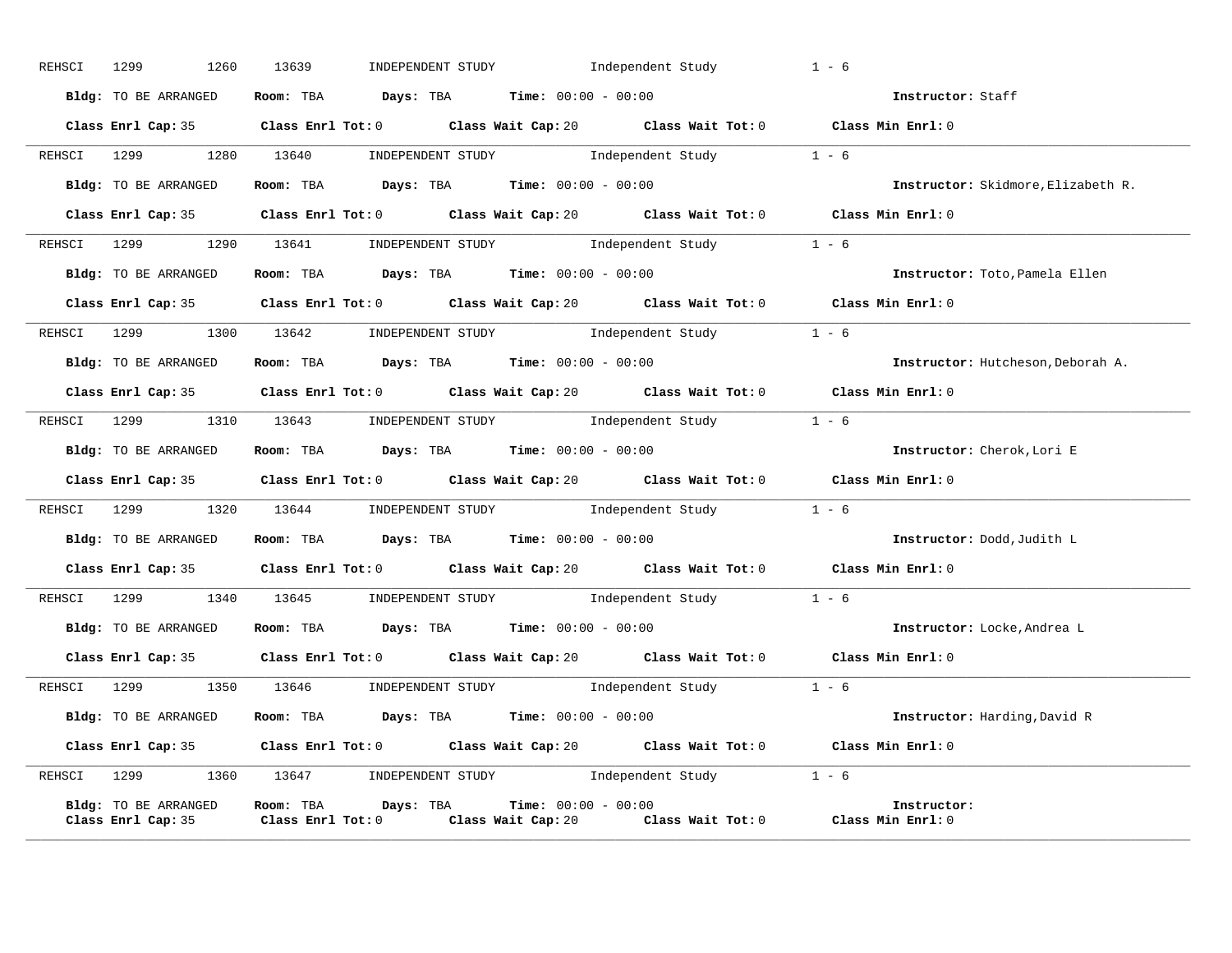#### Report ID: SR201 **University of Pittsburgh** Page No. 201 of 251 **Schedule of Classes for Summer Term 2020-2021** Run Date: 11/07/2020 **Summer Term** Run Time: 00:30:09

| Subject<br>Catalog Nbr Section | Class Nbr<br>Course Title  | Component                               | Units<br>Topics                     |
|--------------------------------|----------------------------|-----------------------------------------|-------------------------------------|
| 1370<br>1299<br>REHSCI         | 13648<br>INDEPENDENT STUDY | Independent Study                       | $1 - 6$                             |
| Bldg: TO BE ARRANGED           | Room: TBA<br>Days: TBA     | $Time: 00:00 - 00:00$                   | Instructor: Boninger, Michael L.    |
| Class Enrl Cap: 35             | Class Enrl Tot: 0          | Class Wait Cap: 20<br>Class Wait Tot: 0 | Class Min Enrl: 0                   |
| 1299<br>1380<br>REHSCI         | 13649<br>INDEPENDENT STUDY | Independent Study                       | $1 - 6$                             |
| Bldg: TO BE ARRANGED           | Room: TBA<br>Days: TBA     | $Time: 00:00 - 00:00$                   | Instructor: Baird, Joanne Merante   |
| Class Enrl Cap: 35             | Class Enrl Tot: 0          | Class Wait Cap: 20<br>Class Wait Tot: 0 | Class Min Enrl: 0                   |
| 1299<br>1390<br>REHSCI         | 13650<br>INDEPENDENT STUDY | Independent Study                       | $1 - 6$                             |
| Bldg: TO BE ARRANGED           | Room: TBA<br>Days: TBA     | $Time: 00:00 - 00:00$                   | Instructor: Bendixen, Roxanna Marie |
| Class Enrl Cap: 35             | Class Enrl Tot: 0          | Class Wait Cap: 20<br>Class Wait Tot: 0 | Class Min Enrl: 0                   |
| REHSCI<br>1299<br>1395         | 16946<br>INDEPENDENT STUDY | Independent Study                       | $1 - 6$                             |
| Bldg: TO BE ARRANGED           | Room: TBA<br>Days: TBA     | $Time: 00:00 - 00:00$                   | Instructor: Sethi, Amit             |
| Class Enrl Cap: 35             | Class Enrl Tot: 0          | Class Wait Cap: 20<br>Class Wait Tot: 0 | Class Min Enrl: 0                   |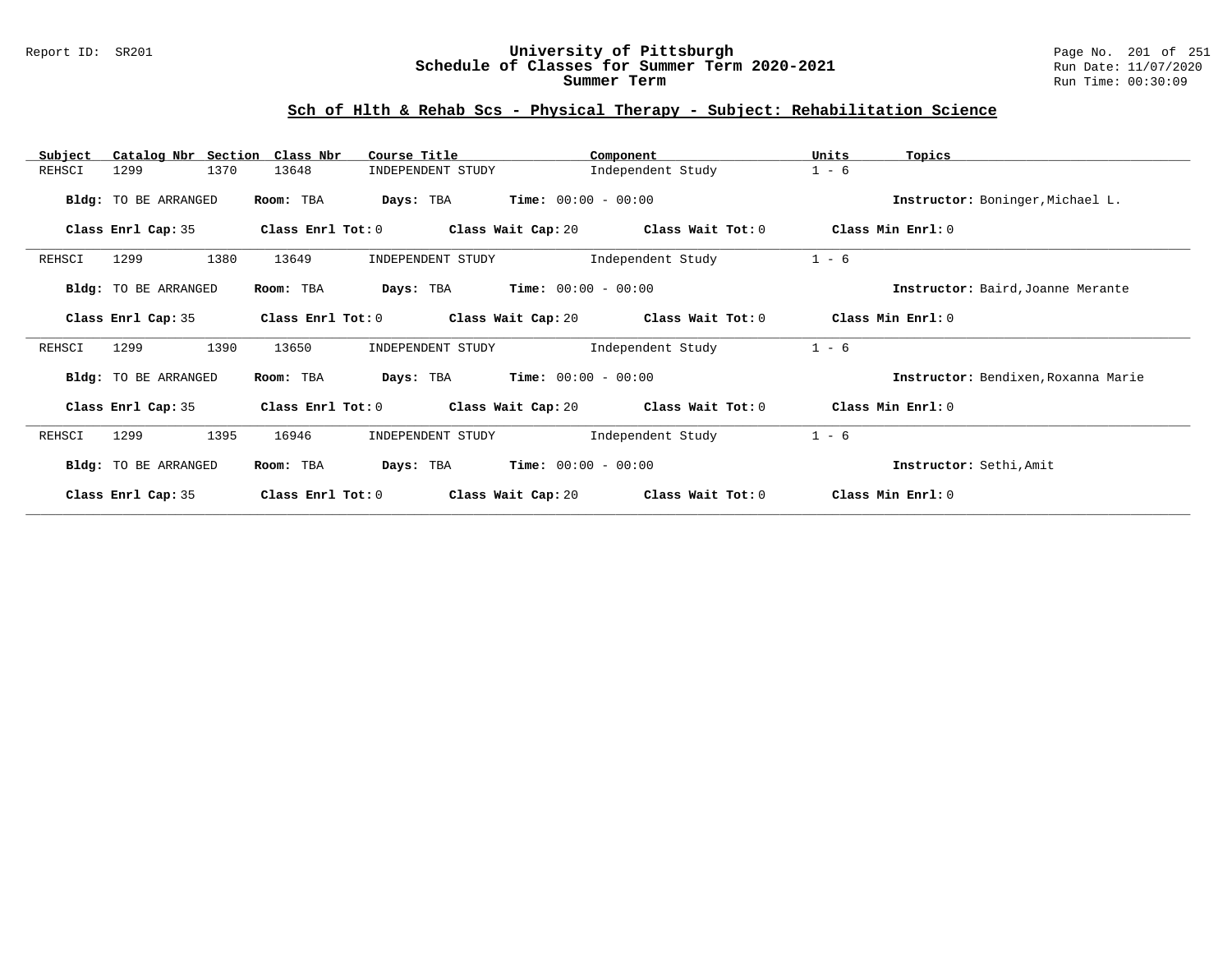# **Sch of Hlth & Rehab Scs - School of Health and Rehabilitation Sciences - Subject: Health and Rehabilitation Scs**

| Subject | Catalog Nbr Section Class Nbr |      |                   | Course Title |                                       | Component         | Units | Topics                              |
|---------|-------------------------------|------|-------------------|--------------|---------------------------------------|-------------------|-------|-------------------------------------|
| HRS     | 1906                          | 1010 | 19853             |              | EDUCATION IN NORTHERN IRELAND Lecture |                   |       |                                     |
|         | Bldg: TO BE ARRANGED          |      | Room: TBA         | Days: TBA    | <b>Time:</b> $00:00 - 00:00$          |                   |       | Instructor: Vance, Janice Elizabeth |
|         | Class Enrl Cap: 35            |      | Class Enrl Tot: 0 |              | Class Wait Cap: 20                    | Class Wait Tot: 0 |       | Class Min Enrl: 0                   |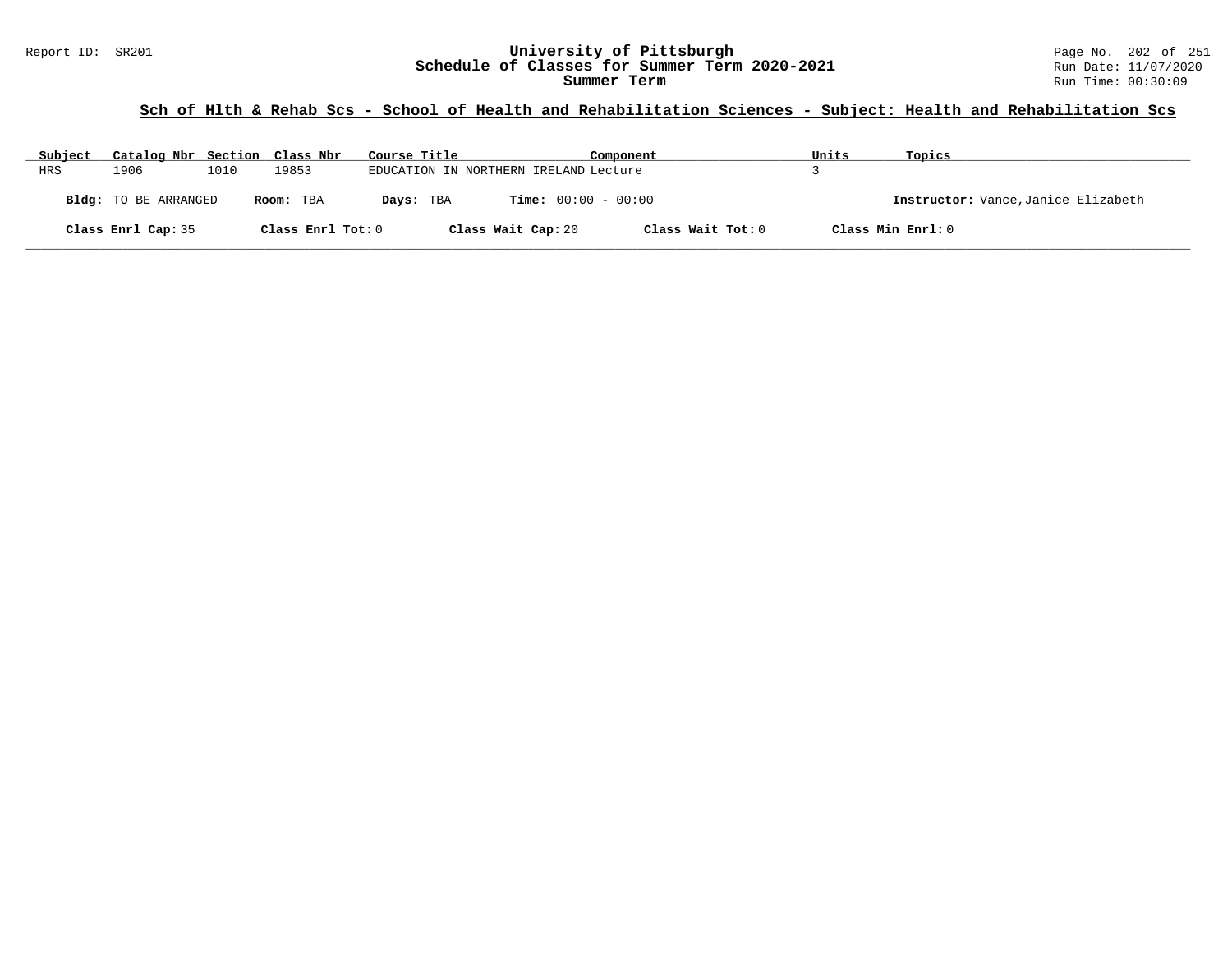# **Sch of Hlth & Rehab Scs - Office of Dean - Sch of Health and Rehab Sciences - Subject: FT Diss Study SHRS**

| Subject | Catalog Nbr Section Class Nbr |      |                   | Course Title                                        | Component                    | Units | Topics            |
|---------|-------------------------------|------|-------------------|-----------------------------------------------------|------------------------------|-------|-------------------|
| FTDI    | 0000                          | 1010 | 12294             | FULL-TIME DISSERTATION STUDY Full Time Dissertation |                              | U     |                   |
|         | Bldg: TO BE ARRANGED          |      | Room: TBA         | Days: TBA                                           | <b>Time:</b> $00:00 - 00:00$ |       | Instructor: Staff |
|         | Class Enrl Cap: 999           |      | Class Enrl Tot: 0 | Class Wait Cap: 0                                   | Class Wait Tot: 0            |       | Class Min Enrl: 0 |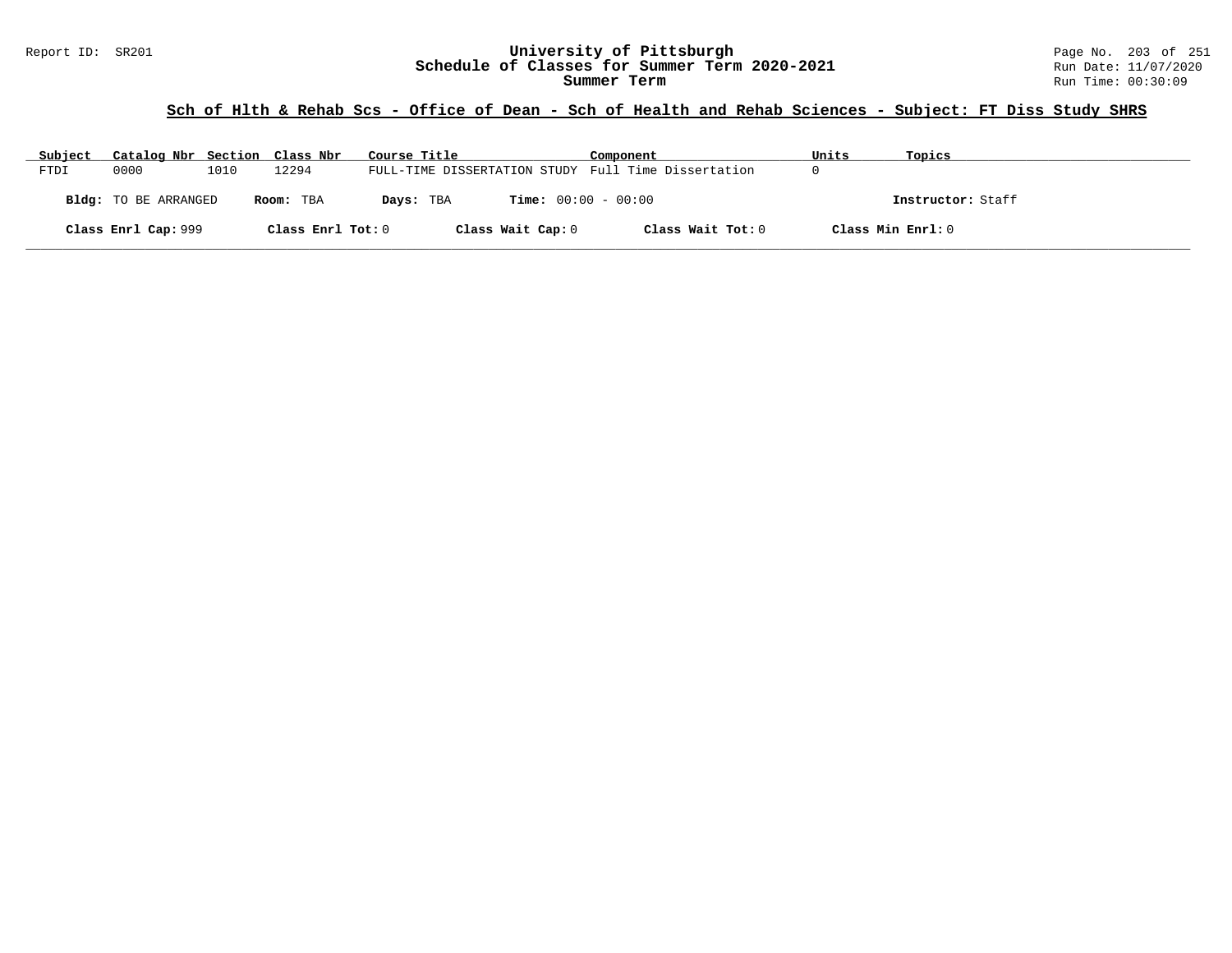#### Report ID: SR201 **University of Pittsburgh** Page No. 204 of 251 **Schedule of Classes for Summer Term 2020-2021** Run Date: 11/07/2020 **Summer Term** Run Time: 00:30:09

### **Sch of Hlth & Rehab Scs - SHRS - Graduate Education - Subject: Clin Rehab and Mntl Hlth Coun**

| Catalog Nbr Section Class Nbr<br>Subject     | Course Title                                                                                        | Component<br>Units   | Topics                             |
|----------------------------------------------|-----------------------------------------------------------------------------------------------------|----------------------|------------------------------------|
| 2746<br>1010<br>COUN                         | 20016<br>COUNSELING PRACTICUM                                                                       | $1 - 6$<br>Practicum |                                    |
| Bldg: WEB Based Class                        | Room: TBA<br>Days: Th<br><b>Time:</b> $15:00 - 16:30$                                               |                      | Instructor: Dietz, Laura Jean      |
|                                              | Class Enrl Cap: 35 $\qquad$ Class Enrl Tot: 0 $\qquad$ Class Wait Cap: 0 $\qquad$ Class Wait Tot: 0 |                      | Class Min Enrl: 0                  |
| 2746<br>1020<br>COUN                         | 20017<br>COUNSELING PRACTICUM                                                                       | Practicum<br>$1 - 6$ |                                    |
| Bldg: TO BE ARRANGED                         | Room: TBA $Days: Th$ Time: $15:00 - 16:30$                                                          |                      | Instructor: McCue, Michael Patrick |
| Class Enrl Cap: 35                           | Class Enrl Tot: 0 Class Wait Cap: 0 Class Wait Tot: 0                                               |                      | Class Min Enrl: 0                  |
| 2746<br>1030<br>COUN                         | COUNSELING PRACTICUM Practicum<br>20018                                                             | $1 - 6$              |                                    |
| Bldg: TO BE ARRANGED                         | Room: TBA $Days: Th$ Time: $15:00 - 16:30$                                                          |                      | Instructor: Schutte, Jamie Lynn    |
|                                              | Class Enrl Cap: 35 $\qquad$ Class Enrl Tot: 0 $\qquad$ Class Wait Cap: 0 $\qquad$ Class Wait Tot: 0 |                      | Class Min Enrl: 0                  |
| 2746<br>1040<br>COUN                         | 20019<br>COUNSELING PRACTICUM Practicum                                                             | $1 - 6$              |                                    |
| Bldg: WEB Based Class                        | <b>Room:</b> TBA <b>Days:</b> Th <b>Time:</b> $15:00 - 16:30$                                       |                      | Instructor: Schein, Michelle Lynn  |
| Class Enrl Cap: 35                           | Class Enrl Tot: 0 Class Wait Cap: 0 Class Wait Tot: 0                                               |                      | Class Min Enrl: 0                  |
| 2749<br>1010<br>COUN                         | 20011<br>CLINICAL COUNSELING INTERNSHIPInternship                                                   | $1 - 6$              |                                    |
| Bldg: TO BE ARRANGED                         | Room: TBA<br><b>Days:</b> TBA <b>Time:</b> $00:00 - 00:00$                                          |                      | Instructor: Schutte, Jamie Lynn    |
|                                              | Class Enrl Cap: 35 Class Enrl Tot: 0 Class Wait Cap: 0 Class Wait Tot: 0                            |                      | Class Min Enrl: 0                  |
| 2749<br>$\mathop{\rm COUN}\nolimits$<br>1020 | 20012<br>CLINICAL COUNSELING INTERNSHIPInternship                                                   | $1 - 6$              |                                    |
| Bldg: TO BE ARRANGED                         | Room: TBA $Days:$ TBA $Time: 00:00 - 00:00$                                                         |                      | Instructor: Dietz, Laura Jean      |
|                                              | Class Enrl Cap: 35 $\qquad$ Class Enrl Tot: 0 $\qquad$ Class Wait Cap: 0 $\qquad$ Class Wait Tot: 0 |                      | Class Min Enrl: 0                  |
| 2749<br>1030<br>COUN                         | 20013<br>CLINICAL COUNSELING INTERNSHIPInternship                                                   | $1 - 6$              |                                    |
| Bldg: TO BE ARRANGED                         | Room: TBA<br>Days: TBA<br><b>Time:</b> $00:00 - 00:00$                                              |                      | Instructor: Schein, Michelle Lynn  |
|                                              | Class Enrl Cap: 35 Class Enrl Tot: 0 Class Wait Cap: 0 Class Wait Tot: 0                            |                      | Class Min Enrl: 0                  |
| 2749<br>1040<br>COUN                         | 20014<br>CLINICAL COUNSELING INTERNSHIPInternship                                                   | $1 - 6$              |                                    |
| Bldg: TO BE ARRANGED                         | Room: TBA $Days: Tu$ Time: $16:30 - 18:00$                                                          |                      | Instructor: Beck, Kelly Battle     |
| Class Enrl Cap: 35                           | Class Enrl Tot: 0 Class Wait Cap: 0                                                                 | Class Wait Tot: 0    | Class Min Enrl: 0                  |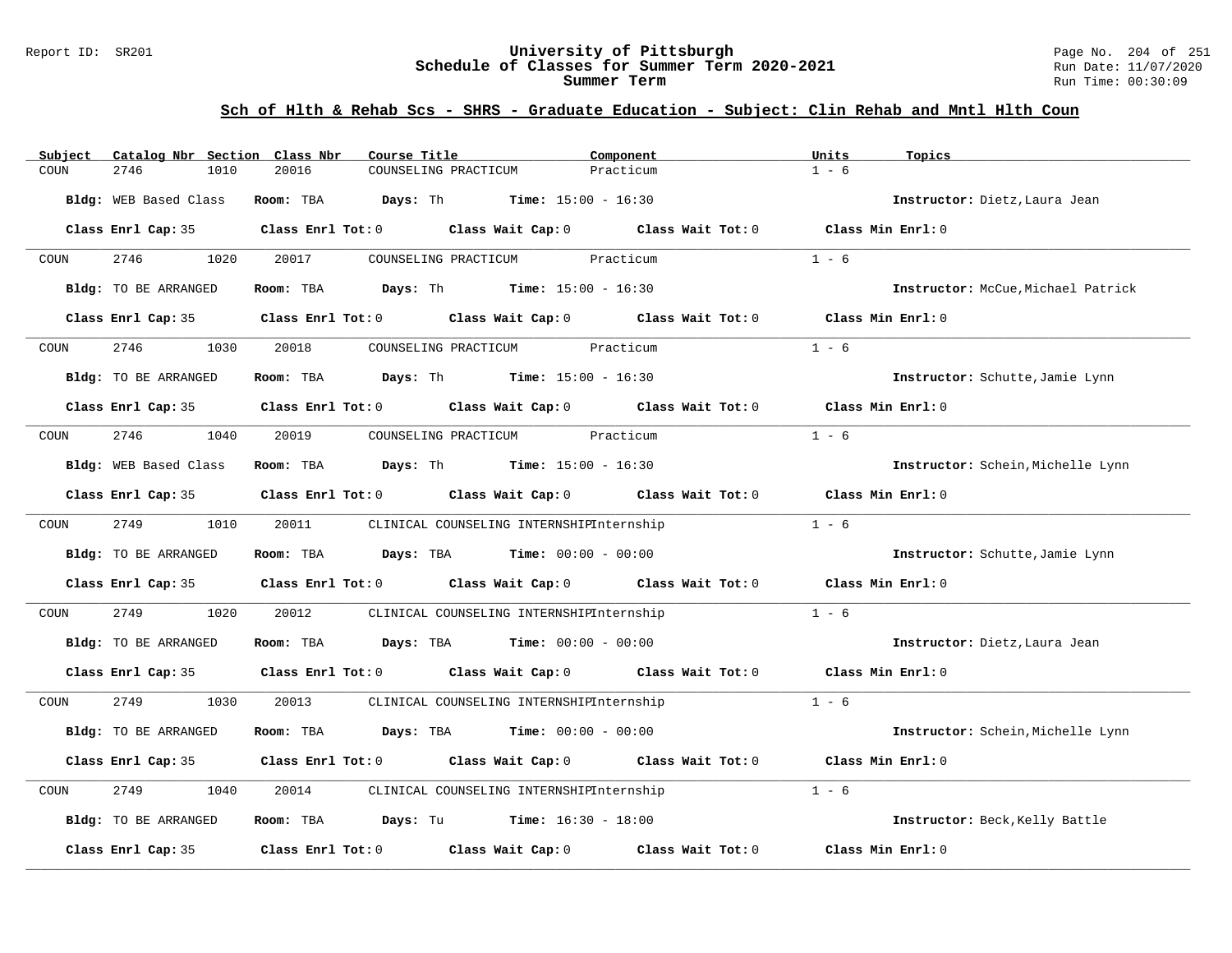| Instructor: McCue, Michael Patrick |
|------------------------------------|
|                                    |
|                                    |
|                                    |
| Instructor: Schein, Michelle Lynn  |
|                                    |
|                                    |
| Instructor: Schutte, Jamie Lynn    |
|                                    |
|                                    |
| Instructor: McCue, Michael Patrick |
|                                    |
|                                    |
| Instructor: Beck, Kelly Battle     |
|                                    |
|                                    |
| Instructor: Dietz, Laura Jean      |
|                                    |
|                                    |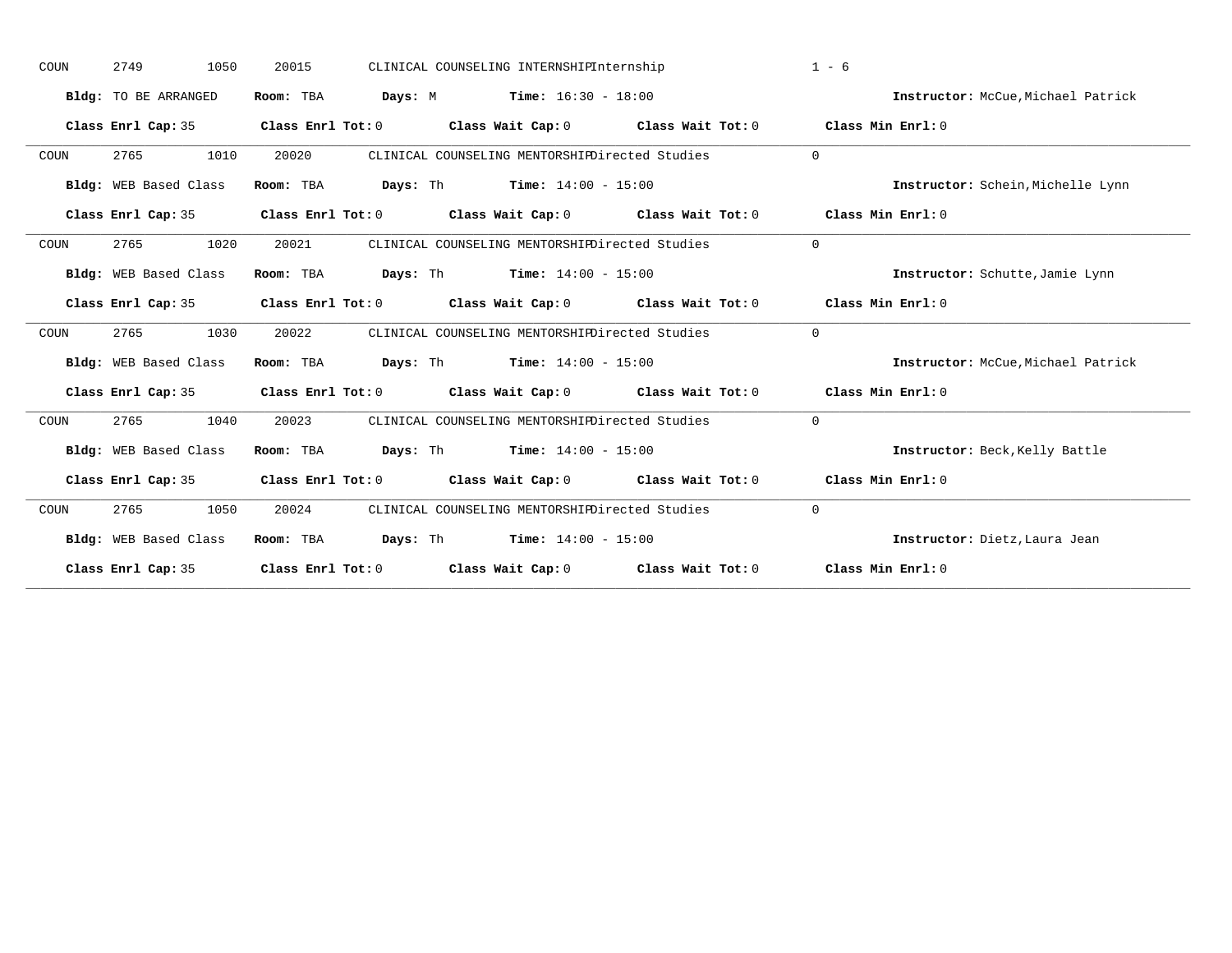#### Report ID: SR201 **University of Pittsburgh** Page No. 206 of 251 **Schedule of Classes for Summer Term 2020-2021** Run Date: 11/07/2020 **Summer Term** Run Time: 00:30:09

| Subject    | Catalog Nbr Section Class Nbr | Course Title                                                 | Component                                                                                   | Units<br>Topics                  |
|------------|-------------------------------|--------------------------------------------------------------|---------------------------------------------------------------------------------------------|----------------------------------|
| <b>HRS</b> | 1099<br>1270                  | 13028<br>INDEPENDENT STUDY                                   | Independent Study                                                                           | $1 - 6$                          |
|            | Bldg: TO BE ARRANGED          | Room: TBA Days: TBA                                          | <b>Time:</b> $00:00 - 00:00$                                                                | Instructor: Dodd, Judith L       |
|            |                               |                                                              | Class Enrl Cap: 35 Class Enrl Tot: 0 Class Wait Cap: 20 Class Wait Tot: 0 Class Min Enrl: 0 |                                  |
|            | HRS 1099                      | 1280 13173<br>INDEPENDENT STUDY                              | Independent Study                                                                           | $1 - 6$                          |
|            | Bldg: TO BE ARRANGED          | Room: TBA $Days:$ TBA $Time: 00:00 - 00:00$                  |                                                                                             | Instructor: Irrgang, James J     |
|            |                               |                                                              | Class Enrl Cap: 35 Class Enrl Tot: 0 Class Wait Cap: 20 Class Wait Tot: 0 Class Min Enrl: 0 |                                  |
| <b>HRS</b> | 1099 700                      | 1285 13174 INDEPENDENT STUDY Independent Study               |                                                                                             | $1 - 6$                          |
|            | Bldg: TO BE ARRANGED          | Room: TBA $Days:$ TBA $Time: 00:00 - 00:00$                  |                                                                                             | Instructor: Abdelhak, Mervat     |
|            |                               |                                                              | Class Enrl Cap: 35 Class Enrl Tot: 0 Class Wait Cap: 20 Class Wait Tot: 0 Class Min Enrl: 0 |                                  |
|            |                               |                                                              | HRS 1099 1290 13175 INDEPENDENT STUDY Independent Study                                     | $1 - 6$                          |
|            | Bldg: TO BE ARRANGED          | Room: TBA $Days:$ TBA $Time: 00:00 - 00:00$                  |                                                                                             | Instructor: Watzlaf, Valerie J   |
|            |                               |                                                              | Class Enrl Cap: 35 Class Enrl Tot: 0 Class Wait Cap: 20 Class Wait Tot: 0 Class Min Enrl: 0 |                                  |
|            |                               |                                                              | HRS 1099 1295 13177 INDEPENDENT STUDY Independent Study 1 - 6                               |                                  |
|            | Bldg: TO BE ARRANGED          | Room: TBA Days: TBA Time: $00:00 - 00:00$                    |                                                                                             | Instructor: Parmanto, Bambang    |
|            |                               |                                                              | Class Enrl Cap: 35 Class Enrl Tot: 0 Class Wait Cap: 20 Class Wait Tot: 0 Class Min Enrl: 0 |                                  |
| HRS        | 1099                          |                                                              | 1300 13179 INDEPENDENT STUDY Independent Study                                              | $1 - 6$                          |
|            | Bldg: TO BE ARRANGED          | <b>Room:</b> TBA <b>Days:</b> TBA <b>Time:</b> 00:00 - 00:00 |                                                                                             | Instructor: Kelly, M Kathleen    |
|            |                               |                                                              | Class Enrl Cap: 35 Class Enrl Tot: 0 Class Wait Cap: 20 Class Wait Tot: 0 Class Min Enrl: 0 |                                  |
|            |                               |                                                              | HRS 1099 1305 13181 INDEPENDENT STUDY Independent Study 1 - 6                               |                                  |
|            | Bldg: TO BE ARRANGED          | Room: TBA $Days:$ TBA $Time: 00:00 - 00:00$                  |                                                                                             | Instructor: Miller, Debora Lewis |
|            |                               |                                                              | Class Enrl Cap: 35 Class Enrl Tot: 0 Class Wait Cap: 20 Class Wait Tot: 0 Class Min Enrl: 0 |                                  |
| HRS        | 1099                          | 1310 13183                                                   | INDEPENDENT STUDY 1ndependent Study                                                         | $1 - 6$                          |
|            | Bldg: TO BE ARRANGED          | Room: TBA $Days:$ TBA $Time: 00:00 - 00:00$                  |                                                                                             | Instructor: Sparto, Patrick J.   |
|            |                               | Class Enrl Cap: 35 Class Enrl Tot: 0 Class Wait Cap: 20      | Class Wait Tot: 0                                                                           | Class Min Enrl: 0                |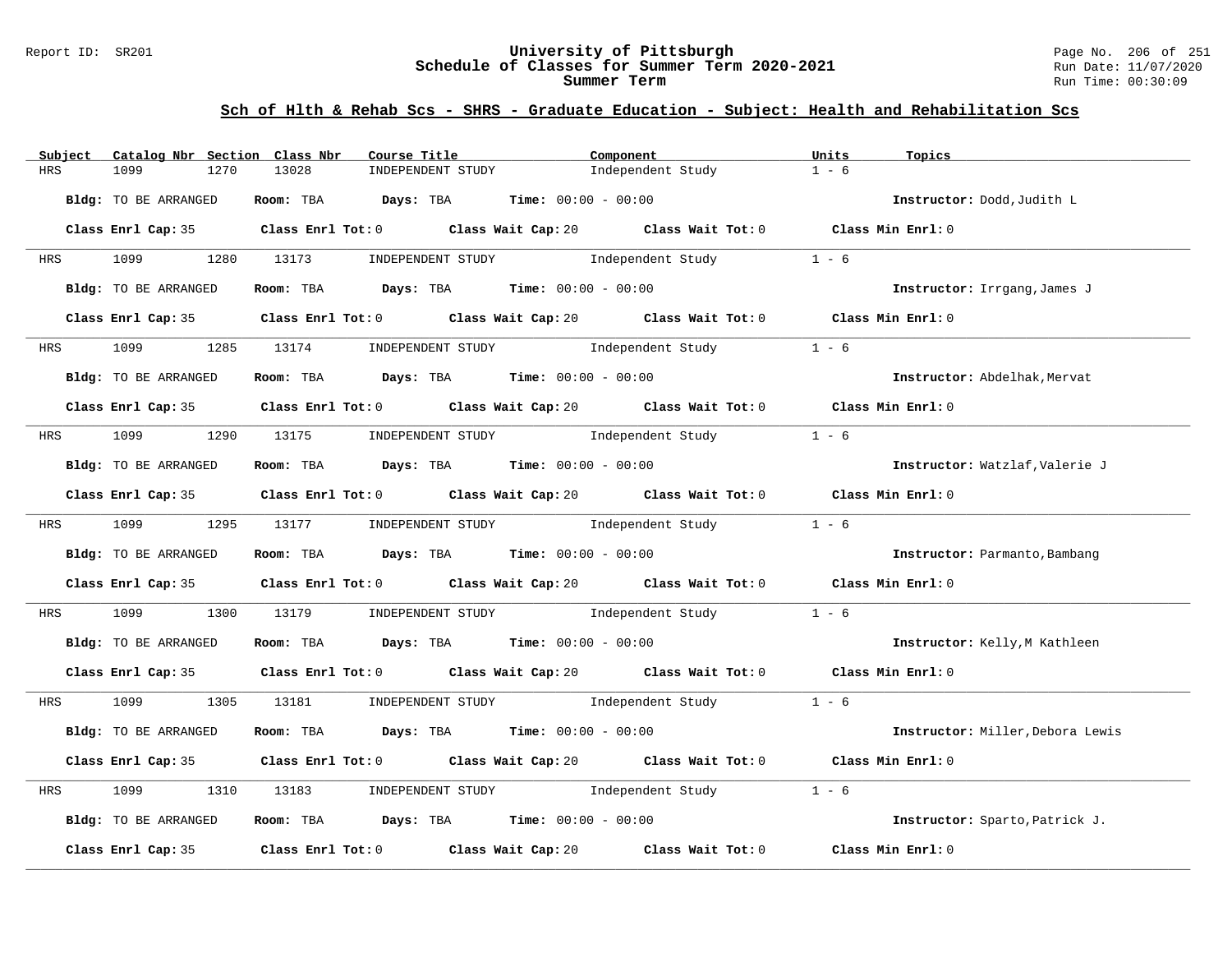| HRS | 1099<br>1315         | INDEPENDENT STUDY 1ndependent Study<br>13186                                                | $1 - 6$                           |
|-----|----------------------|---------------------------------------------------------------------------------------------|-----------------------------------|
|     | Bldg: TO BE ARRANGED | Room: TBA $Days:$ TBA $Time: 00:00 - 00:00$                                                 | Instructor: Whitney, Susan L      |
|     |                      | Class Enrl Cap: 35 Class Enrl Tot: 0 Class Wait Cap: 20 Class Wait Tot: 0 Class Min Enrl: 0 |                                   |
|     |                      | HRS 1099 1320 13162 INDEPENDENT STUDY Independent Study 1 - 6                               |                                   |
|     | Bldg: TO BE ARRANGED | Room: TBA $Days:$ TBA $Time: 00:00 - 00:00$                                                 | Instructor: Cherok, Lori E        |
|     |                      | Class Enrl Cap: 35 Class Enrl Tot: 0 Class Wait Cap: 20 Class Wait Tot: 0 Class Min Enrl: 0 |                                   |
|     |                      | HRS 1099 1325 13163 INDEPENDENT STUDY Independent Study 1 - 6                               |                                   |
|     |                      | <b>Bldg:</b> TO BE ARRANGED <b>ROOM:</b> TBA <b>Days:</b> TBA <b>Time:</b> $00:00 - 00:00$  | Instructor: Hutcheson, Deborah A. |
|     |                      | Class Enrl Cap: 35 Class Enrl Tot: 0 Class Wait Cap: 20 Class Wait Tot: 0 Class Min Enrl: 0 |                                   |
|     |                      | HRS 1099 1330 13164 INDEPENDENT STUDY Independent Study 1 - 6                               |                                   |
|     | Bldg: TO BE ARRANGED | Room: TBA $Days:$ TBA $Time: 00:00 - 00:00$                                                 | Instructor: Burdett, Ray G        |
|     |                      | Class Enrl Cap: 35 Class Enrl Tot: 0 Class Wait Cap: 20 Class Wait Tot: 0 Class Min Enrl: 0 |                                   |
|     |                      | HRS 1099 1375 13165 INDEPENDENT STUDY Independent Study 1 - 6                               |                                   |
|     | Bldg: TO BE ARRANGED | Room: TBA $Days:$ TBA $Time: 00:00 - 00:00$                                                 | Instructor: Brach, Jennifer Sokol |
|     |                      | Class Enrl Cap: 35 Class Enrl Tot: 0 Class Wait Cap: 20 Class Wait Tot: 0 Class Min Enrl: 0 |                                   |
|     |                      | HRS 1099 1380 13166 INDEPENDENT STUDY Independent Study 1 - 6                               |                                   |
|     | Bldg: TO BE ARRANGED | Room: TBA $Days:$ TBA $Time: 00:00 - 00:00$                                                 | Instructor: Carvell, George E     |
|     |                      | Class Enrl Cap: 35 Class Enrl Tot: 0 Class Wait Cap: 20 Class Wait Tot: 0 Class Min Enrl: 0 |                                   |
|     |                      | HRS 1099 1385 13167 INDEPENDENT STUDY Independent Study 1 - 6                               |                                   |
|     |                      | Bldg: TO BE ARRANGED Room: TBA Days: TBA Time: 00:00 - 00:00                                | Instructor: Delitto, Anthony      |
|     |                      | Class Enrl Cap: 35 Class Enrl Tot: 0 Class Wait Cap: 20 Class Wait Tot: 0 Class Min Enrl: 0 |                                   |
|     |                      | HRS 1099 1390 13168 INDEPENDENT STUDY Independent Study 1 - 6                               |                                   |
|     | Bldg: TO BE ARRANGED | Room: TBA $Days: TBA$ Time: $00:00 - 00:00$                                                 | Instructor: Delitto, Ronna S.     |
|     |                      | Class Enrl Cap: 35 Class Enrl Tot: 0 Class Wait Cap: 20 Class Wait Tot: 0 Class Min Enrl: 0 |                                   |
|     |                      | HRS 1099 1395 13169 INDEPENDENT STUDY Independent Study 1 - 6                               |                                   |
|     |                      | Bldg: TO BE ARRANGED Room: TBA Days: TBA Time: 00:00 - 00:00                                | Instructor: Fitzgerald, Lynn M.   |
|     |                      | Class Enrl Cap: 35 Class Enrl Tot: 0 Class Wait Cap: 20 Class Wait Tot: 0                   | Class Min Enrl: 0                 |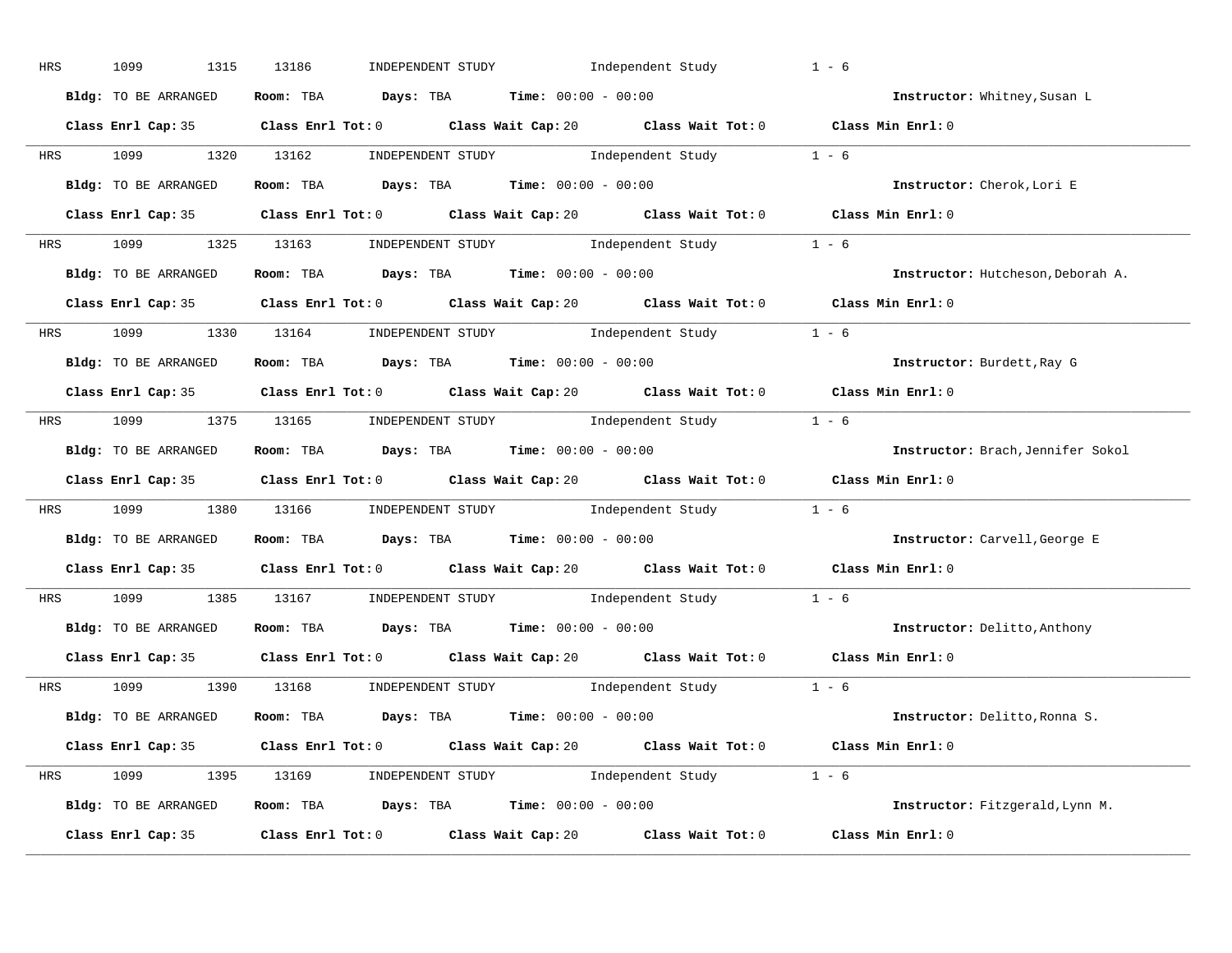#### Report ID: SR201 **University of Pittsburgh** Page No. 208 of 251 **Schedule of Classes for Summer Term 2020-2021** Run Date: 11/07/2020 **Summer Term** Run Time: 00:30:09

| Subject    | Catalog Nbr Section Class Nbr | Course Title                                   | Component                                                                                   | Units<br>Topics                       |
|------------|-------------------------------|------------------------------------------------|---------------------------------------------------------------------------------------------|---------------------------------------|
| <b>HRS</b> | 1099<br>1400                  | 13170<br>INDEPENDENT STUDY                     | Independent Study                                                                           | $1 - 6$                               |
|            | Bldg: TO BE ARRANGED          | Room: TBA Days: TBA                            | <b>Time:</b> $00:00 - 00:00$                                                                | Instructor: Fitzgerald, Gerald G.     |
|            |                               |                                                | Class Enrl Cap: 35 Class Enrl Tot: 0 Class Wait Cap: 20 Class Wait Tot: 0 Class Min Enrl: 0 |                                       |
|            | HRS 1099 1405 13171           |                                                | INDEPENDENT STUDY 1ndependent Study                                                         | $1 - 6$                               |
|            | Bldg: TO BE ARRANGED          | Room: TBA $Days:$ TBA $Time: 00:00 - 00:00$    |                                                                                             | Instructor: Balouris, Sondra A        |
|            |                               |                                                | Class Enrl Cap: 35 Class Enrl Tot: 0 Class Wait Cap: 20 Class Wait Tot: 0 Class Min Enrl: 0 |                                       |
| <b>HRS</b> | 1099                          | 1410 13172 INDEPENDENT STUDY Independent Study |                                                                                             | $1 - 6$                               |
|            | Bldg: TO BE ARRANGED          | Room: TBA $Days:$ TBA $Time: 00:00 - 00:00$    |                                                                                             | Instructor: Hile, Elizabeth S.        |
|            |                               |                                                | Class Enrl Cap: 35 Class Enrl Tot: 0 Class Wait Cap: 20 Class Wait Tot: 0 Class Min Enrl: 0 |                                       |
|            |                               |                                                | HRS 1099 1415 13176 INDEPENDENT STUDY Independent Study                                     | $1 - 6$                               |
|            | Bldg: TO BE ARRANGED          | Room: TBA $Days:$ TBA $Time: 00:00 - 00:00$    |                                                                                             | Instructor: Anania-Firouzan, Patricia |
|            |                               |                                                | Class Enrl Cap: 35 Class Enrl Tot: 0 Class Wait Cap: 20 Class Wait Tot: 0 Class Min Enrl: 0 |                                       |
|            |                               |                                                | HRS 1099 1420 13178 INDEPENDENT STUDY Independent Study 1 - 6                               |                                       |
|            | Bldg: TO BE ARRANGED          | Room: TBA $Days: TBA$ Time: $00:00 - 00:00$    |                                                                                             | Instructor: Josbeno, Deborah Ann      |
|            |                               |                                                | Class Enrl Cap: 35 Class Enrl Tot: 0 Class Wait Cap: 20 Class Wait Tot: 0 Class Min Enrl: 0 |                                       |
| HRS        | 1099                          |                                                | 1425 13180 INDEPENDENT STUDY Independent Study                                              | $1 - 6$                               |
|            | Bldg: TO BE ARRANGED          | Room: TBA $Days:$ TBA $Time: 00:00 - 00:00$    |                                                                                             | Instructor: Locke, Andrea L           |
|            |                               |                                                | Class Enrl Cap: 35 Class Enrl Tot: 0 Class Wait Cap: 20 Class Wait Tot: 0 Class Min Enrl: 0 |                                       |
|            |                               |                                                | HRS 1099 1430 13182 INDEPENDENT STUDY Independent Study 1 - 6                               |                                       |
|            | Bldg: TO BE ARRANGED          | Room: TBA $Days:$ TBA $Time: 00:00 - 00:00$    |                                                                                             | Instructor: Piva, Sara R              |
|            |                               |                                                | Class Enrl Cap: 35 Class Enrl Tot: 0 Class Wait Cap: 20 Class Wait Tot: 0 Class Min Enrl: 0 |                                       |
| HRS        | 1099                          | 1435 13184                                     | INDEPENDENT STUDY 1ndependent Study                                                         | $1 - 6$                               |
|            | Bldg: TO BE ARRANGED          | Room: TBA $Days: TBA$ Time: $00:00 - 00:00$    |                                                                                             | Instructor: Timko, Michael G.         |
|            | Class Enrl Cap: 35            | Class Enrl Tot: 0 Class Wait Cap: 20           | Class Wait Tot: 0                                                                           | Class Min Enrl: 0                     |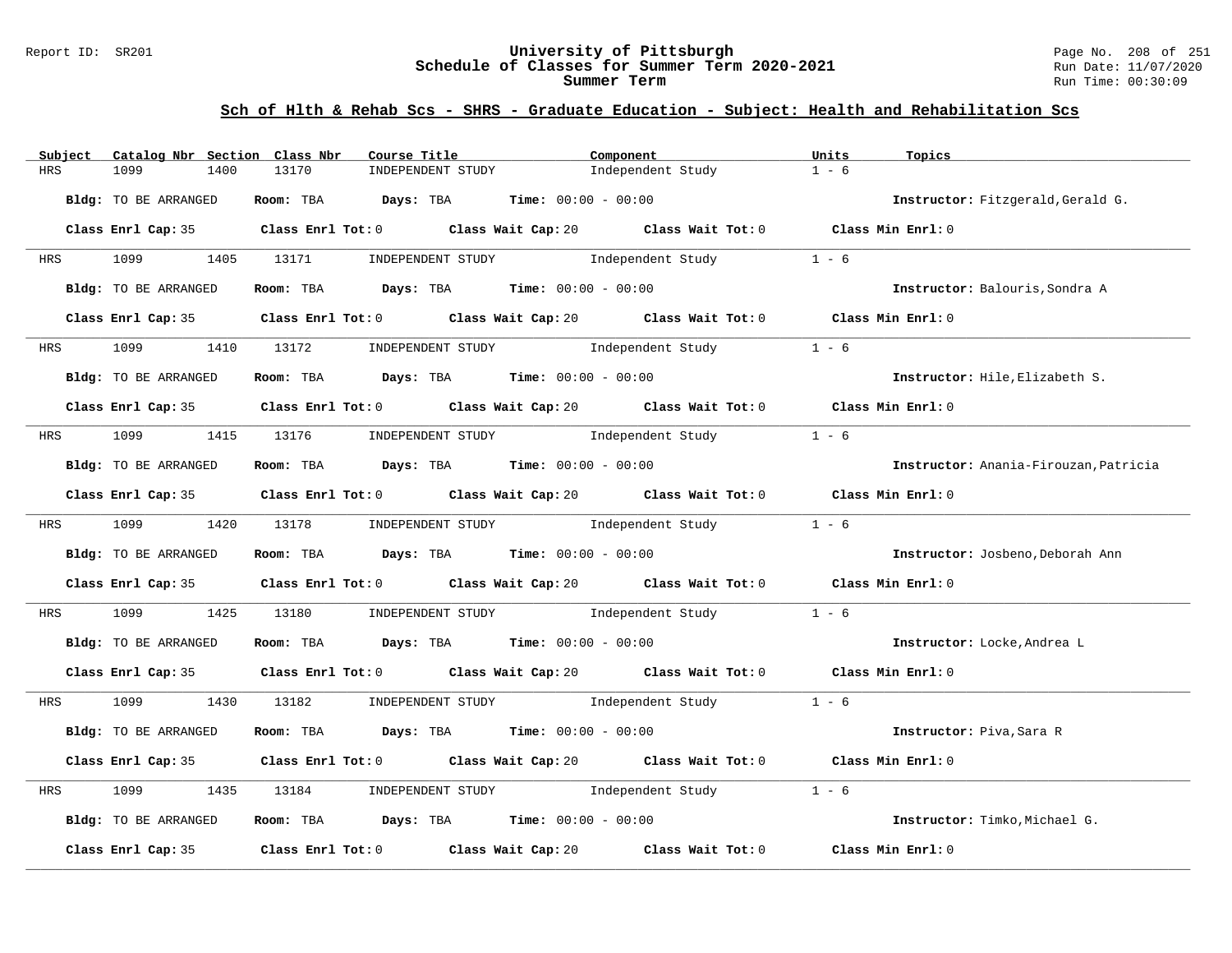| HRS        | 1099<br>1440         | Independent Study<br>13185<br>INDEPENDENT STUDY                                                                                | $1 - 6$        |                                      |
|------------|----------------------|--------------------------------------------------------------------------------------------------------------------------------|----------------|--------------------------------------|
|            | Bldg: TO BE ARRANGED | Room: TBA $Days:$ TBA $Time: 00:00 - 00:00$                                                                                    |                | Instructor: Van Swearingen, Jessie M |
|            |                      | Class Enrl Cap: 35 Class Enrl Tot: 0 Class Wait Cap: 20 Class Wait Tot: 0 Class Min Enrl: 0                                    |                |                                      |
|            |                      | HRS 1099 1445 13598 INDEPENDENT STUDY Independent Study 1 - 6                                                                  |                |                                      |
|            | Bldg: TO BE ARRANGED | Room: TBA $Days:$ TBA $Time: 00:00 - 00:00$                                                                                    |                | Instructor: DeAlmeida, Dilhari R     |
|            |                      | Class Enrl Cap: 35 Class Enrl Tot: 0 Class Wait Cap: 20 Class Wait Tot: 0 Class Min Enrl: 0                                    |                |                                      |
|            |                      | HRS 1099 1455 14316 INDEPENDENT STUDY Independent Study 1 - 6                                                                  |                |                                      |
|            |                      | <b>Bldg:</b> TO BE ARRANGED <b>ROOM:</b> TBA <b>Days:</b> TBA <b>Time:</b> $00:00 - 00:00$                                     |                | Instructor: Zhou, Leming             |
|            |                      | Class Enrl Cap: 35 Class Enrl Tot: 0 Class Wait Cap: 20 Class Wait Tot: 0 Class Min Enrl: 0                                    |                |                                      |
|            |                      | HRS 1099 1460 14678 INDEPENDENT STUDY Independent Study 1 - 6                                                                  |                |                                      |
|            | Bldg: TO BE ARRANGED | Room: TBA $Days:$ TBA $Time: 00:00 - 00:00$                                                                                    |                | Instructor: Saptono, Andi            |
|            |                      | Class Enrl Cap: 35 Class Enrl Tot: 0 Class Wait Cap: 20 Class Wait Tot: 0                                                      |                | Class Min Enrl: 0                    |
|            |                      | HRS 1746 1050 15557 FLD STUDY IN REHAB COUNSELING Practicum                                                                    |                |                                      |
|            | Bldg: TO BE ARRANGED | Room: TBA $Days:$ TBA $Time: 00:00 - 00:00$                                                                                    |                | Instructor: Staff                    |
|            |                      | Class Enrl Cap: 10 $\qquad$ Class Enrl Tot: 0 $\qquad$ Class Wait Cap: 10 $\qquad$ Class Wait Tot: 0                           |                | Class Min Enrl: 0                    |
| <b>HRS</b> |                      | 2308 1660 13599 CLINICAL PRACTICE SEMINAR Seminar                                                                              | 2              |                                      |
|            | Bldg: TO BE ARRANGED | Room: TBA $Days: Tu$ Time: $13:00 - 15:00$                                                                                     |                | Instructor: Timko, Michael G.        |
|            |                      | Class Enrl Cap: 70 Class Enrl Tot: 0 Class Wait Cap: 0 Class Wait Tot: 0                                                       |                | Class Min Enrl: 0                    |
| <b>HRS</b> |                      | 2312 1050 13326 SEMINAR IN NEUROLOGIC PT<br>Seminar                                                                            | $\overline{a}$ |                                      |
|            | Bldg: TO BE ARRANGED | <b>Room:</b> TBA <b>Days:</b> M <b>Time:</b> 16:00 - 17:20                                                                     |                | Instructor: Whitney, Susan L         |
|            |                      | Class Enrl Cap: 70 $\qquad$ Class Enrl Tot: 0 $\qquad$ Class Wait Cap: 0 $\qquad$ Class Wait Tot: 0                            |                | Class Min Enrl: 0                    |
|            |                      | HRS 2364 1010 13380 MEDL/ PT INTRV PRSN NEUMUSC DSLecture                                                                      | $\mathcal{L}$  |                                      |
|            | Bldg: TO BE ARRANGED | Room: TBA $Days: Tu$ Time: $16:00 - 19:50$                                                                                     |                | Instructor: Whitney, Susan L         |
|            |                      | Class Enrl Cap: 70 $\qquad$ Class Enrl Tot: 0 $\qquad$ Class Wait Cap: 0 $\qquad$ Class Wait Tot: 0 $\qquad$ Class Min Enrl: 0 |                |                                      |
|            |                      | HRS 2365 1010 13381 CASE STDS PRSN W/NEUMUSC DISRILecture                                                                      | $\mathcal{L}$  |                                      |
|            |                      | Bldg: TO BE ARRANGED Room: TBA Days: W Time: 10:00 - 13:00                                                                     |                | Instructor: Wert, David M            |
|            | Class Enrl Cap: 70   | Class Enrl Tot: $0$ Class Wait Cap: $0$ Class Wait Tot: $0$ Class Min Enrl: $0$                                                |                |                                      |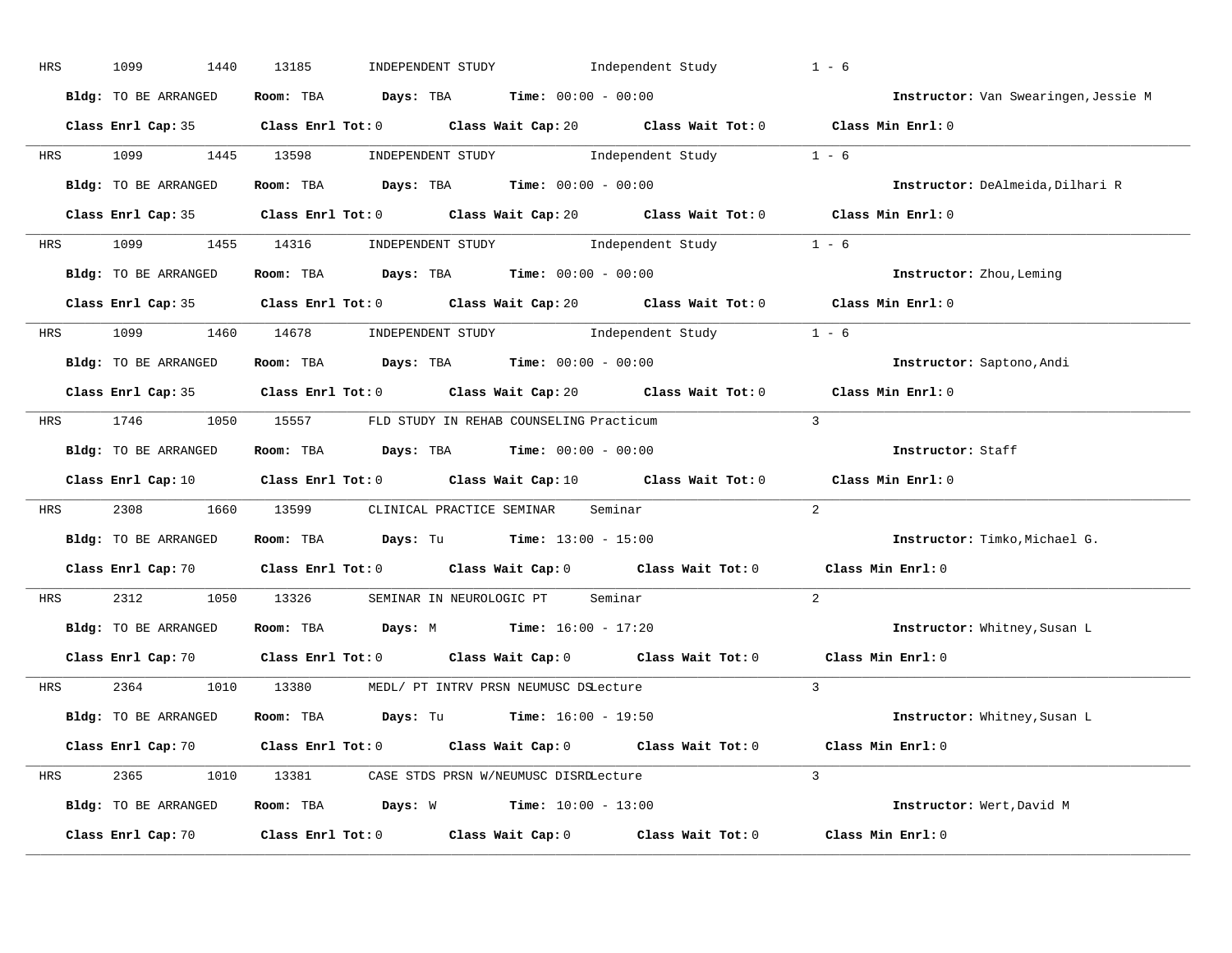# Report ID: SR201 **University of Pittsburgh University of Pittsburgh** Page No. 210 of 251 **Schedule of Classes for Summer Term 2020-2021** Page No. 210 of 251 **Run Date:** 11/07/2020 Schedule of Classes for Summer Term 2020-2021

**Summer Term** Run Time: 00:30:09

| Subject    | Catalog Nbr Section Class Nbr | Course Title                                                            | Component                                                   |                   | Units<br>Topics                 |
|------------|-------------------------------|-------------------------------------------------------------------------|-------------------------------------------------------------|-------------------|---------------------------------|
| <b>HRS</b> | 2374<br>1020                  | 12341                                                                   | CLINICAL ROUNDS/CASE PRESENTN Lecture                       |                   | $\mathbf{1}$                    |
|            | Bldg: TO BE ARRANGED          | Room: TBA<br>Days: F                                                    | <b>Time:</b> $11:00 - 13:00$                                |                   | Instructor: Whitney, Susan L    |
|            |                               |                                                                         |                                                             |                   | Timko, Michael G.               |
|            | Class Enrl Cap: 66            | Class Enrl Tot: 0 Class Wait Cap: 0 Class Wait Tot: 0 Class Min Enrl: 0 |                                                             |                   |                                 |
| HRS        | 2380<br>1010                  | 12292                                                                   | CLN CONSD CERVCL/THORC SPINE Lecture                        |                   | $\overline{3}$                  |
|            | Bldg: TO BE ARRANGED          | Room: TBA                                                               | <b>Days:</b> Th <b>Time:</b> $13:00 - 16:00$                |                   | Instructor: Timko, Michael G.   |
|            | Class Enrl Cap: 35            | Class Enrl Tot: 0 Class Wait Cap: 0                                     |                                                             | Class Wait Tot: 0 | Class Min Enrl: 0               |
| HRS        | 2381<br>1010                  | 12291                                                                   | EBP: CLIN CONSIDERATIONS UE Lecture                         |                   | $\mathcal{E}$                   |
|            | Bldg: TO BE ARRANGED          | Room: TBA                                                               | <b>Days:</b> W <b>Time:</b> $13:00 - 16:55$                 |                   | Instructor: Popchak, Adam James |
|            | Class Enrl Cap: 70            |                                                                         | Class Enrl Tot: $0$ Class Wait Cap: $0$ Class Wait Tot: $0$ |                   | Class Min Enrl: 0               |
| HRS        | 2391<br>1050                  | 13327                                                                   | PT CLINICAL ROTATION 2 Clinical                             |                   | $1 - 3$                         |
|            | Bldg: TO BE ARRANGED          | Room: TBA                                                               | <b>Days:</b> TBA <b>Time:</b> $00:00 - 00:00$               |                   | Instructor: Whitney, Susan L    |
|            | Class Enrl Cap: 20            | Class Enrl Tot: 0 Class Wait Cap: 0 Class Wait Tot: 0 Class Min Enrl: 0 |                                                             |                   |                                 |
| HRS        | 2392<br>1050                  | 13328                                                                   | PT CLINICAL ROTATION 3<br>Clinical                          |                   | $1 - 3$                         |
|            | Bldg: TO BE ARRANGED          | Room: TBA $Days:$ TBA $Time: 00:00 - 00:00$                             |                                                             |                   | Instructor: Timko, Michael G.   |
|            | Class Enrl Cap: 40            |                                                                         | Class Enrl Tot: $0$ Class Wait Cap: $0$ Class Wait Tot: $0$ |                   | Class Min Enrl: 0               |
| <b>HRS</b> | 2439<br>1010                  | 13602                                                                   | HLTH INFOR SYSTEMS INTERNSHIP Internship                    |                   | $\overline{3}$                  |
|            | Bldg: TO BE ARRANGED          | Room: TBA $Days:$ TBA $Time: 00:00 - 00:00$                             |                                                             |                   | Instructor: Saptono, Andi       |
|            | Class Enrl Cap: 35            |                                                                         | Class Enrl Tot: 0 class Wait Cap: 0 class Wait Tot: 0       |                   | Class Min Enrl: 0               |
| HRS        | 2439<br>1020                  | 14321                                                                   | HLTH INFOR SYSTEMS INTERNSHIP Internship                    |                   | 3                               |
|            | Bldg: TO BE ARRANGED          | <b>Room:</b> TBA <b>Days:</b> TBA <b>Time:</b> 00:00 - 00:00            |                                                             |                   | Instructor: Zhou, Leming        |
|            | Class Enrl Cap: 35            | Class Enrl Tot: 0 Class Wait Cap: 0                                     |                                                             | Class Wait Tot: 0 | Class Min Enrl: 0               |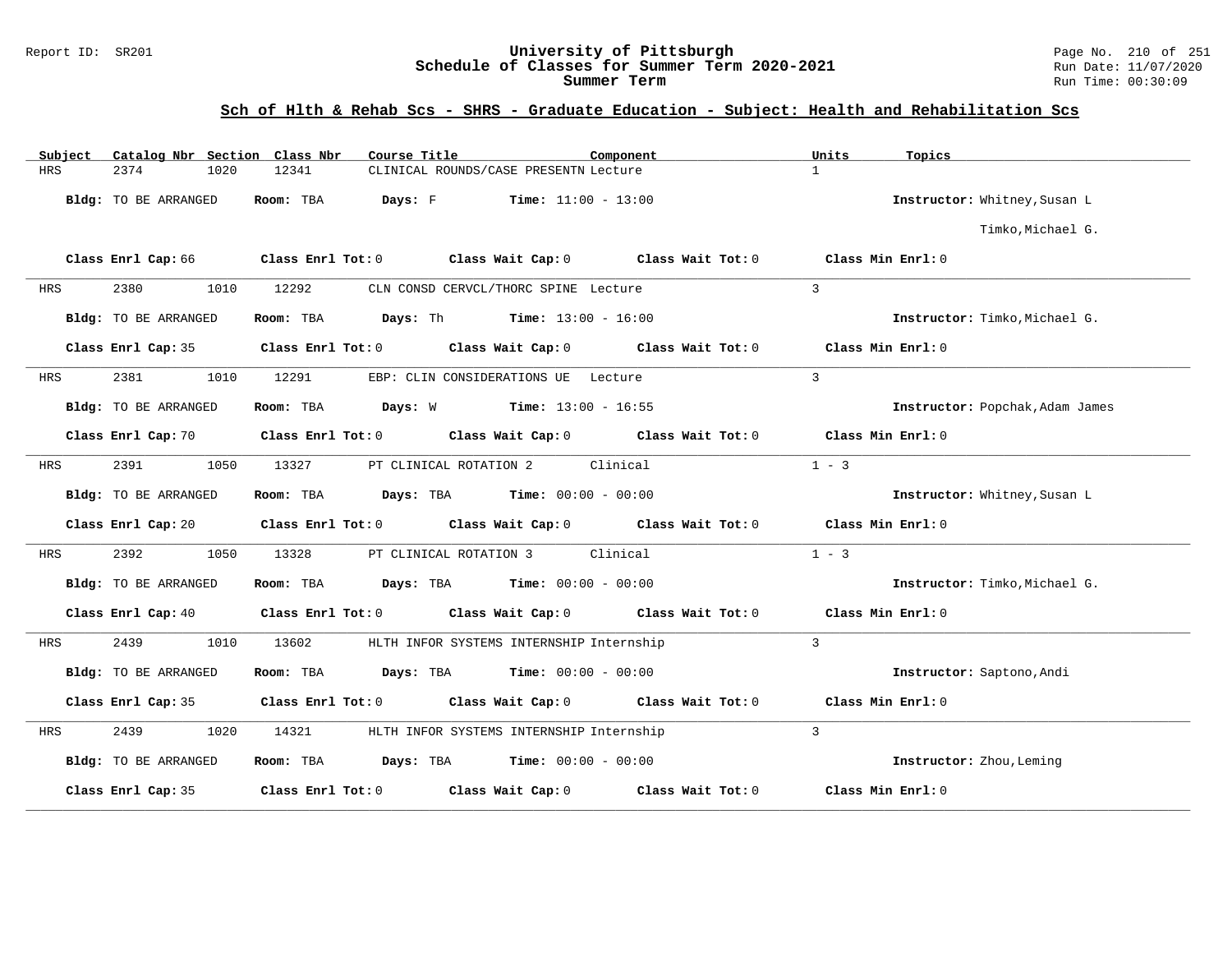#### Report ID: SR201 **University of Pittsburgh** Page No. 211 of 251 **Schedule of Classes for Summer Term 2020-2021** Run Date: 11/07/2020 **Summer Term** Run Time: 00:30:09

| Subject    | Catalog Nbr Section Class Nbr | Course Title                                                                                        | Component                                       | Units<br>Topics                       |
|------------|-------------------------------|-----------------------------------------------------------------------------------------------------|-------------------------------------------------|---------------------------------------|
| <b>HRS</b> | 2439<br>1030                  | HLTH INFOR SYSTEMS INTERNSHIP Internship<br>14675                                                   |                                                 | $\mathcal{L}$                         |
|            | Bldg: TO BE ARRANGED          | Room: TBA<br><b>Days:</b> TBA <b>Time:</b> $00:00 - 00:00$                                          |                                                 | Instructor: DeAlmeida, Dilhari R      |
|            |                               | Class Enrl Cap: 35 $\qquad$ Class Enrl Tot: 0 $\qquad$ Class Wait Cap: 0 $\qquad$ Class Wait Tot: 0 |                                                 | Class Min Enrl: 0                     |
| HRS        | 2439                          | 1040 14909<br>HLTH INFOR SYSTEMS INTERNSHIP Internship                                              |                                                 | $\mathcal{L}$                         |
|            | Bldg: TO BE ARRANGED          | Room: TBA $Days:$ TBA $Time: 00:00 - 00:00$                                                         |                                                 | Instructor: Abdelhak. Mervat          |
|            | Class Enrl Cap: 20            | Class Enrl Tot: 0 Class Wait Cap: 0 Class Wait Tot: 0                                               |                                                 | Class Min Enrl: 0                     |
| HRS        | 2439                          | 1050 14910<br>HLTH INFOR SYSTEMS INTERNSHIP Internship                                              |                                                 | $\overline{3}$                        |
|            | Bldg: TO BE ARRANGED          | Room: TBA $Days:$ TBA $Time: 00:00 - 00:00$                                                         |                                                 | Instructor: Anania-Firouzan, Patricia |
|            |                               | Class Enrl Cap: 20 $\qquad$ Class Enrl Tot: 0 $\qquad$ Class Wait Cap: 0 $\qquad$ Class Wait Tot: 0 |                                                 | Class Min Enrl: 0                     |
| HRS        | 2439<br>1060                  | 15495<br>HLTH INFOR SYSTEMS INTERNSHIP Internship                                                   |                                                 | $\overline{3}$                        |
|            | Bldg: TO BE ARRANGED          | Room: TBA $Days:$ TBA $Time: 00:00 - 00:00$                                                         |                                                 | Instructor: Parmanto, Bambang         |
|            | Class Enrl Cap: 20            | Class Enrl Tot: $0$ Class Wait Cap: $0$ Class Wait Tot: $0$                                         |                                                 | Class Min Enrl: 0                     |
| HRS        | 2439                          | 1070 15496<br>HLTH INFOR SYSTEMS INTERNSHIP Internship                                              |                                                 | $\mathbf{3}$                          |
|            | Bldg: TO BE ARRANGED          | Room: TBA<br><b>Days:</b> TBA <b>Time:</b> $00:00 - 00:00$                                          |                                                 | Instructor: Watzlaf, Valerie J        |
|            |                               | Class Enrl Cap: 20 Class Enrl Tot: 0 Class Wait Cap: 0 Class Wait Tot: 0                            |                                                 | Class Min Enrl: 0                     |
| HRS        | 2439<br>1400                  | 19912<br>HLTH INFOR SYSTEMS INTERNSHIP Internship                                                   |                                                 | $\overline{3}$                        |
|            | Bldg: TO BE ARRANGED          | Room: TBA $Days:$ TBA $Time: 00:00 - 00:00$                                                         |                                                 | Instructor: Peterson, Kimberly A      |
|            | Class Enrl Cap: 35            | Class Enrl Tot: $0$ Class Wait Cap: $0$ Class Wait Tot: $0$                                         |                                                 | Class Min Enrl: 0                     |
| <b>HRS</b> | 2591<br>1160                  | 20412                                                                                               | SPECLZD PRECEPTSHIP: EDUCATIONCredit Laboratory | $1 - 6$                               |
|            | Bldg: TO BE ARRANGED          | Room: TBA<br>Days: TBA                                                                              | <b>Time:</b> $00:00 - 00:00$                    | Instructor: Leland, Natalie Elizabeth |
|            |                               | Class Enrl Cap: 10 $\qquad$ Class Enrl Tot: 0 $\qquad$ Class Wait Cap: 0 $\qquad$ Class Wait Tot: 0 |                                                 | Class Min Enrl: 0                     |
| HRS        | 2594<br>1160                  | 19829<br>SPECLZD PRECEPTSHIP: RESEARCH Credit Laboratory                                            |                                                 | $1 - 6$                               |
|            | Bldg: TO BE ARRANGED          | Room: TBA $\rule{1em}{0.15mm}$ Days: TBA $\rule{1.15mm}]{0.15mm}$ Time: $0.000 - 0.0000$            |                                                 | Instructor: Toto, Pamela Ellen        |
|            | Class Enrl Cap: 10            | Class Enrl Tot: 0 Class Wait Cap: 0                                                                 | Class Wait Tot: 0                               | Class Min Enrl: 0                     |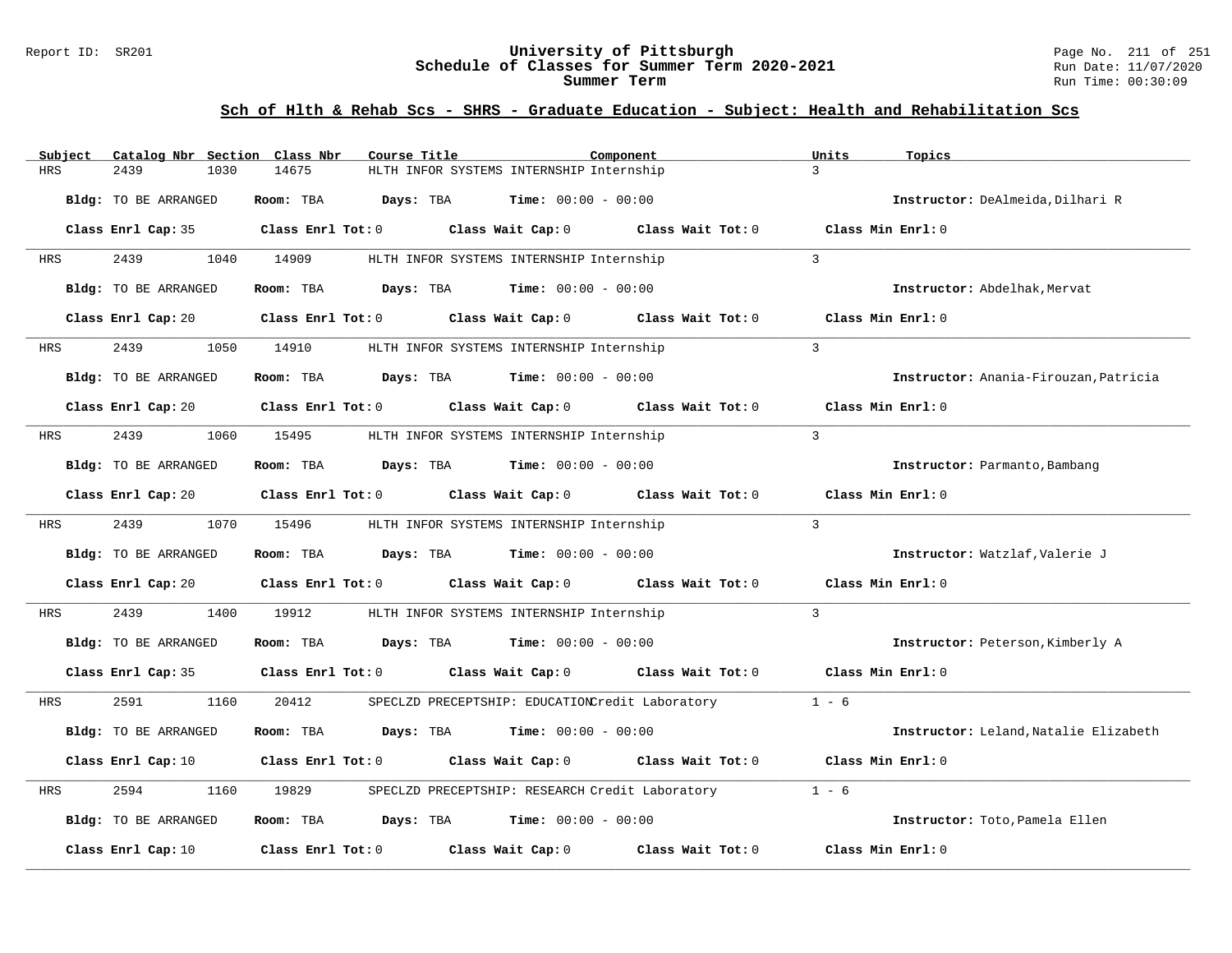| <b>HRS</b> | 2594                        | 1170<br>19830           |           |                  | SPECLZD PRECEPTSHIP: RESEARCH Credit Laboratory |                                                                                                                                                                                                                                    | $1 - 6$       |                                      |
|------------|-----------------------------|-------------------------|-----------|------------------|-------------------------------------------------|------------------------------------------------------------------------------------------------------------------------------------------------------------------------------------------------------------------------------------|---------------|--------------------------------------|
|            | Bldg: TO BE ARRANGED        | Room: TBA               | Days: TBA |                  | <b>Time:</b> $00:00 - 00:00$                    |                                                                                                                                                                                                                                    |               | Instructor: Terhorst, Lauren         |
|            | Class Enrl Cap: 10          | Class Enrl Tot: 0       |           |                  | Class Wait Cap: 0                               | Class Wait Tot: 0                                                                                                                                                                                                                  |               | Class Min Enrl: 0                    |
| HRS        | 2594                        | 1180<br>19831           |           |                  | SPECLZD PRECEPTSHIP: RESEARCH Credit Laboratory |                                                                                                                                                                                                                                    | $1 - 6$       |                                      |
|            | Bldg: TO BE ARRANGED        | Room: TBA               | Days: TBA |                  | <b>Time:</b> $00:00 - 00:00$                    |                                                                                                                                                                                                                                    |               | Instructor: Skidmore, Elizabeth R.   |
|            | Class Enrl Cap: 10          | Class Enrl Tot: 0       |           |                  |                                                 | Class Wait Cap: 0 Class Wait Tot: 0                                                                                                                                                                                                |               | Class Min Enrl: 0                    |
| HRS        | 2594                        | 1190<br>19832           |           |                  | SPECLZD PRECEPTSHIP: RESEARCH Credit Laboratory |                                                                                                                                                                                                                                    | $1 - 6$       |                                      |
|            | Bldg: TO BE ARRANGED        | Room: TBA               |           |                  | <b>Days:</b> TBA <b>Time:</b> $00:00 - 00:00$   |                                                                                                                                                                                                                                    |               | Instructor: Sethi, Amit              |
|            | Class Enrl Cap: 10          | Class Enrl Tot: 0       |           |                  | Class Wait Cap: 0                               | Class Wait Tot: 0                                                                                                                                                                                                                  |               | Class Min Enrl: 0                    |
| HRS        | 2594                        | 1200<br>19833           |           |                  | SPECLZD PRECEPTSHIP: RESEARCH Credit Laboratory |                                                                                                                                                                                                                                    | $1 - 6$       |                                      |
|            | <b>Bldg:</b> TO BE ARRANGED | Room: TBA               | Days: TBA |                  | <b>Time:</b> $00:00 - 00:00$                    |                                                                                                                                                                                                                                    |               | Instructor: Rodakowski, Juleen L     |
|            | Class Enrl Cap: 10          | Class Enrl Tot: 0       |           |                  | Class Wait Cap: 0                               | Class Wait Tot: 0                                                                                                                                                                                                                  |               | Class Min Enrl: 0                    |
| HRS        | 2594                        | 1210<br>19834           |           |                  | SPECLZD PRECEPTSHIP: RESEARCH Credit Laboratory |                                                                                                                                                                                                                                    | $1 - 6$       |                                      |
|            | <b>Bldg:</b> TO BE ARRANGED | Room: TBA               | Days: TBA |                  | $Time: 00:00 - 00:00$                           |                                                                                                                                                                                                                                    |               | Instructor: Leland Natalie Elizabeth |
|            | Class Enrl Cap: 10          | Class Enrl Tot: 0       |           |                  |                                                 | Class Wait Cap: 0 Class Wait Tot: 0                                                                                                                                                                                                |               | Class Min Enrl: 0                    |
| <b>HRS</b> | 2594                        | 1220<br>19835           |           |                  | SPECLZD PRECEPTSHIP: RESEARCH Credit Laboratory |                                                                                                                                                                                                                                    | $1 - 6$       |                                      |
|            | <b>Bldg:</b> TO BE ARRANGED | Room: TBA               |           |                  | <b>Days:</b> TBA <b>Time:</b> $00:00 - 00:00$   |                                                                                                                                                                                                                                    |               | Instructor: Bendixen, Roxanna Marie  |
|            | Class Enrl Cap: 10          | Class Enrl Tot: 0       |           |                  | Class Wait Cap: 0                               | Class Wait Tot: 0                                                                                                                                                                                                                  |               | Class Min Enrl: 0                    |
| HRS        | 2594                        | 1230<br>19836           |           |                  | SPECLZD PRECEPTSHIP: RESEARCH Credit Laboratory |                                                                                                                                                                                                                                    | $1 - 6$       |                                      |
|            | <b>Bldg:</b> TO BE ARRANGED | Room: TBA               |           | Days: TBA        | $Time: 00:00 - 00:00$                           |                                                                                                                                                                                                                                    |               | Instructor: Caldwell, Angela Renee   |
|            | Class Enrl Cap: 10          | Class Enrl Tot: 0       |           |                  | Class Wait Cap: 0                               | Class Wait Tot: 0                                                                                                                                                                                                                  |               | Class Min Enrl: 0                    |
| HRS        | 2783                        | 1030<br>15501           |           | SPINAL ORTHOTICS |                                                 | Lecture                                                                                                                                                                                                                            | $\mathcal{L}$ |                                      |
|            | <b>Bldg:</b> TO BE ARRANGED | Room: TBA               | Days: M   |                  | <b>Time:</b> $08:00 - 11:55$                    |                                                                                                                                                                                                                                    |               | Instructor: Fiedler, Goeran          |
|            | <b>Bldg:</b> TO BE ARRANGED | Room: TBA               | Days: M   |                  | <b>Time:</b> $13:00 - 16:55$                    |                                                                                                                                                                                                                                    |               | Instructor: Staff                    |
|            | Class Enrl Cap: 25          | $Class$ $Enr1$ $Tot: 0$ |           |                  | Class Wait Cap: 0                               | Class Wait Tot: 0                                                                                                                                                                                                                  |               | Class Min Enrl: 0                    |
|            |                             |                         |           |                  |                                                 | <b></b> This class has an additional fee. For more information go to <a <br="" href="http://www.registrar.pitt.edu">target="_blank"&gt;http://www.registrar.pitt.edu/</a> , and click on Faculty and Staff, then Course and Class. |               |                                      |

**\_\_\_\_\_\_\_\_\_\_\_\_\_\_\_\_\_\_\_\_\_\_\_\_\_\_\_\_\_\_\_\_\_\_\_\_\_\_\_\_\_\_\_\_\_\_\_\_\_\_\_\_\_\_\_\_\_\_\_\_\_\_\_\_\_\_\_\_\_\_\_\_\_\_\_\_\_\_\_\_\_\_\_\_\_\_\_\_\_\_\_\_\_\_\_\_\_\_\_\_\_\_\_\_\_\_\_\_\_\_\_\_\_\_\_\_\_\_\_\_\_\_\_\_\_\_\_\_\_\_\_\_\_\_\_\_\_\_\_\_\_\_\_\_\_\_\_\_\_\_\_\_\_\_\_\_**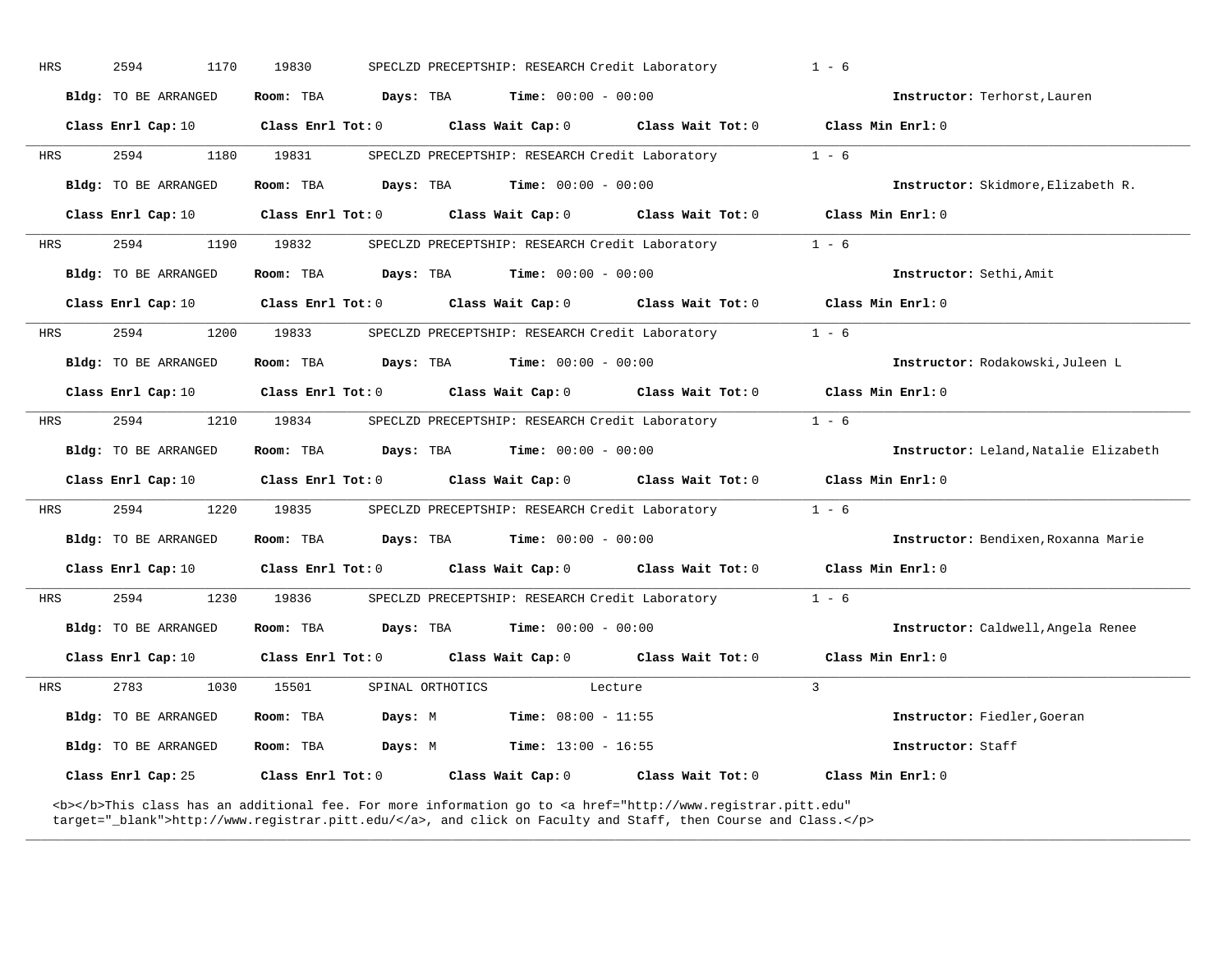#### Report ID: SR201 **University of Pittsburgh** Page No. 213 of 251 **Schedule of Classes for Summer Term 2020-2021** Run Date: 11/07/2020 **Summer Term** Run Time: 00:30:09

| Subject    | Catalog Nbr Section Class Nbr |                   | Course Title                                                                                                                                                                                                                       | Component                    | Units<br>Topics   |                                       |
|------------|-------------------------------|-------------------|------------------------------------------------------------------------------------------------------------------------------------------------------------------------------------------------------------------------------------|------------------------------|-------------------|---------------------------------------|
| <b>HRS</b> | 2786<br>1200                  | 17401             | LOWER EXTREMITY ORTHOTICS 2                                                                                                                                                                                                        | Lecture                      | 3                 |                                       |
|            | Bldg: TO BE ARRANGED          | Room: TBA         | Davs: TBA                                                                                                                                                                                                                          | Time: $00:00 - 00:00$        |                   | Instructor: Peterson, Sara Lynn       |
|            |                               |                   |                                                                                                                                                                                                                                    |                              |                   | Merletti, William P                   |
|            |                               |                   |                                                                                                                                                                                                                                    |                              |                   | Straub, Tiffany Dawn                  |
|            | Class Enrl Cap: 25            | Class Enrl Tot: 0 | Class Wait Cap: 0                                                                                                                                                                                                                  | Class Wait Tot: 0            | Class Min Enrl: 0 |                                       |
|            |                               |                   | <b></b> This class has an additional fee. For more information go to <a <br="" href="http://www.registrar.pitt.edu">target="_blank"&gt;http://www.registrar.pitt.edu/</a> , and click on Faculty and Staff, then Course and Class. |                              |                   |                                       |
| <b>HRS</b> | 2885<br>1050                  | 14851             | TRANS-FEMORAL PROSTHETICS                                                                                                                                                                                                          | Lecture                      | $\overline{3}$    |                                       |
|            | Bldg: TO BE ARRANGED          | Room: TBA         | Days: TuW                                                                                                                                                                                                                          | <b>Time:</b> $15:00 - 19:00$ |                   | Instructor: Maquire, Robert           |
|            |                               |                   |                                                                                                                                                                                                                                    |                              |                   | Fiedler, Goeran                       |
|            | Class Enrl Cap: 25            | Class Enrl Tot: 0 | Class Wait Cap: 0                                                                                                                                                                                                                  | Class Wait Tot: 0            | Class Min Enrl: 0 |                                       |
|            |                               |                   | <b></b> This class has an additional fee. For more information go to <a <br="" href="http://www.registrar.pitt.edu">target="_blank"&gt;http://www.registrar.pitt.edu/</a> , and click on Faculty and Staff, then Course and Class. |                              |                   |                                       |
| HRS        | 2920<br>1010                  | 12261             | ADMINISTRATIVE INTERNSHIP                                                                                                                                                                                                          | Clinical                     | $1 - 6$           |                                       |
|            | Bldg: TO BE ARRANGED          | Room: TBA         | Days: TBA                                                                                                                                                                                                                          | <b>Time:</b> $00:00 - 00:00$ |                   | Instructor: Abdelhak. Mervat          |
|            | Class Enrl Cap: 99            | Class Enrl Tot: 0 | Class Wait Cap: 0                                                                                                                                                                                                                  | Class Wait $Tot: 0$          | Class Min Enrl: 0 |                                       |
| HRS        | 2920<br>1015                  | 14672             | ADMINISTRATIVE INTERNSHIP                                                                                                                                                                                                          | Clinical                     | $1 - 6$           |                                       |
|            | <b>Bldg:</b> TO BE ARRANGED   | Room: TBA         | Days: TBA                                                                                                                                                                                                                          | Time: $00:00 - 00:00$        |                   | Instructor: DeAlmeida, Dilhari R      |
|            | Class Enrl Cap: 35            | Class Enrl Tot: 0 | Class Wait Cap: 0                                                                                                                                                                                                                  | Class Wait Tot: 0            | Class Min Enrl: 0 |                                       |
| <b>HRS</b> | 2920<br>1020                  | 12591             | ADMINISTRATIVE INTERNSHIP                                                                                                                                                                                                          | Clinical                     | $1 - 6$           |                                       |
|            | Bldg: TO BE ARRANGED          | Room: TBA         | Days: TBA                                                                                                                                                                                                                          | <b>Time:</b> $00:00 - 00:00$ |                   | Instructor: Watzlaf, Valerie J        |
|            | Class Enrl Cap: 35            | Class Enrl Tot: 0 | Class Wait Cap: 0                                                                                                                                                                                                                  | Class Wait $Tot: 0$          | Class Min Enrl: 0 |                                       |
| <b>HRS</b> | 2920<br>1030                  | 12592             | ADMINISTRATIVE INTERNSHIP                                                                                                                                                                                                          | Clinical                     | $1 - 6$           |                                       |
|            | Bldg: TO BE ARRANGED          | Room: TBA         | Days: TBA                                                                                                                                                                                                                          | Time: $00:00 - 00:00$        |                   | Instructor: Anania-Firouzan, Patricia |
|            | Class Enrl Cap: 35            | Class Enrl Tot: 0 | Class Wait Cap: 0                                                                                                                                                                                                                  | Class Wait Tot: 0            | Class Min Enrl: 0 |                                       |
|            |                               |                   |                                                                                                                                                                                                                                    |                              |                   |                                       |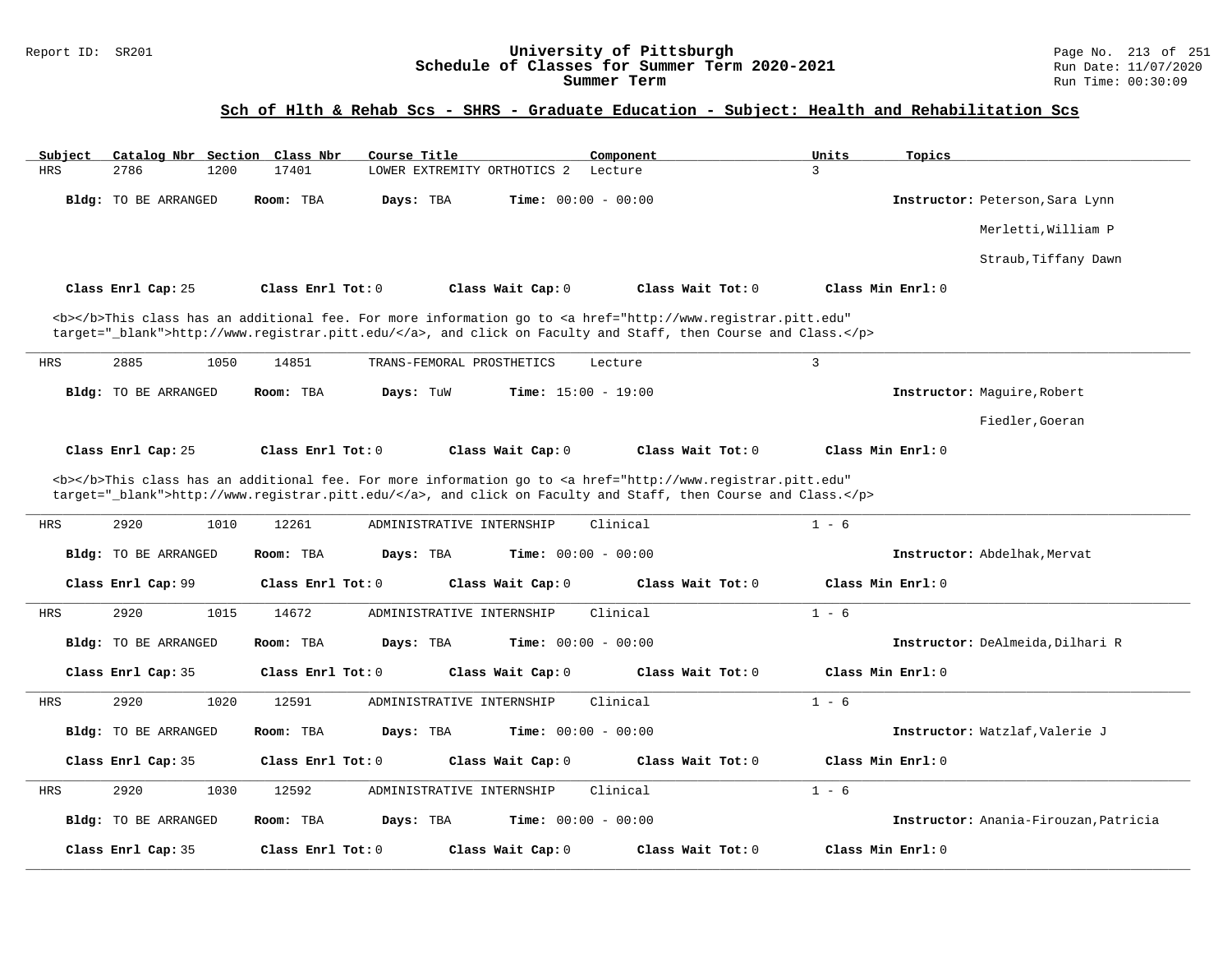| HRS        | 2920<br>1040         | 12593<br>ADMINISTRATIVE INTERNSHIP<br>Clinical                                             | $1 - 6$                          |
|------------|----------------------|--------------------------------------------------------------------------------------------|----------------------------------|
|            | Bldg: TO BE ARRANGED | Room: TBA $Days: TBA$ Time: $00:00 - 00:00$                                                | Instructor: Parmanto, Bambang    |
|            |                      | Class Enrl Cap: 35 Class Enrl Tot: 0 Class Wait Cap: 0 Class Wait Tot: 0 Class Min Enrl: 0 |                                  |
| <b>HRS</b> |                      | 2920 1050 13604 ADMINISTRATIVE INTERNSHIP Clinical                                         | $1 - 6$                          |
|            | Bldg: TO BE ARRANGED | Room: TBA Days: TBA Time: $00:00 - 00:00$                                                  | Instructor: Saptono, Andi        |
|            |                      | Class Enrl Cap: 35 Class Enrl Tot: 0 Class Wait Cap: 0 Class Wait Tot: 0 Class Min Enrl: 0 |                                  |
|            |                      | HRS 2920 1060 14324 ADMINISTRATIVE INTERNSHIP Clinical                                     | $1 - 6$                          |
|            | Bldg: TO BE ARRANGED | Room: TBA Days: TBA Time: $00:00 - 00:00$                                                  | Instructor: Zhou, Leming         |
|            |                      | Class Enrl Cap: 35 Class Enrl Tot: 0 Class Wait Cap: 0 Class Wait Tot: 0                   | Class Min Enrl: 0                |
|            |                      | HRS 2920 1500 19780 ADMINISTRATIVE INTERNSHIP Clinical                                     | $1 - 6$                          |
|            | Bldg: TO BE ARRANGED | Room: TBA Days: TBA Time: TBA                                                              | Instructor: Peterson, Kimberly A |
|            |                      | Class Enrl Cap: 35 Class Enrl Tot: 0 Class Wait Cap: 0 Class Wait Tot: 0                   | Class Min Enrl: 0                |
|            |                      | HRS 2921 1015 14854 CLINICAL INTERNSHIP Clinical                                           | $1 - 6$                          |
|            | Bldg: TO BE ARRANGED | Room: TBA $\rule{1em}{0.15mm}$ Days: TBA Time: $00:00 - 00:00$                             | Instructor: Saptono, Andi        |
|            |                      | Class Enrl Cap: 35 Class Enrl Tot: 0 Class Wait Cap: 0 Class Wait Tot: 0                   | Class Min Enrl: 0                |
| <b>HRS</b> |                      | 2921 1020 14855 CLINICAL INTERNSHIP Clinical                                               | $1 - 6$                          |
|            | Bldg: TO BE ARRANGED | Room: TBA $Days:$ TBA Time: $00:00 - 00:00$                                                | Instructor: Timko, Michael G.    |
|            |                      | Class Enrl Cap: 35 Class Enrl Tot: 0 Class Wait Cap: 0 Class Wait Tot: 0                   | Class Min Enrl: 0                |
| <b>HRS</b> |                      | 2921 1025 14856 CLINICAL INTERNSHIP Clinical                                               | $1 - 6$                          |
|            | Bldg: TO BE ARRANGED | Room: TBA $Days:$ TBA $Time: 00:00 - 00:00$                                                | Instructor: Zhou, Leming         |
|            |                      | Class Enrl Cap: 35 Class Enrl Tot: 0 Class Wait Cap: 0 Class Wait Tot: 0                   | Class Min Enrl: 0                |
|            |                      | HRS 2921 1030 14857 CLINICAL_INTERNSHIP Clinical                                           | $1 - 6$                          |
|            | Bldg: TO BE ARRANGED | Room: TBA $Days:$ TBA $Time: 00:00 - 00:00$                                                | Instructor: Parmanto, Bambang    |
|            |                      | Class Enrl Cap: 35 Class Enrl Tot: 0 Class Wait Cap: 0 Class Wait Tot: 0 Class Min Enrl: 0 |                                  |
|            |                      | HRS 2921 1040 14858 CLINICAL INTERNSHIP Clinical                                           | $1 - 6$                          |
|            | Bldg: TO BE ARRANGED | <b>Room:</b> TBA $\qquad \qquad$ Days: TBA $\qquad \qquad$ Time: $00:00 - 00:00$           | Instructor: Munoz, Santiago J    |
|            | Class Enrl Cap: 35   | Class Enrl Tot: $0$ Class Wait Cap: $0$ Class Wait Tot: $0$                                | Class Min Enrl: 0                |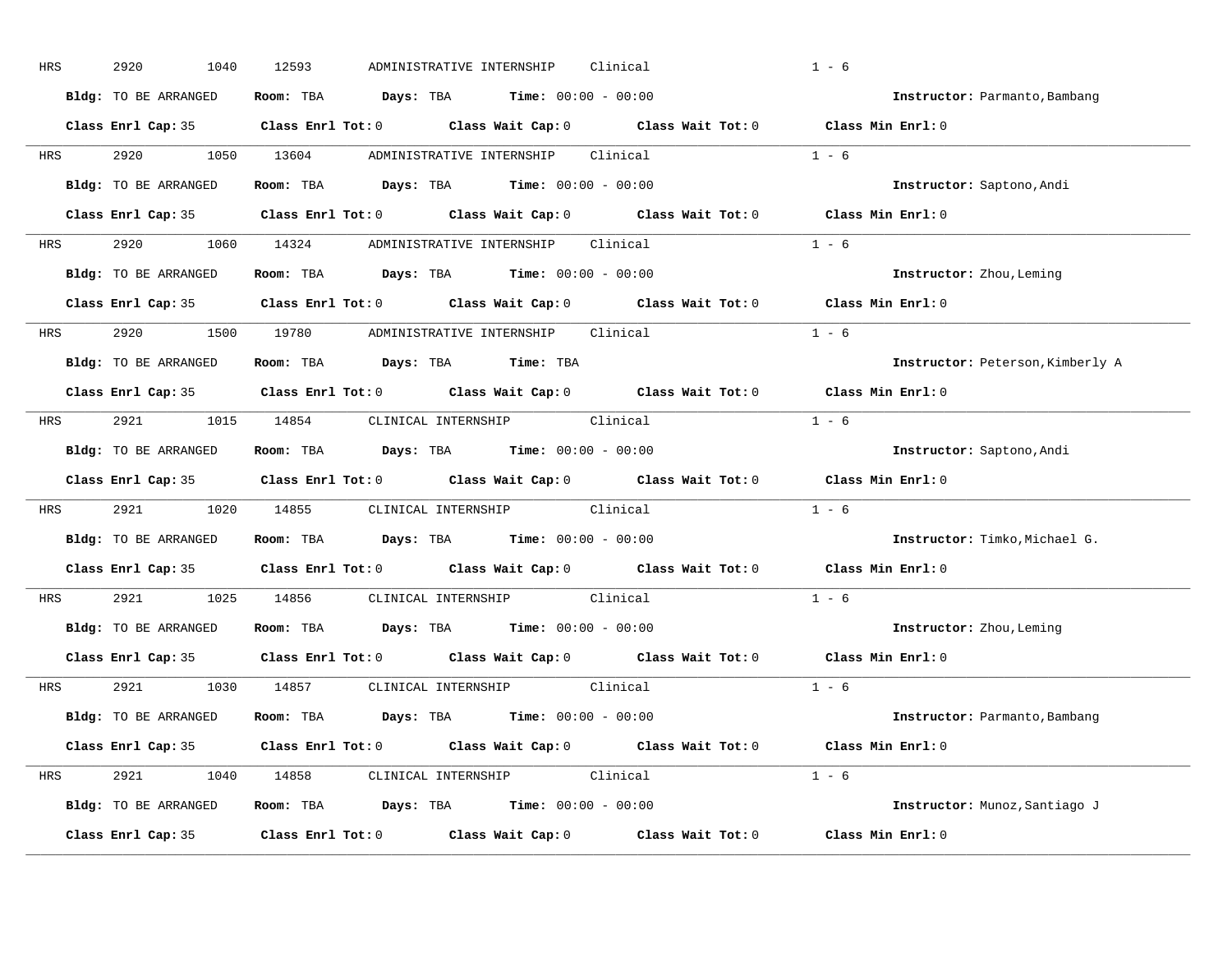#### Report ID: SR201 **University of Pittsburgh** Page No. 215 of 251 **Schedule of Classes for Summer Term 2020-2021** Run Date: 11/07/2020 **Summer Term** Run Time: 00:30:09

| Catalog Nbr Section Class Nbr<br>Subject | Course Title                                                                               | Component | Units<br>Topics                       |
|------------------------------------------|--------------------------------------------------------------------------------------------|-----------|---------------------------------------|
| <b>HRS</b><br>2921<br>1050               | 14859<br>CLINICAL INTERNSHIP                                                               | Clinical  | $1 - 6$                               |
| Bldg: TO BE ARRANGED                     | Room: TBA $Days:$ TBA $Time: 00:00 - 00:00$                                                |           | Instructor: Beals, Kim                |
|                                          | Class Enrl Cap: 35 Class Enrl Tot: 0 Class Wait Cap: 0 Class Wait Tot: 0 Class Min Enrl: 0 |           |                                       |
| 2921 2022<br><b>HRS</b>                  | 1080 14860<br>CLINICAL INTERNSHIP Clinical                                                 |           | $1 - 6$                               |
| Bldg: TO BE ARRANGED                     | Room: TBA $Days:$ TBA $Time: 00:00 - 00:00$                                                |           | Instructor: Angelone, Donald Godfrey  |
|                                          | Class Enrl Cap: 35 Class Enrl Tot: 0 Class Wait Cap: 0 Class Wait Tot: 0                   |           | Class Min Enrl: 0                     |
| 2921 200<br><b>HRS</b>                   | 1090 14861 CLINICAL INTERNSHIP Clinical                                                    |           | $1 - 6$                               |
| Bldg: TO BE ARRANGED                     | Room: TBA $Days:$ TBA $Time: 00:00 - 00:00$                                                |           | Instructor: Abdelhak, Mervat          |
|                                          | Class Enrl Cap: 35 Class Enrl Tot: 0 Class Wait Cap: 0 Class Wait Tot: 0                   |           | Class Min Enrl: 0                     |
| 2921 200<br>HRS                          | 1100 14862 CLINICAL INTERNSHIP Clinical                                                    |           | $1 - 6$                               |
| Bldg: TO BE ARRANGED                     | Room: TBA $Days:$ TBA $Time: 00:00 - 00:00$                                                |           | Instructor: Watzlaf, Valerie J        |
|                                          | Class Enrl Cap: 35 Class Enrl Tot: 0 Class Wait Cap: 0 Class Wait Tot: 0 Class Min Enrl: 0 |           |                                       |
| 2921<br><b>HRS</b>                       | 1110 14863<br>CLINICAL INTERNSHIP Clinical                                                 |           | $1 - 6$                               |
| Bldg: TO BE ARRANGED                     | Room: TBA $Days:$ TBA $Time: 00:00 - 00:00$                                                |           | Instructor: Anania-Firouzan, Patricia |
|                                          | Class Enrl Cap: 35 Class Enrl Tot: 0 Class Wait Cap: 0 Class Wait Tot: 0                   |           | Class Min Enrl: 0                     |
| 2921<br>HRS                              | CLINICAL INTERNSHIP Clinical<br>1120 14864                                                 |           | $1 - 6$                               |
| Bldg: TO BE ARRANGED                     | Room: TBA $Days:$ TBA $Time: 00:00 - 00:00$                                                |           | Instructor: DeAlmeida, Dilhari R      |
|                                          | Class Enrl Cap: 35 Class Enrl Tot: 0 Class Wait Cap: 0 Class Wait Tot: 0 Class Min Enrl: 0 |           |                                       |
| 2921<br><b>HRS</b>                       | 1130 18022 CLINICAL INTERNSHIP Clinical                                                    |           | $1 - 6$                               |
| Bldg: TO BE ARRANGED                     | Room: TBA Days: TBA Time: $00:00 - 00:00$                                                  |           | Instructor: Brienza, David M          |
|                                          | Class Enrl Cap: 35 Class Enrl Tot: 0 Class Wait Cap: 0 Class Wait Tot: 0                   |           | Class Min Enrl: 0                     |
| 2921<br>HRS                              | CLINICAL INTERNSHIP Clinical<br>1140 18198                                                 |           | $1 - 6$                               |
| Bldg: TO BE ARRANGED                     | Room: TBA $Days:$ TBA $Time: 00:00 - 00:00$                                                |           | Instructor: Schein, Richard M         |
| Class Enrl Cap: 35                       | Class Enrl Tot: $0$ Class Wait Cap: $0$ Class Wait Tot: $0$                                |           | Class Min Enrl: 0                     |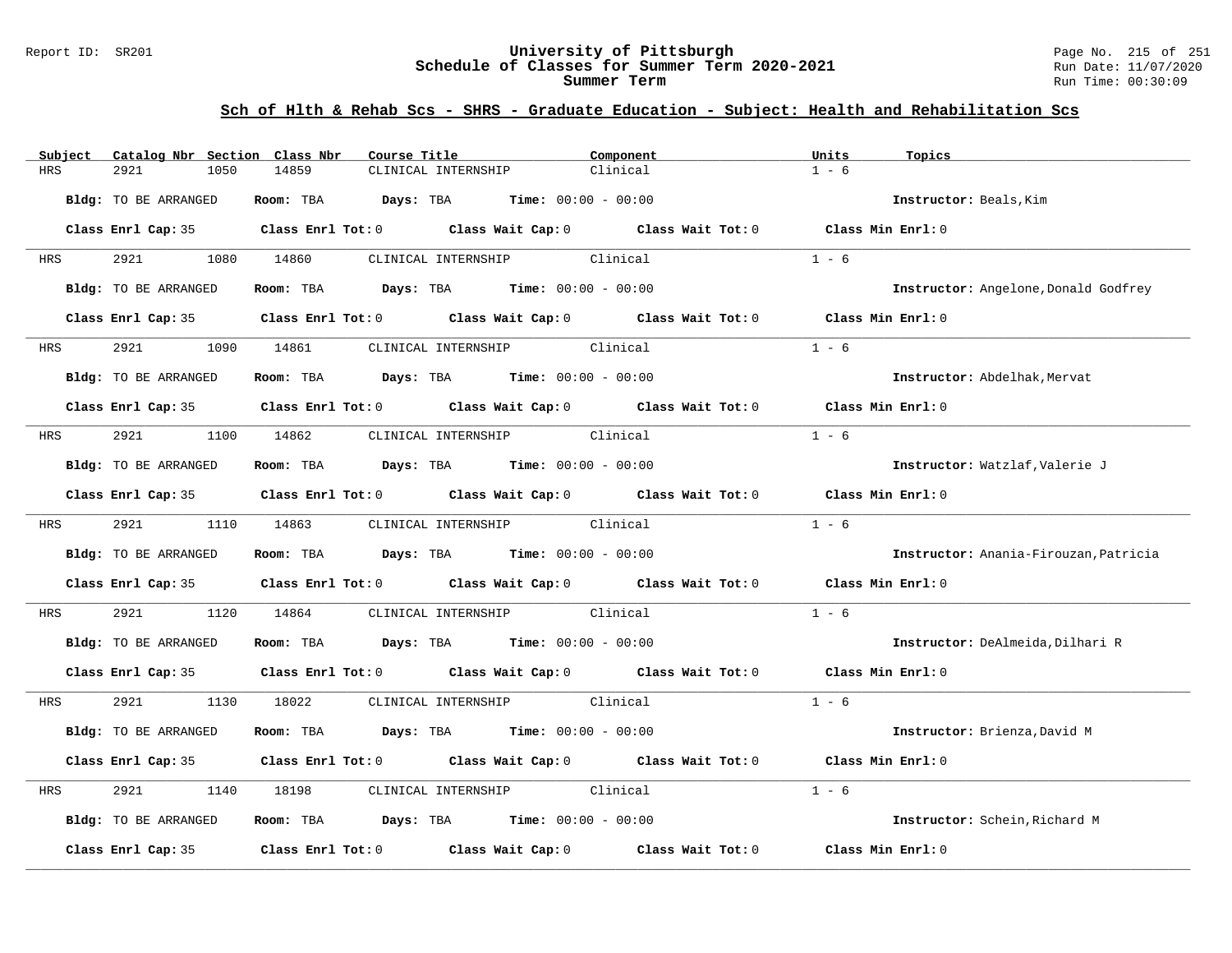| HRS        | 2921<br>1141         | 18241<br>CLINICAL INTERNSHIP                                                               | Clinical | $1 - 6$                            |
|------------|----------------------|--------------------------------------------------------------------------------------------|----------|------------------------------------|
|            | Bldg: TO BE ARRANGED | Room: TBA $\rule{1em}{0.15mm}$ Days: TBA Time: $00:00 - 00:00$                             |          | Instructor: Schmeler, Mark Raymond |
|            |                      | Class Enrl Cap: 35 Class Enrl Tot: 0 Class Wait Cap: 0 Class Wait Tot: 0 Class Min Enrl: 0 |          |                                    |
| HRS        | 2921                 | CLINICAL INTERNSHIP Clinical<br>1145 18459                                                 |          | $1 - 6$                            |
|            | Bldg: TO BE ARRANGED | Room: TBA $Days:$ TBA $Time: 00:00 - 00:00$                                                |          | Instructor: Peterson, Sara Lynn    |
|            |                      | Class Enrl Cap: 35 Class Enrl Tot: 0 Class Wait Cap: 0 Class Wait Tot: 0 Class Min Enrl: 0 |          |                                    |
| HRS        | 2922                 | 1176 13207 TEACHING INTERNSHIP Clinical                                                    |          | $1 - 6$                            |
|            | Bldg: TO BE ARRANGED | Room: TBA $Days:$ TBA $Time: 00:00 - 00:00$                                                |          | Instructor: Burdett, Ray G         |
|            |                      | Class Enrl Cap: 35 Class Enrl Tot: 0 Class Wait Cap: 0 Class Wait Tot: 0                   |          | Class Min Enrl: 0                  |
| <b>HRS</b> | 2922 1178 12620      | TEACHING INTERNSHIP Clinical                                                               |          | $1 - 6$                            |
|            | Bldg: TO BE ARRANGED | Room: TBA $Days:$ TBA $Time: 00:00 - 00:00$                                                |          | Instructor: Carvell, George E      |
|            |                      | Class Enrl Cap: 35 Class Enrl Tot: 0 Class Wait Cap: 0 Class Wait Tot: 0                   |          | Class Min Enrl: 0                  |
|            |                      | HRS 2922 1180 12621 TEACHING INTERNSHIP Clinical                                           |          | $1 - 6$                            |
|            | Bldg: TO BE ARRANGED | <b>Days:</b> TBA <b>Time:</b> $00:00 - 00:00$<br>Room: TBA                                 |          | Instructor: Delitto, Anthony       |
|            |                      | Class Enrl Cap: 35 Class Enrl Tot: 0 Class Wait Cap: 0 Class Wait Tot: 0                   |          | Class Min Enrl: 0                  |
| HRS        | 2922                 | 1183 13298 TEACHING INTERNSHIP Clinical                                                    |          | $1 - 6$                            |
|            | Bldg: TO BE ARRANGED | Room: TBA $Days:$ TBA $Time: 00:00 - 00:00$                                                |          | Instructor: Balouris, Sondra A     |
|            |                      | Class Enrl Cap: 35 Class Enrl Tot: 0 Class Wait Cap: 0 Class Wait Tot: 0                   |          | Class Min Enrl: 0                  |
| HRS        | 2922                 | TEACHING INTERNSHIP<br>1184 13299                                                          | Clinical | $1 - 6$                            |
|            | Bldg: TO BE ARRANGED | Room: TBA $Days:$ TBA $Time: 00:00 - 00:00$                                                |          | Instructor: Boninger, Michael L.   |
|            |                      | Class Enrl Cap: 35 Class Enrl Tot: 0 Class Wait Cap: 0 Class Wait Tot: 0                   |          | Class Min Enrl: 0                  |
| HRS        | 2922                 | 1185 12622<br>TEACHING INTERNSHIP Clinical                                                 |          | $1 - 6$                            |
|            | Bldg: TO BE ARRANGED | Room: TBA $Days:$ TBA $Time: 00:00 - 00:00$                                                |          | Instructor: Fitzgerald, Gerald G.  |
|            |                      | Class Enrl Cap: 35 Class Enrl Tot: 0 Class Wait Cap: 0 Class Wait Tot: 0 Class Min Enrl: 0 |          |                                    |
| HRS        |                      | 2922 1186 13300 TEACHING INTERNSHIP Clinical                                               |          | $1 - 6$                            |
|            | Bldg: TO BE ARRANGED | Room: TBA $Days:$ TBA $Time: 00:00 - 00:00$                                                |          | Instructor: Brienza, David M       |
|            | Class Enrl Cap: 35   | Class Enrl Tot: 0 Class Wait Cap: 0 Class Wait Tot: 0                                      |          | Class Min Enrl: 0                  |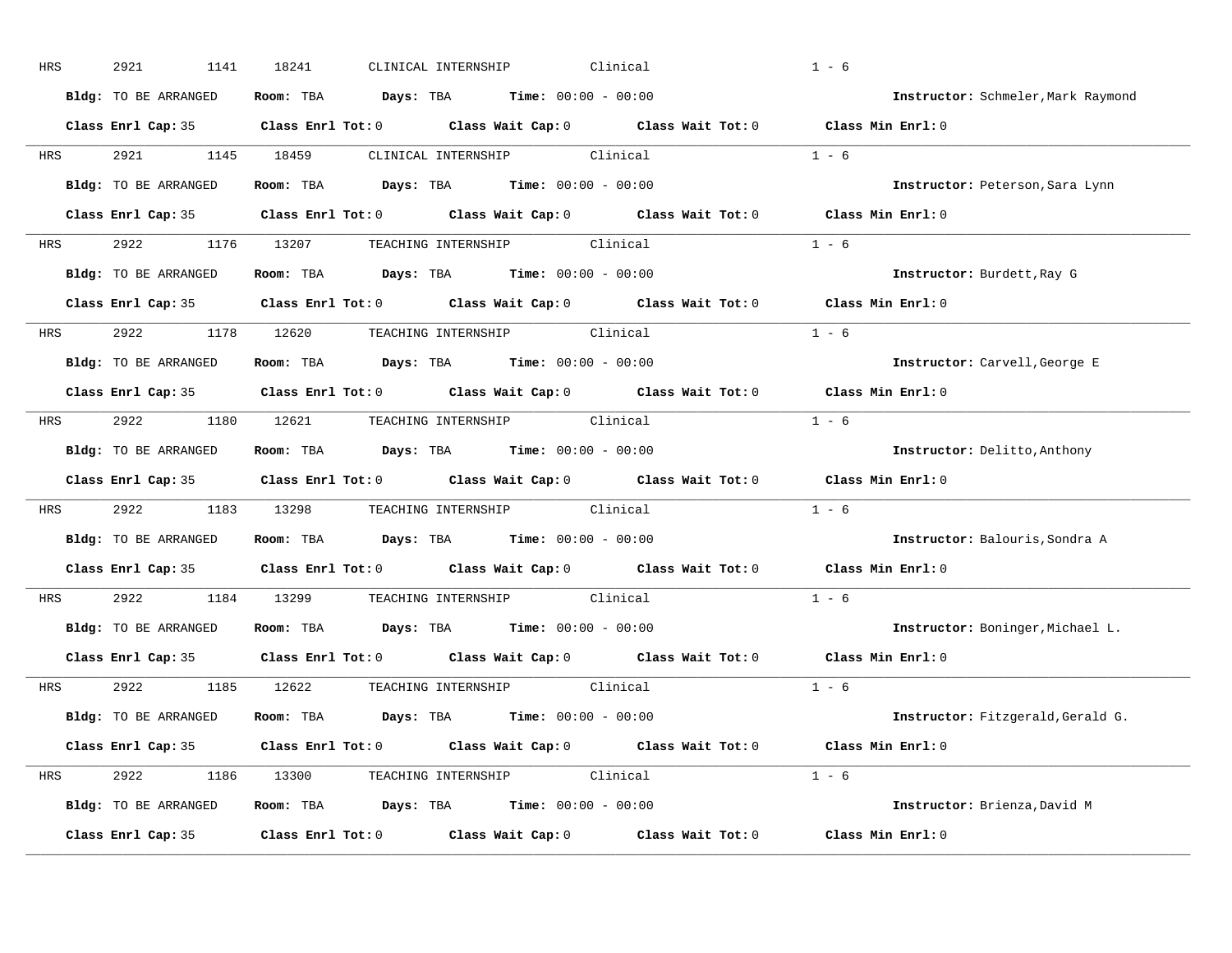#### Report ID: SR201 **University of Pittsburgh** Page No. 217 of 251 **Schedule of Classes for Summer Term 2020-2021** Run Date: 11/07/2020 **Summer Term** Run Time: 00:30:09

| Subject    | Catalog Nbr Section Class Nbr | Course Title                                                                                        | Component | Units<br>Topics                   |
|------------|-------------------------------|-----------------------------------------------------------------------------------------------------|-----------|-----------------------------------|
| HRS        | 2922<br>1188                  | 13301<br>TEACHING INTERNSHIP                                                                        | Clinical  | $1 - 6$                           |
|            | Bldg: TO BE ARRANGED          | Room: TBA $Days:$ TBA $Time: 00:00 - 00:00$                                                         |           | Instructor: Brach, Jennifer Sokol |
|            |                               | Class Enrl Cap: 35 $\qquad$ Class Enrl Tot: 0 $\qquad$ Class Wait Cap: 0 $\qquad$ Class Wait Tot: 0 |           | Class Min Enrl: 0                 |
| <b>HRS</b> | 2922 2022                     | 1189 13302<br>TEACHING INTERNSHIP Clinical                                                          |           | $1 - 6$                           |
|            | Bldg: TO BE ARRANGED          | <b>Room:</b> TBA <b>Days:</b> TBA <b>Time:</b> 00:00 - 00:00                                        |           | Instructor: Cooper, Rosemarie     |
|            |                               | Class Enrl Cap: 35 Class Enrl Tot: 0 Class Wait Cap: 0 Class Wait Tot: 0                            |           | Class Min Enrl: 0                 |
| <b>HRS</b> | 2922                          | TEACHING INTERNSHIP Clinical<br>1190 12623                                                          |           | $1 - 6$                           |
|            | Bldg: TO BE ARRANGED          | Room: TBA $\rule{1em}{0.15mm}$ Days: TBA $\rule{1.5mm}{0.15mm}$ Time: $00:00 - 00:00$               |           | Instructor: Irrgang, James J      |
|            |                               | Class Enrl Cap: 35 Class Enrl Tot: 0 Class Wait Cap: 0 Class Wait Tot: 0 Class Min Enrl: 0          |           |                                   |
| <b>HRS</b> | 2922                          | 1191 13303 TEACHING INTERNSHIP Clinical                                                             |           | $1 - 6$                           |
|            | Bldg: TO BE ARRANGED          | Room: TBA $\rule{1em}{0.15mm}$ Days: TBA Time: $00:00 - 00:00$                                      |           | Instructor: Ding, Dan             |
|            |                               | Class Enrl Cap: 35 Class Enrl Tot: 0 Class Wait Cap: 0 Class Wait Tot: 0 Class Min Enrl: 0          |           |                                   |
| <b>HRS</b> | 2922 1192 13304               | TEACHING INTERNSHIP Clinical                                                                        |           | $1 - 6$                           |
|            | Bldg: TO BE ARRANGED          | Room: TBA $Days:$ TBA $Time: 00:00 - 00:00$                                                         |           | Instructor: Endres, Deborah Lynn  |
|            |                               | Class Enrl Cap: 35 Class Enrl Tot: 0 Class Wait Cap: 0 Class Wait Tot: 0 Class Min Enrl: 0          |           |                                   |
| HRS        | 2922                          | 1194 13305 TEACHING INTERNSHIP Clinical                                                             |           | $1 - 6$                           |
|            | Bldg: TO BE ARRANGED          | Room: TBA $Days:$ TBA $Time: 00:00 - 00:00$                                                         |           | Instructor: Tai, Changfeng        |
|            |                               | Class Enrl Cap: 35 Class Enrl Tot: 0 Class Wait Cap: 0 Class Wait Tot: 0 Class Min Enrl: 0          |           |                                   |
| HRS        | 2922                          | TEACHING INTERNSHIP Clinical<br>1195 12624                                                          |           | $1 - 6$                           |
|            | Bldg: TO BE ARRANGED          | Room: TBA $Days:$ TBA $Time: 00:00 - 00:00$                                                         |           | Instructor: Staff                 |
|            |                               | Class Enrl Cap: 35 Class Enrl Tot: 0 Class Wait Cap: 0 Class Wait Tot: 0                            |           | Class Min Enrl: 0                 |
| HRS        | 2922<br>1199                  | TEACHING INTERNSHIP Clinical<br>13306                                                               |           | $1 - 6$                           |
|            | Bldg: TO BE ARRANGED          | Room: TBA $Days:$ TBA $Time: 00:00 - 00:00$                                                         |           | Instructor: Karg, Patricia E.     |
|            | Class Enrl Cap: 35            | Class Enrl Tot: $0$ Class Wait Cap: $0$ Class Wait Tot: $0$                                         |           | Class Min Enrl: 0                 |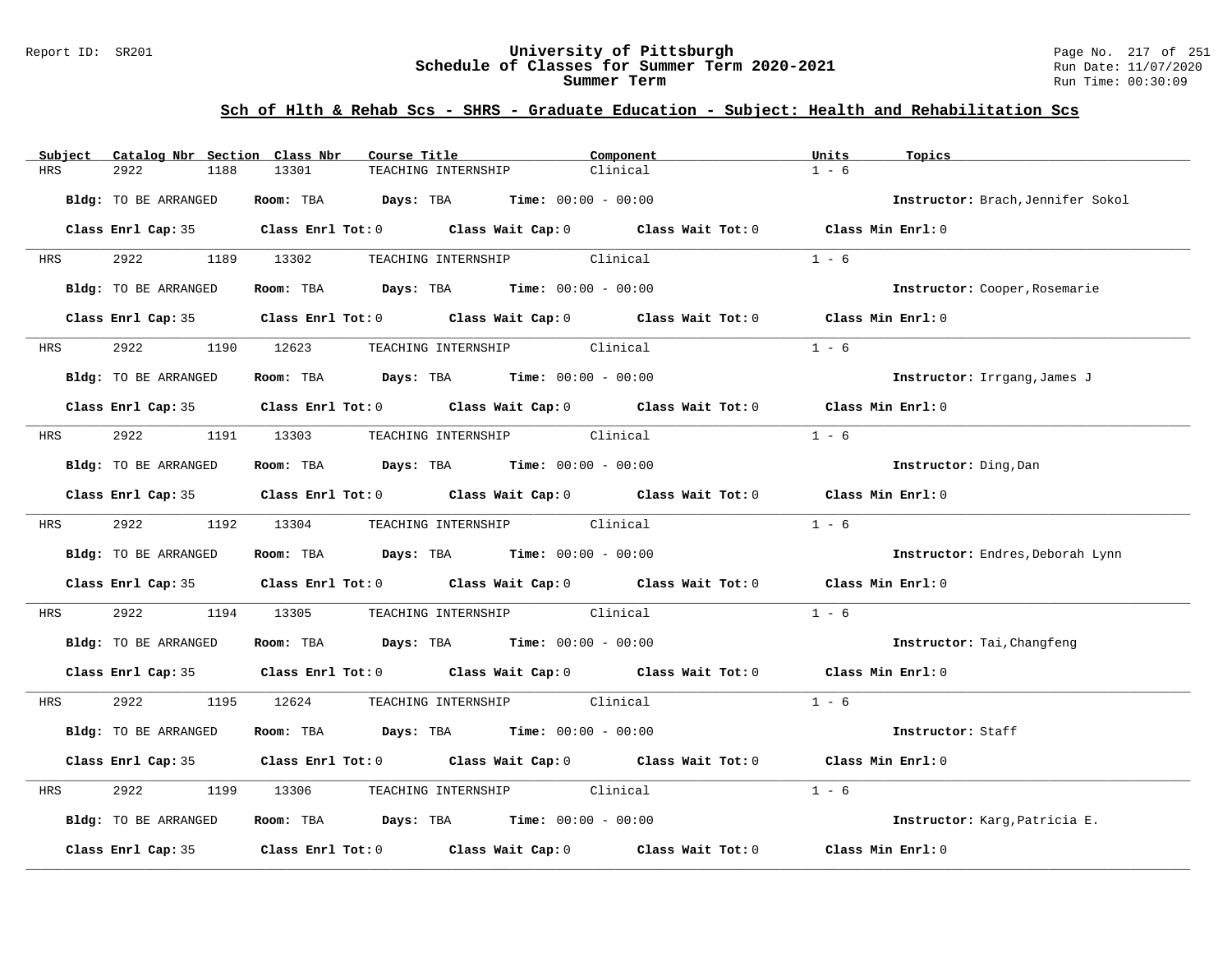| HRS        | 2922<br>1200         | Clinical<br>12625<br>TEACHING INTERNSHIP                                                               | $1 - 6$                              |
|------------|----------------------|--------------------------------------------------------------------------------------------------------|--------------------------------------|
|            | Bldg: TO BE ARRANGED | Room: TBA $\rule{1em}{0.15mm}$ Days: TBA $\rule{1.15mm}]{0.15mm}$ Time: $0.000 - 0.0000$               | Instructor: Sparto, Patrick J.       |
|            |                      | Class Enrl Cap: 35 Class Enrl Tot: 0 Class Wait Cap: 0 Class Wait Tot: 0 Class Min Enrl: 0             |                                      |
| HRS        | 2922                 | 1201 13307<br>TEACHING INTERNSHIP Clinical                                                             | $1 - 6$                              |
|            | Bldg: TO BE ARRANGED | Room: TBA $Days:$ TBA $Time: 00:00 - 00:00$                                                            | Instructor: Kelleher, Annmarie Ruth  |
|            |                      | Class Enrl Cap: 35 Class Enrl Tot: 0 Class Wait Cap: 0 Class Wait Tot: 0 Class Min Enrl: 0             |                                      |
| HRS        | 2922                 | 1202 13308 TEACHING INTERNSHIP Clinical                                                                | $1 - 6$                              |
|            | Bldg: TO BE ARRANGED | <b>Room:</b> TBA $Days: TBA$ <b>Time:</b> $00:00 - 00:00$                                              | Instructor: Kim, Jongbae             |
|            |                      | Class Enrl Cap: 35 $\hbox{Class Enrl Tot: 0}$ Class Wait Cap: 0 $\hbox{Class Naile}$ Class Wait Tot: 0 | Class Min Enrl: 0                    |
| <b>HRS</b> | 2922 1203 13309      | TEACHING INTERNSHIP Clinical                                                                           | $1 - 6$                              |
|            | Bldg: TO BE ARRANGED | Room: TBA $Days:$ TBA $Time: 00:00 - 00:00$                                                            | Instructor: Koontz, Alicia M.        |
|            |                      | Class Enrl Cap: 35 Class Enrl Tot: 0 Class Wait Cap: 0 Class Wait Tot: 0                               | Class Min Enrl: 0                    |
|            |                      | HRS 2922 1204 13310 TEACHING INTERNSHIP Clinical                                                       | $1 - 6$                              |
|            | Bldg: TO BE ARRANGED | <b>Days:</b> TBA <b>Time:</b> $00:00 - 00:00$<br>Room: TBA                                             | Instructor: Lane, Amy Karas          |
|            |                      | Class Enrl Cap: 35 Class Enrl Tot: 0 Class Wait Cap: 0 Class Wait Tot: 0                               | Class Min Enrl: 0                    |
| HRS        | 2922<br>1205         | 12626 TEACHING INTERNSHIP Clinical                                                                     | $1 - 6$                              |
|            | Bldg: TO BE ARRANGED | Room: TBA $Days:$ TBA $Time: 00:00 - 00:00$                                                            | Instructor: Van Swearingen, Jessie M |
|            |                      | Class Enrl Cap: 35 Class Enrl Tot: 0 Class Wait Cap: 0 Class Wait Tot: 0                               | Class Min Enrl: 0                    |
| HRS        | 2922<br>1206         | 13311<br>TEACHING INTERNSHIP<br>Clinical                                                               | $1 - 6$                              |
|            | Bldg: TO BE ARRANGED | Room: TBA $Days:$ TBA $Time: 00:00 - 00:00$                                                            | Instructor: Little, Roger E          |
|            |                      | Class Enrl Cap: 35 Class Enrl Tot: 0 Class Wait Cap: 0 Class Wait Tot: 0                               | Class Min Enrl: 0                    |
| HRS        | 2922                 | 1207 13312<br>TEACHING INTERNSHIP Clinical                                                             | $1 - 6$                              |
|            | Bldg: TO BE ARRANGED | Room: TBA $\rule{1em}{0.15mm}$ Days: TBA $\rule{1.5mm}{0.15mm}$ Time: $00:00 - 00:00$                  | Instructor: LoPresti, Edmund F.      |
|            |                      | Class Enrl Cap: 35 Class Enrl Tot: 0 Class Wait Cap: 0 Class Wait Tot: 0 Class Min Enrl: 0             |                                      |
| HRS        | 2922<br>1208         | 13313 TEACHING INTERNSHIP Clinical                                                                     | $1 - 6$                              |
|            | Bldg: TO BE ARRANGED | Room: TBA $Days: TBA$ Time: $00:00 - 00:00$                                                            | Instructor: McCue, Michael Patrick   |
|            | Class Enrl Cap: 35   | Class Wait Cap: 0 Class Wait Tot: 0<br>Class Enrl Tot: 0                                               | Class Min Enrl: 0                    |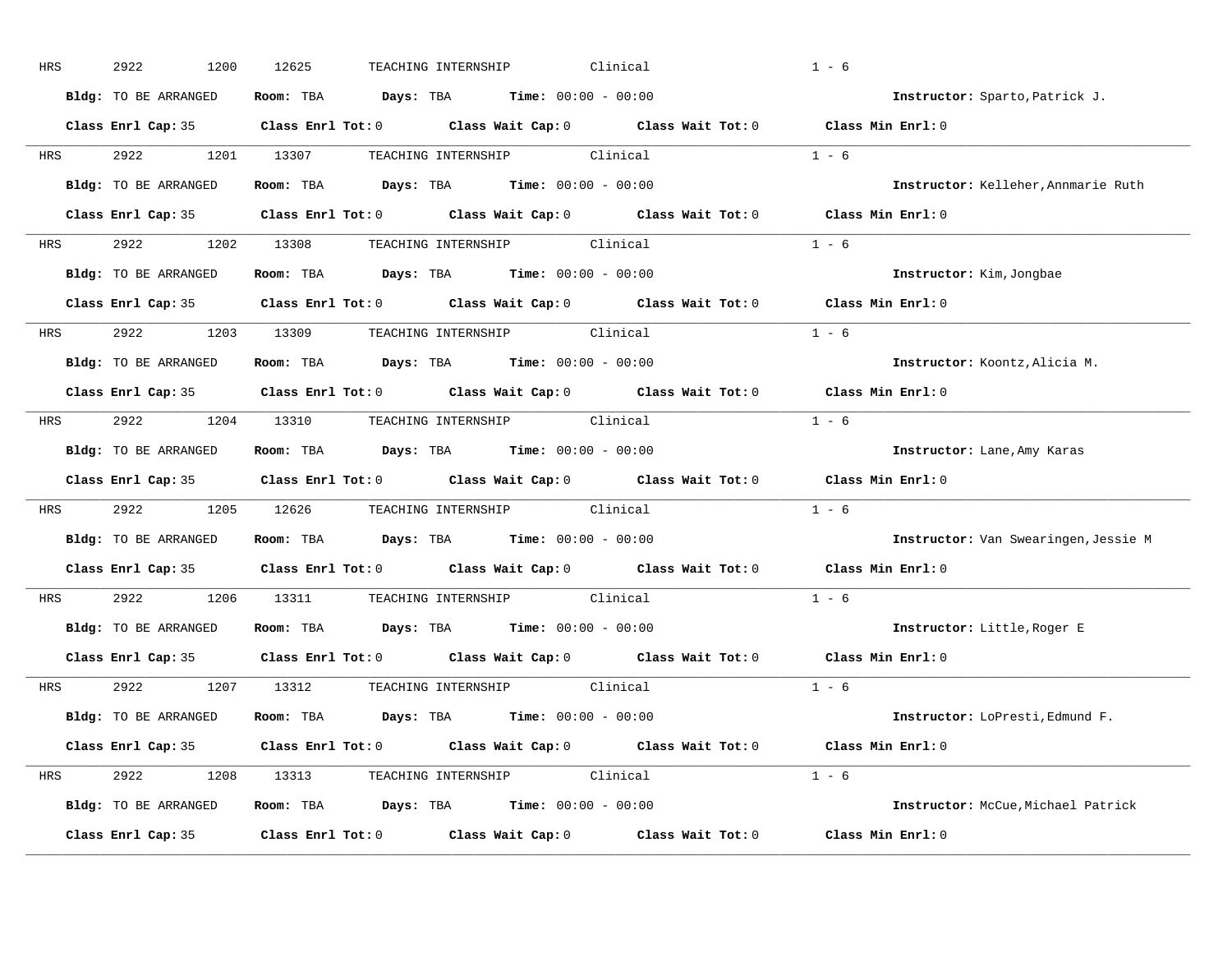#### Report ID: SR201 **University of Pittsburgh** Page No. 219 of 251 **Schedule of Classes for Summer Term 2020-2021** Run Date: 11/07/2020 **Summer Term** Run Time: 00:30:09

| Catalog Nbr Section Class Nbr<br>Subject | Course Title                                                                                        | Component                    | Units<br>Topics                        |
|------------------------------------------|-----------------------------------------------------------------------------------------------------|------------------------------|----------------------------------------|
| <b>HRS</b><br>2922<br>1209               | 13314<br>TEACHING INTERNSHIP                                                                        | Clinical                     | $1 - 6$                                |
| Bldg: TO BE ARRANGED                     | Days: TBA<br>Room: TBA                                                                              | <b>Time:</b> $00:00 - 00:00$ | Instructor: Ohnabe, Hisaichi           |
|                                          | Class Enrl Cap: 35 Class Enrl Tot: 0 Class Wait Cap: 0 Class Wait Tot: 0 Class Min Enrl: 0          |                              |                                        |
| 2922<br>HRS                              | 1210 12627<br>TEACHING INTERNSHIP Clinical                                                          |                              | $1 - 6$                                |
| Bldg: TO BE ARRANGED                     | Room: TBA $Days:$ TBA $Time: 00:00 - 00:00$                                                         |                              | Instructor: Whitney, Susan L           |
|                                          | Class Enrl Cap: 35 Class Enrl Tot: 0 Class Wait Cap: 0 Class Wait Tot: 0                            |                              | Class Min Enrl: 0                      |
| 2922<br>HRS                              | 1211 13315<br>TEACHING INTERNSHIP Clinical                                                          |                              | $1 - 6$                                |
| Bldg: TO BE ARRANGED                     | Room: TBA $Days:$ TBA $Time: 00:00 - 00:00$                                                         |                              | Instructor: Pelleschi, Tamra L         |
|                                          | Class Enrl Cap: 35 $\qquad$ Class Enrl Tot: 0 $\qquad$ Class Wait Cap: 0 $\qquad$ Class Wait Tot: 0 |                              | Class Min Enrl: 0                      |
| 2922<br>HRS                              | 1212 13316 TEACHING INTERNSHIP Clinical                                                             |                              | $1 - 6$                                |
| Bldg: TO BE ARRANGED                     | Room: TBA $Days:$ TBA Time: $00:00 - 00:00$                                                         |                              | Instructor: Pramuka, Michael           |
|                                          | Class Enrl Cap: 35 Class Enrl Tot: 0 Class Wait Cap: 0 Class Wait Tot: 0                            |                              | Class Min Enrl: 0                      |
| 2922<br><b>HRS</b>                       | 1213 13317<br>TEACHING INTERNSHIP Clinical                                                          |                              | $1 - 6$                                |
| Bldg: TO BE ARRANGED                     | Room: TBA $Days:$ TBA Time: $00:00 - 00:00$                                                         |                              | Instructor: Schmeler, Mark Raymond     |
|                                          | Class Enrl Cap: 35 Class Enrl Tot: 0 Class Wait Cap: 0 Class Wait Tot: 0                            |                              | Class Min Enrl: 0                      |
| 2922<br>1214<br>HRS                      | 13318<br>TEACHING INTERNSHIP Clinical                                                               |                              | $1 - 6$                                |
| Bldg: TO BE ARRANGED                     | Room: TBA $Days:$ TBA $Time: 00:00 - 00:00$                                                         |                              | Instructor: Seelman, Katherine Delores |
|                                          | Class Enrl Cap: 35 $\qquad$ Class Enrl Tot: 0 $\qquad$ Class Wait Cap: 0 $\qquad$ Class Wait Tot: 0 |                              | Class Min Enrl: 0                      |
| 2922<br>HRS                              | 1215 12628<br>TEACHING INTERNSHIP Clinical                                                          |                              | $1 - 6$                                |
| Bldg: TO BE ARRANGED                     | Room: TBA $Days:$ TBA $Time: 00:00 - 00:00$                                                         |                              | Instructor: Abdelhak, Mervat           |
|                                          | Class Enrl Cap: 35 Class Enrl Tot: 0 Class Wait Cap: 0 Class Wait Tot: 0                            |                              | Class Min Enrl: 0                      |
| 2922<br>1216<br>HRS                      | TEACHING INTERNSHIP Clinical<br>13319                                                               |                              | $1 - 6$                                |
| Bldg: TO BE ARRANGED                     | Room: TBA $\rule{1em}{0.15mm}$ Days: TBA $\rule{1.15mm}]{0.15mm}$ Time: $0.000 - 0.0000$            |                              | Instructor: Simpson, Richard Callaghan |
| Class Enrl Cap: 35                       | Class Enrl Tot: $0$ Class Wait Cap: $0$ Class Wait Tot: $0$                                         |                              | Class Min Enrl: 0                      |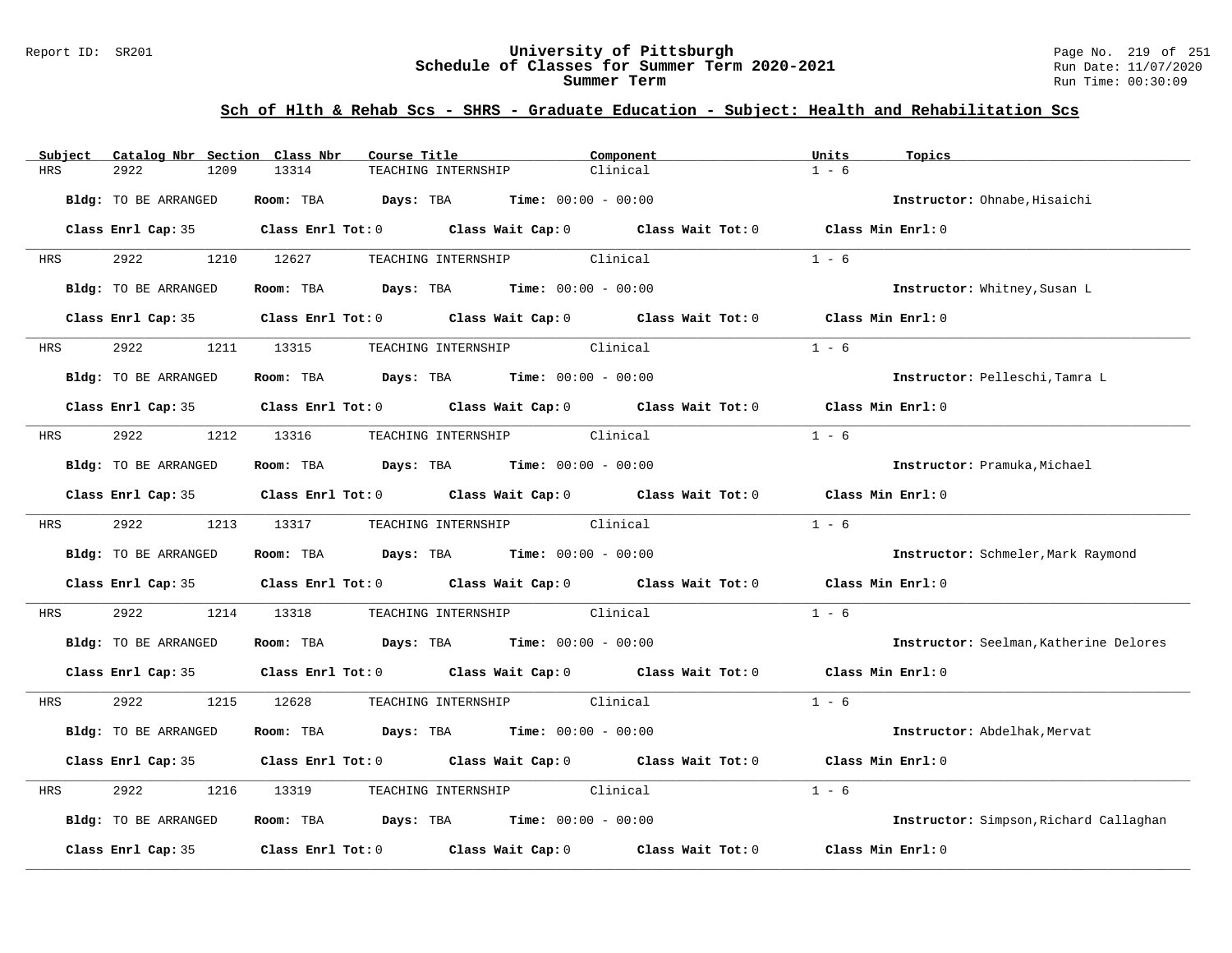| HRS        | 2922<br>1217         | 13320<br>Clinical<br>TEACHING INTERNSHIP                                                   | $1 - 6$                               |
|------------|----------------------|--------------------------------------------------------------------------------------------|---------------------------------------|
|            | Bldg: TO BE ARRANGED | Room: TBA $Days:$ TBA $Time: 00:00 - 00:00$                                                | Instructor: Spaeth, Donald M.         |
|            |                      | Class Enrl Cap: 35 Class Enrl Tot: 0 Class Wait Cap: 0 Class Wait Tot: 0 Class Min Enrl: 0 |                                       |
| <b>HRS</b> |                      | 2922 1218 13321 TEACHING INTERNSHIP Clinical                                               | $1 - 6$                               |
|            | Bldg: TO BE ARRANGED | Room: TBA Days: TBA Time: $00:00 - 00:00$                                                  | Instructor: Trefler, Elaine           |
|            |                      | Class Enrl Cap: 35 Class Enrl Tot: 0 Class Wait Cap: 0 Class Wait Tot: 0 Class Min Enrl: 0 |                                       |
|            |                      | HRS 2922 1219 13322 TEACHING INTERNSHIP Clinical                                           | $1 - 6$                               |
|            |                      | Bldg: TO BE ARRANGED Room: TBA Days: TBA Time: 00:00 - 00:00                               | Instructor: Van Roosmalen, Linda      |
|            |                      | Class Enrl Cap: 35 Class Enrl Tot: 0 Class Wait Cap: 0 Class Wait Tot: 0                   | Class Min $Enrl: 0$                   |
|            |                      | HRS 2922 1220 12629 TEACHING INTERNSHIP Clinical                                           | $1 - 6$                               |
|            | Bldg: TO BE ARRANGED | Room: TBA $Days:$ TBA $Time: 00:00 - 00:00$                                                | Instructor: Anania-Firouzan, Patricia |
|            |                      | Class Enrl Cap: 35 Class Enrl Tot: 0 Class Wait Cap: 0 Class Wait Tot: 0                   | Class Min Enrl: 0                     |
|            |                      | HRS 2922 1221 14327 TEACHING INTERNSHIP Clinical                                           | $1 - 6$                               |
|            | Bldg: TO BE ARRANGED | Room: TBA $\rule{1em}{0.15mm}$ Days: TBA Time: $00:00 - 00:00$                             | Instructor: Zhou, Leming              |
|            |                      | Class Enrl Cap: 35 Class Enrl Tot: 0 Class Wait Cap: 0 Class Wait Tot: 0                   | Class Min Enrl: 0                     |
| <b>HRS</b> |                      | 2922 1225 12630 TEACHING INTERNSHIP Clinical                                               | $1 - 6$                               |
|            | Bldg: TO BE ARRANGED | Room: TBA $Days:$ TBA Time: $00:00 - 00:00$                                                | Instructor: Parmanto, Bambang         |
|            |                      | Class Enrl Cap: 35 Class Enrl Tot: 0 Class Wait Cap: 0 Class Wait Tot: 0                   | Class Min Enrl: 0                     |
| <b>HRS</b> |                      | 2922 1230 12631 TEACHING INTERNSHIP Clinical                                               | $1 - 6$                               |
|            | Bldg: TO BE ARRANGED | Room: TBA $Days:$ TBA $Time: 00:00 - 00:00$                                                | Instructor: Watzlaf, Valerie J        |
|            |                      | Class Enrl Cap: 35 Class Enrl Tot: 0 Class Wait Cap: 0 Class Wait Tot: 0                   | Class Min Enrl: 0                     |
|            |                      | HRS 2922 1240 12632 TEACHING INTERNSHIP Clinical                                           | $1 - 6$                               |
|            | Bldg: TO BE ARRANGED | Room: TBA $Days:$ TBA $Time: 00:00 - 00:00$                                                | Instructor: Beals, Kim                |
|            |                      | Class Enrl Cap: 35 Class Enrl Tot: 0 Class Wait Cap: 0 Class Wait Tot: 0 Class Min Enrl: 0 |                                       |
|            |                      | HRS 2922 1250 12262 TEACHING INTERNSHIP Clinical                                           | $1 - 6$                               |
|            | Bldg: TO BE ARRANGED | <b>Room:</b> TBA $\qquad \qquad$ Days: TBA $\qquad \qquad$ Time: $00:00 - 00:00$           | Instructor: Cooper, Rory A            |
|            | Class Enrl Cap: 99   | Class Enrl Tot: $0$ Class Wait Cap: $0$ Class Wait Tot: $0$ Class Min Enrl: $0$            |                                       |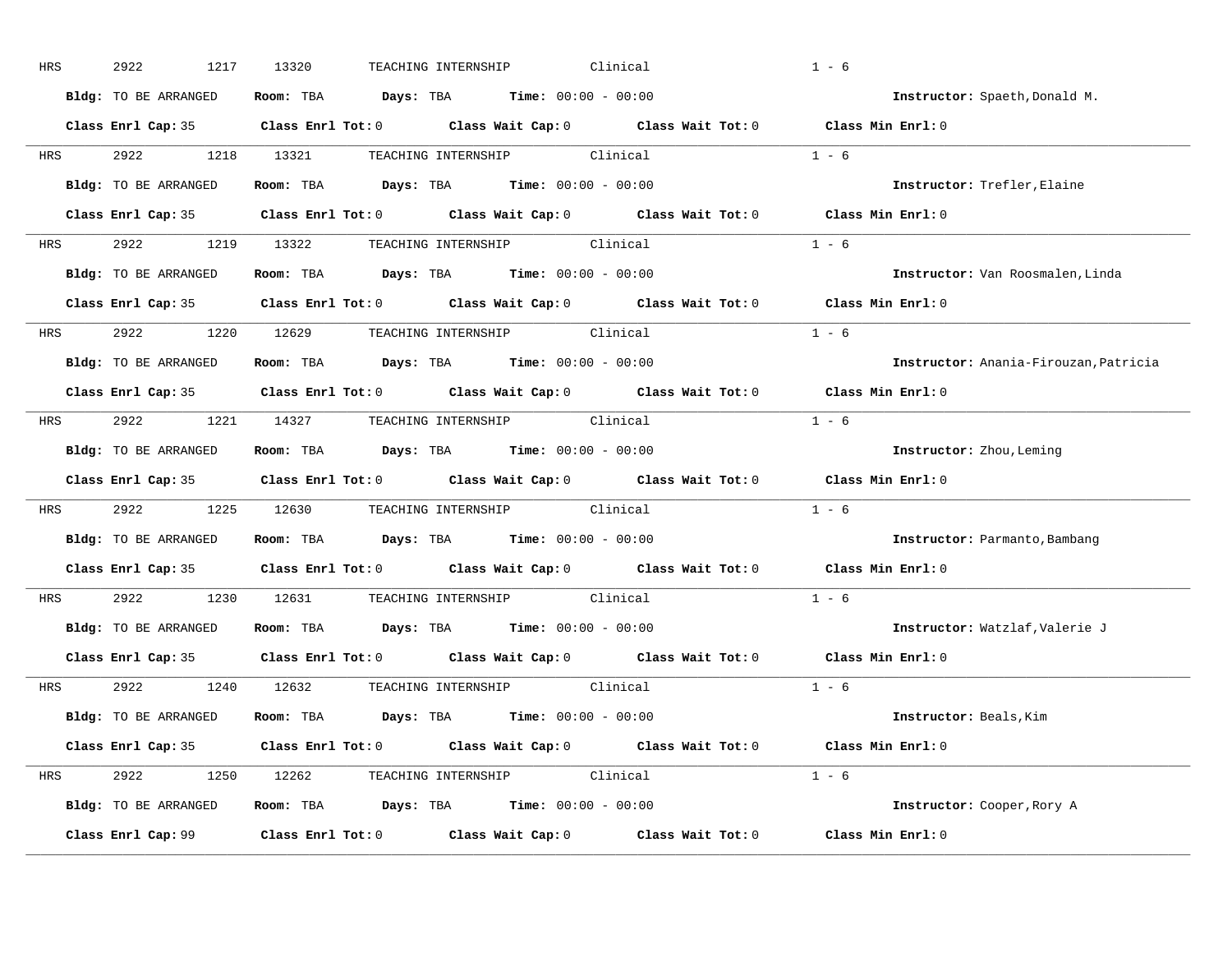#### Report ID: SR201 **University of Pittsburgh** Page No. 221 of 251 **Schedule of Classes for Summer Term 2020-2021** Run Date: 11/07/2020 **Summer Term** Run Time: 00:30:09

| Subject    | Catalog Nbr Section Class Nbr | Course Title                                                   | Component                                                                                  | Units<br>Topics                     |
|------------|-------------------------------|----------------------------------------------------------------|--------------------------------------------------------------------------------------------|-------------------------------------|
| HRS        | 2922<br>1255                  | 13937<br>TEACHING INTERNSHIP                                   | Clinical                                                                                   | $1 - 6$                             |
|            | Bldg: TO BE ARRANGED          | Room: TBA $Days:$ TBA $Time: 00:00 - 00:00$                    |                                                                                            | Instructor: Baker, Nancy Adele      |
|            |                               |                                                                | Class Enrl Cap: 35 Class Enrl Tot: 0 Class Wait Cap: 0 Class Wait Tot: 0                   | Class Min Enrl: 0                   |
| HRS        | 2922 2022                     | 1260 13938                                                     | TEACHING INTERNSHIP Clinical                                                               | $1 - 6$                             |
|            | Bldg: TO BE ARRANGED          |                                                                | <b>Room:</b> TBA <b>Days:</b> TBA <b>Time:</b> 00:00 - 00:00                               | Instructor: Chisholm, Denise        |
|            |                               |                                                                | Class Enrl Cap: 35 Class Enrl Tot: 0 Class Wait Cap: 0 Class Wait Tot: 0                   | Class Min Enrl: 0                   |
| <b>HRS</b> | 2922                          | 1265 13939 TEACHING INTERNSHIP Clinical                        |                                                                                            | $1 - 6$                             |
|            | Bldg: TO BE ARRANGED          | Room: TBA $Days:$ TBA $Time: 00:00 - 00:00$                    |                                                                                            | Instructor: Costantini, Patricia A  |
|            |                               |                                                                | Class Enrl Cap: 35 Class Enrl Tot: 0 Class Wait Cap: 0 Class Wait Tot: 0                   | Class Min $Enr1:0$                  |
| HRS        | 2922                          | 1280 13940                                                     | TEACHING INTERNSHIP Clinical                                                               | $1 - 6$                             |
|            | Bldg: TO BE ARRANGED          | Room: TBA $Days:$ TBA $Time: 00:00 - 00:00$                    |                                                                                            | Instructor: Skidmore, Elizabeth R.  |
|            |                               |                                                                | Class Enrl Cap: 35 Class Enrl Tot: 0 Class Wait Cap: 0 Class Wait Tot: 0                   | Class Min Enrl: 0                   |
| <b>HRS</b> | 2922                          | 1285 13941                                                     | TEACHING INTERNSHIP Clinical                                                               | $1 - 6$                             |
|            | Bldg: TO BE ARRANGED          | Room: TBA $Days: TBA$ Time: $00:00 - 00:00$                    |                                                                                            | Instructor: DeAlmeida, Dilhari R    |
|            |                               |                                                                | Class Enrl Cap: 35 Class Enrl Tot: 0 Class Wait Cap: 0 Class Wait Tot: 0 Class Min Enrl: 0 |                                     |
| HRS        | 2922<br>1290                  | 14681                                                          | TEACHING INTERNSHIP Clinical                                                               | $1 - 6$                             |
|            | Bldg: TO BE ARRANGED          | Room: TBA $Days:$ TBA $Time: 00:00 - 00:00$                    |                                                                                            | Instructor: Saptono, Andi           |
|            |                               |                                                                | Class Enrl Cap: 35 Class Enrl Tot: 0 Class Wait Cap: 0 Class Wait Tot: 0 Class Min Enrl: 0 |                                     |
| HRS        | 2922 2022                     | 1340 16941                                                     | TEACHING INTERNSHIP Clinical                                                               | $1 - 6$                             |
|            | Bldg: TO BE ARRANGED          | Room: TBA $\rule{1em}{0.15mm}$ Days: TBA Time: $00:00 - 00:00$ |                                                                                            | Instructor: Sethi, Amit             |
|            |                               |                                                                | Class Enrl Cap: 35 Class Enrl Tot: 0 Class Wait Cap: 0 Class Wait Tot: 0                   | Class Min Enrl: 0                   |
| HRS        | 2922<br>1345                  | 16942                                                          | TEACHING INTERNSHIP Clinical                                                               | $1 - 6$                             |
|            | Bldg: TO BE ARRANGED          | Room: TBA $Days:$ TBA $Time: 00:00 - 00:00$                    |                                                                                            | Instructor: Bendixen, Roxanna Marie |
|            | Class Enrl Cap: 35            |                                                                | Class Enrl Tot: $0$ Class Wait Cap: $0$ Class Wait Tot: $0$                                | Class Min Enrl: 0                   |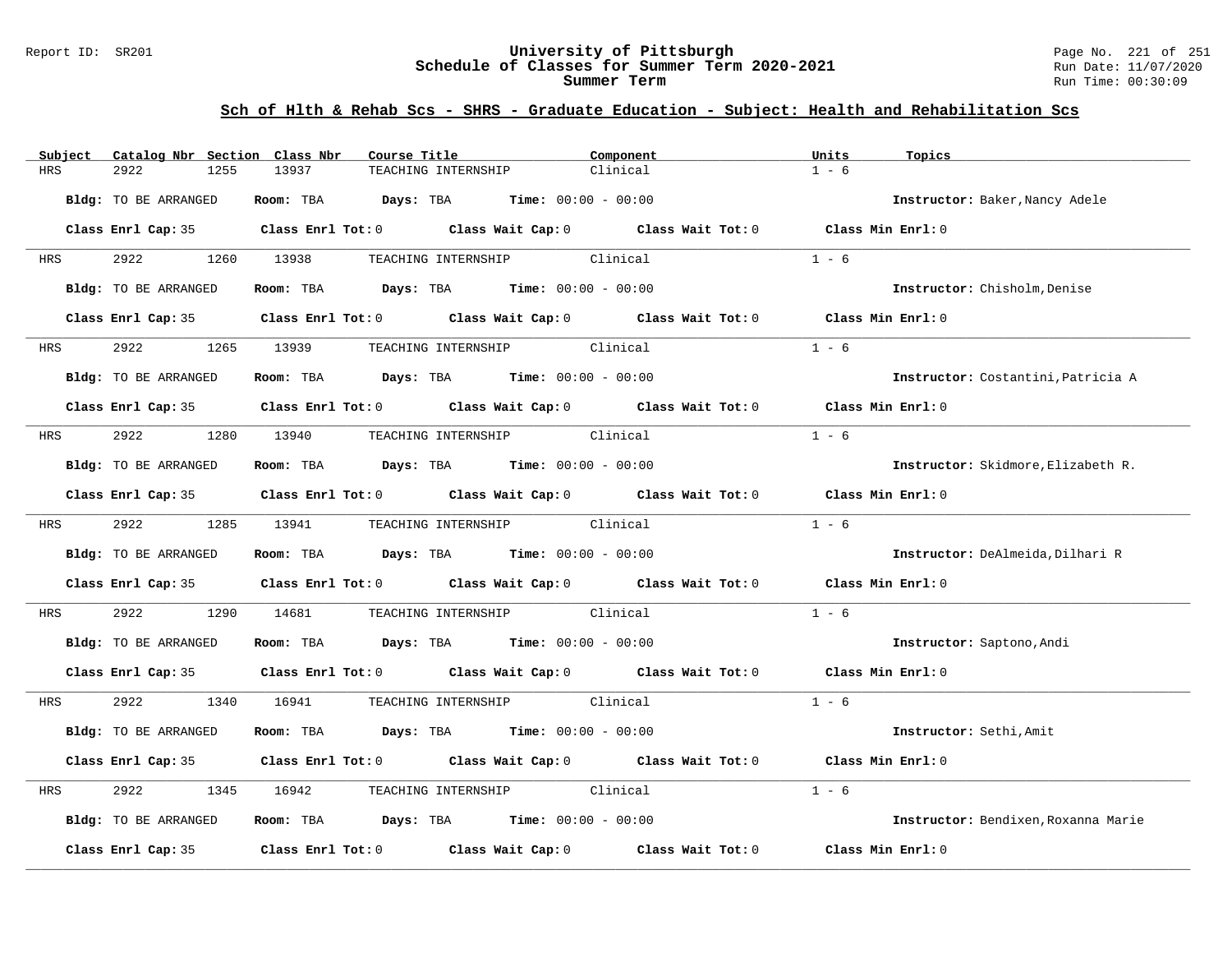| HRS        | 2922<br>1350         | 16943<br>Clinical<br>TEACHING INTERNSHIP                                                            | $1 - 6$                              |
|------------|----------------------|-----------------------------------------------------------------------------------------------------|--------------------------------------|
|            | Bldg: TO BE ARRANGED | Room: TBA $Days:$ TBA $Time: 00:00 - 00:00$                                                         | Instructor: Baird, Joanne Merante    |
|            |                      | Class Enrl Cap: 35 Class Enrl Tot: 0 Class Wait Cap: 0 Class Wait Tot: 0 Class Min Enrl: 0          |                                      |
| HRS        | 2922 2022            | 1356 16944<br>TEACHING INTERNSHIP Clinical                                                          | $1 - 6$                              |
|            | Bldg: TO BE ARRANGED | Room: TBA $Days:$ TBA $Time: 00:00 - 00:00$                                                         | Instructor: Toto, Pamela Ellen       |
|            |                      | Class Enrl Cap: 35 Class Enrl Tot: 0 Class Wait Cap: 0 Class Wait Tot: 0 Class Min Enrl: 0          |                                      |
| HRS        |                      | 2924 1145 12656 GRADUATE RESEARCH PROPOSAL Thesis Research 1 - 6                                    |                                      |
|            | Bldg: TO BE ARRANGED | Room: TBA $Days:$ TBA $Time: 00:00 - 00:00$                                                         | Instructor: Carvell, George E        |
|            |                      | Class Enrl Cap: 99 $\qquad$ Class Enrl Tot: 0 $\qquad$ Class Wait Cap: 0 $\qquad$ Class Wait Tot: 0 | Class Min Enrl: 0                    |
| <b>HRS</b> |                      | 2924 1150 12657 GRADUATE RESEARCH PROPOSAL Thesis Research                                          | $1 - 6$                              |
|            | Bldg: TO BE ARRANGED | Room: TBA $Days:$ TBA $Time: 00:00 - 00:00$                                                         | Instructor: Staff                    |
|            |                      | Class Enrl Cap: 99 Class Enrl Tot: 0 Class Wait Cap: 0 Class Wait Tot: 0                            | Class Min Enrl: 0                    |
| HRS        |                      | 2924 1155 12658 GRADUATE RESEARCH PROPOSAL Thesis Research 1 - 6                                    |                                      |
|            | Bldg: TO BE ARRANGED | Room: TBA $Days: TBA$ Time: $00:00 - 00:00$                                                         | Instructor: Fitzgerald, Gerald G.    |
|            |                      | Class Enrl Cap: 99 Class Enrl Tot: 0 Class Wait Cap: 0 Class Wait Tot: 0 Class Min Enrl: 0          |                                      |
| HRS        |                      | 2924 1160 12659 GRADUATE RESEARCH PROPOSAL Thesis Research                                          | $1 - 6$                              |
|            | Bldg: TO BE ARRANGED | Room: TBA $Days:$ TBA $Time: 00:00 - 00:00$                                                         | Instructor: Irrgang, James J         |
|            |                      | Class Enrl Cap: 99 (class Enrl Tot: 0 (class Wait Cap: 0 (class Wait Tot: 0 $\sim$                  | Class Min Enrl: 0                    |
| <b>HRS</b> | 2924                 | 1165 12660<br>GRADUATE RESEARCH PROPOSAL<br>Thesis Research                                         | $1 - 6$                              |
|            | Bldg: TO BE ARRANGED | Room: TBA $Days:$ TBA $Time: 00:00 - 00:00$                                                         | Instructor: Kelly, M Kathleen        |
|            |                      | Class Enrl Cap: 99 Class Enrl Tot: 0 Class Wait Cap: 0 Class Wait Tot: 0                            | Class Min Enrl: 0                    |
| HRS        |                      | Thesis Research $1 - 6$<br>2924 1170 12661 GRADUATE RESEARCH PROPOSAL                               |                                      |
|            | Bldg: TO BE ARRANGED | Room: TBA $Days:$ TBA $Time: 00:00 - 00:00$                                                         | Instructor: Sparto, Patrick J.       |
|            |                      | Class Enrl Cap: 99 Class Enrl Tot: 0 Class Wait Cap: 0 Class Wait Tot: 0 Class Min Enrl: 0          |                                      |
| HRS        |                      | 2924 1175 12662 GRADUATE RESEARCH PROPOSAL Thesis Research 1 - 6                                    |                                      |
|            | Bldg: TO BE ARRANGED | Room: TBA $Days: TBA$ Time: $00:00 - 00:00$                                                         | Instructor: Van Swearingen, Jessie M |
|            | Class Enrl Cap: 99   | $Class$ $Enrl$ $Tot: 0$ $Class$ $Wait$ $Cap: 0$ $Class$ $Wait$ $Tot: 0$                             | Class Min Enrl: 0                    |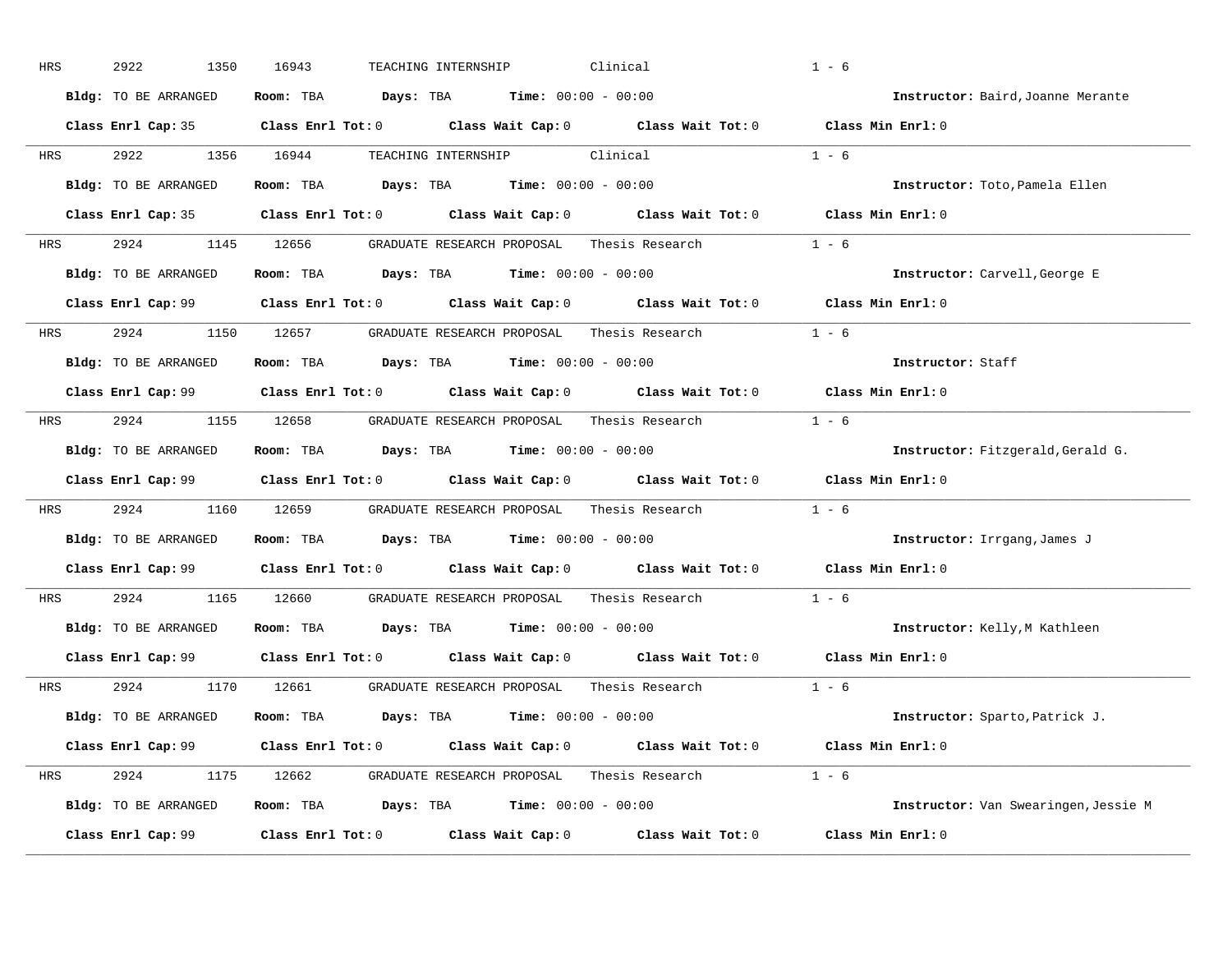#### Report ID: SR201 **University of Pittsburgh** Page No. 223 of 251 **Schedule of Classes for Summer Term 2020-2021** Run Date: 11/07/2020 **Summer Term** Run Time: 00:30:09

| Catalog Nbr Section Class Nbr<br>Subject | Course Title                                                                               | Component                                          | Units<br>Topics                       |
|------------------------------------------|--------------------------------------------------------------------------------------------|----------------------------------------------------|---------------------------------------|
| <b>HRS</b><br>2924<br>1180               | 12663<br>GRADUATE RESEARCH PROPOSAL                                                        | Thesis Research                                    | $1 - 6$                               |
| Bldg: TO BE ARRANGED                     | Room: TBA Days: TBA<br><b>Time:</b> $00:00 - 00:00$                                        |                                                    | Instructor: Whitney, Susan L          |
|                                          | Class Enrl Cap: 99 Class Enrl Tot: 0 Class Wait Cap: 0 Class Wait Tot: 0 Class Min Enrl: 0 |                                                    |                                       |
| 2924<br>HRS                              | 1185 12664<br>GRADUATE RESEARCH PROPOSAL Thesis Research                                   |                                                    | $1 - 6$                               |
| Bldg: TO BE ARRANGED                     | Room: TBA $Days:$ TBA $Time: 00:00 - 00:00$                                                |                                                    | Instructor: Staff                     |
|                                          | Class Enrl Cap: 99 Class Enrl Tot: 0 Class Wait Cap: 0 Class Wait Tot: 0 Class Min Enrl: 0 |                                                    |                                       |
| 2924<br><b>HRS</b>                       | 1190 12665<br>GRADUATE RESEARCH PROPOSAL Thesis Research                                   |                                                    | $1 - 6$                               |
| Bldg: TO BE ARRANGED                     | Room: TBA $Days:$ TBA Time: $00:00 - 00:00$                                                |                                                    | Instructor: Anania-Firouzan, Patricia |
|                                          | Class Enrl Cap: 99 Class Enrl Tot: 0 Class Wait Cap: 0 Class Wait Tot: 0 Class Min Enrl: 0 |                                                    |                                       |
| 2924<br>HRS                              | 1195 12666 GRADUATE RESEARCH PROPOSAL Thesis Research                                      |                                                    | $1 - 6$                               |
| Bldg: TO BE ARRANGED                     | Room: TBA $Days:$ TBA $Time: 00:00 - 00:00$                                                |                                                    | Instructor: Parmanto, Bambang         |
|                                          | Class Enrl Cap: 99 Class Enrl Tot: 0 Class Wait Cap: 0 Class Wait Tot: 0 Class Min Enrl: 0 |                                                    |                                       |
| 2924<br><b>HRS</b>                       | 1200 12667<br>GRADUATE RESEARCH PROPOSAL Thesis Research                                   |                                                    | $1 - 6$                               |
| Bldg: TO BE ARRANGED                     | Room: TBA $Days:$ TBA $Time: 00:00 - 00:00$                                                |                                                    | Instructor: Watzlaf, Valerie J        |
|                                          | Class Enrl Cap: 99 Class Enrl Tot: 0 Class Wait Cap: 0 Class Wait Tot: 0 Class Min Enrl: 0 |                                                    |                                       |
| 2924<br>1201<br>HRS                      | 14343 GRADUATE RESEARCH PROPOSAL                                                           | Thesis Research                                    | $1 - 6$                               |
| Bldg: TO BE ARRANGED                     | Room: TBA $Days:$ TBA $Time: 00:00 - 00:00$                                                |                                                    | Instructor: Zhou, Leming              |
|                                          | Class Enrl Cap: 20 Class Enrl Tot: 0 Class Wait Cap: 0 Class Wait Tot: 0 Class Min Enrl: 0 |                                                    |                                       |
| 2924<br>HRS                              | 1205 12668                                                                                 | GRADUATE RESEARCH PROPOSAL Thesis Research $1 - 6$ |                                       |
| Bldg: TO BE ARRANGED                     | Room: TBA $Days:$ TBA $Time: 00:00 - 00:00$                                                |                                                    | Instructor: Beals, Kim                |
|                                          | Class Enrl Cap: 99 Class Enrl Tot: 0 Class Wait Cap: 0 Class Wait Tot: 0 Class Min Enrl: 0 |                                                    |                                       |
| 2924<br>HRS<br>1215                      |                                                                                            |                                                    | $1 - 6$                               |
| Bldg: TO BE ARRANGED                     | Room: TBA $Days:$ TBA $Time: 00:00 - 00:00$                                                |                                                    | Instructor: Staff                     |
| Class Enrl Cap: 20                       | Class Enrl Tot: $0$ Class Wait Cap: $0$ Class Wait Tot: $0$                                |                                                    | Class Min Enrl: 0                     |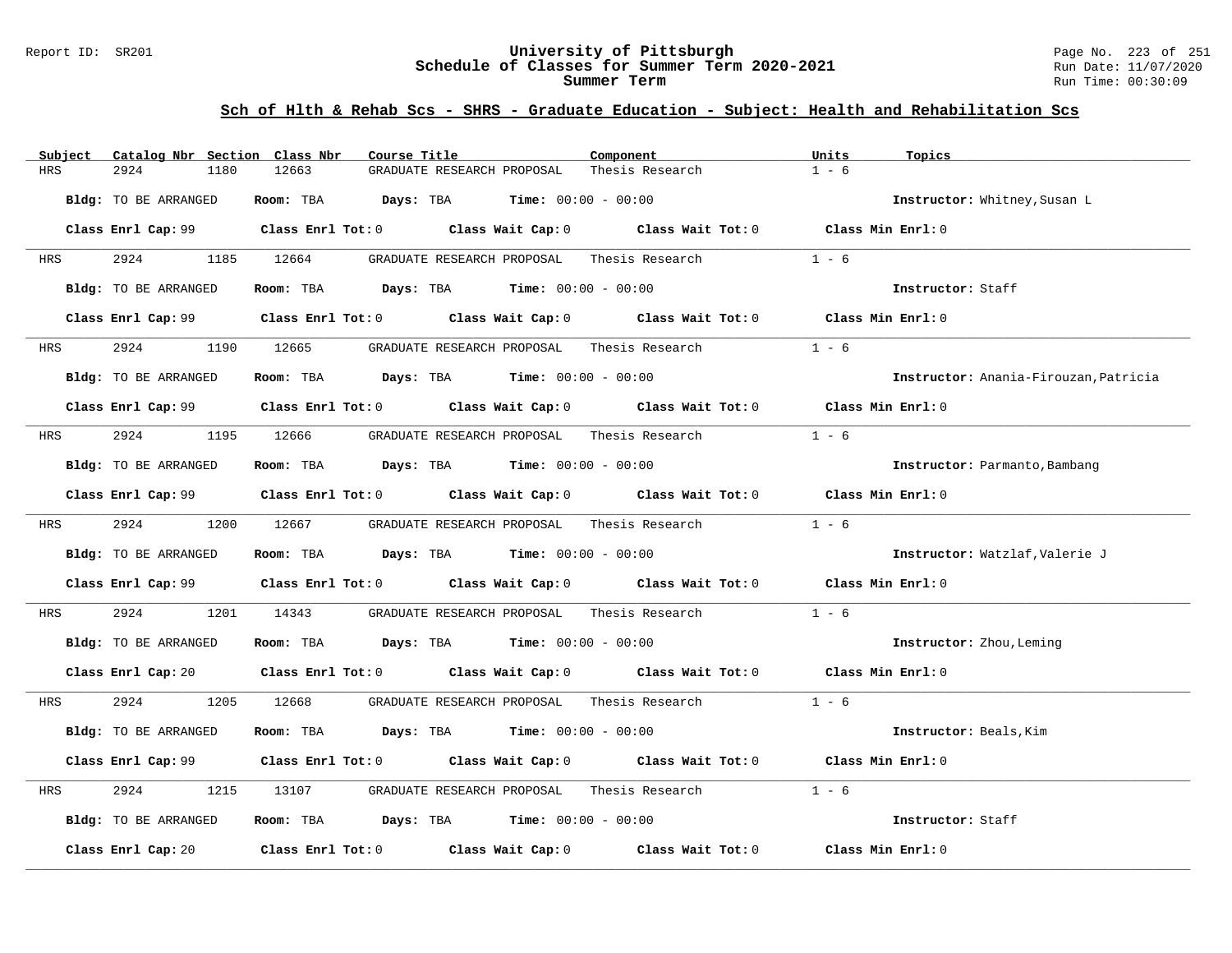| HRS        | 2924<br>1220         | 13108<br>GRADUATE RESEARCH PROPOSAL<br>Thesis Research                                              | $1 - 6$                            |
|------------|----------------------|-----------------------------------------------------------------------------------------------------|------------------------------------|
|            | Bldg: TO BE ARRANGED | Room: TBA $Days:$ TBA $Time: 00:00 - 00:00$                                                         | Instructor: Staff                  |
|            |                      | Class Enrl Cap: 20 Class Enrl Tot: 0 Class Wait Cap: 0 Class Wait Tot: 0 Class Min Enrl: 0          |                                    |
|            |                      | HRS 2924 1225 13109 GRADUATE RESEARCH PROPOSAL Thesis Research 1 - 6                                |                                    |
|            | Bldg: TO BE ARRANGED | Room: TBA $Days:$ TBA Time: $00:00 - 00:00$                                                         | Instructor: Brienza, David M       |
|            |                      | Class Enrl Cap: 20 Class Enrl Tot: 0 Class Wait Cap: 0 Class Wait Tot: 0 Class Min Enrl: 0          |                                    |
|            |                      | HRS 2924 1230 13110 GRADUATE RESEARCH PROPOSAL Thesis Research 1 - 6                                |                                    |
|            |                      | Bldg: TO BE ARRANGED Room: TBA Days: TBA Time: 00:00 - 00:00                                        | Instructor: Staff                  |
|            |                      | Class Enrl Cap: 20 Class Enrl Tot: 0 Class Wait Cap: 0 Class Wait Tot: 0 Class Min Enrl: 0          |                                    |
|            |                      | HRS 2924 1235 13111 GRADUATE RESEARCH PROPOSAL Thesis Research 1 - 6                                |                                    |
|            | Bldg: TO BE ARRANGED | Room: TBA $\rule{1em}{0.15mm}$ Days: TBA Time: $00:00 - 00:00$                                      | Instructor: Cooper, Rory A         |
|            |                      | Class Enrl Cap: 20 Class Enrl Tot: 0 Class Wait Cap: 0 Class Wait Tot: 0 Class Min Enrl: 0          |                                    |
|            |                      | HRS 2924 1240 13112 GRADUATE RESEARCH PROPOSAL Thesis Research 1 - 6                                |                                    |
|            | Bldg: TO BE ARRANGED | Room: TBA $\rule{1em}{0.15mm}$ Days: TBA $\rule{1.5mm}{0.15mm}$ Time: $00:00 - 00:00$               | Instructor: Ding, Dan              |
|            |                      | Class Enrl Cap: 20 Class Enrl Tot: 0 Class Wait Cap: 0 Class Wait Tot: 0 Class Min Enrl: 0          |                                    |
|            |                      | HRS 2924 1245 13113 GRADUATE RESEARCH PROPOSAL Thesis Research 1 - 6                                |                                    |
|            |                      | Bldg: TO BE ARRANGED Room: TBA Days: TBA Time: 00:00 - 00:00                                        | <b>Instructor:</b> Staff           |
|            |                      | Class Enrl Cap: 20 $\qquad$ Class Enrl Tot: 0 $\qquad$ Class Wait Cap: 0 $\qquad$ Class Wait Tot: 0 | Class Min $Enr1:0$                 |
| <b>HRS</b> |                      | 2924 1250 13114 GRADUATE RESEARCH PROPOSAL Thesis Research                                          | $1 - 6$                            |
|            |                      | <b>Bldg:</b> TO BE ARRANGED <b>Room:</b> TBA <b>Days:</b> TBA <b>Time:</b> $00:00 - 00:00$          | Instructor: Staff                  |
|            |                      | Class Enrl Cap: 20 Class Enrl Tot: 0 Class Wait Cap: 0 Class Wait Tot: 0 Class Min Enrl: 0          |                                    |
|            |                      | HRS 2924 1255 13115 GRADUATE RESEARCH PROPOSAL Thesis Research 1 - 6                                |                                    |
|            |                      | Bldg: TO BE ARRANGED Room: TBA Days: TBA Time: 00:00 - 00:00                                        | Instructor: Staff                  |
|            |                      | Class Enrl Cap: 20 Class Enrl Tot: 0 Class Wait Cap: 0 Class Wait Tot: 0 Class Min Enrl: 0          |                                    |
|            |                      |                                                                                                     |                                    |
|            |                      | HRS 2924 1260 13116 GRADUATE RESEARCH PROPOSAL Thesis Research 1 - 6                                |                                    |
|            |                      | Bldg: TO BE ARRANGED Room: TBA Days: TBA Time: 00:00 - 00:00                                        | Instructor: McCue, Michael Patrick |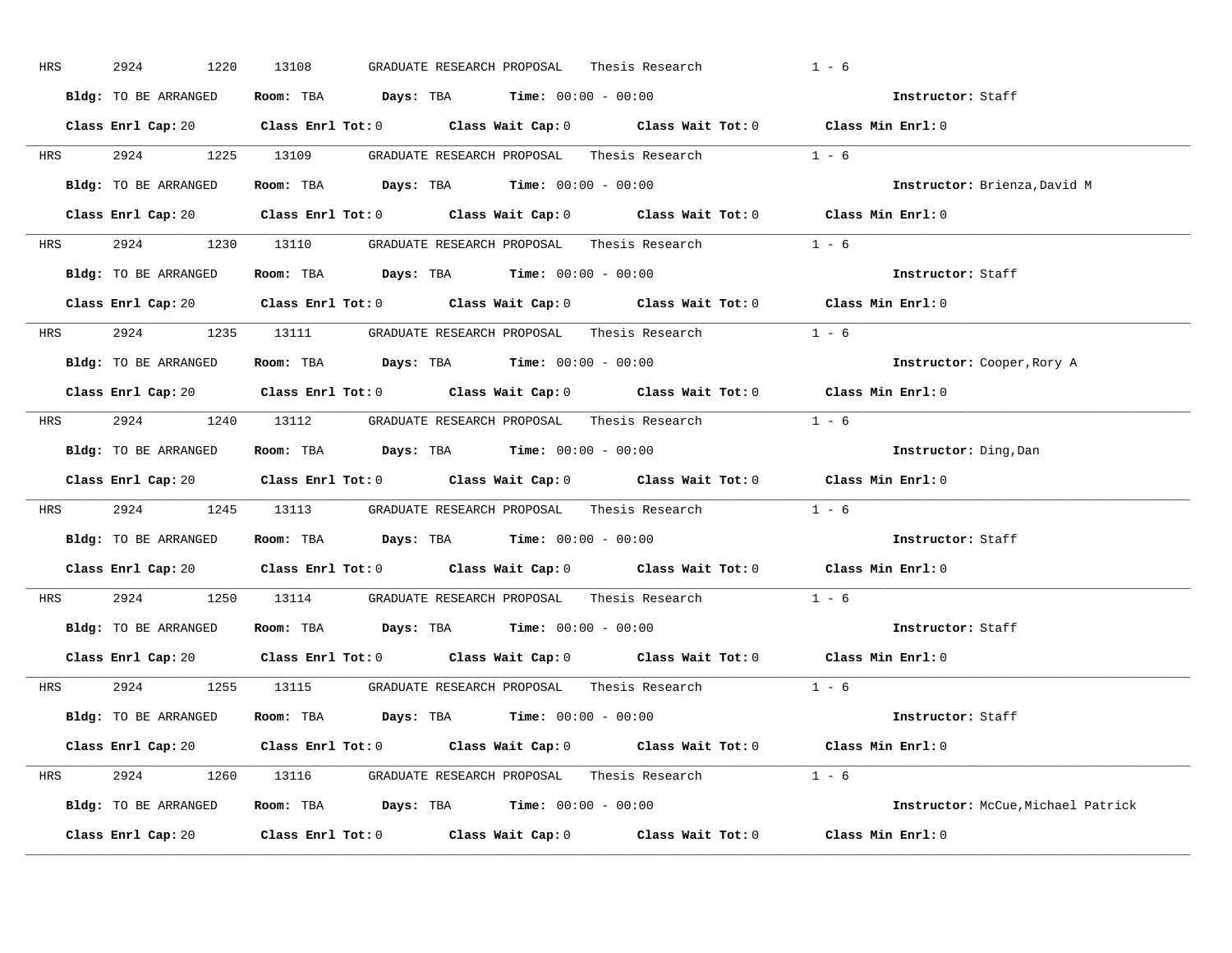#### Report ID: SR201 **University of Pittsburgh** Page No. 225 of 251 **Schedule of Classes for Summer Term 2020-2021** Run Date: 11/07/2020 **Summer Term** Run Time: 00:30:09

| Subject     | Catalog Nbr Section Class Nbr | Course Title |                                                                                                | Component                                                                                                                      | Units<br>Topics                    |  |
|-------------|-------------------------------|--------------|------------------------------------------------------------------------------------------------|--------------------------------------------------------------------------------------------------------------------------------|------------------------------------|--|
| 2924<br>HRS | 1265                          | 13117        | GRADUATE RESEARCH PROPOSAL                                                                     | Thesis Research                                                                                                                | $1 - 6$                            |  |
|             | Bldg: TO BE ARRANGED          |              | Room: TBA $Days:$ TBA $Time: 00:00 - 00:00$                                                    |                                                                                                                                | Instructor: Staff                  |  |
|             |                               |              |                                                                                                | Class Enrl Cap: 20 $\qquad$ Class Enrl Tot: 0 $\qquad$ Class Wait Cap: 0 $\qquad$ Class Wait Tot: 0 $\qquad$ Class Min Enrl: 0 |                                    |  |
| <b>HRS</b>  | 2924 1270 13118               |              | GRADUATE RESEARCH PROPOSAL Thesis Research                                                     |                                                                                                                                | $1 - 6$                            |  |
|             | Bldg: TO BE ARRANGED          |              | Room: TBA $Days:$ TBA $Time: 00:00 - 00:00$                                                    |                                                                                                                                | Instructor: Schmeler, Mark Raymond |  |
|             |                               |              |                                                                                                | Class Enrl Cap: 20 Class Enrl Tot: 0 Class Wait Cap: 0 Class Wait Tot: 0 Class Min Enrl: 0                                     |                                    |  |
| <b>HRS</b>  | 2924 1275 13119               |              | GRADUATE RESEARCH PROPOSAL Thesis Research                                                     |                                                                                                                                | $1 - 6$                            |  |
|             | Bldg: TO BE ARRANGED          |              | Room: TBA $Days:$ TBA $Time: 00:00 - 00:00$                                                    |                                                                                                                                | Instructor: Staff                  |  |
|             |                               |              |                                                                                                | Class Enrl Cap: 20 $\qquad$ Class Enrl Tot: 0 $\qquad$ Class Wait Cap: 0 $\qquad$ Class Wait Tot: 0 $\qquad$ Class Min Enrl: 0 |                                    |  |
|             |                               |              |                                                                                                |                                                                                                                                | $1 - 6$                            |  |
|             | Bldg: TO BE ARRANGED          |              | Room: TBA $Days:$ TBA $Time: 00:00 - 00:00$                                                    |                                                                                                                                | Instructor: Staff                  |  |
|             |                               |              |                                                                                                | Class Enrl Cap: 20 Class Enrl Tot: 0 Class Wait Cap: 0 Class Wait Tot: 0 Class Min Enrl: 0                                     |                                    |  |
|             | HRS 2924 1281 13210           |              |                                                                                                | GRADUATE RESEARCH PROPOSAL Thesis Research 1 - 6                                                                               |                                    |  |
|             | Bldg: TO BE ARRANGED          |              | Room: TBA $Days:$ TBA $Time: 00:00 - 00:00$                                                    |                                                                                                                                | Instructor: Staff                  |  |
|             |                               |              |                                                                                                | Class Enrl Cap: 20 Class Enrl Tot: 0 Class Wait Cap: 0 Class Wait Tot: 0 Class Min Enrl: 0                                     |                                    |  |
| HRS         | 2924                          | 1285 13121   |                                                                                                | GRADUATE RESEARCH PROPOSAL Thesis Research                                                                                     | $1 - 6$                            |  |
|             | Bldg: TO BE ARRANGED          |              | Room: TBA $\rule{1em}{0.15mm}$ Days: TBA Time: $00:00 - 00:00$                                 |                                                                                                                                | Instructor: Staff                  |  |
|             |                               |              |                                                                                                | Class Enrl Cap: 20 Class Enrl Tot: 0 Class Wait Cap: 0 Class Wait Tot: 0 Class Min Enrl: 0                                     |                                    |  |
|             |                               |              |                                                                                                | HRS 2924 1290 12279 GRADUATE RESEARCH PROPOSAL Thesis Research 1 - 6                                                           |                                    |  |
|             | Bldg: TO BE ARRANGED          |              | Room: TBA $Days:$ TBA $Time: 00:00 - 00:00$                                                    |                                                                                                                                | Instructor: Brach, Jennifer Sokol  |  |
|             |                               |              |                                                                                                | Class Enrl Cap: 99 Class Enrl Tot: 0 Class Wait Cap: 0 Class Wait Tot: 0 Class Min Enrl: 0                                     |                                    |  |
| HRS         | 2924                          |              |                                                                                                | 1295 13933 GRADUATE RESEARCH PROPOSAL Thesis Research                                                                          | $1 - 6$                            |  |
|             | Bldg: TO BE ARRANGED          |              | <b>Room:</b> TBA $\qquad \qquad$ <b>Days:</b> TBA $\qquad \qquad$ <b>Time:</b> $00:00 - 00:00$ |                                                                                                                                | Instructor: Staff                  |  |
|             |                               |              |                                                                                                | Class Enrl Cap: 20 Class Enrl Tot: 0 Class Wait Cap: 0 Class Wait Tot: 0 Class Min Enrl: 0                                     |                                    |  |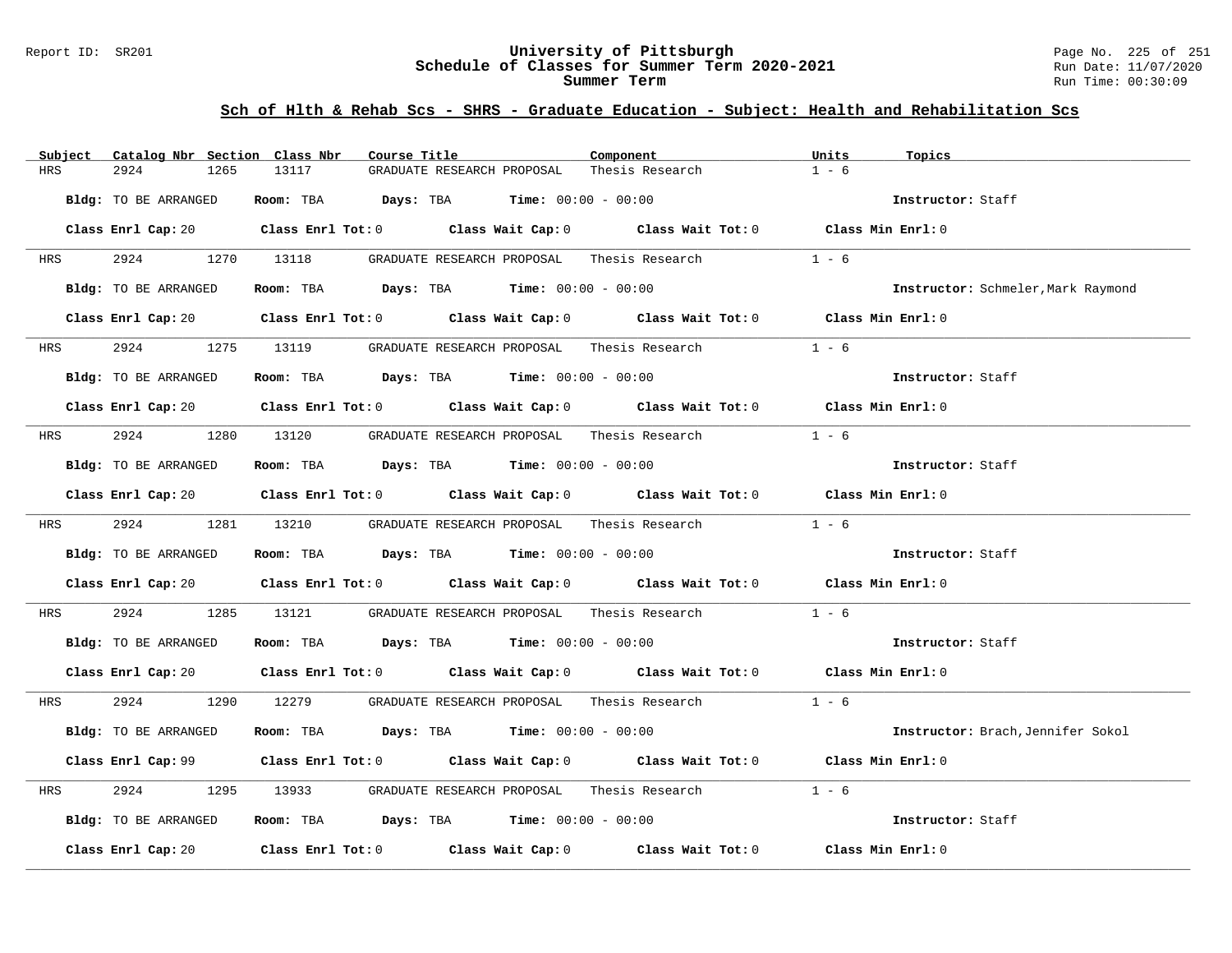| HRS | 2924<br>1300         | 13934<br>Thesis Research<br>GRADUATE RESEARCH PROPOSAL                                             | $1 - 6$                                               |
|-----|----------------------|----------------------------------------------------------------------------------------------------|-------------------------------------------------------|
|     | Bldg: TO BE ARRANGED | <b>Time:</b> $00:00 - 00:00$<br>Room: TBA<br>Days: TBA                                             | Instructor: Chisholm, Denise                          |
|     | Class Enrl Cap: 20   | Class Enrl Tot: 0<br>Class Wait Cap: 0                                                             | Class Wait Tot: 0 Class Min Enrl: 0                   |
| HRS | 2924<br>1320         | 13935<br>GRADUATE RESEARCH PROPOSAL                                                                | $1 - 6$<br>Thesis Research                            |
|     | Bldg: TO BE ARRANGED | <b>Days:</b> TBA <b>Time:</b> $00:00 - 00:00$<br>Room: TBA                                         | Instructor: Skidmore, Elizabeth R.                    |
|     | Class Enrl Cap: 20   | Class Enrl Tot: 0 Class Wait Cap: 0 Class Wait Tot: 0 Class Min Enrl: 0                            |                                                       |
| HRS | 2924<br>1325         | 13936<br>GRADUATE RESEARCH PROPOSAL Thesis Research 1 - 6                                          |                                                       |
|     | Bldg: TO BE ARRANGED | Room: TBA<br><b>Days:</b> TBA <b>Time:</b> $00:00 - 00:00$                                         | Instructor: DeAlmeida, Dilhari R                      |
|     |                      | Class Enrl Cap: 20 Class Enrl Tot: 0                                                               | Class Wait Cap: 0 Class Wait Tot: 0 Class Min Enrl: 0 |
| HRS | 2924<br>1330         | 14686<br>GRADUATE RESEARCH PROPOSAL                                                                | $1 - 6$<br>Thesis Research                            |
|     | Bldg: TO BE ARRANGED | <b>Days:</b> TBA <b>Time:</b> $00:00 - 00:00$<br>Room: TBA                                         | Instructor: Saptono, Andi                             |
|     | Class Enrl Cap: 20   | Class Enrl Tot: 0<br>Class Wait Cap: 0 Class Wait Tot: 0                                           | Class Min Enrl: 0                                     |
| HRS | 2924<br>1385         | 16951<br>GRADUATE RESEARCH PROPOSAL     Thesis Research                                            | $1 - 6$                                               |
|     | Bldg: TO BE ARRANGED | <b>Days:</b> TBA <b>Time:</b> $00:00 - 00:00$<br>Room: TBA                                         | Instructor: Sethi, Amit                               |
|     | Class Enrl Cap: 20   | Class Enrl Tot: 0 Class Wait Cap: 0 Class Wait Tot: 0                                              | Class Min Enrl: 0                                     |
| HRS | 2924<br>1390         | 16952<br>GRADUATE RESEARCH PROPOSAL Thesis Research                                                | $1 - 6$                                               |
|     | Bldg: TO BE ARRANGED | Room: TBA<br><b>Days:</b> TBA <b>Time:</b> $00:00 - 00:00$                                         | Instructor: Bendixen, Roxanna Marie                   |
|     |                      | Class Enrl Cap: 20 Class Enrl Tot: 0 Class Wait Cap: 0                                             | Class Min Enrl: 0<br>Class Wait Tot: 0                |
| HRS | 2924<br>1395         | 16953<br>GRADUATE RESEARCH PROPOSAL                                                                | $1 - 6$<br>Thesis Research                            |
|     | Bldg: TO BE ARRANGED | <b>Days:</b> TBA <b>Time:</b> $00:00 - 00:00$<br>Room: TBA                                         | Instructor: Baird, Joanne Merante                     |
|     |                      | Class Enrl Cap: 20 Class Enrl Tot: 0 Class Wait Cap: 0 Class Wait Tot: 0                           | Class Min Enrl: 0                                     |
| HRS | 2924<br>1405         | 16954<br>GRADUATE RESEARCH PROPOSAL Thesis Research                                                | $1 - 6$                                               |
|     | Bldg: TO BE ARRANGED | <b>Days:</b> TBA <b>Time:</b> $00:00 - 00:00$<br>Room: TBA                                         | Instructor: Toto, Pamela Ellen                        |
|     | Class Enrl Cap: 20   | Class Enrl Tot: 0 $\qquad$ Class Wait Cap: 0 $\qquad$ Class Wait Tot: 0 $\qquad$ Class Min Enrl: 0 |                                                       |
| HRS | 2925<br>1150         | GRADUATE RESEARCH Thesis Research 1 - 6<br>12693                                                   |                                                       |
|     | Bldg: TO BE ARRANGED | <b>Days:</b> TBA <b>Time:</b> $00:00 - 00:00$<br>Room: TBA                                         | Instructor: Carvell, George E                         |
|     |                      |                                                                                                    |                                                       |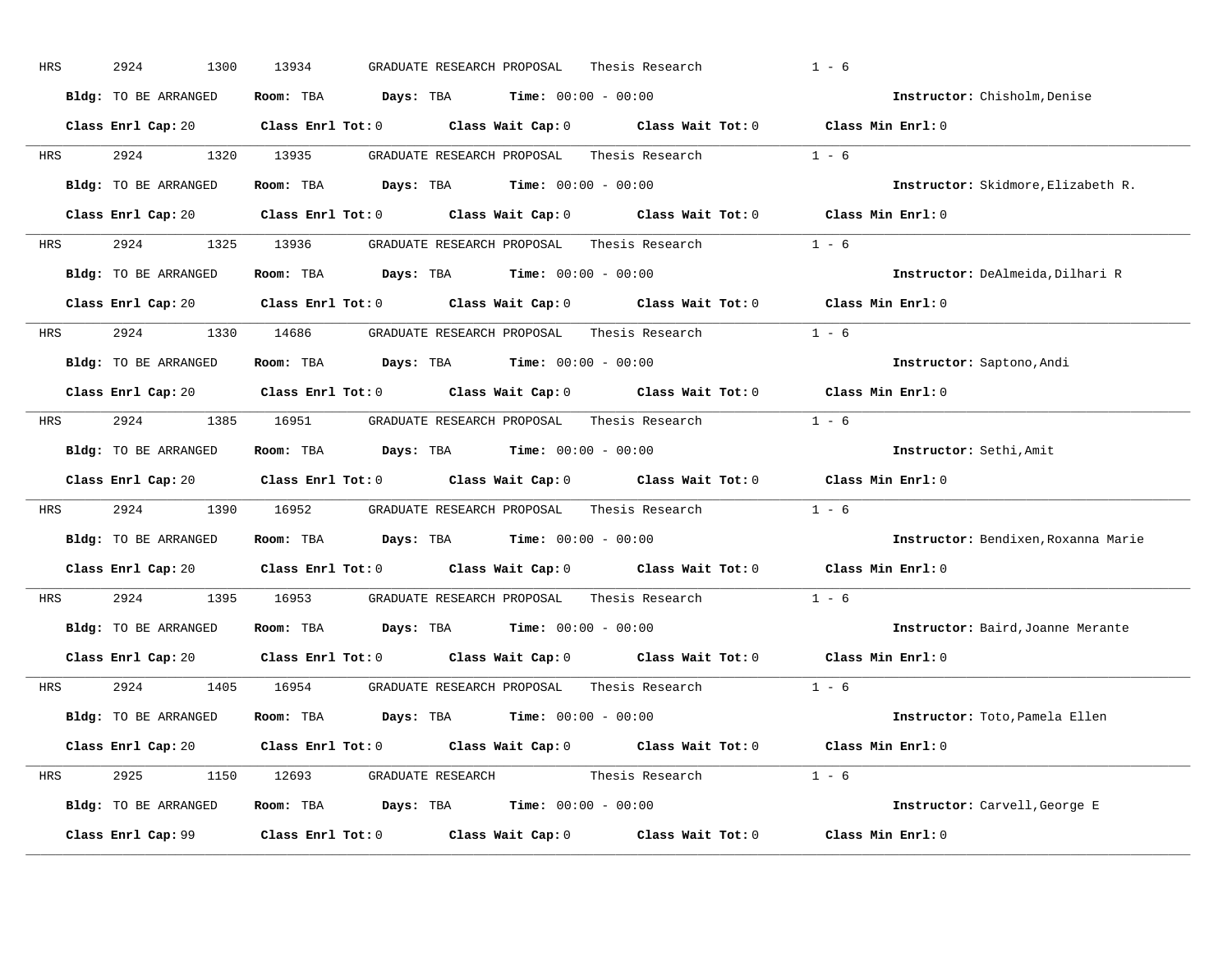#### Report ID: SR201 **University of Pittsburgh** Page No. 227 of 251 **Schedule of Classes for Summer Term 2020-2021** Run Date: 11/07/2020 **Summer Term** Run Time: 00:30:09

| Subject Catalog Nbr Section Class Nbr | Course Title                                                                                        | Component                         | Units<br>Topics                      |
|---------------------------------------|-----------------------------------------------------------------------------------------------------|-----------------------------------|--------------------------------------|
| 2925<br>HRS<br>1151                   | 14340<br>GRADUATE RESEARCH                                                                          | Thesis Research                   | $1 - 6$                              |
| Bldg: TO BE ARRANGED                  | Room: TBA $Days:$ TBA $Time: 00:00 - 00:00$                                                         |                                   | Instructor: Zhou, Leming             |
|                                       | Class Enrl Cap: 20 Class Enrl Tot: 0 Class Wait Cap: 0 Class Wait Tot: 0 Class Min Enrl: 0          |                                   |                                      |
| 2925<br><b>HRS</b>                    | 1155 12694                                                                                          | GRADUATE RESEARCH Thesis Research | $1 - 6$                              |
| Bldg: TO BE ARRANGED                  | Room: TBA $Days:$ TBA $Time: 00:00 - 00:00$                                                         |                                   | Instructor: Karg, Patricia E.        |
|                                       | Class Enrl Cap: 99 Class Enrl Tot: 0 Class Wait Cap: 0 Class Wait Tot: 0 Class Min Enrl: 0          |                                   |                                      |
| 2925<br>HRS                           | GRADUATE RESEARCH<br>1160 12695                                                                     | Thesis Research                   | $1 - 6$                              |
| Bldg: TO BE ARRANGED                  | Room: TBA $Days:$ TBA $Time: 00:00 - 00:00$                                                         |                                   | Instructor: Fitzgerald, Gerald G.    |
|                                       | Class Enrl Cap: 99 Class Enrl Tot: 0 Class Wait Cap: 0 Class Wait Tot: 0 Class Min Enrl: 0          |                                   |                                      |
| HRS                                   | 1165 12696<br>GRADUATE RESEARCH Thesis Research                                                     |                                   | $1 - 6$                              |
| Bldg: TO BE ARRANGED                  | Room: TBA $Days:$ TBA $Time: 00:00 - 00:00$                                                         |                                   | Instructor: Irrgang, James J         |
|                                       | Class Enrl Cap: 99 Class Enrl Tot: 0 Class Wait Cap: 0 Class Wait Tot: 0 Class Min Enrl: 0          |                                   |                                      |
| 2925<br><b>HRS</b>                    | 1170 12697 GRADUATE RESEARCH Thesis Research                                                        |                                   | $1 - 6$                              |
| Bldg: TO BE ARRANGED                  | Room: TBA $\rule{1em}{0.15mm}$ Days: TBA Time: $00:00 - 00:00$                                      |                                   | Instructor: Kelly, M Kathleen        |
|                                       | Class Enrl Cap: 99 Class Enrl Tot: 0 Class Wait Cap: 0 Class Wait Tot: 0 Class Min Enrl: 0          |                                   |                                      |
| 2925<br>HRS                           | 1175 12698                                                                                          | GRADUATE RESEARCH Thesis Research | $1 - 6$                              |
| Bldg: TO BE ARRANGED                  | <b>Room:</b> TBA $Days: TBA$ <b>Time:</b> $00:00 - 00:00$                                           |                                   | Instructor: Sparto, Patrick J.       |
|                                       | Class Enrl Cap: 99 Class Enrl Tot: 0 Class Wait Cap: 0 Class Wait Tot: 0 Class Min Enrl: 0          |                                   |                                      |
| 2925<br>HRS                           | 1180 12699 GRADUATE RESEARCH Thesis Research                                                        |                                   | $1 - 6$                              |
| Bldg: TO BE ARRANGED                  | Room: TBA $\rule{1em}{0.15mm}$ Days: TBA $\qquad$ Time: $00:00 - 00:00$                             |                                   | Instructor: Van Swearingen, Jessie M |
|                                       | Class Enrl Cap: 99 Class Enrl Tot: 0 Class Wait Cap: 0 Class Wait Tot: 0 Class Min Enrl: 0          |                                   |                                      |
| 2925<br>1185<br>HRS                   | GRADUATE RESEARCH Thesis Research<br>12700                                                          |                                   | $1 - 6$                              |
| Bldg: TO BE ARRANGED                  | Room: TBA $Days:$ TBA $Time: 00:00 - 00:00$                                                         |                                   | Instructor: Whitney, Susan L         |
|                                       | Class Enrl Cap: 99 $\qquad$ Class Enrl Tot: 0 $\qquad$ Class Wait Cap: 0 $\qquad$ Class Wait Tot: 0 |                                   | Class Min Enrl: 0                    |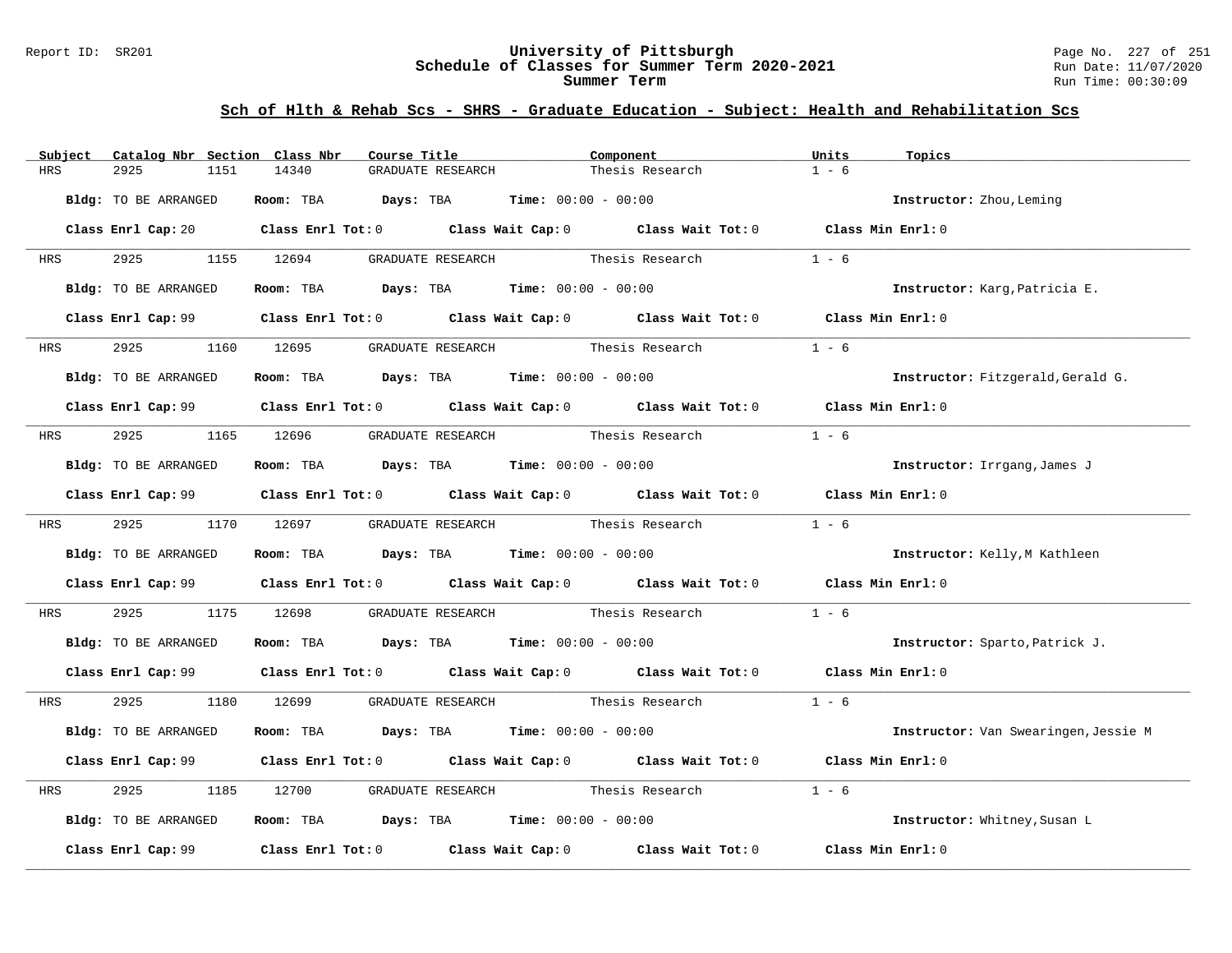| HRS        | 2925<br>1190         | 12701<br>GRADUATE RESEARCH                                                                 | Thesis Research | $1 - 6$                               |
|------------|----------------------|--------------------------------------------------------------------------------------------|-----------------|---------------------------------------|
|            | Bldg: TO BE ARRANGED | Room: TBA $Days:$ TBA $Time: 00:00 - 00:00$                                                |                 | Instructor: Staff                     |
|            |                      | Class Enrl Cap: 99 Class Enrl Tot: 0 Class Wait Cap: 0 Class Wait Tot: 0 Class Min Enrl: 0 |                 |                                       |
|            |                      | HRS 2925 1195 12702 GRADUATE RESEARCH Thesis Research 1 - 6                                |                 |                                       |
|            | Bldg: TO BE ARRANGED | Room: TBA $Days:$ TBA Time: $00:00 - 00:00$                                                |                 | Instructor: Anania-Firouzan, Patricia |
|            |                      | Class Enrl Cap: 99 Class Enrl Tot: 0 Class Wait Cap: 0 Class Wait Tot: 0 Class Min Enrl: 0 |                 |                                       |
|            |                      | HRS 2925 1200 12703 GRADUATE RESEARCH Thesis Research 1 - 6                                |                 |                                       |
|            |                      | Bldg: TO BE ARRANGED Room: TBA Days: TBA Time: 00:00 - 00:00                               |                 | Instructor: Parmanto, Bambang         |
|            |                      | Class Enrl Cap: 99 Class Enrl Tot: 0 Class Wait Cap: 0 Class Wait Tot: 0 Class Min Enrl: 0 |                 |                                       |
|            |                      | HRS $2925$ 1205 12704 GRADUATE RESEARCH Thesis Research 1 - 6                              |                 |                                       |
|            | Bldg: TO BE ARRANGED | Room: TBA $\rule{1em}{0.15mm}$ Days: TBA $\rule{1.5mm}{0.15mm}$ Time: $00:00 - 00:00$      |                 | Instructor: Watzlaf, Valerie J        |
|            |                      | Class Enrl Cap: 99 Class Enrl Tot: 0 Class Wait Cap: 0 Class Wait Tot: 0 Class Min Enrl: 0 |                 |                                       |
|            |                      | HRS 2925 1230 12705 GRADUATE RESEARCH Thesis Research 1 - 6                                |                 |                                       |
|            | Bldg: TO BE ARRANGED | Room: TBA $Days:$ TBA $Time: 00:00 - 00:00$                                                |                 | Instructor: Beals, Kim                |
|            |                      | Class Enrl Cap: 99 Class Enrl Tot: 0 Class Wait Cap: 0 Class Wait Tot: 0 Class Min Enrl: 0 |                 |                                       |
|            |                      | HRS 2925 1240 13061 GRADUATE RESEARCH Thesis Research 1 - 6                                |                 |                                       |
|            |                      | Bldg: TO BE ARRANGED ROOM: TBA Days: TBA Time: 00:00 - 00:00                               |                 | Instructor: Staff                     |
|            |                      | Class Enrl Cap: 20 Class Enrl Tot: 0 Class Wait Cap: 0 Class Wait Tot: 0 Class Min Enrl: 0 |                 |                                       |
| <b>HRS</b> |                      | 2925 1245 13062 GRADUATE RESEARCH Thesis Research                                          |                 | $1 - 6$                               |
|            |                      | <b>Bldg:</b> TO BE ARRANGED <b>Room:</b> TBA <b>Days:</b> TBA <b>Time:</b> $00:00 - 00:00$ |                 | Instructor: Staff                     |
|            |                      | Class Enrl Cap: 20 Class Enrl Tot: 0 Class Wait Cap: 0 Class Wait Tot: 0 Class Min Enrl: 0 |                 |                                       |
|            |                      | HRS 2925 1250 13063 GRADUATE RESEARCH Thesis Research                                      |                 | $1 - 6$                               |
|            |                      | Bldg: TO BE ARRANGED Room: TBA Days: TBA Time: 00:00 - 00:00                               |                 | Instructor: Brienza, David M          |
|            |                      | Class Enrl Cap: 20 Class Enrl Tot: 0 Class Wait Cap: 0 Class Wait Tot: 0 Class Min Enrl: 0 |                 |                                       |
|            |                      | HRS 2925 1255 13064 GRADUATE RESEARCH Thesis Research 1 - 6                                |                 |                                       |
|            |                      | Bldg: TO BE ARRANGED Room: TBA Days: TBA Time: 00:00 - 00:00                               |                 | Instructor: Staff                     |
|            |                      | Class Enrl Cap: 20 Class Enrl Tot: 0 Class Wait Cap: 0 Class Wait Tot: 0 Class Min Enrl: 0 |                 |                                       |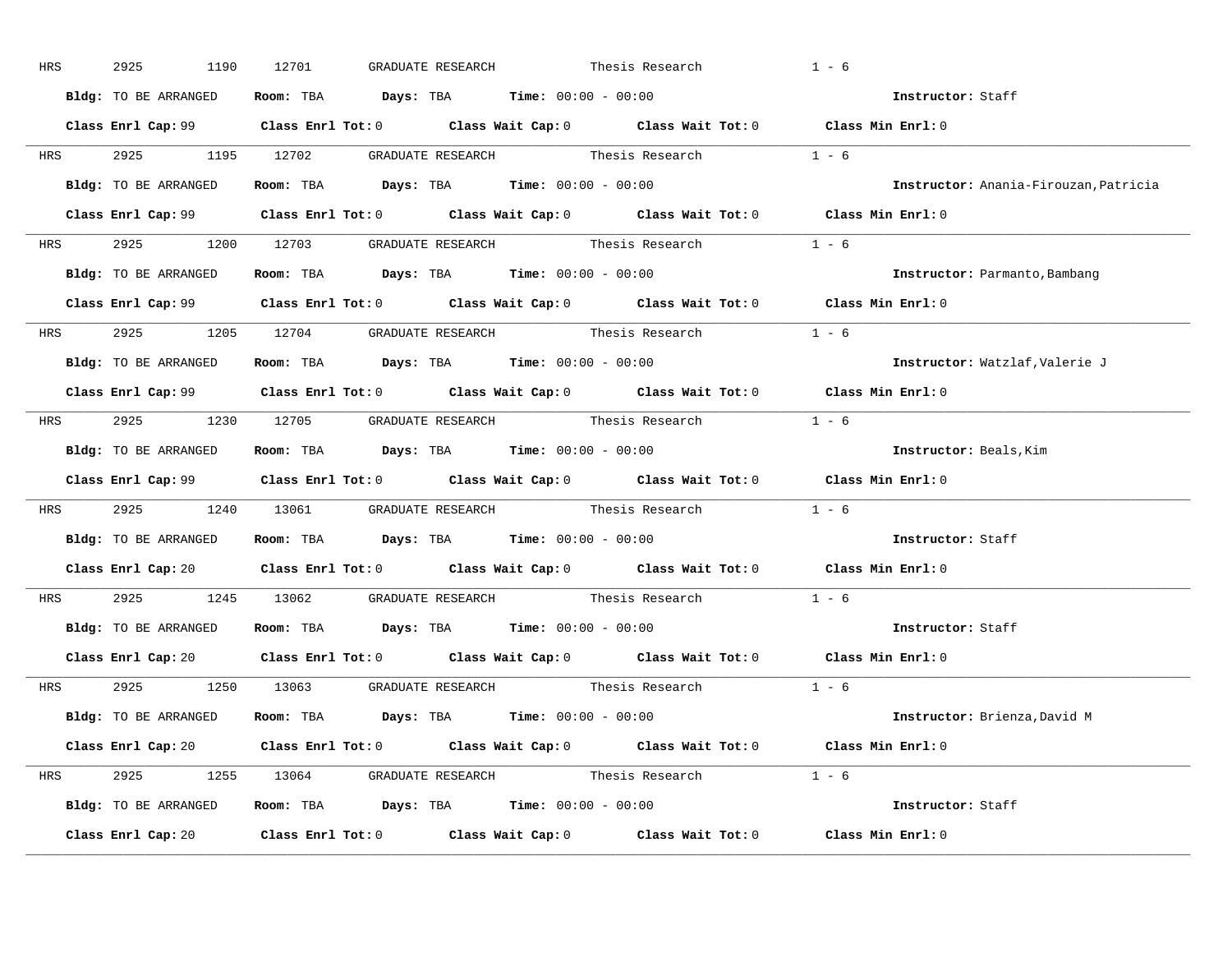#### Report ID: SR201 **University of Pittsburgh** Page No. 229 of 251 **Schedule of Classes for Summer Term 2020-2021** Run Date: 11/07/2020 **Summer Term** Run Time: 00:30:09

|            | Subject Catalog Nbr Section Class Nbr | Course Title                                                                            |                   | Component                                                                                                                      | Units<br>Topics                    |
|------------|---------------------------------------|-----------------------------------------------------------------------------------------|-------------------|--------------------------------------------------------------------------------------------------------------------------------|------------------------------------|
| HRS        | 2925<br>1260                          | 13065                                                                                   | GRADUATE RESEARCH | Thesis Research                                                                                                                | $1 - 6$                            |
|            | Bldg: TO BE ARRANGED                  | Room: TBA $\rule{1em}{0.15mm}$ Days: TBA Time: $00:00 - 00:00$                          |                   |                                                                                                                                | Instructor: Cooper, Rory A         |
|            |                                       |                                                                                         |                   | Class Enrl Cap: 20 Class Enrl Tot: 0 Class Wait Cap: 0 Class Wait Tot: 0 Class Min Enrl: 0                                     |                                    |
|            | HRS 2925 1265 13066                   |                                                                                         |                   | GRADUATE RESEARCH Thesis Research                                                                                              | $1 - 6$                            |
|            | Bldg: TO BE ARRANGED                  | Room: TBA $Days: TBA$ Time: $00:00 - 00:00$                                             |                   |                                                                                                                                | Instructor: Ding, Dan              |
|            |                                       |                                                                                         |                   | Class Enrl Cap: 20 Class Enrl Tot: 0 Class Wait Cap: 0 Class Wait Tot: 0 Class Min Enrl: 0                                     |                                    |
| <b>HRS</b> | 2925                                  | 1270 13067 GRADUATE RESEARCH Thesis Research                                            |                   |                                                                                                                                | $1 - 6$                            |
|            | Bldg: TO BE ARRANGED                  | Room: TBA $Days:$ TBA $Time: 00:00 - 00:00$                                             |                   |                                                                                                                                | Instructor: Staff                  |
|            |                                       |                                                                                         |                   | Class Enrl Cap: 20 $\qquad$ Class Enrl Tot: 0 $\qquad$ Class Wait Cap: 0 $\qquad$ Class Wait Tot: 0 $\qquad$ Class Min Enrl: 0 |                                    |
|            |                                       | HRS 2925 1275 13068 GRADUATE RESEARCH Thesis Research                                   |                   |                                                                                                                                | $1 - 6$                            |
|            | Bldg: TO BE ARRANGED                  | Room: TBA $Days: TBA$ Time: $00:00 - 00:00$                                             |                   |                                                                                                                                | Instructor: Staff                  |
|            |                                       |                                                                                         |                   | Class Enrl Cap: 20 Class Enrl Tot: 0 Class Wait Cap: 0 Class Wait Tot: 0 Class Min Enrl: 0                                     |                                    |
|            |                                       |                                                                                         |                   | HRS 2925 1280 13069 GRADUATE RESEARCH Thesis Research 1 - 6                                                                    |                                    |
|            | Bldg: TO BE ARRANGED                  | Room: TBA $Days:$ TBA $Time:$ 00:00 - 00:00                                             |                   |                                                                                                                                | Instructor: Staff                  |
|            |                                       |                                                                                         |                   | Class Enrl Cap: 20 Class Enrl Tot: 0 Class Wait Cap: 0 Class Wait Tot: 0 Class Min Enrl: 0                                     |                                    |
| <b>HRS</b> |                                       |                                                                                         |                   | 2925 1285 13070 GRADUATE RESEARCH Thesis Research                                                                              | $1 - 6$                            |
|            |                                       | Bldg: TO BE ARRANGED ROOM: TBA Days: TBA Time: 00:00 - 00:00                            |                   |                                                                                                                                | Instructor: McCue, Michael Patrick |
|            |                                       |                                                                                         |                   | Class Enrl Cap: 20 $\qquad$ Class Enrl Tot: 0 $\qquad$ Class Wait Cap: 0 $\qquad$ Class Wait Tot: 0 $\qquad$ Class Min Enrl: 0 |                                    |
|            |                                       |                                                                                         |                   | HRS 2925 1290 13071 GRADUATE RESEARCH Thesis Research 1 - 6                                                                    |                                    |
|            | Bldg: TO BE ARRANGED                  | Room: TBA $\rule{1em}{0.15mm}$ Days: TBA $\rule{1.15mm}]{0.15mm}$ Time: $00:00 - 00:00$ |                   |                                                                                                                                | Instructor: Staff                  |
|            |                                       |                                                                                         |                   | Class Enrl Cap: 20 Class Enrl Tot: 0 Class Wait Cap: 0 Class Wait Tot: 0 Class Min Enrl: 0                                     |                                    |
| HRS        | 2925                                  |                                                                                         |                   | 1291 13219 GRADUATE RESEARCH Thesis Research                                                                                   | $1 - 6$                            |
|            | Bldg: TO BE ARRANGED                  | Room: TBA $Days:$ TBA $Time: 00:00 - 00:00$                                             |                   |                                                                                                                                | Instructor: Staff                  |
|            |                                       |                                                                                         |                   | Class Enrl Cap: 20 		 Class Enrl Tot: 0 		 Class Wait Cap: 0 		 Class Wait Tot: 0 		 Class Min Enrl: 0                         |                                    |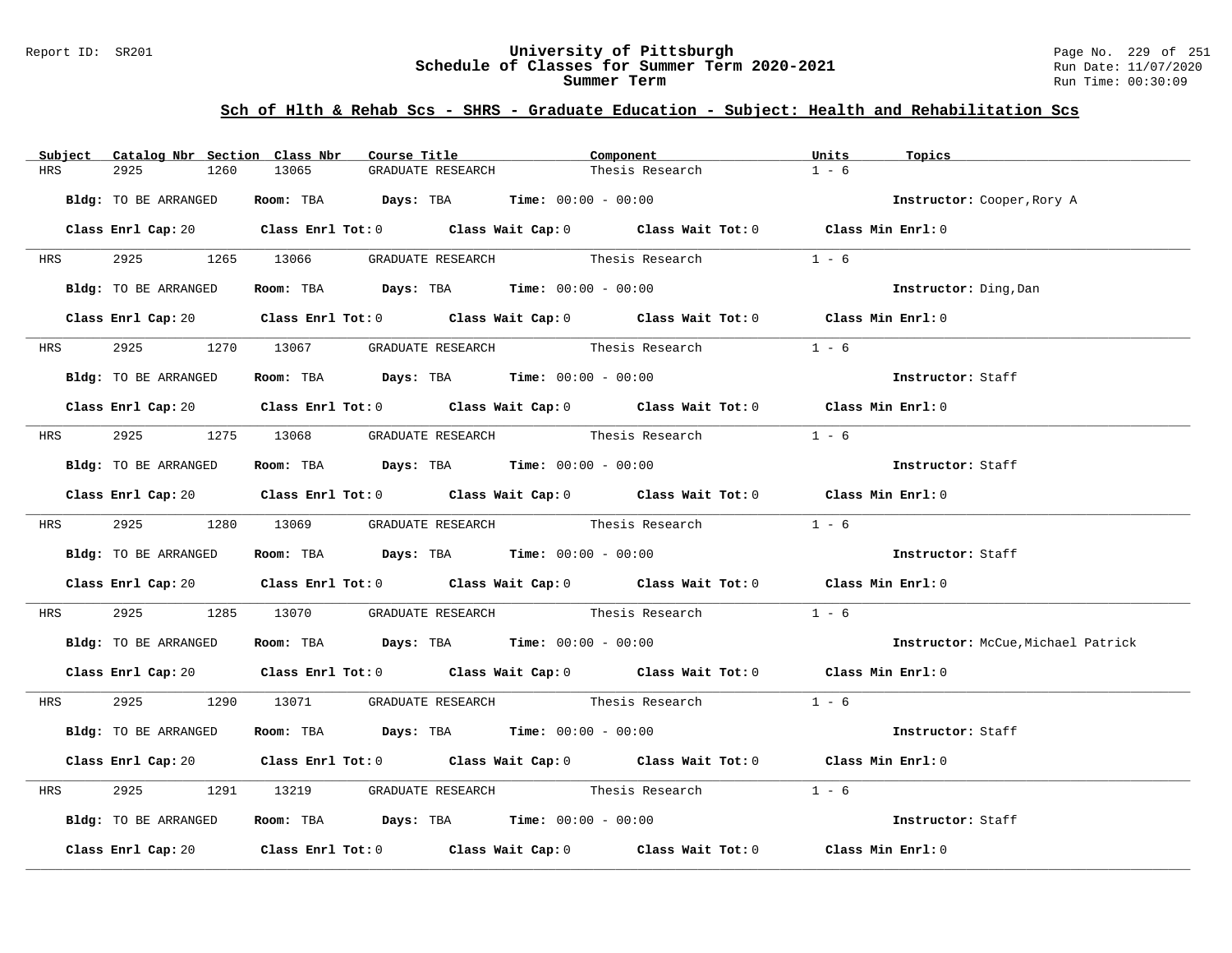| HRS        | 2925<br>1292         | 13220<br>GRADUATE RESEARCH                                                                 | Thesis Research | $1 - 6$                            |
|------------|----------------------|--------------------------------------------------------------------------------------------|-----------------|------------------------------------|
|            | Bldg: TO BE ARRANGED | Room: TBA $Days:$ TBA $Time: 00:00 - 00:00$                                                |                 | Instructor: Chisholm, Denise       |
|            |                      | Class Enrl Cap: 20 Class Enrl Tot: 0 Class Wait Cap: 0 Class Wait Tot: 0 Class Min Enrl: 0 |                 |                                    |
|            |                      | HRS 2925 1295 13072 GRADUATE RESEARCH Thesis Research 1 - 6                                |                 |                                    |
|            | Bldg: TO BE ARRANGED | Room: TBA $Days:$ TBA Time: $00:00 - 00:00$                                                |                 | Instructor: Schmeler, Mark Raymond |
|            |                      | Class Enrl Cap: 20 Class Enrl Tot: 0 Class Wait Cap: 0 Class Wait Tot: 0 Class Min Enrl: 0 |                 |                                    |
|            |                      | HRS 2925 1296 13221 GRADUATE RESEARCH Thesis Research 1 - 6                                |                 |                                    |
|            |                      | Bldg: TO BE ARRANGED Room: TBA Days: TBA Time: 00:00 - 00:00                               |                 | Instructor: Skidmore, Elizabeth R. |
|            |                      | Class Enrl Cap: 20 Class Enrl Tot: 0 Class Wait Cap: 0 Class Wait Tot: 0 Class Min Enrl: 0 |                 |                                    |
|            |                      | HRS $2925$ 1297 13222 GRADUATE RESEARCH Thesis Research 1 - 6                              |                 |                                    |
|            | Bldg: TO BE ARRANGED | Room: TBA $\rule{1em}{0.15mm}$ Days: TBA Time: $00:00 - 00:00$                             |                 | Instructor: Staff                  |
|            |                      | Class Enrl Cap: 20 Class Enrl Tot: 0 Class Wait Cap: 0 Class Wait Tot: 0 Class Min Enrl: 0 |                 |                                    |
|            |                      | HRS 2925 1298 13607 GRADUATE RESEARCH Thesis Research 1 - 6                                |                 |                                    |
|            | Bldg: TO BE ARRANGED | Room: TBA $Days:$ TBA $Time: 00:00 - 00:00$                                                |                 | Instructor: DeAlmeida,Dilhari R    |
|            |                      | Class Enrl Cap: 20 Class Enrl Tot: 0 Class Wait Cap: 0 Class Wait Tot: 0 Class Min Enrl: 0 |                 |                                    |
|            |                      | HRS 2925 1300 13073 GRADUATE RESEARCH Thesis Research 1 - 6                                |                 |                                    |
|            |                      | Bldg: TO BE ARRANGED ROOM: TBA Days: TBA Time: 00:00 - 00:00                               |                 | Instructor: Staff                  |
|            |                      | Class Enrl Cap: 20 Class Enrl Tot: 0 Class Wait Cap: 0 Class Wait Tot: 0 Class Min Enrl: 0 |                 |                                    |
| <b>HRS</b> |                      | 2925 1305 13074 GRADUATE RESEARCH Thesis Research 1 - 6                                    |                 |                                    |
|            |                      | <b>Bldg:</b> TO BE ARRANGED <b>Room:</b> TBA <b>Days:</b> TBA <b>Time:</b> $00:00 - 00:00$ |                 | Instructor: Staff                  |
|            |                      | Class Enrl Cap: 20 Class Enrl Tot: 0 Class Wait Cap: 0 Class Wait Tot: 0 Class Min Enrl: 0 |                 |                                    |
|            |                      | HRS 2925 1310 13075 GRADUATE RESEARCH Thesis Research 1 - 6                                |                 |                                    |
|            |                      | Bldg: TO BE ARRANGED Room: TBA Days: TBA Time: 00:00 - 00:00                               |                 | Instructor: Staff                  |
|            |                      | Class Enrl Cap: 20 Class Enrl Tot: 0 Class Wait Cap: 0 Class Wait Tot: 0 Class Min Enrl: 0 |                 |                                    |
|            |                      | HRS 2925 1320 12260 GRADUATE RESEARCH Thesis Research 1 - 6                                |                 |                                    |
|            |                      | Bldg: TO BE ARRANGED Room: TBA Days: TBA Time: 00:00 - 00:00                               |                 | Instructor: Brach, Jennifer Sokol  |
|            |                      | Class Enrl Cap: 99 Class Enrl Tot: 0 Class Wait Cap: 0 Class Wait Tot: 0 Class Min Enrl: 0 |                 |                                    |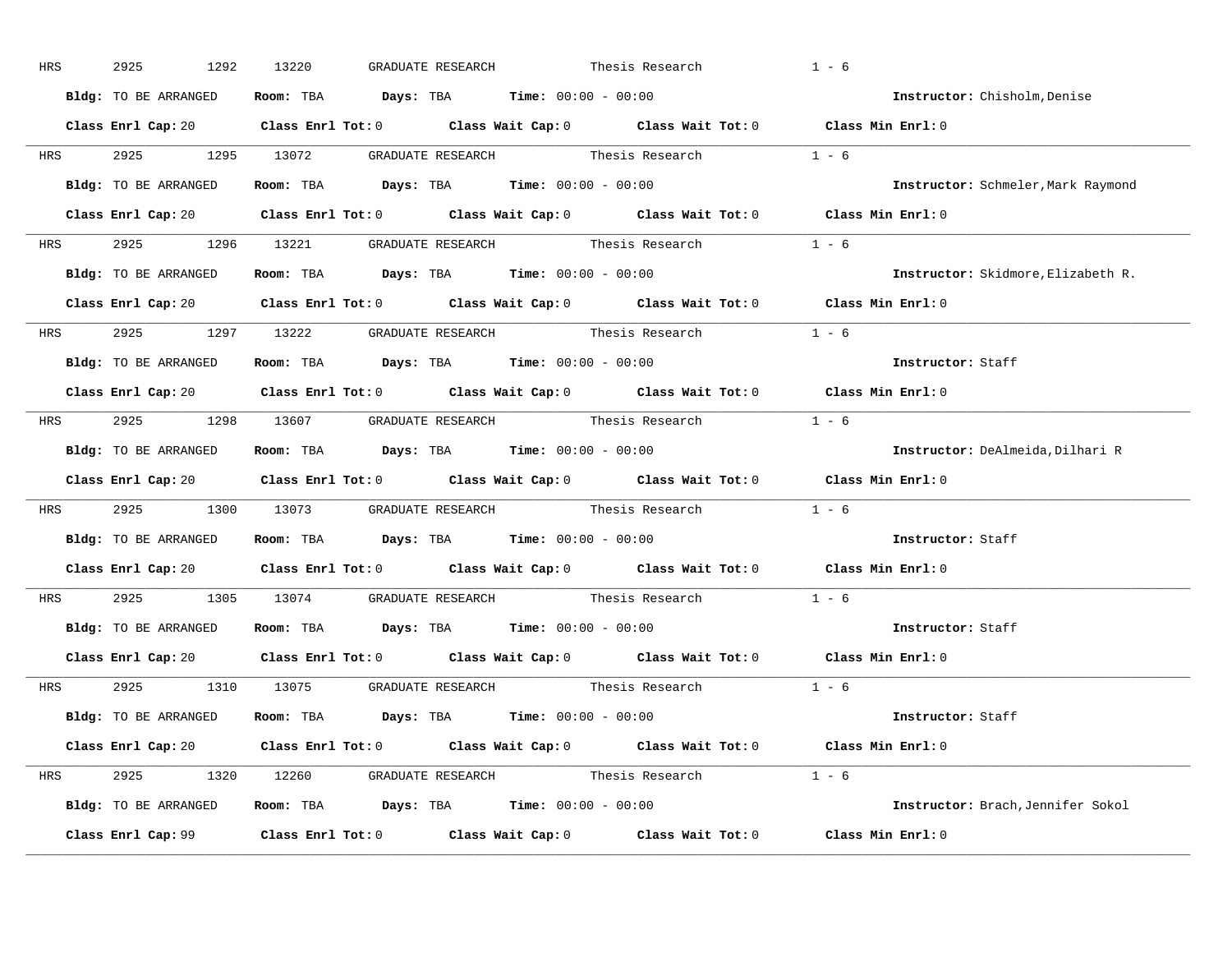#### Report ID: SR201 **University of Pittsburgh** Page No. 231 of 251 **Schedule of Classes for Summer Term 2020-2021** Run Date: 11/07/2020 **Summer Term** Run Time: 00:30:09

| Catalog Nbr Section Class Nbr<br>Subject | Course Title                                                                                                                   | Component                         | Units<br>Topics                        |
|------------------------------------------|--------------------------------------------------------------------------------------------------------------------------------|-----------------------------------|----------------------------------------|
| <b>HRS</b><br>2925<br>1335               | 14689<br>GRADUATE RESEARCH                                                                                                     | Thesis Research                   | $1 - 6$                                |
| Bldg: TO BE ARRANGED                     | Room: TBA $Days:$ TBA $Time: 00:00 - 00:00$                                                                                    |                                   | Instructor: Saptono, Andi              |
|                                          | Class Enrl Cap: 20 $\qquad$ Class Enrl Tot: 0 $\qquad$ Class Wait Cap: 0 $\qquad$ Class Wait Tot: 0 $\qquad$ Class Min Enrl: 0 |                                   |                                        |
| 2925<br><b>HRS</b>                       | 1380 18466                                                                                                                     | GRADUATE RESEARCH Thesis Research | $1 - 6$                                |
| Bldg: TO BE ARRANGED                     | Room: TBA $Days:$ TBA $Time: 00:00 - 00:00$                                                                                    |                                   | Instructor: Connaboy, Christopher      |
|                                          | Class Enrl Cap: 30 Class Enrl Tot: 0 Class Wait Cap: 0 Class Wait Tot: 0 Class Min Enrl: 0                                     |                                   |                                        |
| HRS 2925                                 | 1390 18467 GRADUATE RESEARCH Thesis Research                                                                                   |                                   | $1 - 6$                                |
| Bldg: TO BE ARRANGED                     | Room: TBA $Days:$ TBA $Time: 00:00 - 00:00$                                                                                    |                                   | Instructor: Staff                      |
|                                          | Class Enrl Cap: 30 Class Enrl Tot: 0 Class Wait Cap: 0 Class Wait Tot: 0 Class Min Enrl: 0                                     |                                   |                                        |
| <b>HRS</b>                               | 2925 1411 16955 GRADUATE RESEARCH Thesis Research                                                                              |                                   | $1 - 6$                                |
| Bldg: TO BE ARRANGED                     | Room: TBA $Days:$ TBA $Time: 00:00 - 00:00$                                                                                    |                                   | Instructor: Sethi, Amit                |
|                                          | Class Enrl Cap: 20 Class Enrl Tot: 0 Class Wait Cap: 0 Class Wait Tot: 0 Class Min Enrl: 0                                     |                                   |                                        |
| HRS 2925 1412 16956                      |                                                                                                                                |                                   | $1 - 6$                                |
| Bldg: TO BE ARRANGED                     | Room: TBA $\rule{1em}{0.15mm}$ Days: TBA Time: $00:00 - 00:00$                                                                 |                                   | Instructor: Bendixen, Roxanna Marie    |
|                                          | Class Enrl Cap: 20 Class Enrl Tot: 0 Class Wait Cap: 0 Class Wait Tot: 0 Class Min Enrl: 0                                     |                                   |                                        |
| 2925<br>HRS                              | 1413 16957                                                                                                                     | GRADUATE RESEARCH Thesis Research | $1 - 6$                                |
| Bldg: TO BE ARRANGED                     | Room: TBA $Days:$ TBA $Time: 00:00 - 00:00$                                                                                    |                                   | Instructor: Baird, Joanne Merante      |
|                                          | Class Enrl Cap: 20 $\qquad$ Class Enrl Tot: 0 $\qquad$ Class Wait Cap: 0 $\qquad$ Class Wait Tot: 0 $\qquad$ Class Min Enrl: 0 |                                   |                                        |
| HRS                                      | 2925 1414 16958 GRADUATE RESEARCH Thesis Research                                                                              |                                   | $1 - 6$                                |
| Bldg: TO BE ARRANGED                     | Room: TBA $\rule{1em}{0.15mm}$ Days: TBA Time: $00:00 - 00:00$                                                                 |                                   | Instructor: Toto, Pamela Ellen         |
|                                          | Class Enrl Cap: 20 Class Enrl Tot: 0 Class Wait Cap: 0 Class Wait Tot: 0 Class Min Enrl: 0                                     |                                   |                                        |
| 2925<br>HRS<br>1416                      | 18465                                                                                                                          | GRADUATE RESEARCH Thesis Research | $1 - 6$                                |
| Bldg: TO BE ARRANGED                     | Room: TBA $Days:$ TBA $Time:$ 00:00 - 00:00                                                                                    |                                   | Instructor: Allison, Katelyn Fleishman |
| Class Enrl Cap: 30                       | Class Enrl Tot: $0$ Class Wait Cap: $0$ Class Wait Tot: $0$                                                                    |                                   | Class Min Enrl: 0                      |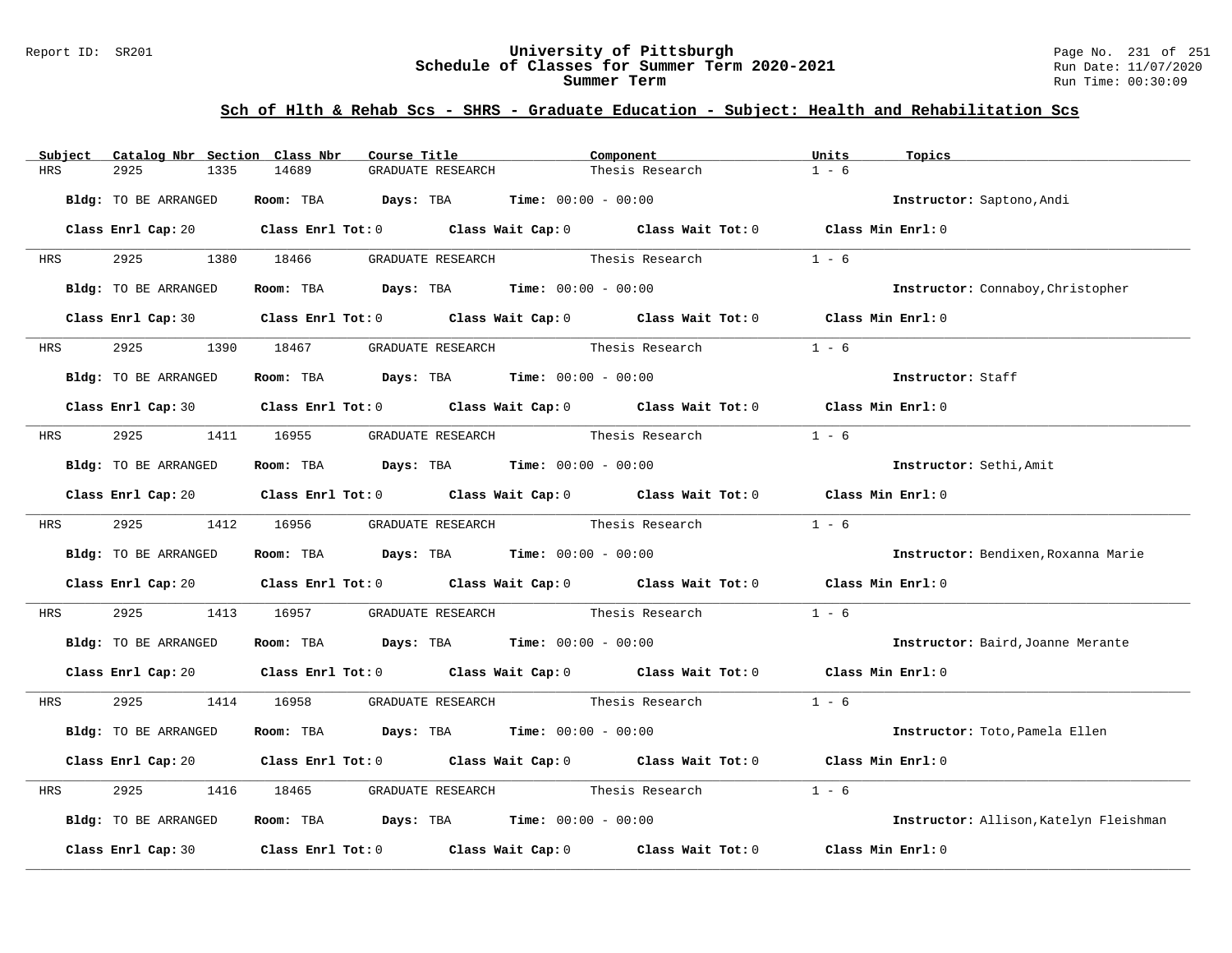| HRS        | 2926<br>1220         | 12738             | SCHOLARLY PAPER                                                                                     | Directed Studies                                                                           | $1 - 6$                                |
|------------|----------------------|-------------------|-----------------------------------------------------------------------------------------------------|--------------------------------------------------------------------------------------------|----------------------------------------|
|            | Bldg: TO BE ARRANGED | Room: TBA         | $Days: TBA$ Time: $00:00 - 00:00$                                                                   |                                                                                            | Instructor: Skidmore, Elizabeth R.     |
|            |                      |                   |                                                                                                     | Class Enrl Cap: 35 Class Enrl Tot: 0 Class Wait Cap: 0 Class Wait Tot: 0 Class Min Enrl: 0 |                                        |
| HRS        | 2926<br>1222         | 13129             | SCHOLARLY PAPER                                                                                     | Directed Studies                                                                           | $1 - 6$                                |
|            | Bldg: TO BE ARRANGED | Room: TBA         | <b>Days:</b> TBA <b>Time:</b> $00:00 - 00:00$                                                       |                                                                                            | Instructor: Pramuka, Michael           |
|            |                      |                   |                                                                                                     | Class Enrl Cap: 99 Class Enrl Tot: 0 Class Wait Cap: 0 Class Wait Tot: 0 Class Min Enrl: 0 |                                        |
| HRS        | 2926                 | 1223 13130        |                                                                                                     | SCHOLARLY PAPER Directed Studies 1 - 6                                                     |                                        |
|            | Bldg: TO BE ARRANGED |                   | Room: TBA $Days:$ TBA $Time: 00:00 - 00:00$                                                         |                                                                                            | Instructor: Schmeler, Mark Raymond     |
|            |                      |                   |                                                                                                     | Class Enrl Cap: 99 Class Enrl Tot: 0 Class Wait Cap: 0 Class Wait Tot: 0 Class Min Enrl: 0 |                                        |
| HRS        | 2926                 | 1224 13131        | SCHOLARLY PAPER                                                                                     | Directed Studies 1 - 6                                                                     |                                        |
|            | Bldg: TO BE ARRANGED |                   | Room: TBA $\rule{1em}{0.15mm}$ Days: TBA $\rule{1.5mm}{0.15mm}$ Time: $00:00 - 00:00$               |                                                                                            | Instructor: Seelman, Katherine Delores |
|            |                      |                   | Class Enrl Cap: 99 Class Enrl Tot: 0 Class Wait Cap: 0 Class Wait Tot: 0                            |                                                                                            | Class Min Enrl: 0                      |
| <b>HRS</b> | 2926<br>1225         | 12739             |                                                                                                     | SCHOLARLY PAPER Directed Studies                                                           | $1 - 6$                                |
|            | Bldg: TO BE ARRANGED | Room: TBA         | <b>Days:</b> TBA <b>Time:</b> $00:00 - 00:00$                                                       |                                                                                            | Instructor: Chisholm, Denise           |
|            |                      |                   |                                                                                                     | Class Enrl Cap: 35 Class Enrl Tot: 0 Class Wait Cap: 0 Class Wait Tot: 0 Class Min Enrl: 0 |                                        |
| HRS        | 2926<br>1226         | 13132             | SCHOLARLY PAPER Directed Studies                                                                    |                                                                                            | $1 - 6$                                |
|            | Bldg: TO BE ARRANGED | Room: TBA         | $\texttt{Days:}$ TBA Time: $00:00 - 00:00$                                                          |                                                                                            | Instructor: Simpson, Richard Callaghan |
|            |                      |                   | Class Enrl Cap: 99 $\qquad$ Class Enrl Tot: 0 $\qquad$ Class Wait Cap: 0 $\qquad$ Class Wait Tot: 0 |                                                                                            | Class Min Enrl: 0                      |
| HRS        | 2926<br>1227         | 13133             |                                                                                                     | SCHOLARLY PAPER Directed Studies 1 - 6                                                     |                                        |
|            | Bldg: TO BE ARRANGED |                   | <b>Room:</b> TBA <b>Days:</b> TBA <b>Time:</b> 00:00 - 00:00                                        |                                                                                            | Instructor: Trefler, Elaine            |
|            |                      |                   |                                                                                                     | Class Enrl Cap: 99 Class Enrl Tot: 0 Class Wait Cap: 0 Class Wait Tot: 0 Class Min Enrl: 0 |                                        |
| HRS        | 2926<br>1228         | 13610             | SCHOLARLY PAPER                                                                                     | Directed Studies 1 - 6                                                                     |                                        |
|            | Bldg: TO BE ARRANGED |                   | Room: TBA $Days: TBA$ Time: $00:00 - 00:00$                                                         |                                                                                            | Instructor: DeAlmeida, Dilhari R       |
|            |                      |                   |                                                                                                     | Class Enrl Cap: 99 Class Enrl Tot: 0 Class Wait Cap: 0 Class Wait Tot: 0 Class Min Enrl: 0 |                                        |
| HRS        | 2926<br>1229         | 14337             |                                                                                                     | SCHOLARLY PAPER Directed Studies 1 - 6                                                     |                                        |
|            | Bldg: TO BE ARRANGED |                   | Room: TBA $Days:$ TBA $Time: 00:00 - 00:00$                                                         |                                                                                            | Instructor: Zhou, Leming               |
|            | Class Enrl Cap: 99   | Class Enrl Tot: 0 | Class Wait Cap: 0                                                                                   | Class Wait Tot: 0                                                                          | Class Min Enrl: 0                      |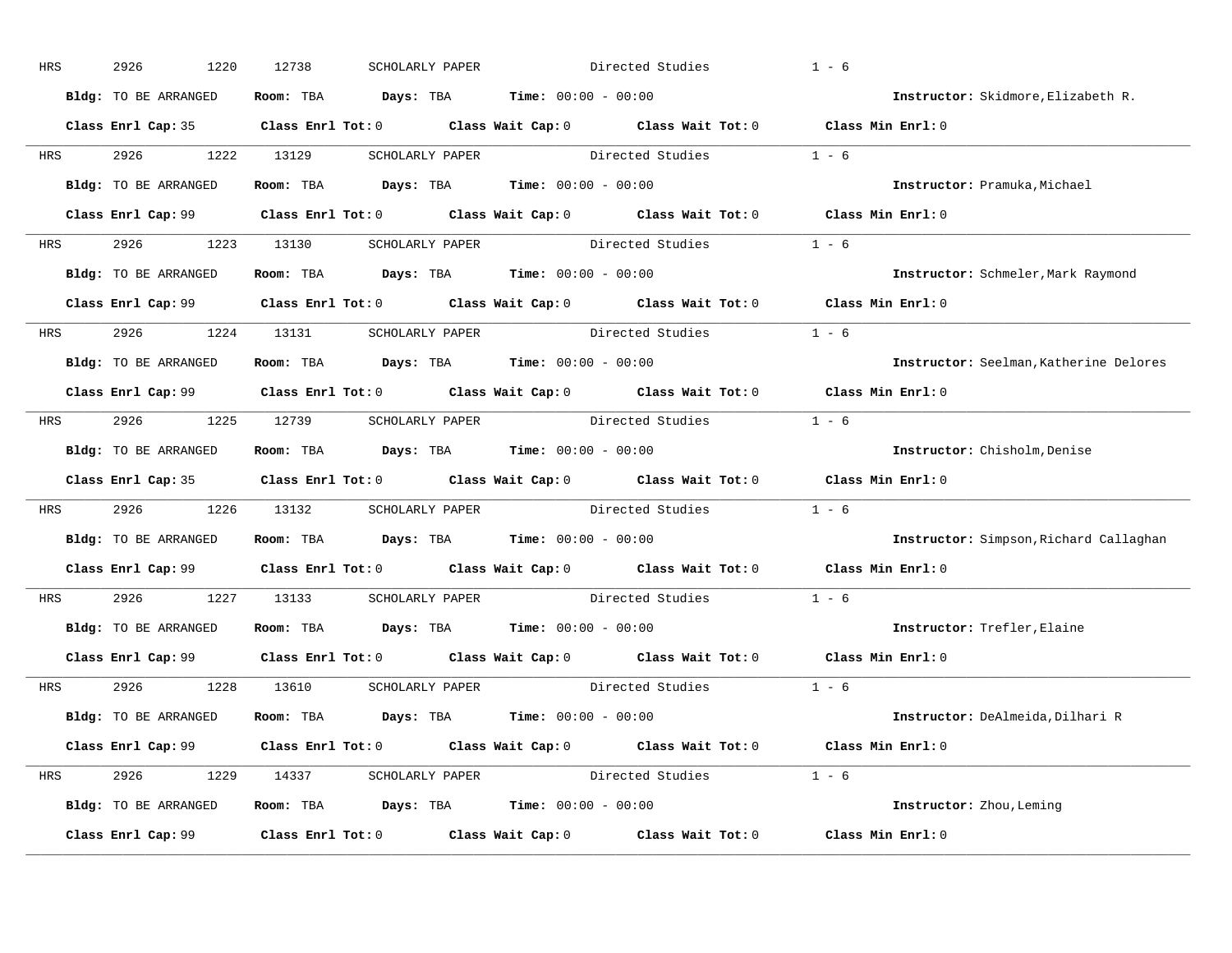#### Report ID: SR201 **University of Pittsburgh** Page No. 233 of 251 **Schedule of Classes for Summer Term 2020-2021** Run Date: 11/07/2020 **Summer Term** Run Time: 00:30:09

| Subject    | Catalog Nbr Section Class Nbr | Course Title                                | Component                                                                                  | Units<br>Topics                   |
|------------|-------------------------------|---------------------------------------------|--------------------------------------------------------------------------------------------|-----------------------------------|
| <b>HRS</b> | 2926<br>1230                  | 12740<br>SCHOLARLY PAPER                    | Directed Studies                                                                           | $1 - 6$                           |
|            | Bldg: TO BE ARRANGED          | Room: TBA Days: TBA                         | <b>Time:</b> $00:00 - 00:00$                                                               | Instructor: Baker, Nancy Adele    |
|            |                               |                                             | Class Enrl Cap: 35 Class Enrl Tot: 0 Class Wait Cap: 0 Class Wait Tot: 0 Class Min Enrl: 0 |                                   |
| HRS        | 2926                          | 1240 12741<br>SCHOLARLY PAPER               | Directed Studies                                                                           | $1 - 6$                           |
|            | Bldg: TO BE ARRANGED          | Room: TBA $Days:$ TBA $Time: 00:00 - 00:00$ |                                                                                            | Instructor: Brach, Jennifer Sokol |
|            |                               |                                             | Class Enrl Cap: 35 Class Enrl Tot: 0 Class Wait Cap: 0 Class Wait Tot: 0                   | Class Min Enrl: 0                 |
| HRS        | 2926                          | 1245 12742<br>SCHOLARLY PAPER               | Directed Studies                                                                           | $1 - 6$                           |
|            | Bldg: TO BE ARRANGED          | Room: TBA $Days:$ TBA $Time: 00:00 - 00:00$ |                                                                                            | Instructor: Carvell, George E     |
|            |                               |                                             | Class Enrl Cap: 35 Class Enrl Tot: 0 Class Wait Cap: 0 Class Wait Tot: 0 Class Min Enrl: 0 |                                   |
| HRS        | 2926                          | 1250 12743<br>SCHOLARLY PAPER               | Directed Studies                                                                           | $1 - 6$                           |
|            | Bldg: TO BE ARRANGED          | Room: TBA $Days:$ TBA $Time: 00:00 - 00:00$ |                                                                                            | Instructor: Delitto, Anthony      |
|            |                               |                                             | Class Enrl Cap: 35 Class Enrl Tot: 0 Class Wait Cap: 0 Class Wait Tot: 0                   | Class Min Enrl: 0                 |
|            | HRS 2926                      | 1255 12744                                  | SCHOLARLY PAPER Directed Studies                                                           | $1 - 6$                           |
|            | Bldg: TO BE ARRANGED          | Room: TBA $Days:$ TBA $Time: 00:00 - 00:00$ |                                                                                            | Instructor: Fitzgerald, Gerald G. |
|            |                               |                                             | Class Enrl Cap: 35 Class Enrl Tot: 0 Class Wait Cap: 0 Class Wait Tot: 0 Class Min Enrl: 0 |                                   |
| HRS        | 2926<br>1260                  | 12745                                       | SCHOLARLY PAPER Directed Studies                                                           | $1 - 6$                           |
|            | Bldg: TO BE ARRANGED          | Room: TBA $Days:$ TBA $Time: 00:00 - 00:00$ |                                                                                            | Instructor: Irrgang, James J      |
|            |                               |                                             | Class Enrl Cap: 35 Class Enrl Tot: 0 Class Wait Cap: 0 Class Wait Tot: 0 Class Min Enrl: 0 |                                   |
| HRS        | 2926 200                      | 1265 12746                                  | SCHOLARLY PAPER Directed Studies                                                           | $1 - 6$                           |
|            | Bldg: TO BE ARRANGED          | Room: TBA $Days:$ TBA $Time: 00:00 - 00:00$ |                                                                                            | Instructor: Kelly, M Kathleen     |
|            |                               |                                             | Class Enrl Cap: 35 Class Enrl Tot: 0 Class Wait Cap: 0 Class Wait Tot: 0                   | Class Min Enrl: 0                 |
| HRS        | 2926<br>1270                  | 12747<br>SCHOLARLY PAPER                    | Directed Studies                                                                           | $1 - 6$                           |
|            | Bldg: TO BE ARRANGED          | Room: TBA $Days:$ TBA $Time: 00:00 - 00:00$ |                                                                                            | Instructor: Sparto, Patrick J.    |
|            | Class Enrl Cap: 35            |                                             | Class Enrl Tot: $0$ Class Wait Cap: $0$ Class Wait Tot: $0$                                | Class Min Enrl: 0                 |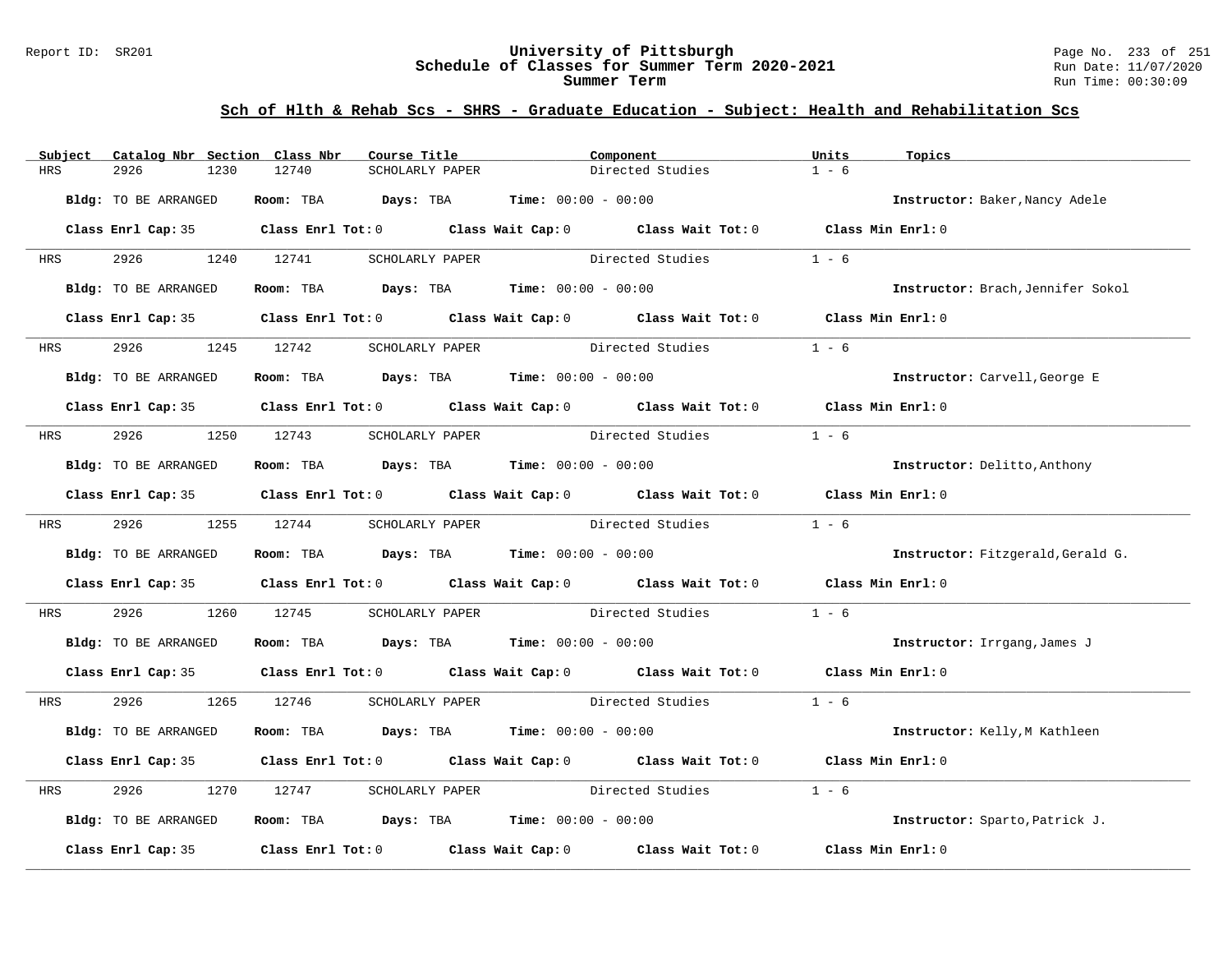| HRS        | 2926<br>1275         | 12748<br>SCHOLARLY PAPER                    | Directed Studies                                                                           | $1 - 6$                               |
|------------|----------------------|---------------------------------------------|--------------------------------------------------------------------------------------------|---------------------------------------|
|            | Bldg: TO BE ARRANGED | Room: TBA $Days:$ TBA $Time: 00:00 - 00:00$ |                                                                                            | Instructor: Van Swearingen, Jessie M  |
|            |                      |                                             | Class Enrl Cap: 35 Class Enrl Tot: 0 Class Wait Cap: 0 Class Wait Tot: 0 Class Min Enrl: 0 |                                       |
| <b>HRS</b> | 2926 1280 12749      |                                             | SCHOLARLY PAPER Directed Studies                                                           | $1 - 6$                               |
|            | Bldg: TO BE ARRANGED | Room: TBA $Days:$ TBA Time: $00:00 - 00:00$ |                                                                                            | Instructor: Whitney, Susan L          |
|            |                      |                                             | Class Enrl Cap: 35 Class Enrl Tot: 0 Class Wait Cap: 0 Class Wait Tot: 0 Class Min Enrl: 0 |                                       |
|            |                      |                                             | HRS 2926 1285 12750 SCHOLARLY PAPER Directed Studies 1 - 6                                 |                                       |
|            | Bldg: TO BE ARRANGED | Room: TBA $Days:$ TBA $Time: 00:00 - 00:00$ |                                                                                            | Instructor: Abdelhak, Mervat          |
|            |                      |                                             | Class Enrl Cap: 35 Class Enrl Tot: 0 Class Wait Cap: 0 Class Wait Tot: 0 Class Min Enrl: 0 |                                       |
|            |                      | HRS 2926 1286 13225 SCHOLARLY PAPER         | Directed Studies                                                                           | $1 - 6$                               |
|            | Bldg: TO BE ARRANGED | Room: TBA $Days:$ TBA $Time: 00:00 - 00:00$ |                                                                                            | Instructor: Burdett, Ray G            |
|            |                      |                                             | Class Enrl Cap: 99 Class Enrl Tot: 0 Class Wait Cap: 0 Class Wait Tot: 0 Class Min Enrl: 0 |                                       |
| HRS        |                      |                                             | 2926 1290 12751 SCHOLARLY PAPER Directed Studies 1 - 6                                     |                                       |
|            | Bldg: TO BE ARRANGED | Room: TBA $Days:$ TBA $Time: 00:00 - 00:00$ |                                                                                            | Instructor: Anania-Firouzan, Patricia |
|            |                      |                                             | Class Enrl Cap: 35 Class Enrl Tot: 0 Class Wait Cap: 0 Class Wait Tot: 0 Class Min Enrl: 0 |                                       |
| <b>HRS</b> |                      |                                             | 2926 1295 12752 SCHOLARLY PAPER Directed Studies 1 - 6                                     |                                       |
|            | Bldg: TO BE ARRANGED | Room: TBA $Days:$ TBA $Time: 00:00 - 00:00$ |                                                                                            | Instructor: Parmanto, Bambang         |
|            |                      |                                             | Class Enrl Cap: 35 Class Enrl Tot: 0 Class Wait Cap: 0 Class Wait Tot: 0                   | Class Min Enrl: 0                     |
| <b>HRS</b> | 2926 1300 12753      |                                             | SCHOLARLY PAPER Directed Studies                                                           | $1 - 6$                               |
|            | Bldg: TO BE ARRANGED | Room: TBA $Days:$ TBA $Time: 00:00 - 00:00$ |                                                                                            | Instructor: Watzlaf, Valerie J        |
|            |                      |                                             | Class Enrl Cap: 35 Class Enrl Tot: 0 Class Wait Cap: 0 Class Wait Tot: 0                   | Class Min Enrl: 0                     |
|            |                      | HRS 2926 1325 13030 SCHOLARLY PAPER         | Directed Studies 1 - 6                                                                     |                                       |
|            | Bldg: TO BE ARRANGED | Room: TBA $Days:$ TBA $Time: 00:00 - 00:00$ |                                                                                            | Instructor: Beals, Kim                |
|            |                      |                                             | Class Enrl Cap: 99 Class Enrl Tot: 0 Class Wait Cap: 0 Class Wait Tot: 0 Class Min Enrl: 0 |                                       |
|            |                      |                                             | HRS 2926 1335 13031 SCHOLARLY PAPER Directed Studies 1 - 6                                 |                                       |
|            | Bldg: TO BE ARRANGED | Room: TBA $Days:$ TBA $Time: 00:00 - 00:00$ |                                                                                            | Instructor: Angelone, Donald Godfrey  |
|            |                      |                                             | Class Enrl Cap: 99 Class Enrl Tot: 0 Class Wait Cap: 0 Class Wait Tot: 0 Class Min Enrl: 0 |                                       |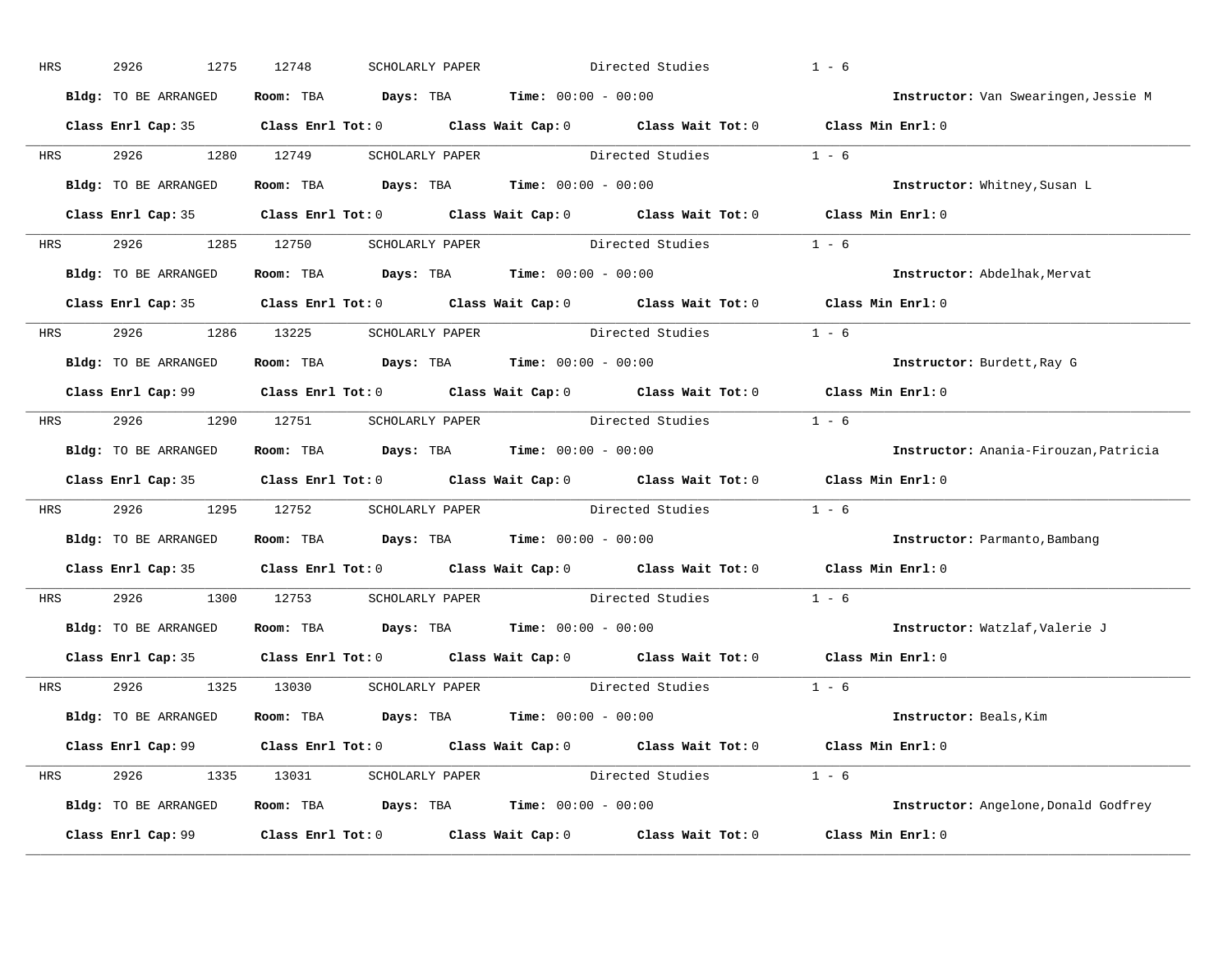#### Report ID: SR201 **University of Pittsburgh** Page No. 235 of 251 **Schedule of Classes for Summer Term 2020-2021** Run Date: 11/07/2020 **Summer Term** Run Time: 00:30:09

| Subject    | Catalog Nbr Section Class Nbr | Course Title                                                                          | Component                                                                                  | Units<br>Topics                     |
|------------|-------------------------------|---------------------------------------------------------------------------------------|--------------------------------------------------------------------------------------------|-------------------------------------|
| <b>HRS</b> | 2926<br>1340                  | 13032<br>SCHOLARLY PAPER                                                              | Directed Studies                                                                           | $1 - 6$                             |
|            | Bldg: TO BE ARRANGED          | Room: TBA $Days:$ TBA $Time: 00:00 - 00:00$                                           |                                                                                            | Instructor: Boninger, Michael L.    |
|            |                               |                                                                                       | Class Enrl Cap: 99 Class Enrl Tot: 0 Class Wait Cap: 0 Class Wait Tot: 0 Class Min Enrl: 0 |                                     |
| <b>HRS</b> | 2926                          | 1345 13033<br>SCHOLARLY PAPER                                                         | Directed Studies                                                                           | $1 - 6$                             |
|            | Bldg: TO BE ARRANGED          | Room: TBA $\rule{1em}{0.15mm}$ Days: TBA $\rule{1.5mm}{0.15mm}$ Time: $00:00 - 00:00$ |                                                                                            | Instructor: Brienza, David M        |
|            |                               |                                                                                       | Class Enrl Cap: 99 Class Enrl Tot: 0 Class Wait Cap: 0 Class Wait Tot: 0 Class Min Enrl: 0 |                                     |
|            | HRS 2926 1350 13034           | SCHOLARLY PAPER                                                                       | Directed Studies                                                                           | $1 - 6$                             |
|            | Bldg: TO BE ARRANGED          | Room: TBA $Days:$ TBA $Time: 00:00 - 00:00$                                           |                                                                                            | Instructor: Collins, Diane M.       |
|            |                               |                                                                                       | Class Enrl Cap: 99 Class Enrl Tot: 0 Class Wait Cap: 0 Class Wait Tot: 0 Class Min Enrl: 0 |                                     |
| <b>HRS</b> | 2926 1355 13035               |                                                                                       | SCHOLARLY PAPER Directed Studies                                                           | $1 - 6$                             |
|            | Bldg: TO BE ARRANGED          | Room: TBA $Days:$ TBA $Time: 00:00 - 00:00$                                           |                                                                                            | Instructor: Cooper, Rory A          |
|            |                               |                                                                                       | Class Enrl Cap: 99 Class Enrl Tot: 0 Class Wait Cap: 0 Class Wait Tot: 0 Class Min Enrl: 0 |                                     |
|            | HRS 2926 1356 16963           |                                                                                       | SCHOLARLY PAPER Directed Studies                                                           | $1 - 6$                             |
|            | Bldg: TO BE ARRANGED          | Room: TBA $Days:$ TBA $Time: 00:00 - 00:00$                                           |                                                                                            | Instructor: Sethi, Amit             |
|            |                               |                                                                                       | Class Enrl Cap: 99 Class Enrl Tot: 0 Class Wait Cap: 0 Class Wait Tot: 0 Class Min Enrl: 0 |                                     |
| HRS        | 2926                          | 1357 16964                                                                            | SCHOLARLY PAPER Directed Studies                                                           | $1 - 6$                             |
|            | Bldg: TO BE ARRANGED          | Room: TBA $Days$ : TBA Time: $00:00 - 00:00$                                          |                                                                                            | Instructor: Bendixen, Roxanna Marie |
|            |                               |                                                                                       | Class Enrl Cap: 99 Class Enrl Tot: 0 Class Wait Cap: 0 Class Wait Tot: 0 Class Min Enrl: 0 |                                     |
| HRS        | 2926 1358 16965               |                                                                                       | SCHOLARLY PAPER Directed Studies                                                           | $1 - 6$                             |
|            | Bldg: TO BE ARRANGED          | Room: TBA $Days:$ TBA $Time: 00:00 - 00:00$                                           |                                                                                            | Instructor: Baird, Joanne Merante   |
|            |                               |                                                                                       | Class Enrl Cap: 99 Class Enrl Tot: 0 Class Wait Cap: 0 Class Wait Tot: 0 Class Min Enrl: 0 |                                     |
| HRS        | 2926<br>1360                  | 13036                                                                                 | SCHOLARLY PAPER Directed Studies                                                           | $1 - 6$                             |
|            | Bldg: TO BE ARRANGED          | Room: TBA $Days:$ TBA Time: $00:00 - 00:00$                                           |                                                                                            | Instructor: Ding, Dan               |
|            | Class Enrl Cap: 99            |                                                                                       | Class Enrl Tot: $0$ Class Wait Cap: $0$ Class Wait Tot: $0$                                | Class Min Enrl: 0                   |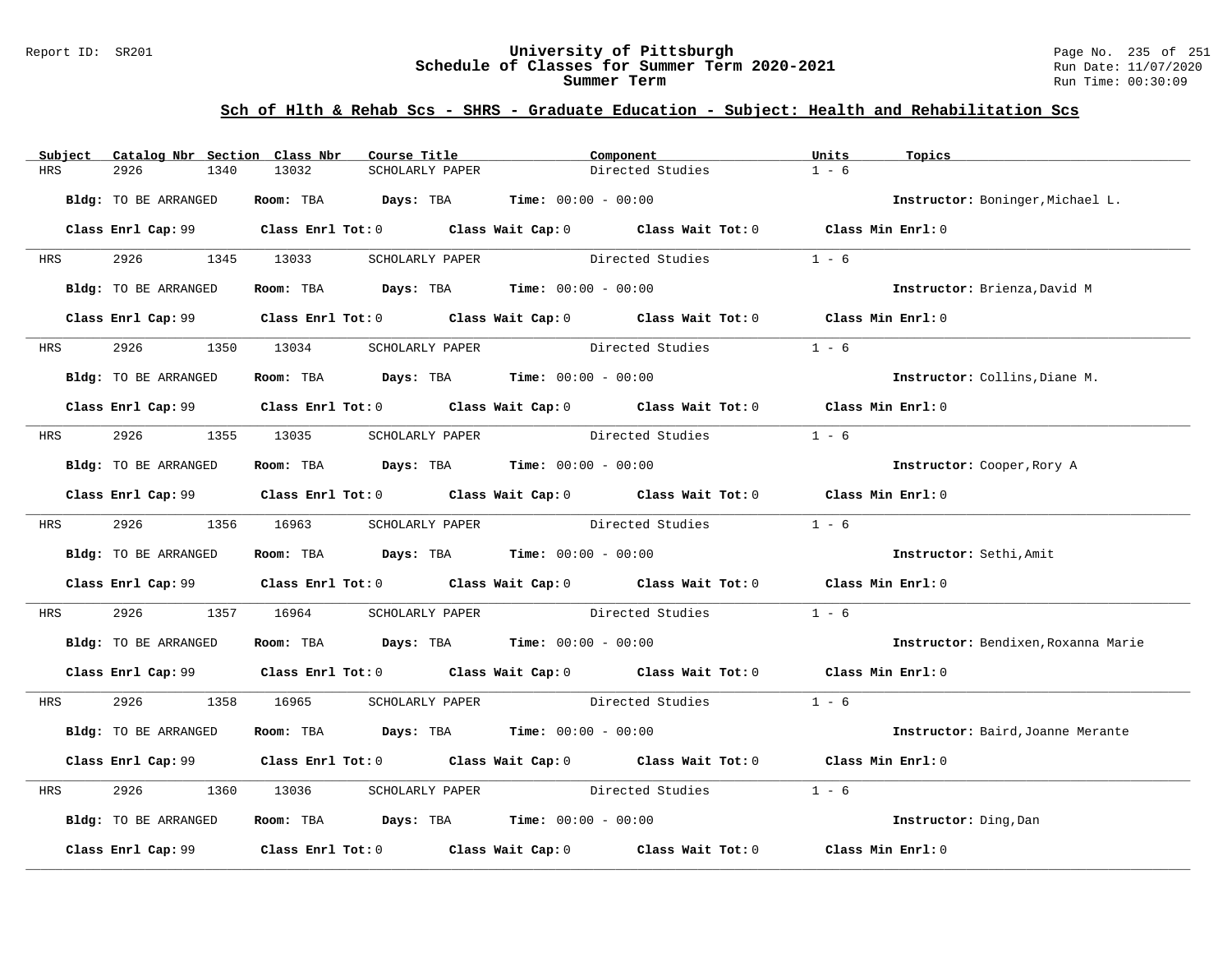| HRS        | 2926<br>1361         | 16966<br>SCHOLARLY PAPER                                       | Directed Studies                                                                           | $1 - 6$                                |
|------------|----------------------|----------------------------------------------------------------|--------------------------------------------------------------------------------------------|----------------------------------------|
|            | Bldg: TO BE ARRANGED | Room: TBA $Days:$ TBA $Time: 00:00 - 00:00$                    |                                                                                            | Instructor: Toto, Pamela Ellen         |
|            |                      |                                                                | Class Enrl Cap: 99 Class Enrl Tot: 0 Class Wait Cap: 0 Class Wait Tot: 0 Class Min Enrl: 0 |                                        |
|            | HRS 2926 1365 13037  |                                                                | SCHOLARLY PAPER Directed Studies                                                           | $1 - 6$                                |
|            | Bldg: TO BE ARRANGED | Room: TBA $Days:$ TBA Time: $00:00 - 00:00$                    |                                                                                            | Instructor: Endres, Deborah Lynn       |
|            |                      |                                                                | Class Enrl Cap: 99 Class Enrl Tot: 0 Class Wait Cap: 0 Class Wait Tot: 0 Class Min Enrl: 0 |                                        |
|            |                      |                                                                | HRS 2926 1370 13038 SCHOLARLY PAPER Directed Studies 1 - 6                                 |                                        |
|            | Bldg: TO BE ARRANGED | Room: TBA $Days:$ TBA $Time: 00:00 - 00:00$                    |                                                                                            | Instructor: Fitzgerald, Shirley G      |
|            |                      |                                                                | Class Enrl Cap: 99 Class Enrl Tot: 0 Class Wait Cap: 0 Class Wait Tot: 0 Class Min Enrl: 0 |                                        |
|            |                      | HRS 2926 1375 13039 SCHOLARLY PAPER                            | Directed Studies                                                                           | $1 - 6$                                |
|            | Bldg: TO BE ARRANGED | Room: TBA $Days:$ TBA $Time: 00:00 - 00:00$                    |                                                                                            | Instructor: Tai, Changfeng             |
|            |                      |                                                                | Class Enrl Cap: 99 Class Enrl Tot: 0 Class Wait Cap: 0 Class Wait Tot: 0 Class Min Enrl: 0 |                                        |
| HRS        |                      |                                                                | 2926 1380 13040 SCHOLARLY PAPER Directed Studies 1 - 6                                     |                                        |
|            | Bldg: TO BE ARRANGED | Room: TBA $Days:$ TBA $Time: 00:00 - 00:00$                    |                                                                                            | Instructor: McCue, Michael Patrick     |
|            |                      |                                                                | Class Enrl Cap: 99 Class Enrl Tot: 0 Class Wait Cap: 0 Class Wait Tot: 0 Class Min Enrl: 0 |                                        |
| <b>HRS</b> |                      |                                                                | 2926 1395 14692 SCHOLARLY PAPER Directed Studies 1 - 6                                     |                                        |
|            | Bldg: TO BE ARRANGED | Room: TBA $Days:$ TBA $Time: 00:00 - 00:00$                    |                                                                                            | Instructor: Saptono, Andi              |
|            |                      |                                                                | Class Enrl Cap: $99$ Class Enrl Tot: 0 Class Wait Cap: 0 Class Wait Tot: 0                 | Class Min Enrl: 0                      |
| <b>HRS</b> | 2926 1400 15541      |                                                                | SCHOLARLY PAPER Directed Studies                                                           | $1 - 6$                                |
|            | Bldg: TO BE ARRANGED | Room: TBA $Days:$ TBA $Time: 00:00 - 00:00$                    |                                                                                            | Instructor: Brewer, Bambi R            |
|            |                      |                                                                | Class Enrl Cap: 99 Class Enrl Tot: 0 Class Wait Cap: 0 Class Wait Tot: 0                   | Class Min Enrl: 0                      |
|            |                      | HRS 2926 1411 19338 SCHOLARLY PAPER                            | Directed Studies 1 - 6                                                                     |                                        |
|            | Bldg: TO BE ARRANGED | Room: TBA $Days:$ TBA $Time: 00:00 - 00:00$                    |                                                                                            | Instructor: Allison, Katelyn Fleishman |
|            |                      |                                                                | Class Enrl Cap: 99 Class Enrl Tot: 0 Class Wait Cap: 0 Class Wait Tot: 0 Class Min Enrl: 0 |                                        |
|            |                      |                                                                | HRS 2999 1350 12804 INDEPENDENT STUDY Independent Study 1 - 6                              |                                        |
|            | Bldg: TO BE ARRANGED | Room: TBA $\rule{1em}{0.15mm}$ Days: TBA Time: $00:00 - 00:00$ |                                                                                            | Instructor: Brach, Jennifer Sokol      |
|            | Class Enrl Cap: 35   |                                                                | Class Enrl Tot: $0$ Class Wait Cap: $0$ Class Wait Tot: $0$                                | Class Min Enrl: 0                      |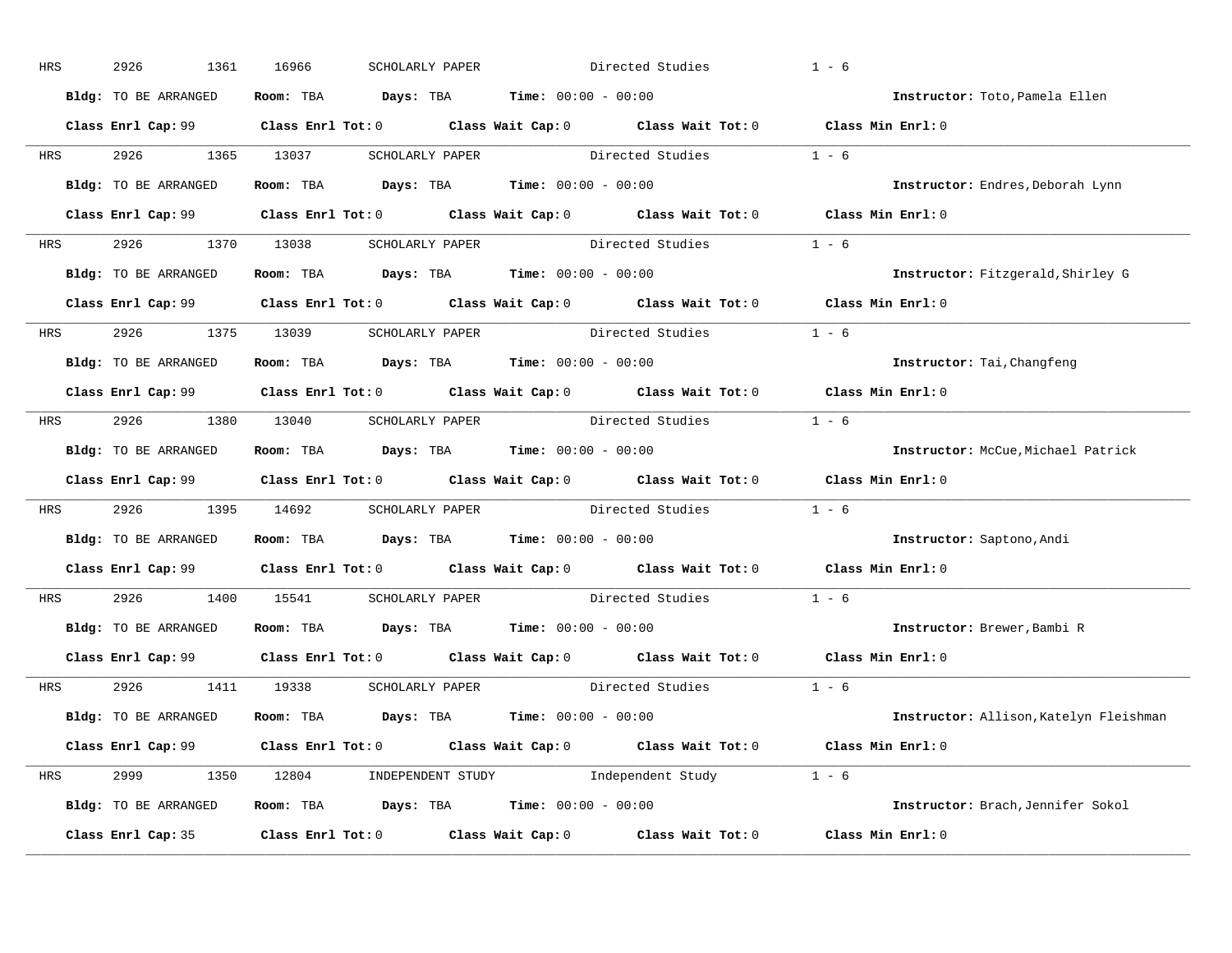#### Report ID: SR201 **University of Pittsburgh** Page No. 237 of 251 **Schedule of Classes for Summer Term 2020-2021** Run Date: 11/07/2020 **Summer Term** Run Time: 00:30:09

| Subject              | Catalog Nbr Section Class Nbr<br>Course Title                                                | Component                           | Units<br>Topics                   |
|----------------------|----------------------------------------------------------------------------------------------|-------------------------------------|-----------------------------------|
| <b>HRS</b><br>2999   | 1351<br>14333<br>INDEPENDENT STUDY                                                           | Independent Study                   | $1 - 6$                           |
| Bldg: TO BE ARRANGED | Room: TBA $Days:$ TBA $Time: 00:00 - 00:00$                                                  |                                     | Instructor: Zhou, Leming          |
|                      | Class Enrl Cap: 20 Class Enrl Tot: 0 Class Wait Cap: 0 Class Wait Tot: 0 Class Min Enrl: 0   |                                     |                                   |
| 2999<br><b>HRS</b>   | 1355 12805                                                                                   | INDEPENDENT STUDY 1ndependent Study | $1 - 6$                           |
| Bldg: TO BE ARRANGED | Room: TBA $Days:$ TBA $Time: 00:00 - 00:00$                                                  |                                     | Instructor: Carvell, George E     |
|                      | Class Enrl Cap: 35 Class Enrl Tot: 0 Class Wait Cap: 0 Class Wait Tot: 0 Class Min Enrl: 0   |                                     |                                   |
| 2999<br><b>HRS</b>   | INDEPENDENT STUDY<br>1360 12806                                                              | Independent Study                   | $1 - 6$                           |
| Bldg: TO BE ARRANGED | Room: TBA $Days: TBA$ Time: $00:00 - 00:00$                                                  |                                     | Instructor: Delitto, Anthony      |
|                      | Class Enrl Cap: 35 Class Enrl Tot: 0 Class Wait Cap: 0 Class Wait Tot: 0 Class Min Enrl: 0   |                                     |                                   |
| <b>HRS</b>           | 2999 1365 12807 INDEPENDENT STUDY Independent Study                                          |                                     | $1 - 6$                           |
| Bldg: TO BE ARRANGED | Room: TBA $Days:$ TBA Time: $00:00 - 00:00$                                                  |                                     | Instructor: Delitto, Ronna S.     |
|                      | Class Enrl Cap: 35 Class Enrl Tot: 0 Class Wait Cap: 0 Class Wait Tot: 0 Class Min Enrl: 0   |                                     |                                   |
| <b>HRS</b>           | 2999 1370 12808 INDEPENDENT STUDY Independent Study                                          |                                     | $1 - 6$                           |
| Bldg: TO BE ARRANGED | Room: TBA $\rule{1em}{0.15mm}$ Days: TBA Time: $00:00 - 00:00$                               |                                     | Instructor: Fitzgerald, Lynn M.   |
|                      | Class Enrl Cap: 35 Class Enrl Tot: 0 Class Wait Cap: 0 Class Wait Tot: 0 Class Min Enrl: 0   |                                     |                                   |
| 2999<br>HRS          | 1375 12809                                                                                   | INDEPENDENT STUDY 1ndependent Study | $1 - 6$                           |
| Bldg: TO BE ARRANGED | Room: TBA $Days:$ TBA Time: $00:00 - 00:00$                                                  |                                     | Instructor: Fitzgerald, Gerald G. |
|                      | Class Enrl Cap: 35 Class Enrl Tot: 0 Class Wait Cap: 0 Class Wait Tot: 0 Class Min Enrl: 0   |                                     |                                   |
| <b>HRS</b>           | 2999 1380 12810 INDEPENDENT STUDY Independent Study 1 - 6                                    |                                     |                                   |
| Bldg: TO BE ARRANGED | Room: TBA $Days:$ TBA $Time: 00:00 - 00:00$                                                  |                                     | Instructor: Hile, Elizabeth S.    |
|                      | Class Enrl Cap: 35 Class Enrl Tot: 0 Class Wait Cap: 0 Class Wait Tot: 0 Class Min Enrl: 0   |                                     |                                   |
| 2999<br>HRS          | 1385<br>12811                                                                                | INDEPENDENT STUDY 1ndependent Study | $1 - 6$                           |
| Bldg: TO BE ARRANGED | Room: TBA $Days:$ TBA $Time: 00:00 - 00:00$                                                  |                                     | Instructor: Irrgang, James J      |
|                      | Class Enrl Cap: 35 $\,$ Class Enrl Tot: 0 $\,$ Class Wait Cap: 0 $\,$ Class Wait Tot: 0 $\,$ |                                     | Class Min Enrl: 0                 |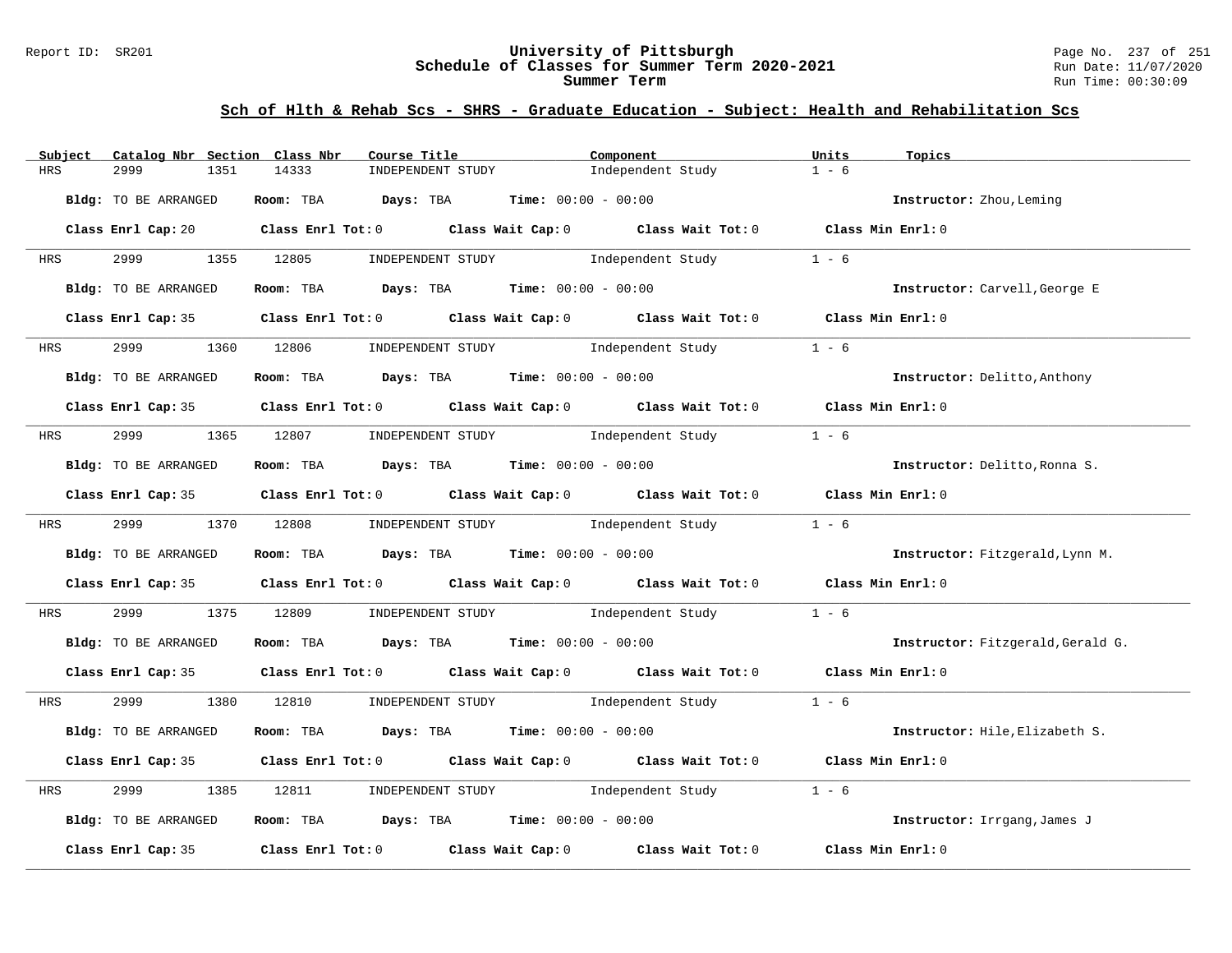| HRS        | 2999<br>1390         | INDEPENDENT STUDY 1ndependent Study<br>12812                                                       | $1 - 6$                          |
|------------|----------------------|----------------------------------------------------------------------------------------------------|----------------------------------|
|            | Bldg: TO BE ARRANGED | Room: TBA $Days:$ TBA $Time: 00:00 - 00:00$                                                        | Instructor: Josbeno, Deborah Ann |
|            |                      | Class Enrl Cap: 35 Class Enrl Tot: 0 Class Wait Cap: 0 Class Wait Tot: 0 Class Min Enrl: 0         |                                  |
|            |                      | HRS 2999 1395 12813 INDEPENDENT STUDY Independent Study 1 - 6                                      |                                  |
|            | Bldg: TO BE ARRANGED | Room: TBA $Days:$ TBA $Time: 00:00 - 00:00$                                                        | Instructor: Kelly, M Kathleen    |
|            |                      | Class Enrl Cap: 35 Class Enrl Tot: 0 Class Wait Cap: 0 Class Wait Tot: 0 Class Min Enrl: 0         |                                  |
|            |                      | HRS 2999 1400 12814 INDEPENDENT STUDY Independent Study 1 - 6                                      |                                  |
|            |                      | Bldg: TO BE ARRANGED ROOM: TBA Days: TBA Time: 00:00 - 00:00                                       | Instructor: Locke, Andrea L      |
|            |                      | Class Enrl Cap: 35 Class Enrl Tot: 0 Class Wait Cap: 0 Class Wait Tot: 0 Class Min Enrl: 0         |                                  |
|            |                      | HRS 2999 1405 12815 INDEPENDENT STUDY Independent Study 1 - 6                                      |                                  |
|            | Bldg: TO BE ARRANGED | Room: TBA $Days:$ TBA Time: $00:00 - 00:00$                                                        | Instructor: Miller, Debora Lewis |
|            |                      | Class Enrl Cap: 35 Class Enrl Tot: 0 Class Wait Cap: 0 Class Wait Tot: 0 Class Min Enrl: 0         |                                  |
|            |                      | HRS 2999 1410 12816 INDEPENDENT STUDY Independent Study 1 - 6                                      |                                  |
|            | Bldg: TO BE ARRANGED | Room: TBA $\rule{1em}{0.15mm}$ Days: TBA Time: $00:00 - 00:00$                                     | Instructor: Piva, Sara R         |
|            |                      | Class Enrl Cap: 35 Class Enrl Tot: 0 Class Wait Cap: 0 Class Wait Tot: 0 Class Min Enrl: 0         |                                  |
|            |                      | HRS 2999 1411 17505 INDEPENDENT STUDY Independent Study 1 - 6                                      |                                  |
|            |                      | Bldg: TO BE ARRANGED ROOM: TBA Days: TBA Time: 00:00 - 00:00                                       | Instructor: Saptono, Andi        |
|            |                      | Class Enrl Cap: 20 Class Enrl Tot: 0 Class Wait Cap: 0 Class Wait Tot: 0 Class Min Enrl: 0         |                                  |
| <b>HRS</b> |                      | 2999 1412 18921 INDEPENDENT STUDY Independent Study 1 - 6                                          |                                  |
|            | Bldg: TO BE ARRANGED | Room: TBA $Days:$ TBA $Time:$ 00:00 - 00:00                                                        | Instructor: Staff                |
|            | Class Enrl Cap: 20   | Class Enrl Tot: 0 $\qquad$ Class Wait Cap: 0 $\qquad$ Class Wait Tot: 0 $\qquad$ Class Min Enrl: 0 |                                  |
|            |                      | HRS 2999 1413 18922 INDEPENDENT STUDY Independent Study 1 - 6                                      |                                  |
|            |                      | Bldg: TO BE ARRANGED Room: TBA Days: TBA Time: 00:00 - 00:00                                       | Instructor: Murray, Mary E       |
|            |                      | Class Enrl Cap: 20 Class Enrl Tot: 0 Class Wait Cap: 0 Class Wait Tot: 0 Class Min Enrl: 0         |                                  |
|            |                      | HRS 2999 1414 18948 INDEPENDENT STUDY Independent Study 1 - 6                                      |                                  |
|            |                      | Bldg: TO BE ARRANGED Room: TBA Days: TBA Time: 00:00 - 00:00                                       | Instructor: Staff                |
|            |                      | Class Enrl Cap: 20 Class Enrl Tot: 0 Class Wait Cap: 0 Class Wait Tot: 0 Class Min Enrl: 0         |                                  |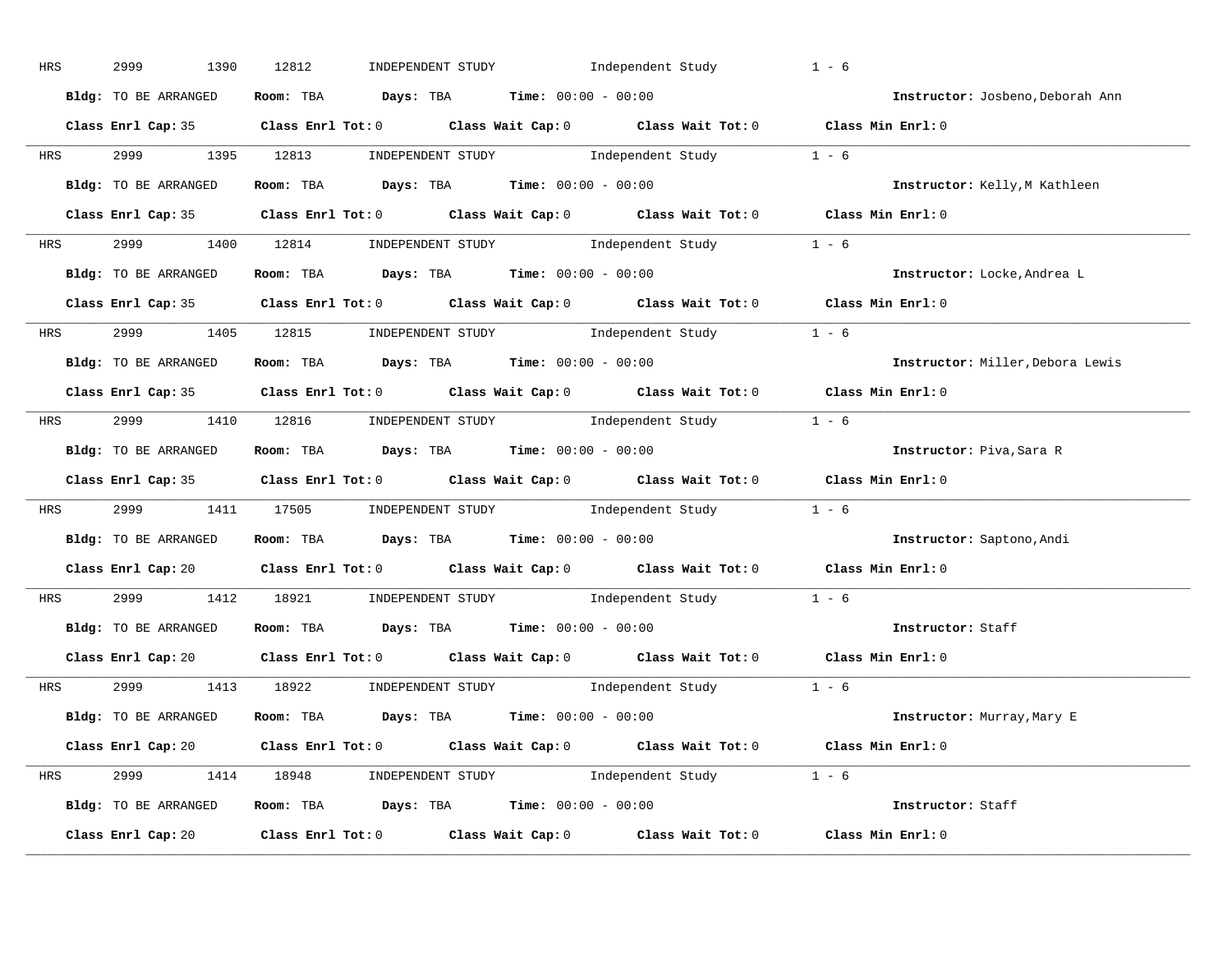#### Report ID: SR201 **University of Pittsburgh** Page No. 239 of 251 **Schedule of Classes for Summer Term 2020-2021** Run Date: 11/07/2020 **Summer Term** Run Time: 00:30:09

| Subject    | Catalog Nbr Section Class Nbr | Course Title                                                   | Component                                                                                                                    | Units<br>Topics                      |
|------------|-------------------------------|----------------------------------------------------------------|------------------------------------------------------------------------------------------------------------------------------|--------------------------------------|
| <b>HRS</b> | 2999<br>1415                  | 12817<br>INDEPENDENT STUDY                                     | Independent Study                                                                                                            | $1 - 6$                              |
|            | Bldg: TO BE ARRANGED          | Room: TBA Days: TBA                                            | <b>Time:</b> $00:00 - 00:00$                                                                                                 | Instructor: Sparto, Patrick J.       |
|            |                               |                                                                | Class Enrl Cap: 35 Class Enrl Tot: 0 Class Wait Cap: 0 Class Wait Tot: 0 Class Min Enrl: 0                                   |                                      |
| <b>HRS</b> | 2999 1416 18949               | INDEPENDENT STUDY                                              | Independent Study                                                                                                            | $1 - 6$                              |
|            | Bldg: TO BE ARRANGED          | Room: TBA $Days:$ TBA Time: $00:00 - 00:00$                    |                                                                                                                              | Instructor: Staff                    |
|            |                               |                                                                | Class Enrl Cap: 20 Class Enrl Tot: 0 Class Wait Cap: 0 Class Wait Tot: 0 Class Min Enrl: 0                                   |                                      |
| <b>HRS</b> | 2999 — 200                    | 1417 18950 INDEPENDENT STUDY Independent Study                 |                                                                                                                              | $1 - 6$                              |
|            | Bldg: TO BE ARRANGED          | Room: TBA $Days:$ TBA $Time: 00:00 - 00:00$                    |                                                                                                                              | Instructor: Lewis, Courtenay         |
|            |                               |                                                                | Class Enrl Cap: 20 Class Enrl Tot: 0 Class Wait Cap: 0 Class Wait Tot: 0 Class Min Enrl: 0                                   |                                      |
|            |                               |                                                                | HRS 2999 1418 18951 INDEPENDENT STUDY Independent Study                                                                      | $1 - 6$                              |
|            | Bldg: TO BE ARRANGED          | Room: TBA $Days:$ TBA $Time: 00:00 - 00:00$                    |                                                                                                                              | Instructor: Flanagan, Shawn D        |
|            |                               |                                                                | Class Enrl Cap: 20 Class Enrl Tot: 0 Class Wait Cap: 0 Class Wait Tot: 0 Class Min Enrl: 0                                   |                                      |
|            | HRS 2999 1420 12818           |                                                                | $\begin{minipage}[c]{0.9\linewidth} \textbf{INDEX} & \textbf{STUDY} \\ \textbf{Independent Study} & 1 - 6 \\ \end{minipage}$ |                                      |
|            | Bldg: TO BE ARRANGED          | Room: TBA $\rule{1em}{0.15mm}$ Days: TBA Time: $00:00 - 00:00$ |                                                                                                                              | Instructor: Sparto, Patrick J.       |
|            |                               |                                                                | Class Enrl Cap: 35 Class Enrl Tot: 0 Class Wait Cap: 0 Class Wait Tot: 0 Class Min Enrl: 0                                   |                                      |
| HRS        | 2999                          |                                                                | 1425 12819 INDEPENDENT STUDY Independent Study                                                                               | $1 - 6$                              |
|            | Bldg: TO BE ARRANGED          | Room: TBA $Days:$ TBA Time: $00:00 - 00:00$                    |                                                                                                                              | Instructor: Van Swearingen, Jessie M |
|            |                               |                                                                | Class Enrl Cap: 35 Class Enrl Tot: 0 Class Wait Cap: 0 Class Wait Tot: 0 Class Min Enrl: 0                                   |                                      |
| <b>HRS</b> |                               |                                                                | 2999 1430 12820 INDEPENDENT STUDY Independent Study 1 - 6                                                                    |                                      |
|            | Bldg: TO BE ARRANGED          | Room: TBA $Days:$ TBA $Time: 00:00 - 00:00$                    |                                                                                                                              | Instructor: Whitney, Susan L         |
|            |                               |                                                                | Class Enrl Cap: 35 Class Enrl Tot: 0 Class Wait Cap: 0 Class Wait Tot: 0 Class Min Enrl: 0                                   |                                      |
| HRS        | 2999<br>1435                  | 12821 INDEPENDENT STUDY Independent Study                      |                                                                                                                              | $1 - 6$                              |
|            | Bldg: TO BE ARRANGED          | Room: TBA $Days:$ TBA $Time: 00:00 - 00:00$                    |                                                                                                                              | Instructor: Abdelhak, Mervat         |
|            | Class Enrl Cap: 35            |                                                                | Class Enrl Tot: $0$ Class Wait Cap: $0$ Class Wait Tot: $0$                                                                  | Class Min Enrl: 0                    |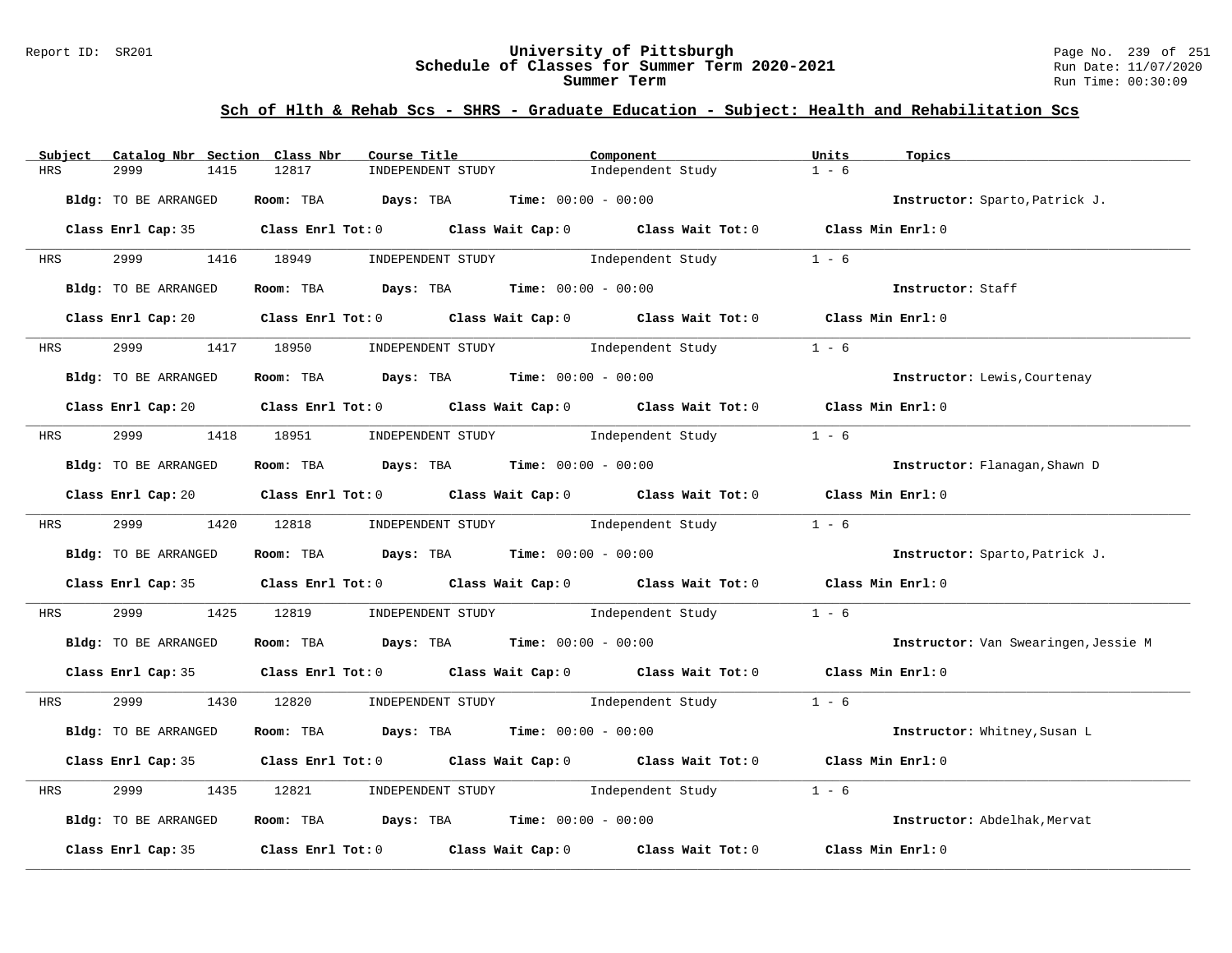| HRS        | 2999<br>1440         | 12822<br>INDEPENDENT STUDY Independent Study                                               | $1 - 6$                               |
|------------|----------------------|--------------------------------------------------------------------------------------------|---------------------------------------|
|            | Bldg: TO BE ARRANGED | Room: TBA $Days:$ TBA $Time: 00:00 - 00:00$                                                | Instructor: Watzlaf, Valerie J        |
|            |                      | Class Enrl Cap: 35 Class Enrl Tot: 0 Class Wait Cap: 0 Class Wait Tot: 0 Class Min Enrl: 0 |                                       |
|            |                      | HRS 2999 1445 12823 INDEPENDENT STUDY Independent Study 1 - 6                              |                                       |
|            | Bldg: TO BE ARRANGED | Room: TBA $\rule{1em}{0.15mm}$ Days: TBA Time: $00:00 - 00:00$                             | Instructor: Anania-Firouzan, Patricia |
|            |                      | Class Enrl Cap: 35 Class Enrl Tot: 0 Class Wait Cap: 0 Class Wait Tot: 0 Class Min Enrl: 0 |                                       |
|            |                      | HRS 2999 1450 12824 INDEPENDENT STUDY Independent Study 1 - 6                              |                                       |
|            |                      | <b>Bldg:</b> TO BE ARRANGED <b>ROOM:</b> TBA <b>Days:</b> TBA <b>Time:</b> $00:00 - 00:00$ | Instructor: Parmanto, Bambang         |
|            |                      | Class Enrl Cap: 35 Class Enrl Tot: 0 Class Wait Cap: 0 Class Wait Tot: 0 Class Min Enrl: 0 |                                       |
|            |                      | HRS 2999 1451 16967 INDEPENDENT STUDY Independent Study 1 - 6                              |                                       |
|            | Bldg: TO BE ARRANGED | Room: TBA $\rule{1em}{0.15mm}$ Days: TBA $\rule{1.5mm}{0.15mm}$ Time: $00:00 - 00:00$      | Instructor: Sethi, Amit               |
|            |                      | Class Enrl Cap: 20 Class Enrl Tot: 0 Class Wait Cap: 0 Class Wait Tot: 0 Class Min Enrl: 0 |                                       |
|            |                      | HRS 2999 1452 16968 INDEPENDENT STUDY Independent Study 1 - 6                              |                                       |
|            | Bldg: TO BE ARRANGED | Room: TBA $\rule{1em}{0.15mm}$ Days: TBA Time: $00:00 - 00:00$                             | Instructor: Bendixen, Roxanna Marie   |
|            |                      | Class Enrl Cap: 20 Class Enrl Tot: 0 Class Wait Cap: 0 Class Wait Tot: 0 Class Min Enrl: 0 |                                       |
|            |                      | HRS 2999 1453 16969 INDEPENDENT STUDY Independent Study 1 - 6                              |                                       |
|            | Bldg: TO BE ARRANGED | Room: TBA $Days:$ TBA $Time:$ 00:00 - 00:00                                                | Instructor: Baird, Joanne Merante     |
|            |                      | Class Enrl Cap: 20 Class Enrl Tot: 0 Class Wait Cap: 0 Class Wait Tot: 0                   | Class Min Enrl: 0                     |
| <b>HRS</b> |                      | 2999 1455 16970 INDEPENDENT STUDY Independent Study 1 - 6                                  |                                       |
|            | Bldg: TO BE ARRANGED | Room: TBA $\rule{1em}{0.15mm}$ Days: TBA $\rule{1.5mm}{0.15mm}$ Time: $00:00 - 00:00$      | Instructor: Toto, Pamela Ellen        |
|            | Class Enrl Cap: 20   | Class Enrl Tot: $0$ Class Wait Cap: $0$ Class Wait Tot: $0$                                | Class Min Enrl: 0                     |
|            |                      | HRS 2999 1475 12825 INDEPENDENT STUDY Independent Study 1 - 6                              |                                       |
|            |                      | Bldg: TO BE ARRANGED Room: TBA Days: TBA Time: 00:00 - 00:00                               | Instructor: Beals, Kim                |
|            |                      | Class Enrl Cap: 35 Class Enrl Tot: 0 Class Wait Cap: 0 Class Wait Tot: 0 Class Min Enrl: 0 |                                       |
|            |                      | HRS 2999 1490 12826 INDEPENDENT STUDY Independent Study 1 - 6                              |                                       |
|            | Bldg: TO BE ARRANGED | Room: TBA $Days:$ TBA $Time:$ 00:00 - 00:00                                                | Instructor: Skidmore, Elizabeth R.    |
|            |                      | Class Enrl Cap: 35 Class Enrl Tot: 0 Class Wait Cap: 0 Class Wait Tot: 0 Class Min Enrl: 0 |                                       |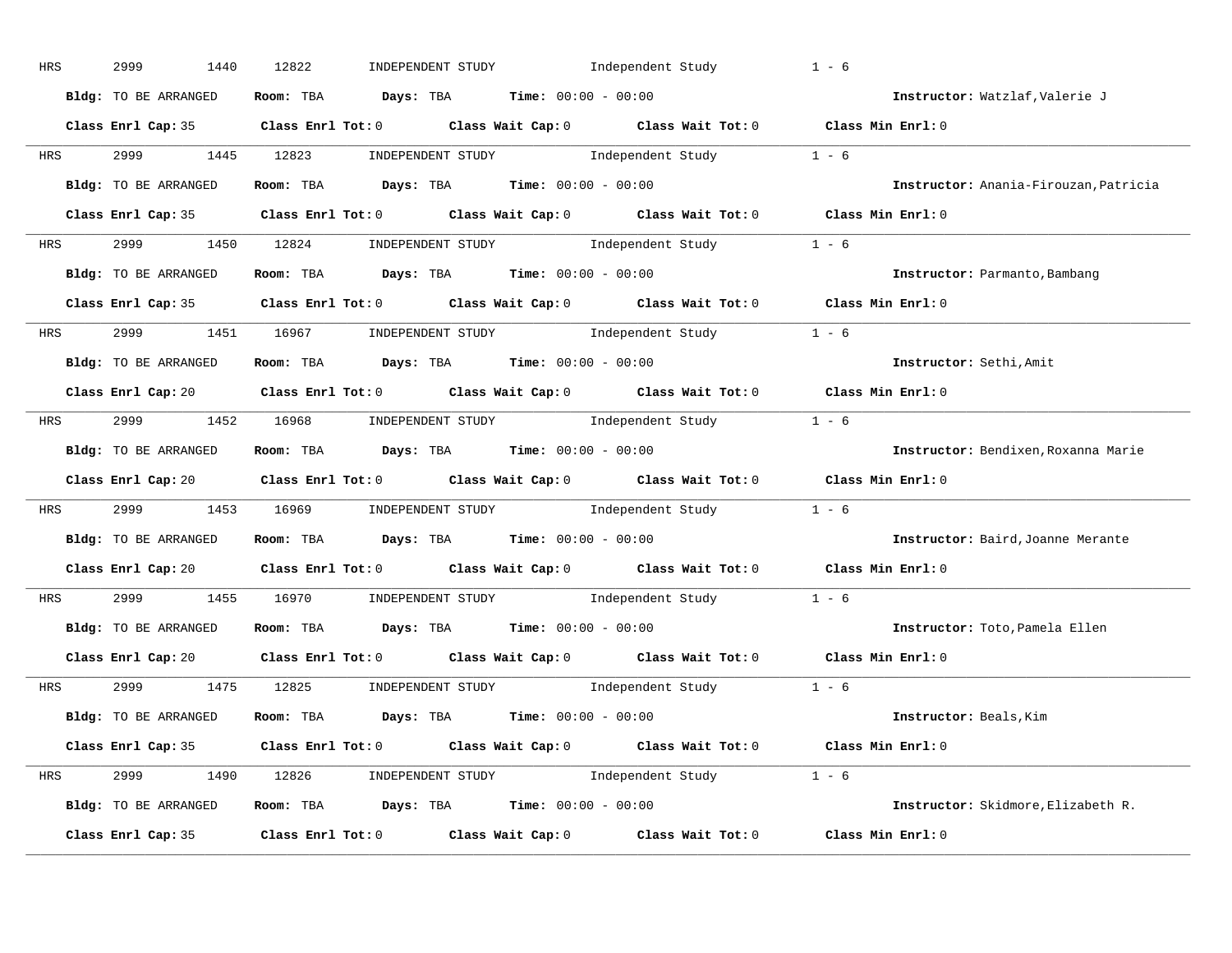#### Report ID: SR201 **University of Pittsburgh** Page No. 241 of 251 **Schedule of Classes for Summer Term 2020-2021** Run Date: 11/07/2020 **Summer Term** Run Time: 00:30:09

| Subject    | Catalog Nbr Section Class Nbr |            | Course Title                                                   | Component                                                                                              | Units<br>Topics                  |
|------------|-------------------------------|------------|----------------------------------------------------------------|--------------------------------------------------------------------------------------------------------|----------------------------------|
| HRS        | 2999<br>1495                  | 12827      | INDEPENDENT STUDY                                              | Independent Study                                                                                      | $1 - 6$                          |
|            | Bldg: TO BE ARRANGED          |            | Room: TBA $Days:$ TBA $Time: 00:00 - 00:00$                    |                                                                                                        | Instructor: Chisholm, Denise     |
|            |                               |            |                                                                | Class Enrl Cap: 35 Class Enrl Tot: 0 Class Wait Cap: 0 Class Wait Tot: 0 Class Min Enrl: 0             |                                  |
| <b>HRS</b> | 2999 1500 12828               |            |                                                                | INDEPENDENT STUDY 1ndependent Study                                                                    | $1 - 6$                          |
|            | Bldg: TO BE ARRANGED          |            | Room: TBA $Days:$ TBA $Time: 00:00 - 00:00$                    |                                                                                                        | Instructor: Rodakowski, Juleen L |
|            |                               |            |                                                                | Class Enrl Cap: 35 Class Enrl Tot: 0 Class Wait Cap: 0 Class Wait Tot: 0 Class Min Enrl: 0             |                                  |
| <b>HRS</b> | 2999                          |            | 1501 12993 INDEPENDENT STUDY                                   | Independent Study                                                                                      | $1 - 6$                          |
|            | Bldg: TO BE ARRANGED          |            | Room: TBA $Days:$ TBA $Time:$ $00:00 - 00:00$                  |                                                                                                        | Instructor: Angelo, Jennifer Kay |
|            |                               |            |                                                                | Class Enrl Cap: 20 Class Enrl Tot: 0 Class Wait Cap: 0 Class Wait Tot: 0 Class Min Enrl: 0             |                                  |
|            | HRS 2999 1503 12994           |            | INDEPENDENT STUDY 1ndependent Study                            |                                                                                                        | $1 - 6$                          |
|            | Bldg: TO BE ARRANGED          |            | Room: TBA $Days:$ TBA $Time: 00:00 - 00:00$                    |                                                                                                        | Instructor: Balouris, Sondra A   |
|            |                               |            |                                                                | Class Enrl Cap: 20 Class Enrl Tot: 0 Class Wait Cap: 0 Class Wait Tot: 0 Class Min Enrl: 0             |                                  |
|            |                               |            | HRS 2999 1504 12995 INDEPENDENT STUDY Independent Study        |                                                                                                        | $1 - 6$                          |
|            | Bldg: TO BE ARRANGED          |            | Room: TBA $\rule{1em}{0.15mm}$ Days: TBA Time: $00:00 - 00:00$ |                                                                                                        | Instructor: Boninger, Michael L. |
|            |                               |            |                                                                | Class Enrl Cap: 20 Class Enrl Tot: 0 Class Wait Cap: 0 Class Wait Tot: 0 Class Min Enrl: 0             |                                  |
| HRS        | 2999                          | 1506 12996 |                                                                | INDEPENDENT STUDY 1ndependent Study                                                                    | $1 - 6$                          |
|            | Bldg: TO BE ARRANGED          |            | Room: TBA $Days:$ TBA $Time: 00:00 - 00:00$                    |                                                                                                        | Instructor: Brienza, David M     |
|            |                               |            |                                                                | Class Enrl Cap: 20 Class Enrl Tot: 0 Class Wait Cap: 0 Class Wait Tot: 0 Class Min Enrl: 0             |                                  |
| <b>HRS</b> |                               |            |                                                                | 2999 1508 12997 INDEPENDENT STUDY Independent Study 1 - 6                                              |                                  |
|            | Bldg: TO BE ARRANGED          |            | Room: TBA $Days:$ TBA $Time: 00:00 - 00:00$                    |                                                                                                        | Instructor: Cooper, Rory A       |
|            |                               |            |                                                                | Class Enrl Cap: 20 		 Class Enrl Tot: 0 		 Class Wait Cap: 0 		 Class Wait Tot: 0 		 Class Min Enrl: 0 |                                  |
| HRS        | 2999<br>1509                  | 12998      | INDEPENDENT STUDY 1ndependent Study                            |                                                                                                        | $1 - 6$                          |
|            | Bldg: TO BE ARRANGED          |            | Room: TBA $Days:$ TBA $Time: 00:00 - 00:00$                    |                                                                                                        | Instructor: Cooper, Rosemarie    |
|            |                               |            |                                                                | Class Enrl Cap: 20 $\qquad$ Class Enrl Tot: 0 $\qquad$ Class Wait Cap: 0 $\qquad$ Class Wait Tot: 0    | Class Min Enrl: 0                |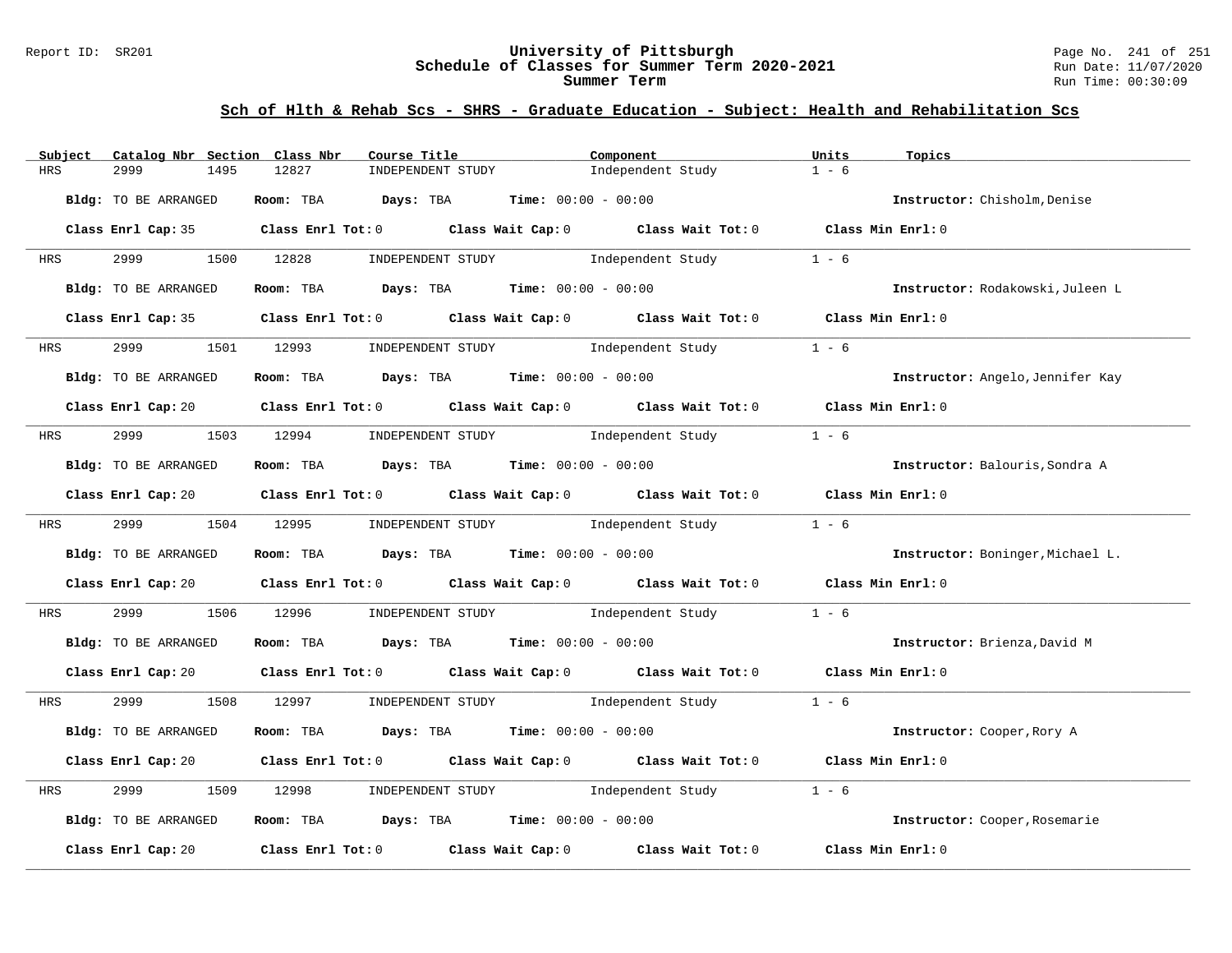| HRS        | 2999<br>1511         | Independent Study<br>12999<br>INDEPENDENT STUDY                                            | $1 - 6$           |                                    |
|------------|----------------------|--------------------------------------------------------------------------------------------|-------------------|------------------------------------|
|            | Bldg: TO BE ARRANGED | Room: TBA $Days:$ TBA $Time: 00:00 - 00:00$                                                |                   | Instructor: Ding, Dan              |
|            |                      | Class Enrl Cap: 20 Class Enrl Tot: 0 Class Wait Cap: 0 Class Wait Tot: 0 Class Min Enrl: 0 |                   |                                    |
|            |                      | HRS 2999 1514 13000 INDEPENDENT STUDY Independent Study 1 - 6                              |                   |                                    |
|            | Bldg: TO BE ARRANGED | Room: TBA $Days:$ TBA $Time: 00:00 - 00:00$                                                |                   | Instructor: Tai, Changfeng         |
|            |                      | Class Enrl Cap: 20 Class Enrl Tot: 0 Class Wait Cap: 0 Class Wait Tot: 0 Class Min Enrl: 0 |                   |                                    |
|            |                      | HRS 2999 1517 13001 INDEPENDENT STUDY Independent Study 1 - 6                              |                   |                                    |
|            |                      | Bldg: TO BE ARRANGED Room: TBA Days: TBA Time: 00:00 - 00:00                               |                   | Instructor: Karg, Patricia E.      |
|            |                      | Class Enrl Cap: 20 Class Enrl Tot: 0 Class Wait Cap: 0 Class Wait Tot: 0 Class Min Enrl: 0 |                   |                                    |
|            |                      | HRS 2999 1520 13002 INDEPENDENT STUDY Independent Study 1 - 6                              |                   |                                    |
|            | Bldg: TO BE ARRANGED | Room: TBA $Days:$ TBA $Time: 00:00 - 00:00$                                                |                   | Instructor: Koontz, Alicia M.      |
|            |                      | Class Enrl Cap: 20 Class Enrl Tot: 0 Class Wait Cap: 0 Class Wait Tot: 0 Class Min Enrl: 0 |                   |                                    |
|            |                      | HRS 2999 1522 13003 INDEPENDENT STUDY Independent Study 1 - 6                              |                   |                                    |
|            | Bldg: TO BE ARRANGED | Room: TBA $Days:$ TBA $Time:$ $00:00 - 00:00$                                              |                   | Instructor: Little, Roger E        |
|            |                      | Class Enrl Cap: 20 Class Enrl Tot: 0 Class Wait Cap: 0 Class Wait Tot: 0 Class Min Enrl: 0 |                   |                                    |
|            |                      | HRS 2999 1524 13004 INDEPENDENT STUDY Independent Study 1 - 6                              |                   |                                    |
|            | Bldg: TO BE ARRANGED | Room: TBA $Days:$ TBA $Time: 00:00 - 00:00$                                                |                   | Instructor: McCue, Michael Patrick |
|            |                      | Class Enrl Cap: 20 Class Enrl Tot: 0 Class Wait Cap: 0 Class Wait Tot: 0 Class Min Enrl: 0 |                   |                                    |
| <b>HRS</b> |                      | 2999 1527 13005 INDEPENDENT STUDY Independent Study 1 - 6                                  |                   |                                    |
|            |                      | Bldg: TO BE ARRANGED ROOM: TBA Days: TBA Time: 00:00 - 00:00                               |                   | Instructor: Schmeler, Mark Raymond |
|            |                      | Class Enrl Cap: 20 		 Class Enrl Tot: 0 		 Class Wait Cap: 0 		 Class Wait Tot: 0          | Class Min Enrl: 0 |                                    |
|            |                      | HRS 2999 1534 13232 INDEPENDENT STUDY Independent Study 1 - 6                              |                   |                                    |
|            | Bldg: TO BE ARRANGED | Room: TBA $Days:$ TBA $Time: 00:00 - 00:00$                                                |                   | Instructor: Hutcheson, Deborah A.  |
|            |                      | Class Enrl Cap: 20 Class Enrl Tot: 0 Class Wait Cap: 0 Class Wait Tot: 0 Class Min Enrl: 0 |                   |                                    |
|            |                      | HRS 2999 1535 13233 INDEPENDENT STUDY Independent Study 1 - 6                              |                   |                                    |
|            |                      | Bldg: TO BE ARRANGED Room: TBA Days: TBA Time: 00:00 - 00:00                               |                   | Instructor: Dodd, Judith L         |
|            | Class Enrl Cap: 20   | Class Enrl Tot: $0$ Class Wait Cap: $0$ Class Wait Tot: $0$ Class Min Enrl: $0$            |                   |                                    |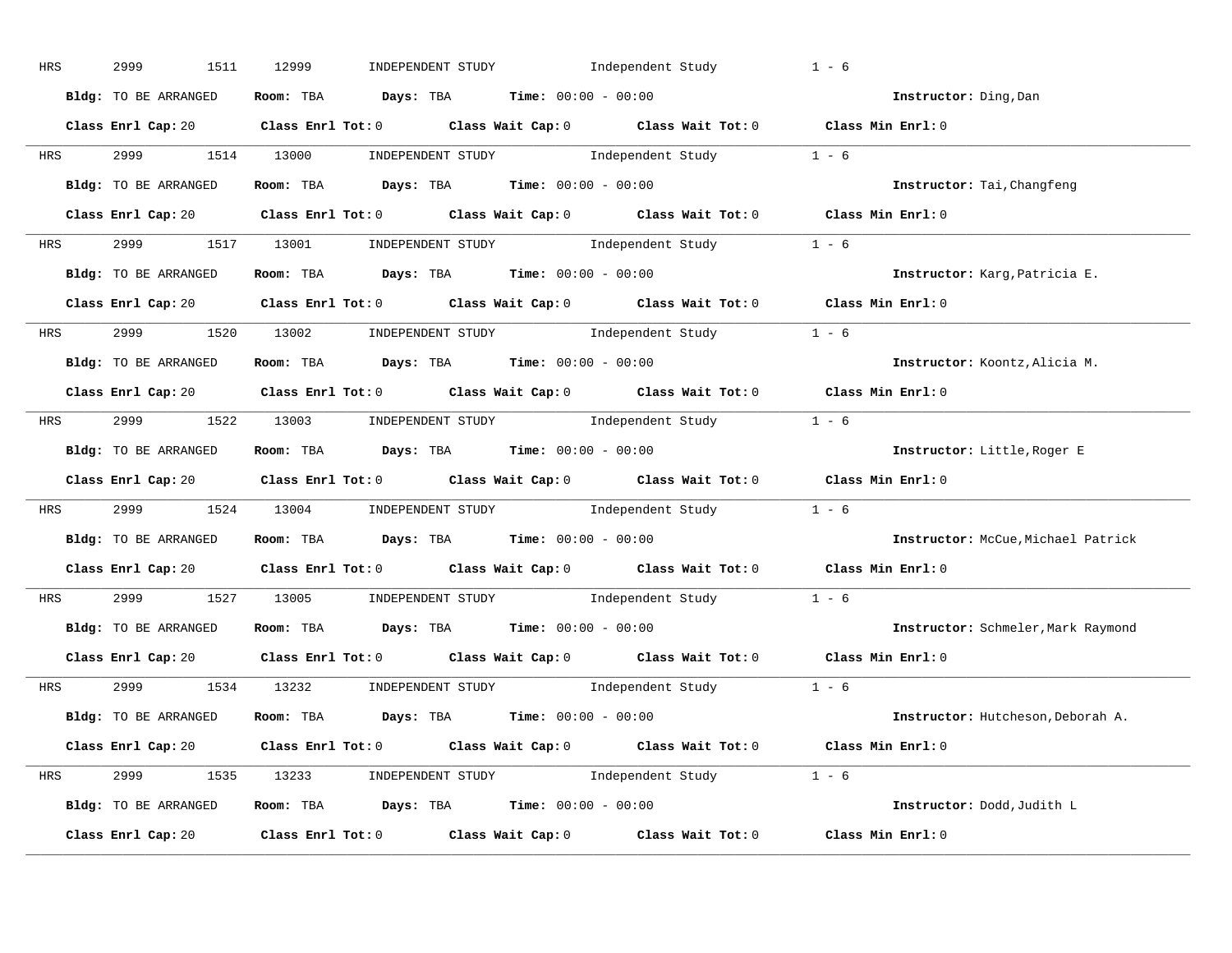#### Report ID: SR201 **University of Pittsburgh** Page No. 243 of 251 **Schedule of Classes for Summer Term 2020-2021** Run Date: 11/07/2020 **Summer Term** Run Time: 00:30:09

| Catalog Nbr Section Class Nbr<br>Subject | Course Title                                                                                                                   | Component                           | Units<br>Topics                      |
|------------------------------------------|--------------------------------------------------------------------------------------------------------------------------------|-------------------------------------|--------------------------------------|
| HRS<br>2999<br>1537                      | 13234<br>INDEPENDENT STUDY                                                                                                     | Independent Study                   | $1 - 6$                              |
| Bldg: TO BE ARRANGED                     | Room: TBA $Days:$ TBA $Time: 00:00 - 00:00$                                                                                    |                                     | Instructor: Cherok, Lori E           |
|                                          | Class Enrl Cap: 20 $\qquad$ Class Enrl Tot: 0 $\qquad$ Class Wait Cap: 0 $\qquad$ Class Wait Tot: 0 $\qquad$ Class Min Enrl: 0 |                                     |                                      |
| 2999 1539 13613<br><b>HRS</b>            |                                                                                                                                | INDEPENDENT STUDY 1ndependent Study | $1 - 6$                              |
| Bldg: TO BE ARRANGED                     | Room: TBA $Days:$ TBA $Time: 00:00 - 00:00$                                                                                    |                                     | Instructor: DeAlmeida, Dilhari R     |
|                                          | Class Enrl Cap: 20 $\qquad$ Class Enrl Tot: 0 $\qquad$ Class Wait Cap: 0 $\qquad$ Class Wait Tot: 0                            |                                     | Class Min Enrl: 0                    |
| 2999<br><b>HRS</b>                       | 1545 14695 INDEPENDENT STUDY 1ndependent Study                                                                                 |                                     | $1 - 6$                              |
| Bldg: TO BE ARRANGED                     | Room: TBA $Days:$ TBA $Time: 00:00 - 00:00$                                                                                    |                                     | Instructor: Crytzer, Theresa M       |
|                                          | Class Enrl Cap: 20 Class Enrl Tot: 0 Class Wait Cap: 0 Class Wait Tot: 0 Class Min Enrl: 0                                     |                                     |                                      |
|                                          | HRS 2999 1565 18947 INDEPENDENT STUDY Independent Study                                                                        |                                     | $1 - 6$                              |
| Bldg: TO BE ARRANGED                     | Room: TBA $\rule{1em}{0.15mm}$ Days: TBA Time: $00:00 - 00:00$                                                                 |                                     | Instructor: Mi, Oi                   |
|                                          | Class Enrl Cap: 20 Class Enrl Tot: 0 Class Wait Cap: 0 Class Wait Tot: 0 Class Min Enrl: 0                                     |                                     |                                      |
| HRS 2999 1586 19399                      |                                                                                                                                | INDEPENDENT STUDY 1ndependent Study | $1 - 6$                              |
| Bldg: TO BE ARRANGED                     | Room: TBA $Days:$ TBA $Time: 00:00 - 00:00$                                                                                    |                                     | Instructor: Darnell, Matthew Everett |
|                                          | Class Enrl Cap: 15 Class Enrl Tot: 0 Class Wait Cap: 0 Class Wait Tot: 0 Class Min Enrl: 0                                     |                                     |                                      |
| 2999<br>HRS                              | 1587 19427                                                                                                                     | INDEPENDENT STUDY 1ndependent Study | $1 - 6$                              |
| Bldg: TO BE ARRANGED                     | Room: TBA $Days:$ TBA $Time: 00:00 - 00:00$                                                                                    |                                     | Instructor: White, Jennifer Suzanne  |
|                                          | Class Enrl Cap: 20 Class Enrl Tot: 0 Class Wait Cap: 0 Class Wait Tot: 0 Class Min Enrl: 0                                     |                                     |                                      |
| <b>HRS</b>                               | 2999 1588 19428 INDEPENDENT STUDY Independent Study 1 - 6                                                                      |                                     |                                      |
| Bldg: TO BE ARRANGED                     | Room: TBA $Days:$ TBA $Time: 00:00 - 00:00$                                                                                    |                                     | Instructor: Stover, Alyson D         |
|                                          | Class Enrl Cap: 20 Class Enrl Tot: 0 Class Wait Cap: 0 Class Wait Tot: 0                                                       |                                     | Class Min Enrl: 0                    |
| 2999<br>1589<br>HRS                      | 19429                                                                                                                          | INDEPENDENT STUDY 1ndependent Study | $1 - 6$                              |
| Bldg: TO BE ARRANGED                     | Room: TBA $Days:$ TBA $Time: 00:00 - 00:00$                                                                                    |                                     | Instructor: Marsico, Ann M           |
| Class Enrl Cap: 20                       | Class Enrl Tot: $0$ $Class$ Wait Cap: $0$ $Class$ Wait Tot: $0$                                                                |                                     | Class Min Enrl: 0                    |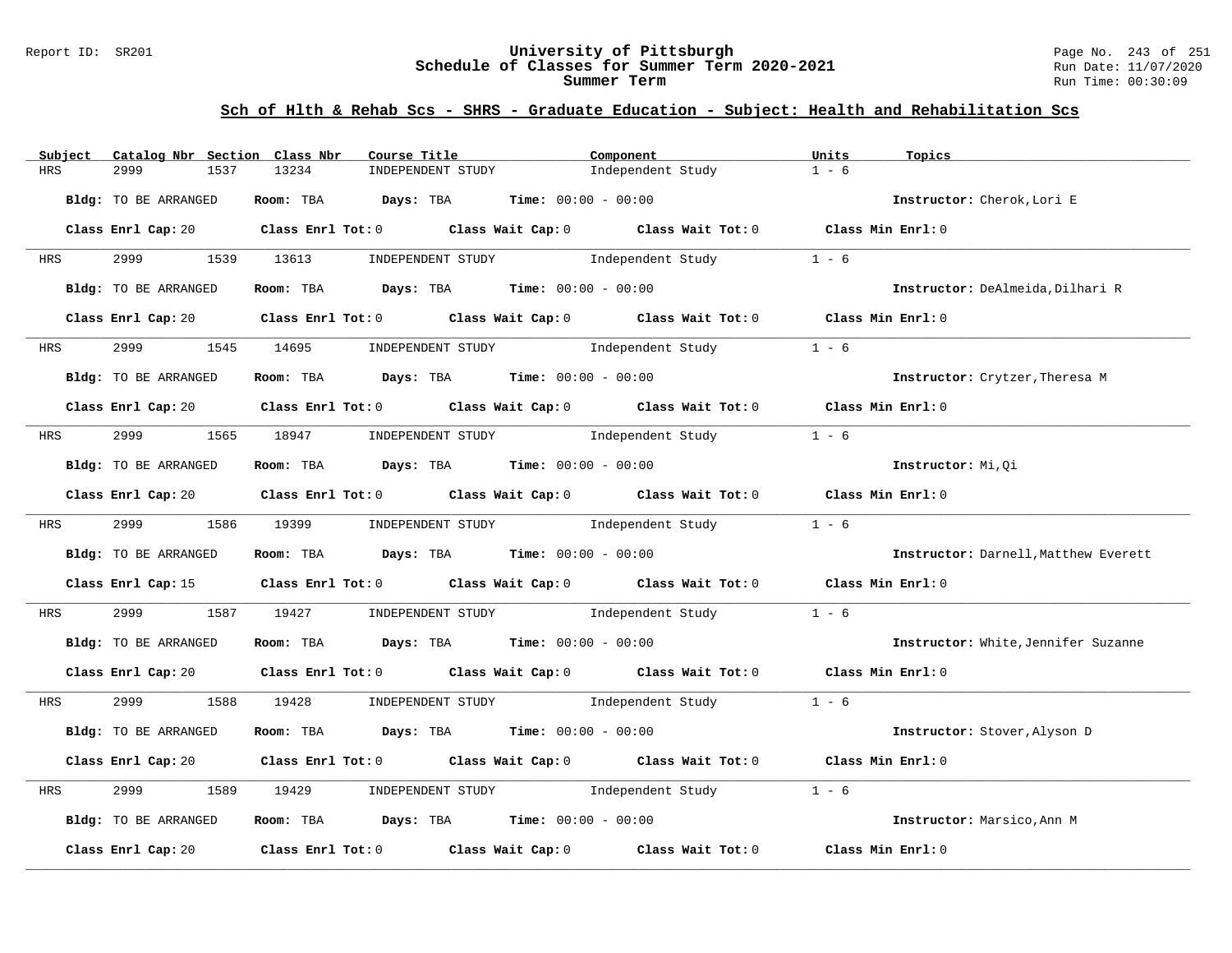| HRS        | 2999<br>1590         | 19430<br>INDEPENDENT STUDY<br>Independent Study                                                                                                                                                                                                                                                                                                                                                                                                                                                                                                                               | $1 - 6$                               |
|------------|----------------------|-------------------------------------------------------------------------------------------------------------------------------------------------------------------------------------------------------------------------------------------------------------------------------------------------------------------------------------------------------------------------------------------------------------------------------------------------------------------------------------------------------------------------------------------------------------------------------|---------------------------------------|
|            | Bldg: TO BE ARRANGED | Room: TBA $Days:$ TBA $Time: 00:00 - 00:00$                                                                                                                                                                                                                                                                                                                                                                                                                                                                                                                                   | Instructor: Caldwell, Angela Renee    |
|            |                      | Class Enrl Cap: 20 Class Enrl Tot: 0 Class Wait Cap: 0 Class Wait Tot: 0 Class Min Enrl: 0                                                                                                                                                                                                                                                                                                                                                                                                                                                                                    |                                       |
| HRS        | 2999 — 200           | $\begin{minipage}[c]{0.9\linewidth} \textbf{INDEX} & \textbf{STUDY} \\ \textbf{Index} & \textbf{Index} \\ \textbf{Index} & \textbf{Index} \\ \textbf{Index} & \textbf{Index} \\ \textbf{Index} & \textbf{Index} \\ \textbf{Index} & \textbf{Index} \\ \textbf{Index} & \textbf{Index} \\ \textbf{Index} & \textbf{Index} \\ \textbf{Index} & \textbf{Index} \\ \textbf{Index} & \textbf{Index} \\ \textbf{Index} & \textbf{Index} \\ \textbf{Index} & \textbf{Index} \\ \textbf{Index} & \textbf{Index} \\ \textbf{Index} & \textbf{Index} \\ \textbf{Index} &$<br>1591 19431 |                                       |
|            | Bldg: TO BE ARRANGED | Room: TBA $\rule{1em}{0.15mm}$ Days: TBA Time: $00:00 - 00:00$                                                                                                                                                                                                                                                                                                                                                                                                                                                                                                                | Instructor: Leland, Natalie Elizabeth |
|            |                      | Class Enrl Cap: 20 Class Enrl Tot: 0 Class Wait Cap: 0 Class Wait Tot: 0 Class Min Enrl: 0                                                                                                                                                                                                                                                                                                                                                                                                                                                                                    |                                       |
| HRS        |                      | 2999 1592 19443 INDEPENDENT STUDY Independent Study 1 - 6                                                                                                                                                                                                                                                                                                                                                                                                                                                                                                                     |                                       |
|            | Bldg: TO BE ARRANGED | Room: TBA $\rule{1em}{0.15mm}$ Days: TBA Time: $00:00 - 00:00$                                                                                                                                                                                                                                                                                                                                                                                                                                                                                                                | Instructor: Nindl, Bradley C          |
|            |                      | Class Enrl Cap: 20 Class Enrl Tot: 0 Class Wait Cap: 0 Class Wait Tot: 0 Class Min Enrl: 0                                                                                                                                                                                                                                                                                                                                                                                                                                                                                    |                                       |
| HRS        |                      | 3001 1170 12837 DISSERTATION RES PHD DEGREE Thesis Research                                                                                                                                                                                                                                                                                                                                                                                                                                                                                                                   | $1 - 12$                              |
|            | Bldg: TO BE ARRANGED | Room: TBA Days: TBA Time: $00:00 - 00:00$                                                                                                                                                                                                                                                                                                                                                                                                                                                                                                                                     | Instructor: Abdelhak, Mervat          |
|            |                      | Class Enrl Cap: 20 $\qquad$ Class Enrl Tot: 0 $\qquad$ Class Wait Cap: 0 $\qquad$ Class Wait Tot: 0                                                                                                                                                                                                                                                                                                                                                                                                                                                                           | Class Min $Enr1:0$                    |
| HRS        |                      | 3001 1175 12838 DISSERTATION RES PHD DEGREE Thesis Research 1 - 12                                                                                                                                                                                                                                                                                                                                                                                                                                                                                                            |                                       |
|            | Bldg: TO BE ARRANGED | Room: TBA $\rule{1em}{0.15mm}$ Days: TBA Time: $00:00 - 00:00$                                                                                                                                                                                                                                                                                                                                                                                                                                                                                                                | Instructor: Anania-Firouzan, Patricia |
|            |                      | Class Enrl Cap: 20 $\qquad$ Class Enrl Tot: 0 $\qquad$ Class Wait Cap: 0 $\qquad$ Class Wait Tot: 0                                                                                                                                                                                                                                                                                                                                                                                                                                                                           | Class Min Enrl: 0                     |
| HRS        | 3001                 | 1180 12839 DISSERTATION RES PHD DEGREE Thesis Research                                                                                                                                                                                                                                                                                                                                                                                                                                                                                                                        | $1 - 12$                              |
|            | Bldg: TO BE ARRANGED | Room: TBA $Days:$ TBA $Time: 00:00 - 00:00$                                                                                                                                                                                                                                                                                                                                                                                                                                                                                                                                   | Instructor: Parmanto, Bambang         |
|            |                      | Class Enrl Cap: 20 Class Enrl Tot: 0 Class Wait Cap: 0 Class Wait Tot: 0                                                                                                                                                                                                                                                                                                                                                                                                                                                                                                      | Class Min Enrl: 0                     |
| <b>HRS</b> | 3001 000             | 1185 12840<br>DISSERTATION RES PHD DEGREE Thesis Research                                                                                                                                                                                                                                                                                                                                                                                                                                                                                                                     | $1 - 12$                              |
|            | Bldg: TO BE ARRANGED | Room: TBA $Days:$ TBA $Time: 00:00 - 00:00$                                                                                                                                                                                                                                                                                                                                                                                                                                                                                                                                   | Instructor: Watzlaf, Valerie J        |
|            | Class Enrl Cap: 20   | Class Enrl Tot: $0$ Class Wait Cap: $0$ Class Wait Tot: $0$                                                                                                                                                                                                                                                                                                                                                                                                                                                                                                                   | Class Min Enrl: 0                     |
| HRS        | 3001                 | 1190 12841<br>DISSERTATION RES PHD DEGREE<br>Thesis Research                                                                                                                                                                                                                                                                                                                                                                                                                                                                                                                  | $1 - 12$                              |
|            | Bldg: TO BE ARRANGED | Room: TBA $Days: TBA$ Time: $00:00 - 00:00$                                                                                                                                                                                                                                                                                                                                                                                                                                                                                                                                   | Instructor: Rohrer III, Wesley Martin |
|            |                      | Class Enrl Cap: 20 Class Enrl Tot: 0 Class Wait Cap: 0 Class Wait Tot: 0 Class Min Enrl: 0                                                                                                                                                                                                                                                                                                                                                                                                                                                                                    |                                       |
| HRS        |                      | 3001 1201 14334 DISSERTATION RES PHD DEGREE Thesis Research 1 - 12                                                                                                                                                                                                                                                                                                                                                                                                                                                                                                            |                                       |
|            | Bldg: TO BE ARRANGED | Room: TBA $Days: TBA$ Time: $00:00 - 00:00$                                                                                                                                                                                                                                                                                                                                                                                                                                                                                                                                   | Instructor: Zhou, Leming              |
|            | Class Enrl Cap: 20   | Class Enrl Tot: $0$ Class Wait Cap: $0$ Class Wait Tot: $0$                                                                                                                                                                                                                                                                                                                                                                                                                                                                                                                   | Class Min Enrl: 0                     |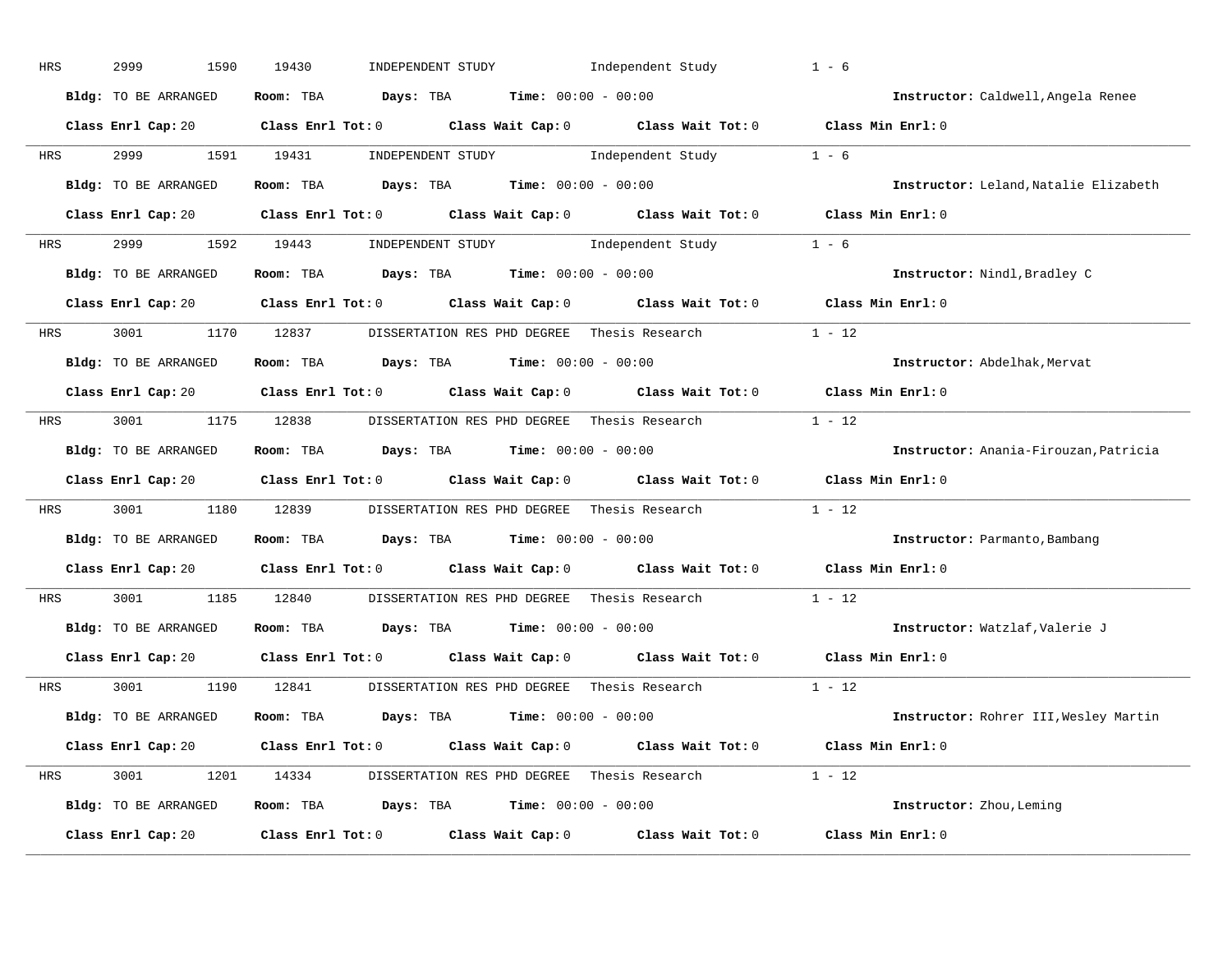#### Report ID: SR201 **University of Pittsburgh** Page No. 245 of 251 **Schedule of Classes for Summer Term 2020-2021** Run Date: 11/07/2020 **Summer Term** Run Time: 00:30:09

| Subject              | Catalog Nbr Section Class Nbr |            | Course Title                                                                             | Component                                                                                                                      | Units<br>Topics                    |  |
|----------------------|-------------------------------|------------|------------------------------------------------------------------------------------------|--------------------------------------------------------------------------------------------------------------------------------|------------------------------------|--|
| <b>HRS</b><br>3001   | 1215                          | 12842      | DISSERTATION RES PHD DEGREE                                                              | Thesis Research                                                                                                                | $1 - 12$                           |  |
| Bldg: TO BE ARRANGED |                               | Room: TBA  | <b>Time:</b> $00:00 - 00:00$<br>Days: TBA                                                |                                                                                                                                | Instructor: Beals, Kim             |  |
|                      |                               |            |                                                                                          | Class Enrl Cap: 20 Class Enrl Tot: 0 Class Wait Cap: 0 Class Wait Tot: 0 Class Min Enrl: 0                                     |                                    |  |
| 3001<br>HRS          | 1220 12843                    |            | DISSERTATION RES PHD DEGREE Thesis Research                                              |                                                                                                                                | $1 - 12$                           |  |
| Bldg: TO BE ARRANGED |                               |            | Room: TBA $Days:$ TBA $Time: 00:00 - 00:00$                                              |                                                                                                                                | Instructor: Chisholm, Denise       |  |
|                      |                               |            | Class Enrl Cap: 20 Class Enrl Tot: 0 Class Wait Cap: 0                                   | Class Wait Tot: 0                                                                                                              | Class Min Enrl: 0                  |  |
| 3001<br>HRS          |                               | 1235 12956 | DISSERTATION RES PHD DEGREE Thesis Research                                              |                                                                                                                                | $1 - 12$                           |  |
| Bldg: TO BE ARRANGED |                               |            | Room: TBA $Days:$ TBA $Time: 00:00 - 00:00$                                              |                                                                                                                                | Instructor: Skidmore, Elizabeth R. |  |
|                      |                               |            |                                                                                          | Class Enrl Cap: 20 Class Enrl Tot: 0 Class Wait Cap: 0 Class Wait Tot: 0                                                       | Class Min $Enr1:0$                 |  |
| 3001<br>HRS          |                               | 1240 12957 | DISSERTATION RES PHD DEGREE Thesis Research                                              |                                                                                                                                | $1 - 12$                           |  |
| Bldg: TO BE ARRANGED |                               |            | Room: TBA $Days:$ TBA $Time: 00:00 - 00:00$                                              |                                                                                                                                | Instructor: Angelo, Jennifer Kay   |  |
|                      |                               |            |                                                                                          | Class Enrl Cap: 20 $\qquad$ Class Enrl Tot: 0 $\qquad$ Class Wait Cap: 0 $\qquad$ Class Wait Tot: 0                            | Class Min Enrl: 0                  |  |
| HRS                  | 3001 2002<br>1245 12958       |            |                                                                                          | DISSERTATION RES PHD DEGREE Thesis Research                                                                                    | $1 - 12$                           |  |
| Bldg: TO BE ARRANGED |                               |            | Room: TBA $Days: TBA$ Time: $00:00 - 00:00$                                              |                                                                                                                                | Instructor: Boninger, Michael L.   |  |
|                      |                               |            |                                                                                          | Class Enrl Cap: 20 $\qquad$ Class Enrl Tot: 0 $\qquad$ Class Wait Cap: 0 $\qquad$ Class Wait Tot: 0 $\qquad$ Class Min Enrl: 0 |                                    |  |
| 3001<br>HRS          | 1250                          | 12959      | DISSERTATION RES PHD DEGREE                                                              | Thesis Research                                                                                                                | $1 - 12$                           |  |
| Bldg: TO BE ARRANGED |                               |            | Room: TBA $Days: TBA$ Time: $00:00 - 00:00$                                              |                                                                                                                                | Instructor: Brienza, David M       |  |
|                      |                               |            |                                                                                          | Class Enrl Cap: 20 $\qquad$ Class Enrl Tot: 0 $\qquad$ Class Wait Cap: 0 $\qquad$ Class Wait Tot: 0 $\qquad$ Class Min Enrl: 0 |                                    |  |
| 3001<br>HRS          | 1255                          | 12960      |                                                                                          | DISSERTATION RES PHD DEGREE Thesis Research                                                                                    | $1 - 12$                           |  |
| Bldg: TO BE ARRANGED |                               | Room: TBA  | <b>Days:</b> TBA <b>Time:</b> $00:00 - 00:00$                                            |                                                                                                                                | Instructor: Cooper, Rory A         |  |
|                      |                               |            |                                                                                          | Class Enrl Cap: 20 Class Enrl Tot: 0 Class Wait Cap: 0 Class Wait Tot: 0                                                       | Class Min Enrl: 0                  |  |
| 3001<br>HRS          | 1260                          | 12961      | DISSERTATION RES PHD DEGREE Thesis Research                                              |                                                                                                                                | $1 - 12$                           |  |
| Bldg: TO BE ARRANGED |                               |            | Room: TBA $\rule{1em}{0.15mm}$ Days: TBA $\rule{1.15mm}]{0.15mm}$ Time: $0.000 - 0.0000$ |                                                                                                                                | Instructor: Ding, Dan              |  |
| Class Enrl Cap: 20   |                               |            | Class Enrl Tot: 0 Class Wait Cap: 0                                                      | Class Wait Tot: 0                                                                                                              | Class Min Enrl: 0                  |  |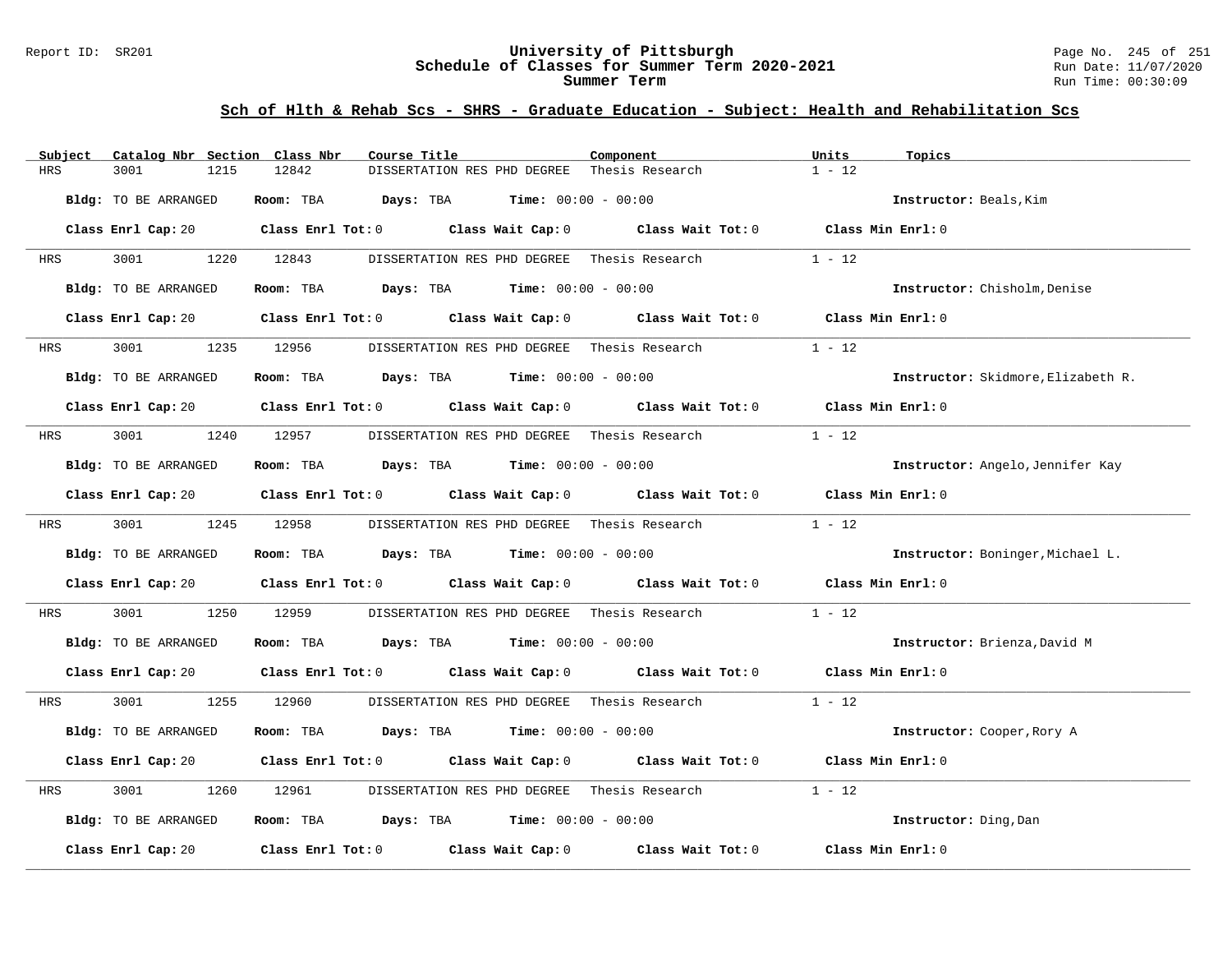| HRS        | 3001<br>1265         | 12962<br>DISSERTATION RES PHD DEGREE                                                                | Thesis Research | $1 - 12$                           |
|------------|----------------------|-----------------------------------------------------------------------------------------------------|-----------------|------------------------------------|
|            | Bldg: TO BE ARRANGED | Room: TBA $\rule{1em}{0.15mm}$ Days: TBA $\rule{1.15mm}]{0.15mm}$ Time: $0.000 - 0.0000$            |                 | Instructor: Freburger, Janet       |
|            |                      | Class Enrl Cap: 20 Class Enrl Tot: 0 Class Wait Cap: 0 Class Wait Tot: 0 Class Min Enrl: 0          |                 |                                    |
| HRS        | 3001 000             | 1270 12963<br>DISSERTATION RES PHD DEGREE Thesis Research                                           |                 | $1 - 12$                           |
|            | Bldg: TO BE ARRANGED | Room: TBA $Days: TBA$ Time: $00:00 - 00:00$                                                         |                 | Instructor: Koontz, Alicia M.      |
|            |                      | Class Enrl Cap: 20 Class Enrl Tot: 0 Class Wait Cap: 0 Class Wait Tot: 0 Class Min Enrl: 0          |                 |                                    |
| HRS        |                      | 3001 1275 12964 DISSERTATION RES PHD DEGREE Thesis Research 1 - 12                                  |                 |                                    |
|            | Bldg: TO BE ARRANGED | Room: TBA $Days:$ TBA $Time:$ $00:00 - 00:00$                                                       |                 | Instructor: McCue, Michael Patrick |
|            |                      | Class Enrl Cap: 20 $\qquad$ Class Enrl Tot: 0 $\qquad$ Class Wait Cap: 0 $\qquad$ Class Wait Tot: 0 |                 | Class Min Enrl: 0                  |
| <b>HRS</b> | 3001 1280 12965      | DISSERTATION RES PHD DEGREE - Thesis Research                                                       |                 | $1 - 12$                           |
|            | Bldg: TO BE ARRANGED | Room: TBA $Days: TBA$ Time: $00:00 - 00:00$                                                         |                 | Instructor: Ohnabe, Hisaichi       |
|            |                      | Class Enrl Cap: 20 $\qquad$ Class Enrl Tot: 0 $\qquad$ Class Wait Cap: 0 $\qquad$ Class Wait Tot: 0 |                 | Class Min Enrl: 0                  |
| HRS        |                      | 3001 1285 12966 DISSERTATION RES PHD DEGREE Thesis Research 1 - 12                                  |                 |                                    |
|            | Bldg: TO BE ARRANGED | Room: TBA $Days: TBA$ Time: $00:00 - 00:00$                                                         |                 | Instructor: Nindl, Bradley C       |
|            |                      | Class Enrl Cap: 20 $\qquad$ Class Enrl Tot: 0 $\qquad$ Class Wait Cap: 0 $\qquad$ Class Wait Tot: 0 |                 | Class Min Enrl: 0                  |
| HRS        |                      | 3001 1287 13614 DISSERTATION RES PHD DEGREE Thesis Research                                         |                 | $1 - 12$                           |
|            | Bldg: TO BE ARRANGED | Room: TBA $Days:$ TBA $Time: 00:00 - 00:00$                                                         |                 | Instructor: DeAlmeida, Dilhari R   |
|            |                      | Class Enrl Cap: 20 Class Enrl Tot: 0 Class Wait Cap: 0 Class Wait Tot: 0                            |                 | Class Min Enrl: 0                  |
| <b>HRS</b> | 3001 000             | 1295 12836<br>DISSERTATION RES PHD DEGREE Thesis Research                                           |                 | $1 - 12$                           |
|            | Bldg: TO BE ARRANGED | Room: TBA $Days:$ TBA $Time: 00:00 - 00:00$                                                         |                 | Instructor: Whitney, Susan L       |
|            |                      | Class Enrl Cap: 20 Class Enrl Tot: 0 Class Wait Cap: 0 Class Wait Tot: 0                            |                 | Class Min Enrl: 0                  |
| HRS        | 3001 1300 12293      | DISSERTATION RES PHD DEGREE                                                                         | Thesis Research | $1 - 12$                           |
|            | Bldg: TO BE ARRANGED | Room: TBA $Days: TBA$ Time: $00:00 - 00:00$                                                         |                 | Instructor: Brach, Jennifer Sokol  |
|            |                      | Class Enrl Cap: 20 Class Enrl Tot: 0 Class Wait Cap: 0 Class Wait Tot: 0 Class Min Enrl: 0          |                 |                                    |
| HRS        |                      | 3001 1305 12829 DISSERTATION RES PHD DEGREE Thesis Research 1 - 12                                  |                 |                                    |
|            | Bldg: TO BE ARRANGED | Room: TBA $Days: TBA$ Time: $00:00 - 00:00$                                                         |                 | Instructor: Carvell, George E      |
|            | Class Enrl Cap: 20   | Class Enrl Tot: $0$ Class Wait Cap: $0$ Class Wait Tot: $0$                                         |                 | Class Min Enrl: 0                  |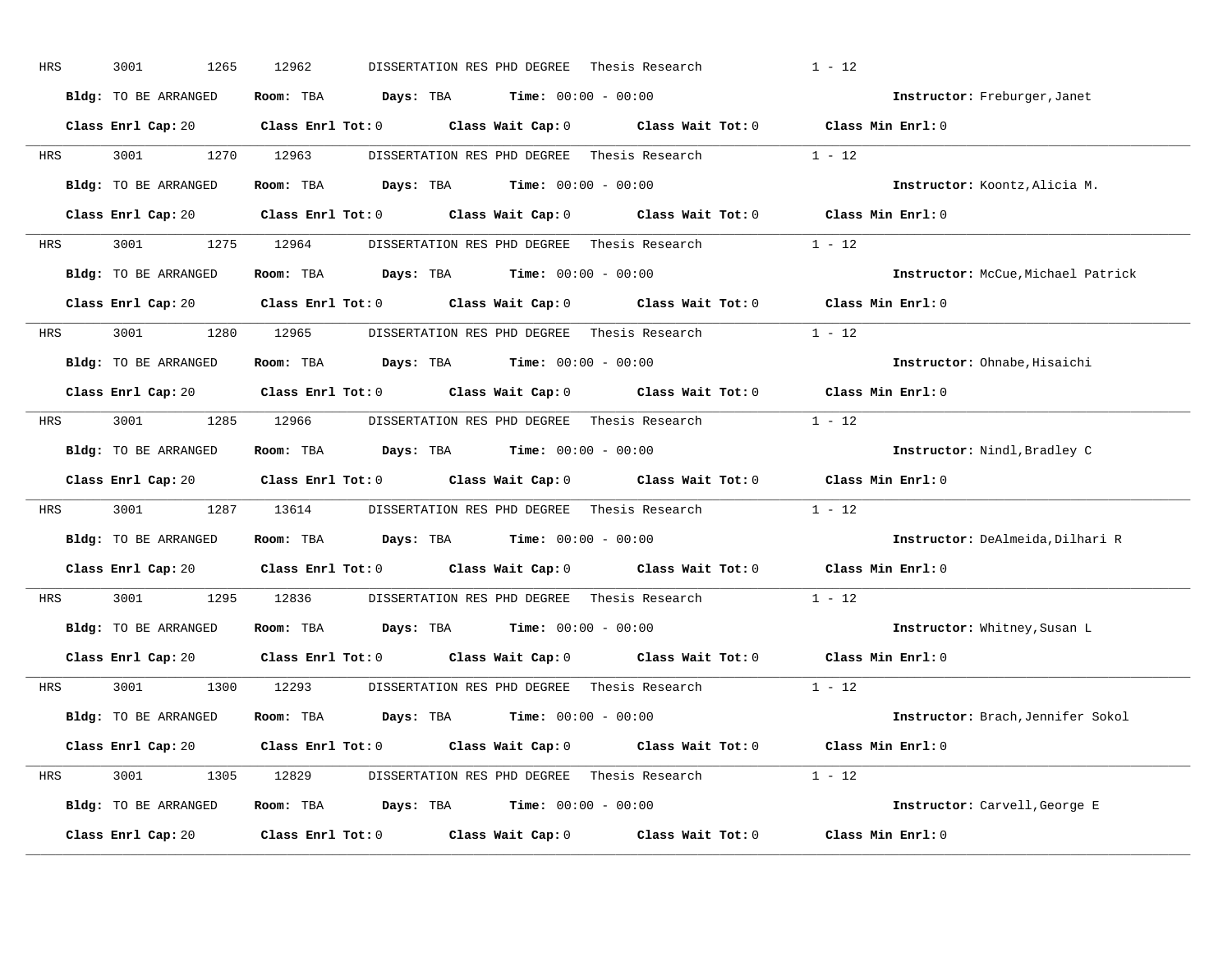#### Report ID: SR201 **University of Pittsburgh** Page No. 247 of 251 **Schedule of Classes for Summer Term 2020-2021** Run Date: 11/07/2020 **Summer Term** Run Time: 00:30:09

| Catalog Nbr Section Class Nbr<br>Subject | Course Title                                                                                                                   | Component                    | Units<br>Topics                      |
|------------------------------------------|--------------------------------------------------------------------------------------------------------------------------------|------------------------------|--------------------------------------|
| <b>HRS</b><br>3001<br>1310               | 12830<br>DISSERTATION RES PHD DEGREE                                                                                           | Thesis Research              | $1 - 12$                             |
| Bldg: TO BE ARRANGED                     | Room: TBA<br>Days: TBA                                                                                                         | <b>Time:</b> $00:00 - 00:00$ | Instructor: Delitto, Anthony         |
|                                          | Class Enrl Cap: 20 $\qquad$ Class Enrl Tot: 0 $\qquad$ Class Wait Cap: 0 $\qquad$ Class Wait Tot: 0 $\qquad$ Class Min Enrl: 0 |                              |                                      |
| 3001<br>HRS                              | 1315 12831<br>DISSERTATION RES PHD DEGREE                                                                                      | Thesis Research              | $1 - 12$                             |
| Bldg: TO BE ARRANGED                     | Room: TBA $Days:$ TBA $Time: 00:00 - 00:00$                                                                                    |                              | Instructor: Fitzgerald, Gerald G.    |
| Class Enrl Cap: 20                       | Class Enrl Tot: 0 Class Wait Cap: 0                                                                                            | Class Wait Tot: 0            | Class Min Enrl: 0                    |
| 3001<br>HRS                              | 1320 12832<br>DISSERTATION RES PHD DEGREE Thesis Research                                                                      |                              | $1 - 12$                             |
| Bldg: TO BE ARRANGED                     | Room: TBA $Days:$ TBA $Time: 00:00 - 00:00$                                                                                    |                              | Instructor: Irrgang, James J         |
|                                          | Class Enrl Cap: 20 $\qquad$ Class Enrl Tot: 0 $\qquad$ Class Wait Cap: 0 $\qquad$ Class Wait Tot: 0                            |                              | Class Min Enrl: 0                    |
| 3001<br>1325<br>HRS                      | 12833<br>DISSERTATION RES PHD DEGREE Thesis Research                                                                           |                              | $1 - 12$                             |
| Bldg: TO BE ARRANGED                     | Room: TBA $\rule{1em}{0.15mm}$ Days: TBA $\qquad$ Time: $00:00 - 00:00$                                                        |                              | Instructor: Kelly, M Kathleen        |
|                                          | Class Enrl Cap: 20 Class Enrl Tot: 0 Class Wait Cap: 0                                                                         | Class Wait Tot: 0            | Class Min Enrl: 0                    |
| 3001 300<br>HRS                          | 1330 12834<br>DISSERTATION RES PHD DEGREE Thesis Research                                                                      |                              | $1 - 12$                             |
| Bldg: TO BE ARRANGED                     | Room: TBA $Days:$ TBA $Time: 00:00 - 00:00$                                                                                    |                              | Instructor: Sparto, Patrick J.       |
|                                          | Class Enrl Cap: 20 Class Enrl Tot: 0 Class Wait Cap: 0 Class Wait Tot: 0                                                       |                              | Class Min Enrl: 0                    |
| 3001<br>1335<br>HRS                      | 12835<br>DISSERTATION RES PHD DEGREE                                                                                           | Thesis Research              | $1 - 12$                             |
| Bldg: TO BE ARRANGED                     | Room: TBA $Days:$ TBA $Time: 00:00 - 00:00$                                                                                    |                              | Instructor: Van Swearingen, Jessie M |
|                                          | Class Enrl Cap: 20 $\qquad$ Class Enrl Tot: 0 $\qquad$ Class Wait Cap: 0 $\qquad$ Class Wait Tot: 0 $\qquad$ Class Min Enrl: 0 |                              |                                      |
| 3001<br>1345<br>HRS                      | 14701<br>DISSERTATION RES PHD DEGREE Thesis Research                                                                           |                              | $1 - 12$                             |
| Bldg: TO BE ARRANGED                     | <b>Days:</b> TBA <b>Time:</b> $00:00 - 00:00$<br>Room: TBA                                                                     |                              | Instructor: Piva, Sara R             |
|                                          | Class Enrl Cap: 20 Class Enrl Tot: 0 Class Wait Cap: 0 Class Wait Tot: 0                                                       |                              | Class Min Enrl: 0                    |
| 3001<br>HRS<br>1350                      | DISSERTATION RES PHD DEGREE Thesis Research<br>17504                                                                           |                              | $1 - 12$                             |
| Bldg: TO BE ARRANGED                     | Room: TBA $\rule{1em}{0.15mm}$ Days: TBA $\rule{1.15mm}]{0.15mm}$ Time: $0.000 - 0.0000$                                       |                              | Instructor: Saptono, Andi            |
| Class Enrl Cap: 20                       | Class Enrl Tot: $0$ Class Wait Cap: $0$ Class Wait Tot: $0$                                                                    |                              | Class Min Enrl: 0                    |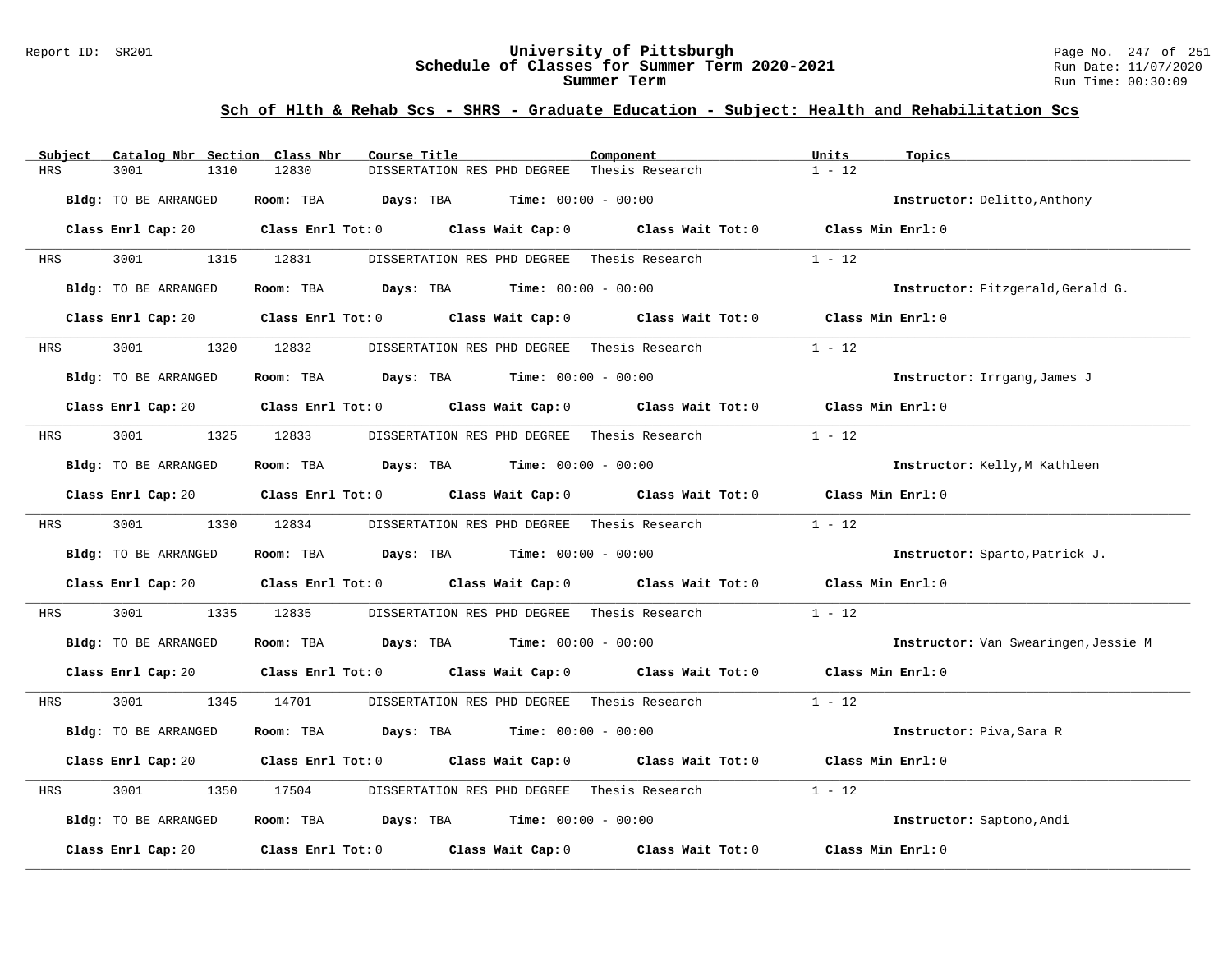| HRS        | 3001<br>1355         | 20423<br>DISSERTATION RES PHD DEGREE<br>Thesis Research                                             | $1 - 12$                              |
|------------|----------------------|-----------------------------------------------------------------------------------------------------|---------------------------------------|
|            | Bldg: TO BE ARRANGED | Room: TBA $Days:$ TBA $Time: 00:00 - 00:00$                                                         | Instructor: Leland, Natalie Elizabeth |
|            |                      | Class Enrl Cap: 20 Class Enrl Tot: 0 Class Wait Cap: 0 Class Wait Tot: 0 Class Min Enrl: 0          |                                       |
| HRS        | 3702 3702            | 1010 18084<br>SOFT TISSUE BIOMECHANICS Lecture                                                      | $\mathcal{R}$                         |
|            | Bldg: TO BE ARRANGED | Room: TBA $Days: W$ Time: $14:00 - 16:00$                                                           | Instructor: Staff                     |
|            |                      | Class Enrl Cap: 25 Class Enrl Tot: 0 Class Wait Cap: 0 Class Wait Tot: 0 Class Min Enrl: 0          |                                       |
| HRS        |                      | 3999 1245 12876 DOCTORAL INDEPENDENT STUDY Independent Study 1 - 6                                  |                                       |
|            | Bldg: TO BE ARRANGED | Room: TBA $Days:$ TBA $Time: 00:00 - 00:00$                                                         | Instructor: Carvell, George E         |
|            |                      | Class Enrl Cap: 35 Class Enrl Tot: 0 Class Wait Cap: 0 Class Wait Tot: 0 Class Min Enrl: 0          |                                       |
| HRS        |                      | 3999 1246 14330 DOCTORAL INDEPENDENT STUDY Independent Study 1 - 6                                  |                                       |
|            | Bldg: TO BE ARRANGED | Room: TBA $Days:$ TBA $Time: 00:00 - 00:00$                                                         | Instructor: Zhou, Leming              |
|            |                      | Class Enrl Cap: 20 Class Enrl Tot: 0 Class Wait Cap: 0 Class Wait Tot: 0 Class Min Enrl: 0          |                                       |
| HRS        |                      | 3999 1250 12877 DOCTORAL INDEPENDENT STUDY Independent Study 1 - 6                                  |                                       |
|            | Bldg: TO BE ARRANGED | Room: TBA $\rule{1em}{0.15mm}$ Days: TBA Time: $00:00 - 00:00$                                      | Instructor: Delitto, Anthony          |
|            |                      | Class Enrl Cap: 35 Class Enrl Tot: 0 Class Wait Cap: 0 Class Wait Tot: 0 Class Min Enrl: 0          |                                       |
| HRS        | 3999 (1988)          | 1255 12878 DOCTORAL INDEPENDENT STUDY Independent Study 1 - 6                                       |                                       |
|            | Bldg: TO BE ARRANGED | Room: TBA $Days:$ TBA $Time: 00:00 - 00:00$                                                         | Instructor: Fitzgerald, Gerald G.     |
|            |                      | Class Enrl Cap: 35 $\qquad$ Class Enrl Tot: 0 $\qquad$ Class Wait Cap: 0 $\qquad$ Class Wait Tot: 0 | Class Min Enrl: 0                     |
| <b>HRS</b> | 3999 700             | 1260 12879<br>DOCTORAL INDEPENDENT STUDY Independent Study 1 - 6                                    |                                       |
|            | Bldg: TO BE ARRANGED | Room: TBA $Days:$ TBA $Time: 00:00 - 00:00$                                                         | Instructor: Irrgang, James J          |
|            |                      | Class Enrl Cap: 35 $\qquad$ Class Enrl Tot: 0 $\qquad$ Class Wait Cap: 0 $\qquad$ Class Wait Tot: 0 | Class Min Enrl: 0                     |
| HRS        | 3999                 | 1265 12880 DOCTORAL INDEPENDENT STUDY Independent Study 1 - 6                                       |                                       |
|            | Bldg: TO BE ARRANGED | Room: TBA $Days:$ TBA $Time: 00:00 - 00:00$                                                         | Instructor: Kelly, M Kathleen         |
|            |                      | Class Enrl Cap: 35 Class Enrl Tot: 0 Class Wait Cap: 0 Class Wait Tot: 0 Class Min Enrl: 0          |                                       |
| HRS        |                      | 3999 1270 12881 DOCTORAL INDEPENDENT STUDY Independent Study 1 - 6                                  |                                       |
|            | Bldg: TO BE ARRANGED | Room: TBA $Days:$ TBA $Time: 00:00 - 00:00$                                                         | Instructor: Sparto, Patrick J.        |
|            | Class Enrl Cap: 35   | Class Enrl Tot: $0$ Class Wait Cap: $0$ Class Wait Tot: $0$                                         | Class Min Enrl: 0                     |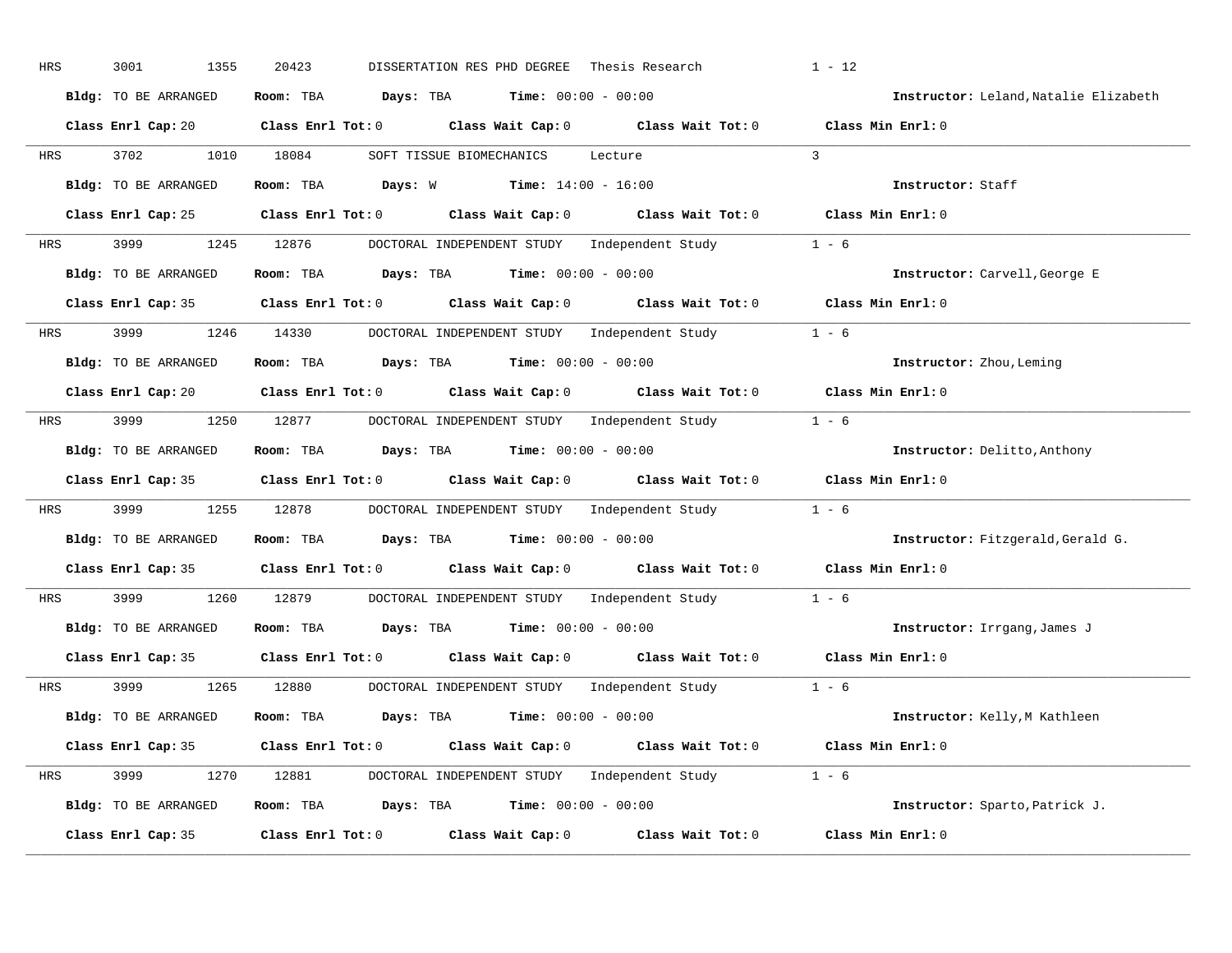#### Report ID: SR201 **University of Pittsburgh** Page No. 249 of 251 **Schedule of Classes for Summer Term 2020-2021** Run Date: 11/07/2020 **Summer Term** Run Time: 00:30:09

| Subject    | Catalog Nbr Section Class Nbr | Course Title                                                             | Component                           | Units<br>Topics                       |
|------------|-------------------------------|--------------------------------------------------------------------------|-------------------------------------|---------------------------------------|
| <b>HRS</b> | 3999<br>1275                  | 12882<br>DOCTORAL INDEPENDENT STUDY                                      | Independent Study                   | $1 - 6$                               |
|            | Bldg: TO BE ARRANGED          | Room: TBA<br>Days: TBA<br><b>Time:</b> $00:00 - 00:00$                   |                                     | Instructor: Van Swearingen, Jessie M  |
|            | Class Enrl Cap: 35            | Class Enrl Tot: 0 Class Wait Cap: 0                                      | Class Wait Tot: 0 Class Min Enrl: 0 |                                       |
| HRS        | 3999<br>1280                  | 12883<br>DOCTORAL INDEPENDENT STUDY                                      | Independent Study                   | $1 - 6$                               |
|            | Bldg: TO BE ARRANGED          | Room: TBA<br><b>Days:</b> TBA <b>Time:</b> $00:00 - 00:00$               |                                     | Instructor: Whitney, Susan L          |
|            | Class Enrl Cap: 35            | Class Enrl Tot: 0 Class Wait Cap: 0                                      | Class Wait Tot: 0                   | Class Min Enrl: 0                     |
| HRS        | 3999<br>1285                  | 12884<br>DOCTORAL INDEPENDENT STUDY Independent Study                    |                                     | $1 - 6$                               |
|            | Bldg: TO BE ARRANGED          | Time: $00:00 - 00:00$<br>Room: TBA Days: TBA                             |                                     | Instructor: Abdelhak, Mervat          |
|            |                               | Class Enrl Cap: 35 Class Enrl Tot: 0 Class Wait Cap: 0 Class Wait Tot: 0 |                                     | Class Min Enrl: 0                     |
| HRS        | 3999<br>1290                  | DOCTORAL INDEPENDENT STUDY Independent Study<br>12885                    |                                     | $1 - 6$                               |
|            | Bldg: TO BE ARRANGED          | Room: TBA<br><b>Days:</b> TBA <b>Time:</b> $00:00 - 00:00$               |                                     | Instructor: Watzlaf, Valerie J        |
|            | Class Enrl Cap: 35            | Class Enrl Tot: 0 Class Wait Cap: 0                                      | Class Wait Tot: 0                   | Class Min Enrl: 0                     |
| HRS        | 3999<br>1295                  | 12886<br>DOCTORAL INDEPENDENT STUDY Independent Study                    |                                     | $1 - 6$                               |
|            | Bldg: TO BE ARRANGED          | <b>Time:</b> $00:00 - 00:00$<br>Room: TBA<br>Days: TBA                   |                                     | Instructor: Anania-Firouzan, Patricia |
|            | Class Enrl Cap: 35            | Class Enrl Tot: 0 Class Wait Cap: 0 Class Wait Tot: 0                    |                                     | Class Min Enrl: 0                     |
| HRS        | 3999<br>1300                  | 12887<br>DOCTORAL INDEPENDENT STUDY Independent Study                    |                                     | $1 - 6$                               |
|            | Bldg: TO BE ARRANGED          | Room: TBA<br>$Days: TBA$ $Time: 00:00 - 00:00$                           |                                     | Instructor: Parmanto, Bambang         |
|            | Class Enrl Cap: 35            | Class Enrl Tot: $0$ Class Wait Cap: $0$ Class Wait Tot: $0$              |                                     | Class Min Enrl: 0                     |
| HRS        | 3999<br>1310                  | 12888<br>DOCTORAL INDEPENDENT STUDY Independent Study                    |                                     | $1 - 6$                               |
|            | Bldg: TO BE ARRANGED          | Room: TBA<br>Days: TBA<br><b>Time:</b> $00:00 - 00:00$                   |                                     | Instructor: Skidmore, Elizabeth R.    |
|            | Class Enrl Cap: 35            | Class Enrl Tot: 0<br>Class Wait Cap: 0 Class Wait Tot: 0                 |                                     | Class Min Enrl: 0                     |
| HRS        | 3999<br>1315                  | 12889<br>DOCTORAL INDEPENDENT STUDY                                      | Independent Study                   | $1 - 6$                               |
|            | Bldg: TO BE ARRANGED          | <b>Time:</b> $00:00 - 00:00$<br>Room: TBA<br>Days: TBA                   |                                     | Instructor: Chisholm, Denise          |
|            | Class Enrl Cap: 35            | Class Enrl Tot: 0<br>Class Wait Cap: 0                                   | Class Wait Tot: 0                   | Class Min Enrl: 0                     |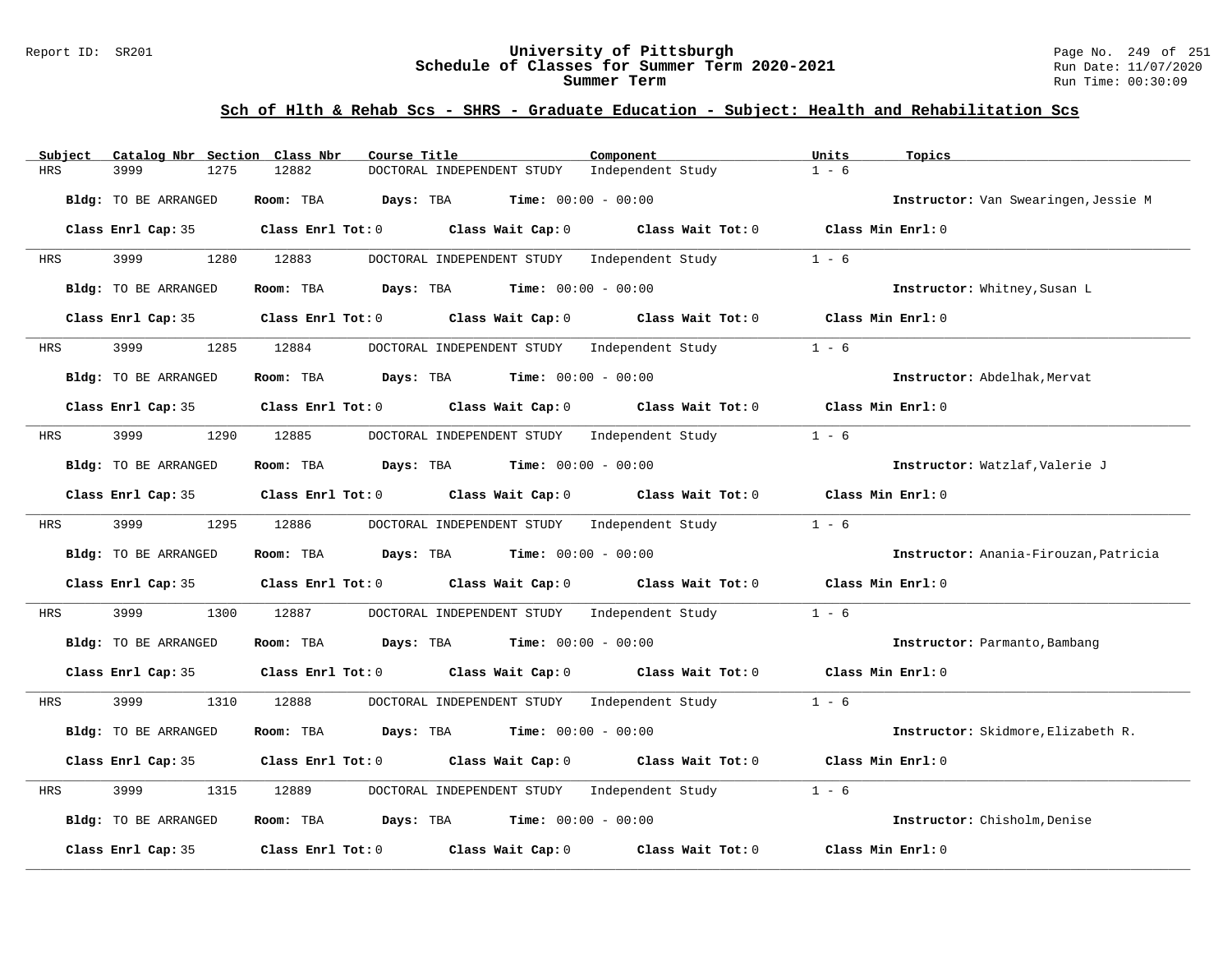| HRS | 3999<br>1320         | 12890<br>DOCTORAL INDEPENDENT STUDY Independent Study                                               | $1 - 6$                           |
|-----|----------------------|-----------------------------------------------------------------------------------------------------|-----------------------------------|
|     | Bldg: TO BE ARRANGED | Room: TBA $Days: TBA$ Time: $00:00 - 00:00$                                                         | Instructor: Freburger, Janet      |
|     |                      | Class Enrl Cap: 35 Class Enrl Tot: 0 Class Wait Cap: 0 Class Wait Tot: 0 Class Min Enrl: 0          |                                   |
| HRS | 3999                 | DOCTORAL INDEPENDENT STUDY Independent Study 1 - 6<br>1350 12891                                    |                                   |
|     | Bldg: TO BE ARRANGED | Room: TBA $Days:$ TBA $Time: 00:00 - 00:00$                                                         | Instructor: Angelo, Jennifer Kay  |
|     | Class Enrl Cap: 35   | Class Enrl Tot: 0 $\qquad$ Class Wait Cap: 0 $\qquad$ Class Wait Tot: 0 $\qquad$ Class Min Enrl: 0  |                                   |
| HRS |                      | 3999 1355 12946 DOCTORAL INDEPENDENT STUDY Independent Study 1 - 6                                  |                                   |
|     | Bldg: TO BE ARRANGED | Room: TBA $Days:$ TBA $Time: 00:00 - 00:00$                                                         | Instructor: Boninger, Michael L.  |
|     |                      | Class Enrl Cap: 20 Class Enrl Tot: 0 Class Wait Cap: 0 Class Wait Tot: 0 Class Min Enrl: 0          |                                   |
| HRS | 3999 (1989)          | DOCTORAL INDEPENDENT STUDY Independent Study 1 - 6<br>1360 12947                                    |                                   |
|     | Bldg: TO BE ARRANGED | Room: TBA $Days:$ TBA $Time: 00:00 - 00:00$                                                         | Instructor: Brienza, David M      |
|     |                      | Class Enrl Cap: 20 Class Enrl Tot: 0 Class Wait Cap: 0 Class Wait Tot: 0 Class Min Enrl: 0          |                                   |
| HRS |                      | 3999 1365 12948 DOCTORAL INDEPENDENT STUDY Independent Study 1 - 6                                  |                                   |
|     | Bldg: TO BE ARRANGED | Room: TBA $Days: TBA$ Time: $00:00 - 00:00$                                                         | Instructor: Cooper, Rory A        |
|     |                      | Class Enrl Cap: 20 Class Enrl Tot: 0 Class Wait Cap: 0 Class Wait Tot: 0 Class Min Enrl: 0          |                                   |
| HRS | 3999                 | 1370 12949 DOCTORAL INDEPENDENT STUDY Independent Study                                             | $1 - 6$                           |
|     | Bldg: TO BE ARRANGED | Room: TBA $\rule{1em}{0.15mm}$ Days: TBA $\rule{1.5mm}{0.15mm}$ Time: $00:00 - 00:00$               | Instructor: Ding, Dan             |
|     |                      | Class Enrl Cap: 20 $\qquad$ Class Enrl Tot: 0 $\qquad$ Class Wait Cap: 0 $\qquad$ Class Wait Tot: 0 | Class Min Enrl: 0                 |
| HRS | 3999                 | 1375 12950<br>DOCTORAL INDEPENDENT STUDY Independent Study                                          | $1 - 6$                           |
|     | Bldg: TO BE ARRANGED | Room: TBA $Days:$ TBA $Time: 00:00 - 00:00$                                                         | Instructor: Fitzgerald, Shirley G |
|     | Class Enrl Cap: 20   | Class Enrl Tot: $0$ Class Wait Cap: $0$ Class Wait Tot: $0$                                         | Class Min Enrl: 0                 |
| HRS | 3999                 | 1380 12951<br>DOCTORAL INDEPENDENT STUDY Independent Study 1 - 6                                    |                                   |
|     | Bldg: TO BE ARRANGED | Room: TBA $Days:$ TBA $Time: 00:00 - 00:00$                                                         | Instructor: Koontz, Alicia M.     |
|     |                      | Class Enrl Cap: 20 Class Enrl Tot: 0 Class Wait Cap: 0 Class Wait Tot: 0 Class Min Enrl: 0          |                                   |
| HRS |                      | 3999 1385 12952 DOCTORAL INDEPENDENT STUDY Independent Study 1 - 6                                  |                                   |
|     | Bldg: TO BE ARRANGED | Room: TBA $Days:$ TBA $Time: 00:00 - 00:00$                                                         | Instructor: Dicianno, Brad Edward |
|     | Class Enrl Cap: 20   | Class Enrl Tot: 0 Class Wait Cap: 0<br>Class Wait Tot: 0                                            | Class Min Enrl: 0                 |